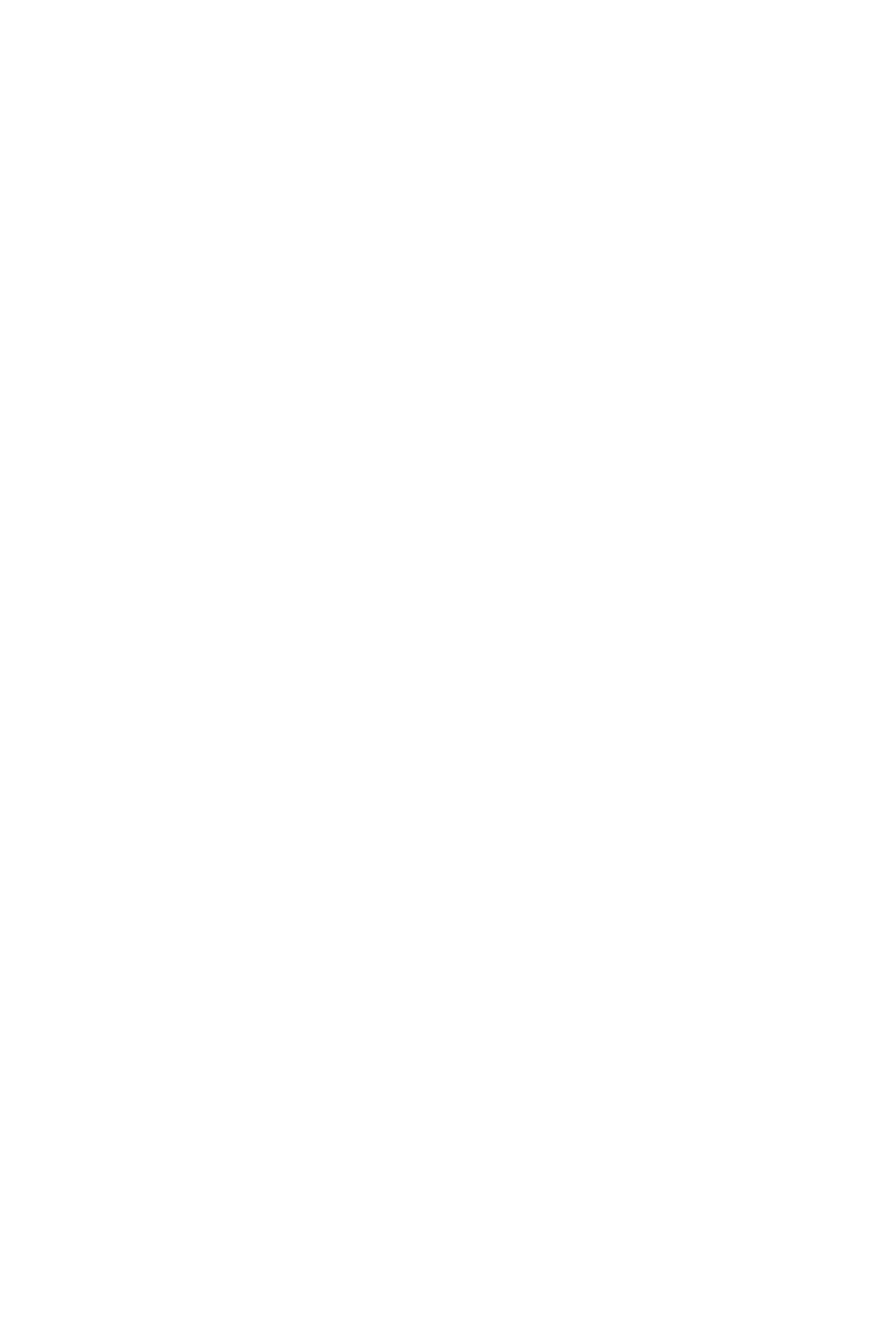# INDEX of the PROCEEDINGS of THE RABBINICAL ASSEMBLY

❦

Volumes 1–62

1927–2000

*Annette Muffs Botnick*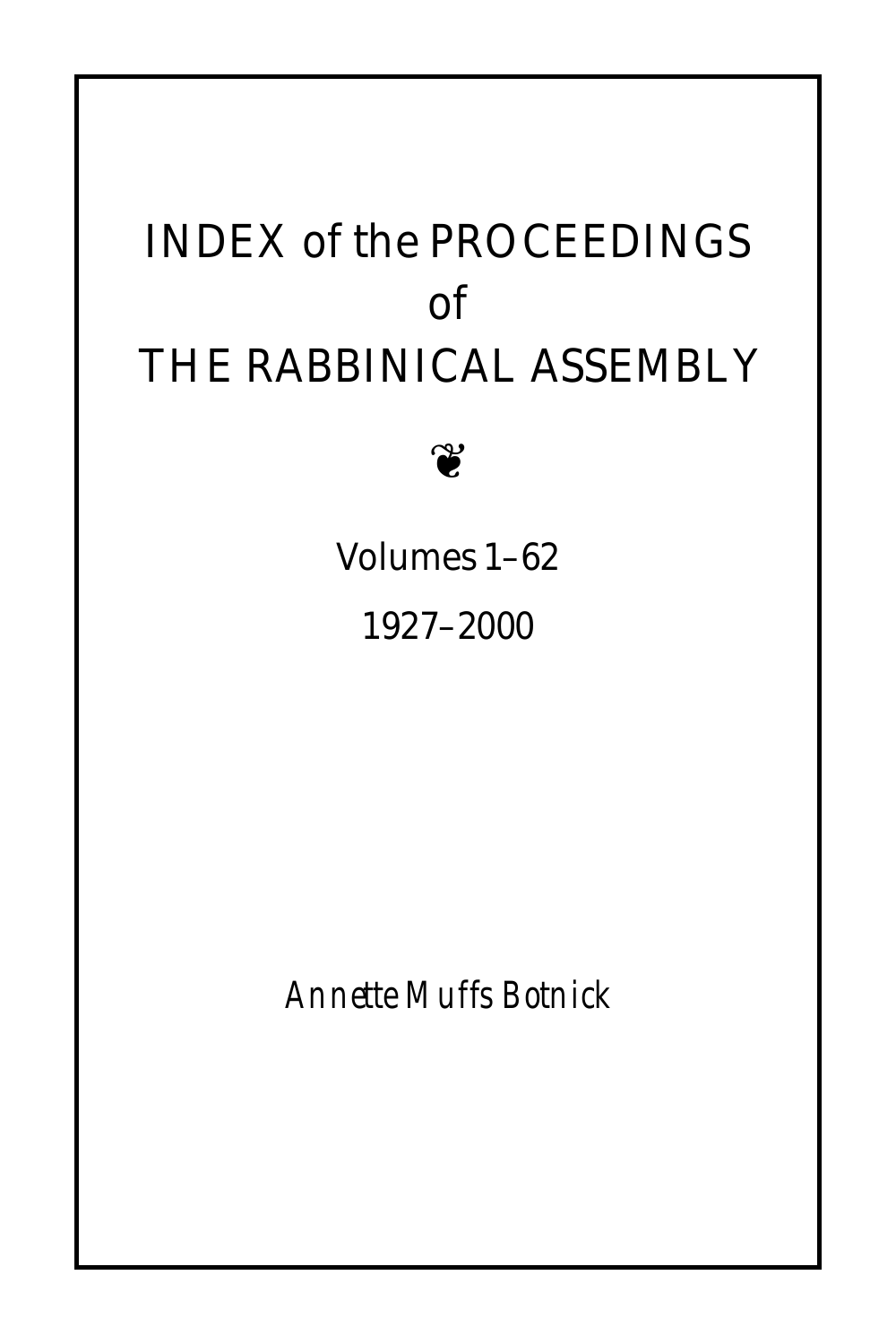Copyright © 2006 by The Rabbinical Assembly

ISBN 0-916219-35-6

All rights reserved. No part of the text may be reproduced in any form, nor may any page be photographed and reproduced, without written permission of the publisher.

Manufactured in the United States of America

*Designed by* G&H SOHO, Inc.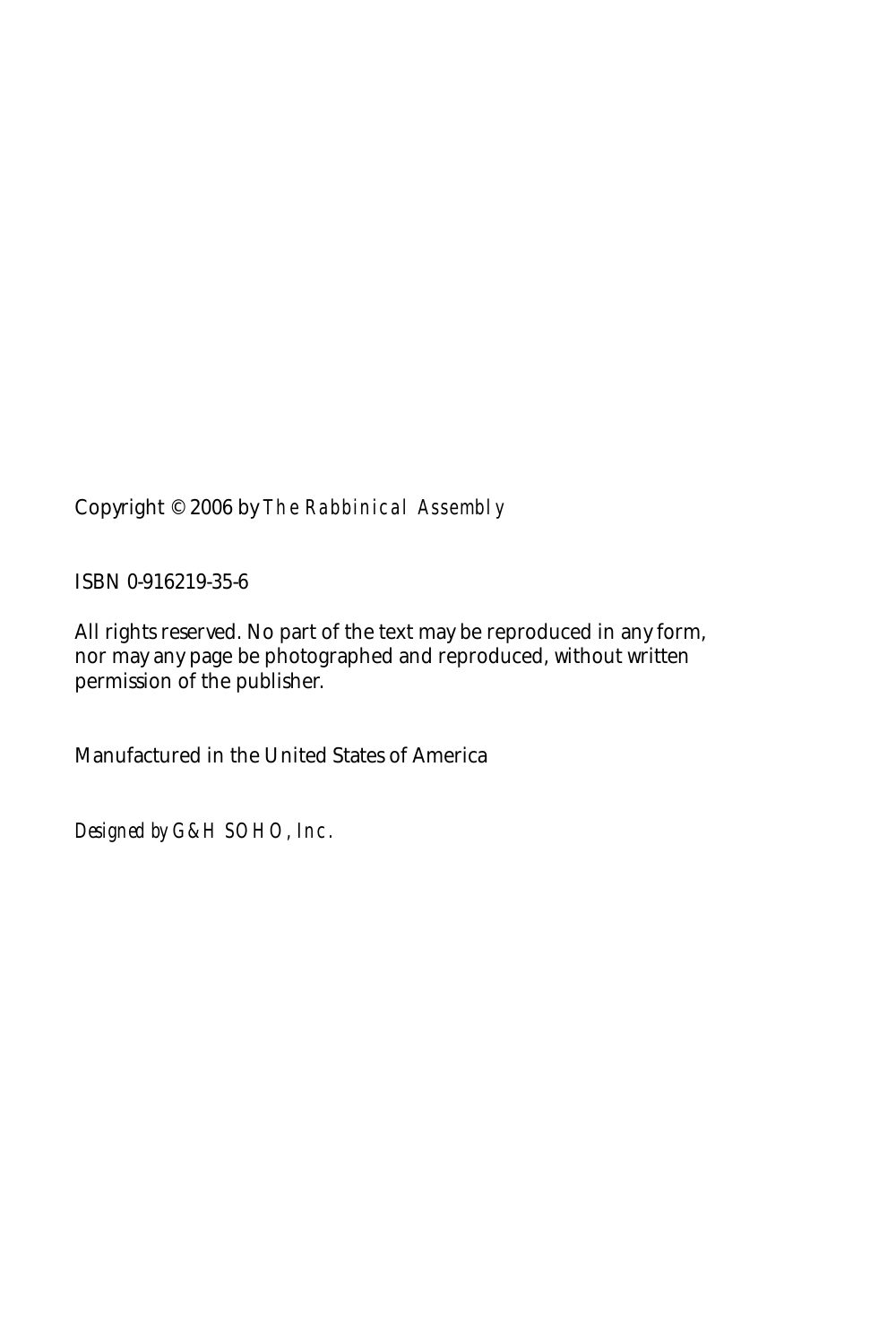## **CONTENTS**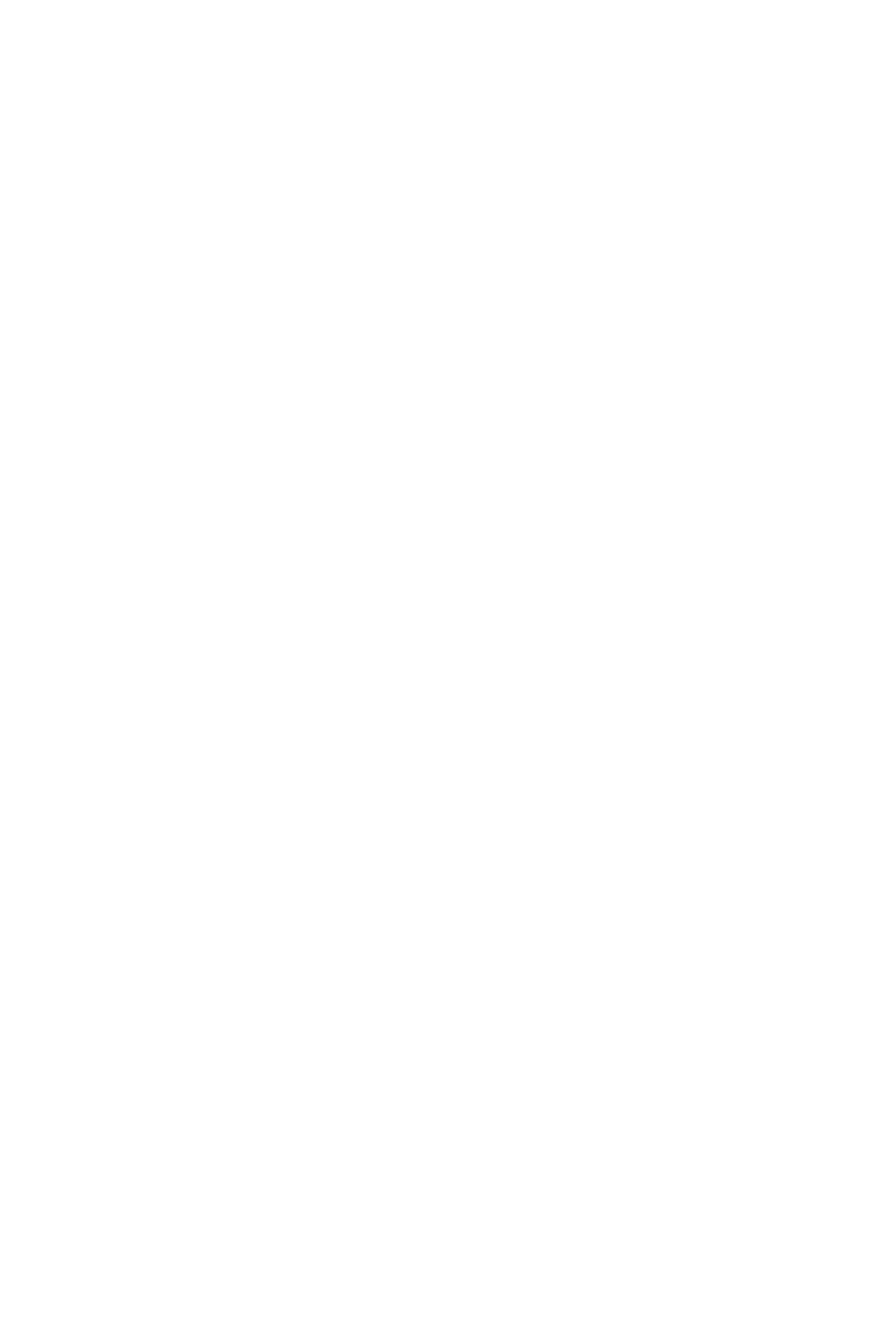#### **PREFACE**

The goal of this cumulative index is two-fold.

It is to serve as an historical reference to the conventions of the Rabbinical Assembly and to the statements, thoughts, and dreams of the leaders of the Conservative movement. It is also to provide newer members of the Rabbinical Assembly, and all readers, with insights into questions, problems, and situations today that are often reminiscent of or have a basis in the past.

The entries are arranged chronologically within each author's listing. The authors are arranged alphabetically. I've tried to incorporate as many individuals who spoke on a subject as possible, as well as included prefaces, content notes, and appendices. Indices generally do not contain page references to these entries, and I readily admit that it isn't the professional form. However, because these indices are cumulative, I felt that they were, in a sense, an historical set of records of the growth of the Conservative movement through the twentieth century, and that professional indexers will forgive these lapses.

I chose to selectively index introduction speakers, as well as those who proffered greetings at each convention. So, I apologize to Women's League and Mens' Club for omitting their respective heads of the organizations. I also omitted casual comments made by the members of the Assembly, unless I thought that the particular individual was important enough to the history of the movement that those interested in history would want that record. This was my sole judgment decision and, if I left out someone who should have been included, again I apologize.

I made the decision that all members of the Rabbinical Assembly who have been eulogized are included both under their own names in the author index, as well as by the individual who gave the eulogy. This even includes a mention in the "Hazkarat Neshamot," where a number of names are listed. The rabbinical spouses are listed in the "Hazkarat Neshamot" citations.

In the subject index, both eulogy entries are included. Furthermore, many other entries are double-posted under different subject categories. The most difficult decision was whether to lump committee reports into one entry, or to separate them out into individual ones. I wasn't consistent, in the earlier years of the Rabbinical Assembly, I separated them if I thought it was warranted historically, in other years, I grouped them. I also included the author of the report, if I felt it was warranted. All Committee on Jewish Law and Standards reports have been separated out, as well as all the Responsa and the Resolutions. I've also created a separate entry for Presidents' Messages, as well as Tributes. A major decision I made was to only index each entry by its predominant subject or subjects. References or subjects within each entry were *not indexed.*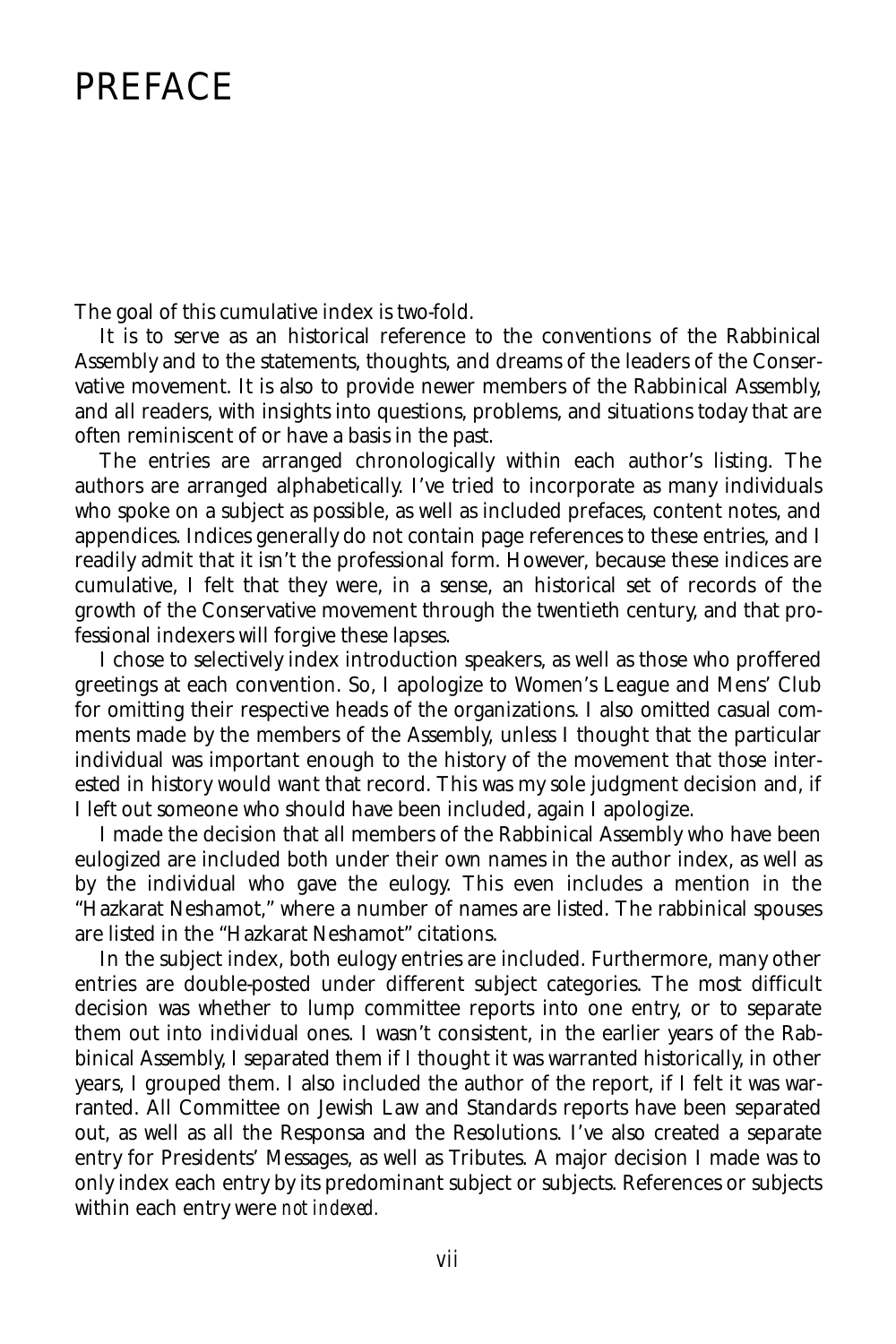There are some notes about the Proceedings that are to be mentioned:

The 1971 and 1972 Proceedings were not published. Addresses were published in the 1972 and 1973 issues of *Beineinu* and the 1971 issue of *Conservative Judaism.* The 1974 issue of the Proceedings includes the supplement: *The 1973 Kallah in Israel: Jewish Law in the State of Israel.* It was edited and translated by Rabbi Mayer E. Rabinowitz. The 1975 issue of the Proceedings, edited by Edward T. Sandrow, includes the supplement: *The Seventy-fifth Anniversary.* The 1977 issue of the Proceedings includes the revised Constitution of the Rabbinical Assembly. The 1979 issue of the Proceedings includes the supplement: *Siyyum Ha-Shas* of the 1978 Convention. The 1980 issue of the Proceedings includes the papers presented at the *Kallah on Halakhah.* "The Matrilineal Principle," delivered by Dr. Shaye D. Cohen at the 1984 Convention, is published in the *Review of the Association of Jewish Studies:* 10, 1, 1985, as well as in *Judaism,* January 1985. The 1984 issue of the Proceedings includes the revised Constitution of the Rabbinical Assembly. The 1985 issue of the Proceedings includes the revised Constitution of the Rabbinical Assembly.

"*Torah Mi-Sinai Mi-deRabbanan*," delivered by Rabbi Burton Visotzky at the 1991 Convention is amplified in his work: *Reading the Book: Making the Bible a Timeless Text* (New York: Anchor/Doubleday, 1991). The 1991 issue of the Proceedings includes the revised Constitution of the Rabbinical Assembly.

I'd like to thank Rabbi Joel Meyers, executive vice-president of the Rabbinical Assembly, who encouraged the undertaking of this project, as well as Amy Gottlieb, Director of Publications of the Rabbinical Assembly, along with Esther Kustanowitz who worked with me to edit these indices. Most of all, I'd like to thank my husband, Rabbi Geoffrey Botnick, for all his encouragement, support, as well as use of his personal set of thirty years of Proceedings.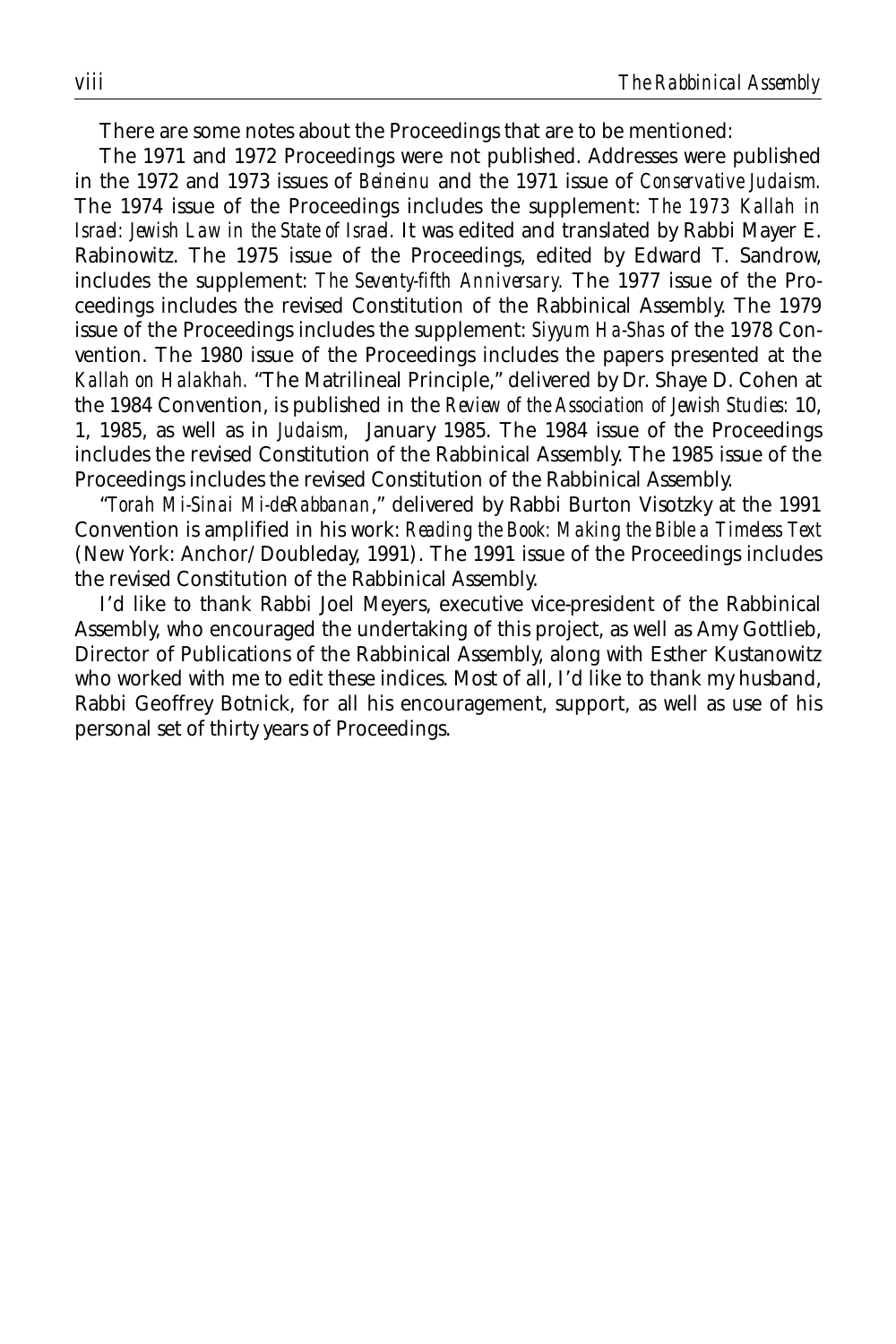### SUBJECT INDEX

ABORTION Rabbinical Assembly. "Resolutions Adopted" (includes abortion rights, gay and lesbian issues and organ and tissue donations), 52 (1990): 273–283. ADULT EDUCATION. *See* EDUCATION AGUNAH. *See* COMMITTEE ON JEWISH LAW AND STANDARDS; JEWISH LAW AMERICAN JEWISH COMMUNITY. *See also* ORGANIZATIONS; RABBINATE; UNITED STATES Adler, Cyrus. "A New Task For American Rabbis," 2 (1928): 25–28. "Discussion: A New Task for American Rabbis," 2 (1928): 61. Adler, Morris. "The Relationship of the Rabbi to National Organizations," 7 (1940): 89–104. Abelson, Kassel. "Discussion: Teshuvah: Bingo in Conservative Congregations," Leon B. Fink, Aaron H. Blumenthal, Seymour Siegel, 31 (1967): 224–225. "Celebratory Moments," Amy Eilberg, Matthew H. Simon, Kassel Abelson, 62 (2000): 127–128. Abrams, Elliott. "What Has Become of the Liberal Jew?" David Sapirstein, Elliott Abrams, 58 (1996): 135–140. Abramson, Robert M. "The Shabbat Campaign: Creating an Observant Community," Robert M. Abramson, Allen I. Juda, 59 (1997): 158–159. Agus, Jacob B. "Conservative Judaism—Its Program and Progress: on the Furtherance of the Synagogue-Center Movement," 11 (1947): 327–339, 353–355. "Discussion: American Jewry and the New Jewish State," Simon Greenberg, 12

(1948): 251–252.

"Discussion: The Organization of the American Jewish Community," Israel Goldstein, 24 (1960): 108–109. "Discussion: The American Jewish Community," Irving Kane, 25 (1961): 79. "Discussion: The Quest for Unity in the Jewish Community," Max J. Routtenberg, 28 (1964): 154–155. "Discussion: Teshuvah: Bingo in Conservative Congregations," Leon B. Fink, Aaron H. Blumenthal, Seymour Siegel, 31 (1967): 225–226. Alpert, Robert. "Discussion: The Jews in America," Arthur Hertzberg, Samuel Chiel, 52 (1990): 19. Arnoff, Nachman. "Discussion: The Rabbi and the Jewish Center Movement," Armond E. Cohen, 7 (1940): 135–136. Artson, Bradley Shavit. "The Changing Dynamics of the Jewish Community: The Impact on the Rabbi" Irwin Groner, Stephen S. Wolnek, Jack Wertheimer, Bradley Shavit Artson, Steven M. Brown, Alan Silverstein, 62 (2000): 65–68. Avineri, Shlomo. "Morality and Policy: American Jews and the State of Israel," David Clayman, Shlomo Avineri, Yosef Goell, Daniel Elazar, Abba Eban, 50 (1988): 96–101. Azneer, J. Leonard. "Discussion: The Rabbi in a Small Community," Reuben J. Magil, 13 (1949): 198–202. Bandel, Ehud. "Israel as the Elections Approach: What Does it Mean to American Jews?" Gordon Tucker, Robert J. Lieber, Robert O. Freedman, Ehud Bandel, 61 (1999): 90–93. "Discussion: Israel as the Elections Approach: What Does it Mean to American Jews?" Gordon Tucker, Robert J. Lieber, Robert O. Freedman, Ehud Bandel, 61 (1999): 94–95, 95, 98.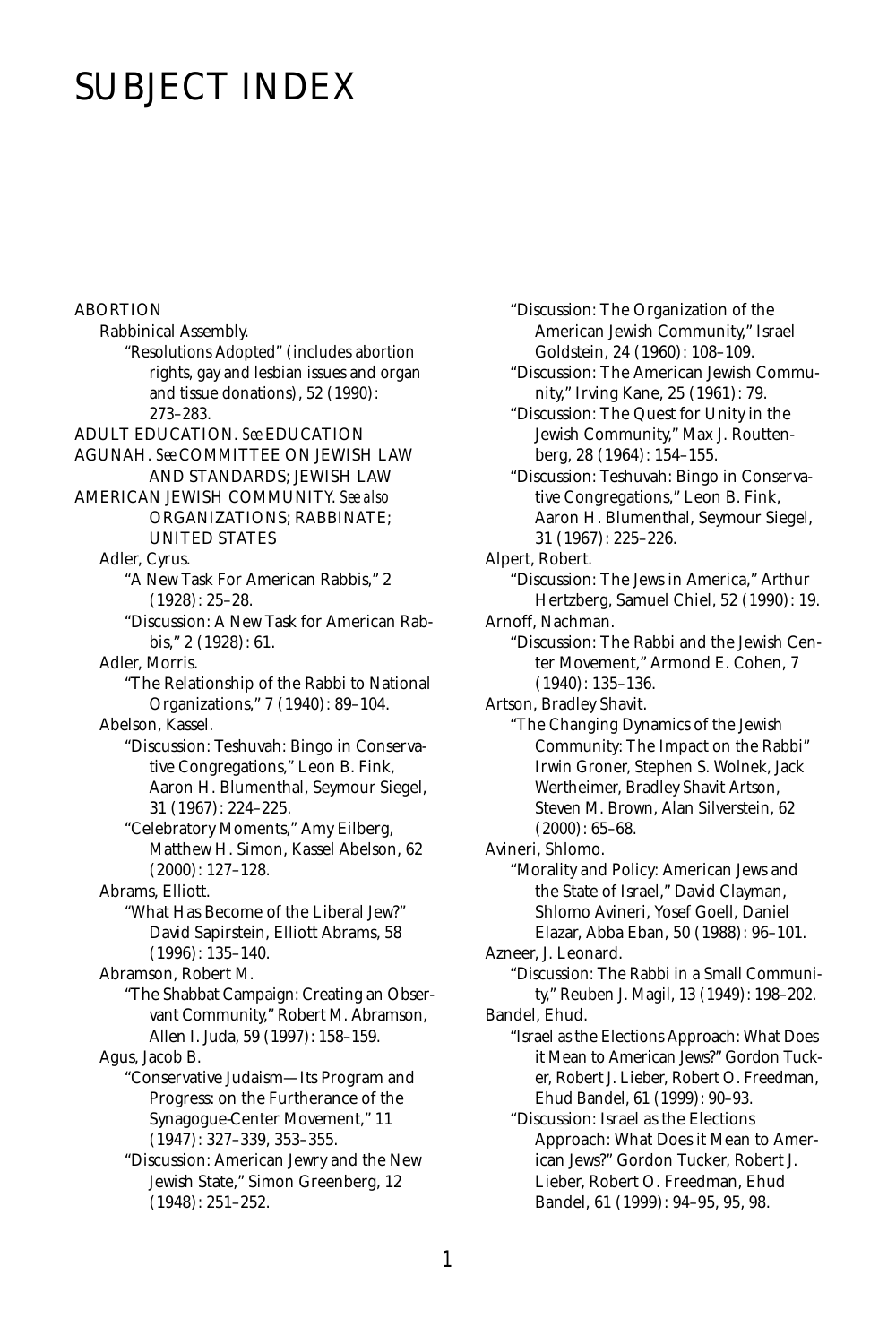AMERICAN JEWISH COMMUNITY *(cont'd.)* Bar-Zev, Asher. "Science, Society, and the Jewish Tradition," 41 (1979): 197–210. "Discussion: Science, Society, and the Jewish Tradition," Asher Bar-Zev, 41 (1979): 210–212. Beals, Michael. "Discussion: Israel as the Elections Approach: What Does it Mean to American Jews?" Gordon Tucker, Robert J. Lieber, Robert O. Freedman, Ehud Bandel, 61 (1999): 95. Bellin, Lowell E. "Bureacratic Dilemmas in Medicine," 36 (1974): 43–47. Benyunes, Abraham. "Discussion: The Jews in America," Arthur Hertzberg, Samuel Chiel, 52 (1990): 21. Bernstein, Irving. "We are One: The Challenge Facing the Jewish Community," delivered at the 1977 Convention. Published in *Conservative Judaism,* Volume 31, Number 2, Winter 1977. Bernstein, Louis. "An Address" (regarding a national Bet Din, conversion and intermarriage), 47 (1985): 39–44. Bernstein, Philip. "Discussion: Jewish Unity in America," Ira Eisenstein, 16 (1952): 125–138. Blitzer, Wolf. "American Views Israel and Israel Views America," Martin Indyk, Wolf Blitzer, 51 (1989): 138–144. "Discussion: American Views Israel and Israel Views America," Martin Indyk, Wolf Blitzer, 51 (1989): 146–147, 148–149. Block, Asher. "Discussion: The Relationship of the American Jewish Community to Israel," S. Joshua Kohn, 13 (1949): 237–244. Blumenfeld, David. "Discussion: Teshuvah: Bingo in Conservative Congregations," Leon B. Fink, Aaron H. Blumenthal, Seymour Siegel, 31 (1967): 225. Blumenthal, Aaron H. "Discussion: The Rabbi in a Small Community," Reuben J. Magil, 13 (1949): 203–204. "Teshuvah: Bingo in Conservative Congregations," Aaron H. Blumenthal, Seymour Siegel, 31 (1967): 219–221.

Bokser, Ben Zion. "Resume: Judaism and Contemporary Social Problems," 6 (1939): 94. "The Future of the American Jewish Community," 12 (1948): 193–206, 225–228. Boraisha, Menachem. "Whither American Jewry?" 10 (1946): 256–257. Borowitz, Eugene B. "The Prospects for Jewish Denominationalism," delivered at the 1976 Convention. Published in *Conservative Judaism,* Vol. 30, No. 4, 1976. Braun, Barbara. "Havurah Failures and Successes," Barbara Braun, David Gill, Alan Shulman, George Schleslinger, 41 (1979): 56–57. "Discussion: Havurah Failures and Successes," Barbara Braun, David Gill, Alan Shulman, George Schleslinger, 41 (1979): 58, 59, 59–60, 68. Breger, Marshall. "Shall the Poor Ever Cease from Our Land?: Welfare and Immigration Reform," Leonard Fein, Marshall Breger, 57 (1995): 85–94. Brickner, Barnett R. "Discussion: Jewish Unity in America," Ira Eisenstein, 16 (1952): 139–147. Brown, Steven M. "The Changing Dynamics of the Jewish Community: The Impact on the Rabbi," Irwin Groner, Stephen S. Wolnek, Jack Wertheimer, Bradley Shavit Artson, Steven M. Brown, Alan Silverstein, 62 (2000): 68–73. Buch, Arthur. "The Rabbi As Communal Leader—Interfaith Activity and Democracy," 10 (1946): 127–129. Burnstein, Alexander J. "Discussion: The Place of the Rabbi in American Jewish Life," Mordecai M. Kaplan, 7 (1940): 291–293. Cantor, Debra S. "D'var Torah—In Honor of the Fiftieth Anniversary of Camp Ramah," 59 (1997): 173–176. Cardin, Shoshana S. "The CJF-UJA and WZO-JAFI Restructuring," Bernard Olshansky, Shoshana Cardin, 58 (1996): 117–123. Chanover, Hyman. "Discussion: The Rabbi in a Small Community," Reuben J. Magil, 13 (1949): 173–178.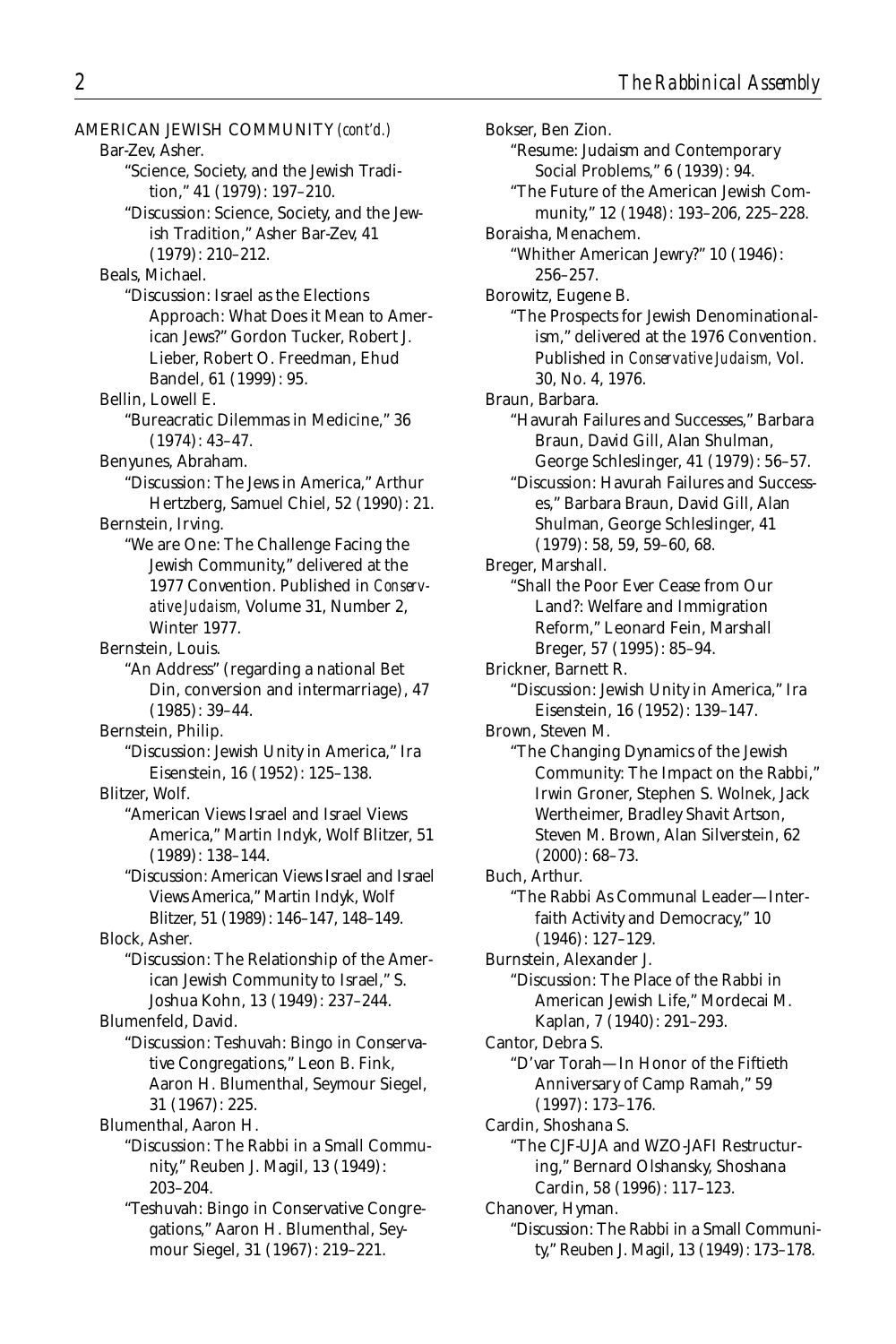Charry, Elias. "Discussion: The Rabbi As Communal Leader," 10 (1946): 136–137. "Discussion: The Relationship of American Jewish Community to Israel," S. Joshua Kohn, 13 (1949): 255–256. "Discussion: Toward a Creative Jewish Community in America," Robert Gordis, 13 (1949): 334–338, 354–355. Chiel, Samuel. "The Jews in America," Arthur Hertzberg, Samuel Chiel, 52 (1990): 14–17. Clayman, David. "Morality and Policy: American Jews and the State of Israel," David Clayman, Shlomo Avineri, Yosef Goell, Daniel Elazar, Abba Eban, 50 (1988): 94–96, 101, 108, 114, 125. Clearfield, Sidney M. "Involving the Next Generation of Jewish Youth," 51 (1989): 245–254. Cohen, Armond E. "The Rabbi and the Jewish Center Movement," 7 (1940): 122–134. "Discussion: How Can Religion Make the Home and Family Life More Effective?" William P. Greenfeld, 7 (1940): 209–210. "Toward Cooperation in Synagogue Life," 8 (1941–44): 238–249. Cohen, Gabriel. "Whither American Jewry?" 10 (1946): 255–256. Cohen, Gerson D. "Discussion: Jews in the Changing Urban Environment," Eli Ginzberg, 35 (1973): 35–38. Cohen, Herman M. "The Rabbi As Communal Leader— Strengthening the Organized Community," 10 (1946): 103–108. Cohen, Samuel M. "Discussion on Papers," Cyrus Adler, Abraham J. Levy, Norman Salit, Alter Landesmann, 2 (1928): 60, 61–62. Cohen, Seymour J. "Discussion: The Organization of the American Jewish Community," Israel Goldstein, 24 (1960): 111–112. "Judaism and the Worlds of Business and Labor," 25 (1961): 17–44. "Discussion: The Quest for Unity in the Jewish Community," Max J. Routten-

berg, 28 (1964): 155–156.

Dalin, Ralph A. "Jewish Premarital Groups: What's Out There Now," Ralph A. Dalin, Simkha Y. Weintraub, 57 (1995): 156–157. Derby, Josiah. "Discussion: Teshuvah: Bingo in Conservative Congregations," Leon B. Fink, Aaron H. Blumenthal, Seymour Siegel, 31 (1967): 221–222. Dresner, Samuel. "Discussion: The Organization of the American Jewish Community," (includes resolution), Israel Goldstein, 24 (1960): 106–107. "Discussion: The American Jewish Community," Irving Kane, 25 (1961): 80–81. Dubin, Paul. "Discussion: Teshuvah: Bingo in Conservative Congregations," Leon B. Fink, Aaron H. Blumenthal, Seymour Siegel, 31 (1967): 223. "Discussion: The Jews in America," Arthur Hertzberg, Samuel Chiel, 52 (1990): 22. Eisen, Arnold. "What Will Jewish Community and Jewish Values Mean for the 21<sup>st</sup> Century?" David A. Teutsch, Jonathan D. Sarna, Arnold Eisen, 62 (2000): 88–97. Eisenstein, Ira. "Discussion: The Rabbi and the Jewish Center Movement," 7 (1940): 139–140. "Discussion: The Place of the Rabbi in American Jewish Life," Mordecai M. Kaplan, 7 (1940): 294–295. "The Centrality of the Synagogue," 8 (1941–44): 225–237. "Discussion: on the Furtherance of the Synagogue-Center Movement," Jacob B. Agus, 11 (1947): 349–350. "Discussion: The Future of the American Jewish Community," Ben Zion Bokser, 12 (1948): 218–222. "Discussion: American Jewry and the New Jewish State," Simon Greenberg, 12 (1948): 255–256. "Discussion: The Relationship of American Jewish Community to Israel," S. Joshua Kohn, 13 (1949): 250–251. "The New Diaspora and American Democracy," 13 (1949): 258–268. "Discussion: Toward a Creative Jewish Community in America," Robert Gordis, 13 (1949): 350–352. "Jewish Unity in America," 16 (1952): 119–123.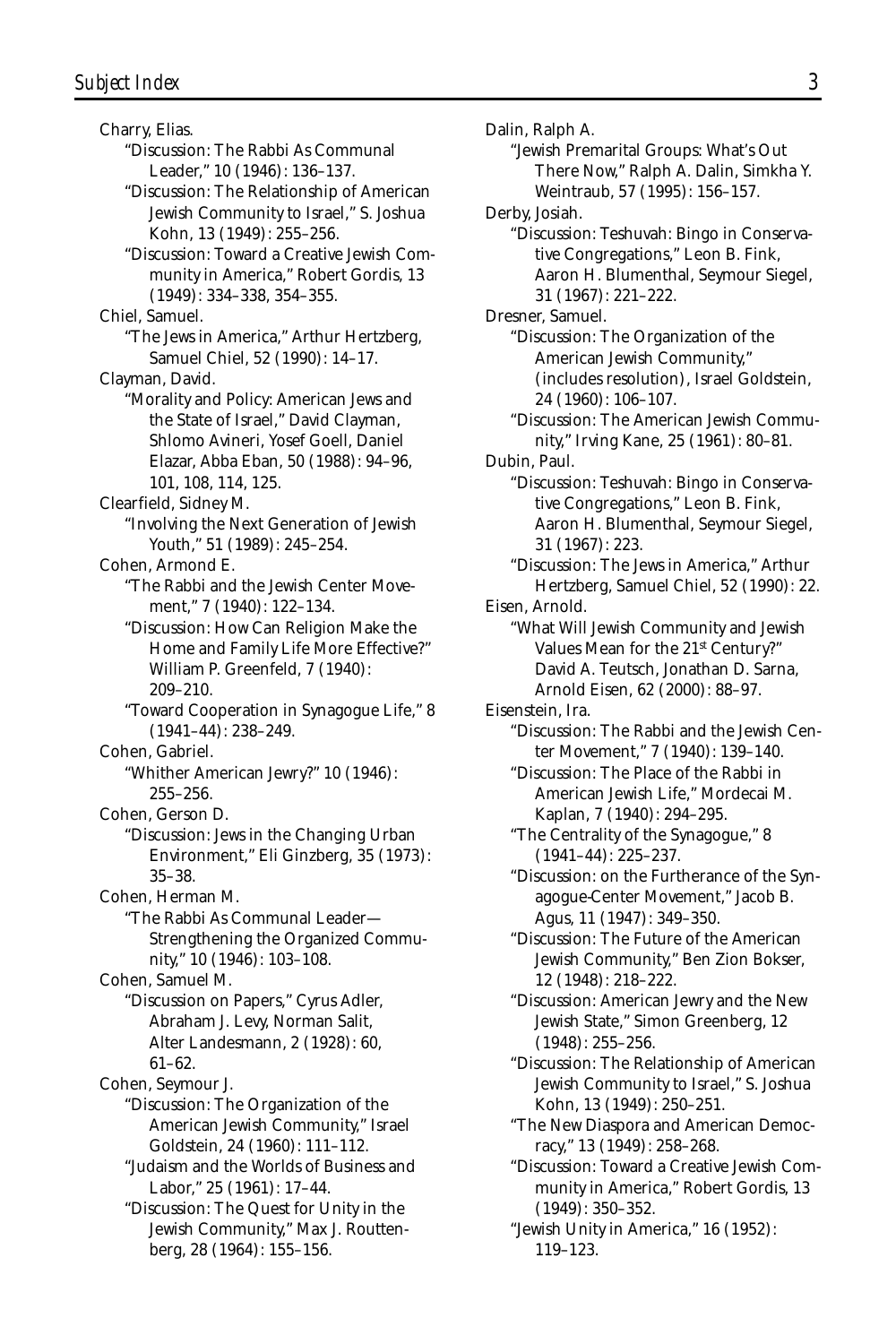AMERICAN JEWISH COMMUNITY *(cont'd.)* Eisenstein, Ira *(cont'd.)* "Discussion: The Organization of the American Jewish Community," Israel Goldstein, 24 (1960): 110–111. Eizenstat, Stuart E. "Changing Relationships: The United States and Israel, Israel and American Jews," 51 (1989): 116–131. Elazar, Daniel. "Morality and Policy: American Jews and the State of Israel," David Clayman, Shlomo Avineri, Yosef Goell, Daniel Elazar, Abba Eban, 50 (1988): 108–114. Ellenson, David. "Cultures and Communities: Trends and Transformations in a New Century." Mary C. Boys, David Ellenson, 62 (2000): 108–122. Epstein, Louis M. "Discussion: American Jewry and the New Jewish State," Simon Greenberg, 12 (1948): 243. Fedder, A. Herbert. "Discussion: The Rabbi and the Jewish Center Movement," Armond E. Cohen, 7 (1940): 136–139. Fein, Leonard. "Political Left versus Right," 44 (1982): 47–56. "Shall the Poor Ever Cease from Our Land?: Welfare and Immigration Reform," Leonard Fein, Marshall Breger, 57 (1995): 73–85. Feinberg, Charles M. "Introduction: Shall the Poor Ever Cease from Our Land?: Welfare and Immigration Reform," Leonard Fein, Marshall Breger, 57 (1995): 71–73. "Introduction: What Has Become of the Liberal Jew?" David Sapirstein, Elliott Abrams, 58 (1996): 124–125. "Religion and Society," 59 (1997): 13–14. Feinberg, Louis. "Discussion: How Can Religion Make the Home and Family Life More Effective?" William P. Greenfeld, 7 (1940): 210. Feldman, Abraham J. "The Role of the Synagogue in the American Jewish Community," 21 (1957): 190–198. Fink, Leon B. "Teshuvah—Games of Chance," 31 (1967): 209–218. "Discussion: Teshuvah: Bingo in Conservative Congregations," Leon B. Fink,

Aaron H. Blumenthal, Seymour Siegel, 31 (1967): 228. Finkelstein, Louis. "Discussion: Jews in the Changing Urban Environment," Eli Ginzberg, 35 (1973): 38–42. Finkle, Jesse J. Discussion: Religion and the Crisis in Moral and Intellectual Leadership," Mordecai M. Kaplan, 15 (1951): 172–173. Fisher, Henry. "Discussion: The Future of the American Jewish Community," Ben Zion Bokser, 12 (1948): 206–214, 223–225. Fox, Marvin. "Jewish Education in a Pluralistic Community," 30 (1966): 31–40. "Discussion: Jewish Education in a Pluralistic Community," Marvin Fox, Alexander M. Schindler, 30 (1966): 47–51. Fredman, Samuel. "Observations of the American Rabbinate," 2 (1928): 135–138. Freedman, Jacob. "The Problem of the 'Free-Lance' Rabbis in America," 5 (1933–38): 487–491. Freedman, Leslie R. "Role-Related Stress in the Rabbinate: A Report on a Nationwide Study of Conservative and Reform Rabbis," 46 (1984): 43–50. Freedman, Robert O. "Israel as the Elections Approach: What Does it Mean to American Jews?" Gordon Tucker, Robert J. Lieber, Robert O. Freedman, Ehud Bandel, 61 (1999): 88–90. "Discussion: Israel as the Elections Approach: What Does it Mean to American Jews?" Gordon Tucker, Robert J. Lieber, Robert O. Freedman, Ehud Bandel, 61 (1999): 94, 96, 97, 99. Freeman, Gordon M. "On Translating Our Heritage into Contemporary Language," 56 (1994): 167–171. Friedman, Theodore. "Discussion: The Place of the Rabbi in American Jewish Life," Mordecai M. Kaplan, 7 (1940): 297. "Religious Revival in the Jewish Crisis," 10 (1946): 149–158. Gaynor, Nathan. "The Challenge of Rebellious Youth," 33 (1969): 113–118.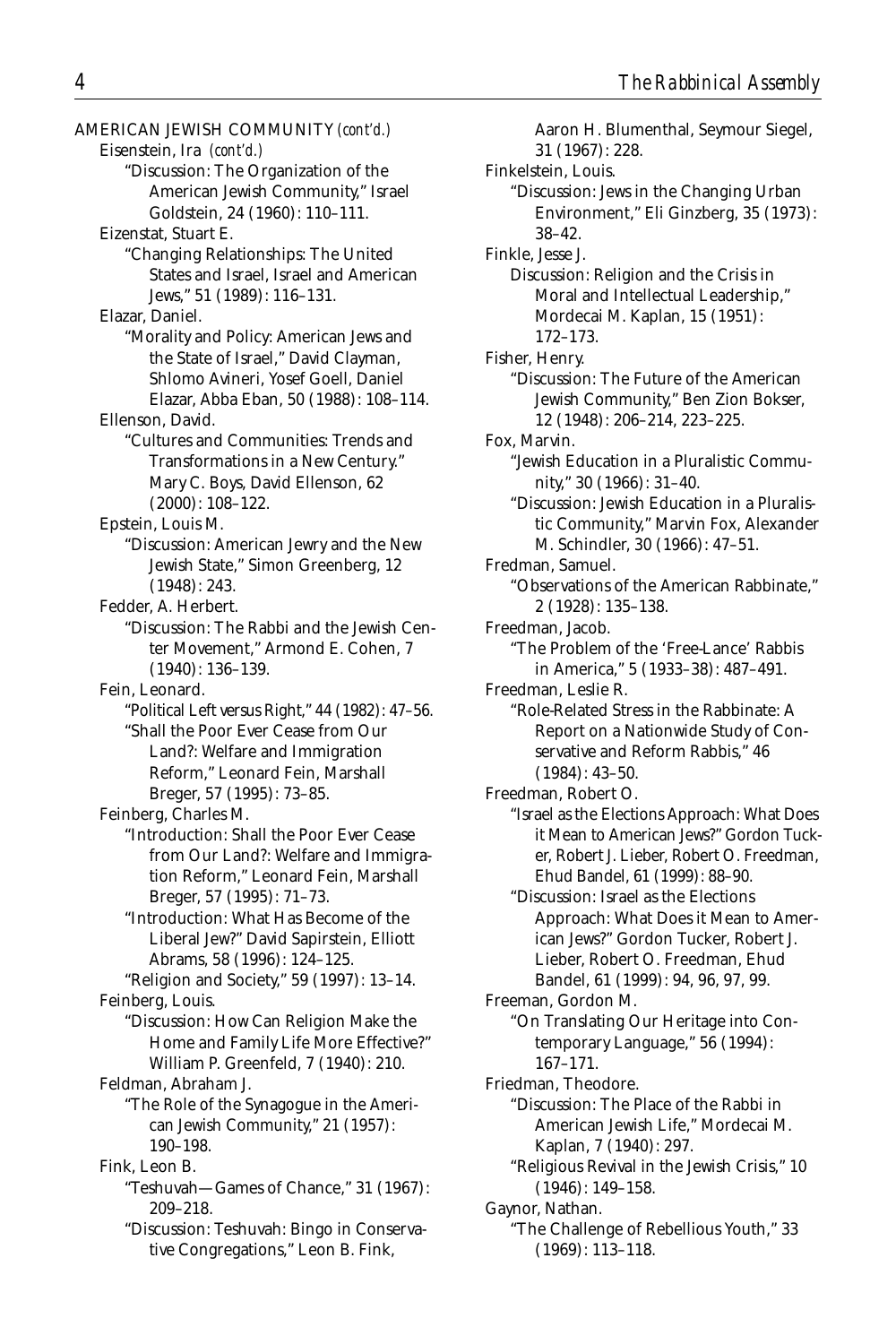"Discussion: The Challenge of Rebellious Youth," Nathan Gaynor, 33 (1969): 119–120, 122. Geiger, Leo. "Discussion: American Jewry and the New Jewish State," Simon Greenberg, 12 (1948): 253–255. "*Roshe Perakhim be-Torato Shel Ahad Haam*" (Hebrew), 15 (1951): 232–240. Gelb, Max. "Discussion: The Rabbi in a Small Community," Reuben J. Magil, 13 (1949): 178–183. Gelber, Michael. "The Community as a Pulpit," 33 (1969): 123–131. Gendler, Everett. "The Havurah," 37 (1975): 153–156. Gershowitz, Samuel D. "Discussion: Jewish Unity in America," Ira Eisenstein, 16 (1952): 149–154. Gilberg, Arnold L. "The Jewish Family: Surviving the Seventies," 41 (1979): 84–87. "Discussion: The Jewish Family: Surviving the Seventies," Arnold L. Gilberg, 41 (1979): 87–88, 88–89, 89–90. Gill, David. "Havurah Failures and Successes," Barbara Braun, David Gill, Alan Shulman, George Schleslinger, 41 (1979): 61–63. "Discussion: Havurah Failures and Successes," Barbara Braun, David Gill, Alan Shulman, George Schleslinger, 41 (1979): 58–59, 68, 71, 74–75. Glucksman, Harry L. "Community Center in Its Relation to the Synagogue Center," 4 (1930–32): 267–279. Glustrom, Simon. "The Rabbi and the Community: Synagogue and Federation," 35 (1973): 96–99. Goell, Yosef. "Morality and Policy: American Jews and the State of Israel," David Clayman, Shlomo Avineri, Yosef Goell, Daniel Elazar, Abba Eban, 50 (1988): 101–108. Goldblum, Moshe. "Discussion: The Rabbi in a Small Community," Reuben J. Magil, 13 (1949): 183–189, 192–193. Goldfarb, Robert. "Lesbian and Gay Jews: Finding a Home in the Conservative Movement," Carol K.

Ingall, Robert Goldfarb, 57 (1995): 153–155. Goldfarb, Solomon. "Discussion: The Relationship of American Jewish Community to Israel" (Hebrew), S. Joshua Kohn, 13 (1949): 245–248. Goldman, Solomon. "Introduction: Whither American Jewry?" Menachem Boraisha, Gabriel Cohen, Hayyim Greenberg, Ludwig Lewisohn, Samuel Margoshes, Menachem Ribalow, 10 (1946): 254, 257, 264, 269. Goldstein, Israel. "The Organization of the American Jewish Community," 21 (1957): 182–189. "The Organization of the American Jewish Community," 24 (1960): 93–105. Goldstein, Sidney. "What of the Future?: The New National Jewish Population Study," 53 (1991): 3–13. "Conservative Jewry: An Ambivalent Profile—How Behavior Reflects Identity," Sidney Goldstein, Alice Goldstein, 59 (1997): 57–62. Golinkin, Noah. "Discussion: The Rabbi in a Small Community," Reuben J. Magil, 13 (1949): 206–209. Golub, Robert. "Discussion: Israel as the Elections Approach: What Does it Mean to American Jews?" Gordon Tucker, Robert J. Lieber, Robert O. Freedman, Ehud Bandel, 61 (1999): 93–94, 94. Gordis, Robert. "Discussion: The Relation of the Synagogue to National Jewish Organizations," 9 (1945): 98–99. "Toward a Creative Jewish Community in America," 13 (1949): 292–334. "Discussion: Toward a Creative Jewish Community in America," 13 (1949): 343–349, 353. "Discussion: The American Synagogue: From Supermarket to Boutique," Wolfe Kelman, Marshall Sklare, 37 (1975): 42–44. Gordon, Albert I. "Discussion: Religion and the Crisis in Moral and Intellectual Leadership," Mordecai M. Kaplan, 15 (1951): 173–178. "The Problems and Promises of Suburban Life," 24 (1960): 49–55.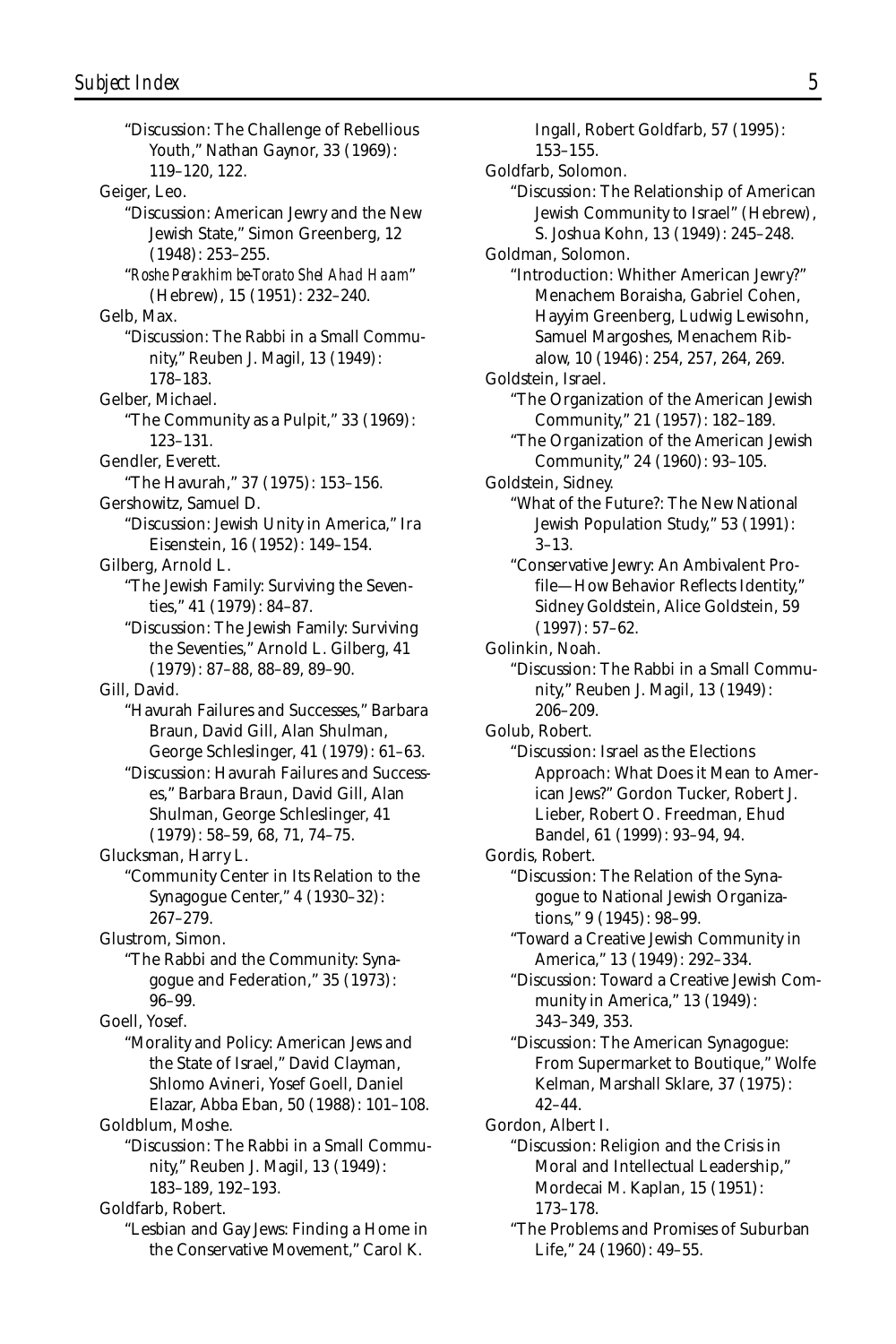AMERICAN JEWISH COMMUNITY *(cont'd.)* Grayzel, Solomon. "Jewish Life in America During the Time of George Washington," 4 (1930–32): 253–266. Greenberg, Hayyim. "Whither American Jewry?" 10 (1946): 269–275. Greenberg, Irving. "The End of Emancipation," delivered at the 1976 Convention. Published in *Conservative Judaism,* Vol. 30, No. 4, 1976. Greenberg, Sidney. "Discussion: The New Diaspora and American Democracy," Ira Eisenstein, 13 (1949): 269–274. Greenberg, Simon. "Community Federation and Jewish Religious Work," 4 (1930–32): 20–25. "American Jewry and the New Jewish State" (Hebrew), 12 (1948): 229–234. Greenfeld, William P. "How Can Religion Make the Home and Family Life More Effective?" 7 (1940): 190–196. "Discussion: The Future of the American Jewish Community," Ben Zion Bokser, 12 (1948): 222–223. Hailperin, Herman. "Discussion: Toward a Creative Jewish Community in America," Robert Gordis, 13 (1949): 338–343, 355. Halpern, Harry. "Discussion: The Challenge of Rebellious Youth," Nathan Gaynor, 33 (1969): 118–119. Halpern, Martin. "Discussion: Teshuvah: Bingo in Conservative Congregations," Leon B. Fink, Aaron H. Blumenthal, Seymour Siegel, 31 (1967): 227–228. Hammer, Louis. "Discussion: A New Task for American Rabbis," Cyrus Adler, 2 (1928): 59. Hertzberg, Arthur. "Discussion: Relation of the Synagogues to National Jewish Organizations," 9 (1945): 96–97. "Discussion: The Organization of the American Jewish Community," Israel Goldstein, 24 (1960): 109–110. "An Agenda for the Jewish People: A Response," 34 (1970): 29–33. "Discussion: The American Synagogue: From Supermarket to Boutique," Wolfe

Kelman, Marshall Sklare, 37 (1975): 44–46. "The Jews in America," Arthur Hertzberg, Samuel Chiel, 52 (1990): 7–14. "Discussion: The Jews in America," Arthur Hertzberg, Samuel Chiel, 52 (1990): 17–19, 23–27. "End of a Century, Beginning of a Millennium: What Do Such Things Mean to Jews?" 61 (1999): 8–19. Himmelfarb, Milton. "Discussion: Jewish Unity in America," Ira Eisenstein, 16 (1952): 155–161. Hirsch, Joseph. "Discussion: The Jews in America," Arthur Hertzberg, Samuel Chiel, 52 (1990): 20. Hoffman, Isidor. "Discussion: The Challenge of Rebellious Youth," Nathan Gaynor, 33 (1969): 121–122. Horwitz, Herman L. "The Campus: Opportunities for Jewish Renewal," 35 (1973): 64–68. Hyman, Irwin I. "Discussion: How Can Religion Make the Home and Family Life More Effective?" William P. Greenfeld., 7 (1940): 197–200. Ingall, Carol K. "Lesbian and Gay Jews: Finding a Home in the Conservative Movement," Carol K. Ingall, Robert Goldfarb, 57 (1995): 151–153. Isaacs, Ronald. "Family Life Education Programs," 51 (1989): 264–270. "Jewish Family Matters," 53 (1991): 103–111. Juda, Allen I. "The Shabbat Campaign: Creating an Observant Community," Robert M. Abramson, Allen I. Juda, 59 (1997): 158–159. Kane, Irving. "The American Jewish Community," 25 (1961): 68–79. "Discussion: The American Jewish Community," Irving Kane, 25 (1961): 80–82. Kaplan, Mordecai M. "The Place of the Rabbi in American Jewish Life," 7 (1940): 253–290. "Discussion: on the Furtherance of the Synagogue-Center Movement," Jacob B. Agus, 11 (1947): 339–343. "Religion and the Crisis in Moral and Intel-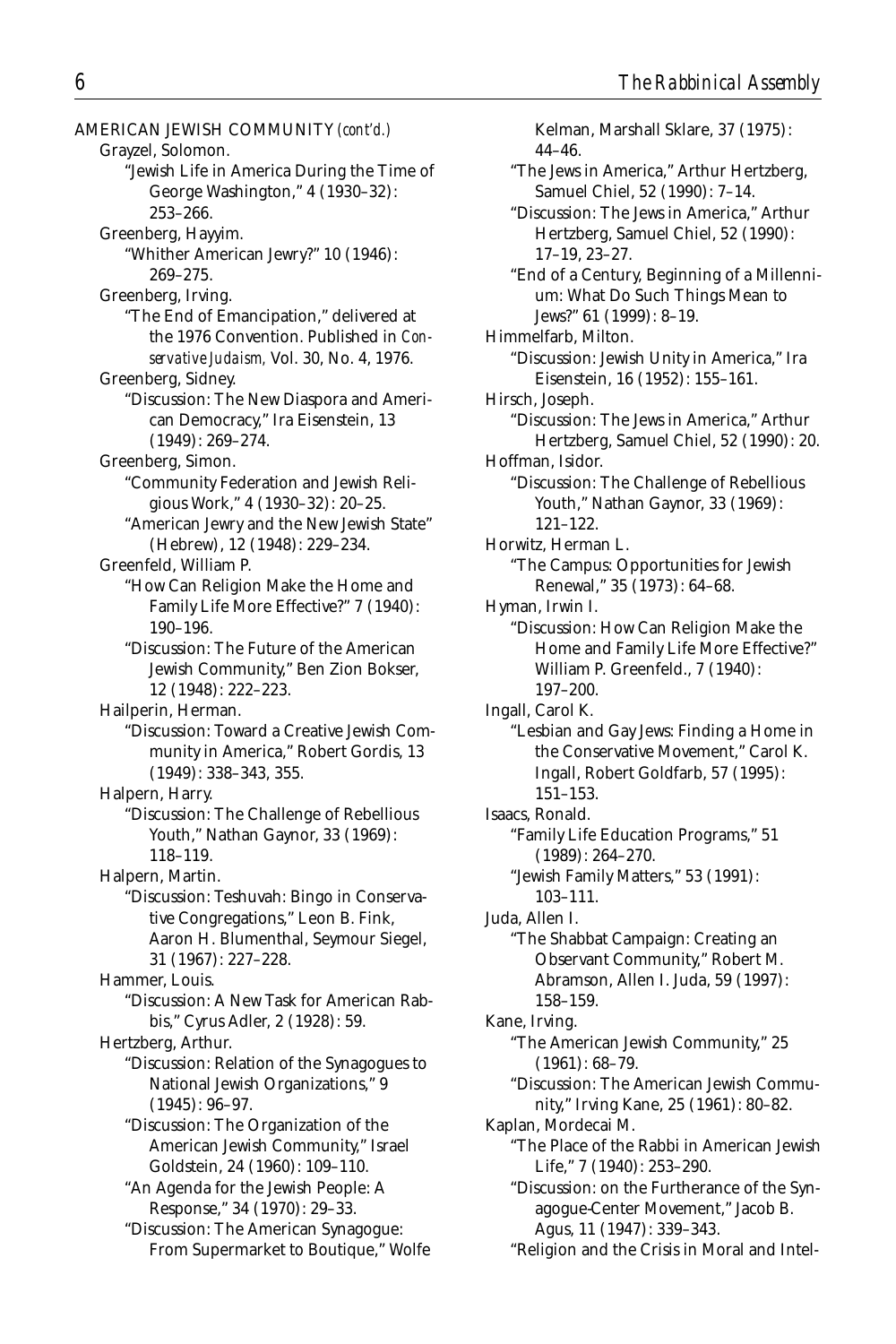lectual Leadership," 15 (1951): 164–172. "Discussion: Jewish Unity in America," 16 (1952): 179–185. Kanner, Ted. "Synagogue and Federation: The Emerging Partnership," 41 (1979): 226–228. "Discussion: Synagogue and Federation: The Emerging Partnership," Ted Kanner, 41 (1979): 229–230. Karp, Abraham J. "Discussion: American Jewry and the New Jewish State," Simon Greenberg, 12 (1948): 239–242. "The American Jewish Community—Union Now Or Ever?" 25 (1961): 45–67. "Discussion: The Quest for Unity in the Jewish Community," Max J. Routtenberg, 28 (1964): 156–157. Katzoff, Louis. "Discussion: The Place of the Rabbi in American Jewish Life," Mordecai M. Kaplan, 7 (1940): 295–296. Kaufman, William. "Discussion: The Jews in America," Arthur Hertzberg, Samuel Chiel, 52 (1990): 21–22. Kazan, Fredric. "Discussion: The Jews in America," Arthur Hertzberg, Samuel Chiel, 52 (1990): 19–20. Kelman, Wolfe. "The American Synagogue: From Supermarket to Boutique," 37 (1975): 14–29. "Discussion: The American Synagogue: From Supermarket to Boutique," Wolfe Kelman, Marshall Sklare, 37 (1975): 40–41. Kenen, I. L. (Isaiah) "Discussion: Presidential Address," Eli A. Bohnen, 31 (1967): 15–19, 20, 21, 22. Kensky, Allan. "*Keruv* in the Congregational Setting," 53 (1991): 125–126. Kessler, Irving. "Israel, the Federation and the Conservative Rabbi," Irving Kessler, Rabbi Melvin L. Libman, Rabbi David Spritzer, 46  $(1984): 3-8.$ Kieval, Herman. "Discussion: American Jewry and the New Jewish State," Simon Greenberg, 12 (1948): 235–239. Kirshblum, I. Usher. "Discussion: The Relationship of American

Jewish Community to Israel," S. Joshua Kohn, 13 (1949): 249–250. Klein, Isaac. "Discussion: The American Synagogue: From Supermarket to Boutique," Wolfe Kelman, Marshall Sklare, 37 (1975): 41. Klein, Joel. "Discussion: The Challenge of Rebellious Youth," Nathan Gaynor, 33 (1969): 120. Klutznick, Philip M. "The Synagogue and the Changing Community," 35 (1973): 20–34. "Some Challenging Issues," 40 (1978): 115–127. Kohn, Eugene. "Discussion: Toward a Creative Jewish Community in America," Robert Gordis, 13 (1949): 352–353. Kohn, Jacob. "Discussion: A New Task for American Rabbis," Cyrus Adler, 2 (1928): 58–59. Kohn, S. Joshua. "Discussion: Relation of the Synagogues to National Jewish Organizations," 9 (1945): 96. "The Relationship of the American Jewish Community to Israel," 13 (1949): 225–237. "Discussion: The Organization of the American Jewish Community," Israel Goldstein, 24 (1960): 107–108. Konvitz, Milton R. "Torah and Constitution: An American Bicentennial Lecture," 38 (1976): 54–67. Kosofsky, Sidney. "Discussion: The Rabbi in a Small Community," Reuben J. Magil, 13 (1949): 213–215. Kraft, Louis. "Relation of the Synagogue to National Jewish Organizations," 9 (1945): 92–102. Kramer, Simon G. "Discussion: Jewish Unity in America," Ira Eisenstein, 16 (1952): 163–168. Kreitman, Benjamin Z. "Discussion: Teshuvah: Bingo in Conservative Congregations," Leon B. Fink, Aaron H. Blumenthal, Seymour Siegel, 31 (1967): 222–224, 226, 228. Krents, Milton E. "The Crisis in Religious Broadcasting," 42 (1980): 118. Kurtz, Vernon. "Introduction: The CJF-UJA and WZO-JAFI Restructuring," Bernard Olshansky, Shoshana Cardin, 58 (1996): 111–113.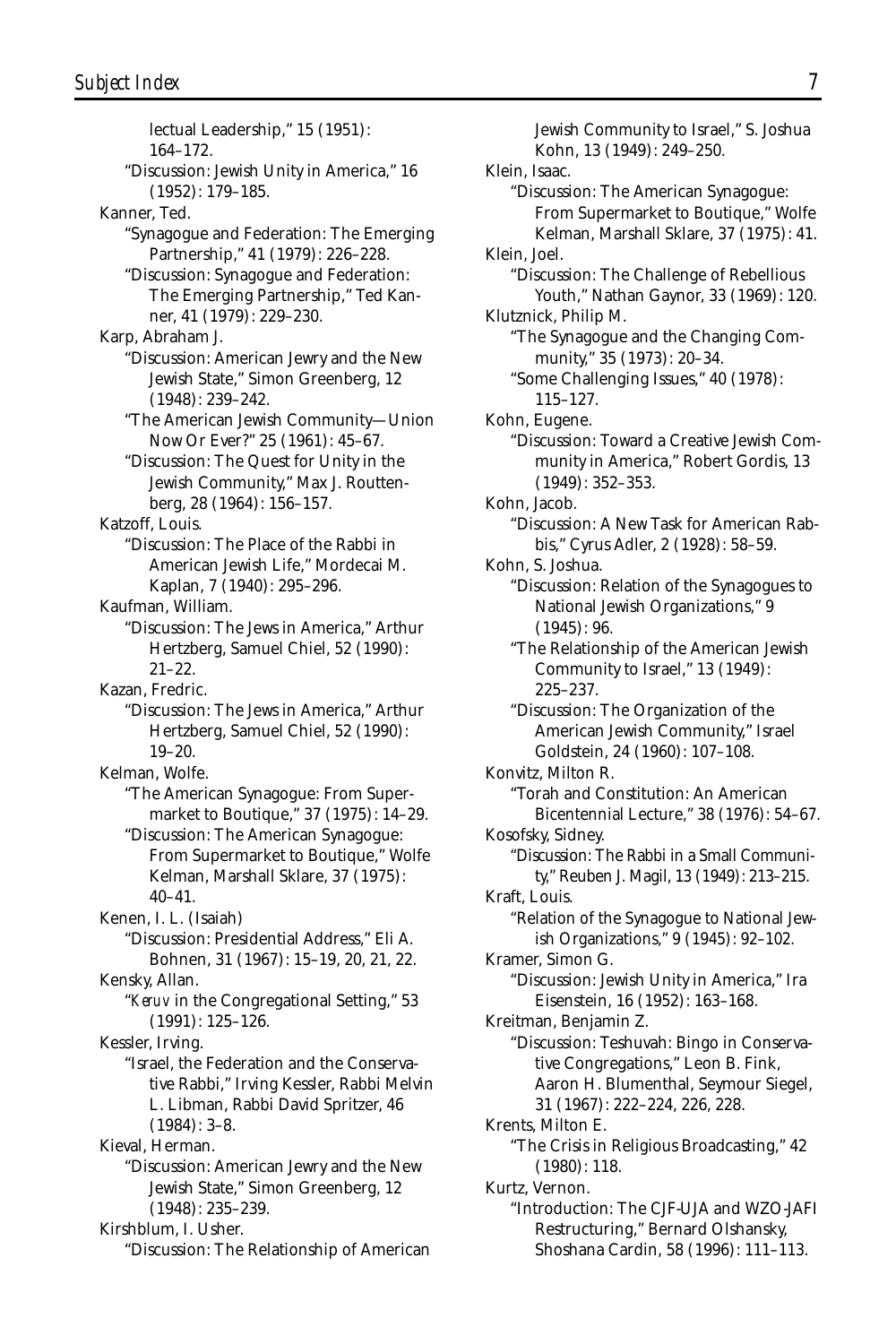AMERICAN JEWISH COMMUNITY *(cont'd.)* Landesman, Alter F. "Synagogue Attendance (A Statistical Survey)," 2 (1928): 41–52. "Lessons We Can Learn from the Economic Crisis and its Effects on the Spiritual Life of American Jewry," 4 (1930–32): 189–198. "The Rabbi and Personal Guidance," 10 (1946): 22–27. Lang, Leon S. "Discussion: A New Task for American Rabbis," Cyrus Adler, 2 (1928): 59. "Discussion: How Can Religion Make the Home and Family Life More Effective?" William P. Greenfeld, 7 (1940): 206–209. Lasker, Arnold A. "Discussion—Teshuvah: Bingo in Conservative Congregations," Leon B. Fink, Aaron H. Blumenthal, Seymour Siegel, 31 (1967): 226. "Identifying and Changing Parental Attitudes," 39 (1977): 73–75. Lebeau, William H. "*Sh'mirat Mitzvot:* Increasing Observance in the Jewish Home," 57 (1995): 20–28. Lehrman, Irving. "The Synagogue Council of America," 35 (1973): 43–46. Lewisohn, Ludwig. "Whither American Jewry?" 10 (1946): 265–267. Libman, Melvin L. "Israel, the Federation and the Conservative Rabbi," Irving Kessler, Rabbi Melvin L. Libman, Rabbi David Spritzer, 46 (1984): 8–11. Lieber, David. "Discussion: The Challenge of Rebellious Youth," Nathan Gaynor, 33 (1969): 120. Lieber, Robert J. "Israel as the Elections Approach: What Does it Mean to American Jews?" Gordon Tucker, Robert J. Lieber, Robert O. Freedman, Ehud Bandel, 61 (1999): 82–86. "Discussion: Israel as the Elections Approach: What Does it Mean to American Jews?" Gordon Tucker, Robert J. Lieber, Robert O. Freedman, Ehud Bandel, 61 (1999): 98–99. Loeb, Mark G. "Discussion: The Jews in America," Arthur Hertzberg, Samuel Chiel, 52 (1990):

20–21.

Lookstein, Haskel. "Denominational Jews: Do Our Titles Really Define *US?* " Haskel Lookstein, Alan Silverstein, 57 (1995): 3–9. Lubliner, Immanuel. "Discussion: Teshuvah: Bingo in Conservative Congregations," Leon B. Fink, Aaron H. Blumenthal, Seymour Siegel, 31 (1967): 226–227. Lurie, Harry L. "Relation of the Synagogue to National Jewish Organizations," 9 (1945): 94–102. Magil, Reuben J. "The Rabbi in a Small Community," 13 (1949): 169–173. "Discussion: The Rabbi in a Small Community," 13 (1949): 191–192. Margoshes, Samuel. "Whither American Jewry?" 10 (1946): 258–264. Marshall, James. "The Crisis in Moral and Intellectual Leadership: Public Education and the Crisis in Moral and Intellectual Leadership," 15 (1951): 156–163. Maslin, Simeon J. "Restructuring the Jewish Community: The Mega-Mergers and the Implications for the Jewish Community"(with greetings), 58 (1996): 107–110. Matt, C. David. "Discussion: The Relationship of the American Jewish Community to Israel," S. Joshua Kohn, 13 (1949): 252–253. Mayer, Egon. "Jews By Choice: Their Impact on the Contemporary American Jewish Community," 45 (1983): 57–70. Meier, Aryeh. "Lesbian and Gay Jews: Our Needs and Concerns in the Jewish Community," Jonathan Springer, Judy Ribnick, Aryeh Meier, 56 (1994): 202–206. Messinger, Ruth. "AJWS: American Jews as Global Citizens," 61 (1999): 160–162. Miller, Alan W. "The Psychodynamics of the Congregation and the Rabbi," 52 (1990). Presented at the 1990 Convention. Published in *Conservative Judaism,* Vol. 43, No. 2, Winter 1991. Nash, Michael. "Futuristic Jewish Communities," 36 (1974): 78, 79, 86, 90–91, 93.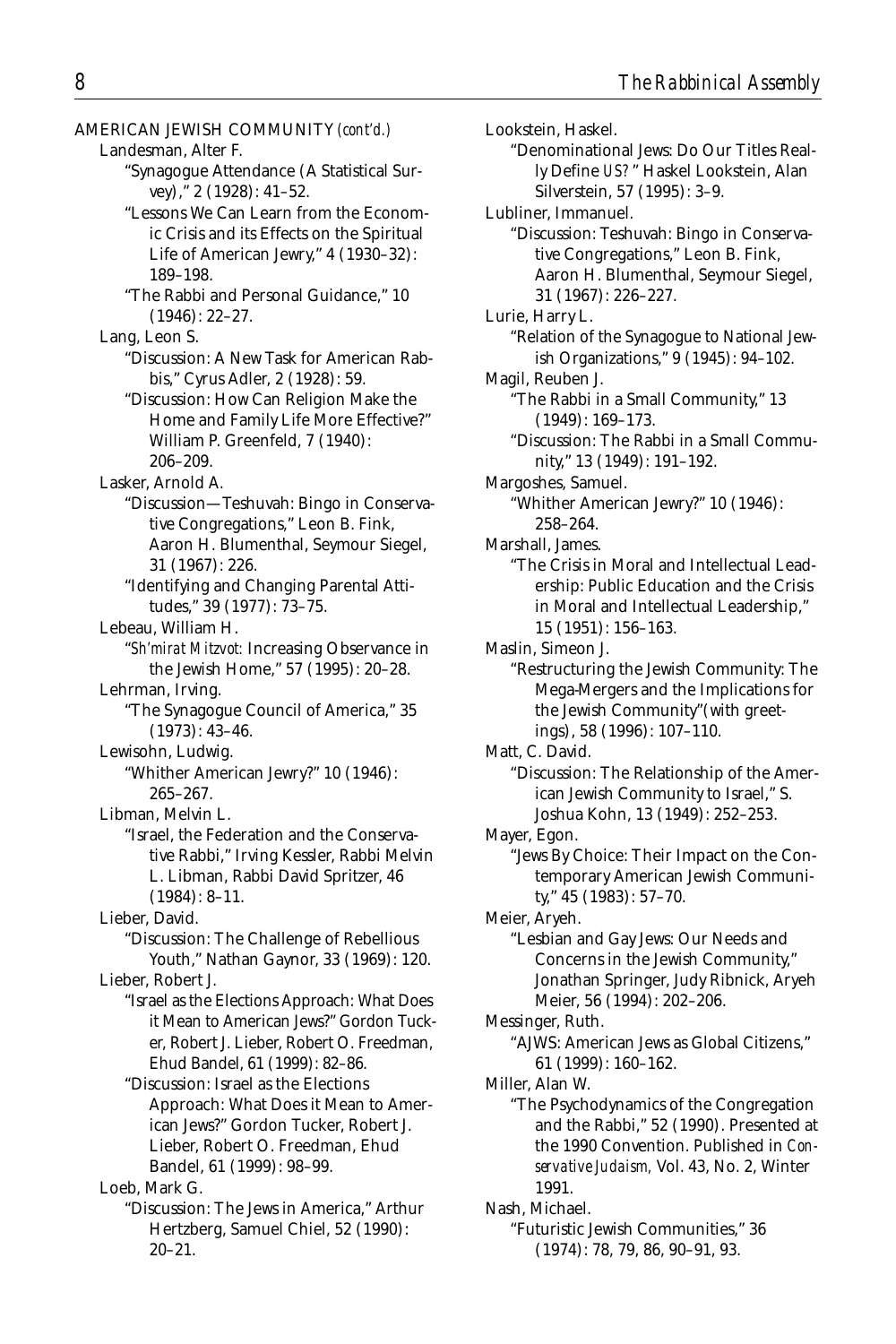Neumann, Emanuel. "The Zionist Scene—An Outlook for the Future: The Role of American Jewry," 11 (1947): 170–186. Ofseyer, Jordan S. "A Jew at the Buckle of the Bible Belt," 45 (1983): 157–160. Olshansky, Bernard. "The CJF-UJA and WZO-JAFI Restructuring," Bernard Olshansky, Shoshana Cardin, 58 (1996): 113–117. Parzen, Herbert. "Discussion: How Can Religion Make the Home and Family Life More Effective?" William P. Greenfeld, 7 (1940): 210–211. Penner, Samuel. "Discussion: Science, Society, and the Jewish Tradition," Asher Bar-Zev, 41 (1979): 210. Petegorsky, David. "Discussion: Jewish Unity in America," Ira Eisenstein, 16 (1952): 169–178. Posner, Rhoda K. "Project *Chuppah:* Good Starts for Jewish Marriages," 61 (1999): 163–164. Pressman, Daniel J. "Implications of the Internet on Communal Jewish Life," Daniel J. Pressman, Gordon Tucker, Michael Starr, Alisen Herman, 58 (1996): 186–187. Pressman, Jacob. "Discussion: The Organization of the American Jewish Community," Israel Goldstein, 24 (1960): 112–113. Rabinowitz, Hyman R. "Discussion: The Future of the American Jewish Community," Ben Zion Bokser, 12 (1948): 214–218. Rabinowitz, Stanley S. "Introduction: The Jews in America," Arthur Hertzberg, Samuel Chiel, 52  $(1990): 6-7.$ "Discussion: The Jews in America," Arthur Hertzberg, Samuel Chiel, 52 (1990): 22–23. Ribalow, Menachem. "Whither American Jewry?" 10 (1946): 268–269. Ribnick, Judy. "Lesbian and Gay Jews: Our Needs and Concerns in the Jewish Community," Jonathan Springer, Judy Ribnick, Aryeh Meier, 56 (1994): 199–202. Roth, Amy. "Is This the Person I Married?" 54 (1992): 202.

Rosenberg, Yaakov G. "The Rabbi, Federation and the Community," 36 (1974): 166–167. Rosenblum, Herbert. "Discussion: The Quest for Unity in the Jewish Community," Max J. Routtenberg, 28 (1964): 157–158. Rosenthal, Gilbert S. "The Elements That Unite Us," 46 (1984): 22–28. Roth, Joseph. "Discussion: A New Task for American Rabbis," Cyrus Adler, 2 (1928): 60. Routtenberg, Max J. "The Quest for Unity in the Jewish Community," 28 (1964): 131–154. "Discussion: The Quest for Unity in the Jewish Community," Max J. Routtenberg, 28 (1964): 161–162. "Discussion: Teshuvah: Bingo in Conservative Congregations," Leon B. Fink, Aaron H. Blumenthal, Seymour Siegel, 31 (1967): 222. Ruberg, Arthur. "Singles in the Synagogue," Chaim Listfield, Arthur Ruberg, 44 (1982): 129–130. Saperstein, David. "What Has Become of the Liberal Jew?" David Sapirstein, Elliott Abrams, 58 (1996): 125–135. Sarna, Jonathan D. "Perched Between Continuity and Discontinuity: American Jewry at a Crossroads," 56 (1994): 74–79. "The Future of Diaspora Judaism," 59 (1997): 69–76. "What Will Jewish Community and Jewish Values Mean for the 21<sup>st</sup> Century?" David A. Teutsch, Jonathan D. Sarna, Arnold Eisen, 62 (2000): 80–87. Schindler, Alexander M. "Jewish Education in a Pluralistic Community," 30 (1966): 41–47. "Discussion: Jewish Education in a Pluralistic Community," Marvin Fox, Alexander M. Schindler, 30 (1966): 51–52. Schleslinger, George. "Discussion: Havurah Failures and Successes," Barbara Braun, David Gill, Alan Shulman, George Schleslinger, 41 (1979): 55, 57–58, 60, 69, 70, 71–72, 73. Schneider, Michael. "The Joint Distribution Committee," 51 (1989): 62–69.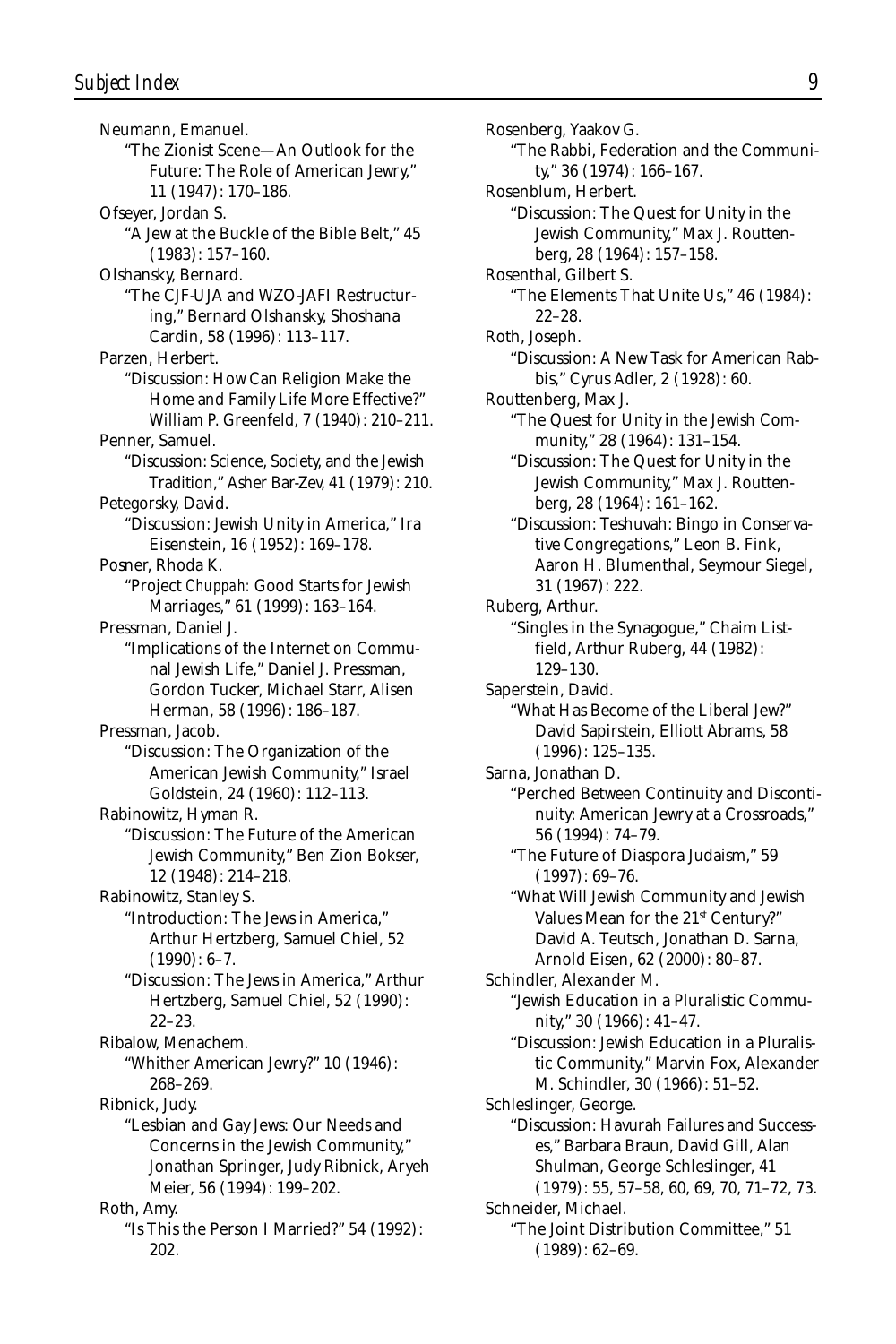AMERICAN JEWISH COMMUNITY *(cont'd.)* Schoffman, Stuart. "Diaspora Jews and Israeli Jews: Can the Jewish Culture Gap Be Bridged?" 58 (1996): 37–47. Schorsch, Ismar. "Unity in An Age of Ideology," 55 (1993), delivered at the 1993 Convention. Published as "Marching to the Wrong Drummer," *Conservative Judaism,* Vol. 45, No. 4, Summer 1993. "Jewish Unity on the Threshold of the Millennium," 59 (1997): 86–90. Schuchat, Wilfed. "Discussion: American Jewry and the New Jewish State," Simon Greenberg, 12 (1948): 256–258. Schulweis, Harold. M. "The Challenge of the New Secular Religions," 41 (1979), delivered at the 1979 Convention. Published in *Conservative Judaism,* Volume 32, Number 3, Summer 1979. Schwartz, Barry Dov. "Judaism and Homosexuality," 40 (1978): 108–114. Schwartz, Harry. "The Convention Committee on Palestine," 6 (1939): 168. Schwarz, Sidney. "Public Policy and Jewish Values: Training the Next Generation," 51 (1989): 275–277. "Synagogues for a New Era," 62 (2000): 289–291. Shalvi, Alice. "Strengthening the Jewish Family," Alice Shalvi, Charles A. Klein, 57 (1995): 36–40. Shaw, Steven. "Futuristic Jewish Communities," 36 (1974): 74–77, 85–86, 95–96, 97–98, 100–101. Shrage, Barry. "The Jewish Community Facing the Next Century: The Federation, The Synagogue, and the Making of a Jewish Renaissance," 59 (1997): 101–112. Shulman, Alan. "Havurah Failures and Successes," Barbara Braun, David Gill, Alan Shulman, George Schleslinger, 41 (1979): 63–65. "Discussion: Havurah Failures and Successes," Barbara Braun, David Gill, Alan Shulman, George Schleslinger, 41 (1979): 66–67, 67–68, 68–69, 71, 73.

Siegel, Danny. "New Insights Into *Tzedakah,"* 42 (1980): 138–141. Siegel, Richard. "Futuristic Jewish Communities," 36 (1974): 77–78, 80–81, 84, 85, 91–93, 98–99. Siegel, Seymour. "Teshuvah—Bingo in Conservative Congregations," Aaron H. Blumenthal, Seymour Siegel, 31 (1967): 219–221. Silverman, David Wolf. "Discussion: The Quest for Unity in the Jewish Community," Max J. Routtenberg, 28 (1964): 158–161. Silverstein, Alan. "Denominational Jews: Do Our Titles Really Define *US?* " Haskel Lookstein, Alan Silverstein, 57 (1995): 9–19. "The Changing Dynamics of the Jewish Community: The Impact on the Rabbi," Irwin Groner, Stephen S. Wolnek, Jack Wertheimer, Bradley Shavit Artson, Steven M. Brown, Alan Silverstein, 62 (2000): 73–77. Simon, Abraham. "Conservative Judaism—Its Program and Progress: Report of a Survey on Synagogue-Center Relations," 11 (1947): 315–319, 355. Simon, Ralph. "Discussion: The Place of the Rabbi in American Jewish Life," Mordecai M. Kaplan, 7 (1940): 293–294. "Discussion: American Jewry and the New Jewish State," Simon Greenberg, 12 (1948): 244–245. "Discussion: The American Synagogue: From Supermarket to Boutique," Wolfe Kelman, Marshall Sklare, 37 (1975): 46. Simon, Sara R. "Outreach to Individuals with Special Needs: A Community Approach," 51 (1989): 271–274. Sklare, Marshall. "The American Synagogue: From Supermarket to Boutique," 37 (1975): 30–39. "Discussion: The American Synagogue: From Supermarket to Boutique," Wolfe Kelman, Marshall Sklare, 37 (1975): 41–42. Skolnik, Gerald C. "Domestic Violence," 47 (1985): 125–126. Spar, Elliott. "Discussion: The Challenge of Rebellious Youth," Nathan Gaynor, 33 (1969): 121.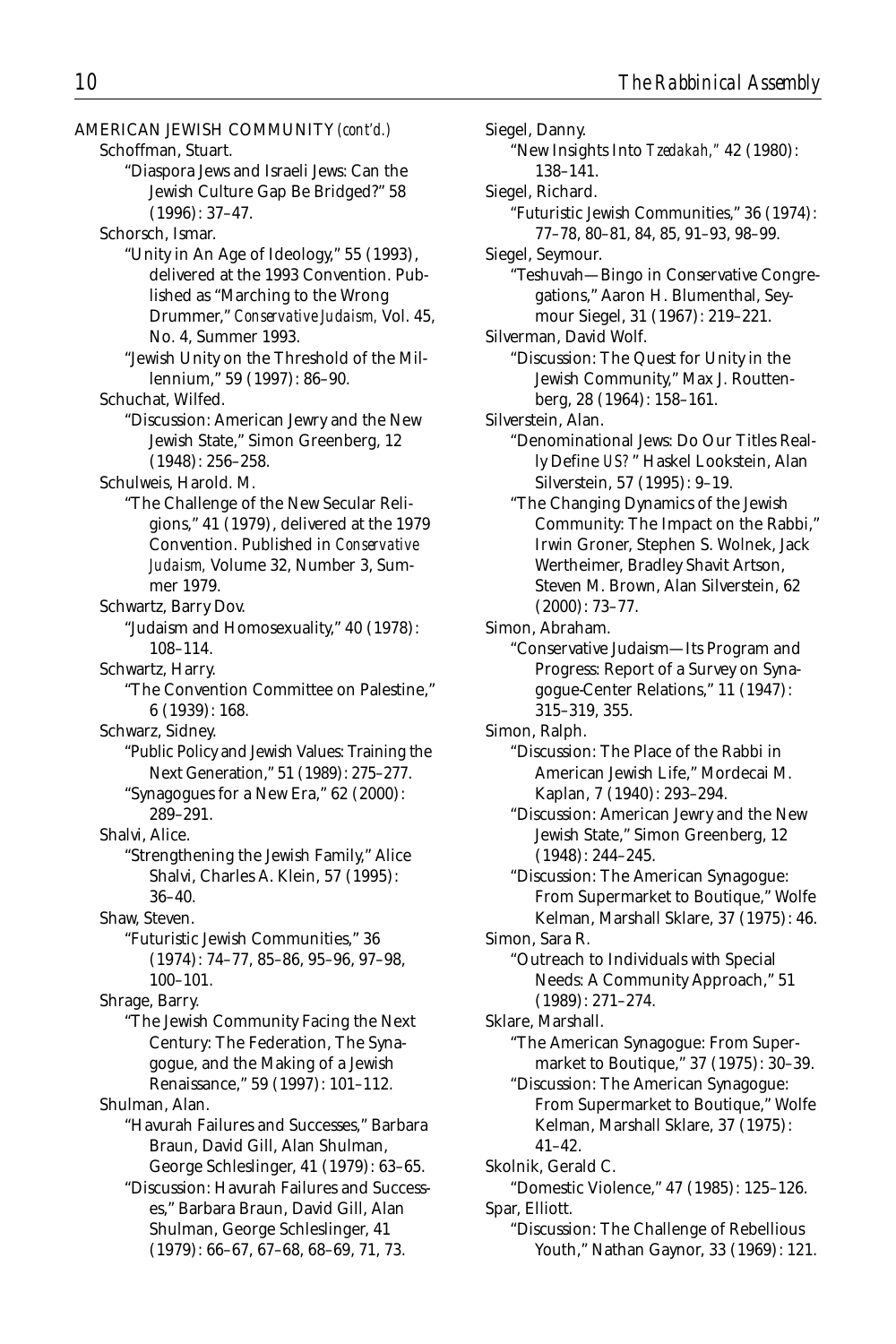Springer, Jonathan. "Lesbian and Gay Jews: Our Needs and Concerns in the Jewish Community," Jonathan Springer, Judy Ribnick, Aryeh Meier, 56 (1994): 196–199. Spritzer, David. "Israel, the Federation and the Conservative Rabbi," Irving Kessler, Rabbi Melvin L. Libman, Rabbi David Spritzer, 46 (1984): 11–13. Starr, Michael. "Surfing the Internet," 57 (1995): 174. "Implications of the Internet on Communal Jewish Life," Daniel J. Pressman, Gordon Tucker, Michael Starr, Alisen Herman, 58 (1996): 186–187. Strassfeld, Michael. "Futuristic Jewish Communities," 36 (1974): 82, 87, 91, 93, 99–100. Strassfeld, Sharon. "Futuristic Jewish Communities," 36 (1974): 78–79, 84–85, 93, 100. Teitelbaum, Daniel Thau. "The Disappearing Jewish Doctor," 58 (1996): 167. Teplitz, Saul I. "The Synagogue and the Community: Local Autonomy or *Kultusgemeinde*?" 37 (1975): 94–101. "Kallah on *Halakhah:* Introduction," Saul I. Teplitz, Harry Z. Sky, 42 (1980): 335–336. Teutsch, David A. "Greetings: What Will Jewish Community and Jewish Values Mean for the 21st Century?" David A. Teutsch, Jonathan D. Sarna, Arnold Eisen, 62 (2000): 78–80. Tomsky, Helen. "Jewish Marriage Encounter," Helen Tomsky, Mervin Tomsky, 41 (1979): 91–94. Tomsky, Mervin B. "Jewish Marriage Encounter," Helen Tomsky, Mervin Tomsky, 41 (1979): 91–94. Trainin, Isaac N. "The Relationship of Federations to Synagogues," 39 (1977): 81–83. Tucker, Gordon. "Implications of the Internet on Communal Jewish Life," Daniel J. Pressman, Gordon Tucker, Michael Starr, Alisen Herman, 58 (1996): 186–187. "Israel as the Elections Approach: What Does it Mean to American Jews?" Gordon Tucker, Robert J. Lieber, Robert O.

Freedman, Ehud Bandel, 61 (1999): 81–82. Ungerlieder, J. Thomas. "Brainwashing and Deprogramming: The Cults and the Jews," 41 (1979): 18–29. Vorspan, Max. "How the West Was Won: An Irreverent Account of the Jewish Occupation of Los Angeles," 41 (1979): 125–133. Waldman, Morris D. "Effects of Hitlerism in America," 5 (1933–38): 112–117. Waxman, Mordecai. "Discussion: The Relationship of the Amercian Jewish Community to Israel," S. Joshua Kohn, 13 (1949): 251–252. "American Jewry and Israel: The Limits of Dissent," delivered at the 1977 Convention. Published in *Conservative Judaism,* Volume 31, Number 2, Winter 1977. Weintraub, Simkha Y. "Jewish Premarital Groups: What's Out There Now," Ralph A. Dalin, Simkha Y. Weintraub, 57 (1995): 156–157. Weis, J. Max. "Supplementary Statement: Effects of Hitlerism in America," Morris D. Waldman, 5 (1933–38): 118. Weisgall, Hugo. "Music For the American Conservative Synagogue," 17 (1953): 251–252. Weiss-Rosmarin, Trude. "Today's World As I See It," 41 (1979): 231–239. Weissler, Hava. "Futuristic Jewish Communities," 36 (1974): 78, 79–80, 88–90, 94–95, 96–97. Wertheimer, Jack. "An Agenda for Action," 59 (1997): 44–48. "The Changing Dynamics of the Jewish Community: The Impact on the Rabbi," Irwin Groner, Stephen S. Wolnek, Jack Wertheimer, Bradley Shavit Artson, Steven M. Brown, Alan Silverstein, 62 (2000): 58–65. Winer, Gershon. "Discussion: The Organization of the American Jewish Community," Israel Goldstein, 24 (1960): 111. Wohlberg, Jeffrey A. "Living Waters: Redefining the *Mikveh* for the Conservative Community," 62 (2000): 296–297. Wolf, Arnold Jacob. "Futuristic Jewish Communities," 36 (1974): 82–84, 102–103.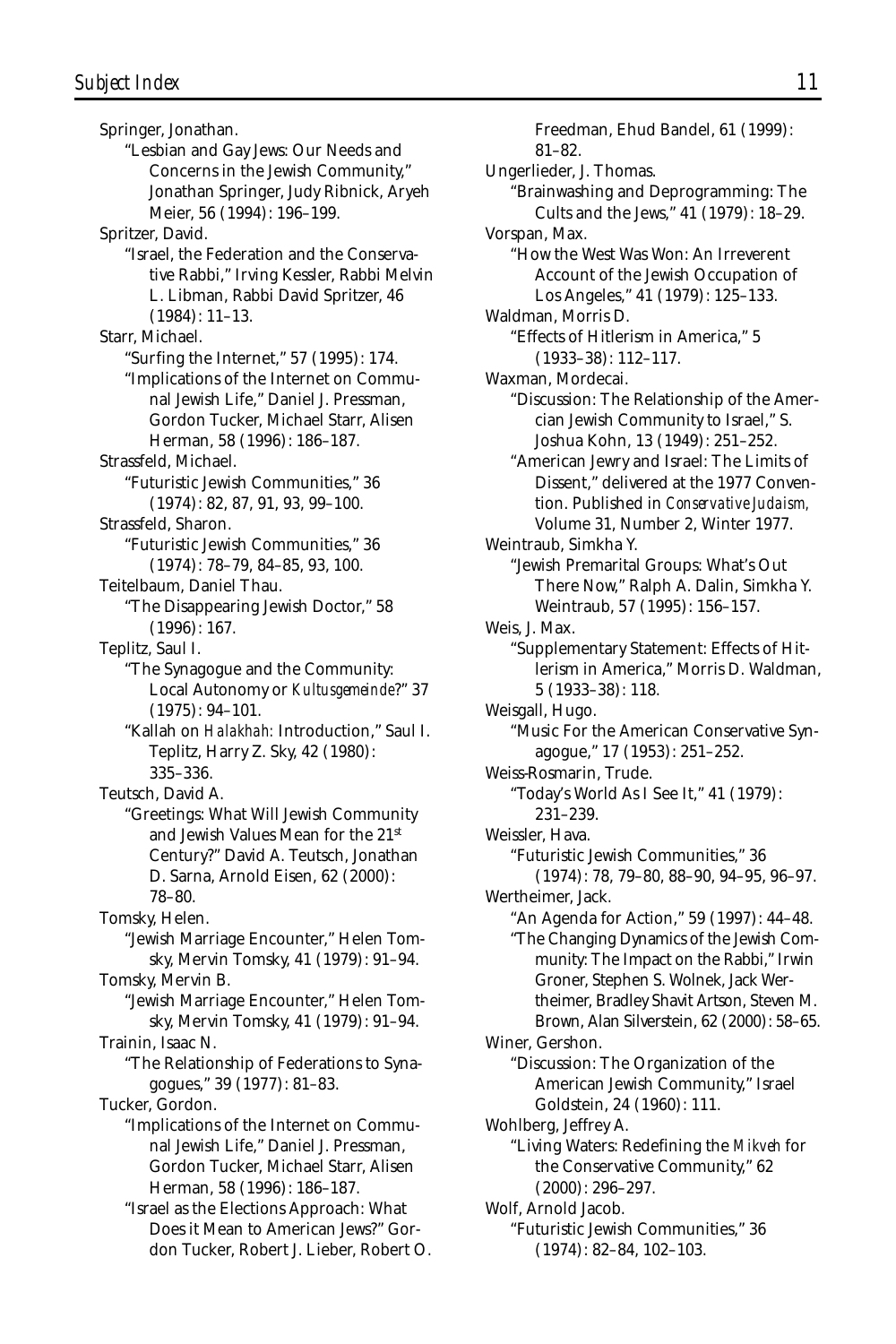AMERICAN JEWISH COMMUNITY *(cont'd.)* Wolf, Arnold Jacob *(cont'd.)* "American Jewry and Israel: The Need for Dissent," delivered at the 1977 Convention. Published in *Conservative Judaism,* Volume 31, Number 2, Winter 1977. Wolpe, Gerald I. "The Caregiver Pushing the Wheelchair: Helping the Caregivers in Our Communities," 59 (1997): 156–157. ANTI-SEMITISM. *See also* CHRISTIAN-JEWISH RELATIONS; WORLD Goldstein, Israel. "The Jew and the Menace of Fascism," 5 (1933–38): 220–226. Grayzel, Solomon. "How Shall We Confront Modern Anti-Jewish Movements?" 5 (1933–38): 105–111. Waldman, Morris D. "Effects of Hitlerism in America," 5 (1933–38): 112–117. Weis, J. Max. "Supplementary Statement: Effects of Hitlerism in America," Morris D. Waldman, 5 (1933–38): 118. ARAB-ISRAELI RELATIONS. *See also* ISRAEL Abed, Shukri. "The Future of the Arab Community in Israel," Jack Cohen, Shukri Abed, Majda Saroujie, Hashem Muhammud, Shehadeh Shehadeh, 50 (1988): 128–130. "Discussion: The Future of the Arab Community in Israel," Jack Cohen, Shukri Abed, Majda Saroujie, Hashem Muhammud, Shehadeh Shehadeh, 50 (1988): 134–135, 135, 136, 141, 144–145, 147–148. Adler, Joshua. "Discussion: The Future of the Arab Community in Israel," Jack Cohen, Shukri Abed, Majda Saroujie, Hashem Muhammud, Shehadeh Shehadeh, 50 (1988): 145–146. Berman, Harold J. "Reaching Out and Sharing with Our Muslim Neighbors," 54 (1992): 194–196. Chazin, Joel. "Discussion: The Palestinians and the Middle East," Charles Krauthammer, 51 (1989): 78. Cohen, Jack J. "The Future of the Arab Community in Israel," Jack Cohen, Shukri Abed, Majda Saroujie, Hashem Muhammud,

Shehadeh Shehadeh, 50 (1988): 126–128, 130. "Discussion: The Future of the Arab Community in Israel," Jack Cohen, Shukri Abed, Majda Saroujie, Hashem Muhammud, Shehadeh Shehadeh, 50 (1988): 135, 136–137, 139, 142, 143, 146, 147. Dollin, Bruce. "Discussion: The Palestinians and the Middle East," Charles Krauthammer, 51 (1989): 75. Eban, Abba. "Morality and Policy: American Jews and the State of Israel," David Clayman, Shlomo Avineri, Yosef Goell, Daniel Elazar, Abba Eban, 50 (1988): 114–125. Friedman, Edward. "Discussion: The Future of the Arab Community in Israel," Jack Cohen, Shukri Abed, Majda Saroujie, Hashem Muhammud, Shehadeh Shehadeh, 50 (1988): 137. Graetz, Michael. "Discussion: The Future of the Arab Community in Israel," Jack Cohen, Shukri Abed, Majda Saroujie, Hashem Muhammud, Shehadeh Shehadeh, 50 (1988): 141. Kazan, Fredric. "Discussion: The Palestinians and the Middle East," Charles Krauthammer, 51 (1989): 76. Krauthammer, Charles. "The Palestinians and the Middle East," 51 (1989): 70–72. "Discussion: The Palestinians and the Middle East," Charles Krauthammer, 51 (1989): 72–73, 74–75, 75–76, 76–77, 77–78, 78–79, 79. Meyerowitz, Allan. "Discussion: The Palestinians and the Middle East," Charles Krauthammer, 51 (1989): 79. Morris, Alan. "Discussion: The Future of the Arab Community in Israel," Jack Cohen, Shukri Abed, Majda Saroujie, Hashem Muhammud, Shehadeh Shehadeh, 50 (1988): 146–147. Muhammid, Hashem. "The Future of the Arab Community in Israel," Jack Cohen, Shukri Abed, Majda Saroujie, Hashem Muhammud, Shehadeh Shehadeh, 50 (1988): 131–132.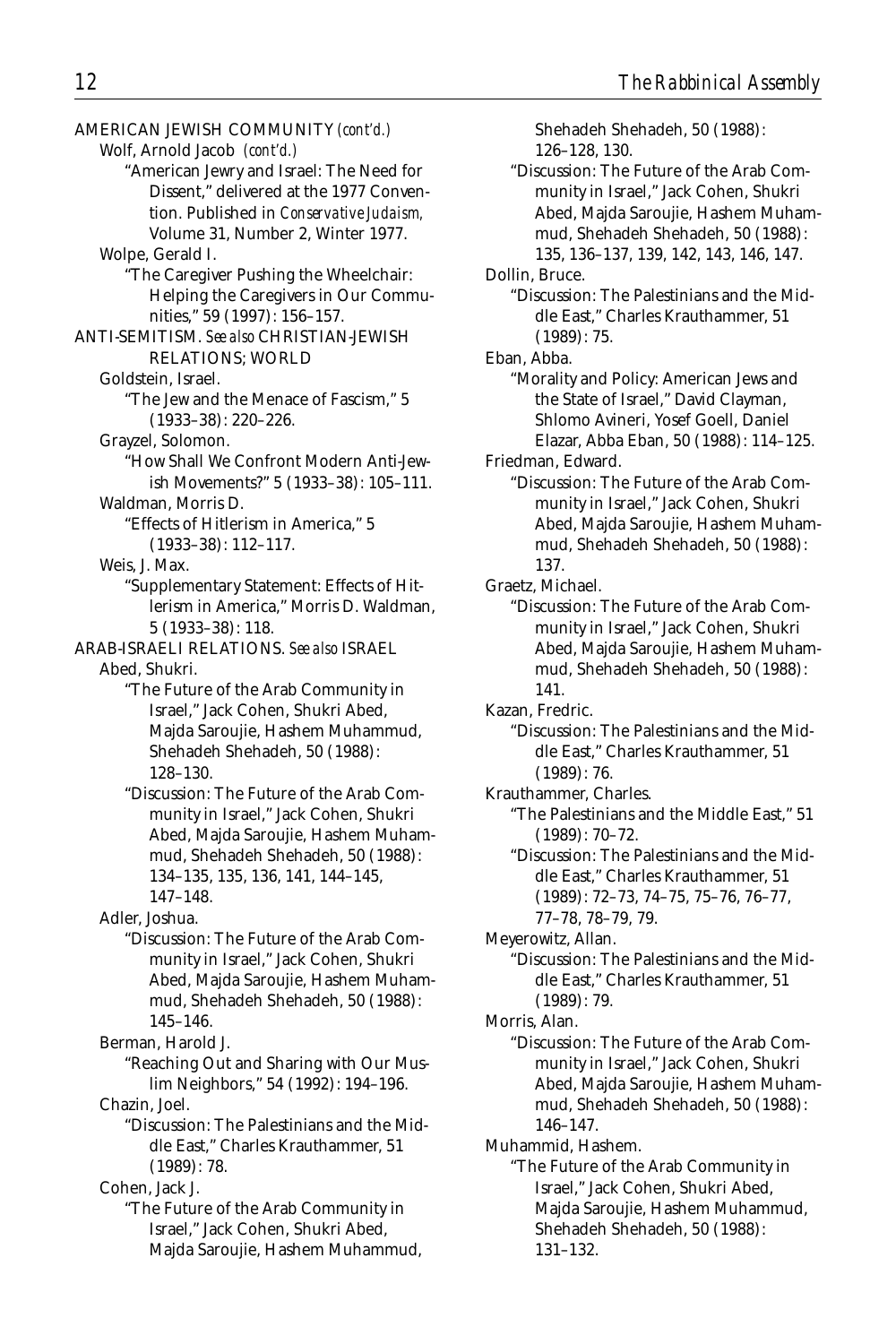"Discussion: The Future of the Arab Community in Israel," Jack Cohen, Shukri Abed, Majda Saroujie, Hashem Muhammud, Shehadeh Shehadeh, 50 (1988): 137, 137–138, 141, 142–143, 143, 145, 148. Oleisky, Arthur. "Discussion: The Palestinians and the Middle East," Charles Krauthammer, 51 (1989): 72. Rabinowitz, Stanley S. "Discussion: The Future of the Arab Community in Israel," Jack Cohen, Shukri Abed, Majda Saroujie, Hashem Muhammud, Shehadeh Shehadeh, 50 (1988): 134. Rahman, Hasan Abdel. "The Peace Process and the Meaning of Palestinian Autonomy," 56 (1994): 100–104. Rosenblatt, Samuel. "Historic Arab-Jewish Relationships in Palestine," 6 (1939): 104–114. Saroujie, Majda. "The Future of the Arab Community in Israel," Jack Cohen, Shukri Abed, Majda Saroujie, Hashem Muhammud, Shehadeh Shehadeh, 50 (1988): 130–131. "Discussion: The Future of the Arab Community in Israel," Jack Cohen, Shukri Abed, Majda Saroujie, Hashem Muhammud, Shehadeh Shehadeh, 50 (1988): 138–139, 143. Schechterman, Bernard. "The Jordanian-Palestinian Relationship," 47 (1985): 110. Shehadeh, Shehadeh. "Discussion: The Future of the Arab Community in Israel," Jack Cohen, Shukri Abed, Majda Saroujie, Hashem Muhammud, Shehadeh Shehadeh, 50 (1988): 135, 139–141, 148–149. Weinberg, Tzvi. "Discussion: The Future of the Arab Community in Israel," Jack Cohen, Shukri Abed, Majda Saroujie, Hashem Muhammud, Shehadeh Shehadeh, 50 (1988): 138. Wieseltier, Leon. "Israel and the Palestinians," 51 (1989): 25–31. "Discussion: Israel and the Palestinians," Leon Wieseltier, 51 (1989): 31–37. Yellin, Richard. "Discussion: The Future of the Arab Commu-

nity in Israel," Jack Cohen, Shukri Abed, Majda Saroujie, Hashem Muhammud, Shehadeh Shehadeh, 50 (1988): 139. Zelizer, Gerald L. "Discussion: The Future of the Arab Community in Israel," Jack Cohen, Shukri Abed, Majda Saroujie, Hashem Muhammud, Shehadeh Shehadeh, 50 (1988): 142. BAR/BAT MITZVAH. *See* CONSERVATIVE JUDAISM; EDUCATION; SYNAGOGUE BIBLE. *See* TORAH BIO-ETHICS. *See under* MEDICINE BLACK-JEWISH RELATIONS. *See* CIVIL RIGHTS BOOK REVIEWS Aronson, David. "Review of *The Agunah Question,* by Louis M. Epstein," 7 (1940): 301–311. Epstein, Louis M. *The Agunah Question,* (Hebrew), 7 (1940): 301–311. Higger, Michael. "Discussion: Review of *The Agunah Question* by Louis M. Epstein," David Aronson, 7 (1940): 312–314. Kaplan, Mordecai M. "Review: *Judaism As a Civilization,*" Henry M. Rosenthal, 5 (1933–38): 88–99. Kohn, Eugene. "Review: *The Future of Judaism in America,*" Henry M. Rosenthal, 5 (1933–38): 88–99. Rosenthal, Henry M. "Three Reviews: *The Making of the Modern Jew* by Milton Steinberg, *The Future of Judaism* by Eugene Kohn, *Judaism as a Civilization* by Mordecai M. Kaplan," 5 (1933–38): 88–99. Routtenberg, Max J. "Report of Prayer Book Commission," 8 (1941–44): 146–159. Steinberg, Milton. "Review: *The Making of the Modern Jew,*" Henry M. Rosenthal, 5 (1933–38): 88–99. CAMPS. *See* EDUCATION; YOUTH CHANCELLORS' MESSAGES. *See* JEWISH THEOLOGICAL SEMINARY; RABBINICAL ASSEMBLY; *see also under individuals' names* CHAPLAINCY Barish, Louis. "The Role of the Jewish Chaplain in the Armed Forces," 15 (1951): 184–188.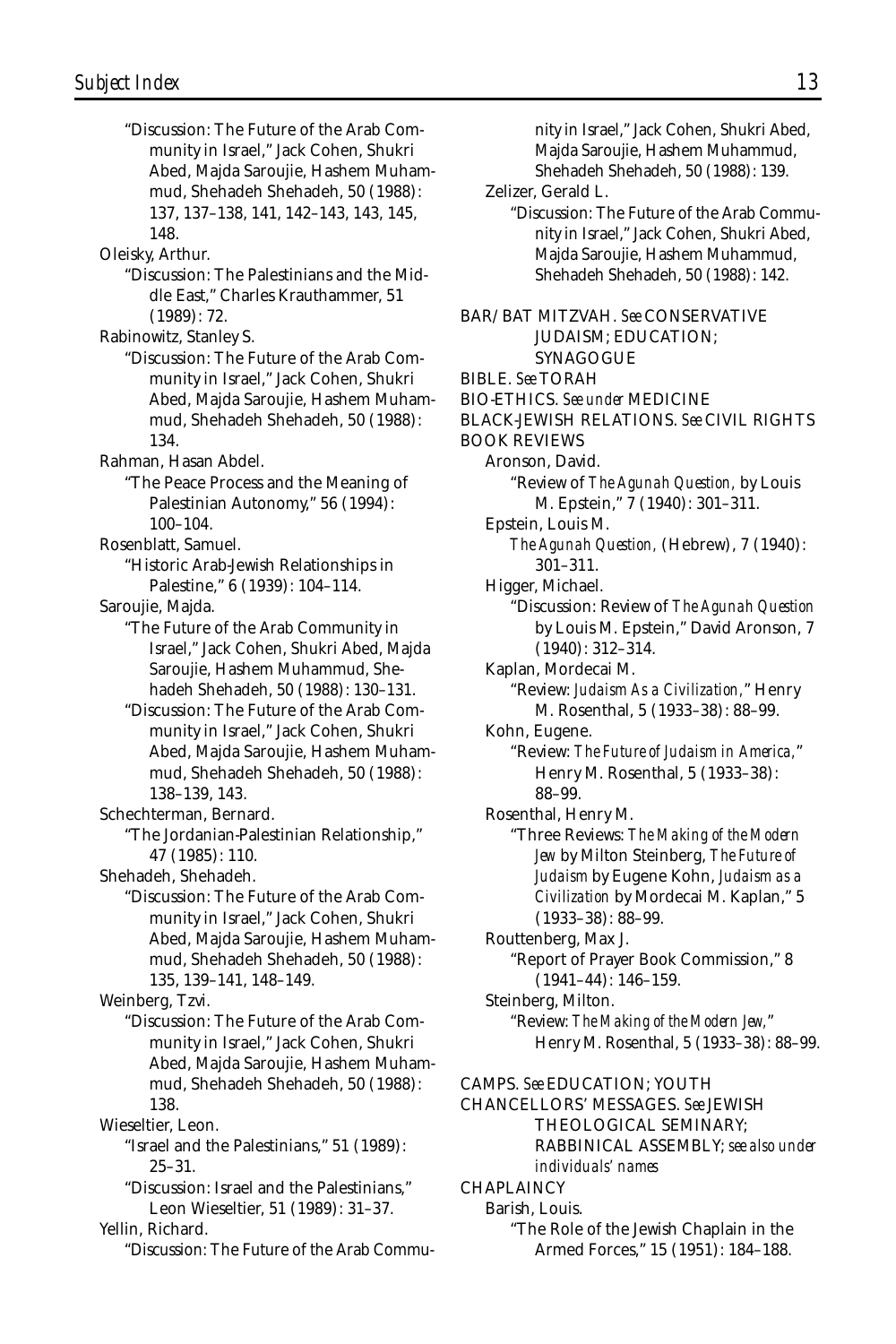CHAPLAINCY *(cont'd.)* Kazis, Israel J. "The Rabbi as Preacher—Lesson of the Chaplaincy," 10 (1946): 94–98. Levi, Eliezer A. "My Experience Abroad," 9 (1945): 66–67. Margolies, Morris B. "The Role of the Jewish Chaplain in the Armed Forces," 15 (1951): 189–192. Nelson, Harry. "A Chaplain's Pulpit," 8 (1941–44): 200–206. Rabbinical Assembly. "Report on Chaplaincy Availability Board," 8 (1941–44): 340–348. Ribner, Herbert. "The Role of the Jewish Chaplain in the Armed Forces," 15 (1951): 179–183. Sandrow, Edward. "Fox Hole Religion," 8 (1941–44): 323–328. "My Experiences Abroad," 9 (1945): 65–66. Simon, Matthew H. "Celebratory Moments," Amy Eilberg, Matthew H. Simon, Kassel Abelson, 62 (2000): 127–128. CHRISTIAN-JEWISH RELATIONS. *See also* ANTI-SEMITISM; WORLD Ackerman, David. "Of Fathers and Sons: A Newly Found Anti-Christian Polemic of the Twelfth Century (in memory of Rabbi Alexander Shapiro)," 55 (1993): 94–104. Agus, Jacob. "Discussion: The Jew in the Non-Jewish World," Stuart E. Rosenberg, Seymour Siegel, 31 (1967): 90–92. Berkun, Alvin. "Discussion: The Chancellor and the Cardinal," Alan Silverstein, William Keeler, Ismar Schorsch, 61 (1999): 78. Bernards, Solomon. "Discussion: The Jew in the Non-Jewish World," Stuart E. Rosenberg, Seymour Siegel, 31 (1967): 86. Bokser, Ben Zion. "An Evaluation of the Ecumenical Movement," Ben Zion Bokser, George Higgins, David R. Hunter, 31 (1967): 103–127. "Discussion: An Evaluation of the Ecumenical Movement," Ben Zion Bokser, George Higgins, David R. Hunter, 31 (1967): 145–146. Boys, Mary C. "Cultures and Communities: Trends and

Transformations in a New Century." Mary C. Boys, David Ellenson, 62 (2000): 98–107. Buch, Arthur. "The Rabbi As Communal Leader—Interfaith Activity and Democracy," 10 (1946): 127–129. Charry, Elias. "Interesting Synagogue Activities: An Experiment in Jewish-Christian Inter-Religious School Activity," 9 (1945): 79–83. "Discussion: Interesting Synagogue Activities: An Experiment in Jewish-Christian Inter-Religious School Activity," Elias Charry, 9 (1945): 87, 88. Falwell, Jerry. "Jewish-Christian Relations," 47 (1985): 69–76. Fish, Judah. "Discussion: An Evaluation of the Ecumenical Movement," Ben Zion Bokser, George Higgins, David R. Hunter, 31 (1967): 142–143. Fisher, Henry. "Discussion: Interesting Synagogue Activities: An Experiment in Jewish-Christian Inter-Religious School Activity," Elias Charry, 9 (1945): 87, 88. Goldstein, David A. "The Rabbi and the Interfaith Movement," 7 (1940): 107–112. Goldstein, Nason. "Discussion: The Chancellor and the Cardinal," Alan Silverstein, William Keeler, Ismar Schorsch, 61 (1999): 79. Gordis, Robert. "Discussion: Interesting Synagogue Activities: An Experiment in Jewish-Christian Inter-Religious School Activity," Elias Charry, 9 (1945): 87–88. Hailperin, Herman. "Intellectual Relations Between Christian and Jew with Special Reference to Rashi and Nicholas de Lyra" (Hebrew), 7 (1940): 215–223. Halpern, Martin. "Discussion: An Evaluation of the Ecumenical Movement," Ben Zion Bokser, George Higgins, David R. Hunter, 31 (1967): 141–142. Harris, Robert. "A Few Words on the 'Ten Words': Reading the *Aseret HaDibrot* through Medieval Eyes," 61 (1999): 140–141.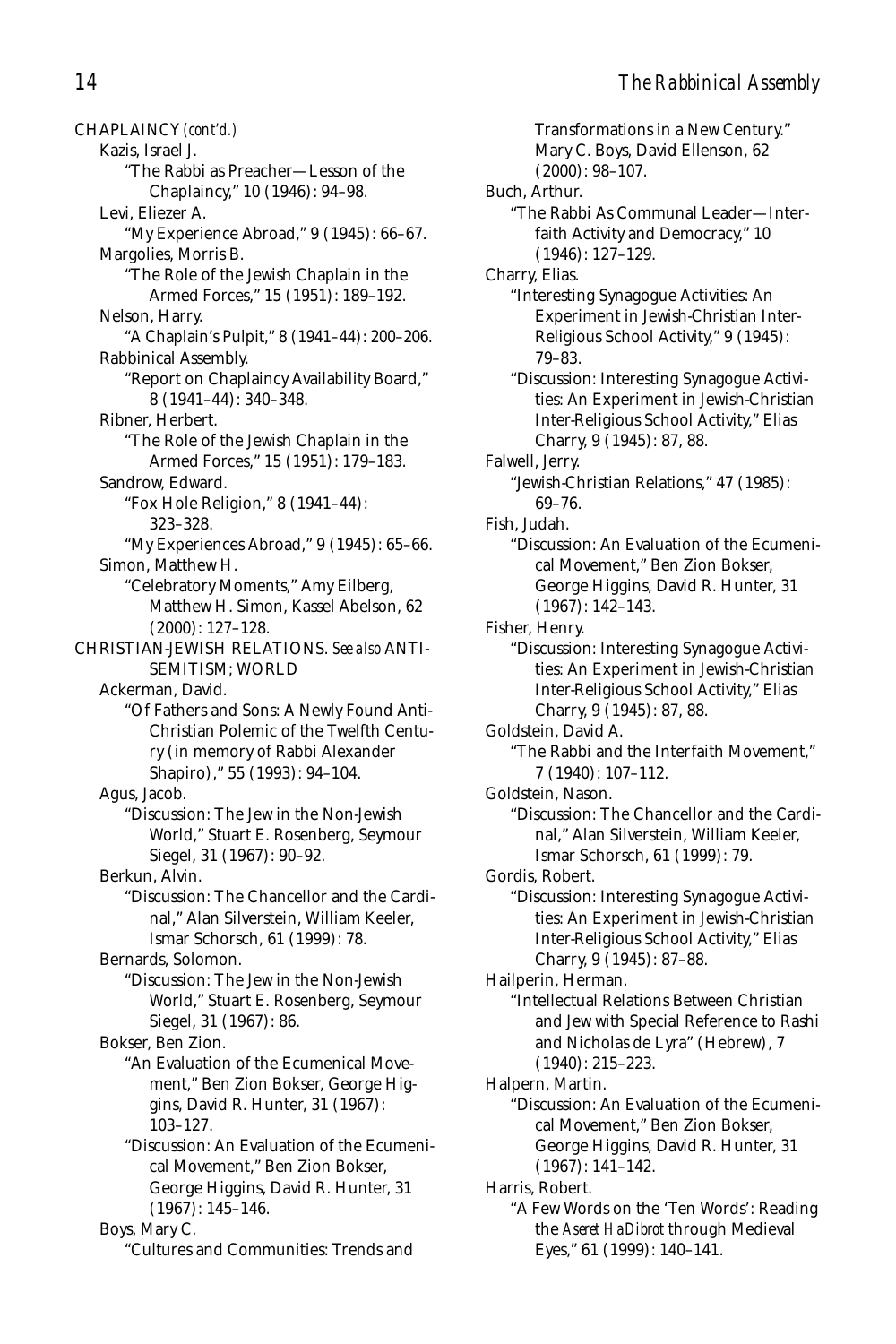Higgins, George. "An Evaluation of the Ecumenical Movement," Ben Zion Bokser, George Higgins, David R. Hunter, 31 (1967): 128–135. "Discussion: An Evaluation of the Ecumenical Movement," Ben Zion Bokser, George Higgins, David R. Hunter, 31 (1967): 143–144, 147–148. Hunter, David R. "Evaluation of the Ecumenical Response," 31 (1967): 136–140. "Discussion: An Evaluation of the Ecumenical Movement," Ben Zion Bokser, George Higgins, David R. Hunter, 31 (1967): 144–145, 148. Hurwitz, B. Leon. "Discussion: The Jew in the Non-Jewish World," Stuart E. Rosenberg, Seymour Siegel, 31 (1967): 87. Kaufman, Jan C. "Discussion: Twenty-Five Years After *Nostra Aetate:* The State of Catholic-Jewish Relations," Jeffrey A. Wohlberg, William Henry Keeler, Mordecai Waxman, 52 (1990): 101. Keeler, William Henry, Cardinal. "Twenty-Five Years After *Nostra Aetate:* The State of Catholic-Jewish Relations," Jeffrey A. Wohlberg, William Henry Keeler, Mordecai Waxman, 52 (1990): 87–93. "Discussion: Twenty-Five Years After *Nostra Aetate:* The State of Catholic-Jewish Relations," Jeffrey A. Wohlberg, William Henry Keeler, Mordecai Waxman, 52 (1990): 100–101, 101–102, 102–104. "The Chancellor and the Cardinal," Alan Silverstein, William Keeler, Ismar Schorsch, 61 (1999): 65–71. "Discussion: The Chancellor and the Cardinal," Alan Silverstein, William Keeler, Ismar Schorsch, 61 (1999): 75, 76–77, 77, 77–78, 78–79. Kobrinetz, Simeon. "Discussion: The Chancellor and the Cardinal," Alan Silverstein, William Keeler, Ismar Schorsch, 61 (1999): 77. Kollin, Nathan. "Discussion: Interesting Synagogue Activities: An Experiment in Jewish-Christian Inter-Religious School Activity," Elias Charry, 9 (1945): 87, 88. Konheim, Jon. "Interfaith Programming," 54 (1992): 197–201.

Kurtz, Vernon. "Discussion: The Chancellor and the Cardinal," Alan Silverstein, William Keeler, Ismar Schorsch, 61 (1999): 76. Lang, Leon S. "Discussion: The Rabbi and the Interfaith Movement," David A. Goldstein, 7 (1940): 119–121. "Discussion: Interesting Synagogue Activities: An Experiment in Jewish-Christian Inter-Religious School Activity," Elias Charry, 9 (1945): 88. Lasker, Arnold. "Discussion: The Jew in the Non-Jewish World," Stuart E. Rosenberg, Seymour Siegel, 31 (1967): 88. Levitsky, Louis M. "An Experiment in Jewish-Christian Relationships," 6 (1939): 41–47. Lieber, David. "Discussion: The Jew in the Non-Jewish World," Stuart E. Rosenberg, Seymour Siegel, 31 (1967): 86–87. Marrus, Eliot. "Discussion: Twenty-Five Years After *Nostra Aetate:* The State of Catholic-Jewish Relations," Jeffrey A. Wohlberg, William Henry Keeler, Mordecai Waxman, 52 (1990): 100. Nadich, Judah. "Discussion: The Rabbi and the Interfaith Movement," David A. Goldstein, 7 (1940): 116–119. Pearl, Aaron. "Discussion: An Evaluation of the Ecumenical Movement," Ben Zion Bokser, George Higgins, David R. Hunter, 31 (1967): 143. Pfeffer, Leo. "Church and State," 27 (1963): 146–154. Pressman, Jacob. "Discussion: The Chancellor and the Cardinal," Alan Silverstein, William Keeler, Ismar Schorsch, 61 (1999): 75. Rosenberg, Stuart E. "The Jew in the Non-Jewish World," 31 (1967): 70–83. "Discussion: The Jew in the Non-Jewish World," Stuart E. Rosenberg, Seymour Siegel, 31 (1967): 88–90, 92. Rosenberg, Yaakov G. "Discussion: The Jew in the Non-Jewish World," Stuart E. Rosenberg, Seymour Siegel, 31 (1967): 90.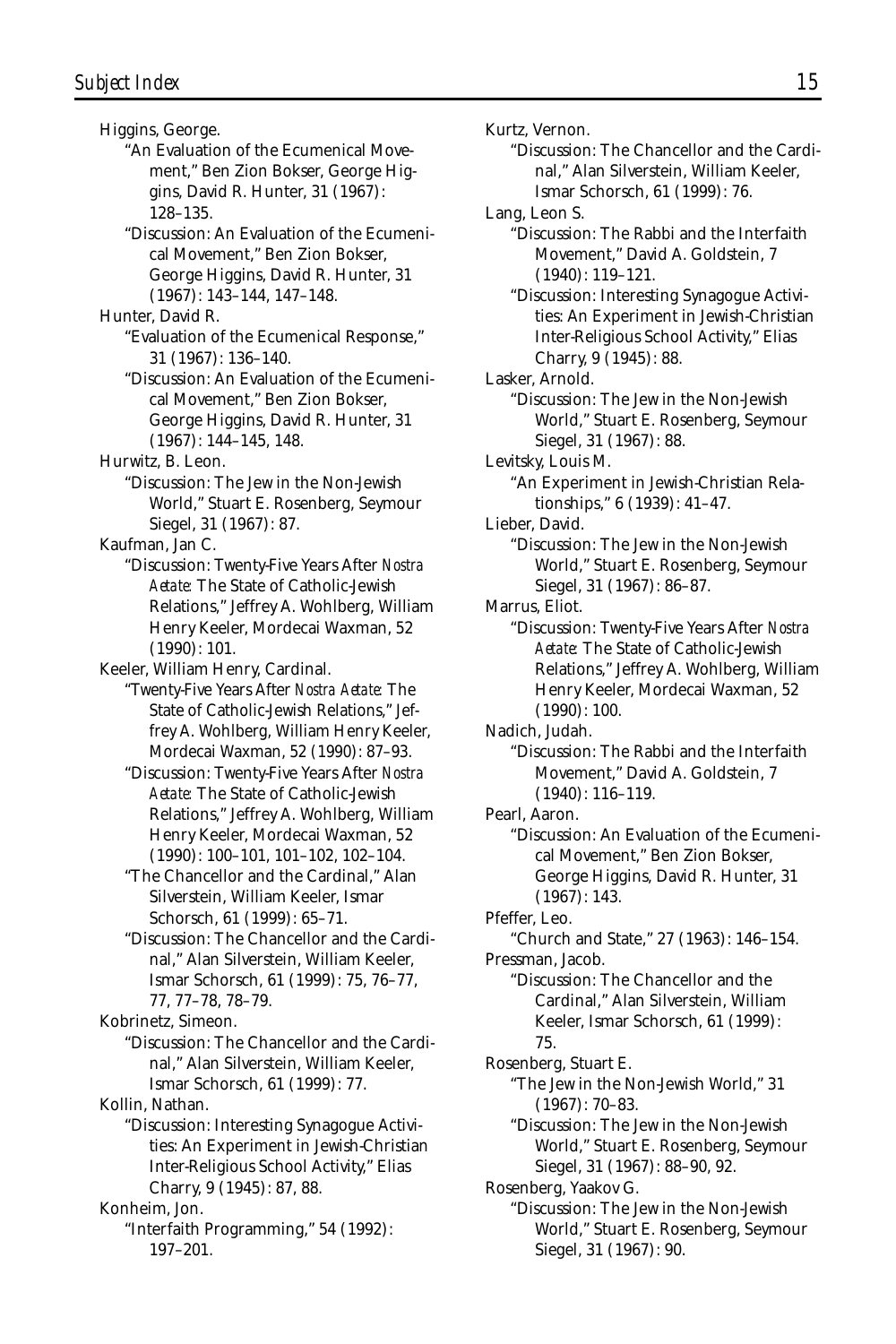#### CHAPLAINCY *(cont'd.)*

Rubin, Meyer.

"Discussion: Interesting Synagogue Activities: An Experiment in Jewish-Christian Inter-Religious School Activity," Elias Charry, 9 (1945): 87, 89.

Ruderman, Samuel S.

- "Discussion: The Rabbi and the Interfaith Movement," 7 (1940): 113–116.
	- "The Rabbi As Communal Leader—Interfaith Activity and Democracy," 10 (1946): 121–127.

Schorsch, Emil.

"Discussion: Interesting Synagogue Activities: An Experiment in Jewish-Christian Inter-Religious School Activity," Elias Charry, 9 (1945): 88.

Schorsch, Ismar.

- "The Chancellor and the Cardinal," Alan Silverstein, William Keeler, Ismar Schorsch, 61 (1999): 71–75.
- "Discussion: The Chancellor and the Cardinal," Alan Silverstein, William Keeler, Ismar Schorsch, 61 (1999): 79–80.

Shapiro, Alexander.

"Discussion: An Evaluation of the Ecumenical Movement," Ben Zion Bokser, George Higgins, David R. Hunter, 31 (1967): 146–147.

Silverman, Hillel E.

"Advocating Israel's Case Among Christians," 54 (1992): 189–193.

Silverstein, Alan.

"The Chancellor and the Cardinal," Alan Silverstein, William Keeler, Ismar Schorsch, 61 (1999): 64–65.

Silverstein, Philip.

"Discussion: Twenty-Five Years After *Nostra Aetate:* The State of Catholic-Jewish Relations," Jeffrey A. Wohlberg, William Henry Keeler, Mordecai Waxman, 52 (1990): 102.

Simon, Ralph.

"Discussion: Interesting Synagogue Activities: An Experiment in Jewish-Christian Inter-Religious School Activity," Elias Charry, 9 (1945): 89.

Spitz, Leon.

"Discussion: Interesting Synagogue Activities: An Experiment in Jewish-Christian Inter-Religious School Activity," Elias Charry, 9 (1945): 87.

Stern, Sholom.

"Discussion: The Chancellor and the Cardinal," Alan Silverstein, William Keeler, Ismar Schorsch, 61 (1999): 77.

Tanenbaum, Marc H. "The Role of the Rabbi in Jewish-Christian Relations," 23 (1959): 33–48. "The Future of Jewish-Christian Relations," 47 (1985): 77–84. Waxman, Mordecai. "Twenty-Five Years After *Nostra Aetate:* The State of Catholic-Jewish Relations," Jeffrey A. Wohlberg, William Henry Keeler, Mordecai Waxman, 52 (1990): 93–100. "Discussion: Twenty-Five Years After *Nostra Aetate:* The State of Catholic-Jewish Relations," Jeffrey A. Wohlberg, William Henry Keeler, Mordecai Waxman, 52 (1990): 105–106. Weiss-Rosmarin, Trude. "Discussion: An Evaluation of the Ecumenical Movement," Ben Zion Bokser, George Higgins, David R. Hunter, 31 (1967): 147. Wohlberg, Jeffrey A. "Twenty-Five Years After *Nostra Aetate:* The State of Catholic-Jewish Relations," Jeffrey A. Wohlberg, William Henry Keeler, Mordecai Waxman, 52 (1990): 85–87. CIVIL RIGHTS King, Coretta Scott. "Black-Jewish Relations," 49 (1987): 57–60. King, Jr., Martin Luther. "Address and Discussion," delivered at the 1968 convention. Published in *Conservative Judaism,* Vol. 22, 3, Spring 1968. "In Memory of Martin Luther King, Jr.," Jordan S. Ofseyer, 49 (1987): 61–65. Ofseyer, Jordan S. "In Memory of Martin Luther King, Jr.," 49 (1987): 61–65. Shapiro, Alexander M. "The Future of Black-Jewish Relations," 47 (1985): 15–20. Young, Andrew. "The Future of Black-Jewish Relations," 47 (1985): 3–11. "Discussion: The Future of Black-Jewish Relations," Andrew Young, 47 (1985): 11–14. CLONING. *See under* MEDICINE COMMITTEE ON JEWISH LAW AND STANDARDS. *See also* CONSERVATIVE JUDAISM; JEWISH LAW Abelson, Kassel. "Report of the Commission on Human Sexuality (CHS) to the Committee on Jewish Law and Standards (CJLS)," Gerald L. Zelizer, Arnold M. Goodman,

Kassel Abelson, 56 (1994): 26–27.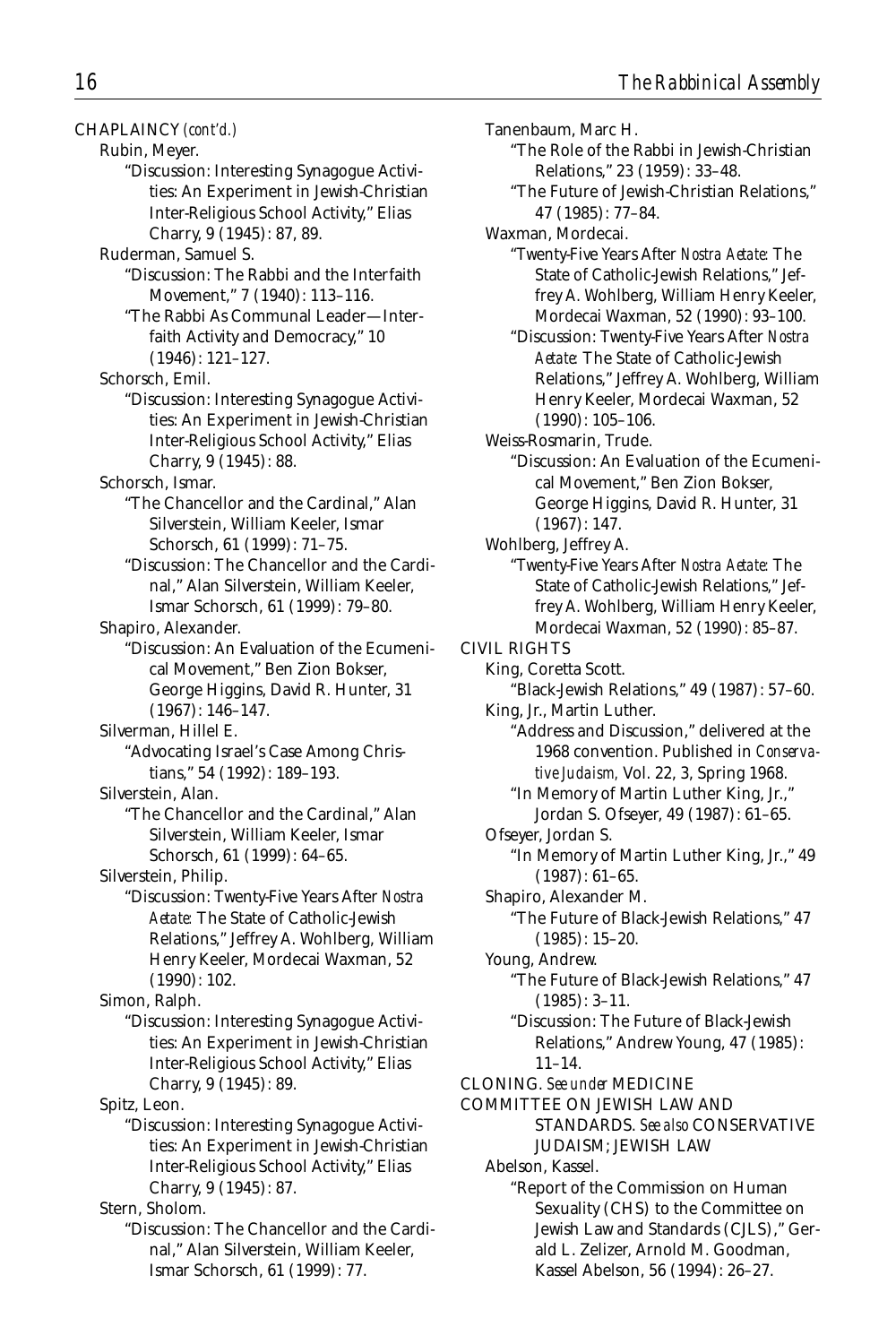"Committee on Jewish Law and Standards," 57 (1995): 224–227. "Committee on Jewish Law and Standards," 58 (1996): 265–268. "Committee on Jewish Law and Standards," 59 (1997): 226–230. "Committee on Jewish Law and Standards," Kassel Abelson, Elliot N. Dorff, 60 (1998): 273–275. "Committee on Jewish Law and Standards," Kassel Abelson, Elliot N. Dorff, 61 (1999): 230–235. "Committee on Jewish Law and Standards," 62 (2000): 344–347. Adler, Morris. "Report of Committee on Jewish Law and Standards," 13 (1949): 46–57. "Report of the Committee on Law and Standards—Responsum on the Sabbath," 14 (1950): 107–111, 112–137. Agus, Jacob B. "Discussion: Report of the Committee on Jewish Law," 11 (1947): 66. "Report of the Committee on Jewish Law and Standards—Responsum on the Sabbath," 14 (1950): 112–138. "Discussion: Responsum on the Sabbath," David Aronson, Jacob Agus, Theodore Friedman, 14 (1950): 183–184. "Discussion: Report on the Joint Law Conference," Judah L. Goldin, 17 (1953): 58–61, 77–78. "Discussion: Ketubah," 18 (1954): 83. "Discussion: Teshuvah: Bingo in Conservative Congregations," Leon B. Fink, Aaron H. Blumenthal, Seymour Siegel, 31 (1967): 225–226. Aronson, David. "Review of Dr. Epstein's book, *The Agunah Question,*" 7 (1940): 301–311. "Discussion: Report of the Committee on Jewish Law and Standards," 16 (1952): 66–68. "Discussion: Ketubah," 18 (1954): 69. Bennett, Ephraim I. "Discussion: Report of the Committee on Jewish Law and Standards," Benjamin Z. Kreitman, 34 (1970): 202–203. Blumenfeld, David. "Discussion: Teshuvah: Bingo in Conservative Congregations," Leon B. Fink, Aaron H. Blumenthal, Seymour Siegel, 31 (1967): 225. Blumenthal, Aaron H. "Discussion: Responsum on the Sabbath,"

David Aronson, Jacob Agus, Theodore Friedman, 14 (1950): 181–182.

- "Discussion: Report of the Committee on Jewish Law and Standards," 16 (1952): 64–66.
- "Discussion: Teshuvah on a *Kohen* Marrying a Divorcée, "18 (1954): 59–60.
- "Discussion: Report of the Committee on Jewish Law and Standards," 19 (1955): 41.

"Teshuvah—*Yom Tov Sheni Shel Goluyot,"* Aaron H. Blumenthal, 28 (1964): 255–272.

"Teshuvah—*Tishah B'Av* and the Three Weeks" (minority and majority opinions), Aaron H. Blumenthal, Ben Zion Bokser, Leon B. Fink, 28 (1964): 275–292.

- "Teshuvah—Converts of Questionable Status," Aaron H. Blumenthal, Leon Fink, 30 (1966): 109–110.
- "Teshuvah—Bingo in Conservative Congregations," Aaron H. Blumenthal, Seymour Siegel, 31 (1967): 219–221.
- "Teshuvah—Wedding During the Three Weeks," Jacob E. Segal, 32 (1968): 224–228.
- "Discussion: Report of the Committee on Jewish Law and Standards," Benjamin Z. Kreitman, 34 (1970): 205–207.
- Bokser, Ben Zion.
	- "Responsum on the Sabbath—The Sabbath *Halakhah:* Travel and the Use of Electricity," 14 (1950): 156–164.

"Discussion: Responsum on the Sabbath," David Aronson, Jacob Agus, Theodore Friedman, 14 (1950): 186–187.

- "Report on the Committee on Jewish Law and Standards," 24 (1960): 286–291.
- "Report on the Committee of Jewish Law and Standards," 28 (1964): 238–243.
- "Teshuvah—*Brit Milah,"* 28 (1964): 273–274.

"Teshuvah—*Tishah B'Av* and the Three Weeks" (minority and majority opinions), Aaron H. Blumenthal, Ben Zion Bokser, Leon B. Fink, 28 (1964): 275–292.

- Charry, Elias.
	- "Discussion: Report of the Committee on Jewish Law and Standards," Arthur H. Neulander, 19 (1955): 38–39.
- Cohen, Boaz.
	- "Canons of Interpretation of Jewish Law," 5 (1933–38): 170–188.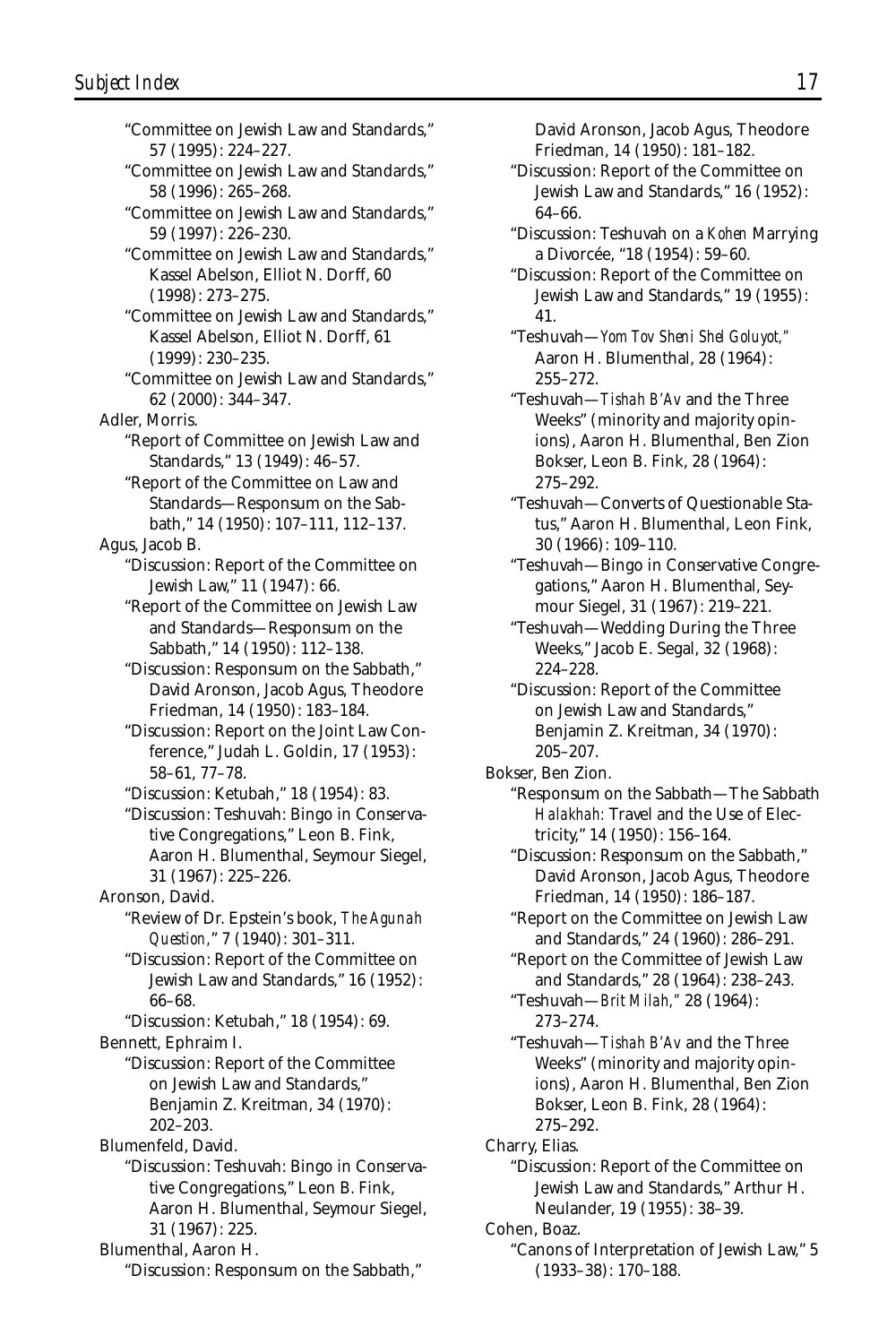| COMMITTEE ON JEWISH LAW AND                                    |
|----------------------------------------------------------------|
|                                                                |
| STANDARDS (cont'd.)                                            |
| Cohen, Boaz (cont'd.)                                          |
| "Report of the Special Committee on the                        |
| Problem of the Agunah," 5 (1933-38):                           |
| 333-335.                                                       |
| "The Shulhan Arukh As a Guide For Reli-                        |
| gious Practice Today," 6 (1939):                               |
| 115-149.                                                       |
| "Report of Committee on Jewish Law," 7                         |
| $(1940): 27-35.$                                               |
| "Report of Committee on Jewish Law," 8<br>$(1941-44): 29-38.$  |
| "Report of Committee on Jewish Law," 8                         |
| $(1941-44): 137-145.$                                          |
| "Siyyum HaShas-In Memory of Professor                          |
| Israel Friedlaender: Sabbath Prohibi-                          |
| tions known as Shavut,"9 (1945):                               |
| $123 - 161.$                                                   |
| "Report of the Committee on Jewish Law,"<br>$10(1946): 41-51.$ |
| "Report of the Committee on Jewish Law,"                       |
| 11 (1947): 53-63.                                              |
| "Discussion: Report of the Committee on                        |
| Jewish Law," 11 (1947): 64-73.                                 |
| Cohen, Jack.                                                   |
| "Discussion: The Steering Committee of                         |
| the Joint Conference on Jewish Law,"                           |
|                                                                |
| 19 (1955): 45-46.                                              |
| Cohen, Seymour J.                                              |
| "Discussion: Teshuvah on a Kohen on Mar-                       |
| rying a Divorcée," 18 (1954): 58-59.                           |
| David, Arthur.                                                 |
| "Teshuvah-Converts of Questionable Sta-                        |
| tus," Eli A. Bohnen, Arthur David,                             |
| David Feldman, Morris Goodblatt,                               |
| Arnold Goodman, Isaac Klein, Ben-                              |
| jamin Kreitman, Samuel Schaffler,                              |
| Israel Silverman, Saul Teplitz, 30                             |
| $(1966): 105 - 108.$                                           |
| "Teshuvah-Wedding During the Three                             |
| Weeks," Jacob E. Segal, 32 (1968):                             |
| $224 - 228.$                                                   |
| Davidson, Max.                                                 |
|                                                                |
| "Teshuvah-Wedding During the Three                             |
| Weeks," Jacob E. Segal, 32 (1968):                             |
| $224 - 228.$                                                   |
| Davis. Moshe.                                                  |
| "Discussion: Report on the Joint Law Con-                      |
| ference," Judah L. Goldin, 17 (1953):                          |
| $50 - 52, 69 - 70.$                                            |
| Derby, Josiah.                                                 |
| "Discussion: Report of the Committee on                        |
| Jewish Law," 11 (1947): 66-73.                                 |
| "Discussion: Ketubah." 18 (1954): 80.                          |

"Discussion: The Steering Committee of the Joint Conference on Jewish Law," 19 (1955): 44–45. "Discussion: Teshuvah: Bingo in Conservative Congregations," Leon B. Fink, Aaron H. Blumenthal, Seymour Siegel, 31 (1967): 221–222. Dorff, Elliott. "Committee on Jewish Law and Standards," Kassel Abelson, Elliot N. Dorff, 60 (1998): 273–275. "Committee on Jewish Law and Standards," Kassel Abelson, Elliot N. Dorff, 61 (1999): 230–235. Dresner, Samuel. "Discussion: Report of the Committee on Jewish Law and Standards," Benjamin Z. Kreitman, 34 (1970): 200–202. Dubin, Paul. "Discussion: Teshuvah: Bingo in Conservative Congregations," Leon B. Fink, Aaron H. Blumenthal, Seymour Siegel, 31 (1967): 223. Eisenstein, Ira. "Discussion: Report of the Committee on Jewish Law and Standards," 16 (1952): 61–62. "Discussion: Report on the Joint Law Conference," Judah L. Goldin, 17 (1953): 52–55. "Discussion: Report of the Committee on Jewish Law and Standards," Arthur H. Neulander, 19 (1955): 36–37. Epstein, Louis M. "Opinions Rendered by the Committee on Jewish Law," 3 (1929): 151–167. "Report of the Committee on Jewish Law," 6 (1939): 154–160. "Nominating Committee," 6 (1939): 167. Faber, Salomon. "Discussion: Report of the Committee on Jewish Law and Standards," 16 (1952): 63–64. "Discussion: Report on the Joint Law Conference," Judah L. Goldin, 17 (1953): 55–56, 77. Feldman, David M. "Teshuvah—Converts of Questionable Status," Eli A. Bohnen, Arthur David, David Feldman, Morris Goodblatt, Arnold Goodman, Isaac Klein, Benjamin Kreitman, Samuel Schaffler, Israel Silverman, Saul Teplitz, 30 (1966): 105–108.

"Teshuvah—Wedding During the Three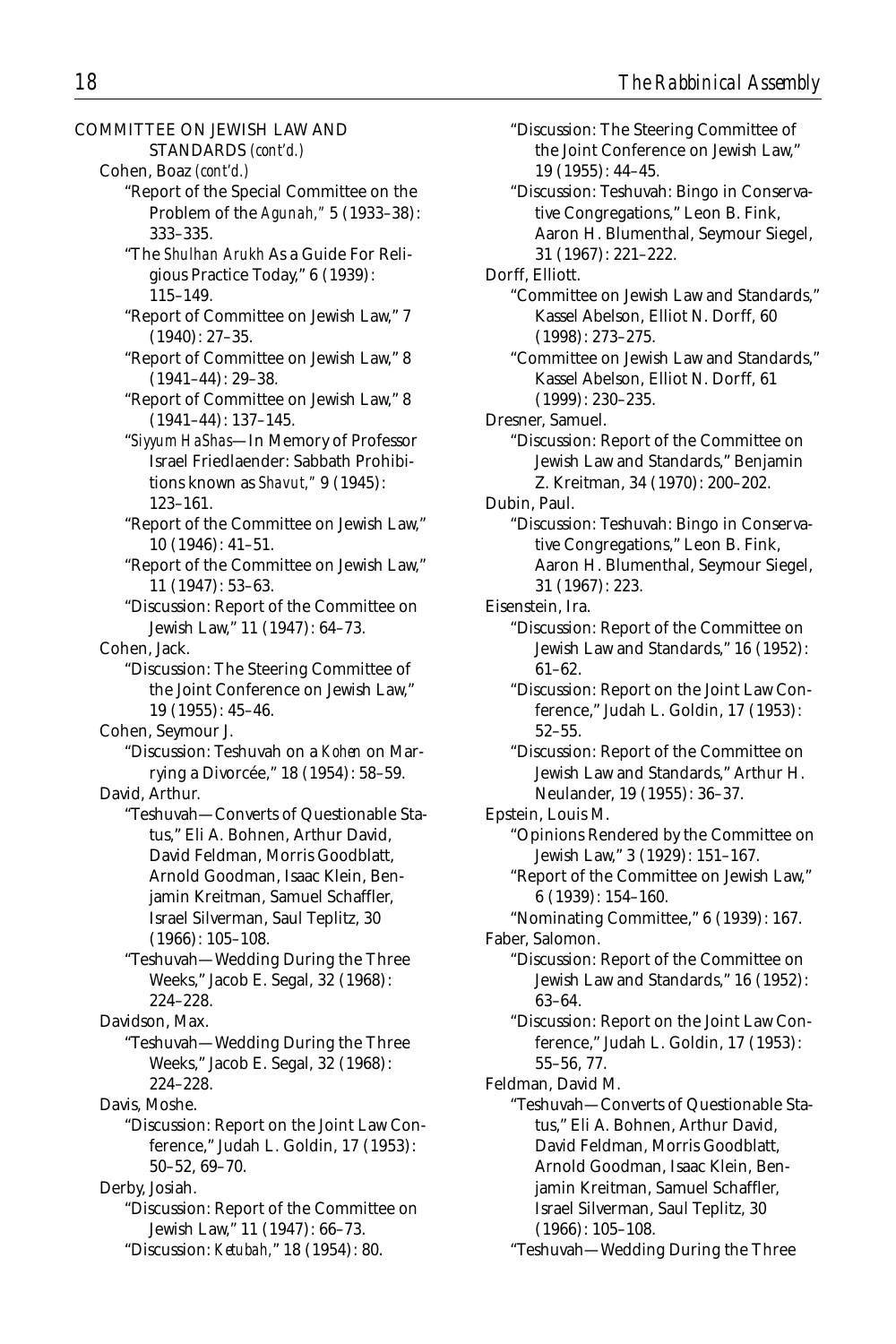Weeks," Jacob E. Segal, 32 (1968): 224–228. Fink, Leon B. "Teshuvah—*Tishah B'Av* and the Three Weeks" (minority and majority opinions), Aaron H. Blumenthal, Ben Zion Bokser, Leon B. Fink, 28 (1964): 275–292. "Teshuvah—Converts of Questionable Status," Aaron H. Blumenthal, Leon Fink, 30 (1966): 109–110. "Teshuvah—Games of Chance," 31 (1967): 209–218. "Discussion: Teshuvah: Bingo in Conservative Congregations," Leon B. Fink, Aaron H. Blumenthal, Seymour Siegel, 31 (1967): 228. "Teshuvah—Wedding During the Three Weeks," Jacob E. Segal, 32 (1968): 224–228. Finkelstein, Louis. "Discussion: Report on the Joint Law Conference," Judah L. Goldin, 17 (1953): 61–65, 75, 78. "Discussion: *Ketubah,"* 18 (1954): 71–75. "Discussion: The Steering Committee on the Joint Conference on Jewish Law," Theodore Friedman, 19 (1955): 47–48. Fisher, Henry. "Discussion: *Ketubah,"* 18 (1954): 69–71. Forman, Max L. "Discussion: *Ketubah,"* 18 (1954): 81–82. Friedman, Theodore. "Report of the Committee on Jewish Law and Standards: Responsum on the Sabbath," 14 (1950): 112–138. "Report of the Committee on Jewish Law and Standards," 15 (1951): 40–42. "Report of the Committee on Jewish Law and Standards," 16 (1952): 48–68, 54–55, 56–57. "Report of the Committee on Jewish Law and Standards," 17 (1953): 39–44. "Discussion: Report on the Joint Law Conference," Judah L. Goldin, 17 (1953): 56–58. "Committee on Jewish Law and Standards," 18 (1954): 50–54. "The Steering Committee of the Joint Law Conference, 1953–54," 18 (1954): 62–65. "Discussion: Report of the Committee on Jewish Law and Standards," Arthur H. Neulander, 19 (1955): 33–34, 40–41. "The Steering Committee of the Joint Con-

ference on Jewish Law," 19 (1955): 42–43. "Report of the Steering Committee of the Joint Conference on Jewish Law, 1955–56," 20 (1956): 33–36. "Report of the Steering Committee of the Joint on Jewish Law, 1956–1957," 21 (1957): 158–163. "Committee on Jewish Law and Standards," Arthur H. Neulander, 23 (1959): 114–121. Gershfield, Edward. "Teshuvah—*T'nai B'Kiddushin,"* Eli A. Bohnen, Edward Gershfield, Benjamin Kreitman, Seymour Siegel, 32 (1968): 229–248. Goldin, Judah L. "Report on the Joint Law Conference," 17 (1953): 45–49. "Discussion: Report on the Joint Law Conference," 17 (1953): 70–71. "Discussion: *Ketubah,"* 18 (1954): 69, 79–81. "Discussion: The Steering Committee of the Joint Conference on Jewish Law," Theodore Friedman, 19 (1955): 43–45, 47. Golinkin, David. "The Law Committee at Seventy: Introducing the Proceedings of the Committee on Jewish Law and Standards 1927–1970" (Hebrew), 60 (1998): 75–86. Golinkin, Noah. "Discussion: Report of the Committee on Jewish Law and Standards," 19 (1955): 39–40. Goodblatt, Morris S. "Teshuvah—Converts of Questionable Status," Eli A. Bohnen, Arthur David, David Feldman, Morris Goodblatt, Arnold Goodman, Isaac Klein, Benjamin Kreitman, Samuel Schaffler, Israel Silverman, Saul Teplitz, 30 (1966): 105–108. "Teshuvah—Wedding During the Three Weeks," Jacob E. Segal, 32 (1968): 224–228. Goodman, Arnold M. "Teshuvah—Converts of Questionable Status," Eli A. Bohnen, Arthur David, David Feldman, Morris Goodblatt, Arnold Goodman, Isaac Klein, Benjamin Kreitman, Samuel Schaffler, Israel Silverman, Saul Teplitz, 30 (1966): 105–108.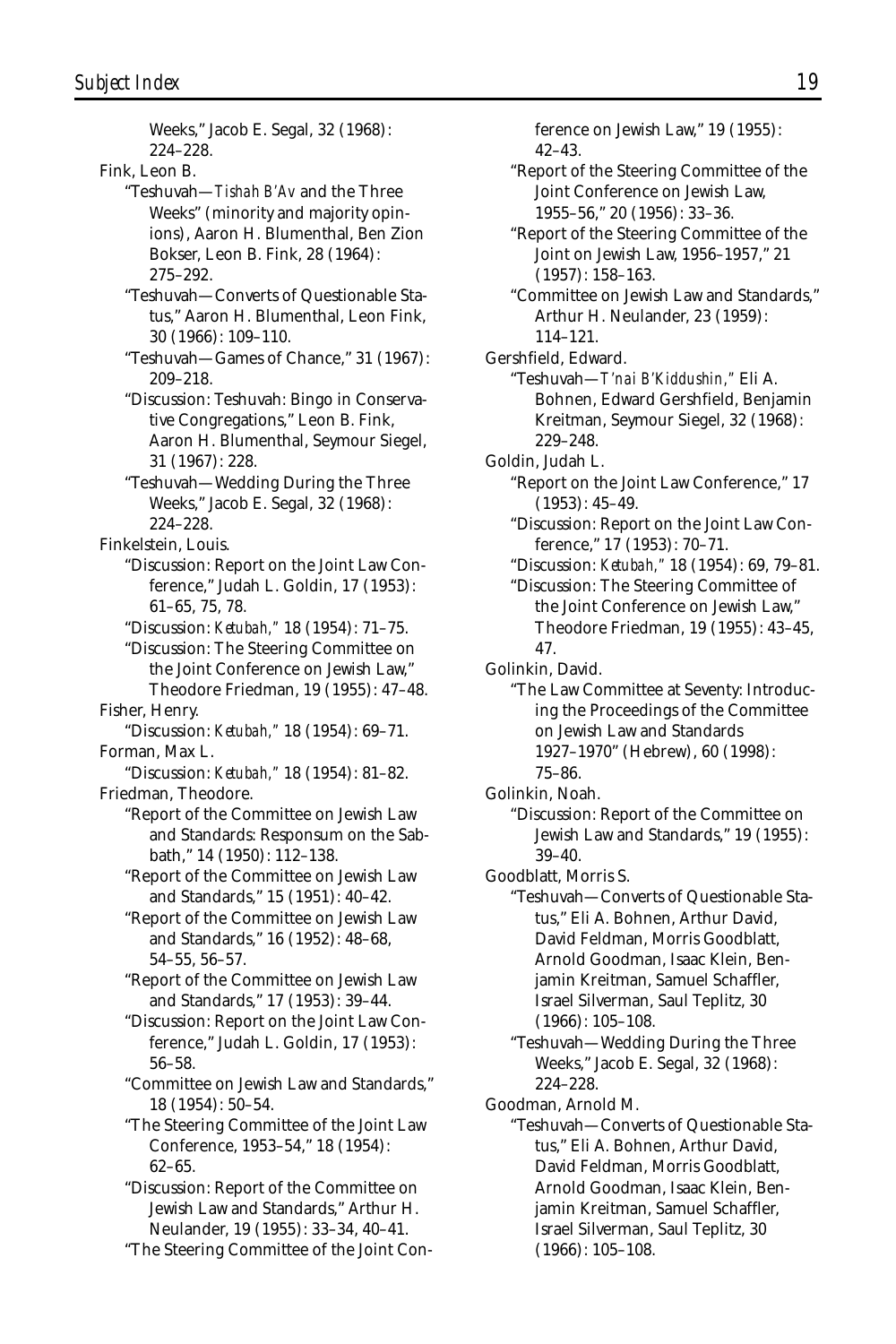COMMITTEE ON JEWISH LAW AND STANDARDS *(cont'd.)* Goodman, Arnold M. *(cont'd.)* "Report of the Commission on Human Sexuality (CHS) to the Committee on Jewish Law and Standards (CJLS)," Gerald L. Zelizer, Arnold M. Goodman, Kassel Abelson, 56 (1994): 22–26. Gordis, Robert. "Discussion: Report of the Committee on Jewish Law," 11 (1947): 68–72. "Responsum on the Sabbath: A Modern Approach to a Living *Halakhah,"* 14 (1950): 138–155. "Discussion: Responsum on the Sabbath," David Aronson, Jacob Agus, Theodore Friedman, 14 (1950): 184–186. Greenberg, Sidney. "Discussion: Teshuvah on a *Kohen* Marrying a Divorcée," 18 (1954): 61. Greenfeld, William P. "Discussion: Report of the Committee on Jewish Law and Standards," 16 (1952): 53–54, 58–59. "Discussion: *Ketubah,"* 18 (1954): 82–83. "Discussion: Conservative Ideology," 20 (1956): 164–169, 175–176. "Future Prospects of the *Bet Din,"* 21 (1957): 175–181. Greenstone, Julius H. "Report of the Committee on the Interpretation of Jewish Law," 3 (1929): 57–59. "Report of the Committee on Jewish Law," 5 (1933–38): 30–31. "Report of the Committee on Jewish Law," 5 (1933–38): 100–103. "Report of the Committee on Jewish Law," 5 (1933–38): 167–169. "Report of the Committee on Jewish Law," 5 (1933–38): 331–332. "Report of the Committee on Jewish Law," 5 (1933–38): 432–434. Halpern, Martin. "Discussion: Teshuvah: Bingo in Conservative Congregations," Leon B. Fink, Aaron H. Blumenthal, Seymour Siegel, 31 (1967): 227–228. "Discussion: Report of the Committee on Jewish Law and Standards," Benjamin Z. Kreitman, 34 (1970): 207. Harlow, Jules. "Committee of Jewish Law and Standards," 26 (1962): 233–237. "Discussion: Committee on Jewish Law and

Standards," 26 (1962): 238.

Kadushin, Max. "Convention Law Committee," 6 (1939): 166. Kaplan, Mordecai M. "Discussion: Report of the Committee on Jewish Law and Standards," 16 (1952): 60–61. Katz, Reuben M. "Discussion: *Ketubah,"* 18 (1954): 78–79. Kelman, Wolfe. "Discussion: Teshuvah on a *Kohen* Marrying a Divorcée," 18 (1954): 58. "Discussion: The Steering Committee on the Joint Conference on Jewish Law," 19 (1955): 44. Klein, Isaac. "Discussion: Report on the Joint Law Conference," Judah L. Goldin, 17 (1953): 65, 79. "Discussion: Teshuvah on a *Kohen* Marrying A Divorcée," 18 (1954): 59, 61. "Discussion: Report on the Committee of Jewish Law and Standards," 19 (1955): 39–40. "Teshuvah—Converts of Questionable Status," Eli A. Bohnen, Arthur David, David Feldman, Morris Goodblatt, Arnold Goodman, Isaac Klein, Benjamin Kreitman, Samuel Schaffler, Israel Silverman, Saul Teplitz, 30 (1966): 105–108. "Teshuvah—Swordfish," 30 (1966): 111–115. "Teshuvah—The Marriage of a *Kohen* and a *Giyoret,"* 32 (1968): 219–223. "Teshuvah—Wedding During the Three Weeks," Jacob E. Segal, 32 (1968): 224–228. "Teshuvah—Is Gelatin Kosher?" 33 (1969): 203–218. Kohn, Eugene. "Discussion: Report on the Joint Law Conference," Judah L. Goldin, 17 (1953): 67–68. Kreitman, Benjamin Z. "The First Ten Years of the Committee on Law and Standards," 22 (1958): 68–80. "Teshuvah—Converts of Questionable Status," Eli A. Bohnen, Arthur David, David Feldman, Morris Goodblatt, Arnold Goodman, Isaac Klein, Benjamin Kreitman, Samuel Schaffler, Israel Silverman, Saul Teplitz, 30 (1966): 105–108. "Report of the Committee on Jewish Law and Standards," 31 (1967): 189–194.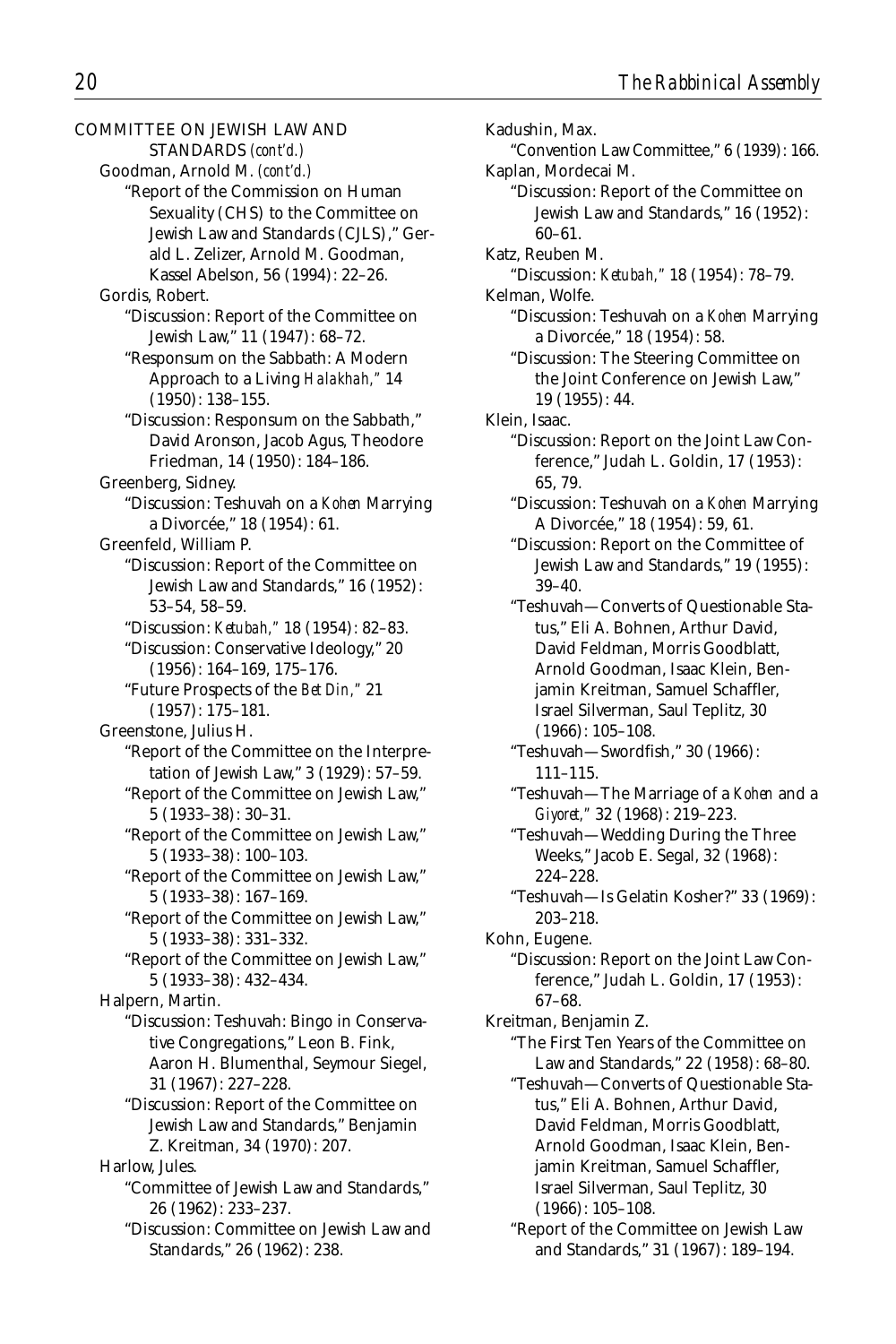"Discussion: Teshuvah—Bingo in Conservative Congregations," Leon B. Fink, Aaron H. Blumenthal, Seymour Siegel, 31 (1967): 222–224, 226, 228. "Report of the Committee on Jewish Law and Standards," 32 (1968): 206–218. "Teshuvah—Wedding During the Three Weeks," Jacob E. Segal, 32 (1968): 224–228. "Teshuvah—*T'nai B'Kiddushin,*" Eli A. Bohnen, Edward Gershfield, Benjamin Kreitman, Seymour Siegel, 32 (1968): 229–248. "Report of the Committee on Jewish Law and Standards," 33 (1969): 199–201. "Teshuvah—May a Swimming Pool Be Used as a Mikvah?" (Hebrew), 33 (1969): 219–222. "Report of the Committee on Jewish Law and Standards," 34 (1970): 191–199. "Discussion: Report of the Committee on Jewish Law and Standards," 34 (1970): 200, 207–208. Landes, Aaron. "Discussion: Report of the Committee on Jewish Law and Standards," Benjamin Z. Kreitman, 34 (1970): 205. Lang, Leon S. "Discussion: Report of the Committee on Jewish Law and Standards," 16 (1952): 55–56. Lasker, Arnold. "Discussion: Teshuvah—Bingo in Conservative Congregations," Leon B. Fink, Aaron H. Blumenthal, Seymour Siegel, 31 (1967): 226. Levine, Shlomo. "Discussion: Report of the Committee on Jewish Law and Standards," Benjamin Z. Kreitman, 34 (1970): 200. Lieberman, Saul. "Discussion: Report on the Joint Law Conference," Judah L. Goldin, 17 (1953), 75–79. Lubliner, Immanuel. "Discussion: Teshuvah—Bingo in Conservative Congregations," Leon B. Fink, Aaron H. Blumenthal, Seymour Siegel, 31 (1967): 226–227. Milgrom, Jacob. "Discussion: Report on the Committee of Jewish Law and Standards," 19 (1955): 37–40. Moses, Lionel. "Centralization of *Halakhic* Authority: in

Defense of the Authority of the Committee on Jewish Law and Standards," 55 (1993): 33–39. Neulander, Arthur H. "Responsum on the Sabbath—The Use of Electricity on the Sabbath," 14 (1950): 165–171. "Report of the Committee on Jewish Law and Standards," 19 (1955): 31–33. "Report of the Committee on Jewish Law and Standards," 20 (1956): 29–32. "Report of the Committee on Jewish Law and Standards," 21 (1957): 27–28. "Report of the Committee on Jewish Law and Standards," 23 (1959): 114–121. Reisner, Nathan. "Discussion: Report of the Committee on Jewish Law and Standards," 16 (1952): 57–58. Rosenberg, Yaakov G. "Discussion: Report of the Committee on Jewish Law and Standards," 16 (1952): 56–57. Rosenblatt, Samuel. "Discussion: Responsum on the Sabbath," David Aronson, Jacob Agus, Theodore Friedman, 14 (1950): 318–320. Routtenberg, Max J. "Report of the Committee on Jewish Law and Standards," 25 (1961): 188–199. "Report of the Committee on Jewish Law and Standards," 27 (1963): 221–230. "Teshuvah—The Jew Who Has Intermarried," Max J. Routtenberg, 28 (1964): 244–254. "Discussion: Teshuvah—Bingo in Conservative Congregations," Leon B. Fink, Aaron H. Blumenthal, Seymour Siegel, 31 (1967): 222. "Discussion: Report of the Committee on Jewish Law and Standards," Benjamin Z. Kreitman, 34 (1970): 205. Rubel, Charles. M. "Discussion: *Ketubah,*" 18 (1954): 82. Schorsch, Emil. "Discussion: Responsum on the Sabbath," David Aronson, Jacob Agus, Theodore Friedman, 14 (1950): 180–181. Segal, Jacob E. "Teshuvah—Disinterment," Jack Segal, 31 (1967): 195–208. "Teshuvah—Wedding During the Three Weeks," 32 (1968): 224–228. Segal, Phillip. "Teshuvah—Wedding During the Three Weeks," Jacob E. Segal, 32 (1968): 224–228.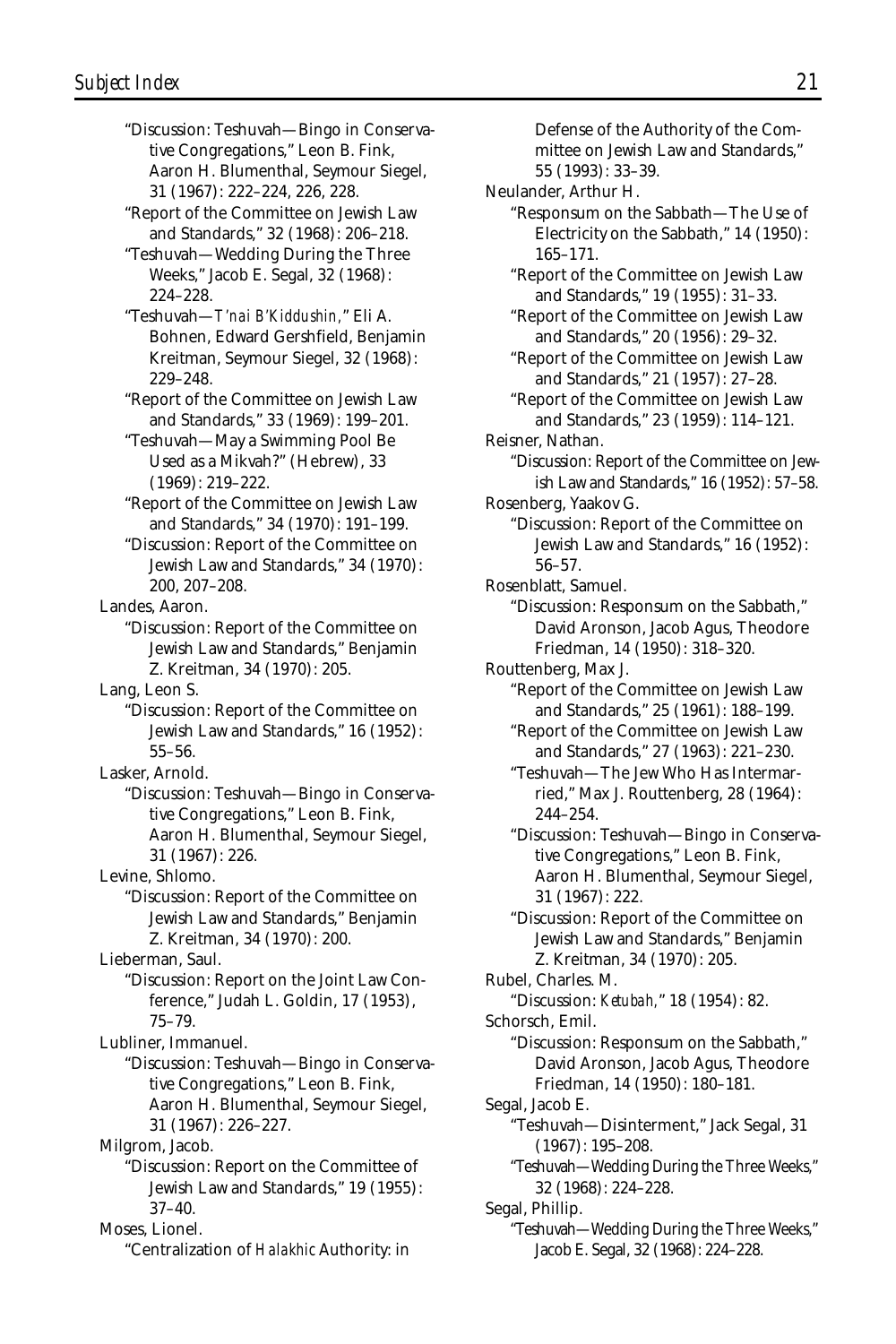COMMITTEE ON JEWISH LAW AND

STANDARDS *(cont'd.)*

- Segal, Phillip *(cont'd.)*
	- "Discussion: Report of the Committee on Jewish Law and Standards," Benjamin Z. Kreitman, 34 (1970): 203–205.
- Siegel, Seymour.
	- "Future Prospects of the *Bet Din,*" 21 (1957): 164–174.
	- "Teshuvah—Bingo in Conservative Congregations," Aaron H. Blumenthal, Seymour Siegel, 31 (1967): 219–221.
	- "Teshuvah—United Synagogue Youth Kinnusim," 31 (1967): 229–230.
	- "Teshuvah—*T'nai B'Kiddushin,*" Eli A. Bohnen, Edward Gershfield, Benjamin Kreitman, Seymour Siegel, 32 (1968): 229–248.
- Silverman, Israel N.
	- "Teshuvah—Converts of Questionable Status," Eli A. Bohnen, Arthur David, David Feldman, Morris Goodblatt, Arnold Goodman, Isaac Klein, Benjamin Kreitman, Samuel Schaffler, Israel Silverman, Saul Teplitz, 30 (1966): 105–108.
		- "Response—Tribute to Past Chairmen of the Committee on Jewish Law and Standards," Saul Teplitz, 40 (1978): 74–76.

Simon, Ralph.

- "Discussion: Report of the Committee on Jewish Law and Standards," 16 (1952): 55, 59–60.
- Sternstein, Joseph P.
- "Discussion: *Ketubah,*" 18 (1954): 75–78. Tenenbaum, Edward.
	- "Discussion: Teshuvah on a *Kohen* Marrying a Divorcée," 18 (1954): 59.
- Teplitz, Saul I. "Teshuvah—Converts of Questionable Status," Eli A. Bohnen, Arthur David, David Feldman, Morris Goodblatt, Arnold Goodman, Isaac Klein, Benjamin Kreitman, Samuel Schaffler, Israel Silverman, Saul Teplitz, 30 (1966): 105–108.
	- "Tribute to Past Chairmen of the Committee on Jewish Law and Standards," 40 (1978): 74–76.

Waxman, Mordecai.

- "Discussion: Responsum on the Sabbath," David Aronson, Jacob Agus, Theodore Friedman, 14 (1950): 182.
	- "Discussion: Report on the Joint Law Conference," Judah L. Goldin, 17 (1953): 71–74.
- "Discussion: Teshuvah on a *Kohen* Marrying a Divorcée," 18 (1954): 60–61. Winer, Gershon. "Discussion: Report of the Committee on Jewish Law and Standards," 19 (1955): 34–36. Zelizer, Gerald L. "Report of the Commission on Human Sexuality (CHS) to the Committee on Jewish Law and Standards (CJLS)," Gerald L. Zelizer, Arnold M. Goodman, Kassel Abelson, 56 (1994): 21–22. CONSERVATIVE JUDAISM. *See also* COMMITTEE ON JEWISH LAW AND STANDARDS; JEWISH LAW; JEWISH THEOLOGICAL SEMINARY; LITURGY; RABBINICAL ASSEMBLY; RESPONSA; UNITED SYNAGOGUE Abelson, Kassel. "Celebratory Moments," Amy Eilberg, Matthew H. Simon, Kassel Abelson, 62 (2000): 127–128. Abrams, Elliott. "The Renewed Yearning and Search for God: A New Jewish Spirituality?" Neil Gillman, James Fowler, Elliott Abrams, Roger Kamenetz, Martin S. Cohen, 61 (1999): 25–27. "Discussion: The Renewed Yearning and Search for God: A New Jewish Spirituality?" Neil Gillman, James Fowler, Elliott Abrams, Roger Kamenetz, Martin S. Cohen, 61 (1999): 39–40. Abramson, Robert M. "The Shabbat Campaign: Creating an Observant Community," Robert M. Abramson, Allen I. Juda, 59 (1997): 158–159. Ades, Alan. "Greetings," Alan Silverstein, Michael Klayman, Alan Ades, 58 (1996): 7–8. "Greetings from the United Synagogue of Conservative Judaism," 59 (1997): 63–64. Adler, Cyrus. "The Seminary Training of the Rabbi and After," 1 (1927): 25–31. "A New Task For American Rabbis," 2 (1928): 25–28. Adler, Morris. "Discussion: Towards a Philosophy of Conservative Judaism," Theodore Friedman, William Greenfeld, Isaac Klein, 12 (1948): 148–152, 183–184. Agus, Jacob B.
	- "Conservative Judaism—Its Program and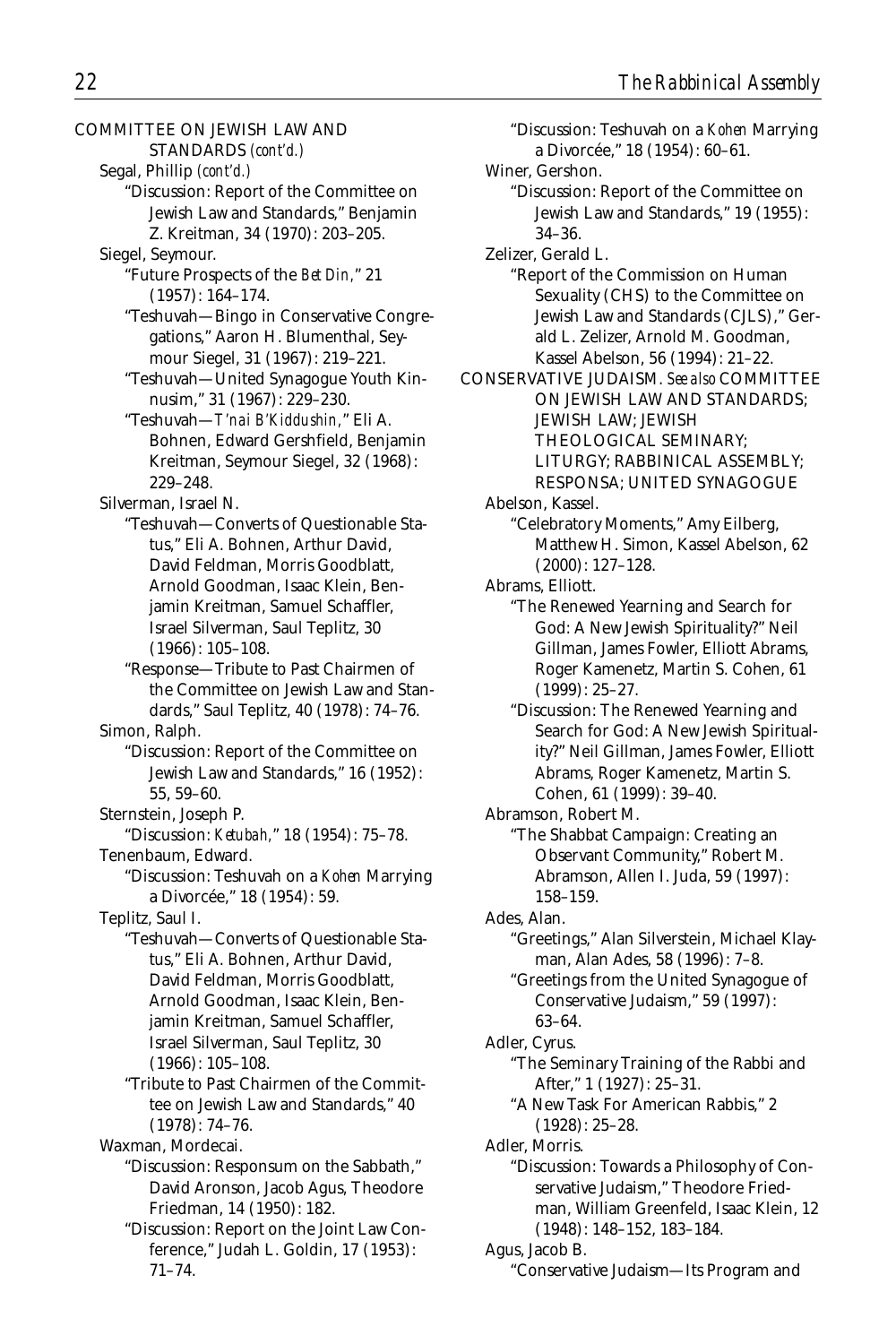Progress: on the Furtherance of the Synagogue-Center Movement," 11 (1947): 327–339, 353–355.

- "Discussion: Towards a Philosophy of Conservative Judaism," Theodore Friedman, William Greenfeld, Isaac Klein, 12 (1948): 152–156, 175.
- "Discussion: *Ketubah,*" 18 (1954): 83.
- "Discussion: Conservative Ideology," Rabbinical Assembly, 20 (1956): 163–164.
- "Theoretical Evaluation of Jewish Law," 22 (1958): 81–89.
- "Discussion: The Relationship of the Conservative Movement in Judaism to the Zionist Movement, the Zionist Organization of America, the State of Israel, the World Zionist Organization and to *K'lal Yisrael,*" Simon Greenberg, 28 (1964): 84–85.
- "*Halakhah* in the Conservative Movement," 37 (1975): 102–117.

Anolik, Ze'ev.

- "Israelis Confront Issues of Life From a Masorti Perspective," Victor Hoffman, Ben Zion Mushkin, Ze'ev Anolik, Shula Piora, Bernie Green, Motti Laksman, 50 (1988): 152–153, 157, 161–162, 162–163, 164, 165.
- Artson, Bradley Shavit.
	- "*Halakhah* in a Conservative Synagogue," 55 (1993): 23–32.
	- "The Changing Dynamics of the Jewish Community: The Impact on the Rabbi," Irwin Groner, Stephen S. Wolnek, Jack Wertheimer, Bradley Shavit Artson, Steven M. Brown, Alan Silverstein, 62 (2000): 65–68.
- Arzt, Max.
	- "Discussion: The Future of Our Movement," Louis Finkelstein, 9 (1945): 188–192.
	- "Conservative Judaism—Its Program and Progress: The Centrality of the Synagogue in American Jewish Life," 11 (1947): 320–326, 351–352.
	- "Authentic Judaism," 18 (1954): 158–167.
	- "Discussion: How the United Synagogue Looks Upon Itself and . . .," Bernard Segal, 24 (1960): 186.
	- "Conservative Judaism Comes of Age," 37 (1975): 329–344.

Astor, Carl.

"Marking the Publication of *Siddur Sim Shalom,*" 48 (1986): 3.

Bandel, Ehud.

"Masorti Movement: Toward an Era of Peace," 56 (1994): 110–115.

"Legal Issues Facing the Conservative Movement in Israel" (Hebrew), Ehud Bandel, Hila Keren, 62 (2000): 197–198. Bayme, Steven. "Intermarriage and Conservative Judaism: Communal Policy and Program Direction," 53 (1991): 36–46. Bergman, Ben Zion. "A Conservative Approach to *Halakhah,*" 49 (1987): 47–54. Birnbaum, Benjamin H. "A Valuation of the Conservative Movement," 6 (1939): 161–164. Birnbaum, Ervin. "Discussion: The Relationship of the Conservative Movement in Judaism to the Zionist Movement, the Zionist Organization of America, the State of Israel, the World Zionist Organization and to *K'lal Yisrael,*" Simon Greenberg, 28 (1964): 88. Blumenthal, Aaron H. "The State of the Rabbinical Assembly in the Conservative Movement," 19 (1955): 126–140. "Discussion: Manpower for Conservative Judaism," Eli Ginzberg, 24 (1960): 41. "Discussion: The Relationship of the Conservative Movement in Judaism to the Zionist Movement, the Zionist Organization of America, the State of Israel, the World Zionist Organization and to *K'lal Yisrael,*" Simon Greenberg, 28 (1964): 92–93. "The *Shulhan Arukh* After 400 Years: A Conservative Approach: A Response," 32 (1968): 48–55. "Discussion: The *Shulhan Arukh* After 400 Years: A Conservative Approach," Isaac Klein, Aaron H. Blumenthal, Leon B. Fink, 32 (1968): 68, 70–71. "Conservative Judaism and Jewish Law," Aaron H. Blumenthal, Seymour Siegel, 40 (1978): 168–170. Bockman, David. "Discussion: The Renewed Yearning and Search for God: A New Jewish Spirituality?" Neil Gillman, James Fowler, Elliott Abrams, Roger Kamenetz, Martin S. Cohen, 61 (1999): 38. Borodowski, Alfredo.

"Discussion: The Renewed Yearning and Search for God: A New Jewish Spirituality?" Neil Gillman, James Fowler, Elliott Abrams, Roger Kamenetz, Martin S. Cohen, 61 (1999): 38.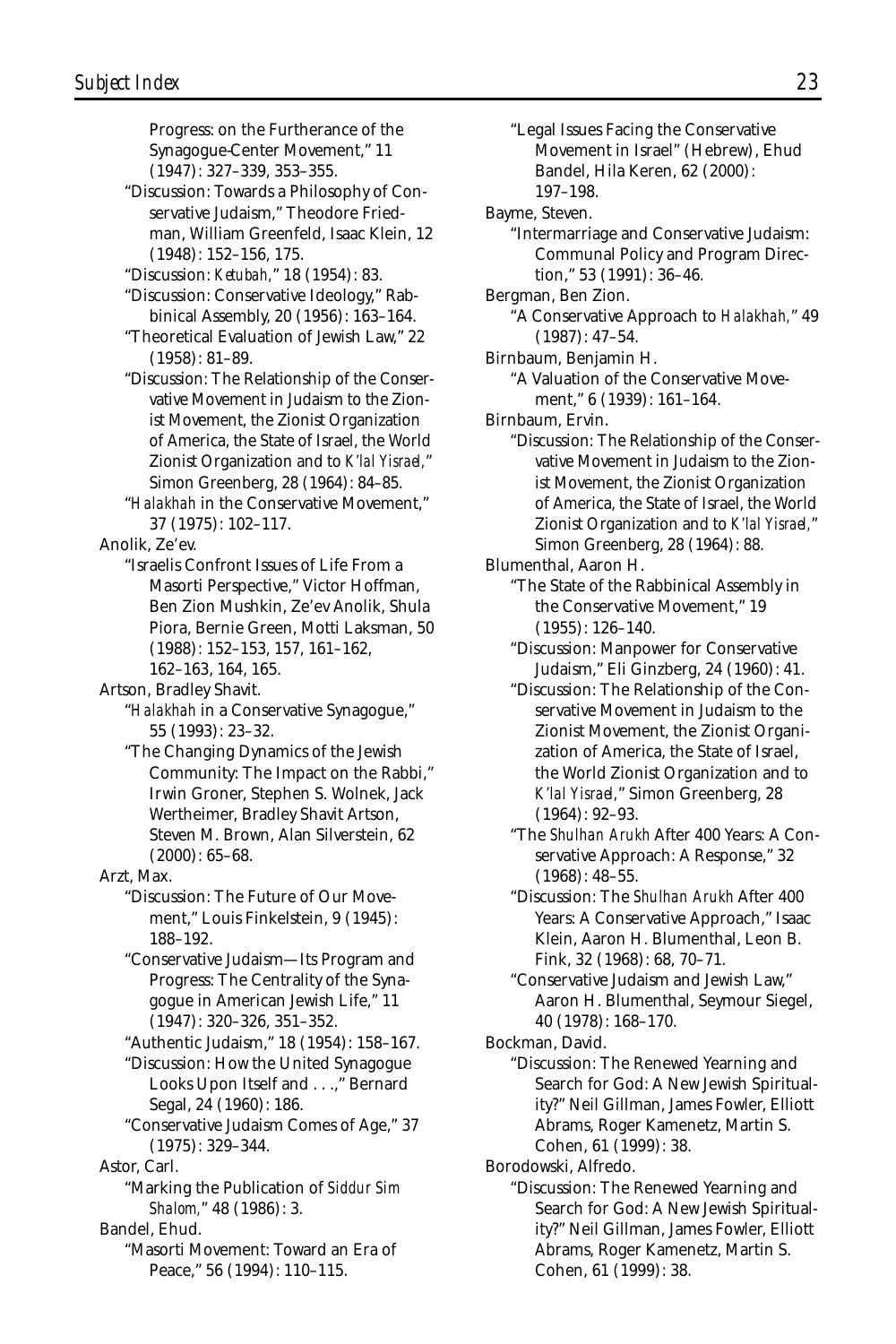CONSERVATIVE JUDAISM *(cont'd.)* Brown, Steven M. "The Changing Dynamics of the Jewish Community: The Impact on the Rabbi," Irwin Groner, Stephen S. Wolnek, Jack Wertheimer, Bradley Shavit Artson, Steven M. Brown, Alan Silverstein, 62 (2000): 68–73. Burstein, Elliot M. "Status of Our Movement: on the Pacific Coast," 3 (1929): 66–70. Charry, Elias. "Discussion: The *Shulhan Arukh* After 400 Years: A Conservative Approach," Isaac Klein, Aaron H. Blumenthal, Leon B. Fink, 32 (1968): 69. Cohen, Gerson D. "The Maturation of Conservative Judaism (Hebrew and English)," 37 (1975): 71–83. "The Conservative Jewish Mission in Our Tenth Decade," 39 (1977): 37–43. "On the Ordination of Women," delivered at the 1979 Convention. Published in *Conservative Judaism,* Volume 32, Number 3, Summer 1979. "Conservative Judaism in Our Time," 47 (1985): 29–38. Cohen, Martin S. "The Renewed Yearning and Search for God: A New Jewish Spirituality?" Neil Gillman, James Fowler, Elliott Abrams, Roger Kamenetz, Martin S. Cohen, 61 (1999): 30–36. "Discussion: The Renewed Yearning and Search for God: A New Jewish Spirituality?" Neil Gillman, James Fowler, Elliott Abrams, Roger Kamenetz, Martin S. Cohen, 61 (1999): 41. Cohen, Seymour J. "Discussion: Manpower for Conservative Judaism," Eli Ginzberg, 24 (1960): 41. Cytryn, Eric. "Discussion: Being a Conservative Rabbi in Israel: The Agony and the Ecstasy," Philip Spectre, Jonathan Perlman, Michael Graetz, Robert Harris, Moshe Re'em, Matt Futterman, Natan Irwin Birnbaum, Levi Ha-Levi, Joseph Heckelman, Yossef Green, Moshe Tutnauer, 50 (1988): 46. Davidowitz, Harry. "Conservative Judaism and Zionism: Religion and Culture in Palestine," 10 (1946): 1–6.

Derby, Josiah. "Discussion: *Ketubah,*" 18 (1954): 80. "The Present Status of Jewish Education in the Conservative Movement," 19 (1955): 191–198. "Discussion: Secularists, the Rabbinate and *Mitzvot,*" Judd L. Teller, 31 (1967): 34–35. Dorph, Sheldon. "The Mission of Camp Ramah," 53 (1991): 112–114. Dow, Melvin. "The Conservative *Halakhic* Approach and the Laity," 40 (1978): 20–27. Drob, Max. "A Reaffirmation of Traditional Judaism," 3 (1929): 43–50. "Discussion: A Reaffirmation of Traditional Judaism," 3 (1929): 51–53. Dubin, Paul. "Discussion: Teshuvah—Bingo in Conservative Congregations," Leon B. Fink, Aaron H. Blumenthal, Seymour Siegel, 31 (1967): 223. Eisenstein, Ira. "Discussion: The Future of Our Movement," Louis Finkelstein, 9 (1945): 177–180. "Introduction: Towards a Philosophy of Conservative Judaism," 12 (1948): 110–111. "Discussion: Towards a Philosophy of Conservative Judaism," Theodore Friedman, William Greenfeld, Isaac Klein, 12 (1948): 139–141, 189–191. Ellenson, David. "Cultures and Communities: Trends and Transformations in a New Century." Mary C. Boys, David Ellenson, 62 (2000): 108–122. Englander, Benjamin. "Discussion: *Ketubah,*" 18 (1954): 78. Epstein, Louis M. "Discussion: Towards a Philosophy of Conservative Judaism," Theodore Friedman, William Greenfeld, Isaac Klein, 12 (1948): 165–174. Fenster, Myron M. "The Impact of the Conservative Movement in Israel," 28 (1964): 24–36. "Discussion: The Impact of the Conservative Movement in Israel, The Impressions of One Rabbi After a Year in Israel," Myron Fenster, Simcha Kling, 28

(1964): 50–51.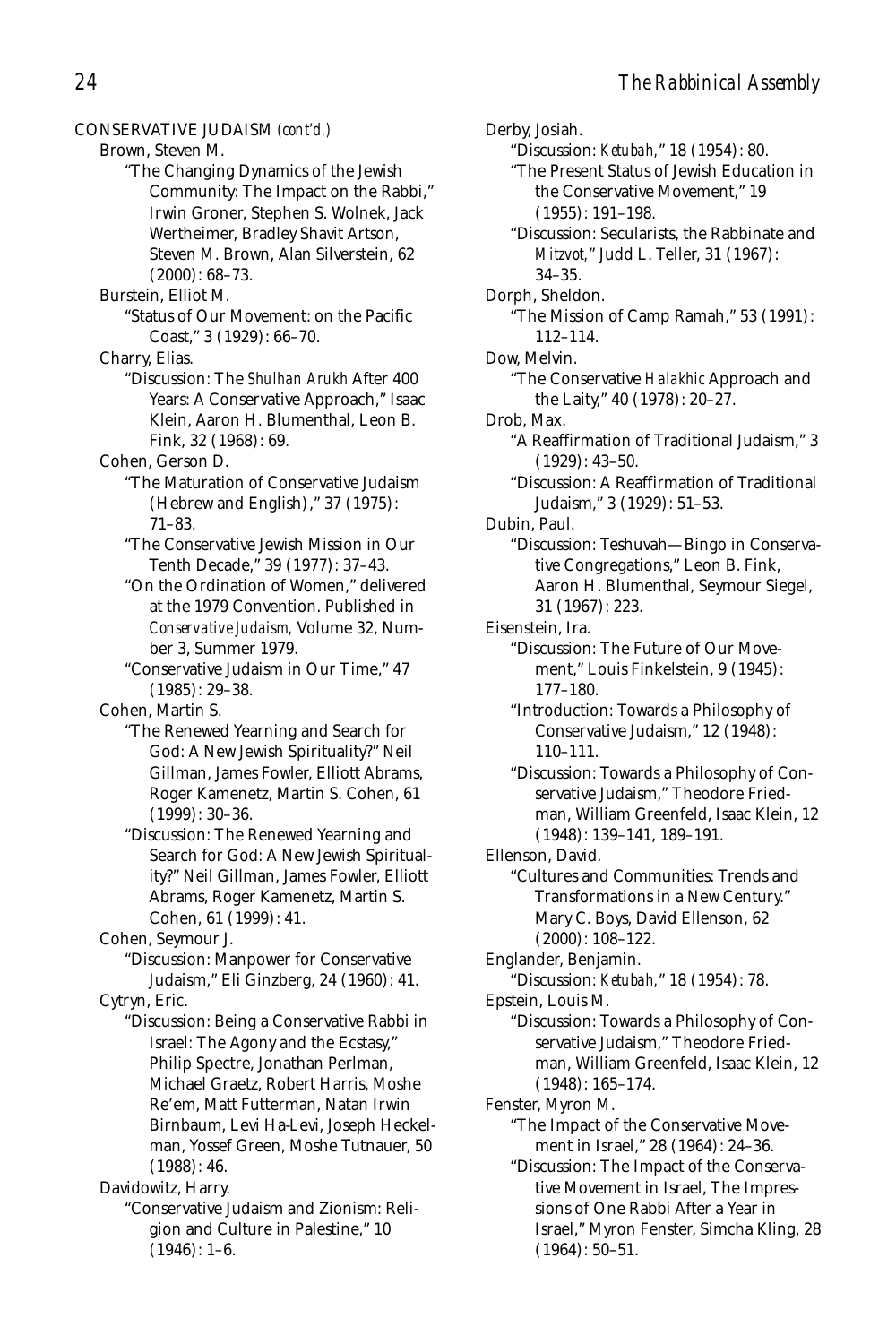Fink, Leon B. "The *Shulhan Arukh* After 400 Years: A Conservative Approach: A Response," 32 (1968): 56–65. "Discussion: The *Shulhan Arukh* After 400 Years: A Conservative Approach," Isaac Klein, Aaron H. Blumenthal, Leon B. Fink, 32 (1968): 68–69, 71. Finkelstein, Louis. "The Things That Unite Us," 1 (1927): 42–53. "The Future of Our Movement" (Abstract of an off-the-record address), 9 (1945): 176. "Discussion: *Ketubah,*" 18 (1954): 71–75. "Rabbinical Assembly Lecture," 31 (1967): 93–102. "Spiritual Leadership," 34 (1970): 147–152. Fisher, Henry. "Discussion: *Ketubah,*" 18 (1954): 69–71. Fishman, Hertzel. "The Role of Conservative Judaism in Forging Israel's Ethical Nationalism," 43 (1981): 64–78. Forman, Max L. "Discussion: *Ketubah,*" 18 (1954): 81–82. Fowler, James. "The Renewed Yearning and Search for God: A New Jewish Spirituality?" Neil Gillman, James Fowler, Elliott Abrams, Roger Kamenetz, Martin S. Cohen, 61 (1999): 21–25. "Discussion: The Renewed Yearning and Search for God: A New Jewish Spirituality?" Neil Gillman, James Fowler, Elliott Abrams, Roger Kamenetz, Martin S. Cohen, 61 (1999): 39. Freedman, Leslie R. "Role-Related Stress in the Rabbinate: A Report on a Nationwide Study of Conservative and Reform Rabbis," 46 (1984): 43–50. Freeman, Gordon M. "Discussion: The Renewed Yearning and Search for God: A New Jewish Spirituality?" Neil Gillman, James Fowler, Elliott Abrams, Roger Kamenetz, Martin S. Cohen, 61 (1999): 37. "Creating a Worldwide Movement: A Report on Masorti Olami," Gordon Freeman, Alan Silverstein, 62 (2000): 368–369. Friedman, Theodore. "Religious Revival in the Jewish Crisis," 10 (1946): 149–158.

"Towards a Philosophy of Conservative Judaism," 12 (1948): 112–120.

"Discussion: Towards a Philosophy of Conservative Judaism," 12 (1948): 134–135, 141–143, 175, 179–180.

"Discussion: Conservative Ideology," 20 (1956): 169–172, 181–183.

"Discussion: The Relationship of the Conservative Movement in Judaism to the Zionist Movement, the Zionist Organization of America, the State of Israel, the World Zionist Organization and to *K'lal Yisrael,*" Simon Greenberg, 28 (1964): 90–91.

Gillman, Neil.

"Mordecai Kaplan and the Ideology of Conservative Judaism," 46 (1984): 57–68.

"Entering the Second Century: From Scholarship to the Rabbinate," Joseph Brodie, Neil Gillman, Raymond P. Scheindlin, 48 (1986): 41–46.

"A Conservative Theology for the Twenty-First Century," 55 (1993): 9–22.

"The Renewed Yearning and Search for God: A New Jewish Spirituality?" Neil Gillman, James Fowler, Elliott Abrams, Roger Kamenetz, Martin S. Cohen, 61 (1999): 20–21.

"Discussion: The Renewed Yearning and Search for God: A New Jewish Spirituality?" Neil Gillman, James Fowler, Elliott Abrams, Roger Kamenetz, Martin S. Cohen, 61 (1999): 41–42.

Ginzberg, Eli.

"Manpower for Conservative Judaism," 24 (1960): 19–31.

"Discussion: Manpower for Conservative Judaism," 24 (1960): 38–41.

"Jews in the Changing Urban Environment," delivered at the 1973 convention. Published in *Conservative Judaism,* Vol. 28, 4, Summer 1973.

Ginzberg, Louis.

"Authentic Judaism," Max Azt, 18 (1954): 158–167.

Goldfarb, Robert.

"Lesbian and Gay Jews: Finding a Home in the Conservative Movement," Carol K. Ingall, Robert Goldfarb, 57 (1995): 153–155.

Goldman, Israel M.

"Discussion: The Future of Our Movement," Louis Finkelstein, 9 (1945): 180–184.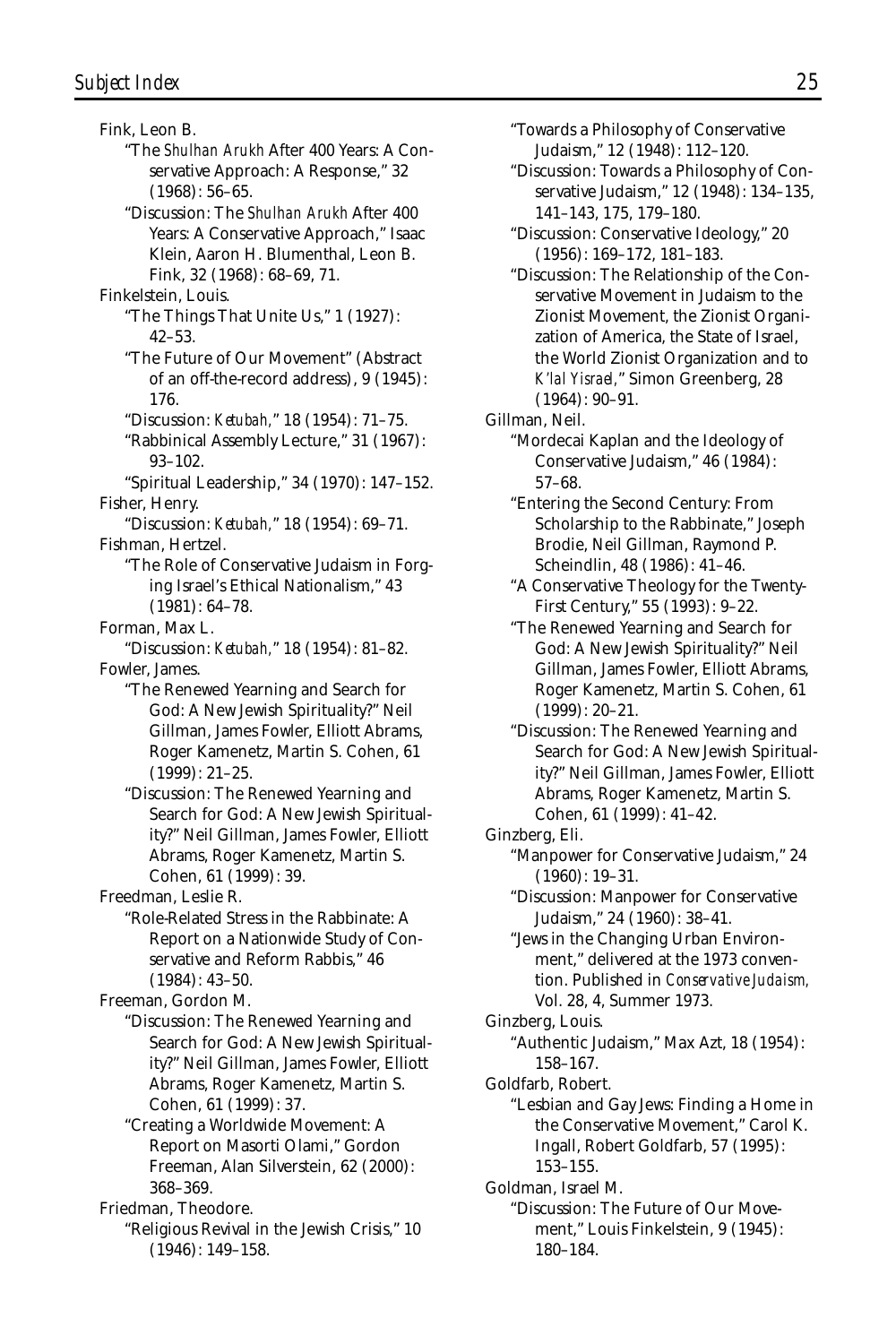CONSERVATIVE JUDAISM *(cont'd.)* Goldrich, Kenneth S. "The *Ruah* of the *Luah,*" Philip Pohl, Kenneth S. Goldrich, 56 (1994): 210–215. Goldstein, Alice. "Conservative Jewry: An Ambivalent Profile—How Behavior Reflects Identity," Sidney Goldstein, Alice Goldstein, 59 (1997): 57–62. Goldstein, Israel. "Conservative Judaism and Zionism: Economic, Social and Political Aspects of the Palestine Question," 10 (1946): 6–13. Goldstein, Nason. "Discussion: The Chancellor and the Cardinal," Alan Silverstein, William Keeler, Ismar Schorsch, 61 (1999): 79. Goldstein, Sidney. "Conservative Jewry: An Ambivalent Profile—How Behavior Reflects Identity," Sidney Goldstein, Alice Goldstein, 59 (1997): 57–62. Golinkin, David. "The Law Committee at Seventy: Introducing the Proceedings of the Committee on Jewish Law and Standards, 1927–1970" (Hebrew), 60 (1998): 75–86. Golinkin, Noah. "Discussion: The Impact of the Conservative Movement in Israel, The Impressions of One Rabbi After a Year in Israel," Myron Fenster, Simcha Kling, 28 (1964): 48–49. Gordis, Daniel. "Where are We Going? Thoughts on the Use of History in Conservative Ideology," 56 (1994), delivered at the 1994 Convention. Published in *Conservative Judaism,* 47, No.1, Fall 1994, as "Positive-Historical Judaism Exhausted." Gordis, David M. "The Foundation for Conservative (Masorti) Judaism in Israel," 45 (1983): 35–37. "Conserving Our Gains," 49 (1987): 90–99. "Social Action, Conservative Judaism and the Revitalization of the Synagogue," 54 (1992): 68–77. Gordis, Robert. "Presidential Address—New Vistas For Conservative Judaism," 10 (1946): 58–84. "Toward a Philosophy For the Conservative Day School," 26 (1962): 58–67. "Discussion: Toward a Philosophy for a

Conservative Day School," 26 (1962): 81–82. "The Rabbinical Assembly and Conservative Judaism: Retrospect and Prospect," 29 (1965): 84–100. "On the Spirit of Judaism: Reminiscences and Reflections," 33 (1969): 135–146. "Kallah on *Halakhah:* The *Halakhah*—Some Reflections on Theology and History," 42 (1980): 337–346. "The Jewish Message for A World in Crisis," 45 (1983): 6–21. "Discussion: Resolutions Adopted" (includes reaffirmation of matrilineal descent and issues of conversion), 48 (1986): 320–321. "Process and Pluralism in Conservative Judaism," 49 (1987): 152–165. Gordon, Albert I. "Conservative Judaism—Its Program and Progress: The United Synagogue—'A Vision for the Future,'" 11 (1947): 356–362. "Discussion: Towards a Philosophy of Conservative Judaism," Theodore Friedman, William Greenfeld, Isaac Klein, 12 (1948): 156–162, 175–176, 180–181. "Discussion: Religion and the Crisis in Moral and Intellectual Leadership," Mordecai M. Kaplan, 15 (1951): 173–178. "Discussion: Conservative Ideology," 20 (1956): 176–177. "Discussion: Manpower for Conservative Judaism," Eli Ginzberg, 24 (1960): 41–42. Graetz, Michael. "Zionism and Conservative Theology in the *Haggadah,*" 55 (1993): 83–93. Green, Bernie. "Israelis Confront Issues of Life From a Masorti Perspective," Victor Hoffman, Ben Zion Mushkin, Ze'ev Anolik, Shula Piora, Bernie Green, Motti Laksman, 50 (1988): 154, 158, 159–160, 163–164, 165. Greenberg, Sidney. "Discussion: The Impact of the Conservative Movement in Israel, The Impressions of One Rabbi After a Year in Israel," Myron Fenster, Simcha Kling, 28 (1964): 46–47. Greenberg, Simon. "Some Guiding Principles for a Conservative Approach to Judaism," 21 (1957):

69–150.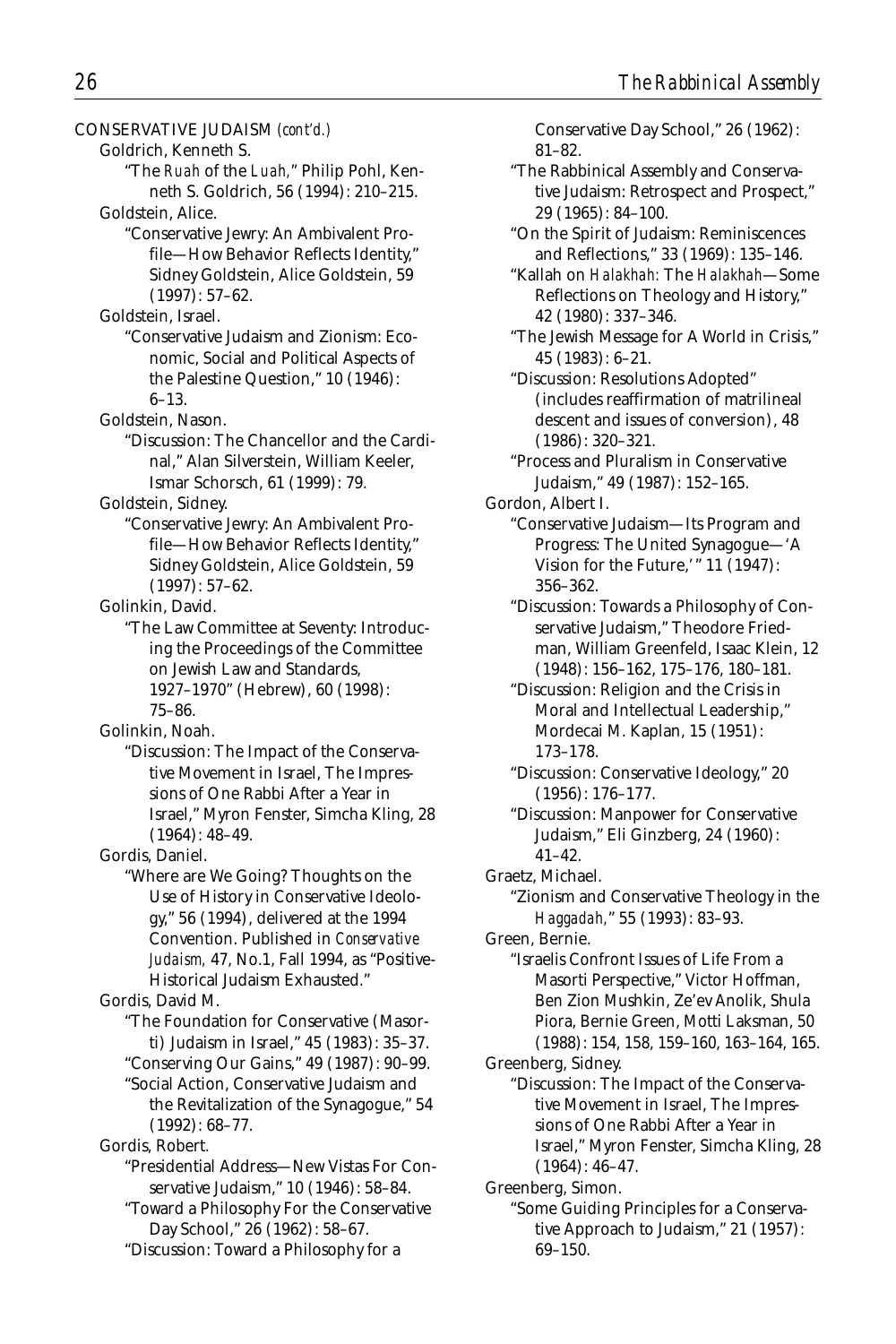- "Discussion: Theoretical Evaluation of Jewish Law—*Halakhah* and the Life of Holiness—An Attitude to *Halakhah,*" Jacob Agus, Jack J. Cohen, Isaac Klein, 22 (1958): 115–117.
- "The Relationship of the Conservative Movement in Judaism to the Zionist Movement, the Zionist Organization of America, the State of Israel, the World Zionist Organization and to *K'lal Yisrael,*" 28 (1964): 52–83.
- "Discussion: The Relationship of the Conservative Movement in Judaism to the Zionist Movement, the Zionist Organization of America, the State of Israel, the World Zionist Organization and to *K'lal Yisrael,*" Simon Greenberg, 28 (1964): 86–88, 93–95.
- "Discussion: The *Shulhan Arukh* After 400 Years: A Conservative Approach," Isaac Klein, Aaron H. Blumenthal, Leon B. Fink, 32 (1968): 67–68.
- Greenfeld, William P.
	- "How Can Religion Make the Home and Family Life More Effective?" 7 (1940): 190–196.
	- "Towards a Philosophy of Conservative Judaism," 12 (1948): 121–128.
	- "Discussion: Towards a Philosophy of Conservative Judaism," 12 (1948): 135–138, 181.
	- "Discussion: Conservative Ideology," 20 (1956): 164–169, 175–176.

Hammer, Reuven.

- "Special Education and the Conservative Synagogue," Robert Layman, Joseph Kelman, Reuven Hammer, 44 (1982): 123–126.
- "The Masorti Movement: Where are We Headed?" 52 (1990): 28–34.

Hirsch, Richard G.

"Mercaz," 43 (1981), delivered at the 1981 Convention. Published in *Conservative Judaism,* Volume 34, No. 6, July/August, 1981.

Hoffman, Isidor B.

"Status of Our Movement: Among College Students," 3 (1929): 60–65.

Hoffman, Jeffrey.

"Discussion: The Renewed Yearning and Search for God: A New Jewish Spirituality?" Neil Gillman, James Fowler, Elliott Abrams, Roger Kamenetz, Martin S. Cohen, 61 (1999): 36–37.

Horowitz, David. "Discussion: Toward a Philosophy for a Conservative Day School," Robert Gordis, 26 (1962): 67–71.

- Hyman, Irwin I.
	- "Discussion: How Can Religion Make the Home and Family Life More Effective?" William P. Greenfeld, 7 (1940): 197–200.
- Ingall, Carol K.
	- "Lesbian and Gay Jews: Finding a Home in the Conservative Movement," Carol K. Ingall, Robert Goldfarb, 57 (1995): 151–153.
- Kadushin, Max.
	- "Discussion: The Things That Unite Us," 1 (1927): 60–66.
	- "Experience of Worship," delivered at the 1959 convention. Published in *Worship and Ethics: A Study in Rabbinic Judaism,* Illinois: Northwestern University Press, 1963.
- Kamenetz, Roger.
	- "The Renewed Yearning and Search for God: A New Jewish Spirituality?" Neil Gillman, James Fowler, Elliott Abrams, Roger Kamenetz, Martin S. Cohen, 61 (1999): 27–30.
	- "Discussion: The Renewed Yearning and Search for God: A New Jewish Spirituality?" Neil Gillman, James Fowler, Elliott Abrams, Roger Kamenetz, Martin S. Cohen, 61 (1999): 40–41.
- Kanter, Elana.
	- "Discussion: The Renewed Yearning and Search for God: A New Jewish Spirituality?" Neil Gillman, James Fowler, Elliott Abrams, Roger Kamenetz, Martin S. Cohen, 61 (1999): 38.
- Kanter, Shamai.
	- "Discussion: Secularists, the Rabbinate and *Mitzvot,*" Judd L. Teller, 31 (1967): 30–31.
- Kaplan, Mordecai M.
	- "Judaism as a Civilization," 2 (1928): 115–130.
	- "Discussion: Judaism as a Civilization," 2 (1928): 130–133.
	- "Discussion: 'Traditional Law and Modern Life,' Louis Finkelstein; 'A Reaffirmation of Traditional Judaism,' Max Drob; 'Spiritual Elements in Judaism,' Jacob Kohn, 3 (1929): 51–52.
	- "Discussion: 'Spiritual Elements in Judaism,' Jacob Kohn; 'Menace of Secularism in the Synagogue,' Israel Goldstein, 3 (1929): 103–104.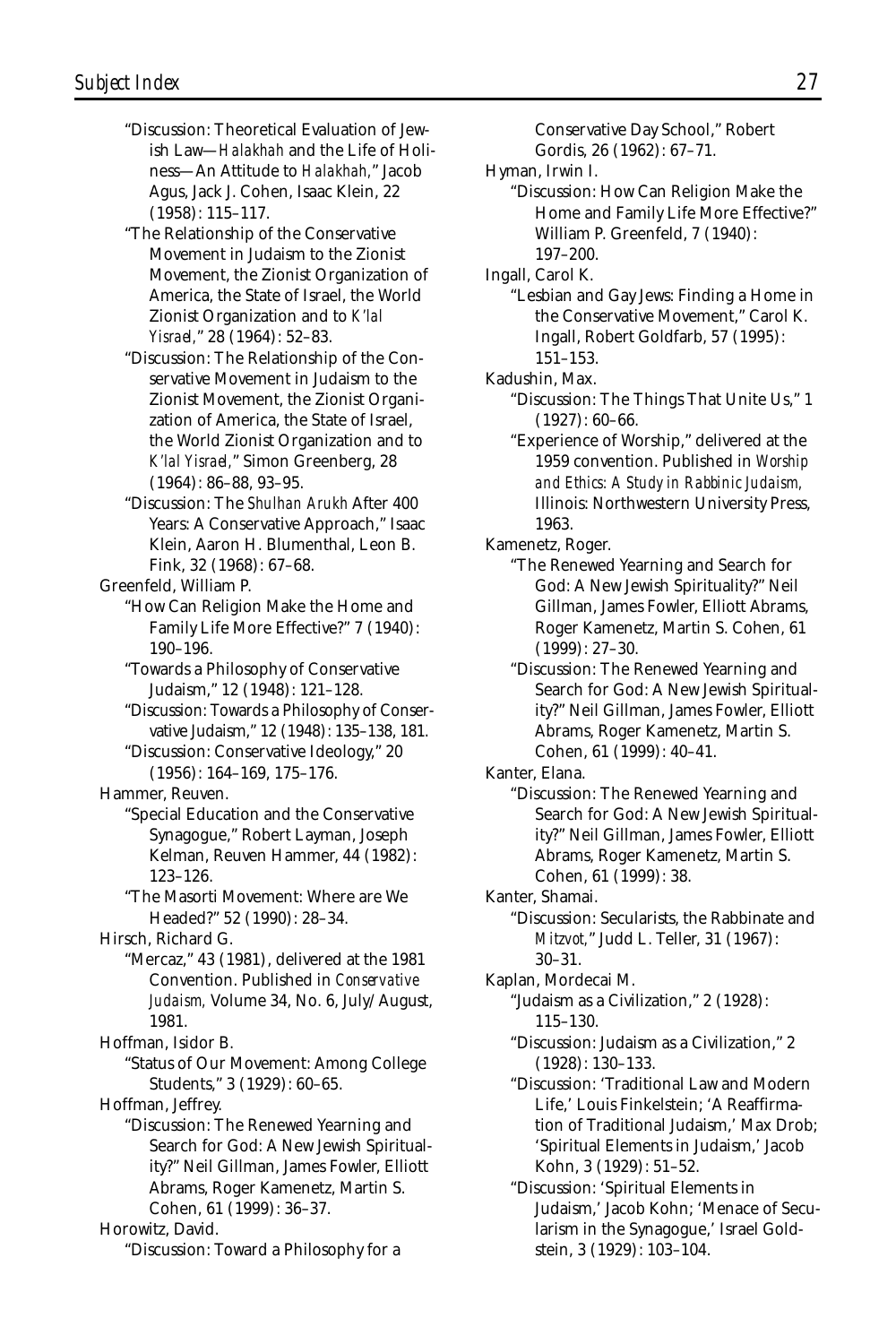CONSERVATIVE JUDAISM *(cont'd.)* Kaplan, Mordecai M. *(cont'd.)* "The Place of Dogma in Judaism," 4 (1930–32): 280–306. Karp, Abraham J. "Discussion: Conservative Ideology," 20 (1956): 174–175. "The Future of Conservative Judaism," 49 (1987): 70–89. Katz, Reuben M. "Discussion: *Ketubah,*" 18 (1954): 78–79. Kelman, Joseph. "Special Education and the Conservative Synagogue," Robert Layman, Joseph Kelman, Reuven Hammer, 44 (1982): 118–123. Kelman, Wolfe. "Introspective Overview," 33 (1969): 1–8. "The Future of the Conservative Rabbi," 49 (1987): 116–122. Keren, Hila. "Legal Issues Facing the Conservative Movement in Israel" (Hebrew), Ehud Bandel, Hila Keren, 62 (2000): 199–205. Kessler, Stanley M. "Discussion: The Relationship of the Conservative Movement in Judaism to the Zionist Movement, the Zionist Organization of America, the State of Israel, the World Zionist Organization and to *K'lal Yisrael,*" Simon Greenberg, 28 (1964): 84. Kirshblum, I. Usher. "Discussion: The Relationship of the Conservative Movement in Judaism to the Zionist Movement, the Zionist Organization of America, the State of Israel, the World Zionist Organization and to *K'lal Yisrael,*" Simon Greenberg, 28 (1964): 91–92. Klein, Andrew. "Discussion: Conservative Ideology," 20 (1956): 172–173. Klein, Joel. "Discussion: The *Shulhan Arukh* After 400 Years: A Conservative Approach," Isaac Klein, Aaron H. Blumenthal, Leon B. Fink, 32 (1968): 69. Klein, Isaac. "Discussion: The Future of Our Movement," Louis Finkelstein, 9 (1945): 184–185. "Towards a Philosophy of Conservative Judaism," 12 (1948): 129–134.

"Discussion: Towards a Philosophy of Conservative Judaism," 12 (1948): 138–139, 143–144. "The *Shulhan Arukh* After 400 Years: A Conservative Approach," 32 (1968): 36–47. Kling, Simcha. "Discussion: The Impact of the Conservative Movement in Israel, The Impressions of One Rabbi After a Year in Israel," Myron Fenster, Simcha Kling, 28 (1964): 49–50. Kohn, Eugene. "Discussion: The Things That Unite Us," 1 (1927): 54–60. "Comments on Dr. Finkelstein's Paper: Traditional Law and Modern Life," 3 (1929): 31–39. Kollin, Nathan. "Discussion: How Can Religion Make the Home and Family Life More Effective?" William P. Greenfeld, 7 (1940): 200–206. Kreitman, Benjamin Z. "Discussion: Teshuvah—Bingo in Conservative Congregations," Leon B. Fink, Aaron H. Blumenthal, Seymour Siegel, 31 (1967): 222–224, 226, 228. "The United Synagogue and the Future of the Conservative Movement," 38 (1976): 155–170. "What Does Halakhah Mean to Us?" 40 (1978): 15–19. "Israel and the Conservative Movement," 48 (1986): 53–55. Kripke, Meyer. "Discussion: Towards a Philosophy of Conservative Judaism," Theodore Friedman, William Greenfeld, Isaac Klein, 12 (1948): 162–165. Kushner, Harold S. "Kallah on Halakhah: Is the Conservative Movement Halakhic? " 42 (1980): 364–369. "Religious Values in Contemporary Society: Where Do We Stand As Conservative Jews?" 58 (1996): 82–92. Laksman, Motti. "Israelis Confront Issues of Life From a Masorti Perspective," Victor Hoffman, Ben Zion Mushkin, Ze'ev Anolik, Shula Piora, Bernie Green, Motti Laksman, 50 (1988): 154, 157–158, 160, 165. Landes, Aaron. "Discussion: The *Shulhan Arukh* After 400 Years: A Conservative Approach," Isaac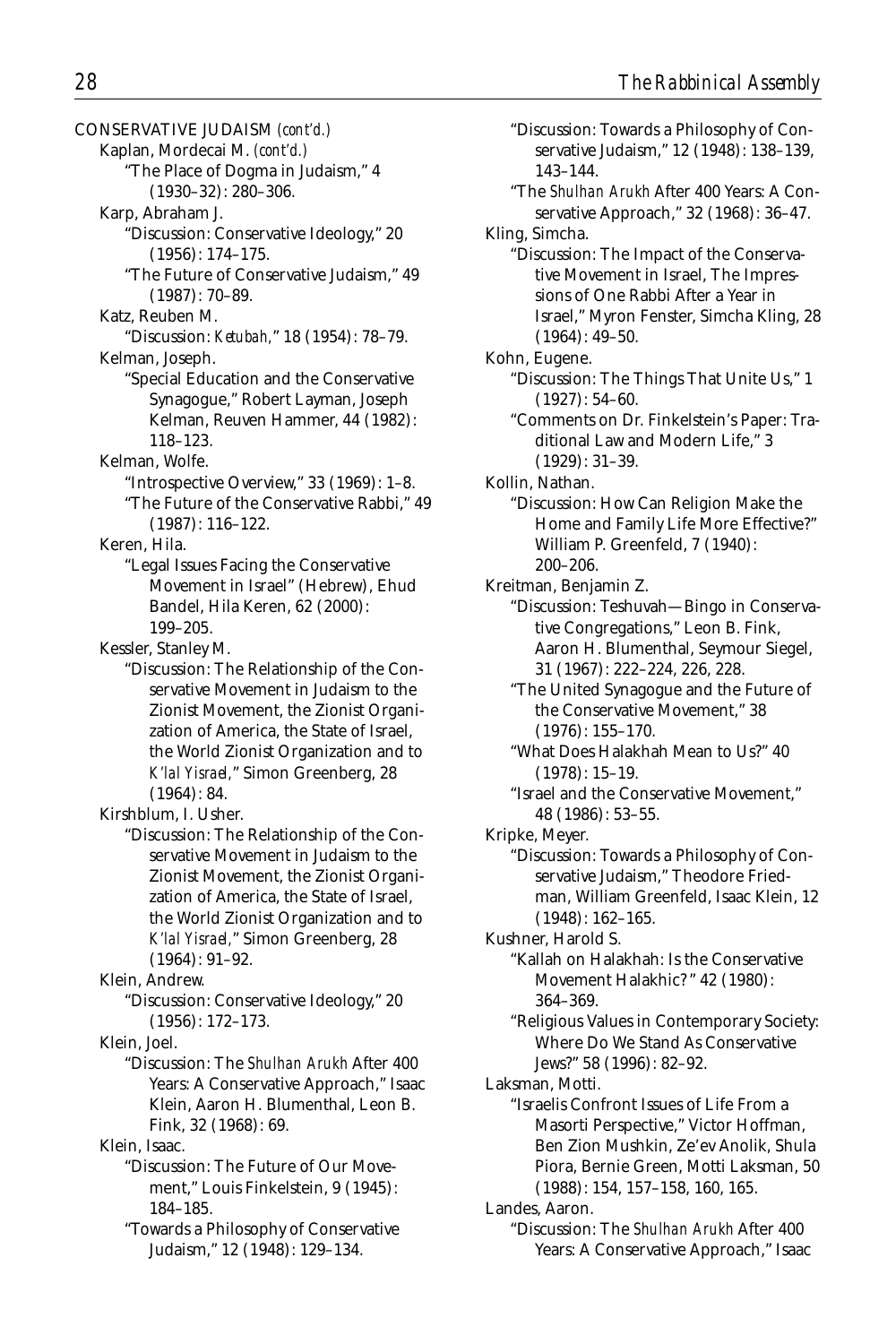Klein, Aaron H. Blumenthal, Leon B. Fink, 32 (1968): 66–67. Lang, Leon S. "Discussion: Towards a Philosophy of Conservative Judaism," Theodore Friedman, William Greenfeld, Isaac Klein, 12 (1948): 176–177, 182–183. Langh, Philip. A. "Status of Our Movement: in the Middle West," 3 (1929): 71–74. Lasker, Arnold. "Discussion: Conservative Ideology," 20 (1956): 179. "Discussion: Teshuvah—Bingo in Conservative Congregations," Leon B. Fink, Aaron H. Blumenthal, Seymour Siegel, 31 (1967): 226. Layman, Robert. "Special Education and the Conservative Synagogue," Robert Layman, Joseph Kelman, Reuven Hammer, 44 (1982): 116–118. Lubliner, Immanuel. "Discussion: Teshuvah—Bingo in Conservative Congregations," Leon B. Fink, Aaron H. Blumenthal, Seymour Siegel, 31 (1967): 226–227. Mandelbaum, Bernard. "A Special Ingredient: The Heritage of Solomon Schechter," 27 (1963): 1–20. "Discussion: The Impact of the Conservative Movement in Israel, The Impressions of One Rabbi After a Year in Israel," Myron Fenster, Simcha Kling, 28 (1964): 45–46. Margolis, Elias. "The Influence of the Conservative Movement on American Judaism," 3 (1929): 105–114. Marker, Jeffrey. "Discussion: The Renewed Yearning and Search for God: A New Jewish Spirituality?" Neil Gillman, James Fowler, Elliott Abrams, Roger Kamenetz, Martin S. Cohen, 61 (1999): 37. Marx, Alexander. "Authentic Judaism," Max Arzt, 18 (1954): 158–167. Meirovich, Harvey W. "Judaism on Trial: An Analysis of the Hertz Pentateuch," 49 (1987): 245–257. "On the Life of Rabbi Joseph Hertz," 56 (1994), delivered at the 1994 Convention. Published in *Conservative Judaism,* Vol. 46, No. 4, Summer 1994, as

"*Reclaiming Chief Rabbi Hertz as a Conservative Jew*." Miller, Alan W. "Towards a Philosophy of Conservative Judaism," Alan W. Miller, Wilfred Shuchat, 42 (1980): 44–77. Nelson, Zev. "Discussion: Manpower for Conservative Judaism," Eli Ginzberg, 24 (1960): 36–38. Oleisky, Arthur. "Teaching Conservative Judaism to Your Board," 57 (1995): 149–150. Orenstein, Jehiel. "Discussion: The Renewed Yearning and Search for God: A New Jewish Spirituality?" Neil Gillman, James Fowler, Elliott Abrams, Roger Kamenetz, Martin S. Cohen, 61 (1999): 36. Perkins, Carl M. "The Challenges and Appeals of *Keruv* in a Conservative Context," 62 (2000): 292–295. Pohl, Philip. "The *Ruah* of the *Luah,*" Philip Pohl, Kenneth S. Goldrich, 56 (1994): 209–210. Prell, Riv Ellen. "Choice and Memory: Conservative Synagogue Cultures and the Rabbinic Role," 59 (1997): 49–56. Pressman, Daniel J. "Discussion: The Renewed Yearning and Search for God: A New Jewish Spirituality?" Neil Gillman, James Fowler, Elliott Abrams, Roger Kamenetz, Martin S. Cohen, 61 (1999): 38–39. Rabbinical Assembly. "Resolutions Adopted," (includes prayer in schools, religious pluralism in Israel, organ donations), Centennial Convention, 62 (2000): 373–382. Rosenbloom, Seymour. "A Place for Men: Where Do Men Belong in an Egalitarian Synagogue," 61 (1999): 165–168. Rosenthal, Gilbert S. "Kallah on Halakhah: The Foundations of the Conservative Approach to Jewish Law," 42 (1980): 376–393. "The Elements That Unite Us," 46 (1984): 22–28. "The Conservative Rabbinate: What of Tomorrow," 49 (1987): 100–115. "*Gemara, Gematria* or Gimmicks: New Rabbinic Roles for the Twenty-First Century," 54 (1992): 60–67.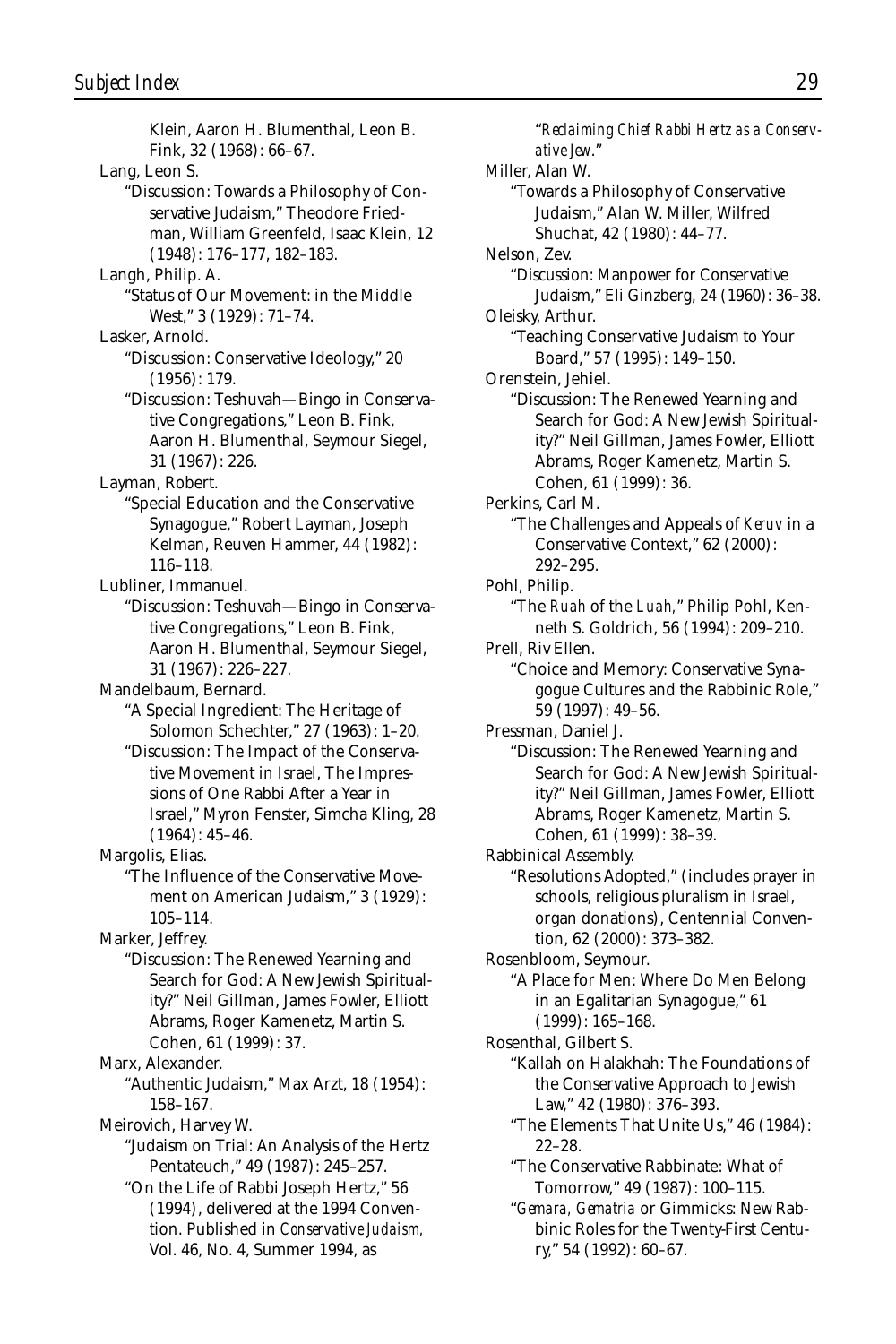CONSERVATIVE JUDAISM *(cont'd.)* Rothstein, Samuel. "Discussion: The Future of Our Movement," Louis Finkelstein, 9 (1945): 185–188. Routtenberg, Max J. "The American Rabbi in Transition," 30 (1966): 1–12. "Discussion: Secularists, the Rabbinate and *Mitzvot,*" Judd L. Teller, 31 (1967): 33–34. "Discussion: Teshuvah—Bingo in Conservative Congregations," Leon B. Fink, Aaron H. Blumenthal, Seymour Siegel, 31 (1967): 222. Rubel, Charles. M. "Discussion: *Ketubah,*" 18 (1954): 82. Ruderman, Samuel S. "Discussion: Secularists, the Rabbinate and *Mitzvot,*" Judd L. Teller, 31 (1967): 34. Sandberg, Martin I. "Kallah on Halakhah*:* Positive Tradition: Towards a Unified Philosophy for Conservative Judaism," 42 (1980): 394–397. Sarna, Jonathan D. "What Will Jewish Community and Jewish Values Mean for the 21st Century?" David A. Teutsch, Jonathan D. Sarna, Arnold Eisen, 62 (2000): 80–87. Schorsch, Ismar. "Zecharias Frankel and the European Origins of Conservative Judaism," 42 (1980), delivered at the 1980 Convention. Published in *Judaism,* Summer 1981. "Centenary Thoughts: Conservatism Revisited," 48 (1986): 78–85. "The Seminary as Fountainhead,"49 (1987): 138–147. "Conservative Judaism in Israel," 50 (1988): 26–27. "The Emergence of the Modern Rabbi," 52 (1990), delivered at the 1990 Convention. Published in *Conservative Judaism,* 43, No. 2, Winter 1991. "Unity in An Age of Ideology," 55 (1993), delivered at the 1993 Convention. Published as "Marching to the Wrong Drummer," *Conservative Judaism,* Vol. 45, No. 4, Summer 1993. "Jewish Unity on the Threshold of the Millennium," 59 (1997): 86 "Discussion: The Chancellor and the Cardinal," Alan Silverstein, William Keeler, Ismar Schorsch, 61 (1999): 79–80.

"Chancellor's Address," 62 (2000): 39–47. Schulweis, Harold. M. "Conservative Judaism in the Twenty-First Century," 55 (1993), delivered at the 1993 Convention. Published as "The Character of *Halakhah* Entering the Twenty-First Century," *Conservative Judaism,* Vol. 45, No. 4, Summer 1993. "The Nature of the Rabbinate: The Fourth Son," 62 (2000): 173–183. Schwartz, Barry Dov. "Judaism and Homosexuality," 40 (1978): 108–114. Segal, Benjamin J. "Teshuvot of the Rabbinical Assembly, Israel Region," 49 (1987): 231–234. "Religion and State in Israel," 49 (1987): 299–303. "Recognition of the Tenth Anniversary of the *Bet Midrash,* Jerusalem," Gilah Dror, Benjamin J. Segal, 57 (1995): 104–108. "Report from the *Bet Midrash,*" 58 (1996): 69–71. Segal, Bernard. "Conservative Judaism—Its Program and Progress: The Rabbinical Assembly— Expanding Its Organizational Structure," 11 (1947): 363–370. "How the United Synagogue Looks Upon Itself and Upon the Conservative Movement," 24 (1960): 173–181. "Discussion: How the United Synagogue Looks Upon Itself and . . .," 24 (1960): 186–187, 189. Shuchat, Wilfred. "Discussion: Conservative Ideology," 22 (1956): 177–178. "Towards a Philosophy of Conservative Judaism," Alan W. Miller, Wilfred Shuchat, 42 (1980): 78–93. Shulman, Alan. "*Havurah* Failures and Successes," Barbara Braun, David Gill, Alan Shulman, George Schleslinger, 41 (1979): 63–65. "Discussion: *Havurah* Failures and Successes," Barbara Braun, David Gill, Alan Shulman, George Schleslinger, 41 (1979): 66–67, 67–68, 68–69, 71, 73. Siegel, Seymour. "Religion and Social Action," 25 (1961): 143–163. "Teshuvah—Bingo in Conservative Congregations," Aaron H. Blumenthal, Seymour Siegel, 31 (1967): 219–221.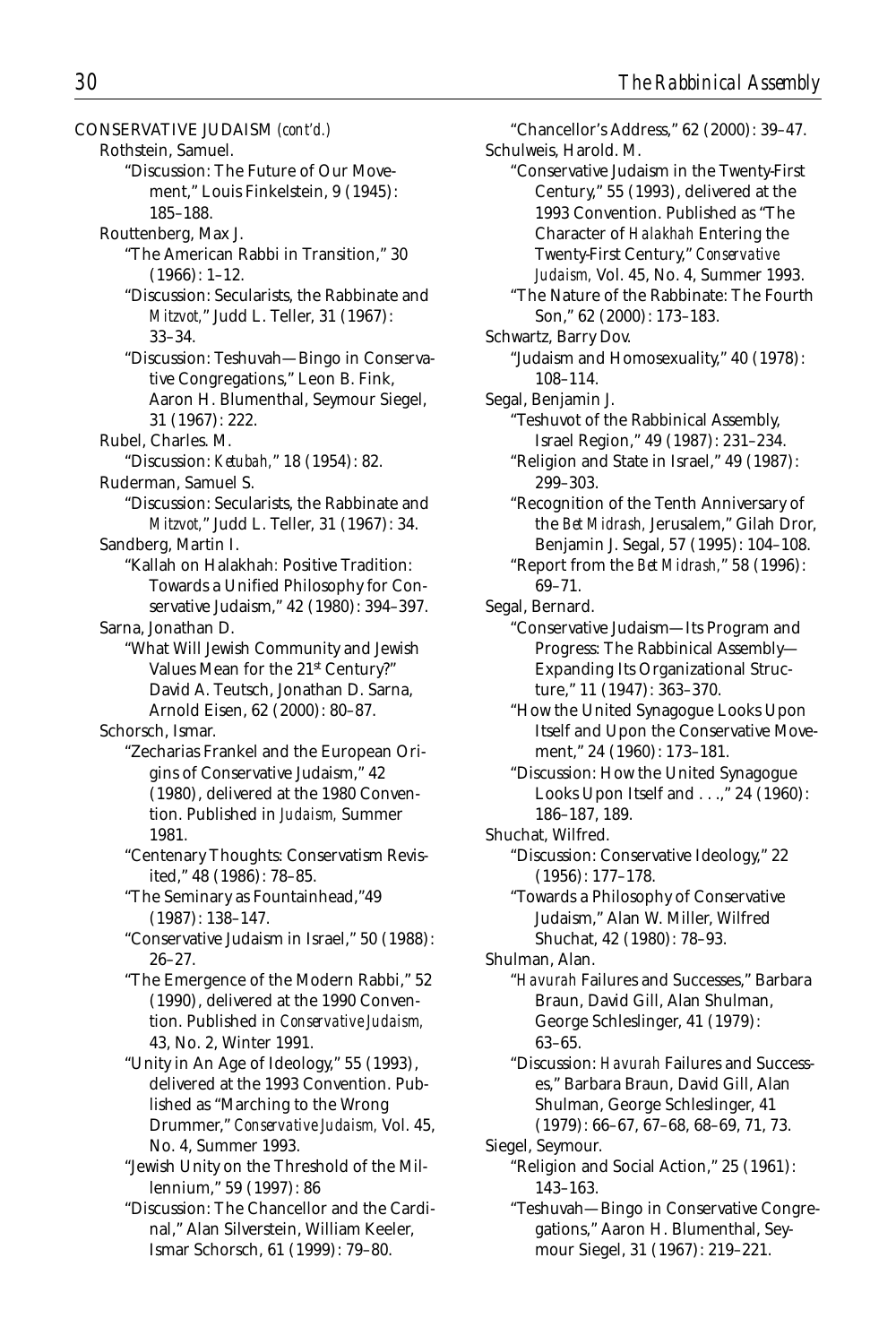"Teshuvah—United Synagogue Youth Kinnusim," 31 (1967): 229–230. "Halakhah in the Conservative Movement," 36 (1974): 141–147. "Conservative Judaism and Jewish Law," 37 (1975): 118–126. "Solomon Schechter: His Contribution to Modern Jewish Thought," 39 (1977): 44–55. "Response: Conservative Judaism and Jewish Law," Aaron H. Blumenthal, Seymour Siegel, 40 (1978): 170–172. "Kallah on Halakhah: Approaches to Halakhah in the Conservative Movement," 42 (1980): 398–403. Silverman, Hillel E. "Conservative Judaism Faces the Seventies," 34 (1970): 109–122. Silverstein, Alan. "The Changing Dynamics of the Jewish Community: The Impact on the Rabbi," Irwin Groner, Stephen S. Wolnek, Jack Wertheimer, Bradley Shavit Artson, Steven M. Brown, Alan Silverstein, 62 (2000): 73–77. "Joint Campaign Convocation in Honor of Rabbi Alan Silverstein," Ismar Schorsch, Alan Silverstein, 62 (2000): 138–144. "Creating a Worldwide Movement: A Report on Masorti Olami," Gordon Freeman, Alan Silverstein, 62 (2000): 369–370. Simon, Abraham. "Conservative Judaism—Its Program and Progress: Report of a Survey on Synagogue-Center Relations," 11 (1947): 315–319, 355. Simon, Ralph. "Discussion: Towards a Philosophy of Conservative Judaism," Theodore Friedman, William Greenfeld, Isaac Klein, 12 (1948): 145–148. "Discussion: Being a Conservative Rabbi in Israel: The Agony and the Ecstasy," Philip Spectre, Jonathan Perlman, Michael Graetz, Robert Harris, Moshe Re'em, Matt Futterman, Natan Irwin Birnbaum, Levi Ha-Levi, Joseph Heckelman, Yossef Green, Moshe Tutnauer, 50 (1988): 44–46. Sky, Harry. "Kallah on *Halakhah:* Introduction," Saul I. Teplitz, Harry Z. Sky, 42 (1980): 336.

"Discussion: Resolutions Adopted" (includes reaffirmation of matrilineal

descent and issues of conversion), 48 (1986): 319–320. Small, David. "Discussion: The Renewed Yearning and Search for God: A New Jewish Spirituality?" Neil Gillman, James Fowler, Elliott Abrams, Roger Kamenetz, Martin S. Cohen, 61 (1999): 38. Springer, Jonathan. "Lesbian and Gay Jews: Our Needs and Concerns in the Jewish Community," Jonathan Springer, Judy Ribnick, Aryeh Meier, 56 (1994): 196–199. Starr, David Benjamin. "We Cannot Escape History: Solomon Schechter and Zionism," 55 (1993): 65–82. Stern, Harold. "Can We Be One?" 46 (1984): 29–36. Sternstein, Joseph P. "Discussion: *Ketubah,*" 18 (1954): 75–78. Teller, Judd L. "Secularists, the Rabbinate and *Mitzvot,*" 31 (1967): 24–29. "Discussion: Secularists, the Rabbinate and *Mitzvot,*" Judd L. Teller, 31 (1967): 32–33, 35–36. Tofield, Sanders A. "Woman's Place in the Rites of the Synagogue," 19 (1955): 182–190. Tutnauer, Moshe. "Being a Conservative Rabbi in Israel: The Agony and the Ecstasy," Philip Spectre, Jonathan Perlman, Michael Graetz, Robert Harris, Moshe Re'em, Matt Futterman, Natan Irwin Birnbaum, Levi Ha-Levi, Joseph Heckelman, Yossef Green, Moshe Tutnauer, 50 (1988): 42–44. Waxman, Mordecai. "Discussion: Manpower for Conservative Judaism," Eli Ginzberg, 24 (1960): 31–36. "Discussion: Resolutions Adopted" (includes reaffirmation of matrilineal descent and issues of conversion), 48  $(1986) \cdot 320$ Weinblatt, Stuart. "Discussion: The Renewed Yearning and Search for God: A New Jewish Spirituality?" Neil Gillman, James Fowler, Elliott Abrams, Roger Kamenetz, Martin S. Cohen, 61 (1999): 37–38. Wernik, Joseph. "The Masorti Movement in Israel," 50 (1988): 21–22.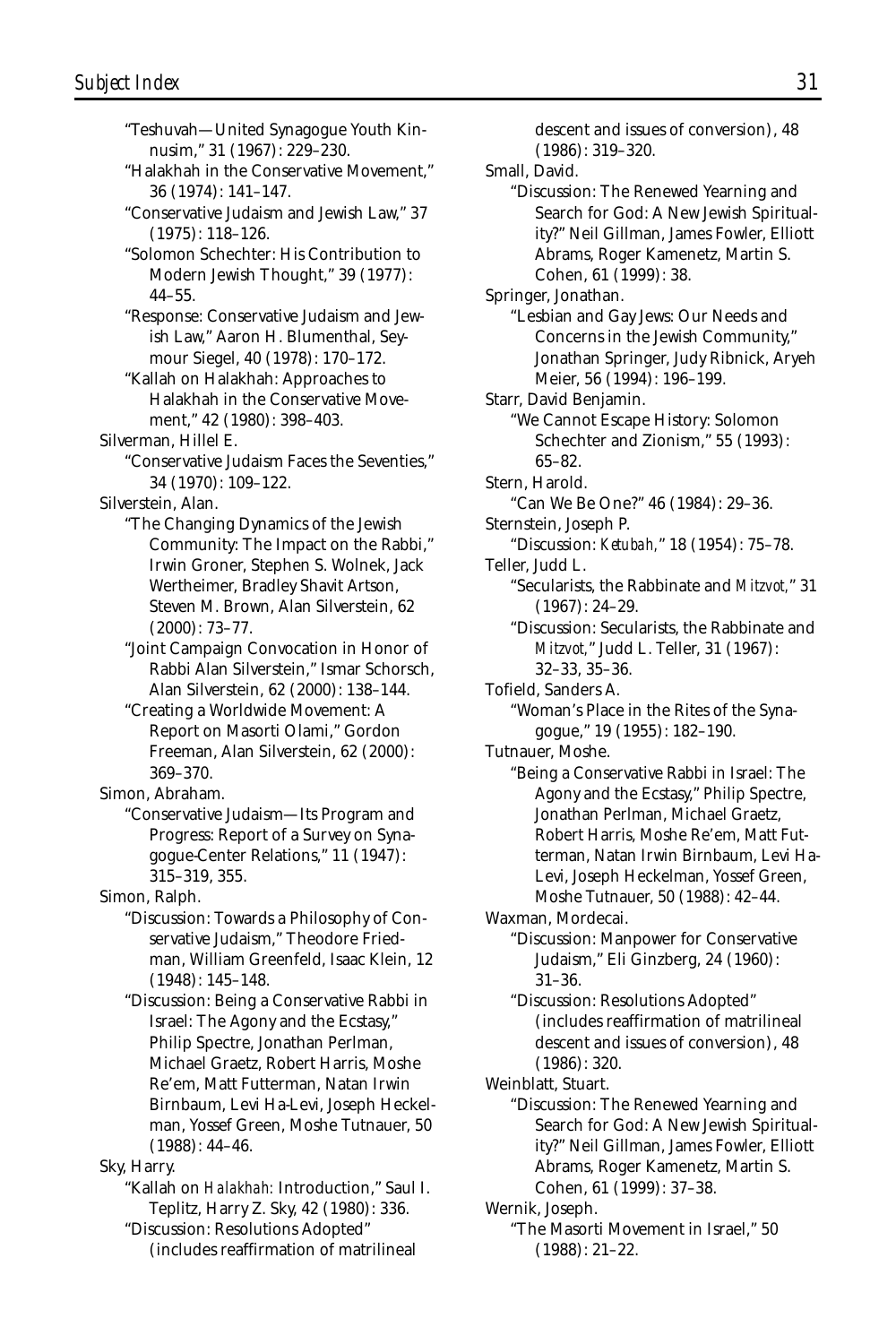CONSERVATIVE JUDAISM *(cont'd.)* Wertheimer, Jack. "An Agenda for Action," 59 (1997): 44–48. "The Changing Dynamics of the Jewish Community: The Impact on the Rabbi," Irwin Groner, Stephen S. Wolnek, Jack Wertheimer, Bradley Shavit Artson, Steven M. Brown, Alan Silverstein, 62 (2000): 58–65. Winer, Gershon. "Discussion: The Relationship of the Conservative Movement in Judaism to the Zionist Movement, the Zionist Organization of America, the State of Israel, the World Zionist Organization and to *K'lal Yisrael,*" Simon Greenberg, 28 (1964): 85–86. Wohlberg, Jeffrey A. "Living Waters: Redefining the *Mikveh* for the Conservative Community," 62 (2000): 296–297. Yuter, Alan J. "*Halakhah* and Ideology in Conservative Judaism," 42 (1980): 94–112. Zeitlin, Joseph. "Discussion: Towards a Philosophy of Conservative Judaism," Theodore Friedman, William Greenfeld, Isaac Klein, 12 (1948): 177–179. CONVERSION. *See also* CHRISTIAN-JEWISH RELATIONS; INTERMARRIAGE Balser, Henry. "Approaches to Conversion," 47 (1985): 161–164. Bayme, Steven. "Intermarriage and Conservative Judaism: Communal Policy and Program Direction," 53 (1991): 36–46. Bernstein, Louis. "An Address" (regarding a national Bet Din, conversion and intermarriage), 47 (1985): 39–44. Blumenthal, Aaron H. "Teshuvah—Converts of Questionable Status," Aaron H. Blumenthal, Leon Fink, 30 (1966): 109–110. Bohnen, Eli A. "Teshuvah—Converts of Questionable Status," Eli A. Bohnen, Arthur David, David Feldman, Morris Goodblatt, Arnold Goodman, Isaac Klein, Benjamin Kreitman, Samuel Schaffler, Israel Silverman, Saul Teplitz, 30 (1966): 105–108. Cohen, Shaye. "Discussion: Resolutions Adopted" (includes reaffirmation of matrilineal

descent and issues of conversion), 48 (1986): 317–318. Cowan, Paul. "From the Apostle's Creed to the Amidah," 44 (1982): 69–82. David, Arthur. "Teshuvah—Converts of Questionable Status," Eli A. Bohnen, Arthur David, David Feldman, Morris Goodblatt, Arnold Goodman, Isaac Klein, Benjamin Kreitman, Samuel Schaffler, Israel Silverman, Saul Teplitz, 30 (1966): 105–108. Derby, Josiah. "Discussion: Intermarriage," Albert I. Gordon, 28 (1964): 173. Feldman, David M. "Teshuvah—Converts of Questionable Status," Eli A. Bohnen, Arthur David, David Feldman, Morris Goodblatt, Arnold Goodman, Isaac Klein, Benjamin Kreitman, Samuel Schaffler, Israel Silverman, Saul Teplitz, 30 (1966): 105–108. Fink, Leon B. "Teshuvah—Converts of Questionable Status," Aaron H. Blumenthal, Leon Fink, 30 (1966): 109–110. Goodblatt, Morris S. "Teshuvah—Converts of Questionable Status," Eli A. Bohnen, Arthur David, David Feldman, Morris Goodblatt, Arnold Goodman, Isaac Klein, Benjamin Kreitman, Samuel Schaffler, Israel Silverman, Saul Teplitz, 30 (1966): 105–108. "Preparing the Convert," 35 (1973): 91–95. Goodman, Arnold. "Teshuvah—Converts of Questionable Status," Eli A. Bohnen, Arthur David David Feldman, Morris Goodblatt, Arnold Goodman, Isaac Klein, Benjamin Kreitman, Samuel Schaffler, Israel Silverman, Saul Teplitz, 30 (1966): 105–108. Gordon, Albert I. "Intermarriage," 28 (1964): 163–172. "Discussion: Intermarriage," Albert I. Gordon, 28 (1964): 173. Groner, Irwin. "Discussion: Resolutions Adopted" (includes reaffirmation of matrilineal descent and issues of conversion), 48 (1986): 322. Hammer, Reuven. "The Conversion Crisis and Its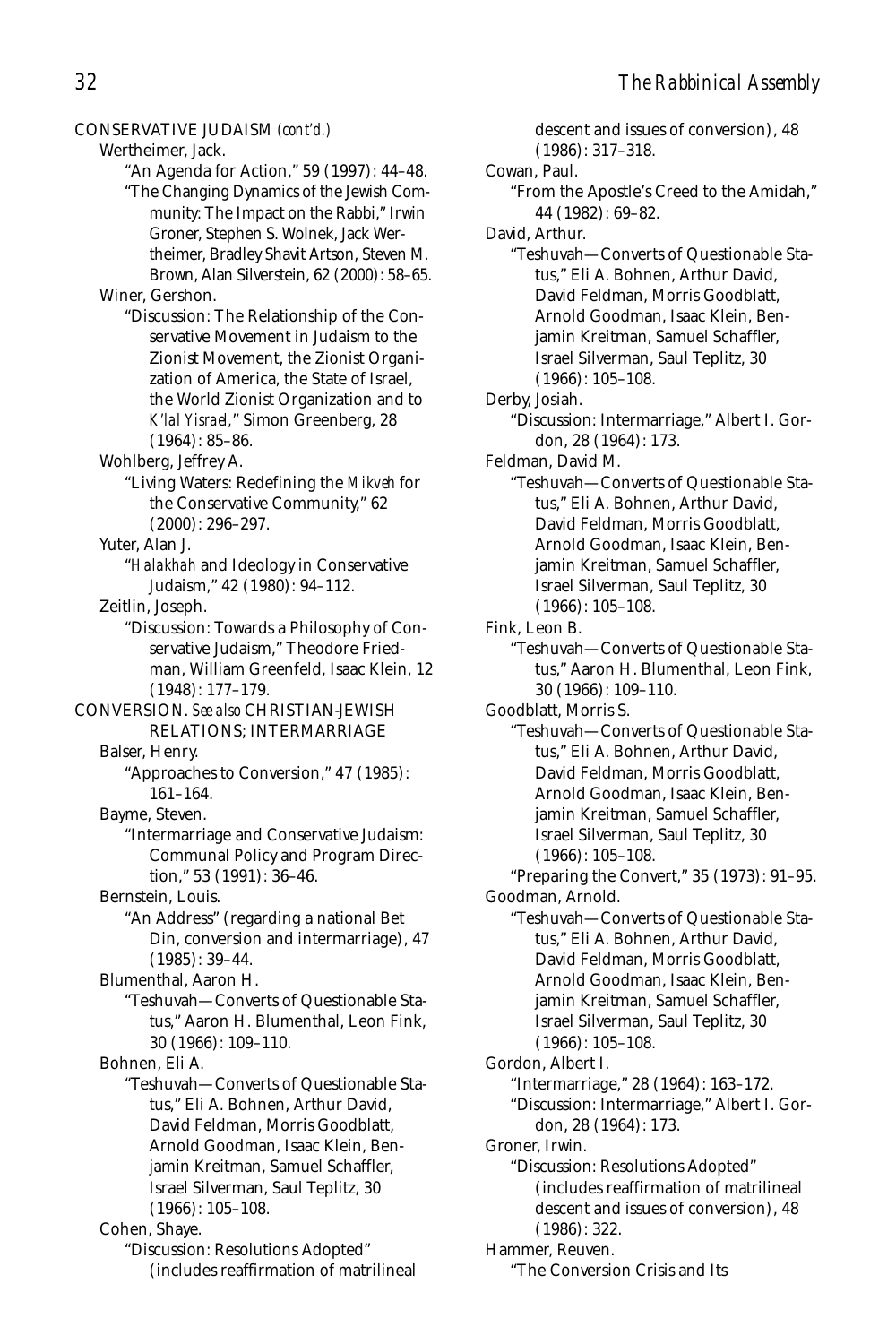Impact"(Hebrew and English), 60 (1998): 51–59. "The Legal Situation of Our Movement in Israel: Conversion," 61 (1999): 43–47. Jacobs, David J. "Discussion: Resolutions Adopted" (includes reaffirmation of matrilineal descent and issues of conversion), 48 (1986): 319. Klein, Isaac. "Teshuvah—Converts of Questionable Status," Eli A. Bohnen, Arthur David, David Feldman, Morris Goodblatt, Arnold Goodman, Isaac Klein, Benjamin Kreitman, Samuel Schaffler, Israel Silverman, Saul Teplitz, 30 (1966): 105–108. Kreitman, Benjamin Z. "Teshuvah—Converts of Questionable Status," Eli A. Bohnen, Arthur David David Feldman, Morris Goodblatt, Arnold Goodman, Isaac Klein, Benjamin Kreitman, Samuel Schaffler, Israel Silverman, Saul Teplitz, 30 (1966): 105–108. "Teshuvah—May a Swimming Pool Be Used as a *Mikvah?*" (Hebrew), 33 (1969): 219–222. Lasker, Arnold. "Discussion: Intermarriage," Albert I. Gordon, 28 (1964): 173. Lerner, Stephen C. "Jews By Choice," 45 (1983): 71–76. Lowenthal, Eric I. "Conversion," 36 (1974): 110–113. Mayer, Egon. "Jews By Choice: Their Impact on the Contemporary American Jewish Community," 45 (1983): 57–70. Michaels, James R. "Discussion: Resolutions Adopted" (includes reaffirmation of matrilineal descent and issues of conversion), 48 (1986): 318–319. Plaut, W. Gunther. "An Address" (regarding a national Bet Din, conversion and intermarriage), 47 (1985): 45–52. Rabbinical Assembly. "Committee on Jewish Law and Standards," Kassel Abelson, Elliot N. Dorff, 61 (1999): 234. Rabinowitz, Stanley S. "Discussion: Resolutions Adopted" (includes reaffirmation of matrilineal descent and issues of conversion), 48 (1986): 322.

Romanoff, Lena. "How to Make Practicing and Feeling Jews: What Do Converts Want From Us?" 54 (1992): 164–170. Roth, Joel. "Discussion: Resolutions Adopted" (includes reaffirmation of matrilineal descent and issues of conversion), 48 (1986): 313–315. Routteberg, Max J. "Teshuvah—The Jew Who Has Intermarried," Max J. Routtenberg, 28 (1964): 244–254. Schafler, Samuel. "Teshuvah—Converts of Questionable Status," Eli A. Bohnen, Arthur David, David Feldman, Morris Goodblatt, Arnold Goodman, Isaac Klein, Benjamin Kreitman, Samuel Schaffler, Israel Silverman, Saul Teplitz, 30 (1966): 105–108. Siegel, Seymour. "Discussion: The Jew in the Non-Jewish World," Stuart E. Rosenberg, 31 (1967): 84–86. "Discussion: Resolutions Adopted" (includes reaffirmation of matrilineal descent and issues of conversion), 48 (1986): 318. Silverman, Israel N. "Teshuvah—Converts of Questionable Status," Eli A. Bohnen, Arthur David, David Feldman, Morris Goodblatt, Arnold Goodman, Isaac Klein, Benjamin Kreitman, Samuel Schaffler, Israel Silverman, Saul Teplitz, 30 (1966): 105–108. Simon, Matthew H. "Discussion: Resolutions Adopted" (includes reaffirmation of matrilineal descent and issues of conversion), 48 (1986): 315–317. Sky, Harry. "Discussion: Resolutions Adopted" (includes reaffirmation of matrilineal descent and issues of conversion), 48 (1986): 319–320. Tabachnik, Joseph. "A Joint Conversion Program," 37 (1975): 145–152. Teplitz, Saul I. "Teshuvah—Converts of Questionable Status," Eli A. Bohnen, Arthur David, David Feldman, Morris Goodblatt, Arnold Goodman, Isaac Klein, Benjamin Kreitman, Samuel Schaffler, Israel Silverman,

Saul Teplitz, 30 (1966): 105–108.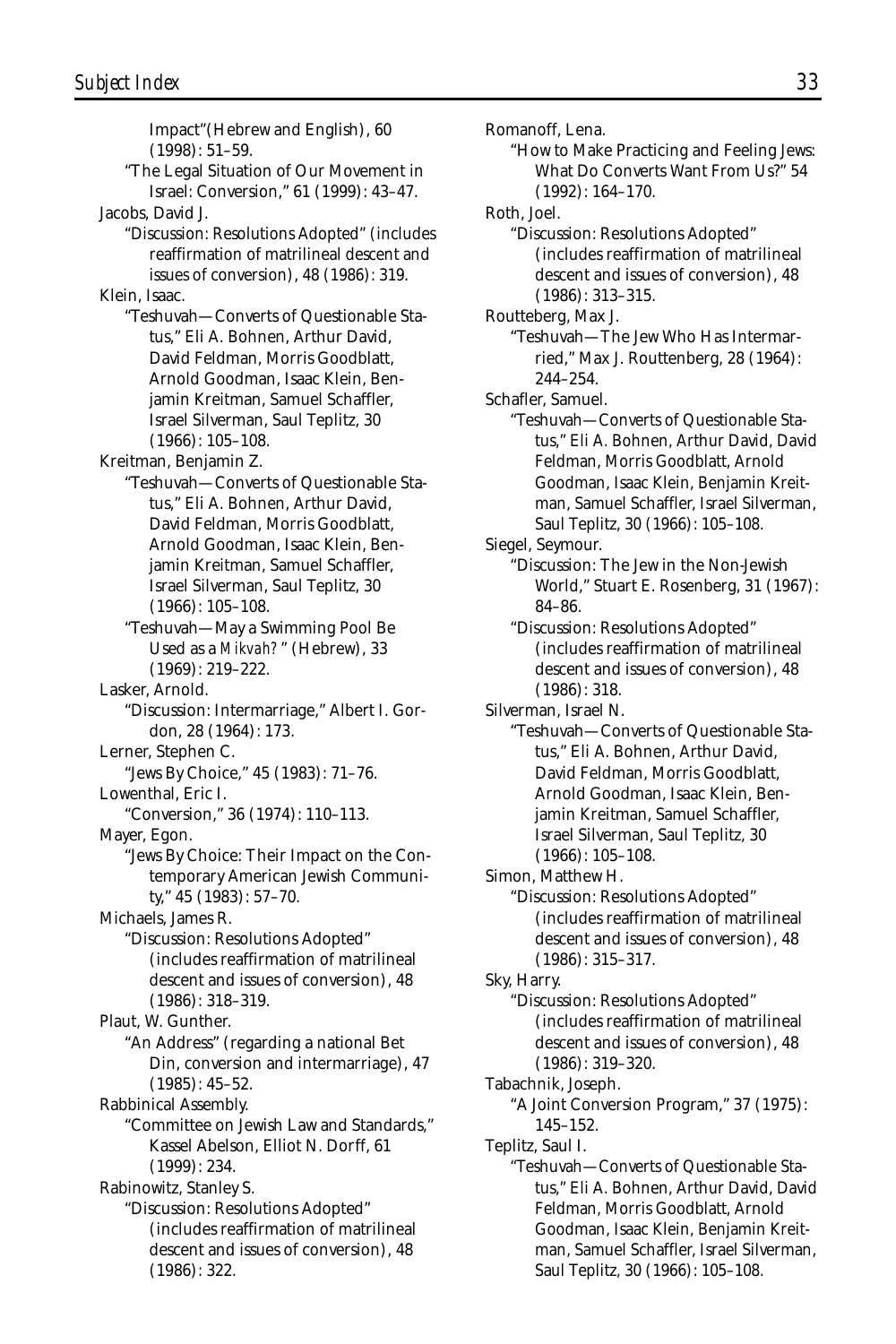CONSERVATIVE JUDAISM *(cont'd.)* Waxman, Mordecai. "Discussion: Resolutions Adopted" (includes reaffirmation of matrilineal descent and issues of conversion), 48 (1986): 320. Yuter, Alan J. "Discussion: Resolutions Adopted" (includes reaffirmation of matrilineal descent and issues of conversion), 48 (1986): 319. D'VAR TORAH. *See* HOMILETICS; RABBINATE DAY SCHOOLS. *See* EDUCATION; YOUTH DEATH and MOURNING Dorff, Elliot N. "Looking at Texts With an Eye to Helping Families Make Decisions About the End of Life," 56 (1994), delivered at the 1994 Convention. Published in *Conservative Judaism,* Vol. 43, No. 3, Spring 1991, as *"A Jewish Approach to End-Stage Medical Care."* Feifel, Herman. "Death and Dying," 41 (1979): 40–48. "Discussion: Death and Dying," Herman Feifel, 41 (1979): 48–49, 50, 51–52, 52–53, 53–54. Gordon, Morris. "Discussion: Death and Dying," Herman Feifel, 41 (1979): 48, 49. Lasker, Arnold. "Meeting the Needs of the Bereaved," 27 (1963): 185–191. Lebeau, James. "Discussion: Death and Dying," Herman Feifel, 41 (1979): 53. Oleisky, Arthur. "Instruments of Comfort," 54 (1992): 186–188. Sandrow, Edward T. "Counselling Mourners," 35 (1973): 77–79. Segal, Jacob E. "Teshuvah—Disinterment," Jack Segal, 31 (1967): 195–208. Sherwin, Richard. "Preparing for Funerals," 54 (1992): 182–185. Stern, Sholom. "Listening," 52 (1990): 193–201. "Enter the Comforter," 54 (1992): 139–149. Turetsky, Arnold S. "The Rabbi and the Mourner," 37 (1975): 169–170. Vorspan, David. "Discussion: Death and Dying," Herman

Feifel, 41 (1979): 53.

DEMOCRACY. *See* UNITED STATES DIASPORA. *See also* AMERICAN JEWISH COM-MUNITY; ORGANIZATIONS; SOVIET JEWRY; UNITED STATES; WORLD Aronson, David. "President's Message: The Demands of the New Diaspora," 13 (1949): 124–142. Eisenstein, Ira. "The New Diaspora and American Democracy," 13 (1949): 258–268. Sarna, Jonathan D. "What Will Jewish Community and Jewish Values Mean for the 21st Century?" David A. Teutsch, Jonathan D. Sarna, Arnold Eisen, 62 (2000): 80–87. DIVORCE. *See also* COMMITTEE ON JEWISH LAW AND STANDARDS; JEWISH LAW; RESPONSA Blumenthal, Aaron H. "Discussion: Teshuvah on a *Kohen* Marrying a Divorcée," 18 (1954): 59–60. Cohen, Seymour J. "Discussion: Teshuvah on a *Kohen* Marrying a Divorcée," 18 (1954): 58–59. Greenberg, Sidney. "Discussion: Teshuvah on a *Kohen* Marrying a Divorcée," 18 (1954): 61. Kelman, Wolfe. "Discussion: Teshuvah on a *Kohen* Marrying a Divorcée," 18 (1954): 58. Klein, Isaac. "Discussion: Teshuvah on a *Kohen* Marrying a Divorcée," 18 (1954): 59, 61. Tenenbaum, Edward. "Discussion: Teshuvah on a *Kohen* Marrying a Divorcée," 18 (1954): 59. Waxman, Mordecai. "Discussion: Teshuvah on a *Kohen* Marrying a Divorcée," 18 (1954): 60–61. ECONOMICS. *See also* UNITED STATES; WORLD Cohen, Seymour J. "Judaism and the Worlds of Business and Labor," 25 (1961): 17–44. Gamoran, Emanuel. "Jewish Education and the Economic Depression," 4 (1930–32): 204–210. Goldman, Israel M. "Effects of Economic Depression on Jewish Spiritual Life," 4 (1930–32): 198–203. Landesman, Alter F. "Lessons We Can Learn from the Economic Crisis and its Effects on the Spiritual

Life of American Jewry," 4 (1930–32):

189–198.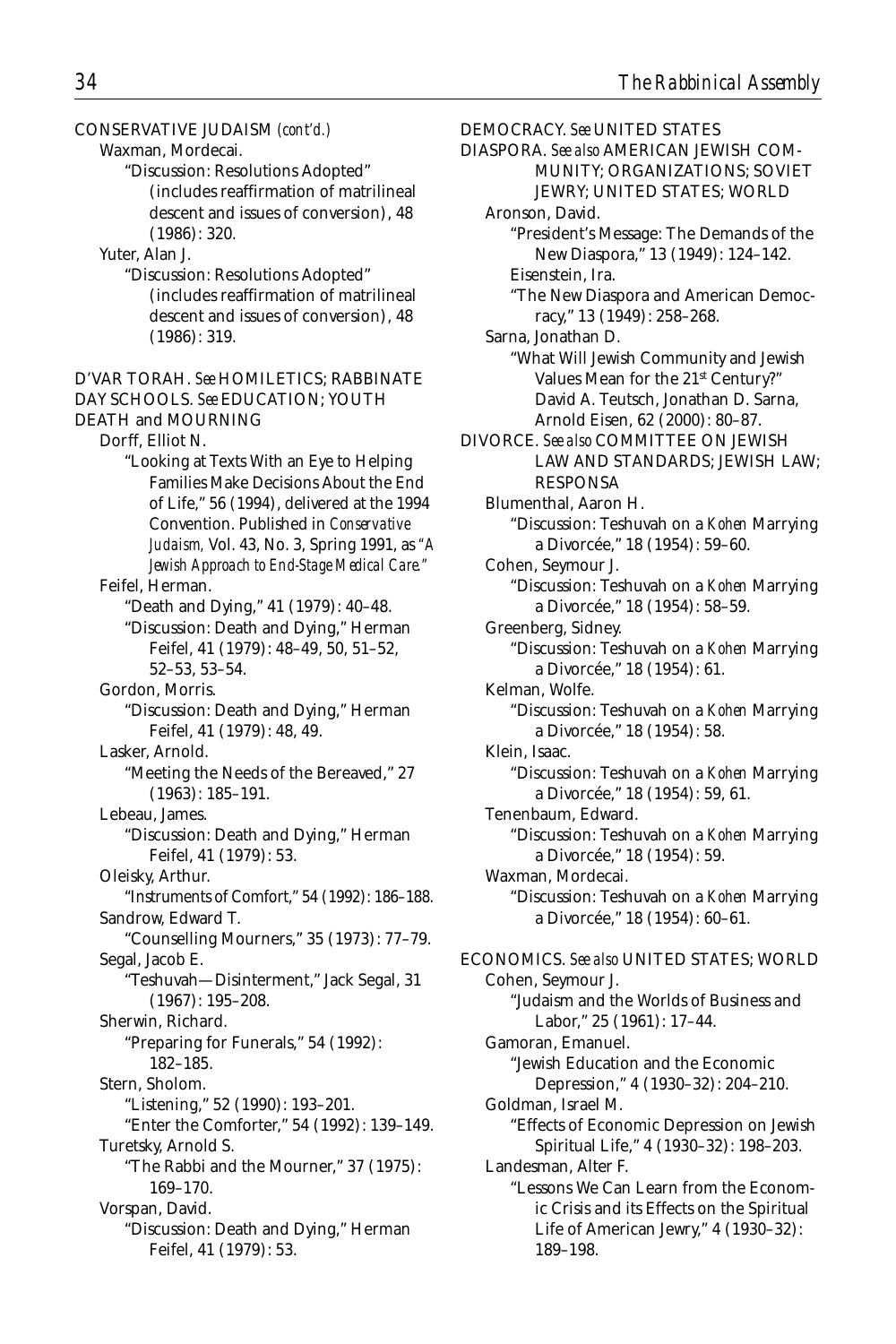EDUCATION. *See also* SYNAGOGUE; YOUTH Adler, Morris. "Public Education and Religion," 20 (1956): 130–137. "Discussion: Public Education and Religion," 20 (1956): 141–142. Appelfeld, Aharon. "Something About My Way: Talmud Torah: in Tribute to Rabbi Jules Harlow," Efry Spectre, Yochanan Muffs, Israel N. Silverman, Lawrence Hoffman, Aharon Appelfeld, Ilana Harlow, Joel Meyers, Jules Harlow, (includes film clip of Louis Finkelstein), 56 (1994): 47–51. Aronson, David. "What Jewish Equipment We Ought To Give the Bar Mitzvah or Confirmant," 5 (1933–38): 324–329. "Discussion: Adult Education," Judah Nadich, 37 (1975): 136–137. Arzt, Max. "Some Problems of the Congregational School," 2 (1928): 143–147. Arzt, Raphael. "Discussion: New Directions in Jewish Education," Stanley M. Kessler, James Sleeper, Louis Newman, 33 (1969): 108–110. Bernards, Solomon. "Discussion: Adult Jewish Education Reconsidered," Simon Noveck, 42 (1980): 191–192. Blumenfield, Samuel. "Some Aspects of Adult Jewish Education," 5 (1933–38): 448–460. Bohnen, Eli. "Discussion: Symposium on Education— What Jewish Equipment We Ought to Give the *Bar Mitzvah* or Confirmant," David Aronson, 5 (1933–38): 330. Brickman, William. "Teachers For Today and Tomorrow," 20 (1956): 220–222. Bromberg, Kenneth. "Discussion: Alternatives in Jewish Education," Stanley Rabinowitz, Morton Siegel, 34 (1970): 79–80. Brown, Steven M. "The Changing Dynamics of the Jewish Community: The Impact on the Rabbi," Irwin Groner, Stephen S. Wolnek, Jack Wertheimer, Bradley Shavit Artson, Steven M. Brown, Alan Silverstein, 62 (2000): 68–73. Cahan, Leonard S. "The Day School and the Synagogue,"

Joshua Elkin, Shulamit Elster, Leonard S. Cahan, Stuart Saposh, Moshe Edelman, 48 (1986): 232–233. Charry, Elias. "Interesting Synagogue Activities—An Experiment in Jewish-Christian Interreligious School Activity," 9 (1945): 79–83. "Discussion: Interesting Synagogue Activities: An Experiment in Jewish-Christian Inter-Religious School Activity," Elias Charry, 9 (1945): 87, 88. Chipkin, Israel S. "Israel Friedlaender Classes, Experiment in Adult Education," 4 (1930–32): 167–188. "The Rabbi in Education—Pre-School Education," 10 (1946): 167–169. Cohen, Burton. "Jewish Education: Old and New Dimensions," 36 (1974): 122–125. "Our American Jewish Heritage and the Jewish School Curriculum," 37 (1975): 157–158. Cohen, Samuel M. "Jewish Parental Education," 5 (1933–38): 144–155. "Discussion: Training of Teaching and Leadership Personnel," Mordecai M. Kaplan, 8 (1941–44): 357. Cohen, Seymour J. "Discussion: Public Education and Religion," Morris Adler, 20 (1956): 137–139. Davis, Moshe. "Discussion: Training of Teaching and Leadership Personnel," Mordecai M. Kaplan, 8 (1941–44): 357. "The Rabbi in Education—Leadership Training Fellowship," 10 (1946): 180–185. Derby, Josiah. "Discussion: New Trends in Adult Education," Simon Noveck, 18 (1954): 214–215. "The Present Status of Jewish Education in the Conservative Movement," 19 (1955): 191–198. "Discussion: The Jewish Day School," Harry Halpern, Henry Goldberg, Robert Gordis, 26 (1962): 76–79. Edelman, Moshe. "The Day School and the Synagogue," Joshua Elkin, Shulamit Elster, Leonard S. Cahan, Stuart Saposh, Moshe Edelman, 48 (1986): 233–234.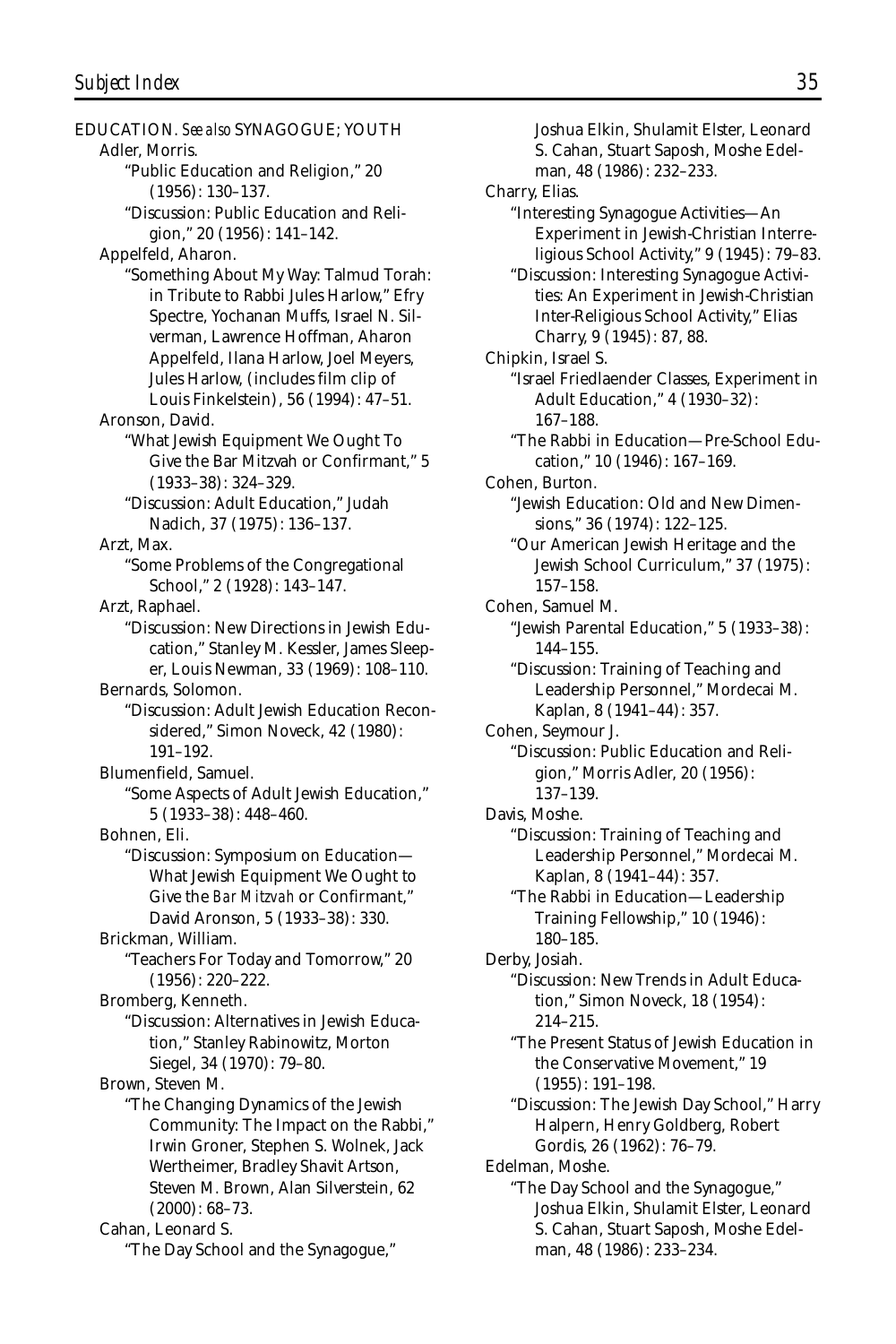EDUCATION *(cont'd.)*

Edelman, Moshe *(cont'd.)*

"The Relationship of the Synagogue to the Solomon Schechter School," Moshe Edelman, Barry Starr, 53 (1991): 115–119.

Ehrlich, Abraham J.

"Elementary Jewish Education," 35 (1973): 80–84.

Eisensberg, Azriel.

"Discussion: The Role of the Rabbinate in Elementary and Secondary Jewish Education," Simon Greenberg, 26 (1962): 20–24, 39.

Elkin, Joshua.

"The Day School and the Synagogue," Joshua Elkin, Shulamit Elster, Leonard S. Cahan, Stuart Saposh, Moshe Edelman, 48 (1986): 234.

Elster, Shulamit Reich.

- "The Day School and the Synagogue," Joshua Elkin, Shulamit Elster, Leonard S. Cahan, Stuart Saposh, Moshe Edelman, 48 (1986): 231–232.
- "Rabbi, Teacher, Preacher: Leader? No More Prizes for Predicting Rain, Prizes Only for Building Arks," 53 (1991): 14–19.

Ettenberg, Sylvia.

"The Rabbi—A Force in a Program for Recruiting Teachers," 20 (1956): 223–228.

Faber, Salomon.

- "Discussion: New Trends in Adult Education," Simon Noveck, 18 (1954): 217.
- Fedder, A. Herbert. "Discussion: The Needs of the Adolescent," 5 (1933–38): 322–323.

Fierstien, Robert.

"Discussion: Adult Jewish Education Reconsidered," Simon Noveck, 42 (1980): 196–197.

Fisher, Henry.

"Discussion: Interesting Synagogue Activities: An Experiment in Jewish-Christian Inter-Religious School Activity," Elias Charry, 9 (1945): 87, 88.

Fox, Marvin.

"Jewish Education in a Pluralistic Community," 30 (1966): 31–40.

"Discussion: Jewish Education in a Pluralistic Community," Marvin Fox, Alexander M. Schindler, 30 (1966): 47–51.

Fox, Seymour.

"The Place of Israel in Our Religious Schools," 32 (1968): 139–146.

Freeman, Gordon M. "Introducing High School Students to Sexual Decision-Making," 56 (1994): 193–195. Friedman, Theodore. "A Four Year Adult Education Curriculum," 24 (1960): 43–48. "Discussion: The Role of the Rabbinate in Elementary and Secondary Jewish Education," 26 (1962): 37. Gamoran, Emanuel. "Jewish Education and the Economic Depression," 4 (1930–32): 204–210. Gaynor, Nathan. "The Challenge of Rebellious Youth," 33 (1969): 113–118. "Discussion: The Challenge of Rebellious Youth," Nathan Gaynor, 33 (1969): 119–120, 122. Geffen, Joel S. "Discussion: New Trends in Adult Education," Simon Noveck, 18 (1954): 222–223. Gelb, Max. "The Day School: Making It an Effective Enterprise," 36 (1974): 114–121. Goldberg, Henry. "The Jewish Day School," 26 (1962): 46–57. Goldfarb, Solomon D. "Discussion: Training of Teaching and Leadership Personnel," Mordecai M. Kaplan, 8 (1941–44): 358–359. Goldin, Judah L. "The Content of Jewish Education," 17 (1953): 243–249. Goldman, Israel M. "Objectives in Adult Jewish Education," 5 (1933–38): 435–447. "National Academy for Adult Jewish Studies: A Report," 8 (1941–44): 129–136. "Jewish Educational Content in Terms of Contemporary Needs for Adult Groups," 8 (1941–44): 191–199. "Discussion: Training of Teaching and Leadership Personnel," Mordecai M. Kaplan, 8 (1941–44): 359–360. "Discussion: New Trends in Adult Education," Simon Noveck, 18 (1954): 223–228. Goldstein, David. "Discussion: Rabbis as Educational Statesmen," Abraham E. Millgram, 19 (1955): 214–217. Golinkin, Noah L. "Hebrew Literacy Campaign," 39 (1977): 62–67.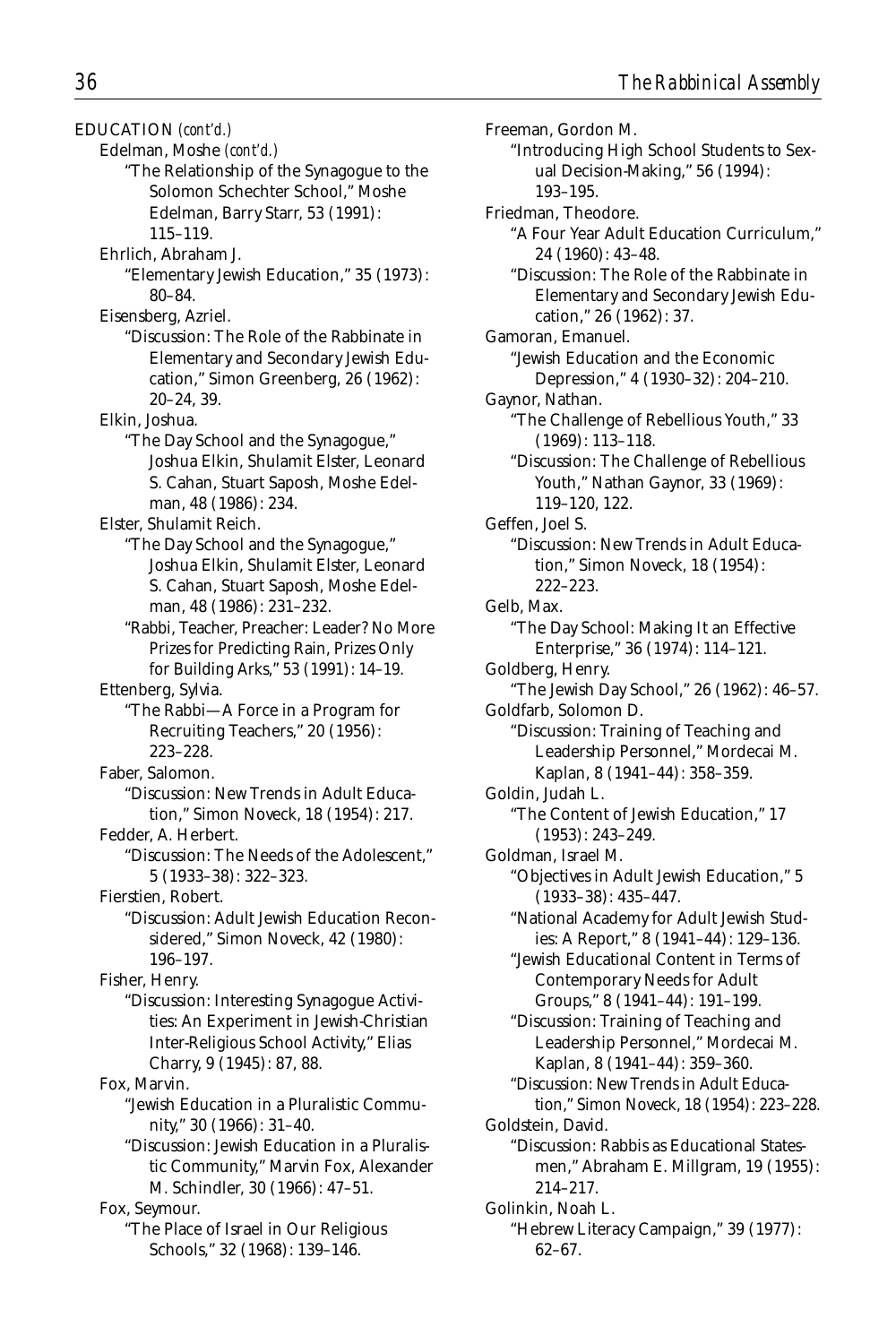"Hebrew Literacy Campaign," 41 (1979): 193–196. "Discussion: Adult Jewish Education Reconsidered," Simon Noveck, 42 (1980): 194–195. "While Standing on One Foot: Teaching to Read Hebrew in a Single Day," 49 (1987): 226–230. Goodblatt, Morris S. "Report of the Commission on Jewish Education," 8 (1941–44): 253–255. Goodhill, Victor. "On Jewish Learning and Piety," 41 (1979): 110–113. Gordis, Robert. "Discussion: Training of Teaching and Leadership Personnel," Mordecai M. Kaplan, 8 (1941–44): 356. "Discussion: Interesting Synagogue Activities: An Experiment in Jewish-Christian Inter-Religious School Activity," Elias Charry, 9 (1945): 87–88. "Toward a Philosophy For the Conservative Day School," 26 (1962): 58–67. "Discussion: Toward a Philosophy for a Conservative Day School," 26 (1962): 81–82. Greenberg, Simon. "Educational Context in Terms of Contemporary Needs," 8 (1941–44): 182–190. "The Teaching of God in the Hebrew Schools" (Hebrew), 8 (1941–44): 361–375. "The Rabbi in Education—Congregational Schools," 10 (1946): 173–176. "Discussion—Public Education and Religion," Morris Adler, 20 (1956): 140. "The Role of the Rabbinate in Elementary and Secondary Jewish Education," 26 (1962): 1–19. "Discussion: The Role of the Rabbinate in Elementary and Secondary Jewish Education," 26 (1962): 39–41. Greenfeld, William P. "Discussion: Public Education and Religion," Morris Adler, 20 (1956): 139. Halpern, Harry. "The Jewish Day School," 26 (1962): 42–45. "Discussion: The Challenge of Rebellious Youth," Nathan Gaynor, 33 (1969): 118–119. Hammer, Louis. "Discussion: Training of Teaching and Leadership Personnel," Mordecai M. Kaplan, 8 (1941–44): 355–356.

Hammer, Reuven. "Special Education and the Conservative Synagogue," Robert Layman, Joseph Kelman, Reuven Hammer, 44 (1982): 123–126. Hendler Meyerhoff, Lee. "Reflections from the Front: A Personal Story of Adult Learning," 61 (1999): 148–155. Heschel, Abraham Joshua. "The Values of Jewish Education," 26 (1962): 83–100. Hoffman, Isidor B. "Status of Our Movement—Among College Students," 3 (1929): 60–65. "Discussion: The Challenge of Rebellious Youth," Nathan Gaynor, 33 (1969): 121–122. Holtz, Barry W. "New Directions for Adult Jewish Education," Barry W. Holtz, Eduardo Rauch, 48 (1986): 221–223. Horowitz, David. "Discussion: Toward a Philosophy for a Conservative Day School," Robert Gordis, 26 (1962): 67–71. Horwitz, Herman L. "The Campus: Opportunities for Jewish Renewal," 35 (1973): 64–68. Isaacs, Ronald. "Family Life Education Programs," 51 (1989): 264–270. "Jewish Family Matters," 53 (1991): 103–111. Jacobs, Israel. "Discussion: Alternatives in Jewish Education," Stanley Rabinowitz, Morton Siegel, 34 (1970): 78. Kaplan, Mordecai M. "Training of Teaching and Leadership Personnel," 8 (1941–44): 348–355. "Discussion: New Directions in Jewish Education," Stanley M. Kessler, James Sleeper, Louis Newman, 33 (1969): 106–108. Karp, Abraham J. "Discussion: The Jewish Day School," Harry Halpern, Henry Goldberg, Robert Gordis, 26 (1962): 79–80. Katzoff, Louis. "Discussion—The Rabbi in Education," 10 (1946): 176–179. Kaunfer, Neal. "New Trends and Programs in Jewish Education," 39 (1977): 95–102. Kazis, Israel J. "Discussion: The Role of the Rabbinate in Elementary and Secondary Jewish Education," Simon Greenberg, 26 (1962): 35.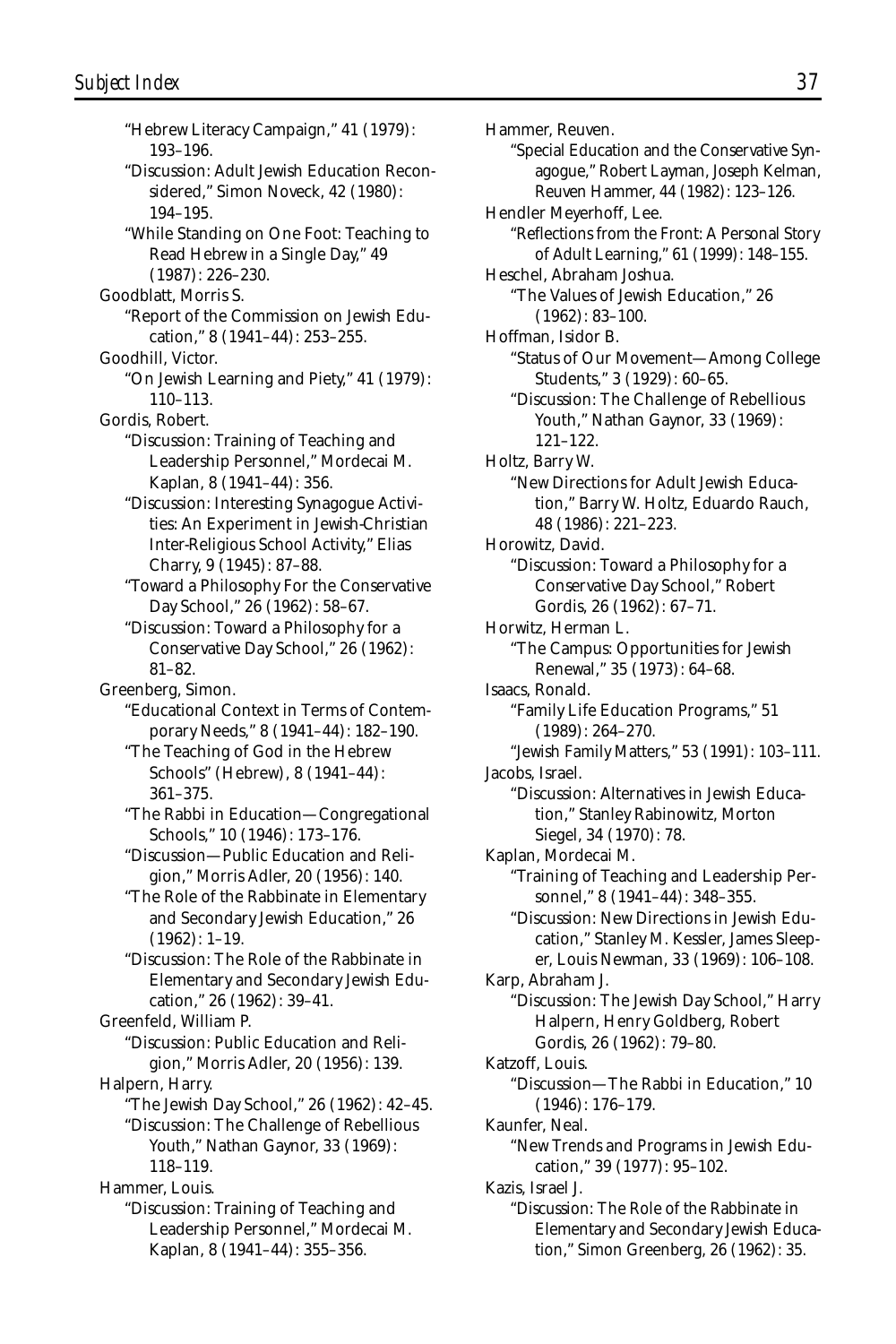Kelman, Joseph. "Special Education and the Conservative Synagogue," Robert Layman, Joseph Kelman, Reuven Hammer, 44 (1982): 118–123. Kelman, Wolfe. "Discussion: The Role of the Rabbinate in Elementary and Secondary Jewish Education," Simon Greenberg, 26 (1962): 36–37. Kessler, Stanley M. "New Directions in Jewish Education," 33 (1969): 88–95. Klein, Isaac. "The Rabbi in Education: All-Day Schools," 10 (1946): 159–166. Klein, Joel. "Discussion: The Challenge of Rebellious Youth," Nathan Gaynor, 33 (1969): 120. Kling, Simcha. "Discussion: The Values of Jewish Education," Abraham J. Heschel, 26 (1962): 101–105. Kohn, Eugene. "Character Training in the Jewish Religious School," 4 (1930–32): 43–63. "The Objectives of Jewish Education in America," 5 (1933–38): 13–29. "Social Justice Ideal in Jewish Education," 5 (1933–38): 119–138. Kohn, S. Joshua. "Discussion: The Training of Teaching and Leadership Personnel," Mordecai M. Kaplan, 8 (1941–44): 357. Kollin, Nathan. "Discussion: Interesting Synagogue Activities: An Experiment in Jewish-Christian Inter-Religious School Activity," Elias Charry, 9 (1945): 87, 89. Konigsberg, Randall J. "Adult Education Programming," 47 (1985): 154–157. Landau, Sol. "Adult Education: Life As A Text," 38 (1976): 227–228. Landes, Aaron. "Discussion: New Directions in Jewish Education," Stanley M. Kessler, James Sleeper, Louis Newman, 33 (1969): 111–112. "Response: Rabbinic Achievement Award Presentation," 62 (2000): 24–25. Landesman, Alter F.

"Lessons We Can Learn from the Economic Crisis and its Effects on the Spiritual

Life of American Jewry," 4 (1930–32): 189–198. "The Adolescent, Some of His Interests and Conflicts," 5 (1933–38): 308–321. "Convention Committee on Education," 6 (1939): 165. Lang. Leon S. "Congregational School and Progressive Religious Education," 4 (1930–32): 140–147. "Social Ideals in the Curriculum of the Jewish School," 4 (1930–32): 365–367. "Abstract of Report of the Education Committee," 5 (1933–38): xii. "What Have We Done With Confirmation?" 5 (1933–38): 288–307. "Adult Education Through the Synagogue," 6 (1939): 48–62. "Adult Education Committee," Leon S. Lang, 7 (1940): 36–41. "Discussion: The Training of Teaching and Leadership Personnel," Mordecai M. Kaplan, 8 (1941–44): 356–358. "Discussion: Interesting Synagogue Activities: An Experiment in Jewish-Christian Inter-Religious School Activity," Elias Charry, 9 (1945): 88. Langh, Philip A. "Adult Education and the Synagogue," 5 (1933–38): 139–143. Lasker, Arnold A. "Discussion: New Trends in Adult Education," Simon Noveck, 18 (1954): 221–222. "Discussion: The Role of the Rabbinate in Elementary and Secondary Jewish Education," Simon Greenberg, 26 (1962): 36. "Discussion: Alternatives in Jewish Education," Stanley Rabinowitz, Morton Siegel, 34 (1970): 80–81. Layman, Robert. "Special Education and the Conservative Synagogue," Robert Layman, Joseph Kelman, Reuven Hammer, 44 (1982): 116–118. Leigh, Michael. "Discussion: Adult Jewish Education Reconsidered," Simon Noveck, 42 (1980): 195–196. Levine, Jonathan. "Discussion: Alternatives in Jewish Education," Stanley Rabinowitz, Morton Siegel, 34 (1970): 77–79. Levitsky, Louis M. "The Adult Jewish Education Program in Temple Israel, Wilkes-Barre, PA," 5 (1933–38): 461–463.

EDUCATION *(cont'd.)*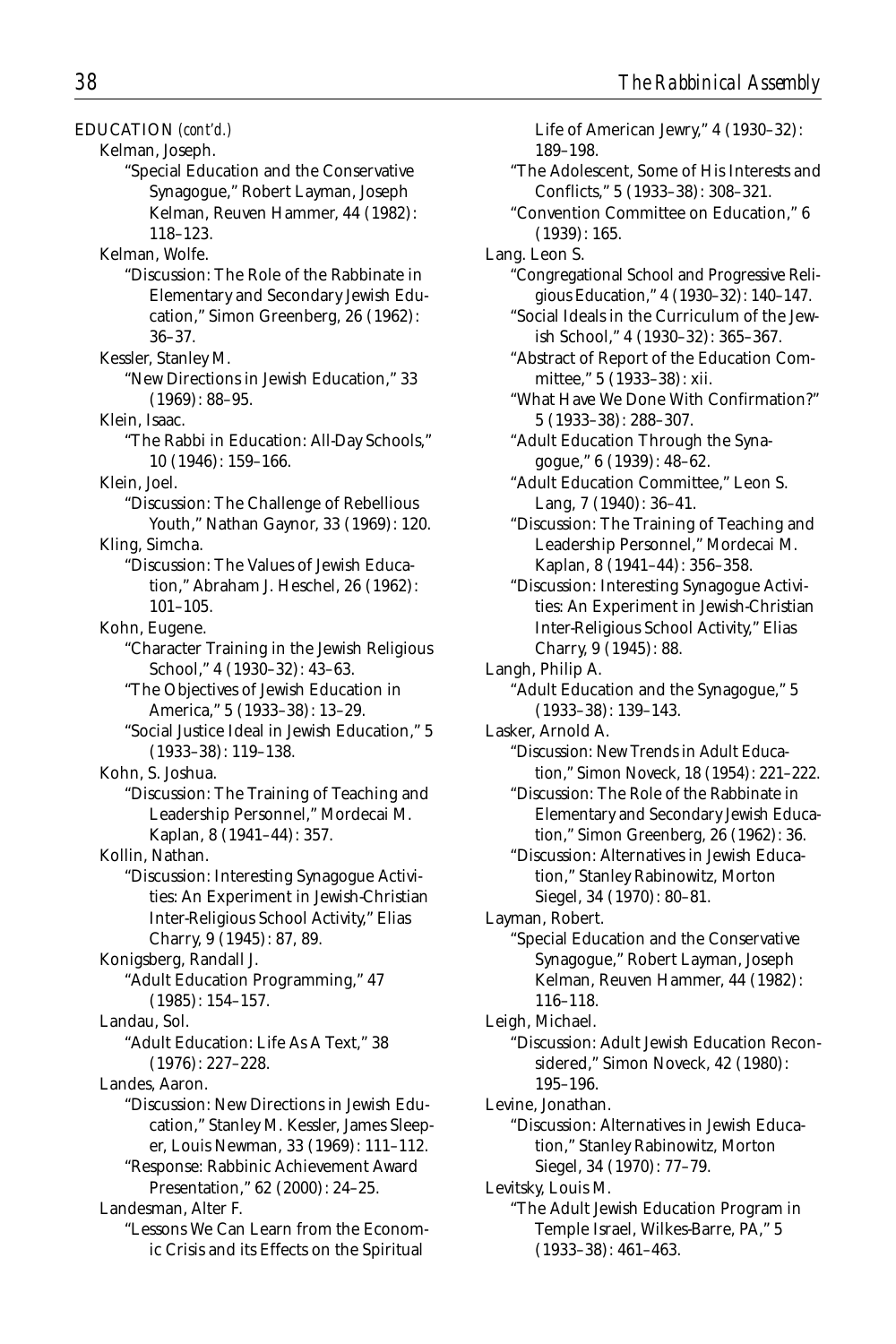"Discussion: New Trends in Adult Education," Simon Noveck, 18 (1954): 213, 214. "Adult Education," 36 (1974): 104–109. Lieber, David. "Discussion: The Values of Jewish Education," Abraham J. Heschel, 26 (1962): 106–109. "Discussion: The Challenge of Rebellious Youth," Nathan Gaynor, 33 (1969): 120. Lipis, Philip. "Discussion: Public Education and Religion," Morris Adler, 20 (1956): 139–140. Lipnick, Jerome. "Discussion: New Trends in Adult Education," Simon Noveck, 18 (1954): 217–219. Lukinsky, Joseph. "New Dimensions in Jewish Education," 37 (1975): 159–164. "Discussion: New Dimensions in Jewish Education," Joseph Lukinsky, 37 (1975): 164–165, 166–167, 168. "The Experience of *Parshat Hashavua,*" 62 (2000): 253–255. Mandelbaum, Bernard. "Religion and Public Education," 20 (1956): 121–129. Marshall, James. "The Crisis in Moral and Intellectual Leadership: Public Education and the Crisis in Moral and Intellectual Leadership," 15 (1951): 156–163. Millgram, Abraham E. "Discussion: The Rabbi in Education," 10 (1946): 169–172, 179–180. "Rabbis As Educational Statesmen," 19 (1955): 204–214. Nadelmann, Ludwig. "Discussion: Alternatives in Jewish Education," Stanley Rabinowitz, Morton Siegel, 34 (1970): 78–79. "Discussion: Adult Jewish Education Reconsidered," Simon Noveck, 42 (1980): 190–191. Nadich, Judah. "Adult Education," 37 (1975): 127–134. "Discussion: Adult Education," Judah Nadich, 37 (1975): 135, 136–137. Neulander, Arthur H. "Discussion: The Training of Teaching and Leadership Personnel," Mordecai M. Kaplan, 8 (1941–44): 348–350. Newman, Louis. "New Directions in Jewish Education: A Response," 33 (1969): 101–105.

Noveck, Simon. "New Trends in Adult Jewish Education," 18 (1954): 201–212. "Adult Jewish Education Reconsidered," 42 (1980): 183–190. "Discussion: Adult Jewish Education Reconsidered," Simon Noveck, 42 (1980): 197–200. Penner, Samuel. "Discussion: New Trends in Adult Education," Simon Noveck, 18 1954): 213–214, 216–217. Pollak, George. "Discussion: The Role of the Rabbinate in Elementary and Secondary Jewish Education," Simon Greenberg, 26 (1962): 34–35. "Curriculum Development," 37 (1975): 171–176. Prero, Amram. "Discussion: Adult Education," Judah Nadich, 37 (1975): 138. Pressman, Jacob. "Discussion: Public Education and Religion," Morris Adler, 20 (1956): 141. Rabinowitz, Stanley. "Alternatives in Jewish Education," 34  $(1970): 59 - 70.$ "Discussion: Alternatives in Jewish Education," Stanley Rabinowitz, Morton Siegel, 34 (1970): 81–84. Rauch, Eduardo. "New Directions for Adult Jewish Education," Barry W. Holtz, Eduardo Rauch, 48 (1986): 221–223. Ravid, Benjamin C. "On Teaching Jewish History to College Students Who Will Be Your Congregants of Tomorrow," 59 (1997): 138–140. Resnik, David. "The Synagogue and its School," 48 (1986): 235–237. Riemer, Jack. "The Laws of Teaching," 58 (1996): 166. Rosenberg, Yaakov G. "Discussion: New Trends in Adult Education," Simon Noveck, 18 (1954): 214, 220–221. Rosoff, Barbara. "SATS for Principals: Supervising, Administering and Teacher Training in the Synagogue School," 54 (1992): 245–250. "'Gimme a Break! Who Needs All This Jewish Stuff?': Teaching and Reaching the Ado-

lescent Population," 54 (1992): 251–253.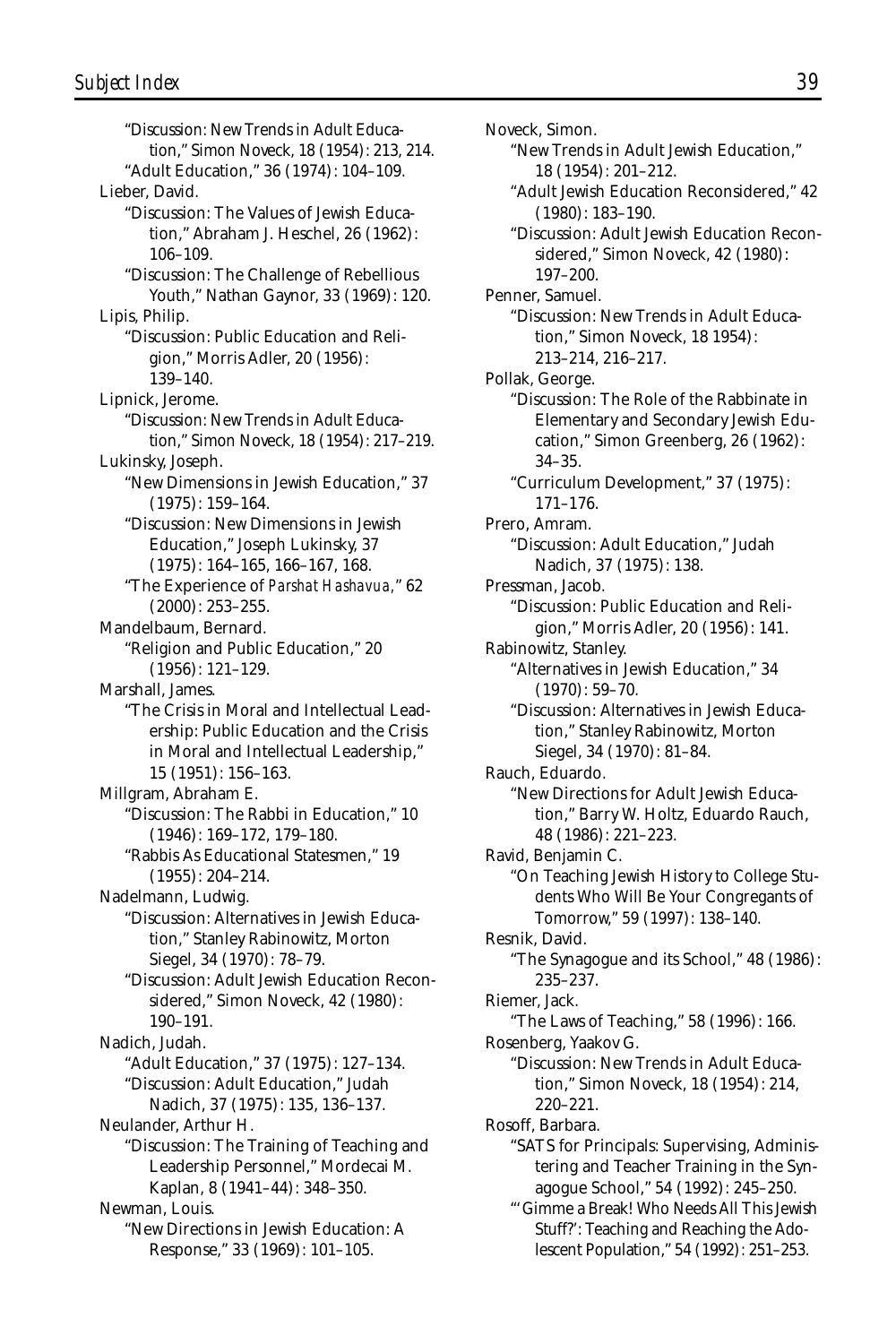EDUCATION *(cont'd.)*

Rosoff, Barbara *(cont'd.)*

"The Classroom Without Discipline Problems: Teaching Adults," 54 (1992): 254–257.

- Routtenberg, Max J.
	- "Discussion: The Role of the Rabbinate in Elementary and Secondary Jewish Education," Simon Greenberg, 26 (1962): 35–36.

Rubin, Meyer.

"Discussion: Interesting Synagogue Activities: An Experiment in Jewish-Christian Inter-Religious School Activity," Elias Charry, 9 (1945): 87, 89.

Saposh, Stuart.

- "The Day School and the Synagogue," Joshua Elkin, Shulamit Elster, Leonard S. Cahan, Stuart Saposh, Moshe Edelman, 48 (1986): 233.
- Scharfstein, Zevi.
	- "Jewish Education at the Crossroads" (Hebrew), 8 (1941–44): 107–115.
- Schindler, Alexander M.
	- "Jewish Education in a Pluralistic Community," 30 (1966): 41–47.
		- "Discussion: Jewish Education in a Pluralistic Community," Marvin Fox, Alexander M. Schindler, 30 (1966): 51–52.

Schorsch, Emil.

- "Discussion: Interesting Synagogue Activities: An Experiment in Jewish-Christian Inter-Religious School Activity," Elias Charry, 9 (1945): 88.
- Schulweis, Harold M.
	- "The Nature of the Rabbinate: The Fourth Son," 62 (2000): 173–183.

Segal, Jacob E.

"Discussion: The Jewish Day School," Harry Halpern, Henry Goldberg, Robert Gordis, 26 (1962): 71–76, 81.

Siegel, Morton.

- "Alternatives in Jewish Education: A Response," 34 (1970): 71–76.
- "Discussion: Alternatives in Jewish Education," Stanley Rabinowitz, Morton Siegel, 34 (1970): 84–85.
- "For God's Sake, What Do You Teach?" 48 (1986): 224–230.

Silberschlag, Eisig.

"Discussion: The Role of the Rabbinate in Elementary and Secondary Jewish Education," Simon Greenberg, 26 (1962): 25–34, 37–39.

Silverstein, Alan.

"Creating New Formats for Adult Education," 47 (1985): 158–160.

Simon, Ralph. "Discussion: Interesting Synagogue Activities: An Experiment in Jewish-Christian Inter-Religious School Activity," Elias Charry, 9 (1945): 89. "Discussion: Public Education and Religion," Morris Adler, 20 (1956): 142. "Discussion: New Directions in Jewish Education," Stanley M. Kessler, James Sleeper, Louis Newman, 33 (1969): 110–111. Singer, Aaron. "The Rabbi As Educator of Youth," 29 (1965): 101–110. "Discussion: The Rabbi As Educator of Youth," Aaron Singer, 29 (1965): 111–113. Singer, Howard. "Discussion: Adult Jewish Education Reconsidered," Simon Noveck, 42 (1980): 192–194. Sleeper, James. "New Directions in Jewish Education: A Response," 33 (1969): 96–100. Spar, Elliott. "Discussion: The Challenge of Rebellious Youth," Nathan Gaynor, 33 (1969): 121. Spitz, Leon. "Jewish Life on the College Campus," 4 (1930–32): 106–109. "Discussion: Interesting Synagogue Activities: An Experiment in Jewish-Christian Inter-Religious School Activity," Elias Charry, 9 (1945): 87. Starr, Barry. "The Relationship of the Synagogue to the Solomon Schechter School," Moshe Edelman, Barry Starr, 53 (1991): 119–121. Steinberg, Theodore. "When the Rabbi Must Double as School Principal," 49 (1987): 281–288. Toubin, Isaac. "Discussion: Public Education and Religion," Morris Adler, 20 (1956): 143. Weintraub, Lewis. "Discussion: New Trends in Adult Education," Simon Noveck, 18 (1954): 219–220. Weiss-Rosmarin, Trude. "Holocaust: How to Teach It to a New Generation," 41 (1979): 76–83. Wolpe, Gerald I. "Discussion: Adult Jewish Education Reconsidered," Simon Noveck, 42 (1980): 194. Yoskowitz, Herbert A. "Advancing Adult Jewish Education," 44 (1982): 131–135.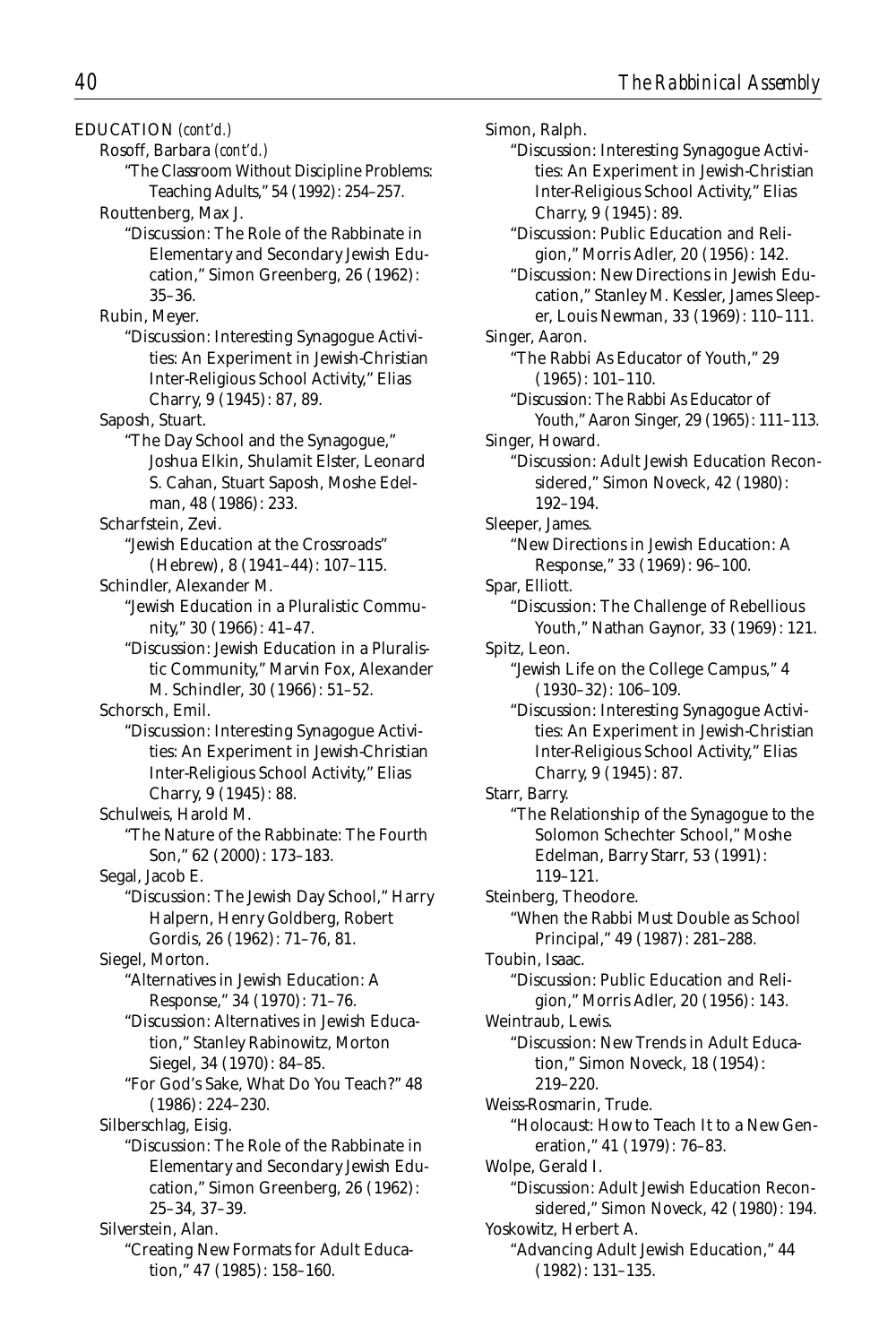ETHICS. *See* CONSERVATIVE JUDAISM: JEWISH LAW; THEOLOGY; WAR EULOGIES (*spouses are listed in the hazkarat neshamot under* RABBINICAL ASSEMBLY) Abels, Moses. "*Hesped*," Harry Halpern, 24 (1960): 253. Abelson, Alter. "Alter Abelson—Eulogy," Philip R. Alstat, 29 (1965): 139–141. Abelson, George. "*Hesped*," Harry Halpern, 24 (1960): 253. "*Hesped*," Kassel Abelson, 24 (1960): 256–258. Abelson, Kassel. "*Hesped*, George Abelson," 24 (1960): 256–258. "In Memory of Colleagues and Their Wives," 47 (1985): 174–176. "Rabbi David Aronson," 51 (1989): 295–297. "In Memory of Colleagues," 52 (1990): 260–262. Aber, Felix. "In Memory of Departed Colleagues—Felix Aber," Morris S. Goodblatt, 28 (1964): 225–227. Abramowitz, Abraham E. "Rabbi Abraham E. Abramowitz," Morris A. Gutstein, 44 (1982): 145–147. Abramowitz, Herman. "In Memoriam," C. David Matt, 12 (1948): 313–314. Addison, Howard A. "Rabbi Morris A. Gutstein," 50 (1988): 208–211. Addison, Robert Joel. "Rabbi Robert Joel Addison," Lawrence Montrose, 46 (1984): 133–137. Adler, Cyrus. "An Intimate Glimpse of Dr. Cyrus Adler," 7 (1940): 238–244. Adler, Morris. "In Memoriam—Rabbi Harry Z. Gordon," 7 (1940): 321–323. "In Memoriam—Abraham M. Hershman," 23 (1959): 101–104. "Morris Adler—Eulogy," Eli A. Bohnen, 30 (1966): 82–85. Agus, Jacob. "Rabbi Jacob B. Agus," Mark G. Loeb, 49 (1987): 319–323. Alstat, Philip R. "E. Charles Sydney," 27 (1963): 198. "Alter Abelson: Eulogy," 29 (1965): 139–141. "Rabbi Philip R. Alstat," Gilbert M. Epstein, 39 (1977): 103–105.

Alstet, Murray. "Rabbi Murray Alstet," Sol Landau, 39 (1977): 106–107. Annes, Charles A. "Rabbi Pierce Annes," 46 (1984): 138–139. Annes, Pierce. "Rabbi Pierce Annes," Charles A. Annes, 46 (1984): 138–139. Arnoff, Nachman. "In Memoriam," Isidore Signer, 10 (1946): 239–241. Aronson, David. "In Memoriam: Professor Israel Davidson," 6 (1939): 37–40. "Rabbi David Aronson," Kassel Abelson, 51 (1989): 295–297. "Rabbi David Aronson Memorial Lecture— Introduction" (Hebrew), Benjamin J. Segal, 60 (1998): 100–101. Aronson, Leonard. "In Memory of Colleagues and Their Wives," Judah Nadich, 56 (1994): 264. Arzt, Max. "Hyman J. Landau—Morris Schatz—Eulogy," 31 (1967): 174–177. "Rabbi Max Arzt," Simon Greenberg, 38 (1976): 253–256. "Rabbi Louis M. Levitsky," 38 (1976): 275–278. Asher, Arnold. "Rabbi Arnold Asher," Bennett A. Neiman, 41 (1979): 252–253. Babin, Moshe. "Maurice I. Kliers—Eulogy," 35 (1973): 130–133. "Rabbi Moshe Babin," Stanley J. Schachter, 41 (1979): 254–257. Bar-Zev, Asher. "Rabbi Herbert Seltzer," 51 (1989): 309–313. Barneis, Henry E. "In Memory of Departed Colleagues and Their Wives," Irwin Groner, 55 (1993): 184. Baroway, Moses. "Memorial Paper," Frank I. Schechter, 1 (1927): 92–95. Barras, Abraham D. "Rabbi Abraham D. Barras," Arthur Hertzberg, 46 (1984): 140. Barsel, Solomon M. "Eulogies," Max L. Forman, 16 (1952): 217–219. Basel, Alexander. "In Memoriam," Max Drob, 8 (1941–44): 116–118.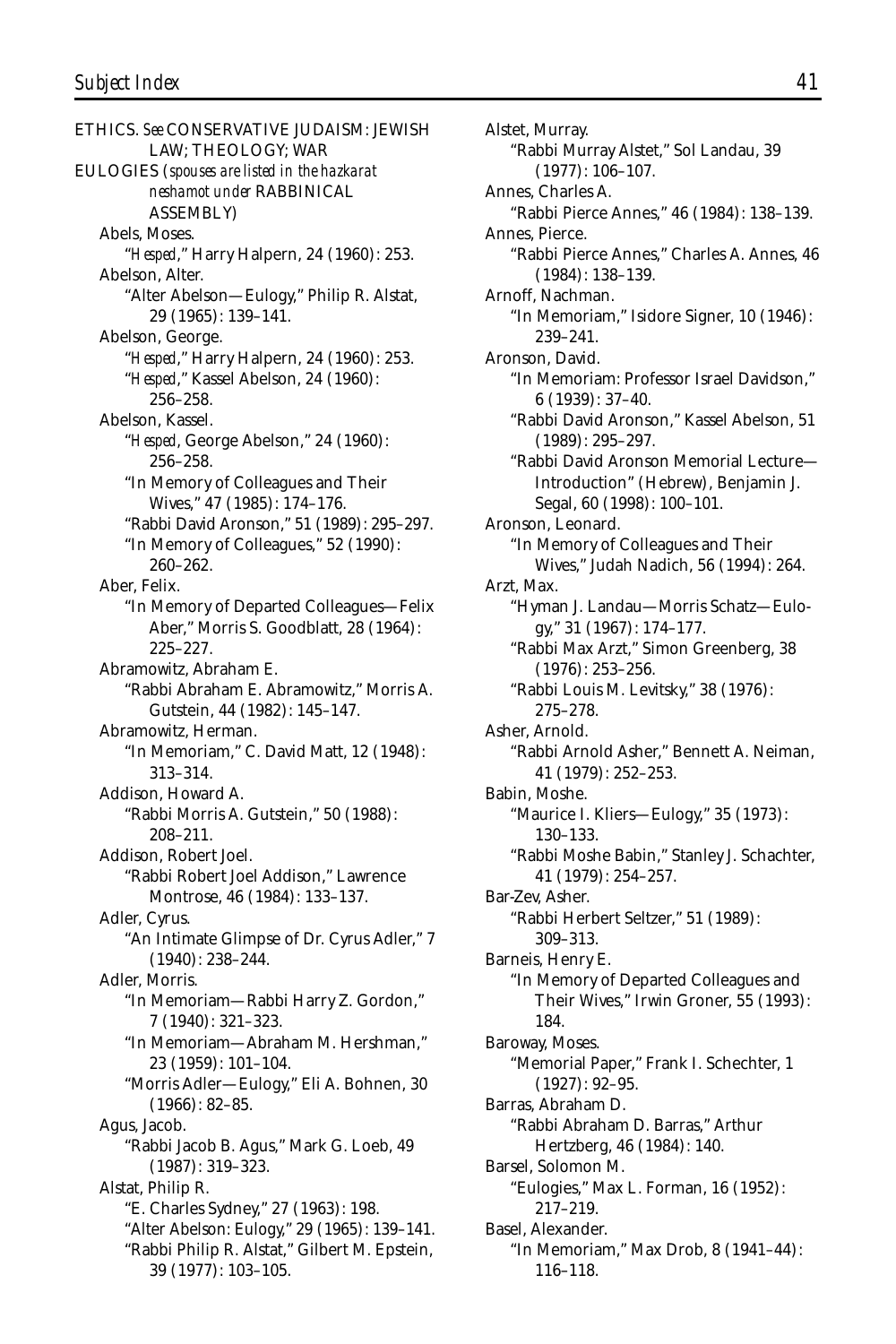Bell, Morris. "Rabbi Morris Bell," Samuel Chiel, 36 (1974): 192–193. Bender, Charles. "Rabbi Charles Bender," Bernard Leffell, 56 (1994): 227–229. Bennett, Emanuel. "Rabbi Emanuel Bennett," Michael S. Siegel, 53 (1991): 159–162. Bennett, Ephraim. "Rabbi Ephraim Bennett," Alfred Kolatch, 56 (1994): 230–233. Bennett, Georgette. "Rabbi Marc Tanenbaum," Georgette Bennett, Cardinal John J. O'Connor, 55 (1993): 170–175. Bension, Samuel Benjamin. "Eulogies (Hebrew)," Gershon Winer, 19 (1955): 259. Berger, Aviva Ben Ayoun. "Rabbi Kenneth R. Berger, Aviva Ben Ayoun Berger," Fredric Kazan, 52 (1990): 231–234. Berger, Julius. "Memorial Address," B. Reuben Weilerstein, 17 (1953): 272. Berger, Kenneth E. "D'var Torah—In Memory of Sara Duker," 58 (1996): 199–201. Berger, Kenneth R. "Rabbi Kenneth R. Berger, Aviva Ben Ayoun Berger," Fredric Kazan, 52 (1990): 231–234. Bergman, Ben Zion. "Rabbi Kalman Friedman," 48 (1986): 272–274. "Rabbi Charles William Steckel," 50 (1988): 245–248. "Rabbi Norman Tarnor," 61 (1999): 183, 215–216. Berkowitz, Martin. "Eulogies—Nahum B. Kreuger," 14 (1950): 323–324. Berman, Jeremiah J. "Memorial Services—Moses Hyamson," 13 (1949): 449–452. "Eulogies (Hebrew)," Gershon Winer, 19 (1955): 260. Bienenfeld, Jesse. "In Memoriam," Leon Spitz, 9 (1945): 226. Birnbaum, Benjamin H. "*Hesped*," Aaron H. Blumenthal, 25 (1961): 165, 168. Birnbaum, Moshe. "Rabbi Julius Goldberg," 60 (1998): 223–225.

Blechman, Nathan. "Eulogies," Abraham Nowak, 16 (1952): 220. Bleich, Harold. "Rabbi Harold Bleich," Jules Harlow, 42 (1980): 235–238. Block, Zelick L. "Rabbi Samuel Smerling," 61 (1999): 183, 213–214. Bluhm, Arthur. "Rabbi Arthur Bluhm," Amram Prero, 27 (1963): 192–195. Blumenfeld, David. "Rabbi Fishel A. Pearlmutter," David Blumenfeld, Marvin L. Labinger, 46 (1984): 165–169. Blumenthal, Aaron H. "*Hesped*—Benjamin H. Birnbaum—Norman Salit—Sanders Tofield—William P. Greenfeld," 25 (1961): 164–168. "Rabbi Aaron H. Blumenthal," Wolfe Kelman, 45 (1983): 191–193. Bogner, Sidney M. "Rabbi Sidney Bogner," Albert L. Raab, 48 (1986): 259–261. Bohnen, Eli A. "Morris Adler—Eulogy," 30 (1966): 8 2–85. "Albert I. Gordon—Eulogy," 33 (1969): 176–177. "Rabbi Eli A. Bohnen," Joel H. Zaiman, 55 (1993): 157–158. Bokser, Baruch M. "Rabbi Baruch Bokser," Allan Kensky, 53 (1991): 163–167. Bokser, Ben Zion. "In Memoriam: Rabbi Phineas Kartzinel," 4 (1930–32): 381–382. "Rabbi Ben Zion Bokser," Max J. Routtenberg, 46 (1984): 141–143. Bonder, Isaac. "Isaac Bonder—Eulogy," Neil Gillman, 34 (1970): 168–171. Book, Philip. "Rabbi Simon Resnikoff," 50 (1988): 233–236. Bornstein, Marvin. "Rabbi David Cohen," 41 (1979): 258–259. Borowitz, Eugene B. "Rabbi Steven Samuel Schwarzschild," 52 (1990): 249–250. Bosniak, Jacob. "In Memory of Departed Colleagues— Jacob Bosniak," Morris S. Goodblatt, 28 (1964): 225–227. Brandiss, Joseph. "Rabbi Joseph Brandiss," Martin S. Halpern, 38 (1976): 257–259.

EULOGIES *(cont'd.)*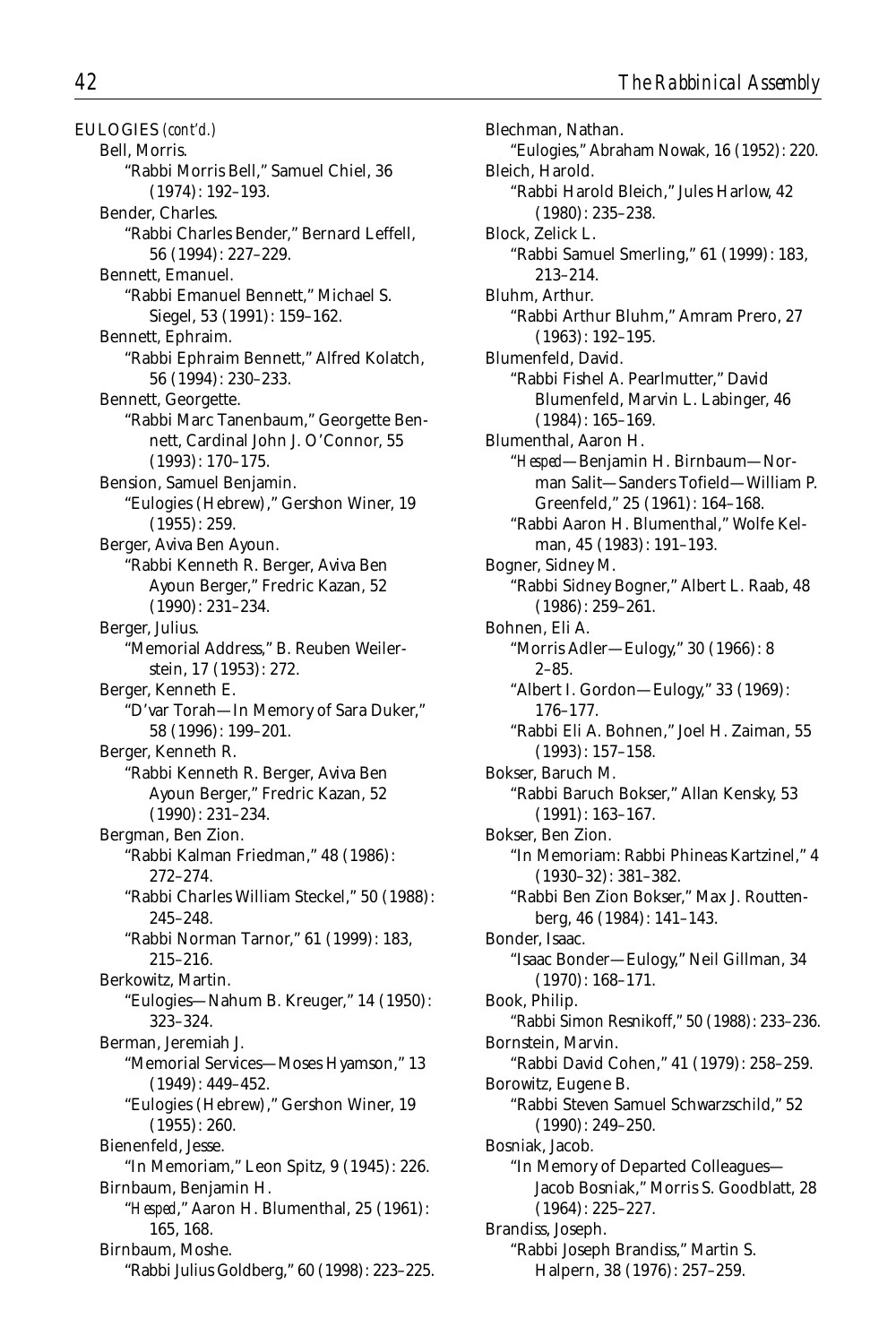Braude, William G. "Rabbi William G. Braude," Saul Leeman, 50 (1988): 202–204. Braver, Joseph. "Rabbi Joseph Braver," Samuel Vogel, 61 (1999): 183, 185–189. Breger, Marcus. "Rabbi Marcus Breger," Philip Lipis, 38 (1976): 260–264. Brill, Mordecai L. "Rabbi Mordecai L. Brill," Arnold A. Lasker, 56 (1994): 234–236. Brody, Seth L. "Rabbi Seth L. Brody," Michael Rascoe, 58 (1996): 207–210. Buch, Arthur D. "Rabbi Arthur D. Buch," Joel S. Geffen, 44 (1982): 148–149. Budick, Burton. "Rabbi Isidore Budick," 51 (1989): 298–299. Budick, Isidore. "Rabbi Isidore Budick," Burton Budick, 51 (1989): 298–299. Burnstein, Alexander J. "Rabbi Alexander J. Burnstein," Simon Greenberg, 43 (1981): 91–93. Burstein, Abraham. "Eulogies—Jacob Katz," 14 (1950): 321–322. "Abraham Burstein—Eulogy," Abraham J. Karp, 31 (1967): 169–171. Burstein, Elliot M. "In Memoriam—Rabbi Michael Fried," 8 (1941–44): 119. "Rabbi Elliott Burstein," Harold M. Schulweis, 38 (1976): 265. Burstein, Samuel M. "In Memory of Colleagues and Their Wives," Judah Nadich, 56 (1994): 264. Caplan, Judith Langer. "Rabbi Samuel Langer," 58 (1996): 216–218. Cass, Samuel. "Rabbi Samuel Cass," Wilfred Shuchat, 38 (1976): 266–269. Chajes, Zebi Perez. "In Memoriam," Alexander Marx, 2 (1928): 183–185. Chanover, Hyman. "Eulogy of Rabbi Hyman Chanover," Paul Plotkin, 61 (1999): 183, 190–193. Charney, Lawrence H. "Memorial Tribute for Colleagues," Stanley S. Rabinowitz, 60 (1998): 213.

"Rabbi Lawrence Charney," Hayim Goren Perelmuter, 60 (1998): 215–216. Charry, Elias. "Rabbi Elias Charry," Sanford H. Hahn, 46 (1984): 144–145. Chazin, Pinchos J. "Rabbi Abraham H. Israelitan," 49 (1987): 330–332. "Rabbi Sidney Schulman," 55 (1993): 162–164. Chertoff, Gershon Baruch. "Rabbi Gershon Baruch Chertoff," Perry Raphael Rank, 59 (1997): 187–190. Chertoff, Paul. "Paul Chertoff—Eulogy," Morton Leifman, 30 (1966): 86–88. Chiel, Arthur. "Rabbi Arthur Chiel," Wolfe Kelman, 46 (1984): 146–148. Chiel, Samuel. "Rabbi Morris Bell," 36 (1974): 192–193. "*Hazkarah,*" 46 (1984): 182–184. "Professor Shalom Spiegel," 47 (1985): 172–173. Chinitz, Jacob. "Eulogy of Rabbi A. Bernard Leffell," 62 (2000): 315–319. Chodos, Israel. "In Memory of Departed Colleagues: Israel Chodos," Morris S. Goodblatt, 28 (1964): 225–227. Coblenz, Adolph. "Eulogies," Samuel Rosenblatt, 14 (1950): 318–320. Cohen, Armand E. "Rabbi Harry S. Davidowitz," 36 (1974): 194–195. "Rabbi William Seligman," 43 (1981): 115–116. "Rabbi Nathan Kollin," 60 (1998): 233–235. Cohen, Bernard. "Rabbi Bernard Cohen," Aaron M. Wise, 45 (1983): 194–196. Cohen, Boaz. "Boaz Cohen—Eulogy," Edward Gershfield, 33 (1969): 173–175. Cohen, David. "Rabbi David Cohen," Marvin Bornstein, 41 (1979): 258–259. Cohen, Gerson D. "Rabbi Gerson D. Cohen," Mortimer Ostow, 54 (1992): 273–277. "In Memory of Colleagues and Their Wives," Seymour J. Cohen, 54 (1992): 308.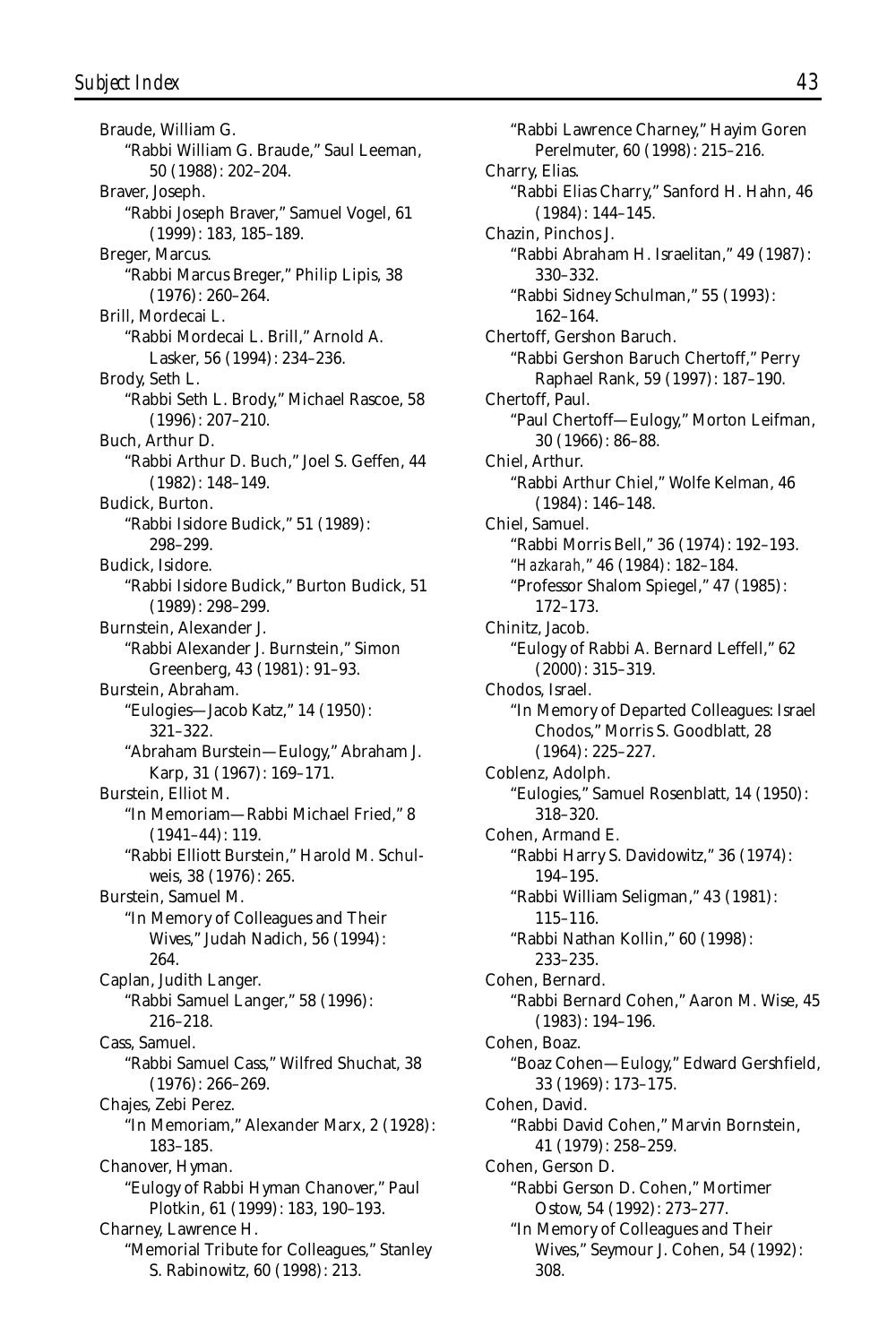EULOGIES *(cont'd.)* Cohen, Harry A. "Rabbi Harry A. Cohen (in Hebrew)," Tsvi Asaria-Helfgott, 42 (1980): 239. Cohen, Jacob M. "Memorial Tribute for Colleagues," Stanley S. Rabinowitz, 60 (1998): 213. "Rabbi Jacob M. Cohen," Norman Zadonowitz, 60 (1998): 217–219. Cohen, Kenneth S. "Rabbi Jacob Kraft," 50 (1988): 215–220. Cohen, Moses I. "In Memory of Colleagues and Their Wives," Judah Nadich, 56 (1994): 265. Cohen, Samuel. "Rabbi Samuel Cohen," Alexander M. Shapiro, 49 (1987): 324–326. Cohen, Seymour J. "Rabbi Benjamin A. Lichter," 27 (1963): 196–197. "Rabbi Nathan Levinson," 40 (1978): 206–207. "In Memory of Colleagues and Their Wives," 54 (1992): 305–310. Colish, Nathan. "Rabbi Nathan Colish," Robert L. Samuels, 44 (1982): 150–151. Crain, Donald. D. "Rabbi Max D. Davidson," 40 (1978): 195–198. Cytryn, Eric. "Rabbi Jerome Kestenbaum," 55 (1993): 159–161. Dalin, David G. "Rabbi William Z. Dalin," David G. Dalin, Ralph A. Dalin, 59 (1997): 191–195. Dalin, Ralph A. "Rabbi William Z. Dalin," David G. Dalin, Ralph A. Dalin, 59 (1997): 191–195. Dalin, William Z. "Rabbi William Z. Dalin," David G. Dalin, Ralph A. Dalin, 59 (1997): 191–195. Daskal, Benjamin A. "Rabbi Benjamin A. Daskal," Mayer Perelmuter, 37 (1975): 235–238. David, Arthur. "Memorial Tribute for Colleagues," Stanley S. Rabinowitz, 60 (1998): 213. "Rabbi Arthur David," Miriam David-Gray, 60 (1998): 220–222. David-Gray, Miriam. "Rabbi Arthur David," 60 (1998): 220–222. Davidowitz, Harry S. "Rabbi Harry S. Davidowitz," Armand E. Cohen, 36 (1974): 194–195.

Davidowitz-Farkas, Zahara. "Rabbi Howard Karol Kummer," 62 (2000): 310–314. Davidson, Israel. "In Memoriam," David Aronson, 6 (1939): 37–40. Davidson, Max D. "Rabbi Max D. Davidson," Donald D. Crain, 40 (1978): 195–198. Davis, Moshe. "Rabbi Moshe Davis" (English and Hebrew), Avraham H. Feder, 58 (1996): 211–214. Dector, Aaron. "Rabbi Aaron Dector," Avi Y. Dector, 57 (1995): 177–179. Dector, Avi Y "Rabbi Aaron Dector," 57 (1995): 177–179. DeKoven, Ralph. "Rabbi Ralph DeKoven," Samuel Schwartz, 36 (1974): 196–197. Dembowitz, Morris V. "Meir Engel—Eulogy," 29 (1965): 142–144. Derby, Josiah. "Eulogies—Leo Geiger," 16 (1952): 221–223. "Samuel S. Ruderman—Eulogy," 33 (1969): 184–186. Diamond, James S. "Rabbi Daniel I. Leifer," 58 (1996): 219–221. Dobrusin, Charles E. "Rabbi Irving T. Frankel," 57 (1995): 180–185. Douglas, Martin I. "*Hazkarat Neshamot*—In Memory of Colleagues," Saul I. Teplitz, 62 (2000): 301–304. "Rabbi Martin I. Douglas," Joseph Smith, 62 (2000): 305–306. Drob, Max. "In Memoriam—Rabbi Abel Hirsch," 5 (1933–38): 236–238. "In Memoriam—Rabbi Alexander Basel," 8 (1941–44): 116–118. "*Hesped*," Harry Halpern, 24 (1960): 253–254. Ducoff, Bernard. "Rabbi Raymond Leiman," 57 (1995): 195–196. Eckstein, Moses. "*Hesped*," Harry Halpern, 24 (1960): 254. Efros, Israel. "In Memoriam: Dr. Julius Kaplan" (Hebrew), 7 (1940): 317–320.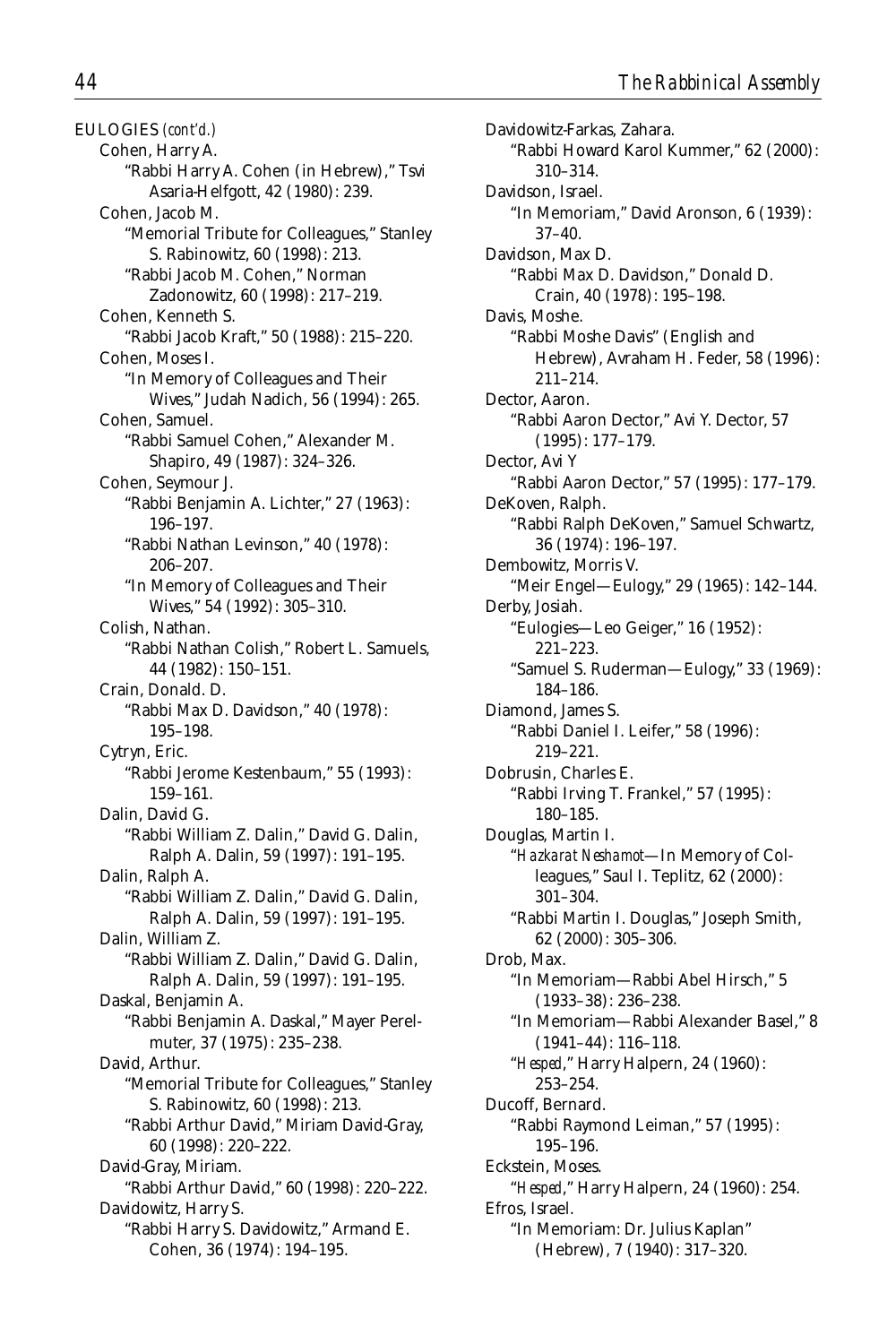Eichler, Menachem M. "In Memoriam," C. David Matt, 1 (1927): 89–91. Eisenberg, David. "Rabbi Herman Eisenberg," 51 (1989): 300–302. Eisenberg, Herman. "Rabbi Herman Eisenberg," David Eisenberg, 51 (1989): 300–302. Eisenman, Bernard. "Rabbi Martin Kessler," 61 (1999): 183, 204–206. Eisenstein, Ira J. "Eulogies—Milton Steinberg," 14 (1950): 325–327. "Rabbi Eugene Kohn," 39 (1977): 110–111. "Rabbi Mordecai M. Kaplan," 46 (1984): 151–153. Elazar, Daniel. "Rabbi David Mogilner," 38 (1976): 279–280. Elmaleh, Keon H. "Leon H. Elmaleh—Eulogy," Ezekiel N. Musleah, 35 (1973): 114–116. Elster, Shulamit Reich. "Rabbi Paul Reich," 50 (1988): 229–232. Ende, George. "In Memory of Colleagues," Kassel Abelson, 52 (1990): 262. Engel, Meir. "Meir Engel—Eulogy," Morris V. Dembowitz, 29 (1965): 142–144. Engelstein, Louis. "Rabbi Louis Engelstein," Seymour Siegel, 48 (1986): 262–263. Englander, Benjamin. "In Memory of Colleagues," Michael Monson, 51 (1989): 317. Epstein, Gilbert M. "Rabbi Philip R. Alstat," 39 (1977): 103–105. Epstein, Louis M. "Memorial Services," Israel Lebendiger, 13 (1949): 444–448. Epstein, Samuel. "In Memory of Colleagues," Gerald L. Zelizer, 57 (1995): 212. Faber, Salamon. "Rabbi Salamon Faber," Stanley J. Schachter, 61 (1999): 183, 194–197. Farber, Maxwell M. "In Memory of Colleagues," Gerald L. Zelizer, 57 (1995): 212. Fedder, Abraham Herbert. "Rabbi Abraham Herbert Fedder," Morris S. Friedman, 48 (1986): 264–265.

Feder, Avraham H. "Rabbi Moshe Davis" (English and Hebrew), 58 (1996): 211–214. Feinberg, Charles M. "Rabbi Erwin Zimet," 52 (1990): 255–259. Feinberg, Louis. "In Memoriam: Theodore Herzl" (Abstract), 5 (1933–38): 73. "Memorial Services," Morris Teller, 13 (1949): 440–443. Feld, Edward. "Rabbi Harold Goldfarb," 58 (1996): 215. Feldbin, Abraham I. "Rabbi Nathan Nata Rosen," 52 (1990): 240–242. Feldman, Irwin. "Rabbi Irwin Feldman," Samuel Feldman, 59 (1997): 196–200. Feldman, Samuel. "Rabbi Irwin Feldman," 59 (1997): 196–200. Feldman, Theodore. "Rabbi Samuel Zakuto," 43 (1981): 119–120. Finkelstein, Ezra M. "Rabbi Joseph H. Wise," 58 (1996): 245–246. Finkelstein, Louis. "In Memoriam: Professor Jacob Hoschander," 5 (1933–38): 69–72. "An Intimate Glimpse of Dr. Cyrus Adler," 7 (1940): 238–244. "Rabbi Louis Finkelstein," Simon Greenberg, 54 (1992): 278–281. "In Memory of Colleagues and Their Wives," Seymour J. Cohen, 54 (1992): 307. Finkelstein, Meyer. "Rabbi Meyer Finkelstein," Dr. Sidney Sokolove, 37 (1975): 239–241. Finkle, Jesse. "Rabbi Jesse Finkle," Ephraim Shimoff, 41 (1979): 260–261. Fisher, Julius. "Julius Fisher—Eulogy," Max J. Routtenberg, 30 (1966): 89–90. Fishman, Hertzel. "Rabbi I. Usher Kirshblum," Mordecai Kirshblum, Fabian Schonfeld, Yaakov Rosenberg, Herzl Fishman, 45 (1983): 198–199. Fleishaker, Oscar. "In Memory of Colleagues," Mordecai Waxman, 58 (1996): 251. Forman, Barr H. "Rabbi Max Forman," 52 (1990): 235–237.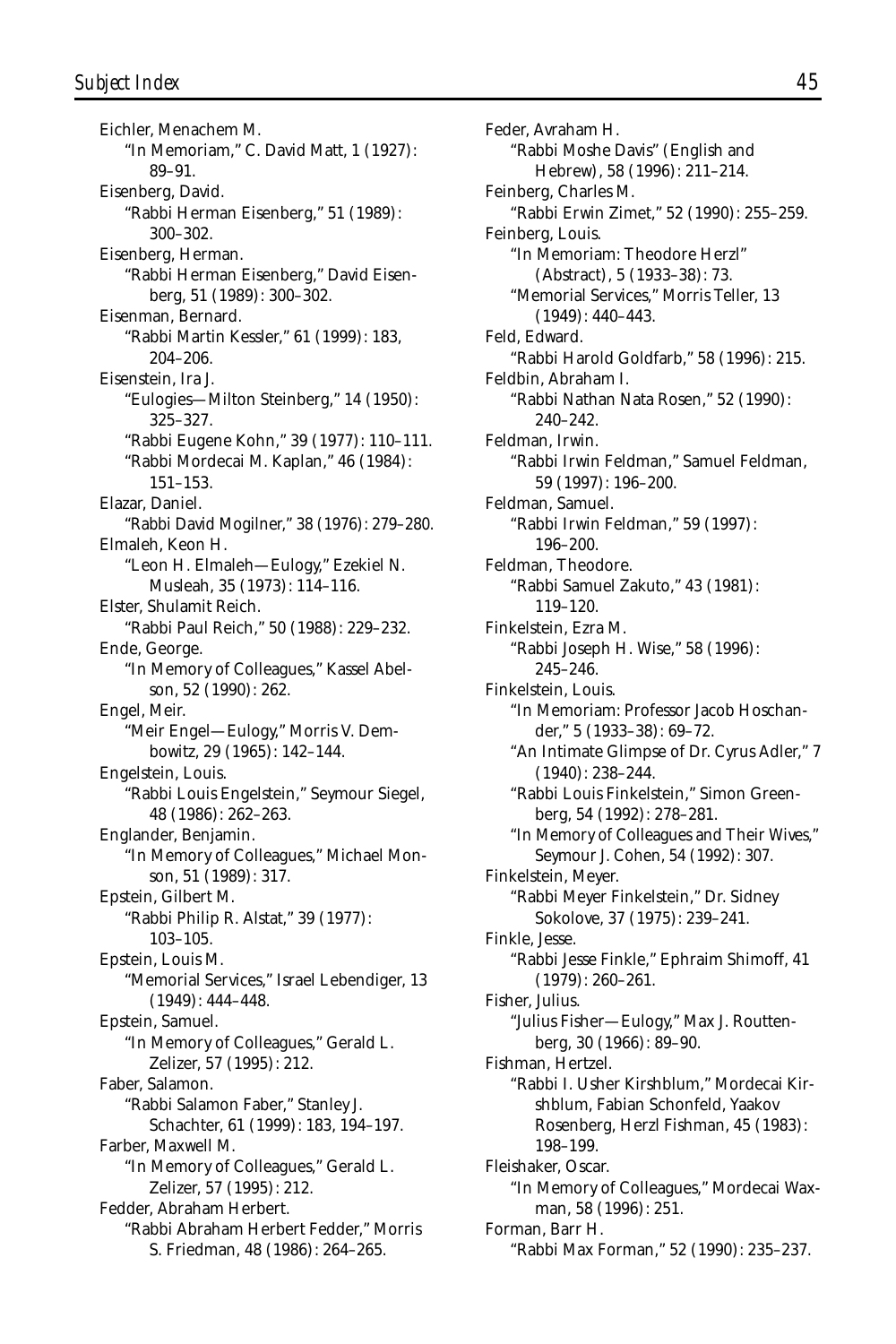EULOGIES *(cont'd.)* Forman, Max L. "Eulogies: Solomon M. Barsel," 16 (1952): 217–219. "Rabbi Max Forman," Barr H. Forman, 52 (1990): 235–237. Frank, Helmut F. "In Memory of Colleagues," Kassel Abelson, 52 (1990): 262. Frank, Morris. "In Memoriam," C. David Matt, 11 (1947): 373. Frankel, Irving T. "Rabbi Irving T. Frankel," Charles E. Dobrusin, 57 (1995): 180–185. Frankel, Jack E. "Rabbi C. Joseph Teichman," 51 (1989): 314–316. Fredman, Samuel. "In Memoriam," Morris S. Goodblatt, 8 (1941–44): 26–28. Freedman, Jacob. "Rabbi Jacob Freedman," Elliot B. Gertel, 48 (1986): 266–271. Freilich, Samuel. "Rabbi Samuel Freilich," Ethan Moses Tucker, 56 (1994): 237–238. Fried, Michael. "In Memoriam," Elliot Burstein, 8 (1941–44): 119. Friedman, Emil. "In Memoriam," C. David Matt, 11 (1947): 372. Friedman, Mordecai Akiva. "Professor Moshe Zucker" (Hebrew), 50 (1988): *alef-hey.* Friedman, Morris S. "Rabbi Abraham Herbert Fedder," 48 (1986): 264–265. Friedman, Theodore. "Rabbi Solomon D. Goldfarb," 38 (1976): 270–272. "Rabbi S. Gershon Levi," 52 (1990): 238–239. "In Memory of Departed Colleagues and Their Wives," Irwin Groner, 55 (1993): 184. Friedman, Kalman. "Rabbi Kalman Friedman," Ben Zion Bergman, 48 (1986): 272–274. Ganz, Irving. "Irving Ganz—Eulogy," Sidney S. Guthman, 34 (1970): 172–173. Garfinkel, Joseph. "In Memory of Colleagues," Michael Monson, 51 (1989): 317.

Geffen, Joel S. "Joseph Warren—Eulogy," 30 (1966): 102–104. "Rabbi Arthur D. Buch," 44 (1982): 148–149. "Rabbi Joel Geffen," Michael Monson, 51 (1989): 303–306. Geiger, Leo. "Eulogies," Josiah Derby, 16 (1952): XVI: 221–223. Gelb, Bernard. "Rabbi Max Gelb," 50 (1988): 205–207. Gelb, Max. "In Memory of Colleagues," Harry Katchen, 49 (1987): 349. "Rabbi Max Gelb," Bernard Gelb, 50 (1988): 205–207. Geller, Yonah H. "Rabbi Louis Neimand," 39 (1977): 119–120. Gershfield, Edward. "Boaz Cohen—Eulogy," 33 (1969): 173–175. Gerstein, Louis C. "*Hazkarat Neshamot*—In Memory of Colleagues," Arnold M. Goodman, 59 (1997): 219. Gertel, Elliot B. "Rabbi Jacob Freedman," 48 (1986): 266–271. "Rabbi Ralph Simon, President, The Rabbinical Assembly, 1968–1970," Matthew Simon, Elliot B. Gertel, 58 (1996): 237–244. Gillman, Neil. "Isaac Bonder—Eulogy," 34 (1970): 168–171. Ginsberg, H.L. "In Memory of Colleagues," Albert L. Lewis, 53 (1991): 202. Ginzler, Arthur. "In Memoriam," C. David Matt, 12 (1948): 313–314. Glatt, Herman. "Rabbi Herman Glatt," Paul L. Hait, 51 (1989): 307–308. Glatt, Melvin J. "In Memory of Colleagues and Their Wives," Judah Nadich, 56 (1994): 265. Gluck, Theodore. "Bernard H. Ziskind—Eulogy," 33 (1969): 187–189. Goldberg, Julius. "Rabbi Julius Goldberg," Moshe Birnbaum, 60 (1998): 223–225.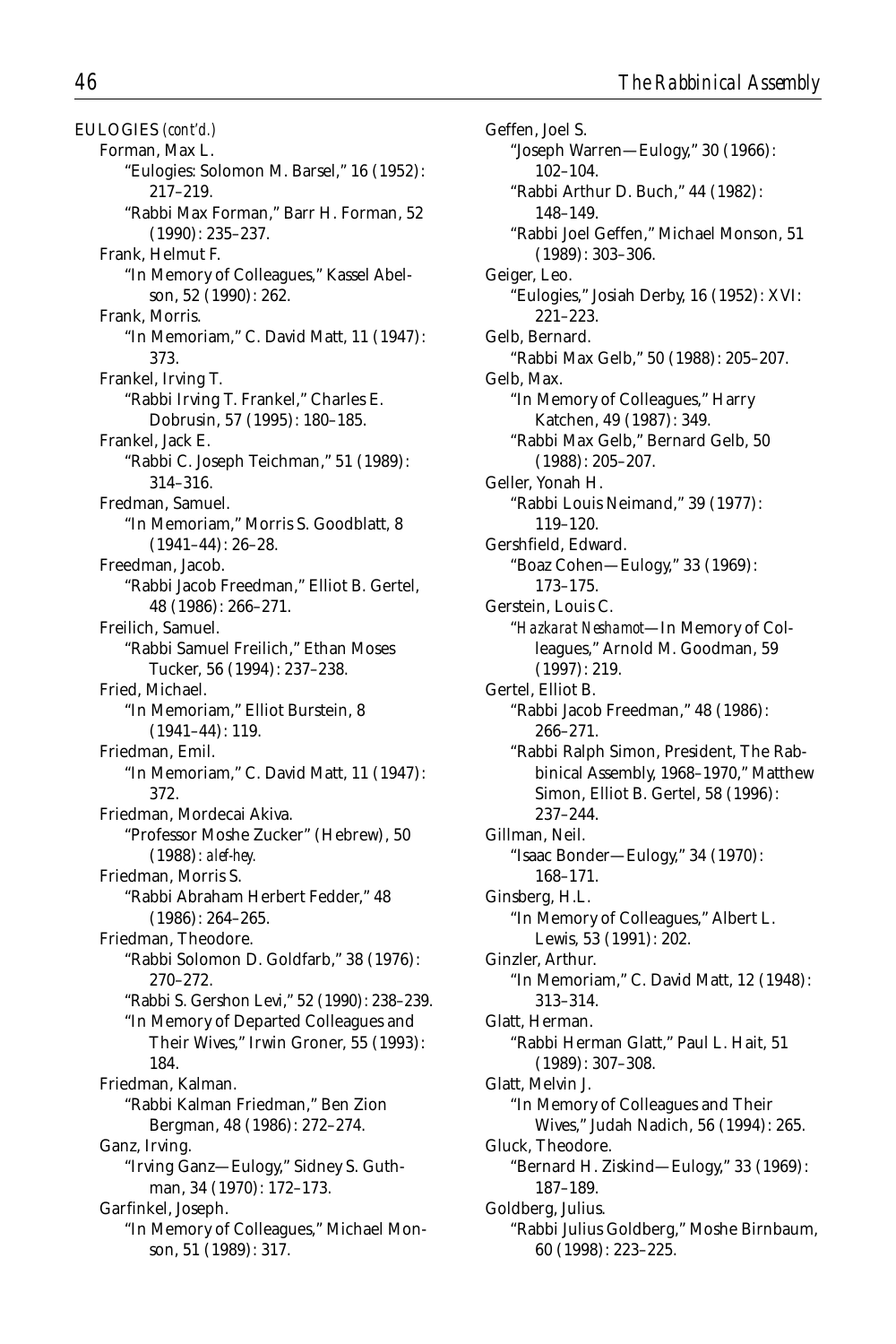"In Memory of Colleagues," David L. Lieber, 61 (1999): 183. Goldberg, Milton. "Rabbi Milton Goldberg," Zev Goldberg, 39 (1977): 108–109. Goldberg, Morris M. "Rabbi Morris M. Goldberg," Gilbert S. Rosenthal, 54 (1992): 282–286. Goldberg, Morton. "Rabbi Morton Goldberg," Michael N. Ungar, 61 (1999): 183, 198–200. Goldberg, Nathan. "Rabbi Philip Listokin," 57 (1995): 197–198. "Rabbi Ralph Silverstein," 59 (1997): 216–217. Goldberg, Zev. "Rabbi Milton Goldberg," 39 (1977): 108–109. Goldenberg, Frank. "In Memoriam," Samuel Penner, 10 (1946): 241–243. Goldfarb, Harold. "Rabbi Harold Goldfarb," Edward Feld, 58 (1996): 215. Goldfarb, Israel. "Israel Goldfarb—Eulogy," Irving Lehrman, 31 (1967): 172–173. Goldfarb, Solomon D. "Rabbi Solomon D. Goldfarb," Theodore Friedman, 38 (1976): 270–272. Goldfeder, Fishel J. "Rabbi Fishel Goldfeder," Yaakov G. Rosenberg, 43 (1981): 94–97. Goldman, Israel. "Rabbi Israel Goldman," Samuel Rosenblatt, 42 (1980): 240–242. Goldman, Solomon. "Memorial Address," B. Reuben Weilerstein, 17 (1953): 273–274. Goldstein, Alexander. "Rabbi Alexander Goldstein," Wolfe Kelman, 42 (1980): 243–244. Goldstein, David. "Rabbi David Goldstein," Simon Greenberg, 53 (1991): 168–171. Goldstein, Israel. "Rabbi Israel Goldstein," Yosef Green, 48 (1986): 275–276. Goodblatt, Morris S. "In Memoriam: Rabbi Samuel Fredman," 8 (1941–44): 26–28. "In Memory of Departed Colleagues: Felix Aber, Jacob Bosniak, Israel Chodos, Benjamin Grossman, Israel Lebendiger, Stanley Lobel, Jesse Schwartz, Morris

Speier, B. Reuben Weilerstein," 28 (1964): 225–227. "Rabbi Morris Goodblatt," Wolfe Kelman, 40 (1978): 199–200. Goodman, Arnold M. "*Hazkarat Neshamot*—In Memory of Colleagues," 59 (1997): 218–220. Gordis, Robert. "Rabbi Abraham Heller," 37 (1975): 244–246. "Rabbi David Jacobson," 43 (1981): 107–109. "Rabbi Nathan Jacobson," 47 (1985): 167–169. "In Memory of Colleagues and Their Wives," Seymour J. Cohen, 54 (1992): 309–310. Gordon, Albert I. "Albert I. Gordon—Eulogy," Eli A. Bohnen, 33 (1969): 176–177. Gordon, Harold. "Rabbi Harold Gordon," Baruch Silverstein, 40 (1978): 201–202. Gordon, Harry Z. "In Memoriam," Morris Adler, 7 (1940): 321–323. Gordon, Solomon. "Rabbi Bernard A. Rubenstein," 38 (1976): 286–290. Gorrelick, Benjamin H. "Rabbi Abraham P. Kazis," 36 (1974): 198–201. "Memorial Tribute for Colleagues," Stanley S. Rabinowitz, 60 (1998): 213. "Rabbi Benjamin Gorrelick," Herbert A. Yoskowitz, 60 (1998): 226–229. "In Memory of Colleagues," David L. Lieber, 61 (1999): 183. Gottlieb, Moshe Raphael. "Rabbi Moshe Raphael Gottlieb," Joshua J. Adler, 56 (1994): 239–240. "Rabbi Moshe Raphael Gottlieb"(Hebrew), by Leor Gottlieb, 56 (1994): 241. Granowitz, Jacob. "Memorial Address of the Late Rabbi Granowitz," Bernard H. Ziskind, Harry L. Jacobs, (with photograph in some copies), 3 (1929): 126–131. Graubart, David. "Z.Harry Gutstein—Eulogy," David Graubart, 33 (1969): 180–181. "Rabbi David Graubart," Irving A. Weingart, 46 (1984): 149–150. Graubart, Philip. "Eulogies," Irving A. Weingart, 16 (1952): 224–225.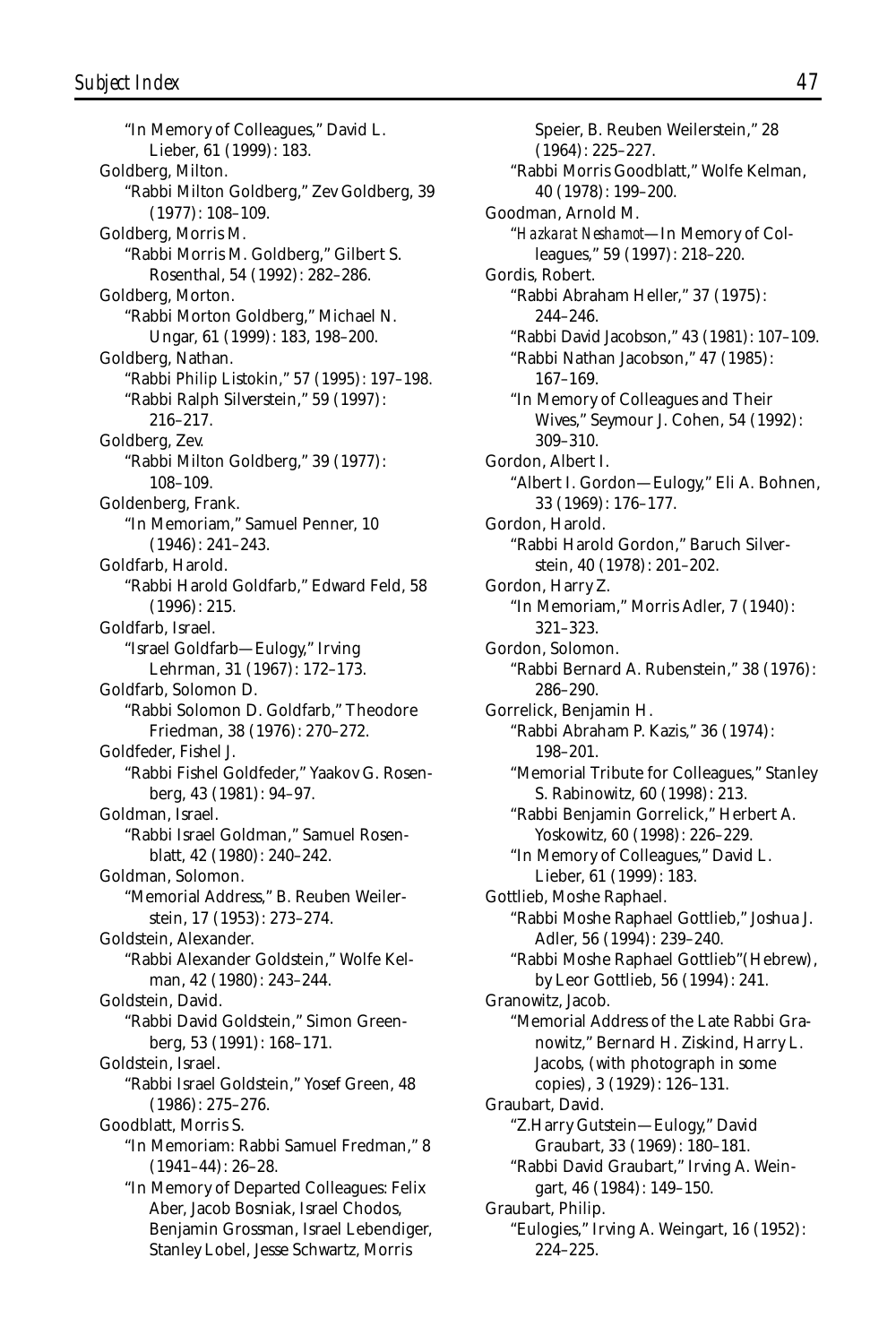EULOGIES *(cont'd.)* Grayzel, Solomon. "Rabbi Solomon Grayzel," Reuben J. Magil, 43 (1981): 98–99. Green, Yosef. "Rabbi Israel Goldstein," 48 (1986): 275–276. "Rabbi Aryeh Lev Katzoff" (Hebrew), 50 (1988): *vov-zayin.* Greenberg, Daniel. "Rabbi Simon Greenberg," 56 (1994): 242–244. Greenberg, Louis. "In Memoriam," Michael Higger, 10 (1946): 243–246. Greenberg, Meyer. "Rabbi Meyer Greenberg," Saadia Greenberg, 57 (1995): 186–187. Greenberg, Saadia. "Rabbi Meyer Greenberg," 57 (1995): 186–187. Greenberg, Simon. "Rabbi Max Arzt," 38 (1976): 253–256. "Rabbi Edward T. Sandrow," 38 (1976): 291–294. "Rabbi Moses Lehrman," 40 (1978): 203–205. "Rabbi Alexander J. Burnstein," 43 (1981): 91–93. "Rabbi Max Kadushin," 43 (1981): 110–112. "Rabbi Alter Landesman," 43 (1981): 113–114. "Rabbi Bernard Segal," 47 (1985): 170–171. "Rabbi David Goldstein," 53 (1991): 168–171. "Rabbi Louis Finkelstein," 54 (1992): 278–281. "Rabbi Simon Greenberg," Daniel Greenberg, 56 (1994): 242–244. Greenburg, William. "Rabbi William Greenburg," Harvey Tattelbaum, 59 (1997): 201–205. Greenfeld, William P. "Personal Reminiscences of Professor Morris D. Levine," 10 (1946): 147–149. "*Hesped*," Aaron H. Blumenthal, 25 (1961): 167–168. Greenstein, Manuel. "Rabbi Manuel Greenstein," Stanley Greenstein, 44 (1982): 152–154. Greenstein, Stanley. "Rabbi Manuel Greenstein," 44 (1982): 152–154. Greenstone, Julius H. "Eulogies: C. David Matt," 16 (1952): 228–229.

"Eulogies (Hebrew)," Gershon Winer, 19 (1955): 259. Griffel, Henry O. "Henry O. Griffel: Eulogy," Bernard Segal, 33 (1969): 178–179. Groner, Irwin. "Rabbi Herbert Parzen," 48 (1986): 279–280. "In Memory of Departed Colleagues and Their Wives," 55 (1993): 182–184. Grossman, Benjamin. "In Memory of Departed Colleagues—Benjamin Grossman," Morris S. Goodblatt, 28 (1964): 225–227. Grossman, Herman (Chaim). "Memorial Tribute for Colleagues," Stanley S. Rabinowitz, 60 (1998): 213. "Rabbi Chaim Grossman," Jacob Pressman, 60 (1998): 230–232. "Rabbi Chaim Grossman," Jacob Pressman, 61 (1999): 183, 201–203. Grossman, Lewis B. "Rabbi Lewis B. Grossman," Harry Jolt, 37 (1975): 242–243. Gruenewald, Max. "In Memory of Departed Colleagues and Their Wives," Irwin Groner, 55 (1993): 184. Guthman, Sidney S. "Irving Ganz—Eulogy," 34 (1970): 172–173. "Rabbi Morris D. Margolis," 40 (1978): 208–209. Gutstein, Morris. A. "Morris Teller—Eulogy," 31 (1967): 178–181. "Rabbi Abraham E. Abramowitz," 44 (1982): 145–147. "Rabbi Morris A. Gutstein," Howard A. Addison, 50 (1988): 208–211. Gutstein, Z. Harry. "Z. Harry Gutstein—Eulogy," David Graubart, 33 (1969): 180–181. Haas, Louis J. "Memorial Address," Max D. Klein, 21 (1957): 236. Hadas, Gershon. "Rabbi Gershon Hadas," Morris B. Margolies, 43 (1981): 100–101. Hahn, Sanford H. "Rabbi Elias Charry," 46 (1984): 144–145. Hailperin, Herman. "Eulogies: Goodman A. Rose," 15 (1951): 252. "Herman Hailperin—Eulogy," Solomon M. Kaplan, 35 (1973): 117–120.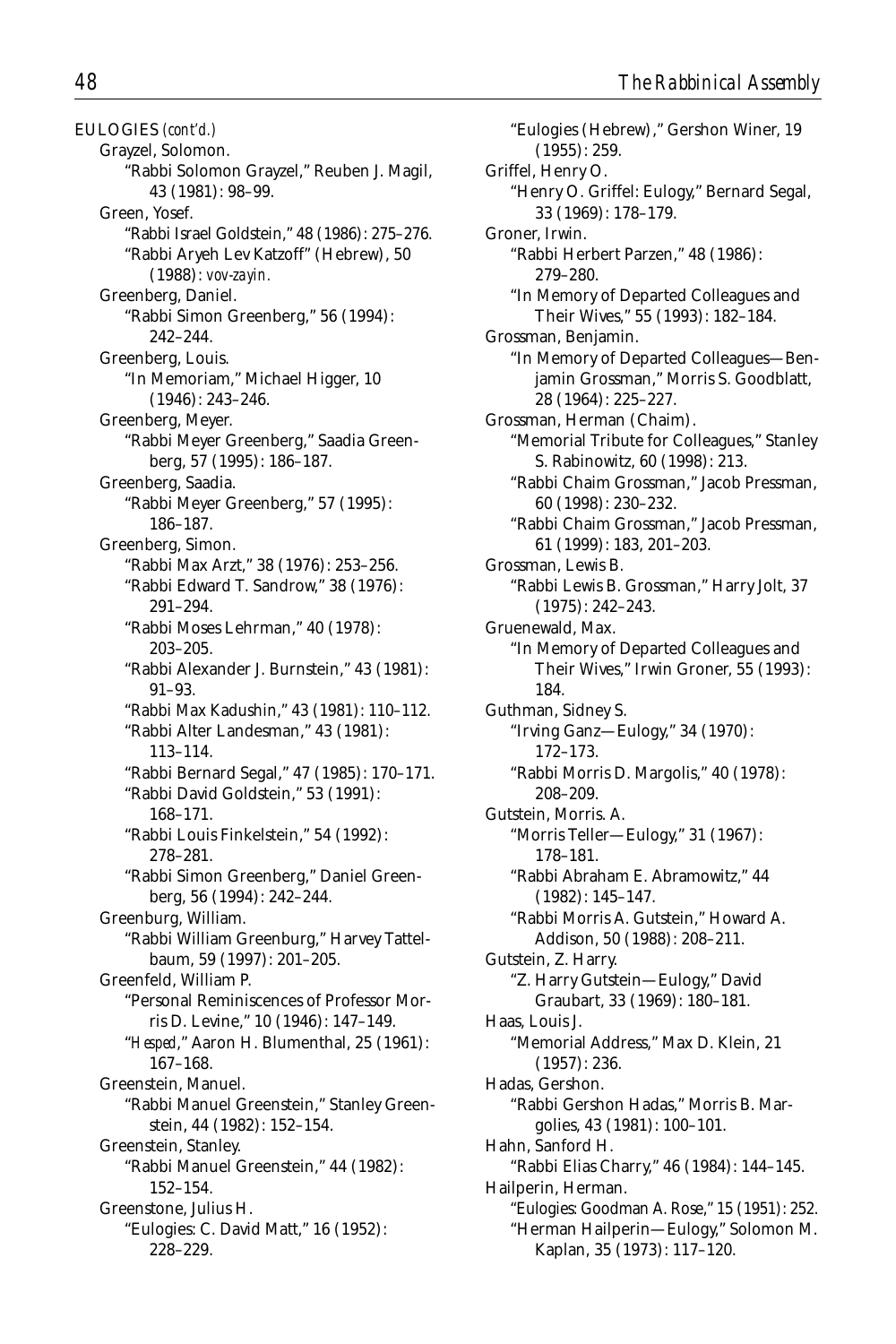Halkin, Abraham S. "In Memory of Colleagues," Kassel Abelson, 52 (1990): 262. Halpern, Abraham E. "*Hesped*," Solomon Waldenberg, 26 (1962): 225–226. Halpern, Harry. "*Hesped:* Moses Abels, George Abelson, Max Drob, Moses Eckstein, Jacob Mendelsohn, Solomon Metz, Elias Rabinowitz, Leon Spitz, Bernard Stolper," 24 (1960): 252–255. "Rabbi Harry Halpern," Baruch Silverstein, 44 (1982): 155–157. Halpern, Martin Samuel. "Rabbi Joseph Brandiss," 38 (1976): 257–259. "Rabbi Martin Samuel Halpern," Lawrence S. Zierler, 57 (1995): 188–194. Halpern, Mordecai S. "Mordecai S. Halpern: Eulogy," Bernard Lipnick, 35 (1973): 121–122. Halpern, Naftali. "Naftali Halpern: Eulogy," Edward Kandel, 35 (1973): 123–124. Halpern, Peretz. "Rabbi Peretz Halpern," Abraham Morhaim, 50 (1988): 212–214. Harlow, Jules. "Rabbi Harold Bleich," 42 (1980): 235–238. "Rabbi Max J. Routtenberg," 49 (1987): 341–345. "Rabbi Hayyim Kieval," 53 (1991): 176–179. Heller, Abraham M. "Joseph Miller: Eulogy," 32 (1968): 196–198. "Rabbi Abraham Heller," Robert Gordis, 37 (1975): 244–246. Herbst, Joseph. "Rabbi Joseph Herbst," Solomon Herbst, 43 (1981): 102–103. Herbst, Solomon. "Rabbi Joseph Herbst," 43 (1981): 102–103. Herman, Jack. "Jack Herman: Eulogy," David C. Kogen, 34 (1970): 174–176. Herman, Joseph. "Max Zucker: Eulogy," 35 (1973): 141–143. Herring, Hayim Y. "Rabbi Joseph W. Wiesenberg," 54 (1992): 303–304. Hershman, Abraham M. "In Memoriam: Professor Morris D. Levine," 5 (1933–38): 267–271. "Rabbi Levine, His Life and His Activities on

Behalf of Modern Hebrew in the United States" (Hebrew), 6 (1939): 98–103. "In Memoriam," Morris Adler, 23 (1959): 101–104. Hertz, Joseph Herman. "In Memoriam," Elias Solomon, 10 (1946): 246–253. Hertzberg, Arthur. "Rabbi Abraham D. Barras," 46 (1984): 140. Herzl, Theodore. "In Memoriam: Eulogy" (Abstract), by Louis Feinberg, 5 (1933–38): 73. Heschel, Abraham Joshua. "Abraham Joshua Heschel: Eulogy," Wolfe Kelman, 35 (1973): 125–127. Hiat, Paul L. "Rabbi Herman Glatt," 51 (1989): 307–308. Higger, Michael. "In Memoriam: Rabbi Louis Greenberg," 10 (1946): 243–246. "Memorial Address," Isaac H. Levinthal, 17 (1953): 275–278. Hirsh, Abel. "In Memoriam," Max Drob, 5 (1933–38): 236–238. Hochman, Jacob. "Jacob Hochman—Eulogy," Meyer Rubin, 30 (1966): 91–93. Hoffman, Charles I. "In Memoriam," Elias L. Solomon, 9 (1945): 224–225. Hoffman, Isidor. "Rabbi Isidor Hoffman," Jerome R. Malino, 43 (1981): 104–105. Hollander, Benjamin. "Eulogy: Nehama Leibowitz," 60 (1998): 205–208. Honig, Jacob. "Memorial Address," B. Reuben Weilerstein, 17 (1953): 271. Horowitz, Edward. "In Memory of Colleagues," Harry Katchen, 49 (1987): 349. Horvitz, Abraham. "Rabbi Abraham Horvitz," Morris Pickholtz, 43 (1981): 106. Hoschander, Jacob. "In Memoriam," Louis Finkelstein, 5 (1933–38): 69–72. Hurwitz, B. Leon. "Leon B. Hurwitz: Euolgy," Morris Skop, 35 (1973): 128–129. Hyams, Ario S. "In Memory of Colleagues and Their Wives," Judah Nadich, 56 (1994): 265.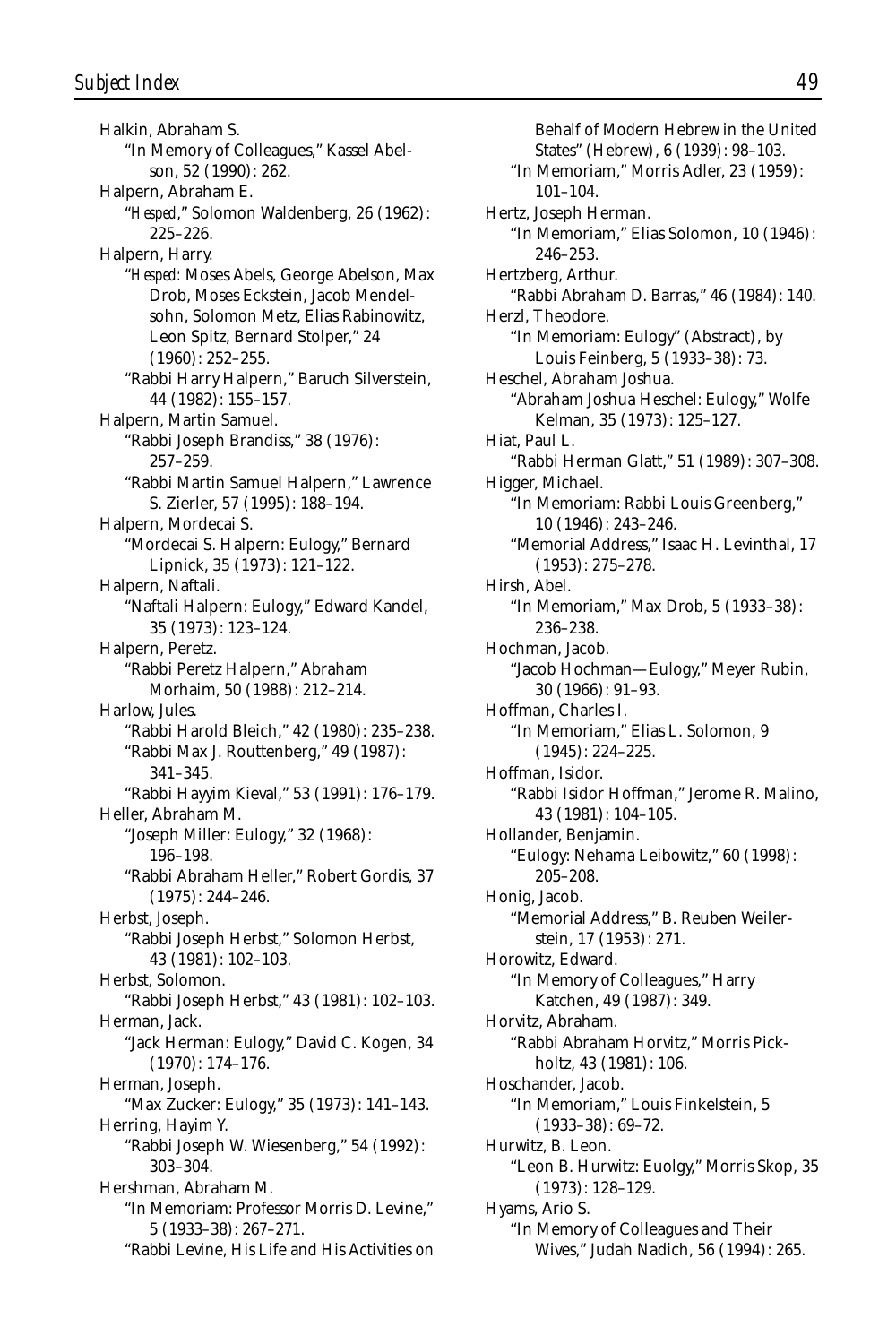EULOGIES *(cont'd.)* Hyamson, Moses. "Memorial Services," Jeremiah J. Berman, 13 (1949): 449–452. Hyman, Hillel. "Rabbi Hillel Hyman," Barry Dov Schwartz, 42 (1980): 245–246. Hyman, Irwin I. "Rabbi Irwin I. Hyman," Charles Sherman, 49 (1987): 327–329. Israeli, Phineas. "In Memoriam," C. David Matt, 12 (1948): 313–314. Israelitan, Abraham H. "Rabbi Abraham H. Israelitan," Pinchos J. Chazin, 49 (1987): 330–332. Jacobs, Harry L. "Memorial Address on the Late Rabbi Granowitz," 3 (1929): 130–131. Jacobs, Harry S. "In Memoriam," C. David Matt, 11 (1947): 372. Jacobson, David. "Rabbi David Jacobson," Robert Gordis, 43 (1981): 107–109. Jacobson, Nathan. "Rabbi Nathan Jacobson," Robert Gordis, 47 (1985): 167–169. Joffe, Joshua A. "In Memoriam," C. E. Hillel Kauvar, 5 (1933–38): 272–273. Jolt, Harry. "Rabbi Lewis B. Grossman," 37 (1975): 242–243. Kadushin, Max. "Rabbi Max Kadushin," Simon Greenberg, 43 (1981): 110–112. Kahn, Alfred H. "Eulogy," Reuben Kaufman, 20 (1956): 286–287. Kamin, Jonas. "In Memoriam," Bernard H. Ziskind, 8 (1941–44): 250–252. Kandel, Edward R. "Naftali Halpern—Eulogy," 35 (1973): 123–124. "In Memory of Colleagues and Their Wives," Kassel Abelson, 47 (1985): 176. Kaplan, Julius. "In Memoriam (Hebrew)," Israel Efros, 7 (1940): 317–320. Kaplan, Mordecai M. "Rabbi Mordecai M. Kaplan," Ira Eisenstern, 46 (1984): 151–153.

Kaplan, Solomon M. "Herman Hailperin—Eulogy," 35 (1973): 117–120. "Rabbi Solomon M. Kaplan," Moshe V. Goldblum, 45 (1983): 197. Karp, Abraham J. "Abraham Burstein—Eulogy," 31 (1967): 169–171. Kass, Alvin. "Rabbi Harry E. Schwartz," 50 (19880: 237–240. Katchen, Alan S. "Rabbi Harry W. Katchen," 62 (2000): 307–309. Katchen, Harry W. "In Memory of Colleagues," 49 (1987): 349–350. "*Hazkarat Neshamot*—In Memory of Colleagues," Saul I. Teplitz, 62 (2000): 301–304. "Rabbi Harry W. Katchen," Alan S. Katchen, 62 (2000): 307–309. Katz, Baruch. "Rabbi Baruch Katz," Abraham Pelberg, 38 (1976): 273–274. Katz, Jacob. "Eulogies," Abraham Burstein, 14 (1950): 321–322. Katzoff, Aryeh Lev. "Rabbi Aryeh Lev Katzoff (Hebrew)," Yosef Green, 50 (1988): *vov-zayin.* Kaufman, Reuben. "Eulogy—Alfred H. Kahn," 20 (1956): 286–287. Kauvar, C. E. Hillel. "In Memoriam—Reverend Joshua A. Joffe," 5 (1933–38): 272–275. Kazan, Fredric. "Rabbi Kenneth R. Berger, Aviva Ben Ayoun Berger," 52 (1990): 231–234. Kazis, Abraham P. "Rabbi Abraham P. Kazis," Benjamin H. Gorrelick, 36 (1974): 198–201. Kazis, Israel J. "Herman H. Rubenovitz—Eulogy," 30 (1966): 96–99. Kelman, Levi (-Weiman). "Dedication of Rabbinical Assembly Grove in Memory of Rabbi Wolfe Kelman," 60 (1998): 106–108. Kelman, Wolfe. "Abraham Joshua Heschel—Eulogy," 35 (1973): 125–127. "Rabbi Morris Goodblatt," 40 (1978): 199–200.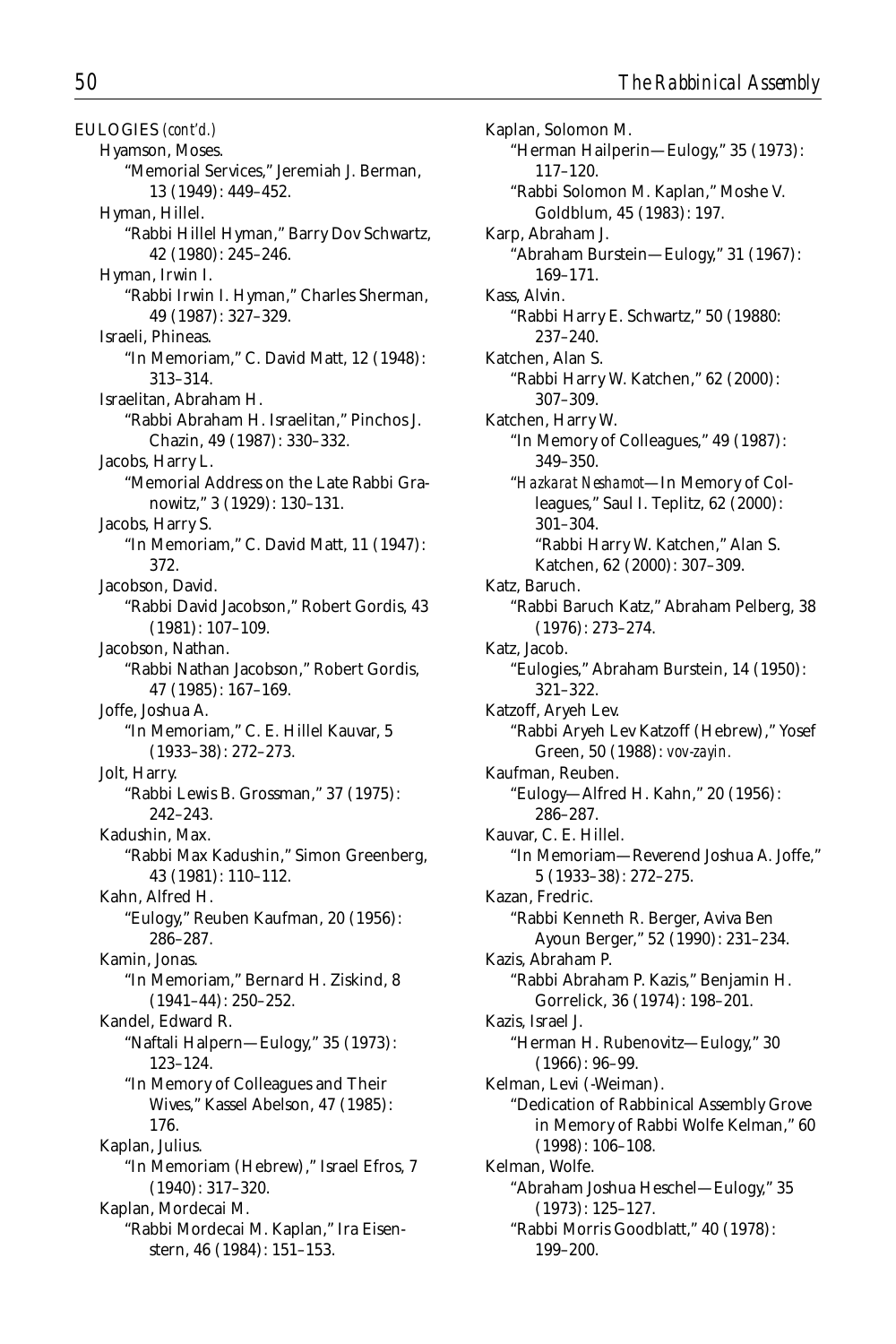"Rabbi Alexander Goldstein," 42 (1980): 243–244. "Rabbi Aaron H. Blumenthal," 45 (1983): 191–193. "Rabbi Arthur Chiel," 46 (1984): 146–148. "Rabbi Ludwig Nadelmann," 49 (1987): 335–336. "Rabbi Seymour Siegel," 50 (1988): 241–244. "Rabbi Wolfe Kelman," Morton M. Leifman, 53 (1991): 172–175. "Dedication of Rabbinical Assembly Grove in Memory of Rabbi Wolfe Kelman," Levi Weiman-Kelman, 60 (1998): 106–108. Kensky, Allan. "Rabbi Baruch Bokser," 53 (1991): 163–167. Kessler, Martin. "Rabbi Martin Kessler," Bernard Eisenman, 61 (1999): 183, 204–206. Kestenbaum, Jerome. "Rabbi Jerome Kestenbaum," Eric Cytryn, 55 (1993): 159–161. Kieval, Hayyim. "Rabbi Hayyim Kieval," Jules Harlow, 53 (1991): 176–179. King, Martin Luther, Jr. "In Memory of Martin Luther King, Jr.," Jordan S. Ofseyer, 49 (1987): 61–65. Kirshblum, I. Usher. "Joseph S. Shubow—Eulogy," 34 (1970): 181–182. "Rabbi I. Usher Kirshblum," Mordecai Kirshblum, Fabian Schonfeld, Yaakov Rosenberg, Herzl Fishman, 45 (1983): 198–199. Klein, Andrew. "Andrew Klein—Eulogy," Albert N. Troy, 32 (1968): 193–195. Klein, Isaac. "Rabbi Isaac Klein," David C. Kogen, 41 (1979): 262–265. Klein, Max D. "Memorial Address: Louis J. Haas, Jerome Labovitz, Leon S. Lang, Abraham L. Lassen, Elias L. Solomon, Marcus Wald," 21 (1957): 236–239. "Rabbi Max D. Klein," Edward T. Sandrow, 36 (1974): 202. Kleinman, Philip. "Rabbi Philip Kleinman," Joshua Stamfer, 46 (1984): 154–155. Kliers, Maurice I. "Maurice I. Kliers: Eulogy," Moshe Babin, 35 (1973): 130–133.

Kling, Simcha. "Rabbi Simcha Kling," Robert Slosberg, 53 (1991): 180–182. Kogen, David C. "Jack Herman: Eulogy," 34 (1970): 174–176. "Rabbi Isaac Klein," 41 (1979): 262–265. Kohn, Eugene. "Rabbi Eugene Kohn," Ira J. Eisenstein, 39 (1977): 110–111. Kohn, Jacob. "Jacob Kohn: Eulogy," Louis M. Levitsky, 33 (1969): 182–183. Kohn, S. Joshua. "Rabbi S. Joshua Kohn," Abraham Millgram, 44 (1982): 158–159. Kollin, Nathan. "Eulogies: Carl L. Manello," 16 (1952): 226–227. "Rabbi Nathan Kollin," Armond E. Cohen, 60 (1998): 233–235. Kolatch, Alfred. "Rabbi Ephraim Bennett," 56 (1994): 230–233. Kose, Elvin. "In Memory of Colleagues and Their Wives," Judah Nadich, 56 (1994): 265. Kraft, Jacob. "Rabbi Jacob Kraft," Kenneth S. Cohen, 50 (1988): 215–220. Kratzenstein, Jossef J. "Rabbi Jossef J. Kratzenstein," Stefan Weinberg, 53 (1991): 183–184. Kreuger, Nahum B. "Eulogies," Martin Berkowitz, 14 (1950): 323–324. Kummer, Howard Karol. "*Hazkarat Neshamot*—In Memory of Colleagues," Saul I. Teplitz, 62 (2000): 301–304. "Rabbi Howard Karol Kummer," Zahara Davidowitz-Farkas, 62 (2000): 310–314. Kurshan, Neil. "Rabbi Mordecai Rubin," Neil Kurshan, Gershon Schwartz, 56 (1994): 250–253. Kurz, Michael L. "Memorial Tribute," Baruch Silverstein, 48 (1986): 303. Kushner, Harold S. "Rabbi Irving Perlman," 44 (1982): 160–161. "Rabbi Pesach Sobel," 60 (1998): 255–257. "Rabbi Manuel Saltzman," 60 (1998): 250–251. Labinger, Marvin L. "Rabbi Fishel A. Pearlmutter," David Blumenfeld, Marvin L. Labinger, 46 (1984): 165–169.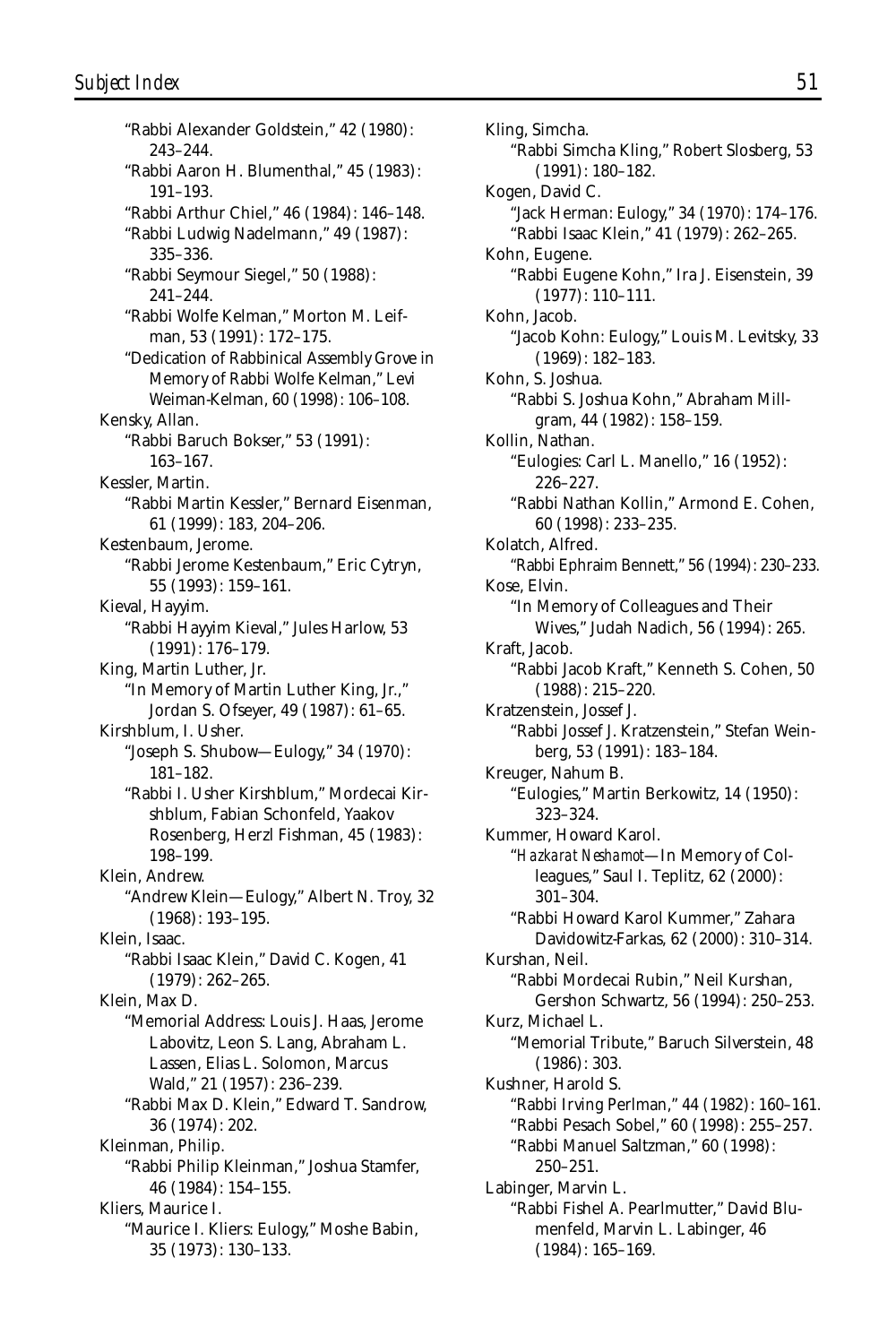EULOGIES *(cont'd.)* Labovitz, Jerome. "Memorial Address," Max D. Klein, 21 (1957): 238–239. Landau, Hyman J. "Hyman J. Landau—Eulogy," Max Arzt, 31 (1967): 174–177. Landau, Sol. "Rabbi Murray Alstet," 39 (1977): 106–107. Landesman, Alter. "Rabbi Alter Landesman," Simon Greenberg, 43 (1981): 113–114. Landskroner, Al. "Rabbi Solomon H. Waldenberg," 46 (1984): 173–174. Lang, Leon S. "Memorial Address," Max D. Klein, 21 (1957): 237–238. Langer, Samuel. "Rabbi Samuel Langer," Judith Langer Caplan, 58 (1996): 216–218. Langh, Philip A. "In Memoriam," C. David Matt, 11 (1947): 372. Lanyi, George. "Memorial Address," B. Reuben Weilerstein, 17 (1953): 271–272. Lasker, Arnold A. "Rabbi Nathan Levinson," 48 (1986): 277–278. "Rabbi Jordon I. Taxon," 50 (1988): 249–251. "Rabbi Mordecai L. Brill," 56 (1994): 234–236. "Rabbi Arnold A. Lasker," Jeshaia Schnitzer, 59 (1997): 206–209. Lasker, Harry B. "Rabbi Harry B. Lasker," Perry Rank, 53 (1991): 185–187. Lassen, Abraham L. "Memorial Address," Max D. Klein, 21 (1957): 236. Lazowick, Maurice A. "In Memory of Colleagues," Gerald L. Zelizer, 57 (1995): 212. Lebendiger, Israel. "Memorial Services: Louis M. Epstein," 13 (1949): 444–448. "In Memory of Departed Colleagues— Israel Lebendiger," Morris S. Goodblatt, 28 (1964): 225–227. Leeman, Saul. "Rabbi William G. Braude," 50 (1988): 202–204. Leffell, A. Bernard. "Rabbi Charles Bender," 56 (1994): 227–229.

"*Hazkarat Neshamot*—In Memory of Colleagues," Saul I. Teplitz, 62 (2000): 301–304. "Eulogy of Rabbi A. Bernard Leffell," Jacob Chinitz, 62 (2000): 315–319. Lehrman, Irving. "Israel Goldfarb: Eulogy," 31 (1967): 172–173. "Rabbi Charles Rubel," 42 (1980): 248. Lehrman, Moses. "Rabbi Moses Lehrman," Simon Greenberg, 40 (1978): 203–205. Leibowitz, Nehama. "Eulogy: Nehama Leibowitz," Benjamin Hollander, 60 (1998): 205–208. Leifer, Daniel I. "Rabbi Daniel I. Leifer," James S. Diamond, 58 (1996): 219–221. Leifman, Morton M. "Paul Chertoff: Eulogy," 30 (1966): 86–88. "Rabbi Morton J. Waldman," 43 (1981): 117–118. "Rabbi Stuart E. Rosenberg," 52 (1990): 243–246. "Rabbi Wolfe Kelman," 53 (1991): 172–175. Leiman, Raymond. "Rabbi Raymond Leiman," Bernard Ducoff, 57 (1995): 195–196. Leipziger, Michael. "Rabbi Henrique Lemle," 41 (1979): 266–267. "Rabbi Asher Levi," 42 (1980): 247. Lemle, Henrique. "Rabbi Henrique Lemle," Michael Leipziger, 41 (1979): 266–267. Levens, Monroe J. "Rabbi Monroe J. Levens," 45 (1983): 200–201. Levi, Asher. "Rabbi Asher Levi," Michael Leipziger, 42 (1980): 247. Levi, S. Gershon. "In Memory of Colleagues," 34 (1970): 183–185. "Rabbi S. Gershon Levi," Theodore Friedman, 52 (1990): 238–239. Levine, Etan B. "Marshal Robert Lifson—Eulogy," 30 (1966): 94–95. Levine, Lee. "Rabbi Chaim Pearl," 58 (1996): 224–227. Levine, Morris D. "In Memoriam," Abraham M. Hershman, 5 (1933–38): 267–271. "Rabbi Levine, His Life and His Activities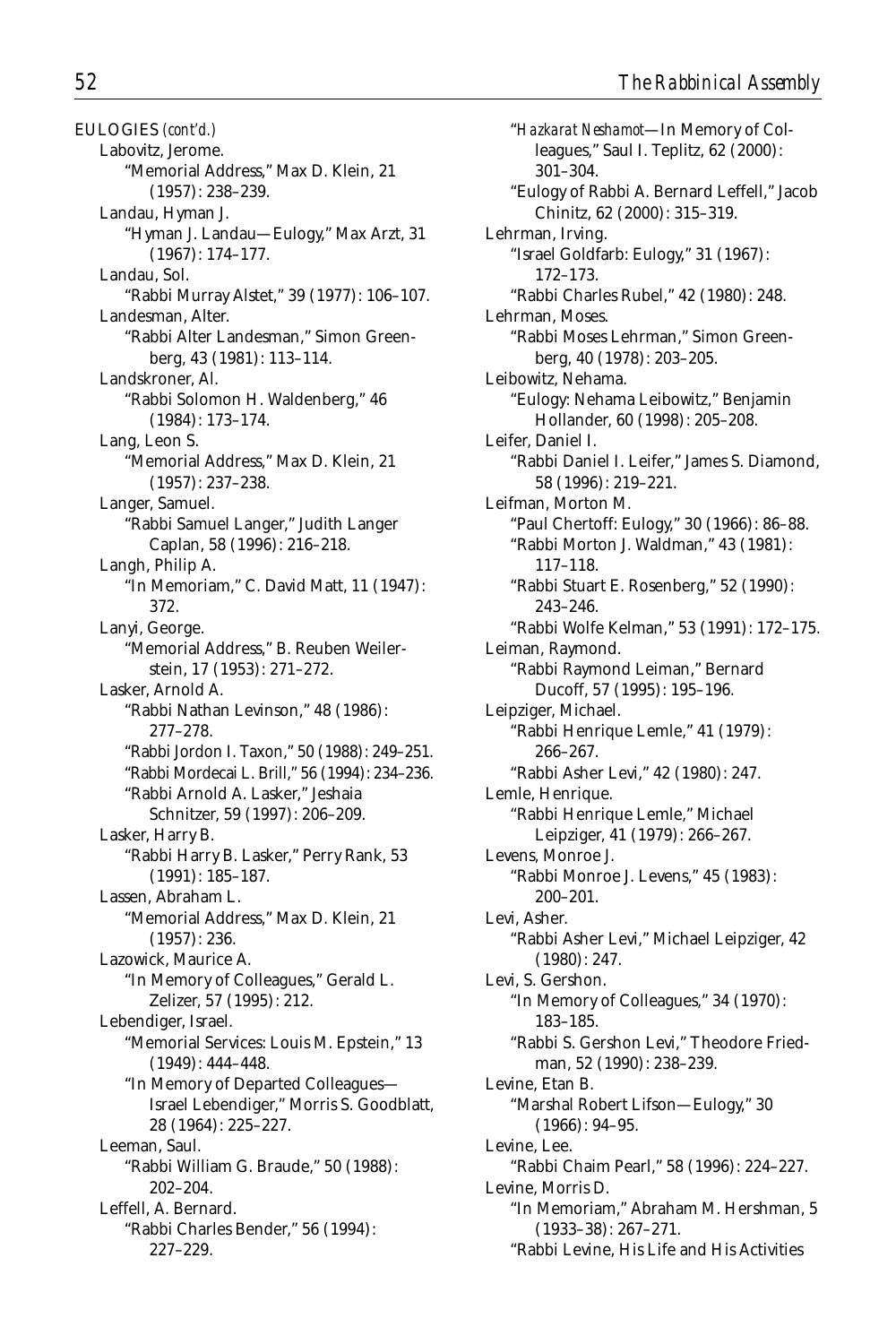on Behalf of Modern Hebrew in the United States (Moshe ha-Levi: *Halutz ha-Ruah*)," Abraham M. Hershman, 6 (1939): 98–103. "*Siyyum HaShas*—Personal Reminiscences of Professor Morris D. Levine," William P. Greenfeld, 10 (1946): 147–149. Levine, Shlomo D. "Rabbi Ira Sud," 48 (1986): 287–289. Levinson, Nathan. "Rabbi Nathan Levinson," Seymour J. Cohen, 40 (1978): 206–207. Levinson, Nathan. "Rabbi Nathan Levinson," Arnold Lasker, 48 (1986): 277–278. Levitsky, Louis M. "Jacob Kohn—Eulogy," 33 (1969): 182–183. "Rabbi Louis M. Levitsky," Max Arzt, 38 (1976): 275–278. Lewis, Albert L. "In Memory of Colleagues," 43 (1981): 121–122. "Rabbi Max Weine," 48 (1986): 290–292. "In Memory of Colleagues," 53 (1991): 200–203. Lewittes, Mordecai H. "In Memory of Colleagues," Albert L. Lewis, 53 (1991): 203. Lichtenstein, Michael. "In Memoriam," Leon Spitz, 5 (1933–38): 370–371. Lichter, Benjamin A. "Rabbi Benjamin A. Lichter," Seymour J. Cohen, 27 (1963): 196–197. Lieber, David L. "Rabbi William Malev," 36 (1974): 206–209. "Rabbi Joseph Wagner," 41 (1979): 275–276. "In Memory of Colleagues," 61 (1999): 181–184. Lieberman, Saul. "Professor Saul Lieberman," Professor Dov Zlotnick, 45 (1983): 202–207. Lieberworth, Billie C. "Rabbi Louis Harold Lieberworth: Family Remembrances," Billie C. Lieberworth, David L. Lieberworth, Ronald Lieberworth, 59 (1997): 210–213. Lieberworth, David L. "Rabbi Louis Harold Lieberworth: Family Remembrances," Billie C. Lieberworth, David L. Lieberworth, Ronald Lieberworth, 59 (1997): 210–213. Lieberworth, Louis Harold. "Rabbi Louis Harold Lieberworth: Family

Remembrances," Billie C. Lieberworth, David L. Lieberworth, Ronald Lieberworth, 59 (1997): 210–213. Lieberworth, Ronald. "Rabbi Louis Harold Lieberworth: Family Remembrances," Billie C. Lieberworth, David L. Lieberworth, Ronald Lieberworth, 59 (1997): 210–213. Lifson, Marshal Robert. "Marshal Robert Lifson—Eulogy," Etan B. Levine, 30 (1966): 94–95. Lincoln, David H. "In Memory of Colleagues," 42 (1980): 249–250. Lindenberg, Joshua. "Rabbi Maxwell Lawrence Sacks," 41 (1979): 272. Lipis, Philip. "Rabbi Marcus Breger," 38 (1976): 260–264. "Rabbi Philip Lipis," David Polish, 39 (1977): 112–113. Lipman, Solomon. "Rabbi Solomon Lipman," Sanford E. Sapirstein, 36 (1974): 203–205. Lipnick, Bernard. "Mordecai S. Halpern: Eulogy," 35 (1973): 121–122. "Eulogy," 35 (1973): 144–146. Lipnick, Jerome. "Rabbi Jerome Lipnick," Wilfred Shuchat, 39 (1977): 114–118. Listokin, Philip. "Rabbi Philip Listokin," Nathan Goldberg, 57 (1995): 197–198. Lobel, Stanley. "In Memory of Departed Colleagues—Stanley Lobel," Morris S. Goodblatt, 28 (1964): 225–227. Loeb, Mark G. "Rabbi Jacob B. Agus," 49 (1987): 319–323. Lowenthal, Eric I. "Rabbi Eric T. Lowenthal," Manuel Saltzman, 46 (1984): 156–157. Lublin, Nathan A. "*Hesped*," Solomon Waldenberg, 26 (1962): 225–226. Lubliner, Immauel. "Rabbi Immanuel Lubliner," Jonathan S. K. Lubliner, 60 (1998): 236–241. Lubliner, Jonathan S. K. "Rabbi Immanuel Lubliner," 60 (1998): 236–241. Luski, Jacob. "Rabbi Aaron Mauskopf," 49 (1987): 333–334.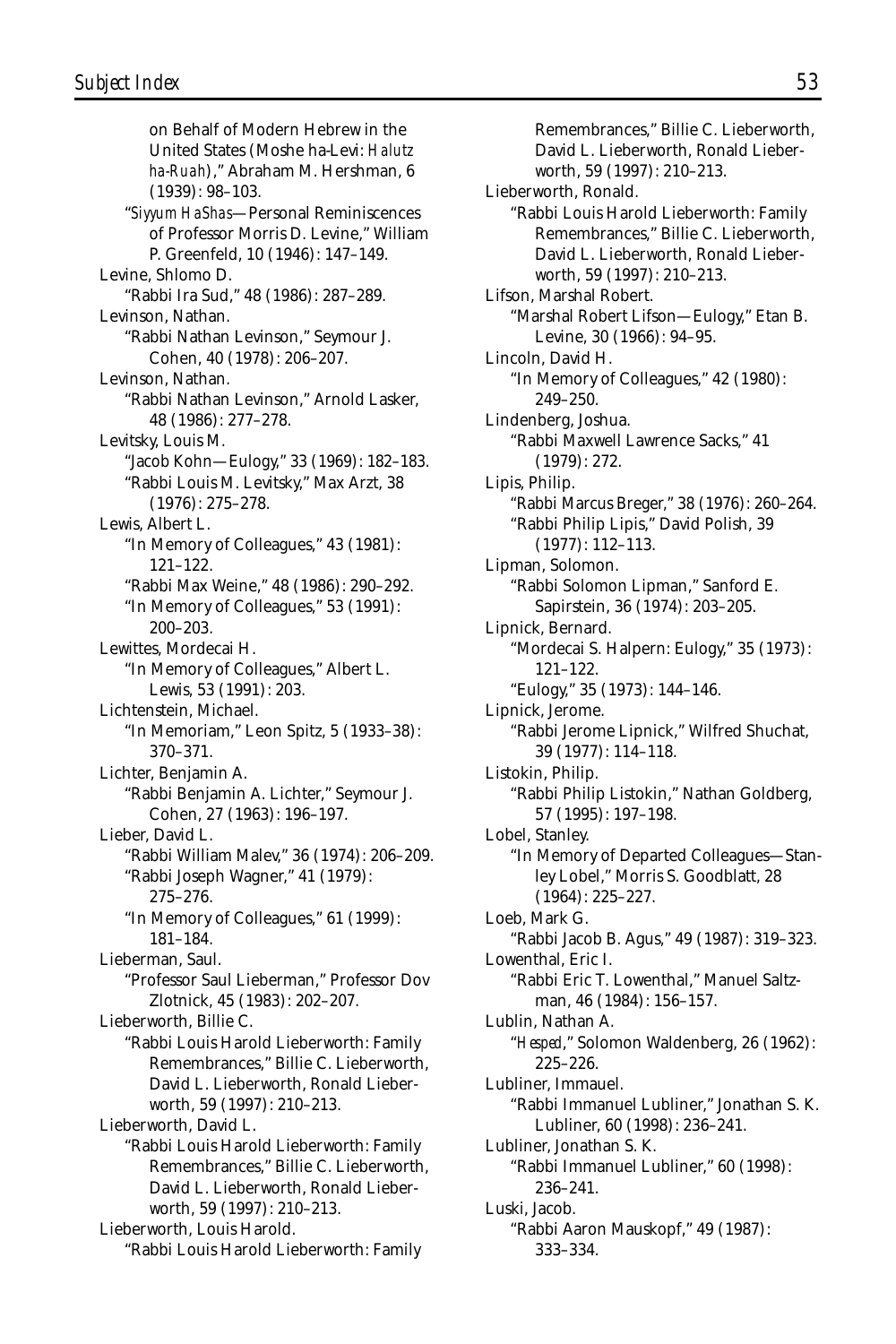EULOGIES *(cont'd.)* Magid, Marian. "Rabbi George Vida," 52 (1990): 251–252. Magil, Reuben J. "Rabbi Solomon Grayzel," 43 (1981): 98–99. Malev, William. "Rabbi William Malev," David Lieber, 36 (1974): 206–209. Malino, Jerome R. "Rabbi Isidor Hoffman," 43 (1981): 104–105. Maltzman, Marshall J. "Rabbi Sidney Steiman," 39 (1977): 128–129. "Eulogy," 39 (1977): 130–132. Manello, Carl L. "Eulogies," Nathan Kollin, 16 (1952): 226–227. Marcus, Joseph. "Rabbi Joseph Marcus (in Hebrew)," Hyman R. Rabinowitz, 37 (1975): 247–248. Margolies, Morris B. "Rabbi Gershon Hadas," 43 (1981): 100–101. Margolis, Elias. "In Memoriam," C. David Matt, 11 (1947): 372. Margolis, Max L. "In Memoriam," Alexander Marx, 4 (1930–32): 368–380. Margolis, Morris D. Eulogies: Abraham Silverstone," 15 (1951): 253–254. "Rabbi Morris D. Margolis," Sidney S. Guthman, 40 (1978): 208–209. Marx, Alexander. "Zebi Perez Chajes," 2 (1928): 183–185. "In Memoriam: Professor Max Leopold Margolis," 4 (1930–32): 368–380. Matt, C. David. "Memorial Paper: Menachem M. Eichler," 1 (1927): 89–91. "*Siyyum HaShas* in Tribute to Professor Louis Ginzberg" (Poem), 8 (1941–44): 399–400. "To Solomon Schechter on the Centenary of his Birth" (Poem), 11 (1947): 1–2. "In Memoriam: A Tribute to Morris Frank, Harry S. Jacobs, Philip Langh, Elias Margolis," 11 (1947): 372–373. "In Memoriam: A Trbute to Herman Abramowitz, Arthur Ginzler, Phineas Israeli, Raphael Hai Melamed," 12 (1948): 312–314. "A Rabbi Died" (Poem), 13 (1949): 439.

"Eulogies," Julius H. Greenstone, 16 (1952): 228–229. Matt, Daniel. "Rabbi Hershel Matt," 50 (1988): 221–222. Matt, Hershel Jonah. "Rabbi Hershel Matt," Daniel Matt, 50 (1988): 221–222. "Rabbi Hershel Matt," Jonathan Matt, 50 (1988): 223–224. Matt, Jonathan. "Rabbi Hershel Matt" 50 L (1988): 223–224. Mauskopf, Aaron. "Rabbi Aaron Mauskopf," Jacob Luski, 49 (1987): 333–334. Melamed, Raphael. "In Memoriam," C. David Matt, 12 (1948): 313–314. Mendelsohn, Jacob. "*Hesped*," Harry Halpern, 24 (1960): 254. Mereminsky, Meyer. "Rabbi Meyer Mereminsky," Max Vorspan, 36 (1974): 210–213. Mesch, Abraham. "Rabbi Abraham Mesch," Amram Prero, 27 (1963): 192–195. Metz, Solomon. "*Hesped*," Harry Halpern, 24 (1960): 254. Meyer, Isidore S. "In Memory of Departed Colleagues and Their Wives," Irwin Groner, 55 (1993): 184. Meyer, Marshall T. "Rabbi Marshall Meyer," Eugene Weiner, 56 (1994): 245–249. Milgrom, Jacob. "Rabbi Abraham Ezra Millgram," 60 (1998): 242–243. Miller, Joseph. "Joseph Miller: Eulogy," Abraham M. Heller, 32 (1968): 196–198. Millgram, Abraham Ezra. "Rabbi S. Joshua Kohn," 44 (1982): 158–159. "Rabbi Abraham Ezra Millgram," Jacob Milgrom, 60 (1998): 242–243. "In Memory of Colleagues," David L. Lieber, 61 (1999): 183. Minkin, Jacob S. "*Hesped*," 26 (1962): 225–226. Mogilner, David. "Rabbi David Mogilner," Dr. Daniel Elazar, 38 (1976): 279–280. Monson, Michael. "Rabbi Joel Geffen," 51 (1989): 303–306.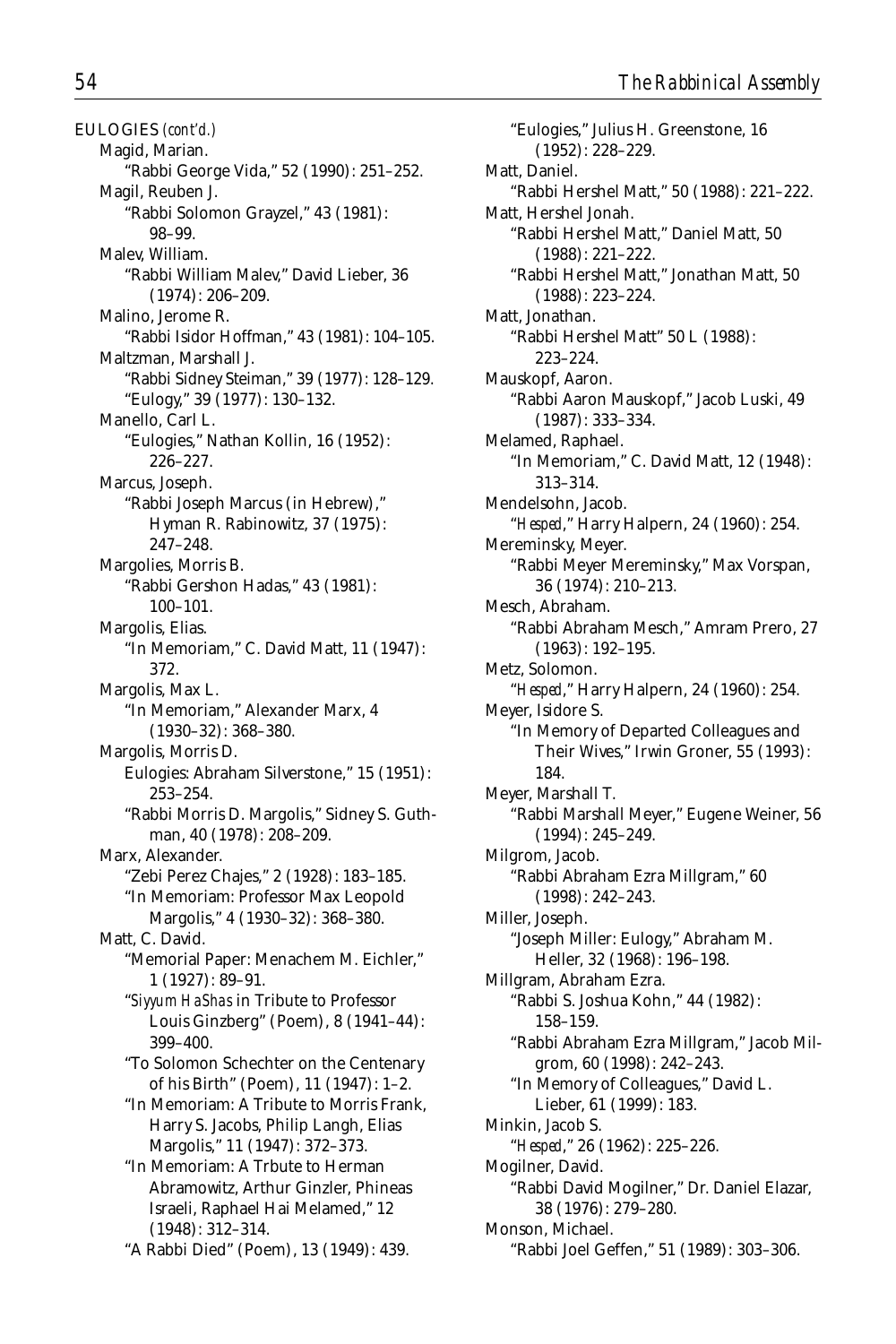"In Memory of Colleagues," 51 (1989): 317–319. "Rabbi Zev K. Nelson," 60 (1998): 244–245. Montrose, Lawrence. "Rabbi Robert Joel Addison," 46 (1984): 133–137. Morhaim, Abraham. "Rabbi Peretz Halpern," 50 (1988): 212–214. Moseson, Isaac. "Rabbi Isaac Moseson," Hilel Rudavsky, 58 (1996): 222–223. Moseson, Solomon I. "*Hesped*," Solomon Waldenberg, 26 (1962): 225–226. Musleah, Ezekiel N. "Leon H. Elmaleh: Eulogy," 35 (1973): 114–116. Nadelmann, Ludwig. "Rabbi Ludwig Nadelmann," Wolfe Kelman, 49 (1987): 335–336. Nadich, Judah. "Rabbi Joseph Zeitlin," 52 (1990): 253–254. "In Memory of Colleagues and Their Wives," 56 (1994): 262–265. "Rabbi Baruch Silverstein," Philip Silverstein, Judah Nadich, 58 (1996): 232. Neiman, Bennett A. "Rabbi Arnold Asher," 41 (1979): 252–253. Neimand, Louis. "Rabbi Louis Neimand," Yonah H. Geller, 39 (1977): 119–120. Nelson, Harry. "Harry Nelson: Eulogy," Henry Sosland, 29 (1965): 145–148. Nelson, David. "Rabbi Max Weine," 48 (1986): 293–295. Nelson, Zev K. "Rabbi Benjamin H. Tumim," 46 (1984): 170–172. "Rabbi Zev K. Nelson," Michael Monson, 60 (1998): 244–245. Neufeld, Edward. "In Memory of Colleagues," Michael Monson, 51 (1989): 317. Neulander, Arthur. "Rabbi Arthur Neulander," Fred Neulander, 50 (1988): 225–228. Neulander, Fred. "Rabbi Arthur Neulander," 50 (1988): 225–228. Newman, Jacob J. "Rabbi Jacob J. Newman," Abraham Nowak, 38 (1976): 281–282. Noveck, Simon. "Rabbi Abraham Nowak," 39 (1977): 121–125.

Novick, Daniel. "Rabbi Moses Rosenthal," 54 (1992): 295–297. Nowak, Abraham. "In Memoriam: Rabbi Hyman Solomon," 4 (1930–32): 110–112. "Eulogies: Nathan Blechman," 16 (1952): 220. "Norman Siegel—Eulogy," 35 (1973): 134–136. "Rabbi Jacob J. Newman," 38 (1976): 281–282. "Rabbi Abraham Nowak," Simon Noveck, 39 (1977): 121–125. O'Connor, John J., Cardinal. "Rabbi Marc Tanenbaum," Georgette Bennett, Cardinal John J. O'Connor, 55 (1993): 175–176. Ofseyer, Jordan S. "In Memory of Martin Luther King, Jr.," 49 (1987): 61–65. Oler, Abraham. "Rabbi Abraham Oler," I. David Oler, 38 (1976): 283–284. Oler, I. David. "Rabbi Abraham Oler," 38 (1976): 283–284. Ostow, Mortimer. "Rabbi Gerson D. Cohen," 54 (1992): 273–277. Ostrovsky, Raphael. "Rabbi Frank David Plotke," 57 (1995): 199–201. Panitz, David H. "Rabbi David H. Panitz," Michael Panitz, 53 (1991): 188–190. Panitz, Michael. "Rabbi David H. Panitz," 53 (1991): 188–190. Pappenheim, Albert. "Rabbi Albert Pappenheim," Erwin Schild, 46 (1984): 158–164. Parzen, Herbert. "Rabbi Herbert Parzen," Irwin Groner, 48 (1986): 279–280. Pearl, Chaim. "Rabbi Chaim Pearl," Lee Levine, 58 (1996): 224–227. Pearlmutter, Fishel A. "Rabbi Fishel A. Pearlmutter," David Blumenfeld, Marvin L. Labinger, 46 (1984): 165–169. Pearlstein, Aaron S. "Rabbi Aaron Shimon Yitshak Pearlstein," Jeffrey A. Wohlberg, 61 (1999): 183, 207–210.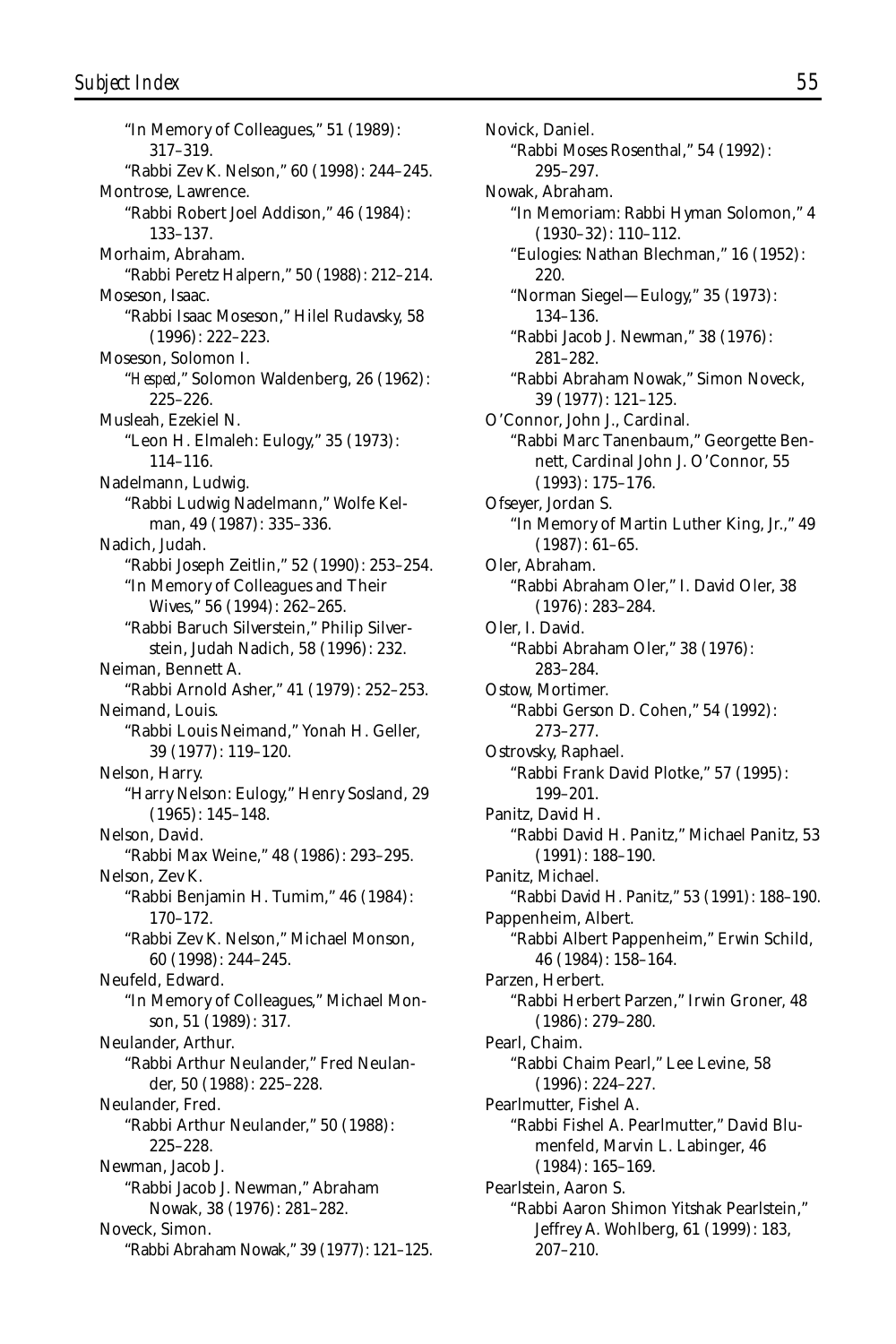EULOGIES *(cont'd.)* Pelberg, Abraham. "Rabbi Baruch Katz," 38 (1976): 273–274. Perelmuter, Hayim Goren. "Rabbi Lawrence Charney," 60 (1998): 215–216. Perelmuter, Mayer. "Rabbi Benjamin A. Daskal," 37 (1975): 235–238. Perlman, Irving. "Rabbi Irving Perlman," Harold S. Kushner, 44 (1982): 160–161. Penner, Samuel. "In Memoriam: Rabbi Frank Goldenberg," 10 (1946): 241–243. "Rabbi Samuel Penner," Melvin Weinman, 49 (1987): 337–340. Perelmuter, Hayim Goren. "Rabbi Lawrence Charney," 60 (1998): 215–216. Petuchowski, Jakob J. "Rabbi Phillip Sigal," 48 (1986): 281–283. Pickholtz, Morris. "Rabbi Abraham Horvitz," 43 (1981): 106. Pincus, Philip. "Rabbi Philip Pincus," Arnold M. Turchick, 44 (1982): 162–163. Plotke, Frank David. "Rabbi Frank David Plotke," Raphael Ostrovsky, 57 (1995): 199–201. Plotkin, Paul. "Rabbi Hyman Chanover," 61 (1999): 183, 190–193. Polish, David. "Rabbi Philip Lipis," 39 (1977): 112–113. Poplack, Kenneth D. "Memorial Tribute for Colleagues," Stanley S. Rabinowitz, 60 (1998): 213. "Rabbi Kenneth D. Poplack," Elliott T. Spar, 60 (1998): 246. Potok, Chaim. "Rabbi Simon Potok," 59 (1997): 214–215. Potok, Simon. "Rabbi Simon Potok," Chaim Potok, 59 (1997): 214–215. Prero, Amram. "Rabbi Arthur Bluhm—Rabbi Abraham Mesch," 27 (1963): 192–195. "Rabbi Amram Prero" (self-composed), 54 (1992): 287–289. Pressman, Jacob. "Rabbi Chaim Grossman," 60 (1998): 230–232. "Rabbi Chaim Grossman," 61 (1999): 183, 201–203.

"Rabbi Medalie Wise," 62 (2000): 334–336. Prince, David. "Rabbi David Prince," Moshe Samber, 38 (1976): 285. Raab, Albert L. "Rabbi Sidney Bogner," 48 (1986): 259–261. Rabinowitz, Elias. "*Hesped*," Harry Halpern, 24 (1960): 254. Rabinowitz, Hyman. R. "The Eulogy," 20 (1956): 213–219. "Simcha Rabinowitz: Eulogy," 34 (1970): 177–179. "Rabbi Joseph Marcus" (Hebrew), 37 (1975): 247–248. "Rabbi Hyman R. Rabinowitz," James Sherman, 54 (1992): 290–294. Rabinowitz, Simcha. "Simcha Rabinowitz: Eulogy," Hyman R. Rabinowitz, 34 (1970): 177–179. Rabinowitz, Stanley S. "Memorial Tribute for Colleagues," 60 (1998): 211–214. Radin, Jacob. "*Hesped*," Solomon Waldenberg, 26 (1962): 225–226. Raiskin, Max, D. "Rabbi Max D. Raiskin" (Hebrew), 41 (1979): 268. Rank, Perry. "Rabbi Harry B. Lasker," 53 (1991): 185–187. "Rabbi Gershon Baruch Chertoff," 59 (1997): 187–190. Rascoe, Michael. "Rabbi Seth L. Brody," 58 (1996): 207–210. Reich, Paul. "Rabbi Paul Reich," Shulamit Reich Elster, 50 (1988): 229–232. Reis, Paul Stephen. "Memorial Tribute for Colleagues," Stanley S. Rabinowitz, 60 (1998): 213. "Rabbi Paul Stephen Reis," Sara E. Reis, 60 (1998): 247–248. Reis, Sara E. "Rabbi Paul Stephen Reis," 60 (1998): 247–248. Resnikoff, Simon. "Rabbi Simon Resnikoff," Philip Book, 50 (1988): 233–236. Riback, Sidney B. "Rabbi Sidney B. Riback," Efry Spectre, 45 (1983): 208–209. Rivlin, Solomon. "Memorial Address," B. Reuben Weilerstein, 17 (1953): 273.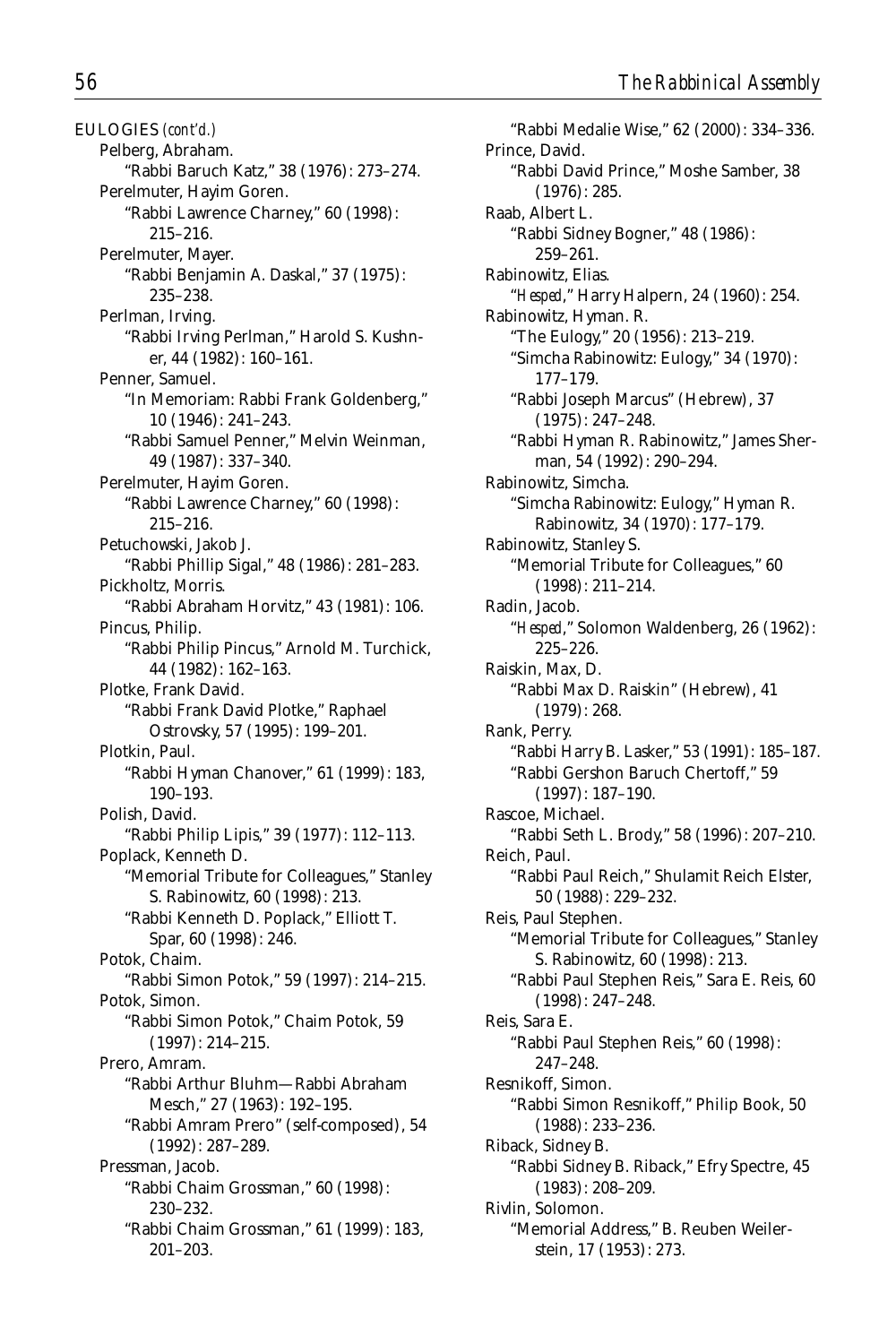Rodwogin, Benjamin. "In Memory of Colleagues," David L. Lieber, 61 (1999): 183. Roeder, Ludwig. "Ludwig Roeder: Eulogy," Nathaniel Zimskind, 34 (1970): 180. Rose, Goodman A. "Eulogies," Herman Hailperin, 15 (1951): 252. Rosen, James. "D'var Torah—In Memory of Matthew Eisenfeld," 58 (1996): 195–198. Rosen, Matthew B. "In Memory of Colleagues," Albert L. Lewis, 53 (1991): 203. Rosen, Nathan Nata. "Rabbi Nathan Nata Rosen," Abraham Feldbin, 52 (1990): 240–242. Rosenbaum, Nathan. "Rabbi Nathan Rosenbaum," Mordecai Rubin, 41 (1979): 269–271. Rosenberg, Stuart E. "Rabbi Stuart E. Rosenberg," Morton M. Leifman, 52 (1990): 243–246. Rosenberg, Yaakov G. "In Memory of Colleagues," 41 (1979): 277–279. "Rabbi Fishel Goldfeder," 43 (1981): 94–97. "Rabbi I. Usher Kirshblum," Mordecai Kirshblum, Fabian Schonfeld, Yaakov Rosenberg, Herzl Fishman, 45 (1983): 198–199. Rosenblatt, Samuel. "Eulogies: Adolph Coblenz," 14 (1950): 318–320. "Rabbi Israel Goldman," 42 (1980), 240–242. "Rabbi Samuel Rosenblatt," Mitchell Wohlberg, 45 (1983): 210–213. Rosenbloom, Seymour. "Rabbi Jacob E. Segal," 38 (1976): 295–301. Rosenblum, A. Leon. "Rabbi A. Leon Rosenblum," Mervin B. Tomsky, 58 (1996): 228–229. Rosenblum, Herbert. "Rabbi Aaron Weinberg," 56 (1994): 259–261. Rosenblum, Leon T. "Rabbi Albert Nathaniel Troy," 61 (1999): 183, 217–219. Rosenthal, Gilbert S. "Rabbi Morris M. Goldberg," 54 (1992): 282–286. "Rabbi Benjamin L. Teller," 60 (1998): 258–260.

Rosenthal, Moses. "Rabbi Moses Rosenthal," Daniel Novick, 54 (1992): 295–297. Roth, Joseph M. "Memorial Address," B. Reuben Weilerstein, 17 (1953): 272. Routtenberg, Aryeh. "Rabbi Hyman Routtenberg" (Hebrew and English), 57 (1995): 202–204. Routtenberg, Hyman. "Rabbi Hyman Routtenberg" (Hebrew and English) by Aryeh Routtenberg, 57 (1995): 202–204. Routtenberg, Max J. "Julius Fisher—Eulogy," 30 (1966): 89–90. "Theodore Shabshelowitz: Eulogy," 32 (1968): 199–200. "Rabbi Ben Zion Bokser," 46 (1984): 141–143. "Rabbi Max J. Routtenberg," Jules Harlow, 49 (1987): 341–345. "Rabbi Max J. Routtenberg," Ruth R. Seldin, 49 (1987): 346–348. Rubel, Charles. "Rabbi Charles Rubel," Irving Lehrman, 42 (1980): 248. Rubenovitz, Herman H. "Herman H. Rubenovitz: Eulogy," Israel J. Kazis, 30 (1966): 96–99. Rubenstein, Bernard A. "Rabbi Bernard A. Rubenstein," Solomon Gordon, 38 (1976): 286–290. Rubenstein, Jacob Israel. "Rabbi Jacob Rubenstein," Zev Rubenstein, 61 (1999): 183, 211–212. Rubenstein, Zev. "Rabbi Jacob Rubenstein," 61 (1999): 183, 211–212. Rubin, Meyer. "Jacob Hochman: Eulogy," 30 (1966): 91–93. "Rabbi Meyer Rubin," Manuel Saltzman, 52 (1990): 247–248. Rubin, Mordecai. "Rabbi Mordecai Rubin," Neil Kurshan, Gershon Schwartz, 56 (1994): 250–258. Rudavsky, Hilel. "Rabbi Isaac Moseson," 58 (1996): 222–223. Ruderman, Samuel S. "Samuel S. Ruderman: Eulogy," Josiah Derby, 33 (1969): 184–186. Sachs, Samuel. "In Memory of Colleagues," Kassel Abelson, 52 (1990): 262.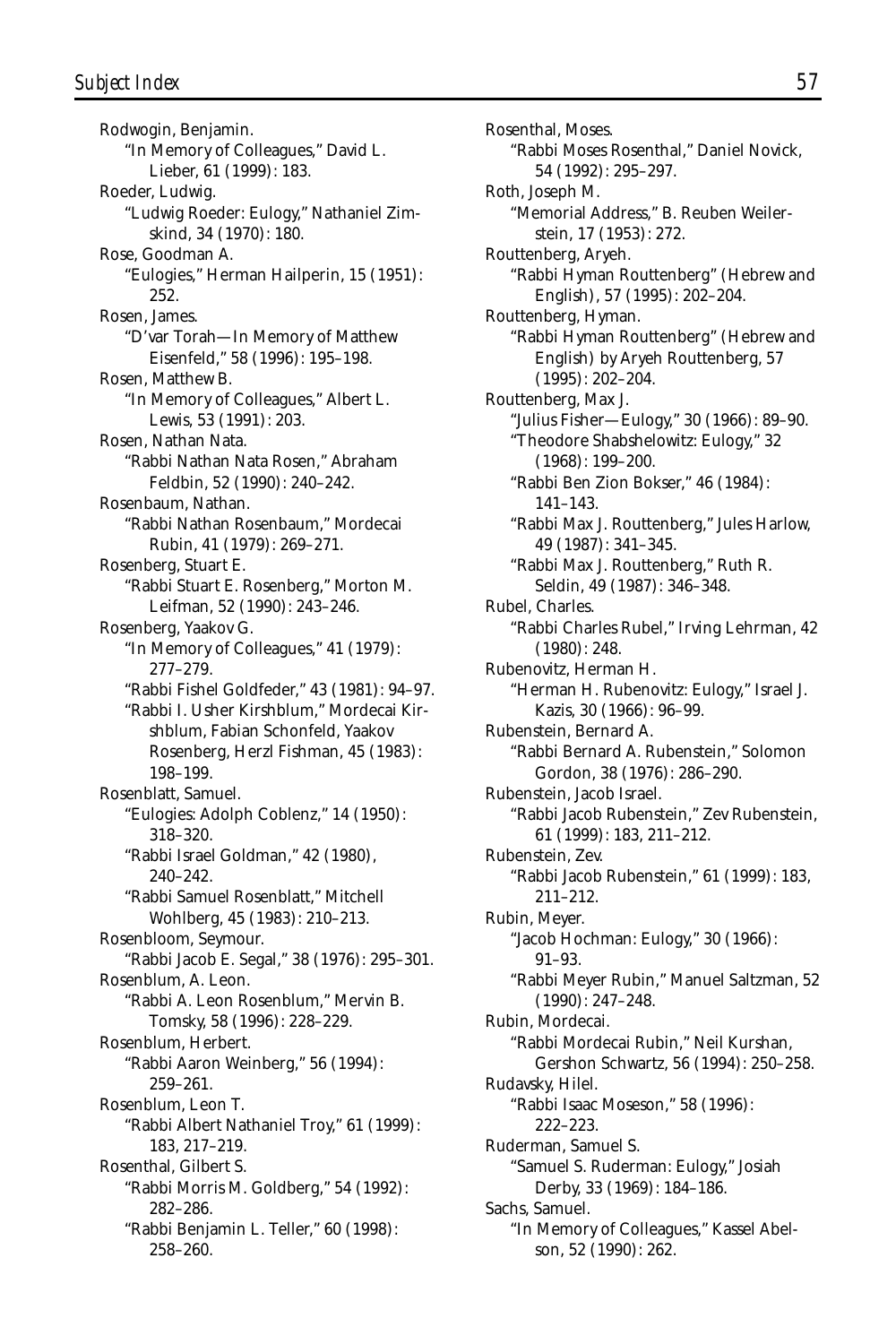EULOGIES *(cont'd.)* Sacks, Louis L. "In Memory of Colleagues," Mordecai Waxman, 58 (1996): 251. Sacks, Maxwell Lawrence. "Rabbi Maxwell Lawrence Sacks," Joshua Lindenberg, 41 (1979): 272. Salit, Norman. "*Hesped*," Aaron H. Blumenthal, 25 (1961): 165–168. Saltzman, Manuel. "Rabbi Eric T. Lowenthal," 46 (1984): 156–157. "Rabbi Meyer Rubin," 52 (1990): 247–248. "Rabbi Manuel Saltzman," Harold S. Kushner, 60 (1998): 250–251. Samber, Moshe. "Rabbi David Prince," 38 (1976): 285. Samuels. Robert L. "Rabbi Nathan Colish," 44 (1982): 150–151. Sandrow, Edward T. "Rabbi Max D. Klein," 36 (1974): 202. "Rabbi Edward T. Sandrow," Simon Greenberg, 38 (1976): 291–294. Saperstein, Sanford E. "Rabbi Solomon Lipman," 36 (1974): 203–205. Sarachek, Joseph. "Memorial Address," B. Reuben Weilerstein, 17 (1953): 273. Sasso, Dennis C. "Rabbi Samuel Schwartz," 57 (1995): 205–208. Schachter, Stanley J. "Rabbi Moshe Babin," 41 (1979): 254–257. "Rabbi Salamon Faber," 41 (1999): 183, 194–197. Schafler, Samuel. "Rabbi Samuel Schafler," Seth Schafler, 53 (1991): 191–196. Schafler, Seth. "Rabbi Samuel Schafler," 53 (1991): 191–196. Schatz, Morris. "Morris Schatz: Eulogy," Max Arzt, 31 (1967): 174–177. Schechter, Frank I. "Memorial Paper: Moses Baroway," 1 (1927): 92–95. Schechter, Solomon. "To Solomon Schechter on the Centenary of His Birth" (Poem), C. David Matt, 11 (1947): 1–2. Schectman, Harry Z. "*Hazkarat Neshamot*—In Memory of Col-

leagues," Saul I. Teplitz, 62 (2000): 301–304. "Eulogy of Rabbi Harry Z. Schectman," Richard Sherwin, 62 (2000): 320–322. Schild, Erwin. "Rabbi Albert Pappenheim," 46 (1984): 158–164. Schmelzer, Menahem. "Eulogy of Rabbi Steven Veghazi," Jozef Schweitzer, trans. Menahem Schmelzer, published in *Izrael,* Budapest, January, 2000, 62 (2000): 327–328. Schnitzer, Jeshaia. "Rabbi Arnold A. Lasker," 59 (1997): 206–209. "*Hazkarat Neshamot*—In Memory of Colleagues," Saul I. Teplitz, 62 (2000): 301–304. "Eulogy of Rabbi Jeshaia Schnitzer," Jonathan A. Schnitzer, 62 (2000): 323–326. Schnitzer, Jonathan A. "Eulogy of Rabbi Jeshaia Schnitzer," 62 (2000): 323–326. Schnitzer, Samuel. "Samuel Schnitzer—Eulogy," Harry Zwelling, 30 (1966): 100–101. Schoffmann, Edwin. "In Memory of Colleagues," Mordecai Waxman, 58 (1996): 251. Schonfeld, Fabian. "Rabbi I. Usher Kirshblum," Mordecai Kirshblum, Fabian Schonfeld, Yaakov Rosenberg, Herzl Fishman, 45 (1983): 198–199. Schorsch, Emil. "Rabbi Emil Schorsch," Ismar Schorsch, 44 (1982): 164–168. Schorsch, Ismar. "Rabbi Emil Schorsch," 44 (1982): 164–168. "Rabbi Alexander Shapiro," Ismar Schorsch, Alan Silverstein, Rhea K. Zukerman, 55 (1993): 165–166. Schudrich, David. "In Memory of Colleagues," Albert L. Lewis, 53 (1991): 203. Schulman, Sidney. "Rabbi Sidney Schulman," Pinchos J. Chazin, 55 (1993): 162–164. Schulweis, Harold. M. "Rabbi Elliott Burstein," 38 (1976): 265. Schwartz, Gershon. "Rabbi Mordecai Rubin," Neil Kurshan, Gershon Schwartz, 56 (1994): 253–258. Schwartz, Barry Dov. "Rabbi Hillel Hyman," 42 (1980): 245–246.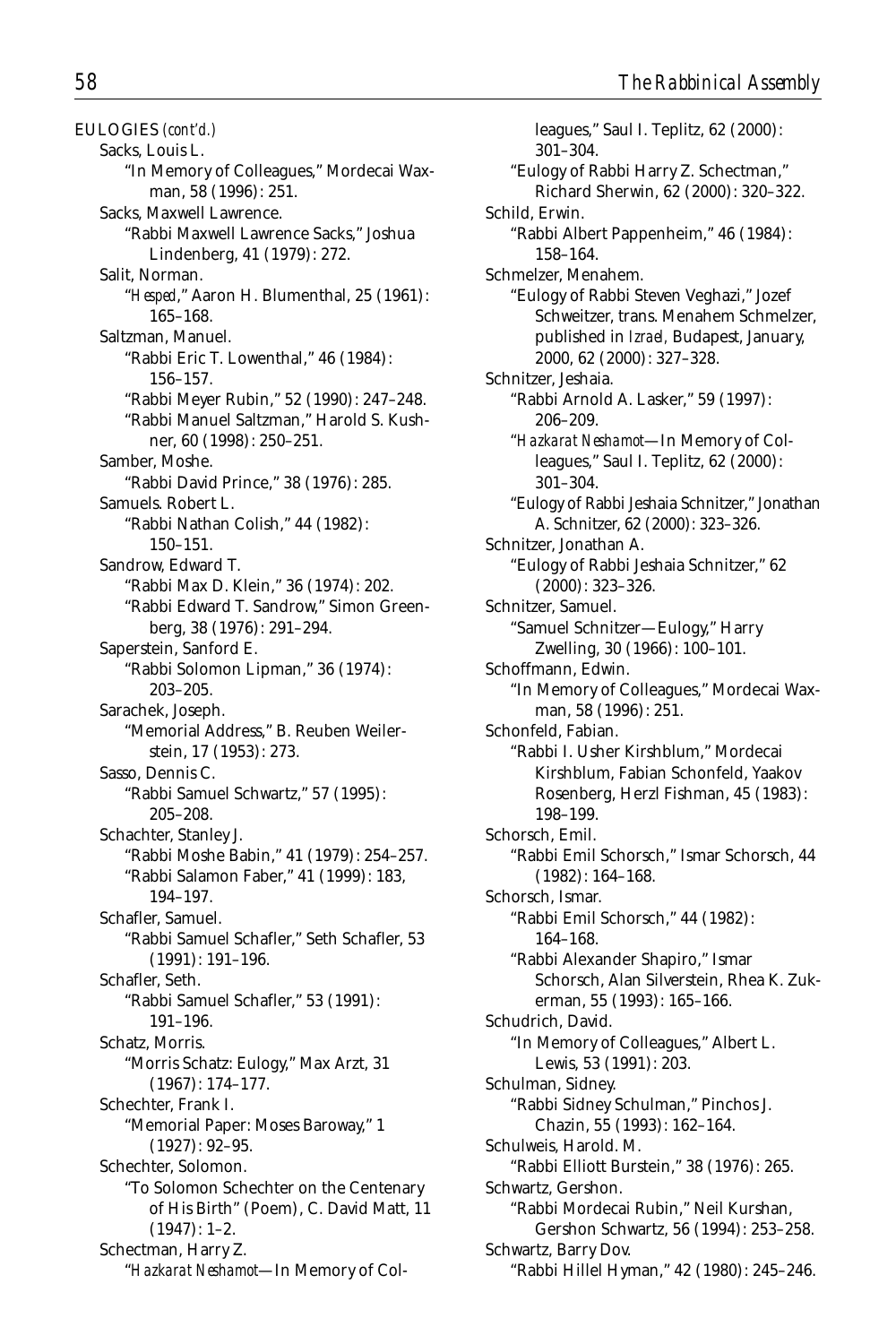Schwartz, Harry E. "Rabbi Harry E. Schwartz," Alvin Kass, 50 (1988): 237–240. Schwartz, Jesse. "In Memory of Departed Colleagues: Jesse Schwartz," Morris S. Goodblatt, 28 (1964): 225–227. Schwartz, Samuel. "Rabbi Ralph DeKoven," 36 (1974): 196–197. "Rabbi Samuel Schwartz," Dennis C. Sasso, 57 (1995): 205–208. Schwarzschild, Steven Samuel. "Rabbi Steven Samuel Schwarzschild," Eugene B. Borowitz, 52 (1990): 249–250. Schweitzer, Jozef. "Eulogy of Rabbi Steven Veghazi," Jozef Schweitzer, (trans. Menahem Schmelzer), published in *Izrael,* Budapest, January, 2000, 62 (2000): 327–328. Segal, Benjamin J. "Introduction: Rabbi David Aronson Memorial Lecture,"(Hebrew), 60 (1998): 100–101. Segal, Bernard. "Henry O. Griffel: Eulogy," 33 (1969): 178–179. "Rabbi Bernard Segal," Simon Greenberg, 47 (1985): 170–171. Segal, Henry. "Rabbi Henry Segal," Matthew H. Simon, 53 (1991): 197–199. Segal, Jacob. E. "Rabbi Jacob E. Segal," Seymour Rosenbloom, 38 (1976): 295–301. Segal, Shalom. "Rabbi Shalom Segal," Gerald I. Wolpe, 39 (1977): 126–127. Seldin, Ruth R. "Rabbi Max J. Routtenberg," 49 (1987): 346–348. Seligman, William. "Rabbi William Seligman," Armond E. Cohen, 43 (1981): 115–116. Seltzer, Herbert. "Rabbi Herbert Seltzer," Asher Bar-Zev, 51 (1989): 309–313. Shabshelowitz, Theodore. "Theodore Shabshelowitz: Eulogy," Max J. Routtenberg, 32 (1968): 199–200. Shanblatt, Charlotte. "Rabbi Sanford D. Shanblatt," 60 (1998): 252–254. Shanblatt, Sanford D. "Marvin Weiss: Eulogy," 29 (1965): 149–151.

"Memorial Tribute for Colleagues," Stanley S. Rabinowitz, 60 (1998): 213. "Rabbi Sanford D. Shanblatt," Charlotte Shanblatt, 60 (1998): 252–254. "In Memory of Colleagues," David L. Lieber, 61 (1999): 183. Shapiro, Alexander M. "Rabbi Samuel Cohen," 49 (19870: 324–326. "Rabbi Alexander Shapiro," Ismar Schorsch, Alan Silverstein, Rhea K. Zukerman, 55 (1993): 165–169. Sherman, Charles. "Rabbi Irwin I. Hyman," 49 (1987): 327–329. Sherman, James. "Rabbi Hyman R. Rabinowitz," 54 (1992): 290–294. Sherman, Karen. "Rabbi Samuel N. Sherman," 41 (1979): 273–274. Sherman, Samuel N. "Rabbi Samuel N. Sherman," Karen Sherman, 41 (1979): 273–274. Sherwin, Richard. "Eulogy of Rabbi A. Bernard Leffell," 62 (2000): 320–322. Shimoff, Ephraim. "Rabbi Jesse Finkle," 41 (1979): 260–261. Shohet, David M. "*Hesped*," Solomon Waldenberg, 26 (1962): 225–226. Shoulson, Abraham Benjamin. "In Memory of Colleagues," Gerald L. Zelizer, 57 (1995): 212. Shtull, Jacob. "Rabbi Sheldon Weltman," 54 (1992): 301–302. Shubow, Joseph S. "Joseph S. Shubow: Eulogy," by Usher Kirshblum, 34 (1970): 181–182. Shuchat, Wilfred. "Rabbi Samuel Cass," 38 (1976): 266–269. "Rabbi Jerome Lipnick," 39 (1977): 114–118. Shulman, Ronald J. "Rabbi Bernard Wechsberg," 55 (1993): 177–181. Siegel, Michael S. "Rabbi Emanuel Bennett," 53 (1991): 159–162. Siegel, Norman. "Norman Siegel: Eulogy," Abraham Nowak, 35 (1973): 134–136. Siegel, Seymour. "Rabbi Louis Engelstein," 48 (1986): 262–263. "Rabbi Seymour Siegel," Wolfe Kelman, 50 (1988): 241–244.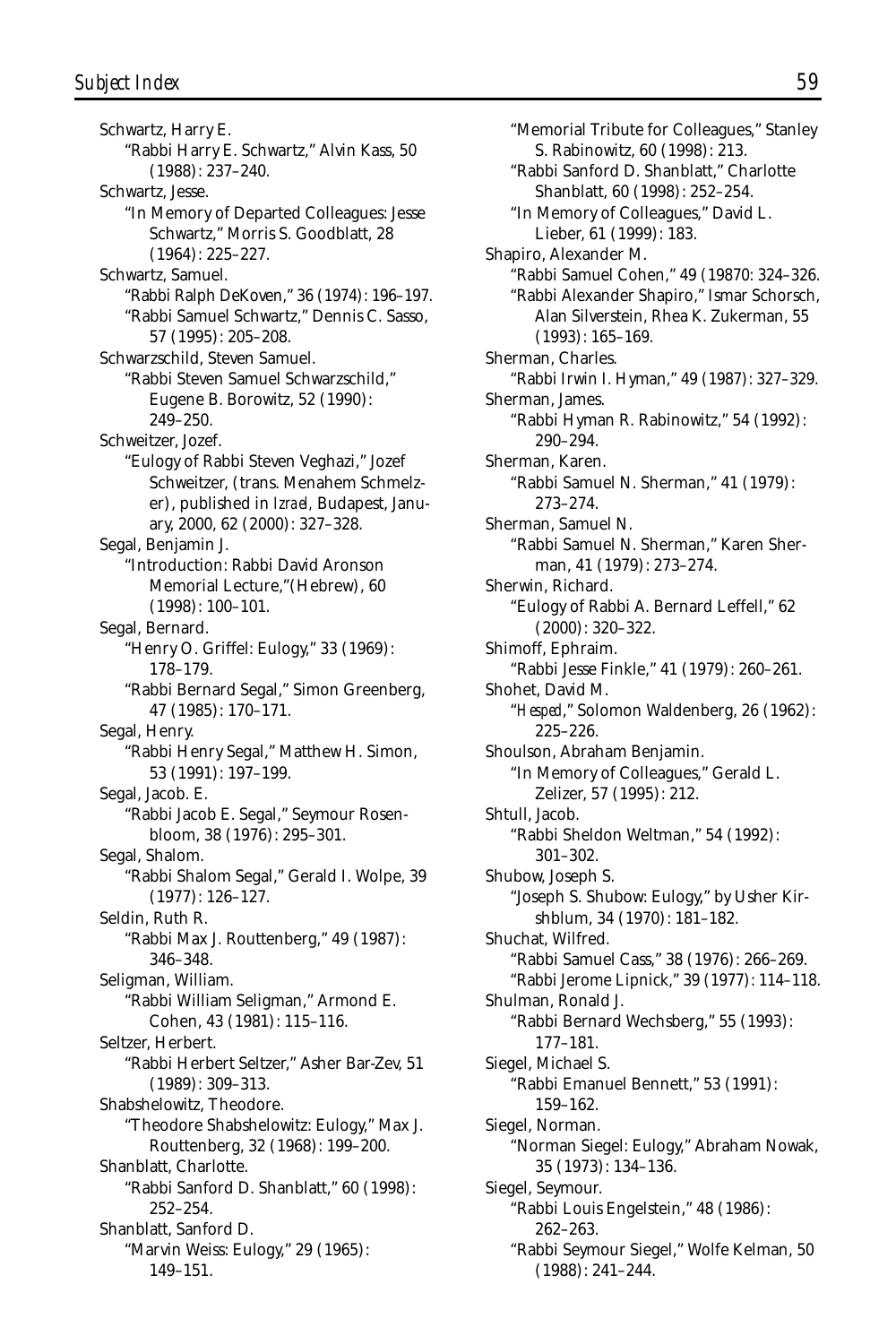Sigal, Phillip. "Rabbi Phillip Sigal," Jakob J. Petuchowski, 48 (1986): 281–283. Signer, Isador. "In Memoriam: Rabbi Nachman S. Arnoff," 10 (1946): 239–241. "Memorial Address," B. Reuben Weilerstein, 17 (1953): 272. Silverman, Hillel E. "Morris Silverman: Eulogy," 35 (1973): 137–140. "In Memory of Colleagues and Their Wives," 40 (1978): 213–215. "My Father, Morris Silverman," 48 (1986): 14–17. Silverman, Morris. "Morris Silverman: Eulogy," Hillel E. Silverman, 35 (1973): 137–140. Silverstein, Alan. "Rabbi Alexander Shapiro," Ismar Schorsch, Alan Silverstein, Rhea K. Zukerman, 55 (1993): 166–168. Silverstein, Baruch. "Rabbi Harold Gordon," 40 (1978): 201–202. "Rabbi Harry Halpern," 44 (1982): 155–157. "Memorial Tribute," 48 (1986): 301–303. "Rabbi Baruch Silverstein," Philip Silverstein, Judah Nadich, 58 (1996): 230–232. Silverstein, Philip. "Rabbi Baruch Silverstein," Philip Silverstein, Judah Nadich, 58 (1996): 230–231. Silverstein, Ralph. "Rabbi Ralph Silverstein," Nathan Goldberg, 59 (1997): 216–217. Silverstone, Abraham. "Eulogies," Morris D. Margolis, 15 (1951): 253–254. Simon, Abraham. "Rabbi Abraham Simon," Ralph Simon, 40 (1978): 210–212. Simon, Ernst. "In Memory of Colleagues," Michael Monson, 51 (1989): 317. Simon, Matthew H. "Rabbi Henry Segal," 53 (1991): 197–199. "Rabbi Ralph Simon, President, The Rabbinical Assembly, 1968–1970," Matthew Simon, Elliot B. Gertel, 58 (1996): 233–237. Simon, Mordecai. "Rabbi Irving Weingart," 54 (1992): 298–300.

Simon, Ralph. "Rabbi Abraham Simon," 40 (1978): 210–212. "Rabbi Ralph Simon, President, The Rabbinical Assembly, 1968–1970," Matthew Simon, Elliot B. Gertel, 58 (1996): 233–244. Skop, Morris. "Leon B. Hurwitz: Eulogy," 35 (1973): 128–129. Slosberg, Robert B. "Rabbi Simcha Kling," 53 (1991): 180–182. Smerling, Samuel. "Rabbi Samuel Smerling," Zelick L. Block, 61 (1999): 183, 213–214. Smith, Joseph. "Rabbi Martin I. Douglas," 62 (2000): 305–306. Sobel, Pesach. "Rabbi Pesach Sobel," Harold S. Kushner, 60 (1998): 255–257. "In Memory of Colleagues," David L. Lieber, 61 (1999): 183. Sokolove, Sidney. "Rabbi Meyer Finkelstein," 37 (1975): 239–241. Solomon, Elias L. "In Memoriam: Charles Isaiah Hoffman," 9 (1945): 224–225. "In Memoriam: Chief Rabbi Joseph Herman Hertz," 10 (1946): 246–253. "Memorial Address," Max D. Klein, 21 (1957): 236–237. Solomon, Hyman. "In Memoriam," Abraham Nowak, 4 (1930–32): 110–112. Sosland, Henry. "Harry Nelson: Eulogy," 29 (1965): 145–148. Spar, Elliott T. "Rabbi Kenneth D. Poplack," 60 (1998): 246. Spectre, Efry. "Rabbi Sidney B. Riback," 45 (1983): 208–209. Speier, Morris. "In Memory of Departed Colleagues: Morris Speier," Morris S. Goodblatt, 28 (1964): 225–227. Spiegel, Shalom. "Professor Shalom Spiegel," Samuel Chiel, 47 (1985): 172–173. Spielman, Leon. "*Hazkarat Neshamot*—In Memory of Colleagues," Saul I. Teplitz, 62 (2000): 301–304.

EULOGIES *(cont'd.)*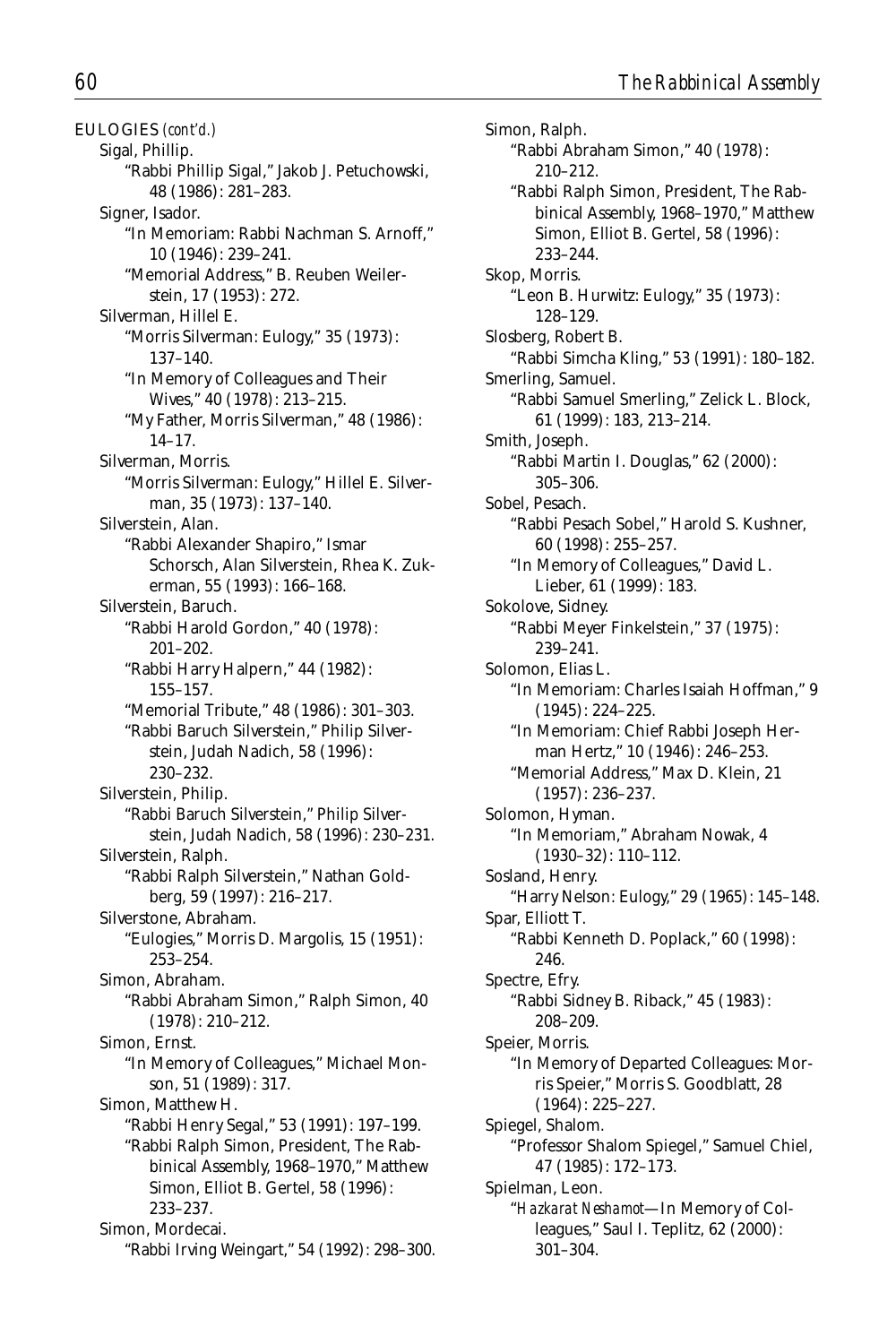"Rabbi Max Raphael Wasser," 62 (2000): 329–330. Spitz, Leon. "In Memoriam: Rabbi Michael Lichtenstein," 5 (1933–38): 370–371. "In Memoriam: Jesse Bienenfeld," 9 (1945): 226. "*Hesped*," Harry Halpern, 24 (1960): 254. Stamfer, Joshua. "Rabbi Philip Kleinman," 46 (1984): 154–155. Steckel, Charles William. "Rabbi Charles William Steckel," Ben Zion Bergman, 50 (1988): 245–248. Steiman, Sidney. "Rabbi Sidney Steiman," Marshall J. Maltzman, 39 (1977): 128–129. Steinberg, Milton. "Eulogies," Ira Eisenstein, 14 (1950): 325–327. Steindel, Ben Zion. "Rabbi Ben Zion Steindel," Stephen Steindel, 48 (1986): 284–286. Steindel, Stephen. "Rabbi Ben Zion Steindel," 48 (1986): 284–286. Stern, Sholom. "In Memory of Colleagues," 44 (1982): 169–172. Stolper, Bernard. "*Hesped*," Harry Halpern, 24 (1960): 254. Sud, Ira. "Rabbi Ira Sud," Shlomo D. Levine, 48 (1986): 287–289. Sydney, E. Charles. "E. Charles Sydney," Philip R. Alstat, 27 (1963): 198. Tanenbaum, Marc H. "Rabbi Marc Tanenbaum," Georgette Bennett, Cardinal John J. O'Connor, 55 (1993): 170–176. Tarnor, Norman. "Rabbi Norman Tarnor," Ben Zion Bergman, 61 (1999): 183, 215–216. Tattelbaum, Harvey. "Rabbi William Greenburg," 59 (1997): 201–205. Taxon, Jordon I. "Rabbi Jordon I. Taxon," Arnold A. Lasker, 50 (1988): 249–251. Teichman, C. Joseph. "Rabbi C. Joseph Teichman," Jack E. Frankel, 51 (1989): 314–316. Teller, Benjamin L. "Rabbi Benjamin L. Teller," Gilbert S. Rosenthal, 60 (1998): 258–260.

Teller, Morris. "Memorial Services: Louis Feinberg," 13 (1949): 440–443. "Morris Teller: Eulogy," Morris A. Gutstein, 31 (1967): 178–181. Teplitz, Saul I. "Eulogy: in Memoriam to Our Colleagues," 38 (1976): 305–307. "*Hazkarat Neshamot*—In Memory of Colleagues," 62 (2000): 301–304. Thaler, Albert. "Rabbi Richard J. Thaler," 60 (1998): 261–264. Thaler, Richard J. "Memorial Tribute for Colleagues," Stanley S. Rabinowitz, 60 (1998): 213. "Rabbi Richard J. Thaler," Albert Thaler, 60 (1998): 261–264. Ticktin, Max D. "Rabbi Richard W. Winograd," 36 (1974): 214–215. Tofield, Sanders A. "*Hesped*," Aaron H. Blumenthal, 25 (1961): 166–168. Tomsky, Mervin B. "Rabbi A. Leon Rosenblum," 58 (1996): 228–229. Toubin, Isaac. "Memorial Tribute," Baruch Silverstein, 48 (1986): 303. Treiger, Baruch I. "Eulogies (Hebrew)," Gershon Winer, 19 (1955): 260–261. Troy, Albert N. "Andrew Klein: Eulogy," 32 (1968): 193–195. "Rabbi Albert Nathaniel Troy," Leon T. Rosenblum, 61 (1999): 183, 217–219. Tucker, Ethan Moses. "Rabbi Samuel Freilich," 56 (1994): 237–238. Tumim, Benjamin H. "Rabbi Benjamin H. Tumim," Zev K. Nelson, 46 (1984): 170–172. Turchick, Arnold. M. "Rabbi Philip Pincus," 44 (1982): 162–163. Ungar, Michael N. "Rabbi Morton Goldberg," 61 (1999): 183, 198–200. Veghazi, Steven. "*Hazkarat Neshamot*—In Memory of Colleagues," Saul I. Teplitz, 62 (2000): 301–304. "Eulogy of Rabbi Steven Veghazi," Jozef Schweitzer, (trans. Menahem Schmelzer), published in *Izrael,* Budapest, January, 2000, 62 (2000): 327–328.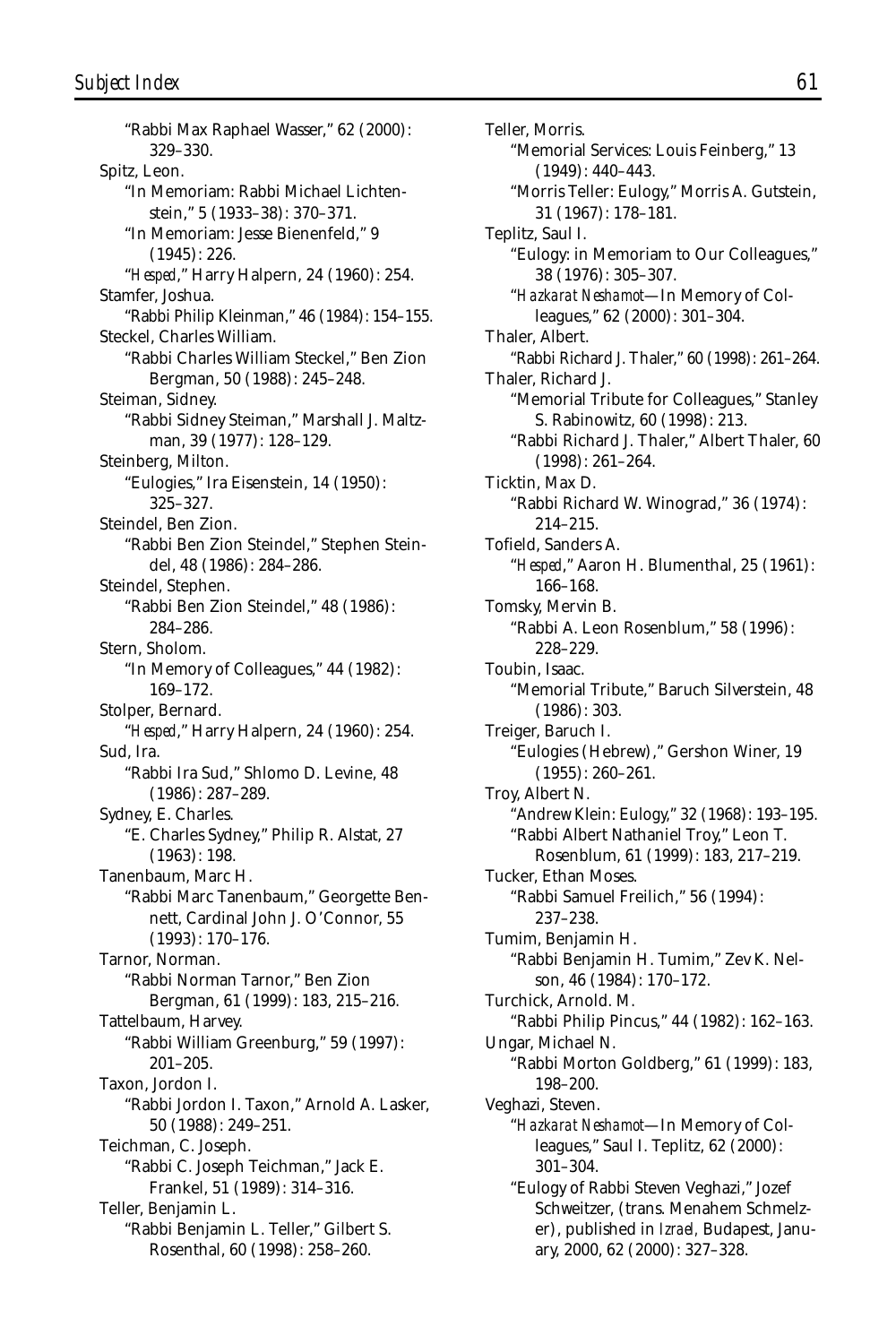EULOGIES *(cont'd.)* Vida, George. "Rabbi George Vida," Marian Magid, 52 (1990): 251–252. Vogel, Samuel. "Rabbi Joseph Braver," 61 (1999): 183, 185–189. Vorspan, Max. "Rabbi Meyer Mereminsky," 36 (1974): 210–213. Wagner, Joseph. "Rabbi Joseph Wagner," David L. Lieber, 41 (1979): 275–276. Wald, Marcus. "Memorial Address," Max D. Klein, 21 (1957): 236. Waldenberg, Solomon H. "*Hesped:* Abraham E. Halpern, Nathan A. Lublin, Jacob S. Minkin, Solomon I. Moseson, Jacob Radin, David M. Shohet," 26 (1962): 225–226. "Rabbi Solomon H. Waldenberg," Al Landskroner, 46 (1984): 173–174. Waldman, Morton J. "Rabbi Morton J. Waldman," Morton M. Leifman, 43 (1981): 117–118. Warren, Joseph. "Joseph Warren: Eulogy," Joel Geffen, 30 (1966): 102–104. Wasser, Max Raphael. "*Hazkarat Neshamot*—In Memory of Colleagues," Saul I. Teplitz, 62 (2000): 301–304. "Rabbi Max Raphael Wasser," Leon Spielman, 62 (2000): 329–330. Waxman, Mordecai. "In Memory of Colleagues," 58 (1996): 247–251. Wechsberg, Bernard. "Rabbi Bernard Wechsberg," Ronald J. Shulman, 55 (1993): 177–181. Weilerstein, B. Reuben. "Memorial Address: Jacob Honig, George Lanyi, Joseph M. Roth, Isidor Signer, Julius Berger, Solomon Rivlin, Solomon Goldman," 17 (1953): 271–274. "In Memory of Departed Colleagues: B. Reuben Weilerstein," Morris S. Goodblatt, 28 (1964): 225–227. Weinberg, Aaron. "Rabbi Aaron Weinberg," Herbert Rosenblum, 56 (1994): 259–261. Weinberg, Norbert. "Rabbi William Weinberg," 38 (1976): 302–304.

Weinberg, Stefan. "Rabbi Jossef J. Kratzenstein," 53 (1991): 183–184. Weinberg, William. "Rabbi William Weinberg," Norbert Weinberg, 38 (1976): 302–304. Weine, Max. "Rabbi Max Weine," Albert L. Lewis, 48 (1986): 290–292. "Rabbi Max Weine," David Nelson, 48 (1986): 293–295. Weiner, Eugene. "Rabbi Marshall Meyer," 56 (1994): 245–249. Weingart, Irving A. "Eulogies: Philip Graubart," 16 (1952): 224–225. "Rabbi David Graubart," 46 (1984): 149–150. "Rabbi Irving Weingart," Mordecai Simon, 54 (1992): 298–300. Weinman, Melvin. "Rabbi Samuel Penner," 49 (1987): 337–340. Weisberger, Moses Ralph (Moshe Ben Zion). "*Hazkarat Neshamot*—In Memory of Colleagues," Arnold M. Goodman, 59 (1997): 219. Weiss, Marvin. "Marvin Weiss: Eulogy," Sanford D. Shanblatt, 29 (1965): 149–151. Weltman, Sheldon. "Rabbi Sheldon Weltman," Jacob Shtull, 54 (1992): 301–302. Werb, David. "Rabbi Morris Werb," 48 (1986): 296–300. Werb, Morris. "Rabbi Morris Werb," David Werb, 48 (1986): 296–300. White, David. "Rabbi Saul E. White," 46 (1984): 175–181. White, Saul E. "Rabbi Saul E. White," David White, 46 (1984): 175–181. Wiesenberg, Joseph W. "Rabbi Joseph W. Wiesenberg," Hayim Herring, 54 (1992): 303–304. Winer, Gershon. "Eulogies: Julius Greenstone, Samuel Bension, Jeremiah Berman, Baruch Treiger" (Hebrew), 19 (1955): 259–261. Winograd, Richard W. "Rabbi Richard W. Winograd," Max D. Ticktin, 36 (1974): 214–215. Winter, Alfredo S. "Rabbi Fritz Winter" 62 (2000): 331–333.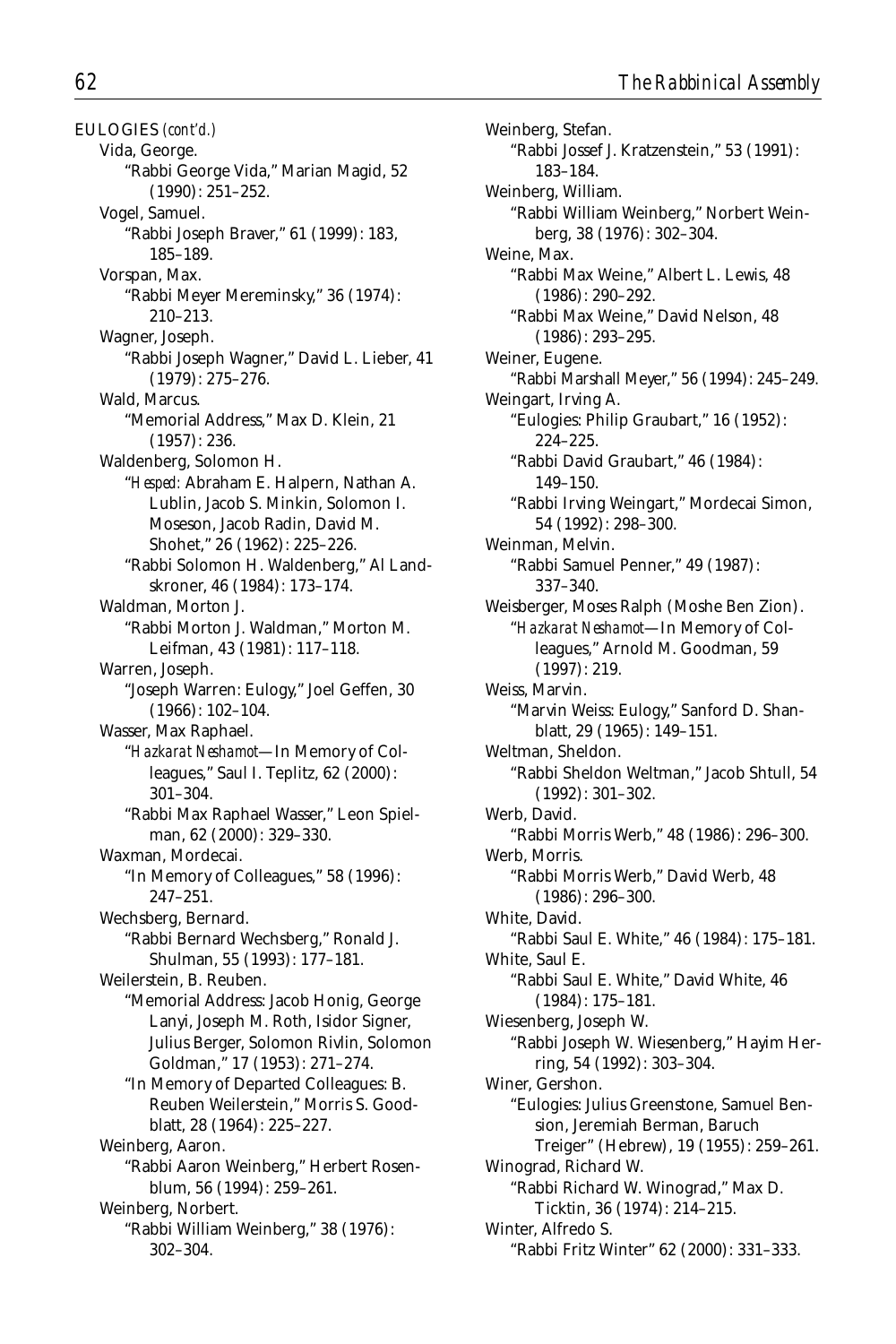Winter, Fritz. "*Hazkarat Neshamot*—In Memory of Colleagues," Saul I. Teplitz, 62 (2000): 301–304. "Eulogy of Rabbi Fritz Winter," Alfredo S. Winter, 62 (2000): 331–333. Wise, Aaron M. "Rabbi Bernard Cohen," 45 (1983): 194–196. "*Hazkarat Neshamot*—In Memory of Colleagues," Saul I. Teplitz, 62 (2000): 301–304. "Rabbi Medalie Wise," Jacob Pressman, 62 (2000): 334–336. Wise, Joseph Hyman. "Rabbi Joseph H. Wise," Ezra M. Finkelstein, 58 (1996): 245–246. Wohlberg, Jeffrey A. "Rabbi Aaron Shimon Yitshak Pearlstein," 61 (1999): 183, 207–210. Wohlberg, Mitchell. "Rabbi Samuel Rosenblatt," Mitchell Wohlberg, 45 (1983): 210–213. Wolpe, Gerald I. "Rabbi Shalom Segal," 39 (1977): 126–127. Wykansky, Benjamin B. "In Memory of Colleagues and Their Wives," Judah Nadich, 56 (1994): 265. Yoskowitz, Herbert A. "Rabbi Benjamin Gorrelick," 60 (1998): 226–229. Zadonowitz, Norman. "Rabbi Jacob M. Cohen," 60 (1998): 217–219. Zaiman, Joel H. "Rabbi Eli A. Bohnen," 55 (1993): 157–158. Zakuto, Samuel. "Rabbi Samuel Zakuto," Theodore Feldman, 43 (1981): 119–120. Zeitlin, Joseph. "Rabbi Joseph Zeitlin," Judah Nadich, 52 (1990): 253–254. Zelizer, Gerald L. "In Memory of Colleagues," 57 (1995): 209–213. Zemach, Abraham. "Memorial Tribute for Colleagues," Stanley S. Rabinowitz, 60 (1998): 213. "Rabbi Abraham Zemach," Brian Zemach, 60 (1998): 265–269. Zemach, Brian. "Rabbi Abraham Zemach," 60 (1998): 265–269. Zierler, Lawrence S. "Rabbi Martin Samuel Halpern," 57 (1995): 188–194.

Zimet, Erwin. "Rabbi Erwin Zimet," Charles Feinberg, 52 (1990): 255–259. Zimskind, Nathaniel. "Ludwig Roeder: Eulogy," 34 (1970): 180. Ziskind, Bernard H. "Memorial Address on theLate Rabbi Granowitz," 3 (1929): 127–129. "In Memoriam: Rabbi Jonas Kamin," 8 (1941–44): 250–252. "Bernard H. Ziskind: Eulogy," Theodore Gluck, 33 (1969): 187–189. Zlotnick, Dov. "Professor Saul Lieberman," Professor Dov Zlotnick, 45 (1983): 202–207. Zucker, Max. "Max Zucker: Eulogy," Joseph Herman, 35 (1973): 141–143. Zucker, Moshe. "Professor Moshe Zucker" (Hebrew), Mordecai Friedman, 50 (1988): *alef-hey.* Zuckerman, Rhea K. "Rabbi Alexander Shapiro," Ismar Schorsch, Alan Silverstein, Rhea K. Zuckerman, 55 (1993): 168–169. Zwelling, Harry. "Samuel Schnitzer: Eulogy," 30 (1966): 100–101. GOD. *See* THEOLOGY HEALTH. *See* JEWISH LAW; MEDICINE HESCHEL, ABRAHAM JOSHUA. Cherbonnier, La B., Edmond. "Heschel As a Religious Thinker," delivered at the 1968 Convention. Published in *Conservative Judaism,* Vol. 23, No. 1, Fall 1968. Cohen, Gerson D. "Abraham Joshua Heschel—The Interpreter of Classical Jewish Thought" (some Hebrew), 45 (1983): 105–111. Dresner, Samuel.

> "Introduction of Dr. Abraham Joshua Heschel," 32 (1968): 86–90.

Eisenstein, Ira. "Discussion: Spirit of Jewish Prayer, Prayer and the Modern Jew," Abraham J. Heschel, Eugene Kohn, 17 (1953): 207–208.

Even-Chen, Alexander. "*Tikkun Olam* in the Thought of Rabbi Abraham Joshua Heschel on the Occasion of His 25<sup>th</sup> Yahrzeit" (Hebrew), 60 (1998): 168–174.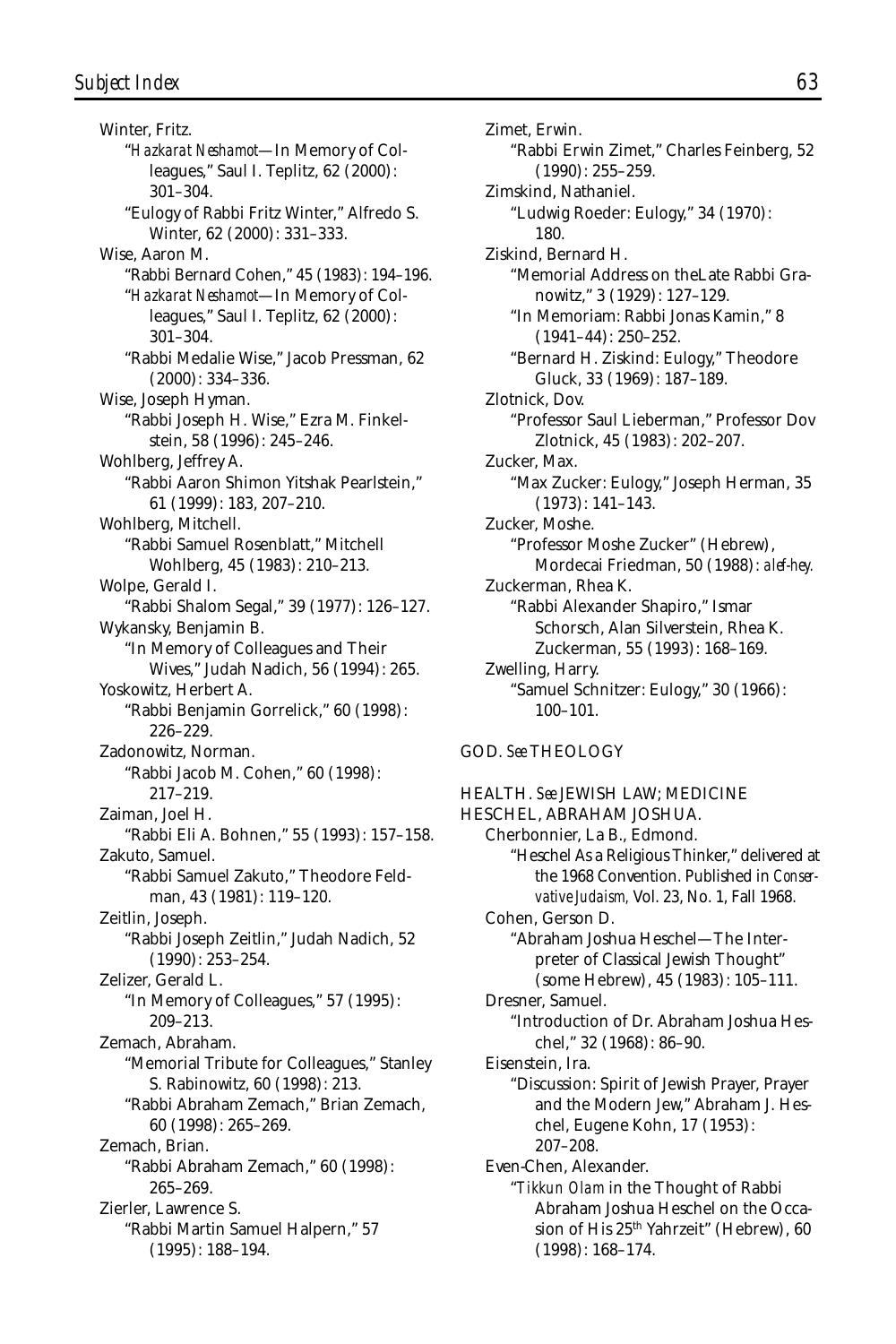HESCHEL, ABRAHAM JOSHUA *(cont'd.)* Grossman, Chaim. "Discussion: The Theological Dimension of *Medinat Yisrael*," Abraham Joshua Heschel, 32 (1968): 104. Halpern, Harry. "Discussion: Spirit of Jewish Prayer, Prayer and the Modern Jew," Abraham J. Heschel, Eugene Kohn, 17 (1953): 200–202. Heschel, Abraham Joshua. "Discussion: The Spirit of Jewish Prayer," 17 (1953): 198–199, 212–215. "Discussion: The Theological Dimension of *Medinat Yisrael,*" Abraham Joshua Heschel, 32 (1968): 105–109. Kaplan, Edward K. "How to Read Abraham Joshua Heschel," 59 (1997): 141–142. "Spirituality and Social Action in the Writings of Abraham Joshua Heschel," 59 (1997): 149–150. Kaufman, William E. "A. J. Heschel, Hasidic Prayer and Process Philosophy," 45 (1983): 163–168. Kelman, Wolfe. "Abraham Joshua Heschel: Eulogy," 35 (1973): 125–127. Kling, Simcha. "Discussion: The Values of Jewish Education," Abraham J. Heschel, 26 (1962): 101–105. Lang, Leon S. "Discussion: Spirit of Jewish Prayer, Prayer and the Modern Jew," Abraham J. Heschel, Eugene Kohn, 17 (1953): 206–207. Lehrman, Irving. "Discussion: The Spirit of Jewish Prayer," Abraham J. Heschel, 17 (1953): 192–197. Lieber, David. "Discussion: The Values of Jewish Education," Abraham J. Heschel, 26 (1962): 106–109. Lowenthal, Perry. "Discussion: Spirit of Jewish Prayer, Prayer and the Modern Jew," Abraham J. Heschel, Eugene Kohn, 17 (1953): 208–209. Riemer, Jack. "The Wonder of Heschel," 45 (1983): 178–188. Rothschild, Fritz. "Religious Thought of Abraham Heschel,"

delivered at the 1968 Convention. Published in *Conservative Judaism,* Vol. 23, No. 1, Fall 1968. Shtull, Jacob. "Discussion: The Theological Dimension of *Medinat Yisrael*," Abraham Joshua Heschel, 32 (1968): 104. Shubow, Joseph S. "Discussion: Spirit of Jewish Prayer, Prayer and the Modern Jew," Abraham J. Heschel, Eugene Kohn, 17 (1953): 209–210. Siegel, Seymour. "Abraham Joshua Heschel's Contributions to Jewish Scholarship," 32 (1968): 72–85. Stern, Harold. "A. J. Heschel, Irenic Polemicist," 45 (1983): 169–177. Tennenbaum, Lloyd. "Discussion: Spirit of Jewish Prayer, Prayer and the Modern Jew," Abraham J. Heschel, Eugene Kohn, 17 (1953): 202–203. Tucker, Gordon. "Heschel on the Theology of the Rabbis," 51 (1989): 211–229. Wald, Marcus. "Discussion: Spirit of Jewish Prayer," Abraham J. Heschel, 17 (1953): 205–206. HOLIDAYS Avigdor Haccohen, Shmuel. "*Pesah* in *Aggadah* and Hasidism" (Hebrew), 43 (1981): 5–9 (Hebrew section). Blumenthal, Aaron H. "Teshuvah—*Yom Tov Sheni Shel Goluyot,*" Aaron H. Blumenthal, 28 (1964): 255–272. "Teshuvah—*Tishah B'Av* and the Three Weeks" (minority and majority opinions), Aaron H. Blumenthal, Ben Zion Bokser, Leon B. Fink, 28 (1964): 275–292. "Teshuvah—Wedding During the Three Weeks," Jacob E. Segal, 32 (1968): 224–228. Bohnen, Eli A. "Teshuvah—Wedding During the Three Weeks," Jacob E. Segal, 32 (1968): 224–228. Bokser, Ben Zion. "Teshuvah—*Tishah B'Av* and the Three Weeks" (minority and majority opin-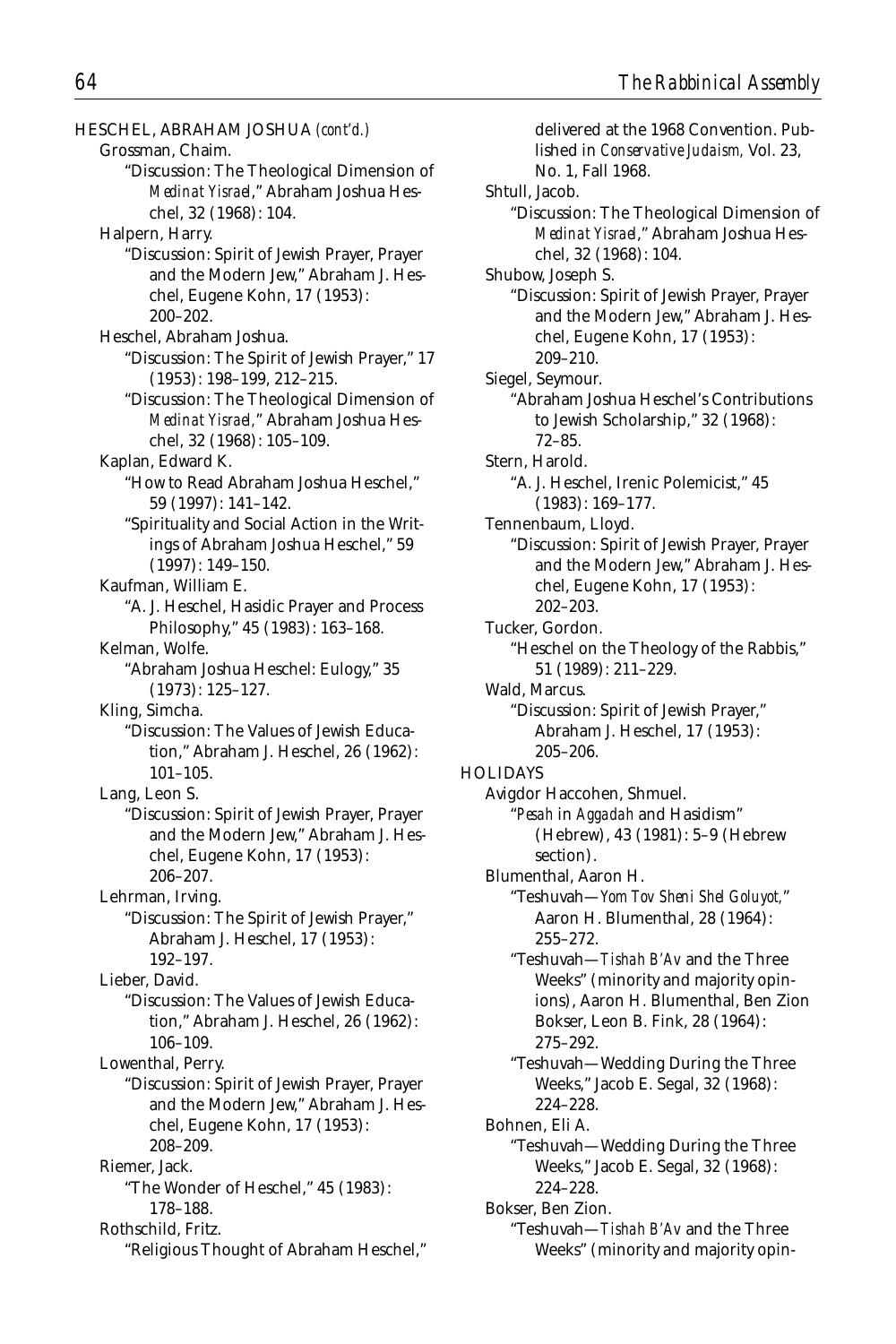ions), Aaron H. Blumenthal, Ben Zion Bokser, Leon B. Fink, 28 (1964): 275–292. David, Arthur. "Teshuvah—Wedding During the Three Weeks," Jacob E. Segal, 32 (1968): 224–228. Davidson, Max. "Teshuvah—Wedding During the Three Weeks," Jacob E. Segal, 32 (1968): 224–228. Davis, Joseph M. "Jewish Faith and Skepticism in the 16<sup>th</sup> Century: Maharal and Eliezer Eilburg," 62 (2000): 266–267. Edelman, Marsha Bryan. "Who Knows One? A Workshop on the Music of Passover," 62 (2000): 263–265. Feldman, David M. "A D'var Torah Suggested by *Lag Ba'omer,*" 26 (1962): 201–224. "Teshuvah—Wedding During the Three Weeks," Jacob E. Segal, 32 (1968): 224–228. Fink, Leon B. "Teshuvah—*Tishah B'Av* and the Three Weeks" (minority and majority opinions), Aaron H. Blumenthal, Ben Zion Bokser, Leon B. Fink, 28 (1964): 275–292. "Teshuvah—Wedding During the Three Weeks," Jacob E. Segal, 32 (1968): 224–228. Goldstein, David A. "Independence Day Religious Service: Address," 6 (1939): 95–97. Goodblatt, Morris S. "Teshuvah—Wedding During the Three Weeks," Jacob E. Segal, 32 (1968): 224–228. Graetz, Michael. "Zionism and Conservative Theology in the *Haggadah,*" 55 (1993): 83–93. Greenberg, Moshe. "Festivals in the Bible and Sacred Time" (Hebrew), 43 (1981): 1–4. Greenberg, Simon. "D'var Torah for *Yom Yerushalayim*" (Hebrew), 42 (1980): 316–318. Halpern, Harry. "D'var Torah (*Shavuot*)," 27 (1963): 211–212. Heller, Abraham M. "*Shibeah Asar beTammuz Service*—Sermon: Birthday or Yahrzeit," 6 (1939): 68–72.

Klein, Isaac. "Teshuvah—Wedding During the Three Weeks," Jacob E. Segal, 32 (1968): 224–228. Kreitman, Benjamin Z. "Teshuvah—Wedding During the Three Weeks," Jacob E. Segal, 32 (1968): 224–228. "Teshuvah—*T'nai B'Kiddushin,*" Eli A. Bohnen, Edward Gershfield, Benjamin Kreitman, Seymour Siegel, 32 (1968): 229–248. Levinthal, Isaac H. "Judaism—Universalist Or Racist, *Shavuot* And The Story of Ruth, No Echo to God's Words At Sinai" (3 Sermons), 45 (1983): 129–137. Milgrom, Jacob. "*Pesah* in Four Acts: The Inner Biblical Evolution," 60 (1998): 187. Porath, Jonathan D. "Programming New Holidays," 39 (1977): 84–93. Riemer, Jack. "Preaching on *Pesach,*" 40 (1978): 184–187. Segal, Jacob E. "Teshuvah—Wedding During the Three Weeks," 32 (1968): 224–228. Segal, Phillip. "Teshuvah—Wedding During the Three Weeks," Jacob E. Segal, 32 (1968): 224–228. Siegel, Seymour. "Teshuvah—*T'nai B'Kiddushin,*" Eli A. Bohnen, Edward Gershfield, Benjamin Kreitman, Seymour Siegel, 32 (1968): 229–248. Wechsler, Harlan J. "*Atem Re'item,*" 42 (1980): 225. Wolkin, Carl. "Programming for *Shavuot,*" 39 (1977): 79–80. Zelizer, Nathan. "Sermon Outlines for *Pesach,*" 47 (1985): 114–116. HOLOCAUST. *See also* ANTI-SEMITISM; CHAPLAINCY; RABBINICAL ASSEMBLY; WAR; WORLD Eizenstat, Stuart E. "The U.S. Government's Efforts to Seek Justice and Human Rights for Victims of the Holocaust," 59 (1997): 24–36. Grayzel, Solomon. "How Shall We Confront Anti-Jewish Movements?," 5 (1933–38): 105–112.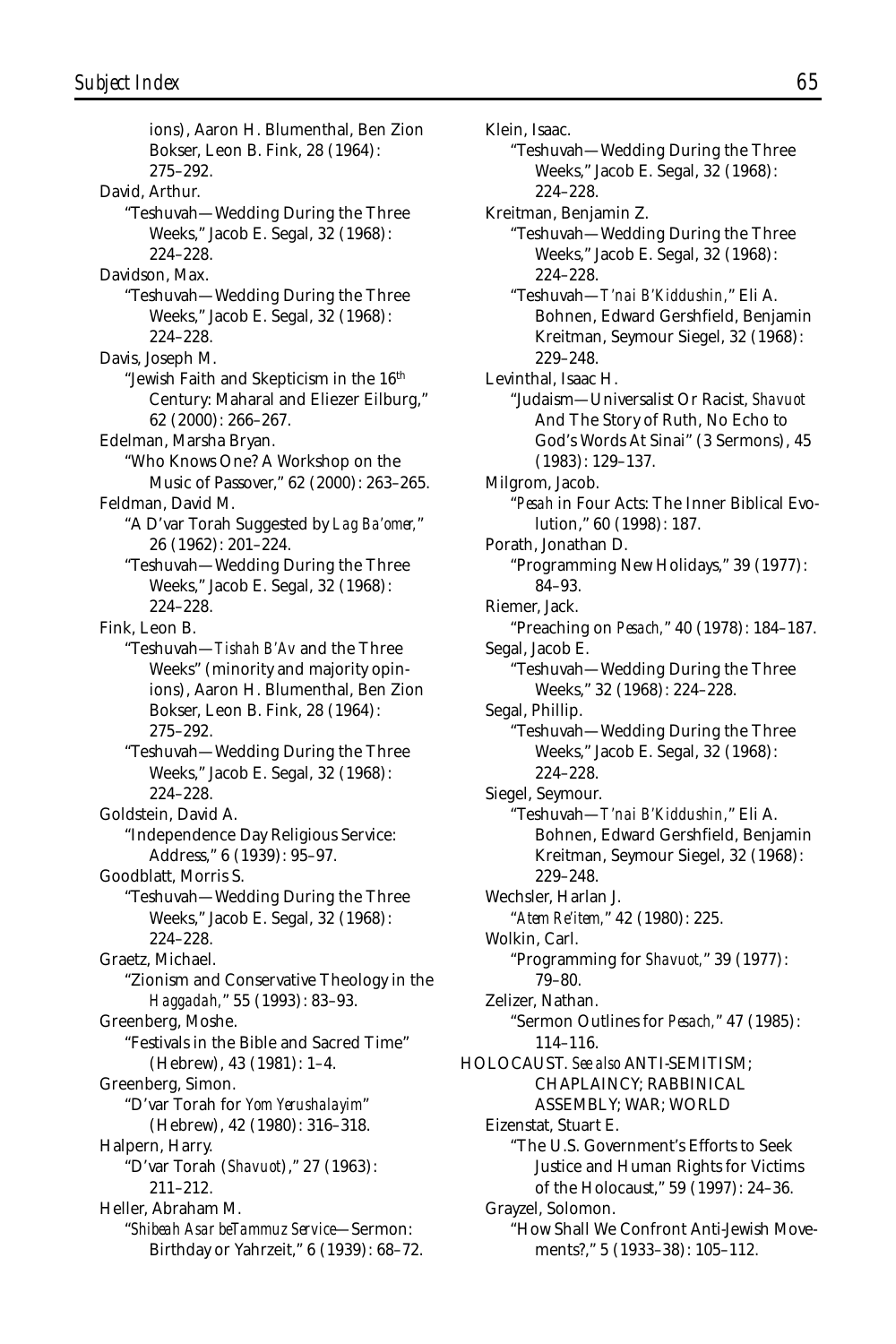HOLOCAUST *(cont'd.)* Liberles, Robert S. "The Holocaust and the Rewriting of Modern Jewish History," 60 (1998): 161–165. Rabinowitz, Stanley S. "The Jews of Germany," 47 (1985): 117–121. Roskies, David, G. "Jewish Responses to Catastrophe," 47 (1985): 107–108. Shapiro, Morris. "Remembering the Holocaust," 45 (1983):  $1 - 5$ . Weiss-Rosmarin, Trude. "Holocaust: How to Teach It to a New Generation," 41 (1979): 76–83. **HOMILETICS** Aber, Felix. "Preaching Under Pressure," 9 (1945): 112–122. Adler, Rudolph J. "D'var Torah—*Koah D'Rabanan,*" 29 (1965): 114–117. "Understanding the Siddur," 34 (1970): 164–167. "D'var Torah," 42 (1980): 311–313. Agus, Jacob. "Discussion: The Pulpit as an Instrument of Theological Thinking," Louis Jacobs, David Wolf Silverman, 33 (1969): 37–39. Aronson, David. "Occasional Talks," 19 (1955): 223–230. Artson, Bradley Shavit. "Delivering the Classical D'var Torah," 55 (1993): 145–150. Arzt, Max. "Preaching in Our Day," 9 (1945): 103–111. "A D'var Torah," 26 (1962): 196. Auerbach, David H. "D'var Torah," 42 (1980): 314–315. August, Toba. "D'var Torah—Our Inner Lives," 55 (1993): 143–144. Berger, Kenneth E. "D'var Torah—In Memory of Sara Duker," 58 (1996): 199–201. Bloom, Jack. "D'var Torah," 29 (1965): 118–119. Blumenthal, Aaron H. "Discussion: Preaching Modern Religion," Ira Eisenstein, 7 (1940): 150–154. Bohnen, Eli. "Discussion: Preaching Modern Religion," Ira Eisenstein, 7 (1940): 155–158.

Bokser, Ben Zion. "The Role of Symbol in the Art of Preaching," 20 (1956): 184–191. Bronstein, Guillermo Luis. "D'var Torah—Serving as Rabbi," 57 (1995): 163–164. Cantor, Debra S. "D'var Torah—Holiness," 53 (1991): 153–156. "D'var Torah—In Honor of the 50th Anniversary of Camp Ramah," 59 (1997): 173–176. Cardin, Nina Beth. "D'var Torah—On Parents and Their Children's Lives," 52 (1990): 219–221. Chiel, Samuel. "D'var Torah—The *Talmud Hakham,*" 29 (1965): 120–122. "Preaching on the High Holy Days," 44 (1982): 101–115. "*Chomer Ledrush,*" 48 (1986): 99–111. Chinitz, Jacob M. "Discussion: The Pulpit as an Instrument of Theological Thinking," Louis Jacobs, David Wolf Silverman, 33 (1969): 39. Cohen, Seymour J. "The Modern Theatre as a Preaching Resource," 32 (1968): 162–175. "Passover Sermons," 32 (1968): 176–192. Dobrushin, Robert. "On the Importance of Asking Questions," 49 (1987): 312–315. Duker, Sara. "D'var Torah—In Memory of Sara Duker," Kenneth E. Berger, 58 (1996): 199–201. Duncan, King. "Dynamic Preaching," 54 (1992): 215–244. Goldstein, David A. "Independence Day Religious Service: Address," 6 (1939): 95–97. Eisenberg, Richard. "*Ona-At Dibbur,*" 48 (1986): 254–256. Eisenfeld, Matthew. "D'var Torah—In Memory of Matthew Eisenfeld," James Rosen, 58 (1996): 195–198. Eisenman, Debra A. "D'var Torah—The Meaning of *D'ror,*" 58 (1996): 202–204. Eisenstein, Ira. "Preaching Modern Religion," 7 (1940): 143–149. Ezring, Murray. "The String: Grab Their Attention and Keep It," 54 (1992): 171–181.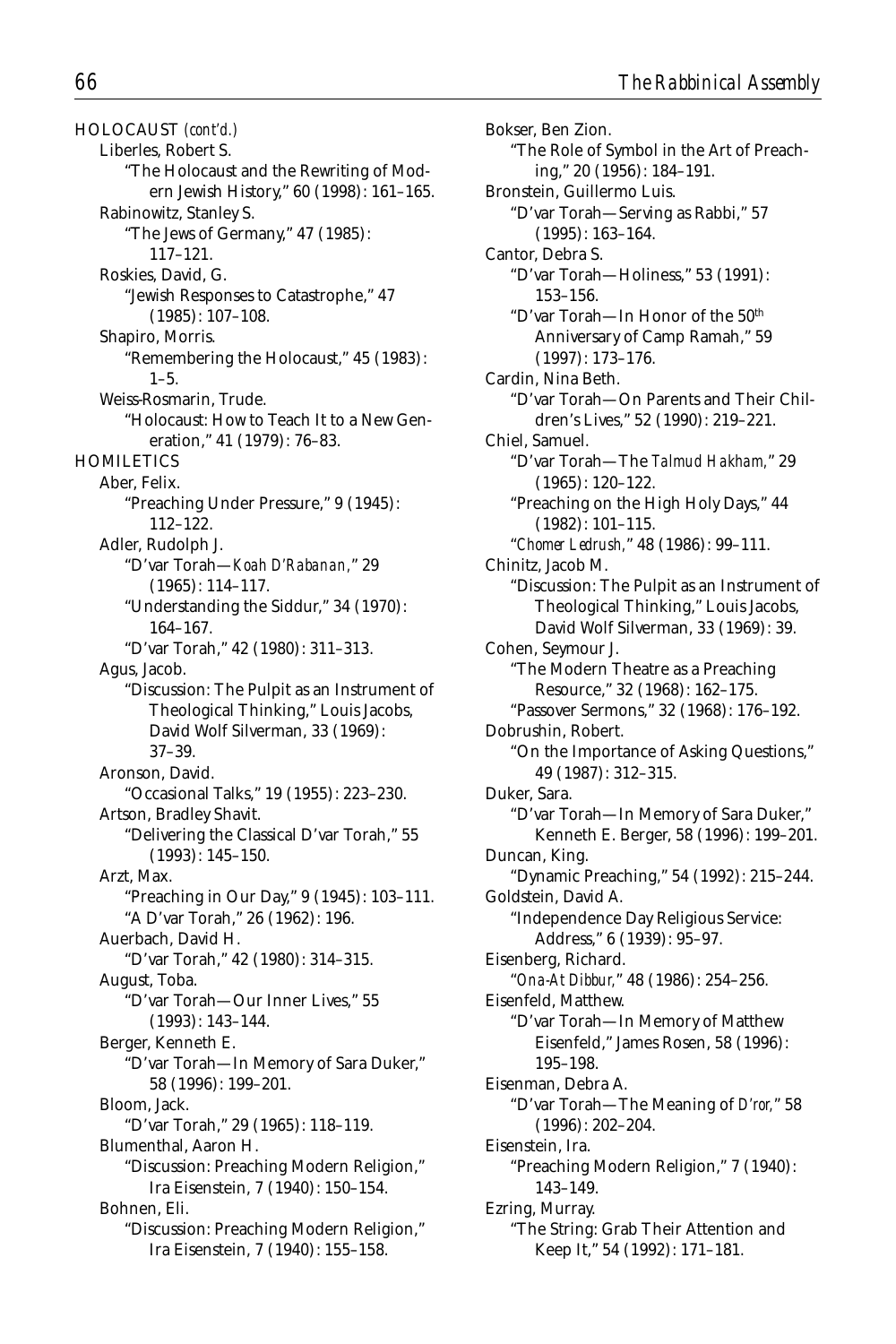Farber, Edwin. "*Kiddush ha-Shem* and *Hillul ha-Shem,*" 48 (1986): 247–253. Feldman, David M. "A D'var Torah Suggested by *Lag Ba'omer,*" 26 (1962): 201–224. Fenster, Myron M. "Teaching From *Pirkei Avot,*" 42 (1980): 214–224. Fisher, Henry. "Homiletics Seminar (The Eulogy)," 26 (1962): 180–190. Fishman, Lyle. "D'var Torah—Why Did Nadav and Abihu Die?" 51 (1989): 281–284. Forman, Max L. "The Letter of Truth," 26 (1962): 197–200. Fredman, Samuel. "Discussion: Preaching Modern Religion," Ira Eisenstein, 7 (1940): 158. Friedman, Theodore. "The Friday Night Sermon," 19 (1955): 231–239. "Discussion: The Pulpit as an Instrument of Theological Thinking," Louis Jacobs, David Wolf Silverman, 33 (1969): 36. Futterman, Matthew. "D'var Torah: Israel and the *Golah,*" delivered at the 1991 Convention, 55 (1993): 151–153. Geffen, David. "D'var Torah," 38 (1976): 171–172. Gelber, Michael. "The Community as a Pulpit," 33 (1969): 123–131. Gertel, Elliot B. "The Sermons and Other Writings of Rabbi Israel H. Levinthal," 45 (1983): 119–128. Gluck, Theodore. "D'var Torah—Eschatology and the *Tallit,*" 28 (1964): 223–224. Goldfarb, Solomon D. "Sermon Seminar" (Hebrew and English), 21 (1957): 199–206. Golinkin, Noah L. "Discussion: The Pulpit as an Instrument of Theological Thinking," Louis Jacobs, David Wolf Silverman, 33 (1969): 36. "D'var Torah—Four More Questions," 51 (1989): 285–289. Goodman, Arnold. "D'var Torah—*Ona'at Devarim,*" 29 (1965): 123–126. Gordis, David M. "D'var Torah—In Tribute to Rabbi David

Lieber," David Gordis, Simon Greenberg, David Lieber, 41 (1979): 1–3. Green, Yosef. "D'var Torah—The Need for Labor in the Land," 50 (1988): 198–201. Greenberg, Sidney. "Resources for Preaching," 36 (1974): 174–176. Greenberg, Simon. "D'var Torah," 37 (1975): 8–11. "Suggestions for the *Darshan,*" 41 (1979): 240–251. "D'var Torah for *Yom Yerushalayim* (in Hebrew)," 42 (1980): 316–318. Halpern, Harry. "D'var Torah (*Shavuot*)," 27 (1963): 211–212. Hammer, Robert A. "D'var Torah—The Sanctification of Man," 28 (1964): 208–209. Harris, Robert. "Allegory as *P'shat:* A Contextual Reading of Scripture Through Northern French Medieval Biblical Exegetes," 56 (1994): 132–143. "Using *P'shat* for *D'rash:* Exploring the 'Religious Significance of the *P'shat,*' Especially with Regard to Preparing Divrei Torah and the *Haftarah,*" 57 (1995): 124–125. Heller, Abraham M. "*Shibeah Asar beTammuz Service*—Sermon: Birthday or Yahrzeit," 6 (1939): 68–72. Jacobs, Louis. "The Pulpit as an Instrument of Theological Teaching," Louis Jacobs, David Wolf Silverman, 33 (1969): 9–24. "Discussion: The Pulpit as an Instrument of Theological Thinking," Louis Jacobs, David Wolf Silverman, 33 (1969): 32–34, 42–44. Kanter, Shamai. "D'var Torah—Synthesis and Prayer," 46 (1984): 110–113. Kaplan, Louis. "D'var Torah—*Ha-Sneh Bo-er ba-Esh*" (English), 28 (1964): 215–217. Kaplan, Mordecai M. "Discussion: The Pulpit as an Instrument of Theological Thinking," Louis Jacobs, David Wolf Silverman, 33 (1969): 34–36. Karp, Abraham J. "Preaching Schechter," 27 (1963): 21–46. Kazis, Israel J. "The Rabbi as Preacher—Lesson of the Chaplaincy," 10 (1946): 94–98.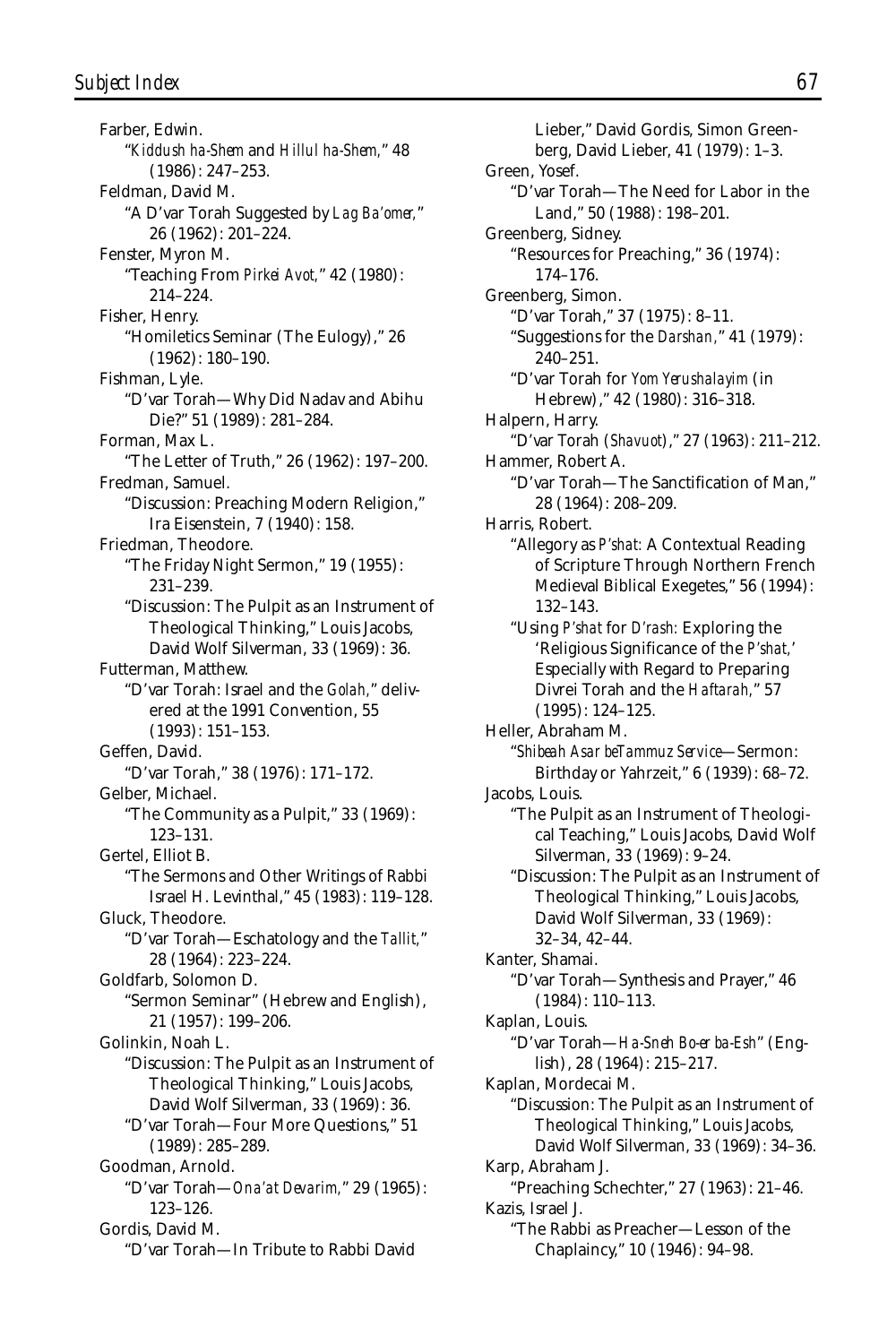HOMILETICS *(cont'd.)* Kelman, Wolfe. "Discussion: The Pulpit as an Instrument of Theological Thinking," Louis Jacobs, David Wolf Silverman, 33 (1969): 34. Kerbel, Paul. "D'var Torah—Hopefulness Amidst Despair," 54 (1992): 268–270. Kieval, Hayyim. "D'var Torah," 37 (1975): 249–251. Kollin, Gilbert. "D'var Torah—*Emet ve-Emunah,*" 52 (1990): 222–225. Kreiman, Angel. "D'var Torah—Putting Torah into Practice," 52 (1990): 226–227. Kushner, Harold S. "A Jewish View of Verbal and Visual Obscenity," 40 (1978): 102–107. "The Hunger For the Sacred," 44 (1982): 22–30. "Sermons in the Levinthal Tradition," 45 (1983): 112–116. Lanckton, Ben. "D'var Torah," LXI (1999): 171–172. Lehrman, Irving. "The Sabbath Morning Sermon," 19 (1955): 240–248. "The Sermon," 37 (1975): 203–207. "Discussion: The Sermon," Irving Lehrman, 37 (1975): 207–212. "Seminar on *Shavuot*," 42 (1980): 226–232. Levinthal, Isaac H. "Sermons in the Levinthal Tradition," Harold S. Kushner, 45 (1983): 112–116. "Judaism—Universalist Or Racist, *Shavuot* And The Story of Ruth, No Echo to God's Words At Sinai" (3 Sermons), 45 (1983): 129–137. Lipnick, Bernard. "D'var Torah—On Admonishment," 29 (1965): 127–128. Lipnick, Jerome. "D'var Torah," 28 (1964): 218–222. Lowenthal, Eric I. "D'var Torah," 28 (1964): 212–214. Lubliner, Immanuel. "Ways, and Higher Ways," 27 (1963): 199–204. Marans, Arnold B. "D'var Torah—Naming a Child After a Living Relative," 54 (1992): 261–264. Mindick, Burton. "Discussion: The Pulpit as an Instrument of Theological Thinking," Louis Jacobs, David Wolf Silverman, 33 (1969): 39–40.

Nelson, Harry. "A Chaplain's Pulpit," 8 (1941–44): 200–206. Noveck, Simon. "Sermons on the Personal Life," 20 (1956): 192–212. Oleisky, Arthur. "D'var Torah," 61 (1999): 173–175. Plotkin, Benjamin. "The Rabbi as Preacher: Changing Techniques," 10 (1946): 92–94, 102. Rabinowitz, Stanley S. "On Genesis 33: 18," 27 (1963): 208–210. "Four Pillars of Wisdom: An Approach to Preaching," 48 (1986): 112–120. Raskas, Bernard S. "The Creative Use of the Pulpit," 33 (1969): 158–172. Resnikoff, Arnold E. "D'var Torah," 59 (1997): 165–172. Riemer, Jack. "Preaching to the Here and Now," 30 (1966): 53–81. "Preaching on *Pesach,*" 40 (1978): 184–187. Rosen, James. "D'var Torah—In Memory of Matthew Eisenfeld," 58 (1996): 195–198. Rosenberg, Yaakov G. "D'var Torah," 27 (1963): 213–214. Rothstein, Solomon. "The Art of Communication," 35 (1973): 57–63. Routtenberg, Max J. "Sermon Seminar," 21 (1957): 206–217. Saltzman, Manuel. "The Creative Use of the Pulpit," 33 (1969): 147–157. Schachter, Stanley J. "D'var Torah," 39 (1977): 7–9. Schachter-Shalomi, Zalman. "Aging to Wisdom," 56 (1994): 207–208. Schorsch, Emil. "D'var Torah—*Adon Olam,*" 29 (1965): 129–135. Shargel, Norton D. "The Power of Tears," 36 (1974): 216–218. Shuchat, Wilfred. "D'var Torah," 38 (1976): 172–175. Shy, Toni. "D'var Torah," 61 (1999): 176–177. Silverman, David Wolf. "The Pulpit as an Instrument of Theological Thinking," Louis Jacobs, David Wolf Silverman, 33 (1969): 25–31. "Discussion: The Pulpit as an Instrument of Theological Thinking," Louis Jacobs, David Wolf Silverman, 33 (1969): 40–42.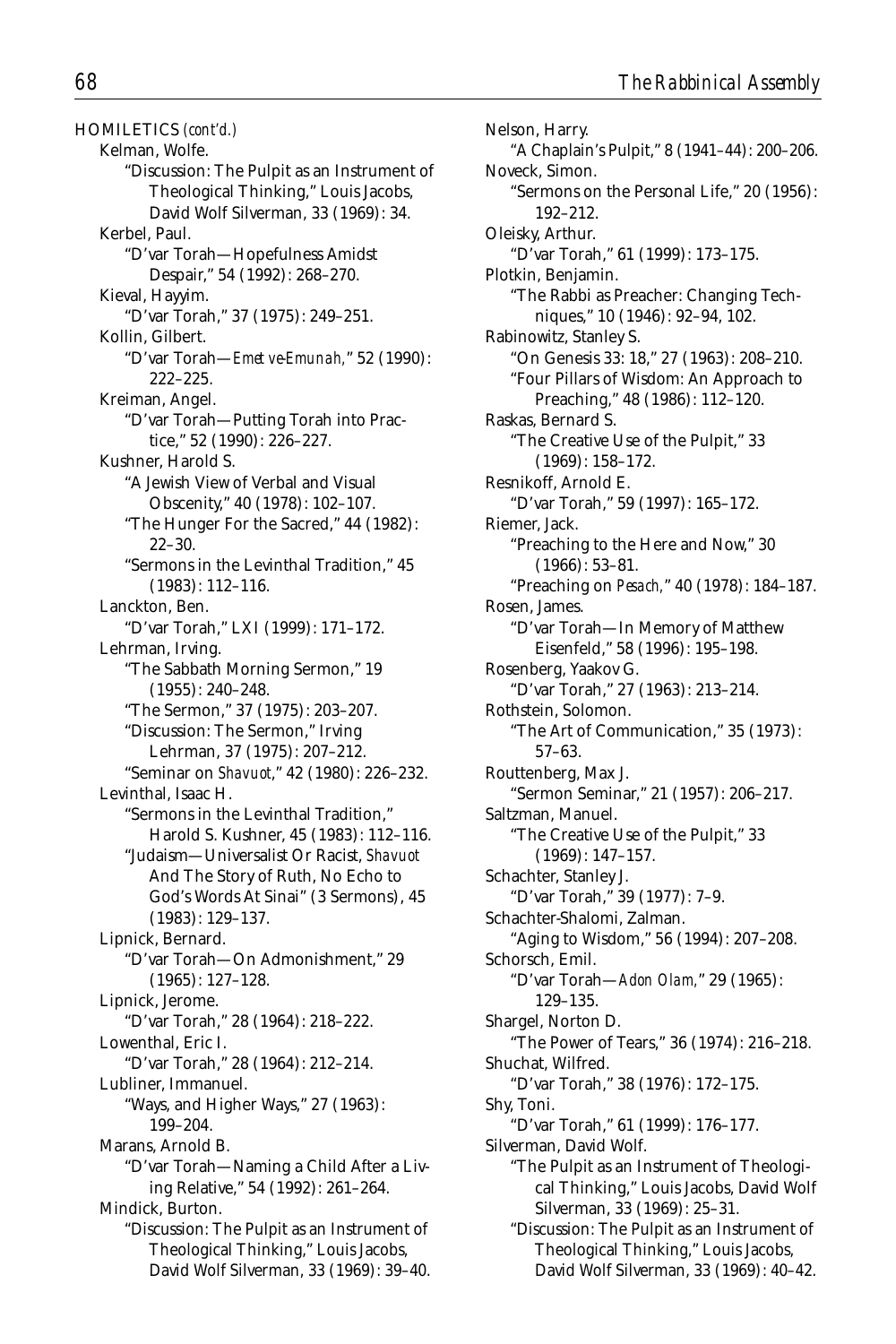Silverman, Hillel E. "Homiletics Seminar: Methodology and Content," 52 (1990): 207–215. Silverman, Israel N. "D'var Torah—*Ve-Ahavta le-Re-ech Kamocha*" (Hebrew), 28 (1964): 210–211. "D'var Torah" (Hebrew), 36 (1974): 219–220. Sky, Harry. "D'var Torah—Our Flux, Our Tension," 29 (1965): 136–138. Sosland, Henry. "D'var Torah—Some Thoughts about the *Sheheheyanu* Blessing," 46 (1984): 114–118. Spectre, Philip. "D'var Torah—Finding Our Roots," 54 (1992): 265–267. Stern, Sholom. "D'var Torah," 38 (1976): 175–177. Teplitz, Saul I. "Preaching for the *Shalosh Regalim,*" 31 (1967): 149–155. "Organizing for the Sermon," 35 (1973): 85–86. "Eulogy," 38 (1976): 305–307. Tigay, Jeffrey H. "Deuteronomy 4 and the Art of Homiletics in the Bible," 62 (2000): 256–262. Wechsler, Harlan J. "*Atem Re'item,*" 42 (1980): 225. Zelizer, Nathan. "Sermon Outlines for *Pesach,*" 47 (1985): 114–116. Zwelling, Victor. "The Period of *Sefirah,*" 36 (1974): 221–223. **HOMOSEXUALITY** Rabbinical Assembly. "Resolutions Adopted" (includes abortion rights, gay and lesbian issues, and organ and tissue donations), 52 (1990): 273–283. INTERMARRIAGE Bayme, Steven. "Intermarriage and Conservative Judaism: Communal Policy and Program Direction," 53 (1991): 36–46. Bernstein, Louis. "An Address" (regarding a national *Bet Din,* conversion and intermarriage), 47 (1985): 39–44. Epstein, Jerome M. "A Return to the *Mitzvah* of Endogamy," 54 (1992): 203–211.

Gordis, David M. "Intermarriage: Trends, Textures, and Strategies," 59 (1997): 65–68. Kensky, Allan. "*Keruv* in the Congregational Setting," 53 (1991): 125–126. Konheim, Jon. "Interfaith Programming," 54 (1992): 197–201. Layman, Jonah. "On Working with the Intermarried," 53 (1991): 127–129. Nadich, Judah. "Mixed Marriage," 40 (1978): 87–96. Perkins, Carl M. "The Challenges and Appeals of *Keruv* in a Conservative Context," 62 (2000): 292–295. Plaut, W. Gunther. "An Address" (regarding a national *Bet Din,* conversion and intermarriage), 47 (1985): 45–52. Romanoff, Lena. "How to Make Practicing and Feeling Jews: What Do Converts Want From Us?" 54 (1992): 164–170. Silverstein, Alan. "RA/USCJ Joint Commission Responding to Intermarriage," 59 (1997): 223–225. ISRAEL. *See also* AMERICAN JEWISH COMMUNITY; ARAB-ISRAELI RELATIONS; JEWISH LAW Abed, Shukri. "The Future of the Arab Community in Israel," Jack Cohen, Shukri Abed, Majda Saroujie, Hashem Muhammud, Shehadeh Shehadeh, 50 (1988): 128–130. "Discussion: The Future of the Arab Community in Israel," Jack Cohen, Shukri Abed, Majda Saroujie, Hashem Muhammud, Shehadeh Shehadeh, 50 (1988): 134–135, 135, 136, 141, 144–145, 147–148. Abramowitz, Mayer. "Discussion: Israel At the Crossroads," Arthur Hertzberg, Joseph P. Sternstein, 45 (1983): 50–51. "Tribute to Rabbinical Assembly Members Who Served in Israel's War of Independence," Yosef Goldman, Mayer Abramovitz, 50 (1988): 71–72. Addison, Howard A. "Discussion: Israel At the Crossroads," Arthur Hertzberg, Joseph P. Sternstein, 45 (1983): 51.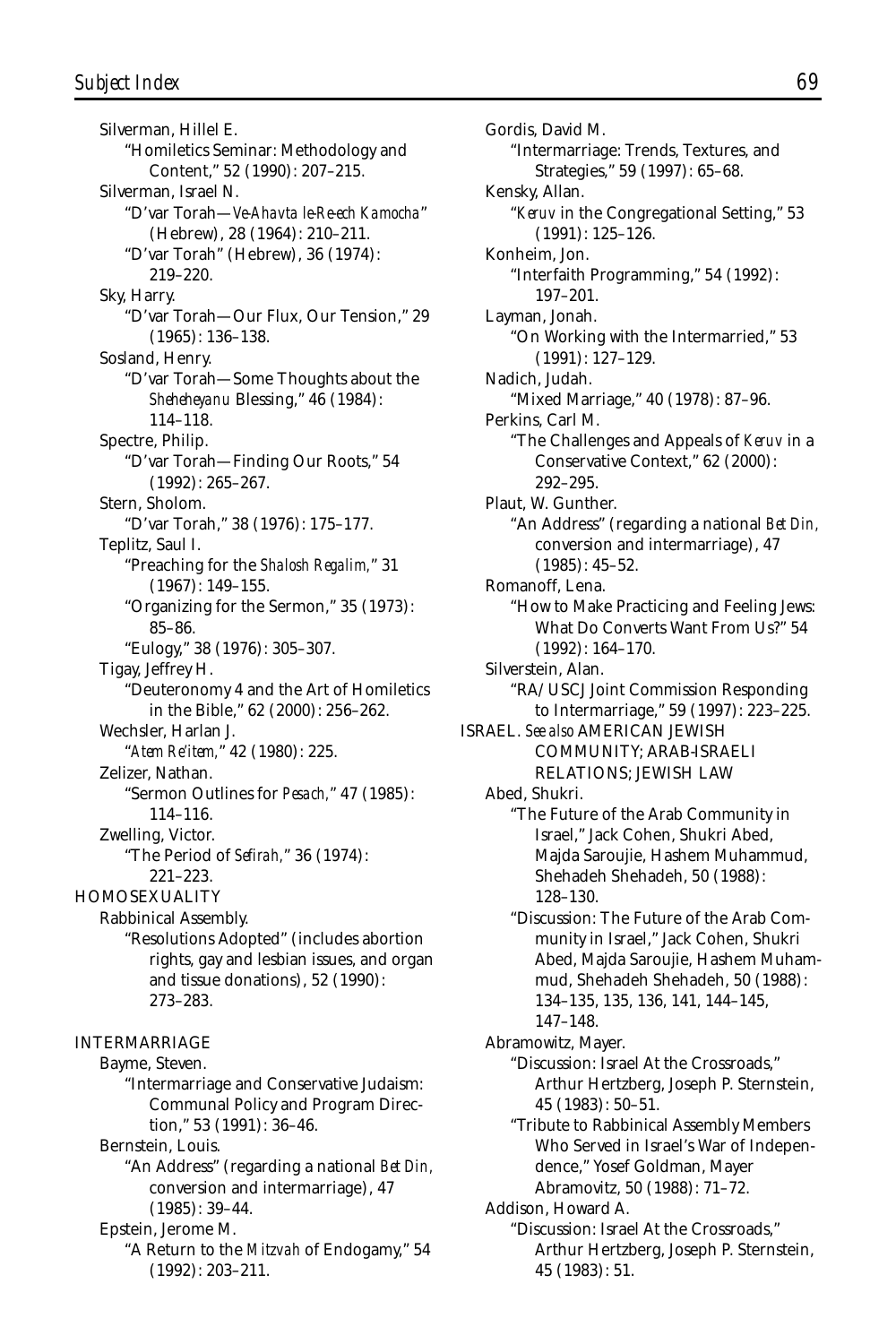ISRAEL *(cont'd.)*

Adler, Joshua.

- "Discussion: The Future of the Arab Community in Israel," Jack Cohen, Shukri Abed, Majda Saroujie, Hashem Muhammud, Shehadeh Shehadeh, 50 (1988): 145–146.
- Agranat, Shimon.
	- "Jewish Law as Reflected in the Decisions of the Supreme Court of Israel," 36 (1974): 243–254.
- Agus, Jacob B.
	- "Discussion: American Jewry and the New Jewish State," Simon Greenberg, 12 (1948): 251–252.
	- "Discussion: The Relationship of the Conservative Movement in Judaism to the Zionist Movement, the Zionist Organization of America, the State of Israel. the World Zionist Organization and to *K'lal Yisrael,*" Simon Greenberg, 28 (1964): 84–85.

Allon, Yigal.

"Remarks of the Deputy Prime Minister," delivered at the 1971 Convention in Israel. Published in *Beineinu,* Vol. 2, No. 1, January 1972.

Aloni, Shulamit.

- "Religious Pluralism in Israel: A Jewish State, or a State for Jews?" Shulamit Aloni, Yeshayahu Leibovitz, Avi Ravitzky, Barbara Specre, 50 (1988): 49–53.
- "Discussion: Religious Pluralism in Israel: A Jewish State, or a State for Jews?" Shulamit Aloni, Yeshayahu Leibovitz, Avi Ravitzky, Barbara Specre, 50 (1988): 66–67.
- Anolik, Ze'ev.
	- "Israelis Confront Issues of Life From a Masorti Perspective," Victor Hoffman, Ben Zion Mushkin, Ze'ev Anolik, Shula Piora, Bernie Green, Motti Laksman, 50 (1988): 152–153, 157, 161–162, 162–163, 164, 165.

Auerbach, Selig S.

- "Discussion: Resolution: Religion in Israel," Rabbinical Assembly, 28 (1964): 309–310.
- Avineri, Shlomo.
- "Morality and Policy: American Jews and the State of Israel," David Clayman, Shlomo Avineri, Yosef Goell, Daniel Elazar, Abba Eban, 50 (1988): 96–101. Avital, Colette.
	- "Israel 100 Years After Herzl: Has the Zion-
- ist Dream Been Fulfilled?" Philip S. Scheim, Arthur Hertzberg, Colette Avital, 58 (1996): 29–33. Balter, Mauricio. "The Jewishness of the Jewish State," (Hebrew). Alice Shalvi, Mauricio Balter, Reuven Hammer, David Golinkin, 60 (2000): 187–190. Balter, Shlomo. "Discussion: The Future of the Arab Community in Israel," Jack Cohen, Shukri Abed, Majda Saroujie, Hashem Muhammud, Shehadeh Shehadeh, 50 (1988): 136. Bandel, Ehud. "Masorti Movement: Toward an Era of Peace," 56 (1994): 110–115. "Looking Ahead: Reconciliation Between the Religious Streams" (Hebrew), Alex Lubotsky, Ehud Bandel, David Bigman, Uri Regev, Naftali Rotenberg, 60 (1998): 32–33. "Israel as the Elections Approach: What Does it Mean to American Jews?" Gordon Tucker, Robert J. Lieber, Robert O. Freedman, Ehud Bandel, 61 (1999): 90–93 "Discussion: Israel as the Elections Approach: What Does it Mean to American Jews?" Gordon Tucker, Robert J. Lieber, Robert O. Freedman, Ehud Bandel, 61 (1999): 94–95, 95, 98, 100. "Legal Issues Facing the Conservative Movement in Israel" (Hebrew), Ehud Bandel, Hila Keren, 62 (2000): 197–198. Barak, Ehud. "Israel Today and Tomorrow" (Hebrew), 60 (1998): 122–128. Barnard, George. "Discussion: Israel At the Crossroads," Arthur Hertzberg, Joseph P. Sternstein, 15 (1983): 52. Beals, Michael. "Discussion: Israel as the Elections Approach: What Does it Mean to American Jews?" Gordon Tucker, Robert J. Lieber, Robert O. Freedman, Ehud Bandel, 61 (1999): 95. Beilin, Yossi. "Searching for Peace" (Hebrew), 60 (1998): 115–121. Bentwich, Norman. "The Application of Jewish Law in Pales-

tine," 1 (1927): 70–73.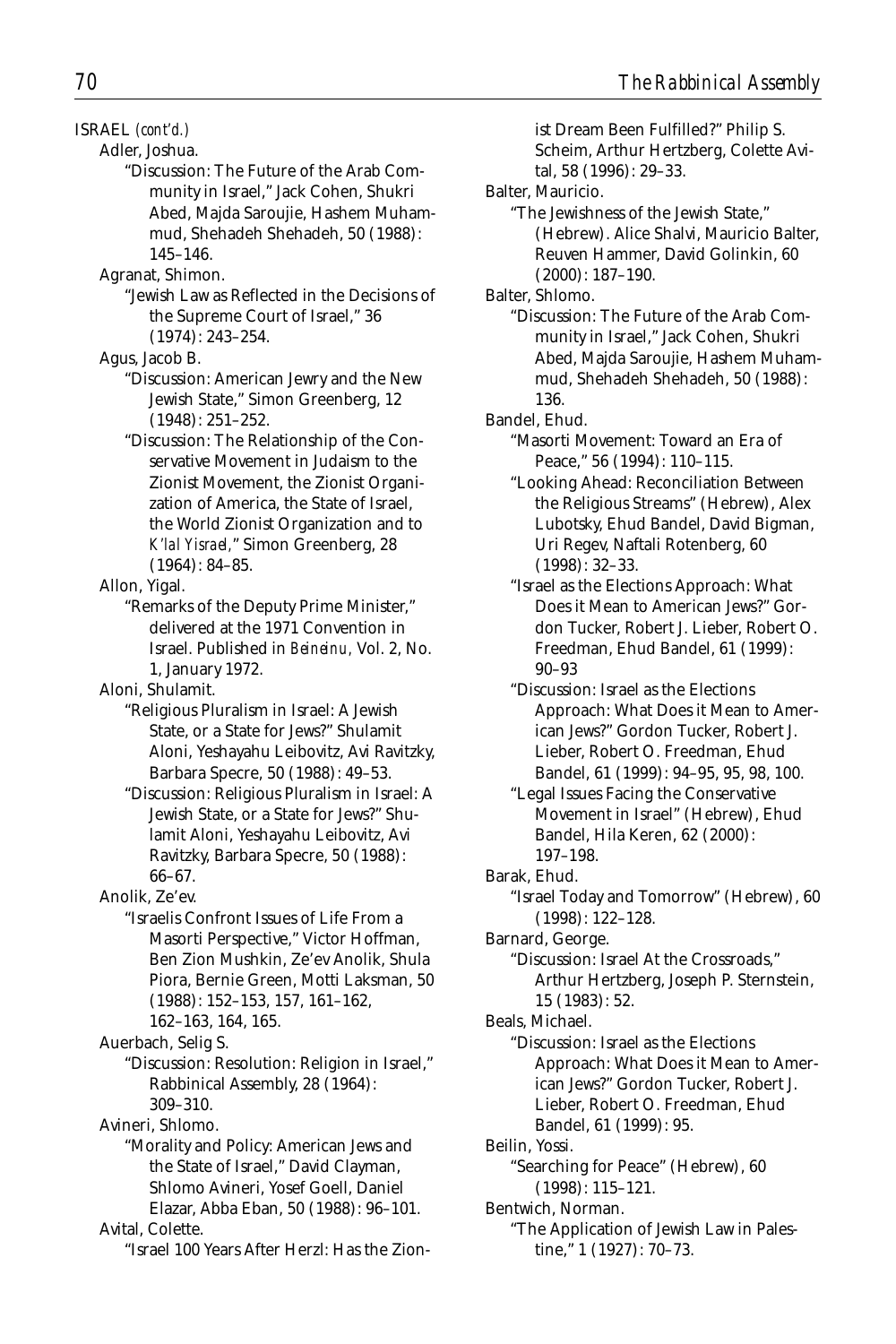Bigman, David.

"Looking Ahead: Reconciliation Between the Religious Streams" (Hebrew), Alex Lubotsky, Ehud Bandel, David Bigman, Uri Regev, Naftali Rotenberg, 60 (1998): 32–33.

Birnbaum, Irwin.

- "Discussion: The Relationship of the Conservative Movement in Judaism to the Zionist Movement, the Zionist Organization of America, the State of Israel, the World Zionist Organization and to *K'lal Yisrael,*" Simon Greenberg, 28 (1964): 88.
- "On Strengthening the Synagogue" (Hebrew), 43 (1981): 10–11 (Hebrew section).
- "Being a Conservative Rabbi in Israel: The Agony and the Ecstasy," Philip Spectre, Jonathan Perlman, Michael Graetz, Robert Harris, Moshe Re'em, Matt Futterman, Natan Irwin Birnbaum, Levi Ha-Levi, Joseph Heckelman, Yossef Green, Moshe Tutnauer, 50 (1988): 36–37.

Blitzer, Wolf.

- "American Views Israel and Israel Views America," Martin Indyk, Wolf Blitzer, 51 (1989): 138–144.
- "Discussion: American Views Israel and Israel Views America," Martin Indyk, Wolf Blitzer, 51 (1989): 146–147, 148–149.
- "Discussion: Behind the Scenes at the White House," Susan Grossman, Wolf Blitzer, 61 (1999): 57, 57–58.

Block, Asher.

"Discussion: The Relationship of the American Jewish Community to Israel," S. Joshua Kohn, 13 (1949): 237–244.

Blum, Yehuda Z.

- "Israel on the Eve of *Yom Ha-Atzmaut,*" 44 (1982): 12–19.
- "Discussion: Israel on the Eve of *Yom Ha-Atzmaut,*" 44 (1982): 19–21.

Blumenthal, Aaron H.

"Discussion: The Relationship of the Conservative Movement in Judaism to the Zionist Movement, the Zionist Organization of America, the State of Israel, the World Zionist Organization and to *K'lal Yisrael,*" Simon Greenberg, 28 (1964): 92–93.

Bokser, Ben Zion.

"Developments in the Field of *'Ishut'* in Israeli Law," 21 (1957): 151–157.

Chinitz, Jacob M.

- "Discussion: The Theological Dimension of *Medinat Yisrael,*" Abraham Joshua Heschel, 32 (1968): 104–105.
- Clayman, David.
	- "The *Eretz Yisrael* Dimension: A Response," 34 (1970): 45–48.
	- "Morality and Policy: American Jews and the State of Israel," David Clayman, Shlomo Avineri, Yosef Goell, Daniel Elazar, Abba Eban, 50 (1988): 94–96, 101, 108, 114, 125.

Cohen, Jack J.

- "Paths Toward Spiritual Renewal in Israel" (Hebrew), Jack Cohen, Abraham Shapira, Harold Fisch, Menachem Hakohen, delivered at the 1971 Convention in Israel. Published in *Beineinu,* Vol. 2, No. 1, January 1972.
- "The Future of the Arab Community in Israel," Jack Cohen, Shukri Abed, Majda Saroujie, Hashem Muhammud, Shehadeh Shehadeh, 50 (1988): 126–128, 130.
- "Discussion: The Future of the Arab Community in Israel," Jack Cohen, Shukri Abed, Majda Saroujie, Hashem Muhammud, Shehadeh Shehadeh, 50 (1988): 135, 136–137, 139, 142, 143, 146, 147.

Cohen, Steven M.

"Whatever Happened to Pluralism?" Steven M. Cohen, Eugene Lipman, Wolfe Kelman, 51 (1989): 159–167.

"Promoting a Divided Israel Among a Divided Conservative Community," 52 (1990): 35–44.

"The Churning Dynamic of Israel—Diaspora Relations," 57 (1995): 109–111.

Cytryn, Eric.

- "Discussion: Being a Conservative Rabbi in Israel: The Agony and the Ecstasy," Philip Spectre, Jonathan Perlman, Michael Graetz, Robert Harris, Moshe Re'em, Matt Futterman, Natan Irwin Birnbaum, Levi Ha-Levi, Joseph Heckelman, Yossef Green, Moshe Tutnauer, 50 (1988): 46.
- Davidowitz, Harry.

"Conservative Judaism and Zionism: Religion and Culture in Palestine," 10 (1946): 1–6. Davis, Moshe.

"The *Eretz Yisrael* Dimension in American Jewish Life," 34 (1970): 34–40.

"Discussion: The *Eretz Yisrael* Dimension," Moshe Davis, Samuel Schafler, David Clayman, 34 (1970): 54, 56–58.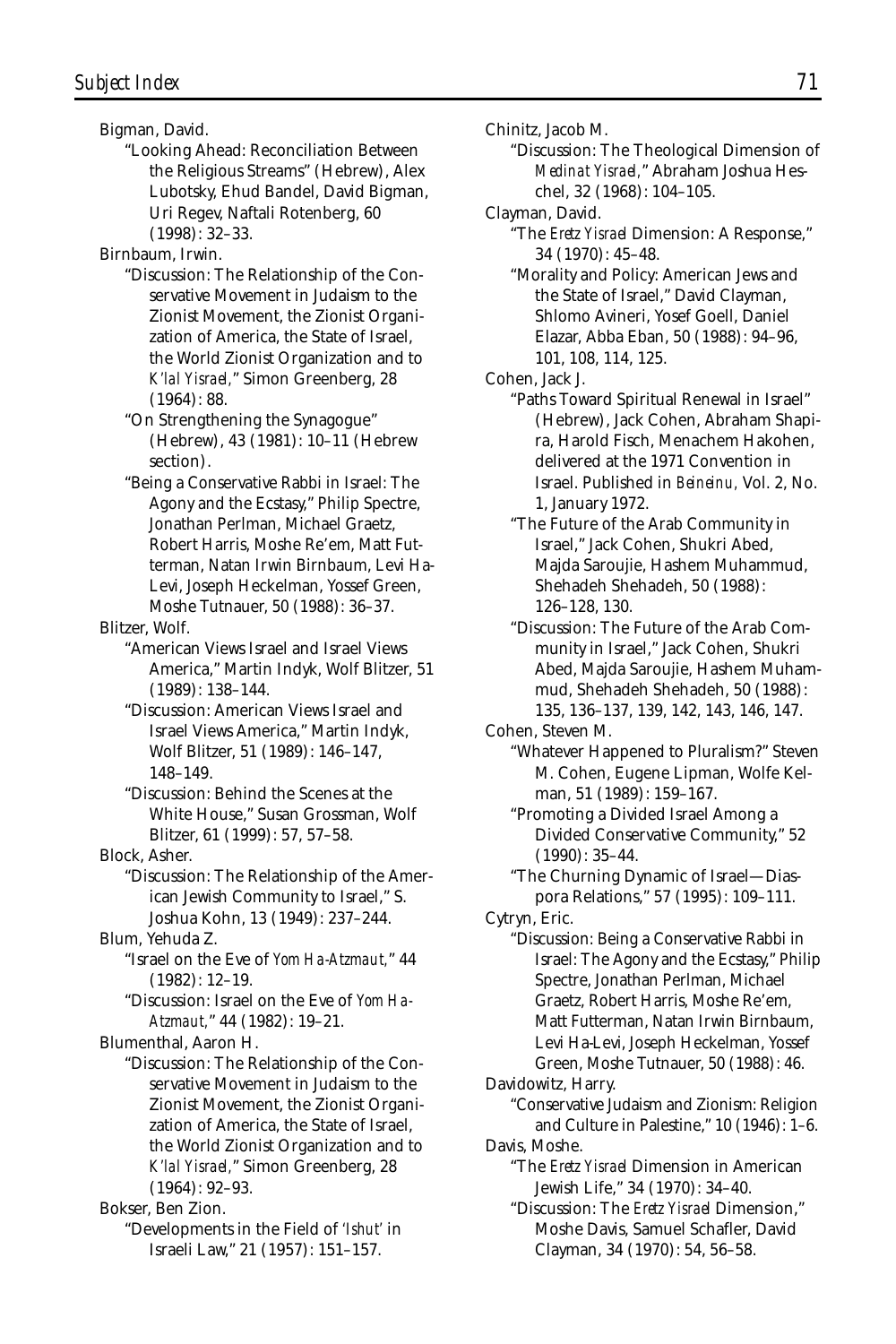ISRAEL *(cont'd.)*

- Dickstein, Paltiel.
	- "To What Extent is Jewish Civil Law Adapted to Modern Life in Palestine?" (Hebrew), 1 (1927): 74–76.
- Dinitz, Simcha.
- "Jerusalem Reunited," 39 (1977): 25–36.
- Dollin, Bruce.
	- "Discussion: The Palestinians and the Middle East," Charles Krauthammer, 51 (1989): 75.
- Dror, Gilah.
	- "Recognition of the 10<sup>th</sup> Anniversary of the *Bet Midrash,* Jerusalem," Gilah Dror, Benjamin J. Segal, 57 (1995): 104.
	- "Israelis and Diaspora Jews: Are We One People?" (Greetings), 58 (1996): 34–36.
	- "The State of the Masorti Movement after the Ne'eman Commission" (Hebrew), Gilah Dror, Matthew J. Futterman, 60 (1998): 65–67.
- Dubin, Paul.
	- "Discussion: American Views Israel and Israel Views America," Martin Indyk, Wolf Blitzer, 51 (1989): 146.
- Eban, Abba. "Israel and World Jewry," 16 (1952): 187–200.
	- "Discussion: Israel and World Jewry," 16 (1952): 203–204.
	- "Morality and Policy: American Jews and the State of Israel," David Clayman, Shlomo Avineri, Yosef Goell, Daniel Elazar, Abba Eban, 50 (1988): 114–125.
- Eisenstein, Ira.
	- "Discussion: American Jewry and the New Jewish State," Simon Greenberg, 12 (1948): 255–256.
	- "Discussion: The Relationship of American Jewish Community to Israel," S. Joshua Kohn, 13 (1949): 250–251.
	- "Discussion: Prouncement of the Zionist Revaluation Committee," Norman Salit, 14 (1950): 232–237.
- Eizenstat, Stuart E.
	- "Changing Relationships: The United States and Israel, Israel and American Jews," 51 (1989): 116–131.
- Elazar, Daniel.
	- "Morality and Policy: American Jews and the State of Israel," David Clayman, Shlomo Avineri, Yosef Goell, Daniel Elazar, Abba Eban, 50 (1988): 108–114.
- Elon, Menahem.
	- "Developments in the Rabbinic Judiciary of Israel," 36 (1974): 255–267.
- Epstein, Louis M. "Discussion: American Jewry and the New Jewish State," Simon Greenberg, 12 (1948): 243. Faber, Salomon. "Discussion: The Theological Dimension of *Medinat Yisrael,*" Abraham Joshua Heschel, 32 (1968): 104. Fenster, Myron M. "Practical Evaluation of Israel and the Diaspora," 22 (1958): 149–154. "The Impact of the Conservative Movement in Israel," 28 (1964): 24–36. "Discussion: The Impact of the Conservative Movement in Israel, The Impressions of One Rabbi After a Year in Israel," Myron Fenster, Simcha Kling, 28 (1964): 50–51. "Special Report of the Israel Committee," 31 (1967): 182–184. "Discussion: The *Eretz Yisrael* Dimension," Moshe Davis, Samuel Schafler, David Clayman, 34 (1970): 53. Fisch, Harold. "Paths Toward Spiritual Renewal in Israel" (Hebrew), Jack Cohen, Abraham Shapira, Harold Fisch, Menachem Hakohen, delivered at the 1971 Convention in Israel. Published in *Beineinu,* Vol. 2, No. 1, January 1972. Fish, Judah. "Discussion: Israel At the Crossroads," Arthur Hertzberg, Joseph P. Sternstein, 45 (1983): 52. Fishman, Hertzel. "The Role of Conservative Judaism in Forging Israel's Ethical Nationalism," 43 (1981): 64–78. Fox, Seymour. "The Place of Israel in Our Religious Schools," 32 (1968): 139–146. Freedman, Robert O. "Israel as the Elections Approach: What Does it Mean to American Jews?" Gordon Tucker, Robert J. Lieber, Robert O. Freedman, Ehud Bandel, 61 (1999): 86–90. "Discussion: Israel as the Elections Approach: What Does it Mean to American Jews?" Gordon Tucker, Robert J. Lieber, Robert O. Freedman, Ehud Bandel, 61 (1999): 94, 96, 97, 99. Friedman, Theodore. "*Medinat Yisrael ve-HaGolah*" (Hebrew), 25 (1961): 219–228. "Discussion: The Relationship of the Con-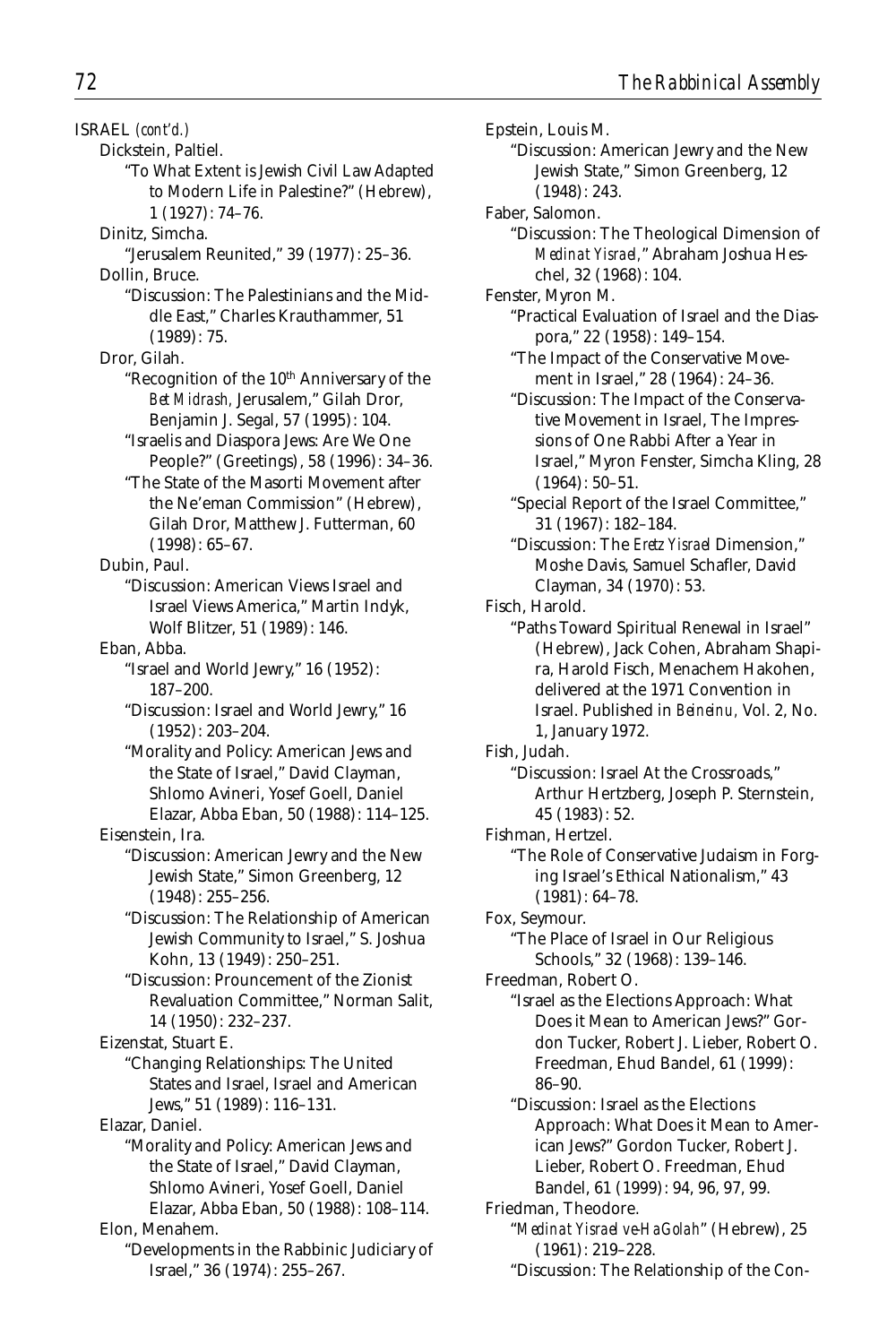"Intoduction: The Current Situation," Yitzhak Rabin, 50 (1988): 73. Goldschmidt, Yosef.

"Jewish Law in the Legislative Activity of the Knesset," 36 (1974): 277–290.

Goldstein, Israel.

"Conservative Judaism and Zionism: Economic, Social and Political Aspects of the Palestine Question," 10 (1946): 6–13.

Golinkin, David R.

"The Jewishness of the Jewish State" (Hebrew), Alice Shalvi, Mauricio Balter, Reuven Hammer, David Golinkin, 60 (2000): 194–196.

Golinkin, Noah.

- "Discussion: The Impact of the Conservative Movement in Israel, The Impressions of One Rabbi After a Year in Israel," Myron Fenster, Simcha Kling, 28 (1964): 48–49.
- "Discussion: Resolution: Religion in Israel," Rabbinical Assembly, 28 (1964): 309.

Golub, Robert.

"Discussion: Israel as the Elections Approach: What Does it Mean to American Jews?" Gordon Tucker, Robert J. Lieber, Robert O. Freedman, Ehud Bandel, 61 (1999): 93–94, 94.

Goodman, Hirsh.

"Israel as Center of the Universe: The View from the Media," Einat Ramon, Linda Gradstein, Joel Greenberg, David Makovsky, Hirsh Goodman, 60 (1998): 46–48.

Gordis, Robert.

"Israel and the Diaspora: A Reassessment," 38 (1976): 324–345.

"Discussion: Israel At the Crossroads," Arthur Hertzberg, Joseph P. Sternstein, 45 (1983): 51–52.

Gradstein, Linda.

"Israel as Center of the Universe: The View from the Media," Einat Ramon, Linda Gradstein, Joel Greenberg, David Makovsky, Hirsh Goodman, 60 (1998): 39–41.

- Graetz, Michael.
	- "A Comment on *Aliyah* Today," 38 (1976): 53.

"Being a Conservative Rabbi in Israel: The Agony and the Ecstasy," Philip Spectre, Jonathan Perlman, Michael Graetz, Robert Harris, Moshe Re'em, Matt Futterman, Natan Irwin Birnbaum, Levi Ha-Levi, Joseph Heckelman, Yossef Green, Moshe Tutnauer, 50 (1988): 30–32.

servative Movement in Judaism to the Zionist Movement, the Zionist Organization of America, the State of Israel, the World Zionist Organization and to *K'lal Yisrael,*" Simon Greenberg, 28 (1964): 90–91.

Frymer-Kensky, Tikva.

"Israel and the Ancient Near East: New Perspectives on the Flood," 41 (1979): 213–225.

"Jerusalem as the Symbol of the Human Body," 58 (1996): 159–161.

Futterman, Matthew.

- "Being a Conservative Rabbi in Israel: The Agony and the Ecstasy," Philip Spectre, Jonathan Perlman, Michael Graetz, Robert Harris, Moshe Re'em, Matt Futterman, Natan Irwin Birnbaum, Levi Ha-Levi, Joseph Heckelman, Yossef Green, Moshe Tutnauer, 50 (1988): 34–36.
- "Discussion: Being a Conservative Rabbi in Israel: The Agony and the Ecstasy," Philip Spectre, Jonathan Perlman, Michael Graetz, Robert Harris, Moshe Re'em, Matt Futterman, Natan Irwin Birnbaum, Levi Ha-Levi, Joseph Heckelman, Yossef Green, Moshe Tutnauer, 50 (1988): 47–48.
- "D'var Torah: Israel and the *Golah,*" delivered at the 1991 Convention, 55 (1993): 151–153.
- "The State of the Masorti Movement after the Ne'eman Commission" (Hebrew), Gilah Dror, Matthew J. Futterman, 60 (1998): 65–67.

- "Discussion: American Jewry and the New Jewish State," Simon Greenberg, 12 (1948): 253–255.
- *"Roshe Perakhim be-Torato Shel Ahad Haam*" (Hebrew), 15 (1951): 232–240.

Goell, Yosef.

"Morality and Policy: American Jews and the State of Israel," David Clayman, Shlomo Avineri, Yosef Goell, Daniel Elazar, Abba Eban, 50 (1988): 101–108.

Goldfarb, Solomon.

"Discussion: The Relationship of American Jewish Community to Israel" (Hebrew), S. Joshua Kohn, 13 (1949): 245–248.

Goldman, Yosef.

"Tribute to Rabbinical Assembly Members Who Served in Israel's War of Independence," Yosef Goldman, Mayer Abramovitz, 50 (1988): 70–71.

Geiger, Leo.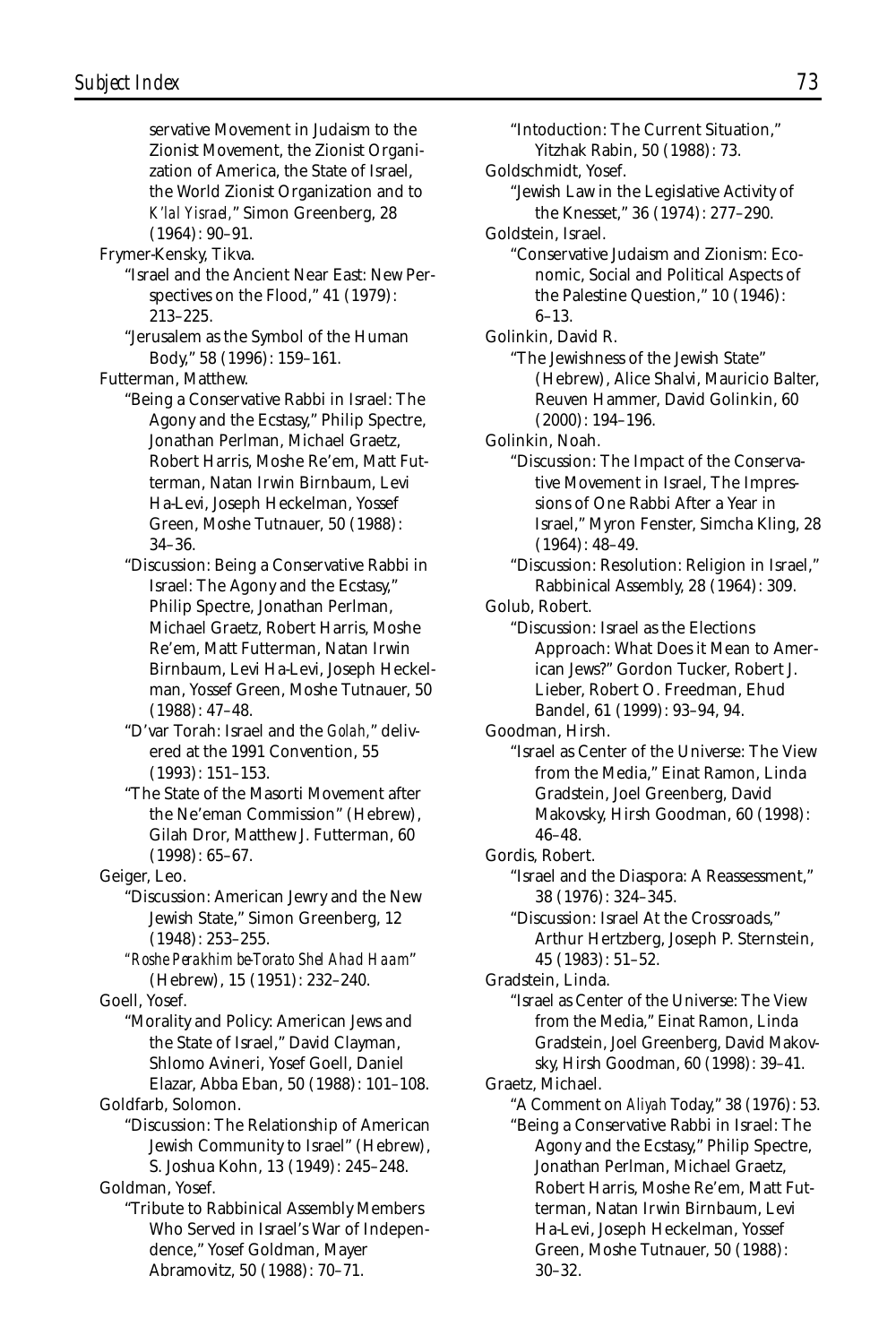ISRAEL *(cont'd.)*

- Graetz, Michael *(cont'd.)*
	- "Discussion: The Future of the Arab Community in Israel," Jack Cohen, Shukri Abed, Majda Saroujie, Hashem Muhammud, Shehadeh Shehadeh, 50 (1988): 141.
	- "Zionism and Conservative Theology in the *Haggadah,*" 55 (1993): 83–93.
	- "Jerusalem as a Universal Symbol," 58 (1996): 143–145.
	- "Introduction to the New Masorti Siddur, *Va-Ani Tefilati,*" 60 (1998): 7–10.
- "The Masorti Siddur," 60 (1998): 188–189. Green, Bernie.
	- "Israelis Confront Issues of Life From a Masorti Perspective," Victor Hoffman, Ben Zion Mushkin, Ze'ev Anolik, Shula Piora, Bernie Green, Motti Laksman, 50 (1988): 154, 158, 159–160, 163–164, 165.
- Green, Yosef.
	- "Being a Conservative Rabbi in Israel: The Agony and the Ecstasy," Philip Spectre, Jonathan Perlman, Michael Graetz, Robert Harris, Moshe Re'em, Matt Futterman, Natan Irwin Birnbaum, Levi Ha-Levi, Joseph Heckelman, Yossef Green, Moshe Tutnauer, 50 (1988): 41–42.

Greenberg, Joel.

- "Israel as Center of the Universe: The View from the Media," Einat Ramon, Linda Gradstein, Joel Greenberg, David Makovsky, Hirsh Goodman, 60 (1998): 41–44.
- Greenberg, Sidney.
	- "Religious Situation in Israel," 20 (1956): 111–120.
	- "Discussion: The Impact of the Conservative Movement in Israel, The Impressions of One Rabbi After a Year in Israel," Myron Fenster, Simcha Kling, 28 (1964): 46–47.

Greenberg, Simon.

- "Introduction to Aspects of Jewish Nationalism in The Bible," 2 (1928): 103–113.
- "Jewish Nationalism," 5 (1933–38): 32–49. "American Jewry and the New Jewish State" (Hebrew), 12 (1948): 229–234.
- "The Relationship of the Conservative Movement in Judaism to the Zionist Movement, the Zionist Organization of America, the State of Israel, the World Zionist Organization and to *K'lal Yisrael,*" 28 (1964): 52–83.

"Discussion: The Relationship of the Conservative Movement in Judaism to the Zionist Movement, the Zionist Organization of America, the State of Israel, the World Zionist Organization and to *K'lal Yisrael,*" Simon Greenberg, 28 (1964): 86–88, 93–95.

"Discussion: Resolution: Religion in Israel," Rabbinical Assembly, 28 (1964): 310.

- "Zionism, Israel and The Rabbinical Assembly," 37 (1975): 345–352.
- Groner, Irwin.
- "Introduction: Whatever Happened to Pluralism?" Steven M. Cohen, Eugene Lipman, Wolfe Kelman, 51 (1989): 158–159. Grossman, Chaim.
	- "Discussion: The Theological Dimension of *Medinat Yisrael,*" Abraham Joshua Heschel, 32 (1968): 104.
- Ha-Levi, Levi.
	- "Being a Conservative Rabbi in Israel: The Agony and the Ecstasy," Philip Spectre, Jonathan Perlman, Michael Graetz, Robert Harris, Moshe Re'em, Matt Futterman, Natan Irwin Birnbaum, Levi Ha-Levi, Joseph Heckelman, Yossef Green, Moshe Tutnauer, 50 (1988): 38–39.
- Hailperin, Herman.
	- "Discussion: Israel and World Jewry," Abba Eban, 16 (1952): 200–203.
- Hakohen, Menachem.
	- "Paths Toward Spiritual Renewal in Israel" (Hebrew), Jack Cohen, Abraham Shapira, Harold Fisch, Menachem Hakohen, delivered at the 1971 Convention in Israel. Published in *Beineinu,* Vol. 2, No. 1, January 1972.
- Hammer, Reuven.
	- "*Halakhah* and the State of Israel," 40 (1978): 28–41.
	- "Realities in Israel," 50 (1988): 167–171.
	- "Report from Israel," 51 (1989): 12–17.
	- "Discussion: Report from Israel," Reuven Hammer, 51 (1989): 18–19, 19–20.
	- "The Masorti Movement: Where are We Headed?" 52 (1990): 28–34.
	- "The Conversion Crisis and Its Impact" (Hebrew and English), 60 (1998): 51–59.
	- "The Legal Situation of Our Movement in Israel: Conversion," 61 (1999): 43–47.

"The Jewishness of the Jewish State" (Hebrew and English), Alice Shalvi, Mauricio Balter, Reuven Hammer, David Golinkin, 60 (2000): 191–194.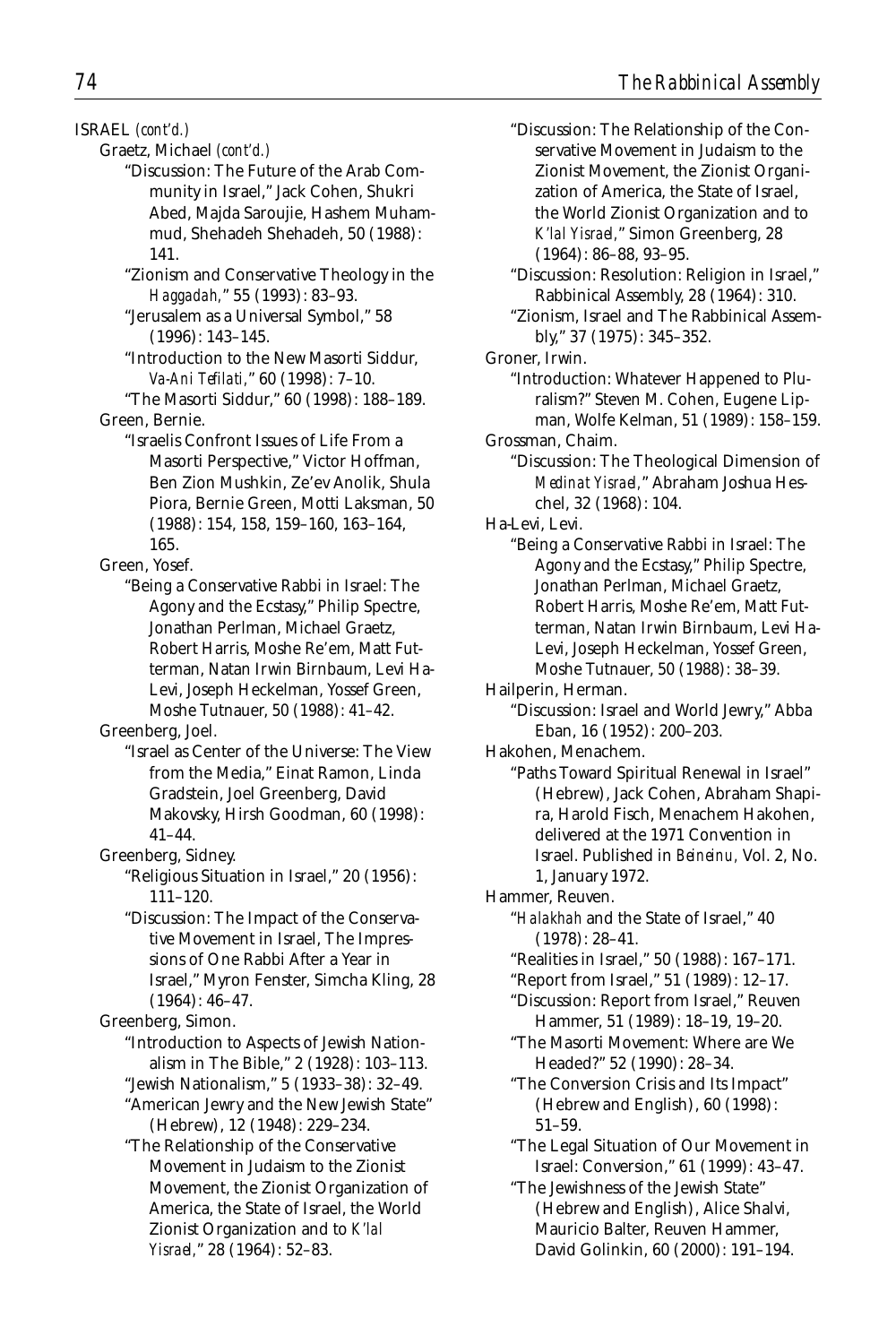Harman, Avraham. "Israel: The Next Phase," 17 (1953): 253–270. Harris, Robert. "Being a Conservative Rabbi in Israel: The Agony and the Ecstasy," Philip Spectre, Jonathan Perlman, Michael Graetz, Robert Harris, Moshe Re'em, Matt Futterman, Natan Irwin Birnbaum, Levi Ha-Levi, Joseph Heckelman, Yossef Green, Moshe Tutnauer, 50 (1988): 32–33. Heckelman, Joseph. "Aliyah," 32 (1968): 114–117. "Message to the Convention," 41 (1979): 283–284. "Being a Conservative Rabbi in Israel: The Agony and the Ecstasy," Philip Spectre, Jonathan Perlman, Michael Graetz, Robert Harris, Moshe Re'em, Matt Futterman, Natan Irwin Birnbaum, Levi Ha-Levi, Joseph Heckelman, Yossef Green, Moshe Tutnauer, 50 (1988): 39–41. Hertzberg, Arthur. "The Jews, the Land and the Synagogue," Gershon Winer, Eliezer Schweid, Arthur Hertzberg, delivered at the 1971 Convention in Israel. Published in *Beineinu,* Vol. 2, No. 1, January 1972. "Israel At the Crossroads," Arthur Hertzberg, Joseph P. Sternstein, 45 (1983): 38–44. "Discussion: Israel At the Crossroads," Arthur Hertzberg, Joseph P. Sternstein, 45 (1983): 52–54. "Israel 100 Years After Herzl: Has the Zionist Dream Been Fulfilled?" Philip S. Scheim, Arthur Hertzberg, Colette Avital, 58 (1996): 19–29. Heschel, Abraham Joshua. "*Yisrael: Am, Eretz, Medinah*—Ideological Evaluation of Israel and the Diaspora," 22 (1958): 118–136. "The Theological Dimension of *Medinat Yisrael,*" 32 (1968): 91–103. "Discussion: The Theological Dimension of *Medinat Yisrael,*" Abraham Joshua Heschel, 32 (1968): 105–109. Higgins, George. "An Address at the Rally for Israel," 31 (1967): 156–158. Hirsch, Richard G. "Mercaz," 43 (1981), delivered at the 1981 Convention. Published in *Conservative*

*Judaism,* Vol. 34, No. 6, July/August 1981. Hoffman, Victor. "Israelis Confront Issues of Life From a Masorti Perspective," Victor Hoffman, Ben Zion Mushkin, Ze'ev Anolik, Shula Piora, Bernie Green, Motti Laksman, 50 (1988): 150–152. Indyk, Martin. "American Views Israel and Israel Views America," Martin Indyk, Wolf Blitzer, 51 (1989): 132–138. "Discussion: American Views Israel and Israel Views America," Martin Indyk, Wolf Blitzer, 51 (1989): 145–146, 147–148, 149–150. Kadushin, Max. "The Rabbi's Part in Future Palestine Work," 4 (1930–32): 26–35. Kane, Steven. "Discussion: American Views Israel and Israel Views America," Martin Indyk, Wolf Blitzer, 51 (1989): 145. Kaplan, Mordecai M. "Ideological Evaluation of Israel and the Diaspora," 22 (1958): 137–148. Karlin, Gary. "Discussion: Israel as the Elections Approach: What Does it Mean to American Jews?" Gordon Tucker, Robert J. Lieber, Robert O. Freedman, Ehud Bandel, 61 (1999): 100. Karp, Abraham J. "Discussion: American Jewry and the New Jewish State," Simon Greenberg, 12 (1948): 239–242. "Discussion: The *Eretz Yisrael* Dimension," Moshe Davis, Samuel Schafler, David Clayman, 34 (1970): 52–53. Kaufman, Jan C. "Activities Related to Religious Pluralism," Jan Caryl Kaufman, 59 (1997): 99–100. Kazan, Fred. "Discussion: Israel as the Elections Approach: What Does it Mean to American Jews?" Gordon Tucker, Robert J. Lieber, Robert O. Freedman, Ehud Bandel, 61 (1999): 96–97. Kelman, Wolfe. "Discussion: Resolution—Religion in Israel," Rabbinical Assembly, 28 (1964): 310–311. "Israel on the Eve of *Yom Ha-Atzmaut:* Introduction," Yehuda Z. Blum, 44 (1982): 11–12.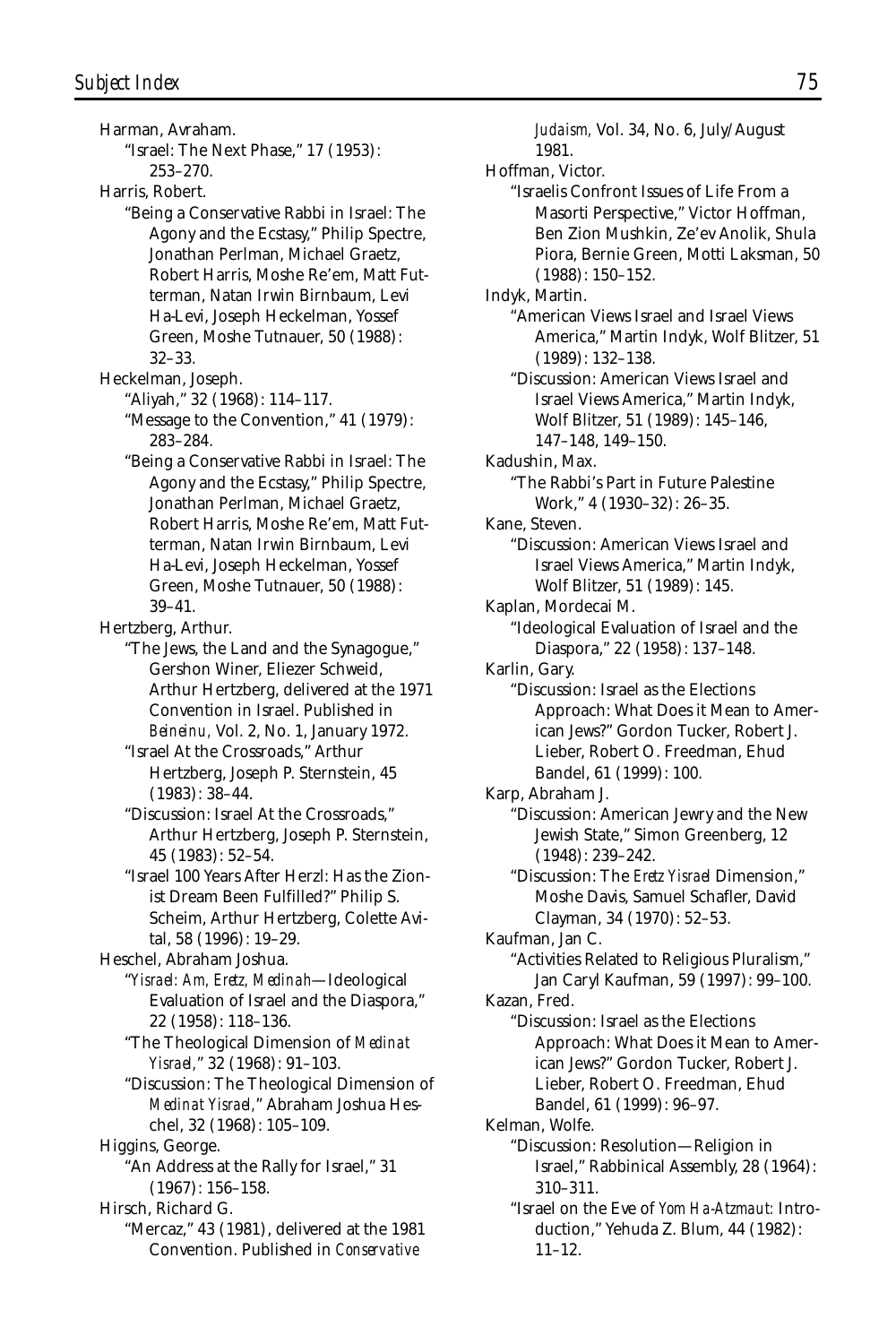ISRAEL *(cont'd.)* Kelman, Wolfe *(cont'd.)* "Discussion: Report from Israel," Reuven Hammer, 51 (1989): 19. "Whatever Happened to Pluralism?" Steven M. Cohen, Eugene Lipman, Wolfe Kelman, 51 (1989): 172–178. Kenen, I. L. (Isaiah) "Discussion: Presidential Address," Eli A. Bohnen, 31 (1967): 15–19, 20, 21, 22. Keren, Hila. "Legal Issues Facing the Conservative Movement in Israel" (Hebrew), Ehud Bandel, Hila Keren, 62 (2000): 199–205. Kessler, Irving. "Israel, the Federation and the Conservative Rabbi," Irving Kessler, Rabbi Melvin L. Libman, Rabbi David Spritzer, 46 (1984): 3–8. Kessler, Stanley M. "Discussion: The Relationship of the Conservative Movement in Judaism to the Zionist Movement, the Zionist Organization of America, the State of Israel, the World Zionist Organization and to *K'lal Yisrael,*" Simon Greenberg, 28 (1964): 84. Kieval, Herman. "Discussion: American Jewry and the New Jewish State," Simon Greenberg, 12 (1948): 235–239. Kirschenbaum, Aaron. "Jewish Religious Legislation in the *Knesset,*" 36 (1974): 291–301. Kirshblum, I. Usher. "Discussion: The Relationship of American Jewish Community to Israel," S. Joshua Kohn, 13 (1949): 249–250.

"Discussion: The Relationship of the Conservative Movement in Judaism to the Zionist Movement, the Zionist Organization of America, the State of Israel, the World Zionist Organization and to *K'lal Yisrael,*" Simon Greenberg, 28 (1964): 91–92.

"Discussion: Resolution: Religion in Israel," Rabbinical Assembly, 28 (1964): 308.

Kling, Simcha. "*Eretz Yisrael,*" 25 (1961): 176–179.

"The Impressions of One Rabbi After a Year in Israel," 28 (1964): 37–44.

"Discussion: The Impact of the Conservative Movement in Israel, The Impressions of One Rabbi After a Year in

Israel," Myron Fenster, Simcha Kling, 28 (1964): 49–50. Klutznick, Philip M. "Some Challenging Issues," 40 (1978): 115–127. Kohn, S. Joshua. "The Relationship of the American Jewish Community to Israel," 13 (1949): 225–237. Kollek, Teddy. "Greetings," 50 (1988): 11–14. Kose, Elvin. "Reality in Israel," 29 (1965): 67–75. Kreitman, Benjamin Z. "Israel and the Conservative Movement," 48 (1986): 53–55. Laksman, Motti. "Israelis Confront Issues of Life From a Masorti Perspective," Victor Hoffman, Ben Zion Mushkin, Ze'ev Anolik, Shula Piora, Bernie Green, Motti Laksman, 50 (1988): 154, 157–158, 160, 165. Lavie, Naphtali. "An Address," 46 (1984): 14–17. Lavinsky, Arthur. "Discussion: American Views Israel and Israel Views America," Martin Indyk, Wolf Blitzer, 51 (1989): 147. Lebeau, James. "Planning a Sabbatical in Israel," 53 (1991): 130–133. "Planning a Sabbatical in Israel," 61 (1999): 156–159. Leibovitz, Yeshayahu. "Religious Pluralism in Israel: A Jewish State, or a State for Jews?" Shulamit Aloni, Yeshayahu Leibovitz, Avi Ravitzky, Barbara Specre, 50 (1988): 54–56. "Discussion: Religious Pluralism in Israel: A Jewish State, or a State for Jews?" Shulamit Aloni, Yeshayahu Leibovitz, Avi Ravitzky, Barbara Specre, 50 (1988): 67–68. Levine, Lee. "Religious Pluralism in Israel: A Jewish State, or a State for Jews?" Shulamit Aloni, Yeshayahu Leibovitz, Avi Ravitzky, Barbara Specre, 50 (1988): 49, 54, 56, 59. "Discussion: Religious Pluralism in Israel: A Jewish State, or a State for Jews?" Shulamit Aloni, Yeshayahu Leibovitz, Avi Ravitzky, Barbara Specre, 50 (1988): 68–69. Levinthal, Israel H. "Development of Jewish Law in Palestine," 1 (1927): 66–69. Libman, Melvin L. "Israel, the Federation and the Conserva-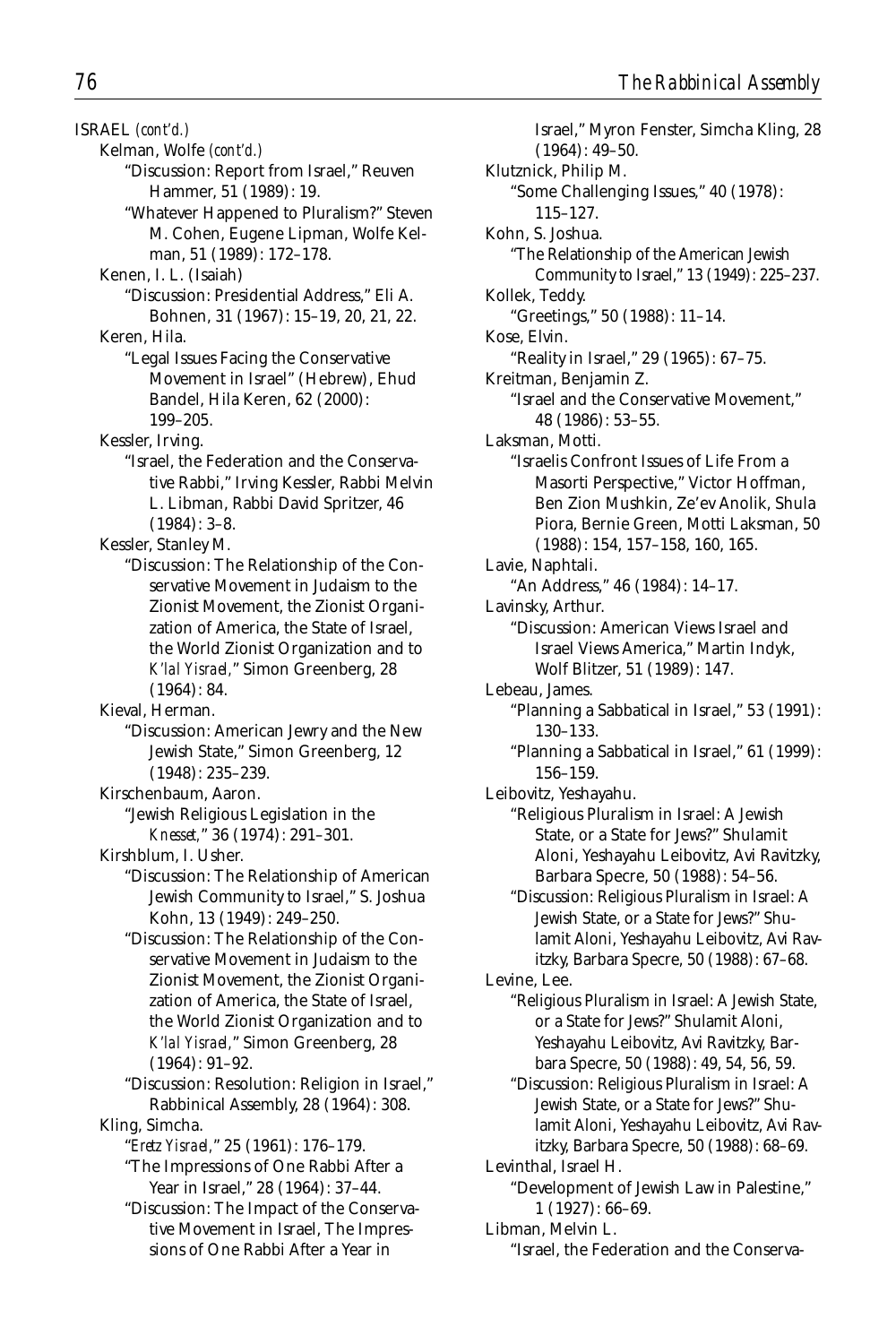tive Rabbi," Irving Kessler, Rabbi Melvin L. Libman, Rabbi David Spritzer, 46 (1984): 8–11. Lieber, Robert J. "Israel as the Elections Approach: What Does it Mean to American Jews?" Gordon Tucker, Robert J. Lieber, Robert O. Freedman, Ehud Bandel, 61 (1999): 82–86. "Discussion: Israel as the Elections Approach: What Does it Mean to American Jews?" Gordon Tucker, Robert J. Lieber, Robert O. Freedman, Ehud Bandel, 61 (1999): 98–99. Lipman, Eugene. "Whatever Happened to Pluralism?" Steven M. Cohen, Eugene Lipman, Wolfe Kelman, 51 (1989): 167–172. Lubotsky, Alex. "Looking Ahead: Reconciliation Between the Religious Streams"(Hebrew), Alex Lubotsky, Ehud Bandel, David Bigman, Uri Regev, Naftali Rotenberg, 60 (1998): 32–33. Makovsky, David. "Israel as Center of the Universe: The View from the Media," Einat Ramon, Linda Gradstein, Joel Greenberg, David Makovsky, Hirsh Goodman, 60 (1998): 44–46. Mandelbaum, Bernard. "Discussion: The Impact of the Conservative Movement in Israel, The Impressions of One Rabbi After a Year in Israel," Myron Fenster, Simcha Kling, 28 (1964): 45–46. "Discussion: Being a Conservative Rabbi in Israel: The Agony and the Ecstasy," Philip Spectre, Jonathan Perlman, Michael Graetz, Robert Harris, Moshe Re'em, Matt Futterman, Natan Irwin Birnbaum, Levi Ha-Levi, Joseph Heckelman, Yossef Green, Moshe Tutnauer, 50 (1988): 46. Margolies, Morris. "Discussion: The Impact of the Conservative Movement in Israel, The Impressions of One Rabbi After a Year in Israel," Myron Fenster, Simcha Kling, 28 (1964): 47–48. Matt, C. David. "Discussion: The Relationship of the American Jewish Community to Israel," S. Joshua Kohn, 13 (1949): 252–253. McCarthy, Eugene J. McClellan, Graydon E.

"An Address at the Rally for Israel," 31 (1967): 160–163.

"An Address at the Rally for Israel," 31 (1967): 158–159. Meir, Golda. "Prime Minister's Address," delivered at the 1971 Convention in Israel. Published in *Beineinu,* Vol. 2, No. 1, January 1972. Morgenthau, Hans. "The Future of Israel," 36 (1974): 1–7. Morris, Alan. "Discussion: The Future of the Arab Community in Israel," Jack Cohen, Shukri Abed, Majda Saroujie, Hashem Muhammud, Shehadeh Shehadeh, 50 (1988): 146–147. Muhammid, Hashem. "The Future of the Arab Community in Israel," Jack Cohen, Shukri Abed, Majda Saroujie, Hashem Muhammud, Shehadeh Shehadeh, 50 (1988): 131–132. "Discussion: The Future of the Arab Community in Israel," Jack Cohen, Shukri Abed, Majda Saroujie, Hashem Muhammud, Shehadeh Shehadeh, 50 (1988): 137, 137–138, 141, 142–143, 143, 145, 148. Mushkin, Ben Zion. "Israelis Confront Issues of Life From a Masorti Perspective," Victor Hoffman, Ben Zion Mushkin, Ze'ev Anolik, Shula Piora, Bernie Green, Motti Laksman, 50 (1988): 152, 154–156, 158–159, 160–161, 162, 164, 165–166. Nadich, Judah. "Discussion: The *Eretz Yisrael* Dimension," Moshe Davis, Samuel Schafler, David Clayman, 34 (1970): 53–54. Nativ, Gil. "Challenge, Choice, and Change: Problems and Progress in Israeli Pluralism," Simkha Y. Weintraub, Gil Nativ, 57 (1995): 141–144. "Introduction to A. B. Yehoshua," 59 (1997): 113–114. "Tribute to Rabbinical Assembly Members Who Have Served in Israel's Wars," 60 (1998): 13–14. Netanyahu, Benjamin. "Address" (Hebrew), 60 (1998): 109–114. Oleisky, Arthur. "Discussion: Israelis Confront Issues of Life From a Masorti Perspective," Victor Hoffman, Ben Zion Mushkin, Ze'ev Anolik, Shula Piora, Bernie Green, Motti Laksman, 50 (1988): 164.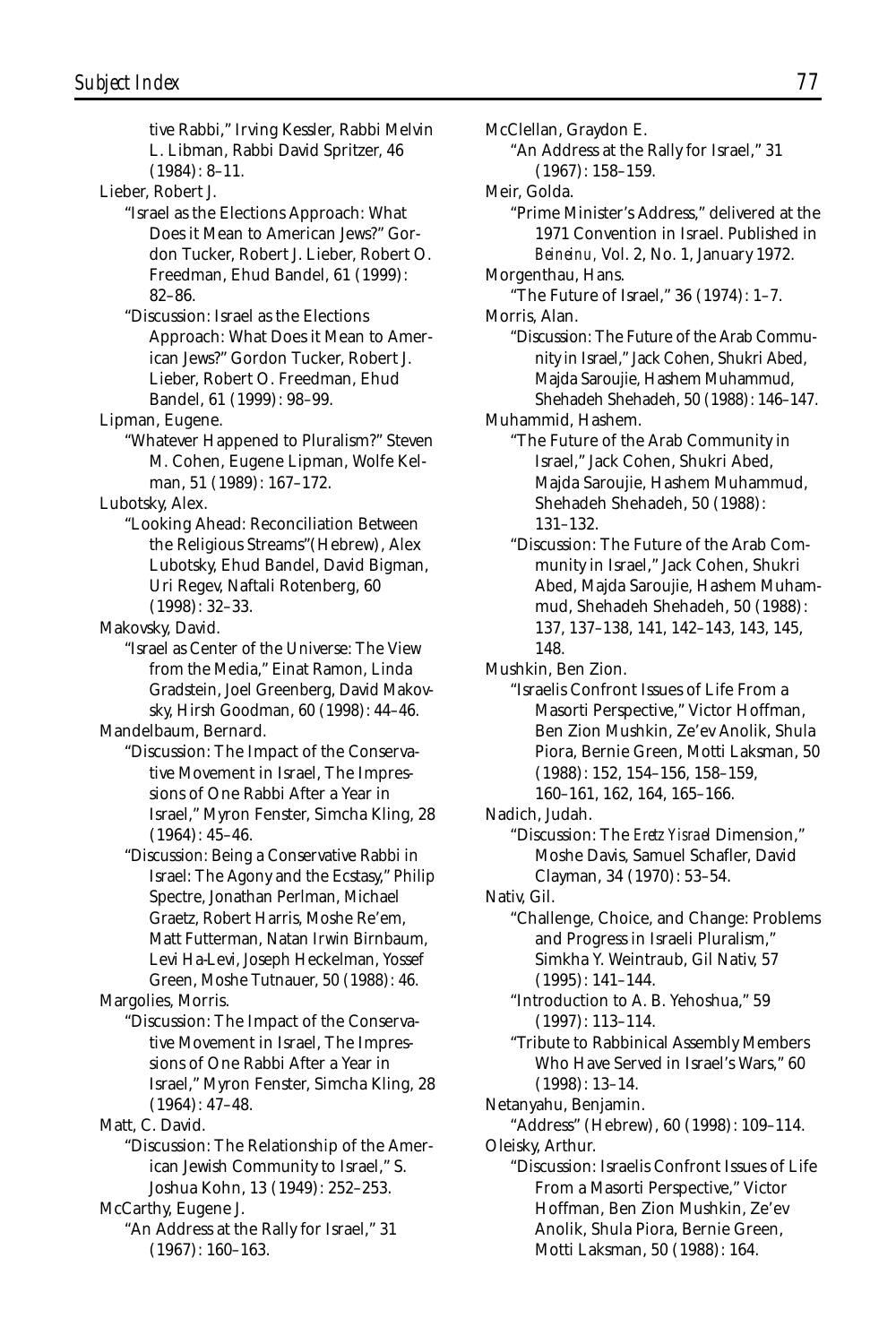ISRAEL *(cont'd.)*

Oleisky, Arthur *(cont'd.)*

"Discussion: The Palestinians and the Middle East," Charles Krauthammer, 51 (1989): 72.

Pekarsky, Maurice B.

"Religion in Israel," 20 (1956): 99–110. Peli, Pinchas HaCohen.

"The Future of Israel," 36 (1974): 9–19. Peres, Shimon.

- "Ethical Challenges to Jewish Life," delivered at the 1971 Convention in Israel. Published in *Beineinu,* Vol. 2, No. 1, January 1972.
- "What is a Jewish Dream?" 50 (1988): 16–20.
- Perlman, Jonathan.
	- "Being a Conservative Rabbi in Israel: The Agony and the Ecstasy," Philip Spectre, Jonathan Perlman, Michael Graetz, Robert Harris, Moshe Re'em, Matt Futterman, Natan Irwin Birnbaum, Levi Ha-Levi, Joseph Heckelman, Yossef Green, Moshe Tutnauer, 50 (1988): 29–30.
	- "Discussion: Being a Conservative Rabbi in Israel: The Agony and the Ecstasy," Philip Spectre, Jonathan Perlman, Michael Graetz, Robert Harris, Moshe Re'em, Matt Futterman, Natan Irwin Birnbaum, Levi Ha-Levi, Joseph Heckelman, Yossef Green, Moshe Tutnauer, 50 (1988): 46–47.
	- "On Serving Our People in Israel," 51 (1989): 290–292.

Piora, Shula.

"Israelis Confront Issues of Life From a Masorti Perspective," Victor Hoffman, Ben Zion Mushkin, Ze'ev Anolik, Shula Piora, Bernie Green, Motti Laksman, 50 (1988): 153, 156–157, 161, 163, 165.

Rabbinical Assembly.

"Resolutions Adopted," (includes prayer in schools, religious pluralism in Israel, organ donations), Centennial Convention, 62 (2000): 373–382.

Rabin, Yitzhak.

"Israel's Security," 32 (1968): 119–124. "The Current Situation," 50 (1988): 73–83.

Rabinowitz, Mayer E.

"The 1973 Kallah in Israel," 36 (1974): 239–301.

Ramon, Einat.

"Israel as Center of the Universe: The View from the Media," Einat Ramon, Linda Gradstein, Joel Greenberg, David Makovsky, Hirsh Goodman, 60 (1998): 39.

Rank, Perry. "Introduction: Report on the Ne'eman Commission—Conversion Crisis and Its Impact" (Hebrew), Reuven Hammer, 60 (1998): 50. Ravitsky, Avi. "Religious Pluralism in Israel: A Jewish State, or a State for Jews?" Shulamit Aloni, Yeshayahu Leibovitz, Avi Ravitzky, Barbara Specre, 50 (1988): 56–59. Re'em, Moshe. "Being a Conservative Rabbi in Israel: The Agony and the Ecstasy," Philip Spectre, Jonathan Perlman, Michael Graetz, Robert Harris, Moshe Re'em, Matt Futterman, Natan Irwin Birnbaum, Levi Ha-Levi, Joseph Heckelman, Yossef Green, Moshe Tutnauer, 50 (1988): 33–34. Regev, Uri. "Looking Ahead: Reconciliation Between the Religious Streams"(Hebrew), Alex Lubotsky, Ehud Bandel, David Bigman, Uri Regev, Naftali Rotenberg, 60 (1998): 32–33. Rembaum, Joel. "Discussion: Israel as the Elections Approach: What Does it Mean to American Jews?" Gordon Tucker, Robert J. Lieber, Robert O. Freedman, Ehud Bandel, 61 (1999): 99. Rosenblatt, Samuel. "Historic Arab-Jewish Relationships in Palestine," 6 (1939): 104–114. Rosenberg, Yaakov G. "Discussion: The *Eretz Yisrael* Dimension," Moshe Davis, Samuel Schafler, David Clayman, 34 (1970): 54–56. Rotenberg, Naftali. "Looking Ahead: Reconciliation Between the Religious Streams"(Hebrew), Alex Lubotsky, Ehud Bandel, David Bigman, Uri Regev, Naftali Rotenberg, 60 (1998): 32–33. Rubenstein, Elyakim. "The Future of Israeli Democracy" (Hebrew), 60 (1998): 135–158. Sacks, Andrew. "Discussion: Behind the Scenes at the White House," Susan Grossman, Wolf Blitzer, 61 (1999): 58. Salit, Norman. "The Synagogue and Palestine," 2 (1928): 53–58. Saroujie, Majda. "The Future of the Arab Community in Israel," Jack Cohen, Shukri Abed,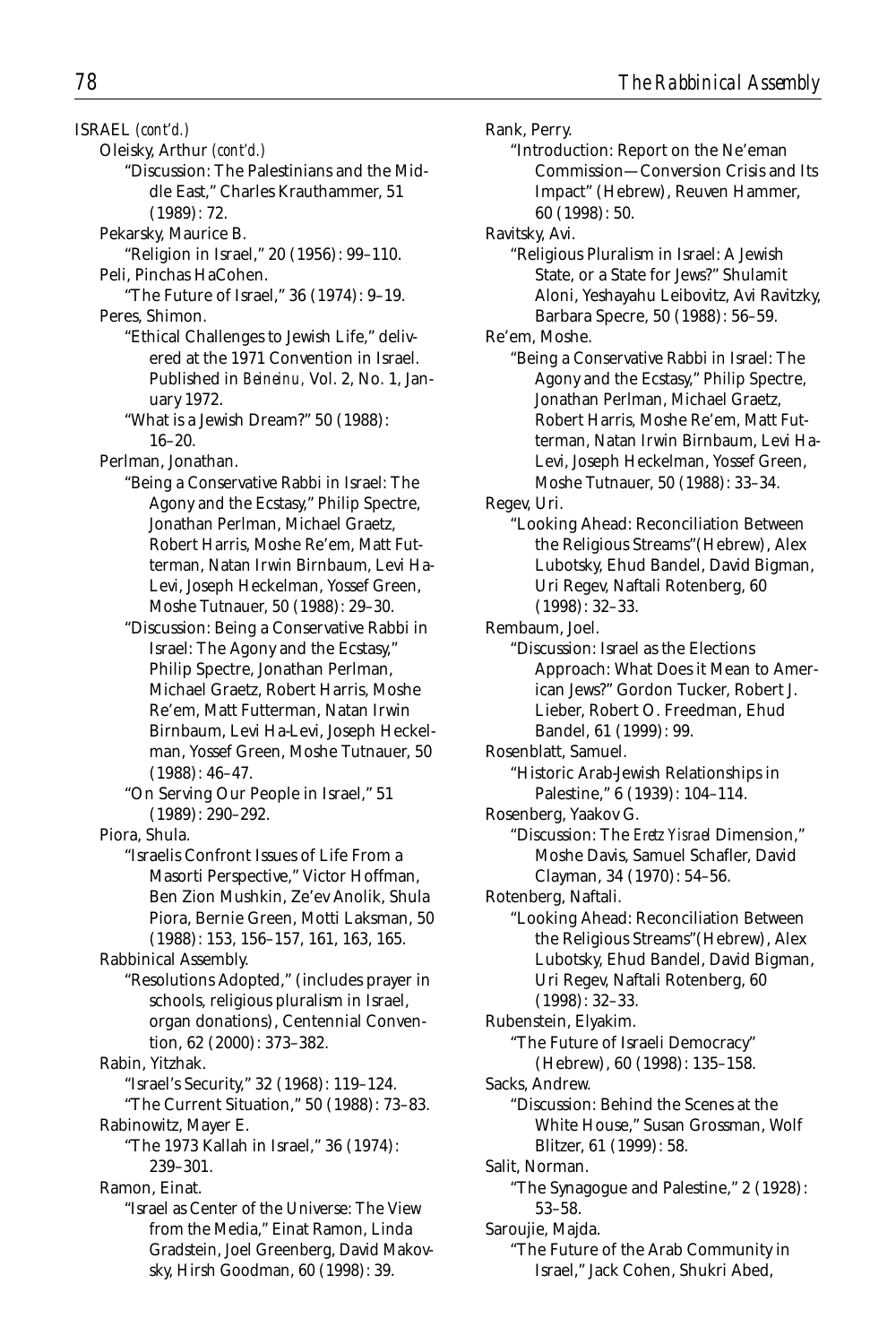Majda Saroujie, Hashem Muhammud, Shehadeh Shehadeh, 50 (1988): 130–131. "Discussion: The Future of the Arab Community in Israel," Jack Cohen, Shukri Abed, Majda Saroujie, Hashem Muhammud, Shehadeh Shehadeh, 50 (1988): 138–139, 143. Schafler, Samuel. "The *Eretz Yisrael* Dimension: A Response," 34 (1970): 41–44. Schatz, Morris. "Discussion: The Synagogue and Palestine," Norman Salit, 2 (1928): 64. Schechterman, Bernard. "The Jordanian-Palestinian Relationship," 47 (1985): 110. Scheim, Philip S. "Israel 100 Years After Herzl: Has the Zionist Dream Been Fulfilled?" Philip S. Scheim, Arthur Hertzberg, Colette Avital, 58 (1996): 16–18. "Israel at 50: The Rabbinical Assembly Celebrates" (Hebrew), 60 (1998): 11–12. Schoffman, Stuart. "Diaspora Jews and Israeli Jews: Can the Jewish Culture Gap Be Bridged?" 58 (1996): 37–47. Schorsch, Ismar. "Introduction: What is a Jewish Dream?" Shimon Peres, 50 (1988): 15–16. "Conservative Judaism in Israel," 50 (1988): 26–27. "Biblical Roots of Jewish Nationalism," 60 (1998): 199–202. Schussheim, Morris. "The Rabbi's Part in Future Palestine Work," 4 (1930–32): 36–42. Schwartz, Harry. "The Convention Committee on Palestine," 6 (1939): 168. Schweid, Eliezer. "The Jews, the Land and the Synagogue: A Reaction," Gershon Winer, Eliezer Schweid, Arthur Hertzberg, delivered at the 1971 Convention in Israel. Published in *Beineinu,* Vol. 2, No. 1, January 1972. Segal, Benjamin J. "Teshuvot of the Rabbinical Assembly, Israel Region," 49 (1987): 231–234. "Religion and State in Israel," 49 (1987): 299–303. "Recognition of the 10<sup>th</sup> Anniversary of the *Bet Midrash,* Jerusalem," Gilah Dror, Ben-

jamin J. Segal, 57 (1995): 104–108.

"Report from the *Bet Midrash,*" 58 (1996): 69–71. Shalvi, Alice. "The Jewishness of the Jewish State," (Hebrew). Alice Shalvi, Mauricio Balter, Reuven Hammer, David Golinkin, 60 (2000): 184–187. Shapira, Abraham. "Paths Toward Spiritual Renewal in Israel" (Hebrew), Jack Cohen, Abraham Shapira, Harold Fisch, Menachem Hakohen, delivered at the 1971 Convention in Israel. Published in *Beineinu,* Vol. 2, No. 1, January 1972. Shehadeh, Shehadeh. "Discussion: The Future of the Arab Community in Israel," Jack Cohen, Shukri Abed, Majda Saroujie, Hashem Muhammud, Shehadeh Shehadeh, 50 (1988): 135, 139–141, 148–149. Shtull, Jacob. "Discussion: The Theological Dimension of *Medinat Yisrael,*" Abraham Joshua Heschel, 32 (1968): 104. Shuchat, Wilfed. "Discussion: American Jewry and the New Jewish State," Simon Greenberg, 12 (1948): 256–258. Shulevitz, Marion. "Discussion: Behind the Scenes at the White House," Susan Grossman, Wolf Blitzer, 61 (1999): 57. Silverman, Hillel E. "Israel in the Synagogue Program," 36 (1974): 154–157. "Israel and the Role of the American Rabbi," 41 (1979): 186–192. "Advocating Israel's Case Among Christians," 54 (1992): 189–193. Simon, Ralph. "Discussion: American Jewry and the New Jewish State," Simon Greenberg, 12 (1948): 244–245. "An Address at the Rally for Israel," 31 (1967): 164–168. "Discussion: The *Eretz Yisrael* Dimension," Moshe Davis, Samuel Schafler, David Clayman, 34 (1970): 49–51. "Discussion: Being a Conservative Rabbi in Israel: The Agony and the Ecstasy," Philip Spectre, Jonathan Perlman, Michael Graetz, Robert Harris, Moshe Re'em, Matt Futterman, Natan Irwin Birnbaum, Levi Ha-Levi, Joseph Heckelman, Yossef Green, Moshe Tutnauer, 50 (1988): 44–46.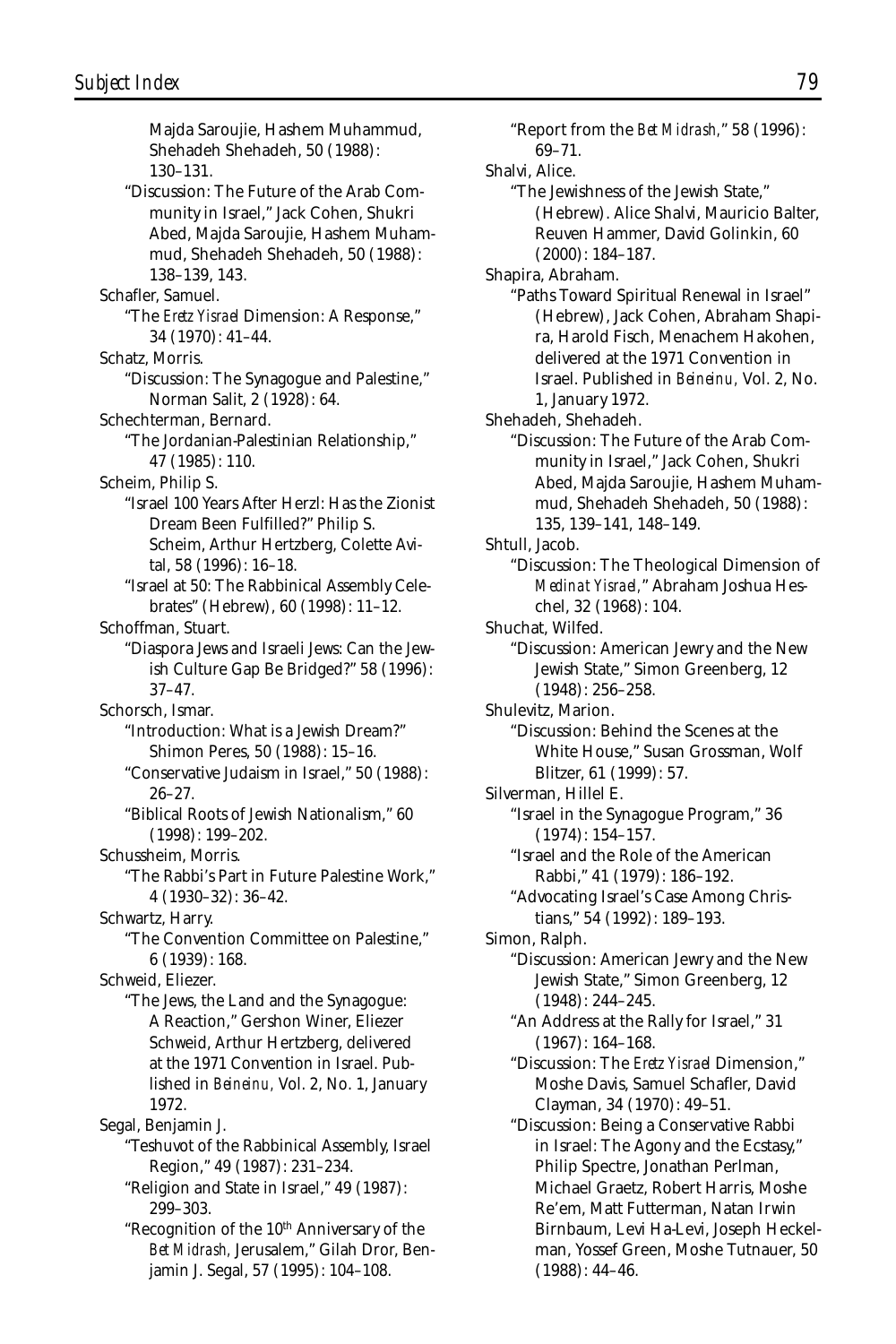ISRAEL *(cont'd.)*

- Small, David.
	- "Discussion: Israel as the Elections Approach: What Does it Mean to American Jews?" Gordon Tucker, Robert J. Lieber, Robert O. Freedman, Ehud Bandel, 61 (1999): 98, 100.
- Spectre, Barbara. "The Moral Challenge of the Jewish State," 43 (1981): 79–88.
	- "Religious Pluralism in Israel: A Jewish State, or a State for Jews?" Shulamit Aloni, Yeshayahu Leibovitz, Avi Ravitzky, Barbara Specre, 50 (1988): 59–66.
- Spectre, Philip.
	- "Defending the Defenders," 37 (1975): 47–50.
		- "The M'sorti Movement in Israel" (with participants), 43 (1980): 22–33.
		- "Principles Which Can Unite or Destroy Us," 47 (1985): 63–68.
		- "Being a Conservative Rabbi in Israel: The Agony and the Ecstasy," Philip Spectre, Jonathan Perlman, Michael Graetz, Robert Harris, Moshe Re'em, Matt Futterman, Natan Irwin Birnbaum, Levi Ha-Levi, Joseph Heckelman, Yossef Green, Moshe Tutnauer, 50 (1988): 28–29, 32, 33, 34, 36, 41, 44.

Spritzer, David.

- "Israel, the Federation and the Conservative Rabbi," Irving Kessler, Rabbi Melvin L. Libman, Rabbi David Spritzer, 46 (1984): 11–13.
- Stampfer, Joshua.
- "The Sabbatical in Israel," 32 (1968): 110–113. Sternstein, Joseph P.
	- "Israel Committee," 29 (1965): 152–158. "Israel At the Crossroads," Arthur Hertzberg, Joseph P. Sternstein, 45
	- (1983): 44–50. "Discussion: Israel At the Crossroads," Arthur Hertzberg, Joseph P. Sternstein,
	- 45 (1983): 54–56.

Tal, Uriel.

- "The Land and the State of Israel in Israeli Religious Life," 38 (1976): 1–22. "The Land and the State of Israel in Con-
- temporary Israeli Hebrew Writing" (a Hebrew bibliography), 38 (1976): 23–40.

```
Teplitz, Saul I.
```
"Discussion: Israel At the Crossroads," Arthur Hertzberg, Joseph P. Sternstein, 45 (1983): 50.

Tucker, Gordon. "Israel as the Elections Approach: What Does it Mean to American Jews?" Gordon Tucker, Robert J. Lieber, Robert O. Freedman, Ehud Bandel, 61 (1999): 81–82. Tutnauer, Moshe. "Being a Conservative Rabbi in Israel: The Agony and the Ecstasy," Philip Spectre, Jonathan Perlman, Michael Graetz, Robert Harris, Moshe Re'em, Matt Futterman, Natan Irwin Birnbaum, Levi Ha-Levi, Joseph Heckelman, Yossef Green, Moshe Tutnauer, 50 (1988): 42–44. "Recognition of Rabbinical Assembly Members Who Have Served in Israel's Wars," 60 (1998): 18–23. Tzaban, Yair. "Absorption and Issues Impacting the Upcoming Elections," 58 (1996): 48–54. Waxman, Mordecai. "Discussion: The Relationship of the American Jewish Community to Israel," S. Joshua Kohn, 13 (1949): 251–252. "American Jewry and Israel: The Limits of Dissent," delivered at the 1977 Convention. Published in *Conservative Judaism,* Vol. 31, No. 2, Winter 1977. Weinberg, Tzvi. "Discussion: The Future of the Arab Community in Israel," Jack Cohen, Shukri Abed, Majda Saroujie, Hashem Muhammud, Shehadeh Shehadeh, 50 (1988): 138. Weintraub, Simkha Y. "Challenge, Choice, and Change: Problems and Progress in Israeli Pluralism," Simkha Y. Weintraub, Gil Nativ, 57 (1995): 138–141. Wernik, Joseph. "The Masorti Movement in Israel," 50 (1988): 21–22. Wiesel, Elie. "Tales of Jerusalem," 32 (1968): 125–138. Wieseltier, Leon. "Israel and the Palestinians," 51 (1989): 25–31. "Discussion: Israel and the Palestinians,"

Leon Wieseltier, 51 (1989): 31–37.

"Practical Evaluation of Israel and the Diaspora," 22 (1958): 155–160. "Discussion: The Relationship of the Conservative Movement in Judaism to the

Winer, Gershon.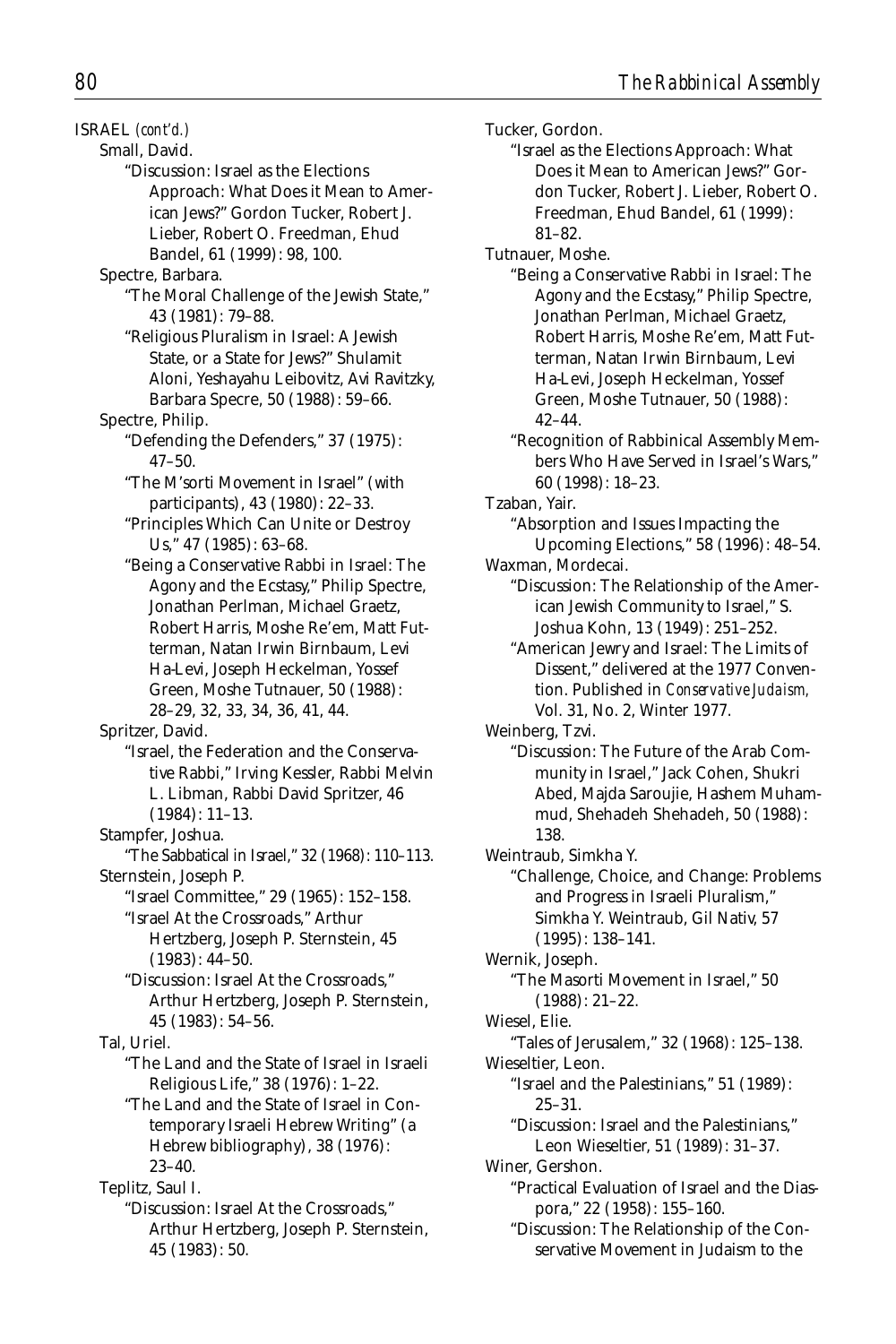Zionist Movement, the Zionist Organization of America, the State of Israel, the World Zionist Organization and to *K'lal Yisrael,*" Simon Greenberg, 28 (1964): 85–86. "Discussion: Resolution: Religion in Israel," Rabbinical Assembly, 28 (1964): 307–308. "The Jews, the Land and the Synagogue," Gershon Winer, Eliezer Schweid, Arthur Hertzberg, delivered at the 1971 Convention in Israel. Published in *Beineinu,* Vol. 2, No. 1, January 1972. Winter, Edmund. "Israel At Thirty," 40 (1978): 188–190. Wohlberg, Jeffrey A. "Discussion: Behind the Scenes at the White House," Susan Grossman, Wolf Blitzer, 61 (1999): 57. Wolf, Arnold Jacob. "American Jewry and Israel: The Need for Dissent," delivered at the 1977 Convention. Published in *Conservative Judaism,* Vol. 31, No. 2, Winter 1977. Yehoshua, A. B. "Introduction to A. B. Yehoshua," Gil Nativ, 59 (1997): 113–114. "Israeli Identity in Peace Time: How to Fill the Black Holes With New Content" (Hebrew), 59 (1997): 115–126. Yellin, Richard. "Discussion: Israel At the Crossroads," Arthur Hertzberg, Joseph P. Sternstein, 45 (1983): 50. "Discussion: The Future of the Arab Community in Israel," Jack Cohen, Shukri Abed, Majda Saroujie, Hashem Muhammud, Shehadeh Shehadeh, 50 (1988): 139. Zelizer, Gerald L. "Discussion: The Future of the Arab Community in Israel," Jack Cohen, Shukri Abed, Majda Saroujie, Hashem Muhammud, Shehadeh Shehadeh, 50 (1988): 142. Zucker, David. "Discussion: The *Eretz Yisrael* Dimension," Moshe Davis, Samuel Schafler, David Clayman, 34 (1970): 51–52. JEWISH COMMUNITY CENTERS. *See* AMERICAN JEWISH COMMUNITY; **SYNAGOGUE** JEWISH HISTORY Abramowitz, Mayer. "Torquemada Then and Now," 54 (1992): 94–96.

Ackerman, David. "Of Fathers and Sons: A Newly Found Anti-Christian Polemic of the Twelfth Century" (in memory of Rabbi Alexander Shapiro), 55 (1993): 94–104. Adler, Rudolph J. "The Intricacies of the *Omer* Period," 44 (1982): 136–138. Bokser, Ben Zion. "*Siyyum HaShas* in Commemoration of the 100th Anniversary of the Birth of Professor Solomon Schechter: The Portrait of a *Halakhist*—The World of Rabbi Judah Loew of Prague," 11 (1947): 289–314. "Rabbi Judah Loew of Prague (1512–1609)," 40 (1978): 128–138. Davis, Joseph M. "Jewish Faith and Skepticism in the 16<sup>th</sup> Century: Maharal and Eliezer Eilburg," 62 (2000): 266–267. Geffen, David. "A Jewish Historical Bicentennial Celebration," 38 (1976): 203–210. Gordis, Daniel. "Where are We Going? Thoughts on the Use of History in Conservative Ideology," 56 (1994), delivered at the 1994 Convention. Published in *Conservative Judaism,* Vol. 47, No.1, Fall 1994, as "*Positive-Historical Judaism Exhausted.*" Liberles, Robert S. "The Holocaust and the Rewriting of Modern Jewish History," 60 (1998): 161–165. Marcus, Ivan G. "The Dynamics of Ashkenaz and Its People—Centered Authority," 54 (1992): 129–138. Meirovich, Harvey W. "On the Life of Rabbi Joseph Hertz," 56 (1994), delivered at the 1994 Convention. Published in *Conservative Judaism,* Vol. 46, No. 4, Summer 1994, as "Reclaiming Chief Rabbi Hertz as a Conservative Jew." Musleah, Rahel. "Jewish Calcutta through Music and Memory," 62 (2000): 277–288. Ravid, Benjamin C. "On Teaching Jewish History to College Students Who Will Be Your Congregants of Tomorrow," 59 (1997): 138–140. Rembaum, Joel. "A Function of the Study of Jewish History: To Demythologize the Jew," 41 (1979): 140–158.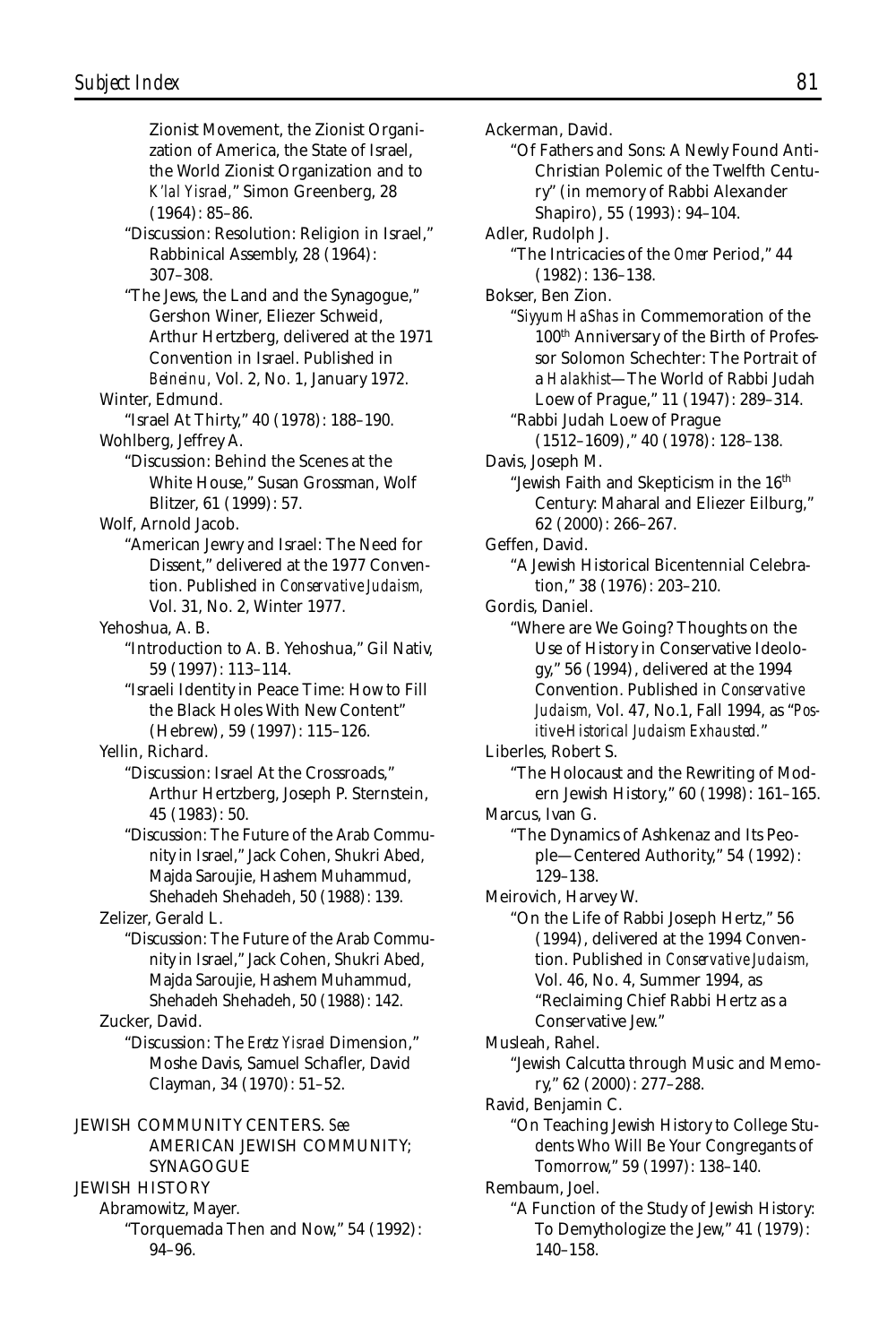JEWISH HISTORY *(cont'd.)* Roskies, David, G. "The *Shtetl* in Fact and Fiction," 39 (1977): 94. Schorsch, Ismar. "Zecharias Frankel and the European Origins of Conservative Judaism," 42 (1980), delivered at the 1980 Convention. Published in *Judaism,* Summer 1981. "The Limits of History," 51 (1989): 108–115. Shapiro, Morris. "Remembering the Holocaust," 45 (1983): 1–5. Winer, Gershon. "*Der Weg Fun Chaim Grade*" (Yiddish), 34  $(1970): 1-4.$ JEWISH LAW Abelson, Kassel. "Discussion: Teshuvah—Bingo in Conservative Congregations," Leon B. Fink, Aaron H. Blumenthal, Seymour Siegel, 31 (1967): 224–225. "Discussion: Resolutions," Rabbinical Assembly, 37 (1975): 262. "The Rabbinical Assembly and the Development of Halakhah," 45 (1983): 77–83. "Report of the Commission on Human Sexuality (CHS) to the Committee on Jewish Law and Standards (CJLS)," Gerald L. Zelizer, Arnold M. Goodman, Kassel Abelson, 56 (1994): 26–27. "Committee on Jewish Law and Standards," 57 (1995): 224–227. "Committee on Jewish Law and Standards," 58 (1996): 265–268. "Committee on Jewish Law and Standards," 59 (1997): 226–230. "Committee on Jewish Law and Standards," Kassel Abelson, Elliot N. Dorff, 60 (1998): 273–275. "Committee on Jewish Law and Standards," Kassel Abelson, Elliot N. Dorff, 61 (1999): 230–235. Adler, Cyrus. "Discussion: Traditional Law and Modern Life," Louis Finkelstein, 3 (1929): 53. Adler, Morris. "The Roots of Democracy in Jewish Thought" (Hebrew), 8 (1941–44): 207–221. Agranat, Shimon. "Jewish Law as Reflected in the Decisions of

the Supreme Court of Israel," 36 (1974): 243–254. Agus, Jacob. "Discussion: Report on the Joint Law Conference," Judah L. Goldin, 17 (1953): 58–61, 77–78. "Discussion: *Ketubah,*" 18 (1954): 83. "Discussion: Conservative Ideology," Rabbinical Assembly, 20 (1956): 163–164. "Theoretical Evaluation of Jewish Law," 22 (1958): 81–89. "Discussion: *Halakhah* and the Life of Holiness," Jack J. Cohen, 22 (1958): 110–112. "The Philosophic Meaning of the Sabbath and *Kashrut,*" 31 (1967): 37–53. "*Halakhah* in the Conservative Movement," 37 (1975): 102–117. Aronson, David. "Discussion: Traditional Law and Modern Life," 3 (1929): 40–42. "Discussion: The *Shulhan Arukh* As a Guide For Religious Practice Today," 6 (1939): 150–153. "Review of Dr. Epstein's book, *The Agunah Question,*" 7 (1940): 301–311. "*Siyyum HaShas* in Tribute to Professor Louis Ginzberg: *Mai Ko Mashma Lon?* " 8 (1941–44): 386–397. "*Kedat Moshe VeYisrael,*" 15 (1951): 120–140. "Discussion: *Ketubah,*" 18 (1954): 69. "Discussion: Theoretical Evaluation of Jewish Law. *Halakhah* and the Life of Holiness. An Attitude to *Halakhah,*" Jacob Agus, Jack J. Cohen, Isaac Klein, 22 (1958): 112–114. "The Authority of the *Halakhah* and the *Halakhah* of Our Authority," 40 (1978): 42–56. "Is There a Gap between Our Faith and Our *Halakhah?* " 41 (1979): 134–139. "From Rib to Rabbi: The Evolving Status of the Woman in Jewish Lore, Life, and Law," 49 (1987): 179–191. Artson, Bradley Shavit. "*Halakhah* in a Conservative Synagogue," 55 (1993): 23–32. Bandel, Ehud. "Legal Issues Facing the Conservative Movement in Israel," (Hebrew). Ehud Bandel, Hila Keren, 62 (2000): 197–198. Bavli, Hillel. "Peretz Smolenskin" (Hebrew), 8 (1941–44): 98–106.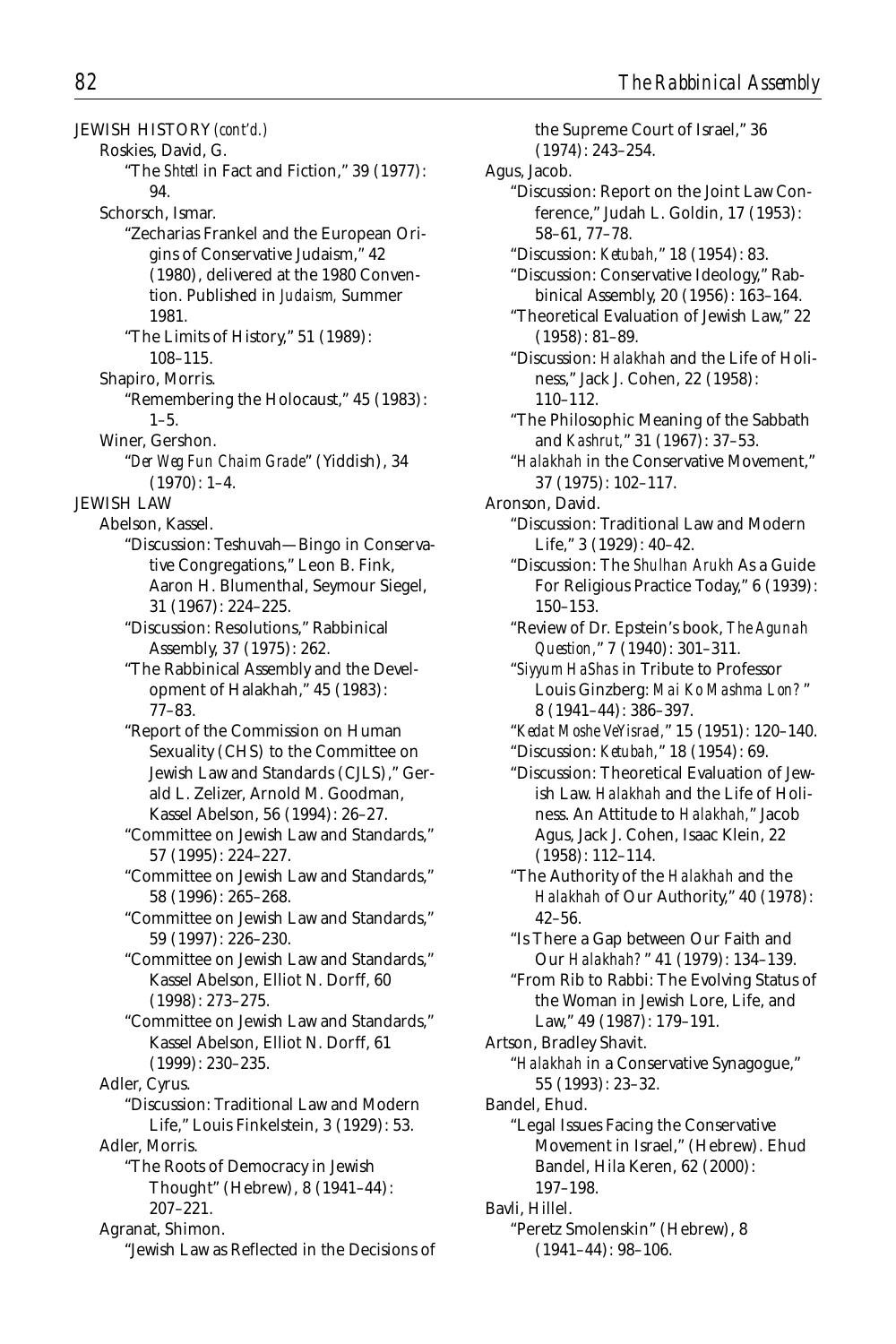Bayme, Steven. "Intermarriage and Conservative Judaism: Communal Policy and Program Direction," 53 (1991): 36–46. Bell, Harold. "The Concept of *Hiddur Mitzvah* in Rabbinic Texts," 51 (1989): 230–233. Bentwich, Norman. "The Application of Jewish Law in Palestine," 1 (1927): 70–73. Bergman, Ben Zion. "A Conservative Approach to *Halakhah,*" 49 (1987): 47–54. Bernstein, Louis. "An Address" (regarding a national *Bet Din,* conversion and intermarriage), 47 (1985): 39–44. Blumenthal, Aaron H. "An *Aliyah* For Women," 19 (1955): 168–181. "The *Shulhan Arukh* After 400 Years: A Conservative Approach—A Response," 32 (1968): 48–55. "Discussion: The *Shulhan Arukh* After 400 Years: A Conservative Approach," Isaac Klein, Aaron H. Blumenthal, Leon B. Fink, 32 (1968): 68, 70–71. "Conservative Judaism and Jewish Law," Aaron H. Blumenthal, Seymour Siegel, 40 (1978): 168–170. Bokser, Baruch M. "Reasons and Rationales for *Mitzvot:* Two Studies," 49 (1987): 235–244. Bokser, Ben Zion. "*Siyyum HaShas* in Commemoration of the 100th Anniversary of the Birth of Professor Solomon Schechter: The Portrait of a *Halakhist*—The World of Rabbi Judah Loew of Prague," 11 (1947): 289–314. "Developments in the Field of *'Ishut'* in Israeli Law," 21 (1957): 151–157. "Discussion: Theoretical Evaluation of Jewish Law. *Halakhah* and the Life of Holiness. An Attitude to *Halakhah,"* Jacob Agus, Jack J. Cohen, Isaac Klein, 22 (1958): 114–115. Charry, Elias. "Discussion: The *Shulhan Arukh* After 400 Years: A Conservative Approach," Isaac Klein, Aaron H. Blumenthal, Leon B. Fink, 32 (1968): 69. Cohen, Boaz. "Canons of Interpretation of Jewish Law," 5 (1933–38): 170–188. "Report of the Special Committee on the

Problem of the *Agunah,*" 5 (1933–38): 333–335. "The *Shulhan Arukh* As a Guide For Religious Practice Today," 6 (1939): 115–149. "Report of Committee on Jewish Law," 7 (1940): 27–35. "Report of Committee on Jewish Law," 8 (1941–44): 29–38. "Report of Committee on Jewish Law," 8 (1941–44): 137–145. "*Siyyum HaShas*—In Memory of Professor Israel Friedlaender: Sabbath Prohibitions known as *Shavut,*" 9 (1945): 123–161. "Report of the Committee on Jewish Law," 10 (1946): 41–51. "Report of the Committee on Jewish Law," 11 (1947): 53–63. "Discussion: Report of the Committee on Jewish Law," 11 (1947): 64–73. "May One Take the Law into One's Own Hands? in Tribute to Professor Boaz Cohen," Edward M. Gershfield, 48 (1986): 186–189. Cohen, Gerson D. "On the Ordination of Women," delivered at the 1979 Convention. Published in *Conservative Judaism,* Vol. 32, No. 3, Summer 1979. Cohen, Jack. "*Halakhah* and The Life of Holiness," 20 (1958): 90–101. "Discussion: Theoretical Evaluation of Jewish Law," Jacob Agus, 22 (1958): 81–89. Dash, Samuel. "The Halakhic and Ethical Standards to Be Expected of Leaders in Public and Religious Life," Arnold M. Goodman, Samuel Dash, Benjamin Cardin, Elliot N. Dorff, 61 (1999): 102–107. "Discussion: The Halakhic and Ethical Standards to Be Expected of Leaders in Public and Religious Life," Arnold M. Goodman, Samuel Dash, Benjamin Cardin, Elliot N. Dorff, 61 (1999): 119, 120, 121, 124–125. Derby, Josiah. "Discussion: Report of the Committee on Jewish Law," 11 (1947): 66–73. Dickstein, Paltiel. "To What Extent is Jewish Civil Law Adapted to Modern Life in Palestine?" (Hebrew), 1 (1927): 74–76.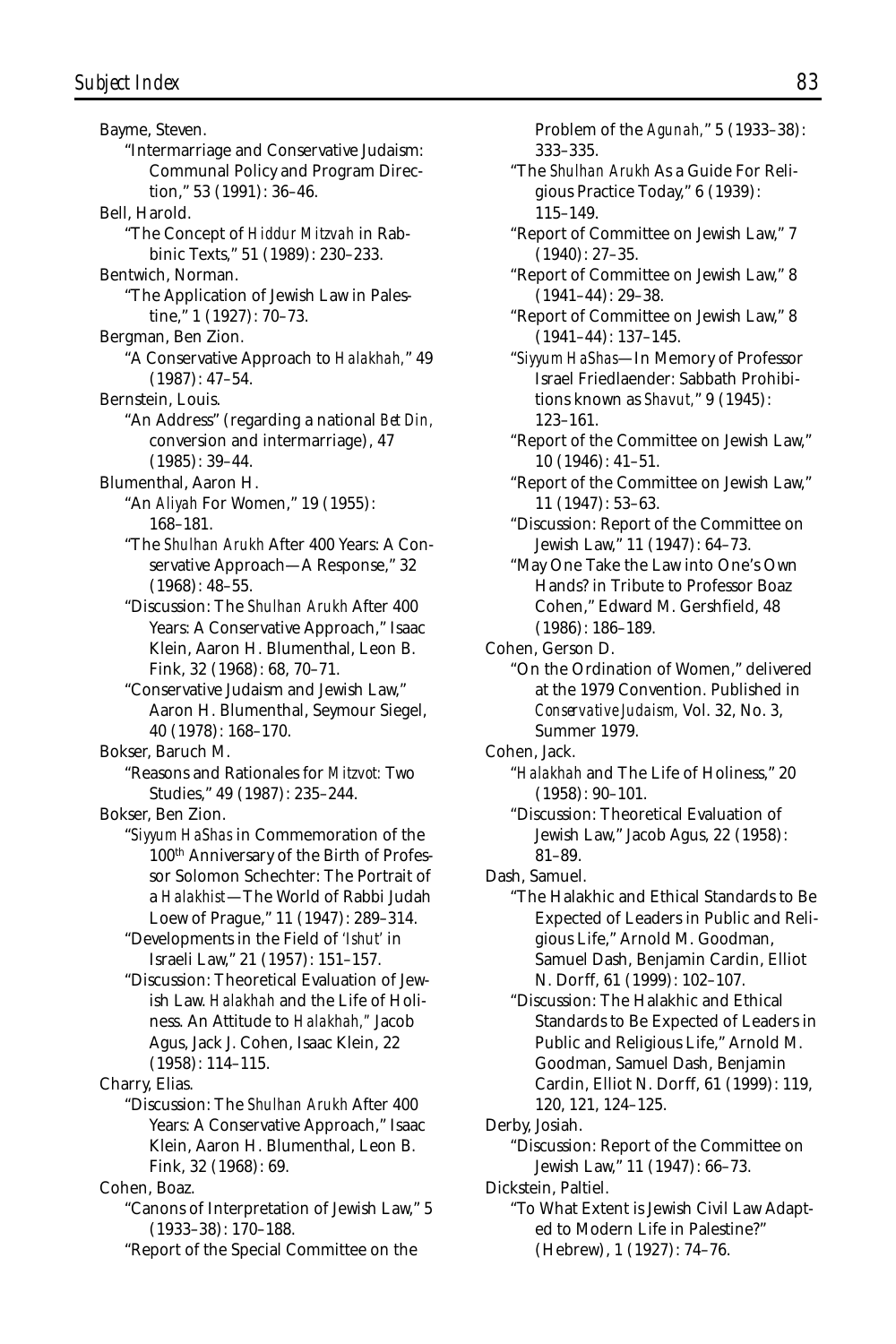JEWISH LAW *(cont'd.)*

Dorff, Elliot.

"Looking at Texts With an Eye to Helping Families Make Decisions About the End of Life," 56 (1994), delivered at the 1994 Convention. Published in *Conservative Judaism,* Vol. 43, No. 3, Spring 1991, as "A Jewish Approach to End-Stage Medical Care.'

"Generating the Next Generation: Problems of Infertility," 56 (1994): 149–166.

"Family Issues: Spousal Obligations, Parental/Filial Duties, and Family Violence," 57 (1995): 118–120.

"Family Violence: *Halakhic* and Programmatic Responses," 58 (1996): 162–165.

"Committee on Jewish Law and Standards," Kassel Abelson, Elliot N. Dorff, 60 (1998): 273–275.

"The Halakhic and Ethical Standards to Be Expected of Leaders in Public and Religious Life," Arnold M. Goodman, Samuel Dash, Benjamin Cardin, Elliot N. Dorff, 61 (1999): 112–119, 125–127.

"Discussion: The Halakhic and Ethical Standards to Be Expected of Leaders in Public and Religious Life," Arnold M. Goodman, Samuel Dash, Benjamin Cardin, Elliot N. Dorff, 61 (1999): 123–124.

"Committee on Jewish Law and Standards," Kassel Abelson, Elliot N. Dorff, 61 (1999): 230–235.

Dow, Melvin.

"The Conservative *Halakhic* Approach and the Laity," 40 (1978): 20–27.

Elon, Menahem. "Developments in the Rabbinic Judiciary of Israel," 36 (1974): 255–267.

Englander, Benjamin.

"Discussion: *Ketubah,*" 18 (1954): 78. Epstein, Louis M.

"Marriage Annulment in Jewish Law," 2 (1928): 71–83.

"Opinions Rendered by the Committee on Jewish Law," 3 (1929): 151–167.

"A Solution to the *Agunah* Problem," 4 (1930–32): 83–90.

"Adjustment of the Jewish Marriage Laws to Present-Day Conditions," 5 (1933–38): 227–235.

"Supplementary Report on the *Agunah* Problem," 5 (1933–38): 334.

"Report of the Committee on Jewish Law," 6 (1939): 154–160.

"Nominating Committee," 6 (1939): 167. "*Siyyum HaShas*—Diffusion of Authority in Jewish Law," 10 (1946): 139–147. Faber, Salamon. "Discussion: *Kedat Moshe VeYisrael,*" David Aronson, 15 (1951): 143–145. "*K'dath Bet Din shel Knesiath Horabonim,*" 16 (1952): 205–211. Faur, Jose. "Lessons for Our Day From Sephardic *Halakhic* Sources," 40 (1978): 57–73. Feinberg, Louis. "*Ha-hitpathut ha-Halaha al yede Perush ve-Haarmah,*" 5 (1933–38): 189–194. Feld, Edward. "Kallah on *Halakhah:* The Spoken Torah," 42 (1980): 347–352. Feldman, David M. "The Limits of Normal Sexuality," 36 (1974): 38–42. "The Rabbinical Assembly and the Development of *Halakhah,*" 45 (1983): 84–92. Fenster, Myron M. "Kallah on *Halakhah:* The *Halakhah* and Beyond," 42 (1980): 353–363. Fink, Leon B. "Response: The *Shulhan Arukh* After 400 Years: A Conservative Approach," 32 (1968): 56–65. "Discussion: The *Shulhan Arukh* After 400 Years: A Conservative Approach," Isaac Klein, Aaron H. Blumenthal, Leon B. Fink, 32 (1968): 68–69, 71. Finkelstein, Louis. "Can Maimonides Still Guide Us?" 2 (1928): 84–102. "Traditional Law and Modern Life," 3 (1929): 18–30. "Discussion: Traditional Law and Modern Life," Louis Finkelstein, 3 (1929): 53. "Discussion: Report on the Joint Law Conference," Judah L. Goldin, 17 (1953): 61–65, 75, 78. "Discussion: *Ketubah,*" 18 (1954): 71–75. "Discussion: The Steering Committee on the Joint Conference on Jewish Law," Theodore Friedman, 19 (1955): 47–48. Fisher, Henry. "Discussion: The Problem of *Chalitzah* Today," Isaac Klein, 15 (1951): 150–155. "Discussion: *Ketubah,*" 18 (1954): 69–71. Forman, Max L. "Discussion: *Ketubah,*" 18 (1954): 81–82. Friedlaender, Israel. "*Siyyum HaShas:* Sabbath Prohibitions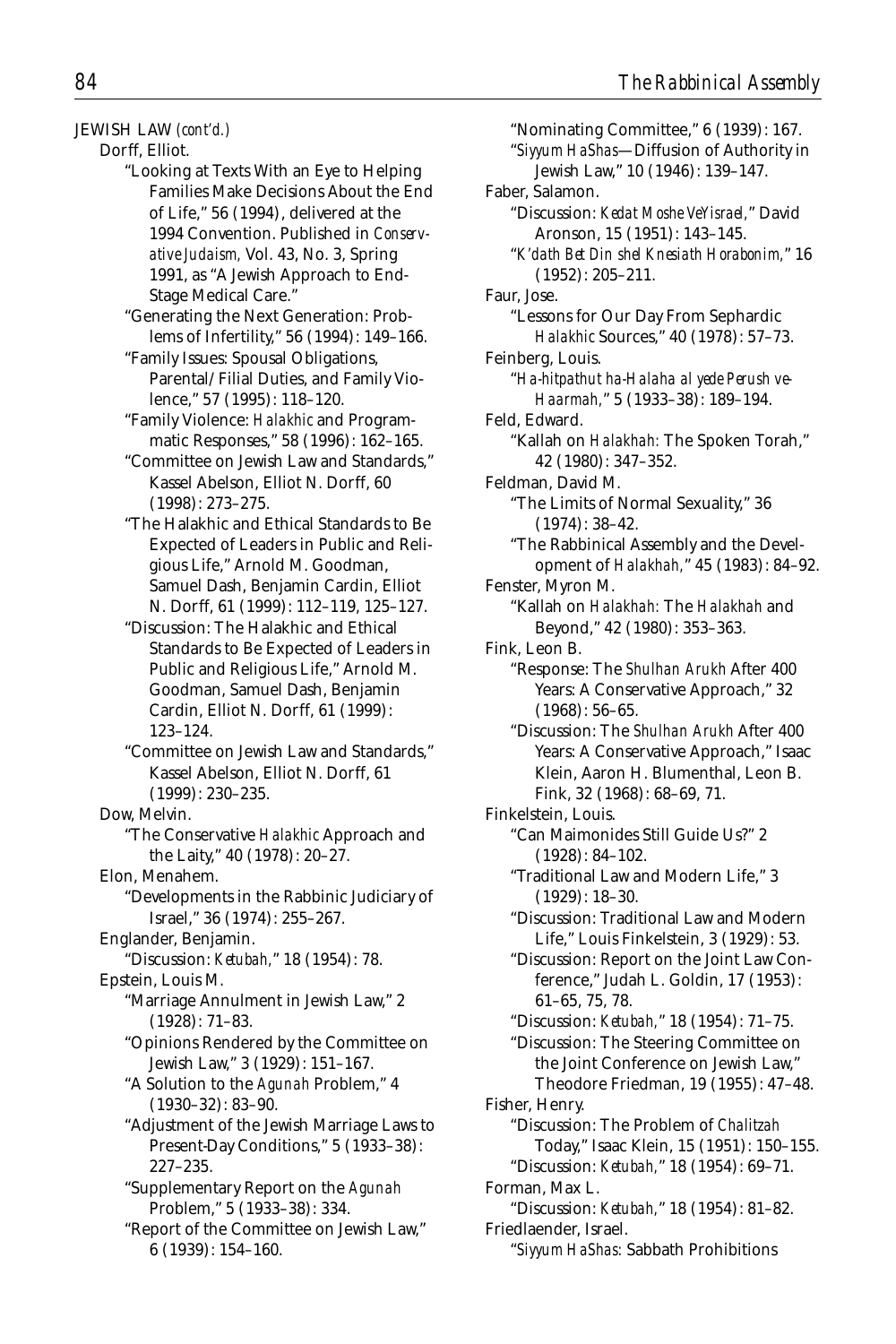Known As *Shavut,*" Boaz Cohen, 9 (1945): 123–161. "*Siyyum HaShas:* The Contributions of Israel Friedlaender to the Study of the Bible," Frank Zimmerman, 9 (1945): 162–167. "*Siyyum HaShas:* Recollections of Israel Friedlaender," Morris Schussheim, 9 (1945): 168–175. Friedman, Theodore. "Hayyim Joseph David Azulai," 5 (1933–38): 276–287. "Report of the Committee on Jewish Law and Standards: Responsum on the Sabbath," 14 (1950): 112–138. "Report of the Committee on Jewish Law and Standards," 15 (1951): 40–42. "Report of the Committee on Jewish Law and Standards," 16 (1952): 48–68, 54–55, 56–57. "Report of the Committee on Jewish Law and Standards," 17 (1953): 39–44. "Discussion: Report on the Joint Law Conference," Judah L. Goldin, 17 (1953): 56–58. "Committee on Jewish Law and Standards," 18 (1954): 50–54. "The Steering Committee of the Joint Law Conference, 1953–54," 18 (1954): 62–65. "Discussion: Report of the Committee on Jewish Law and Standards," Arthur A. Neulander, 19 (1955): 33–34, 40–41. "The Steering Committee of the Joint Conference on Jewish Law," 19 (1955): 42–43. "Report of the Steering Committee of the Joint Conference on Jewish Law, 1955–56," 20 (1956): 33–36. "Discussion: Conservative Ideology," 20 (1956): 169–172, 181–183. "Report of the Steering Committee of the Joint on Jewish Law, 1956–1957," 21 (1957): 158–163. "Committee on Jewish Law and Standards," Arthur H. Neulander, 23 (1959): 114–121. Gershfield, Edward M. "May One Take the Law into One's Own Hands? in Tribute to Professor Boaz Cohen," 48 (1986): 186–189. Ginsburg, Leo. "Discussion: Responsum on the Sabbath," David Aronson, Jacob Agus, Theodore Friedman, 14 (1950): 178–179.

Ginzberg, Louis. "The Scholar's Dilemma: in Tribute to Professor Louis Ginzberg," David Kraemer, 48 (1986): 153–166. Goldrich, Kenneth S. "The *Ruah* of the *Luah,*" Philip Pohl, Kenneth S. Goldrich, 56 (1994): 210–215. Goldschmidt, Yosef. "Jewish Law in the Legislative Activity of the *Knesset,*" 36 (1974): 277–290. Goldstein, Israel. "Kaplan's Contribution to Zionism and to *Medinat Israel,*" 43 (1981): 34–45. Golinkin, David. "The Law Committee at Seventy: Introducing the Proceedings of the Committee on Jewish Law and Standards, 1927–1970" (Hebrew), 60 (1998): 75–86. Goodblatt, Morris S. "Teshuvah—Converts of Questionable Status," Eli A. Bohnen, Arthur David, David Feldman, Morris Goodblatt, Arnold Goodman, Isaac Klein, Benjamin Kreitman, Samuel Schaffler, Israel Silverman, Saul Teplitz, 30 (1966): 105–108. "Teshuvah—Wedding During the Three Weeks," Jacob E. Segal, 32 (1968): 224–228. Goodman, Arnold M. "Teshuvah—Converts of Questionable Status," Eli A. Bohnen, Arthur David, David Feldman, Morris Goodblatt, Arnold Goodman, Isaac Klein, Benjamin Kreitman, Samuel Schaffler, Israel Silverman, Saul Teplitz, 30 (1966): 105–108. "Report of the Commission on Human Sexuality (CHS) to the Committee on Jewish Law and Standards (CJLS)," Gerald L. Zelizer, Arnold M. Goodman, Kassel Abelson, 56 (1994): 22–26. Gordis, Robert. "Authority in Jewish Law," 8 (1941–44): 64–94. "Discussion: Report of the Committee on Jewish Law," 11 (1947): 68–72. "*Siyyum HaShas* in Tribute to Professor Louis Ginzberg," 8 (1941–44): 377–382. "Responsum on the Sabbath: A Modern Approach to a Living *Halakhah,*" 14 (1950): 138–155. "Discussion: Responsum on the Sabbath," David Aronson, Jacob Agus, Theodore Friedman, 14 (1950): 184–186.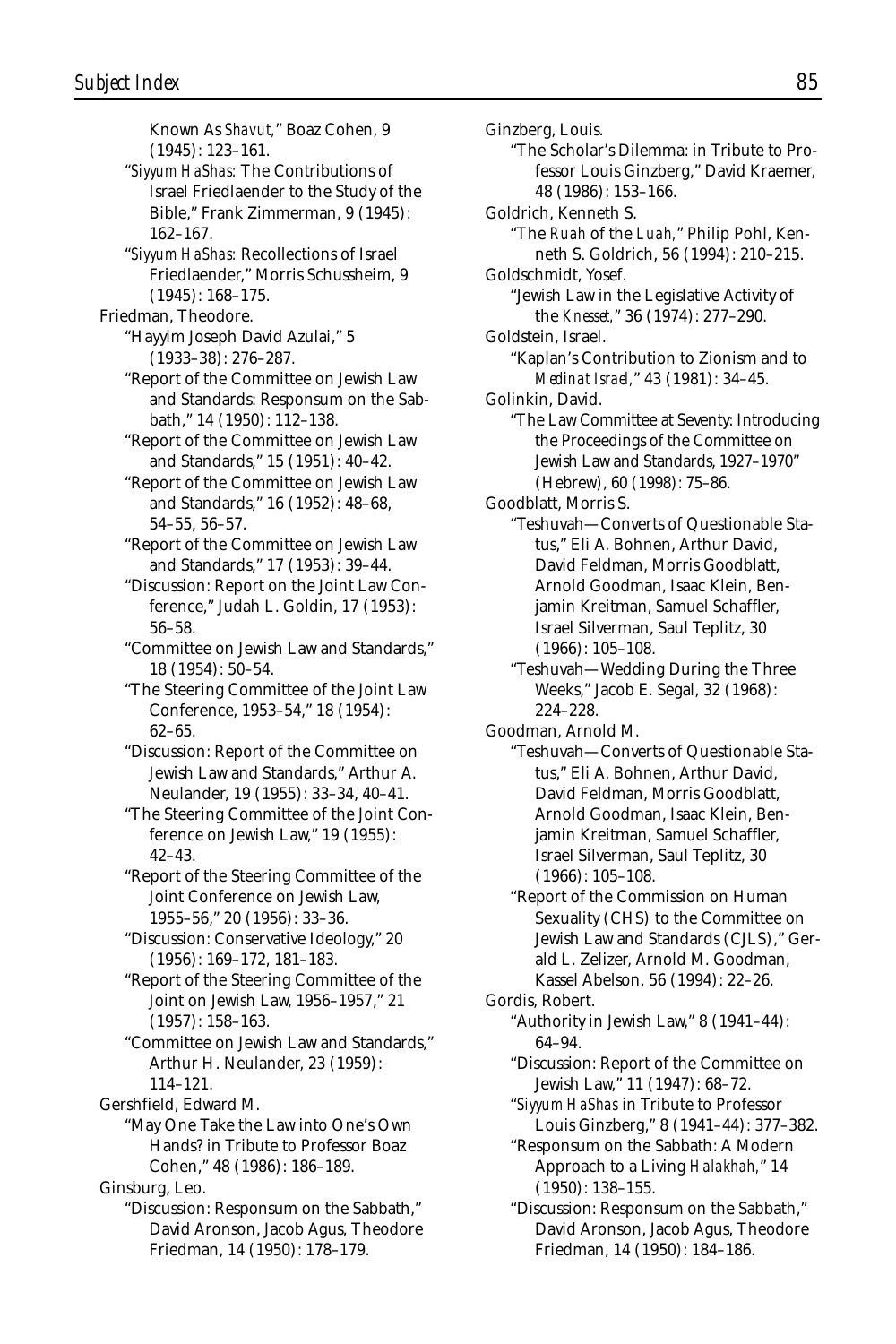JEWISH LAW *(cont'd.)*

- Gordis, Robert *(cont'd.)*
	- "Kallah on *Halakhah:* The *Halakhah:* Some Reflections on Theology and History," 42 (1980): 337–346.
	- "Discussion: Resolutions Adopted" (includes reaffirmation of matrilineal descent and issues of conversion), 48 (1986): 320–321.
	- "Process and Pluralism in Conservative Judaism," 49 (1987): 152–165.
- Gordon, Albert I. "Discussion: Conservative Ideology," 20 (1956): 176–177.
- Gordon, Harry H.
- "Genetic Engineering," Harry H. Gordon, Seymour Siegel, 40 (1978): 161–163.
- Graetz, Michael.
	- "Reviving *Takkanah* in the *Halakhic* Process," 58 (1996): 174–175.
- Graetz, Naomi.
	- "Is Denial and Apologetics 'Good' for the Jews: The Case of Wife-Beating," 58 (1996): 171–173.
	- "Is *Kinyan* Only a Metaphor? Metaphor and *Halakhah:* the Metaphor of *Kinyan,*" 60 (1998): 175–186.
- Greenberg, Sidney.
	- "Discussion: Teshuvah on a *Kohen* Marrying a Divorcée," 18 (1954): 61.
- Greenberg, Simon.
	- "Some Guiding Principles for a Conservative Approach to Judaism," 21 (1957): 69–150.
	- "Discussion: Theoretical Evaluation of Jewish Law. *Halakhah* and the Life of Holiness. An Attitude to *Halakhah,*" Jacob Agus, Jack J. Cohen, Isaac Klein, 22 (1958): 115–117.
	- "Discussion: The *Shulhan Arukh* After 400 Years: A Conservative Approach," Isaac Klein, Aaron H. Blumenthal, Leon B. Fink, 32 (1968): 67–68.
	- "On Making the Torah My Delight," 53 (1991): 51–55.
	- "Kallah on *Halakhah:* The Congregational Rabbi and Authority," 42 (1980): 411–419.
- Greenfeld, William P.
	- "Discussion: Responsum on the Sabbath," David Aronson, Jacob Agus, Theodore Friedman, 14 (1950): 176–177.
	- "Discussion: Report of the Committee on Jewish Law and Standards," 16 (1952): 53–54, 58–59.

"Discussion: *Ketubah,*" 18 (1954): 82–83. "Discussion: Conservative Ideology," 20 (1956): 164–169, 175–176. "Future Prospects of the *Bet Din,*" 21 (1957): 175–181. Greenstone, Julius H. "Report of the Committee on the Interpretation of Jewish Law," 3 (1929): 57–59. "Report of the Committee on Jewish Law," 5 (1933–38): 30–31. "Report of the Committee on Jewish Law," 5 (1933–38): 100–103. "Report of the Committee on Jewish Law," 5 (1933–38): 167–169. "Report of the Committee on Jewish Law," 5 (1933–38): 331–332. "Report of the Committee on Jewish Law," 5 (1933–38): 432–434. Grossman, Susan. "*Mikvah, Midrash* and Modernity," 57 (1995): 115–117. Halivni, David Weiss. "The Role of the *Mara D'atra* in Jewish Law," 38 (1976): 124–129. Halpern, Martin. "Discussion: Teshuvah on Bingo in Conservative Congregations," Leon B. Fink, Aaron H. Blumenthal, Seymour Siegel, 31 (1967): 227–228. "Discussion: Report of the Committee on Jewish Law and Standards," Benjamin Z. Kreitman, 34 (1970): 207. Hammer, Reuven. "*Halakhah* and the State of Israel," 40 (1978): 28–41. Harlow, Jules. "Committee of Jewish Law and Standards," 26 (1962): 233–237. "Discussion: Committee on Jewish Law and Standards," 26 (1962): 238. Hering, Lester. "Regional *Kashrut* Supervision," 47 (1985): 111–112. Higger, Michael. "Report of the Committee on Jewish Law," 5 (1933–38): 368–369. "Discussion: Review of *The Agunah Question,*" Louis M. Epstein, 7 (1940): 312–314. "*Siyyum HaShas* in Commemoration of 100th Anniversary of the Birth of Professor Solomon Schechter: The Development of the *Sanhedrin* and of the *Semikah,*" 11 (1947): 279–288. Hoffman, Charles I. "Discussion: 'Traditional Law and Modern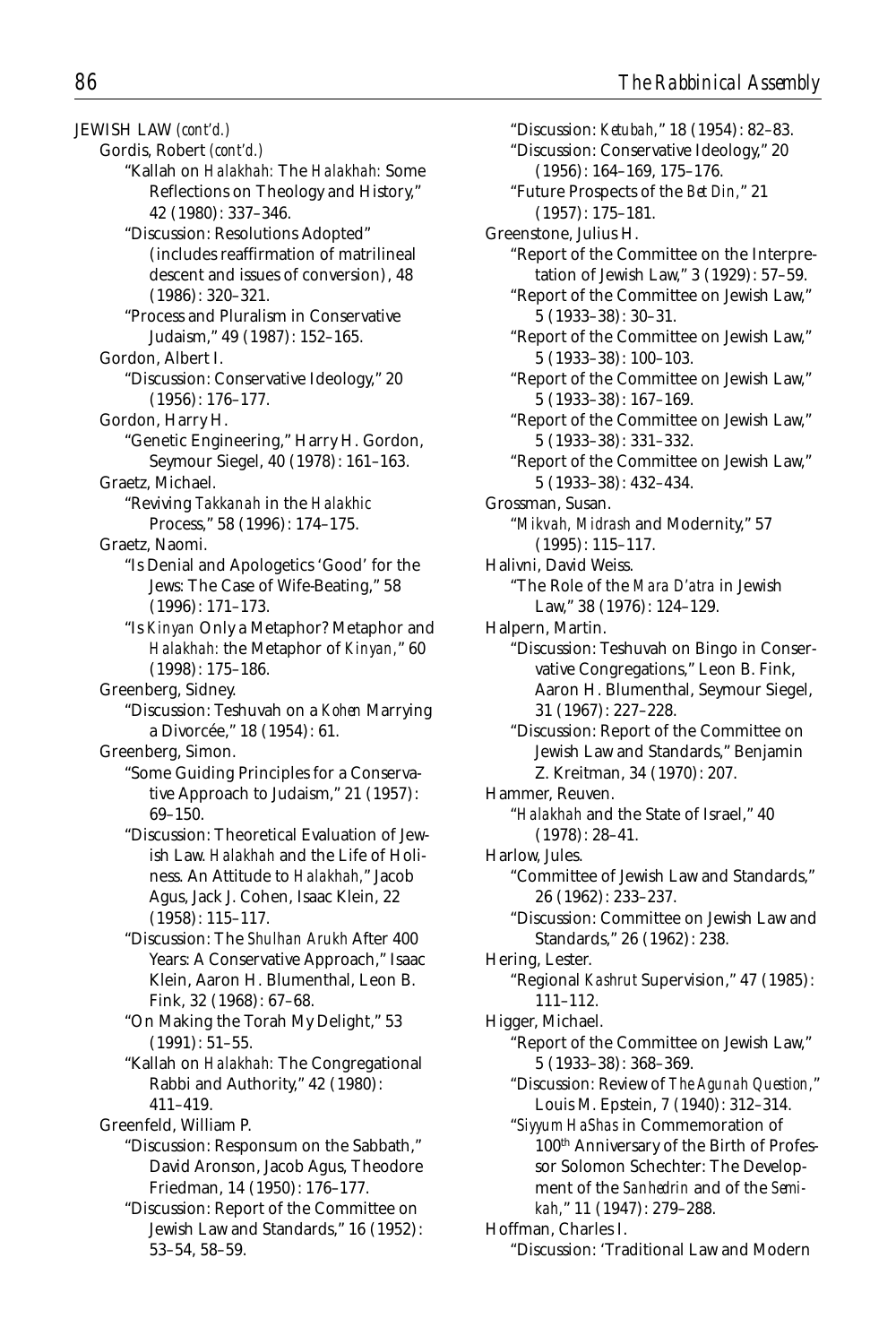Life,' Louis Finkelstein; 'A Reaffirmation of Traditional Judaism,' Max Drob; 'Spiritual Elements in Judaism,' Jacob Kohn," 3 (1929): 52. Kadushin, Max. "*Behirat Yisrael Bedivrei Hazal,*" 8 (1941–44): 20–25. Kalmin, Richard. "Professor Saul Lieberman's Contribution to Jewish Scholarship," 48 (1986): 145–149. Kaplan, Mordecai M. "Judaism As a Civilization," 2 (1928): 115–130. "Discussion: Judaism as a Civilization," 2 (1928): 130–133. "Discussion: 'Traditional Law and Modern Life,' Louis Finkelstein; 'A Reaffirmation of Traditional Judaism,' Max Drob; 'Spiritual Elements in Judaism,' Jacob Kohn," 3 (1929): 51–52. "Discussion: 'Spiritual Elements in Judaism,' Jacob Kohn; 'Menace of Secularism in the Synagogue,' Israel Goldstein," 3 (1929): 103–104. "The Place of Dogma in Judaism," 4 (1930–32): 280–310. "Comments on Dr. Gordis' Paper: Authority in Jewish Law," 8 (1941–44): 95–97. "Discussion: Report of the Committee on Jewish Law and Standards," 16 (1952): 60–61. Katz, Reuben M. "Discussion: *Ketubah,*" 18 (1954): 78–79. Kelman, Wolfe. "Discussion: Teshuvah on a Kohen Marrying a Divorcée," 18 (1954): 58. "Discussion: The Steering Committee on the Joint Conference on Jewish Law," 19 (1955): 44. "Kallah on *Halakhah:* Tribute to Rabbi Saul Teplitz," 42 (1980): 421–424. Kensky, Allan. "*Keruv* in the Congregational Setting," 53 (1991): 125–126. Keren, Hila. "Legal Issues Facing the Conservative Movement in Israel," (Hebrew). Ehud Bandel, Hila Keren, 62 (2000): 199–205. Kirschenbaum, Aaron. "Jewish Religious Legislation in the *Knesset,*" 36 (1974): 291–301. Klein, Andrew. "Discussion: Conservative Ideology," 20 (1956): 172–173.

Klein, Joel. "Discussion: The *Shulhan Arukh* After 400 Years: A Conservative Approach," Isaac Klein, Aaron H. Blumenthal, Leon B. Fink, 32 (1968): 69. Klein, Isaac. "The Case of Civil Marriage According to Jewish Law," 5 (1933–38): 474–486. "Discussion: The Future of Our Movement," Louis Finkelstein, 9 (1945): 184–185. "The Rabbi in Education: All-Day Schools," 10 (1946): 159–166. "Towards a Philosophy of Conservative Judaism," 12 (1948): 129–134. "Discussion: Towards a Philosophy of Conservative Judaism," 12 (1948): 138–139, 143–144. "Discussion: Responsum on the Sabbath," David Aronson, Jacob Agus, Theodore Friedman, 14 (1950): 177–178. "The Problem of *Chalizah* Today," 15 (1951): 146–150. "Discussion: Report on the Joint Law Conference," Judah L. Goldin, 17 (1953): 65, 79. "Discussion: Teshuvah on a *Kohen* Marrying A Divorcée," 18 (1954): 59, 61. "Discussion: Report on the Committee of Jewish Law and Standards," 19 (1955): 39–40. "Recent Developments in Rabbinic and Responsa Literature," 20 (1956): 144–162. "An Attitude to *Halakhah,*" 22 (1958): 102–107. "Discussion: *Halakhah* and the Life of Holiness," Jack J. Cohen, 22 (1958): 108. "Teshuvah—Converts of Questionable Status," Eli A. Bohnen, Arthur David, David, Feldman, Morris Goodblatt, Arnold Goodman, Isaac Klein, Benjamin Kreitman, Samuel Schaffler, Israel Silverman, Saul Teplitz, 30 (1966): 105–108. "Teshuvah—Swordfish," 30 (1966): 111–115. "The *Shulhan Arukh* After 400 Years: A Conservative Approach," 32 (1968): 36–47. "Teshuvah—The Marriage of a *Kohen* and a *Giyoret,*" 32 (1968): 219–223. "Teshuvah—Wedding During the Three Weeks," Jacob E. Segal, 32 (1968): 224–228. "Teshuvah—Is Gelatin Kosher? " 33 (1969): 203–218.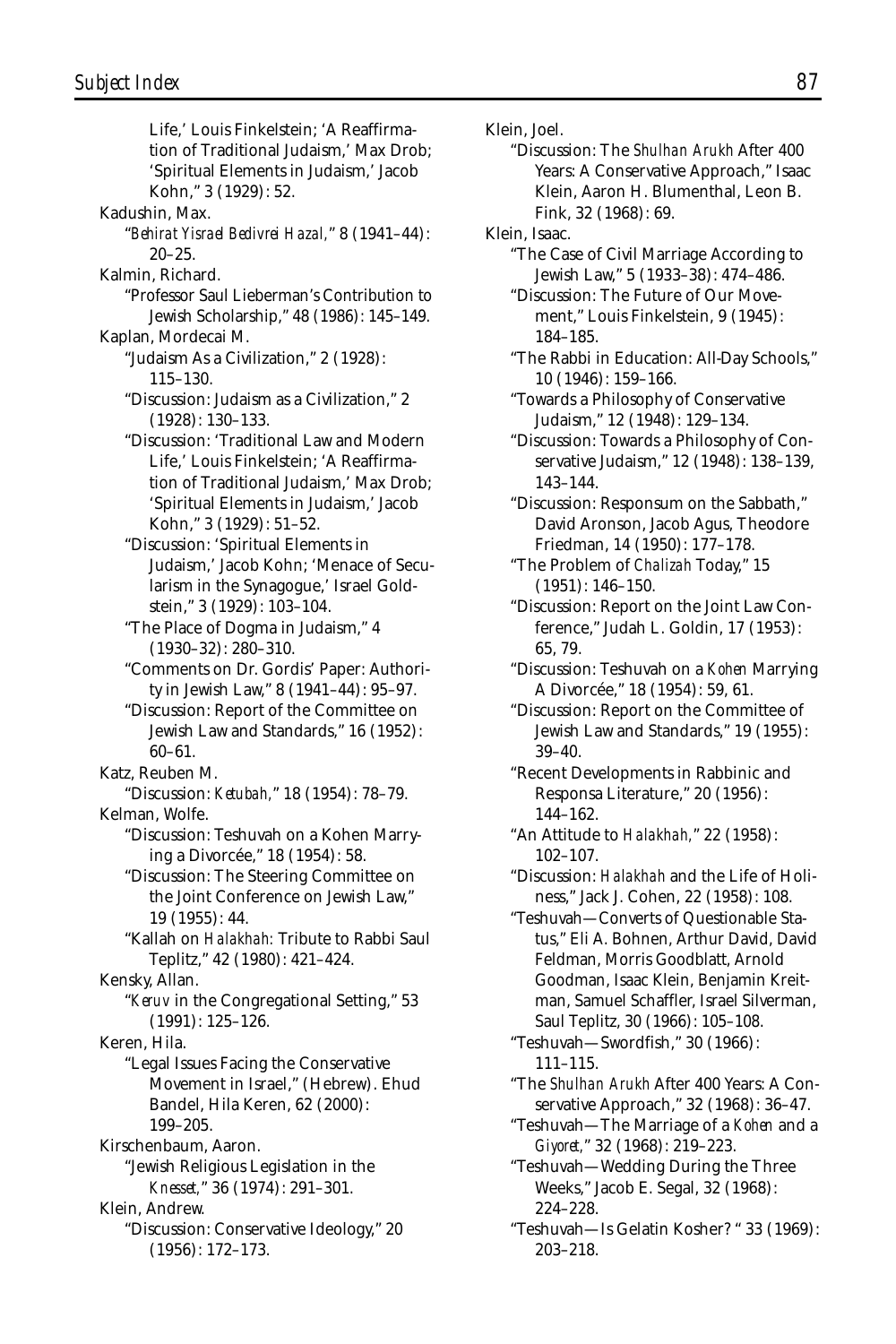JEWISH LAW *(cont'd.)*

Kohn, Eugene.

- "Comments: Traditional Law and Modern Life," Louis Finkelstein, 3 (1929): 31–39.
- Kohn, Jacob.
	- "Comments: Traditional Law and Modern Life," Louis Finkelstein, 3 (1929): 51.
- Kreitman, Benjamin Z.
	- "The First Ten Years of the Committee on Law and Standards," 22 (1958): 68–80.
		- "Teshuvah—Converts of Questionable Status," Eli A. Bohnen, Arthur David, David Feldman, Morris Goodblatt, Arnold Goodman, Isaac Klein, Benjamin Kreitman, Samuel Schaffler, Israel Silverman, Saul Teplitz, 30 (1966): 105–108.
		- "Report of the Committee on Jewish Law and Standards," 31 (1967): 189–194.
		- "Discussion: Teshuvah on Bingo in Conservative Congregations," Leon B. Fink, Aaron H. Blumenthal, Seymour Siegel, 31 (1967): 222–224, 226, 228.
		- "Report of the Committee on Jewish Law and Standards," 32 (1968): 206–218.
		- "Teshuvah—Wedding During the Three Weeks," Jacob E. Segal, 32 (1968): 224–228.
		- "Teshuvah—*T'nai B'Kiddushin,*" Eli A. Bohnen, Edward Gershfield, Benjamin Kreitman, Seymour Siegel, 32 (1968): 229–248.
		- "Report of the Committee on Jewish Law and Standards," 33 (1969): 199–201.
		- "Teshuvah—May a Swimming Pool Be Used as a Mikvah?" (Hebrew), 33 (1969): 219–222.
		- "Report of the Committee on Jewish Law and Standards," 34 (1970): 191–199.
		- "Discussion: Report of the Committee on Jewish Law and Standards," 34 (1970): 200, 207–208.
		- "What Does *Halakhah* Mean to Us?" 40 (1978): 15–19.

Landes, Aaron.

- "Discussion: The *Shulhan Arukh* After 400 Years: A Conservative Approach," Isaac Klein, Aaron H. Blumenthal, Leon B. Fink, 32 (1968): 66–67.
- "Discussion: Report of the Committee on Jewish Law and Standards," Benjamin Z. Kreitman, 34 (1970): 205.

Lang, Leon S.

- "Discussion: Report of the Committee on Jewish Law and Standards," 16 (1952): 55–56.
- Lasker, Arnold.
	- "Discussion: Teshuvah on Bingo in Conser-

vative Congregations," Leon B. Fink, Aaron H. Blumenthal, Seymour Siegel, 31 (1967): 226. Levine, Morris D. "*Siyyum HaShas:* Personal Reminiscences of Professor Morris D. Levine," William P. Greenfeld, 10 (1946): 147–149. Levine, Shlomo. "Discussion: Report of the Committee on Jewish Law and Standards," Benjamin Z. Kreitman, 34 (1970): 200. Levinthal, Israel H. "Development of Jewish Law in Palestine," 1 (1927): 66–69. Lieberman, Saul. "Dr. Lieberman's Contribution to Jewish Scholarship," Alexander Marx, 12 (1948): 259–271. "Response: Dr. Lieberman's Contribution to Jewish Scholarship," Alexander Marx, 12 (1948): 272–289. "Discussion: Report on the Joint Law Conference," Judah L. Goldin, 17 (1953): 75–79. Loew, Rabbi Judah, of Prague. "*Siyyum HaShas* in Commemoration of the 100th Anniversary of the Birth of Professor Solomon Schechter: The Portrait of a *Halakhist*—The World of Rabbi Judah Loew of Prague," Ben Zion Bokser, 11 (1947): 289–314. Lubliner, Immanuel. "Discussion: Teshuvah on Bingo in Conservative Congregations," Leon B. Fink, Aaron H. Blumenthal, Seymour Siegel, 31 (1967): 226–227. Margolis, Elias. "Discussion: 'Traditional Law and Modern Life,' Louis Finkelstein; 'A Reaffirmation of Traditional Judaism,' Max Drob; 'Spiritual Elements in Judaism,' Jacob Kohn," 3 (1929): 53. Marx, Alexander. "Zebi Perez Chajes," 2 (1928): 183–185. "Dr. Lieberman's Contribution to Jewish Scholarship," 12 (1948): 259–271. Milgrom, Jacob. "Discussion: Report on the Committee of Jewish Law and Standards," 19 (1955): 37–40. Moses, Lionel. "Centralization of *Halakhic* Authority: in Defense of the Authority of the Committee on Jewish Law and Standards," 55 (1993): 33–39.

Neulander, Arthur H.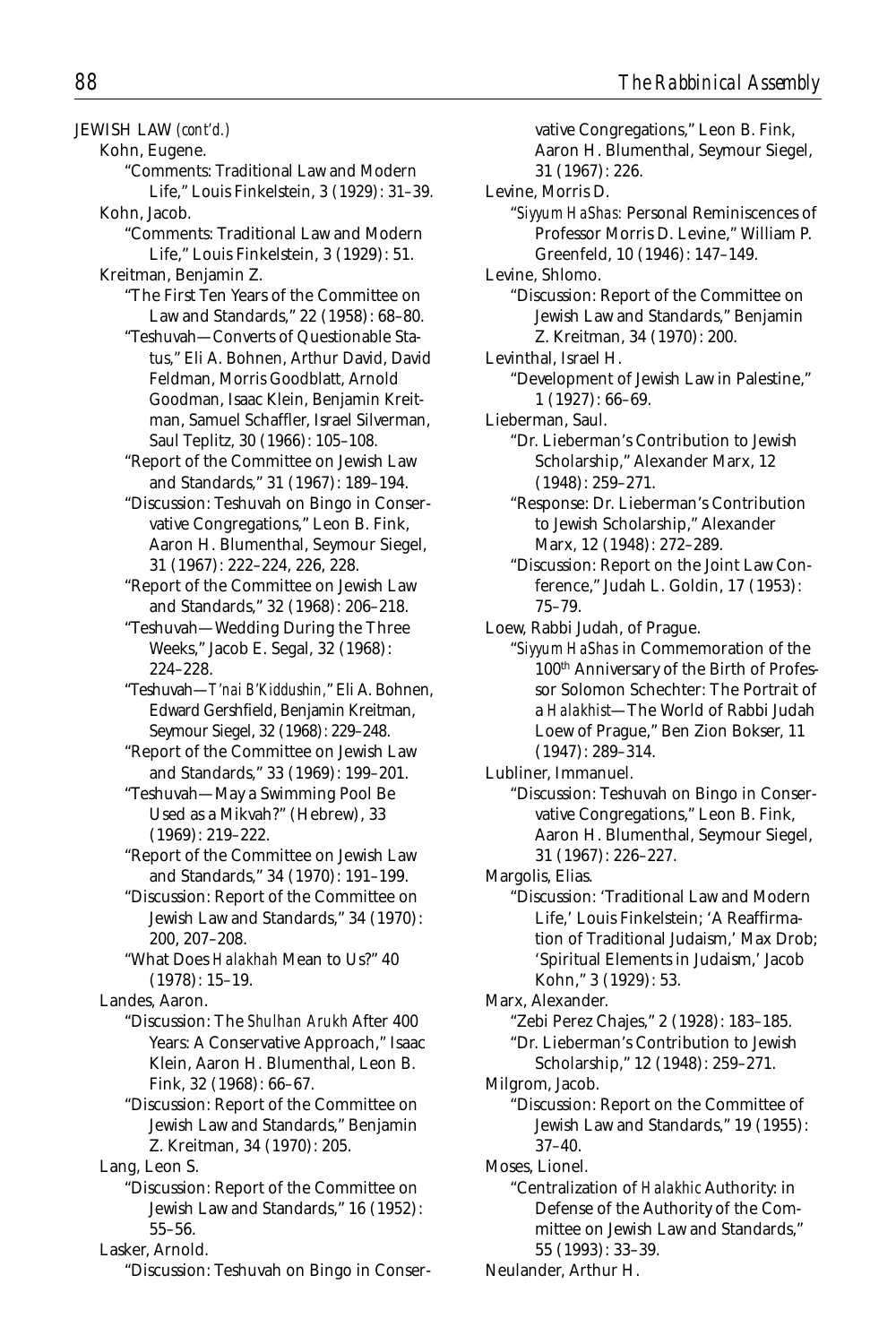"Responsum on the Sabbath: The Use of Electricity on the Sabbath," 14 (1950): 165–171. "Report of the Committee on Jewish Law and Standards," 19 (1955): 31–33. "Report of the Committee on Jewish Law and Standards," 20 (1956): 29–32. "Report of the Committee on Jewish Law and Standards," 21 (1957): 27–28. "Report of the Committee on Jewish Law and Standards," 23 (1959): 114–121. Neuman, Abraham A. "Discussion: 'Traditional Law and Modern Life,' Louis Finkelstein; 'A Reaffirmation of Traditional Judaism,' Max Drob; 'Spiritual Elements in Judaism,' Jacob Kohn," 3 (1929): 52–53. Novak, David. "Euthanasia in Jewish Law," 36 (1974): 48–58. "Introductory Remarks for *Siyyum HaShas*" (Hebrew), 41 (1979): 295–297. "Kallah on *Halakhah:* Can *Halakhah* be Both Authoritative and Changing?" 42 (1980): 370–375. Peli, Pinchas HaCohen. "With Whom May We Pray? An Examination of the Dynamics between *Halakhah* and Meta-*Halakhah*" (Hebrew), 42 (1980): 319–332. Pohl, Philip. "The *Ruah* of the *Luah,*" Philip Pohl, Kenneth S. Goldrich, 56 (1994): 209–210. Rakover, Nahum. "Governmental Policy Regarding Jewish Law," 36 (1974): 268–276. Regenstein, Joe M. "*Tzaar Baalei Hayyim:* a Secular View of Shackling & Hoisting," 62 (2000): 268–270. Reisner, Avram Israel. "Manipulating Genes—Seen Through the Eyes of the Rabbis," 62 (2000): 271–273. Reisner, Nathan. "Discussion: Report of the Committee on Jewish Law and Standards," 16 (1952): 57–58. Rosenberg, Yaakov G. "Discussion: Report of the Committee on Jewish Law and Standards," 16 (1952): 56–57. Rosenblatt, Samuel. "Discussion: Responsum on the Sabbath," David Aronson, Jacob Agus, Theodore Friedman, 14 (1950): 318–320. Rosenthal, Gilbert S.

"Kallah on *Halakhah:* The Foundations of the Conservative Approach to Jewish Law," 42 (1980): 376–393. Roth, Joel. "Discussion: Resolutions Adopted" (includes reaffirmation of matrilineal descent and issues of conversion), 48 (1986): 313–315. "The Power of *Poskim,*" 49 (1987): 192–200. "Russian Immigrants and *Halakhic* Problems" (adapted from two Limud sessions), 52 (1990): 137–158. Routtenberg, Max J. "Report of the Committee on Jewish Law and Standards," 25 (1961): 188–199. "Report of the Committee on Jewish Law and Standards," 27 (1963): 221–230. "Teshuvah—The Jew Who Has Intermarried," Max J. Routtenberg, 28 (1964): 244–254. "Discussion: Teshuvah on Bingo in Conservative Congregations," Leon B. Fink, Aaron H. Blumenthal, Seymour Siegel, 31 (1967): 222. "Discussion: Report of the Committee on Jewish Law and Standards," Benjamin Z. Kreitman, 34 (1970): 205. Rubel, Charles. M. "Discussion: *Ketubah,*" 18 (1954): 82. Sandberg, Martin I. "Kallah on *Halakhah:* Positive Tradition: Towards a Unified Philosophy for Conservative Judaism," 42 (1980): 394–397. Sarna, Jonathan D. "What Will Jewish Community and Jewish Values Mean for the 21st Century?" David A. Teutsch, Jonathan D. Sarna, Arnold Eisen, 62 (2000): 80–87. Schafler, Samuel. "Teshuvah—Converts of Questionable Status," Eli A. Bohnen, Arthur David, David Feldman, Morris Goodblatt, Arnold Goodman, Isaac Klein, Benjamin Kreitman, Samuel Schafler, Israel Silverman, Saul Teplitz, 30 (1966): 105–108. Schorsch, Emil. "Discussion: Responsum on the Sabbath," David Aronson, Jacob Agus, Theodore Friedman, 14 (1950): 180–181. Schulweis, Harold. M. "Conservative Judaism in the Twenty-First Century," 55 (1993), delivered at the 1993 Convention. Published as "The Character of Halakhah Entering the Twenty-First Century," *Conservative*

*Judaism,* Vol. 45, No. 4, Summer 1993.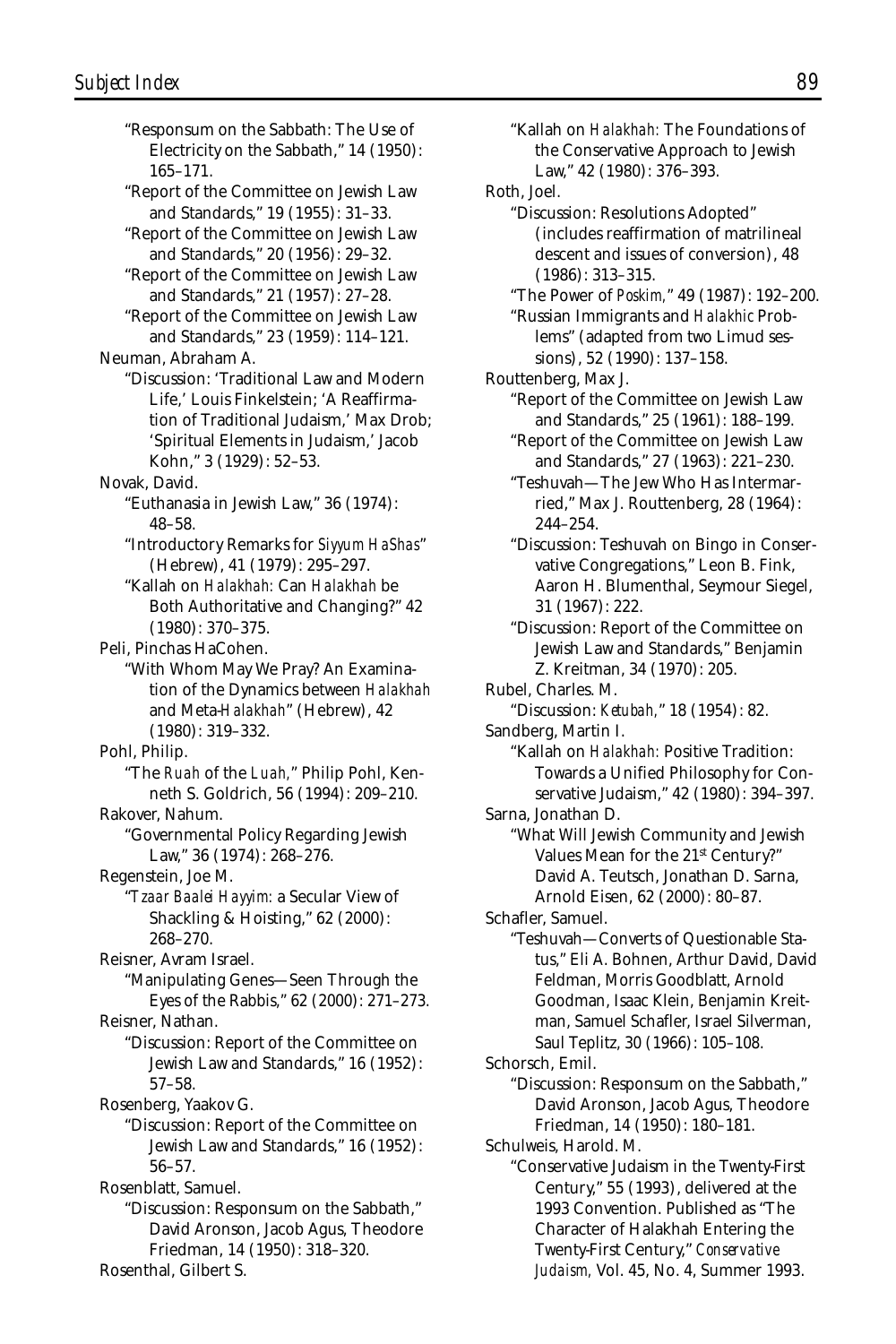JEWISH LAW *(cont'd.)* Schussheim, Morris. "*Siyyum HaShas:* Recollections of Israel Friedlaender," 9 (1945): 168–175. Schwartz, Barry Dov. "Judaism and Homosexuality," 40 (1978): 108–114. Segal, Benjamin J. "Teshuvot of the Rabbinical Assembly, Israel Region," 49 (1987): 231–234. Segal, Jacob E. "Teshuvah—Disinterment," Jack Segal, 31 (1967): 195–208. "Teshuvah—Wedding During the Three Weeks," 32 (1968): 224–228. Segal, Phillip. "Teshuvah—Wedding During the Three Weeks," Jacob E. Segal, 32 (1968): 224–228. "Discussion: Report of the Committee on Jewish Law and Standards," Benjamin Z. Kreitman, 34 (1970): 203–205. Shapiro, Morris. "An Analysis of *Hafkaat Kiddushin,*" 52 (1990): 202–204. Shuchat, Wilfred. "Discussion: Conservative Ideology," 20 (1956): 177–178. Siegel, Seymour. "Future Prospects of the Bet Din," 21 (1957): 164–174. "Teshuvah—Bingo in Conservative Congregations," Aaron H. Blumenthal, Seymour Siegel, 31 (1967): 219–221. "Teshuvah—United Synagogue Youth Kinnusim," 31 (1967): 229–230. "Teshuvah—*T'nai B'Kiddushin,*" Eli A. Bohnen, Edward Gershfield, Benjamin Kreitman, Seymour Siegel, 32 (1968): 229–248. "*Halakhah* in the Conservative Movement," 36 (1974): 141–147. "Conservative Judaism and Jewish Law," 37 (1975): 118–126. "Genetic Engineering," Harry H. Gordon, Seymour Siegel, 40 (1978): 164–167. "Response: Conservative Judaism and Jewish Law," Aaron H. Blumenthal, Seymour Siegel, 40 (1978): 170–172. "Kallah on *Halakhah:* Approaches to *Halakhah* in the Conservative Movement," 42 (1980): 398–403. "Discussion: Resolutions Adopted" (includes reaffirmation of matrilineal descent and issues of conversion), 48 (1986): 318.

Sigal, Phillip. "Some Reflections on Rabbinical Assembly *Halakhah:* Past and Future," 45 (1983): 93–104. Silverman, Israel N. "Teshuvah—Converts of Questionable Status," Eli A. Bohnen, Arthur David, David Feldman, Morris Goodblatt, Arnold Goodman, Isaac Klein, Benjamin Kreitman, Samuel Schaffler, Israel Silverman, Saul Teplitz, 30 (1966): 105–108. Simon, Matthew H. "Discussion: Resolutions Adopted" (includes reaffirmation of matrilineal descent and issues of conversion), 48 (1986): 315–317. Simon, Ralph. "Discussion: *Kedat Moshe VeYisrael,*" David Aronson, 15 (1951): 140–143. "Discussion: Report of the Committee on Jewish Law and Standards," 16 (1952): 55, 59–60. Sky, Harry. "Introduction: Kallah on *Halakhah,*" Saul I. Teplitz, Harry Z. Sky, 42 (1980): 336. "Discussion: Resolutions Adopted" (includes reaffirmation of matrilineal descent and issues of conversion), 48 (1986): 319–320. Sternstein, Joseph P. "Discussion: *Ketubah,*" 18 (1954): 75–78. Tenenbaum, Edward. "Discussion: Teshuvah on a *Kohen* Marrying a Divorcée," 18 (1954): 59. Teplitz, Saul I. "Teshuvah—Converts of Questionable Status," Eli A. Bohnen, Arthur David, David Feldman, Morris Goodblatt, Arnold Goodman, Isaac Klein, Benjamin Kreitman, Samuel Schaffler, Israel Silverman, Saul Teplitz, 30 (1966): 105–108. "Tribute to Past Chairmen of the Committee on Jewish Law and Standards," 40  $(1978) \cdot 74 - 76$ "Introduction: Kallah on Halakhah," Saul I. Teplitz, Harry Z. Sky, 42 (1980): 335–336. Tofield, Sanders A. "Woman's Place in the Rites of the Synagogue," 19 (1955): 182–190. Waxman, Mordecai. "Discussion: Responsum on the Sabbath," David Aronson, Jacob Agus, Theodore Friedman, 14 (1950): 182.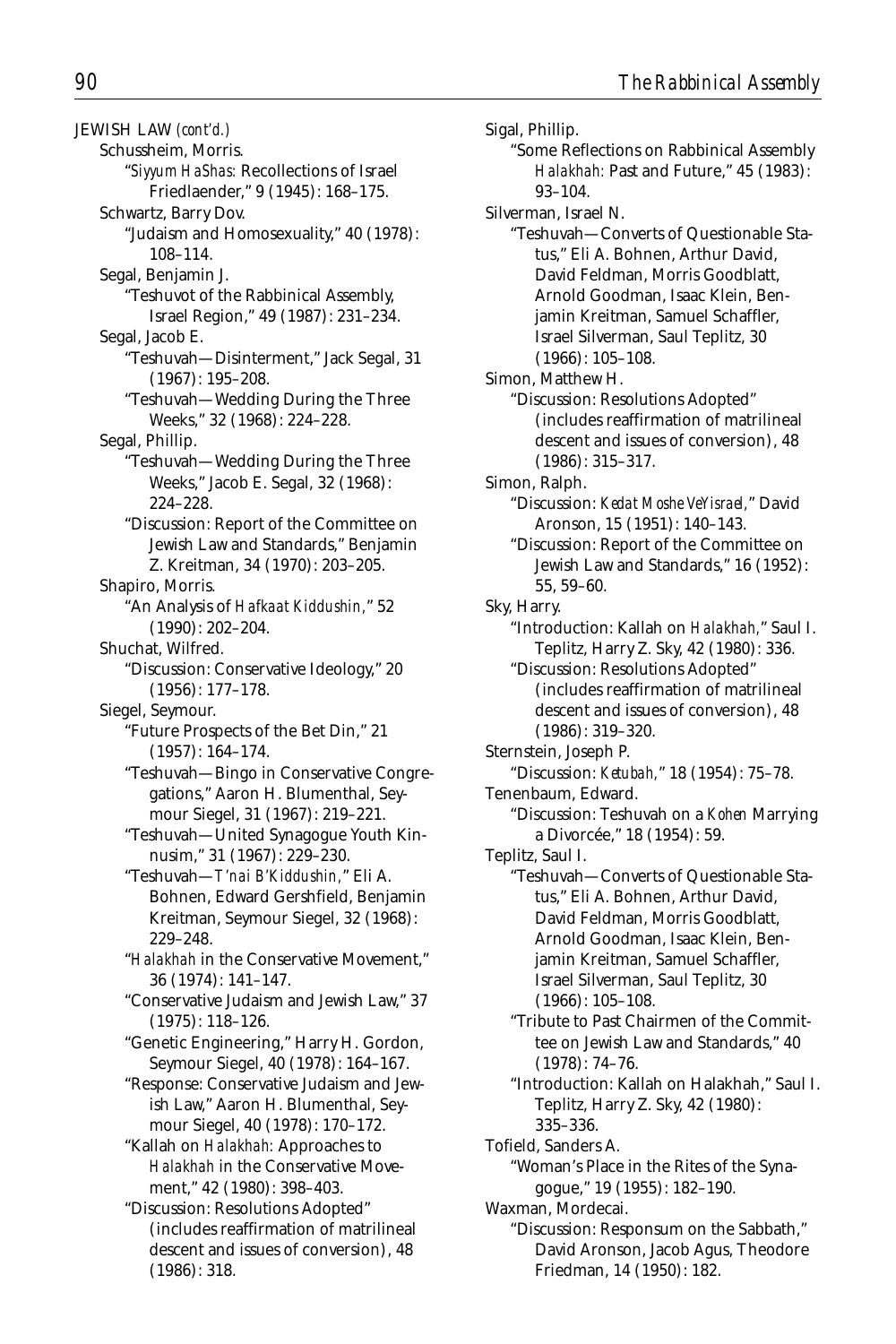"Discussion: Report on the Joint Law Conference," Judah L. Goldin, 17 (1953): 71–74. "Discussion: Teshuvah on a *Kohen* Marrying a Divorcée," 18 (1954): 60–61. "Discussion: Resolutions Adopted" (includes reaffirmation of matrilineal descent and issues of conversion), 48 (1986): 320. Wechsler, Harlan J. "Kallah on *Halakhah:* Metaphysics and *Halakhah*—From Theory to Procedure," 42 (1980): 404–410. Weiss-Halivni, David. "'Whoever studies law . . .' The Apodictic and the Argumentational in the Talmud," 41 (1979): 298–303. Winer, Gershon. "Discussion: Report of the Committee on Jewish Law and Standards," 19 (1955): 34–36. Yuter, Alan J. "*Halakhah* and Ideology in Conservative Judaism," 42 (1980): 94–112. "Discussion: Resolutions Adopted" (includes reaffirmation of matrilineal descent and issues of conversion), 48 (1986): 319. Zelizer, Gerald L. "Report of the Commission on Human Sexuality (CHS) to the Committee on Jewish Law and Standards (CJLS)," Gerald L. Zelizer, Arnold M. Goodman, Kassel Abelson, 56 (1994): 21–22. Zimmerman, Frank. "*Siyyum HaShas:* The Contributions of Israel Friedlaender to the Study of the Bible," 9 (1945): 162–167. JEWISH PEOPLE (*K'LAL YISRAEL*) Agus, Jacob. "Discussion: The Relationship of the Conservative Movement in Judaism to the Zionist Movement, the Zionist Organization of America, the State of Israel, the World Zionist Organization and to *K'lal Yisrael,*" Simon Greenberg, 28 (1964): 84–85. Birnbaum, Ervin. "Discussion: The Relationship of the Conservative Movement in Judaism to the Zionist Movement, the Zionist Organization of America, the State of Israel, the World Zionist Organization and to *K'lal Yisrael,*" Simon Greenberg, 28 (1964): 88.

Blumenthal, Aaron H.

"Discussion: The Relationship of the Con-

servative Movement in Judaism to the Zionist Movement, the Zionist Organization of America, the State of Israel, the World Zionist Organization and to *K'lal Yisrael,*" Simon Greenberg, 28 (1964): 92–93. Brown, Steven M. "The Changing Dynamics of the Jewish Community: The Impact on the Rabbi," Irwin Groner, Stephen S. Wolnek, Jack Wertheimer, Bradley Shavit Artson, Steven M. Brown, Alan Silverstein, 62  $(2000) \cdot 68 - 73$ Eisen, Arnold. "What Will Jewish Community and Jewish Values Mean for the 21st Century?" David A. Teutsch, Jonathan D. Sarna, Arnold Eisen, 62 (2000): 88–97. Ellenson, David. "Cultures and Communities: Trends and Transformations in a New Century." Mary C. Boys, David Ellenson, 62 (2000): 108–122. Friedman, Theodore. "Discussion, The Relationship of the Conservative Movement in Judaism to the Zionist Movement, the Zionist Organization of America, the State of Israel, the World Zionist Organization and to *K'lal Yisrael,*" Simon Greenberg, 28 (1964): 90–91. Greenberg, Simon. "The Relationship of the Conservative Movement in Judaism to the Zionist Movement, the Zionist Organization of America, the State of Israel, the World Zionist Organization and to *K'lal Yisrael,*" 28 (1964): 52–83. "Discussion: The Relationship of the Conservative Movement in Judaism to the Zionist Movement, the Zionist Organization of America, the State of Israel, the World Zionist Organization and to *K'lal Yisrael,*" Simon Greenberg, 28 (1964): 86–88, 93–95. Hertzberg, Arthur. "An Agenda for the Jewish People: A Response," 34 (1970): 29–33. "The Jews, the Land and the Synagogue," Gershon Winer, Eliezer Schweid, Arthur Hertzberg, delivered at the 1971 Convention in Israel. Published in *Beineinu,* Vol. 2, No. 1, January 1972.

"End of a Century, Beginning of a Millennium: What Do Such Things Mean to Jews?" 61 (1999): 8–19.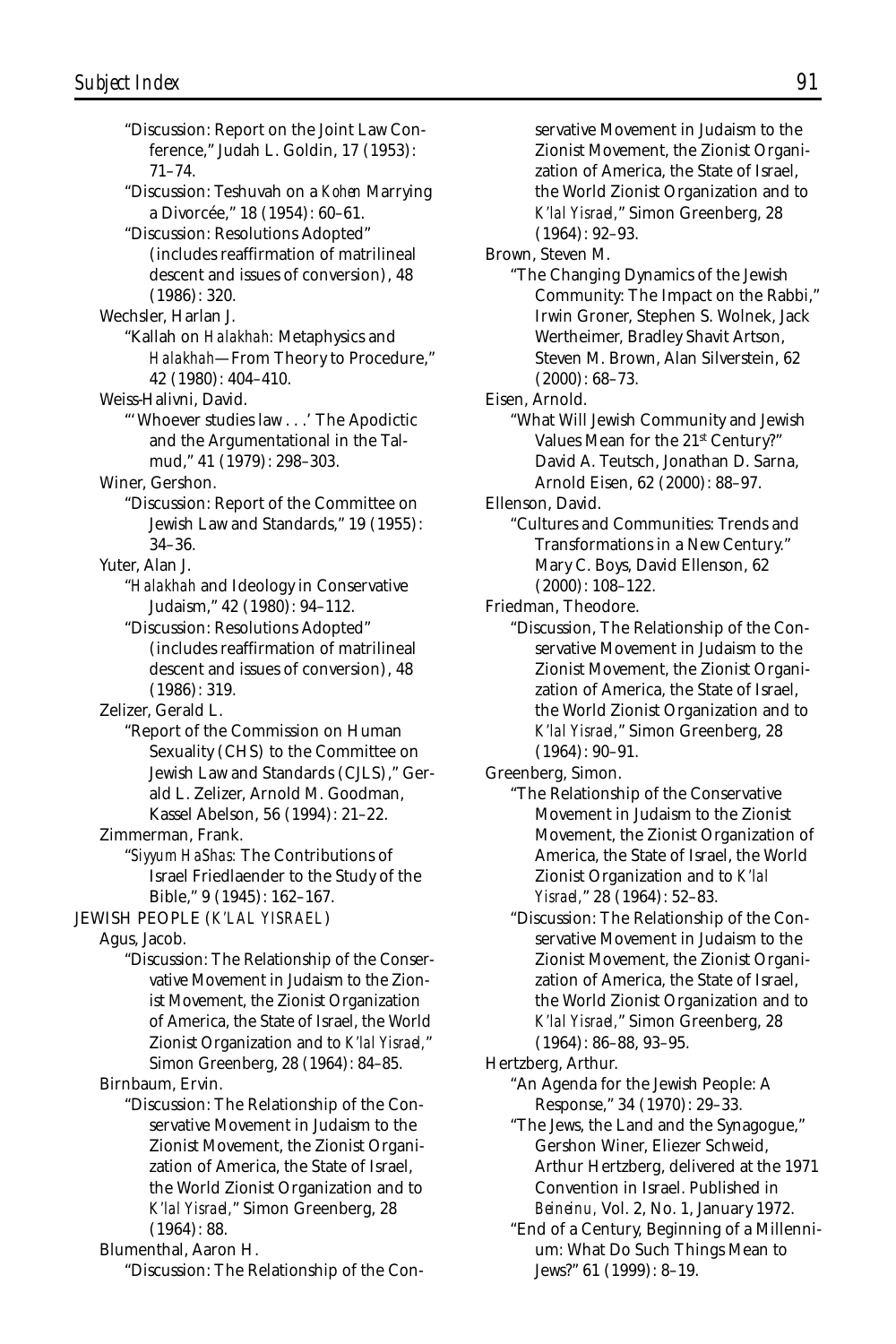JEWISH PEOPLE (*K'LAL YISRAEL*) *(cont'd.)* Kaplan, Mordecai M. "The Religious Imperatives of Jewish Peoplehood," delivered at the 1959 convention. Published in *The Reconstructionist,* Vol. 25, No. 9, 1959. Kessler, Stanley M. "Discussion: The Relationship of the Conservative Movement in Judaism to the Zionist Movement, the Zionist Organization of America, the State of Israel, the World Zionist Organization and to *K'lal Yisrael,*" Simon Greenberg, 28 (1964): 84. Kirshblum, I. Usher. "Discussion: The Relationship of the Conservative Movement in Judaism to the Zionist Movement, the Zionist Organization of America, the State of Israel, the World Zionist Organization and to *K'lal Yisrael,*" Simon Greenberg, 28 (1964): 91–92. Musleah, Rahel. "Jewish Calcutta through Music and Memory," 62 (2000): 277–288. Prinz, Joachim. "An Agenda for the Jewish People," 34 (1970): 15–28. Olan, Levi A. "Our Common Agenda," 33 (1969): 55–62. Ostrin, Asher. "Shifting Jewish Demography" (Hebrew), Shmuel Szteinhendler, Jonathan Wittenberg, Bea Wyler, Asher Ostrin, 60 (1998): 98–99. Sarna, Jonathan D. "What Will Jewish Community and Jewish Values Mean for the 21st Century?" David A. Teutsch, Jonathan D. Sarna, Arnold Eisen, 62 (2000): 80–87. Schulweis, Harold M. "The Nature of the Rabbinate: The Fourth Son," 62 (2000): 173–183. Schweid, Eliezer. "The Jews, the Land and the Synagogue: A Reaction," Gershon Winer, Eliezer Schweid, Arthur Hertzberg, delivered at the 1971 Convention in Israel. Published in *Beineinu,* Vol. 2, No. 1, January 1972. Szteinhendler, Shmuel. "Shifting Jewish Demography" (Hebrew), Shmuel Szteinhendler, Jonathan Wit-

tenberg, Bea Wyler, Asher Ostrin, 60 (1998): 87–89.

Teutsch, David A. "Greetings: What Will Jewish Community and Jewish Values Mean for the 21st Century?" David A. Teutsch, Jonathan D. Sarna, Arnold Eisen, 62 (2000): 78–80. Wiesel, Elie. "World Jewry and Russian Jewry: A Para-

dox," delivered at the 1966 convention, Toronto, Canada. Published in *Conservative Judaism,* Vol. 21, No. 3, Spring 1967.

Winer, Gershon.

"Discussion: The Relationship of the Conservative Movement in Judaism to the Zionist Movement, the Zionist Organization of America, the State of Israel, the World Zionist Organization and to *K'lal Yisrael,*" Simon Greenberg, 28 (1964): 85–86.

"The Jews, the Land and the Synagogue," Gershon Winer, Eliezer Schweid, Arthur Hertzberg, delivered at the 1971 Convention in Israel. Published in *Beineinu,* Vol. 2, No. 1, January 1972.

Wittenberg, Jonathan.

"Shifting Jewish Demography," Shmuel Szteinhendler, Jonathan Wittenberg, Bea Wyler, Asher Ostrin, 60 (1998): 90–92.

Wyler, Bea.

"Shifting Jewish Demography," Shmuel Szteinhendler, Jonathan Wittenberg, Bea Wyler, Asher Ostrin, 60 (1998): 93–97.

JEWISH THEOLOGICAL SEMINARY Adler, Cyrus. "The Seminary Training of the Rabbi and After," 1 (1927): 25–31. Aronson, David. "*Siyyum HaShas* in Tribute to Professor

Louis Ginzberg—*Mai Ko Mashma Lon?* " 8 (1941–44): 386–397.

"Seminary Expansion Program—An Appraisal," 10 (1946): 212–214.

Artson, Bradley Shavit.

"The Changing Dynamics of the Jewish Community: The Impact on the Rabbi," Irwin Groner, Stephen S. Wolnek, Jack Wertheimer, Bradley Shavit Artson, Steven M. Brown, Alan Silverstein, 62 (2000): 65–68.

Arzt, Max.

"Seminary Expansion Program—The Seminary Program," 10 (1946): 205–212.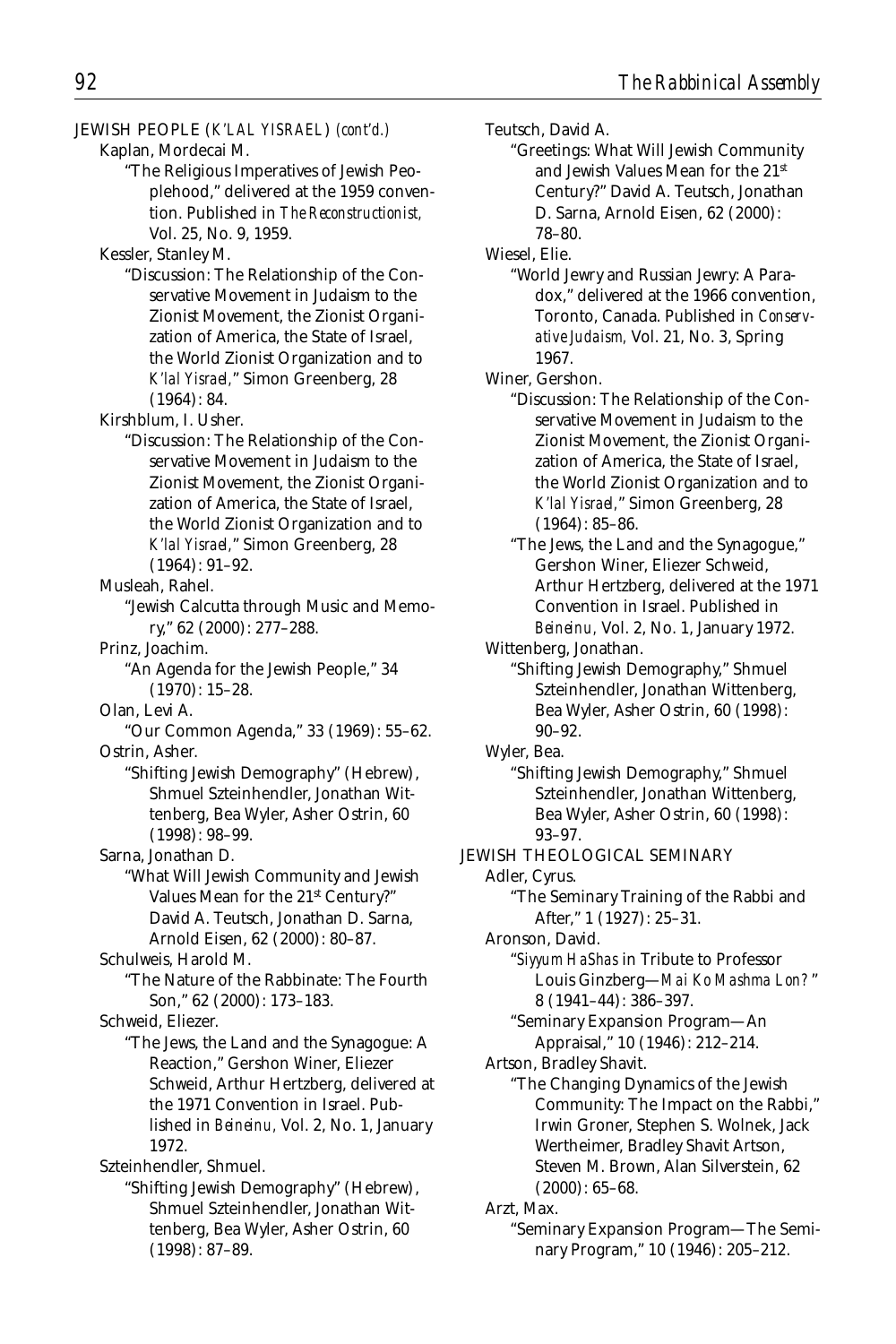"Discussion: Status of the Seminary Campaign," Edward Sandrow, 13 (1949): 220–224. Blumenthal, Aaron H. "Discussion: The Jewish Theological Seminary of America: An Evaluation," Simon Greenberg, 24 (1960): 166–168. Bokser, Ben Zion. "Discussion: Seminary Expansion Program," 10 (1946): 219. "*Siyyum HaShas* in Commemoration of the 100th Anniversary of the Birth of Professor Solomon Schechter: The Portrait of a *Halakhist*—The World of Rabbi Judah Loew of Prague," 11 (1947): 289–314. Cohen, Boaz. "*Siyyum HaShas*—In Memory of Professor Israel Friedlaender: Sabbath Prohibitions known as *Shavut,*" 9 (1945): 123–161. Cohen, Gerson D. "The State of the Seminary Today," 42 (1980): 25–29. "On the 80th Anniversary of Solomon Schechter's Arrival in the United States," 44 (1982): 57–68. "The End of An Era" (some Hebrew), 46 (1984): 86–92. "Recalling Our Teachers: in Tribute to Rabbi Louis Finkelstein, Rabbi Gerson Cohen and Rabbi Robert Gordis," Irwin Groner, 54 (1992): 19–23. Dresner, Samuel. "Discussion: The Jewish Theological Seminary of America: An Evaluation, (includes resolution)," Simon Greenberg, 24 (1960): 168–170, 171. Eisenstein, Ira. "Discussion: Seminary Expansion Program," 10 (1946): 216–219. Finkelstein, Ezra M. "In Honor of the 100<sup>th</sup> Birthday of Chancellor Louis Finkelstein," 58 (1996): 93–95. "Honoring Colleagues Who Have Served 50 Years and More in the Rabbinate (Faculty Reminiscences): Louis Finkelstein, Louis Ginzberg, Saul Lieberman, Shalom Spiegel, Mordecai Menahem Kaplan," Simon Glustrom, Ezra Finkelstein, Ben Zion Bergman, Hillel E. Silverman, Marshall J. Maltzman, Stanley S. Rabinowitz, 62 (2000): 29–30. Finkelstein, Louis. "Symposium on Seminary Expansion Pro-

gram," 8 (1941–44): 303–306.

"Seminary Expansion Program—Concluding Remarks," 10 (1946): 227–235.

"The Seminary and the Future of Jewish Scholarship," 15 (1951): 220–225.

"Our Teachers," 18 (1954): 168–178. "Recalling Our Teachers: in Tribute to Rabbi Louis Finkelstein, Rabbi Gerson Cohen and Rabbi Robert Gordis," Irwin Groner, 54 (1992): 19–23.

Friedlaender, Israel.

"*Siyyum HaShas:* 'Sabbath Prohibitions Known As *Shavut,*' Boaz Cohen," 9 (1945): 123–161.

"*Siyyum HaShas:* 'The Contributions of Israel Friedlaender to the Study of the Bible,' Frank Zimmerman," 9 (1945): 162–167.

"*Siyyum HaShas:* 'Recollections of Israel Friedlaender,' Morris Schussheim," 9 (1945): 168–175.

Friedman, Theodore.

"Discussion: The Jewish Theological Seminary of America: An Evaluation," Simon Greenberg, 24 (1960): 159–161.

Higger, Michael.

"*Siyyum HaShas* in Commemoration of 100th Anniversary of the Birth of Professor Solomon Schechter: The Development of the Sanhedrin and of the *Semikah,*" 11 (1947): 279–288.

Ginzberg, Louis.

"Symposium on Seminary Expansion Program," 8 (1941–44): 306–312.

"Our Teachers," Louis Finkelstein, 18 (1954): 168–178.

"Ginzberg-Marx Chairs," Abraham M. Heller, 18 (1954): 179–180.

Gluck, Theodore.

"Discussion: The Jewish Theological Seminary of America: An Evaluation," Simon Greenberg, 24 (1960): 159.

Glustrom, Simon.

"Introduction: Honoring Colleagues Who Have Served 50 Years and More in the Rabbinate (Faculty Reminiscences): Louis Finkelstein, Louis Ginzberg, Saul Lieberman, Shalom Spiegel, Mordecai Menahem Kaplan," Simon Glustrom, Ezra Finkelstein, Ben Zion Bergman, Hillel E. Silverman, Marshall J. Maltzman, Stanley S. Rabinowitz, 62 (2000): 26–28.

Goldman, Israel M.

"Treasurer's Report, and Seminary Campaign," 7 (1940): 47–52, 54.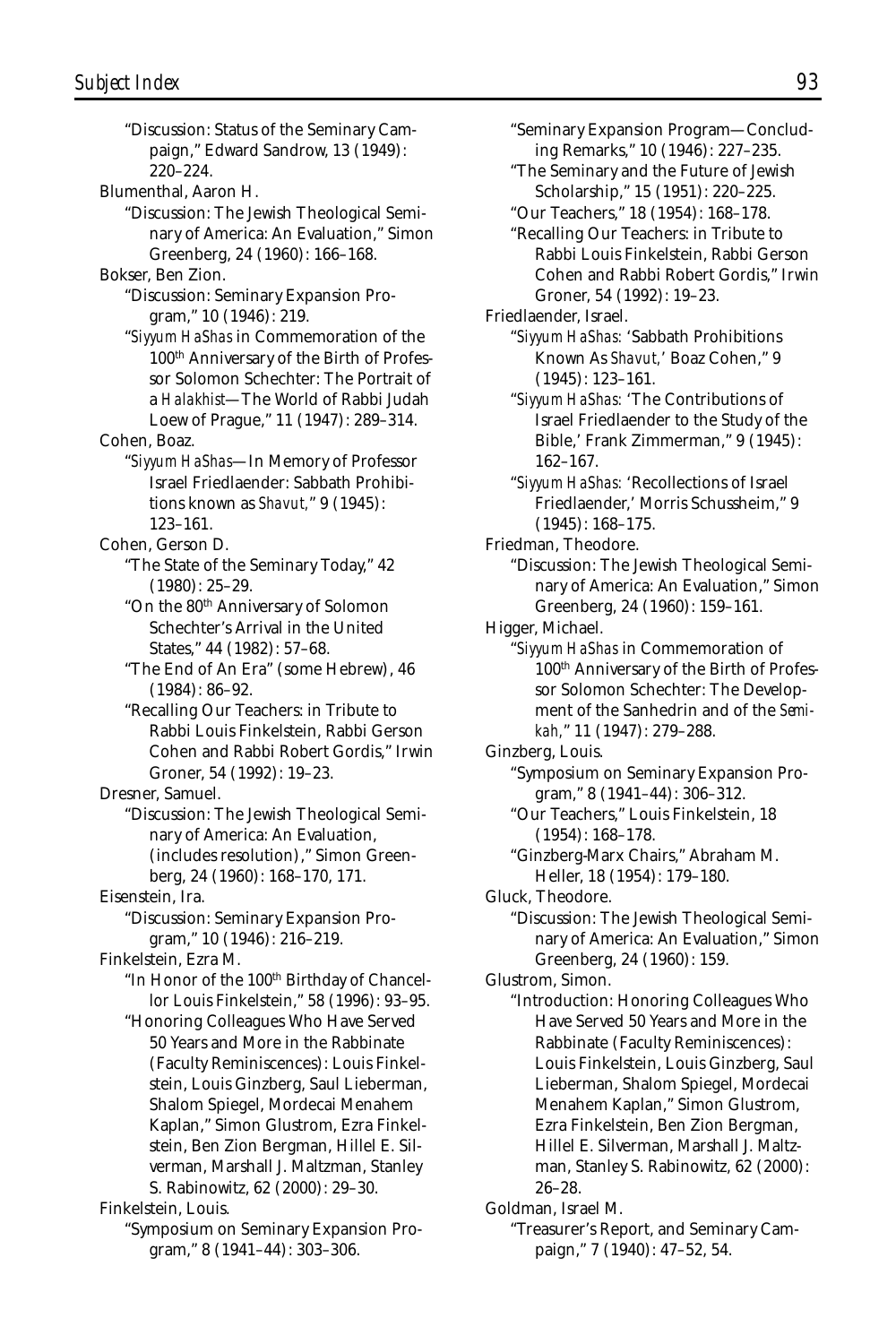JEWISH THEOLOGICAL SEMINARY *(cont'd.)* Goldman, Israel M. *(cont'd.)* "The Place of the Seminary in American Jewish Life," 7 (1940): 229–237. "National Academy for Adult Jewish Studies: A Report," 8 (1941–44): 129–136. Goldman, Solomon. "*HaYahadut ve-Hayekum,*" 5 (1933–38): 464–473. "Discussion: Seminary Expansion Program," 10 (1946): 214–216, 218–219. Gordis, Robert. "Symposium on Seminary Expansion," 8 (1941–44): 320–322. "Recalling Our Teachers: in Tribute to Rabbi Louis Finkelstein, Rabbi Gerson Cohen and Rabbi Robert Gordis," Irwin Groner, 54 (1992): 19–23. Greenbaum, Michael B. "Tribute to Ismar Schorsch on the Occasion of His 10<sup>th</sup> Anniversary as Chancellor," 59 (1997): 82–85. Greenberg, Simon. "The Seminary Center in Jerusalem," 22 (1958): 161–166. "The Jewish Theological Seminary of America: An Evaluation," 24 (1960): 114–153. "Discussion: The Jewish Theological Seminary: An Evaluation," 24 (1960): 162–164, 171–172. Greenstone, Julius H. "Literary Achievements of the Seminary and its Graduates," 4 (1930–32): 349–357. Groner, Irwin. "Recalling Our Teachers: in Tribute to Rabbi Louis Finkelstein, Rabbi Gerson Cohen and Rabbi Robert Gordis," 54 (1992): 19–23. Heller, Abraham M. "Ginzberg—Marx Chairs," 18 (1954): 179–180. "Ginzberg—Marx Chairs," 19 (1955): 255–258. Hershman, Abraham M. "Introduction: The Jewish Theological Seminary of America," 7 (1940): 227–228. Hertzberg, Arthur. "Discussion: The Jewish Theological Seminary of America: An Evaluation," Simon Greenberg, 24 (1960): 165. Kalmin, Richard. "Professor Saul Lieberman's Contribution to

Jewish Scholarship," 48 (1986): 145–149.

Kaplan, Mordecai M. "Symposium on Seminary Expansion Program," 8 (1941–44): 316–320. "Training of Teaching and Leadership Personnel," 8 (1941–44): 348–360. "Testimonial to Rabbi Louis Finkelstein," 9 (1945): 199–204. "Seminary Expansion Program—Summary," 10 (1946): 220–227. Kazis, Israel J. "Discussion: The Jewish Theological Seminary of America: An Evaluation," Simon Greenberg, 24 (1960): 154–158. Kelman, Wolfe. "Discussion: The Jewish Theological Seminary of American: An Evaluation," Simon Greenberg, 24 (1960): 170–171. Kohn, S. Joshua. "Discussion: The Training of Teaching and Leadership Personnel," Mordecai M. Kaplan, 8 (1941–44): 357. Lang, Leon S. "Symposium on Seminary Expansion Program," 8 (1941–44): 302–303. Lebeau, James. "The Saul Lieberman Institute of Talmudic Research and other Seminary Programs," 51 (1989): 234–238. Levine, Morris D. "*Siyyum HaShas:* Personal Reminiscences of Professor Morris D. Levine," William P. Greenfeld, 10 (1946): 147–149. Levinthal, Israel H. "Discussion: Seminary Expansion Program," 10 (1946): 219–220. Levitsky, Louis M. "Discussion: The Financial Support of the Seminary," Simon Shetzer, 7 (1940): 248–250. Lieber, David L. "Yehezkel Kauffmann in Retrospect: in Tribute to H. L. Ginsberg," 48 (1986): 167–185. "The Seminary and the University of Judaism," 49 (1987): 148–151. Lieberman, Saul. "Dr. Lieberman's Contribution to Jewish Scholarship," Alexander Marx, 12 (1948): 259–271. "Response: Dr. Lieberman's Contribution to Jewish Scholarship," Alexander Marx, 12 (1948): 272–289. "Professor Saul Lieberman's Contribution to Jewish Scholarship," Richard Kalmin, 48 (1986): 145–149.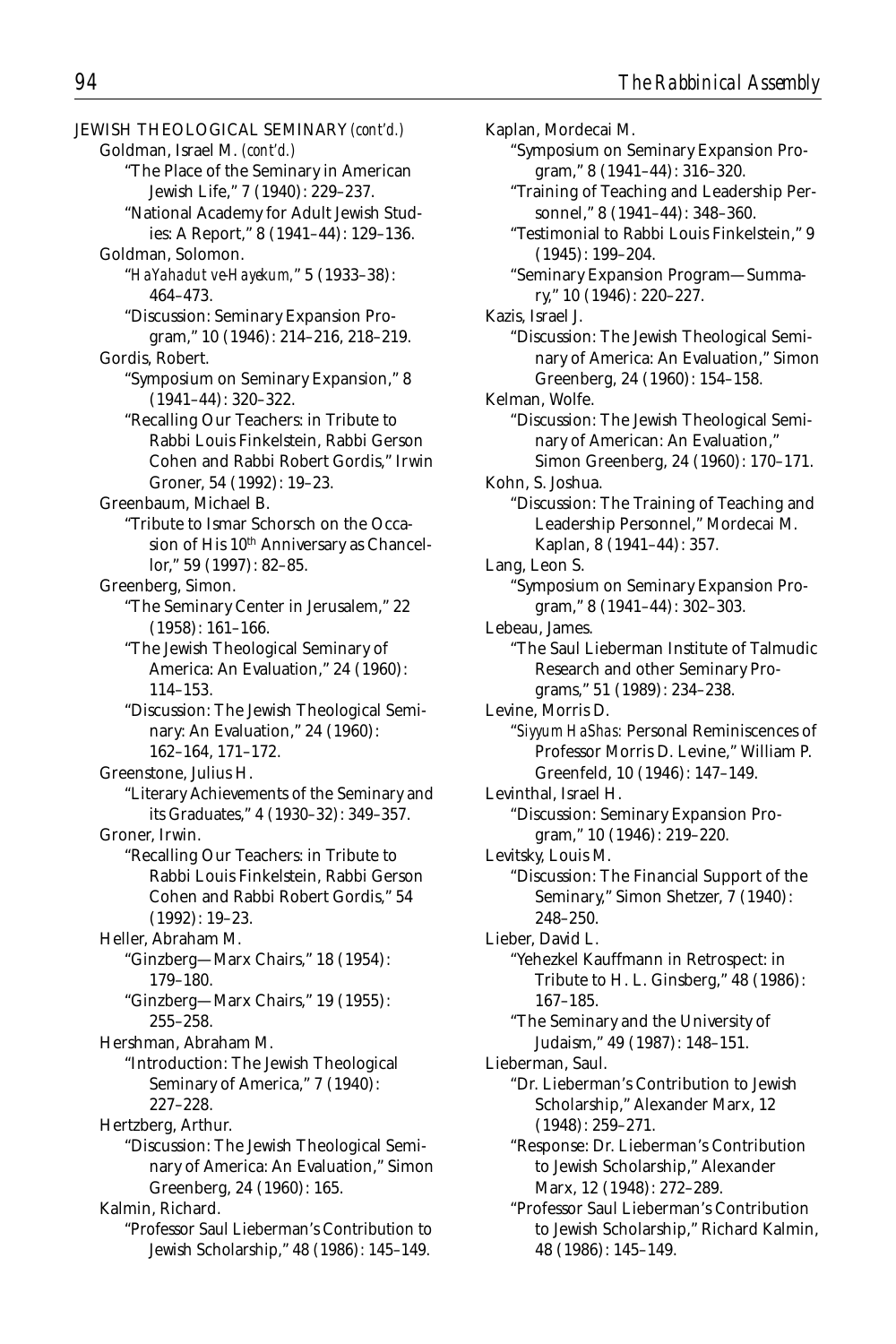Lipnick, Bernard.

"Respondents: 'Entering the Second Century: From Scholarship to the Rabbinate,'" Joseph Brodie, Neil Gillman, Raymond P. Scheindlin, 48 (1986): 51–52.

Maltzman, Marshall J.

"Honoring Colleagues Who Have Served 50 Years and More in the Rabbinate (Faculty Reminiscences): Louis Finkelstein, Louis Ginzberg, Saul Lieberman, Shalom Spiegel, Mordecai Menahem Kaplan," Simon Glustrom, Ezra Finkelstein, Ben Zion Bergman, Hillel E. Silverman, Marshall J. Maltzman, Stanley S. Rabinowitz, 62 (2000): 34–36.

Marx, Alexander.

- "Symposium on Seminary Expansion Program," 8 (1941–44): 312–316.
- "Our Teachers," Louis Finkelstein, 18 (1954): 168–178.
- "Ginzberg-Marx Chairs," Abraham M. Heller, 18 (1954): 179–180.

Nadelmann, Ludwig.

"Discussion: The Jewish Theological Seminary of America: An Evaluation," Simon Greenberg, 24 (1960): 161–162.

Rabbinical Assembly.

"Honoring Colleagues Who Have Served 50 Years and More in the Rabbinate (Faculty Reminiscences): Louis Finkelstein, Louis Ginzberg, Saul Lieberman, Shalom Spiegel, Mordecai Menahem Kaplan," Simon Glustrom, Ezra Finkelstein, Ben Zion Bergman, Hillel E. Silverman, Marshall J. Maltzman, Stanley S. Rabinowitz, 62 (2000): 26–38.

Rabinowitz, Stanley S.

"Honoring Colleagues Who Have Served 50 Years and More in the Rabbinate (Faculty Reminiscences): Louis Finkelstein, Louis Ginzberg, Saul Lieberman, Shalom Spiegel, Mordecai Menahem Kaplan," Simon Glustrom, Ezra Finkelstein, Ben Zion Bergman, Hillel E. Silverman, Marshall J. Maltzman, Stanley S. Rabinowitz, 62 (2000): 36–38.

Ritterband, Paul.

"Discussion: The Jewish Theological Seminary of America: An Evaluation," Simon Greenberg, 24 (1960): 165–166.

Rosenblatt, Samuel.

"American Jewish Scholarship and the Jewish Theological Seminary," 5 (1933–38): 372–387.

Sandrow, Edward. "Status of the Seminary Campaign," 13 (1949): 216–220. Scheindlin, Raymond P. "Entering the Second Century: From Scholarship to the Rabbinate," Joseph Brodie, Neil Gillman, Raymond P. Scheindlin, 48 (1986): 46–47. "Euripides and the Bible: in Tribute to Professor Shalom Spiegel," 48 (1986): 150–152. Schorsch, Ismar. "Centenary Thoughts: Conservatism Revisited," 48 (1986): 78–85. "The Seminary as Fountainhead," 49 (1987): 138–147. "Chancellor's Address," 62 (2000): 39–47. "Joint Campaign Convocation in Honor of Rabbi Alan Silverstein," Ismar Schorsch, Alan Silverstein, 62 (2000): 134–138. Shetzer, Simon. "Financial Support of the Seminary," 7 (1940): 245–248. Siegel, Seymour. "Solomon Schechter: His Contribution to Modern Jewish Thought," 39 (1977): 44–55. Silverman, Hillel E. "Honoring Colleagues Who Have Served 50 Years and More in the Rabbinate (Faculty Reminiscences): Louis Finkelstein, Louis Ginzberg, Saul Lieberman, Shalom Spiegel, Mordecai Menahem Kaplan," Simon Glustrom, Ezra Finkelstein, Ben Zion Bergman, Hillel E. Silverman, Marshall J. Maltzman, Stanley S. Rabinowitz, 62 (2000): 32–34. Silverstein, Alan. "Joint Campaign Convocation in Honor of Rabbi Alan Silverstein," Ismar Schorsch, Alan Silverstein, 62 (2000): 138–144. Waxman, Mordecai. "Discussion: Manpower for Conservative Judaism," Eli Ginzberg, 24 (1960): 31–36. "Discussion: The Jewish Theological Seminary of America: An Evaluation," Simon Greenberg, 24 (1960): 164–165. Zimmerman, Frank. "*Siyyum HaShas:* The Contributions of Israel Friedlaender to the Study of the Bible," 9 (1945): 162–167.

KABBALAH. *See also* SPIRITUALITY Artson, Bradley Shavit.

"God of Space/Time," 62 (2000): 249–250.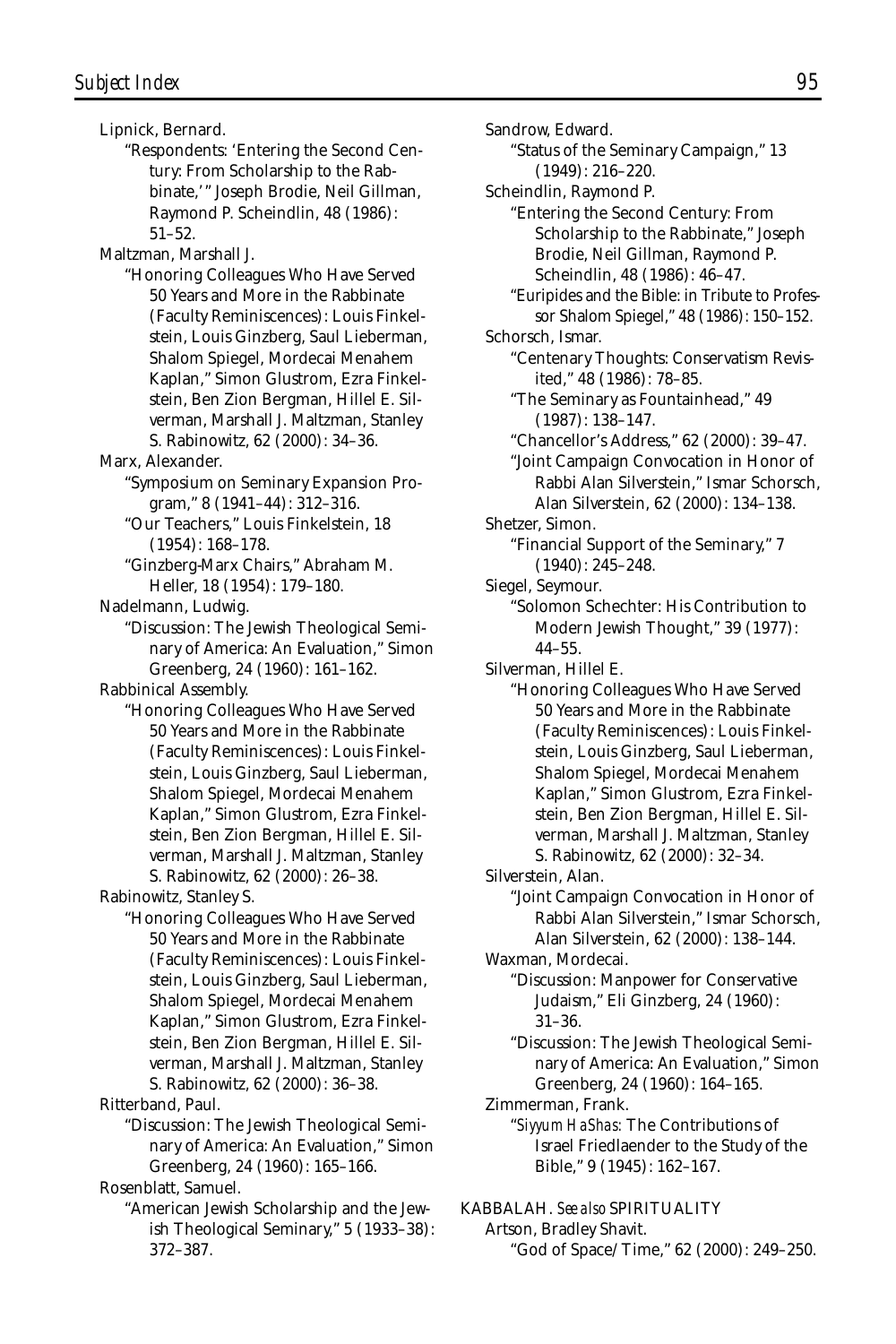KASHRUT. *See also* CONSERVATIVE JUDAISM; JEWISH LAW Agus, Jacob. "The Philosophic Meaning of the Sabbath and *Kashrut,*" 31 (1967): 37–53. Hering, Lester. "Regional Kashrut Supervision," 47 (1985): 111–112. Klein, Isaac. "Teshuvah—Swordfish," 30 (1966): 111–115. "Teshuvah—Is Gelatin Kosher?" 33 (1969): 203–218. Rabbinical Assembly. "Committee on Jewish Law and Standards," Kassel Abelson, Elliot N. Dorff, 61 (1999): 234. Rabinowitz, Stanley. "The Sabbath and *Kashrut,*" 31 (1967): 54–61. Regenstein, Joe M. "*Tzaar Baalei Hayyim:* a Secular View of Shackling & Hoisting," 62 (2000): 268–270. Shuchat, Wilfred. "The Sabbath and *Kashrut,*" 31 (1967): 62–69. LATIN AMERICA. *See* WORLD LITERATURE Baron, Salo W. "The Image of the Rabbi in Traditional Literature," 24 (1960): 84–92. Maltzman, Marshall J. "Honoring Colleagues Who Have Served 50 Years and More in the Rabbinate (Faculty Reminiscences): Louis Finkelstein, Louis Ginzberg, Saul Lieberman, Shalom Spiegel, Mordecai Menahem Kaplan," Simon Glustrom, Ezra Finkelstein, Ben Zion Bergman, Hillel E. Silverman, Marshall J. Maltzman, Stanley S. Rabinowitz, 62 (2000): 34–36. Roskies, David, G. "The *Shtetl* in Fact and Fiction," 39 (1977): 94. Sandrow, Nahma. "Yiddish Drama: A Mirror of the Jewish Soul," 42 (1980): 142–143. Scheindlin, Raymond P. "Euripides and the Bible: in Tribute to Professor Shalom Spiegel," 48 (1986): 150–152. Spiegel, Shalom. "Euripides and the Bible: in Tribute to Professor Shalom Spiegel," Raymond P. Scheindlin, 48 (1986): 150–152.

Tal, Uriel. "The Land and the State of Israel in Contemporary Israeli Hebrew Writing" (a Hebrew bibliography), 38 (1976): 23–40. LITURGY. *See also* SPIRITUALITY Addison, Howard A. "The Theology of the *Mi Shebeirakh:* Does God Hear Our Prayers?" 57 (1995): 133–134. Adler, Rudolph J. "Understanding the Siddur," 34 (1970): 164–167. "The Origin and Meaning of Torah Blessings in *Birkhot Ha-Shahar,*" 49 (1987): 307–309. Appelfeld, Aharon. "Something About My Way: Talmud Torah: in Tribute to Rabbi Jules Harlow," Efry Spectre, Yochanan Muffs, Israel N. Silverman, Lawrence Hoffman, Aharon Appelfeld, Ilana Harlow, Joel Meyers, Jules Harlow, (includes film clip of Louis Finkelstein), 56 (1994): 47–51. Artson, Bradley Shavit. "The Changing Dynamics of the Jewish Community: The Impact on the Rabbi," Irwin Groner, Stephen S. Wolnek, Jack Wertheimer, Bradley Shavit Artson, Steven M. Brown, Alan Silverstein, 62 (2000): 65–68. Astor, Carl. "Marking the Publication of *Siddur Sim Shalom,*" 48 (1986): 3. Bernstein, Alexander. "Opening Prayer," 5 (1933–38): 249. Bosniak, Jacob. "Discussion: Report of the Survey on Ritual," Morris Silverman, 4 (1930–32): 341–343. Charry, Elias. "Opening Prayer" (Hebrew), 7 (1940): 65–66. "Discussion: Spirit of Jewish Prayer," Abraham J. Heschel, 17 (1953): 203–205. Cherbonnier, La B, Edmond. "Heschel As a Religious Thinker," delivered at the 1968 Convention. Published in *Conservative Judaism,* Vol. 23, No. 1, Fall 1968. Dorff, Elliot. "The Idea of Redemption in the Siddur," 58 (1996): 149–153. Edelman, Marsha Bryan. "Who Knows One? A Workshop on the Music of Passover," 62 (2000): 263–265.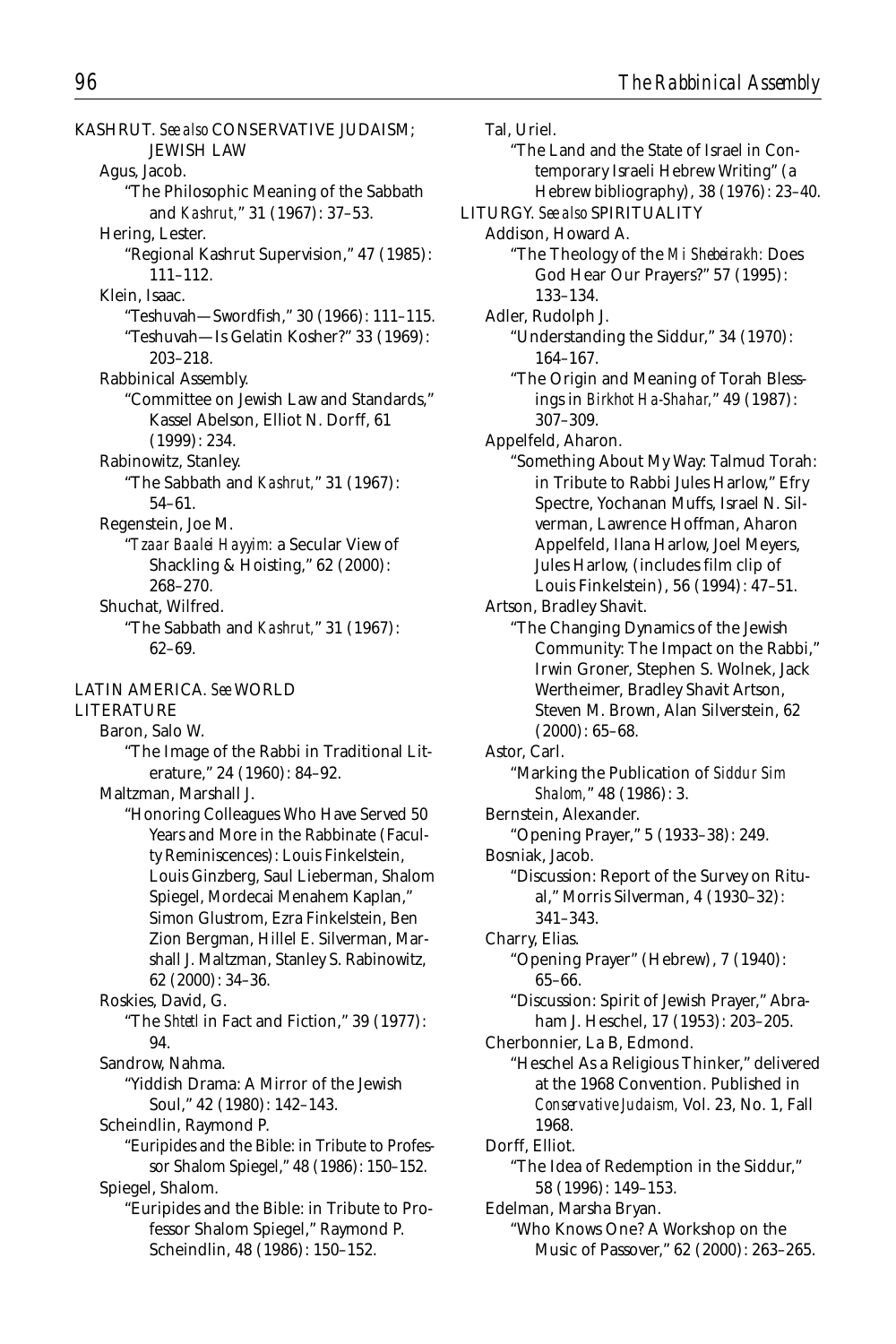Eisenstein, Ira. "Discussion: Spirit of Jewish Prayer, Prayer and the Modern Jew," Abraham J. Heschel, Eugene Kohn, 17 (1953): 207–208. Elkins, Dov Peretz. "The Worship Service: New Horizons," 36 (1974): 187–191. Even-Chen, Alexander. "*Tikkun Olam* in the Thought of Rabbi Abraham Joshua Heschel on the Occasion of His 25<sup>th</sup> Yahrzeit" (Hebrew), 60 (1998): 168–174. Feinberg, Louis. "Independence Day Celebration at the Convention: Prayer," 5 (1933–38): 104. Frankiel, Tamar. "Prayer and Mysticism," 55 (1993): 61–64. Friedman, Theodore. "*Ha-Notayn La-Ayef Koach*" (Hebrew), 50 (1988): *chet-tet.* Gendler, Everett. "Current Experiments in Liturgy," Jules Harlow, Sidney Shankin, Bernard Raskas, Aaron Landes, Everett Gendler, Jack Riemer, Irwin Schild, Hershel Matt, Simcha Kling, Samuel Schafler, 32 (1968): 7–35. Gillman, Neil. "*Tekhiyat Ha-Maytim:* Texts and Meanings," 58 (1996): 168–170. Goldberg, Morton. "Opening Prayer," 5 (1933–38): 60. Goldstein, David A. "Independence Day Religious Service: Address," 6 (1939): 95–97. "Experiences in Strengthening the Sabbath—*Kabbalat Shabbat,*" 14 (1950): 198–200. Goldstein, Nason. "Discussion: The Chancellor and the Cardinal," Alan Silverstein, William Keeler, Ismar Schorsch, 61 (1999): 79. Goodblatt, Morris S. "Synagogue Ritual Survey," 12 (1948): 105–109. Graetz, Michael. "Introduction to the new Masorti Siddur— *Va-Ani Tefilati,*" 60 (1998): 7–10. "The Masorti Siddur," 60 (1998): 188–189. Greenberg, Sidney. "Making Prayers More Relevant," 38 (1976): 217–226. Greenberg, Simon. "Celebrating *Siddur Sim Shalom,*" 48 (1986): 18–20.

Grossman, Jacob B. "The Junior Congregation," 2 (1928): 149–153. Guthman, Sidney S. "Opening Prayer," 6 (1939): 11. Hailperin, Herman. "Report on a Unique Experiment in Daily Services," 17 (1953): 239–241. Halpern, Harry. "Discussion: Spirit of Jewish Prayer, Prayer and the Modern Jew," Abraham J. Heschel, Eugene Kohn, 17 (1953): 200–202. Harlow, Jules. "Liturgy for Today," 29 (1965): 41–49. "Current Experiments in Liturgy," Jules Harlow, Sidney Shankin, Bernard Raskas, Aaron Landes, Everett Gendler, Jack Riemer, Irwin Schild, Hershel Matt, Simcha Kling, Samuel Schafler, 32 (1968): 7–35. "New Dimensions in Liturgy," 35 (1973):  $1 - 10$ . "High Holy Day Planning," 36 (1974): 148–153. "A Note on *Siddur Sim Shalom," 46* (1984): 105–109. "Highlights of *Siddur Sim Shalom,*" 48 (1986): 21–28. Heller, Abraham M. "*Shibeah Asar beTammuz* Service—Sermon: Birthday or Yahrzeit," 6 (1939): 68–72. Heschel, Abraham Joshua. "The Spirit of Prayer," 17 (1953): 151–177. "Discussion: The Spirit of Jewish Prayer," 17 (1953): 198–199, 212–215. Heschel, Susannah. "Changing Forms of Jewish Spirituality," 42 (1980): 146–158. Hoffman, Lawrence. "A Place in the Mind of God: Talmud Torah: in Tribute to Rabbi Jules Harlow," Efry Spectre, Yochanan Muffs, Israel N. Silverman, Lawrence Hoffman, Aharon Appelfeld, Ilana Harlow, Joel Meyers, Jules Harlow, (includes film clip of Louis Finkelstein), 56 (1994): 40–45. Kadushin, Max. "Experience of Worship," delivered at the 1959 convention. Published in *Worship and Ethics: A Study in Rabbinic Judaism,* Illinnois: Northwestern University Press, 1963. Kanter, Shammai. "Being Unaware of What We Know," 25 (1961): 174–175.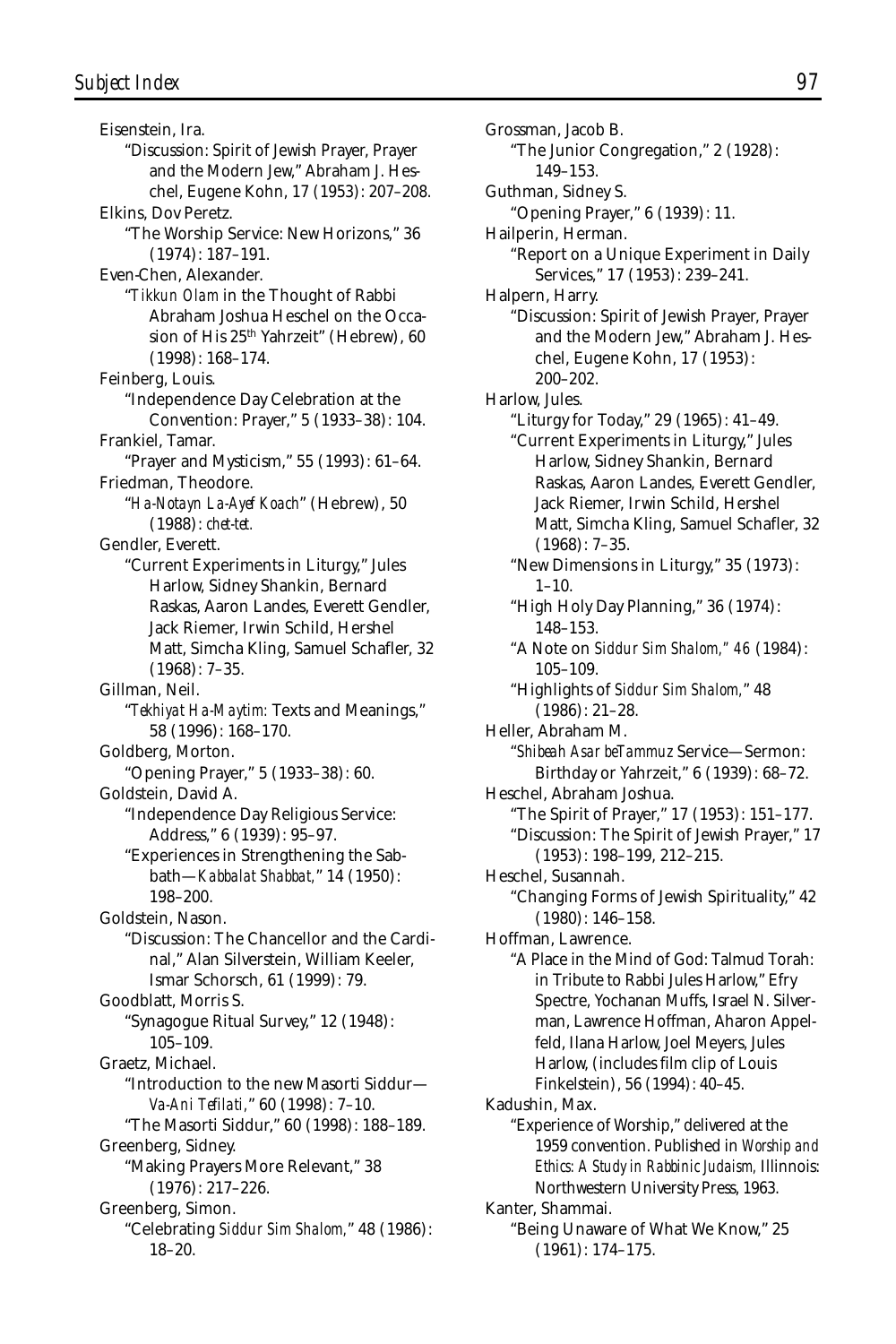LITURGY *(cont'd.)* Kanter, Shammai *(cont'd.)* "Our Prayerbook and Its English Style," 29 (1965): 50–58. Kaufman, William E. "A. J. Heschel, Hasidic Prayer and Process Philosophy," 45 (1983): 163–168. Kelman (-Weiman), Levi. "Spiritual Demands" (Hebrew), 43 (1981): 12–13. Kieval, Herman. "A New Technique for Teaching the Weekly Sidrah From the Pulpit," 24 (1960): 246–251. "Possibilities for Liturgical Renewal Within the Jewish Tradition," 29 (1965): 33–40. Kimelman, Reuven R. "The Case for Creation, Revelation, and Redemption in the *Shema:* A Study in the Rhetoric of the Liturgy," 52 (1990): 170–192. "*Ashre:* Psalm 145 and the Liturgy," 54 (1992): 97–128. "What Happened to the Decalogue in Jewish Liturgy?" 59 (1997): 132–135. "'Awaken, Awaken, for Your Light Has Come,' From Garments of Skin to Garments of Light," 59 (1997): 143–146. Klein, Samuel. "*Uva Letziyon,*" 44 (1982): 139–142. Kling, Simcha. "Current Experiments in Liturgy," Jules Harlow, Sidney Shankin, Bernard Raskas, Aaron Landes, Everett Gendler, Jack Riemer, Irwin Schild, Hershel Matt, Simcha Kling, Samuel Schafler, 32 (1968): 7–35. Kohn, Eugene. "The Liturgy and the Modern Jew," 4 (1930–32): 148–166. "Discussion: Vitalizing Public Worship," Morris Silverman, 7 (1940): 180–189. "Prayer and the Modern Jew," 17 (1953): 179–191. "Discussion: Prayer and the Modern Jew," Eugene Kohn, 17 (1953): 215–217. Landes, Aaron. "Current Experiments in Liturgy," Jules Harlow, Sidney Shankin, Bernard Raskas, Aaron Landes, Everett Gendler, Jack Riemer, Irwin Schild, Hershel Matt, Simcha Kling, Samuel Schafler, 32 (1968): 7–35. Lang, Leon S. "Discussion: Spirit of Jewish Prayer, Prayer

and the Modern Jew," Abraham J. Heschel, Eugene Kohn, 17 (1953): 206–207. Langer, Ruth. "Approaching Divine Holiness: Issues in the Liturgical Use of the *Kedushah,*" 59 (1997): 147–148. Lasker, Arnold A. "Personal Prayer," 17 (1953): 231–238. Lehrman, Irving. "Discussion: The Spirit of Jewish Prayer," Abraham J. Heschel, 17 (1953): 192–197. Levitsky, Louis M. "Conduct of Religious Services, A Survey," 1 (1927): 77–88. Lipnick, Jerome. "The Weekday Service," 17 (1953): 219–229. Lowenthal, Perry. "Discussion: Spirit of Jewish Prayer, Prayer and the Modern Jew," Abraham J. Heschel, Eugene Kohn, 17 (1953): 208–209. Matt, C. David. "Opening Prayer," 5 (1933–38): xv. Matt, Hershel Jonah. "Miracle and *B'rakhah,*" 27 (1963): 205–207. "Current Experiments in Liturgy," Jules Harlow, Sidney Shankin, Bernard Raskas, Aaron Landes, Everett Gendler, Jack Riemer, Irwin Schild, Hershel Matt, Simcha Kling, Samuel Schafler, 32 (1968): 7–35. "Rite and Ritual," 36 (1974): 177–180. Miller, Joseph. "Opening Prayer," 5 (1933–38): 352. Millgram, Abraham E. "Meaningful Prayer For Our Children," 23 (1959): 49–70. Musleah, Rahel. "Jewish Calcutta through Music and Memory," 62 (2000): 277–288. Peli, Pinchas HaCohen. "With Whom May We Pray? An Examination of the Dynamics between *Halakhah* and Meta-*Halakhah*" (Hebrew), 42 (1980): 319–332. Petuchowski, Jakob J. "Reflections of a Liturgist," 48 (1986): 4–13. Porath, Jonathan D. "Programming New Holidays," 39 (1977): 84–93.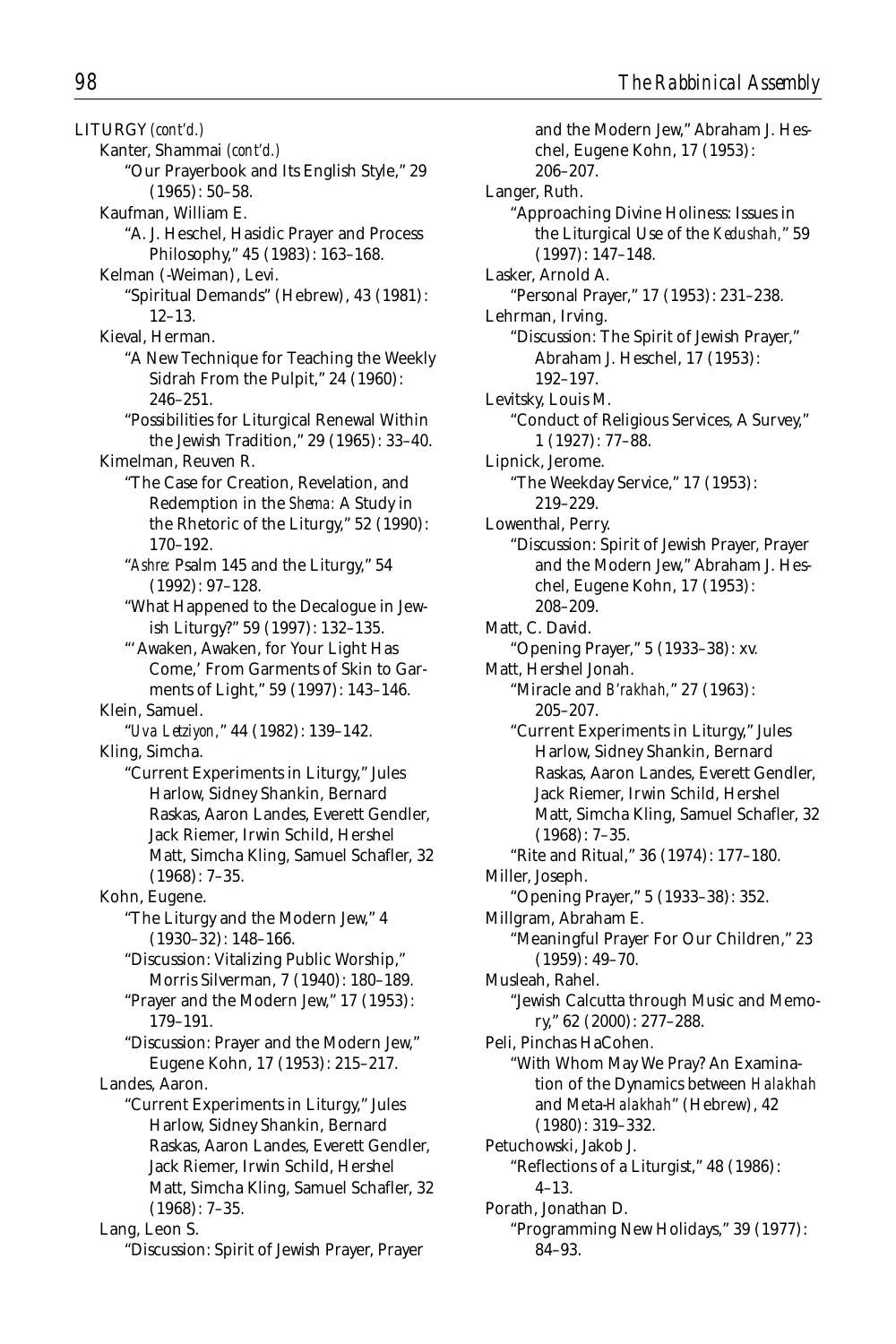Raskas, Bernard S. "Current Experiments in Liturgy," Jules Harlow, Sidney Shankin, Bernard Raskas, Aaron Landes, Everett Gendler, Jack Riemer, Irwin Schild, Hershel Matt, Simcha Kling, Samuel Schafler, 32 (1968): 7–35. Riemer, Jack. "Current Experiments in Liturgy," Jules Harlow, Sidney Shankin, Bernard Raskas, Aaron Landes, Everett Gendler, Jack Riemer, Irwin Schild, Hershel Matt, Simcha Kling, Samuel Schafler, 32 (1968): 7–35. Rosenberg, Yaakov G. "Discussion: Spirit of Jewish Prayer," Abraham J. Heschel, 17 (1953): 211. Rubin, Meyer. "Opening Prayer," 5 (1933–38): 421. Sandrow, Edward T. "A Prayer," 37 (1975): 3. Schachter, Stanley J. "The High Holy Day *Mahzor,*" 29 (1965): 59–66. Schafler, Samuel. "Current Experiments in Liturgy," Jules Harlow, Sidney Shankin, Bernard Raskas, Aaron Landes, Everett Gendler, Jack Riemer, Irwin Schild, Hershel Matt, Simcha Kling, Samuel Schafler, 32 (1968): 7–35. Scheindlin, Raymond P. "Three Poems from *Siddur Sim Shalom,"* 48 (1986): 95–98. Schild, Irwin. "Current Experiments in Liturgy," Jules Harlow, Sidney Shankin, Bernard Raskas, Aaron Landes, Everett Gendler, Jack Riemer, Irwin Schild, Hershel Matt, Simcha Kling, Samuel Schafler, 32 (1968): 7–35. Schorsch, Ismar. "Discussion: The Chancellor and the Cardinal," Alan Silverstein, William Keeler, Ismar Schorsch, 61 (1999): 79–80. Schulweis, Harold M. "The Nature of the Rabbinate: The Fourth Son," 62 (2000): 173–183. Shapiro, Morris. "Prayer and Modern Man," 38 (1976): 235–246. Shubow, Joseph S. "Discussion: Spirit of Jewish Prayer, Prayer and the Modern Jew," Abraham J. Heschel, Eugene Kohn, 17 (1953): 209–210.

Signer, Isador. "Discussion: Report on the Survey of Ritual," Morris Silverman, 4 (1930–32): 344–348. Silverman, Hillel E. "Alternatives to the Friday Evening Service," 53 (1991): 134–138. Silverman, Israel N. "Some Tensions in Prayer: Talmud Torah: in Tribute to Rabbi Jules Harlow," Efry Spectre, Yochanan Muffs, Israel N. Silverman, Lawrence Hoffman, Aharon Appelfeld, Ilana Harlow, Joel Meyers, Jules Harlow, (includes film clip of Louis Finkelstein), 56 (1994): 35–38. Silverman, Morris. "Report of Survey on Ritual," 4 (1930–32): 322–340. "Vitalizing Public Worship," 7 (1940): 159–179. "Discussion: Inadequacies in the Status of the Synagogue Today," Israel Goldstein, 2 (1928): 66. Sosland, Henry. "D'var Torah—Some Thoughts about the *Sheheheyanu* Blessing," 46 (1984): 114–118. Tennenbaum, Lloyd. "Discussion: Spirit of Jewish Prayer, Prayer and the Modern Jew," Abraham J. Heschel, Eugene Kohn, 17 (1953): 202–203. Troster, Lawrence. "*Kedushah* as a Form of Environmental Awareness," 54 (1992): 86–93. "The Spiritual Suspension of Disbelief: How We Should Really Pray," 57 (1995): 126–128. Wachs, Saul P. "The Siddur: Words, Intertextuality and Hidden Meanings," 51 (1989): 199–210. Wald, Marcus. "Discussion: Spirit of Jewish Prayer," Abraham J. Heschel, 17 (1953): 205–206. Waldman, Morton J. "New Insights into the Development of Synagogue Liturgy," 40 (1978): 149–153. Waldman, Nahum. "Some Aspects of the Structure of the *Berakhah,*" 26 (1962): 191–195.

MAIMONIDES

Skorka, Abraham. "Some Remarks on '*Hilkhot Matanot Aniyim*' of the Rambam," 62 (2000): 251–252.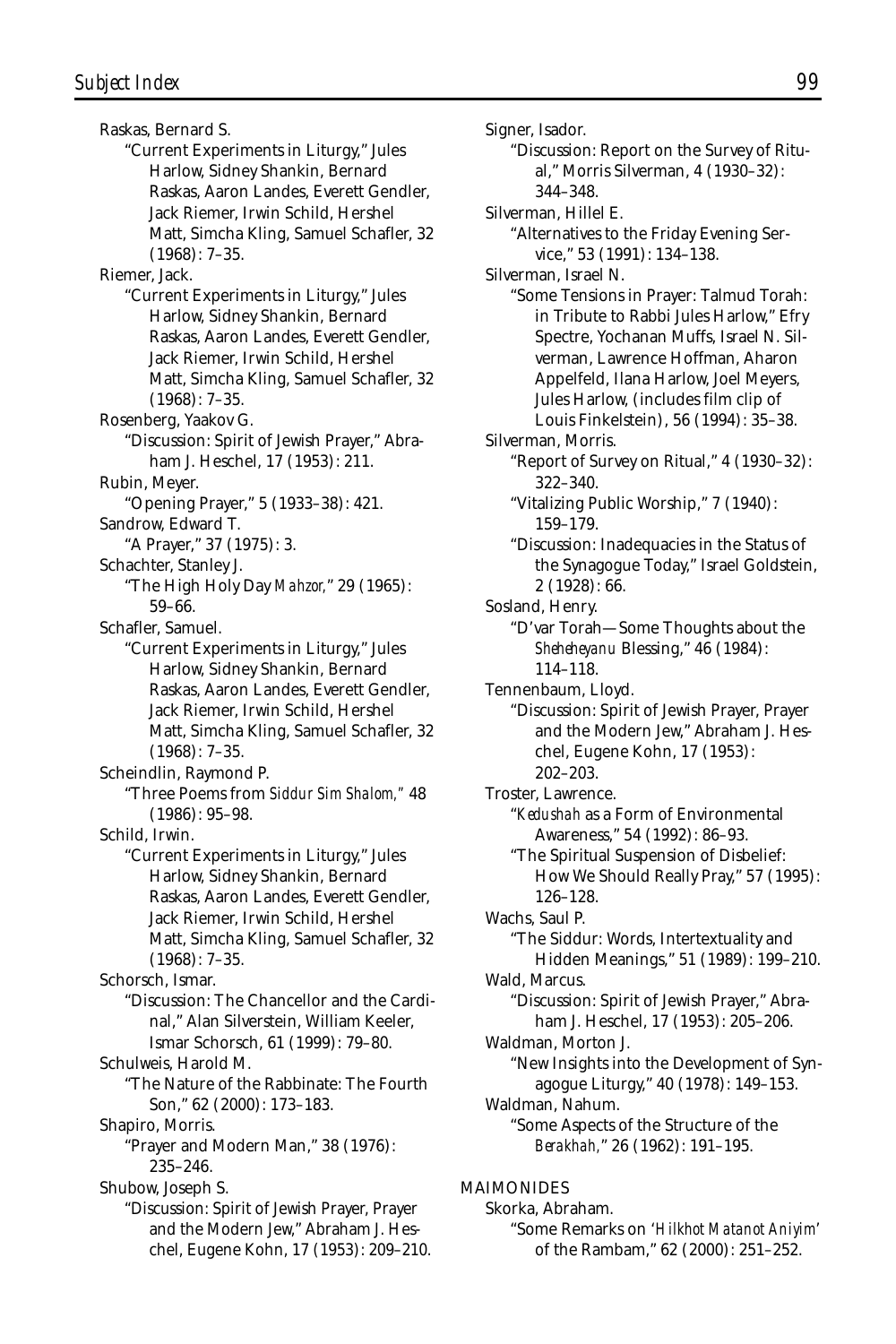MARRIAGE. *See under* SOCIAL WORK MEDICINE. *See also* JEWISH LAW; SOCIAL **WORK** Abelson, Kassel. "Committee on Jewish Law and Standards," Kassel Abelson, Elliot N. Dorff, 61 (1999): 230–235. Caplan, Arthur. "Ethics and the Biological Revolution: Cloning, Gene Therapy and Eugenics," Gerald I. Wolpe, Arthur Caplan, Elliot N. Dorff, Paul Root Wolpe, Laurie Zoloth, 62 (2000): 214–222. Dorff, Elliot N. "Committee on Jewish Law and Standards," Kassel Abelson, Elliot N. Dorff, 61 (1999): 230–235. "Ethics and the Biological Revolution: Cloning, Gene Therapy and Eugenics," Gerald I. Wolpe, Arthur Caplan, Elliot N. Dorff, Paul Root Wolpe, Laurie Zoloth, 62 (2000): 223–227. Norton, Larry. "Response: Award Presentation," Harlan J. Wechsler, 62 (2000): 20–24. Rabbinical Assembly. "Resolutions Adopted" (includes abortion rights, gay and lesbian issues, and organ and tissue donations), 52 (1990): 273–283. "Ethics and the Biological Revolution: Cloning, Gene Therapy and Eugenics," Gerald I. Wolpe, Arthur Caplan, Elliot N. Dorff, Paul Root Wolpe, Laurie Zoloth, 62 (2000): 211–245. "Resolutions Adopted," (includes prayer in schools, religious pluralism in Israel, organ donations), Centennial Convention, 62 (2000): 373–382. Reisner, Avram Israel. "Manipulating Genes—Seen Through the Eyes of the Rabbis," 62(2000): 271–273. Wolpe, Gerald I. "Ethics and the Biological Revolution: Cloning, Gene Therapy and Eugenics," Gerald I. Wolpe, Arthur Caplan, Elliot N. Dorff, Paul Root Wolpe, Laurie Zoloth, 62 (2000): 211–214. Wolpe, Paul Root. "Ethics and the Biological Revolution: Cloning, Gene Therapy and Eugenics," Gerald I. Wolpe, Arthur Caplan, Elliot N. Dorff, Paul Root Wolpe, Laurie Zoloth, 62 (2000): 227–230.

Zoloth, Laurie. "Ethics and the Biological Revolution: Cloning, Gene Therapy and Eugenics," Gerald I. Wolpe, Arthur Caplan, Elliot N. Dorff, Paul Root Wolpe, Laurie Zoloth, 62 (2000): 230–245. MIDRASH. *See* TALMUD and MIDRASH MUSIC. *See under* RABBINICAL ASSEMBLY; programs ORGAN DONATIONS. *See under* MEDICINE ORGANIZATIONS. *See also* AMERICAN JEWISH COMMUNITY; ISRAEL; UNITED **SYNAGOGUE** Adler, Morris. "The Relationship of the Rabbi to National Organizations," 7 (1940): 89–104. Agus, Jacob B. "Discussion: The Organization of the American Jewish Community," Israel Goldstein, 24 (1960): 108–109. Cantor, Debra S. "D'var Torah—In Honor of the 50th Anniversary of Camp Ramah," 59 (1997): 173–176. Cardin, Shoshana S. "The CJF-UJA and WZO-JAFI Restructuring," Bernard Olshansky, Shoshana Cardin, 58 (1996): 117–123. Cohen, Seymour J. "Discussion: The Organization of the American Jewish Community," Israel Goldstein, 24 (1960): 111–112. Dalin, Ralph A. "Jewish Premarital Groups: What's Out There Now," Ralph A. Dalin, Simkha Y. Weintraub, 57 (1995): 156–157. Dresner, Samuel. "Discussion: The Organization of the American Jewish Community," (includes resolution), Israel Goldstein, 24 (1960): 106–107. Eisen, Arnold. "What Will Jewish Community and Jewish Values Mean for the 21<sup>st</sup> Century?" David A. Teutsch, Jonathan D. Sarna, Arnold Eisen, 62 (2000): 88–97. Eisenstein, Ira. "Discussion: The Organization of the American Jewish Community," Israel Goldstein, 24 (1960): 110–111. Freeman, Gordon M. "Creating a Worldwide Movement: A Report on Masorti Olami," Gordon Freeman, Alan Silverstein, 62 (2000): 368–369.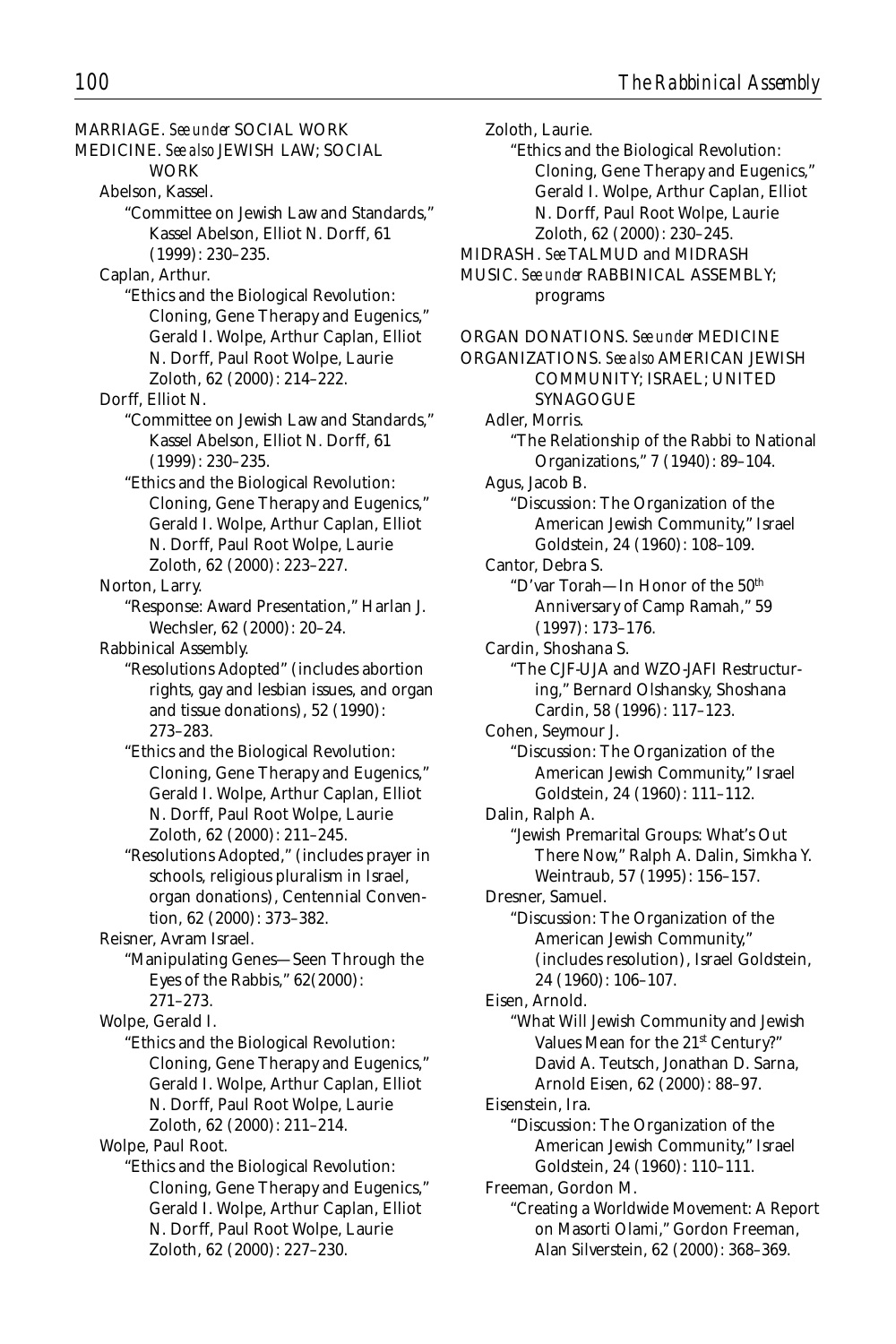Goldstein, Israel. "The Organization of the American Jewish Community," 21 (1957): 182–189. "The Organization of the American Jewish Community," 24 (1960): 93–105. Greenberg, Simon. "Community Federation and Jewish Religious Work," 4 (1930–32): 20–25. Hertzberg, Arthur. "Discussion: Relation of the Synagogues to National Jewish Organizations," 9 (1945): 96–97. "Discussion: The Organization of the American Jewish Community," Israel Goldstein, 24 (1960): 109–110. Kanner, Ted. "Synagogue and Federation: The Emerging Partnership," 41 (1979): 226–228. "Discussion: Synagogue and Federation: The Emerging Partnership," Ted Kanner, 41 (1979): 229–230. Kenen, I. L. (Isaiah) "Discussion: Presidential Address," Eli A. Bohnen, 31 (1967): 15–19, 20, 21, 22. Kessler, Irving. "Israel, the Federation and the Conservative Rabbi," Irving Kessler, Rabbi Melvin L. Libman, Rabbi David Spritzer, 46  $(1984): 3-8.$ Klutznick, Philip M. "The Synagogue and the Changing Community," 35 (1973): 20–34. "Some Challenging Issues," 40 (1978): 115–127. Kohn, S. Joshua. "Discussion: Relation of the Synagogues to National Jewish Organizations," 9 (1945): 96. "The Relationship of the American Jewish Community to Israel," 13 (1949): 225–237. "Discussion: The Organization of the American Jewish Community," Israel Goldstein, 24 (1960): 107–108. Kraft, Louis. "Relation of the Synagogue to National Jewish Organizations," 9 (1945): 92–102. Kurtz, Vernon. "Introduction: The CJF-UJA and WZO-JAFI Restructuring," Bernard Olshansky, Shoshana Cardin, 58 (1996): 111–113. Lehrman, Irving. "The Synagogue Council of America," 35 (1973): 43–46.

Libman, Melvin L. "Israel, the Federation and the Conservative Rabbi," Irving Kessler, Rabbi Melvin L. Libman, Rabbi David Spritzer, 46 (1984): 8–11. Lurie, Harry L. "Relation of the Synagogue to National Jewish Organizations," 9 (1945): 94–102. Maslin, Simeon J. "Restructuring the Jewish Community: The Mega-Mergers and the Implications for the Jewish Community"(with greetings), 58 (1996): 107–110. Messinger, Ruth. "AJWS: American Jews as Global Citizens," 61 (1999): 160–162. Olshansky, Bernard. "The CJF-UJA and WZO-JAFI Restructuring," Bernard Olshansky, Shoshana Cardin, 58 (1996): 113–117. Pressman, Jacob. "Discussion: The Organization of the American Jewish Community," Israel Goldstein, 24 (1960): 112–113. Rosenberg, Yaakov G. "The Rabbi, Federation and the Community," 36 (1974): 166–167. Schneider, Michael. "The Joint Distribution Committee," 51 (1989): 62–69. Shrage, Barry. "The Jewish Community Facing the Next Century: The Federation, The Synagogue and the Making of a Jewish Renaissance," 59 (1997): 101–112. Silverstein, Alan. "Creating a Worldwide Movement: A Report on Masorti Olami," Gordon Freeman, Alan Silverstein, 62 (2000): 369–370. Spritzer, David. "Israel, the Federation and the Conservative Rabbi," Irving Kessler, Rabbi Melvin L. Libman, Rabbi David Spritzer, 46 (1984): 11–13. Trainin, Isaac N. "The Relationship of Federations to Synagogues," 39 (1977): 81–83. Winer, Gershon. "Discussion: The Organization of the American Jewish Community," Israel Goldstein, 24 (1960): 111. ORTHODOXY. *See under* CONSERVATIVE JUDAISM; JEWISH LAW; RABBINATE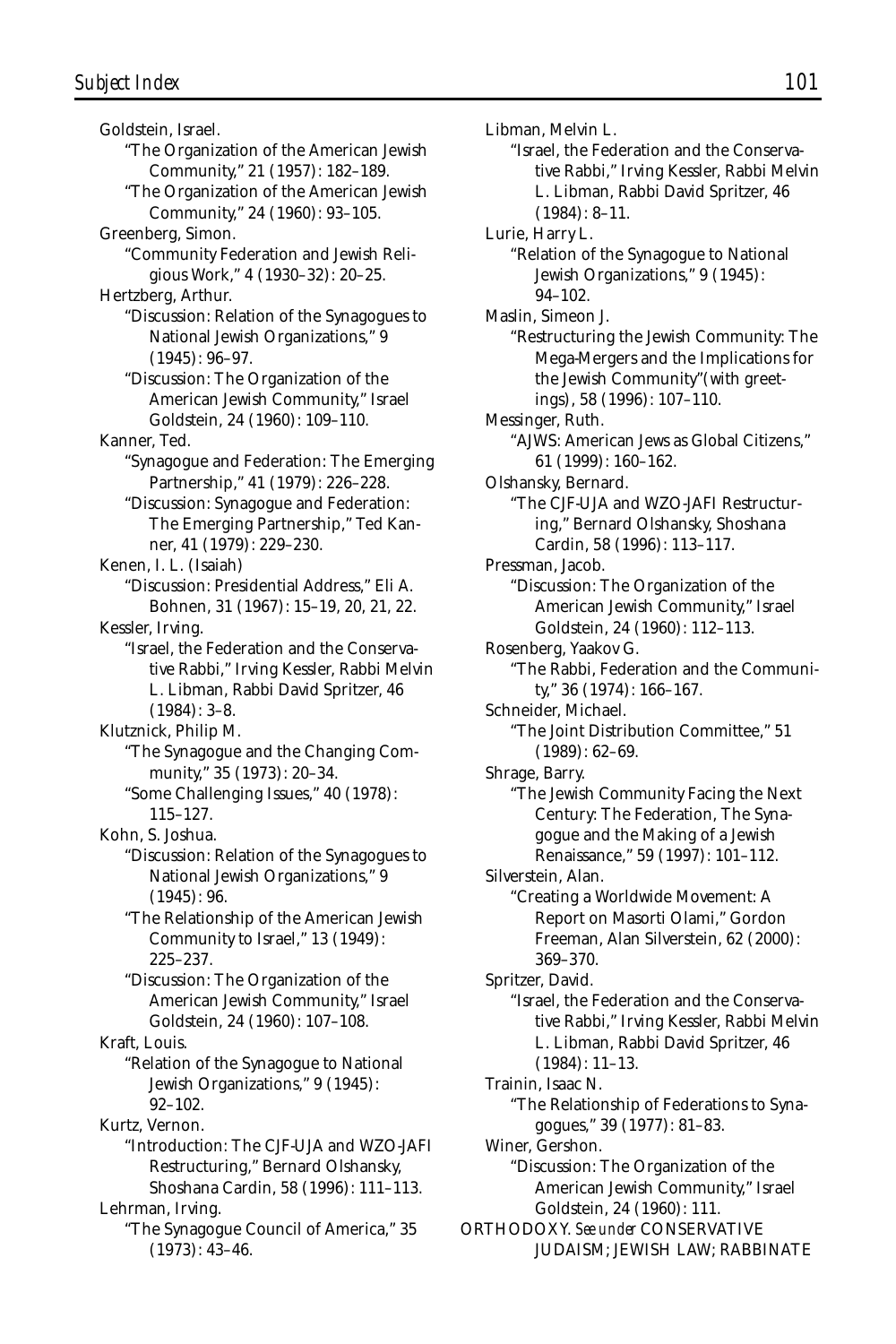PALESTINE. *See* ARAB-ISRAELI RELATIONS; ISRAEL PRESIDENTS' MESSAGES. *See also* RABBINICAL ASSEMBLY; *under individuals' names* Abelson, Kassel. "Presidential Acceptance Speech," 48 (1986): 74–77. "President's Report," 49 (1987): 40–46. "President's Report," 50 (1988): 84–93. Aronson, David. "President's Message: The Demands of the New Diaspora," 13 (1949): 124–142. "President's Message: At Fifty for Counsel," 14 (1950): 91–106. Arzt, Max. "President's Message," 7 (1940): 69–86. Bohnen, Eli A. "Remarks of the President," 30 (1966): 26–30. "Presidential Address," 31 (1967): 1–10. "Presidential Address," 32 (1968): 1–6. "Remarks of the Past President," 32 (1968): 153–155. Blumenthal, Aaron H. "Presidential Report," 21 (1957): 37–56. "Presidential Address," 22 (1958): 43–67. Cohen, Seymour J. "Presidential Address," 43 (1981): 17–21. "Presidential Address," 44 (1982): 31–46. Davidson, Max. D. "Presidential Message," 15 (1951): 91–105 "President's Message," 16 (1952): 109–117. Drob, Max. "President's Message," 1 (1927): 19–24. "President's Message," 2 (1928): 17–24. Eisenstein, Ira J. "President's Message," 17 (1953): 139–150. "President's Message," 18 (1954): 147–157. Essrog, Seymour L. "Response from the New President," 60 (1998): 129–134. "Greetings from the President of the Rabbinical Assembly," Seymour L. Essrog, 61 (1999): 3–4. "Installation of New Officers," Robert Wexler, David Lieber, Seymour L. Essrog, Ismar Schorsch, Vernon H. Kurtz, Alan Rutkoff, 62 (2000): 147–151. Finkelstein, Louis. "Statement of the President," 3 (1929): 54–56. "Presidential Message," 4 (1930–32): 9–19. Friedman, Theodore. "Address of the President-Elect," 26 (1962): 168–173.

"Presidential Message," 27 (1963): 155–162. "Presidential Address," 28 (1964): 96–108. Goldman, Israel M. "Presidential Message: The Rabbinical Assembly of America in the Contemporary World," 11 (1947): 140–160. "Presidential Message: New Demands on the Rabbinate and the Laity," 12 (1948): 83–104. Goodman, Arnold M. "Presidential Address," 45 (1983): 22–34. "Presidential Address," 46 (1984): 37–42. Gordis, Robert. "President's Message," 9 (1945): 44–51. "Presidential Address: New Vistas For Conservative Judaism," 10 (1946): 58–84. Groner, Irwin. "Inauguration Address—The Way of Faith," 52 (1990): 125–133. "Presidential Address," 53 (1991): 26–35. "Presidential Address," 54 (1992): 38–49. Greenberg, Simon. "President's Message," 5 (1933–38): 422–431. "President's Message," 6 (1939): 20–36. Halpern, Harry. "President's Message," 19 (1955): 115–125. "President's Message," 20 (1956): 71–81. Kaplan, Mordecai M. "President's Message Delivered May 2, 1933," 6 (1939): 177–202. Klein, Isaac. "Presidential Address," 23 (1959): 19–32. "Presidential Message," 24 (1960): 56–69. Kohn, Eugene. "President's Message," 5 (1933–38): 252–266. "President's Message," 5 (1933–38): 356–367. Kurtz, Vernon H. "Installation of New Officers," Robert Wexler, David Lieber, Seymour L. Essrog, Ismar Schorsch, Vernon H. Kurtz, Alan Rutkoff, 62 (2000): 153–160. "Tribute to Past Presidents of the Rabbinical Assembly," 62 (2000): 168–172. Lang, Leon S. "The President's Message," 8 (1941–44): 4–19. "The President's Message," 8 (1941–44): 56–63. Levi, S. Gershon. "Remarks of the President," Saul Teplitz, S. Gershon Levi, 34 (1970): 159–163.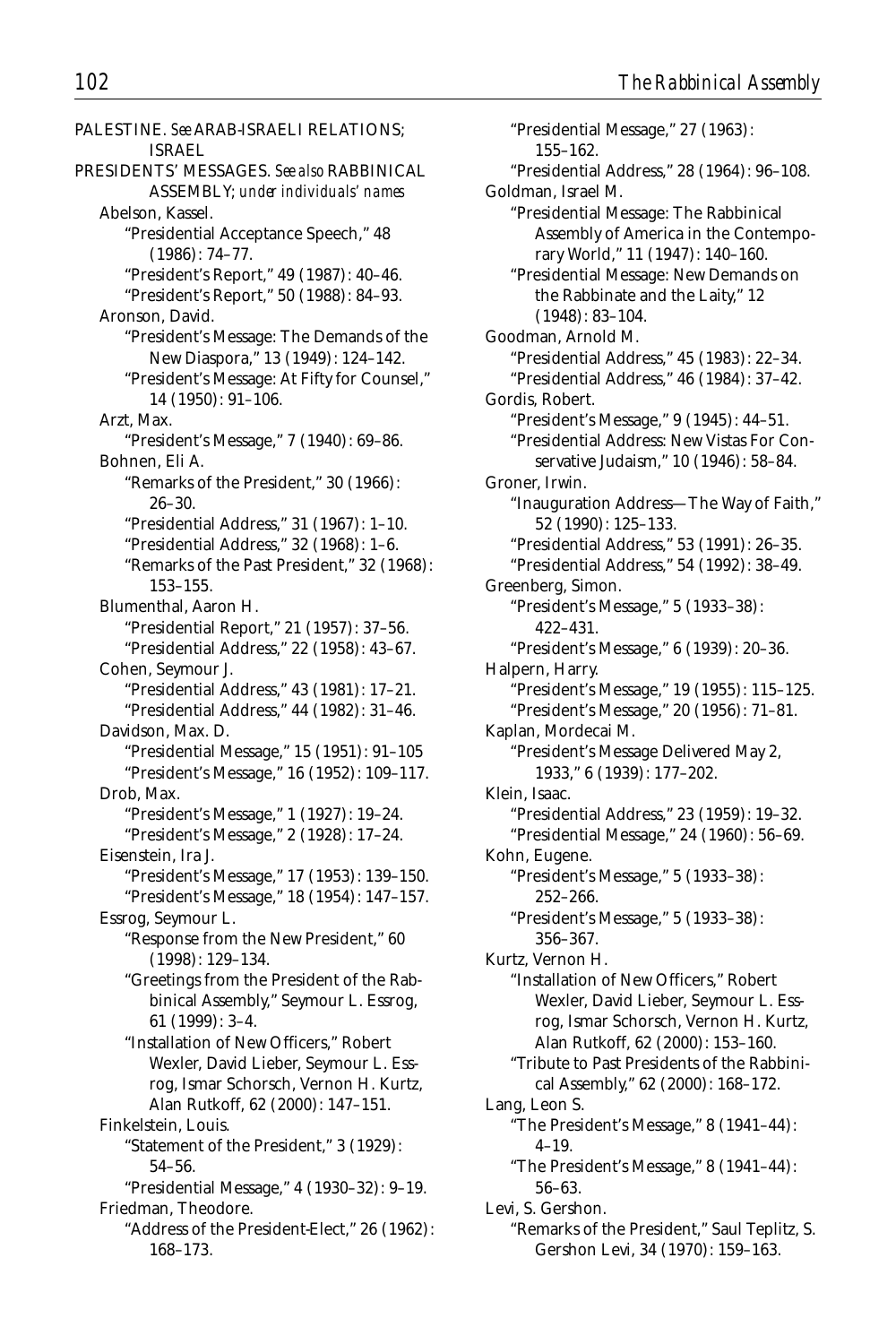"Presidential Address," delivered at the 1971 Convention in Israel. Published in *Beineinu,* Vol. 2, No. 1, January 1972. Levinthal, Israel H. "Presidential Message," 4 (1930–32): 122–139, 243–251. Levitsky, Louis. "The President's Message," 8 (1941–44): 169–181. "Spiritual Leadership in the Post-War World: The President's Address," 8 (1941–44): 281–297. Lewis, Albert. "Presidential Report," Albert L. Lewis, 51 (1989): 95–103. "Presidential Address," Albert L. Lewis, 52  $(1990): 49-54.$ Lieber, David L. "Presidential Address," 58 (1996): 77–81. "President's Address," 59 (1997): 91–95. "Presidential Address," 60 (1998): 24–29. Margolis, Elias. "President's Message," 5 (1933–38): 64–68. Nadich, Judah. "Presidential Address," 35 (1973): 11–19. "Presidential Address," 36 (1974): 20–31. Rabinowitz, Stanley S. "President's Address," 39 (1977): 13–24. "President's Address," 40 (1978): 1–14. Routtenberg, Max J. "The President's Message," 29 (1965): 18–26. "Remarks of the Past President," 30 (1966): 21–25. Sandrow, Edward T. "Greetings of the President-Elect," 24 (1960): 235–245. "President's Report," 25 (1961): 83–103. "Presidential Report," 26 (1962): 130–146. Shapiro, Alexander M. "Inaugural Address," 46 (1984): 76–85. "President's Report," 47 (1985): 21–28. "Presidential Report," 48 (1986): 30–35. Silverstein, Alan. "Presidential Address," 56 (1994): 87–99. "Presidential Address," 57 (1995): 59–68. "Final Presidential Report," 58 (1996): 55–60. Simon, Ralph. "Remarks of the President," 32 (1968): 156–161. "President's Message," 33 (1969): 45–54. "Presidential Address," 34 (1970): 1–14. "Remarks of the Past President," Saul Teplitz, Ralph Simon, 34 (1970): 153–158.

Teplitz. Saul I. "Remarks of the Past President," Saul Teplitz, Ralph Simon, 34 (1970): 153–158. "Remarks of the President," Saul Teplitz, S. Gershon Levi, 34 (1970): 159–163. "Presidential Address," 41 (1979): 10–17. "Presidential Address," 42 (1980): 7–12. Waxman, Mordecai. "President's Address," 36 (1974): 70–73. "President's Address," 38 (1976): 68–93. Weilerstein, B. Reuben. "President's Message and Resolutions," 6 (1939): 169–170. Zelizer, Gerald L. "Presidential Acceptance Address," 54 (1992): 52–57. "Presidential Report," 55 (1993): 52–57. "Final Presidential Report," 56 (1994): 80–84. RABBINATE. *See also* AMERICAN JEWISH COMMUNITY; CONSERVATIVE JUDAISM; JEWISH THEOLOGICAL SEMINARY; RABBINICAL ASSEMBLY; SPIRITUALITY Abramowitz, Mayer. "The College Years and the Jewish Student," 61 (1999): 145–147. Adler, Cyrus. "The Seminary Training of the Rabbi and After," 1 (1927): 25–31. "A New Task For American Rabbis," 2 (1928): 25–28. "Discussion: A New Task for American Rabbis," 2 (1928): 61. Adler, Morris. "The Relationship of the Rabbi to National Organizations," 7 (1940): 89–104. Agus, Jacob. "Discussion: The Pulpit as an Instrument of Theological Thinking," Louis Jacobs, David Wolf Silverman, 33 (1969): 37–39. Alstat, Philip R. "Observations on the Status of the Rabbinate," 3 (1929): 115–118. Antler, Joyce. "Rabbis, Rebels and Supreme Court Justices: Jewish Women and the Shaping of Modern Life," 59 (1997): 129–131. Arnoff, Nachman. "Discussion: The Rabbi and the Jewish Center Movement," Armond E. Cohen, 7

(1940): 135–136.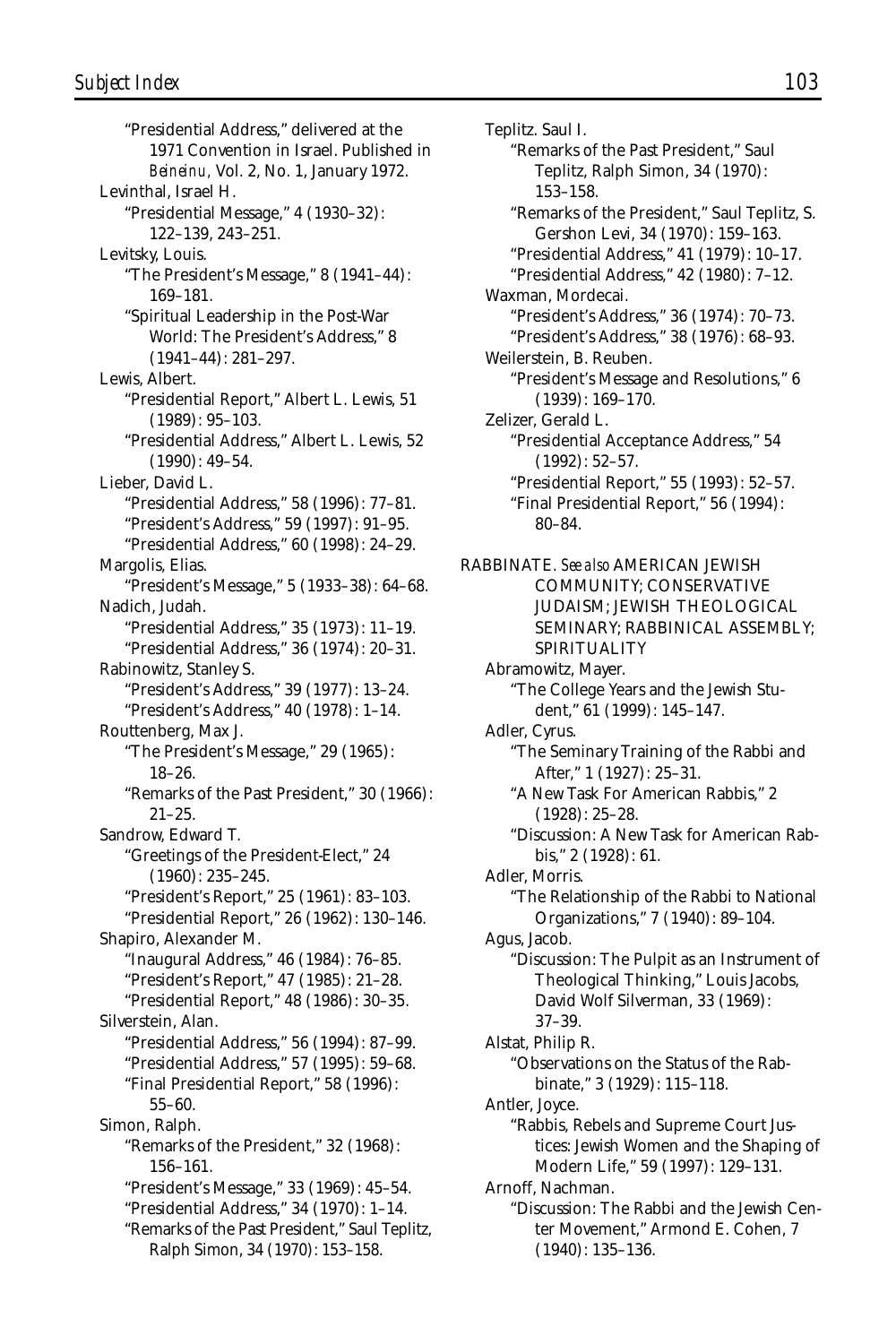RABBINATE *(cont'd.)* Aronson, David. "A Response on Behalf of Colleagues Retiring From the Active Rabbinate," 24 (1960): 305–315. "From Rib to Rabbi: The Evolving Status of the Woman in Jewish Lore, Life, and Law," 49 (1987): 179–191. Artson, Bradley Shavit. "The Changing Dynamics of the Jewish Community: The Impact on the Rabbi," Irwin Groner, Stephen S. Wolnek, Jack Wertheimer, Bradley Shavit Artson, Steven M. Brown, Alan Silverstein, 62 (2000): 65–68. Auerbach, Selig S. "Discussion: The Pulpit as an Instrument of Theological Thinking," Louis Jacobs, David Wolf Silverman, 33 (1969): 39. Azneer, J. Leonard. "Discussion: The Rabbi in a Small Community," Reuben J. Magil, 13 (1949): 198–202. "Holistic Medicine: The Role of the Rabbi on the Health Scene," 42 (1980): 201–209. Bar-Zev, Asher. "The Rabbi in a Small Congregation: Joys and Sorrows," 38 (1976): 178–192. Baron, Salo W. "The Image of the Rabbi in Traditional Literature," 24 (1960): 84–92. Berkowitz, Samuel H. "Discussion: The Intellectual and the Rabbi," Milton Himmelfarb, 27 (1963): 137–140. Berman, Jeremiah J. "The Rabbi—Some Aspects of his Life and Work: Principals Governing Congregational-Rabbinical Agreements," 11 (1947): 267–272, 274–275. Birnbaum, Irvin. "On Strengthening the Synagogue" (Hebrew), 43 (1981): 10–11 (Hebrew section). "Being a Conservative Rabbi in Israel: The Agony and the Ecstasy," Philip Spectre, Jonathan Perlman, Michael Graetz, Robert Harris, Moshe Re'em, Matt Futterman, Natan Irwin Birnbaum, Levi Ha-Levi, Joseph Heckelman, Yossef Green, Moshe Tutnauer, 50 (1988): 36–37. Bloom, Jack H "Inner Dynamics of the Rabbinate," 42

(1980): 132–137.

"Communication Strategies in the Rabbinate," 49 (1987): 123–128. "'By the Power Vested in Me:' The Use of Symbolic Power," 56 (1994): 216–217. "The Power to Name," 57 (1995): 159. Blumenthal, Aaron H. "Discussion: The Rabbi in a Small Community," Reuben J. Magil, 13 (1949): 203–204. "Discussion: Manpower for Conservative Judaism," Eli Ginzberg, 24 (1960): 41. Bohnen, Eli. "Practical Problems of the Rabbinate— Something About My Ministry," 13 (1949): 157–162. Brodie, Joseph. "Entering the Second Century: From Scholarship to the Rabbinate," Joseph Brodie, Neil Gillman, Raymond P. Scheindlin, 48 (1986): 36–41. Bronstein, Guillermo Luis. "D'var Torah—Serving as Rabbi," 57 (1995): 163–164. Buch, Arthur. "The Rabbi As Communal Leader—Interfaith Activity and Democracy," 10 (1946): 127–129. Burnstein, Alexander J. "Discussion: The Place of the Rabbi in American Jewish Life," Mordecai M. Kaplan, 7 (1940): 291–293. Burstein, Elliot M. "Discussion: Salient Features of My Rabbinate," Louis M. Levitsky, 13 (1949): 150–151. Cardin, Benjamin. "The Halakhic and Ethical Standards to Be Expected of Leaders in Public and Religious Life," Arnold M. Goodman, Samuel Dash, Benjamin Cardin, Elliot N. Dorff, 61 (1999): 107–112. "Discussion: The Halakhic and Ethical Standards to Be Expected of Leaders in Public and Religious Life," Arnold M. Goodman, Samuel Dash, Benjamin Cardin, Elliot N. Dorff, 61 (1999): 119–120, 121–123. Chanover, Hyman. "Discussion: The Rabbi in a Small Community," Reuben J. Magil, 13 (1949): 173–178. Charry, Elias. "Discussion: The Rabbi As Communal Leader," 10 (1946): 136–137. Chazin, Pinchos J. "Financing Your Retirement," 48 (1986): 56–64.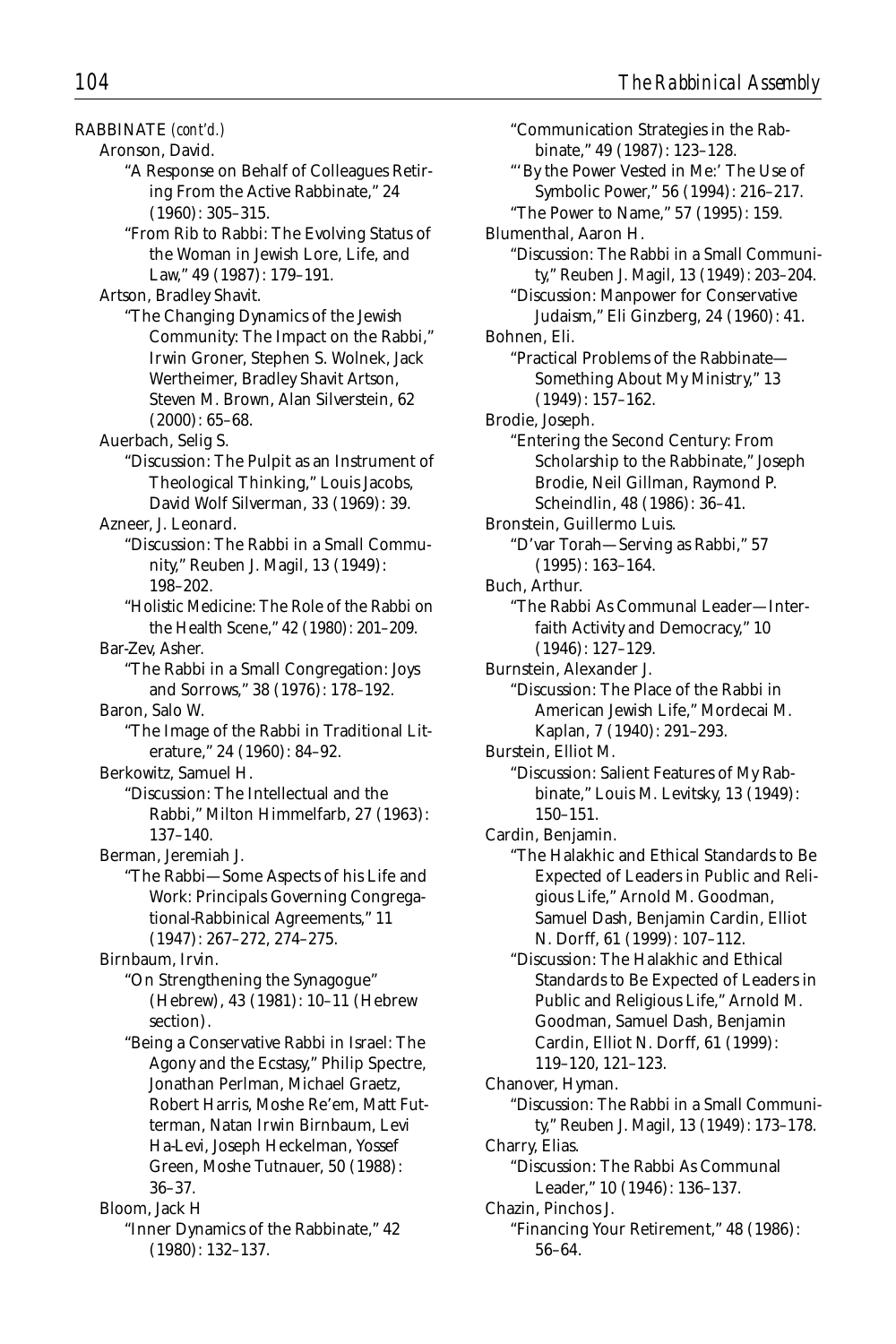Chiel, Samuel. "The Pastoral Challenge," 54 (1992): 7–13. "Surviving Rabbinic Life in and After the Pulpit," Samuel Chiel, Bernard Glassman, 59 (1997): 153–154. Cohen, Armand E. "Premarital Counselling," 35 (1973): 87–90. Cohen, Gerson D.

- "On the Ordination of Women," delivered at the 1979 Convention. Published in *Conservative Judaism,* Vol. 32, No. 3, Summer 1979.
- Cohen, Herman M.
	- "The Rabbi As Communal Leader— Strengthening the Organized Community," 10 (1946): 103–108.
- Cohen, Seymour J.
	- "Discussion: Manpower for Conservative Judaism," Eli Ginzberg, 24 (1960): 41.
	- "Planning for and Enjoying Retirement," Seymour J. Cohen, Leo Landes, Bernard Lipnick, 55 (1993): 123–126.
	- "Discussion: Planning for and Enjoying Retirement," Seymour J. Cohen, Leo Landes, Bernard Lipnick, 55 (1993): 132, 134, 139.

Dash, Samuel.

- "The Halakhic and Ethical Standards to Be Expected of Leaders in Public and Religious Life," Arnold M. Goodman, Samuel Dash, Benjamin Cardin, Elliot N. Dorff, 61 (1999): 102–107.
- "Discussion: The Halakhic and Ethical Standards to Be Expected of Leaders in Public and Religious Life," Arnold M. Goodman, Samuel Dash, Benjamin Cardin, Elliot N. Dorff, 61 (1999): 119, 120, 121, 124–125.
- Derby, Josiah.
	- "Discussion: Secularists, the Rabbinate and *Mitzvot,*" Judd L. Teller, 31 (1967): 34–35.
- Dorff, Elliot N.

"Looking at Texts With an Eye to Helping Families Make Decisions About the End of Life," 56 (1994), delivered at the 1994 Convention. Published in *Conservative Judaism,* Vol. 43, No. 3, Spring 1991, as "A Jewish Approach to End-Stage Medical Care."

- "Generating the Next Generation: Problems of Infertility," 56 (1994): 149–166.
- "Family Issues: Spousal Obligations, Parental/Filial Duties, and Family Violence," 57 (1995): 118–120.
- "Family Violence: *Halakhic* and Programmatic Responses," 58 (1996): 162–165.
- "The Halakhic and Ethical Standards to Be Expected of Leaders in Public and Religious Life," Arnold M. Goodman, Samuel Dash, Benjamin Cardin, Elliot N. Dorff, 61 (1999): 112–119, 125–127.
- "Discussion: The Halakhic and Ethical Standards to Be Expected of Leaders in Public and Religious Life," Arnold M. Goodman, Samuel Dash, Benjamin Cardin, Elliot N. Dorff, 61 (1999): 123–124.
- Eisensberg, Azriel.
	- "Discussion: The Role of the Rabbinate in Elementary and Secondary Jewish Education," Simon Greenberg, 26 (1962): 20–24, 39.
- Eisenstein, Ira.
	- "Preaching Modern Religion," 7 (1940): 143–149.
	- "Discussion: The Rabbi and the Jewish Center Movement," 7 (1940): 139–140.
	- "Discussion: The Place of the Rabbi in American Jewish Life," Mordecai M. Kaplan, 7 (1940): 294–295.
	- "The Centrality of the Synagogue," 8 (1941–44): 225–237.
	- "Discussion: The Future of Our Movement," Louis Finkelstein, 9 (1945): 177–180.
	- "The Rabbi As Communal Leader— Strengthening the Organized Community," 10 (1946): 108–111.
- Elkins, Dov Peretz.
	- "Self-Esteem, Self-Assertion, Self-Awareness," 38 (1976): 193–198.
	- "The Universal Need for Affirmation," 47 (1985): 87–93.
- Elster, Shulamit Reich.
	- "Rabbi, Teacher, Preacher: Leader? No More Prizes for Predicting Rain, Prizes Only for Building Arks," 53 (1991): 14–19.
- Ettenberg, Sylvia.
	- "The Rabbi—A Force in a Program for Recruiting Teachers," 20 (1956): 223–228.
- Fairbanks, Rollin J.
	- "The Rabbi—Some Aspects of his Life and Work: The Challenge of the Sickroom," 11 (1947): 230–241, 242–247.
- Fedder, A. Herbert. "Discussion: The Rabbi and the Jewish Center Movement," Armond E. Cohen, 7

(1940): 136–139.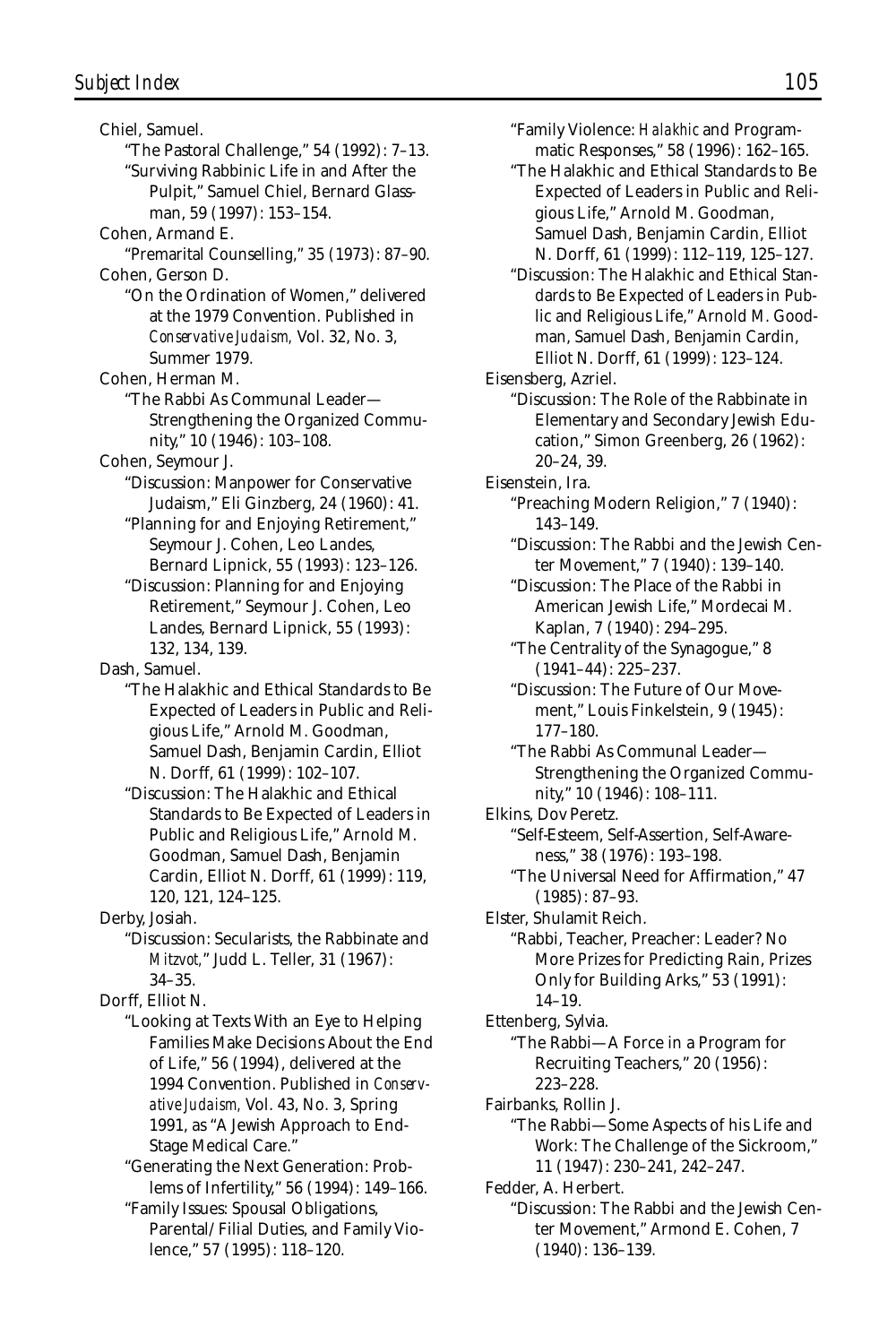"Discussion: The Role of the Rabbinate in Elementary and Secondary Jewish Edu-

cation," 26 (1962): 37.

RABBINATE *(cont'd.)* Feifel, Herman. "Death and Dying," 41 (1979): 40–48. "Discussion: Death and Dying," Herman Feifel, 41 (1979): 48–49, 50, 51–52, 52–53, 53–54. Feinberg, Charles. "Discussion: The Halakhic and Ethical Standards to Be Expected of Leaders in Public and Religious Life," Arnold M. Goodman, Samuel Dash, Benjamin Cardin, Elliot N. Dorff, 61 (1999): 121. Feinberg, Louis. "Independence Day Celebration at the Convention (Prayer)," 5 (1933–38): 104. "*Ha-hitpathut ha-halakhah al yede Perush vehaArmah,*" 5 (1933–38): 189–194. "Convention Committee on Publications," 6 (1939): 171. "The Rabbi as Preacher: Changing Techniques," 10 (1946): 85–92, 102. Fenster, Myron M. "Creative Survival in the Rabbinate," 38 (1976): 199–202. "Parallel Services Under One Roof," 39 (1977): 76–78. Finkelstein, Louis. "Rabbinical Assembly Lecture," 31 (1967): 93–102. "Spiritual Leadership," 34 (1970): 147–152. Forman, Max L. "Relationship of the Rabbi to the Congregation: The Relationship of the Rabbi to the Men's Club," 15 (1951): 193–199. Frankel, Jack E. "Discussion: Death and Dying," Herman Feifel, 41 (1979): 51. Fredman, Samuel. "Observations of the American Rabbinate," 2 (1928): 135–138. Freedman, Jacob. "The Problem of the 'Free-Lance' Rabbis in America," 5 (1933–38): 487–491. Freedman, Leslie R. "Role-Related Stress in the Rabbinate: A Report on a Nationwide Study of Conservative and Reform Rabbis," 46 (1984): 43–50. Friedman, Theodore. "Discussion: The Place of the Rabbi in American Jewish Life," Mordecai M. Kaplan, 7 (1940): 297. "Religious Revival in the Jewish Crisis," 10 (1946): 149–158.

"Discussion: Secularists, the Rabbinate and *Mitzvot*," Judd L. Teller, 31 (1967): 32. "Discussion: The Pulpit as an Instrument of Theological Thinking," Louis Jacobs, David Wolf Silverman, 33 (1969): 36. Futterman, Matthew. "Being a Conservative Rabbi in Israel: The Agony and the Ecstasy," Philip Spectre, Jonathan Perlman, Michael Graetz, Robert Harris, Moshe Re'em, Matt Futterman, Natan Irwin Birnbaum, Levi Ha-Levi, Joseph Heckelman, Yossef Green, Moshe Tutnauer, 50 (1988): 34–36 "Discussion: Being a Conservative Rabbi in Israel: The Agony and the Ecstasy," Philip Spectre, Jonathan Perlman, Michael Graetz, Robert Harris, Moshe Re'em, Matt Futterman, Natan Irwin Birnbaum, Levi Ha-Levi, Joseph Heckelman, Yossef Green, Moshe Tutnauer, 50 (1988): 47–48. Gillman, Neil. "Entering the Second Century: From Scholarship to the Rabbinate," Joseph Brodie, Neil Gillman, Raymond P. Scheindlin, 48 (1986): 41–46. "The Evolving Image of the Rabbi," 52 (1990), delivered at the 1990 Convention. Published in *Conservative Judaism,* Vol. 43, No. 2, Winter 1991. Glassman, Bernard. "Surviving Rabbinic Life in and After the Pulpit," Samuel Chiel, Bernard Glassman, 59 (1997): 154–155. Glustrom, Simon. "The Rabbi and the Community: Synagogue and Federation," 35 (1973): 96–99. Goldblum, Moshe. "Discussion: The Rabbi in a Small Community," Reuben J. Magil, 13 (1949): 183–189, 192–193. Goldenberg, Robert. "The Uses of Rabbinic Authority," 53 (1991): 86–87. Goldman, Israel M. "The Rabbi As Administrator," 10 (1946): 186–194.

"Presidential Message: New Demands on the Rabbinate and the Laity," 12 (1948): 83–104.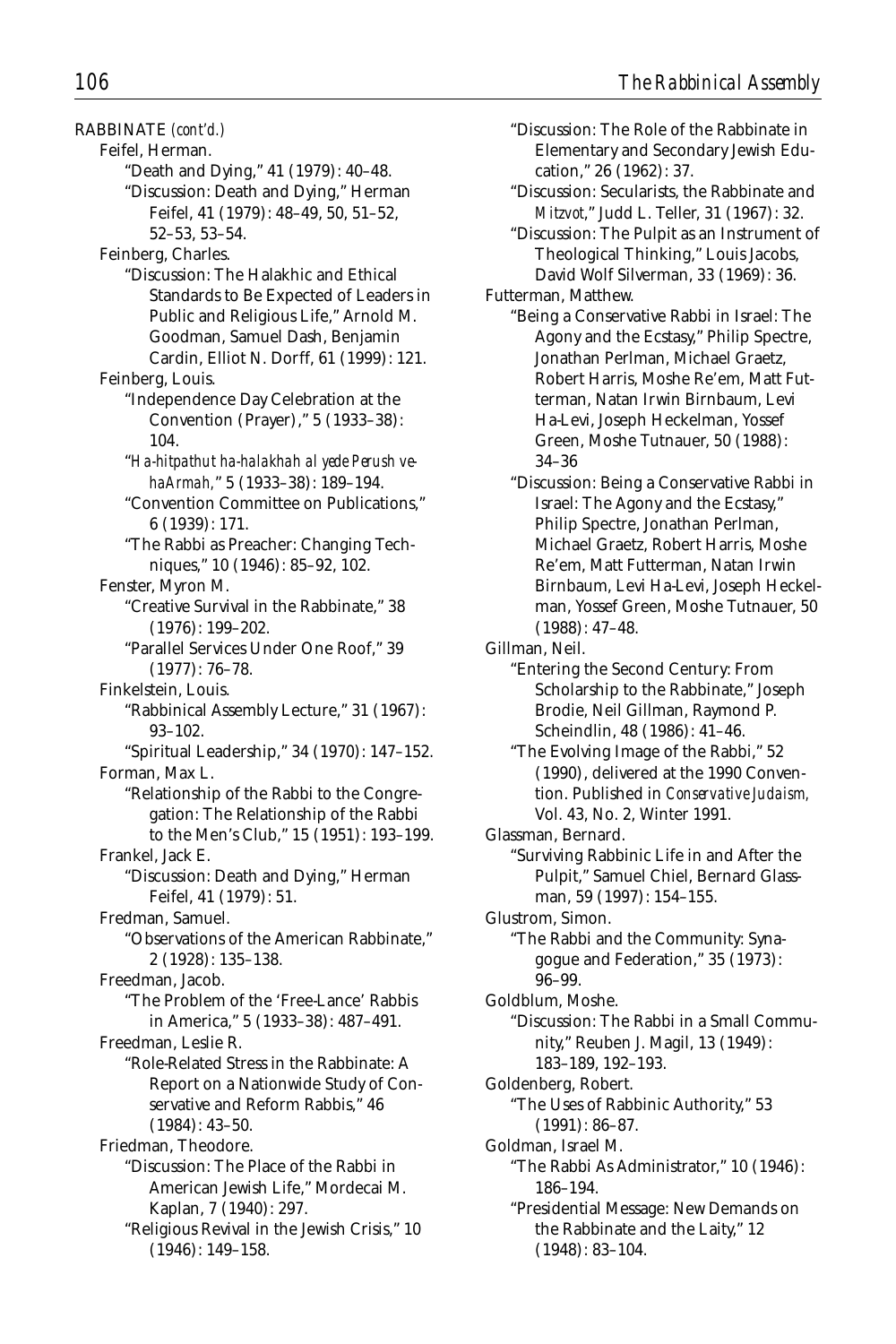"The Rabbinate For Our Times," 15 (1951): 241–251. "The Rabbi's Role in Synagogue Administration," 35 (1973): 103–105. Goldstein, David A. "Independence Day Religious Service: Address," 6 (1939): 95–97. "The Rabbi and the Interfaith Movement," 7 (1940): 107–112. "Discussion: Rabbis as Educational Statesmen," Abraham E. Millgram, 19 (1955): 214–217. Goldstein, Nason S. "The Use of Software and Computers in the Synagogue," 42 (1980): 210. "Hospice and the Rabbi," 49 (1987): 289–290. Goldstein, Sidney E. "The Rabbi and Some Aspects of his Life and Work: The Rabbi and Marriage and Family Counsel," 11 (1947): 248–262, 264–265. Golinkin, Noah. "Discussion: The Rabbi in a Small Community," Reuben J. Magil, 13 (1949): 206–209. "Discussion: The Pulpit as an Instrument of Theological Thinking," Louis Jacobs, David Wolf Silverman, 33 (1969): 36. Goodman, Arnold M. "The Halakhic and Ethical Standards to Be Expected of Leaders in Public and Religious Life," Arnold M. Goodman, Samuel Dash, Benjamin Cardin, Elliot N. Dorff, 61 (1999): 101–102. "Discussion: The Halakhic and Ethical Standards to Be Expected of Leaders in Public and Religious Life," Arnold M. Goodman, Samuel Dash, Benjamin Cardin, Elliot N. Dorff, 61 (1999): 125. Gordon, Albert I. "Discussion: Manpower for Conservative Judaism," Eli Ginzberg, 24 (1960): 41–42. Gordon, Harry H. "Ethical Problems in the Hospital and the Rabbi," 40 (1978): 154–158. Gordon, Morris. "Discussion: Death and Dying," Herman Feifel, 41 (1979): 48, 49. Graetz, Michael. "Being a Conservative Rabbi in Israel: The Agony and the Ecstasy," Philip Spectre, Jonathan Perlman, Michael Graetz, Robert Harris, Moshe Re'em, Matt Fut-

terman, Natan Irwin Birnbaum, Levi Ha-Levi, Joseph Heckelman, Yossef Green, Moshe Tutnauer, 50 (1988): 30–32. Green, Yosef. "Being a Conservative Rabbi in Israel: The Agony and the Ecstasy," Philip Spectre, Jonathan Perlman, Michael Graetz, Robert Harris, Moshe Re'em, Matt Futterman, Natan Irwin Birnbaum, Levi Ha-Levi, Joseph Heckelman, Yossef Green, Moshe Tutnauer, 50 (1988): 41–42. Greenberg, Sidney. "Discussion: Secularists, the Rabbinate and *Mitzvot,*" Judd L. Teller, 31 (1967): 35. Greenberg, Simon. "The Rabbi in Education: Congregational Schools," 10 (1946): 173–176. "The Role of the Rabbinate in Elementary and Secondary Jewish Education," 26 (1962): 1–19. "Discussion: The Role of the Rabbinate in Elementary and Secondary Jewish Education," 26 (1962): 39–41. "On Making the Torah My Delight," 53 (1991): 51–55. "Kallah on *Halakhah:* The Congregational Rabbi and Authority," 42 (1980): 411–419. Groner, Irwin. "Introduction: The Changing Dynamics of the Jewish Community: The Impact on the Rabbi," Irwin Groner, Stephen S. Wolnek, Jack Wertheimer, Bradley Shavit Artson, Steven M. Brown, Alan Silverstein, 62 (2000): 55–56. Ha-Levi, Levi. "Being a Conservative Rabbi in Israel: The Agony and the Ecstasy," Philip Spectre, Jonathan Perlman, Michael Graetz, Robert Harris, Moshe Re'em, Matt Futterman, Natan Irwin Birnbaum, Levi Ha-Levi, Joseph Heckelman, Yossef Green, Moshe Tutnauer, 50 (1988): 38–39. Halivni, David Weiss. "The Role of the *Mara D'atra* in Jewish Law," 38 (1976): 124–129. Halpern, Harry. "Coping with the Dissenter," 25 (1973): 72–76. Halpern, Natalie. "Activating Your Creativity Potential," 42 (1980): 115–117.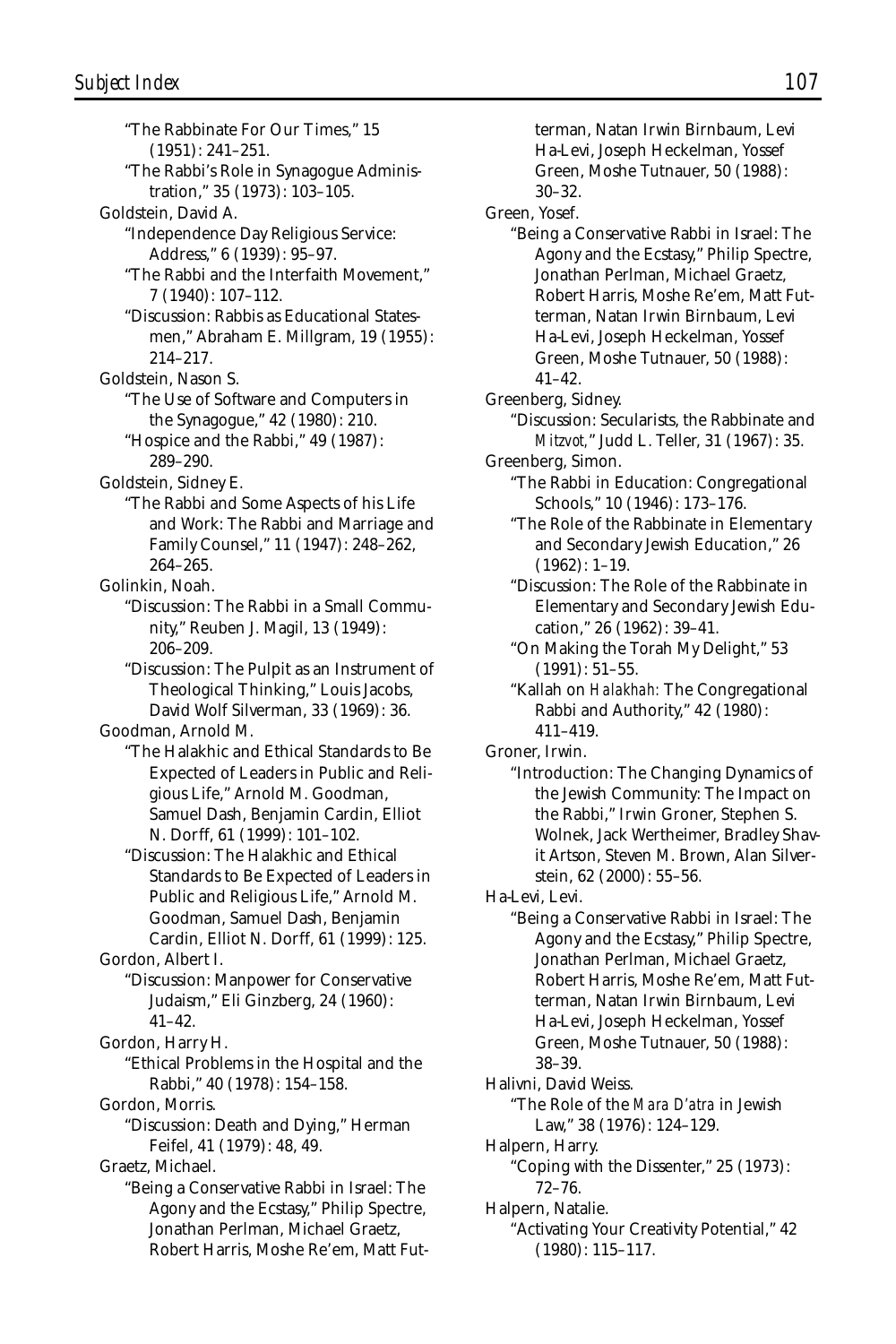RABBINATE *(cont'd.)* Hammer, Louis. "Discussion: A New Task for American Rabbis," Cyrus Adler, 2 (1928): 59. Harris, Robert. "Being a Conservative Rabbi in Israel: The Agony and the Ecstasy," Philip Spectre, Jonathan Perlman, Michael Graetz, Robert Harris, Moshe Re'em, Matt Futterman, Natan Irwin Birnbaum, Levi Ha-Levi, Joseph Heckelman, Yossef Green, Moshe Tutnauer, 50 (1988): 32–33. Heckelman, Joseph. "Being a Conservative Rabbi in Israel: The Agony and the Ecstasy," Philip Spectre, Jonathan Perlman, Michael Graetz, Robert Harris, Moshe Re'em, Matt Futterman, Natan Irwin Birnbaum, Levi Ha-Levi, Joseph Heckelman, Yossef Green, Moshe Tutnauer, 50 (1988): 39–41. Helfgott, Lawrence M. "Rabbinical Tenure," 10 (1946): 236–239. "The Rabbi—Some Aspects of his Life and Work: Retirement and Insurance for the Rabbi," 11 (1947): 276–278. Heller, Zachary I. "A Congregation in Transition," 42 (1980): 181–182. Hehir, J. Bryan. "Ethics and Public Policy," 51 (1989): 38–47. Hering, Lester. "Regional Kashrut Supervision," 47 (1985): 111–112. "Association of Retired Rabbis," 61 (1999): 251. Herman, Alisen. "Using E-Mail: A Hands-on Experience," 57 (1995): 158. "E-Mail Open-House," 58 (1996): 185. "Implications of the Internet on Communal Jewish Life," Daniel J. Pressman, Gordon Tucker, Michael Starr, Alisen Herman, 58 (1996): 186–187. Herman, Menahem. "Outreach to Immigrant South Africans," 51 (1989): 255–256. Hertzberg, Arthur. "The Changing Rabbinate: A Search for Definition," 37 (1975): 62–70. "End of a Century, Beginning of a Millennium: What Do Such Things Mean to

Jews?" 61 (1999): 8–19.

Himmelfarb, Milton. "The Intellectual and the Rabbi," 27 (1963): 118–132. Israel, Richard. "Discussion: The Intellectual and the Rabbi," Milton Himmelfarb, 27 (1963): 133–137. Jackson, Jesse L. "A Call to Challenge, Change and Character," 55 (1993): 40–51. Jacobs, Louis. "The Pulpit as an Instrument of Theological Teaching," Louis Jacobs, David Wolf Silverman, 33 (1969): 9–24. "Discussion: The Pulpit as an Instrument of Theological Thinking," Louis Jacobs, David Wolf Silverman, 33 (1969): 32–34, 42–44. Kadushin, Max. "The Rabbi's Part in Future Palestine Work," 4 (1930–32): 26–35. Kantor, Shammai. "Discussion: Secularists, the Rabbinate and *Mitzvot,*" Judd L. Teller, 31 (1967): 30–31. Kaplan, Mordecai M. "The Place of the Rabbi in American Jewish Life," 7 (1940): 253–290. "Training of Teaching and Leadership Personnel," 8 (1941–44): 348–360. "Religion and the Crisis in Moral and Intellectual Leadership," 15 (1951): 164–172. "Discussion: The Pulpit as an Instrument of Theological Thinking," Louis Jacobs, David Wolf Silverman, 33 (1969): 34–36. Karp, Abraham J. "Discussion: Rabbis As Educational Statesmen," Abraham E. Millgram, 19 (1955): 217–222. Kaufman, Jan Caryl. "Programs of Professional Growth and Learning," 61 (1999): 241–243. Kayser, Stephen S. "The Rabbi and Jewish Art," 11 (1947): 371. Kazis, Israel J. "The Rabbi as Preacher—Lesson of the Chaplaincy," 10 (1946): 94–98. Kelman, Wolfe. "Discussion: The Role of the Rabbinate in Elementary and Secondary Jewish Education," Simon Greenberg, 26 (1962): 36–37.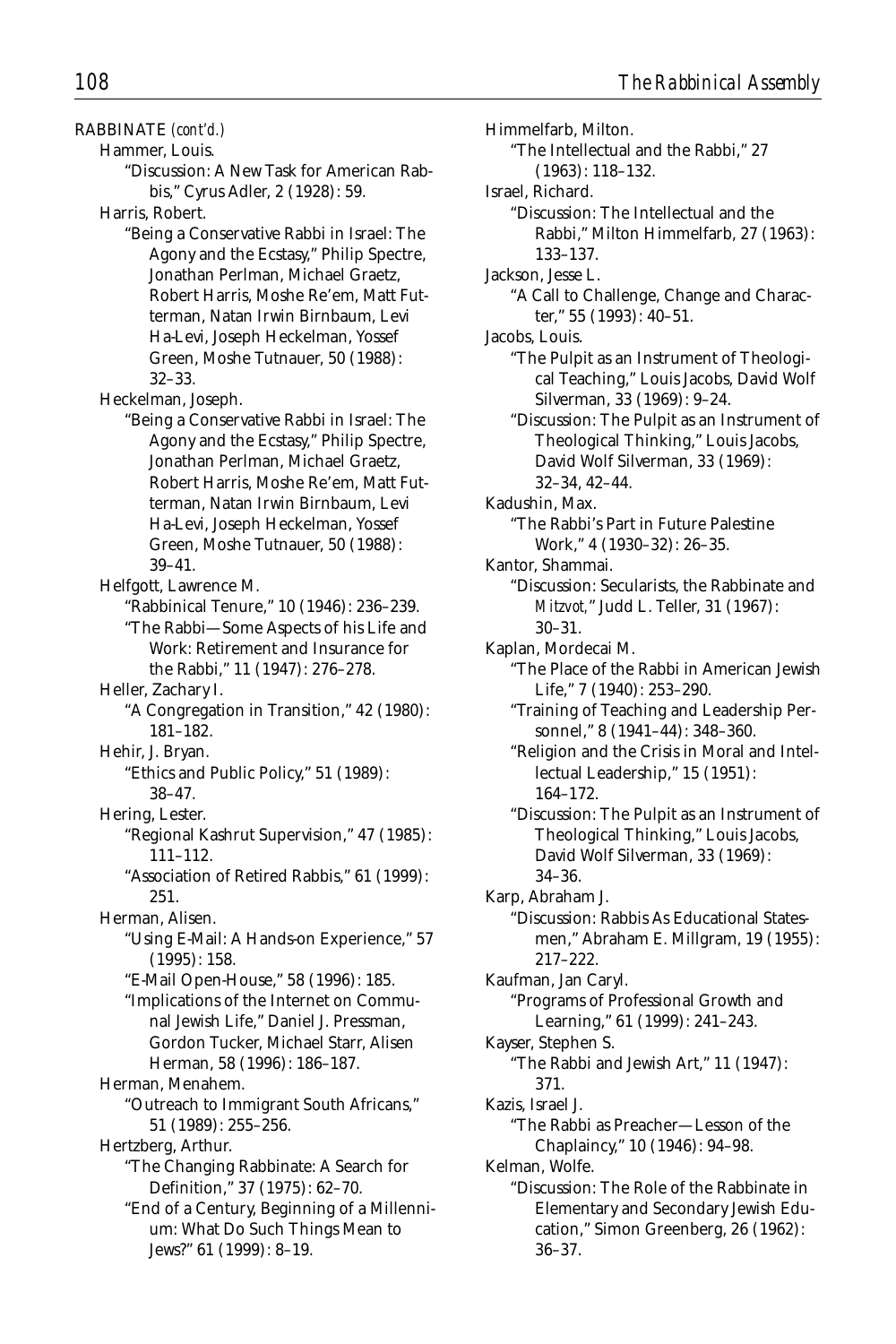"Discussion: The Pulpit as an Instrument of Theological Thinking," Louis Jacobs, David Wolf Silverman, 33 (1969): 34. "The Future of the Conservative Rabbi," 49 (1987): 116–122. Kessler, Irving. "Israel, the Federation and the Conservative Rabbi," Irving Kessler, Rabbi Melvin L. Libman, Rabbi David Spritzer, 46 (1984): 3–8. Kieffer, Melvin. "Dealing with Conflicts in the Congregation," 39 (1977): 58–61. "Finances for the Rabbi in and for Retirement," 49 (1987): 166–169. Klayman, Michael. "Respondents: 'Entering the Second Century: From Scholarship to the Rabbinate,'" Joseph Brodie, Neil Gillman, Raymond P. Scheindlin, 48 (1986): 48–51. Kling, Simcha. "The Rabbi and His Family," 35 (1973): 100–102. Klein, Charles A. "Strengthening the Jewish Family," Alice Shalvi, Charles A. Klein, 57 (1995): 40–44. Klein, Isaac. "The Rabbi in Education: All-Day Schools," 10 (1946): 159–166. "The Rabbi and His Family," 36 (1974): 163–165. "The Changing Rabbinate: A Search for Definition," 37 (1975): 61. Kohn, Jacob. "Discussion: A New Task for American Rabbis," Cyrus Adler, 2 (1928): 58–59. Kohn, S. Joshua. "The Rabbi and the Congregational Budget," 4 (1930–32): 219–222. Kollin, Nathan. "Discussion: The Rabbi and the Interfaith Movement," David A. Goldstein, 7 (1940): 119. "Discussion: How Can Religion Make the Home and Family Life More Effective?" William P. Greenfeld, 7 (1940): 200–206. Konheim, Jon. "Interfaith Programming," 54 (1992): 197–201. Konigsberg, Randall J. "Day Runners, Traffic Patterns and Computers: Advice for the Recently Ordained Rabbi," 58 (1996): 180–181.

Kosofsky, Sidney. "Discussion: The Rabbi in a Small Community," Reuben J. Magil, 13 (1949): 213–215. Krasner, Barbara R. "Restoring Relational Trust: A Rabbinic Mandate," 42 (1980): 120–131. Landau, Sol. "Continuing Education for the Rabbi," 39 (1977): 56–57. "The Middle Years: A Time of Crisis and Change," 42 (1980): 178–180. Landes, Aaron. "Planning the Synagogue Year," 36 (1974): 158–162. "Response: Rabbinic Achievement Award Presentation," 62 (2000): 24–25. Landes, Leo. "Planning for and Enjoying Retirement," Seymour J. Cohen, Leo Landes, Bernard Lipnick, 55 (1993): 126–130. "Discussion: Planning for and Enjoying Retirement," Seymour J. Cohen, Leo Landes, Bernard Lipnick, 55 (1993): 133, 135–136, 137–139, 139. Landesman, Alter F. "The Rabbi and Personal Guidance," 10 (1946): 22–27. Lang, Leon S. "Discussion: A New Task for American Rabbis," Cyrus Adler, 2 (1928): 59. "Discussion: The Rabbi and the Interfaith Movement," David A. Goldstein, 7 (1940): 119–121. "Discussion: How Can Religion Make the Home and Family Life More Effective?" William P. Greenfeld, 7 (1940): 206–209. "Discussion: The Training of Teaching and Leadership Personnel," Mordecai M. Kaplan, 8 (1941–44): 356–358. "The Rabbi and Personal Guidance," 10 (1946): 18–22. "Discussion—The Rabbi and Marriage and Family Counsel," Sidney E. Goldstein, 11 (1947): 263. Lasker, Arnold. "Discussion: The Rabbi in the Small Community," Reuben J. Magil, 13 (1949): 189–190, 212. "Discussion: The Role of the Rabbinate in Elementary and Secondary Jewish Education," Simon Greenberg, 26 (1962): 36. "Meeting the Needs of the Bereaved," 27 (1963): 185–191.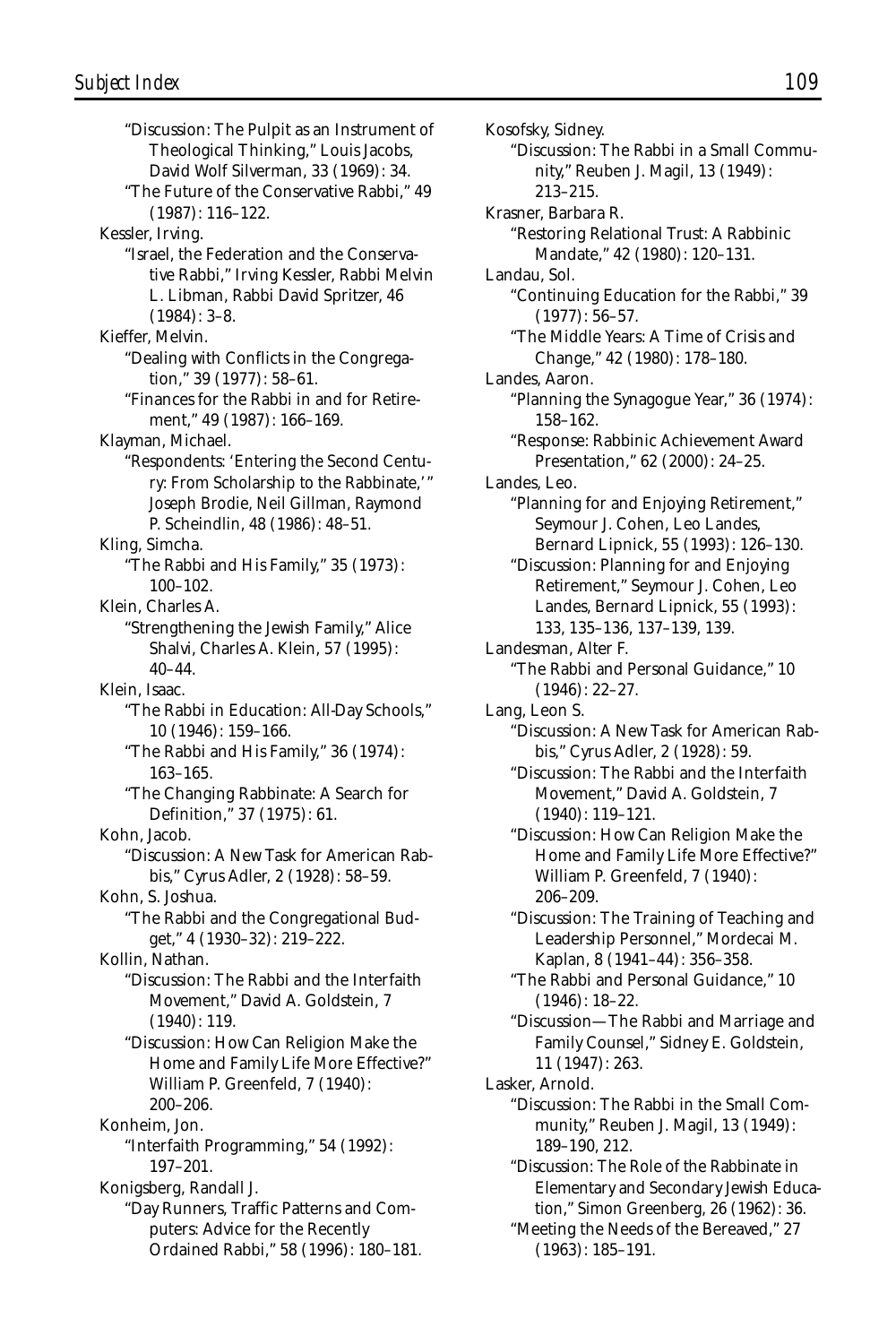RABBINATE *(cont'd.)* Lebeau, James. "Discussion: Death and Dying," Herman Feifel, 41 (1979): 53. "Planning a Sabbatical in Israel," 53 (1991): 130–133. "Planning a Sabbatical in Israel," 61 (1999): 156–159. Lebeau, William H. "*Sh'mirat Mitzvot:* Increasing Observance in the Jewish Home," 57 (1995): 20–28. Lehrman, Irving. "The Synagogue Council of America," 35 (1973): 43–46. Lehrman, Moses. "Discussion: Secularists, the Rabbinate and *Mitzvot,*" Judd L. Teller, 31 (1967): 29–30. Lerner, Stephen C. "2001: Blueprint for the Rabbinate in the 21st Century," Martin N. Levin, Stephen C. Lerner, 41 (1979): 120–124. "Jews By Choice," 45 (1983): 71–76. Levi, S. Gershon. "Discussion: Practical Problems of the Rabbinate: Something About My Ministry," Eli Bohnen, 13 (1949): 162–163. Levin, Martin N. "2001: Blueprint for the Rabbinate in the 21st Century," Martin N. Levin, Stephen C. Lerner, 41 (1979): 114–119. Levine, Reuben R. "Visiting the Sick," 27 (1963): 182–184. Levinthal, Israel H. "The Rabbi as Preacher—Summary," 10 (1946): 98–102. "On Serving Fifty Years in the Rabbinate," 27 (1964): 120–130. Levitsky, Louis M. "Discussion: A New Task for American Rabbis," Cyrus Adler, 2 (1928): 59–60. "Spiritual Leadership in the Post-War World, The President's Address," 8 (1941–44): 281–297. "The Rabbi As Communal Leader— Strengthening the Organized Community," 10 (1946): 117–121. "Practical Problems of the Rabbinate— Salient Features of My Rabbinate," 13 (1949): 143–149. "The American Rabbinate," 33 (1969): 190–195. Lewis, Albert L. "Recruiting For the Rabbinate," 20 (1956): 229–234.

Lewis, Shalom. "PK's in the Rabbinical Assembly," 49 (1987): 273–277. "Discussion: PK's in the Rabbinical Assembly," 49 (1987): 277–280. Libman, Melvin L. "Israel, the Federation and the Conservative Rabbi," Irving Kessler, Rabbi Melvin L. Libman, Rabbi David Spritzer, 46 (1984): 8–11. Lipis, Philip. "The Rabbi and Personal Guidance-Policy, Method, Pitfalls," 10 (1946): 28–34. Lipnick, Bernard. "Respondents: 'Entering the Second Century: From Scholarship to the Rabbinate,'" Joseph Brodie, Neil Gillman, Raymond P. Scheindlin, 48 (1986): 51–52. "Planning for and Enjoying Retirement," Seymour J. Cohen, Leo Landes, Bernard Lipnick, 55 (1993): 123, 130–132 "Discussion: Planning for and Enjoying Retirement," Seymour J. Cohen, Leo Landes, Bernard Lipnick, 55 (1993): 133–134, 136–137. London, Perry. "Psychotherapy and the Secular Rabbinate: Reviving the Rabbi's Role," 41 (1979): 104–109. Lubliner, Immanuel. "Discussion: Secularists, the Rabbinate and *Mitzvot,*" Judd L. Teller, 31 (1967): 35. Magil, Reuben J. "The Rabbi in a Small Community," 13 (1949): 169–173. "Discussion: The Rabbi in a Small Community," 13 (1949): 191–192. Mandelbaum, Bernard. "Discussion: Being a Conservative Rabbi in Israel: The Agony and the Ecstasy," Philip Spectre, Jonathan Perlman, Michael Graetz, Robert Harris, Moshe Re'em, Matt Futterman, Natan Irwin Birnbaum, Levi Ha-Levi, Joseph Heckelman, Yossef Green, Moshe Tutnauer, 50 (1988): 46. Michaels, James R. "Making the Sick Well, and the Healthy Better," 54 (1992): 156–157. Michelson, A. Elihu. "Discussion: The Relationship of the Rabbi to National Organizations," Morris Adler, 7 (1940): 105–106.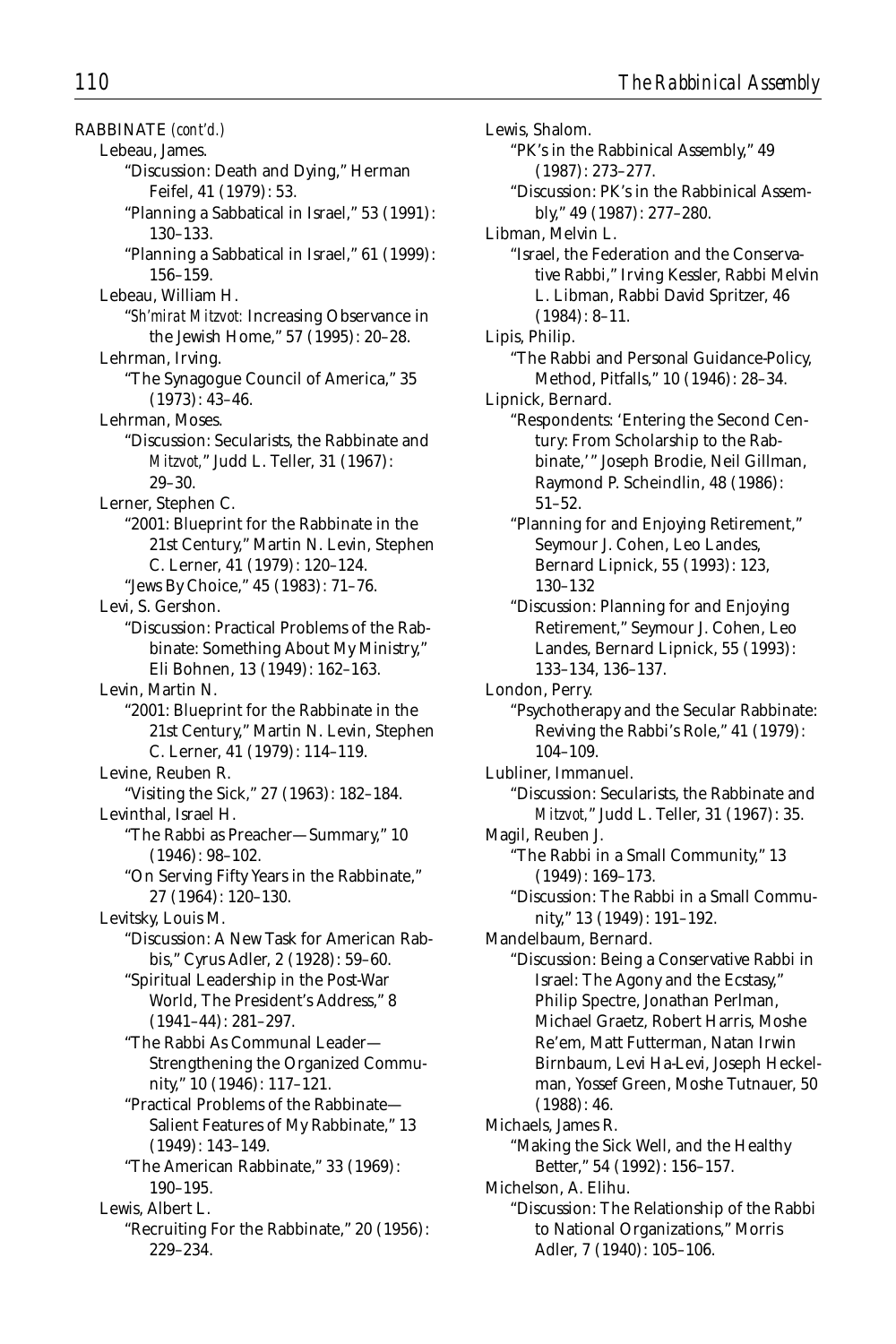Miller, Alan W. "The Psychodynamics of the Congregation and the Rabbi," 52 (1990), delivered at the 1990 Convention. Published in *Conservative Judaism,* Vol. 43, No. 2, Winter 1991. Millgram, Abraham E. "Discussion: The Rabbi in Education," 10 (1946): 169–172, 179–180. "Rabbis As Educational Statesmen," 19 (1955): 204–214. Mindick, Burton. "Discussion: The Pulpit as an Instrument of Theological Thinking," Louis Jacobs, David Wolf Silverman, 33 (1969): 39–40. Nadelmann, Ludwig. "Discussion: Secularists, the Rabbinate and *Mitzvot,*" Judd L. Teller, 31 (1967): 31–32. "Mordecai Kaplan's Challenge to the Rabbinate," 46 (1984): 69–75. Nadich, Judah. "Discussion: The Rabbi and the Interfaith Movement," 7 (1940): 116–121. "Planning for Retirement," 49 (1987): 170–176. Nelson, Zev. "Discussion: Manpower for Conservative Judaism," Eli Ginzberg, 24 (1960): 36–38. Neulander, Arthur H. "Discussion: The Training of Teaching and Leadership Personnel," Mordecai M. Kaplan, 8 (1941–44): 348–350. Oleisky, Arthur. "Instruments of Comfort," 54 (1992): 186–188. "Teaching Conservative Judaism to Your Board," 57 (1995): 149–150. Oler, I. David. "Operational Theology and Psychotherapy: A New Perspective in Pastoral Counseling," 57 (1995): 145–148. Parzen, Herbert. "Committee on Refugee Rabbis," 6 (1939): 63–65. Pearlstein, Aaron S. "Rabbinic Finances," 49 (1987): 291–298. Perkins, Carl M. "The Challenges and Appeals of *Keruv* in a Conservative Context," 62 (2000): 292–295. Pollak, George. "Discussion: The Role of the Rabbinate in Elementary and Secondary Jewish Edu-

cation," Simon Greenberg, 26 (1962): 34–35. Prell, Riv Ellen. "Choice and Memory: Conservative Synagogue Cultures and the Rabbinic Role," 59 (1997): 49–56. Pressman, Daniel J. "Implications of the Internet on Communal Jewish Life," Daniel J. Pressman, Gordon Tucker, Michael Starr, Alisen Herman, 58 (1996): 186–187. Pressman, Jacob. "Planning the Rabbinic Year," 28 (1964): 195–207. Rabbinical Assembly. "Honoring Colleagues Who Have Served 50 Years and More in the Rabbinate (Faculty Reminiscences): Louis Finkelstein, Louis Ginzberg, Saul Lieberman, Shalom Spiegel, Mordecai Menahem Kaplan," Simon Glustrom, Ezra Finkelstein, Ben Zion Bergman, Marshall Maltzman, Stanley S. Rabinowitz, 62 (2000): 26–38. "The Changing Dynamics of the Jewish Community: The Impact on the Rabbi," Irwin Groner, Stephen S. Wolnek, Jack Wertheimer, Bradley Shavit Artson, Steven M. Brown, Alan Silverstein, 62 (2000): 55–77. Rabinowitz, Anita. "The Role of the Rabbi's Wife in the Congregation," 35 (1973): 106–108. Rabinowitz, Hyman R. "Discussion: The Rabbi in the Small Community," Reuben J. Magil, 13 (1949): 202–203, 209. Rabinowitz, Stanley S. "Discussion: Practical Problems of the Rabbinate: Something About My Ministry," Eli Bohnen, 13 (1949): 163–166. "The Rabbinate: Its Changing Role," 36 (1974): 168–173. "The Changing Rabbinate: A Search for Definition," 37 (1975): 51–60. Raskas, Bernard S. "The Creative Use of the Pulpit," 33 (1969): 158–172. Re'em, Moshe. "Being a Conservative Rabbi in Israel: The Agony and the Ecstasy," Philip Spectre, Jonathan Perlman, Michael Graetz, Robert Harris, Moshe Re'em, Matt Futterman, Natan Irwin Birnbaum, Levi Ha-Levi, Joseph Heckelman, Yossef Green,

Moshe Tutnauer, 50 (1988): 33–34.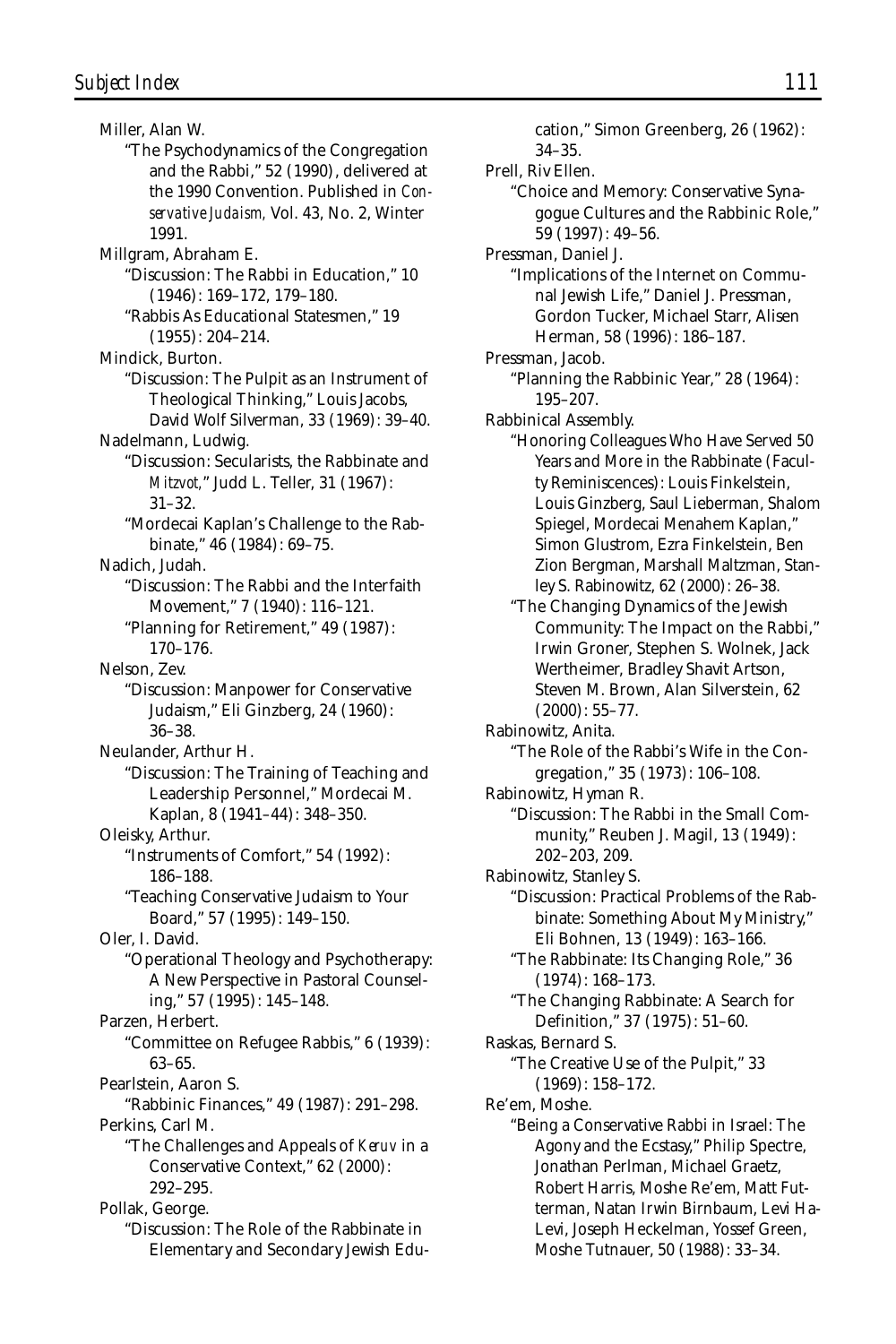RABBINATE *(cont'd.)* Riback, Sidney. "Discussion: Practical Problems of the Rabbinate: Something About My Ministry," Eli Bohnen, 13 (1949): 166–168. Roberts, Joseph L. "Our Duty," 49 (1987): 55–56. Rose, Goodman A. "The Rabbi As Communal Leader— Strengthening the Organized Community," 10 (1946): 111–116. Rosenberg, Yaakov G. "The Rabbi, Federation and the Community," 36 (1974): 166–167. Rosenthal, Gilbert S. "The Elements That Unite Us," 46 (1984): 22–28. "The Conservative Rabbinate: What of Tomorrow," 49 (1987): 100–115. "*Gemara, Gematria* or Gimmicks: New Rabbinic Roles for the 21st Century," 54 (1992): 60–67. Roth, Joseph. "Discussion: A New Task for American Rabbis," Cyrus Adler, 2 (1928): 60. Rothstein, Solomon. "The Art of Communication," 35 (1973): 57–63. Routtenberg, Max J. "Discussion: The Role of the Rabbinate in Elementary and Secondary Jewish Education," Simon Greenberg, 26 (1962): 35–36. "The American Rabbi in Transition," 30 (1966): 1–12. "Discussion: Secularists, the Rabbinate and *Mitzvot,*" Judd L. Teller, 31 (1967): 33–34. Ruderman, Samuel S. "Discussion: The Rabbi and the Interfaith Movement," 7 (1940): 113–116. "The Rabbi As Communal Leader—Interfaith Activity and Democracy," 10 (1946): 121–127. "Discussion: Secularists, the Rabbinate and *Mitzvot,*" Judd L. Teller, 31 (1967): 34. Salit, Norman. "The Rabbi As Administrator: Scouting," 10 (1946): 200–204. Sandrow, Edward T. "Counselling Mourners," 35 (1973): 77–79. Sarna, Jonathan D. "What Will Jewish Community and Jewish Values Mean for the 21st Century?" David A. Teutsch, Jonathan D. Sarna,

Arnold Eisen, 62 (2000): 80–87.

Sarnoff, David. "The Military Chaplaincy," 26 (1962): 174–179. Scheindlin, Raymond P. "Entering the Second Century: From Scholarship to the Rabbinate," Joseph Brodie, Neil Gillman, Raymond P. Scheindlin, 48 (1986): 46–47. Schnitzer, Jeshaia. "Family Counseling," 36 (1974): 126–140. Schoenberg, Elliot Salo. "*Brit Kodesh:* Presentation to Graduates," Elliot Salo Schoenberg, 52 (1990): 3–5. "The User-Friendly Ritual Committee," 53 (1991): 139–144. "*Eit Ratzon Katan:* Transition to a New Pulpit," Elliot Salo Schoenberg, Suzanne Stier, 57 (1995): 167–173. "*Eit Ratzon Katan:* Transition to a New Rabbinic Position," Elliot Salo Schoenberg, Suzanne Stier, 58 (1996): 188–191. "*Et Li-vakesh:* Ten Placement Trends and Tensions," 59 (1997): 179–184. "Programs of Professional Growth and Learning," Elliot Salo Schoenberg, 62 (2000): 358–360. Schorsch, Ismar. "The Emergence of the Modern Rabbi," 52 (1990), delivered at the 1990 Convention. Published in *Conservative Judaism,* Vol. 43, No. 2, Winter 1991. "Joint Campaign Convocation in Honor of Rabbi Alan Silverstein," Ismar Schorsch, Alan Silverstein, 62 (2000): 134–138. Schulweis, Harold M. "The Nature of the Rabbinate: The Fourth Son," 62 (2000): 173–183. Schussheim, Morris. "The Rabbi's Part in Future Palestine Work," 4 (1930–32): 36–42. Schwefel, Louis J. "The Rabbi and the Congregational Budget," 4 (1930–32): 211–218. Seymour, Harold J. "The Rabbi—Some Aspects of His Life and Work: Basic Principles of Good Public Relations," 11 (1947): 187–194. Shapiro, Judah J. "The Rabbi—Some Aspects of His Life and Work: The Use of Group Work in the Rabbinate," 11 (1947): 195–204, 227–229. Sherman, Nogah. "And We Were Called Preachers' Kids: The Lives of the Children of Rabbis and How It Affects Their Jewish Commitment," 59 (1997): 160–161.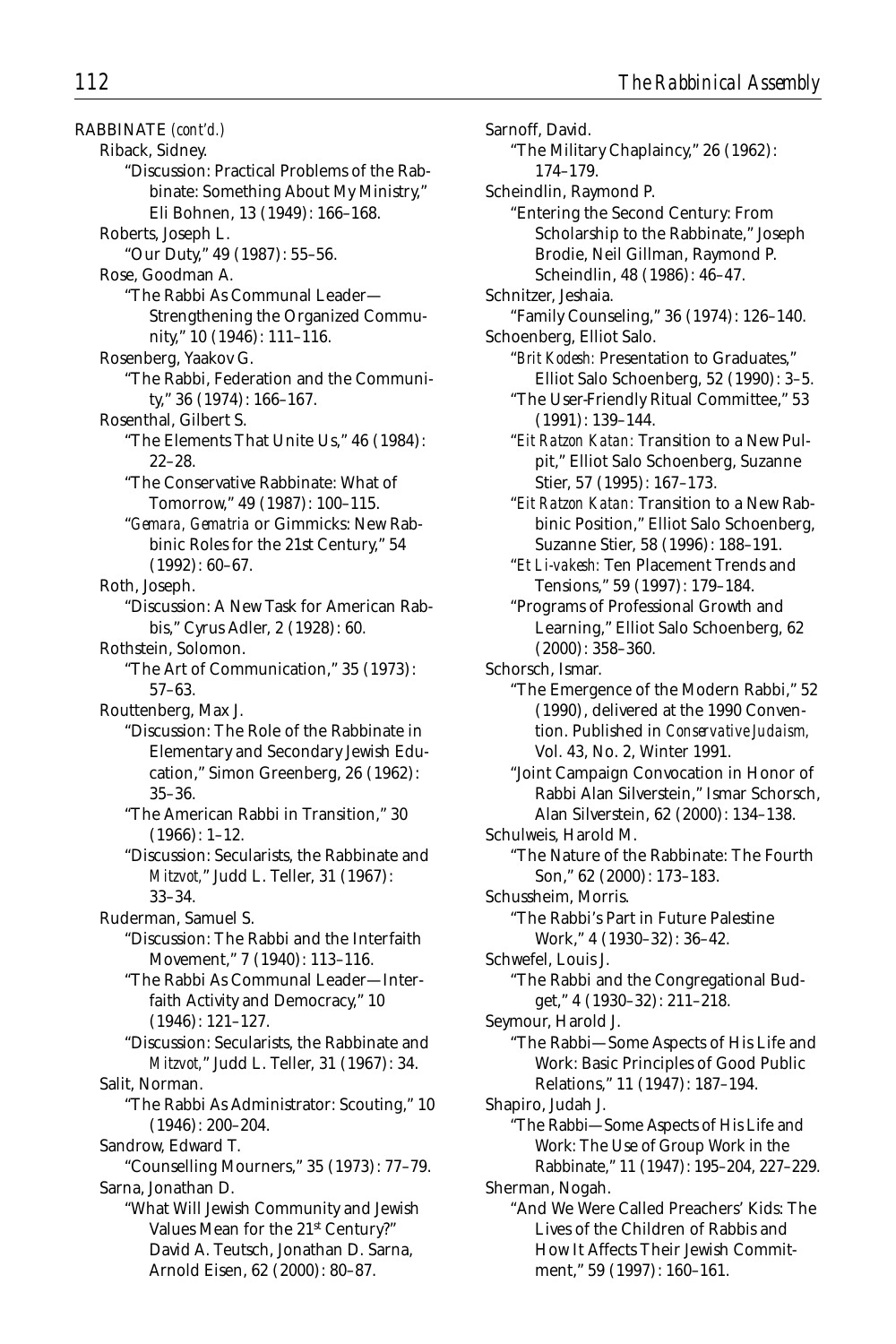Sherwin, Richard. "Preparing for Funerals," 54 (1992): 182–185. Shuchat, Wilfred. "The Rabbi and His Family," 37 (1975): 177–181. Signer, Isador. "The Rabbi and Personal Guidance-Policy, Method, Pitfalls," 10 (1946): 34–38. "The Rabbi As Administrator," 10 (1946): 194–200. Silberschlag, Eisig. "Discussion: The Role of the Rabbinate in Elementary and Secondary Jewish Education," Simon Greenberg, 26 (1962): 25–34, 37–39. Silver, Eric A. "Time Management for Rabbis," 58 (1996): 179. Silverman, David Wolf. "Discussion: The Intellectual and the Rabbi," Milton Himmelfarb, 27 (1963): 140–145. "The Pulpit as an Instrument of Theological Thinking," Louis Jacobs, David Wolf Silverman, 33 (1969): 25–31. "Discussion: The Pulpit as an Instrument of Theological Thinking," Louis Jacobs, David Wolf Silverman, 33 (1969): 40–42. Silverman, Hillel E. "The Rabbi's Personal Day," 37 (1975): 182–188. "Relationships with Staff and Laymen," 38 (1976): 247–252. "Israel and the Role of the American Rabbi," 41 (1979): 186–192. Silverstein, Alan. "The Changing Dynamics of the Jewish Community: The Impact on the Rabbi," Irwin Groner, Stephen S. Wolnek, Jack Wertheimer, Bradley Shavit Artson, Steven M. Brown, Alan Silverstein, 62 (2000): 73–77. "Joint Campaign Convocation in Honor of Rabbi Alan Silverstein," Ismar Schorsch, Alan Silverstein, 62 (2000): 138–144. Silverstein, Baruch. "Retirement Blues," 48 (1986): 65–73. Simckes, H. Joseph. "The Rabbi as *Kohen,*" 47 (1985): 101–104. Simon, Matthew H. "Celebratory Moments," Amy Eilberg, Matthew H. Simon, Kassel Abelson, 62 (2000): 127–128. Simon, Ralph.

"Discussion: The Place of the Rabbi in

American Jewish Life," Mordecai M. Kaplan, 7 (1940): 293–294. "Discussion: Salient Features of My Rabbinate," Louis M. Levitsky, 13 (1949): 151–153. "Discussion: Being a Conservative Rabbi in Israel: The Agony and the Ecstasy," Philip Spectre, Jonathan Perlman, Michael Graetz, Robert Harris, Moshe Re'em, Matt Futterman, Natan Irwin Birnbaum, Levi Ha-Levi, Joseph Heckelman, Yossef Green, Moshe Tutnauer, 50 (1988): 44–46. Singer, Aaron. "The Rabbi As Educator of Youth," 29 (1965): 101–110. "Discussion: The Rabbi As Educator of Youth," Aaron Singer, 29 (1965): 111–113. Solomon, Elias L. "The Rabbi and Personal Guidance-Policy, Methods, Pitfalls," 10 (1946): 39–40. Sorosky, Arthur D. "Divorce: Prevention and Intervention," 41 (1979): 30–39. Spar, Elliott T. "Pre-Marital and Extra-Marital Relationships," 40 (1978): 79–86. Spectre, Philip. "Being a Conservative Rabbi in Israel: The Agony and the Ecstasy," Philip Spectre, Jonathan Perlman, Michael Graetz, Robert Harris, Moshe Re'em, Matt Futterman, Natan Irwin Birnbaum, Levi Ha-Levi, Joseph Heckelman, Yossef Green, Moshe Tutnauer, 50 (1988): 28–29, 32, 33, 34, 36, 41, 44. Spritzer, David. "Israel, the Federation and the Conservative Rabbi," Irving Kessler, Rabbi Melvin L. Libman, Rabbi David Spritzer, 46 (1984): 11–13. Stampfer, Joshua. "The Sabbatical in Israel," 32 (1968): 110–113. Steinberg, Theodore. "When the Rabbi Must Double as School Principal," 49 (1987): 281–288. Stern, Harold. "Can We Be One?" 46 (1984): 29–36. Stern, Sholom. "Biblical and Rabbinical Sources for Pastoral Counseling," 48 (1986): 121–128. "Listening," 52 (1990): 193–201. "Enter the Comforter," 54 (1992): 139–149.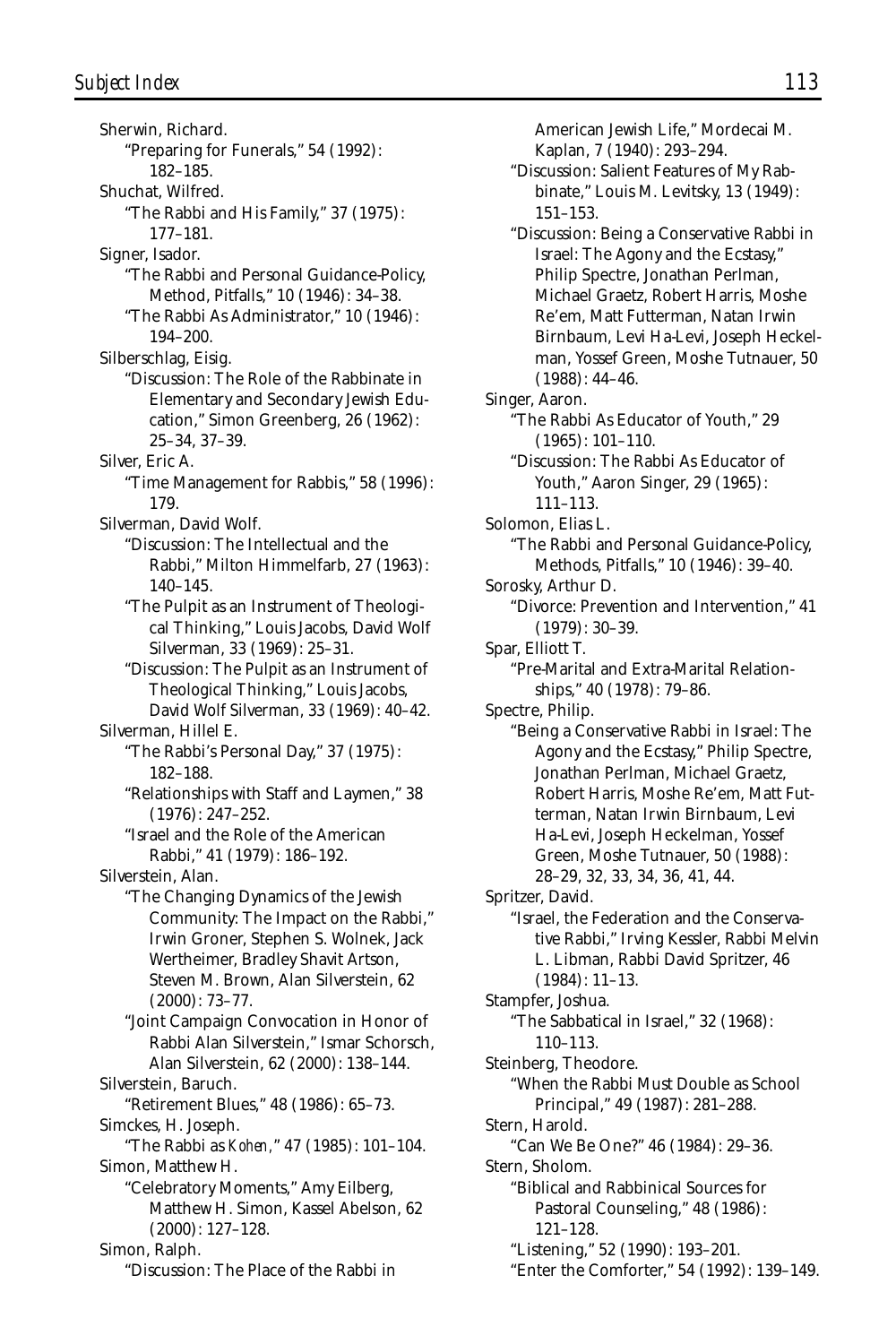RABBINATE *(cont'd.)* Stier, Suzanne. "*Eit Ratzon Katan:* Transition to a New Pulpit," Elliot Salo Schoenberg, Suzanne Stier, 57 (1995): 167–173. "*Eit Ratzon Katan:* Transition to a New Rabbinic Position," Elliot Salo Schoenberg, Suzanne Stier, 58 (1996): 188–191. Tanenbaum, Marc H. "The Role of the Rabbi in Jewish-Christian Relations," 23 (1959): 33–48. Teller, Judd L. "Secularists, the Rabbinate and *Mitzvot,*" 31 (1967): 24–29. "Discussion: Secularists, the Rabbinate and *Mitzvot,*" Judd L. Teller, 31 (1967): 32–33, 35–36. Tucker, Gordon. "Implications of the Internet on Communal Jewish Life," Daniel J. Pressman, Gordon Tucker, Michael Starr, Alisen Herman, 58 (1996): 186–187. Turetsky, Arnold S. "The Rabbi and the Mourner," 37 (1975): 169–170. Tutnauer, Moshe. "Being a Conservative Rabbi in Israel: The Agony and the Ecstasy," Philip Spectre, Jonathan Perlman, Michael Graetz, Robert Harris, Moshe Re'em, Matt Futterman, Natan Irwin Birnbaum, Levi Ha-Levi, Joseph Heckelman, Yossef Green, Moshe Tutnauer, 50 (1988): 42–44. Vorspan, David. "Discussion: Death and Dying," Herman Feifel, 41 (1979): 53. Vorspan, Max. "The Rabbi—Some Aspects of His Life and Work: Principles of Group Work as Applied to Jewish Groups," 11 (1947): 205–216, 217–226. Waxman, Mordecai. "Discussion: The Rabbi in a Small Community," Reuben J. Magil, 13 (1949): 209–210. "Discussion: The Relationship of the American Jewish Community to Israel," S. Joshua Kohn, 13 (1949): 251–252. "Discussion: Manpower for Conservative Judaism," Eli Ginzberg, 24 (1960): 31–36. Weine, Max. "Beyond Middle Age," 40 (1978): 100–101. Weistrop, Jerome.

"Some Jewish Models of Pastoral Care," 47 (1985): 94–100.

Wertheimer, Jack. "The Changing Dynamics of the Jewish Community: The Impact on the Rabbi," Irwin Groner, Stephen S. Wolnek, Jack Wertheimer, Bradley Shavit Artson, Steven M. Brown, Alan Silverstein, 62 (2000): 58–65. Wise, Aaron. "The Rabbi As Communal Leader—Interfaith Activity and Democracy," 10 (1946): 129–136. Wolnek, Stephen S. "Greetings: The Changing Dynamics of the Jewish Community: The Impact on the Rabbi," Irwin Groner, Stephen S. Wolnek, Jack Wertheimer, Bradley Shavit Artson, Steven M. Brown, Alan Silverstein, 62 (2000): 56–58. Wolpe, Gerald I. "A Response to Rabbi Alan Miller: The Psychodynamics of the Congregation and the Rabbi," 52 (1990), delivered at the 1990 Convention. Published in *Conservative Judaism,* Vol. 43, No. 2, Winter 1991. "The Caregiver Pushing the Wheelchair: Helping the Caregivers in Our Communities," 59 (1997): 156–157. Zeitlin, Joseph. "Discussion: Salient Features of My Rabbinate," Louis M. Levitsky, 13 (1949): 154–156. Zelizer, Gerald L. "Implementing Congregational Change While Minimizing Conflict," 39 (1977): 68–72. RABBINICAL ASSEMBLY. *See also* COMMITTEE ON LAW AND STANDARDS; CONSERVATIVE JUDAISM; JEWISH THEOLOGICAL SEMINARY; PRESIDENTS' MESSAGES; RABBINATE; TRIBUTES Abbell, Maxwell. "President's Dinner—Ira Eisenstein," 18 (1954): 231–234. Abelson, Alter. "*Siyyum HaShas* in Tribute to Professor Louis Ginzberg: A Sage of Our Age," 8 (1941–44): 384–385. Abelson, Kassel. "Discussion: Resolutions," Rabbinical Assembly, 37 (1975): 262. "The Rabbinical Assembly and the Development of Halakhah," 45 (1983):

77–83.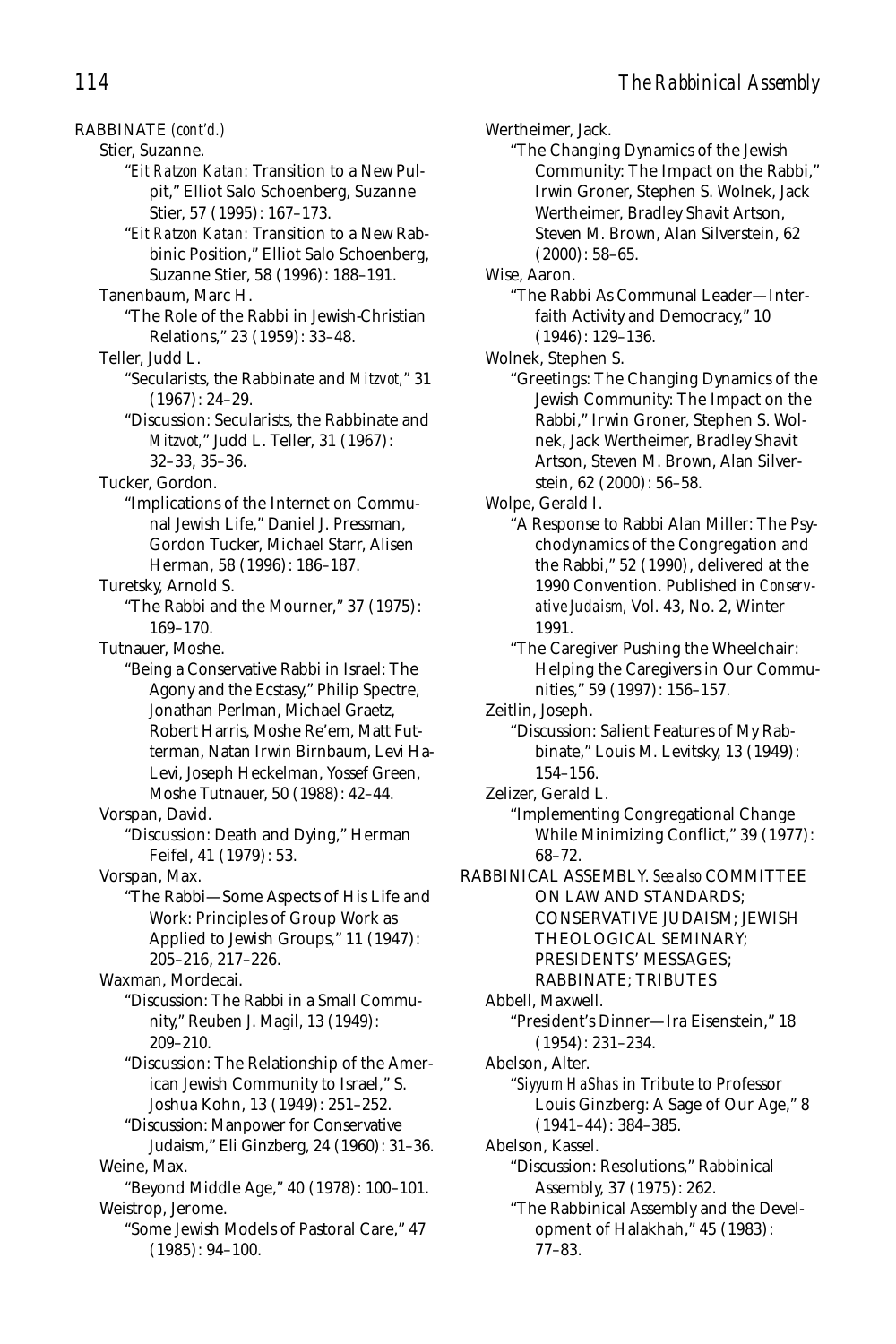"Presidential Acceptance Speech," 48 (1986): 74–77. "President's Report," 49 (1987): 40–46. "In Tribute to Rabbi Seymour Siegel," Seymour J. Cohen, Wolfe Kelman, Seymour Siegel, Kassel Abelson, 49 (1987): 137. "President's Report," 50 (1988): 84–93. "Tributes to Rabbi Kassel Abelson and Rabbi Abelson's Response," Mayer Abramowitz, Arnold Goodman, Kassel Abelson, 50 (1988): 173, 175–176. "Introduction of the Executive Director-Elect of the Rabbinical Assembly," Kassel Abelson, Joel H. Meyers, 51 (1989): 21–22. "Installation of the President and Officers," Kassel Abelson, Albert L. Lewis, Ismar Schorsch, David Hermelin, William Davidson, Mandel L. Berman, Irving Laker, 52 (1990): 111–113, 113–114, 124. "Report of the Commission on Human Sexuality (CHS) to the Committee on Jewish Law and Standards (CJLS)," Gerald L. Zelizer, Arnold M. Goodman, Kassel Abelson, 56 (1994): 26–27. "Committee on Jewish Law and Standards," 57 (1995): 224–227. "Committee on Jewish Law and Standards," 58 (1996): 265–268. "Committee on Jewish Law and Standards," 59 (1997): 226–230. "Committee on Jewish Law and Standards," Kassel Abelson, Elliot N. Dorff, 60 (1998): 273–275. "Committee on Jewish Law and Standards," Kassel Abelson, Elliot N. Dorff, 61 (1999): 230–235. "Celebratory Moments," Amy Eilberg, Matthew H. Simon, Kassel Abelson, 62 (2000): 127–128. "Committee on Jewish Law and Standards," 62 (2000): 344–347. Abramowitz, Mayer. "The Rabbinical Assembly Faces the 70s— First Things First," 34 (1970): 123–126. "Tribute to Rabbinical Assembly Members Who Served in Israel's War of Independence," Yosef Goldman, Mayer Abramovitz, 50 (1988): 71–72. "Tributes to Rabbi Kassel Abelson and Rabbi Abelson's Response," Mayer Abramowitz, Arnold Goodman, Kassel Abelson, 50 (1988): 172–173.

Adler, Cyrus. "Greetings," 4 (1930–32): 121, 238–242. "Greetings," 5 (1933–38): 61–63, 250–251, 353–354. "Greetings," 6 (1939): 12. Adler, Morris. "Testimonial to Rabbi Max Arzt," 21 (1957): 219–221. Agus, Jacob. "Discussion: Report on the Joint Law Conference," Judah L. Goldin, 17 (1953): 58–61, 77–78. "Discussion: *Ketubah,*" 18 (1954): 83. "Discussion: Conservative Ideology," Rabbinical Assembly, 20 (1956): 163–164. Aizenberg, Isidoro. "Membership Committee," Alvin K. Berkun, Isidoro Aizenberg, 60 (1998): 280–282. "Membership Committee," Isidoro Aizenberg, Elliot Salo Schoenberg, 61 (1999): 239–240. "Membership Committee," Isidoro Aizenberg, Elliot Salo Schoenberg, 62 (2000): 356–357. Allen, Wayne. "Discussion: Membership Committee Report" (report includes roll call on permitting a female rabbi to join), Amos W. Miller, Arnold M. Goodman, 45 (1983): 239. Appelfeld, Aharon. "Something About My Way: Talmud Torah: in Tribute to Rabbi Jules Harlow," Efry Spectre, Yochanan Muffs, Israel N. Silverman, Lawrence Hoffman, Aharon Appelfeld, Ilana Harlow, Joel Meyers, Jules Harlow, (includes film clip of Louis Finkelstein), 56 (1994): 47–51. Aronson, David. "President's Message: At Fifty for Counsel," 14 (1950): 91–106. "Discussion: Report of the Committee on Jewish Law and Standards," 16 (1952): 66–68. "Discussion: *Ketubah,*" 18 (1954): 69. "Discussion: The President's Message," Max J. Routtenberg, 29 (1965): 29. "Discussion: Resolutions," Rabbinical Assembly, 37 (1975): 276–278. "Discussion: Membership Committee Report" (report includes roll call on permitting a female rabbi to join), Amos W. Miller, Arnold M. Goodman, 45 (1983): 235–237.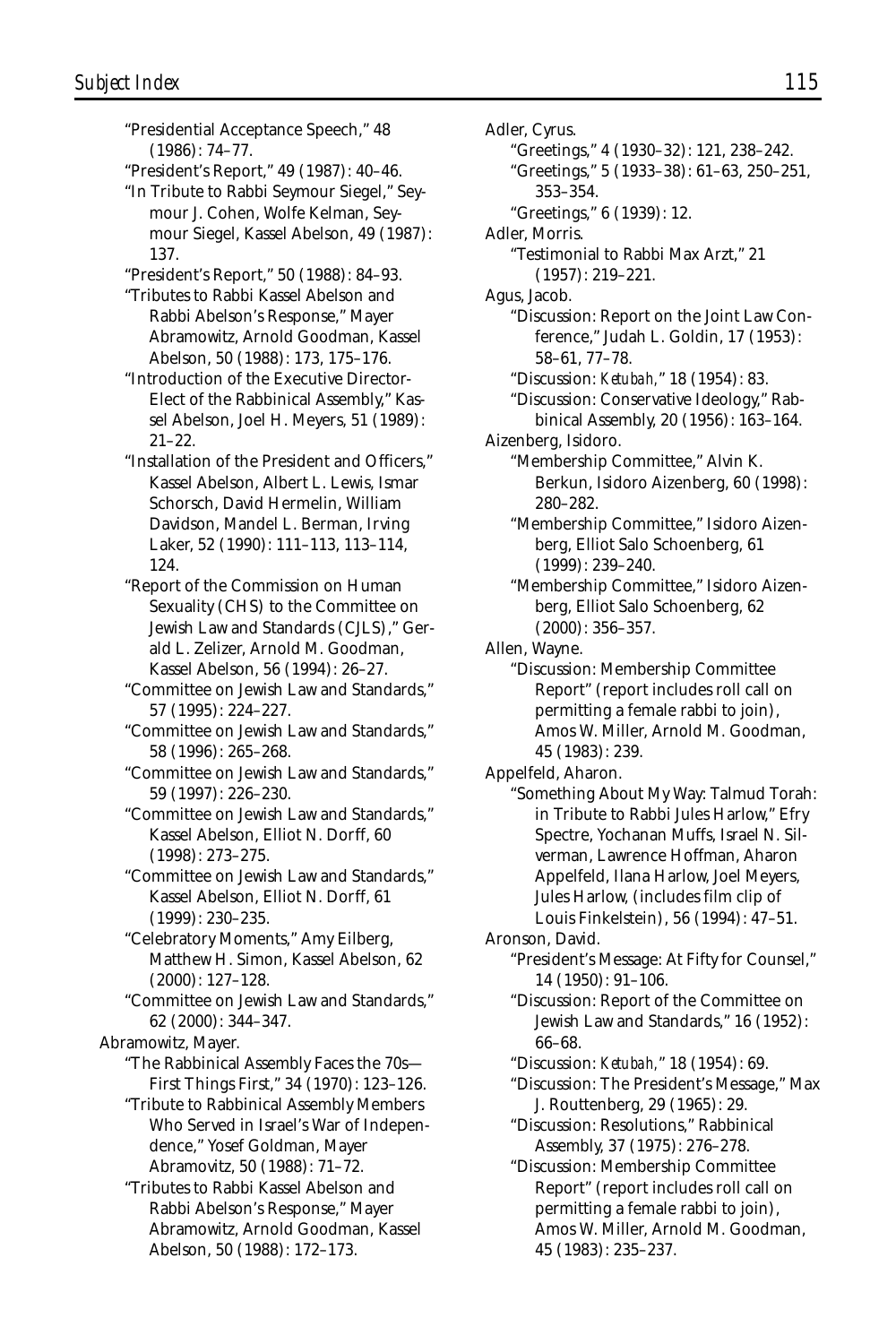RABBINICAL ASSEMBLY *(cont'd.)* Arzt, Max. "Resolutions" (in Report of the Treasurer), Max Arzt, 1 (1927): 11–12. "President's Message," 7 (1940): 69–86. "In Honor of Rabbi Robert Gordis," 10 (1946): 287–288. "Reply: Testimonial to Rabbi Max Arzt," 21 (1957): 232–235. "An Address: in Honor of Joel Geffen," 27 (1963): 164–172. "Teshuvah—Wedding During the Three Weeks," Jacob E. Segal, 32 (1968): 224–228. Asekoff, Stanley. "Discussion: Membership Committee Report"(including discussion on permitting a female rabbi to join), Ludwig Nadelmann, Arnold M. Goodman, 46 (1984): 194. Astor, Carl. "Marking the Publication of *Siddur Sim Shalom,*" 48 (1986): 3. Auerbach, Selig S. "Discussion: Resolution on Religion in Israel," Rabbinical Assembly, 28 (1964): 309–310. Balter, Mauricio. "Regional Reports," Mauricio Balter, Steven R. Tucker, Alan Iser, Harold Berman, Kenneth L. Cohen, 62 (2000): 364–365. Balter, Shlomo. "Discussion: Membership Committee Report"(including discussion on permitting a female rabbi to join), Ludwig Nadelmann, Arnold M. Goodman, 46 (1984): 193. Berkun, Alvin K. "Membership Committee," Alvin K. Berkun, Isidoro Aizenberg, 60 (1998): 280–282. Berman, Harold J. "Regional Reports," Mauricio Balter, Steven R. Tucker, Alan Iser, Harold Berman, Kenneth L. Cohen, 62 (2000): 367. Berman, Mandel L. "Installation of the President and Officers," Kassel Abelson, Albert L. Lewis, Ismar Schorsch, David Hermelin, William Davidson, Mandel L. Berman, Irving Laker, 52 (1990): 121–122. Berman, Myron. "Discussion: The Rabbinical Assembly Faces the 70s," Edward M. Gershfield,

William H. Lebeau, Hillel E. Silverman, Mayer Abramowitz, 34 (1970): 137–138. Bernards, Solomon. "Discussion: Report of the Executive Vice-President," Wolfe Kelman, 28 (1964): 23. Blumenthal, Aaron H. "Discussion: Teshuvah on a *Kohen* Marrying a Divorcée," 18 (1954): 59–60. "The State of the Rabbinical Assembly in the Conservative Movement," 19 (1954): 126–140. "Presidential Report," 21 (1957): 37–56. "Presidential Address," 22 (1958): 43–67. "Teshuvah—*Yom Tov Sheni Shel Goluyot,*" 28 (1964): 255–272. "Teshuvah—*Tishah B'Av* and the Three Weeks" (minority and majority opinions), Aaron H. Blumenthal, Ben Zion Bokser, Leon B. Fink, 28 (1964): 275–292. "Teshuvah—Converts of Questionable Status," Aaron H. Blumenthal, Leon Fink, 30 (1966): 109–110. "Teshuvah—Bingo in Conservative Congregations," Aaron H. Blumenthal, Seymour Siegel, 31 (1967): 219–221. "Teshuvah—Wedding During the Three Weeks," Jacob E. Segal, 32 (1968): 224–228. Bohnen, Eli A. "Remarks of the President," 30 (1966): 26–30. "Teshuvah—Converts of Questionable Status," Eli A. Bohnen, Arthur David, David Feldman, Morris Goodblatt, Arnold Goodman, Isaac Klein, Benjamin Kreitman, Samuel Schaffler, Israel Silverman, Saul Teplitz, 30 (1966): 105–108. "Presidential Address," 31 (1967): 1–10. "Presidential Address," 32 (1968): 1–6. "Introduction of Ambassador Yitzhak Rabin," 32 (1968): 118. "Remarks of the Past President," 32 (1968): 153–155. "Teshuvah—Wedding During the Three Weeks," Jacob E. Segal, 32 (1968): 224–228. "Teshuvah—*T'nai B'Kiddushin,*" Eli A. Bohnen, Edward Gershfield, Benjamin Kreitman, Seymour Siegel, 32 (1968): 229–248. Bokser, Ben Zion. "Report on the Bulletin," 6 (1939): 66–67.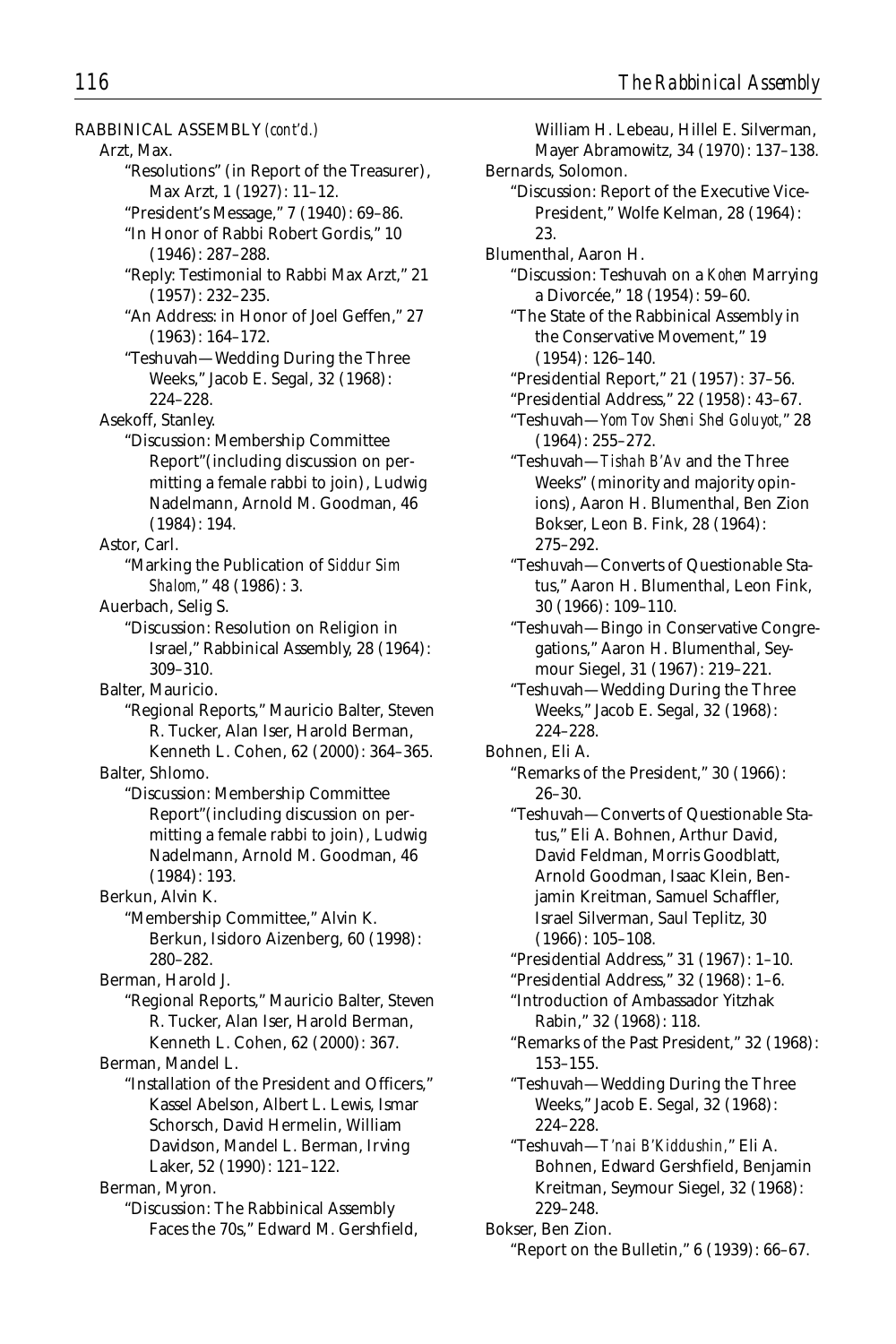"Report on the Committee on Jewish Law and Standards," 24 (1960): 286–291. "Report on the Committee of Jewish Law and Standards," 28 (1964): 238–243. "Teshuvah—*Brit Milah,*" 28 (1964): 273–274. "Teshuvah—*Tishah B'Av* and the Three Weeks" (minority and majority opinions), Aaron H. Blumenthal, Ben Zion Bokser, Leon B. Fink, 28 (1964): 275–292. Bosniak, Jacob. "Report of the Pension Committee," 1 (1927): 12–16. Cahan, Leonard S. "Discussion: Membership Committee Report" (report includes roll call on permitting a female rabbi to join), Amos W. Miller, Arnold M. Goodman, 45 (1983): 244–245. Cahana, Moshe. "Discussion: Resolutions Adopted (The Birmingham Resolution)," 27 (1963): 243. Celnik, Isaac. "Discussion: Membership Committee Report" (report includes roll call on permitting a female rabbi to join), Amos W. Miller, Arnold M. Goodman, 45 (1983): 242. Chinitz, Jacob M. "Discussion: Resolution on Religion in Israel," Rabbinical Assembly, 28 (1964): 308–309. Cohen, Boaz. "Report of Committee on Jewish Law," 8 (1941–44): 29–38. "Report of Committee on Jewish Law," 8 (1941–44): 137–145. "*Siyyum HaShas*—In Memory of Professor Israel Friedlaender: Sabbath Prohibitions known as *Shavut,* 9 (1945): 123–161. "Report of the Committee on Jewish Law," 10 (1946): 41–51. "Report of the Committee on Jewish Law," 11 (1947): 53–63. "Discussion: Report of the Committee on Jewish Law," 11 (1947): 64–73. Cohen, Gerson D. "Banquet Address," 36 (1974): 59–65. "In Honor of Rabbi Wolfe Kelman," Morton Leifman, Gerson D. Cohen, Seymour Siegel, Max J. Routtenberg,

Arthur Hertzberg, Seymour Fox,

Mordecai Waxman, Irwin Groner, Naamah Kelman, Levi Kelman, Wolfe Kelman, Louis Finkelstein, 38 (1976): 95–99. "Installation Banquet—Installation Address," Arthur J. Levine, Mordecai Waxman, Gerson D. Cohen, Stanley Rabinowitz, 38 (1976): 141–150. "Conferring of Degrees," Gerson D. Cohen, David C. Kogen, 39 (1977): 2–6. "The Chancellor's Address," 40 (1978): 139–146. "Installation Banquet—Installation Address," Wolfe Kelman, Stanley Rabinowitz, Daniel Teplitz, Gerson D. Cohen, Saul Teplitz, 40 (1978): 179–182. "Conferring of Degrees," David C. Kogen, Gerson D. Cohen, 42 (1980): 1–4. "Chancellor's Address," 42 (1980): 30–43. "Conferring of Degrees," Reuven Hammer, Gerson D. Cohen, Yaakov Rosenberg, Morton Leifman, Zalman Dimitrovsky, Avraham S. Halkin, Moshe Greenberg, Simon Greenberg, 43 (1981): 1–2, 3–4, 5–7, 9–13. "Conferring of Degrees," David C. Kogen, Simon Greenberg, Gerson C. Cohen, Yaakov G. Rosenberg, Stanley J. Schachter, 44 (1982): 4–5. "Conferring of Degrees," David C. Kogen, Gerson D. Cohen, Morton Leifman, Simon Greenberg, 46 (1984): 96–97, 100. "Conferring of Degrees," Alexander M. Shapiro, David C. Kogen, Saul Teplitz, Gerson D. Cohen, Morton Leifman, Yaakov G. Rosenberg, David Lieber, 48 (1986): 134–137, 137–138, 140–141. "Recalling Our Teachers: in Tribute to Rabbi Louis Finkelstein, Rabbi Gerson Cohen and Rabbi Robert Gordis," Irwin Groner, 54 (1992): 19–23. Cohen, Kenneth L. "Introduction: *Siyyum HaShas*," Kenneth L. Cohen, Arthur Hertzberg, 62 (2000): 50–51. "Regional Reports," Mauricio Balter, Steven R. Tucker, Alan Iser, Harold Berman, Kenneth L. Cohen, 62 (2000): 367. Cohen, Martin S. "Publications Committee," 60 (1998): 276–277. "Publications Committee," 61 (1999): 244–247.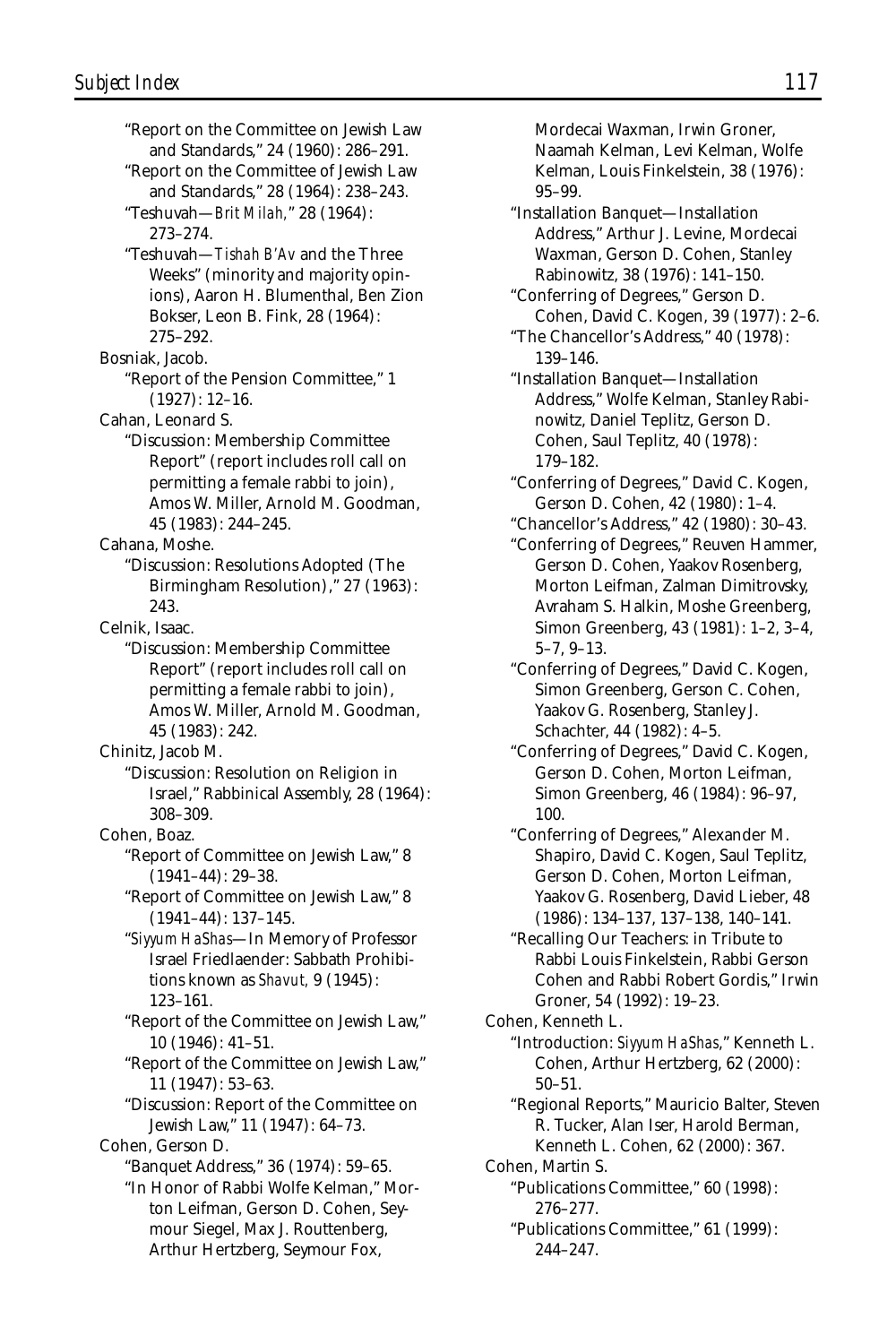RABBINICAL ASSEMBLY *(cont'd.)* Cohen, Martin S. *(cont'd.)* "Publications Committee," 62 (2000): 348–351. Cohen, Seymour J. "Discussion: Teshuvah on a Kohen Marrying a Divorcée," 18 (1954): 58–59. "Discussion: The Role of the Rabbinical Assembly," Simon Greenberg, 19 (1955): 157–158. "Discussion: Manpower for Conservative Judaism," Eli Ginzberg, 24 (1960): 41. "Discussion: Resolution on Religion in Israel," Rabbinical Assembly, 28 (1964): 307. "Discussion: The President's Message," Max J. Routtenberg, 29 (1965): 29–30. "Presidential Address," 43 (1981): 17–21. "Presidential Address," 44 (1982): 31–46. "Installation of Officers," William Frankel, Seymour J. Cohen, Alexander M. Shapiro, Arnold M. Goodman, 44 (1982): 84–90, 91–92. "In Tribute to Rabbi Seymour Siegel," Seymour J. Cohen, Wolfe Kelman, Seymour Siegel, Kassel Abelson, 49 (1987): 129–131. David, Arthur. "Teshuvah—Converts of Questionable Status," Eli A. Bohnen, Arthur David, David Feldman, Morris Goodblatt, Arnold Goodman, Isaac Klein, Benjamin Kreitman, Samuel Schaffler, Israel Silverman, Saul Teplitz, 30 (1966): 105–108. "Teshuvah—Wedding During the Three Weeks," Jacob E. Segal, 32 (1968): 224–228. Davidson, Max D. "Presidential Message," 15 (1951): 91–105. "President's Message," 16 (1952): 109–117. "Teshuvah—Wedding During the Three Weeks," Jacob E. Segal, 32 (1968): 224–228. Davidson, William. "Installation of the President and Officers," Kassel Abelson, Albert L. Lewis, Ismar Schorsch, David Hermelin, William Davidson, Mandel L. Berman, Irving Laker, 52 (1990): 120–121. Davis, Moshe. "Discussion: Report on the Joint Law Conference," Judah L. Goldin, 17 (1953): 50–52, 69–70. "In Honor of Doctor Mordecai M. Kaplan," 20 (1956): 252–266.

Dembowitz, Morris. "Discussion: Resolutions," Rabbinical Assembly, 37 (1975): 262. Derby, Josiah. "Discussion: *Ketubah,*" 18 (1954): 80. "Discussion: The Steering Committee of the Joint Conference on Jewish Law," 19 (1955): 44–45. "Discussion: Teshuvah—Bingo in Conservative Congregations," Leon B. Fink, Aaron H. Blumenthal, Seymour Siegel, 31 (1967): 221–222. "Discussion: The Rabbinical Assembly Faces the 70s," Edward M. Gershfield, William H. Lebeau, Hillel E. Silverman, Mayer Abramowitz, 34 (1970): 136–137. Dimitrovsky, Zalman. "Conferring of Degrees," Reuven Hammer, Gerson D. Cohen, Yaakov Rosenberg, Morton Leifman, Zalman Dimitrovsky, Avraham S. Halkin, Moshe Greenberg, Simon Greenberg, 43 (1981): 3. Dorff, Elliot. "Committee on Jewish Law and Standards," Kassel Abelson, Elliot N. Dorff, 60 (1998): 273–275. "Committee on Jewish Law and Standards," Kassel Abelson, Elliot N. Dorff, 61 (1999): 230–235. Dresner, Samuel. "Discussion: The Organization of the American Jewish Community," (includes resolution), Israel Goldstein, 24 (1960): 106–107. "Discussion: The Jewish Theological Seminary of America: An Evaluation," (includes resolution), Simon Greenberg, 24 (1960): 168–170, 171. "Introduction of Dr. Abraham Joshua Heschel," 32 (1968): 86–90. "Discussion: Report of the Committee on Jewish Law and Standards," Benjamin Z. Kreitman, 34 (1970): 200–202. Drob, Max. "President's Message," 1 (1927): 19–24. "President's Message," 2 (1928): 17–24. "A Reaffirmation of Traditional Judaism," 3 (1929): 43–50. "Discussion: A Reaffirmation of Traditional Judaism," 3 (1929): 51–53. Dubin, Paul. "Discussion: Teshuvah: Bingo in Conservative Congregations," Leon B. Fink, Aaron H. Blumenthal, Seymour Siegel, 31 (1967): 223.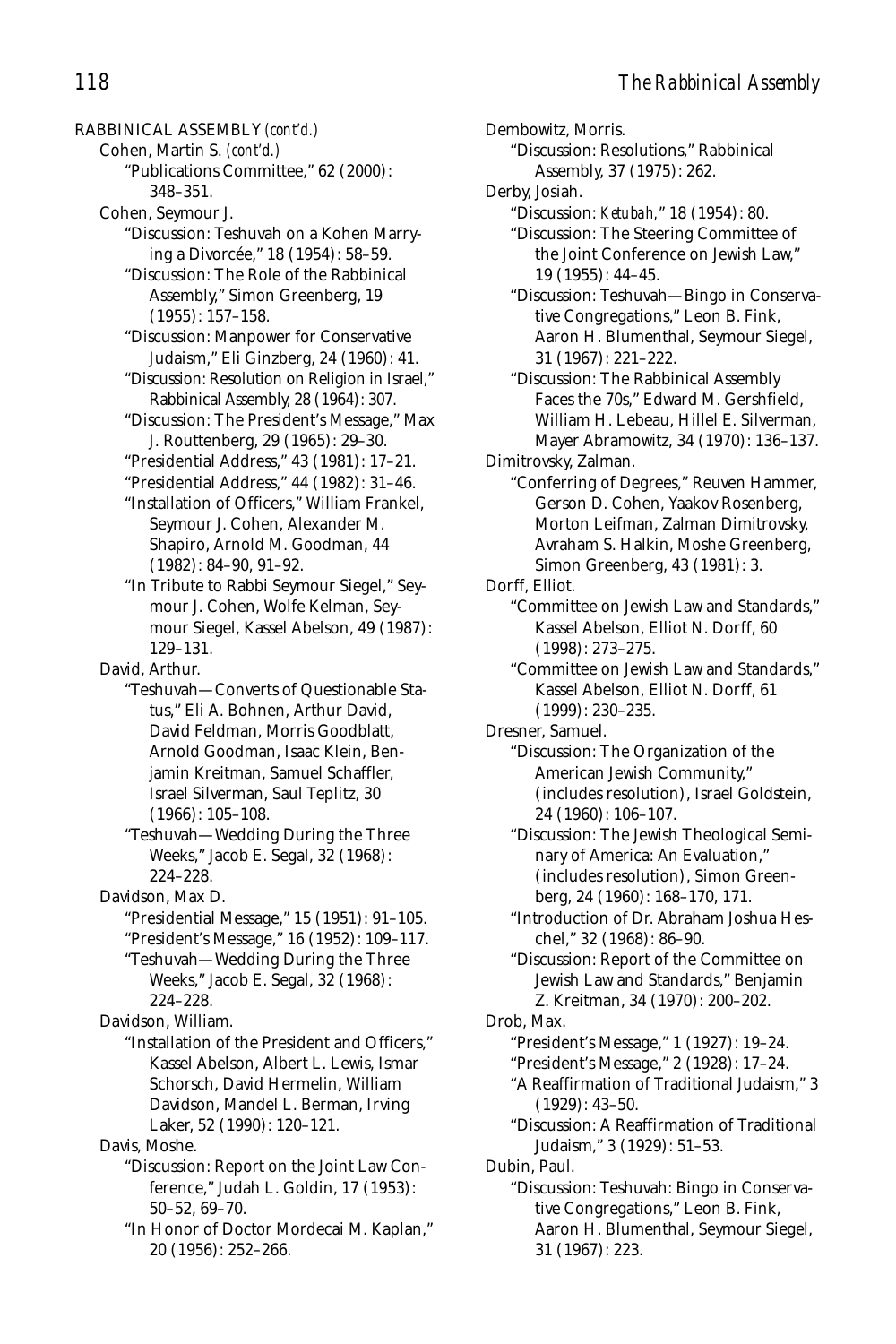"Discussion: The Rabbinical Assembly Faces the 70s," Edward M. Gershfield, William H. Lebeau, Hillel E. Silverman, Mayer Abramowitz, 34 (1970): 129. Eilberg, Amy. "Celebratory Moments," Amy Eilberg, Matthew H. Simon, Kassel Abelson, 62 (2000): 123–126. Eisenberg, Richard L. "Social Action Committee," 61 (1999): 248–250. "Social Action Committee," 62 (2000): 361–363. Eisenstein, Ira. "Discussion: Report of the Committee on Jewish Law and Standards," 16 (1952): 61–62. "Discussion: Report on the Joint Law Conference," Judah L. Goldin, 17 (1953): 52–55. "President's Message," 17 (1953): 139–150. "President's Message," 18 (1954): 147–157. "President's Dinner—Ira Eisenstein," 18 (1954): 240–242. "Discussion: Report of the Committee on Jewish Law and Standards," Arthur A. Neulander, 19 (1955): 36–37. Elovitz, Mark. "Discussion: The Rabbinical Assembly Faces the 70s," Edward M. Gershfield, William H. Lebeau, Hillel E. Silverman, Mayer Abramowitz, 34 (1970): 138. Englander, Benjamin. "Discussion: *Ketubah,*" 18 (1954): 78. Epstein, Gilbert M. "A Tribute to Rabbi Gilbert Epstein," Wolfe Kelman, 37 (1975): 84–89. "Response: A Tribute to Rabbi Gilbert Epstein," Wolfe Kelman, 37 (1975): 90–93. "In Recognition of Rabbi Gilbert Epstein," David J. Jacobs, Jules Harlow, 53 (1991): 20–25. Epstein, Louis M. "Opinions Rendered by the Committee on Jewish Law," 3 (1929): 151–167. "Report of the Committee on Jewish Law," 6 (1939): 154–160. "Nominating Committee," 6 (1939): 167. "*Siyyum HaShas*—Diffusion of Authority in Jewish Law," 10 (1946): 139–147. "Tributes to Rabbis Emeriti," Israel H. Levinthal, 11 (1947): 375. Essrog, Seymour L. "Response from the New President," Seymour L. Essrog, 60 (1998): 129–134.

"Greetings from the President of the Rabbinical Assembly," Seymour L. Essrog, 61 (1999): 3–4. "Installation of New Officers," Robert Wexler, David Lieber, Seymour L. Essrog, Ismar Schorsch, Vernon H. Kurtz, Alan Rutkoff, 62 (2000): 147–151. Faber, Salomon. "Discussion: Report of the Committee on Jewish Law and Standards," 16 (1952): 63–64. "*K'dath Bet Din shel Knesiath Horabonim,*" 16 (1952): 205–211. "Discussion: Report on the Joint Law Conference," Judah L. Goldin, 17 (1953): 55–56, 77. Fedder, Herbert. "Discussion: The Rabbinical Assembly Faces the 70s," Edward M. Gershfield, William H. Lebeau, Hillel E. Silverman, Mayer Abramowitz, 34 (1970): 129–131. Feinberg, Charles M. "Social Action Committee," 60 (1998): 278–279. Feinberg, Louis. "Independence Day Celebration at the Convention (Prayer)," 5 (1933–38): 104. "*Ha-hitpathut ha-halakhah al yede Perush vehaArmah,*" 5 (1933–38): 189–194. "Convention Committee on Publications," 6 (1939): 171. Feldbin, Abraham I. "Discussion: Membership Committee Report" (report includes roll call on permitting a female rabbi to join), Amos W. Miller, Arnold M. Goodman, 45 (1983): 246. Feldman, David M. "Teshuvah—Converts of Questionable Status," Eli A. Bohnen, Arthur David David Feldman, Morris Goodblatt, Arnold Goodman, Isaac Klein, Benjamin Kreitman, Samuel Schaffler, Israel Silverman, Saul Teplitz, 30 (1966): 105–108. "Teshuvah—Wedding During the Three Weeks," Jacob E. Segal, 32 (1968): 224–228. "The Rabbinical Assembly and the Development of *Halakhah,*" 45 (1983): 84–92. "Discussion: Membership Committee Report" (report includes roll call on permitting a female rabbi to join),

Amos W. Miller, Arnold M. Goodman, 45 (1983): 242.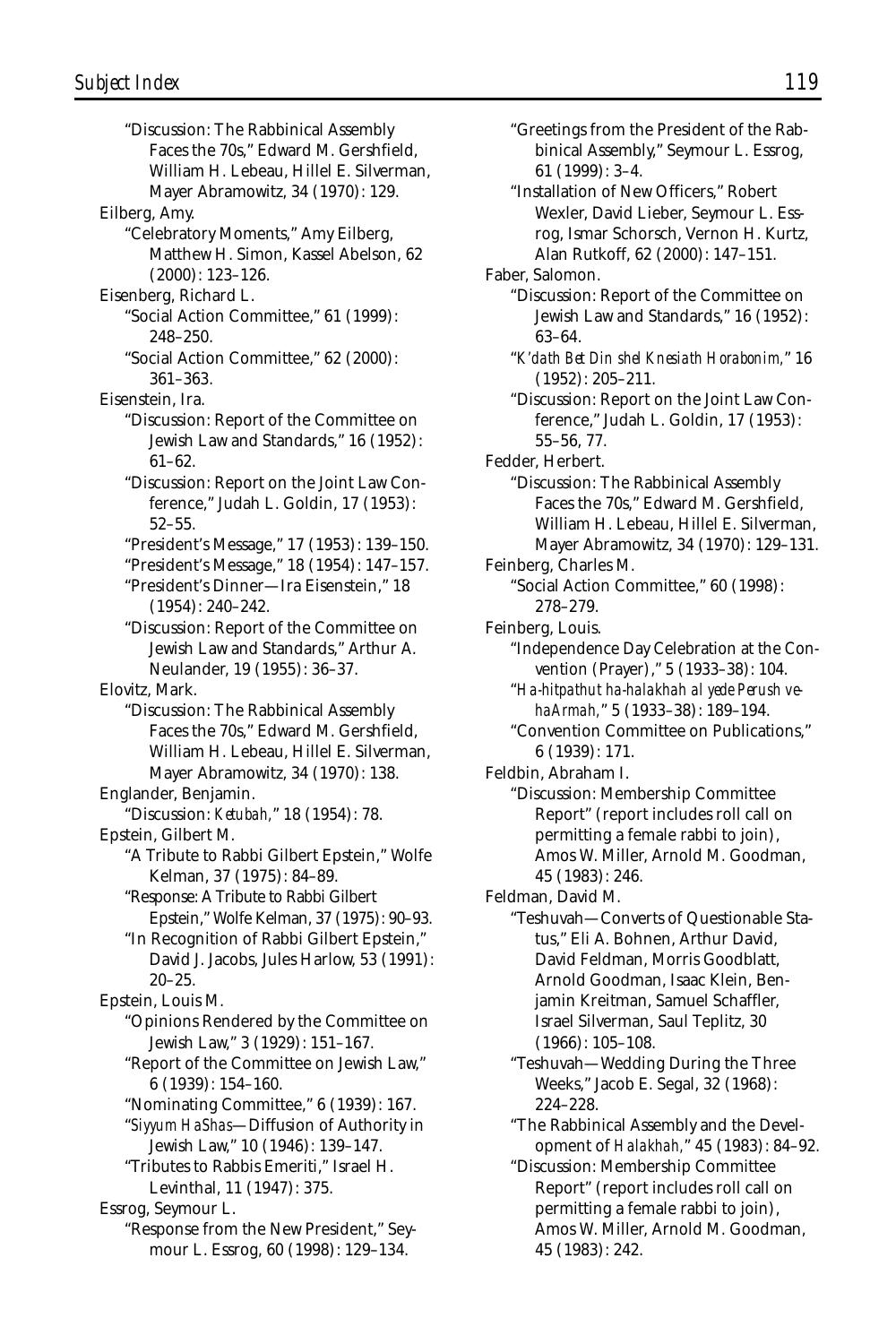RABBINICAL ASSEMBLY *(cont'd.)*

Feldman, David M. *(cont'd.)* "Discussion: Membership Committee Report"(including discussion on permitting a female rabbi to join), Ludwig Nadelmann, Arnold M. Goodman, 46 (1984): 194–195.

- Fierstien, Robert E.
	- "Presentation of *A Century of Commitment: 100 Years of the Rabbinical Assembly,*" 62 (2000): 164–167.

Fink, Leon B.

- "Teshuvah—*Tishah B'Av* and the Three Weeks" (minority and majority opinions), Aaron H. Blumenthal, Ben Zion Bokser, Leon B. Fink, 28 (1964): 275–292.
- "Teshuvah—Converts of Questionable Status," Aaron H. Blumenthal, Leon Fink, 30 (1966): 109–110.
- "Teshuvah—Games of Chance," 31 (1967): 209–218.
- "Discussion: Teshuvah: Bingo in Conservative Congregations," Leon B. Fink, Aaron H. Blumenthal, Seymour Siegel, 31 (1967): 228.
- "Teshuvah—Wedding During the Three Weeks," Jacob E. Segal, 32 (1968): 224–228.

Finkelstein, Ezra M.

"In Honor of the 100<sup>th</sup> Birthday of Chancellor Louis Finkelstein," 58 (1996): 93–95.

- Finkelstein, Louis.
	- "The Things That Unite Us," 1 (1927): 42–53.
	- "Statement of the President," Louis Finkelstein, 3 (1929): 54–56.

"President's Message: The Present and Future of Traditional Judaism in America," 4 (1930–32): 9–19.

"Testimonial to Rabbi Louis Finkelstein," 9 (1945): 211–223.

- "In Honor of Rabbi Robert Gordis," 10 (1946): 288–289.
- "Address to the 1949 Convention," 13 (1949): 117–123.
- "Address at the Golden Jubilee Celebration of the Rabbinical Assembly," 14 (1950): 284–295.
- "Tribute to Rabbi Mordecai M. Kaplan," 15 (1951): 205–210.
- "Discussion: Report on the Joint Law Conference," Judah L. Goldin, 17 (1953): 61–65, 75, 78.
- "Discussion: *Ketubah,*" 18 (1954): 71–75.

"Our Teachers," 18 (1954): 168–178. "President's Dinner—Ira Eisenstein," 18 (1954): 234–239.

- "Discussion: The Steering Committee on the Joint Conference on Jewish Law," Theodore Friedman, 19 (1955): 47–48.
- "In Honor of Rabbinical Assembly President—Harry Halpern," 20 (1956): 274–281.
- "Testimonial to Rabbi Max Arzt," 21 (1957): 227–232.
- "In Honor of Rabbinical Assembly President—Aaron H. Blumenthal," 22 (1958): 167–177.
- "An Address—In Honor of Rabbinical Assembly President—Isaac Klein," 24 (1960): 223–230.
- "Dinner in Honor of Rabbi Simon Greenberg," 25 (1961): 108–113.
- "A Testimonial Address—Edward T. Sandrow," 26 (1962): 147–161.
- "Remarks—In honor of Joel Geffen," 27 (1963): 163.
- "A Living Talmud: Tribute to Rabbis Theodore Friedman and Max J. Routtenberg," 28 (1964): 174–188.
- "Address to the Convention: Tribute to Max J. Routtenberg and Eli A. Bohnen," 30 (1966): 13–20.
- "Rabbinical Assembly Lecture," 31 (1967): 93–102.
- "Banquet Remarks—Tribute to Eli A. Bohnen and Ralph Simon," 32 (1968): 147–152.
- "Spiritual Leadership," 34 (1970): 147–152. "The Achievement of the Rabbinical
- Assembly," 37 (1975): 317–328.
- "In Honor of Rabbi Wolfe Kelman," Morton Leifman, Gerson D. Cohen, Seymour Siegel, Max J. Routtenberg, Arthur Hertzberg, Seymour Fox, Mordecai Waxman, Irwin Groner, Naamah Kelman, Levi Kelman, Wolfe Kelman, Louis Finkelstein, 38 (1976): 123.
- "Words of Greeting," 48 (1986): 29.
- "Recalling Our Teachers: in Tribute to Rabbi Louis Finkelstein, Rabbi Gerson Cohen and Rabbi Robert Gordis," Irwin Groner, 54 (1992): 19–23.
- "Talmud Torah: in Tribute to Rabbi Jules Harlow," Efry Spectre, Yochanan Muffs, Israel N. Silverman, Lawrence Hoffman, Aharon Appelfeld, Ilana Harlow, Joel Meyers, Jules Harlow, (includes film clip of Louis Finkelstein), 56 (1994): 65–66.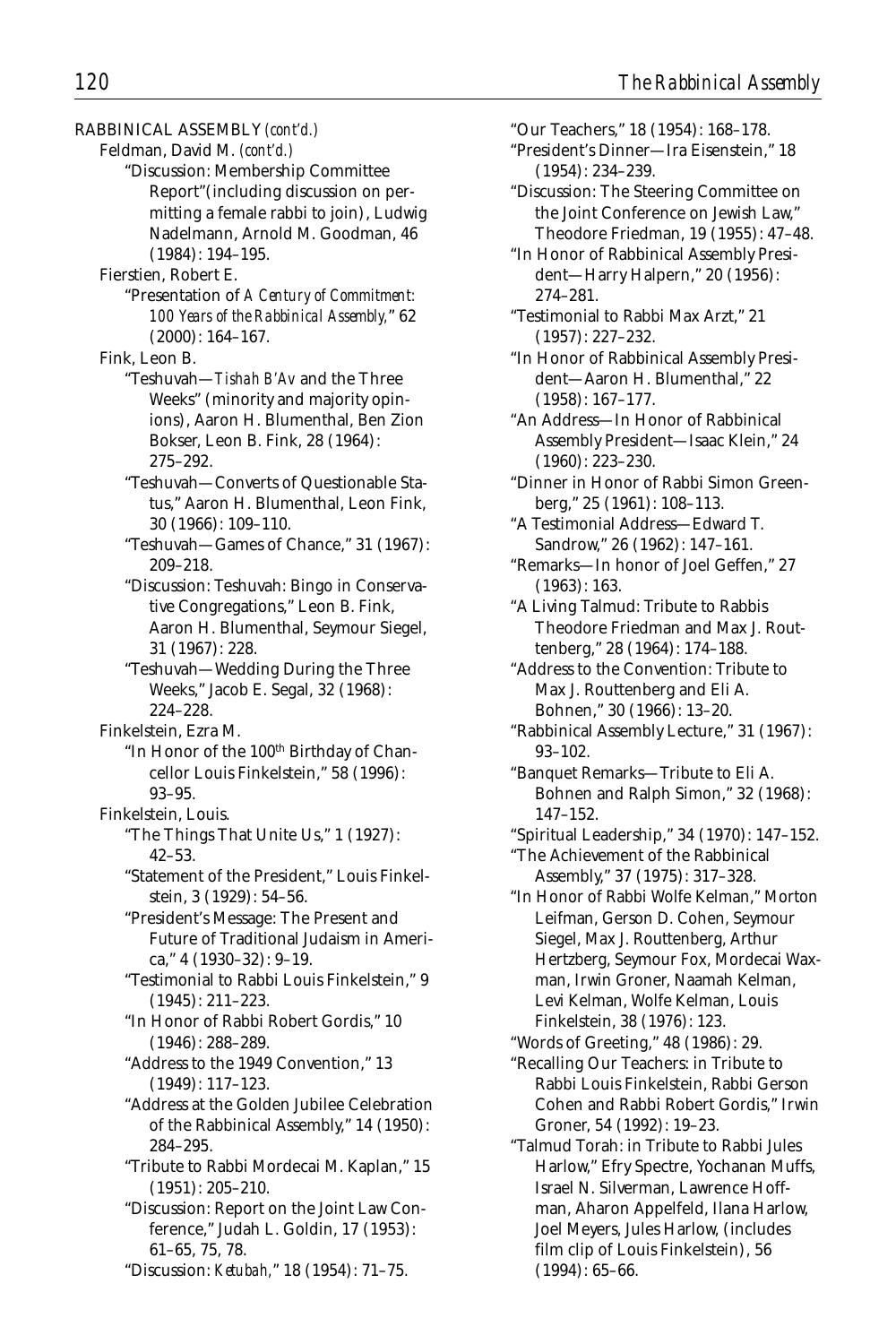Fox, Seymour. "In Honor of Rabbi Wolfe Kelman," Morton Leifman, Gerson D. Cohen, Seymour Siegel, Max J. Routtenberg, Arthur Hertzberg, Seymour Fox, Mordecai Waxman, Irwin Groner, Naamah Kelman, Levi Kelman, Wolfe Kelman, Louis Finkelstein, 38 (1976): 109–110. Frankel, William. "Installation of Officers," William Frankel, Seymour J. Cohen, Alexander M. Shapiro, Arnold M. Goodman, 44 (1982): 83–84. Freeman, Gordon M. "Creating a Worldwide Movement: A Report on Masorti Olami," Gordon Freeman, Alan Silverstein, 62 (2000): 368–369. Friedlaender, Israel. "*Siyyum HaShas*. 'Sabbath Prohibitions Known As *Shavut*,'" Boaz Cohen, 9 (1945): 123–161. "*Siyyum HaShas*. 'The Contributions of Israel Friedlaender to the Study of the Bible,'" Frank Zimmerman, 9 (1945): 162–167. "*Siyyum HaShas*. 'Recollections of Israel Friedlaender,'" Morris Schussheim, 9 (1945): 168–175. Friedman, Theodore. "Report of the Committee on Jewish Law and Standards—Responsum on the Sabbath," 14 (1950): 112–138. "Report of the Committee on Jewish Law and Standards," 15 (1951): 40 42. "Report of the Committee on Jewish Law and Standards," 16 (1952): 48–68, 54–55, 56–57. "Report of the Committee on Jewish Law and Standards," 17 (1953): 39–44. "Discussion: Report on the Joint Law Conference," Judah L. Goldin, 17 (1953): 56–58. "Committee on Jewish Law and Standards," 18 (1954): 50–54. "The Steering Committee of the Joint Law Conference, 1953–54," 18 (1954): 62–65. "Discussion: Report of the Committee on Jewish Law and Standards," Arthur A. Neulander, 19 (1955): 33–34, 40–41. "The Steering Committee of the Joint Conference on Jewish Law," 19 (1955): 42–43. "Report of the Steering Committee of the

1955–1956," 20 (1956): 33–36. "Discussion: Conservative Ideology," 20 (1956): 169–172, 181–183. "Committee on Jewish Law and Standards," Arthur H. Neulander, 23 (1959): 114–121. "Report of the Steering Committee of the Joint on Jewish Law, 1956–1957," 21 (1957): 158–163. "Address of the President-Elect," 26 (1962): 168–173. "Presidential Message," 27 (1963): 155–162. "Discussion: Report of the Executive Vice-President," Wolfe Kelman, 28 (1964): 19–20, 22. "Presidential Address," 28 (1964): 96–108. "Remarks of the Past President of the Rabbinical Assembly," 28 (1964): 189–191. "Discussion: Resolution on Religion in Israel," Rabbinical Assembly, 28 (1964): 311–312. Geffen, Joel S. "Response—Address in Honor of Joel Geffen," Louis Finkelstein, Max Arzt, 27 (1963): 173–181. Gershfield, Edward. "Teshuvah—*T'nai B'Kiddushin,*" Eli A. Bohnen, Edward Gershfield, Benjamin Kreitman, Seymour Siegel, 32 (1968): 229–248. "On the 70<sup>th</sup> Anniversary of the Rabbinical Assembly," 34 (1970): 86–95. Ginsburg, Leo. "Discussion: Responsum on the Sabbath," David Aronson, Jacob Agus, Theodore Friedman, 14 (1950): 178–179. Ginzberg, Eli. "Address in Honor of Professor Louis Ginzberg," 27 (1964): 109–119. Ginzberg, Louis. "Symposium on Seminary Expansion Program," 8 (1941–44): 302–322. "Testimony to Rabbi Louis Finkelstein," 9 (1945): 196–198. Glustrom, Simon. "Introduction: Honoring Colleagues Who Have Served 50 Years and More in the Rabbinate (Faculty Reminiscences): Louis Finkelstein, Louis Ginzberg, Saul Lieberman, Shalom Spiegel, Mordecai Menahem Kaplan," Simon Glustrom, Ezra Finkelstein, Ben Zion Bergman, Marshall Maltzman, Stanley S. Rabi-

nowitz, 62 (2000): 26–28.

Joint Conference on Jewish Law,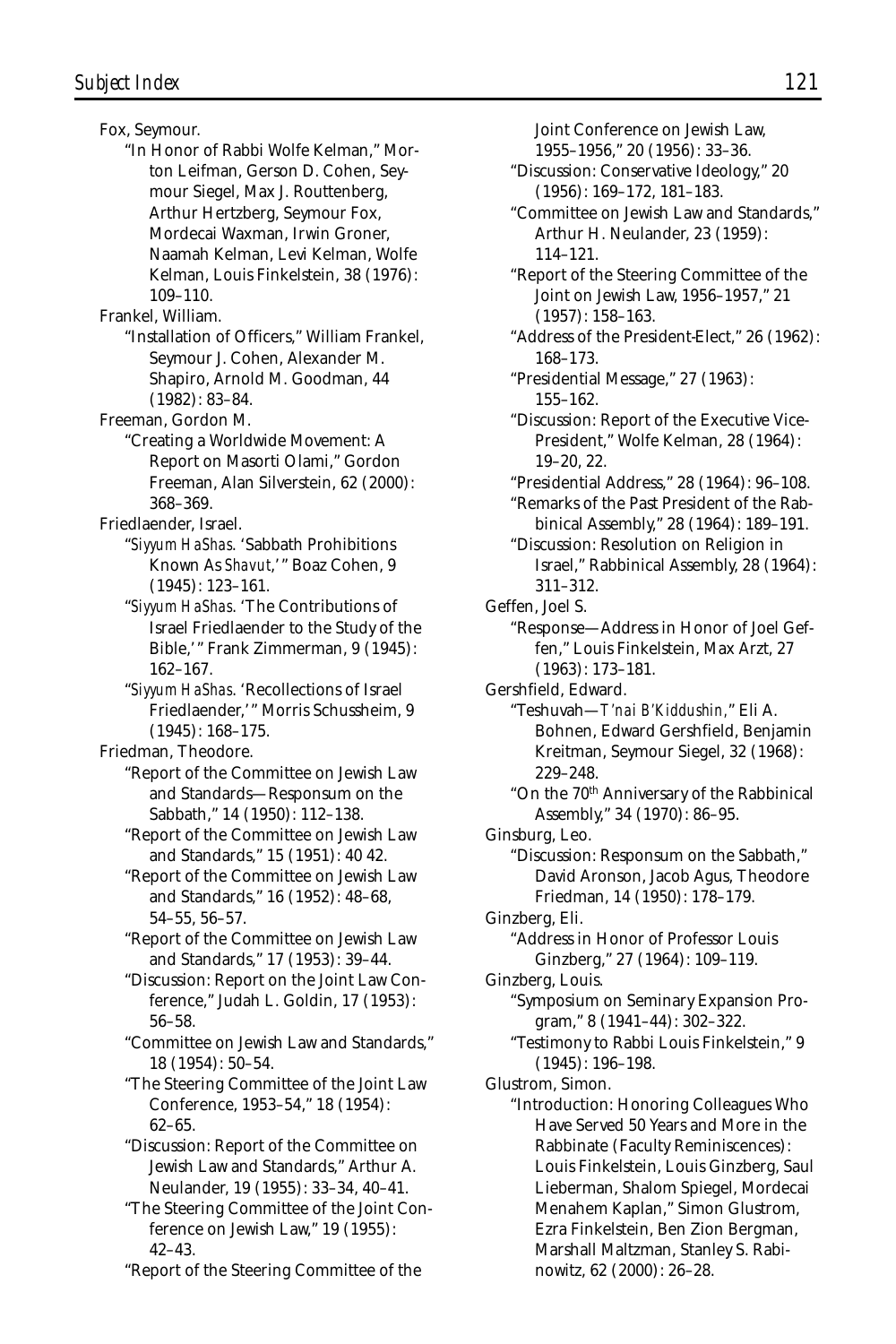RABBINICAL ASSEMBLY *(cont'd.)* Gold, Aaron. "Discussion: Membership Committee Report" (report includes roll call on permitting a female rabbi to join), Amos W. Miller, Arnold M. Goodman, 45 (1983): 237. Goldin, Judah L. "Report on the Joint Law Conference," 17 (1953): 45–49. "Discussion: Report on the Joint Law Conference," 17 (1953): 70–71. "Discussion: *Ketubah,*" 18 (1954): 69, 79–81. "Discussion: The Steering Committee of the Joint Conference on Jewish Law," Theodore Friedman, 19 (1955): 43–45, 47. Goldman, Israel M. "Committee on the Rabbinical Assembly Campaign," 6 (1939): 172–174. "Presidential Message—The Rabbinical Assembly of America in the Contemporary World," 11 (1947): 140–160. "Tributes to Rabbis Emeriti," 11 (1947): 375–388. "Presidential Message—New Demands on the Rabbinate and the Laity," 12 (1948): 83–104. "Response: Tribute to Outgoing President Israel M.Goldman," Leon S. Lang, 12 (1948): 308–311. "Discussion: The Role of the Rabbinical Assembly," Simon Greenberg, 19 (1955): 154–155. Goldman, Yosef. "Tribute to Rabbinical Assembly Members Who Served in Israel's War of Independence," Yosef Goldman, Mayer Abramovitz, 50 (1988): 70–71. Goldstein, David. "Dinner in Honor of Rabbi Simon Greenberg," 25 (1961): 107–108. Goldstein, Israel. "The Rabbinical Assembly—An Appraisal," 1 (1927): 32–41. "Report of the Committee on Social Justice," 4 (1930–32): 358–364. "Report of the Committee on Social Justice," 5 (1933–38): 3–12. "Discussion: Prouncement of the Zionist Revaluation Committee," Norman Salit, 14 (1950): 249–255. Golinkin, David.

"The Law Committee at Seventy: Introducing the Proceedings of the Committee

on Jewish Law and Standards, 1927– 1970" (Hebrew), 60 (1998): 75–86. Golinkin, Noah. "Discussion: Report of the Committee on Jewish Law and Standards," 19 (1955): 39–40. "Discussion: Resolution on Religion in Israel," Rabbinical Assembly, 28 (1964): 309. Goodblatt, Morris S. "Testimonial to Rabbi Max Arzt," 21 (1957): 221–225. "Teshuvah—Converts of Questionable Status," Eli A. Bohnen, Arthur David, David Feldman, Morris Goodblatt, Arnold Goodman, Isaac Klein, Benjamin Kreitman, Samuel Schaffler, Israel Silverman, Saul Teplitz, 30 (1966): 105–108. "Teshuvah—Wedding During the Three Weeks," Jacob E. Segal, 32 (1968): 224–228. Goodman, Arnold. "Teshuvah—Converts of Questionable Status," Eli A. Bohnen, Arthur David, David Feldman, Morris Goodblatt, Arnold Goodman, Isaac Klein, Benjamin Kreitman, Samuel Schaffler, Israel Silverman, Saul Teplitz, 30 (1966): 105–108. "Installation of Officers," William Frankel, Seymour J. Cohen, Alexander M. Shapiro, Arnold M. Goodman, 44 (1982): 92–97. "Presidential Address," 45 (1983): 22–34. "Discussion: Membership Committee Report" (report includes roll call on permitting a female rabbi to join), Amos W. Miller, Arnold M. Goodman, 45 (1983): 219–220.

"Presidential Address," 46 (1984): 37–42.

- "Membership Committee Report"(including discussion on permitting a female rabbi to join), Ludwig Nadelmann, Arnold M. Goodman, 46 (1984): 189, 200.
- "Tributes to Rabbi Kassel Abelson and Rabbi Abelson's Response," Mayer Abramowitz, Arnold Goodman, Kassel Abelson, 50 (1988): 173–175.
- "Report of the Commission on Human Sexuality (CHS) to the Committee on Jewish Law and Standards (CJLS)," Gerald L. Zelizer, Arnold M. Goodman, Kassel Abelson, 56 (1994): 22–26.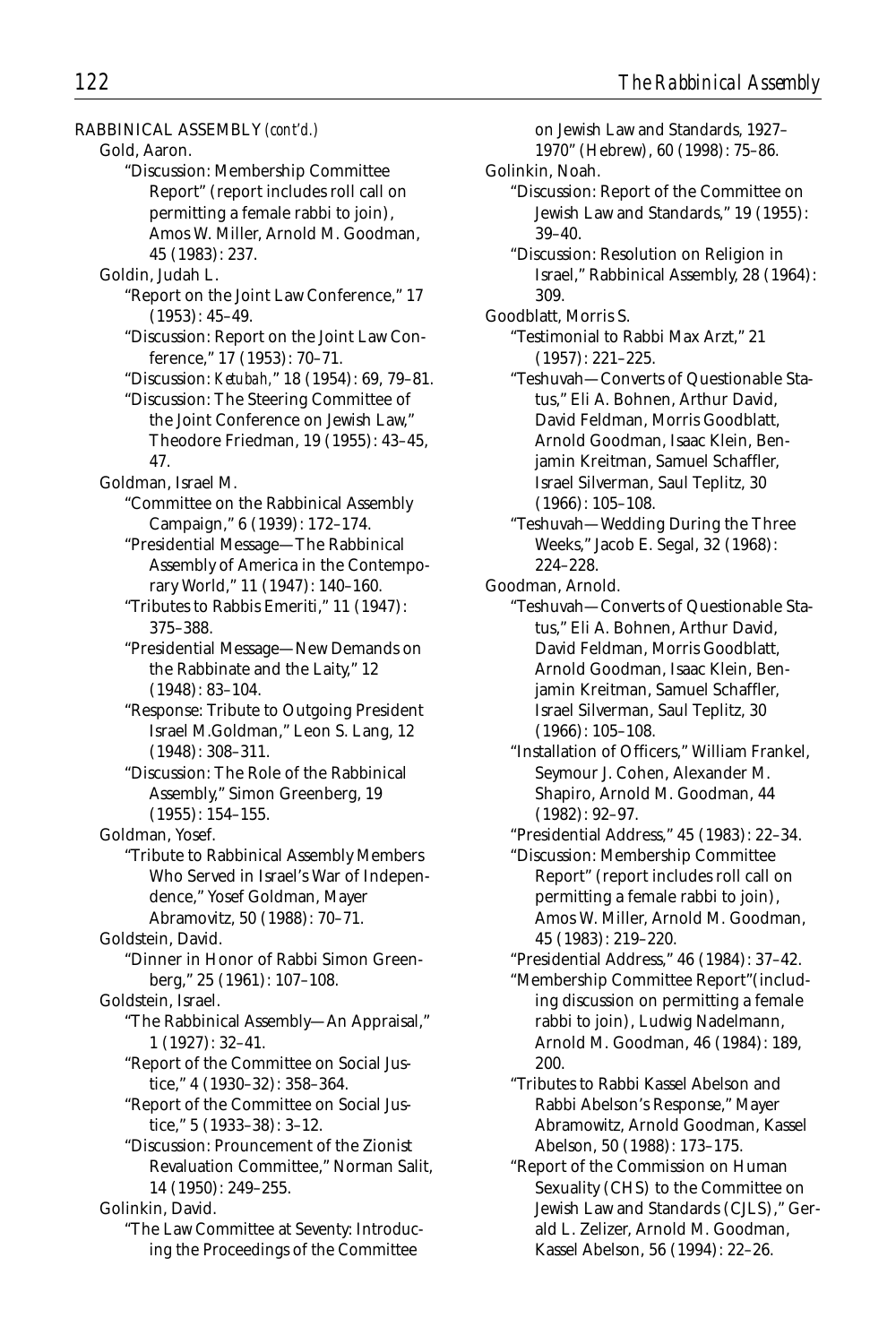"Strategic Planning Committee," David Lieber, Arnold Goodman, 58 (1996): 275–289. "Committee to Strengthen RA Presence," 59 (1997): 233–239. "Honoring Rabbinical Assembly Staff," 62 (2000): 206–210. Gordis, Robert. "*Siyyum HaShas* in Tribute to Professor Louis Ginzberg," 8 (1941–44): 377–382. "President's Message," 9 (1945): 44–51. "Testimonial to Rabbi Louis Finkelstein," 9 (1945): 193–199, 204–206. "Presidential Address—New Vistas For Conservative Judaism," 10 (1946): 58–84. "In Honor of Rabbi Robert Gordis," 10 (1946): 294–295. "Discussion: Report of the Committee on Jewish Law," 11 (1947): 68–72. "Responsum on the Sabbath: A Modern Approach to a Living *Halakhah,*" 14 (1950): 138–155. "Discussion: Responsum on the Sabbath," David Aronson, Jacob Agus, Theodore Friedman, 14 (1950): 184–186. "The Rabbinical Assembly and Conservative Judaism: Retrospect and Prospect," 29 (1965): 84–100. "On the Spirit of Judaism: Reminiscences and Reflections," 33 (1969): 135–146. "Discussion: Membership Committee Report" (report includes roll call on permitting a female rabbi to join), Amos W. Miller, Arnold M. Goodman, 45 (1983): 238–239. "Discussion: Membership Committee Report"(including discussion on permitting a female rabbi to join), Ludwig Nadelmann, Arnold M. Goodman, 46 (1984): 195–196. "Discussion: Resolutions Adopted" (includes reaffirmation of matrilineal descent and issues of conversion), 48 (1986): 320–321. Gordon, Albert I. "Committee on Social Justice," 6 (1939): 175–176. Gottlieb, Aryeh. "Discussion: Membership Committee Report"(including discussion on permitting a female rabbi to join), Ludwig Nadelmann, Arnold M. Goodman, 46 (1984): 192–193. Greenbaum, Michael B. "Tribute to Ismar Schorsch on the Occa-

sion of His 10<sup>th</sup> Anniversary as Chancellor," 59 (1997): 82–85. Greenberg, Moshe. "Conferring of Degrees," Reuven Hammer, Gerson D. Cohen, Yaakov Rosenberg, Morton Leifman, Zalman Dimitrovsky, Avraham S. Halkin, Moshe Greenberg, Simon Greenberg, 43 (1981): 5. Greenberg, Sidney. "Discussion: Teshuvah on a *Kohen* Marrying a Divorcée," 18 (1954): 61. "Discussion: Presidential Address," Eli A. Bohnen, 31 (1967): 20. Greenberg, Simon. "A Permanent Relief Fund," 4 (1930–32): 227–228. "Jewish Nationalism," 5 (1933–38): 32–49. "President's Message," 5 (1933–38): 422–431. "President's Message," 6 (1939): 20–36. "In Honor of Rabbi Robert Gordis," 10 (1946): 289–290. "American Jewry and the New Jewish State"(Hebrew), 12 (1948): 229–234. "The Role of the Rabbinical Assembly," 19 (1955): 141–152. "Discussion: The Role of the Rabbinical Assembly," 19 (1954): 162–164. "Response to Dinner Tribute," 25 (1961): 114–122. "Discussion: Resolution: Religion in Israel," Rabbinical Assembly, 28 (1964): 310. "In Honor of Rabbi Louis Finkelstein," 29 (1965): 76–83. "Discussion: Resolutions," Rabbinical Assembly, 37 (1975): 267–269. "Zionism, Israel and The Rabbinical Assembly," 37 (1975): 345–352. "In Honor of David Lieber—In Tribute to Rabbi David Lieber," David Gordis, Simon Greenberg, David Lieber, 41 (1979): 3–6. "Conferring of Degrees," Reuven Hammer, Gerson D. Cohen, Yaakov Rosenberg, Morton Leifman, Zalman Dimitrovsky, Avraham S. Halkin, Moshe Greenberg, Simon Greenberg, 43 (1981): 7–8. "Conferring of Degrees," David C. Kogen, Simon Greenberg, Gerson C. Cohen, Yaakov G. Rosenberg, Stanley J. Schachter, 44 (1982): 2–4. "Conferring of Degrees," David C. Kogen, Gerson D. Cohen, Morton Leifman, Simon Greenberg, 46 (1984): 99–100. "Celebrating *Siddur Sim Shalom,*" 48 (1986): 18–20.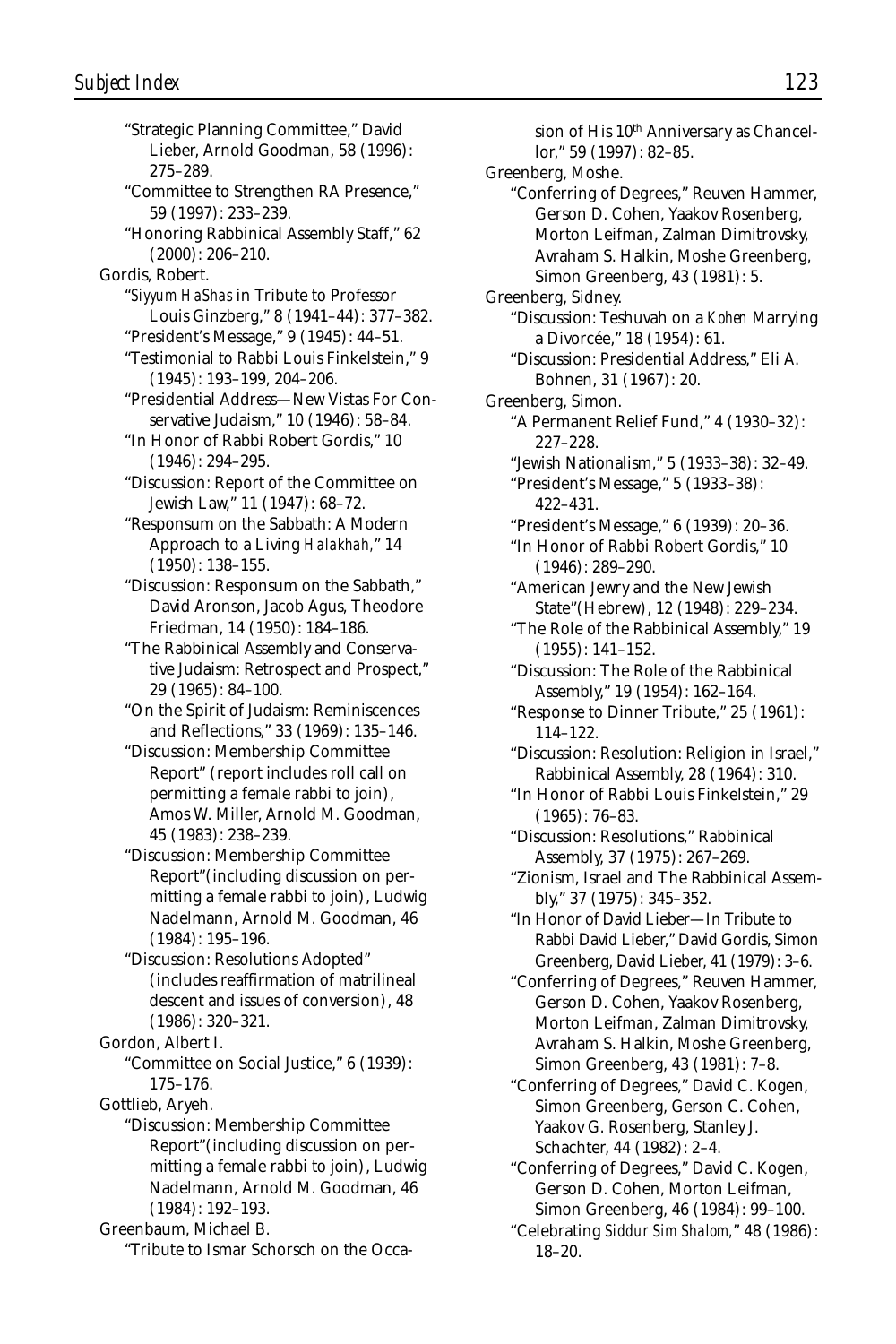RABBINICAL ASSEMBLY *(cont'd.)* Greenberg, Simon *(cont'd.)* "In Honor of Rabbi Simon Greenberg," David Lieber, 53 (1991): 47–50. Greenfeld, William P. "Discussion: Responsum on the Sabbath," David Aronson, Jacob Agus, Theodore Friedman, 14 (1950): 176–177. "Discussion: Prouncement of the Zionist Revaluation Committee," Norman Salit, 14 (1950): 242–245. "Discussion: Report of the Committee on Jewish Law and Standards," 16 (1952): 53–54, 58–59. "Discussion: *Ketubah,*" 18 (1954): 82–83. "Discussion: The Role of the Rabbinical Assembly," Simon Greenberg, 19 (1955): 152–154. "Discussion, Conservative Ideology," 20 (1956): 164–169, 175–176. "Future Prospects of the *Bet Din,*" 21 (1957): 175–181. Greenstone, Julius H. "Report of the Committee on the Interpretation of Jewish Law," 3 (1929): 57–59. "Report of the Committee on Jewish Law," 5 (1933–38): 30–31. "Report of the Committee on Jewish Law," 5 (1933–38): 100–103. "Report of the Committee on Jewish Law," 5 (1933–38): 167–169. "Report of the Committee on Jewish Law," 5 (1933–38): 331–332. "Report of the Committee on Jewish Law," 5 (1933–38): 432–434. "Tributes to Rabbis Emeriti," Israel H. Levinthal, 11 (1947): 382–384. "Bibliography of Works by Members of the Rabbinical Assembly of America," 16 (1952): 231–240. Groner, Irwin. "In Honor of Rabbi Wolfe Kelman," Morton Leifman, Gerson D. Cohen, Seymour Siegel, Max J. Routtenberg, Arthur Hertzberg, Seymour Fox, Mordecai Waxman, Irwin Groner, Naamah Kelman, Levi Kelman, Wolfe Kelman, Louis Finkelstein, 38 (1976): 112–114. "Discussion: Resolutions Adopted" (includes reaffirmation of matrilineal descent and issues of conversion), 48 (1986): 322. "In Celebration—Honoring Rabbi Wolfe

Kelman," Irwin Groner, Judah Nadich, Marc H. Tanenbaum, Morton Leifman,

Levi Weiman-Kelman, 52 (1990): 60–62, 64–65, 70, 74, 76. "Inauguration Address—The Way of Faith," 52 (1990): 125–133. "Presidential Address," 53 (1991): 26–35. "Presidential Address," 54 (1992): 38–49. Halkin, Abraham S. "Conferring of Degrees," Reuven Hammer, Gerson D. Cohen, Yaakov Rosenberg, Morton Leifman, Zalman Dimitrovsky, Avraham S. Halkin, Moshe Greenberg, Simon Greenberg, 43 (1981): 5. Halpern, Harry. "President's Dinner—Ira Eisenstein," 18 (1954): 242–244. "President"s Message," 19 (1955): 115–125. "President's Message," 20 (1956): 71–81. "In Honor of Rabbinical Assembly President," Louis Finkelstein, 20 (1956): 274–281. "Reply—In Honor of Rabbinical Assemble President," Louis Finkelstein, 20 (1956): 282–285. "Discussion: The Rabbinical Assembly Faces the 70s," Edward M. Gershfield, William H. Lebeau, Hillel E. Silverman, Mayer Abramowitz, 34 (1970): 127–128. "Business Session" (includes resolutions), Rabbinical Assembly, 36 (1974): 228–229. Halpern, Martin. "Discussion: Teshuvah: Bingo in Conservative Congregations," Leon B. Fink, Aaron H. Blumenthal, Seymour Siegel, 31 (1967): 227–228. "Discussion: Report of the Committee on Jewish Law and Standards," Benjamin Z. Kreitman, 34 (1970): 207. Hammer, Reuven. "Conferring of Degrees," Reuven Hammer, Gerson D. Cohen, Yaakov Rosenberg, Morton Leifman, Zalman Dimitrovsky, Avraham S. Halkin, Moshe Greenberg, Simon Greenberg, 43 (1981): 1. Harlow, Ilana. "A Gematria for Jules: Talmud Torah: in Tribute to Rabbi Jules Harlow," Efry Spectre, Yochanan Muffs, Israel N. Silverman, Lawrence Hoffman, Aharon Appelfeld, Ilana Harlow, Joel Meyers, Jules Harlow, (includes film clip of Louis Finkelstein), 56 (1994): 51–57. Harlow, Jules. "Committee of Jewish Law and Standards," 26 (1962): 233–237.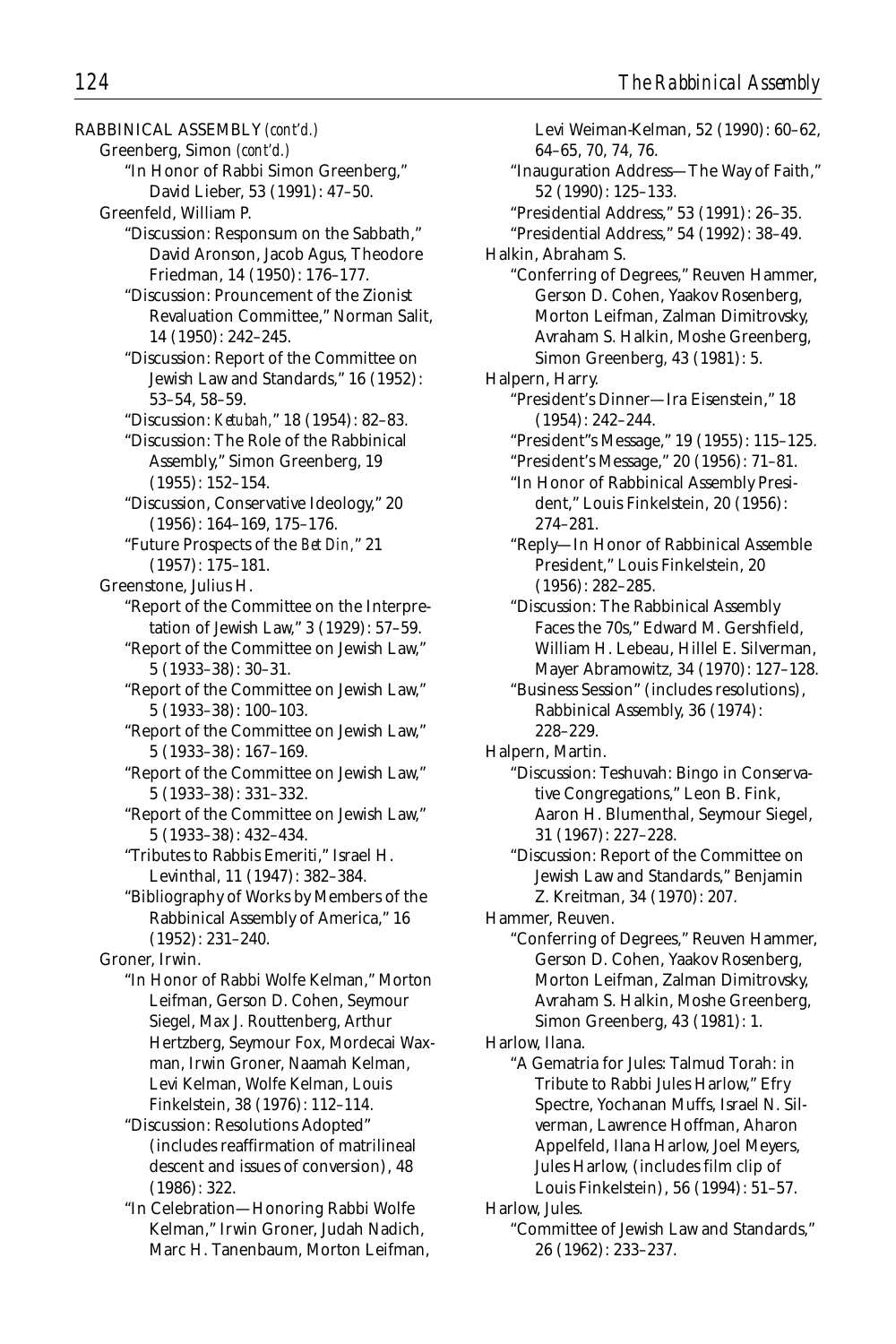"Discussion: Committee on Jewish Law and Standards," 26 (1962): 238. "A Note on *Siddur Sim Shalom,*" 46 (1984): 105–109. "Highlights of *Siddur Sim Shalom,*" 48 (1986): 21–28. "In Recognition of Rabbi Gilbert Epstein," David J. Jacobs, Jules Harlow, 53 (1991): 22–25. "A Gematria for Jules: Talmud Torah: in Tribute to Rabbi Jules Harlow," Efry Spectre, Yochanan Muffs, Israel N. Silverman, Lawrence Hoffman, Aharon Appelfeld, Ilana Harlow, Joel Meyers, Jules Harlow, (includes film clip of Louis Finkelstein), 56 (1994): 60–65. Heckelman, Joseph. "Discussion: The Rabbinical Assembly Faces the 70s," Edward M. Gershfield, William H. Lebeau, Hillel E. Silverman, Mayer Abramowitz, 34 (1970): 128–129. "Message to the Convention," 41 (1979): 283–284. Hendler, Lee Meyerhoff. "Joint Campaign Convocation in Honor of Rabbi Joel H. Zaiman," Lee Meyerhoff Hendler, Joel H. Zaiman, 61 (1999): 128–130. Hering, Lester. "Association of Retired Rabbis," 61 (1999): 251. Hermelin, David B. "Installation of the President and Officers," Kassel Abelson, Albert L. Lewis, Ismar Schorsch, David Hermelin, William Davidson, Mandel L. Berman, Irving Laker, 52 (1990): 118–120. Hertzberg, Arthur. "In Honor of Rabbi Wolfe Kelman," Morton Leifman, Gerson D. Cohen, Seymour Siegel, Max J. Routtenberg, Arthur Hertzberg, Seymour Fox, Mordecai Waxman, Irwin Groner, Naamah Kelman, Levi Kelman, Wolfe Kelman, Louis Finkelstein, 38 (1976): 105–108. "End of a Century, Beginning of a Millennium: What Do Such Things Mean to Jews?" 61 (1999): 8–19. "*Siyyum HaShas*," Kenneth L. Cohen, Arthur Hertzberg, 62 (2000): 51–54. Hershman, Abraham M. "Tributes to Rabbis Emeriti," Israel H. Levinthal, 11 (1947): 375.

Higger, Michael. "Report of the Committee on Jewish Law," 5 (1933–38): 368–369. "*Siyyum HaShas* in Commemoration of 100th Anniversary of the Birth of Professor Solomon Schechter: The Development of the *Sanhedrin* and of the *Semikah,*" 11 (1947): 279–288. Hoffman, Charles I. "Need of a Field Secretary," 4 (1930–32): 223–226. Hoffman, Isidor B. "Social Justice Committee Report," 6 (1939): 73–77. "Social Justice Committee Report," 7 (1940): 42–47. Hoffman, Lawrence. "A Place in the Mind of God: Talmud Torah: in Tribute to Rabbi Jules Harlow," Efry Spectre, Yochanan Muffs, Israel N. Silverman, Lawrence Hoffman, Aharon Appelfeld, Ilana Harlow, Joel Meyers, Jules Harlow, (includes film clip of Louis Finkelstein), 56 (1994): 40–45. Hollander, Ben. "Discussion: The Rabbinical Assembly Faces the 70s," Edward M. Gershfield, William H. Lebeau, Hillel E. Silverman, Mayer Abramowitz, 34 (1970): 131. Iser, Alan. "Regional Reports," Mauricio Balter, Steven R. Tucker, Alan Iser, Harold Berman, Kenneth L. Cohen, 62 (2000): 366. Jacobs, David J. "Discussion: Resolutions Adopted" (includes reaffirmation of matrilineal descent and issues of conversion), 48 (1986): 319. "In Recognition of Rabbi Gilbert Epstein," David J. Jacobs, Jules Harlow, 53 (1991): 20–22. Kadushin, Max. "The Rabbi's Part in Future Palestine Work," 4 (1930–32): 26–35. "Convention Law Committee," 6 (1939): 166. Kaplan, Mordecai M. "Discussion: Traditional Law and Modern Life, A Reaffirmation of Traditional Judaism," Louis Finkelstein, Max Drob, 3 (1929): 51–52. "President's Message Delivered May 2, 1933," 6 (1939): 177–202. "Training of Teaching and Leadership Personnel," 8 (1941–44): 348–360.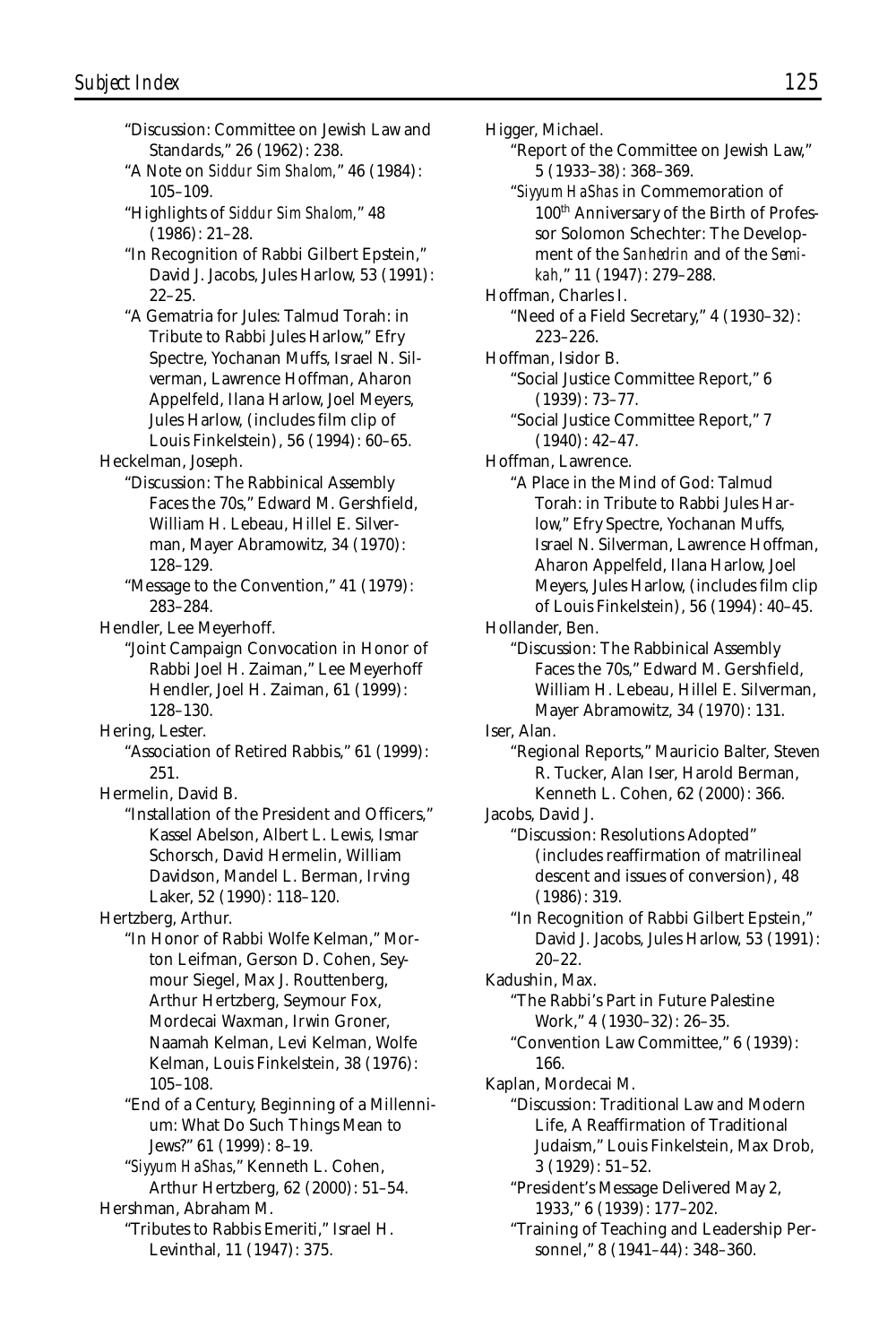RABBINICAL ASSEMBLY *(cont'd.)*

Kaplan, Mordecai M. *(cont'd.)* "Testimonial to Rabbi Louis Finkelstein," 9 (1945): 199–204.

- "In Honor of Rabbi Robert Gordis," 10 (1946): 290–292.
- "Response—Tribute to Rabbi Mordecai M. Kaplan," Louis Finkelstein, 15 (1951): 211–219.
- "Discussion: Report of the Committee on Jewish Law and Standards," 16 (1952): 60–61.
- "Discussion: The Role of the Rabbinical Assembly," Simon Greenberg, 19 (1955): 164–167.
- "Reply—In Honor of Doctor Mordecai M. Kaplan," Moshe Davis, 20 (1956): 267–273.
- "Discussion: Resolutions Adopted (The Birminham Resolution)," 27 (1963): 239–241, 242.
- "Resolutions Adopted," 30 (1966): 123–139.
- "In Honor of Rabbi Robert Gordis," 33 (1969): 132–134.
- Karp, Abraham J.
	- "Discusssion: The Role of the Rabbinical Assembly," Simon Greenberg, 19 (1955): 155–157.
	- "Discussion: The Rabbinical Assembly Faces the 70s," Edward M. Gershfield, William H. Lebeau, Hillel E. Silverman, Mayer Abramowitz, 34 (1970): 133–134.
	- "Toward the Centennial of the Rabbinical Assembly of America: Some Preliminary Observations," 56 (1994): 3–13.
- Katz, Reuben M.
- "Discussion: *Ketubah,*" 18 (1954): 78–79. Kaufman, Jan Caryl.
	- "Programs of Professional Growth and Learning," 61 (1999): 241–243.
- Kelman, Levi (-Weiman).
	- "In Honor of Rabbi Wolfe Kelman," Morton Leifman, Gerson D. Cohen, Seymour Siegel, Max J. Routtenberg, Arthur Hertzberg, Seymour Fox, Mordecai Waxman, Irwin Groner, Naamah Kelman, Levi Kelman, Wolfe Kelman, Louis Finkelstein, 38 (1976): 117.
	- "In Celebration—Honoring Rabbi Wolfe Kelman," Irwin Groner, Judah Nadich, Marc H. Tanenbaum, Morton Leifman, Levi Weiman-Kelman, 52 (1990): 74–76.

Kelman, Naamah. "In Honor of Rabbi Wolfe Kelman," Morton Leifman, Gerson D. Cohen, Seymour Siegel, Max J. Routtenberg, Arthur Hertzberg, Seymour Fox, Mordecai Waxman, Irwin Groner, Naamah Kelman, Levi Kelman, Wolfe Kelman, Louis Finkelstein, 38 (1976): 114–117.

- Kelman, Wolfe.
	- "Discussion: Teshuvah on a Kohen Marrying a Divorcée," 18 (1954): 58.
	- "Discussion: The Steering Committee on the Joint Conference on Jewish Law," 19 (1955): 44.
	- "Report of the Executive Vice-President," 24 (1960): 70–83.
	- "Report of the Executive Vice-President," 25 (1961): 123–131.
	- "Report of the Executive Vice-President," 26 (1962): 110–123.
	- "Discussion: Report of the Executive Vice-President," 26 (1962): 123–125, 126–129.
	- "Report of the Executive Vice-President," 28 (1964): 1–15.
	- "Discussion: Report of the Executive Vice-President," 28 (1964): 16–19, 20–21, 22–23.
	- "Discussion: Resolution on Religion in Israel," Rabbinical Assembly, 28 (1964): 310–311.
	- "Report of the Executive Vice-President," 29 (1965): 1–17.
	- "Discussion: Presidential Address," Eli A. Bohnen, 31 (1967): 13–15.
	- "Introspective Overview," 33 (1969): 1–8.
	- "A Tribute to Rabbi Gilbert Epstein," 37 (1975): 84–89.
	- "Discussion: Resolutions," Rabbinical Assembly, 37 (1975): 260, 262–263, 264–265.
	- "In Honor of Rabbi Wolfe Kelman," Morton Leifman, Gerson D. Cohen, Seymour Siegel, Max J. Routtenberg, Arthur Hertzberg, Seymour Fox, Mordecai Waxman, Irwin Groner, Naamah Kelman, Levi Kelman, Wolfe Kelman, Louis Finkelstein, 38 (1976): 117–123.
	- "Installation Banquet—Installation Address," Wolfe Kelman, Stanley Rabinowitz, Daniel Teplitz, Gerson D. Cohen, Saul Teplitz, 40 (1978): 173–176.
	- "Defeatism, Triumphalism, or *Gevurah?* " 42 (1980): 13–24.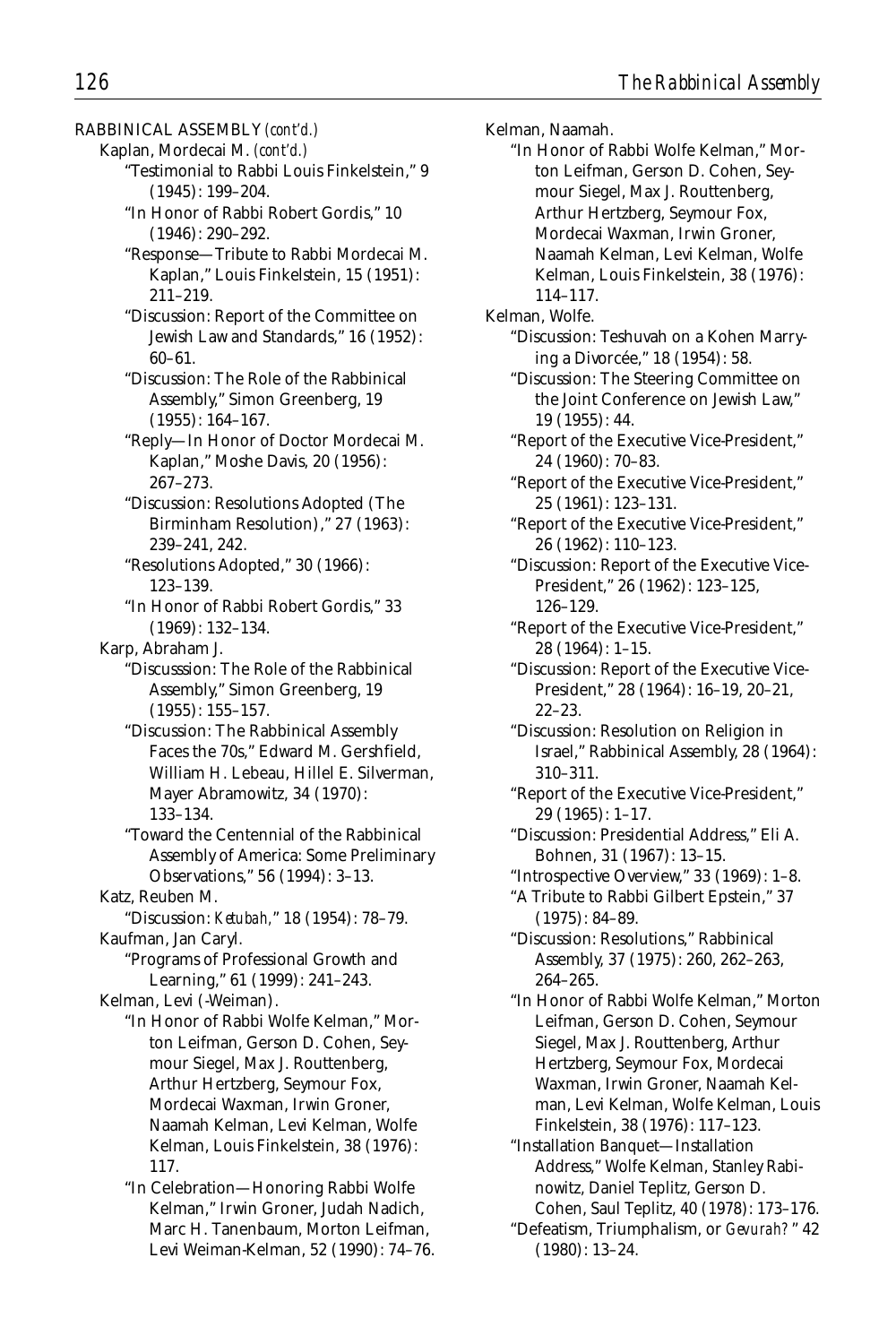"In Tribute to Rabbi Seymour Siegel," Seymour J. Cohen, Wolfe Kelman, Seymour Siegel, Kassel Abelson, 49 (1987): 131–136. "Response: in Celebration—Honoring Rabbi Wolfe Kelman," Irwin Groner, Judah Nadich, Marc H. Tanenbaum, Morton Leifman, Levi Weiman-Kelman, 52 (1990): 76–84 Kenen, I.L. (Isaiah) "Discussion: Presidential Address," Eli A. Bohnen, 31 (1967): 15–19, 20, 21, 22. Kertzer, Morris N. "Report of Social Action Committee," 14 (1950): 256–262. Kessler, Stanley. "Discussion: Membership Committee Report" (report includes roll call on permitting a female rabbi to join), Amos W. Miller, Arnold M. Goodman, 45 (1983): 233. King, Jr., Martin Luther. "Address and Discussion," delivered at the 1968 convention. Published in *Conservative Judaism,* Vol. 22, No. 3, Spring 1968. Kirshblum, I. Usher. "Discussion: Resolution on Religion in Israel," Rabbinical Assembly, 28 (1964): 308. "Discussion: Presidential Address," Eli A. Bohnen, 31 (1967): 10–11, 20. "Discussion: Resolutions," Rabbinical Assembly, 37 (1975): 265–267. Klayman, Michael. "Greetings," Alan Silverstein, Michael Klayman, Alan Ades, 58 (1996): 6–7. "Opening Remarks," 59 (1997): 3–4. Klein, Carl. "Discussion: Membership Committee Report" (report includes roll call on permitting a female rabbi to join), Amos W. Miller, Arnold M. Goodman, 45 (1983): 235. Klein, Isaac. "Discussion: Report on the Joint Law Conference," Judah L. Goldin, 17 (1953): 65, 79. "Discussion: Teshuvah on a *Kohen* Marrying A Divorcée," 18 (1954): 59, 61. "Discussion: Report on the Committee of Jewish Law and Standards," 19 (1955): 39–40. "Recent Developments in Rabbinic and Responsa Literature," 20 (1956): 144–162.

"An Attitude to *Halakhah,*" 22 (1958): 102–107. "Discussion: *Halakhah* and the Life of Holiness," Jack J. Cohen, 22 (1958): 108. "Presidential Address," 23 (1959): 19–32. "Presidential Message," 24 (1960): 56–69. "Response to Tribute," Louis Finkelstein, 24 (1960: 231–234. "Teshuvah—Converts of Questionable Status," Eli A. Bohnen, Arthur David, David Feldman, Morris Goodblatt, Arnold Goodman, Isaac Klein, Benjamin Kreitman, Samuel Schaffler, Israel Silverman, Saul Teplitz, 30 (1966): 105–108. "Teshuvah—Swordfish," 30 (1966): 111–115. "Teshuvah—The Marriage of a *Kohen* and a *Giyoret,*" 32 (1968): 219–223. "Teshuvah—Wedding During the Three Weeks," Jacob E. Segal, 32 (1968): 224–228. "Teshuvah—Is Gelatin Kosher?" 33 (1969): 203–218. "Discussion: The Rabbinical Assembly Faces the 70s," Edward M. Gershfield, William H. Lebeau, Hillel E. Silverman, Mayer Abramowitz, 34 (1970): 132–133. Kogen, David C. "Conferring of Degrees," Gerson D. Cohen, David C. Kogen, 39 (1977): 2–6. "Conferring of Degrees," David C. Kogen, Gerson D. Cohen, 42 (1980): 1–4. "Conferriing of Degrees," David C. Kogen, Simon Greenberg, Gerson C. Cohen, Yaakov G. Rosenberg, Stanley J. Schachter, 44 (1982): 1–2, 8. "Conferring of Degrees," David C. Kogen, Gerson D. Cohen, Morton Leifman, Simon Greenberg, 46 (1984): 95–96. "Conferring of Degrees," Alexander M. Shapiro, David C. Kogen, Saul Teplitz, Gerson D. Cohen, Morton Leifman, Yaakov G. Rosenberg, David Lieber, 48 (1986): 133–134, 141. "In Honor of Leo Landes," 57 (1995): 69–70. Kogen, Judah. "Recognition of Rabbis Celebrating 50 Years of Service," 58 (1996): 72–76. Kohn, Eugene. "President's Message," 5 (1933–38): 252–266.

"President's Message," 5 (1933–38): 356–367.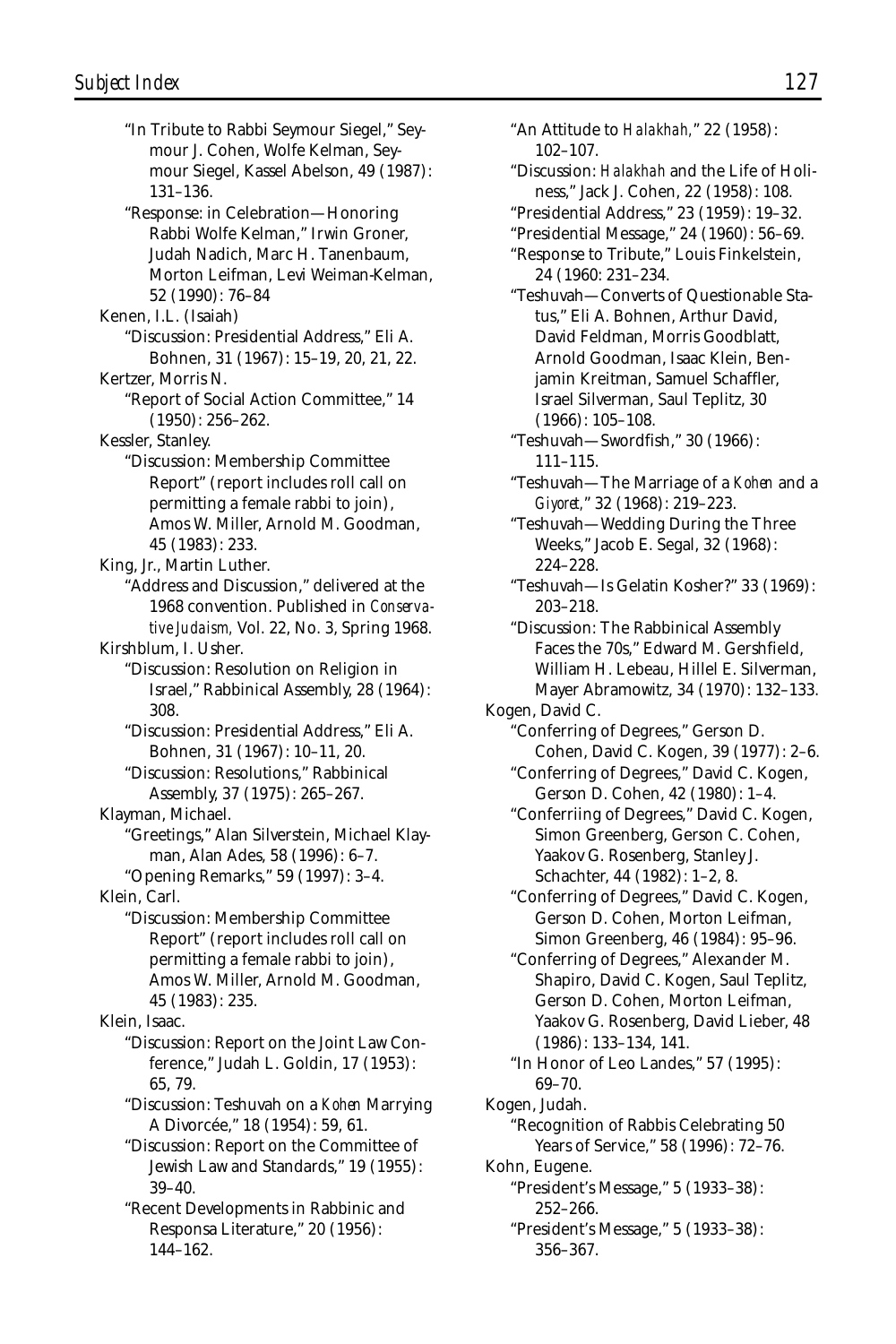RABBINICAL ASSEMBLY *(cont'd.)*

- Kohn, Eugene *(cont'd.)*
	- "Report of Committee on Social Justice," 8 (1941–44): 39–42.
	- "President's Dinner in Honor of Ira Eisenstein," 18 (1954): 229–230.
- Kohn, S. Joshua.
	- "Discussion: The Training of Teaching and Leadership Personnel," Mordecai M. Kaplan, 8 (1941–44): 357.
- Kollek, Teddy.
- "Greetings," 50 (1988): 11–14.
- Kreitman, Benjamin Z.
	- "The First Ten Years of the Committee on Law and Standards," 22 (1958): 68–80.
	- "Teshuvah—Converts of Questionable Status," Eli A. Bohnen, Arthur David, David Feldman, Morris Goodblatt, Arnold Goodman, Isaac Klein, Benjamin Kreitman, Samuel Schaffler, Israel Silverman, Saul Teplitz, 30 (1966): 105–108.
	- "Report of the Committee on Jewish Law and Standards," 31 (1967): 189–194.
	- "Discussion: Teshuvah: Bingo in Conservative Congregations," Leon B. Fink, Aaron H. Blumenthal, Seymour Siegel, 31 (1967): 222–224, 226, 228.
	- "Report of the Committee on Jewish Law and Standards," 32 (1968): 206–218.
	- "Teshuvah—Wedding During the Three Weeks," Jacob E. Segal, 32 (1968): 224–228.
	- "Teshuvah—*T'nai B'Kiddushin,*" Eli A. Bohnen, Edward Gershfield, Benjamin Kreitman, Seymour Siegel, 32 (1968): 229–248.
	- "Report of the Committee on Jewish Law and Standards," 33 (1969): 199–201.
	- "Teshuvah—May a Swimming Pool Be Used as a *Mikvah?*" (Hebrew), 33 (1969): 219–222.
	- "Report of the Committee on Jewish Law and Standards," 34 (1970): 191–199.
	- "Discussion: Report of the Committee on Jewish Law and Standards," 34 (1970): 200, 207–208.
- Kraft, Saul.
	- "Discussion: Report of the Social Action Committee," Morris N. Kertzer, 14 (1950): 273–276.
- Kreutzer, Franklin D.
	- "Greetings and a Challenge from the United Synagogue of America," 50 (1988): 23–25.

Kroloff, Charles A. "Greetings," David L. Lieber, Charles A. Kroloff, 60 (1998): 3–6. Kurtz, Vernon H. "Installation of New Officers," Robert Wexler, David Lieber, Seymour L. Essrog, Ismar Schorsch, Vernon H. Kurtz, Alan Rutkoff, 62 (2000): 153–160. "Tribute to Past Presidents of the Rabbinical Assembly," 62 (2000): 168–172. Kushner, Harold S. "A Plea for Unity in the Rabbinical Assembly," 46 (1984): 18–21. "The Projected *Humash* Commentary," Harold Kushner, David Lieber, 56 (1994): 14–17. Laker, Irving. "Installation of the President and Officers" Kassel Abelson, Albert L. Lewis, Ismar Schorsch, David Hermelin, William Davidson, Mandel L. Berman, Irving Laker, 52 (1990): 122–123. Landes, Aaron. "Discussion: Report of the Committee on Jewish Law and Standards," Benjamin Z. Kreitman, 34 (1970): 205. Landes, Leo. "In Honor of Leo Landes," David C. Kogen, 57 (1995): 69–70. Lang, Leon S. "Adult Education Committee," 7 (1940): 36–41. "The President's Message," 8 (1941–44): 4–19. "The President's Message," 8 (1941–44): 56–63. "Tribute to Outgoing President Israel M. Goldman," 12 (1948): 304–308. "Discussion: Report of the Committee on Jewish Law and Standards," 16 (1952): 55–56. "Discussion: The Role of the Rabbinical Assembly," Simon Greenberg, 19 (1955): 158–159. Lebeau, William H. "The Rabbinical Assembly: A Look Toward the Future," 34 (1970): 96–108. "Membership Committee" (including approved admittance of women), 47 (1985): 179–181. Leifman, Morton M. "In Honor of Rabbi Wolfe Kelman," Morton Leifman, Gerson D. Cohen, Seymour Siegel, Max J. Routtenberg, Arthur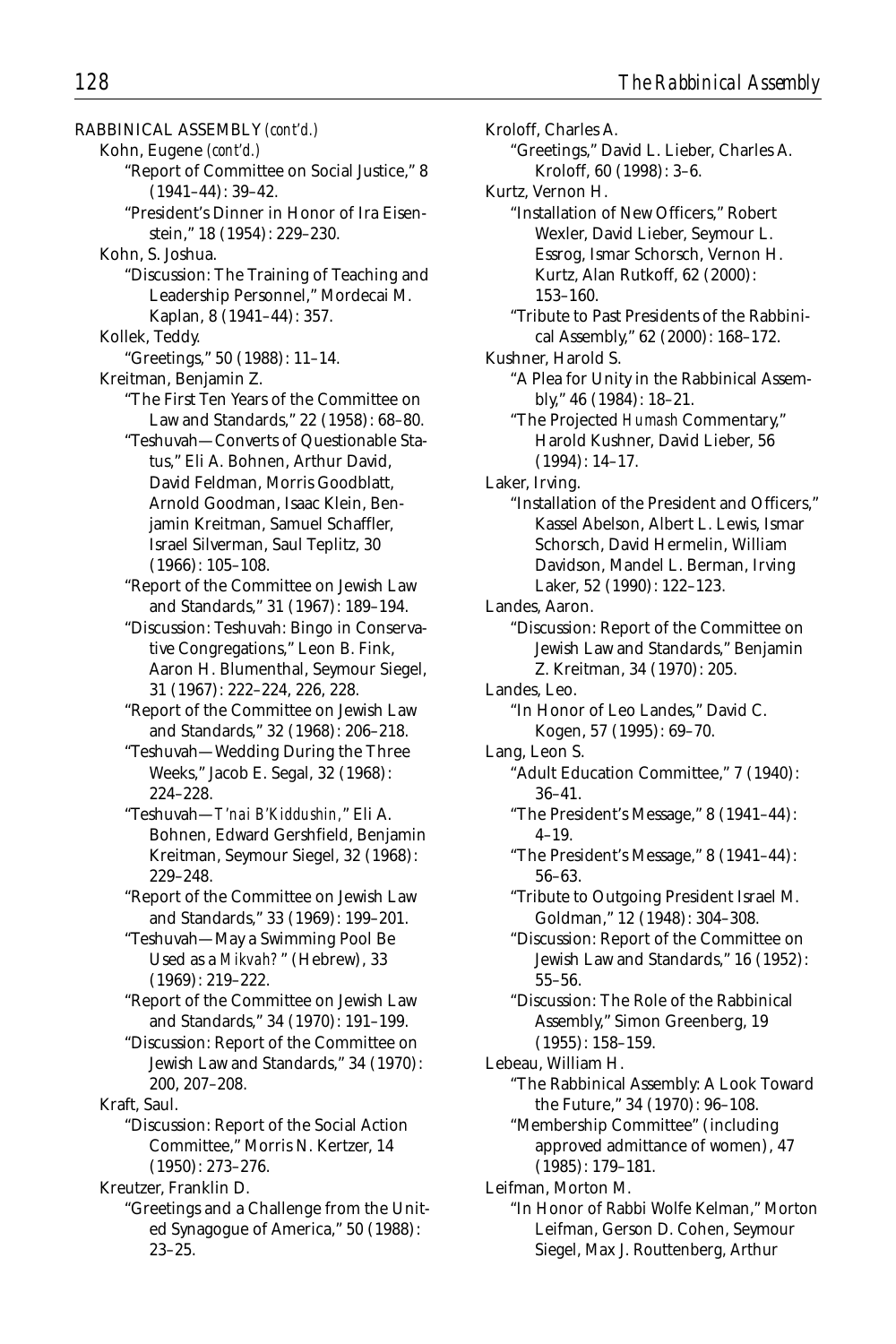Hertzberg, Seymour Fox, Mordecai Waxman, Irwin Groner, Naamah Kelman, Levi Kelman, Wolfe Kelman, Louis Finkelstein, 38 (1976): 94–95, 99–100, 102, 105, 108–109, 110, 112, 114, 123. "Conferring of Degrees," Reuven Hammer,

- Gerson D. Cohen, Yaakov Rosenberg, Morton Leifman, Zalman Dimitrovsky, Avraham S. Halkin, Moshe Greenberg, Simon Greenberg, 43 (1981): 1, 3, 5.
- "Conferring of Degrees," David C. Kogen, Gerson D. Cohen, Morton Leifman, Simon Greenberg, 46 (1984): 97–98.
- "Conferring of Degrees," Alexander M. Shapiro, David C. Kogen, Saul Teplitz, Gerson D. Cohen, Morton Leifman, Yaakov G. Rosenberg, David Lieber, 48 (1986): 139–140.
- "In Celebration—Honoring Rabbi Wolfe Kelman," Irwin Groner, Judah Nadich, Marc H. Tanenbaum, Morton Leifman, Levi Weiman-Kelman, 52 (1990): 71–73.
- Levi, S. Gershon.
	- "Remarks of the President," Saul Teplitz, S. Gershon Levi, 34 (1970): 159–163.
- Levin, Martin N.
	- "Discussion: Membership Committee Report" (report includes roll call on permitting a female rabbi to join), Amos W. Miller, Arnold M. Goodman, 45 (1983): 231–232.

Levine, Arthur J.

- "Installation Banquet: Greetings," Arthur J. Levine, Mordecai Waxman, Gerson D. Cohen, Stanley Rabinowitz, 38 (1976): 127–136.
- Levine, Morris D.
	- "*Siyyum HaShas*—Personal Reminiscences of Professor Morris D. Levine," William P. Greenfeld, 10 (1946): 147–149.

Levine, Shlomo.

"Discussion: Report of the Committee on Jewish Law and Standards," Benjamin Z. Kreitman, 34 (1970): 200.

Levinthal, Israel H.

- "President's Message," 4 (1930–32): 243–251.
- "Tribute to Rabbis Emeriti," 11 (1947): 377–381.
- Levitsky, Louis M. "The President's Message," 8 (1941–44): 169–181.
	- "Spiritual Leadership in the Post-War World: The President's Address," 8 (1941–44): 281–297.

"In Honor of Rabbi Robert Gordis," 10 (1946): 292.

Levy, Mordecai.

"Discussion: Membership Committee Report" (report includes roll call on permitting a female rabbi to join), Amos W. Miller, Arnold M. Goodman, 45 (1983): 225–226.

- Lewis, Albert L.
	- "United Synagogue Youth: A 25<sup>th</sup> Anniversary Tribute," Seymour Goldberg, Paul Freedman, Albert L. Lewis, 38 (1976): 131–132.
	- "Installation Response," 50 (1988): 181–187.
	- "Presidential Report," 51 (1989): 95–103.
	- "Introduction: *Brit Kodesh:* Presentation to Graduates," Elliot Salo Schoenberg, 52  $(1990):$  3.
	- "Presidential Address," 52 (1990): 49–54.
	- "Installation of the President and Officers," Kassel Abelson, Albert L. Lewis, Ismar Schorsch, David Hermelin, William Davidson, Mandel L. Berman, Irving Laker, 52 (1990): 113, 117.
- Lewis, Shalom.
	- "PK's in the Rabbinical Assembly," 49 (1987): 273–277.
	- "Discussion: PK's in the Rabbinical Assembly," 49 (1987): 277–280.
- Lieber, David L.
	- "Response: in Tribute to Rabbi David Lieber," David Gordis, Simon Greenberg, David Lieber, 41 (1979): 6–9.
	- "Conferring of Degrees," Alexander M. Shapiro, David C. Kogen, Saul Teplitz, Gerson D. Cohen, Morton Leifman, Yaakov G. Rosenberg, David Lieber, 48 (1986): 141–142.
	- "In Honor of Rabbi Simon Greenberg," 53 (1991): 47–50.
	- "The Projected *Humash* Commentary," Harold Kushner, David Lieber, 56 (1994): 17–20.
	- "Strategic Planning Committee: Report of Preliminary Work," 57 (1995): 32–35.
	- "Presidential Address," 58 (1996): 77–81. "Strategic Planning Committee," David Lieber, Arnold Goodman, 58 (1996): 275–289.
	- "President's Address," 59 (1997): 91–95.
	- "Greetings," David L. Lieber, Charles A. Kroloff, 60 (1998): 3–6.
	- "Presidential Address," David L. Lieber, 60 (1998): 24–29.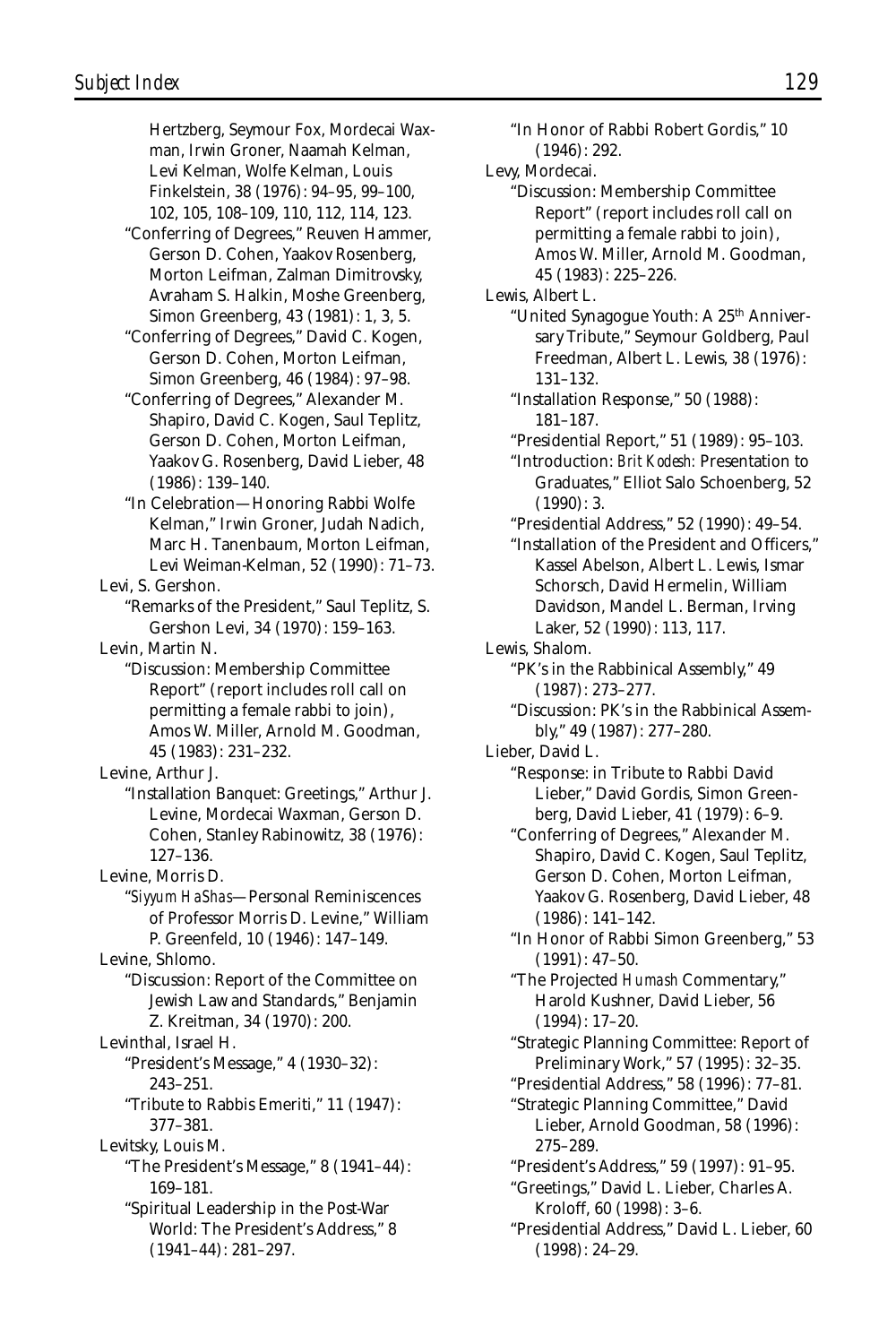RABBINICAL ASSEMBLY *(cont'd.)* Lieber, David L. *(cont'd.)* "Installation of New Officers," Robert Wexler, David Lieber, Seymour L. Essrog, Ismar Schorsch, Vernon H. Kurtz, Alan Rutkoff, 62 (2000): 146–147. Lieberman, Saul. "Discussion: Report on the Joint Law Conference," Judah L. Goldin, 17 (1953): 75–79. Lipnick, Bernard. "Discussion, Membership Committee Report" (report includes roll call on permitting a female rabbi to join), Amos W. Miller, Arnold M. Goodman, 45 (1983): 226–227. Luski, Jacob. "Joint Placement Commission," Jacob Luski, Elliot Salo Schoenberg, 61 (1999): 236–238. "Joint Placement Commission," Jacob Luski, Elliot S. Schoenberg, 62 (2000): 352–355. Mandl, Herbert J. "Discussion: Membership Committee Report" (report includes roll call on permitting a female rabbi to join), Amos W. Miller, Arnold M. Goodman, 45 (1983): 245–246. "Discussion: Membership Committee Report"(including discussion on permitting a female rabbi to join), Ludwig Nadelmann, Arnold M. Goodman, 46 (1984): 190. Marans, Arnold B. "A Tribute to Laura Schwab," 57 (1995): 29–31. Margolies, Morris. "Discussion: The Rabbinical Assembly Faces the 70s," Edward M. Gershfield, William H. Lebeau, Hillel E. Silverman, Mayer Abramowitz, 34 (1970): 138–139. Margolis, Elias. "President's Message," 5 (1933–38): 64–68. "In Honor of Rabbi Robert Gordis," 10  $(1946) \cdot 293$ Marx, Alexander. "Testimonial to Rabbi Louis Finkelstein," 9 (1945): 207–208. Maslin, Simeon J. "Greetings," 59 (1997): 96–98. Matt, C. David. "*Siyyum HaShas* in Tribute to Professor Louis Ginzberg (Poem)," 8 (1941–44):

399–400.

"To Solomon Schechter on the Centenary of his Birth (Poem)," 11 (1947): 1–2. "A Rabbi Died (Poem)," 13 (1949): 439. Matt, Hershel Jonah. "Discussion: Membership Committee Report"(including discussion on permitting a female rabbi to join), Ludwig Nadelmann, Arnold M. Goodman, 46 (1984): 198. Melamed, Raphael. "Tributes to Rabbis Emeriti," Israel H. Levinthal, 11 (1947): 375. Menitoff, Michael N. "Welcoming Remarks," 59 (1997): 80–81. Meyers, Joel H. "Introduction of the Executive Director-Elect of the Rabbinical Assembly," Kassel Abelson, Joel H. Meyers, 51 (1989): 22–24. "Report of the Executive Director," 52 (1990): 55–59. "Report of the Executive Vice-President," 53 (1991): 56–62. "Report of the Executive Vice-President," 54 (1992): 14–18. "Talmud Torah: in Tribute to Rabbi Jules Harlow" (includes film clip of Louis Finkelstein), Efry Spectre, Yochanan Muffs, Israel N. Silverman, Lawrence Hoffman, Aharon Appelfeld, Ilana Harlow, Joel Meyers, Jules Harlow, 56 (1994): 57–60. "Report of the Executive Vice President," 56 (1994): 105–109. "Report of the Executive Vice President," 57 (1995): 95–103. "Report of the Executive Vice President," 58 (1996): 61–68. "Report of the Executive Vice President," 61 (1999): 223–229. "Report of the Executive Vice President," 62 (2000): 339–343. Michaels, James R. "Discussion: Resolutions Adopted" (includes reaffirmation of matrilineal descent and issues of conversion), 48 (1986): 318–319. Milgrom, Jacob. "Discussion: Report on the Committee of Jewish Law and Standards," 19 (1955): 37–40. Miller, Amos W. "Discussion: Membership Committee Report" (report includes roll call on permitting a female rabbi to join),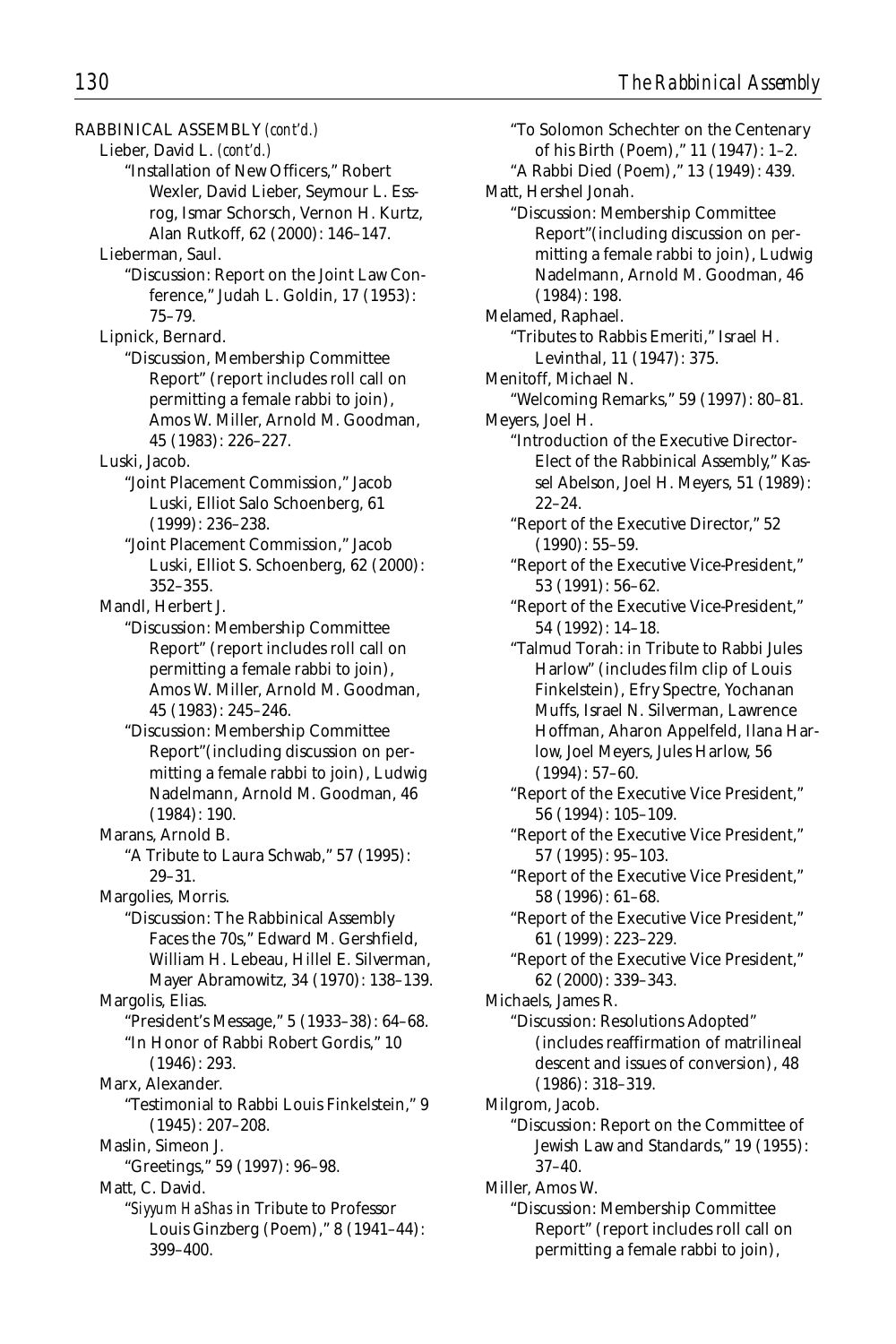Amos W. Miller, Arnold M. Goodman, 45 (1983): 218–219. Moline, Jack. "Discussion: Membership Committee Report" (report includes roll call on permitting a female rabbi to join), Amos W. Miller, Arnold M. Goodman, 45 (1983): 241. Morgenstern, Julian. "Greetings," 5 (1933–38): 355–357. Moses, Lionel. "Centralization of *Halakhic* Authority: in Defense of the Authority of the Committee on Jewish Law and Standards," 55 (1993): 33–39. Moseson, David. "Discussion: Report of the Executive Vice-President," Wolfe Kelman, 26 (1962): 126. Moss, Louis J. "Greetings," 6 (1939): 13–18. Muffs, Yochanan. "The Lesson of the Almond Tree: Talmud Torah: in Tribute to Rabbi Jules Harlow" (includes film clip of Louis Finkelstein), Efry Spectre, Yochanan Muffs, Israel N. Silverman, Lawrence Hoffman, Aharon Appelfeld, Ilana Harlow, Joel Meyers, Jules Harlow, 56 (1994): 32–34. Nadelmann, Ludwig. "Discussion: Membership Committee Report" (report includes roll call on permitting a female rabbi to join), Amos W. Miller, Arnold M. Goodman, 45 (1983): 231. "Membership Committee Report"(including discussion on permitting a female rabbi to join), Ludwig Nadelmann, Arnold M. Goodman, 46 (1984): 187–188, 201. Nadich, Judah. "Discussion: Presidential Address," Eli A. Bohnen, 31 (1967): 10, 11–12. "Presidential Address," 35 (1973): 11–19. "Presidential Address," 36 (1974): 20–31. "Banquet Remarks," 36 (1974): 66–69. "In Honor of Jewish Chaplains," 40 (1978): 147–148. "In Celebration—Honoring Rabbi Wolfe Kelman," Irwin Groner, Judah Nadich, Marc H. Tanenbaum, Morton Leifman, Levi Weiman-Kelman, 52 (1990): 62–64. Nelson, Zev. "Report of the Steering Committee," 23 (1959): 109–112. Neulander, Arthur H. "Responsum on the Sabbath—The Use of

165–171. "Report of the Committee on Jewish Law and Standards," 19 (1955): 31–33. "Report of the Committee on Jewish Law and Standards," 20 (1956): 29–32. "Report of the Committee on Jewish Law and Standards," 21 (1957): 27–28. "Report of the Committee on Jewish Law and Standards," 23 (1959): 114–121. Novak, David. "Discussion: Resolutions," Rabbinical Assembly, 37 (1975): 276. "Introductory Remarks for *Siyyum HaShas*" (Hebrew), 41 (1979): 295–297. "Discussion: Membership Committee Report" (report includes roll call on permitting a female rabbi to join), Amos W. Miller, Arnold M. Goodman, 45 (1983): 220–223. "Discussion: Membership Committee Report"(including discussion on permitting a female rabbi to join), Ludwig Nadelmann, Arnold M. Goodman, 46 (1984): 196–197. Oleisky, Arthur. "Discussion: Membership Committee Report" (report includes roll call on permitting a female rabbi to join), Amos W. Miller, Arnold M. Goodman, 45 (1983): 234. Oler, I. David. "Discussion: Membership Committee Report"(including discussion on permitting a female rabbi to join), Ludwig Nadelmann, Arnold M. Goodman, 46 (1984): 190. Orenstein, Jehiel. "Discussion: Membership Committee Report" (report includes roll call on permitting a female rabbi to join), Amos W. Miller, Arnold M. Goodman, 45 (1983): 227–228. Parzen, Herbert. "Committee on Refugee Rabbis," 6 (1939): 63–65. Pearlmutter, Fischel A. "Discussion: Membership Committee Report" (report includes roll call on permitting a female rabbi to join), Amos W. Miller, Arnold M. Goodman, 45 (1983): 223–225. Plotkin, Paul. "Discussion: Membership Committee Report"

Electricity on the Sabbath," 14 (1950):

(report includes roll call on permitting a female rabbi to join), Amos W. Miller, Arnold M. Goodman, 45 (1983): 245.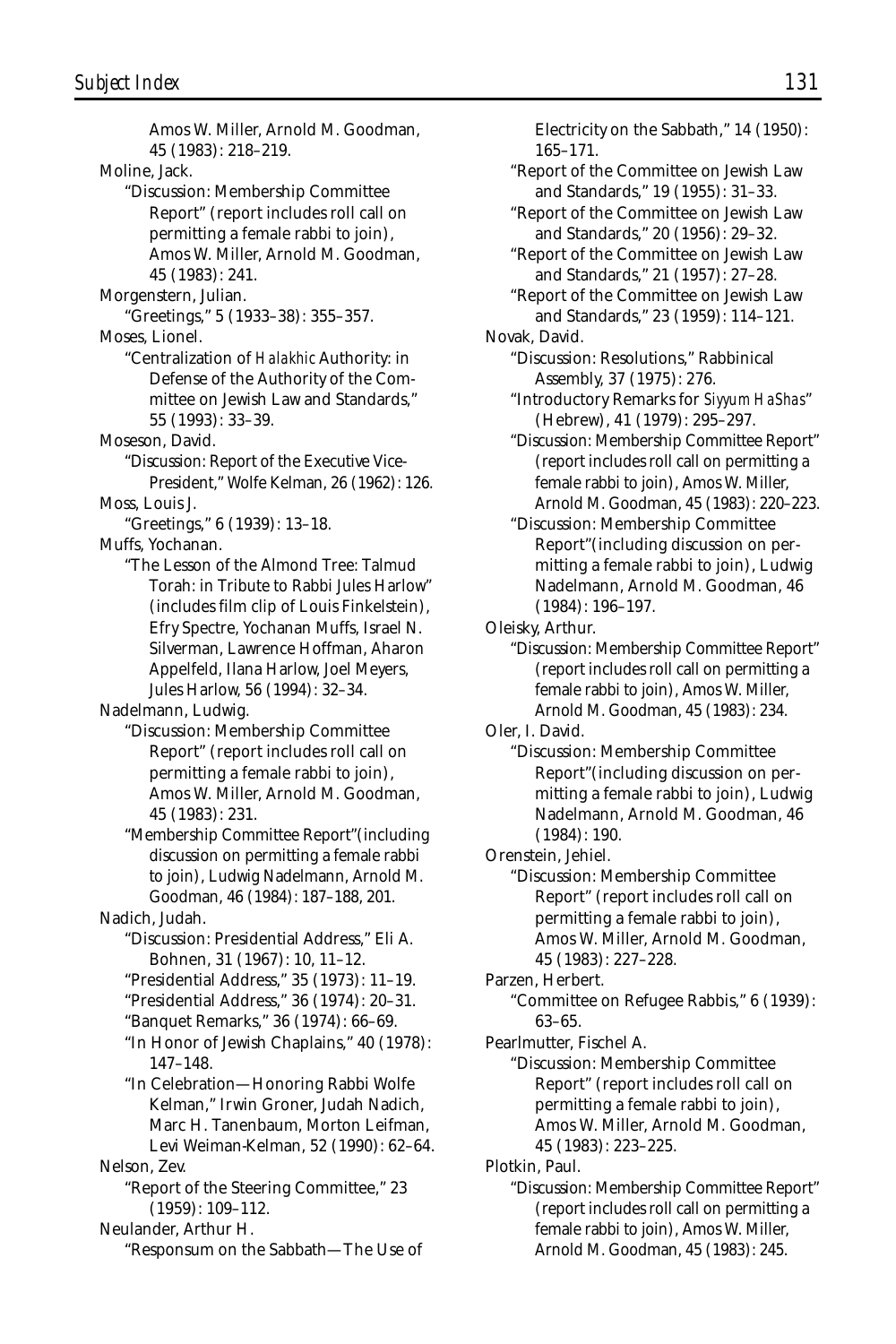RABBINICAL ASSEMBLY *(cont'd.)* Porath, Jonathan D. "Discussion: Membership Committee Report"(including discussion on permitting a female rabbi to join), Ludwig Nadelmann, Arnold M. Goodman, 46 (1984): 199–200. Pressman, Daniel J. "Honoring Rabbis on the 50<sup>th</sup> Anniversary of Their Ordination," 57 (1995): 47–48. Pressman, Jacob. "Discussion: Membership Committee Report" (report includes roll call on permitting a female rabbi to join), Amos W. Miller, Arnold M. Goodman, 45 (1983): 226. Prombaum, Ephraim. "Discussion: Report of the Social Action Committee," Morris N. Kertzer, 14 (1950): 279. Portnoy, Herschel. "Discussion: Membership Committee Report" (report includes roll call on permitting a female rabbi to join), Amos W. Miller, Arnold M. Goodman, 45 (1983): 242–243. Potok, Simon. "Discussion: Membership Committee Report"(including discussion on permitting a female rabbi to join), Ludwig Nadelmann, Arnold M. Goodman, 46 (1984): 199, 200. Rabbinical Assembly. *1927–1950* "Program," 1 (1927): vii–viii. "Proceedings of Conference," 1 (1927): 9. "Report of the Pension Committee," Jacob Bosniak, 1 (1927): 12–16. "Resolutions (in Report of the Treasurer)," Max Arzt, 1 (1927): 11–12. "Report of the Placement Committee," Norman Salit, 1 (1927): 16–18. "President's Message," Max Drob, 1 (1927): 19–24. "List of Alumni (of JTS) and Additional Members," 1 (1927): 97–106. "Honorary Alumni of JTS," 1 (1927): 107. "President's Message," Max Drob, 2 (1928): 17–24. "The Constitution," 2 (1928): 187–190. "Program and Minutes of the Rabbinical Assembly," 3 (1929): 6–17. "Statement of the President," Louis Finkelstein, 3 (1929): 54–56. "Report on the Proposed Reorganization of

the Placement Committee," B. Reuben Weilerstein, 3 (1929): 119–125. "Opinions Rendered by the Committee on Jewish Law," Louis M. Epstein, 3 (1929): 151–167. "Honorary Members of the Rabbinical Assembly," 3 (1929): 168–174. "NY Act of Incorporation of the Rabbinical Assembly," 3 (1929): 175–176. "Officers and Program of the Convention," 4 (1930–32): 5–6, 115–116, 231–233. "Presidential Message," Louis Finkelstein, 4 (1930–32): 9–19. "Abstracts (and Resolutions) of the Minutes," 4 (1930–32): 234–237. "Presidential Message," Israel H. Levinthal, 4 (1930–32): 122–139, 243–251. "Report of the Committee on Permanent Relief Fund," Simon Greenberg, 4 (1930–32): 226–227. "Committee on President's Message," 4 (1930–32): 252. "Members (and Honorary Members) of the Rabbinical Assembly," 4 (1930–32): 383–391. "Contents, Officers, and Abstracts of Minutes," 5 (1933–38): iii–v, viii, ix-x, 53, 54–59, 167, 241–248, 339–351, 403–410. "Pronouncement on Social Justice," 5 (1933–38): 156–164. "Pronouncement on Zionism," 5 (1933–38): 388–400. "Committee Reports: Membership, Placement, Jewish Relief Overseas, Social Justice, Congregational Schools, Professional Ethics, Cooperation with United Synagogue and JTS, Pension Fund, Zionist, Jewish Law, Treasurer," 5 (1933–38): 411–420. "Members of the Rabbinical Assembly," 5 (1933–38): 492–501. "Contents, Officers, Program, and Abstracts of Minutes," 6 (1939): 3–10. "Members (and Honorary Members) of the Rabbinical Assembly," 6 (1939): 203–212. "Contents, Officers, Program, Committees, Abstracts," 7 (1940): 3–17. "Constitution of the Rabbinical Assembly," 7 (1940): 17–22. "Report of Placement Committee," 7 (1940): 23–27. "Report of Committee on Jewish Law," Boaz Cohen, 7 (1940): 27–35. "Treasurer's Report, and Seminary Cam-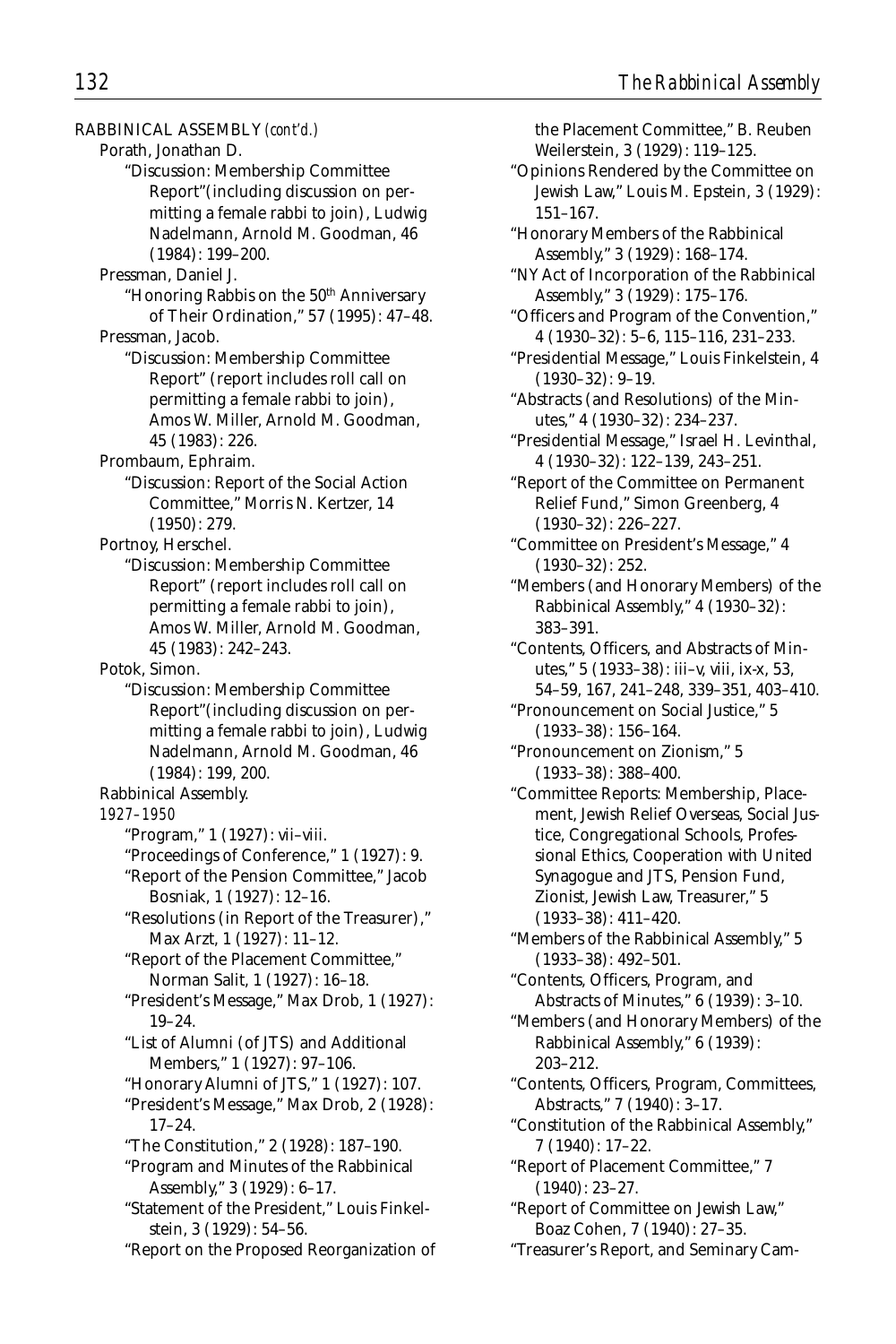paign," Israel M. Goldman, 7 (1940): 47–52, 54. "Nominations Committee," 7 (1940): 61–62. "Committee Reports: Chaplaincy, Inter-Rabbinical Cooperation, Jewish Student Activities, Palestine, Pension Fund," 7 (1940): 327–337. "Members (and Honorary Members) of the Rabbinical Assembly," 7 (1940): 339–352. "List of Members of R.A. by State and City," 7 (1940): 353–363. "Contents, Officers, Program, Committees, Abstracts," 8 (1941–44): v-3, 52–55, 274–280. "Pronouncement on Social Justice," 8 (1941–44): 43–50. "Seeking Peace in Time of War, a Statement," 8 (1941–44): 120–128. "Discussion on Plans for Pension Fund," 8 (1941–44): 329–340. "Report on Chaplaincy Availability Board," 8 (1941–44): 340–348. "*Siyyum HaShas* in Tribute to Professor Louis Ginzberg," 8 (1941–44): 377–401. "Preface, Contents, Minutes," 9 (1945): 2–7. "Committee Reports: Convention, Finance, Relief Fund, Rabbinic Ethics, Hebrew Culture, Conscientious Objectors, Jewish Education, Wartime Emergency, Membership, Seminary Campaign," 9 (1945): 8–18. "Placement Committee Report and Discussion," 9 (1945): 19–23. "The Pension Plan," S. Joshua Kohn, 9 (1945): 24–26. "Report of the Nominations Committee," Moshe Davis, 9 (1945): 31. "Annual Report of the President," Robert Gordis, 9 (1945): 32–43. "*Siyyum HaShas* in Memory of Professor Israel Friedlaender," 9 (1945): 123–175. "Testimonial to Rabbi Louis Finkelstein: Testimonial Scroll," 9 (1945): 209–210. "Foreword, Program, Officers," 10 (1946): (i)-v. "Official Reports and Greetings," Elias Charry, 10 (1946): 52–58. "*Siyyum HaShas*," 10 (1946): 138–158. "Resolutions on the State of Israel," Ralph Simon, 10 (1946): 13–16. "Resolutions," 10 (1946): 276–283. "Appendix I: Members," 10 (1946): 299–313.

- "Appendix II: The Rabbinical Assembly Bulletin and Guide to Reports," 10 (1946): 314–334.
- "*Siyyum HaShas* in Commemoration of the 100th Anniversary of the Birth of Professor Solomon Schechter," 11 (1947): 279–314.

"Tributes to Rabbis Emeriti: Louis M. Epstein, Julius H. Greenstone, Abraham Hershman, Raphael Melamed, Herman Rubenovitz," 11 (1947): 375–388.

"Summary of Session of Rabbis' Wives," 11 (1947): 389–392.

"Third Annual Rabbinical Assembly Conference on Jewish Education," 13 (1949): 454–471.

- "Report of the Committee on Law and Standards—Responsum on the Sabbath," David Aronson, Jacob Agus, Theodore Friedman, Robert Gordis, Ben Zion Bokser, Arthur H. Neulander, 14 (1950), 112–188.
- "Prouncement of the Zionist Revaluation Committee," Norman Salit, 14 (1950): 222–231.
- "Report of the Social Action Committee," Morris N. Kertzer, 14 (1950): 256–262.
- "Golden Jubilee Celebration of the Rabbinical Assembly of America" (Program at Carnegie Hall), 14 (1950): 280–283.

Rabbinical Assembly.

*1951–1973*

"Committee on Jewish Law and Standards," Theodore Friedman, 15 (1951): 40–42.

"Resolutions," 15 (1951): 80–88.

- "Tribute to Rabbi Mordecai M. Kaplan," Louis Finkelstein, 15 (1951): 205–210.
- "Index to Volumes I–XV," Seymour Siegel, Gilbert Epstein, 15 (1951): 255–272.

"Report of the Committee on Jewish Law and Standards," 16 (1952): 48–68.

"Tribute to Rabbi Davidson," 16 (1952): 213–216.

"Bibliogaphy of Works by Members of the Rabbinical Assembly of America," 16 (1952): 231–240.

"Report on the Joint Law Conference," Judah L. Goldin, 17 (1953): 45–79.

"President's Message," Ira Eisenstein, 17 (1953): 139–150.

"Commitee on Jewish Law and Standards," Theodore Friedman, 18 (1954): 50–54.

"Teshuvah: Kohen marrying a Divorcée," 18 (1954): 55–58.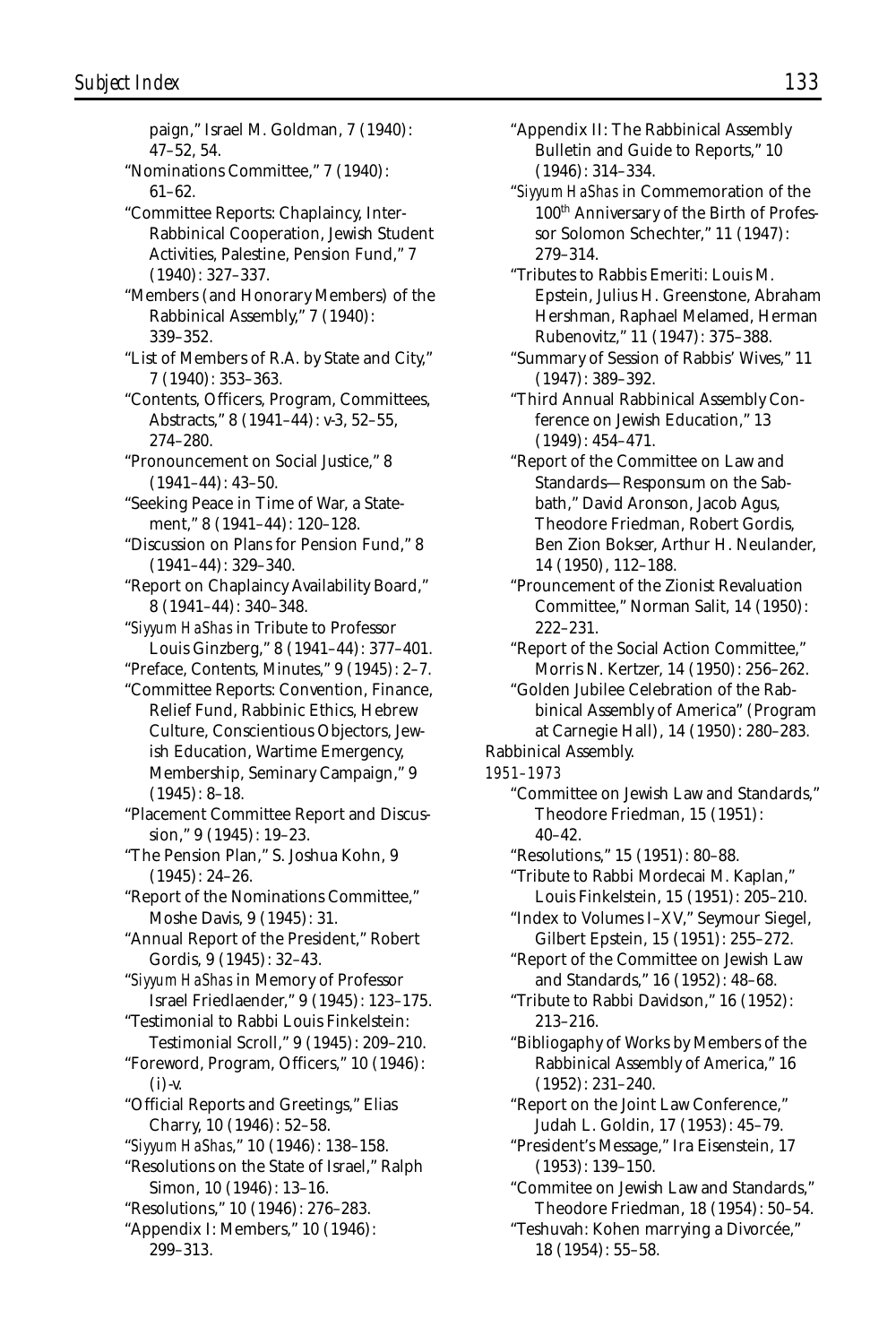- RABBINICAL ASSEMBLY *(cont'd.)*
	- *1951–1973 (cont'd.)*
		- "The Steering Committee of the Joint Law Conference, 1953–54," Theodore Friedman, 18 (1954): 62–65.
		- "*Ketubah*" (Hebrew and English texts), 18 (1954): 66–68.
		- "Report of the Committee on Jewish Law and Standards," Arthur H. Neulander, 19 (1955): 31–33.
		- "The Steering Committee of the Joint Conference on Jewish Law," Theodore Friedman, 19 (1955): 42–43.
		- "President's Message," Harry Halpern, 19 (1955): 115–125.
		- "The State of the Rabbinical Assembly in the Conservative Movement," Aaron H. Blumenthal, 19 (1955): 126–140.
		- "The Role of the Rabbinical Assembly," Simon Greenberg, 19 (1955): 141–152.
		- "Report on the Committee on Jewish Law and Standards," Arthur H. Neulander, 20 (1956): 29–32.
		- "Report of the Steering Committee of the Joint Conference on Jewish Law, 1955–56," Theodore Friedman, 20 (1956): 33–36.
		- "President's Message," Harry Halpern, 20 (1956): 71–81.
		- "Conservative Ideology (Discussion)," 20 (1956): 163–183.
		- "In Honor of Doctor Mordecai M. Kaplan," Moshe Davis, 20 (1956): 252–266.
		- "Reply: in Honor of Doctor Mordecai M. Kaplan," Mordecai M. Kaplan, 20 (1956): 267–273.
		- "In Honor of Rabbinical Assembly President—Harry Halpern," Louis Finkelstein, 20 (1956): 274–281.
		- "Reply: in Honor of Rabbinical Assembly President," Harry Halpern, 20 (1956): 282–285.
		- "Presidential Report," Aaron H. Blumenthal, 21 (1957): 37–56.
		- "Report of the Committee on Jewish Law and Standards," Arthur H. Neulander, 21 (1957): 27–28.
		- "Report of the Steering Committee of the Joint Conference on Jewish Law, 1956–1957, and Report on the *Bet Din*," Theodore Friedman, 21 (1957): 158–163.
		- "Sermon Seminar," Solomon D. Goldfarb, Max Routtenberg, 21 (1957): 199–217.
- "Testimonial to Rabbi Max Arzt," Morris Adler, Morris S. Goodblatt, Saul Teplitz, Louis Finkelstein, 21 (1957): 218–232.
- "Steering Committee and Bet Din Report," 22 (1958): 29–32.
- "Presidential Address," Aaron H. Blumenthal, 22 (1958): 43–67.
- "The First Ten Years of the Committee on Law and Standards," Benjamin Kreitman, 22 (1958): 68–80.
- "In Honor of Rabbinical Assembly President—Aaron H. Blumenthal," Louis Finkelstein, 22 (1958): 167–177.
- "Rabbinical Assembly of America Membership List," 22 (1958): 181–214.
- "Presidential Address," Isaac Klein, 23 (1959): 19–32.
- "Report of the Steering Committee," Zev Nelson, 23 (1959): 109–112.
- "Committee on Jewish Law and Standards," Arthur H. Neulander, 23 (1959): 114–121.
- "An Address (in Honor of Isaac Klein)," Louis Finkelstein, 24 (1960): 223–230.
- "Response (to tribute)," Isaac Klein, 24 (1960): 231–234.
- "Greetings of the President-Elect," Edward Sandrow, 24 (1960): 235–245.
- "Committee on Jewish Law and Standards," Ben Zion Bokser, 24 (1960): 286–291.
- "A Response on Behalf of Colleagues Retiring From the Active Rabbinate," David Aronson, 24 (1960): 305–315.
- "President's Report," Edward Sandrow, 25 (1961): 83–103.
- "Dinner in Honor of Rabbi Simon Greenberg," Isaac Klein, David Goldstein, Louis Finkelstein, 25 (1961): 104–113.
- "Induction of the Fellows of the *Bet Din,*" Isaac Klein, 25 (1961): 104–106.
- "Report of the Committee on Jewish Law and Standards," Max J. Routtenberg, 25 (1961): 188–199.
- "Report of the Executive Vice-President," Wolfe Kelman, 26 (1962): 110–123.
- "Presidential Report," Edward T. Sandrow, 26 (1962): 130–146.
- "A Testimonial Address—Edward T. Sandrow," 26 (1962): 147–161.
- "Address of the President-Elect," Theodore Friedman, 26 (1962): 168–173.
- "Homiletics Seminar (The Eulogy)," Henry Fisher, 26 (1962): 180–190.
- "Committee of Jewish Law and Standards," 26 (1962): 233–237.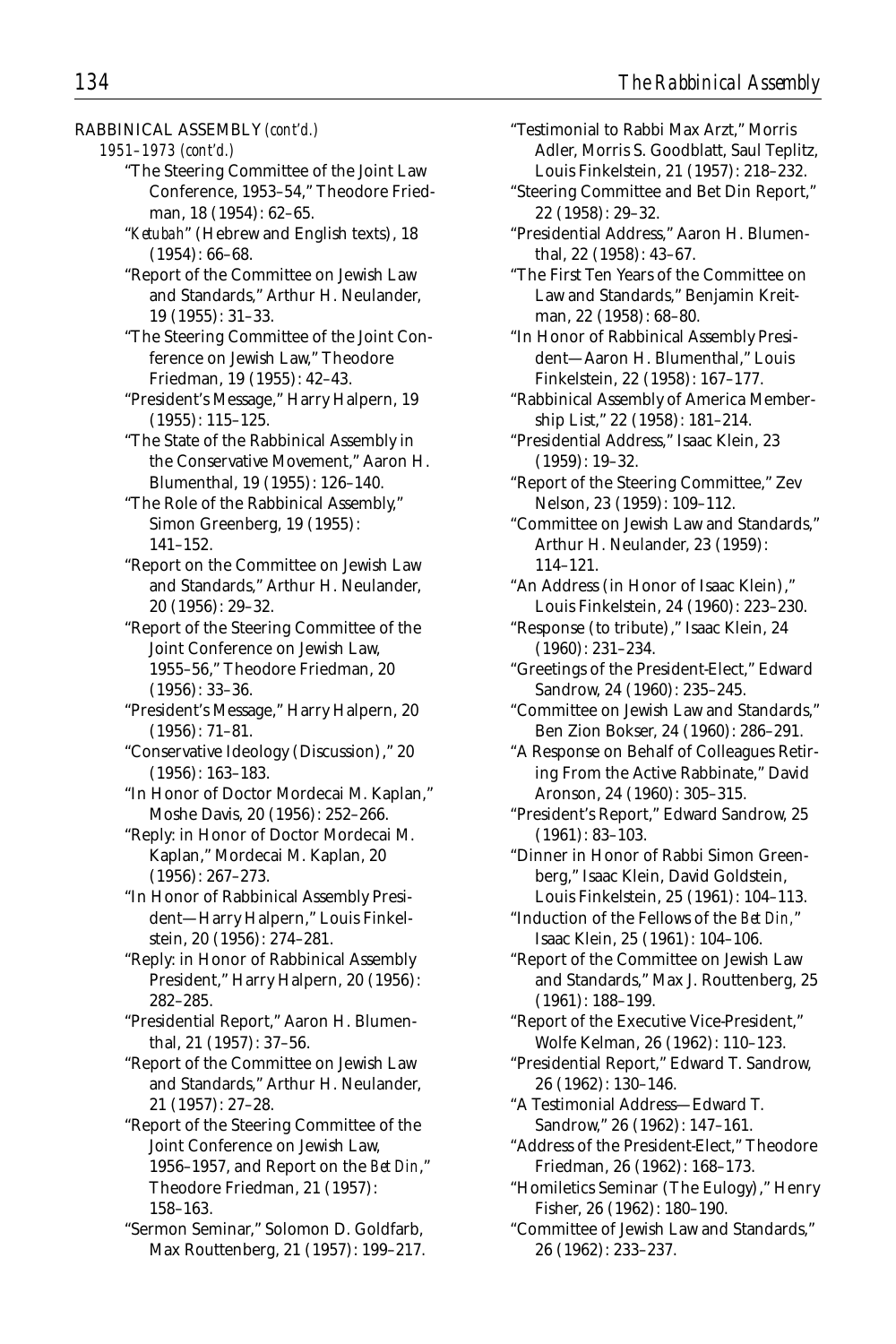- "Revised Constitution of the Rabbinical Assembly," 26 (1962): 246–251.
- "Presidential Message," Theodore Friedman, 27 (1963): 155–162.
- "Remarks—In honor of Joel Geffen," 27 (1963): 163.
- "An Address—In honor of Joel Geffen," Max Arzt, 27 (1963): 164–172.
- "Report of the Committee on Jewish Law and Standards," Max Routtenberg, 27 (1963): 221–230.
- "Resolutions Adopted," 27 (1963): 231–239.
- "Report of the Executive Vice-President," Wolfe Kelman, 28 (1964): 1–15.

"Presidential Address," Theodore Friedman, 28 (1964): 96–108.

- "Address in Honor of Professor Louis Ginzberg," Eli Ginzberg, 28 (1964): 109–119.
- "A Living Talmud: Tribute to Rabbis Theodore Friedman and Max J. Routtenberg," Louis Finkelstein, 28 (1964): 174–188.

"Remarks of the Past President of the Rabbinical Assembly," Theodore Friedman, 28 (1964): 189–191.

"Remarks of the President-Elect of the Rabbinical Assembly," Max J. Routtenberg, 28 (1964): 192–194.

"Report of the Committee of Jewish Law and Standards," Ben Zion Bokser, 28 (1964): 238–243.

"Teshuvah—The Jew Who Has Intermarried," Max J. Routtenberg, 28 (1964): 244–254.

"Teshuvah—*Yom Tov Sheni Shel Goluyot,*" Aaron H. Blumenthal, 28 (1964): 255–272.

"Teshuvah—*Brit Milah,*" Ben Zion Bokser, 28 (1964): 273–274.

"Teshuvah—*Tishah B'Av* and the Three Weeks" (minority and majority opinions), Aaron H. Blumenthal, Ben Zion Bokser, Leon B. Fink, 28 (1964): 275–292.

"Resolution on Religion in Israel," 28 (1964): 304–306, 314–315.

"Discussion: Resolution on Religion in Israel," 28 (1964): 307–313.

"Report of the Executive Vice-President," Wolfe Kelman, 29 (1965): 1–17.

"The President's Message," Max J. Routtenberg, 29 (1965): 18–26.

"In Honor of Rabbi Louis Finkelstein," Simon Greenberg, 29 (1965): 76–83.

- "The Rabbinical Assembly and Conservative Judaism: Retrospect and Prospect," Robert Gordis, 29 (1965): 84–100.
- "Israel Committee," Joseph P. Sternstein, 29 (1965): 152–158.
- "Resolutions Adopted," 29 (1965): 163–169.
- "Address to the Convention: Tribute to Max J. Routtenberg and Eli A. Bohnen," Louis Finkelstein, 30 (1966): 13–20.
- "Remarks of the Past President," Max J. Routtenberg, 30 (1966): 21–25.
- "Remarks of the President," Eli A. Bohnen, 30 (1966): 26–30.
- "Teshuvah—Converts of Questionable Status," Eli A. Bohnen, Arthur David, David Feldman, Morris Goodblatt, Arnold Goodman, Isaac Klein, Benjamin Kreitman, Samuel Schaffler, Israel Silverman, Saul Teplitz, 30 (1966): 105–108.
- "Teshuvah—Converts of Questionable Status," Aaron H. Blumenthal, Leon Fink, 30 (1966): 109–110.
- "Teshuvah—Swordfish," Isaac Klein, 30 (1966): 111–115.
- "Resolutions Adopted," Mordecai M. Kaplan, 30 (1966): 123–139.
- "Presidential Address," Eli A. Bohnen, 31 (1967): 1–10.
- "Rabbinical Assembly Lecture," Louis Finkelstein, 31 (1967): 93–102.
- "Special Report of the Israel Committee," Myron Fenster, 31 (1967): 182–184.
- "Report of the Committee on Jewish Law and Standards," Benjamin Kreitman, 31 (1967): 189–194.
- "Teshuvah—Disinterment," Jack Segal, 31 (1967): 195–208.
- "Teshuvah—Games of Chance," Leon B. Fink, 31 (1967): 209–218.
- "Teshuvah—Bingo in Conservative Congregations," Aaron H. Blumenthal, Seymour Siegel, 31 (1967): 219–221.
- "Teshuvah—United Synagogue Youth Kinnusim," Seymour Siegel, 31 (1967): 229–230.
- "Resolutions Adopted," 31 (1967): 255–257.
- "Address and Discussion," Martin Luther King, Jr., delivered at the 1968 convention. Published in *Conservative Judaism,* Vol. 22, No. 3, Spring 1968.
- "Presidential Address," Eli A. Bohnen, 32 (1968): 1–6.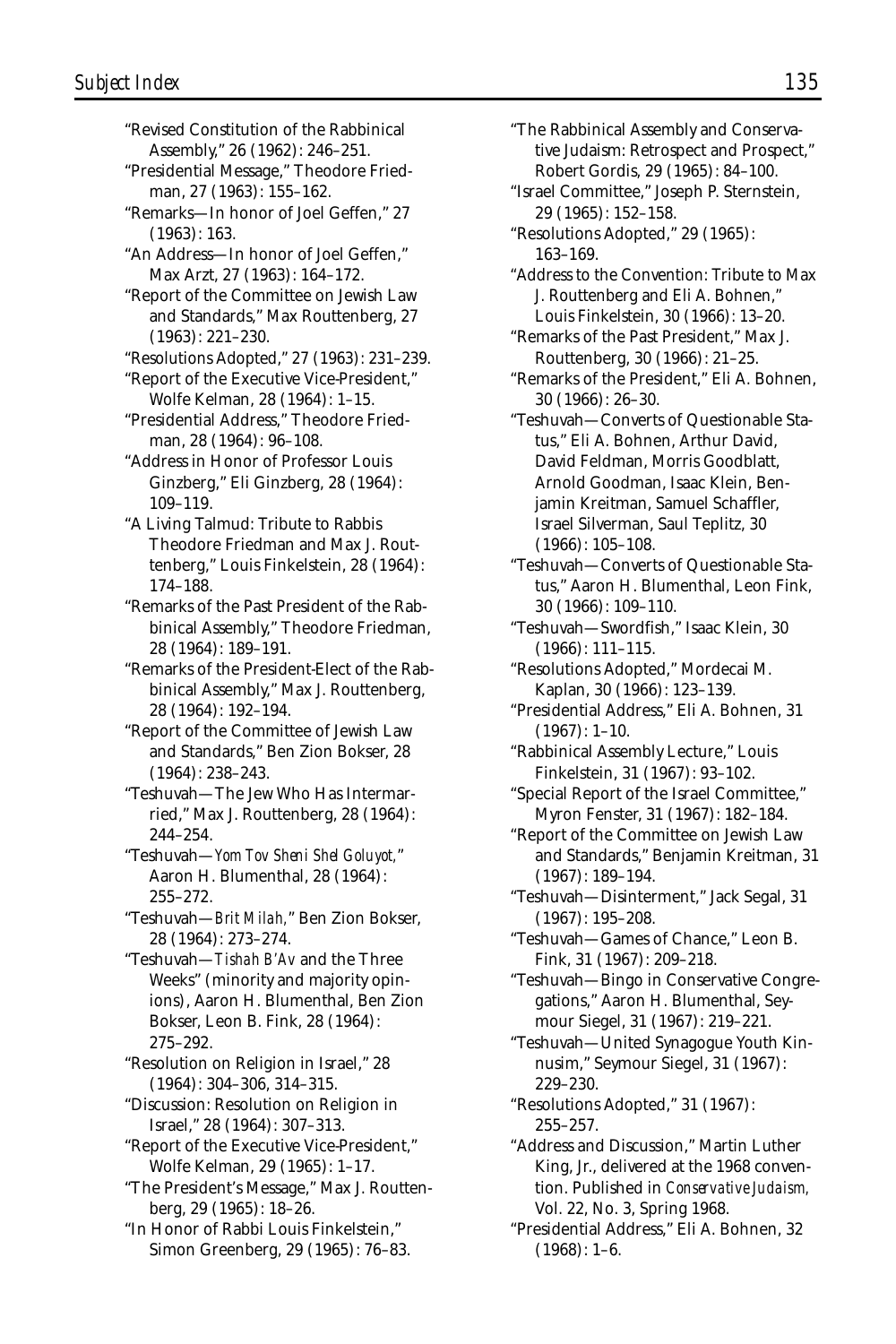RABBINICAL ASSEMBLY *(cont'd.) 1951–1973 (cont'd.)* "Banquet Remarks—Tribute to Eli A. Bohnen and Ralph Simon," Louis Finkelstein, 32 (1968): 147–152. "Remarks of the Past President," 32 (1968): 153–155. "Remarks of the President," Ralph Simon, 32 (1968): 156–161. "Report of the Committee on Jewish Law and Standards," Benjamin Z. Kreitman, 32 (1968): 206–218. "Teshuvah—The Marriage of a *Kohen* and a *Giyoret,*" Isaac Klein, 32 (1968): 219–223. "Teshuvah—Wedding During the Three Weeks," Jacob E. Segal, 32 (1968): 224–228. "Teshuvah—*T'nai B'Kiddushin,*" Eli A. Bohnen, Edward Gershfield, Benjamin Kreitman, Seymour Siegel, 32 (1968): 229–248. "Resolutions Adopted," 32 (1968): 247–254. "President's Message," Ralph Simon, 33 (1969): 45–54. "In Honor of Rabbi Robert Gordis," Mordecai M. Kaplan, 33 (1969): 132–134. "The American Rabbinate," Louis M. Levitsky, 33 (1969): 190–195. "Report of the Committee on Jewish Law and Standards," 33 (1969): 199–201. "Teshuvah—Is Gelatin Kosher? " Isaac Klein, 33 (1969): 203–218. "Teshuvah—May a Swimming Pool Be Used as a *Mikvah?*" (Hebrew), 33 (1969): 219–222. "Resolutions Adopted," 33 (1969): 227–228. "Presidential Address," Ralph Simon, 34 (1970): 1–14. "On the 70<sup>th</sup> Anniversary of the Rabbinical Assembly," Edward Gershfield, 34 (1970): 86–95. "The Rabbinical Assembly: A Look Toward the Future," William H. Lebeau, 34 (1970): 96–108. "Conservative Judaism Faces the 70s," Hillel E. Silverman, 34 (1970): 109–122. "The Rabbinical Assembly Faces the 70s— First Things First," Mayer Abramowitz, 34 (1970): 123–126. "Remarks of the Past President," Saul Teplitz, Ralph Simon, 34 (1970): 153–158.

"Remarks of the President," Saul Teplitz, S. Gershon Levi, 34 (1970): 159–163. "In Memory of Colleagues," S. Gershon Levi, 34 (1970): 183–185. "Report of the Committee on Jewish Law and Standards," Benjamin Z. Kreitman, 34 (1970): 191–199. "Resolutions Adopted," 34 (1970): 216–218. "A Bibliography of Works by Members of the Rabbinical Assembly," 34 (1970): 224–241. "Presidential Address," S. Gershon Levi, delivered at the 1971 Convention in Israel. Published in *Beineinu,* Vol. 2, No. 1, January 1972. "Lunch And Learn Workshops," 35 (1973): v–vi. "New Dimensions in Liturgy," Jules Harlow, 35 (1973): 1–10. "Presidential Address," Judah Nadich, 35 (1973): 11–19. "Committee Reports: Membership, Nominations, Scouting," Arthur A. Chiel, Ira Eisenstein, 35 (1973): 147–152. "Convention Registration," 35 (1973): 153–157. Rabbinical Assembly. *1974–2000* "Lunch-And-Learn Workshops," 36 (1974): vi–viii. "Business Session (includes resolutions)," Harry Halpern, 36 (1974): 228–229. "Lunch-And-Learn Workshops," 37 (1975): xi–xii. "Conferring of Degrees," Stanley J. Schachter, 37 (1975): 4–7. "A Tribute to Rabbi Gilbert Epstein," Wolfe Kelman, 37 (1975): 84–89. "Resolutions" (including women rabbis' membership and Jewish law in the Conservative Movement), 37 (1975): 259–280. "The 75th Anniversary Supplement," Edward T. Sandrow, 37 (1975): 289–352. "A Tribute to Our Past Presidents," Edward T. Sandrow, 37 (1975): 308–316. "The Achievement of the Rabbinical Assembly," Louis Finkelstein, 37 (1975): 317–328. "Conservative Judaism Comes of Age," Max Arzt, 37 (1975): 329–344. "Zionism, Israel and The Rabbinical Assembly," Simon Greenberg, 37 (1975): 345–352.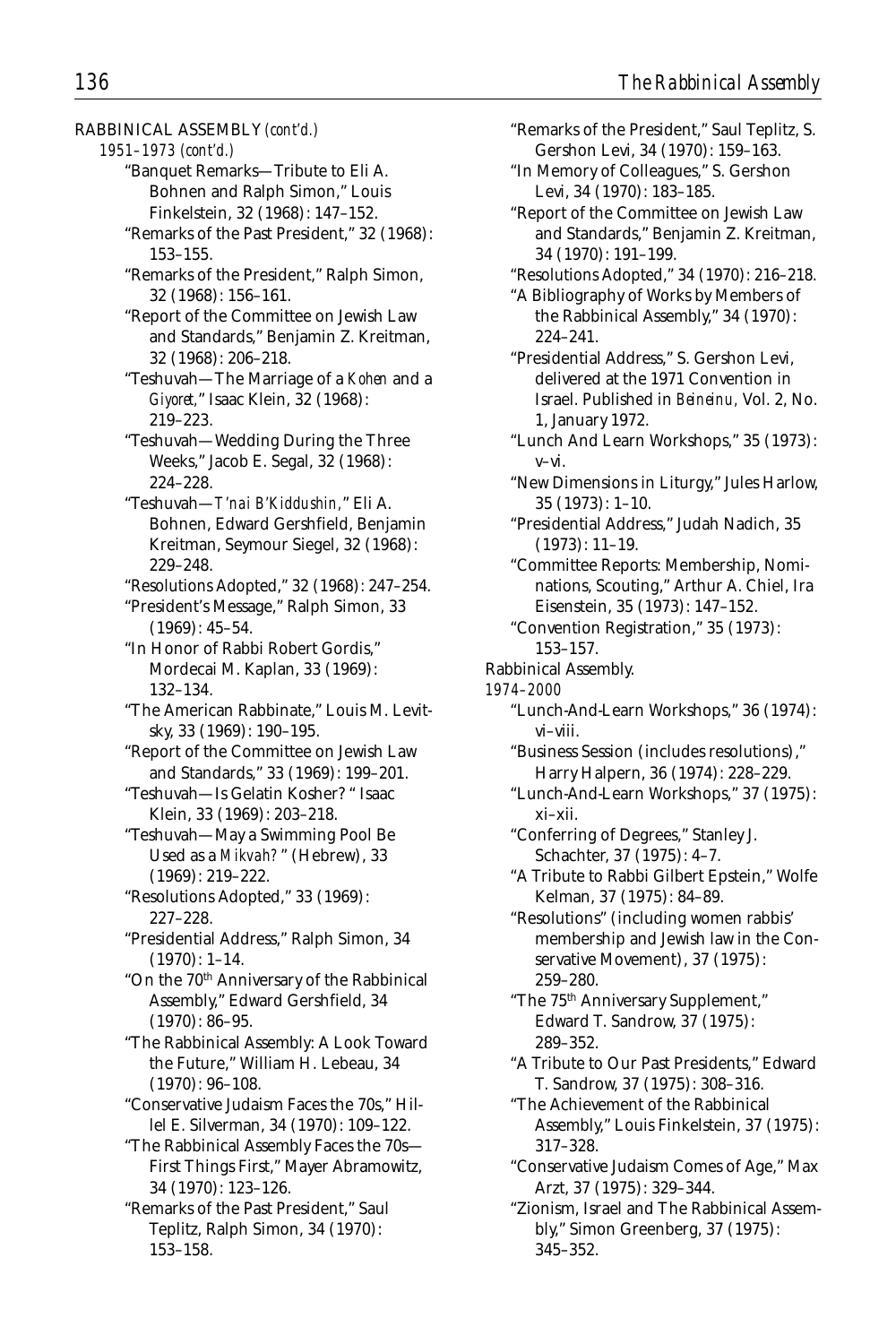| "Past Presidents of the Rabbinical Assembly          |  |
|------------------------------------------------------|--|
| (photograph)," 37 (1975): endpaper.                  |  |
|                                                      |  |
| "Lunch-And-Learn Workshops," 38 (1976):              |  |
| xi-xii.                                              |  |
| "In Honor of Rabbi Wolfe Kelman," Mor-               |  |
| ton Leifman, Gerson D. Cohen, Sey-                   |  |
| mour Siegel, Max J. Routtenberg,                     |  |
| Arthur Hertzberg, Seymour Fox,                       |  |
| Mordecai Waxman, Irwin Groner,                       |  |
| Naamah Kelman, Levi Kelman, Wolfe                    |  |
| Kelman, Louis Finkelstein, 38 (1976):                |  |
| $94 - 123.$                                          |  |
| "United Synagogue Youth: A 25 <sup>th</sup> Anniver- |  |
| sary Tribute," Seymour Goldberg, Paul                |  |
| Freedman, Albert L. Lewis, 38 (1976):                |  |
| 130-133.                                             |  |
| "Installation Banquet," Arthur J. Levine,            |  |
| Mordecai Waxman, Gerson D. Cohen,                    |  |
| Stanley Rabinowitz, 38 (1976): 134-154.              |  |
| "Resolutions," 38 (1976): 314-323.                   |  |
| "Lunch-And-Learn Workshops," 39 (1977):              |  |
| xii-xiv.                                             |  |
| "Conferring of Degrees," Gerson D.                   |  |
| Cohen, David C. Kogen, 39 (1977): 2-6.               |  |
|                                                      |  |
| "President's Address," Stanley S. Rabi-              |  |
| nowitz, 39 (1977): 13-24.                            |  |
| "Resolutions" (including women in Rabbini-           |  |
| cal School), 39 (1977): 139-142.                     |  |
| "The Rabbinical Assembly Revised Consti-             |  |
| tution," 39 (1977): 151-159.                         |  |
| "Seminars," 40 (1978): vi-vii, viii-x, xi-xii.       |  |
| "President's Address," Stanley S. Rabi-              |  |
| nowitz, 40 (1978): 1-14.                             |  |
| "Tribute to Past Chairmen of the Commit-             |  |
| tee on Jewish Law and Standards," Saul               |  |
| Teplitz, 40 (1978): 74-76.                           |  |
| "The Chancellor's Address," Gerson D.                |  |
| Cohen, 40 (1978): 139-146.                           |  |
| "In Honor of Jewish Chaplains," Judah                |  |
| Nadich, 40 (1978): 147-148.                          |  |
| "Conservative Judaism and Jewish Law,"               |  |
| Aaron H. Blumenthal, Seymour Siegel,                 |  |
| 40 (1978): 168-172.                                  |  |
| "Installation Banquet," Wolfe Kelman,                |  |
| Stanley Rabinowitz, Daniel Teplitz, Ger-             |  |
| son D. Cohen, Saul Teplitz, 40 (1978):               |  |
| 173-183.                                             |  |
| "In Memory of Colleagues and Their                   |  |
|                                                      |  |
| Wives," Hillel E. Silverman, 40 (1978):              |  |
| 213-215.                                             |  |
| "Resolutions," 40 (1978): 226-235.                   |  |
| "Lunch-And-Learn" (session on "The                   |  |

"Final Report of the Commission for the Study of the Ordination of Women as Rabbis," 41 (1979), delivered at the 1979 Convention. Published in *Conservative Judaism,* Vol. 32, No. 3, Summer 1979.

- "In Tribute to Rabbi David Lieber," David Gordis, Simon Greenberg, David Lieber, 41 (1979): 1–9.
- "Presidential Address," Saul I. Teplitz, 41 (1979): 10–17.
- "In Memory of Colleagues," Yaakov G. Rosenberg, 41 (1979): 277–279.
- "Resolutions," (including ordination of women), 41 (1979): 287–290.
- "Study Sessions and Practical Rabbinics," 42 (1980): viii–xiii.
- "Conferring of Degrees," David C. Kogen, Gerson D. Cohen, 42 (1980): 1–4.
- "Presidential Address," Saul I. Teplitz, 42 (1980): 7–12.
- "Chancellor's Address," Gerson D. Cohen, 42 (1980): 30–43.
- "New Materials from the Melton Research Center," 42 (1980): 144–145.
- "In Memory of Colleagues," David H. Lincoln, 42 (1980): 249–250.
- "Report of the Blue Ribbon Committee of the Rabbinical Assembly," Stanley Rabinowitz, 42 (1980): 253–292.
- "Resolutions Adopted," 42 (1980): 299–301.
- "Kallah on *Halakhah,*" Saul I. Teplitz, Harry Z. Sky, Robert Gordis, Edward Feld, Myron M. Fenster, Harold S. Kushner, David Novak, Gilbert S. Rosenthal, Martin I. Sandberg, Seymour Siegel, Harlan J. Wechsler, Simon Greenberg, Wolfe Kelman, 42 (1980): 335–424.
- "Conferring of Degrees," Reuven Hammer, Gerson D. Cohen, Yaakov Rosenberg, Morton Leifman, Zalman Dimitrovsky, Avraham S. Halkin, Moshe Greenberg, Simon Greenberg, 43 (1981): 1–13.
- "Presidential Address," Seymour J. Cohen, 43 (1981): 17–21.
- "Rabbi Mordecai M. Kaplan Centenary Commemoration," Israel Goldstein, Jack J. Cohen, 43 (1981): 34–55.
- "In Memory of Colleagues," Albert L. Lewis, 43 (1981): 121–122.
- "Amendment to the Constitution of the Rabbinical Assembly," 43 (1981): 125–126.
- "Conferring of Degrees," David C. Kogen, Simon Greenberg, Gerson C. Cohen, Yaakov G. Rosenberg, Stanley J. Schachter, 44 (1982): 1–8.

<sup>&</sup>quot;Lunch-And-Learn" (session on "The Rabbi's Wife"), 41 (1979): vi–viii, ix.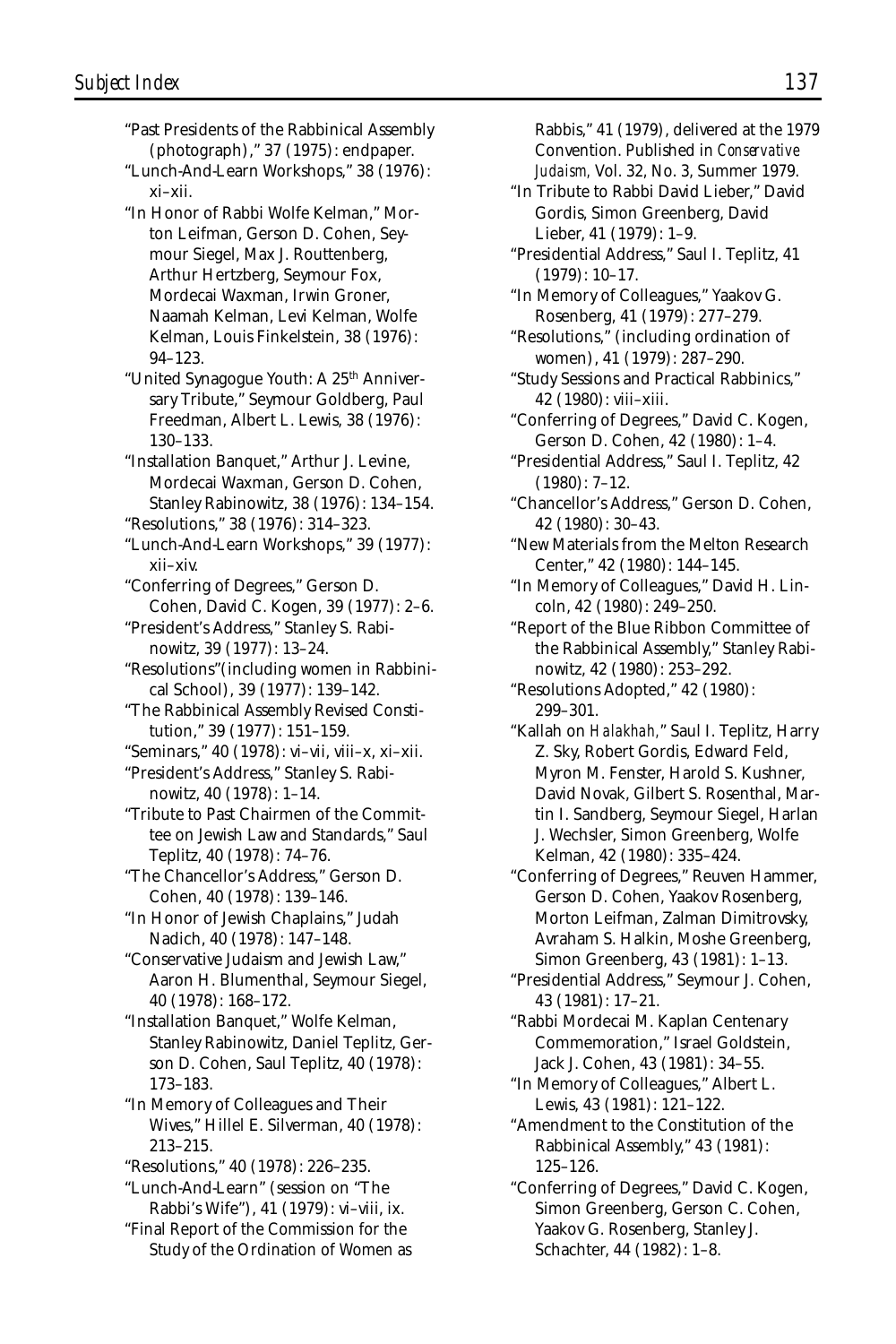RABBINICAL ASSEMBLY *(cont'd.)*

*1974–2000 (cont'd.)*

- "Presidential Address," Seymour J. Cohen, 44 (1982): 31–46.
- "Installation of Officers," William Frankel, Seymour J. Cohen, Alexander M. Shapiro, Arnold M. Goodman, 44 (1982): 83–97.
- "In Memory of Colleagues," Sholom Stern, 44 (1982): 169–172.
- "Resolutions Adopted," 44 (1982): 179–184.
- "Books Published by Rabbinical Assembly Members, 1980–1982," 44 (1982): 185–187.
- "Presidential Address," Arnold M. Goodman, 45 (1983): 22–34.
- "Membership Committee Report" (report includes roll call on permitting a female rabbi to join), Amos W. Miller, Arnold M. Goodman, 45 (1983): 217–251.
- "Resolutions Adopted," 45 (1983): 255–257.
- "1984 Convention Program," (includes practical rabbinic sessions and the First Annual Women's Convention of the Rabbinical Assembly), 46 (1984): v–xiv.
- "Presidential Address," Arnold M. Goodman, 46 (1984): 37–42.
- "Inaugural Address," Alexander M. Shapiro, 46 (1984): 76–85.
- "Conferring of Degrees," David C. Kogen, Gerson D. Cohen, Morton Leifman, Simon Greenberg, 46 (1984): 95–101.
- "*Hazkarah,*" Samuel Chiel, 46 (1984): 182–184.
- "Membership Committee Report"(including discussion on permitting a female rabbi to join), Ludwig Nadelmann, Arnold M. Goodman, 46 (1984): 187–201.
- "Resolutions Adopted," 46 (1984): 205–210.
- "Revised Constitution of the Rabbinical Assembly," 46 (1984): 213–221.
- "1985 R. A. Spouses' Convention," 47 (1985): xii.
- "President's Report," Alexander M. Shapiro, 47 (1985): 21–28.
- "In Memory of Colleagues and Their Wives," Kassel Abelson, 47 (1985): 174–176.
- "Membership Committee" (including approved admittance of women), William H. Lebeau, 47 (1985): 179–181.
- "Resolutions Adopted," 47 (1985): 185–199.
- "Revised Constitution of the Rabbinical Assembly," 47 (1985): 203–212.
- "Committee on the Rabbinic Family Program," 48 (1986): xvii.
- "Presidential Report," Alexander M. Shapiro, 48 (1986): 30–35.
- "Presidential Acceptance Speech," Kassel Abelson, 48 (1986): 74–77.
- "Conferring of Degrees," Alexander M. Shapiro, David C. Kogen, Saul Teplitz, Gerson D. Cohen, Morton Leifman, Yaakov G. Rosenberg, David Lieber, 48 (1986): 131–142.
- "Resolutions Adopted" (includes reaffirmation of matrilineal descent and issues of conversion), 48 (1986): 313–327.
- "President's Report," Kassel Abelson, 49 (1987): 40–46.
- "In Tribute to Rabbi Seymour Siegel," Seymour J. Cohen, Wolfe Kelman, Seymour Siegel, Kassel Abelson, 49 (1987): 129–137.
- "Teshuvot of the Rabbinical Assembly, Israel Region," Benjamin J. Segal, 49 (1987): 231–234.
- "Resolutions Adopted," 49 (1987): 357–373.
- "Greetings and a Challenge from the United Synagogue of America," Franklin D. Kreutzer, 50 (1988): 23–25.
- "Tribute to Rabbinical Assembly Members Who Served in Israel's War of Independence," Yosef Goldman, Mayer Abramovitz, 50 (1988): 70–72.
- "President's Report," Kassel Abelson, 50 (1988): 84–93.
- "Realities in Israel," Reuven Hammer, 50 (1988): 167–171.
- "Tributes to Rabbi Kassel Abelson and Rabbi Abelson's Response," Mayer Abramowitz, Arnold Goodman, Kassel Abelson, 50 (1988): 172–177.
- "Installation of Officers," Ismar Schorsch, 50 (1988): 178–179.
- "Installation Response," Albert L. Lewis, 50 (1988): 181–187.
- "Resolutions Adopted," 50 (1988): 256–260.
- "Report from Israel," Reuven Hammer, 51 (1989): 12–17.

"Introduction of the Executive Director-Elect of the Rabbinical Assembly," Kassel Abelson, Joel H. Meyers, 51 (1989): 21–24.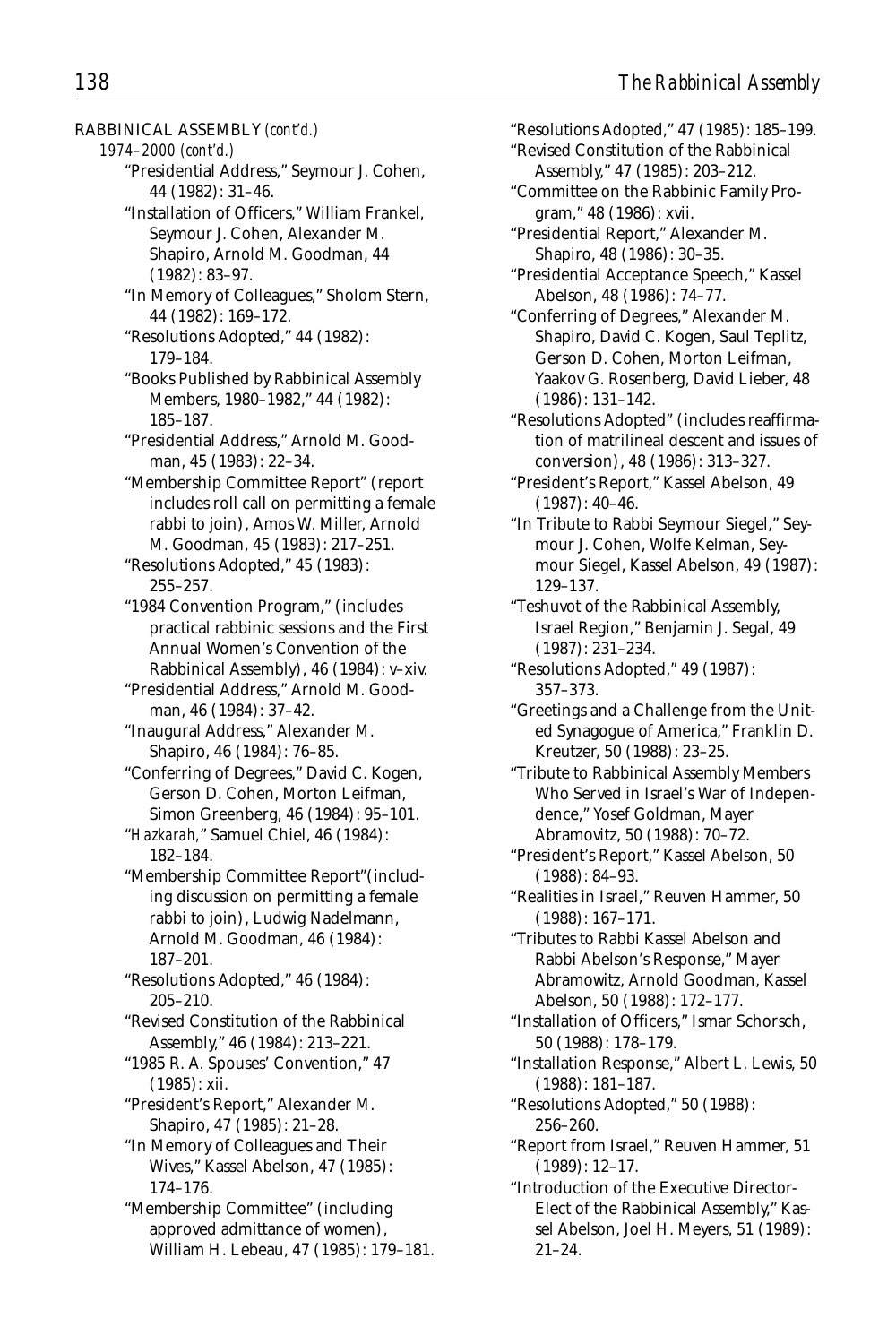"Presidential Report," Albert L. Lewis, 51 (1989): 95–103. "Tribute to Wolfe Kelman," Stanley Rabinowitz, 51 (1989): 104–107. "Resolutions Adopted," 51 (1989): 329–341. "*Brit Kodesh:* Presentation to Graduates," Elliot Salo Schoenberg, 52 (1990): 3–5. "Greetings," Alan Tichnor, 52 (1990): 45–48. "Presidential Address," Albert L. Lewis, 52 (1990): 49–54. "Report of the Executive Director," Joel H. Meyers, 52 (1990): 55–59. "In Celebration—Honoring Rabbi Wolfe Kelman," Irwin Groner, Judah Nadich, Marc H. Tanenbaum, Morton Leifman, Levi Weiman-Kelman, LII (1990): 60–84. "Report from Latin America," Angel Kreiman, 52 (1990): 107–110. "Installation of the President and Officers," Kassel Abelson, Albert L. Lewis, Ismar Schorsch, David Hermelin, William Davidson, Mandel L. Berman, Irving Laker, 52 (1990): 111–124. "Inauguration Address—The Way of Faith,"

Irwin Groner, 52 (1990): 125–133. "In Memory of Colleagues," Kassel Abel-

son, 52 (1990): 260–262.

"Resolutions Adopted" (includes abortion rights, gay and lesbian issues, and organ and tissue donations), 52 (1990): 273–283.

"In Recognition of Rabbi Gilbert Epstein," David J. Jacobs, Jules Harlow, 53 (1991): 20–25.

"Presidential Address," Irwin Groner, 53 (1991): 26–35.

"In Honor of Rabbi Simon Greenberg," David Lieber, 53 (1991): 47–50.

"Report of the Executive Vice-President," Joel H. Meyers, 53 (1991): 56–62.

"Unity: From Concept to Reality," Alan J. Tichnor, 53 (1991): 63–67.

"The User-Friendly Ritual Committee," Elliot Salo Schoenberg, 53 (1991): 139–144.

"In Memory of Colleagues," Albert L. Lewis, 53 (1991): 200–203.

"Resolutions Adopted," 53 (1991): 211–220.

"Revised Constitution of the Rabbinical Assembly," 53 (1991): 223–234.

"Convention Program" (includes many

Limud, practical rabbinics sessions), 54 (1992): xi–xxviii.

"Report of the Executive Vice-President," Joel H. Meyers, 54 (1992): 14–18.

- "Recalling Our Teachers: in Tribute to Rabbi Louis Finkelstein, Rabbi Gerson Cohen and Rabbi Robert Gordis," Irwin Groner, 54 (1992): 19–23.
- "The Need for Unity," Alan Tichnor, 54 (1992): 24–28.
- "Presidential Address," Irwin Groner, 54 (1992): 38–49.

"Presidential Acceptance Address," Gerald L. Zelizer, 54 (1992): 52–57.

"In Memory of Colleagues and Their Wives," Seymour J. Cohen, 54 (1992): 305–310.

"Resolutions Adopted," 54 (1992): 315–322.

"Convention Program" (includes many Limud, practical rabbinics sessions), 55 (1993): xi–xxiii.

"Presidential Report," Gerald Zelizer, 55 (1993): 52–57.

"In Memory of Departed Colleagues and Their Wives," Irwin Groner, 55 (1993): 182–184.

"Resolutions Adopted," 55 (1993): 191–197.

"Convention Program" (includes many Limud, practical rabbinics sessions), 56 (1994): v–xxviii.

"Toward the Centennial of the Rabbinical Assembly of America: Some Preliminary Observations," Abraham J. Karp, 56 (1994): 3–13.

"The Projected *Humash* Commentary," Harold Kushner, David Lieber, 56 (1994): 14–20.

"Report of the Commission on Human Sexuality (CHS) to the Committee on Jewish Law and Standards (CJLS)," Gerald L. Zelizer, Arnold M. Goodman, Kassel Abelson, 56 (1994): 21–27.

"Talmud Torah: in Tribute to Rabbi Jules Harlow," Efry Spectre, Yochanan Muffs, Israel N. Silverman, Lawrence Hoffman, Aharon Appelfeld, Ilana Harlow, Joel Meyers, Jules Harlow, (includes film clip of Louis Finkelstein), 56 (1994): 28–66.

"Final Presidential Report," Gerald Zelizer, 56 (1994): 80–84.

<sup>&</sup>quot;Greetings," Gerald Zelizer, 56 (1994): 85–86.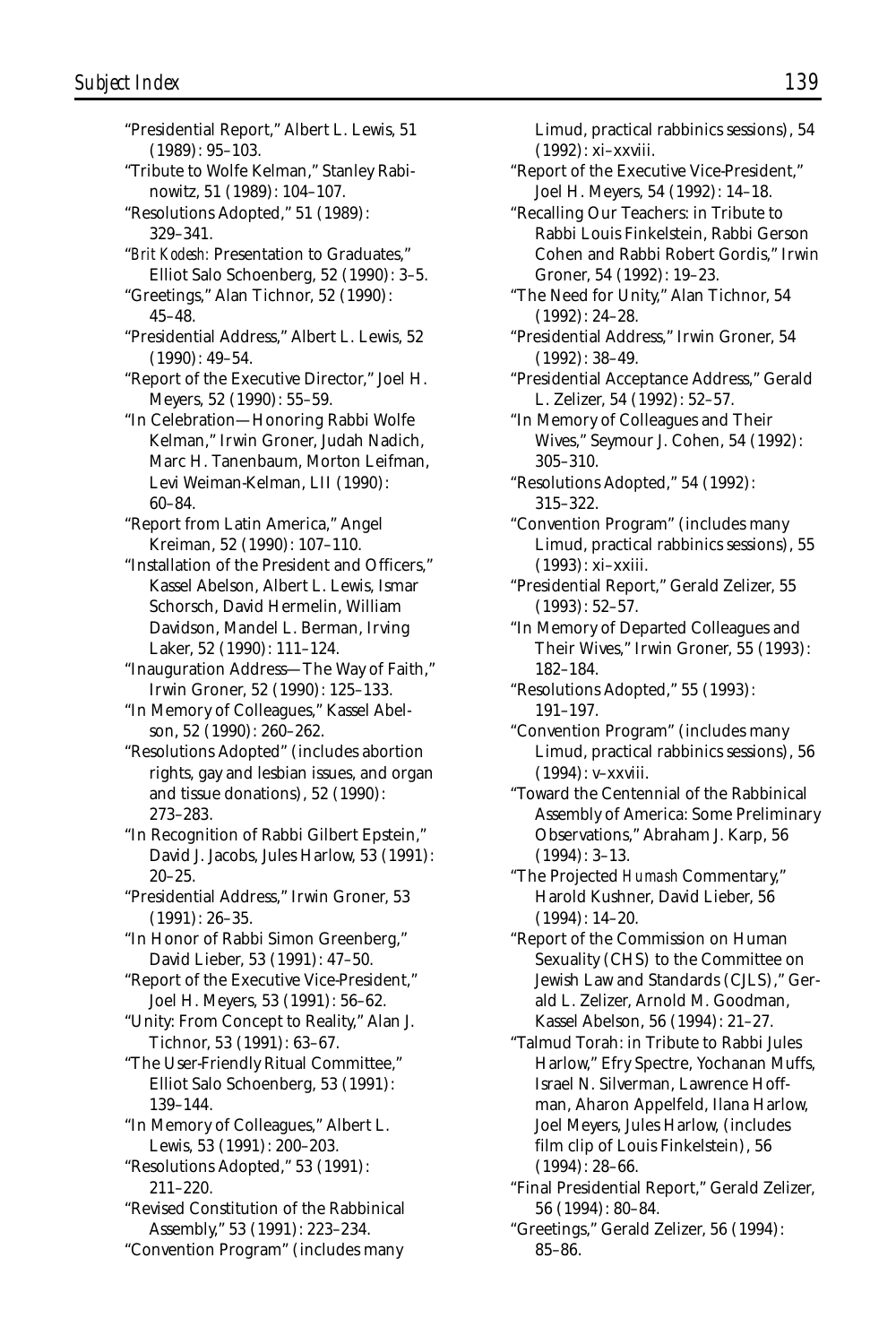RABBINICAL ASSEMBLY *(cont'd.)*

*1974–2000 (cont'd.)*

- "Presidential Address," Alan Silverstein, 56 (1994): 87–99.
- "Report of the Executive Vice President," Joel H. Meyers, 56 (1994): 105–109.
- "In Memory of Colleagues and Their Wives," Judah Nadich, 56 (1994): 262–265.
- "Resolutions Adopted," 56 (1994): 285–294.
- "Convention Program" (includes many Limud, practical rabbinics sessions), 57 (1995): xi–xv.
- "A Tribute to Laura Schwab," Arnold B. Marans, 57 (1995): 29–31.
- "Strategic Planning Committee: Report of Preliminary Work," David L. Lieber, 57 (1995): 32–35.
- "Honoring Rabbis on the 50<sup>th</sup> Anniversary of Their Ordination," Daniel J. Pressman, 57 (1995): 47–48.
- "Presidential Address," Alan Silverstein, 57 (1995): 59–68.
- "In Honor of Leo Landes," David C. Kogen, 57 (1995): 69–70.
- "Report of the Executive Vice President," Joel H. Meyers, 57 (1995): 95–103.
- "Recognition of the 10<sup>th</sup> Anniversary of the Bet Midrash, Jerusalem," Gilah Dror, Benjamin J. Segal, 57 (1995): 104–108.
- "*Eit Ratzon Katan:* Transition to a New Pulpit," Elliot Salo Schoenberg, Suzanne Stier, 57 (1995): 167–173.
- "In Memory of Colleagues," Gerald L. Zelizer, 57 (1995): 209–213.
- "Committee on Jewish Law and Standards," Kassel Abelson, 57 (1995): 224–227.
- "Resolutions Adopted," 57 (1995): 239–250.
- "Convention Program" (includes many Limud, practical rabbinics sessions), 58 (1996): xiii–xxv.
- "Greetings," Alan Silverstein, Michael Klayman, Alan Ades, 58 (1996): 3–8.
- "Greetings: Israelis and Diaspora Jews: Are We One People?" Gilah Dror, 58 (1996): 34–36.
- "Final Presidential Report," Alan Silverstein, 58 (1996): 55–60.
- "Report of the Executive Vice President," Joel H. Meyers, 58 (1996): 61–68.
- "Report from the *Bet Midrash,*" Benjamin J. Segal, 58 (1996): 69–71.
- "Recognition of Rabbis Celebrating 50 Years of Service," Judah Kogen, 58 (1996): 72–76.
- "Presidential Address," David L. Lieber, 58 (1996): 77–81.
- "In Honor of the 100<sup>th</sup> Birthday of Chancellor Louis Finkelstein," Ezra M. Finkelstein, 58 (1996): 93–95.
- "Ascending the Ladder of Holiness," Perry Rank, Ismar Schorsch, 58 (1996): 98–106.
- "*Eit Ratzon Katan:* Transition to a New Rabbinic Position," Elliot Salo Schoenberg, Suzanne Stier, 58 (1996): 188–191.
- "In Memory of Colleagues," Mordecai Waxman, 58 (1996): 247–251.
- "Committee on Jewish Law and Standards," Kassel Abelson, 58 (1996): 265–268.
- "Strategic Planning Committee," David Lieber, Arnold Goodman, 58 (1996): 275–289.
- "Resolutions Adopted," 58 (1996): 293–300.
- "Convention Program" (includes many Limud, practical rabbinics sessions), 59 (1997): xiii–xxiv.
- "Opening Remarks," Michael Klayman, 59 (1997): 3–4.
- "Greetings from the United Synagogue of Conservative Judaism," Alan Ades, 59 (1997): 63–64.
- "Greetings: Evening in Honor of Rabbi Ismar Schorsch," Robert B. Slosberg, 59 (1997): 77–79.
- "Welcoming Remarks," Michael N. Menitoff, 59 (1997): 80–81.
- "Tribute to Ismar Schorsch on the Occasion of His 10<sup>th</sup> Anniversary as Chancellor," Michael B. Greenbaum, 59 (1997): 82–85.
- "President's Address," David L. Lieber, 59 (1997): 91–95.
- "Greetings," Simeon J. Maslin, 59 (1997): 96–98.
- "Activities Related to Religious Pluralism," Jan Caryl Kaufman, 59 (1997): 99–100.
- "*Et Li-vakesh:* Ten Placement Trends and Tensions," Elliot Salo Schoenberg, 59 (1997): 179–184.
- "*Hazkarat Neshamot:* in Memory of Colleagues," Arnold M. Goodman, 59 (1997): 218–220.
- "RA/USCJ Joint Commission Responding to Intermarriage," Alan Silverstein, 59 (1997): 223–225.
- "Committee on Jewish Law and Standards," Kassel Abelson, 59 (1997): 226–230.
- "Committee to Strengthen RA Presence,"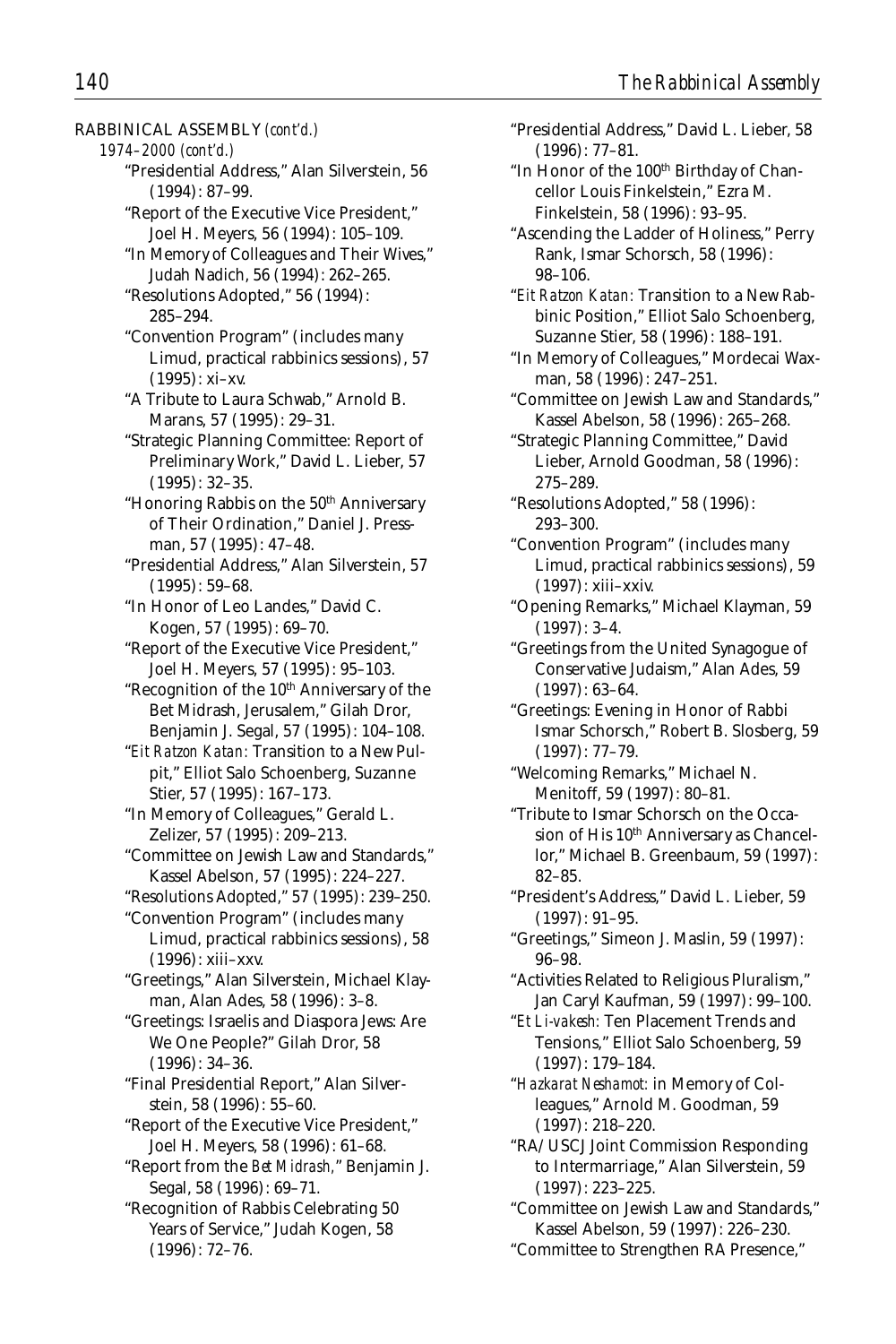Arnold M. Goodman, 59 (1997): 233–239. "Resolutions Adopted," 59 (1997): 245–258. "Contents of the Convention," 60 (1998): v–x. "Convention Program" (includes many Limud, practical rabbinics sessions), 60 (1998): xiii–xxiv. "Convention Program in Hebrew" (includes many Limud, practical rabbinics sessions), 60 (1998): xxv–xxxiv. "Greetings," David L. Lieber, Charles A. Kroloff, 60 (1998): 3–6. "Presidential Address," David L. Lieber, 60 (1998): 24–29. "Response from the New President," Seymour L. Essrog, 60 (1998): 129–134. "Memorial Tribute for Colleagues," Stanley S. Rabinowitz, 60 (1998): 211–214. "Committee on Jewish Law and Standards," Kassel Abelson, Elliot N. Dorff, 60 (1998): 273–275. "Publications Committee," Martin S. Cohen, 60 (1998): 276–277. "Social Action Committee," Charles M. Feinberg, 60 (1998): 278–279. "Membership Committee," Alvin K. Berkun, Isidoro Aizenberg, 60 (1998): 280–282. "Resolutions Adopted," 60 (1998): 285–294. "Resolutions Adopted" (Hebrew), 60 (1998): 294–301. "Convention Registration," 60 (1998): 305–308. "Convention Program"(includes many Limud, practical rabbinics sessions), 61 (1999): xi–xxv. "Executive Council and Officers," 61 (1999): xxvi–xxviii. "Greetings from the President of the Rabbinical Assembly," Seymour L. Essrog, 61 (1999): 3–4. "In Memory of Colleagues," David L. Lieber, 61 (1999): 181–184. "Report of the Executive Vice President," Joel H. Meyers, 61 (1999): 223–229. "Committee on Jewish Law and Standards," Kassel Abelson, Elliot N. Dorff, 61 (1999): 230–235. "Joint Placement Commission," Jacob Luski, Elliot Salo Schoenberg, 61 (1999): 236–238. "Membership Committee," Isidoro Aizen-

berg, Elliot Salo Schoenberg, 61 (1999): 239–240. "Programs of Professional Growth and Learning," Jan Caryl Kaufman, 61 (1999): 241–243. "Publications Committee," Martin S. Cohen, 61 (1999): 244–247. "Social Action Committee," Richard L. Eisenberg, 61 (1999): 248–250. "Association of Retired Rabbis," Lester Hering, 61 (1999): 251. "Resolutions Adopted," 61 (1999): 255–261. "Convention Registration," 61 (1999): 265–269. "Convention Program (includes many Limud, practical rabbinics sessions)," Centennial Convention, 62 (2000): xiii–xxxi. "*Siyyum HaShas* Participants," 62 (2000): xxxii. "Executive Council and Officers," 62 (2000): xxxiii–xxxv. "Gala Opening Concert Chairman's Remarks," Gerald L. Zelizer, Centennial Convention, 62 (2000): 3–6. "Award Presentations," Mayer Rabinowitz, Jonathan Waxman, David L. Lieber, Harlan J. Wechsler, Aaron Landes, 62 (2000): 7–25. "Honoring Colleagues Who Have Served 50 Years and More in the Rabbinate (Faculty Reminiscences): Louis Finkelstein, Louis Ginzberg, Saul Lieberman, Shalom Spiegel, Mordecai Menahem Kaplan," Simon Glustrom, Ezra Finkelstein, Ben Zion Bergman, Hillel E. Silverman, Marshall J. Maltzman, Stanley S. Rabinowitz, 62 (2000): 26–38. "Chancellor's Address," Ismar Schorsch, 62 (2000): 39–47. "Greetings," Hon. John F. Street, 62 (2000): 48–49. "*Siyyum HaShas*," Kenneth L. Cohen, Arthur Hertzberg, 62 (2000): 50–54. "The Changing Dynamics of the Jewish Community: The Impact on the Rabbi," Irwin Groner, Stephen S. Wolnek, Jack Wertheimer, Bradley Shavit Artson, Steven M. Brown, Alan Silverstein, 62 (2000): 55–77. "Joint Campaign Convocation in Honor

of Rabbi Alan Silverstein," Ismar Schorsch, Alan Silverstein, 62 (2000): 134–144.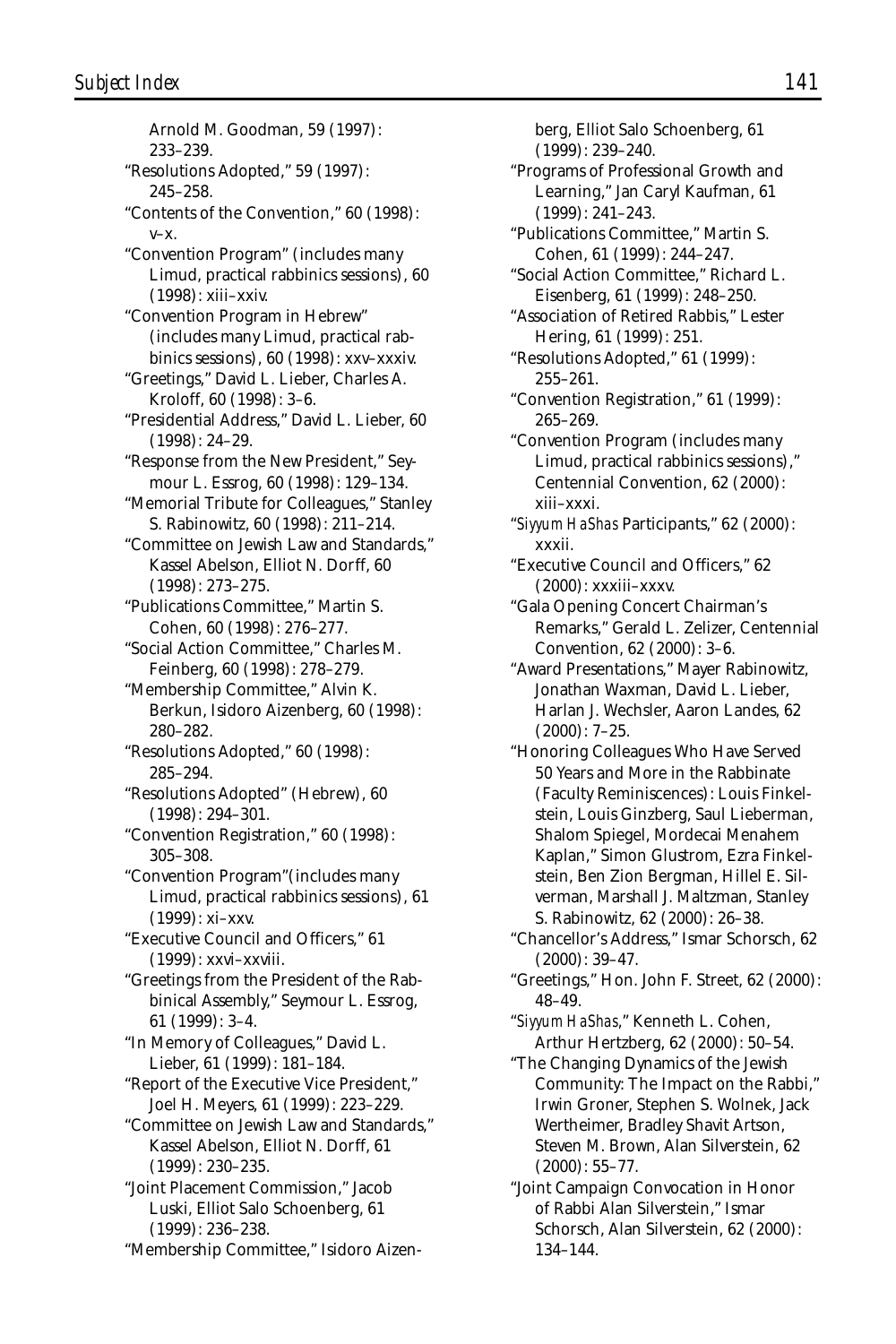RABBINICAL ASSEMBLY *(cont'd.)*

*1974–2000 (cont'd.)*

- "Installation of New Officers," Robert Wexler, David Lieber, Seymour L. Essrog, Ismar Schorsch, Vernon H. Kurtz, Alan Rutkoff, 62 (2000): 145–163.
- "Presentation of *A Century of Commitment: 100 Years of the Rabbinical Assembly,*" Robert E. Fierstien, 62 (2000): 164–167.
- "Tribute to Past Presidents of the Rabbinical Assembly," Vernon H. Kurtz, 62 (2000): 168–172.
- "The Jewishness of the Jewish State," Alice Shalvi, Mauricio Balter, Reuven Hammer, David Golinkin, 60 (2000): 184–196.
- "Legal Issues Facing the Conservative Movement in Israel," (Hebrew). Ehud Bandel, Hila Keren, 62 (2000): 197–205.
- "Honoring Rabbinical Assembly Staff," Arnold M. Goodman, 62 (2000): 206–210.
- "*Hazkarat Neshamot*—In Memory of Colleagues," Saul I. Teplitz, 62 (2000): 301–304.
- "Report of the Executive Vice President," Joel H. Meyers, 62 (2000): 339–343.
- "Committee on Jewish Law and Standards," Kassel Abelson, 62 (2000): 344–347.
- "Publications Committee," Martin S. Cohen, 62 (2000): 348–351.
- "Joint Placement Commission," Jacob Luski, Elliot S. Schoenberg, 62 (2000): 352–355.
- "Membership Committee," Isidoro Aizenberg, Elliot Salo Schoenberg, 62 (2000): 356–357.
- "Programs of Professional Growth and Learning," Elliot Salo Schoenberg, 62 (2000): 358–360.
- "Social Action Committee," Richard L. Eisenberg, 62 (2000): 361–363.
- "Regional Reports," Mauricio Balter, Steven R. Tucker, Alan Iser, Harold Berman, Kenneth L. Cohen, 62 (2000): 364–367.
- "Creating a Worldwide Movement: A Report on Masorti Olami," Gordon Freeman, Alan Silverstein, 62 (2000): 368–370.
- "Resolutions Adopted," (includes religious pluralism in Israel, organ donations), Centennial Convention, 62 (2000): 373–382.
- "Convention Registration," Centennial Convention, 62 (2000): 385–390. Rabinowitz, Mayer.
	- "Award Presentation (to Francine Klags-

brun)," Mayer Rabinowitz, Jonathan

Waxman, David L. Lieber, Harlan J.

Wechsler, Aaron Landes, 62 (2000): 7–9. Rabinowitz, Stanley S.

- "Installation Banquet—Address of the President-Elect," Arthur J. Levine, Mordecai Waxman, Gerson D. Cohen, Stanley Rabinowitz, 38 (1976): 150–154.
	- "President's Address," 39 (1977): 13–24.
	- "President's Address," 40 (1978): 1–14. "Remarks: Installation Banquet," Wolfe Kelman, Stanley Rabinowitz, Daniel Teplitz, Gerson D. Cohen, Saul Teplitz,

40 (1978): 176–178.

"Report of the Blue Ribbon Committee of the Rabbinical Assembly," 42 (1980): 253–292.

"Discussion: Resolutions Adopted" (includes reaffirmation of matrilineal descent and issues of conversion), 48 (1986): 322.

- "Tribute to Wolfe Kelman," 51 (1989): 104–107.
- "Memorial Tribute for Colleagues," 60 (1998): 211–214.
- "Joint Campaign Convocation in Honor of Rabbi Alan Silverstein," Ismar Schorsch, Alan Silverstein, 62 (2000): 134–144.
- Reisner, Nathan.
	- "Discussion: Report of the Committee on Jewish Law and Standards," 16 (1952): 57–58.
- Rose, Goodman A.
- "Projects Proposed," 2 (1928): 139–142. Rosen, Barry.
	- "Discussion: Membership Committee Report"(including discussion on permitting a female rabbi to join), Ludwig Nadelmann, Arnold M. Goodman, 46 (1984): 192.
- Rosenberg, Yaakov G.
	- "Discussion: Report of the Committee on Jewish Law and Standards," 16 (1952): 56–57.

"Conferring of Degrees," Reuven Hammer, Gerson D. Cohen, Yaakov Rosenberg, Morton Leifman, Zalman Dimitrovsky, Avraham S. Halkin, Moshe Greenberg, Simon Greenberg, 43 (1981): 2–3.

- "Conferring of Degrees," David C. Kogen, Simon Greenberg, Gerson C. Cohen, Yaakov G. Rosenberg, Stanley J. Schachter, 44 (1982): 5–7.
- "Conferring of Degrees," Alexander M. Shapiro, David C. Kogen, Saul Teplitz,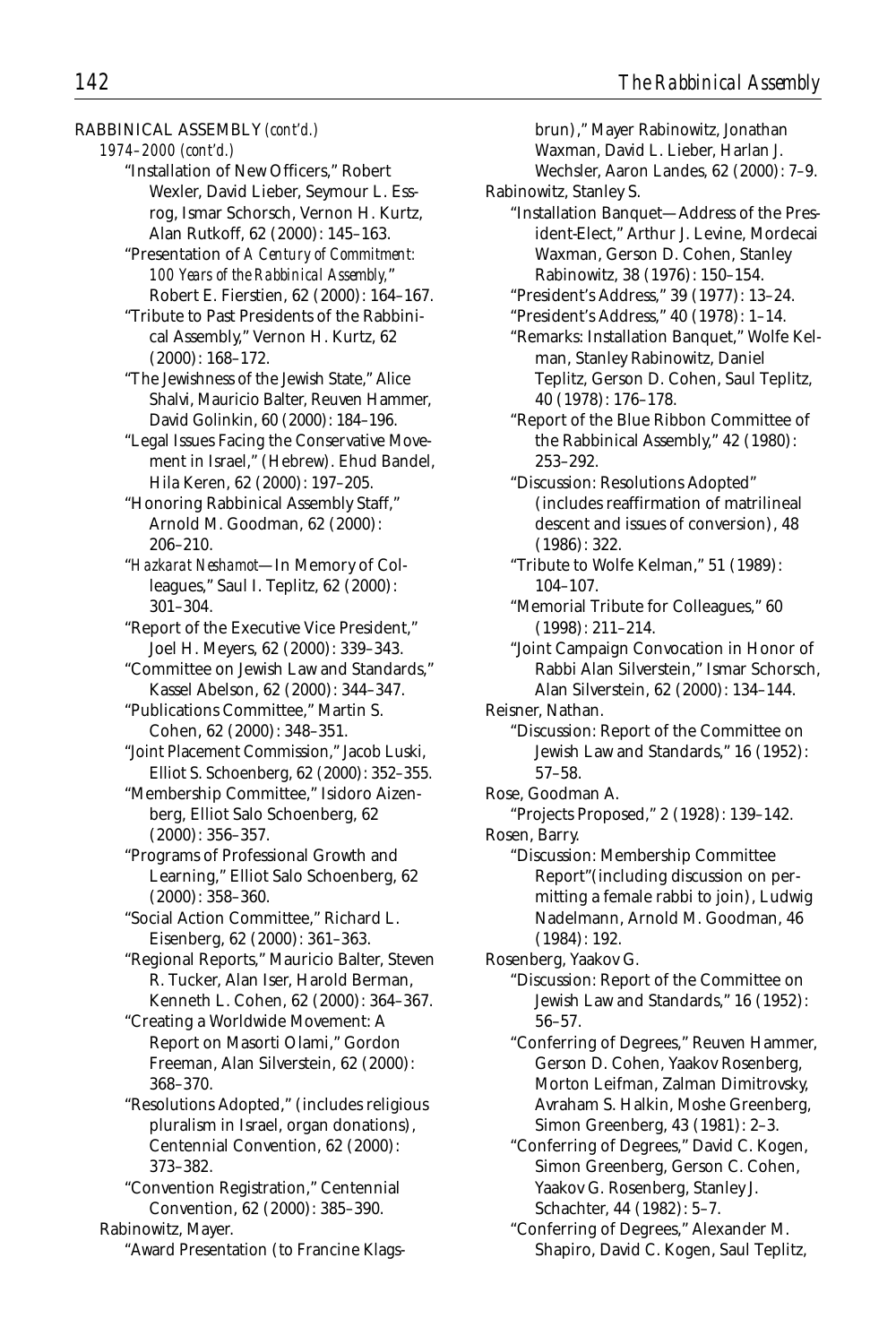(1986): 138–139.

(1955): 159–160.

(1986): 313–315.

14 (1950): 29–39.

15 (1951): 27–35.

244–254.

Rosenblum, Herbert.

Rosengarten, Charles.

Rosenstock, Gershon.

Routtenberg, Max J.

Roth, Joel.

Gerson D. Cohen, Morton Leifman, Yaakov G. Rosenberg, David Lieber, 48 "Discussion: The President's Message," Max J. Routtenberg, 29 (1965): 28. "Greetings," 19 (1955): 199–203. "Discussion: The Role of the Rabbinical Assembly," Simon Greenberg, 19 "Discussion: Resolutions Adopted" (includes reaffirmation of matrilineal descent and issues of conversion), 48 "Report of Prayer Book Commission," 8 (1941–44): 146–159. "Report of the Executive Vice-President," "Report of the Executive Vice-President," "The Rabbinical Assembly of America: An Evaluation," 24 (1960): 190–222. "Report of the Committee on Jewish Law and Standards," 25 (1961): 188–199. "Report of the Committee on Jewish Law and Standards," 27 (1963): 221–230. "Remarks of the President-Elect of the Rabbinical Assembly," 28 (1964): 192–194. "Teshuvah—The Jew Who Has Intermarried," Max. J. Routtenberg, 28 (1964): "The President's Message," 29 (1965): 18–26. "Discussion: The President's Message," Max J. Routtenberg, 29 (1965): 30–32. "Remarks of the Past President," 30 (1966): Sacks, J. B. *Subject Index 143*

21–25. "Discussion: Teshuvah—Bingo in Conservative Congregations," Leon B. Fink, Aaron H. Blumenthal, Seymour Siegel, 31 (1967): 222.

"Discussion: Report of the Committee on Jewish Law and Standards," Benjamin Z. Kreitman, 34 (1970): 205.

"Presidential Address," S. Gershon Levi, delivered at the 1971 Convention in Israel. Published in *Beineinu,* Vol. 2, No. 1, January 1972.

- "Lunch And Learn Workshops," 35 (1973): v–vi.
- "75 Years of Changing Concern, Emphasis and Philosophy," 37 (1975): 294–307.

"In Honor of Rabbi Wolfe Kelman," Morton Leifman, Gerson D. Cohen, Seymour Siegel, Max J. Routtenberg, Arthur Hertzberg, Seymour Fox, Mordecai Waxman, Irwin Groner, Naamah Kelman, Levi Kelman, Wolfe Kelman, Louis Finkelstein, 38 (1976): 102–105. Rubel, Charles. M. "Discussion: *Ketubah,*" 18 (1954): 82. Rubenovitz, Herman. "Tributes to Rabbis Emeriti," Israel H. Levinthal, 11 (1947): 384–388. Rutkoff, Alan. "Installation of New Officers," Robert Wexler, David Lieber, Seymour L. Essrog, Ismar Schorsch, Vernon H. Kurtz, Alan Rutkoff, 62 (2000): 160–163. Salit, Norman. "Report of the Placement Committee," Norman Salit, 1 (1927): 16–18. "Pronouncement of the Zionist Revaluation Committee," 14 (1950): 222–231. "The Rabbinical Assembly as Family," 56 (1994): 221–223. Sandrow, Edward T. "Independence Day Celebration at the Convention—Address" (Abstract), 5 (1933–38): 104. "Greetings of the President-Elect," 24 (1960): 235–245. "President's Report," 25 (1961): 83–103. "Presidential Report," 26 (1962): 130–146. "Response—A Testimonial Address," Louis Finkelstein, 26 (1962): 162–167. "The 75th Anniversary Supplement," 37 (1975): 289–352. "Introduction: "The 75<sup>th</sup> Anniversary Supplement," 37 (1975): 289–293. "A Tribute to Our Past Presidents," 37 (1975): 308–316. Schachter, Stanley J. "Conferring of Degrees," 37 (1975): 4–7. "Conferriing of Degrees," David C. Kogen, Simon Greenberg, Gerson C. Cohen, Yaakov G. Rosenberg, Stanley J. Schachter, 44 (1982): 7–8. Schafler, Samuel. "Teshuvah—Converts of Questionable Status," Eli A. Bohnen, Arthur David, David Feldman, Morris Goodblatt, Arnold Goodman, Isaac Klein, Benjamin Kreitman, Samuel Schaffler, Israel Silverman, Saul Teplitz, 30 (1966): 105–108.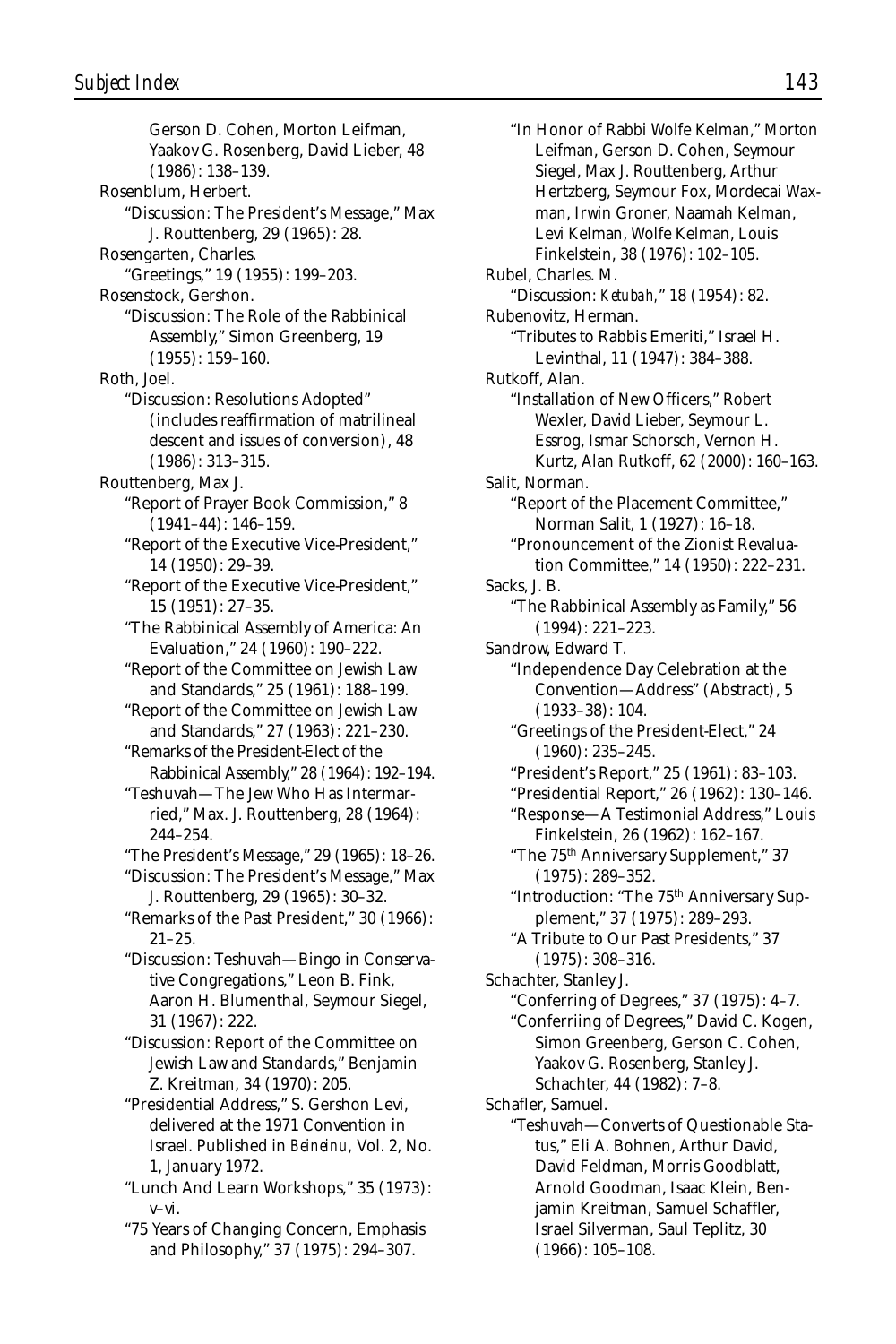RABBINICAL ASSEMBLY *(cont'd.) 1974–2000 (cont'd.)* Schechter, Jack. "Discussion: The President's Message," Max J. Routtenberg, 29 (1965): 28–29. "Lunch-And-Learn Workshops," 35 (1973): 55–56. Scheim, Philip S. "Israel at 50: The Rabbinical Assembly Celebrates (in Hebrew)," 60 (1998): 11–12. Schoenberg, Elliot Salo. "*Brit Kodesh:* Presentation to Graduates," Elliot Salo Schoenberg, 52 (1990): 3–5. "The User-Friendly Ritual Committee," 53 (1991): 139–144. "*Eit Ratzon Katan:* Transition to a New Pulpit," Elliot Salo Schoenberg, Suzanne Stier, 57 (1995): 167–173. "*Eit Ratzon Katan:* Transition to a New Rabbinic Position," Elliot Salo Schoenberg, Suzanne Stier, 58 (1996): 188–191. "*Et Li-vakesh*—Ten Placement Trends and Tensions," 59 (1997): 179–184. "Joint Placement Commission," Jacob Luski, Elliot Salo Schoenberg, 61 (1999): 236–238. "Membership Committee," Isidoro Aizenberg, Elliot Salo Schoenberg, 61 (1999): 239–240. "Joint Placement Commission," Jacob Luski, Elliot S. Schoenberg, 62 (2000): 352–355. "Membership Committee," Isidoro Aizenberg, Elliot Salo Schoenberg, 62 (2000): 356–357. "Programs of Professional Growth and Learning," Elliot Salo Schoenberg, 62 (2000): 358–360. Schorsch, Emil. "Discussion: Responsum on the Sabbath," David Aronson, Jacob Agus, Theodore Friedman, 14 (1950): 180–181. Schorsch, Ismar. "Installation of Officers," 50 (1988): 178–179. "Installation of the President and Officers," Kassel Abelson, Albert L. Lewis, Ismar Schorsch, David Hermelin, William Davidson, Mandel L. Berman, Irving Laker, 52 (1990): 114–117. "Greetings: Evening in Honor of Rabbi Ismar Schorsch," Robert B. Slosberg, 59 (1997): 77–79. "Welcoming Remarks," Michael N. Menitoff, 59 (1997): 80–81. "Tribute to Ismar Schorsch on the Occasion

of His 10<sup>th</sup> Anniversary as Chancellor," Michael B. Greenbaum, 59 (1997): 82–85. "Jewish Unity on the Threshold of the Millennium," 59 (1997): 86–90. "Chancellor's Address," 62 (2000): 39–47. "Installation of New Officers," Robert Wexler, David Lieber, Seymour L. Essrog, Ismar Schorsch, Vernon H. Kurtz, Alan Rutkoff, 62 (2000): 151–153. Schulweis, Harold. M. "Discussion: Membership Committee Report" (report includes roll call on permitting a female rabbi to join), Amos W. Miller, Arnold M. Goodman, 45 (1983): 229–230. Schussheim, Morris. "*Siyyum HaShas:* Recollections of Israel Friedlaender," 9 (1945): 168–175. Schwab, Laura. "A Tribute to Laura Schwab," Arnold B. Marans, 57 (1995): 29–31. Schwartz, Harry. "The Convention Committee on Palestine," 6 (1939): 168. Segal, Benjamin J. "Teshuvot of the Rabbinical Assembly, Israel Region," 49 (1987): 231–234. "Religion and State in Israel," 49 (1987): 299–303. "Compensation for the Loss of the Temple in Rabbinic Thought," 50 (1988): 188–197. "Recognition of the 10<sup>th</sup> Anniversary of the *Bet Midrash,* Jerusalem," Gilah Dror, Benjamin J. Segal, 57 (1995): 104–108. "Report from the *Bet Midrash,*" 58 (1996): 69–71. Segal, Bernard. "Conservative Judaism—Its Program and Progress: The Rabbinical Assembly— Expanding Its Organizational Structure," 11 (1947): 363–370. "Report of Executive Vice-President," 12 (1948): 26–31. Segal, Jacob E. "Teshuvah—Disinterment," Jack Segal, 31 (1967): 195–208. "Teshuvah—Wedding During the Three Weeks," 32 (1968): 224–228. Segal, Phillip. "Teshuvah—Wedding During the Three Weeks," Jacob E. Segal, 32 (1968): 224–228. "Discussion: Report of the Committee on Jewish Law and Standards," Benjamin Z. Kreitman, 34 (1970): 203–205.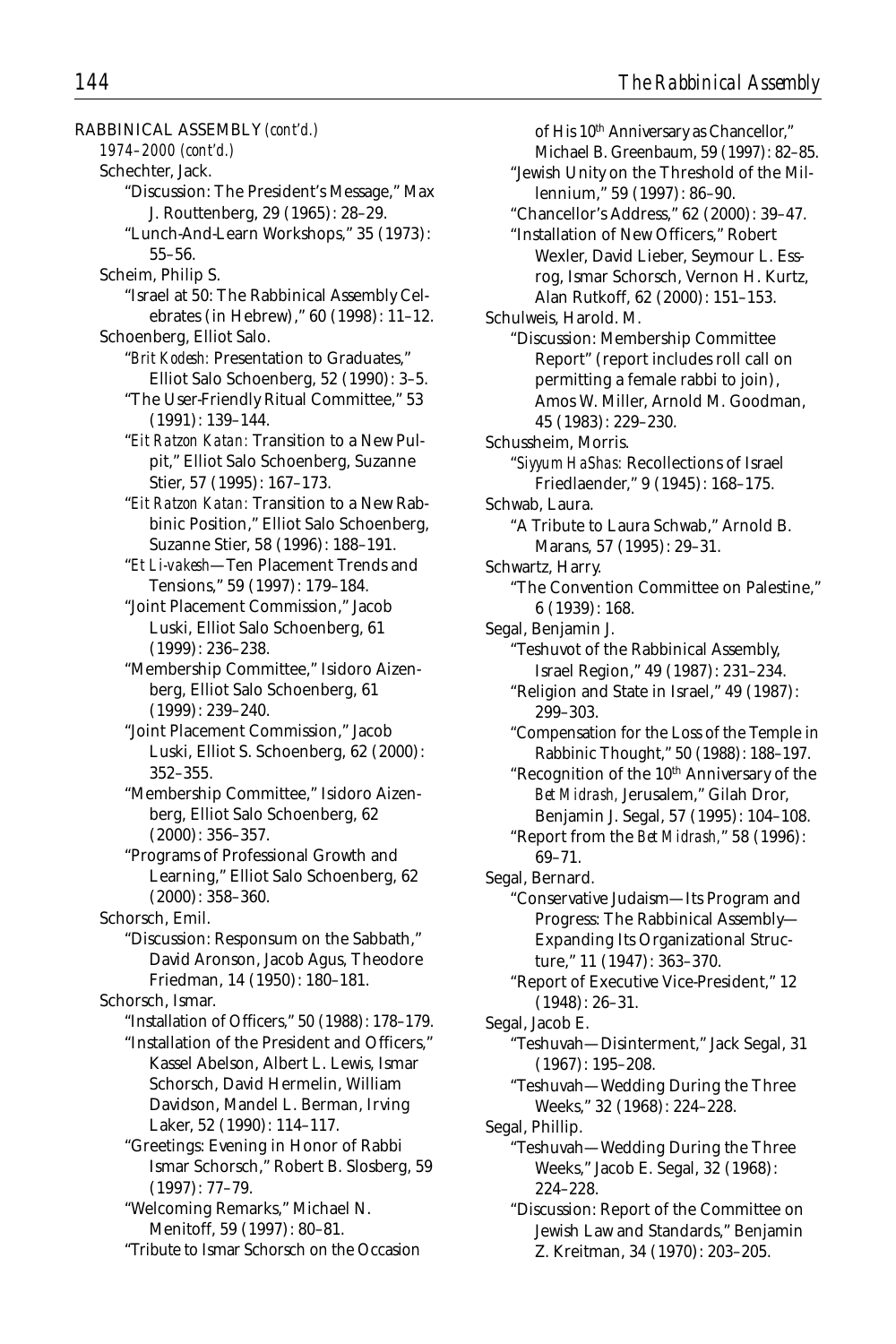Shapiro, Alexander M.

"Installation of Officers," William Frankel, Seymour J. Cohen, Alexander M. Shapiro, Arnold M. Goodman, 44 (1982): 90–91.

"Discussion: Membership Committee Report" (report includes roll call on permitting a female rabbi to join), Amos W. Miller, Arnold M. Goodman, 45 (1983): 232–233.

"Inaugural Address," 46 (1984): 76–85.

"President's Report," 47 (1985): 21–28.

"Presidential Report," 48 (1986): 30–35.

"Conferring of Degrees," Alexander M. Shapiro, David C. Kogen, Saul Teplitz, Gerson D. Cohen, Morton Leifman, Yaakov G. Rosenberg, David Lieber, 48 (1986): 131–132.

Sherwin, Elisa.

"Discussion: Membership Committee Report" (report includes roll call on permitting a female rabbi to join), Amos W. Miller, Arnold M. Goodman, 45 (1983): 240.

Sherwin, Richard.

"Discussion: Membership Committee Report"(including discussion on permitting a female rabbi to join), Ludwig Nadelmann, Arnold M. Goodman, 46 (1984): 195.

Shtull, Jacob.

"Discussion: Membership Committee Report" (report includes roll call on permitting a female rabbi to join), Amos W. Miller, Arnold M. Goodman, 45 (1983): 240.

Shuchat, Wilfred.

"Discussion: Conservative Ideology," 20 (1956): 177–178.

"Discussion: The President's Message," Max J. Routtenberg, 29 (1965): 27–28.

"Discussion: Membership Committee Report" (report includes roll call on permitting a female rabbi to join), Amos W. Miller, Arnold M. Goodman, 45 (1983): 243–244.

"Discussion: Membership Committee Report"(including discussion on permitting a female rabbi to join), Ludwig Nadelmann, Arnold M. Goodman, 46 (1984): 193–194.

Siegel, Seymour.

"Future Prospects of the *Bet Din,*" 21 (1957): 164–174.

"Teshuvah—Bingo in Conservative Congre-

gations," Aaron H. Blumenthal, Sey-

mour Siegel, 31 (1967): 219–221.

- "Teshuvah—United Synagogue Youth Kinnusim," 31 (1967): 229–230.
- "Teshuvah—*T'nai B'Kiddushin,*" Eli A. Bohnen, Edward Gershfield, Benjamin Kreitman, Seymour Siegel, 32 (1968): 229–248.
- "Discussion: Resolutions," Rabbinical Assembly, 37 (1975): 273, 275–276.

"In Honor of Rabbi Wolfe Kelman," Morton Leifman, Gerson D. Cohen, Seymour Siegel, Max J. Routtenberg, Arthur Hertzberg, Seymour Fox, Mordecai Waxman, Irwin Groner, Naamah Kelman, Levi Kelman, Wolfe Kelman, Louis Finkelstein, 38 (1976): 100–102.

"Discussion: Resolutions Adopted" (includes reaffirmation of matrilineal descent and issues of conversion), 48 (1986): 318.

"In Tribute to Rabbi Seymour Siegel," Seymour J. Cohen, Wolfe Kelman, Seymour Siegel, Kassel Abelson, 49 (1987): 136–137.

Sigal, Philip.

"Discussion: The Rabbinical Assembly Faces the 70s," Edward M. Gershfield, William H. Lebeau, Hillel E. Silverman, Mayer Abramowitz, 34 (1970): 134–135.

"Some Reflections on Rabbinical Assembly Halakhah: Past and Future," 45 (1983): 93–104.

Silverman, Hillel E.

"Discussion: Resolutions," Rabbinical Assembly, 37 (1975): 262.

"Discussion: Membership Committee Report" (report includes roll call on permitting a female rabbi to join), Amos W. Miller, Arnold M. Goodman, 45 (1983): 246–247.

"Discussion: Membership Committee Report"(including discussion on permitting a female rabbi to join), Ludwig Nadelmann, Arnold M. Goodman, 46 (1984): 197.

"Honoring Colleagues Who Have Served 50 Years and More in the Rabbinate (Faculty Reminiscences): Louis Finkelstein, Louis Ginzberg, Saul Lieberman, Shalom Spiegel, Mordecai Menahem Kaplan," Simon Glustrom, Ezra Finkelstein, Ben Zion Bergman, Hillel E. Silverman, Marshall J. Maltzman, Stanley S. Rabinowitz, 62 (2000): 32–34.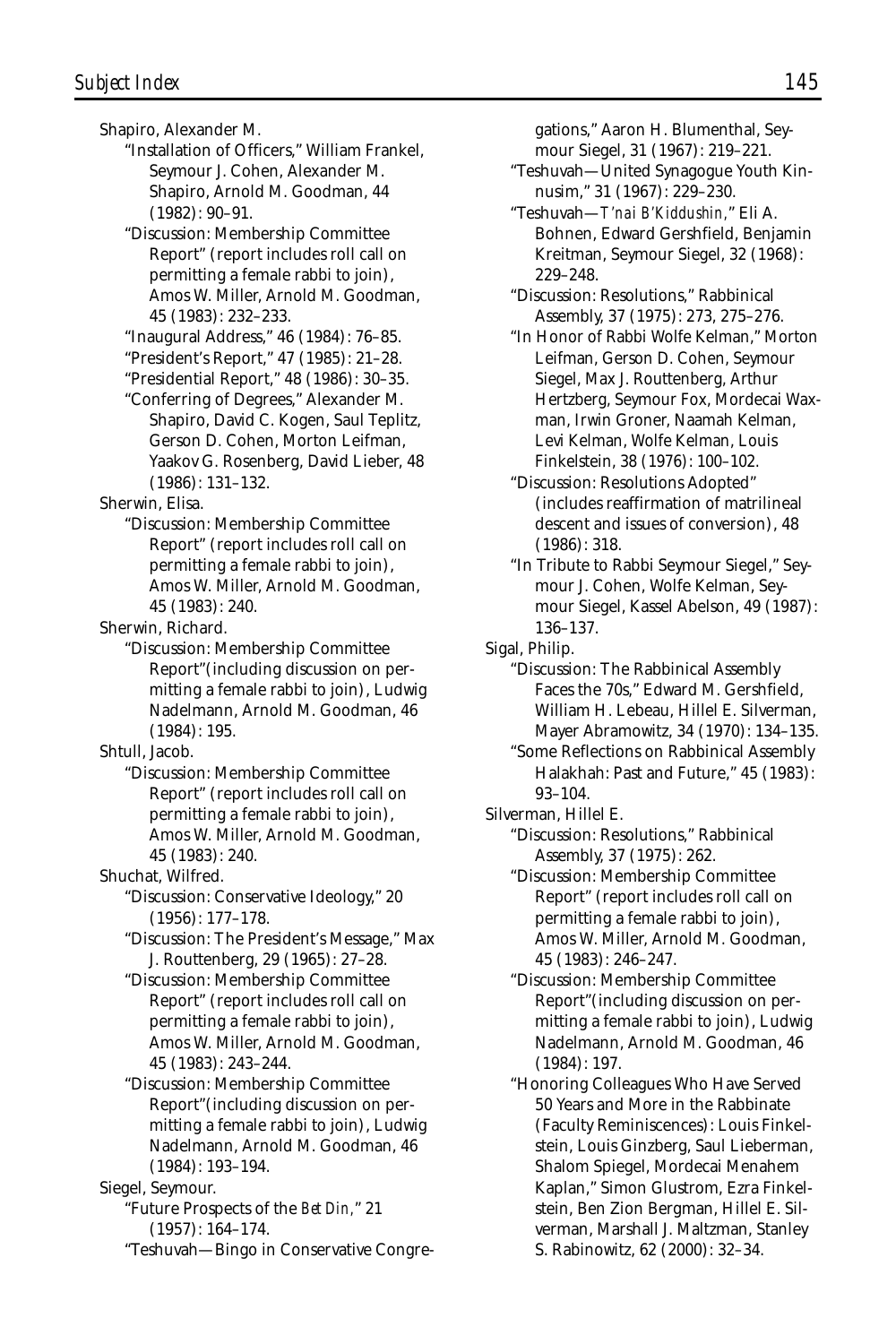| RABBINICAL ASSEMBLY (cont'd.)                | "President's Message," 33 (1969): 45-54.   |
|----------------------------------------------|--------------------------------------------|
| 1974-2000 (cont'd.)                          | "Presidential Address," 34 (1970): 1-14.   |
| Silverman, Israel N.                         | "Remarks of the Past President," Saul      |
| "Teshuvah-Converts of Questionable Sta-      | Teplitz, Ralph Simon, 34 (1970):           |
| tus," Eli A. Bohnen, Arthur David, David     | 153-158.                                   |
| Feldman, Morris Goodblatt, Arnold            | "Discussion: Resolutions," Rabbinical      |
| Goodman, Isaac Klein, Benjamin Kreit-        | Assembly, 37 (1975): 261-262.              |
| man, Samuel Schaffler, Israel Silverman,     | "Discussion: Being a Conservative Rabbi in |
| Saul Teplitz, 30 (1966): 105-108.            | Israel: The Agony and the Ecstasy,"        |
| "Barukh ha-Makom she-Masar Olamo le-Shom-    | Philip Spectre, Jonathan Perlman,          |
| ronim" (Hebrew), 34 (1970): 18-19.           | Michael Graetz, Robert Harris, Moshe       |
| "Response-Tribute to Past Chairmen of        | Re'em, Matt Futterman, Natan Irwin         |
| the Committee on Jewish Law and Stan-        | Birnbaum, Levi Ha-Levi, Joseph Heckel-     |
| dards," Saul Teplitz, 40 (1978): 74-76.      | man, Yossef Green, Moshe Tutnauer, 50      |
| "Some Tensions in Prayer: Talmud Torah:      | $(1988): 44-46.$                           |
| in Tribute to Rabbi Jules Harlow," Efry      | Singer, Howard.                            |
| Spectre, Yochanan Muffs, Israel N. Sil-      | "Discussion: Resolutions," Rabbinical      |
| verman, Lawrence Hoffman, Aharon             | Assembly, 37 (1975): 279.                  |
| Appelfeld, Ilana Harlow, Joel Meyers,        | Sky, Harry.                                |
| Jules Harlow, (includes film clip of         | "Discussion: Membership Committee          |
| Louis Finkelstein), 56 (1994): 35-38.        | Report" (report includes roll call on      |
| Silverman, Morris.                           | permitting a female rabbi to join),        |
| "Report of Survey on Ritual," 4 (1930-32):   | Amos W. Miller, Arnold M. Goodman,         |
| 322-340.                                     | 45 (1983): 230.                            |
| Silverstein, Alan.                           | "Discussion-Resolutions Adopted"           |
| "Presidential Address," 56 (1994): 87-99.    | (includes reaffirmation of matrilineal     |
| "Presidential Address," 57 (1995): 59-68.    | descent and issues of conversion), 48      |
| "Greetings," Alan Silverstein, Michael Klay- | $(1986): 319-320.$                         |
| man, Alan Ades, 58 (1996): 3-6.              | Slosberg, Robert B.                        |
| "Final Presidential Report," 58 (1996):      | "Greetings: Evening in Honor of Rabbi      |
| $55 - 60.$                                   | Ismar Schorsch," 59 (1997): 77-79.         |
| "RA/USCJ Joint Commission Responding         | Slurzberg, Irwin.                          |
| to Intermarriage," 59 (1997): 223-225.       | "Remarks," 54 (1992): 58-59.               |
| "Joint Campaign Convocation in Honor of      | Spectre, Efry.                             |
| Rabbi Alan Silverstein," Ismar Schorsch,     | "Talmud Torah: in Tribute to Rabbi Jules   |
| Alan Silverstein, 62 (2000): 138-144.        | Harlow," Efry Spectre, Yochanan Muffs,     |
| "Creating a Worldwide Movement: A            | Israel N. Silverman, Lawrence Hoffman,     |
| Report on Masorti Olami," Gordon             | Aharon Appelfeld, Ilana Harlow, Joel       |
| Freeman, Alan Silverstein, 62 (2000):        | Meyers, Jules Harlow, (includes film clip  |
| 369-370.                                     | of Louis Finkelstein), 56 (1994): 28-31,   |
| Simon, Matthew H.                            | 34, 39-40, 45-47, 51, 57, 65, 66.          |
| "Discussion: Resolutions," Rabbinical        | Spiegel, Dora.                             |
| Assembly, 37 (1975): 264, 279.               | "Greetings," 6 (1939): 18-19.              |
| "Discussion: Resolutions Adopted"            | Spielman, Bernard.                         |
| (includes reaffirmation of matrilineal       | "Discussion: Membership Committee          |
| descent and issues of conversion), 48        | Report" (report includes roll call on      |
| $(1986): 315 - 317.$                         | permitting a female rabbi to join),        |
| Simon, Ralph.                                | Amos W. Miller, Arnold M. Goodman,         |
| "Resolutions on the State of Israel," 10     | 45 (1983): 243-244.                        |
| $(1946): 13-16.$                             | Stern, Harold.                             |
| "Discussion: Report of the Committee on      | "Can We Be One?" 46 (1984): 29-36.         |
| Jewish Law and Standards," 16 (1952):        | Stern, Sholom.                             |
| 55, 59-60.                                   | "Discussion: Membership Committee          |
| "Remarks of the President," 32 (1968):       | Report" (including discussion on per-      |
| $156 - 161.$                                 | mitting a female rabbi to join), Ludwig    |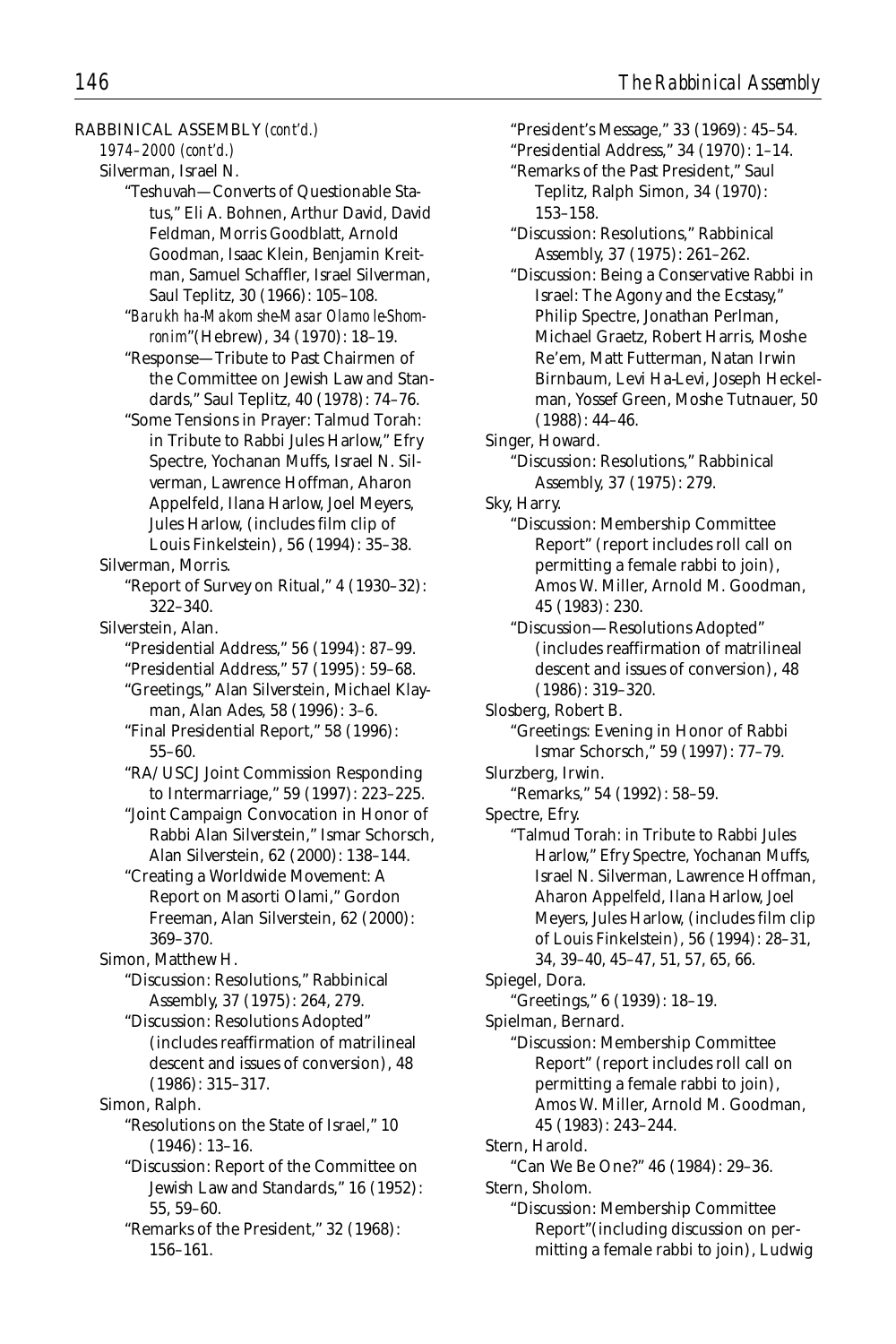Nadelmann, Arnold M. Goodman, 46 (1984): 197–198. Sternstein, Joseph P. "Discussion: *Ketubah,*" 18 (1954): 75–78. "Israel Committee," 29 (1965): 152–158. Stier, Suzanne. "*Eit Ratzon Katan:* Transition to a New Pulpit," Elliot Salo Schoenberg, Suzanne Stier, 57 (1995): 167–173. "*Eit Ratzon Katan:* Transition to a New Rabbinic Position," Elliot Salo Schoenberg, Suzanne Stier, 58 (1996): 188–191. Street, John F. "Greetings," 62 (2000): 48–49. Sussman, Gerald. "Discussion: Membership Committee Report" (report includes roll call on permitting a female rabbi to join), Amos W. Miller, Arnold M. Goodman, 45 (1983): 239–240. Tanenbaum, Marc H. "In Celebration—Honoring Rabbi Wolfe Kelman," Irwin Groner, Judah Nadich, Marc H. Tanenbaum, Morton Leifman, Levi Weiman-Kelman, 52 (1990): 65–70. Tanenbaum, Roy. "Discussion: Membership Committee Report" (report includes roll call on permitting a female rabbi to join), Amos W. Miller, Arnold M. Goodman, 45 (1983): 228–229. "Discussion: Membership Committee Report"(including discussion on permitting a female rabbi to join), Ludwig Nadelmann, Arnold M. Goodman, 46 (1984): 198–199. Tenenbaum, Edward. "Discussion: Teshuvah on a *Kohen* Marrying a Divorcée," 18 (1954): 59. "Discussion: Membership Committee Report" (report includes roll call on permitting a female rabbi to join), Amos W. Miller, Arnold M. Goodman, 45 (1983): 237–238. Teplitz, Daniel. "Remarks: Installation Banquet," Wolfe Kelman, Stanley Rabinowitz, Daniel Teplitz, Gerson D. Cohen, Saul Teplitz, 40 (1978): 179. Teplitz, Saul I. "Testimonial to Rabbi Max Arzt," 21 (1957): 225–227. "Teshuvah—Converts of Questionable Status," Eli A. Bohnen, Arthur David, David Feldman, Morris Goodblatt,

jamin Kreitman, Samuel Schaffler, Israel Silverman, Saul Teplitz, 30 (1966): 105–108. "Remarks of the Past President," Saul Teplitz, Ralph Simon, 34 (1970): 153–158. "Remarks of the President," Saul Teplitz, S. Gershon Levi, 34 (1970): 159–163. "Tribute to Past Chairmen of the Committee on Jewish Law and Standards," 40 (1978): 74–76. "Response: Installation Banquet," Wolfe Kelman, Stanley Rabinowitz, Daniel Teplitz, Gerson D. Cohen, Saul Teplitz, 40 (1978): 182–183. "Presidential Address," 41 (1979): 10–17. "Presidential Address," 42 (1980): 7–12. "Conferring of Degrees," Alexander M. Shapiro, David C. Kogen, Saul Teplitz, Gerson D. Cohen, Morton Leifman, Yaakov G. Rosenberg, David Lieber, 48 (1986): 132–133. "*Hazkarat Neshamot*—In Memory of Colleagues," 62 (2000): 301–304. Teutsch, David A. "Greetings: What Will Jewish Community and Jewish Values Mean for the 21st Century?" David A. Teutsch, Jonathan D. Sarna, Arnold Eisen, 62 (2000): 78–80. Tichnor, Alan J. "Greetings," 52 (1990): 45–48. "Unity: From Concept to Reality," 53 (1991): 63–67. "The Need for Unity," 54 (1992): 24–28. Tofield, Sanders. "Discussion: Prouncement of the Zionist Revaluation Committee," Norman Salit, 14 (1950): 245–249. Troster, Lawrence. "Discussion: Membership Committee Report"(including discussion on permitting a female rabbi to join), Ludwig Nadelmann, Arnold M. Goodman, 46 (1984): 191. Tucker, Gordon. "Discussion: Membership Committee Report"(including discussion on permitting a female rabbi to join), Ludwig Nadelmann, Arnold M. Goodman, 46 (1984): 189, 192. Tucker, Steven R. "Regional Reports," Mauricio Balter, Steven R. Tucker, Alan Iser, Harold Berman,

Kenneth L. Cohen, 62 (2000): 365–366.

Arnold Goodman, Isaac Klein, Ben-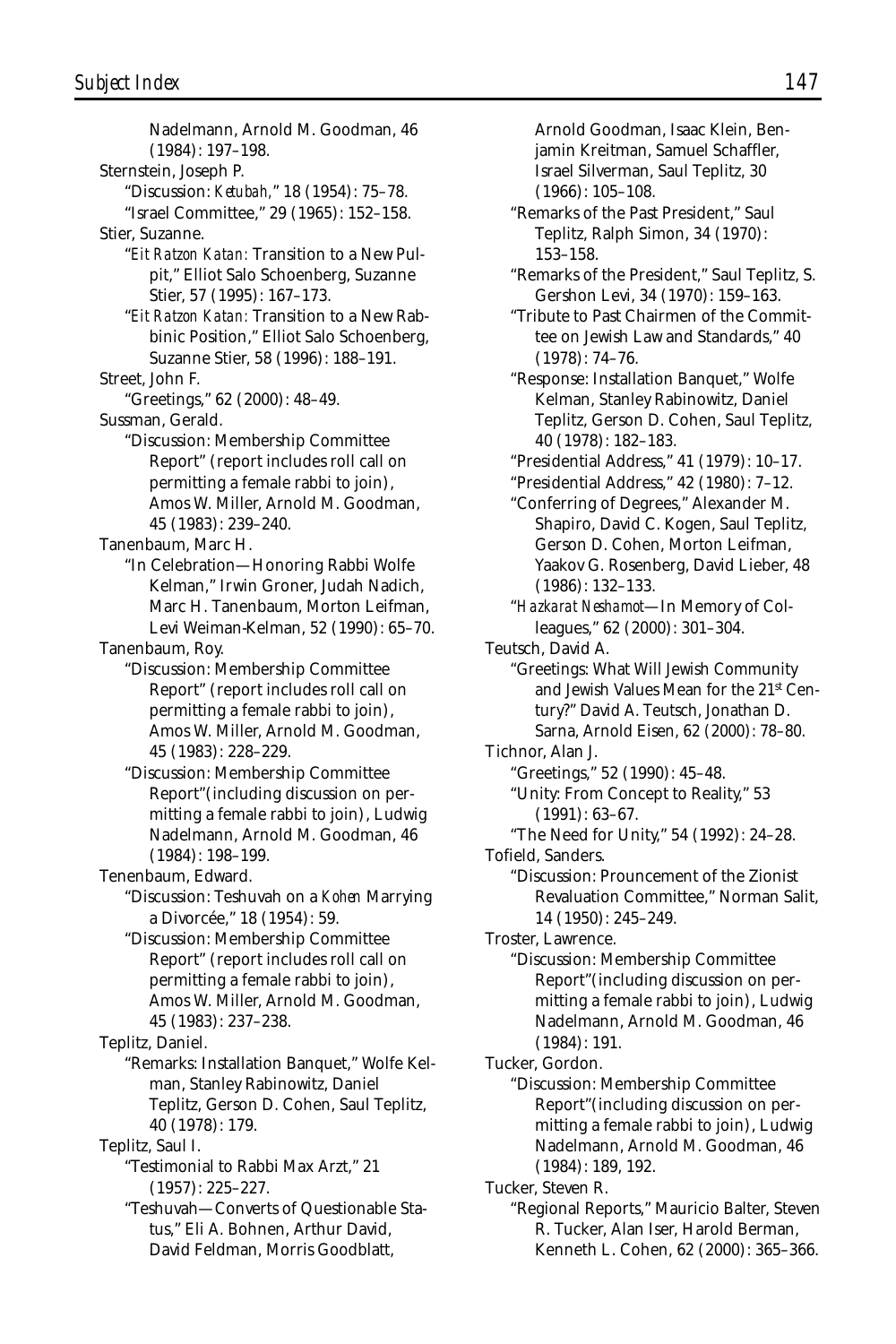RABBINICAL ASSEMBLY *(cont'd.)*

```
1974–2000 (cont'd.)
```
Tutnauer, Moshe.

"Recognition of Rabbinical Assembly Members Who Have Served in Israel's Wars," 60 (1998): 18–23.

Waxman, Mordecai.

- "Discussion: Responsum on the Sabbath," David Aronson, Jacob Agus, Theodore Friedman, 14 (1950): 182.
- "Discussion: Report on the Joint Law Conference," Judah L. Goldin, 17 (1953): 71–74.
- "Discussion: Teshuvah on a *Kohen* Marrying a Divorcée," 18 (1954): 60–61.
- "President's Address," 36 (1974): 70–73. "Discussion: Resolutions," Rabbinical
- Assembly, 37 (1975): 269–271, 274, 275. "President's Address," 38 (1976): 68–93.
- "In Honor of Rabbi Wolfe Kelman," Morton Leifman, Gerson D. Cohen, Seymour Siegel, Max J. Routtenberg, Arthur Hertzberg, Seymour Fox, Mordecai Waxman, Irwin Groner, Naamah Kelman, Levi Kelman, Wolfe Kelman, Louis Finkelstein, 38 (1976): 110–112.
- "Installation Banquet—Remarks," Arthur J. Levine, Mordecai Waxman, Gerson D. Cohen, Stanley Rabinowitz, 38 (1976): 136–141.
- "Discussion: Resolutions Adopted" (includes reaffirmation of matrilineal descent and issues of conversion), 48 (1986): 320.

Weilerstein, B. Reuben.

- "Report on the Proposed Reorganization of the Placement Committee," 3 (1929): 119–125.
- "President's Message and Resolutions," 6 (1939): 169–170.

Wexler, Robert.

"Introduction: Installation of New Officers," Robert Wexler, David Lieber, Seymour L. Essrog, Ismar Schorsch, Vernon H. Kurtz, Alan Rutkoff, 62 (2000): 145–146.

Wind, Leon.

"Discussion: Report of the Executive Vice-President," Wolfe Kelman, 26 (1962): 124.

Winer, Gershon.

"Discussion: Report of the Committee on Jewish Law and Standards," 19 (1955): 34–36.

Wolpe, Gerald. "Discussion: The Rabbinical Assembly Faces the 70s," Edward M. Gershfield, William H. Lebeau, Hillel E. Silverman, Mayer Abramowitz, 34 (1970): 135–136. Yellin, Richard. "Discussion: Membership Committee Report" (report includes roll call on permitting a female rabbi to join), Amos W. Miller, Arnold M. Goodman, 45 (1983): 230–231. "Discussion: Membership Committee Report"(including discussion on permitting a female rabbi to join), Ludwig Nadelmann, Arnold M. Goodman, 46 (1984): 190. Yuter, Alan I. "Discussion: Membership Committee Report"(including discussion on permitting a female rabbi to join), Ludwig

"Discussion: Resolution: Religion in Israel," Rabbinical Assembly, 28 (1964): 307–308.

- Nadelmann, Arnold M. Goodman, 46 (1984): 195. "Discussion: Resolutions Adopted" (includes reaffirmation of matrilineal descent and issues of conversion), 48 (1986): 319.
- Zaiman, Joel H.
	- "Joint Campaign Convocation in Honor of Rabbi Joel H. Zaiman," Lee Meyerhoff Hendler, Joel H. Zaiman, 61 (1999): 130–134.
- Zelizer, Gerald L.
	- "Discussion: The Rabbinical Assembly Faces the 70s," Edward M. Gershfield, William H. Lebeau, Hillel E. Silverman, Mayer Abramowitz, 34 (1970): 131–132.
	- "Greetings," Nathan Zelizer, 54 (1992): 50–51.
	- "Presidential Acceptance Address," 54 (1992): 52–57.
	- "Remarks," Irwin Slurzberg, 54 (1992): 58–59.
	- "Presidential Report," 55 (1993): 52–57.
	- "Report of the Commission on Human Sexuality (CHS) to the Committee on Jewish Law and Standards (CJLS)," Gerald L. Zelizer, Arnold M. Goodman, Kassel Abelson, 56 (1994): 21–22.
	- "Final Presidential Report," 56 (1994): 80–84. "Greetings," 56 (1994): 85–86.
	- "Gala Opening Concert Chairman's Remarks," Gerald L. Zelizer, 62 (2000): 3–6.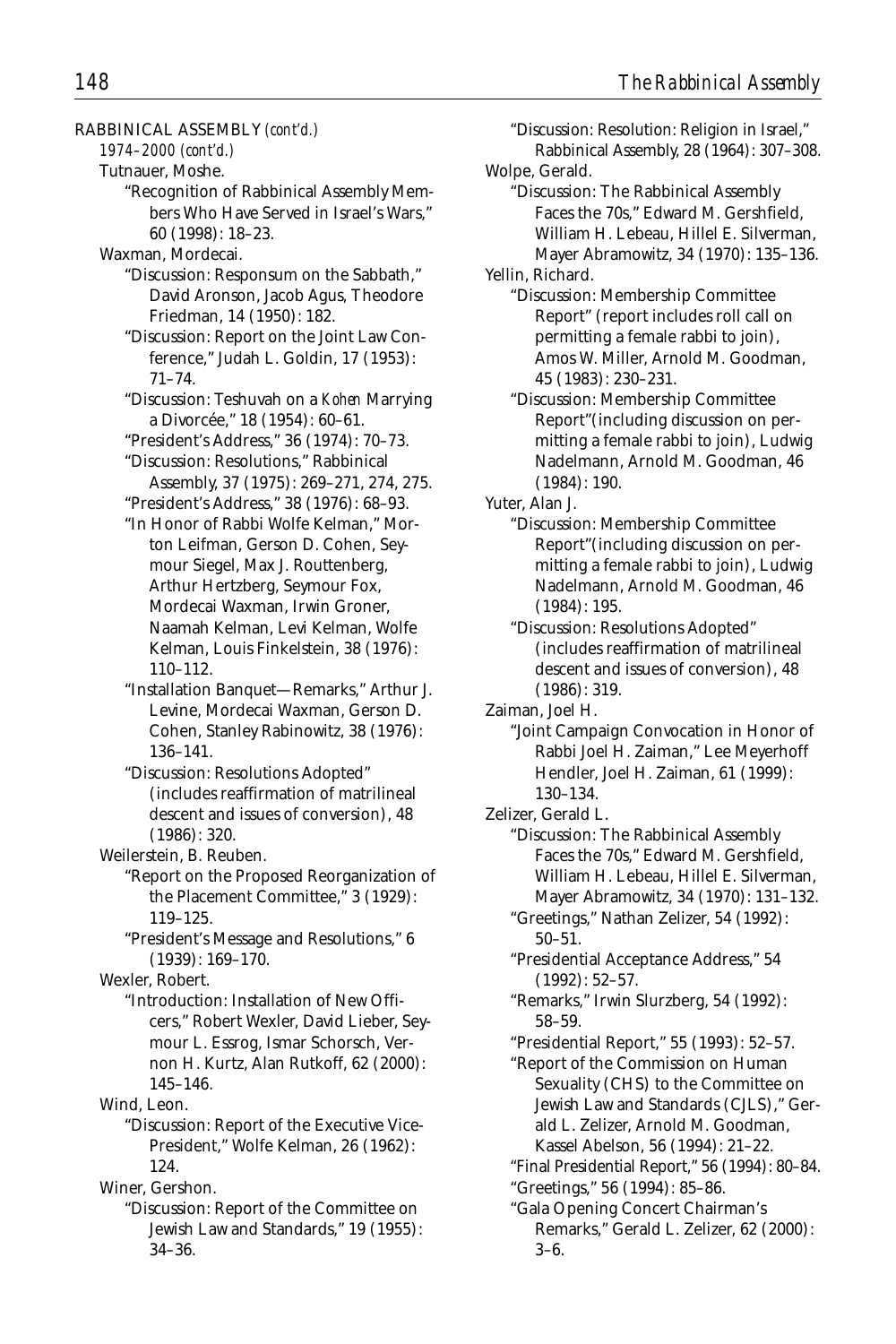Zelizer, Nathan. "Greetings," 54 (1992): 50–51. Zimmerman, Frank. "*Siyyum HaShas*—The Contributions of Israel Friedlaender to the Study of the Bible," 9 (1945): 162–167. RECONSTRUCTIONISM. *See also* JEWISH LAW Arzt, Max. "Dr. Kaplan's Philosophy of Judaism," 5 (1933–38): 195–219. Eisen, Arnold. "What Will Jewish Community and Jewish Values Mean for the 21st Century?" David A. Teutsch, Jonathan D. Sarna, Arnold Eisen, 62 (2000): 88–97. Eisenstein, Ira. "Judaism and Contemporary Social Problems—Henry George," 6 (1939): 86–93. "Preaching Modern Religion," 7 (1940): 143–149. "Discussion: The Rabbi and the Jewish Center Movement," 7 (1940): 139–140. "Discussion: The Place of the Rabbi in American Jewish Life," Mordecai M. Kaplan, 7 (1940): 294–295. "The Centrality of the Synagogue," 8 (1941–44): 225–237. "Discussion: The Future of Our Movement," Louis Finkelstein, 9 (1945): 177–180. "The Rabbi As Communal Leader— Strengthening the Organized Community," 10 (1946): 108–111. "Discussion: Seminary Expansion Program," 10 (1946): 216–219. "Discussion: on the Furtherance of the Synagogue-Center Movement," Jacob B. Agus, 11 (1947): 349–350. "Introduction: Towards a Philosophy of Conservative Judaism," 12 (1948): 110–111. "Discussion: Towards a Philosophy of Conservative Judaism," Theodore Friedman, William Greenfeld, Isaac Klein, 12 (1948): 139–141, 189–191. "Discussion: The Future of the American Jewish Community," Ben Zion Bokser, 12 (1948): 218–222. "Discussion: American Jewry and the New Jewish State," Simon Greenberg, 12 (1948): 255–256. "Discussion: The Relationship of American Jewish Community to Israel," S. Joshua Kohn, 13 (1949): 250–251. "The New Diaspora and American Democracy," 13 (1949): 258–268.

"Discussion: Toward a Creative Jewish Community in America," Robert Gordis, 13 (1949): 350–352. "Discussion: Prouncement of the Zionist Revaluation Committee," Norman Salit, 14 (1950): 232–237. "Discussion: Report of the Social Action Committee," Morris N. Kertzer, 14 (1950): 277. "Eulogies: Milton Steinberg," 14 (1950): 325–327. "Kaplan's Copernican Revolution," 46 (1984): 51–56. "Rabbi Mordecai M. Kaplan," 46 (1984): 151–153. Finkle, Jesse J. "Discussion: Religion and the Crisis in Moral and Intellectual Leadership," Mordecai M. Kaplan, 15 (1951): 172–173. Gillman, Neil. "Mordecai Kaplan and the Ideology of Conservative Judaism," 46 (1984): 57–68. Goldstein, Israel. "Kaplan's Contribution to Zionism and to *Medinat Israel,*" 43 (1981): 34–45. Gordon, Albert I. "Discussion: Religion and the Crisis in Moral and Intellectual Leadership," Mordecai M. Kaplan, 15 (1951): 173–178. Hoffman, Charles I. "Discussion: Judaism A Civilization," Mordecai M. Kaplan, 2 (1928): 130. Kaplan, Mordecai M. "Judaism As a Civilization," 2 (1928): 115–130. "Discussion: Judaism as a Civilization," Mordecai. M. Kaplan, 2 (1928): 131–133. "Discussion: 'Traditional Law and Modern Life,' Louis Finkelstein; 'A Reaffirmation of Traditional Judaism,' Max Drob; 'Spiritual Elements in Judaism,' Jacob Kohn, 3 (1929): 51–52. "Discussion: 'Spiritual Elements in Judaism,' Jacob Kohn; 'Menace of Secularism in the Synagogue,' Israel Goldstein, 3 (1929): 103–104. "The Place of Dogma in Judaism," 4 (1930–32): 280–306. "President's Message Delivered May 2, 1933," 6 (1939): 177–202. "The Place of the Rabbi in American Jewish Life," 7 (1940): 253–290.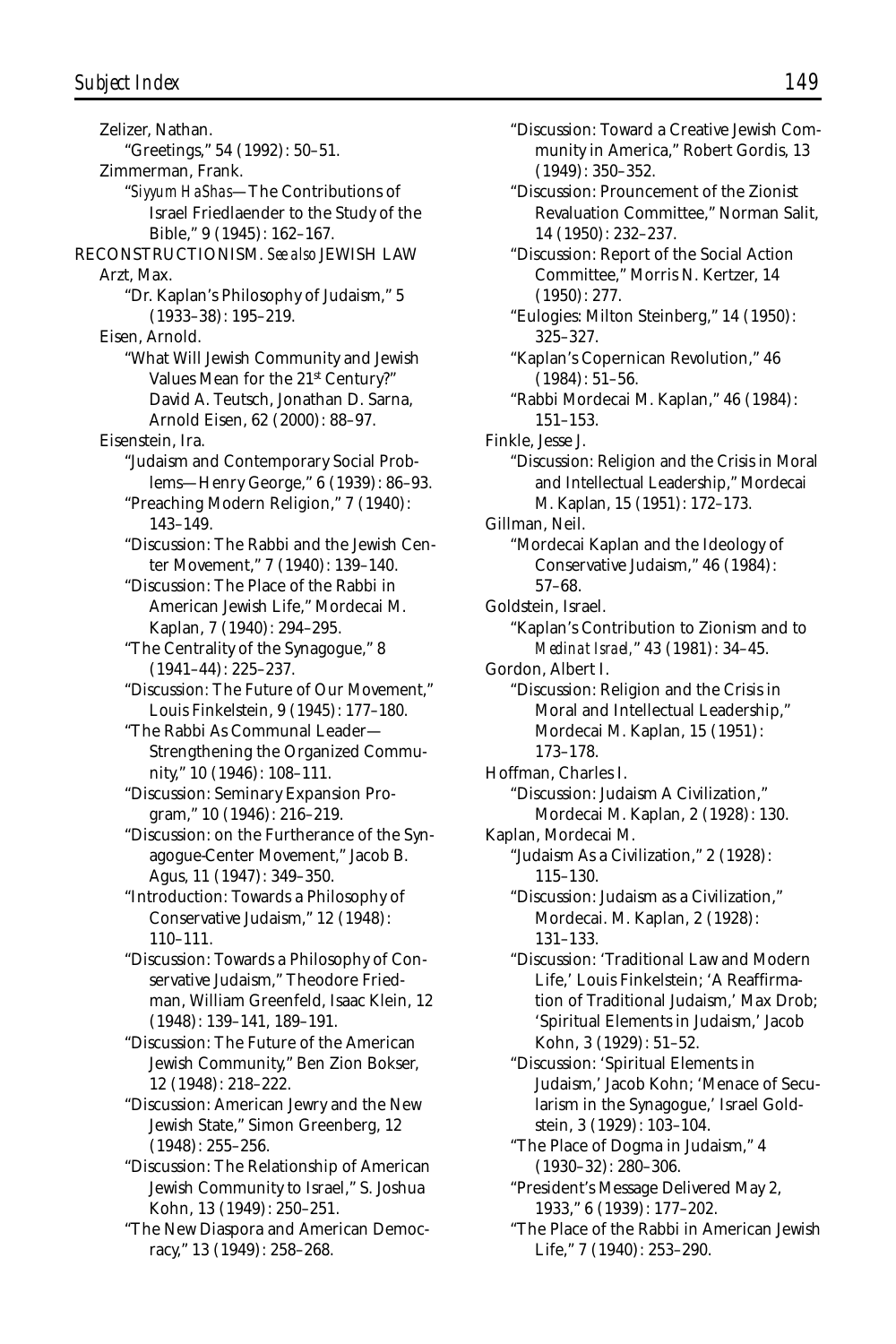RECONSTRUCTIONISM *(cont'd.)* Kaplan, Mordecai M. *(cont'd.)* "Comments on Dr. Gordis' Paper: Authority in Jewish Law," 8 (1941–44): 95–97. "How Man Comes to Know God," 8 (1941–44): 256–271. "Symposium on Seminary Expansion Program," 8 (1941–44): 302–322. "Training of Teaching and Leadership Personnel," 8 (1941–44): 348–360. "Testimonial to Rabbi Louis Finkelstein," 9 (1945): 199–204. "Seminary Expansion Program—Summary," 10 (1946): 220–227. "In Honor of Rabbi Robert Gordis," 10 (1946): 290–292. "Discussion: on the Furtherance of the Synagogue-Center Movement," Jacob B. Agus, 11 (1947): 339–343. "Religion and the Crisis in Moral and Intellectual Leadership," 15 (1951): 164–172. "Response: Tribute to Rabbi Mordcai M. Kaplan," Louis Finkelstein, 15 (1951): 211–219. "Reply: in Honor of Doctor Mordecai M. Kaplan," Mordecai M. Kaplan, 20 (1956): 267–273. Kohn, Jacob. "Discussion: Judaism as a Civilization," Mordecai M. Kaplan, 2 (1928): 131. Nadelmann, Ludwig. "Mordecai Kaplan's Challenge to the Rabbinate," 46 (1984): 69–75. Neulander, Arthur H. "Discussion: The Training of Teaching and Leadership Personnel," Mordecai M. Kaplan, 8 (1941–44): 348–350. Rabinowitz, Stanley S. "Honoring Colleagues Who Have Served 50 Years and More in the Rabbinate (Faculty Reminiscences): Louis Finkelstein, Louis Ginzberg, Saul Lieberman, Shalom Spiegel, Mordecai Menahem Kaplan," Simon Glustrom, Ezra Finkelstein, Ben Zion Bergman, Hillel E. Silverman, Marshall J. Maltzman, Stanley S. Rabinowitz, 62 (2000): 36–38. Rosenblatt, Samuel. "Discussion: Place of Dogma in Judaism," Mordecai Kaplan, 4 (1930–32): 307–310. Schatz, Morris.

"Discussion: Judaism as a Civilization," Mordecai M. Kaplan, 2 (1928): 131.

Simon, Ralph. "Discussion: The Place of the Rabbi in American Jewish Life," Mordecai M. Kaplan, 7 (1940): 293–294. Teutsch, David A. "Greetings: What Will Jewish Community and Jewish Values Mean for the 21st Century?" David A. Teutsch, Jonathan D. Sarna, Arnold Eisen, 62 (2000): 78–80. Tucker, Gordon. "Professor Mordecai Kaplan's Torah in a Post-Copernican Age," 48 (1986): 201–218. REFORM JUDAISM Ellenson, David. "Cultures and Communities: Trends and Transformations in a New Century." Mary C. Boys, David Ellenson, 62 (2000): 108–122. Kahn, Robert I. "President's Report" (of CCAR), 36 (1974): 32–37. RESOLUTIONS Abelson, Kassel. "Discussion: Resolutions," Rabbinical Assembly, 37 (1975): 262. Aronson, David. "Discussion: Resolutions," David Aronson, 11 (1947): 114, 115. "Discussion: Resolutions," Rabbinical Assembly, 37 (1975): 276–278. Arzt, Max. "Resolutions" (in Report of the Treasurer), 1 (1927): 11–12. Auerbach, Selig S. "Discussion: Resolution—Religion in Israel," Rabbinical Assembly, 28 (1964): 309–310. Berman, Jeremiah. "Discussion: Resolutions," Israel M. Goldman, Eli A. Bohnen, Sanders Tofield, Jeremiah Berman, Arthur Neulander, 11 (1947): 116–118. Bohnen, Eli A. "Discussion: Resolutions," Israel M. Goldman, Eli A. Bohnen, Sanders Tofield, Jeremiah Berman, Arthur Neulander, 11 (1947): 116–118. Cahana, Moshe. "Discussion: Resolutions Adopted (The Birmingham Resolution)," 27 (1963): 243. Chinitz, Jacob M. "Discussion: Resolution—Religion in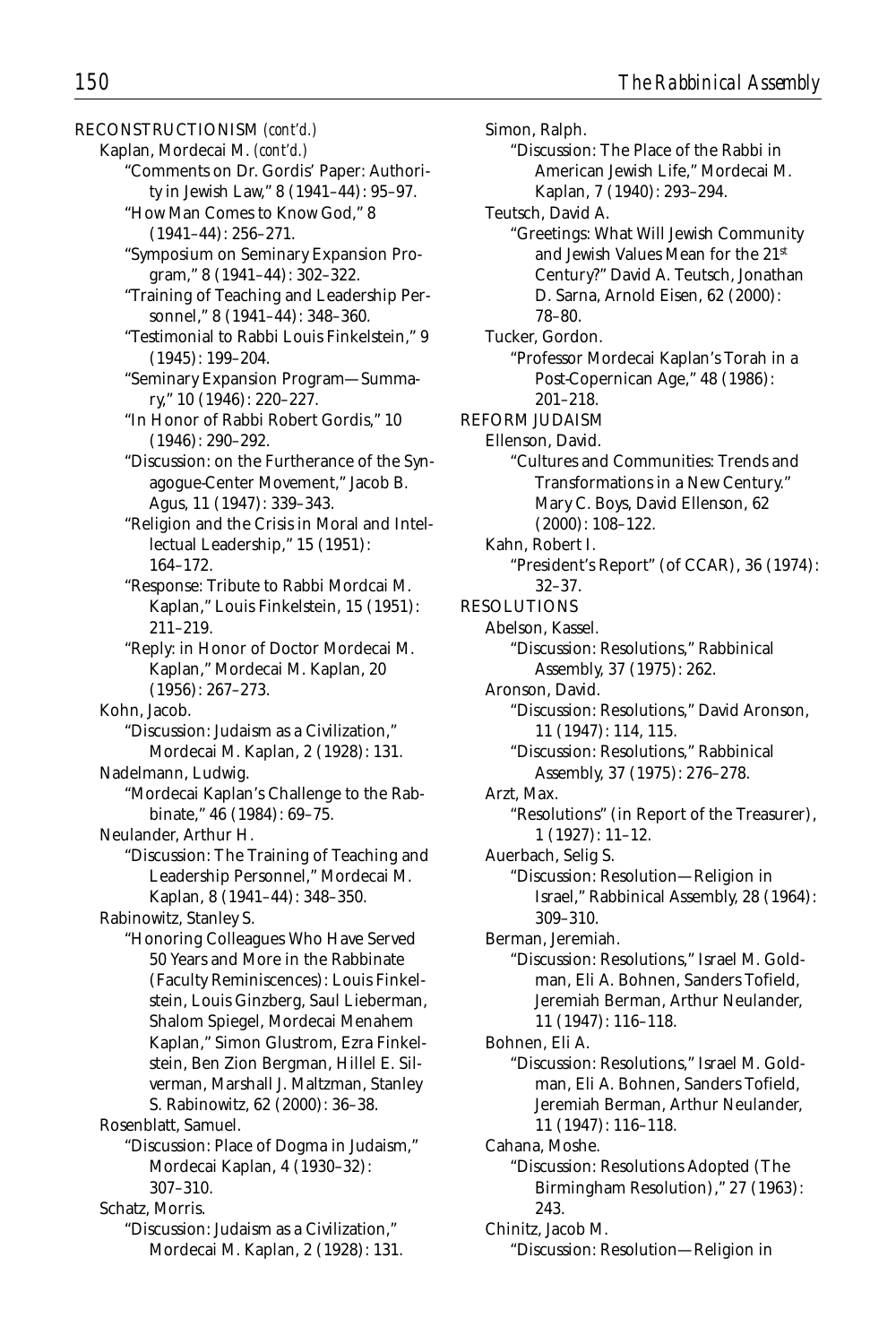Israel," Rabbinical Assembly, 28 (1964): 308–309. Cohen, Seymour J. "Discussion: Resolution—Religion in Israel," Rabbinical Assembly, 28 (1964): 307. Cohen, Shaye. "Discussion: Resolutions Adopted" (includes reaffirmation of matrilineal descent and issues of conversion), 48 (1986): 317–318. Davis, Moshe. "Resolutions," 10 (1946): 184–185. Dembowitz, Morris. "Discussion: Resolutions," Rabbinical Assembly, 37 (1975): 262. Dresner, Samuel. "Discussion: The Organization of the American Jewish Community, (includes resolution)," Israel Goldstein, 24 (1960): 106–107. "Discussion: The Jewish Theological Seminary of America: An Evaluation, (includes resolution)," Simon Greenberg, 24 (1960): 168–170, 171. Friedman, Theodore. "Discussion: Resolution—Religion in Israel," Rabbinical Assembly, 28 (1964): 311–312. Goldman, Israel M. "Discussion: Resolutions," Israel M. Goldman, Eli A. Bohnen, Sanders Tofield, Jeremiah Berman, Arthur Neulander, 11 (1947): 116–118. Golinkin, Noah. "Discussion: Resolution—Religion in Israel," Rabbinical Assembly, 28 (1964): 309. Gordis, Robert. "Discussion: Resolutions Adopted" (includes reaffirmation of matrilineal descent and issues of conversion), 48 (1986): 320–321. Greenberg, Simon. "Resolutions," 10 (1946): 184–185. "Discussion: Resolution—Religion in Israel," Rabbinical Assembly, 28 (1964): 310. "Discussion: Resolutions," Rabbinical Assembly, 37 (1975): 267–269. Groner, Irwin. "Discussion: Resolutions Adopted" (includes reaffirmation of matrilineal descent and issues of conversion), 48 (1986): 322.

Halpern, Harry. "Business Session" (includes resolutions), Rabbinical Assembly, 36 (1974): 228–229. Jacobs, David J. "Discussion: Resolutions Adopted" (includes reaffirmation of matrilineal descent and issues of conversion), 48 (1986): 319. Kaplan, Mordecai M. "Discussion: Resolutions Adopted (The Birmingham Resolution)," 27 (1963): 239–241, 242. "Resolutions Adopted," 30 (1966): 123–139. Kelman, Wolfe. "Discussion: Resolution—Religion in Israel," Rabbinical Assembly, 28 (1964): 310–311. "Discussion: Resolutions," Rabbinical Assembly, 37 (1975): 260, 262–263, 264–265. Kirshblum, I. Usher. "Discussion: Resolution—Religion in Israel," Rabbinical Assembly, 28 (1964): 308. "Discussion, Resolutions," Rabbinical Assembly, 37 (1975): 265–267. Michaels, James R. "Discussion: Resolutions Adopted" (includes reaffirmation of matrilineal descent and issues of conversion), 48 (1986): 318–319. Neulander, Arthur H. "Discussion: Resolutions," Israel M. Goldman, Eli A. Bohnen, Sanders Tofield, Jeremiah Berman, Arthur Neulander, 11 (1947): 116–118. Novak, David. "Discussion: Resolutions," Rabbinical Assembly, 37 (1975): 276. Pearlmutter, Fischel A. "Discussion: Resolutions," Rabbinical Assembly, 37 (1975): 273, 274–275. Rabbinical Assembly. "Resolutions (in Report of the Treasurer)," 1 (1927): 11–12. "Resolutions (in Abstracts of the Minutes)," 2 (1928): 14–15. "Resolutions (in Abstracts of the Minutes)," 3 (1929): 8–15. "Resolutions (in Abstracts of the Minutes)," 4 (1930–32): 7–8, 117–120, 236–237. "Resolutions (in Abstracts of the Minutes or Report of the Committee on Jewish Law)," 5 (1933–38): ix-xiv, 59, 168, 247, 350–351, 420.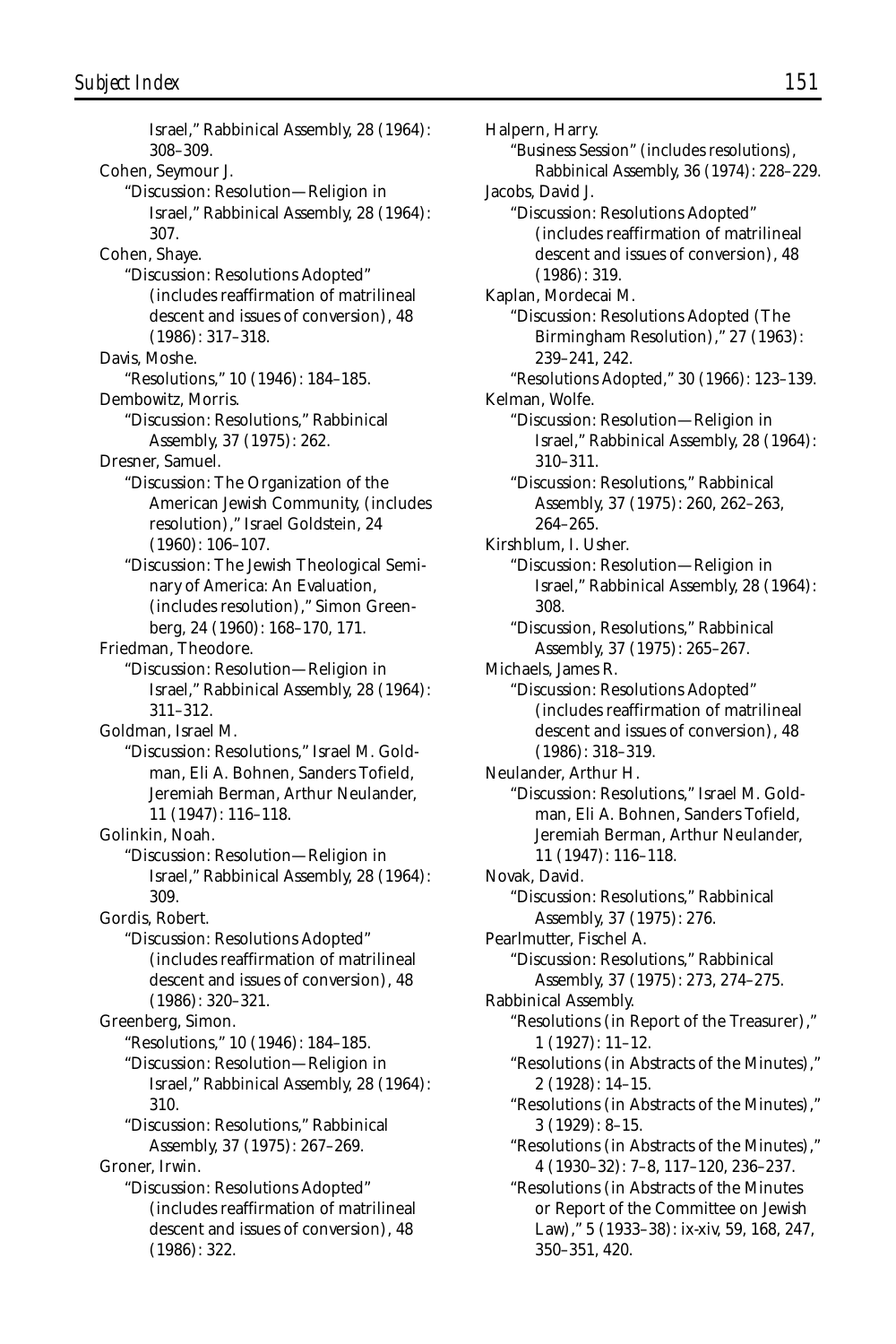RESOLUTIONS *(cont'd.)* Rabbinical Assembly *(cont'd.)* "Resolutions (in President's Message and Resolutions)," 6 (1939): 169–170. "Resolutions (in Rabbinical Assembly Statement)," 7 (1940): 54–60. "Resolutions (in Abstracts of the Minutes)," 8 (1941–44): 1–3, 54, 165–168, 277–280. "Resolutions Adopted," 9 (1945): 27–30. "Resolutions," 10 (1946): 184–185. "Resolutions," 10 (1946): 276–283. "Resolutions," 11 (1947): 107–118. "Resolutions (also in Committee on the President's Message)," 12 (1948): 59–68. "Resolutions," 13 (1949): 86–94. "Resolutions," 14 (1950): 70–85. "Resolutions," 15 (1951): 80–88. "Resolutions Adopted," 27 (1963): 231–239. "Resolution—Religion in Israel," 28 (1964): 304–306, 314–315. "Discussion: Resolution—Religion in Israel," 28 (1964): 307–313. "Resolutions Adopted," 29 (1965): 163–169. "Resolutions Adopted," Mordecai M. Kaplan, 30 (1966): 123–139. "Resolutions Adopted," 31 (1967): 255–257. "Resolutions Adopted," 32 (1968): 247–254. "Resolutions Adopted," 33 (1969): 227–228. "Resolutions Adopted," 34 (1970): 216–218. "Business Session (includes resolutions)," Harry Halpern, 36 (1974): 228–229. "Resolutions" (including women rabbis' membership and Jewish law in the Conservative Movement), 37 (1975): 259–280. "Resolutions," 38 (1976): 314–323. "Resolutions"(including women in Rabbinical School), 39 (1977): 139–142. "Resolutions," 40 (1978): 226–235. "Resolutions," (including ordination of women), 41 (1979): 287–290. "Resolutions Adopted," 42 (1980): 299–301. "Resolutions Adopted," 44 (1982): 179–184. "Resolutions Adopted," 45 (1983): 255–257.

"Resolutions Adopted," 46 (1984): 205–210. "Resolutions Adopted," 47 (1985): 185–199. "Resolutions Adopted" (includes reaffirmation of matrilineal descent and issues of conversion), 48 (1986): 313–327. "Resolutions Adopted," 49 (1987): 357–373. "Resolutions Adopted," 50 (1988): 256–260. "Resolutions Adopted," 51 (1989): 329–341. "Resolutions Adopted" (includes abortion rights, gay and lesbian issues, and organ and tissue donations), 52 (1990): 273–283. "Resolutions Adopted," 53 (1991): 211–220. "Resolutions Adopted," 54 (1992): 315–322. "Resolutions Adopted," 55 (1993): 191–197. "Resolutions Adopted," 56 (1994): 285–294. "Resolutions Adopted," 57 (1995): 239–250. "Resolutions Adopted," 58 (1996): 293–300. "Resolutions Adopted," 59 (1997): 245–258. "Resolutions Adopted," 60 (1998): 285–294. "Resolutions Adopted" (Hebrew), 60 (1998): 294–301. "Resolutions Adopted," 61 (1999): 255–261. "Resolutions Adopted," (includes prayer in schools, religious pluralism in Israel, organ donations), Centennial Convention, 62 (2000): 373–382. Rabinowitz, Stanley S. "Discussion: Resolutions Adopted" (includes reaffirmation of matrilineal descent and issues of conversion), 48 (1986): 322. Roth, Joel. "Discussion: Resolutions Adopted" (includes reaffirmation of matrilineal descent and issues of conversion), 48 (1986): 313–315. Siegel, Seymour. "Discussion: Resolutions," Rabbinical Assembly, 37 (1975): 273, 275–276. "Discussion: Resolutions Adopted"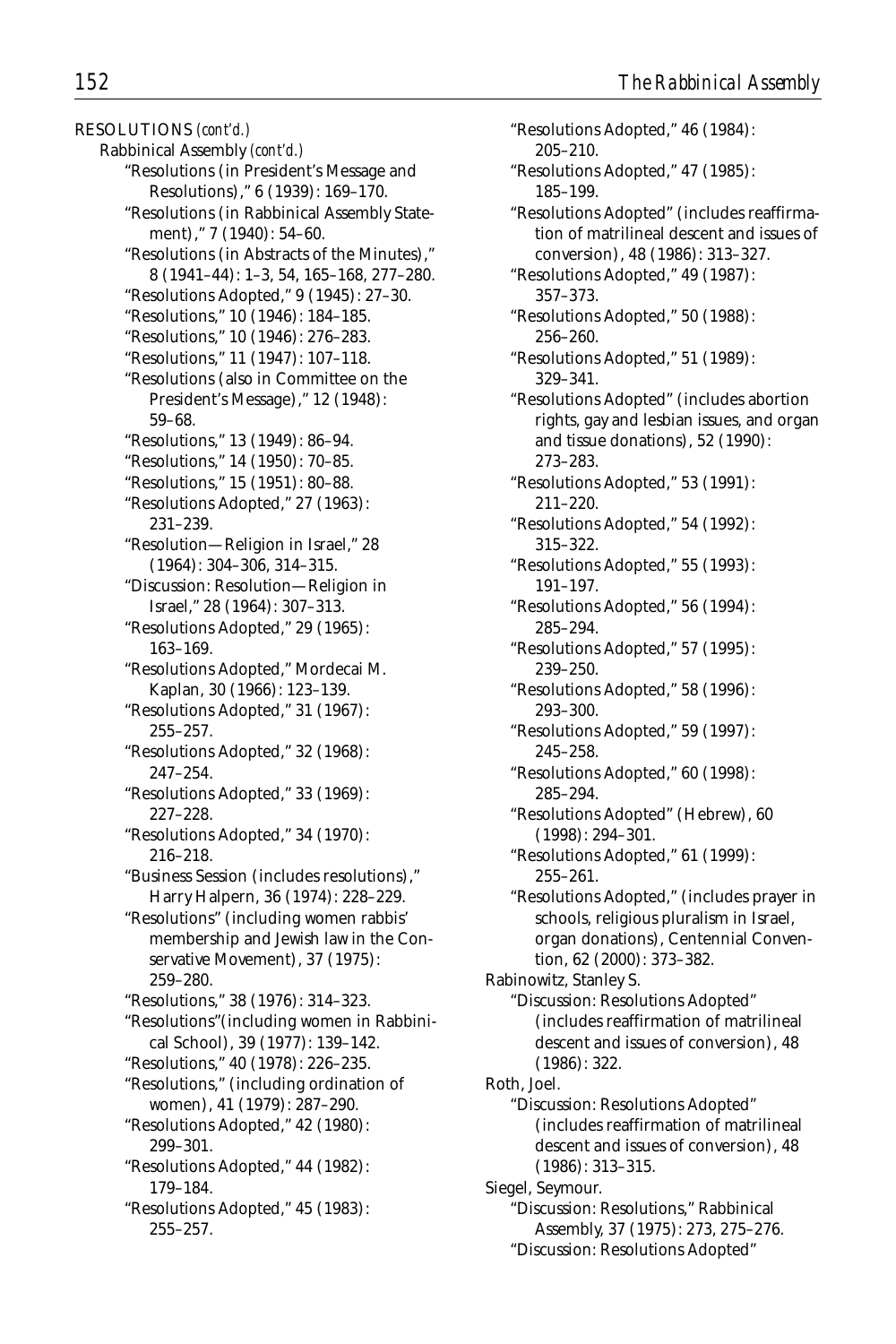(includes reaffirmation of matrilineal descent and issues of conversion), 48 (1986): 318. Silverman, Hillel E. "Discussion: Resolutions," Rabbinical Assembly, 37 (1975): 262. Simon, Matthew H. "Discussion: Resolutions," Rabbinical Assembly, 37 (1975): 264, 279. "Discussion: Resolutions Adopted" (includes reaffirmation of matrilineal descent and issues of conversion), 48 (1986): 315–317. Simon, Ralph. "Resolutions on the State of Israel," 10 (1946): 13–16. "Discussion: Resolutions," Ralph Simon, 11 (1947): 109–110, 114. "Discussion: Resolutions," Rabbinical Assembly, 37 (1975): 261–262. Singer, Howard. "Discussion: Resolutions," Rabbinical Assembly, 37 (1975): 279. Sky, Harry. "Discussion: Resolutions Adopted" (includes reaffirmation of matrilineal descent and issues of conversion), 48 (1986): 319–320. Tofield, Sanders. "Discussion: Resolutions," Israel M. Goldman, Eli A. Bohnen, Sanders Tofield, Jeremiah Berman, Arthur Neulander, 11 (1947): 116–118. Waxman, Mordecai. "Discussion: Resolutions," Rabbinical Assembly, 37 (1975): 269–271, 274, 275. "Discussion: Resolutions Adopted" (includes reaffirmation of matrilineal descent and issues of conversion), 48 (1986): 320. Winer, Gershon. "Discussion: Resolution on Religion in Israel," Rabbinical Assembly, 28 (1964): 307–308. Yuter, Alan J. "Discussion: Resolutions Adopted" (includes reaffirmation of matrilineal descent and issues of conversion), 48 (1986): 319. Zwelling, Harry. "Resolutions," 10 (1946): 184. RESPONSA Abelson, Kassel. "Discussion: Teshuvah: Bingo in Conserva-

tive Congregations," Leon B. Fink,

Aaron H. Blumenthal, Seymour Siegel, 31 (1967): 224–225. "Committee on Jewish Law and Standards," Kassel Abelson, Elliot N. Dorff, 61 (1999): 230–235. "Committee on Jewish Law and Standards," 62 (2000): 344–347. Adler, Morris. "Report of the Committee on Law and Standards: Responsum on the Sabbath," 14 (1950): 107–111, 112–137. Agus, Jacob B. "Report of the Committee on Jewish Law and Standards—Responsum on the Sabbath," 14 (1950): 112–138. "Discussion: Responsum on the Sabbath," Morris Adler, Jacob Agus, Theodore Friedman, 14 (1950): 183–184. "Discussion: Teshuvah: Bingo in Conservative Congregations," Leon B. Fink, Aaron H. Blumenthal, Seymour Siegel, 31 (1967): 225–226. Aronson, David. "Discussion: The Responsum on the Sabbath," Morris Adler, Jacob Agus, Theodore Friedman, 14 (1950): 172–174. Arzt, Max. "Teshuvah—Wedding During the Three Weeks," Jacob E. Segal, 32 (1968): 224–228. Blumenfeld, David. "Discussion: Teshuvah: Bingo in Conservative Congregations," Leon B. Fink, Aaron H. Blumenthal, Seymour Siegel, 31 (1967): 225. Blumenthal, Aaron H. "Discussion: Responsum on the Sabbath," Morris Adler, Jacob Agus, Theodore Friedman, 14 (1950): 181–182. "Discussion: Teshuvah on a *Kohen* Marrying a Divorcée," 18 (1954): 59–60. "Teshuvah—*Yom Tov Sheni Shel Goluyot,*" Aaron H. Blumenthal, 28 (1964): 255–272. "Teshuvah—*Tishah B'Av* and the Three Weeks" (minority and majority opinions), Aaron H. Blumenthal, Ben Zion Bokser, Leon B. Fink, 28 (1964): 275–292. "Teshuvah—Converts of Questionable Status," Aaron H. Blumenthal, Leon Fink, 30 (1966): 109–110. "Teshuvah—Bingo in Conservative Congregations," Aaron H. Blumenthal, Seymour Siegel, 31 (1967): 219–221.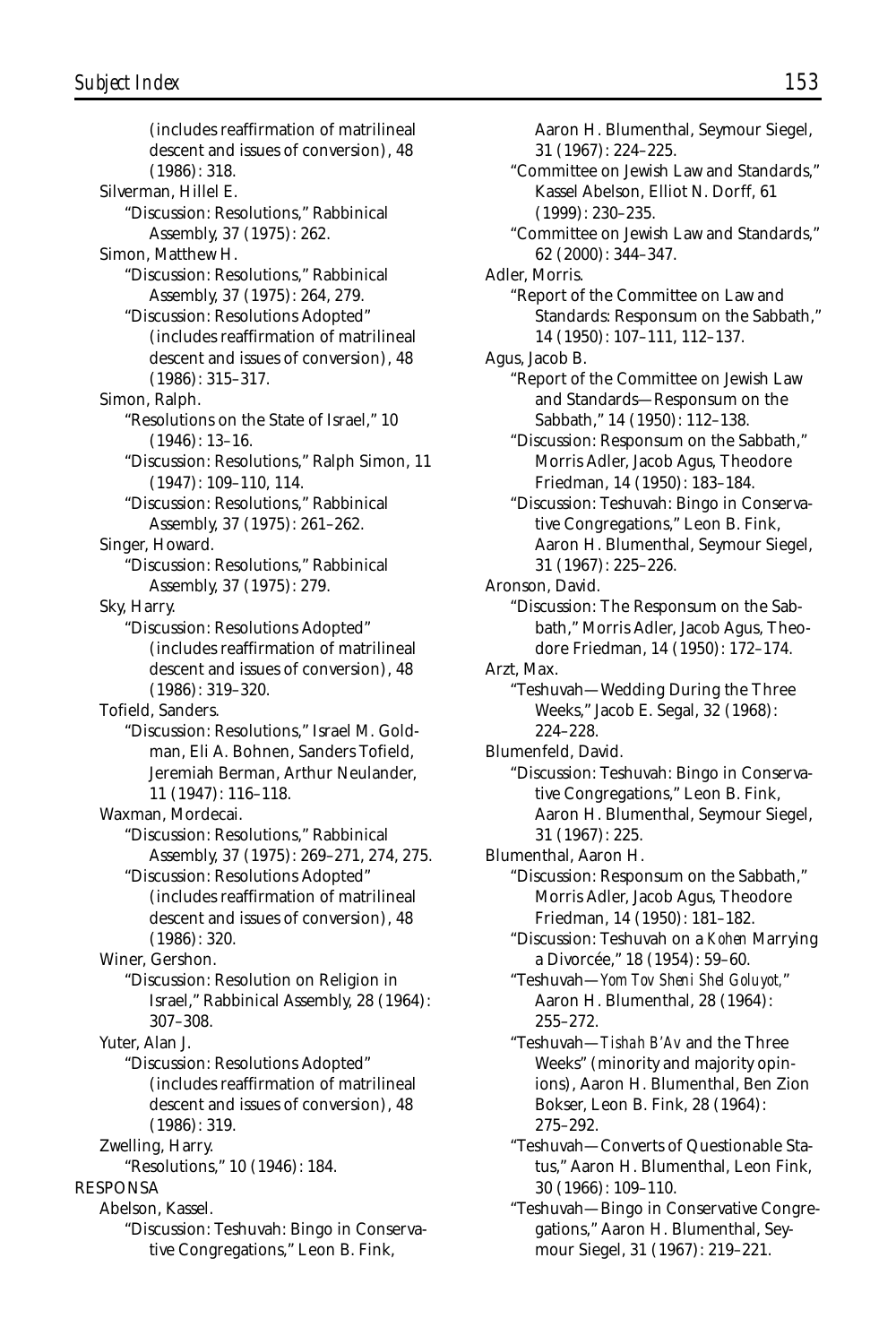RESPONSA *(cont'd.)*

Blumenthal, Aaron H. *(cont'd.)*

"Teshuvah—Wedding During the Three Weeks," Jacob E. Segal, 32 (1968): 224–228.

Bohnen, Eli A.

- "Teshuvah—Converts of Questionable Status," Eli A. Bohnen, Arthur David, David Feldman, Morris Goodblatt, Arnold Goodman, Isaac Klein, Benjamin Kreitman, Samuel Schaffler, Israel Silverman, Saul Teplitz, 30 (1966): 105–108.
- "Teshuvah—Wedding During the Three Weeks," Jacob E. Segal, 32 (1968): 224–228.
- "Teshuvah—*T'nai B'Kiddushin,*" Eli A. Bohnen, Edward Gershfield, Benjamin Kreitman, Seymour Siegel, 32 (1968): 229–248.

Bokser, Ben Zion.

- "Responsum on the Sabbath—The Sabbath *Halakhah:* Travel and the Use of Electricity," 14 (1950): 156–164.
- "Discussion: The Responsum on the Sabbath," Morris Adler, Jacob Agus, Theodore Friedman, 14 (1950): 186–187.
- "Teshuvah—*Tishah B'Av* and the Three Weeks" (minority and majority opinions), Aaron H. Blumenthal, Ben Zion Bokser, Leon B. Fink, 28 (1964): 275–292.
- Cohen, Jack J.
- "Discussion: Responsum on the Sabbath," Morris Adler, Jacob Agus, Theodore Friedman, 14 (1950): 179–180.
- Cohen, Seymour J.
- "Discussion: Teshuvah on a Kohen Marrying a Divorcée," 18 (1954): 58–59.

David, Arthur.

- "Teshuvah—Converts of Questionable Status," Eli A. Bohnen, Arthur David, David Feldman, Morris Goodblatt, Arnold Goodman, Isaac Klein, Benjamin Kreitman, Samuel Schaffler, Israel Silverman, Saul Teplitz, 30 (1966): 105–108.
- "Teshuvah—Wedding During the Three Weeks," Jacob E. Segal, 32 (1968): 224–228.

Davidson, Max. "Teshuvah—Wedding During the Three

Weeks," Jacob E. Segal, 32 (1968): 224–228.

Derby, Josiah. "Discussion: *Ketubah,*" 18 (1954): 80. "Discussion: Teshuvah: Bingo in Conservative Congregations," Leon B. Fink, Aaron H. Blumenthal, Seymour Siegel, 31 (1967): 221–222. Dorff, Elliot N. "Committee on Jewish Law and Standards," Kassel Abelson, Elliot N. Dorff, 61 (1999): 230–235. Dubin, Paul. "Discussion: Teshuvah: Bingo in Conservative Congregations," Leon B. Fink, Aaron H. Blumenthal, Seymour Siegel, 31 (1967): 223. Epstein, Louis M. "Opinions Rendered by the Committee on Jewish Law," 3 (1929): 151–167. Feldman, David M. "Teshuvah—Converts of Questionable Status," Eli A. Bohnen, Arthur David, David Feldman, Morris Goodblatt, Arnold Goodman, Isaac Klein, Benjamin Kreitman, Samuel Schaffler, Israel Silverman, Saul Teplitz, 30 (1966): 105–108. "Teshuvah—Wedding During the Three Weeks," Jacob E. Segal, 32 (1968): 224–228. Fink, Leon B. "Teshuvah—*Tishah B'Av* and the Three Weeks" (minority and majority opinions), Aaron H. Blumenthal, Ben Zion Bokser, Leon B. Fink, 28 (1964): 275–292. "Teshuvah—Converts of Questionable Status," Aaron H. Blumenthal, Leon Fink, 30 (1966): 109–110. "Teshuvah—Games of Chance," 31 (1967): 209–218. "Discussion: Teshuvah—Bingo in Conservative Congregations," Leon B. Fink, Aaron H. Blumenthal, Seymour Siegel, 31 (1967): 228. "Teshuvah—Wedding During the Three Weeks," Jacob E. Segal, 32 (1968): 224–228. Friedman, Theodore. "Report of the Committee on Jewish Law and Standards—Responsum on the Sabbath," 14 (1950): 112–138. Gershfield, Edward. "Teshuvah—*T'nai B'Kiddushin,*" Eli A. Bohnen, Edward Gershfield, Benjamin Kreitman, Seymour Siegel, 32 (1968): 229–248.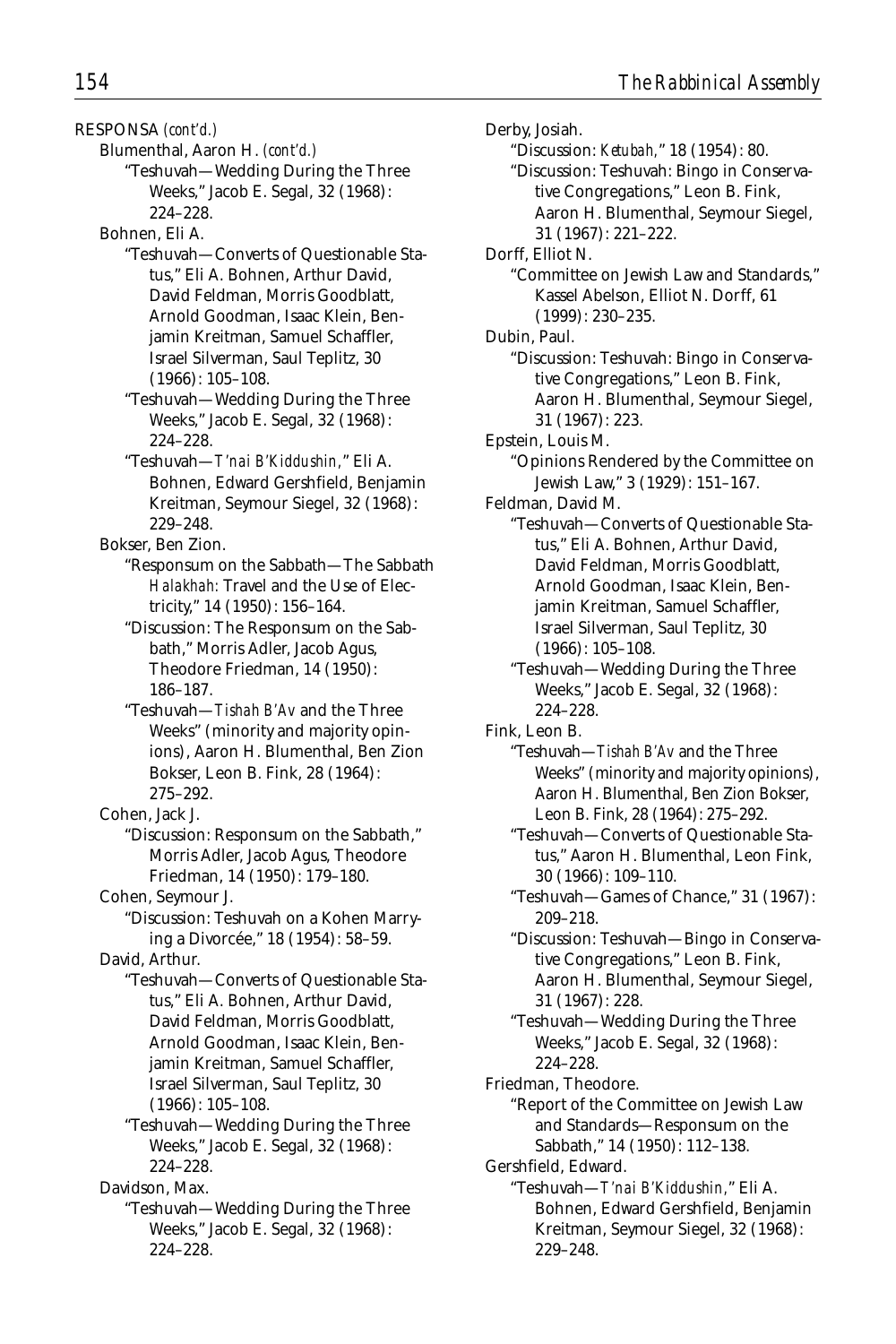Ginsburg, Leo. "Discussion: Responsum on the Sabbath," Morris Adler, Jacob Agus, Theodore Friedman, 14 (1950): 178–179. Goldstein, David A. "Independence Day Religious Service: Address," 6 (1939): 95–97. "The Rabbi and the Interfaith Movement," 7 (1940): 107–112. "Experiences in Strengthening the Sabbath —*Kabbalat Shabbat,*" 14 (1950): 198–200. "Discussion: The Revitalization of the Sabbath," Jacob B. Agus, XV (1951): 117–119. Goodblatt, Morris S. "Teshuvah—Converts of Questionable Status," Eli A. Bohnen, Arthur David, David Feldman, Morris Goodblatt, Arnold Goodman, Isaac Klein, Benjamin Kreitman, Samuel Schaffler, Israel Silverman, Saul Teplitz, 30 (1966): 105–108. "Teshuvah—Wedding During the Three Weeks," Jacob E. Segal, 32 (1968): 224–228. Goodman, Arnold. "Teshuvah—Converts of Questionable Status," Eli A. Bohnen, Arthur David, David Feldman, Morris Goodblatt, Arnold Goodman, Isaac Klein, Benjamin Kreitman, Samuel Schaffler, Israel Silverman, Saul Teplitz, 30 (1966): 105–108. Gordis, Robert. "Responsum on the Sabbath: A Modern Approach to a Living *Halakhah,*" 14 (1950): 138–155. "Discussion: Responsum on the Sabbath," Morris Adler, Jacob Agus, Theodore Friedman, 14: 184–186. "Responsum on the Sabbath: A Modern Approach to a Living *Halakhah,*" 14 (1950): 138–155. "Discussion: Responsum on the Sabbath," Morris Adler, Jacob Agus, Theodore Friedman, 14 (1950): 184–186. Gordon, Morris. "Experiences in Strengthening the Sabbath—*Shalosh S'udot,*" 14 (1950): 201–203. Greenberg, Sidney. "Discussion: Teshuvah on a *Kohen* Marrying a Divorcée," 18 (1954): 61. Greenfeld, William P. "Discussion: Responsum on the Sabbath," Morris Adler, Jacob Agus, Theodore Friedman, 14 (1950): 176–177.

Halpern, Martin. "Discussion: Teshuvah: Bingo in Conservative Congregations," Leon B. Fink, Aaron H. Blumenthal, Seymour Siegel, 31 (1967): 227–228. Katz, Reuben M. "Discussion: *Ketubah,*" 18 (1954): 78–79. Kelman, Wolfe. "Discussion: Teshuvah on a *Kohen* Marrying a Divorcée," 18 (1954): 58. Klein, Isaac. "Discussion: Teshuvah on a Kohen Marrying A Divorcée," 18 (1954): 59, 61. "Teshuvah—Converts of Questionable Status," Eli A. Bohnen, Arthur David, David Feldman, Morris Goodblatt, Arnold Goodman, Isaac Klein, Benjamin Kreitman, Samuel Schaffler, Israel Silverman, Saul Teplitz, 30 (1966): 105–108. "Teshuvah—Swordfish," 30 (1966): 111–115. "Teshuvah—The Marriage of a *Kohen* and a *Giyoret,*" 32 (1968): 219–223. "Teshuvah—Wedding During the Three Weeks," Jacob E. Segal, 32 (1968): 224–228. "Teshuvah—Is Gelatin Kosher?" 33 (1969): 203–218. Kreitman, Benjamin Z. "Teshuvah—Converts of Questionable Status," Eli A. Bohnen, Arthur David, David Feldman, Morris Goodblatt, Arnold Goodman, Isaac Klein, Benjamin Kreitman, Samuel Schaffler, Israel Silverman, Saul Teplitz, 30 (1966): 105–108. "Discussion: Teshuvah: Bingo in Conservative Congregations," Leon B. Fink, Aaron H. Blumenthal, Seymour Siegel, 31 (1967): 222–224, 226, 228. "Teshuvah—Wedding During the Three Weeks," Jacob E. Segal, 32 (1968): 224–228. "Teshuvah—*T'nai B'Kiddushin,*" Eli A. Bohnen, Edward Gershfield, Benjamin Kreitman, Seymour Siegel, 32 (1968): 229–248. "Teshuvah—May a Swimming Pool Be Used as a *Mikvah?*" (Hebrew), 33 (1969): 219–222. Lasker, Arnold. "Discussion: Teshuvah: Bingo in Conservative Congregations," Leon B. Fink, Aaron H. Blumenthal, Seymour Siegel, 31 (1967): 226.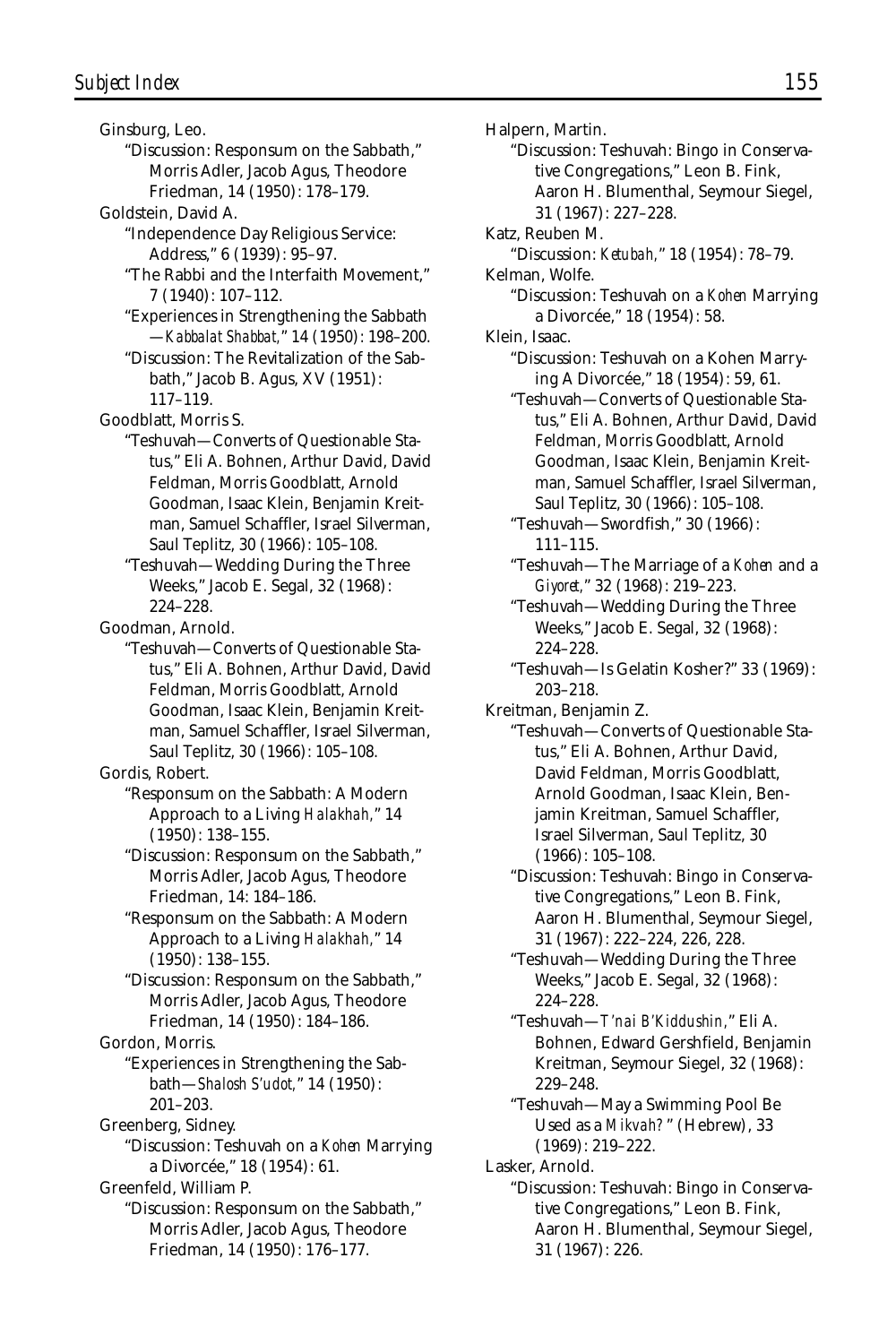RESPONSA *(cont'd.)*

- Lubliner, Immanuel.
	- "Discussion: Teshuvah: Bingo in Conservative Congregations," Leon B. Fink, Aaron H. Blumenthal, Seymour Siegel, 31 (1967): 226–227.
- Neulander, Arthur H.
	- "Responsum on the Sabbath—The Use of Electricity on the Sabbath," 14 (1950): 165–171.
- Rosenblatt, Samuel.
- "Discussion, Responsum on the Sabbath," Morris Adler, Jacob Agus, Theodore Friedman, 14 (1950): 318–320.
- Routtenberg, Max J.
	- "Teshuvah—The Jew Who Has Intermarried," Max J. Routtenberg, 28 (1964): 244–254.
		- "Discussion: Teshuvah: Bingo in Conservative Congregations," Leon B. Fink, Aaron H. Blumenthal, Seymour Siegel, 31 (1967): 222.
- Rubel, Charles. M.

"Discussion: *Ketubah,*" 18 (1954): 82. Schafler, Samuel.

- "Teshuvah—Converts of Questionable Status," Eli A. Bohnen, Arthur David, David Feldman, Morris Goodblatt, Arnold Goodman, Isaac Klein, Benjamin Kreitman, Samuel Schaffler, Israel Silverman, Saul Teplitz, 30 (1966): 105–108.
- Schorsch, Emil.
	- "Discussion: Responsum on the Sabbath," Morris Adler, Jacob Agus, Theodore Friedman, 14 (1950): 180–181.
- Segal, Jacob E. "Teshuvah—Disinterment," Jack Segal, 31 (1967): 195–208.
	- "Teshuvah—Wedding During the Three Weeks," 32 (1968): 224–228.

Segal, Phillip.

- "Teshuvah—Wedding During the Three Weeks," Jacob E. Segal, 32 (1968): 224–228.
- Siegel, Seymour.
	- "Teshuvah—Bingo in Conservative Congregations," Aaron H. Blumenthal, Seymour Siegel, 31 (1967): 219–221.
		- "Teshuvah—United Synagogue Youth Kinnusim," 31 (1967): 229–230.
		- "Teshuvah—*T'nai B'Kiddushin,*" Eli A. Bohnen, Edward Gershfield, Benjamin Kreitman, Seymour Siegel, 32 (1968): 229–248.

Silverman, Israel N. "Teshuvah—Converts of Questionable Status," Eli A. Bohnen, Arthur David, David Feldman, Morris Goodblatt, Arnold Goodman, Isaac Klein, Benjamin Kreitman, Samuel Schaffler, Israel Silverman, Saul Teplitz, 30 (1966): 105–108. Sternstein, Joseph P. "Discussion: *Ketubah,*" 18 (1954): 75–78. Tenenbaum, Edward. "Discussion: Teshuvah on a *Kohen* Marrying a Divorcée," 18 (1954): 59. Teplitz, Saul I. "Teshuvah—Converts of Questionable Status," Eli A. Bohnen, Arthur David, David Feldman, Morris Goodblatt, Arnold Goodman, Isaac Klein, Benjamin Kreitman, Samuel Schaffler, Israel Silverman, Saul Teplitz, 30 (1966): 105–108. Waxman, Mordecai. "Discussion: Responsum on the Sabbath," Morris Adler, Jacob Agus, Theodore Friedman, 14 (1950): 182. "Discussion: Teshuvah on a *Kohen* Marrying a Divorcée," 18 (1954): 60–61. SCIENCE. *See also* MEDICINE Artson, Bradley Shavit. "God of Space/Time," 62 (2000): 249–250. SEPHARDIM. *See under* WORLD SERMONS. *See* HOMILETICS, RABBINATE SHABBAT. *See also* CONSERVATIVE JUDAISM; JEWISH LAW; SYNAGOGUE Abramson, Robert M. "The Shabbat Campaign: Creating an Observant Community," Robert M. Abramson, Allen I. Juda, 59 (1997): 158–159. Agus, Jacob B. "Report of the Committee on Jewish Law and Standards—Responsum on the Sabbath," 14 (1950): 112–138. "Discussion: Responsum on the Sabbath," Morris Adler, Jacob Agus, Theodore Friedman, 14 (1950): 183–184. "The Revitalization of the Sabbath," 15 (1951): 106–112. "The Philosophic Meaning of the Sabbath and Kashrut," 31 (1967): 37–53. Aronson, David. "Discussion: The Responsum on the Sabbath," Morris Adler, Jacob Agus, Theodore Friedman, 14 (1950): 172–174.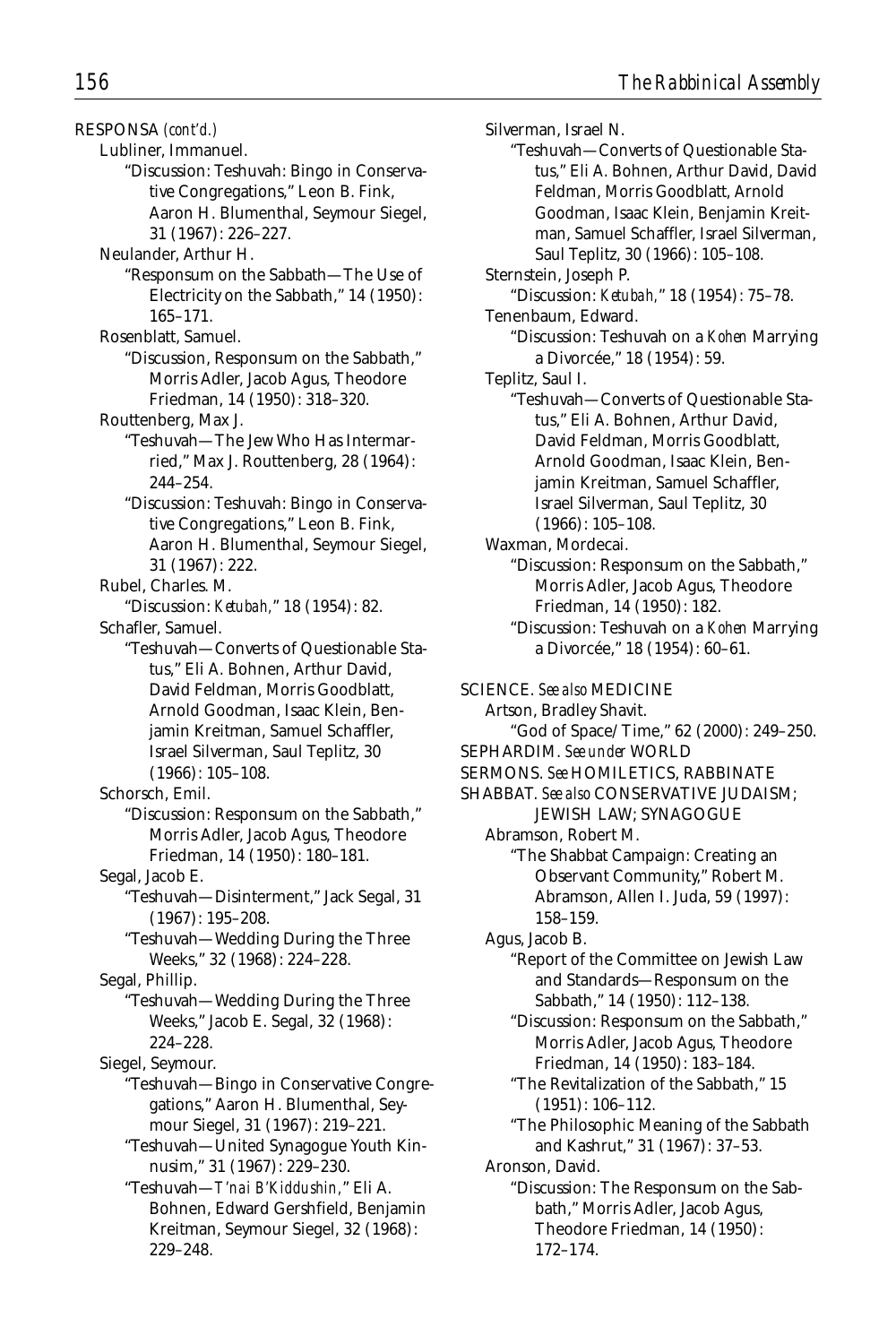Blumenthal, Aaron H. "Discussion: Responsum on the Sabbath." Morris Adler, Jacob Agus, Theodore Friedman, 14 (1950): 181–182. Bokser, Ben Zion. "Responsum on the Sabbath—The Sabbath *Halakhah:* Travel and the Use of Electricity," 14 (1950): 156–164. "Discussion: The Responsum on the Sabbath," Morris Adler, Jacob Agus, Theodore Friedman, 14 (1950): 186–187. "Experiences in Strengthening the Sabbath—The Forest Hills Plan, "14 (1950): 189–192. Cohen, Boaz. "*Siyyum HaShas*—In Memory of Professor Israel Friedlaender: Sabbath Prohibitions known as *Shavut,*" 9 (1945): 123–161. Cohen, Jack J. "Discussion: Responsum on the Sabbath," Morris Adler, Jacob Agus, Theodore Friedman, 14 (1950): 179–180. Friedman, Theodore. "Report of the Committee on Jewish Law and Standards—Responsum on the Sabbath," 14 (1950): 112–138. Ginsburg, Leo. "Discussion: Responsum on the Sabbath," Morris Adler, Jacob Agus, Theodore Friedman, 14 (1950): 178–179. Glustrom, Simon. "The Weekly Cycle," 38 (1976): 211–216. Grade, Chaim. "*Shabbos un Wokh in der Yiddisher Literatur*" (Yiddish), 34 (1970): 5–17. Greenberg, Simon. "Discussion: The Revitalization of the Sabbath," Jacob B. Agus, 15 (1951): 114–117. Greenfeld, William P. "Discussion: Responsum on the Sabbath," Morris Adler, Jacob Agus, Theodore Friedman, 14 (1950): 176–177. "Discussion: The Revitalization of the Sabbath," Jacob B. Agus, 15 (1951): 112–114. Juda, Allen I. "The Shabbat Campaign: Creating an Observant Community," Robert M. Abramson, Allen I. Juda, 59 (1997): 158–159. Kogen, David. "Discussion and Presentation: Experiences in Strengthening the Sabbath—The Seattle Plan," Samuel Penner, 14

(1950): 193–197.

Neulander, Arthur H. "Responsum on the Sabbath—The Use of Electricity on the Sabbath," 14 (1950): 165–171. Rabinowitz, Stanley. "The Sabbath and *Kashrut,*" 31 (1967): 54–61. Rosenblatt, Samuel. "Discussion: Responsum on the Sabbath," Morris Adler, Jacob Agus, Theodore Friedman, 14 (1950): 318–320. Schorsch, Emil. "Discussion: Responsum on the Sabbath," Morris Adler, Jacob Agus, Theodore Friedman, 14 (1950): 180–181. Segal, Jack. "Enhancing Shabbat Services," 47 (1985): 149–153. Shuchat, Wilfred. "The Sabbath and *Kashrut,*" 31 (1967): 62–69. Silverman, Hillel E. "Alternatives to the Friday Evening Service," 53 (1991): 134–138. Waxman, Mordecai. "Discussion: Responsum on the Sabbath," Morris Adler, Jacob Agus, Theodore Friedman, 14 (1950): 182. SOCIAL ACTION. *See also* RABBINATE; RABBINICAL ASSEMBLY Cohen, Seymour. "Discussion: Report of the Social Action Committee," Morris N. Kertzer, 14 (1950): 268–273, 276. Eisenstein, Ira. "Discussion: Report of the Social Action Committee," Morris N. Kertzer, 14 (1950): 277. Feinberg, Charles M. "Social Action Committee," 60 (1998): 278–279. Goldstein, Israel. "Report of the Committee on Social Justice," 5 (1933–38): 3–12. Gordis, David M. "Social Action, Conservative Judaism and the Revitalization of the Synagogue," 54 (1992): 68–77. Gordon, Albert I. "Committee on Social Justice," 6 (1939): 175–176. Hoffman, Isidor B. "Social Justice Committee Report," 6 (1939): 73–77. "Social Justice Committee Report," 7 (1940): 42–47.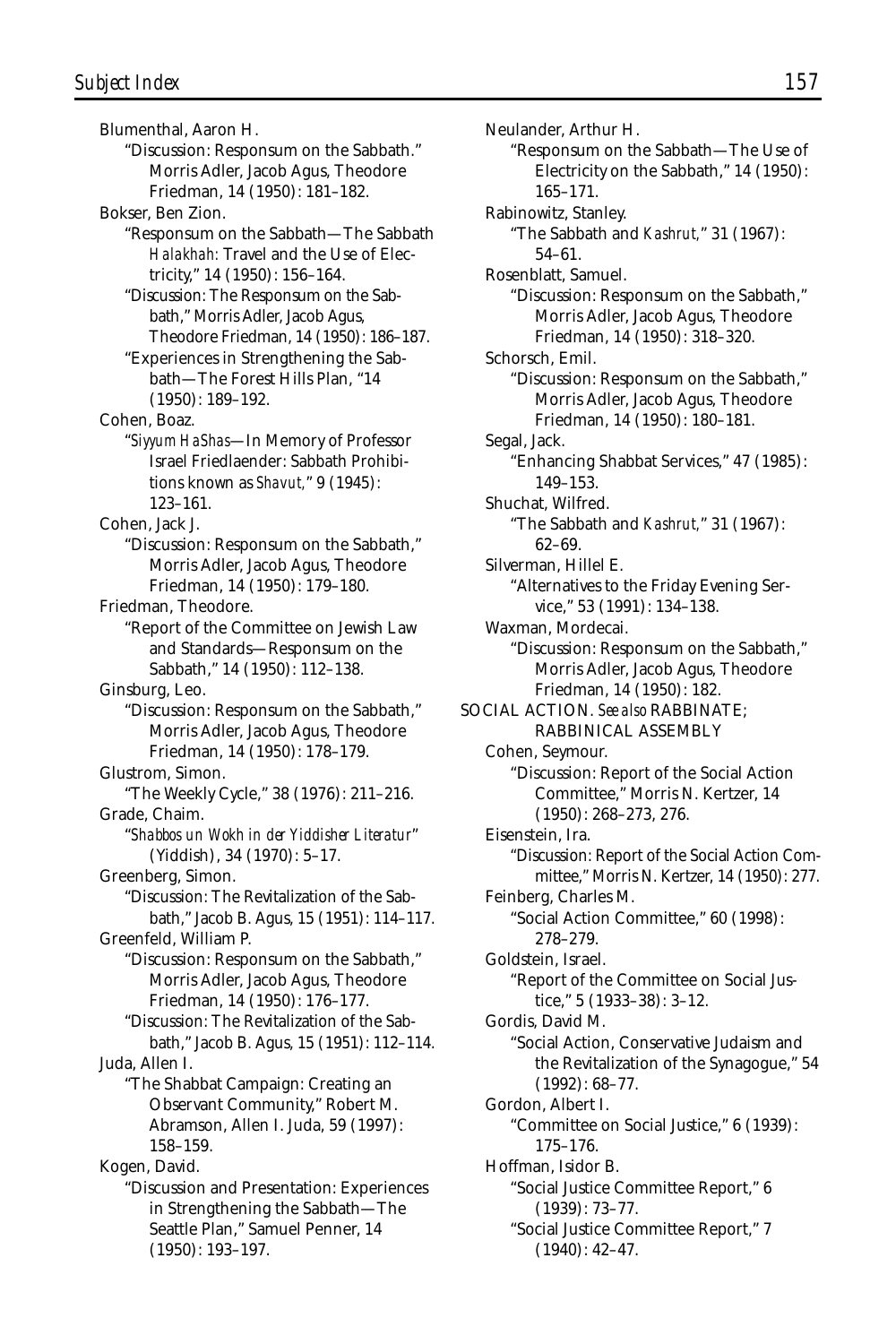SOCIAL ACTION *(cont'd.)* Herman, Menahem. "Outreach to Immigrant South Africans," 51 (1989): 255–256. Kertzer, Morris N. "Report of Social Action Committee," 14 (1950): 256–262. Kohn, Eugene. "Social Justice Ideal in Jewish Education," 5 (1933–38): 119–138. "The Synagogue and Social Problems," 6 (1939): 78–85. "Report of Committee on Social Justice," 8 (1941–44): 39–42. Messinger, Ruth. "AJWS: American Jews as Global Citizens," 61 (1999): 160–162. Prombaum, Ephraim. "Discussion: Report of the Social Action Committee," Morris N. Kertzer, 14 (1950): 279. Rabbinical Assembly. "Pronouncement on Social Justice," 5 (1933–38): 156–164. "Social Action Committee," Richard L. Eisenberg, 61 (1999): 248–250. Siegel, Seymour. "Religion and Social Action," 25 (1961): 143–163. SOCIAL WORK. *See also* AMERICAN JEWISH COMMUNITY; RABBINATE Azneer, J. Leonard. "Discussion: The Rabbi in a Small Community," Reuben J. Magil, 13 (1949): 198–202. "Discussion: Report of the Social Action Committee," Morris N. Kertzer, 14 (1950): 263–268, 278–279. Chanover, Hyman. "Discussion: Principles of Group Work as Applied to Jewish Groups," Max Vorspan, 11 (1947): 222–223. "Discussion: The Rabbi in a Small Community," Reuben J. Magil, 13 (1949): 173–178. Day, Max. "Some Aspects of Work, Hate and Love in Groups," 20 (1956): 235–251. Eisenstein, Ira. "Judaism and Contemporary Social Problems—Henry George," 6 (1939): 86–93. Friedman, Theodore. "Discussion: Principles of Group Work as Applied to Jewish Groups," Max Vorspan, 11 (1947): 226–227.

Hoffman, Isidor B. "Discussion: Principles of Group Work as Applied to Jewish Groups," Max Vorspan, 11 (1947): 220–221. Landesman, Alter F. "The Rabbi and Personal Guidance," 10 (1946): 22–27. Lang, Leon S. "The Rabbi and Personal Guidance," 10 (1946): 18–22. "Discussion: The Rabbi and Marriage and Family Counsel," Sidney E. Goldstein, 11 (1947): 263. Lipis, Philip. "The Rabbi and Personal Guidance-Policy, Method, Pitfalls," 10 (1946): 28–34. Posner, Rhoda K. "Project *Chuppah:* Good Starts for Jewish Marriages," 61 (1999): 163–164. Rabinowitz, Stanley. "Discussion: Principles of Group Work as Applied to Jewish Groups," Max Vorspan, 11 (1947): 216–217. Sandrow, Edward T. "Counselling Mourners," 35 (1973): 77–79. Schnitzer, Jeshaia. "Family Counseling," 36 (1974): 126–140. Shapiro, Judah J. "The Rabbi—Some Aspects of His Life and Work: The Use of Group Work in the Rabbinate," 11 (1947): 195–204, 227–229. Signer, Isador. "The Rabbi and Personal Guidance-Policy, Method, Pitfalls," 10 (1946): 34–38. Simon, Sara R. "Talking About Our Teens," 42 (1980): 119. "Outreach to Individuals with Special Needs: A Community Approach," 51 (1989): 271–274. Skolnik, Gerald C. "Domestic Violence," 47 (1985): 125–126. Solomon, Elias L. "The Rabbi and Personal Guidance-Policy, Methods, Pitfalls," 10 (1946): 39–40. Sorosky, Arthur D. "Divorce: Prevention and Intervention," 41 (1979): 30–39. Spar, Elliott T. "Pre-Marital and Extra-Marital Relationships," 40 (1978): 79–86. Teplitz, Saul. "Discussion: Principles of Group Work as Applied to Jewish Groups," Max Vorspan, 11 (1947): 218–219.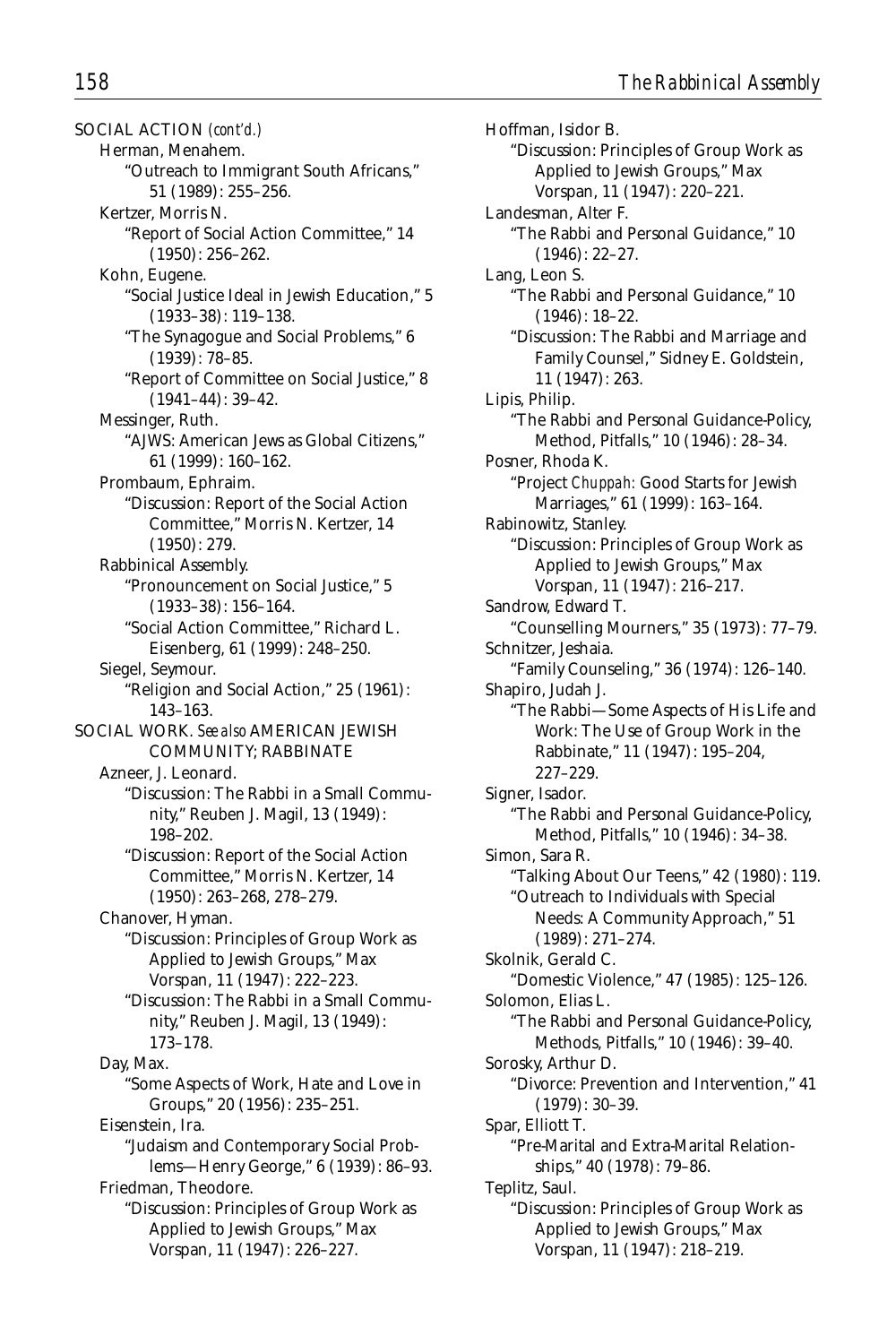Vorspan, Max. "The Rabbi—Some Aspects of His Life and Work: Principles of Group Work as Applied to Jewish Groups," 11 (1947): 205–216, 217–226. Weintraub, Simkha Y. "Jewish Premarital Groups: What's Out There Now," Ralph A. Dalin, Simkha Y. Weintraub, 57 (1995): 156–157. Weishaus, Sylvia. "Making Marriage Work," Aaron M. Wise, Sylvia Weishaus, 41 (1979): 98–103. Wise, Aaron M. "Making Marriage Work," Aaron M. Wise, Sylvia Weishaus, 41 (1979): 95–98. Wolpe, Gerald I. "The Caregiver Pushing the Wheelchair: Helping the Caregivers in Our Communities," 59 (1997): 156–157. SOVIET JEWRY. *See also* ANTI-SEMITISM; WORLD Altshuler, Stuart. "Our Soviet Brethren," 48 (1986): 91–93. Bromberg, Kenneth. "Discussion: Seeking Peace and the Soviet Union," Max Kampelman, 51 (1989): 92. Bronfman, Edgar M. "On Soviet Jewry," Edgar M. Bronfman, 51 (1989): 49–55. "Discussion: on Soviet Jewry," Edgar M. Bronfman, 51 (1989): 55–61. Cardin, Shoshana S. "The Status of Soviet Jewry," 51 (1989): 3–11. Feldman, Leonid. "On Saving Human Lives," 49 (1987): 66–69. Frydman-Kohl, Baruch. "Discussion: Seeking Peace and the Soviet Union," Max Kampelman, 51 (1989): 89–90. Kampelman, Max. "Seeking Peace and the Soviet Union," Max Kampelman, 51 (1989): 81–86. "Discussion: Seeking Peace and the Soviet Union," Max Kampelman, 51 (1989): 86–87, 87–89, 89, 90–91, 91–92, 92–93, 94. Kaufman, Jan C. "Introduction: on Soviet Jewry," Edgar M. Bronfman, 51 (1989): 48. Kelman, Wolfe. "Introduction: on Soviet Jewry," Edgar M. Bronfman, 51 (1989): 48–49. Marker, Jeffrey. "Discussion: Seeking Peace and the Soviet

Union," Max Kampelman, 51 (1989): 89.

"Discussion: Seeking Peace and the Soviet Union," Max Kampelman, 51 (1989): 86. Oler, I. David. "Our Soviet Brethren," 48 (1986): 86–90. Ostrin, Asher. "Shifting Jewish Demography" (Hebrew), Shmuel Szteinhendler, Jonathan Wittenberg, Bea Wyler, Asher Ostrin, 60 (1998): 98–99. Roth, Joel. "Russian Immigrants and *Halakhic* Problems" (adapted from two Limud sessions), 52 (1990): 137–158. Schifter, Richard. "Soviet Jews," 51 (1989): 151–157. Wohlberg, Jeffrey A. "Seeking Peace and the Soviet Union," Max Kampelman, 51 (1989): 80–81. SPIRITUALITY. *See also* LITURGY; THEOLOGY Abrams, Elliott. "The Renewed Yearning and Search for God: A New Jewish Spirituality?" Neil Gillman, James Fowler, Elliott Abrams, Roger Kamenetz, Martin S. Cohen, 61 (1999): 25–27. "Discussion: The Renewed Yearning and Search for God: A New Jewish Spirituality?" Neil Gillman, James Fowler, Elliott Abrams, Roger Kamenetz, Martin S. Cohen, 61 (1999): 39–40. Artson, Bradley Shavit. "God of Space/Time," 62 (2000): 249–250. Bockman, David. "Discussion: The Renewed Yearning and Search for God: A New Jewish Spirituality?" Neil Gillman, James Fowler, Elliott Abrams, Roger Kamenetz, Martin S. Cohen, 61 (1999): 38. Borodowski, Alfredo. "Discussion: The Renewed Yearning and Search for God: A New Jewish Spirituality?" Neil Gillman, James Fowler, Elliott Abrams, Roger Kamenetz, Martin S. Cohen, 61 (1999): 38. Charry, Elias. "Discussion: Spirit of Jewish Prayer," Abraham J. Heschel, 17 (1953): 203–205. Cohen, Martin S. "The Renewed Yearning and Search for God: A New Jewish Spirituality?" Neil Gillman, James Fowler, Elliott Abrams, Roger Kamenetz, Martin S. Cohen, 61 (1999): 30–36.

Michaels, James R.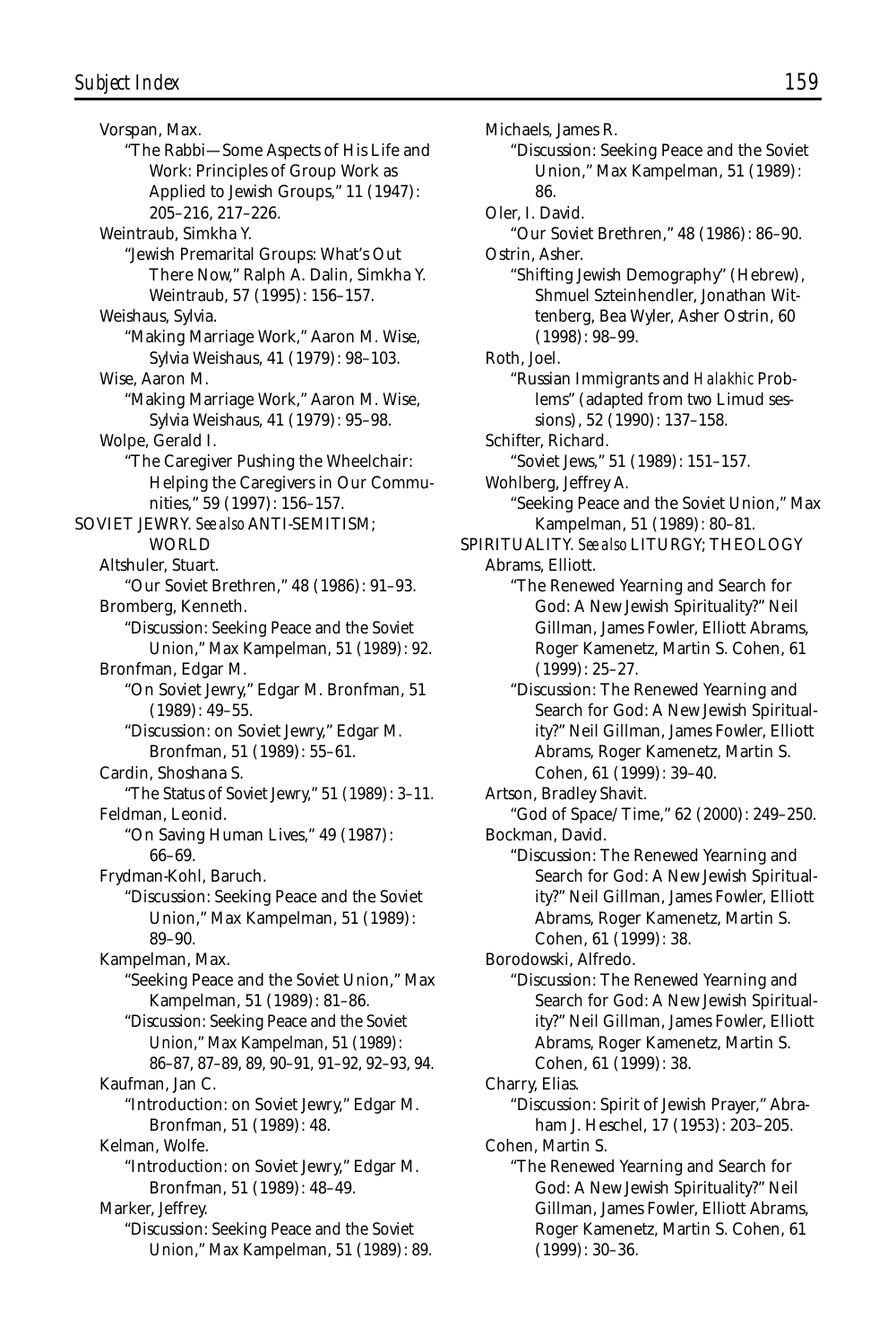SPIRITUALITY *(cont'd.)*

Cohen, Martin S. *(cont'd.)*

"Discussion: The Renewed Yearning and Search for God: A New Jewish Spirituality?" Neil Gillman, James Fowler, Elliott Abrams, Roger Kamenetz, Martin S. Cohen, 61 (1999): 41.

Eisenstein, Ira.

"Discussion: Spirit of Jewish Prayer, Prayer and the Modern Jew," Abraham J. Heschel, Eugene Kohn, 17 (1953): 207–208.

Fowler, James.

- "The Renewed Yearning and Search for God: A New Jewish Spirituality?" Neil Gillman, James Fowler, Elliott Abrams, Roger Kamenetz, Martin S. Cohen, 61 (1999): 21–25.
- "Discussion: The Renewed Yearning and Search for God: A New Jewish Spirituality?" Neil Gillman, James Fowler, Elliott Abrams, Roger Kamenetz, Martin S. Cohen, 61 (1999): 39.

Frankiel, Tamar.

- "Prayer and Mysticism," 55 (1993): 61–64. Freeman, Gordon M.
	- "Discussion: The Renewed Yearning and Search for God: A New Jewish Spirituality?" Neil Gillman, James Fowler, Elliott Abrams, Roger Kamenetz, Martin S. Cohen, 61 (1999): 37.

Gillman, Neil.

- "The Renewed Yearning and Search for God: A New Jewish Spirituality?" Neil Gillman, James Fowler, Elliott Abrams, Roger Kamenetz, Martin S. Cohen, 61 (1999): 20–21.
- "Discussion: The Renewed Yearning and Search for God: A New Jewish Spirituality?" Neil Gillman, James Fowler, Elliott Abrams, Roger Kamenetz, Martin S. Cohen, 61 (1999): 41–42.

Green, Arthur.

"The Role of Jewish Mysticism in a Contemporary Theology of Judaism," delivered at the 1976 Convention. Published in *Conservative Judaism,* Vol. 30, No. 4, 1976.

Halpern, Harry.

- "Discussion: Spirit of Jewish Prayer, Prayer and the Modern Jew," Abraham J. Heschel, Eugene Kohn, 17 (1953): 200–202.
- Heschel, Abraham Joshua. "The Spirit of Prayer," 17 (1953): 151–177.
- "Discussion: The Spirit of Jewish Prayer," 17 (1953): 198–199, 212–215. Heschel, Susannah. "Changing Forms of Jewish Spirituality," 42 (1980): 146–158. Hoffman, Jeffrey. "Discussion: The Renewed Yearning and Search for God: A New Jewish Spirituality?" Neil Gillman, James Fowler, Elliott Abrams, Roger Kamenetz, Martin S. Cohen, 61 (1999): 36–37. Kamenetz, Roger. "The Renewed Yearning and Search for God: A New Jewish Spirituality?" Neil Gillman, James Fowler, Elliott Abrams, Roger Kamenetz, Martin S. Cohen, 61 (1999): 27–30. "Discussion: The Renewed Yearning and Search for God: A New Jewish Spirituality?" Neil Gillman, James Fowler, Elliott Abrams, Roger Kamenetz, Martin S. Cohen, 61 (1999): 40–41. Kanter, Elana. "Discussion: The Renewed Yearning and Search for God: A New Jewish Spirituality?" Neil Gillman, James Fowler, Elliott Abrams, Roger Kamenetz, Martin S. Cohen, 61 (1999): 38. Kelman (-Weiman), Levi. "Spiritual Demands" (Hebrew), 43 (1981): 12–13. Kohn, Eugene. "Prayer and the Modern Jew," 17 (1953): 179–191. "Discussion: Prayer and the Modern Jew," Eugene Kohn, 17 (1953): 215–217. Kohn, Jacob. "Spiritual Elements in Judaism," 3 (1929): 75–89. "Discussion: Spiritual Elements in Judaism," 3 (1929): 103–104. "Science and the New Mysticism," 4 (1930–32): 64–82. Lang, Leon S. "Discussion: Spirit of Jewish Prayer, Prayer and the Modern Jew," Abraham J. Heschel, Eugene Kohn, 17 (1953): 206–207. Lehrman, Irving. "Discussion: The Spirit of Jewish Prayer," Abraham J. Heschel, 17 (1953): 192–197. Lowenthal, Perry. "Discussion: Spirit of Jewish Prayer, Prayer and the Modern Jew," Abraham J. Hes-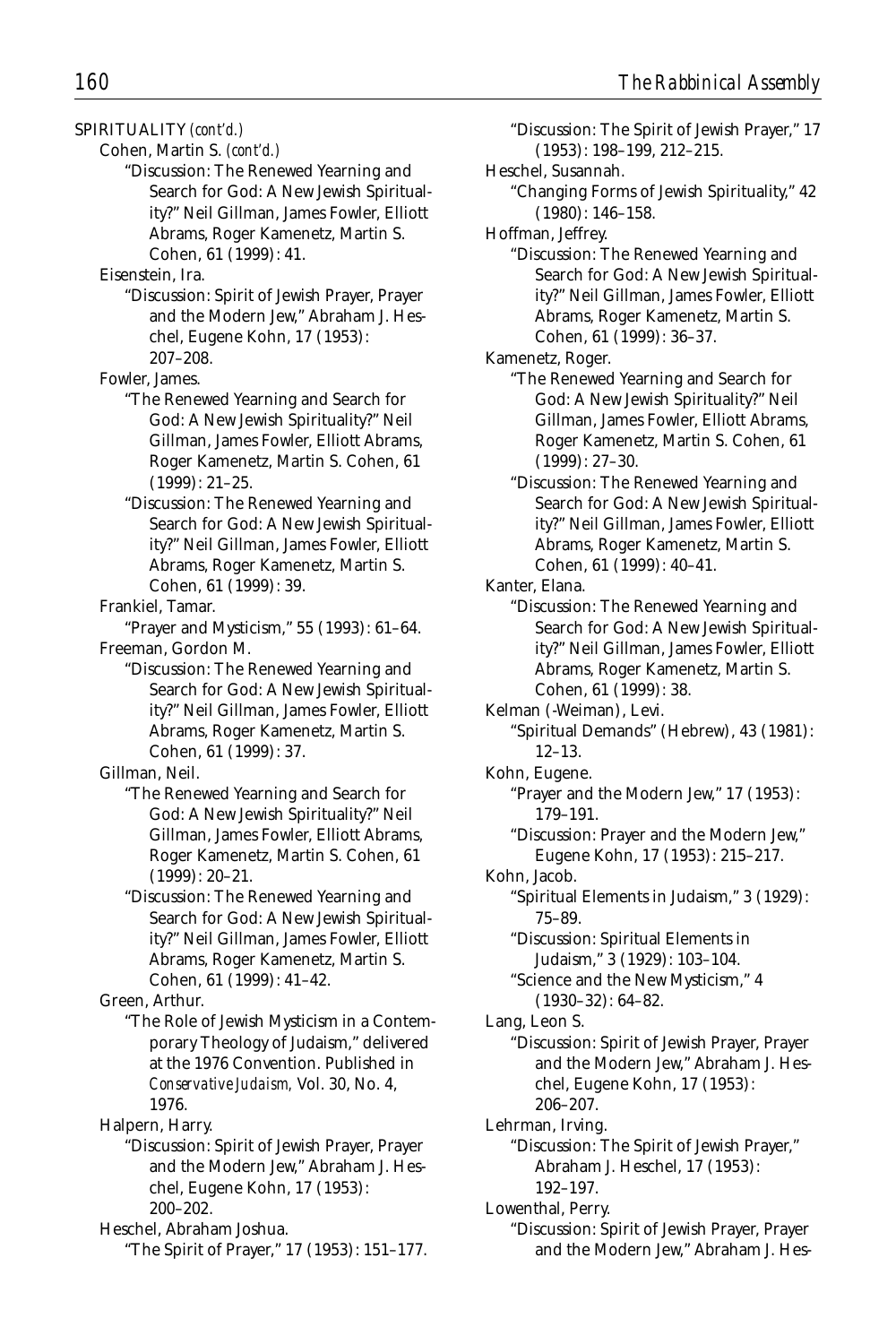chel, Eugene Kohn, 17 (1953): 208–209. Marker, Jeffrey. "Discussion: The Renewed Yearning and Search for God: A New Jewish Spirituality?" Neil Gillman, James Fowler, Elliott Abrams, Roger Kamenetz, Martin S. Cohen, 61 (1999): 37. Orenstein, Jehiel. "Discussion: The Renewed Yearning and Search for God: A New Jewish Spirituality?" Neil Gillman, James Fowler, Elliott Abrams, Roger Kamenetz, Martin S. Cohen, 61 (1999): 36. Pressman, Daniel J. "Discussion: The Renewed Yearning and Search for God: A New Jewish Spirituality?" Neil Gillman, James Fowler, Elliott Abrams, Roger Kamenetz, Martin S. Cohen, 61 (1999): 38–39. Rosenberg, Yaakov G. "Discussion: Spirit of Jewish Prayer," Abraham J. Heschel, 17 (1953): 211. Schulweis, Harold M. "The Nature of the Rabbinate: The Fourth Son," 62 (2000): 173–183. Shubow, Joseph S. "Discussion: Spirit of Jewish Prayer, Prayer and the Modern Jew," Abraham J. Heschel, Eugene Kohn, 17 (1953): 209–210. Small, David. "Discussion: The Renewed Yearning and Search for God: A New Jewish Spirituality?" Neil Gillman, James Fowler, Elliott Abrams, Roger Kamenetz, Martin S. Cohen, 61 (1999): 38. Tennenbaum, Lloyd. "Discussion: Spirit of Jewish Prayer, Prayer and the Modern Jew," Abraham J. Heschel, Eugene Kohn, 17 (1953): 202–203. Troster, Lawrence. "*Kedushah* as a Form of Environmental Awareness," 54 (1992): 86–93. "The Spiritual Suspension of Disbelief: How We Should Really Pray," 57 (1995): 126–128. Wald, Marcus. "Discussion: Spirit of Jewish Prayer," Abraham J. Heschel, 17 (1953): 205–206. Weinblatt, Stuart. "Discussion: The Renewed Yearning and Search for God: A New Jewish Spirituality?" Neil Gillman, James Fowler, Elliott

Abrams, Roger Kamenetz, Martin S. Cohen, 61 (1999): 37–38. SYNAGOGUE. *See also* CONSERVATIVE JUDAISM; RABBINATE; UNITED SYNAGOGUE Abelson, Kassel. "Discussion: Teshuvah: Bingo in Conservative Congregations," Leon B. Fink, Aaron H. Blumenthal, Seymour Siegel, 31 (1967): 224–225. "Celebratory Moments," Amy Eilberg, Matthew H. Simon, Kassel Abelson, 62 (2000): 127–128. Abrams, Abba. "The Relation of the Synagogue to National Jewish Organizations," 9 (1945): 90. Agus, Jacob B. "Conservative Judaism—Its Program and Progress: on the Furtherance of the Synagogue-Center Movement," 11 (1947): 327–339, 353–355. "Discussion: Teshuvah: Bingo in Conservative Congregations," Leon B. Fink, Aaron H. Blumenthal, Seymour Siegel, 31 (1967): 225–226. Artson, Bradley Shavit. "*Halakhah* in a Conservative Synagogue," 55 (1993): 23–32. Birnbaum, Irwin. "On Strengthening the Synagogue" (Hebrew), 43 (1981): 10–11 (Hebrew section). Blumenfeld, David. "Discussion: Teshuvah: Bingo in Conservative Congregations," Leon B. Fink, Aaron H. Blumenthal, Seymour Siegel, 31 (1967): 225. Cahan, Leonard S. "The Day School and the Synagogue," Joshua Elkin, Shulamit Elster, Leonard S. Cahan, Stuart Saposh, Moshe Edelman, 48 (1986): 232–233. Charry, Elias. "Synagogue Membership: Acquisition and Retention," 35 (1973): 109–113. Cohen, Armond E. "Discussion: How Can Religion Make the Home and Family Life More Effective?" William P. Greenfeld, 7 (1940): 209–210. "Toward Cooperation in Synagogue Life," 8 (1941–44): 238–249. Derby, Josiah. "Discussion: Teshuvah: Bingo in Conservative Congregations," Leon B. Fink, Aaron H. Blumenthal, Seymour Siegel,

31 (1967): 221–222.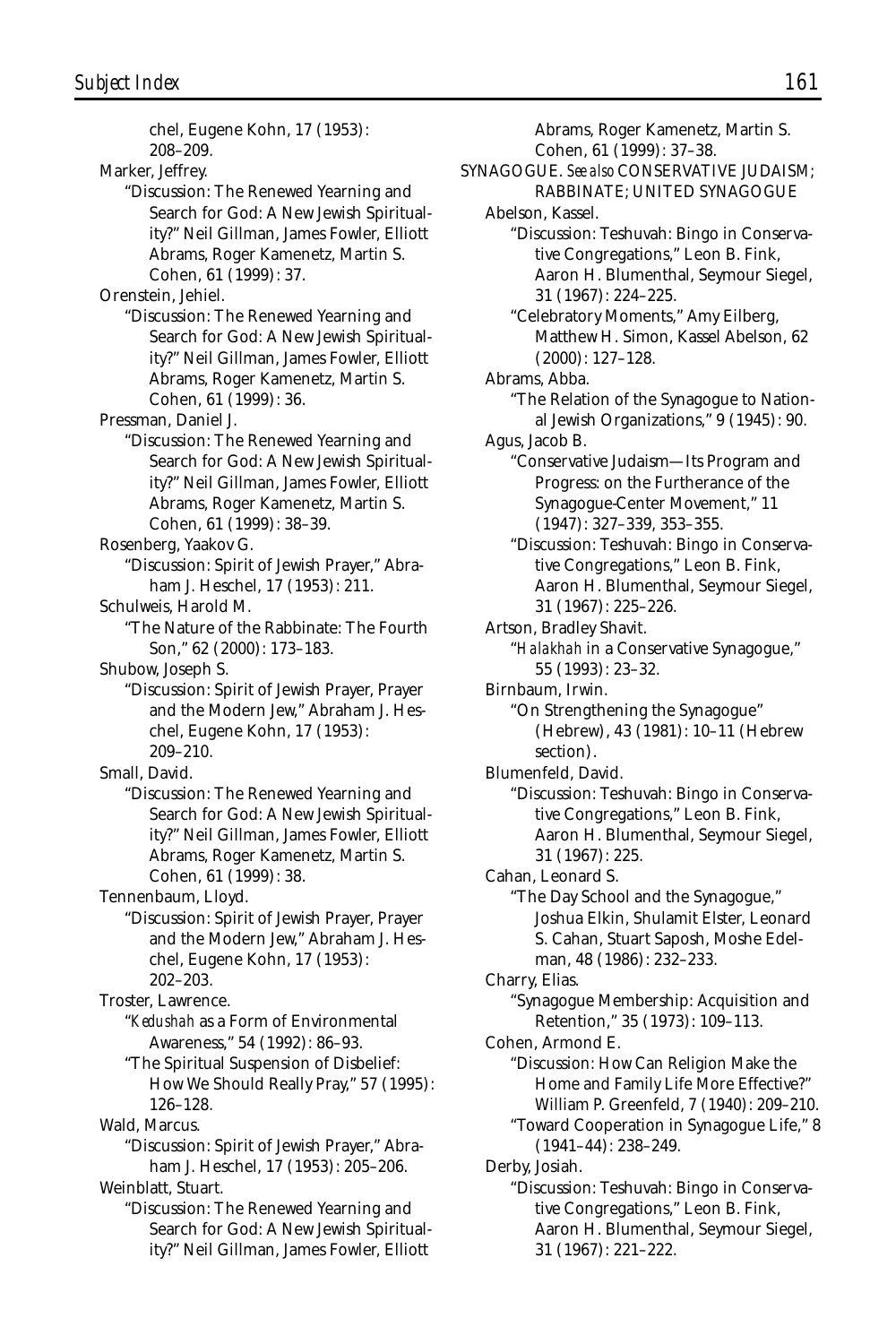SYNAGOGUE *(cont'd.)* Drazen, Paul. "Overcoming Barriers: Synagogue Accessibility for the Physically Challenged," 54 (1992): 161–163. Dubin, Paul. "Discussion: Teshuvah: Bingo in Conservative Congregations," Leon B. Fink, Aaron H. Blumenthal, Seymour Siegel, 31 (1967): 223. Edelman, Moshe. "The Day School and the Synagogue," Joshua Elkin, Shulamit Elster, Leonard S. Cahan, Stuart Saposh, Moshe Edelman, 48 (1986): 233–234. "The Relationship of the Synagogue to the Solomon Schechter School," Moshe Edelman, Barry Starr, 53 (1991): 115–119. Edelstein, Edward. "Drawing Young People into Synagogue Life," William Horn, Edward Edelstein, 48 (1986): 243–244. Eisenstein, Ira. "The Centrality of the Synagogue," 8 (1941–44): 225–237. "Discussion: on the Furtherance of the Synagogue-Center Movement," Jacob B. Agus, 11 (1947): 349–350. Elkin, Joshua. "The Day School and the Synagogue," Joshua Elkin, Shulamit Elster, Leonard S. Cahan, Stuart Saposh, Moshe Edelman, 48 (1986): 234. Elster, Shulamit Reich. "The Day School and the Synagogue," Joshua Elkin, Shulamit Elster, Leonard S. Cahan, Stuart Saposh, Moshe Edelman, 48 (1986): 231–232. Feldman, Abraham J. "The Role of the Synagogue in the American Jewish Community," XXI (1957): 190–198. Fenster, Myron M. "Parallel Services Under One Roof," 39 (1977): 76–78. Forman, Max L. "Relationship of the Rabbi to the Congregation: The Relationship of the Rabbi to the Men's Club," 15 (1951): 193–199. Glucksman, Harry L. "Community Center in Its Relation to the Synagogue Center," 4 (1930–32): 267–279. Glustrom, Simon.

"The Rabbi and the Community: Syna-

gogue and Federation," 35 (1973): 96–99. "The Weekly Cycle," 38 (1976): 211–216. Goldfarb, Israel. "Discussion: Inadequacies in The Status of the Synagogue Today," Israel Goldstein, 2 (1928): 66–67. Goldman, Israel M. "The Relation of the Synagogue to National Jewish Organizations," 9 (1945): 90–91. "The Rabbi's Role in Synagogue Administration," 35 (1973): 103–105. Goldstein, Israel. "Inadequacies in The Status of the Synagogue Today," 2 (1928): 32–40. "Discussion: Inadequacies in The Status of the Synagogue Today," Israel Goldstein, 2 (1928): 68–69. "The Menace of Secularism in The Synagogue," 3 (1929): 90–102. "Discussion: The Menace of Secularism in The Synagogue," 3 (1929): 103–104. Goldstein, Nason S. "The Use of Software and Computers in the Synagogue," 42 (1980): 210. Goodblatt, Morris S. "Synagogue Ritual Survey," 12 (1948): 105–109. Gordis, David M. "Social Action, Conservative Judaism and the Revitalization of the Synagogue," 54 (1992): 68–77. Gordis, Robert. "Discussion: The Relation of the Synagogue to National Jewish Organizations," 9 (1945): 98–99. "Discussion: The American Synagogue: From Supermarket to Boutique," Wolfe Kelman, Marshall Sklare, 37 (1975): 42–44. Grossman, Jacob B. "The Junior Congregation," 2 (1928): 149–153. Gutin, Jules. "Synagogue Accessibility for the Physically Challenged," 54 (1992): 158–160. Hammer, Reuven. "Special Education and the Conservative Synagogue," Robert Layman, Joseph Kelman, Reuven Hammer, 44 (1982): 123–126. Heller, Zachary I. "A Congregation in Transition," 42 (1980): 181–182.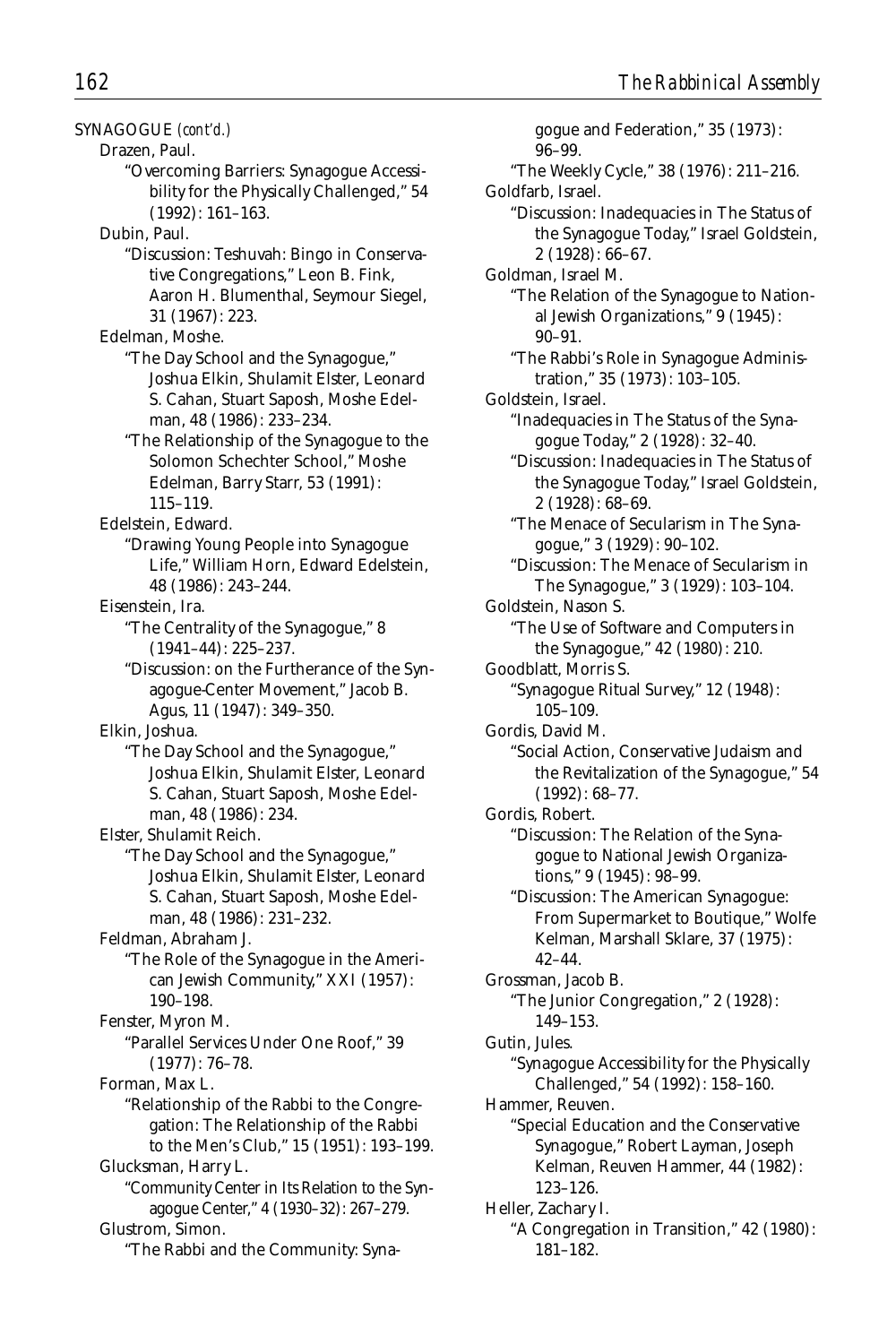Herman, Menahem. "Outreach to Immigrant South Africans," 51 (1989): 255–256. Hertzberg, Arthur. "Discussion: Relation of the Synagogues to National Jewish Organizations," 9 (1945): 96–97. "The Jews, the Land and the Synagogue," Gershon Winer, Eliezer Schweid, Arthur Hertzberg, delivered at the 1971 Convention in Israel. Published in *Beineinu,* Vol. 2, No. 1, January 1972. "Discussion: The American Synagogue: From Supermarket to Boutique," Wolfe Kelman, Marshall Sklare, 37 (1975): 44–46. Horn, William. "Drawing Young People into Synagogue Life," William Horn, Edward Edelstein, 48 (1986): 238–243. Hyamson, Moses. "Discussion: Inadequacies in The Status of the Synagogue Today," Israel Goldstein, 2 (1928): 67. Israeli, Phineas. "Discussion: Inadequacies in the Status of the Synagogue Today," Israel Goldstein, 2 (1928): 66. Kanner, Ted. "Synagogue and Federation: The Emerging Partnership," 41 (1979): 226–228. "Discussion: Synagogue and Federation: The Emerging Partnership," Ted Kanner, 41 (1979): 229–230. Kaplan, Mordecai M. "Discussion: 'Spiritual Elements in Judaism'. Jacob Kohn. 'Menace of Secularism in the Synagogue', Israel Goldstein," 3 (1929): 103–104. "The Place of the Rabbi in American Jewish Life," 7 (1940): 253–290. "Discussion: on the Furtherance of the Synagogue-Center Movement," Jacob B. Agus, 11 (1947): 339–343. Kelman, Wolfe. "The American Synagogue: From Supermarket to Boutique," 37 (1975): 14–29. "Discussion: The American Synagogue: From Supermarket to Boutique," Wolfe Kelman, Marshall Sklare, 37 (1975): 40–41. Kensky, Allan. "Keruv in the Congregational Setting," 53 (1991): 125–126.

Kieffer, Melvin. "Dealing with Conflicts in the Congregation," 39 (1977): 58–61. Klein, Isaac. "Discussion: The American Synagogue: From Supermarket to Boutique," Wolfe Kelman, Marshall Sklare, 37 (1975): 41. Klutznick, Philip M. "The Synagogue and the Changing Community," 35 (1973): 20–34. Kohn, Eugene. "The Synagogue and Social Problems," 6 (1939): 78–85. "Discussion: Vitalizing Public Worship," 7 (1940): 180–189. Kohn, Eugene. "Character Training in the Jewish Religious School," 4 (1930–32): 43–63. Kohn, S. Joshua. "Discussion: Relation of the Synagogues to National Jewish Organizations," 9 (1945): 96. Kraft, Louis. "Relation of the Synagogue to National Jewish Organizations," 9 (1945): 92–102. Kreitman, Benjamin Z. "Discussion: Teshuvah: Bingo in Conservative Congregations," Leon B. Fink, Aaron H. Blumenthal, Seymour Siegel, 31 (1967): 222–224, 226, 228. Landes, Aaron. "Planning the Synagogue Year," 36 (1974): 158–162. Landesman, Alter F. "Synagogue Attendance (A Statistical Survey)," 2 (1928): 41–52. "Discussion: Synagogue Attendance (A Statistical Survey)," Alter Landesman, 2 (1928): 67–68. Lang, Leon S. "Discussion: Interesting Synagogue Activities," Elias Charry, Frank D. Plotke, Paul Reich, 9 (1945): 88. Langh, Philip A. "Adult Education and the Synagogue," 5 (1933–38): 139–143. Lasker, Arnold. "Discussion: Teshuvah: Bingo in Conservative Congregations," Leon B. Fink, Aaron H. Blumenthal, Seymour Siegel, 31 (1967): 226. Layman, Robert. "Special Education and the Conservative Synagogue," Robert Layman, Joseph Kelman, Reuven Hammer, 44 (1982): 116–118.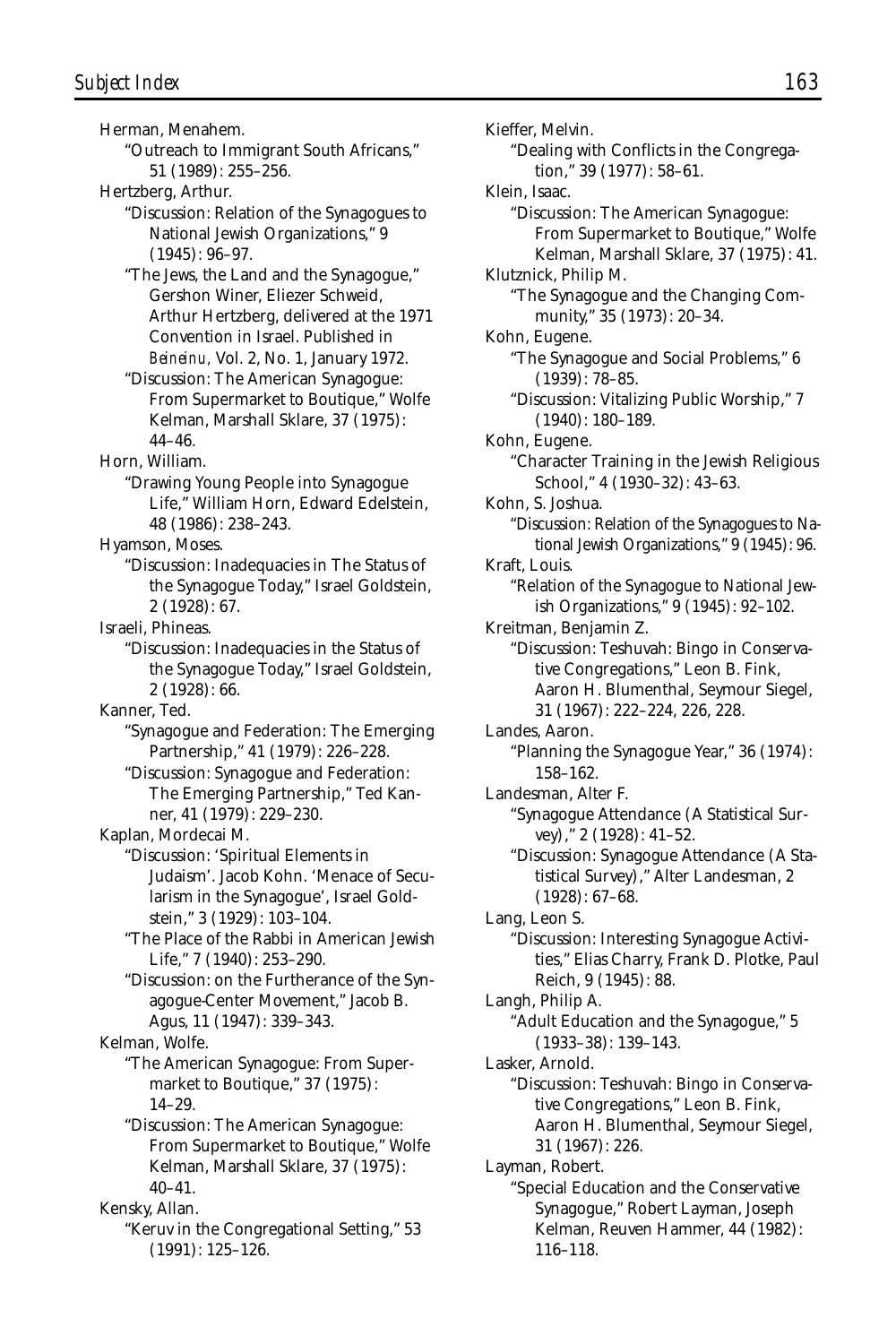SYNAGOGUE *(cont'd.)* Levine, Reuben R. "Contemporary Synagogue Art," 35 (1973): 69–71. "Synagogue Art—The Problem of Creating Jewishly," 40 (1978): 159–160. Levinthal, Israel H. "Discussion: Synagogue Attendance," Alter F. Landesman, 2 (1928): 64–66. Levitsky, Louis M. "The Adult Jewish Education Program in Temple Israel, Wilkes-Barre, PA," 5 (1933–38): 461–463. Levy, Abraham J. "The Status of the Synagogue in Jewish Life," 2 (1928): 28–32. Listfield, Chaim. "Singles in the Synagogue," 42 (1980): 211–213. "Singles in the Synagogue," Chaim Listfield, Arthur Ruberg, 44 (1982): 127–129. Lubliner, Immanuel. "Discussion: Teshuvah: Bingo in Conservative Congregations," Leon B. Fink, Aaron H. Blumenthal, Seymour Siegel, 31 (1967): 226–227. Lurie, Harry L. "Relation of the Synagogue to National Jewish Organizations," 9 (1945): 94–102. Matt, C. David. "Discussion: Inadequacies in the Status of the Synagogue," Israel Goldstein, 2 (1928): 63–64. Miller, Alan W. "The Psychodynamics of the Congregation and the Rabbi," 52 (1990), delivered at the 1990 Convention. Published in *Conservative Judaism,* Vol. 43, No. 2, Winter 1991. Miller, Avis. "Letting a Fresh Wind Blow Through Your Synagogue," 54 (1992): 153–155. Oleisky, Arthur. "Teaching Conservative Judaism to Your Board," 57 (1995): 149–150. Plotke, Frank D. "Interesting Synagogue Activities—Judaism on the Air," 9 (1945): 84–85. Prell, Riv Ellen. "Choice and Memory: Conservative Synagogue Cultures and the Rabbinic Role," 59 (1997): 49–56. Reich, Paul.

"Interesting Synagogue Activities—A Brotherhood Institute," 9 (1945): 86. "The Relationship of the Rabbi to the Congregation: The Relationship of the Rabbi to the Sisterhood," 15 (1951): 200–204. Resnik, David. "The Synagogue and its School," 48 (1986): 235–237. Rosenbloom, Seymour. "A Place for Men: Where Do Men Belong in an Egalitarian Synagogue," 61 (1999): 165–168. Rosoff, Barbara. "SATS for Principals: Supervising, Administering and Teacher Training in the Synagogue School," 54 (1992): 245–250. "'Gimme a Break! Who Needs All This Jewish Stuff?' Teaching and Reaching the Adolescent Population," 54 (1992): 251–253. Ruberg, Arthur. "Singles in the Synagogue," Chaim Listfield, Arthur Ruberg, 44 (1982): 129–130. Salit, Norman. "The Synagogue and Palestine," 2 (1928): 53–58. Saposh, Stuart. "The Day School and the Synagogue," Joshua Elkin, Shulamit Elster, Leonard S. Cahan, Stuart Saposh, Moshe Edelman, 48 (1986): 233. Schatz, Morris. "Discussion: The Synagogue and Palestine," Norman Salit, 2 (1928): 64. Schwarz, Sidney. "Synagogues for a New Era," 62 (2000): 289–291. Schweid, Eliezer. "The Jews, the Land and the Synagogue: A Reaction," Gershon Winer, Eliezer Schweid, Arthur Hertzberg, delivered at the 1971 Convention in Israel. Published in *Beineinu,* Vol. 2, No. 1, January 1972. Shrage, Barry. "The Jewish Community Facing the Next Century: The Federation, The Synagogue, and the Making of a Jewish Renaissance," 59 (1997): 101–112. Siegel, Seymour. "Teshuvah—Bingo in Conservative Congregations," Aaron H. Blumenthal, Seymour Siegel, 31 (1967): 219–221.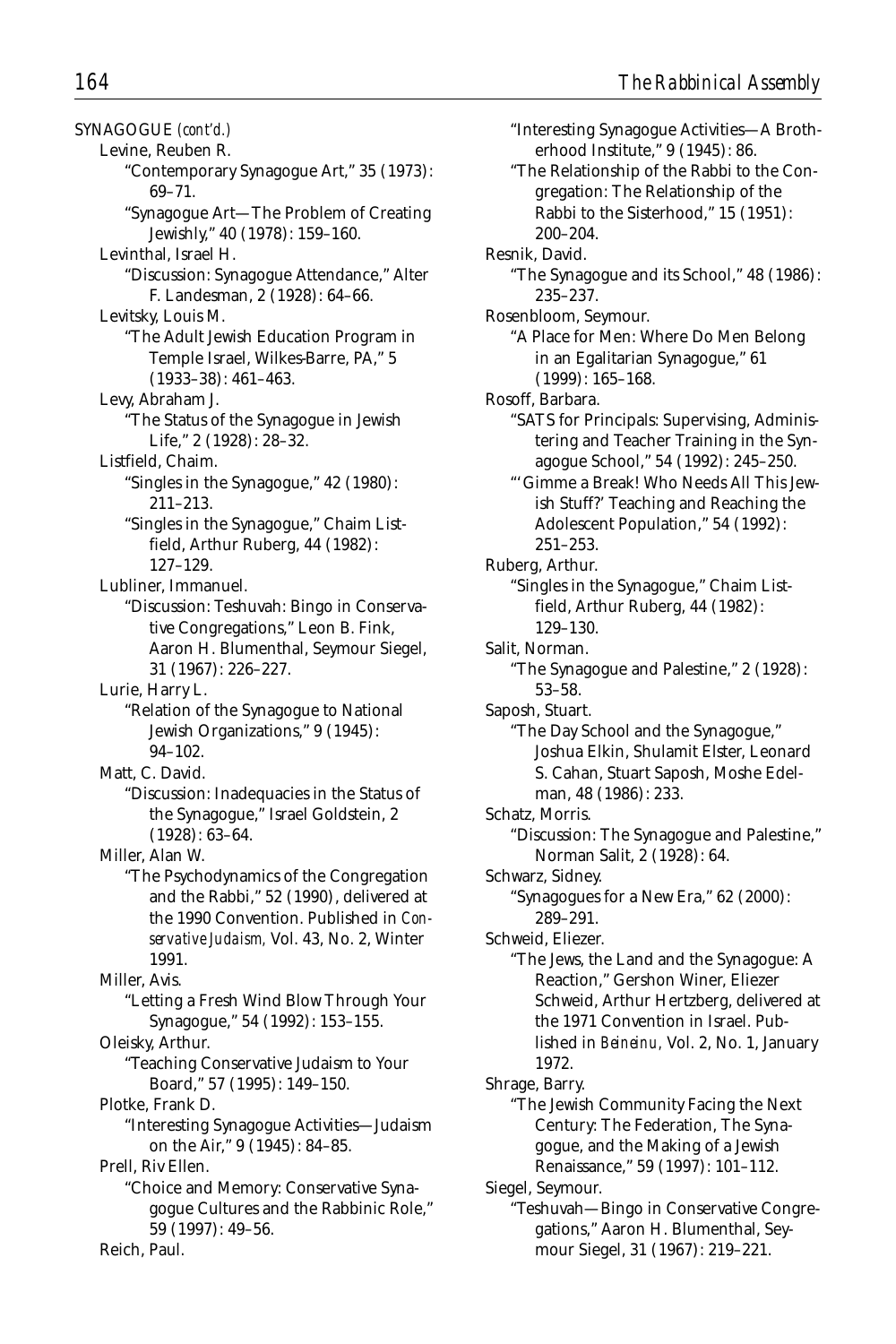Silverman, Hillel E. "Israel in the Synagogue Program," 36 (1974): 154–157. Silverman, Morris. "Vitalizing Public Worship," 7 (1940): 159–179. "Discussion: Inadequacies in the Status of the Synagogue Today," Israel Goldstein, 2 (1928): 66. Silverstein, Alan. "The Changing Dynamics of the Jewish Community: The Impact on the Rabbi," Irwin Groner, Stephen S. Wolnek, Jack Wertheimer, Bradley Shavit Artson, Steven M. Brown, Alan Silverstein, 62 (2000): 73–77. Simon, Abraham. "Conservative Judaism—Its Program and Progress: Report of a Survey on Synagogue-Center Relations," 11 (1947): 315–319, 355. Simon, Ralph. "Discussion: Interesting Synagogue Activities," Elias Charry, Frank D. Plotke, Paul Reich, 9 (1945): 89. "Discussion: The American Synagogue: From Supermarket to Boutique," Wolfe Kelman, Marshall Sklare, 37 (1975): 46. Sklare, Marshall. "The American Synagogue: From Supermarket to Boutique," 37 (1975): 30–39. "Discussion: The American Synagogue: From Supermarket to Boutique," Wolfe Kelman, Marshall Sklare, 37 (1975): 41–42. Starr, Barry. "The Relationship of the Synagogue to the Solomon Schechter School," Moshe Edelman, Barry Starr, 53 (1991): 119–121. Teplitz, Saul I. "The Synagogue and the Community: Local Autonomy or *Kultusgemeinde*?" 37 (1975): 94–101. Theodore, Carla. "The Synagogue and Economic Justice," 55 (1993): 113–119. Tofield, Sanders A. "Woman's Place in the Rites of the Synagogue," 19 (1955): 182–190. Trainin, Isaac N. "The Relationship of Federations to Synagogues," 39 (1977): 81–83. Wertheimer, Jack. "The Changing Dynamics of the Jewish

Community: The Impact on the Rabbi," Irwin Groner, Stephen S. Wolnek, Jack Wertheimer, Bradley Shavit Artson, Steven M. Brown, Alan Silverstein, 62 (2000): 58–65. Winer, Gershon. "The Jews, the Land and the Synagogue," Gershon Winer, Eliezer Schweid, Arthur Hertzberg, delivered at the 1971 Convention in Israel. Published in *Beineinu,* Vol. 2, No. 1, January 1972. Wolpe, Gerald I. "A Response to Rabbi Alan Miller: The Psychodynamics of the Congregation and the Rabbi," 52 (1990), delivered at the 1990 Convention. Published in *Conservative Judaism,* Vol. 43, No. 2, Winter 1991. Zelizer, Gerald L. "Implementing Congregational Change While Minimizing Conflict," 39 (1977): 68–72. Zelizer, Viviana. "The Single Congregant," delivered at the 1978 Convention. Published as "The Unmarried Jew," in *Conservative Judaism,* Vol. 32, No. 1, Fall 1978. TALMUD AND MIDRASH. *See also* JEWISH LAW; TORAH Aronson, David. "From Rib to Rabbi: The Evolving Status of the Woman in Jewish Lore, Life, and Law," 49 (1987): 179–191. Bell, Harold. "The Concept of *Hiddur Mitzvah* in Rabbinic Texts," 51 (1989): 230–233. Bergman, Ben Zion. "Honoring Colleagues Who Have Served 50 Years and More in the Rabbinate (Faculty Reminiscences): Louis Finkelstein, Louis Ginzberg, Saul Lieberman, Shalom Spiegel, Mordecai Menahem Kaplan," Simon Glustrom, Ezra Finkelstein, Ben Zion Bergman, Hillel E. Silverman, Marshall J. Maltzman, Stanley S. Rabinowitz, 62 (2000): 30–32. Bokser, Baruch M. "Reasons and Rationales for *Mitzvot:* Two Studies," 49 (1987): 235–244. Cohen, Boaz. "May One Take the Law into One's Own Hands? in Tribute to Professor Boaz Cohen," Edward M. Gershfield, 48

(1986): 186–189.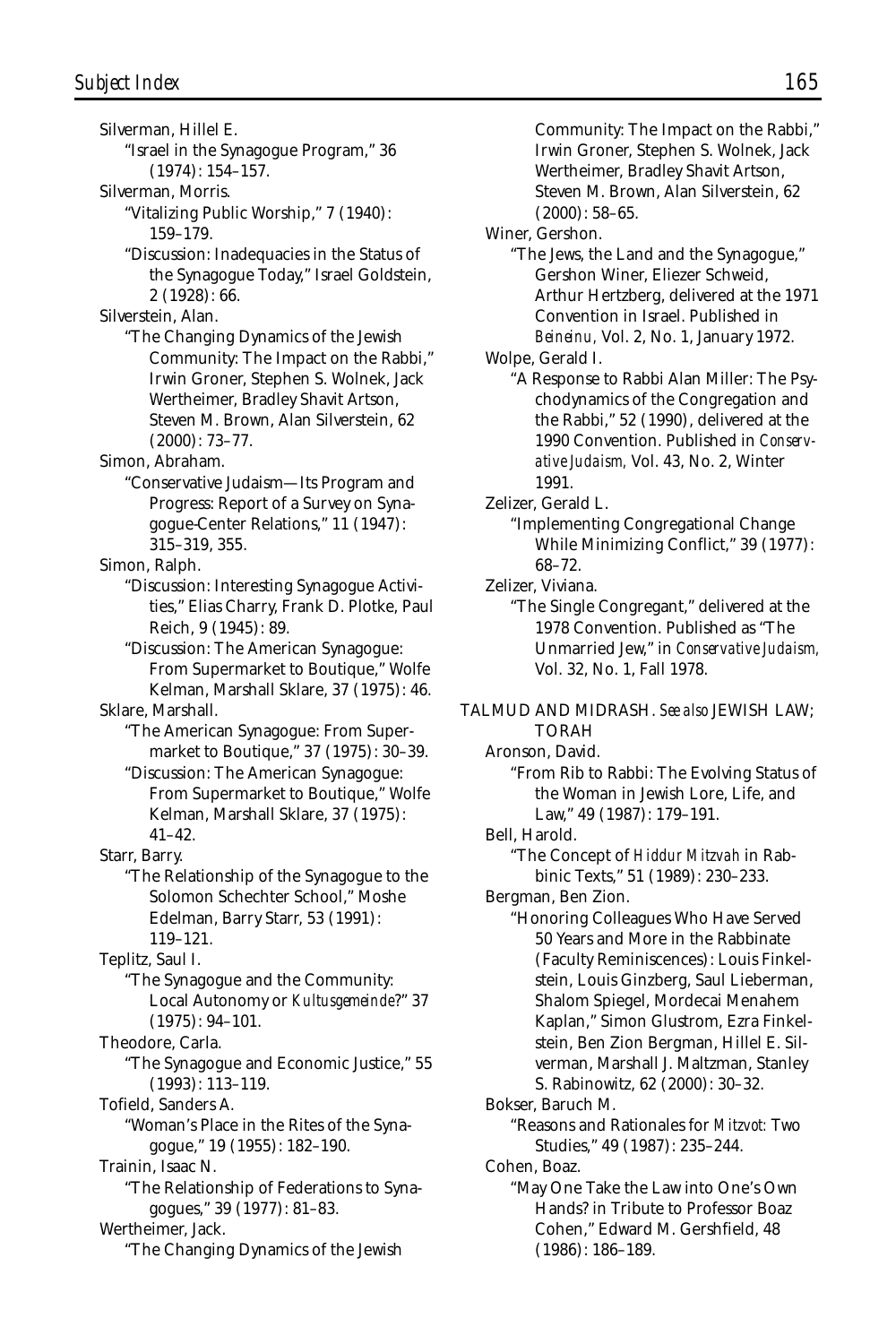TALMUD AND MIDRASH *(cont'd.)* Cohen, Kenneth L. "Introduction: *Siyyum HaShas*," Kenneth L. Cohen, Arthur Hertzberg, 62 (2000): 50–51. Dorff, Elliot. "Looking at Texts With an Eye to Helping Families Make Decisions About the End of Life," 56 (1994), delivered at the 1994 Convention. Published in *Conservative Judaism,* Vol. 43, No. 3, Spring 1991, as "A Jewish Approach to End-Stage Medical Care." Gershfield, Edward M. "May One Take the Law into One's Own Hands? in Tribute to Professor Boaz Cohen," Edward M. Gershfield, 48 (1986): 186–189. Ginzberg, Louis. "The Scholar's Dilemma: in Tribute to Professor Louis Ginzberg," David Kraemer, 48 (1986): 153–166. Golinkin, David. "*Ha-Shirah Be Sifrut Ha-Talmudit*" (Hebrew), 48 (1986): 328–332. Graetz, Naomi. "Is *Kinyan* Only a Metaphor? Metaphor and *Halakhah:* the Metaphor of *Kinyan,*" 60 (1998): 175–186. Hammer, Reuven. "What Did They Bless? A Preliminary Study of *Mishnah Tamid* 5: 1," 51 (1989): 181–185. Hertzberg, Arthur. "*Siyyum HaShas*," Kenneth L. Cohen, Arthur Hertzberg, 62 (2000): 51–54. Higger, Michael. "*Siyyum HaShas* in Commemoration of 100th Anniversary of the Birth of Professor Solomon Schechter: The Development of the *Sanhedrin* and of the *Semikah,*" 11 (1947): 279–288. Kadushin, Max. "*Behirat Yisrael Bedivrei Hazal,*" 8 (1941–44): 20–25. Kaufman, Jan C. "Defining the Agenda of the Rabbis Through the Study of *Midrash,*" 51 (1989): 239–241. Kraemer, David. "The Scholar's Dilemma: in Tribute to Professor Louis Ginzberg," 48 (1986): 153–166. "New Meaning in Ancient Talmudic Texts: A Rhetorical Reading and the Case for Pluralism," 49 (1987): 201–214.

"New Meaning in Ancient Talmudic Texts: A Time Poem," 49 (1987): 215–225. "The Mind of the Talmud: Hubris, Piety, and Divine Truth," 53 (1991): 89–99. Labovitz, Annette. "Our Sacred Trust: How Stories Can Be Used to Achieve Jewish Cultural Literacy," Eugene Labovitz, Annette Labovitz, 57 (195): 137. Labovitz, Eugene. "Our Sacred Trust: How Stories Can Be Used to Achieve Jewish Cultural Literacy," Eugene Labovitz, Annette Labovitz, 57 (195): 137. Labovitz, Gail S. "The Study of *Masekhet Berakhot,*" 57 (1995): 55–58. Lieberman, Saul. "Professor Saul Lieberman's Contribution to Jewish Scholarship," Richard Kalmin, 48 (1986): 145–149. Muffs, Yochanan. "The Lesson of the Almond Tree: Talmud Torah: in Tribute to Rabbi Jules Harlow," (includes film clip of Louis Finkelstein), Efry Spectre, Yochanan Muffs, Israel N. Silverman, Lawrence Hoffman, Aharon Appelfeld, Ilana Harlow, Joel Meyers, Jules Harlow, 56 (1994): 32–34. Nativ, Gil. "*Amoraim* in Babylonia and in Palestine: A Model of Interdependence," 56 (1994): 144–146. Roth, Joel. "The Power of *Poskim,*" 49 (1987): 192–200. Segal, Benjamin J. "Compensation for the Loss of the Temple in Rabbinic Thought," 50 (1988): 188–197. Shapiro, Morris. "An Analysis of *Hafkaat Kiddushin,*" 52 (1990): 202–204. Silverman, Hillel E. "Honoring Colleagues Who Have Served 50 Years and More in the Rabbinate (Faculty Reminiscences): Louis Finkelstein, Louis Ginzberg, Saul Lieberman, Shalom Spiegel, Mordecai Menahem Kaplan," Simon Glustrom, Ezra Finkelstein, Ben Zion Bergman, Hillel E. Silverman, Marshall J. Maltzman, Stanley S. Rabinowitz, 62 (2000): 32–34. Slater, Jonathan. "*Midrash:* A Tool for Renewal," 42 (1980): 159–177.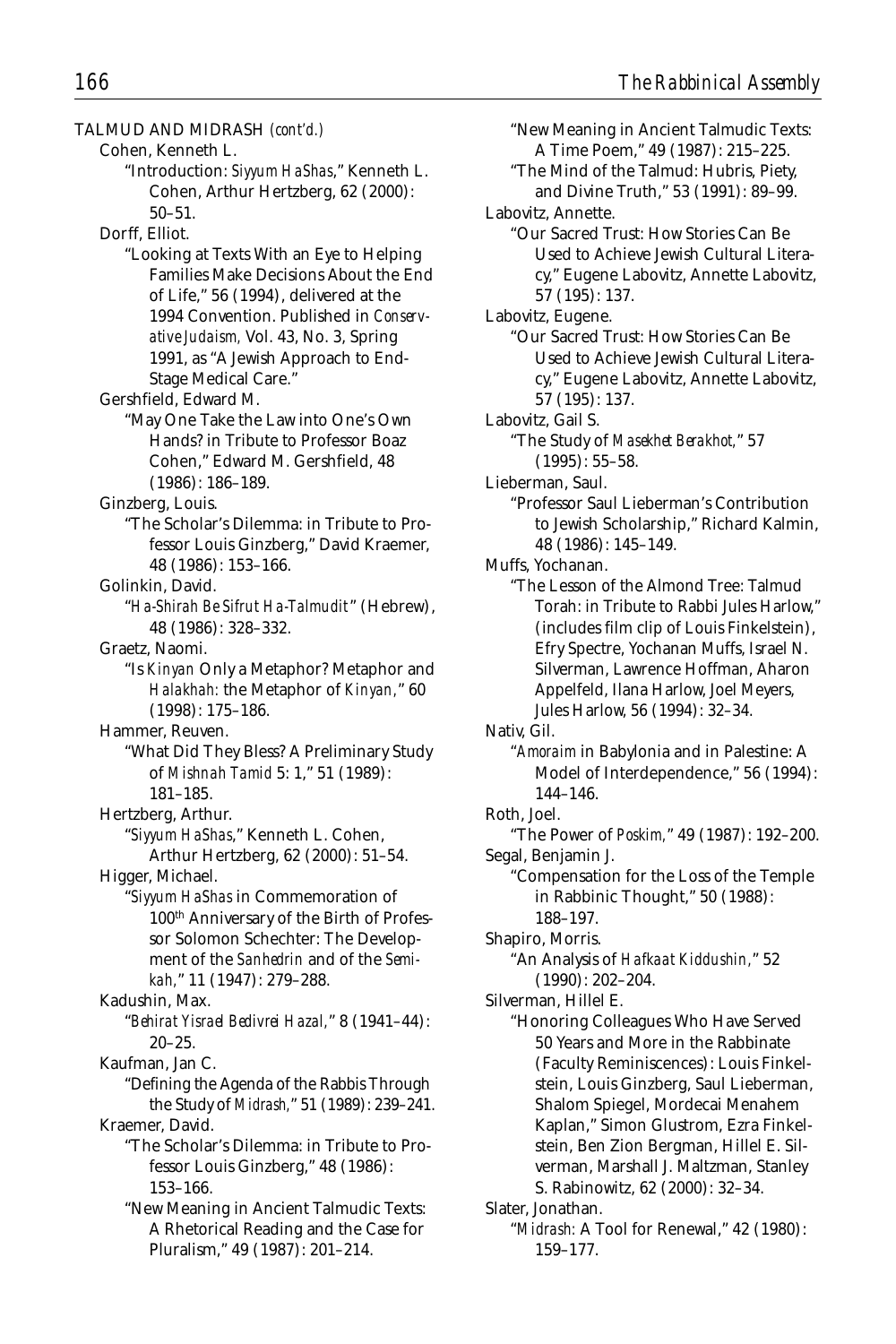Stern, Sholom. "Biblical and Rabbinical Sources for Pastoral Counseling," 48 (1986): 121–128. Tigay, Jeffrey H. "Deuteronomy 4 and the Art of Homiletics in the Bible," 62 (2000): 256–262. Tucker, Gordon. "Jewish Sources on Business Practices," 49 (1987): 258–269. Visotzky, Burton L. "*Torah Mi-Sinai Mi-deRabbanan,*" 53 (1991): 88. Weiss-Halivni, David. "'Whoever studies law . . .' The Apodictic and the Argumentational in the Talmud," 41 (1979): 298–303. THEOLOGY. *See also* CONSERVATIVE JUDAISM; LITURGY Addison, Howard A. "God in Our Lives," 54 (1992): 3–6. "A Theological Blueprint for the 21st Century," 55 (1993): 3–8. "The Burning Bush: Prophecy, Providence and Reality," 56 (1994): 147–148. "The Theology of the *Mi Shebeirakh:* Does God Hear Our Prayers?" 57 (1995): 133–134. Adler, Morris. "The Roots of Democracy in Jewish Thought" (Hebrew), 8 (1941–44): 207–221. Agus, Jacob. "Discussion: The Pulpit as an Instrument of Theological Thinking," Louis Jacobs, David Wolf Silverman, 33 (1969): 37–39. Artson, Bradley Shavit. "God of Space/Time," 62 (2000): 249–250. Arzt, Max. "Authentic Judaism," 18 (1954): 158–167. Auerbach, Selig S. "Discussion: The Pulpit as an Instrument of Theological Thinking," Louis Jacobs, David Wolf Silverman, 33 (1969): 39. Barish, Louis. "Discussion: War and Peace," Mordecai M. Kaplan, William C. Davidon, Herman Kahn, 27 (1963): 78–79. Blumenthal, David R. "Revelation: A Modern Dilemma," delivered at the 1977 Convention. Published in *Conservative Judaism,* Vol. 31, No. 2, Winter 1977. Borodowski, Alfredo. "Can God Undo Auschwitz? A Philosophical Resonse Concerning God's Power," 56 (1994): 119–129.

Boys, Mary C. "Cultures and Communities: Trends and Transformations in a New Century." Mary C. Boys, David Ellenson, 62 (2000): 98–107. Burnstein, Alexander J. "The Abiding Value of the Resurrection Belief," 3 (1929): 132–150. Chinitz, Jacob M. "Discussion: The Theological Dimension of *Medinat Yisrael,*" Abraham Joshua Heschel, 32 (1968): 104–105. "Discussion: The Pulpit as an Instrument of Theological Thinking," Louis Jacobs, David Wolf Silverman, 33 (1969): 39. Cohen, Jack J. "Toward a Theology of Experience," 43 (1981): 46–55. Davis, Joseph M. "Jewish Faith and Skepticism in the 16<sup>th</sup> Century: Maharal and Eliezer Eilburg," 62 (2000): 266–267. Edelstein, Dov B. "God Reveals Himself in Fire and in Cloud," 49 (1987): 310–311. Eisen, Arnold. "What Will Jewish Community and Jewish Values Mean for the 21<sup>st</sup> Century?" David A. Teutsch, Jonathan D. Sarna, Arnold Eisen, 62 (2000): 88–97. Faber, Salomon. "Discussion: The Theological Dimension of *Medinat Yisrael,*" Abraham Joshua Heschel, 32 (1968): 104. Faierstein, Morris M. "The Deterministic Theology of Rabbi Mordecai Joseph Leiner of Izbica," 51 (1989): 186–196. Fredman, Samuel. "Discussion: Resume of the Discussion of Doctor Goldstein's and Doctor Kohn's Papers," 3 (1929): 103. Friedman, Theodore. "Hayyim Joseph David Azulai," 5 (1933–38): 276–287. "Discussion: The Pulpit as an Instrument of Theological Thinking," Louis Jacobs, David Wolf Silverman, 33 (1969): 36. "*Ha-Notayn La-Ayef Koach*" (Hebrew), 50 (1988): *chet-tet.* Gillman, Neil. "The Renewed Yearning and Search for God: A New Jewish Spirituality?" Neil Gillman, James Fowler, Elliott Abrams, Roger Kamenetz, Martin S. Cohen, 61 (1999): 20–21.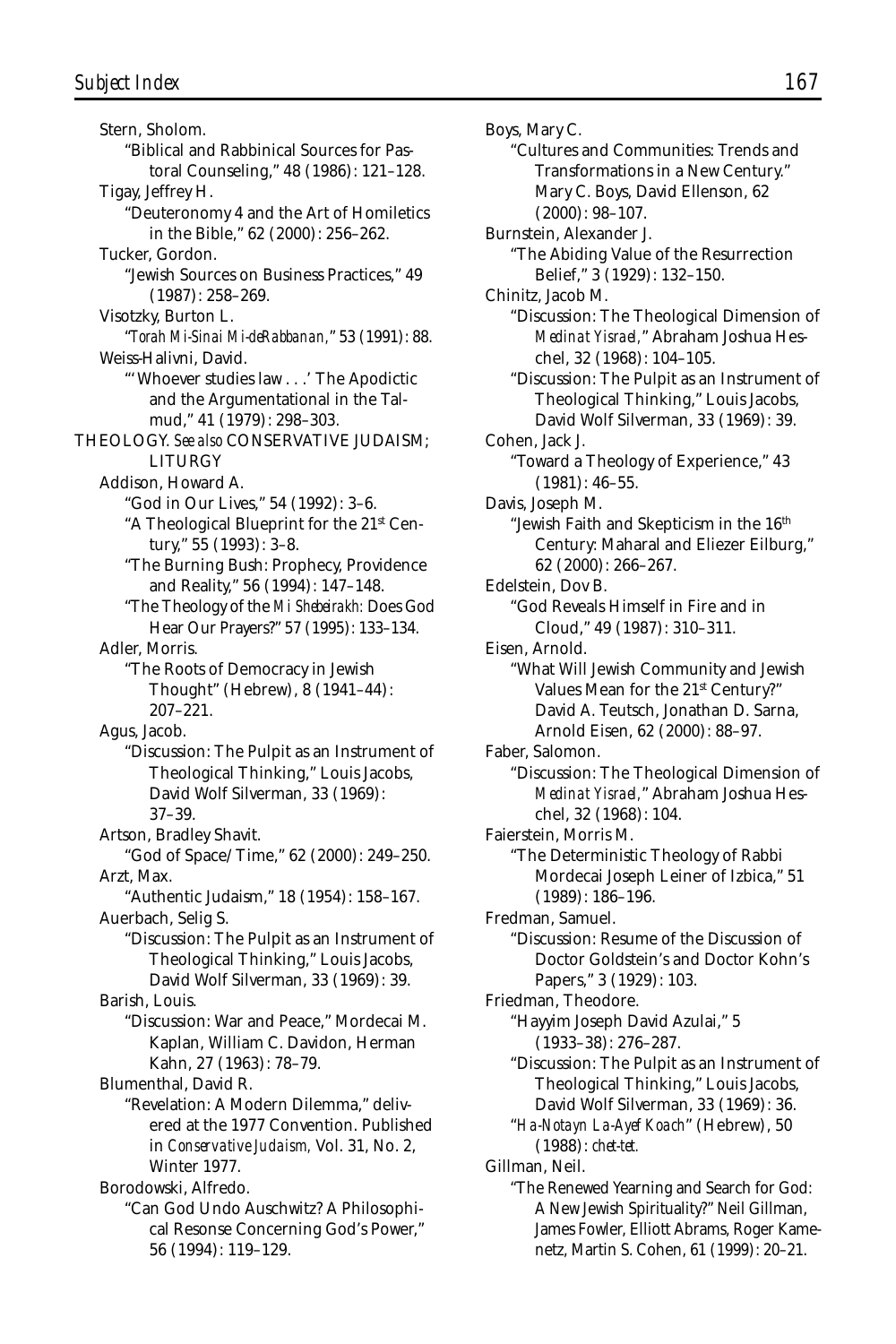THEOLOGY *(cont'd.)* Gillman, Neil *(cont'd.)* "Discussion: The Renewed Yearning and Search for God: A New Jewish Spirituality?" Neil Gillman, James Fowler, Elliott Abrams, Roger Kamenetz, Martin S. Cohen, 61 (1999): 41–42. "Moses vs. Aaron on Images of God," 61 (1999): 137–139. Goldman, Israel M. "Effects of Economic Depression on Jewish Spiritual Life," 4 (1930–32): 198–203. "Discussion: The Place of Dogma in Judaism," Mordecai M.Kaplan, 4 (1930–32): 311–312. Golinkin, Noah. "Discussion: The Pulpit as an Instrument of Theological Thinking," Louis Jacobs, David Wolf Silverman, 33 (1969): 36. Gordis, Robert. "*Koheleth*—The Man and His Book," 5 (1933–38): 74–87. "On the Spirit of Judaism: Reminiscences and Reflections," 33 (1969): 135–146. Gordon, Albert I. "Discussion: Conservative Ideology," 20 (1956): 176–177. Green, Arthur. "The Role of Jewish Mysticism in a Contemporary Theology of Judaism," delivered at the 1976 Convention. Published in *Conservative Judaism,* Vol. 30, No. 4, 1976. Greenberg, Simon. "The Teaching of God in the Hebrew Schools" (Hebrew), 8 (1941–44): 361–375. Grossman, Chaim. "Discussion: The Theological Dimension of *Medinat Yisrael,*" Abraham Joshua Heschel, 32 (1968): 104. Herberg, Will. "Discussion: Theological Problems of the Hour," Milton Steinberg, 13 (1949): 409–428. Heschel, Abraham Joshua. "Address on the Kotzker Rebbe," delivered at the 1959 convention. Published as "*Der Kotzker Rebbe*" in *Di Goldene Keyt: Periodical for Literature and Social Problems,* Tel Aviv: General Federation of Labour in Israel, 138–56, 71 (1970): 60–70.

"Prerequisites of Faith," delivered at the 1966 convention, Toronto, Canada.

Published in *Conservative Judaism,* Vol. 21, No. 3, Spring 1967. "The Theological Dimension of *Medinat Yisrael,*" 32 (1968): 91–103. "Discussion: The Theological Dimension of *Medinat Yisrael,*" Abraham Joshua Heschel, 32 (1968): 105–109. Horwitz, Herman L. "Discussion: The Bias Against Man, The Research of the Institute for Righteous Acts," Harold M. Schulweis, Perry London, 27 (1963): 111–113. Jacobs, Louis. "The Pulpit as an Instrument of theological Teaching," Louis Jacobs, David Wolf Silverman, 33 (1969): 9–24. "Discussion: The Pulpit as an Instrument of Theological Thinking," Louis Jacobs, David Wolf Silverman, 33 (1969): 32–34, 42–44. Kadushin, Max. "Concept of the Chosen People in Rabbinic Literature" (Hebrew), 8 (1941–44): 20–25. "Experience of Worship," delivered at the 1959 convention. Published in *Worship and Ethics: A Study in Rabbinic Judaism.* Illinois: Northwestern University Press, 1963. Kanter, Shammai. "Being Unaware of What We Know," 25 (1961): 174–175. Kaplan, Mordecai M. "Discussion: 'Traditional Law and Modern Life,' Louis Finkelstein; 'A Reaffirmation of Traditional Judaism,' Max Drob; 'Spiritual Elements in Judaism,' Jacob Kohn," 3 (1929): 51–52. "Discussion: 'Spiritual Elements in Judaism,' Jacob Kohn; 'Menace of Secularism in the Synagogue,' Israel Goldstein," 3 (1929): 103–104. "The Place of Dogma in Judaism," 4 (1930–32): 280–306. "How Man Comes to Know God," 8 (1941–44): 256–271. "The Religious Imperatives of Jewish Peoplehood," delivered at the 1959 convention. Published in *The Reconstructionist,* Vol. 25, No. 9, 1959. "Discussion: 'The Bias Against Man,' 'The Research of the Institute for Righteous Acts,'" Harold M. Schulweis, Perry London, 27 (1963): 106–108.

"Discussion: The Pulpit as an Instrument of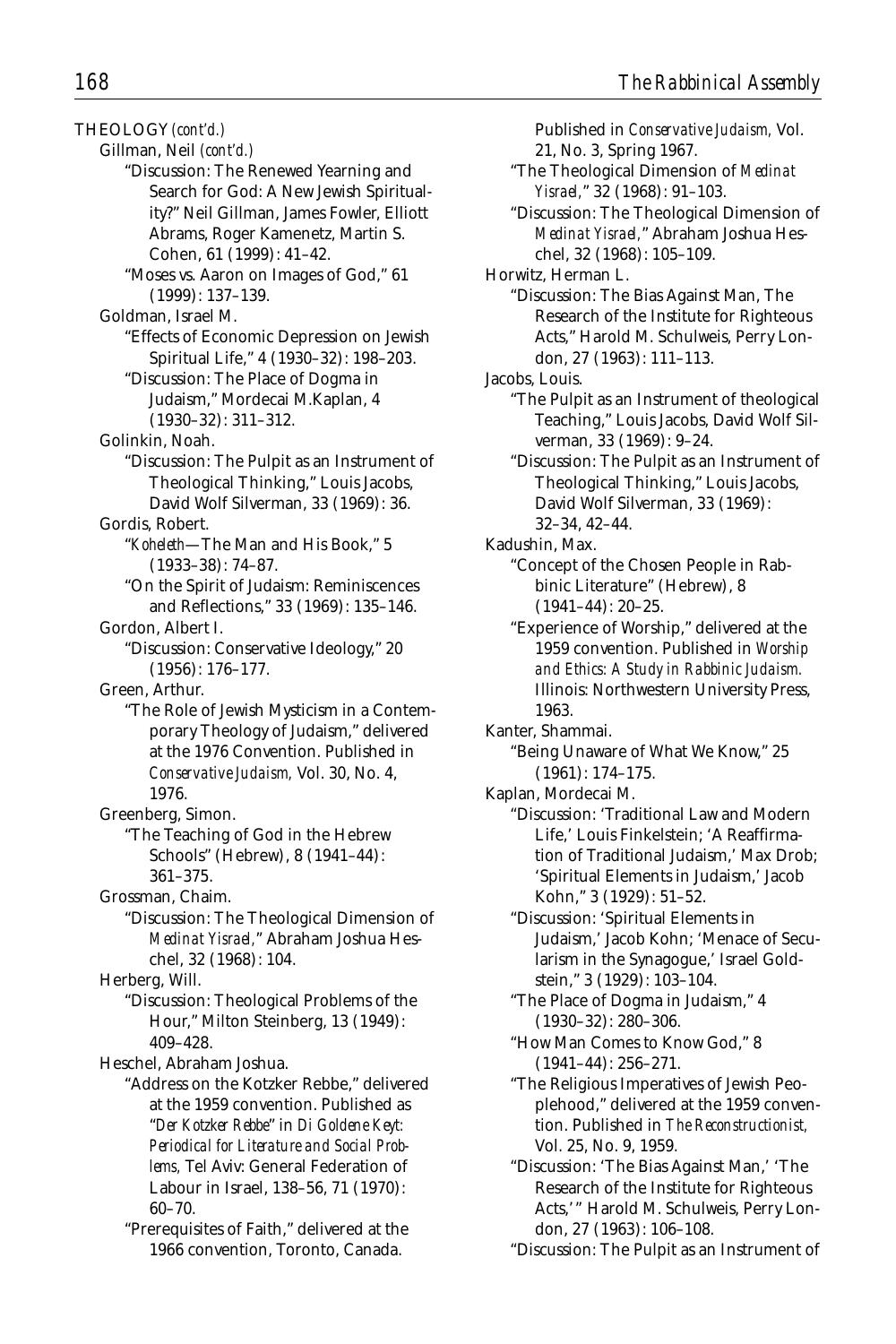Theological Thinking," Louis Jacobs, David Wolf Silverman, 33 (1969): 34–36. Karp, Abraham J. "Discussion: Conservative Ideology," 20 (1956): 174–175. Kaufman, William. "The Case for God," 54 (1992): 81–85. Kelman, Wolfe. "Discussion: The Pulpit as an Instrument of Theological Thinking," Louis Jacobs, David Wolf Silverman, 33 (1969): 34. Kensky, Allan. "In Search of *Yerushalayim Shel Maalah,*" 58 (1996): 154–156. Klein, Andrew. "Discussion: Conservative Ideology," 20 (1956): 172–173. Kohn, Eugene. "Discussion: Theological Problems of the Hour," Milton Steinberg, 13 (1949): 429–438. Kohn, Jacob. "Spiritual Elements in Judaism," 3 (1929): 75–89. "Discussion: Spiritual Elements in Judaism," 3 (1929): 103–104. "Science and the New Mysticism," 4 (1930–32): 64–82. Lasker, Arnold. "Discussion: Conservative Ideology," 20 (1956): 179. Leiner, Mordecai Joseph. "The Deterministic Theology of Rabbi Mordecai Joseph Leiner of Izbica," Morris M. Faierstein, 51 (1989): 186–196. London, Perry. "The Research of the Institute for Righteous Acts," 27 (1963): 96–103. "Discussion: The Research of the Institute for Righteous Acts," Perry London, 27 (1963): 105, 110, 115. Lowenthal, Eric I. "Discussion: The Bias Against Man," Harold M. Schulweis, 27 (1963): 104. Mandelbaum, Bernard. "Discussion: 'The Bias Against Man,' 'The Research of the Institute for Righteous Acts,'" Harold M. Schulweis, Perry London, 27 (1963): 104–105. Marx, Alexander. "Authentic Judaism," Max Arzt, 18 (1954): 158–167. Mindick, Burton. "Discussion: The Pulpit as an Instrument of

Theological Thinking," Louis Jacobs, David Wolf Silverman, 33 (1969): 39–40. Mittleman, Alan. "Permissibility of Doubt in the Thought of Rabbi Joseph Albo," 59 (1997): 136–137. Nadelmann, Ludwig. "Discussion: The Bias Against Man, The Research of the Institute for Righteous Acts," Harold M. Schulweis, Perry London, 27 (1963): 115–117. Oler, I. David. "Operational Theology and Psychotherapy: A New Perspective in Pastoral Counseling," 57 (1995): 145–148. Panitz, Michael. "Medicine and Religion in Early-Modern Jewish Thought," 53 (1991): 71–74. Pearl, Chaim. "A Reflection on the Centennial of Martin Buber," 40 (1978): 191–194. Rank, Perry. "Introduction: Ascending the Ladder of Holiness," Ismar Schorsch, 58 (1996): 98–99. Reuther, Walter P. "Religion in a World of Tension," 14 (1950): 296–317. Rosenblatt, Samuel. "Discussion: Place of Dogma in Judaism," Mordecai Kaplan, 4 (1930–32): 307–310. Rothschild, Fritz A. "Religious Thought of Abraham Heschel," delivered at the 1968 Convention. Published in *Conservative Judaism,* Vol. 23, No. 1, Fall 1968. "Revelation: The Embarrassment and the Necessity," delivered at the 1977 Convention. Published in *Conservative Judaism,* Vol. 31, No. 2, Winter 1977. Rubenstein, Richard. "Discussion: 'The Bias Against Man,' 'The Research of the Institute for Righteous Acts,'" Harold M. Schulweis, Perry London, 27 (1963): 108–110. Schorsch, Ismar. "The Emergence of the Modern Rabbi," 52 (1990), delivered at the 1990 Convention. Published in *Conservative Judaism,* Vol. 43, No. 2, Winter 1991. "In Defense of the Common Good," 54 (1992): 29–37.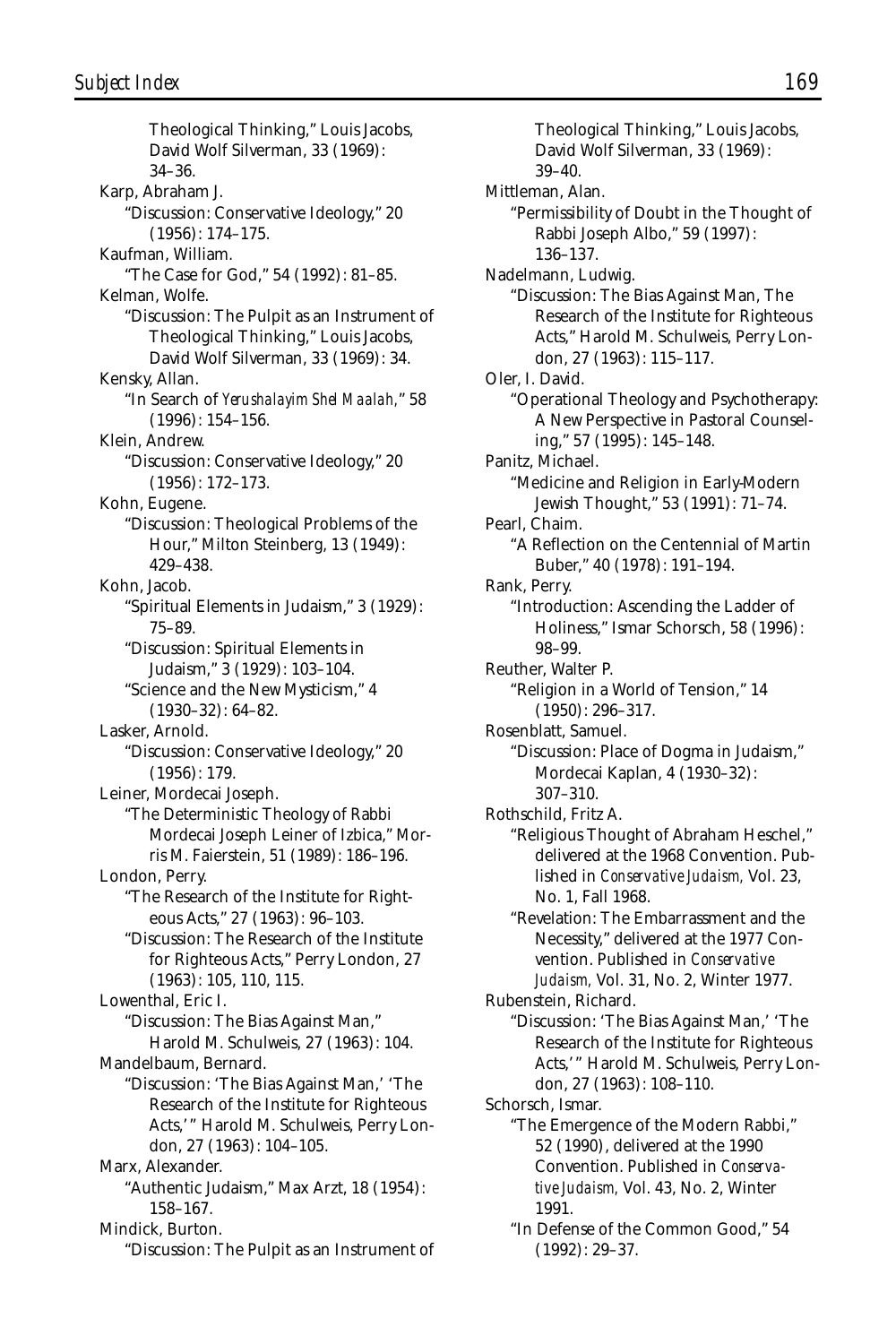THEOLOGY *(cont'd.)* Schorsch, Ismar *(cont'd.)* "Unity in An Age of Ideology," 55 (1993), delivered at the 1993 Convention. Published as "*Marching to the Wrong Drummer,*" *Conservative Judaism,* Vol. 45, No. 4, Summer 1993. "Standing Firm Between Syncretism and Fundamentalism," 56 (1994): 67–73. "The Soil of Our Spiritual Lives," 57 (1995): 49–54. "Ascending the Ladder of Holiness," 58 (1996): 99–106. Schulweis, Harold M. "The Bias Against Man," 27 (1963): 84–95. "Discussion: 'The Bias Against Man,' 'The Research of the Institute for Righteous Acts,'" Harold M. Schulweis, Perry London, 27 (1963): 105–106, 110–111, 113–114. "The Nature of the Rabbinate: The Fourth Son," 62 (2000): 173–183. Schwartzschild, Steven S. "Silence Before God," 25 (1961): 169–173. Shtull, Jacob. "Discussion: The Theological Dimension of *Medinat Yisrael,*" Abraham Joshua Heschel, 32 (1968): 104. Shuchat, Wilfred. "Discussion: Conservative Ideology," 20 (1956): 177–178. Siegel, Seymour. "Religion and Social Action," 25 (1961): 143–163. Silverman, David Wolf. "Current Theological Trends: A Survey and Analysis," 23 (1959): 71–100. "The Pulpit as an Instrument of Theological Thinking," Louis Jacobs, David Wolf Silverman, 33 (1969): 25–31. "Discussion: The Pulpit as an Instrument of Theological Thinking," Louis Jacobs, David Wolf Silverman, 33 (1969): 40–42. "Some Modern Theologies," 37 (1975): 189–202. "Animadversions on the Mystical Turn," delivered at the 1976 Convention. Published in *Conservative Judaism,* Vol. 30, No. 4, Summer 1976. Silverman, Hillel E. "Discussion: The Pulpit as an Instrument of Theological Thinking," Louis Jacobs, David Wolf Silverman, 33 (1969):

36–37.

Spitz, Elie. "Techniques for Encountering God," 55 (1993): 107–112. Steinberg, Milton. "Theological Problems of the Hour," 13 (1949): 356–408. Tucker, Gordon. "Body and Soul in Jewish Tradition," 45 (1983): 141–156. "Heschel on the Theology of the Rabbis," 51 (1989): 211–229. TORAH. *See also* TALMUD AND MIDRASH Abramson, Shraga. "*Ha-Genizah Shebetokh ha-Genizah*" (Hebrew), 15 (1951): 226–231. Adler, Cyrus. "The Seminary Training of the Rabbi and After," 1 (1927): 25–31. "A New Task For American Rabbis," 2 (1928): 25–28. Balter, Shlomo. "Jewish Scholarship: Developments in Biblical Studies," 36 (1974): 181–186. "*Yitro* and *Mishpatim:* Format and Structure of the Decalogue," 56 (1994): 130–131. Cohen, Martin S. "Deconstructing Leviticus 16: Implications for Latter-Day Jewish Spirituality from an Ancient Ritual Text," 57 (1995): 121–123. Diamond, Eliezer. "Chronology or Characterization: The Case of Midrash Ruth," 52 (1990): 159–169. Friedman, Theodore. "Hayyim Joseph David Azulai," 5 (1933–38): 276–287. Frymer-Kensky, Tikva. "Israel and the Ancient Near East: New Perspectives on the Flood," 41 (1979): 213–225. Gillman, Neil. "Moses vs. Aaron on Images of God," 61 (1999): 137–139. Ginsberg, H. L. "New Light on Tannaitic Jewry and the State of Israel of the Years 132–135 C.E, " 25 (1961): 132–142. "Job the Patient and Job the Impatient," delivered at the 1966 Convention, Toronto, Canada. Published in *Conservative Judaism,* Vol. 21, No. 3, Spring 1967. "Yehezkel Kauffmann in Retrospect: in Tribute to H. L. Ginsberg," David Lieber, 48 (1986): 167–185.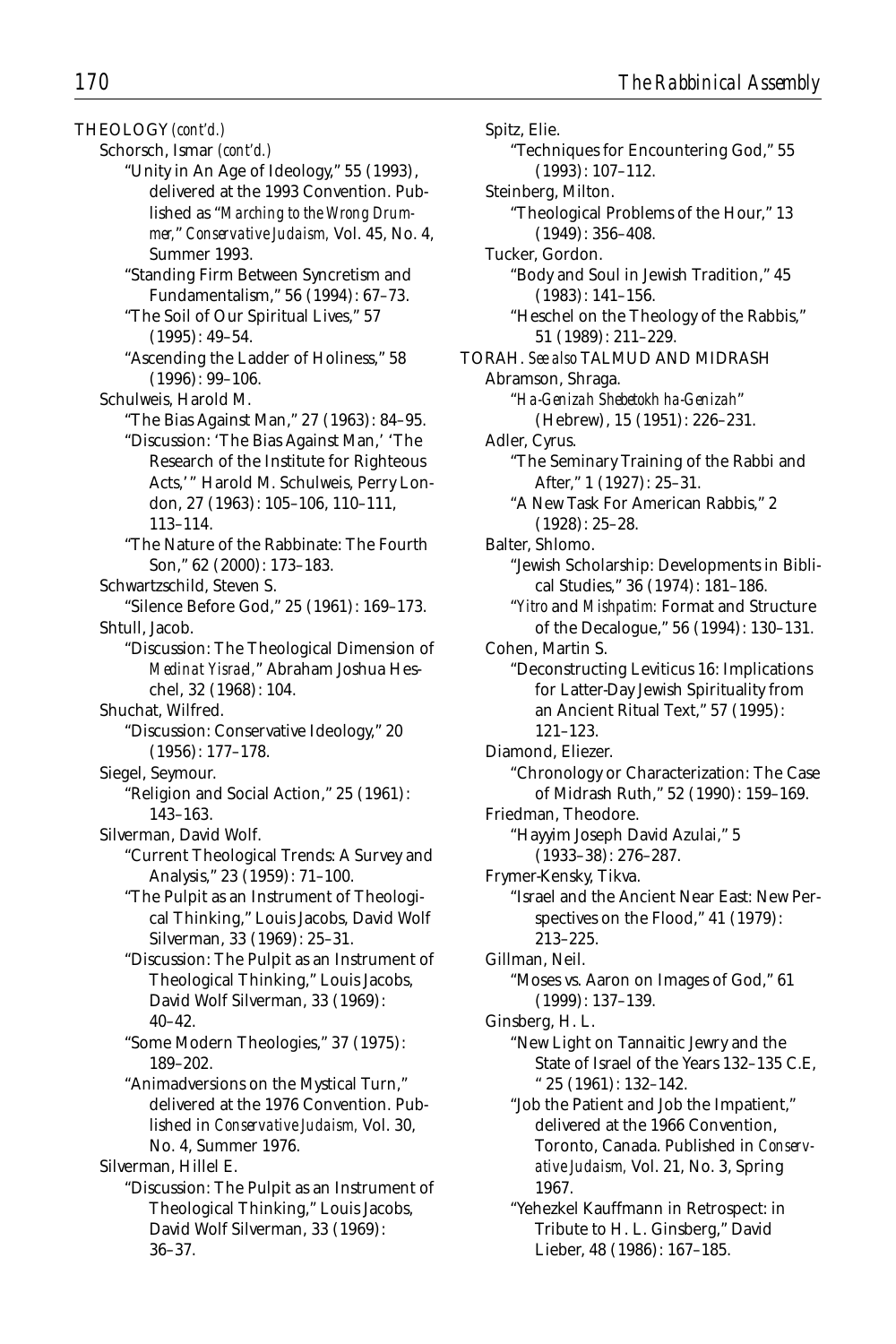Gordis, Robert. "*Koheleth:* The Man and His Book," 5 (1933–38): 74–87. "Professor Robert Gordis and the Literary Approach to Bible," Edward L. Greenstein, 48 (1986): 190–200. Graetz, Michael. "The Passage of Time in the Book of Esther," 56 (1994): 172–189. Graetz, Naomi. "Jerusalem the Widow: The Book of Lamentations," 58 (1996): 146–148. Greenberg, Moshe. "Festivals in the Bible and Sacred Time" (Hebrew), 43 (1981): 1–4. Greenstein, Edward L. "Medieval Bible Commentaries," 47 (1985): 109. "Professor Robert Gordis and the Literary Approach to Bible," 48 (1986): 190–200. Harris, Robert. "Allegory as *P'shat:* A Contextual Reading of Scripture Through Northern French Medieval Biblical Exegetes," 56 (1994): 132–143. "Using *P'shat* for *D'rash:* Exploring the 'Religious Significance of the *P'shat,*' Especially with Regard to Preparing *Divrei Torah* and the *Haftarah,*" 57 (1995): 124–125. "A Few Words on the 'Ten Words': Reading the *Aseret HaDibrot* through Medieval Eyes," 61 (1999): 140–141. Herman, Menahem. "The Canonical Approach to Studying Biblical Text," 51 (1989): 197–198. Kauffmann, Yehezkel. "Yehezkel Kauffmann in Retrospect: in Tribute to H. L. Ginsberg," David Lieber, 48 (1986): 167–185. Konvitz, Milton R. "Torah and Constitution: An American Bicentennial Lecture," 38 (1976): 54–67. Landes, Aaron. "The Study of Torah," 25 (1961): 180–182. Lieber, David L. "Yehezkel Kauffmann in Retrospect: in Tribute to H. L. Ginsberg," 48 (1986): 167–185. Lukinsky, Joseph. "The Experience of *Parshat Ha-shavua,*" 62 (2000): 253–255. Meirovich, Harvey W. "The Rape of Dinah: How Valid is the Feminist Critique?" 60 (1998): 166–167.

Milgrom, Jacob. "*Pesah* in Four Acts: The Inner Biblical Evolution," 60 (1998): 187. Porten, Bezalel. "Biblical Style as a Key to Meaning," 38 (1976): 229–234. Scheindlin, Raymond P. "Euripides and the Bible: in Tribute to Professor Shalom Spiegel," 48 (1986): 150–152. Schorsch, Ismar. "Biblical Roots of Jewish Nationalism," 60 (1998): 199–202. Scolnic, Benjamin Edidin. "The Horns of Moses: A Deconstructive Reading," 53 (1991): 75–85. Segal, Benjamin J. "Psalm 145: Faith Confronts Reality," 57 (1995): 129–132. Slomovic, Elieser. "The Book of Job and the *Midrash* on the Flood and Sodom-Gomorrah Narratives," 41 (1979): 167–180. Spiegel, Shalom. "Euripides and the Bible: in Tribute to Professor Shalom Spiegel," Raymond P. Scheindlin, 48 (1986): 150–152. Stern, Sholom. "Biblical and Rabbinical Sources for Pastoral Counseling," 48 (1986): 121–128. Tigay, Jeffrey H. "Traditional and Modern Responses to the Chritological Interpretation of the Bible: A Selection of Texts," 46 (1984): 119–129. "Deuteronomy 4 and the Art of Homiletics in the Bible," 62 (2000): 256–262. Visotzky, Burton L. "*Torah Mi-Sinai Mi-deRabbanan,*" 53 (1991): 88. Zevit, Ziony. "The Ten Plagues: A Biblical Midrash," 41 (1979): 181–185. Zimmerman, Frank. "*Siyyum HaShas*—The Contributions of Israel Friedlaender to the Study of the Bible," 9 (1945): 162–167. TRIBUTES. *See also* RABBINICAL ASSEMBLY; *under individuals' names* Abbell, Maxwell. "President's Dinner, Ira Eisenstein," 18 (1954): 231–234. Abelson, Kassel. "In Tribute to Rabbi Seymour Siegel," Seymour J. Cohen, Wolfe Kelman, Seymour Siegel, Kassel Abelson, 49 (1987): 137.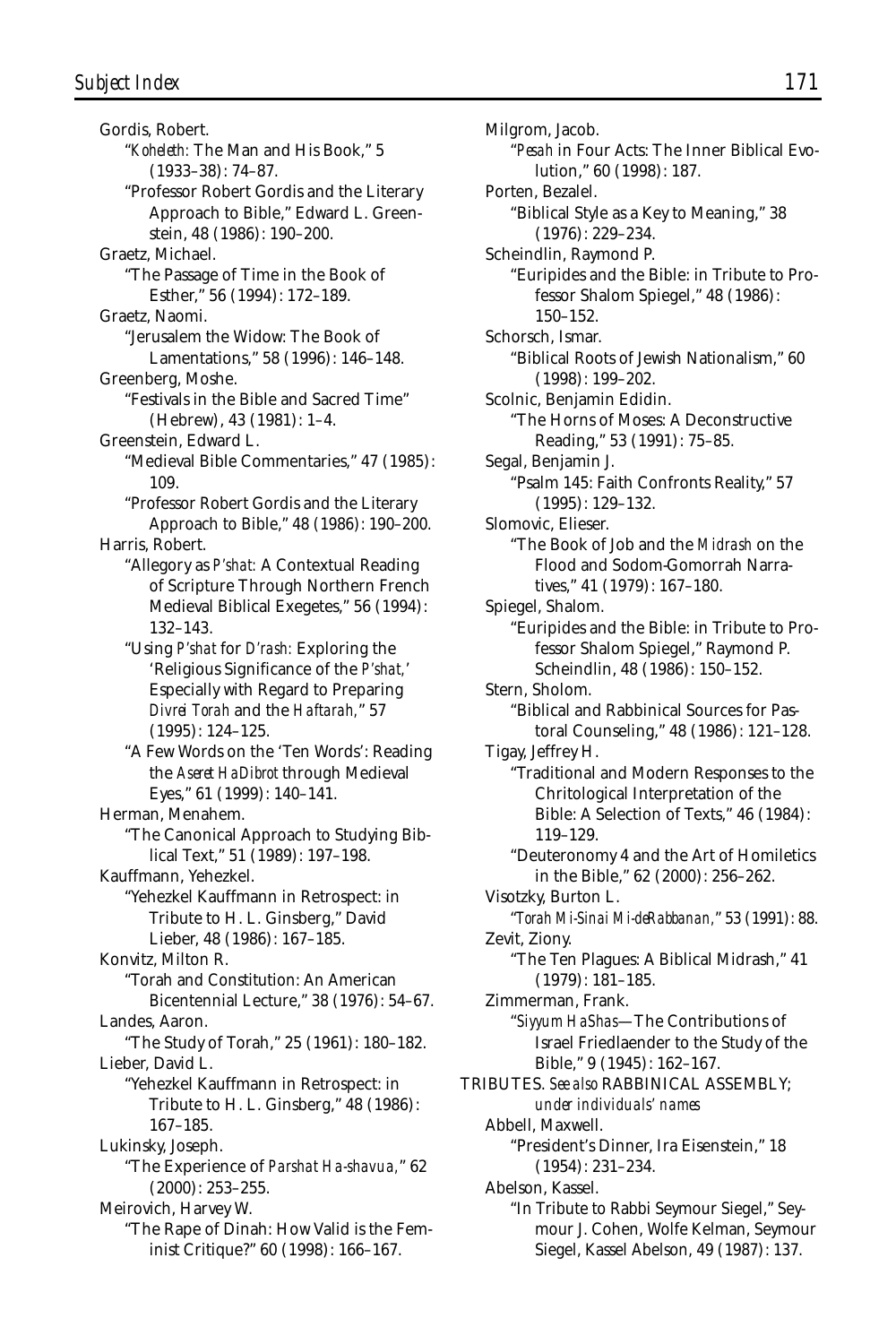TRIBUTES *(cont'd.)*

Abelson, Kassel *(cont'd.)*

"Tributes to Rabbi Kassel Abelson and Rabbi Abelson's Response," Mayer Abramowitz, Arnold Goodman, Kassel Abelson, 50 (1988): 173, 175–176.

Abramowitz, Mayer.

- "Tribute to Rabbinical Assembly Members Who Served in Israel's War of Independence," Yosef Goldman, Mayer Abramovitz, 50 (1988): 71–72.
- "Tributes to Rabbi Kassel Abelson and Rabbi Abelson's Response," Mayer Abramowitz, Arnold Goodman, Kassel Abelson, 50 (1988): 172–173.
- Adler, Morris.
	- "Testimonial to Rabbi Max Arzt," 21 (1957): 219–221.

Appelfeld, Aharon.

"Something About My Way: Talmud Torah: in Tribute to Rabbi Jules Harlow," Efry Spectre, Yochanan Muffs, Israel N. Silverman, Lawrence Hoffman, Aharon Appelfeld, Ilana Harlow, Joel Meyers, Jules Harlow, (includes film clip of Louis Finkelstein), 56 (1994): 47–51.

Aronson, David.

"*Siyyum HaShas* in Tribute to Professor Louis Ginzberg: *Mai Ko Mashma Lon?* " 8 (1941–44): 386–397.

Arzt, Max.

- "Reply: Testimonial to Rabbi Max Arzt," 21 (1957): 232–235.
- "An Address: in Honor of Joel Geffen," 27 (1963): 164–172.

Bokser, Ben Zion.

"*Siyyum HaShas* in Commemoration of the 100th Anniversary of the Birth of Professor Solomon Schechter: The Portrait of a *Halakhist*—The World of Rabbi Judah Loew of Prague," 11 (1947): 289–314.

Cohen, Boaz.

"*Siyyum HaShas*—In Memory of Professor Israel Friedlaender: Sabbath Prohibitions known as *Shavut,*" 9 (1945): 123–161.

Cohen, Gerson D.

"In Honor of Rabbi Wolfe Kelman," Morton Leifman, Gerson D. Cohen, Seymour Siegel, Max J. Routtenberg, Arthur Hertzberg, Seymour Fox, Mordecai Waxman, Irwin Groner, Naamah Kelman, Levi Kelman, Wolfe Kelman, Louis Finkelstein, 38 (1976): 95–99.

"Recalling Our Teachers: in Tribute to Rabbi Louis Finkelstein, Rabbi Gerson Cohen and Rabbi Robert Gordis," Irwin Groner, 54 (1992): 19–23. Cohen, Seymour J. "In Tribute to Rabbi Seymour Siegel," Seymour J. Cohen, Wolfe Kelman, Seymour Siegel, Kassel Abelson, 49 (1987): 129–131. Davidson, Max. "Reply: Tribute to Rabbi Davidson," Ira J. Eisenstein, Simon Greenberg, 16 (1952): 213–214. Davis, Moshe. "In Honor of Doctor Mordecai M. Kaplan," 20 (1956): 252–266. Dror, Gilah. "Recognition of the 10<sup>th</sup> Anniversary of the *Bet Midrash,* Jerusalem," Gilah Dror, Benjamin J. Segal, 57 (1995): 104. Eisenstein, Ira J. "Tribute to Rabbi Davidson," Ira J. Eisenstein, Simon Greenberg, 16 (1952): 213–216. "President's Dinner, Ira Eisenstein," 18 (1954): 240–242. Epstein, Gilbert M. "A Tribute to Rabbi Gilbert Epstein," Wolfe Kelman, 37 (1975): 84–89. "Response: A Tribute to Rabbi Gilbert Epstein," Wolfe Kelman, 37 (1975): 90–93. "In Recognition of Rabbi Gilbert Epstein," David J. Jacobs, Jules Harlow, 53 (1991): 20–25. Finkelstein, Ezra M. "In Honor of the 100<sup>th</sup> Birthday of Chancellor Louis Finkelstein," 58 (1996): 93–95. "Honoring Colleagues Who Have Served 50 Years and More in the Rabbinate (Faculty Reminiscences): Louis Finkelstein, Louis Ginzberg, Saul Lieberman, Shalom Spiegel, Mordecai Menahem Kaplan," Simon Glustrom, Ezra Finkelstein, Ben Zion Bergman, Hillel E. Silverman, Marshall J. Maltzman, Stanley S. Rabinowitz, 62 (2000): 29–30. Finkelstein, Louis. "Our Teachers," 18 (1954): 168–178. "President's Dinner: Ira Eisenstein," 18 (1954): 234–239. "In Honor of Rabbinical Assembly President, Harry Halpern," 20 (1956): 274–281.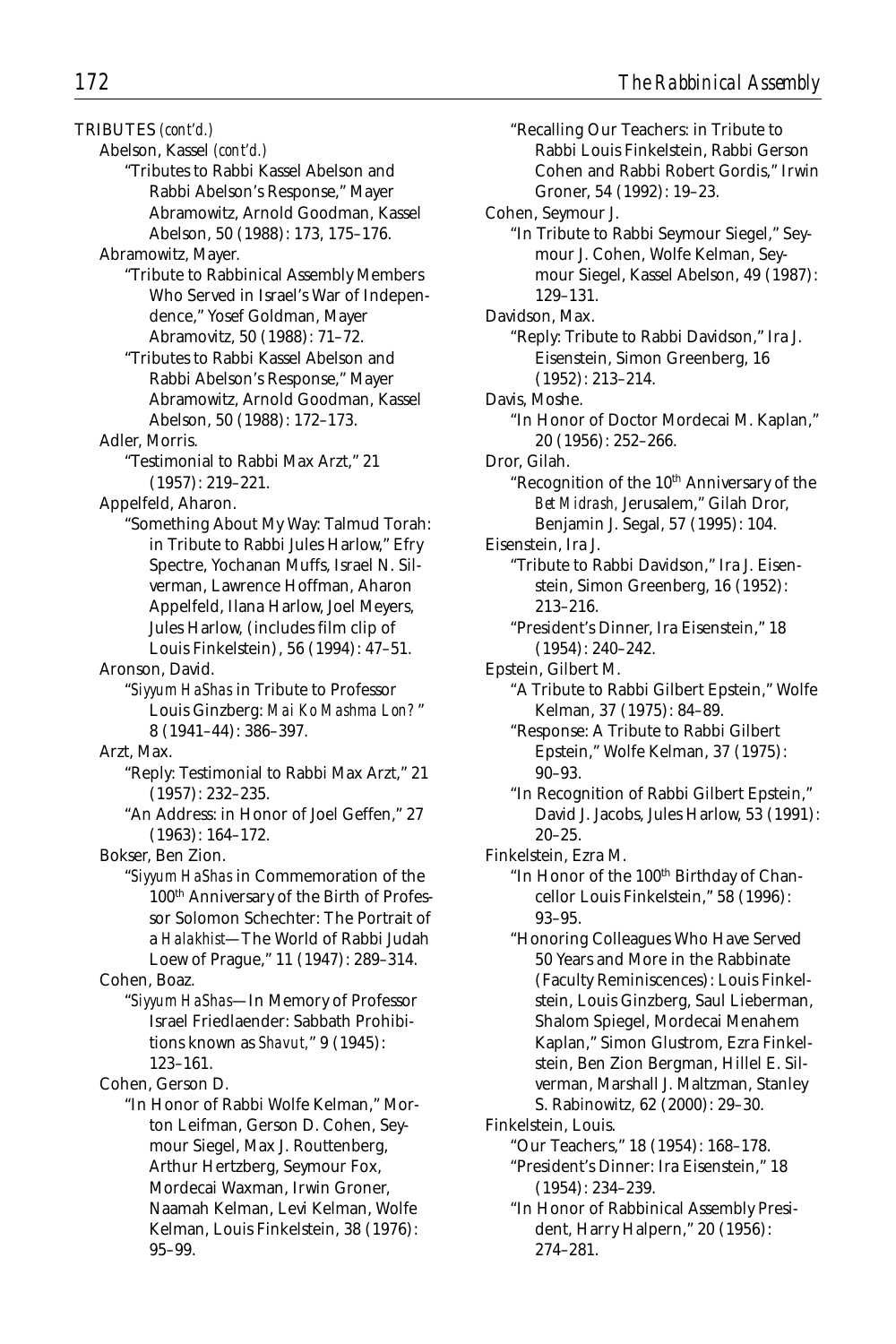"Testimonial to Rabbi Max Arzt," 21 (1957): 227–232.

- "In Honor of Rabbinical Assembly President, Aaron H. Blumenthal," 22 (1958): 167–177.
- "An Address—In Honor of Rabbinical Assembly President, Isaac Klein," 24 (1960): 223–230.
- "Dinner in Honor of Rabbi Simon Greenberg," 25 (1961): 108–113.
- "A Testimonial Address—Edward T. Sandrow," 26 (1962): 147–161.
- "Remarks—In honor of Joel Geffen," 27 (1963): 163.
- "A Living Talmud: Tribute to Rabbis Theodore Friedman and Max J. Routtenberg," 28 (1964): 174–188.
- "Address to the Convention: Tribute to Max J. Routtenberg and Eli A. Bohnen," 30 (1966): 13–20.
- "Banquet Remarks: Tribute to Eli A. Bohnen and Ralph Simon," 32 (1968): 147–152.
- "In Honor of Rabbi Wolfe Kelman," Morton Leifman, Gerson D. Cohen, Seymour Siegel, Max J. Routtenberg, Arthur Hertzberg, Seymour Fox, Mordecai Waxman, Irwin Groner, Naamah Kelman, Levi Kelman, Wolfe Kelman, Louis Finkelstein, 38 (1976): 123.
- "Recalling Our Teachers: in Tribute to Rabbi Louis Finkelstein, Rabbi Gerson Cohen and Rabbi Robert Gordis," Irwin Groner, 54 (1992): 19–23.
- "Talmud Torah: in Tribute to Rabbi Jules Harlow," Efry Spectre, Yochanan Muffs, Israel N. Silverman, Lawrence Hoffman, Aharon Appelfeld, Ilana Harlow, Joel Meyers, Jules Harlow, (includes film clip of Louis Finkelstein), 56 (1994): 65–66.

Geffen, Joel S.

"Response: Address in Honor of Joel Geffen," Louis Finkelstein, Max Arzt, 27 (1963): 173–181.

Ginzberg, Eli.

"Address in Honor of Professor Louis Ginzberg," 27 (1964): 109–119.

Glustrom, Simon.

"Introduction: Honoring Colleagues Who Have Served 50 Years and More in the Rabbinate (Faculty Reminiscences): Louis Finkelstein, Louis Ginzberg, Saul Lieberman, Shalom Spiegel, Mordecai

Menahem Kaplan," Simon Glustrom, Ezra Finkelstein, Ben Zion Bergman, Hillel E. Silverman, Marshall J. Maltzman, Stanley S. Rabinowitz, 62 (2000): 26–28. Goldman, Yosef. "Tribute to Rabbinical Assembly Members Who Served in Israel's War of Independence," Yosef Goldman, Mayer Abramovitz, 50 (1988): 70–71. Goldstein, David. "Dinner in Honor of Rabbi Simon Greenberg," 25 (1961): 107–108. Goodblatt, Morris S. "Testimonial to Rabbi Max Arzt," 21 (1957): 221–225. Goodman, Arnold M. "Tributes to Rabbi Kassel Abelson and Rabbi Abelson's Response," Mayer Abramowitz, Arnold Goodman, Kassel Abelson, 50 (1988): 173–175. Greenbaum, Michael. "Tribute to Ismar Schorsch on the Occasion of His 10<sup>th</sup> Anniversary as Chancellor," Michael B. Greenbaum, 59 (1997): 82–85. Greenberg, Simon. "Tribute to Rabbi Davidson," Ira J. Eisenstein, Simon Greenberg, 16 (1952): 214–215. "Response to Dinner Tribute," 25 (1961): 114–122. "In Honor of Rabbi Louis Finkelstein," 29 (1965): 76–83. "In Honor of David Lieber—In Tribute to Rabbi David Lieber," David Gordis, Simon Greenberg, David Lieber, 41 (1979): 3–6. "In Honor of Rabbi Simon Greenberg," David Lieber, 53 (1991): 47–50. Halpern, Harry. "In Honor of Rabbinical Assembly President," Louis Finkelstein, 20 (1956): 274–281. "Reply: in Honor of Rabbinical Assembly President," Louis Finkelstein, 20 (1956): 282–285. Harlow, Ilana. "A Gematria for Jules: Talmud Torah: in Tribute to Rabbi Jules Harlow," Efry Spectre, Yochanan Muffs, Israel N. Silverman, Lawrence Hoffman, Aharon Appelfeld, Ilana Harlow, Joel Meyers, Jules Harlow, (includes film clip of Louis Finkelstein), 56 (1994): 51–57.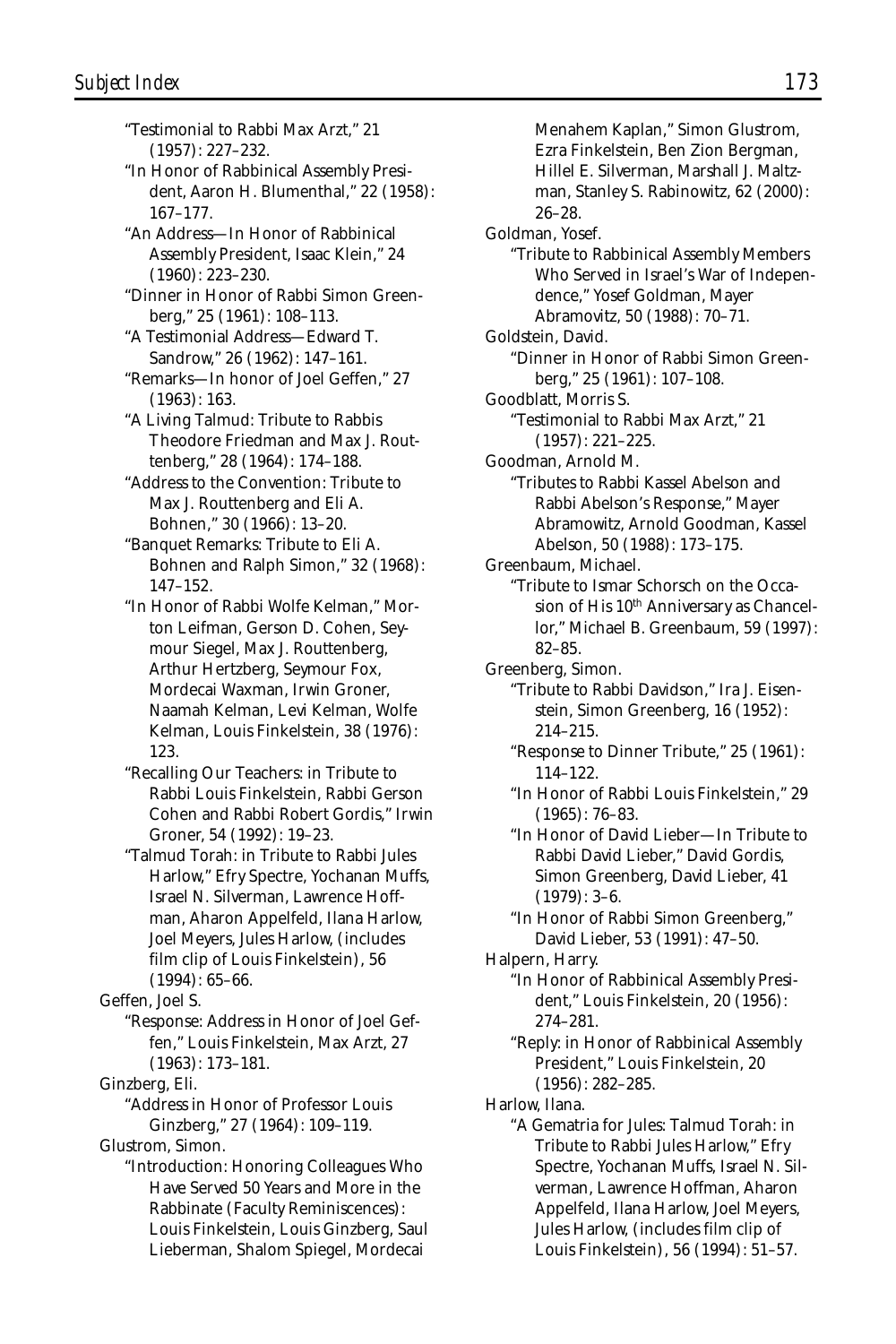- TRIBUTES *(cont'd.)*
	- Harlow, Jules.

"In Recognition of Rabbi Gilbert Epstein," David J. Jacobs, Jules Harlow, 53 (1991): 22–25.

"A Gematria for Jules: Talmud Torah: in Tribute to Rabbi Jules Harlow," Efry Spectre, Yochanan Muffs, Israel N. Silverman, Lawrence Hoffman, Aharon Appelfeld, Ilana Harlow, Joel Meyers, Jules Harlow, (includes film clip of Louis Finkelstein), 56 (1994): 60–65.

- "In Tribute to Rabbi Wolfe Kelman," 60 (1998): 102–105.
- Hendler, Lee Meyerhoff.
	- "Joint Campaign Convocation in Honor of Rabbi Joel H. Zaiman," Lee Meyerhoff Hendler, Joel H. Zaiman, 61 (1999): 128–130.

Hertzberg, Arthur.

"In Honor of Rabbi Wolfe Kelman," Morton Leifman, Gerson D. Cohen, Seymour Siegel, Max J. Routtenberg, Arthur Hertzberg, Seymour Fox, Mordecai Waxman, Irwin Groner, Naamah Kelman, Levi Kelman, Wolfe Kelman, Louis Finkelstein, 38 (1976): 105–108.

Hoffman, Lawrence.

- "A Place in the Mind of God: Talmud Torah: in Tribute to Rabbi Jules Harlow," Efry Spectre, Yochanan Muffs, Israel N. Silverman, Lawrence Hoffman, Aharon Appelfeld, Ilana Harlow, Joel Meyers, Jules Harlow, (includes film clip of Louis Finkelstein), 56 (1994): 40–45.
- Jacobs, David J.
	- "In Recognition of Rabbi Gilbert Epstein," David J. Jacobs, Jules Harlow, 53 (1991): 20–22.

Kaplan, Mordecai M.

- "In Honor of Doctor Mordecai M. Kaplan," Moshe Davis, 20 (1956): 252–266.
	- "Reply: in Honor of Doctor Mordecai M. Kaplan," 20 (1956): 267–273.
	- "In Honor of Rabbi Robert Gordis," 33 (1969): 132–134.

Kelman, Levi (-Weiman).

"In Honor of Rabbi Wolfe Kelman," Morton Leifman, Gerson D. Cohen, Seymour Siegel, Max J. Routtenberg, Arthur Hertzberg, Seymour Fox, Mordecai Waxman, Irwin Groner, Naamah Kelman, Levi Kelman, Wolfe Kelman, Louis Finkelstein, 38 (1976): 117.

"In Celebration—Honoring Rabbi Wolfe Kelman," Irwin Groner, Judah Nadich, Marc H. Tanenbaum, Morton Leifman, Levi Weiman-Kelman, 52 (1990): 74–76.

Kelman, Naamah.

"In Honor of Rabbi Wolfe Kelman," Morton Leifman, Gerson D. Cohen, Seymour Siegel, Max J. Routtenberg, Arthur Hertzberg, Seymour Fox, Mordecai Waxman, Irwin Groner, Naamah Kelman, Levi Kelman, Wolfe Kelman, Louis Finkelstein, 38 (1976): 114–117.

Kelman, Wolfe.

- "A Tribute to Rabbi Gilbert Epstein," Wolfe Kelman, 37 (1975): 84–89.
- "In Honor of Rabbi Wolfe Kelman," Morton Leifman, Gerson D. Cohen, Seymour Siegel, Max J. Routtenberg, Arthur Hertzberg, Seymour Fox, Mordecai Waxman, Irwin Groner, Naamah Kelman, Levi Kelman, Wolfe Kelman, Louis Finkelstein, 38 (1976): 117–123.
- "In Tribute to Rabbi Seymour Siegel," Seymour J. Cohen, Wolfe Kelman, Seymour Siegel, Kassel Abelson, 49 (1987): 131–136.
- "Response: in Celebration—Honoring Rabbi Wolfe Kelman," Irwin Groner, Judah Nadich, Marc H. Tanenbaum, Morton Leifman, Levi Weiman-Kelman, 52 (1990): 76–84.
- "In Tribute to Rabbi Wolfe Kelman," Jules Harlow, 60 (1998): 102–105.
- Kessler, Rachel. "Tribute to Rabbi Martin Kessler," 60 (1998): 15–17.

Klagsbrun, Francine Lifton. "Response: Award Presentation," Mayer Rabinowitz, 62 (2000): 9–10.

Klein, Isaac.

"Response to Tribute," Louis Finkelstein, 24 (1960): 231–234.

Kogen, David C. "In Honor of Leo Landes," 57 (1995): 69–70.

Kogen, Judah. "Recognition of Rabbis Celebrating 50 Years of Service," 58 (1996): 72–76.

Kohn, Eugene.

"President's Dinner in Honor of Ira Eisenstein," 18 (1954): 229–230.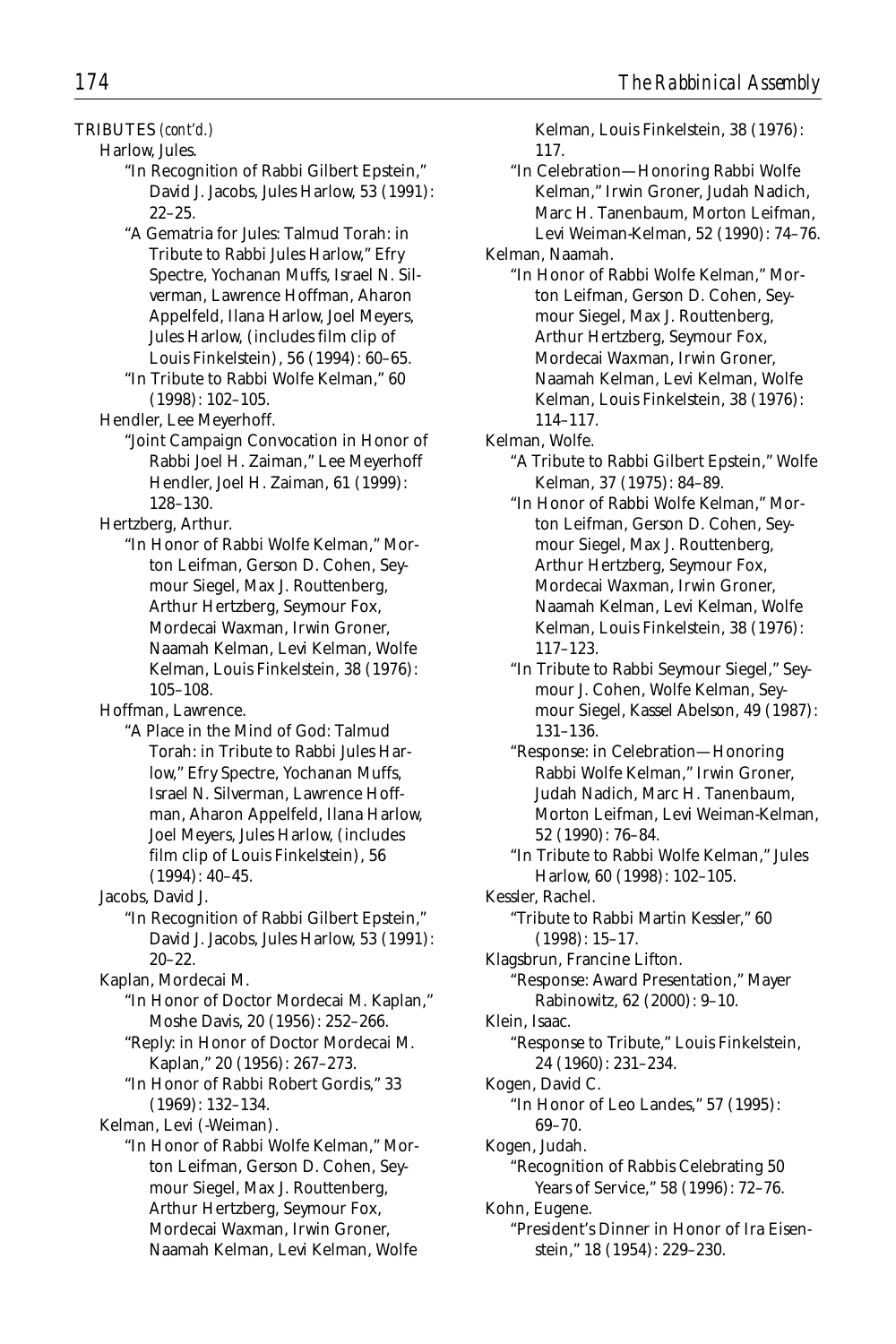Kurtz, Vernon H. "Tribute to Past Presidents of the Rabbinical Assembly," 62 (2000): 168–172. Landes, Aaron. "Response: Rabbinic Achievement Award Presentation," 62 (2000): 24–25. Landes, Leo. "In Honor of Leo Landes," David C. Kogen, 57 (1995): 69–70. Leifman, Morton M. "In Honor of Rabbi Wolfe Kelman," Morton Leifman, Gerson D. Cohen, Seymour Siegel, Max J. Routtenberg, Arthur Hertzberg, Seymour Fox, Mordecai Waxman, Irwin Groner, Naamah Kelman, Levi Kelman, Wolfe Kelman, Louis Finkelstein, 38 (1976): 94–95, 99–100, 102, 105, 108–109, 110, 112, 114, 123. "In Celebration—Honoring Rabbi Wolfe Kelman," Irwin Groner, Judah Nadich, Marc H. Tanenbaum, Morton Leifman, Levi Weiman-Kelman, 52 (1990): 71–73. Lieber, David L. "Response: in Tribute to Rabbi David Lieber," David Gordis, Simon Greenberg, David Lieber, 41 (1979): 6–9. "In Honor of Rabbi Simon Greenberg," 53 (1991): 47–50. "Award Presentation (to Shelley and Bruce Whizin)," Mayer Rabinowitz, Jonathan Waxman, David L. Lieber, Harlan J. Wechsler, Aaron Landes, 62 (2000): 13–15. Maltzman, Marshall J. "Honoring Colleagues Who Have Served 50 Years and More in the Rabbinate (Faculty Reminiscences): Louis Finkelstein, Louis Ginzberg, Saul Lieberman, Shalom Spiegel, Mordecai Menahem Kaplan," Simon Glustrom, Ezra Finkelstein, Ben Zion Bergman, Hillel E. Silverman, Marshall J. Maltzman, Stanley S. Rabinowitz, 62 (2000): 34–36. Marans, Arnold B. "A Tribute to Laura Schwab," 57 (1995): 29–31. Meyers, Joel H. "Talmud Torah: in Tribute to Rabbi Jules Harlow," Efry Spectre, Yochanan Muffs, *Subject Index 175*

Israel N. Silverman, Lawrence Hoffman, Aharon Appelfeld, Ilana Harlow, Joel Meyers, Jules Harlow, (includes film clip of Louis Finkelstein), 56 (1994): 57–60.

Muffs, Yochanan. "The Lesson of the Almond Tree: Talmud Torah: in Tribute to Rabbi Jules Harlow," Efry Spectre, Yochanan Muffs, Israel N. Silverman, Lawrence Hoffman, Aharon Appelfeld, Ilana Harlow, Joel Meyers, Jules Harlow, (includes film clip of Louis Finkelstein), 56 (1994): 32–34. Nadich, Judah. "In Honor of Jewish Chaplains," 40 (1978): 147–148. "In Celebration—Honoring Rabbi Wolfe Kelman," Irwin Groner, Judah Nadich, Marc H. Tanenbaum, Morton Leifman, Levi Weiman-Kelman, 52 (1990): 62–64 Nativ, Gil. 'Tribute to Rabbinical Assembly Members Who Have Served in Israel's Wars," 60 (1998): 13–14. Neulander, Arthur H. "*Siyyum HaShas* in Tribute to Professor Louis Ginzberg," 8 (1941–44): 383. Norton, Larry. "Response: Award Presentation," Harlan J. Wechsler, 62 (2000): 20–24. Pressman, Daniel J. "Honoring Rabbis on the 50<sup>th</sup> Anniversary of Their Ordination," 57 (1995): 47–48. Rabbinical Assembly. *See also under individuals' names* "*Siyyum HaShas* in Tribute to Professor Louis Ginzberg," 8 (1941–44): 377–401. "*Siyyum HaShas* in Memory of Professor Israel Friedlaender," 9 (1945): 123–175. "Testimonial to Rabbi Louis Finkelstein: Testimonial Scroll," 9 (1945): 209–210. "*Siyyum HaShas*," 10 (1946): 138–158. "*Siyyum HaShas* in Commemoration of the 100th Anniversary of the Birth of Professor Solomon Schechter," 11 (1947): 279–314. "Tributes to Rabbis Emeriti: Louis M. Epstein, Julius H. Greenstone, Abraham Hershman, Raphael Melamed, Herman Rubenovitz," 11 (1947): 375–388. "Golden Jubilee Celebration of the Rabbinical Assembly of America" (Program at Carnegie Hall), 14 (1950): 280–283. "Tribute to Rabbi Mordecai M. Kaplan," Louis Finkelstein, 15 (1951): 205–210.

"Award Presentations," Mayer Rabinowitz, Jonathan Waxman, David L. Lieber, Harlan J. Wechsler, Aaron Landes, 62  $(2000): 7-25.$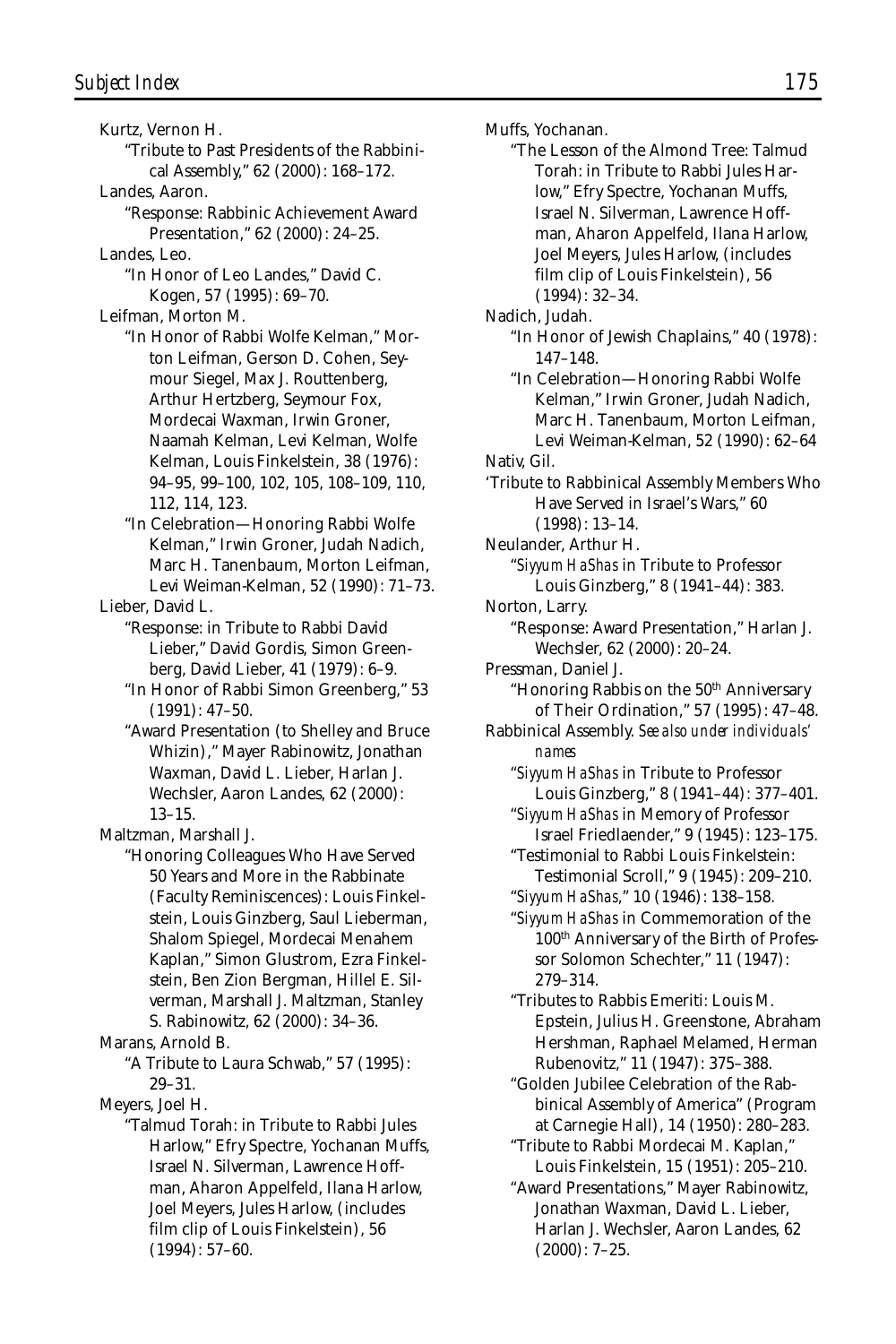lor," Michael B. Greenbaum, 59 (1997):

- TRIBUTES *(cont'd.)*
	- Rabbinical Assembly *(cont'd.)*
		- "Honoring Colleagues Who Have Served 50 Years and More in the Rabbinate (Faculty Reminiscences): Louis Finkelstein, Louis Ginzberg, Saul Lieberman, Shalom Spiegel, Mordecai Menahem Kaplan," Simon Glustrom, Ezra Finkelstein, Ben Zion Bergman, Hillel E. Silverman, Marshall J. Maltzman, Stanley S. Rabinowitz, 62 (2000): 26–38.
		- "Joint Campaign Convocation in Honor of Rabbi Alan Silverstein," Ismar Schorsch, Alan Silverstein, 62 (2000): 134–144.
		- "Tribute to Past Presidents of the Rabbinical Assembly," Vernon H. Kurtz, 62 (2000): 168–172.

Rabinowitz, Mayer.

- "Award Presentation (to Francine Klagsbrun)," Mayer Rabinowitz, Jonathan Waxman, David L. Lieber, Harlan J. Wechsler, Aaron Landes, 62 (2000): 7–9.
- Rabinowitz, Stanley S.
	- "Tribute to Wolfe Kelman," 51 (1989): 104–107.
	- "Honoring Colleagues Who Have Served 50 Years and More in the Rabbinate (Faculty Reminiscences): Louis Finkelstein, Louis Ginzberg, Saul Lieberman, Shalom Spiegel, Mordecai Menahem Kaplan," Simon Glustrom, Ezra Finkelstein, Ben Zion Bergman, Hillel E. Silverman, Marshall J. Maltzman, Stanley S. Rabinowitz, 62 (2000): 36–38.

Routtenberg, Max J.

- "In Honor of Rabbi Wolfe Kelman," Morton Leifman, Gerson D. Cohen, Seymour Siegel, Max J. Routtenberg, Arthur Hertzberg, Seymour Fox, Mordecai Waxman, Irwin Groner, Naamah Kelman, Levi Kelman, Wolfe Kelman, Louis Finkelstein, 38 (1976): 102–105.
- Sandrow, Edward T.
	- "Response—A Testimonial Address," Louis Finkelstein, 26 (1962): 162–167. "A Tribute to Our Past Presidents," 37
	- (1975): 308–316.
- Schorsch, Ismar.
	- "Greetings: Evening in Honor of Rabbi Ismar Schorsch," Robert B. Slosberg, 59 (1997): 77–79.
		- "Tribute to Ismar Schorsch on the Occasion of His 10<sup>th</sup> Anniversary as Chancel-
- 82–85. "Jewish Unity on the Threshold of the Millennium," 59 (1997): 86–90. "Joint Campaign Convocation in Honor of Rabbi Alan Silverstein," Ismar Schorsch, Alan Silverstein, 62 (2000): 134–138. Schwab, Laura. "A Tribute to Laura Schwab," Arnold B. Marans, 57 (1995): 29–31. Segal, Benjamin J. "Recognition of the Tenth Anniversary of the *Bet Midrash,* Jerusalem," Gilah Dror, Benjamin J. Segal, 57 (1995): 104–108. Siegel, Seymour. "In Honor of Rabbi Wolfe Kelman," Morton Leifman, Gerson D. Cohen, Seymour Siegel, Max J. Routtenberg, Arthur Hertzberg, Seymour Fox, Mordecai Waxman, Irwin Groner,
	- Naamah Kelman, Levi Kelman, Wolfe Kelman, Louis Finkelstein, 38 (1976): 100–102.
	- "In Tribute to Rabbi Seymour Siegel," Seymour J. Cohen, Wolfe Kelman, Seymour Siegel, Kassel Abelson, 49 (1987): 136–137.

Silverman, Hillel E.

- "Honoring Colleagues Who Have Served 50 Years and More in the Rabbinate (Faculty Reminiscences): Louis Finkelstein, Louis Ginzberg, Saul Lieberman, Shalom Spiegel, Mordecai Menahem Kaplan," Simon Glustrom, Ezra Finkelstein, Ben Zion Bergman, Hillel E. Silverman, Marshall J. Maltzman, Stanley S. Rabinowitz, 62 (2000): 32–34.
- Silverman, Israel N.
	- "Response—Tribute to Past Chairmen of the Committee on Jewish Law and Standards," Saul Teplitz, 40 (1978): 74–76.
	- "Some Tensions in Prayer: Talmud Torah: in Tribute to Rabbi Jules Harlow," Efry Spectre, Yochanan Muffs, Israel N. Silverman, Lawrence Hoffman, Aharon Appelfeld, Ilana Harlow, Joel Meyers, Jules Harlow, (includes film clip of Louis Finkelstein), 56 (1994): 35–38.
- Silverstein, Alan.
	- "Joint Campaign Convocation in Honor of Rabbi Alan Silverstein," Ismar Schorsch, Alan Silverstein, 62 (2000): 138–144.
- Slosberg, Robert B.
	- "Greetings: Evening in Honor of Rabbi Ismar Schorsch," 59 (1997): 77–79.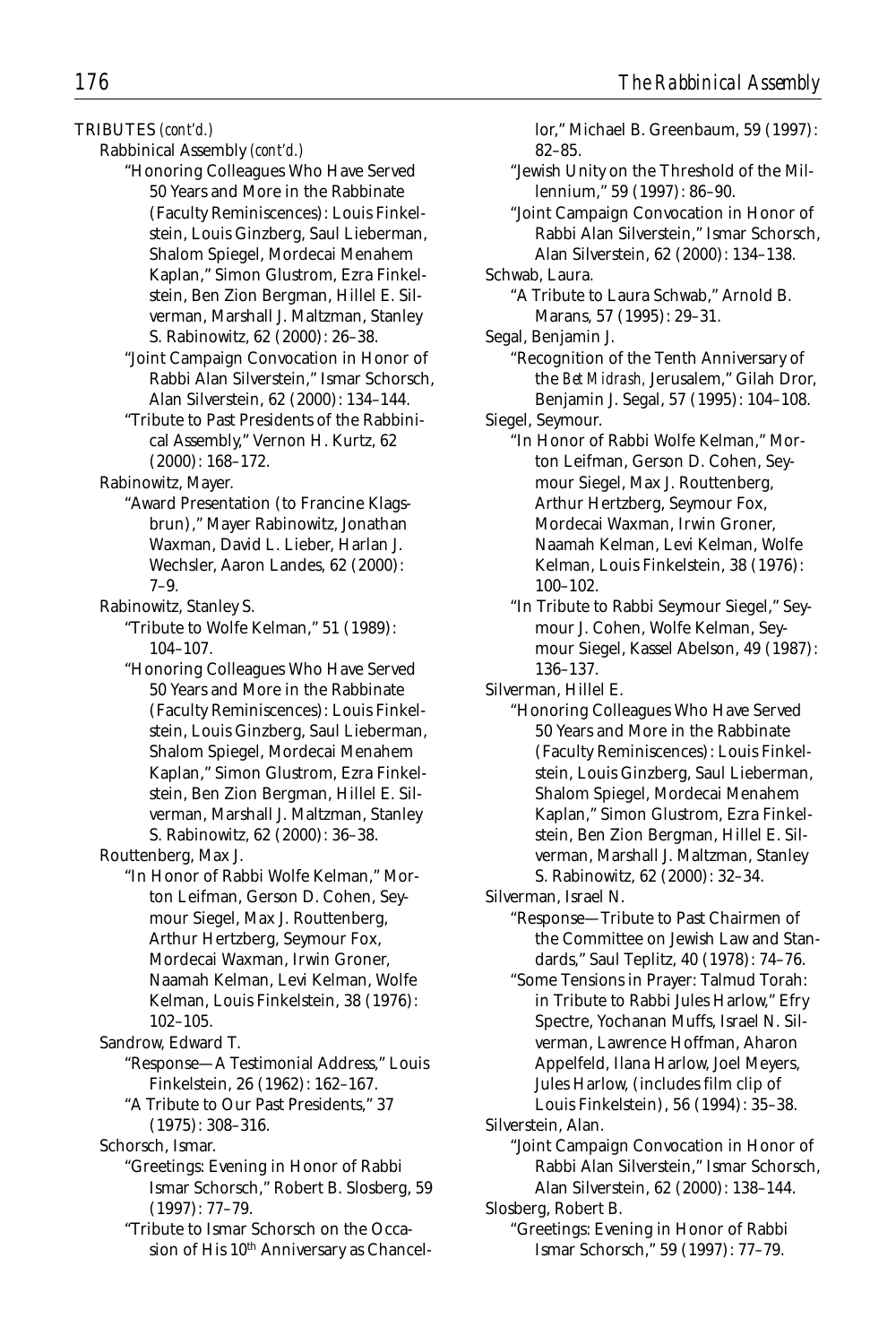Spectre, Efry. "Talmud Torah: in Tribute to Rabbi Jules Harlow," Efry Spectre, Yochanan Muffs, Israel N. Silverman, Lawrence Hoffman, Aharon Appelfeld, Ilana Harlow, Joel Meyers, Jules Harlow, (includes film clip of Louis Finkelstein), 56 (1994): 28–31, 34, 39–40, 45–47, 51, 57, 65, 66. Stein, Jacob. "Response: Award Presentation," Jonathan Waxman, 62 (2000): 12–13. Tanenbaum, Marc H. "In Celebration—Honoring Rabbi Wolfe Kelman," Irwin Groner, Judah Nadich, Marc H. Tanenbaum, Morton Leifman, Levi Weiman-Kelman, 52 (1990): 65–70. Teplitz, Daniel. "Remarks: Installation Banquet," Wolfe Kelman, Stanley Rabinowitz, Daniel Teplitz, Gerson D. Cohen, Saul Teplitz, 40 (1978): 179. Teplitz, Saul I. "Testimonial to Rabbi Max Arzt," 21 (1957): 225–227. "Tribute to Past Chairmen of the Committee on Jewish Law and Standards," 40 (1978): 74–76. "Response: Installation Banquet," Wolfe Kelman, Stanley Rabinowitz, Daniel Teplitz, Gerson D. Cohen, Saul Teplitz, 40 (1978): 182–183. "Tribute to Colleagues Serving 50 or More Years in the Rabbinate," 60 (1998): 60–64. Tutnauer, Moshe. "Recognition of Rabbinical Assembly Members Who Have Served in Israel's Wars," 60 (1998): 18–23. Waxman, Jonathan. "Award Presentation (to Jacob Stein)," Mayer Rabinowitz, Jonathan Waxman, David L. Lieber, Harlan J. Wechsler, Aaron Landes, 62 (2000): 10–12. Waxman, Mordecai. "In Honor of Rabbi Wolfe Kelman," Morton Leifman, Gerson D. Cohen, Seymour Siegel, Max J. Routtenberg, Arthur Hertzberg, Seymour Fox, Mordecai Waxman, Irwin Groner, Naamah Kelman, Levi Kelman, Wolfe Kelman, Louis Finkelstein, 38 (1976): 110–112. "Installation Banquet: Remarks," Arthur J. Levine, Mordecai Waxman, Gerson D.

Cohen, Stanley Rabinowitz, 38 (1976): 136–141. Wechsler, Harlan J. "Award Presentation (to Dr. Larry Norton)," Mayer Rabinowitz, Jonathan Waxman, David L. Lieber, Harlan J. Wechsler, Aaron Landes, 62 (2000): 17–19. Whizin, Shelley and Bruce. "Response: Award Presentation," David L. Lieber, 62 (2000): 15–17. Zaiman, Joel H. "Joint Campaign Convocation in Honor of Rabbi Joel H. Zaiman," Lee Meyerhoff Hendler, Joel H. Zaiman, 61 (1999): 130–134. Zimmerman, Frank. "*Siyyum HaShas*—The Contributions of Israel Friedlaender to the Study of the Bible," 9 (1945): 162–167. TZEDAKAH. *See also* AMERICAN JEWISH COMMUNITY; ORGANIZATIONS Siegel, Danny. "New Insights Into Tzedakah," 42 (1980): 138–141. Skorka, Abraham. "Some Remarks on '*Hilkhot Matanot Aniyim*' of the Rambam," 62 (2000): 251–252. UNITED STATES. *See also* AMERICAN JEWISH COMMUNITY; CHAPLAINCY; CIVIL RIGHTS; WAR; *see also under related individual subjects* Alpert, Robert. "Discussion: The Jews in America," Arthur Hertzberg, Samuel Chiel, 52 (1990): 19. Bar-Zev, Asher. "Science, Society, and the Jewish Tradition," 41 (1979): 197–210. "Discussion: Science, Society, and the Jewish Tradition," Asher Bar-Zev, 41 (1979): 210–212. Baron, Barry. "Discussion: Behind the Scenes at the White House," Susan Grossman, Wolf Blitzer, 61 (1999): 58. Bellin, Lowell E. "Bureacratic Dilemmas in Medicine," 36 (1974): 43–47. Benyunes, Abraham. "Discussion: The Jews in America," Arthur Hertzberg, Samuel Chiel, 52 (1990): 21. Berkun, Alvin. "Discussion: Behind the Scenes at the White House," Susan Grossman, Wolf Blitzer, 61 (1999): 62.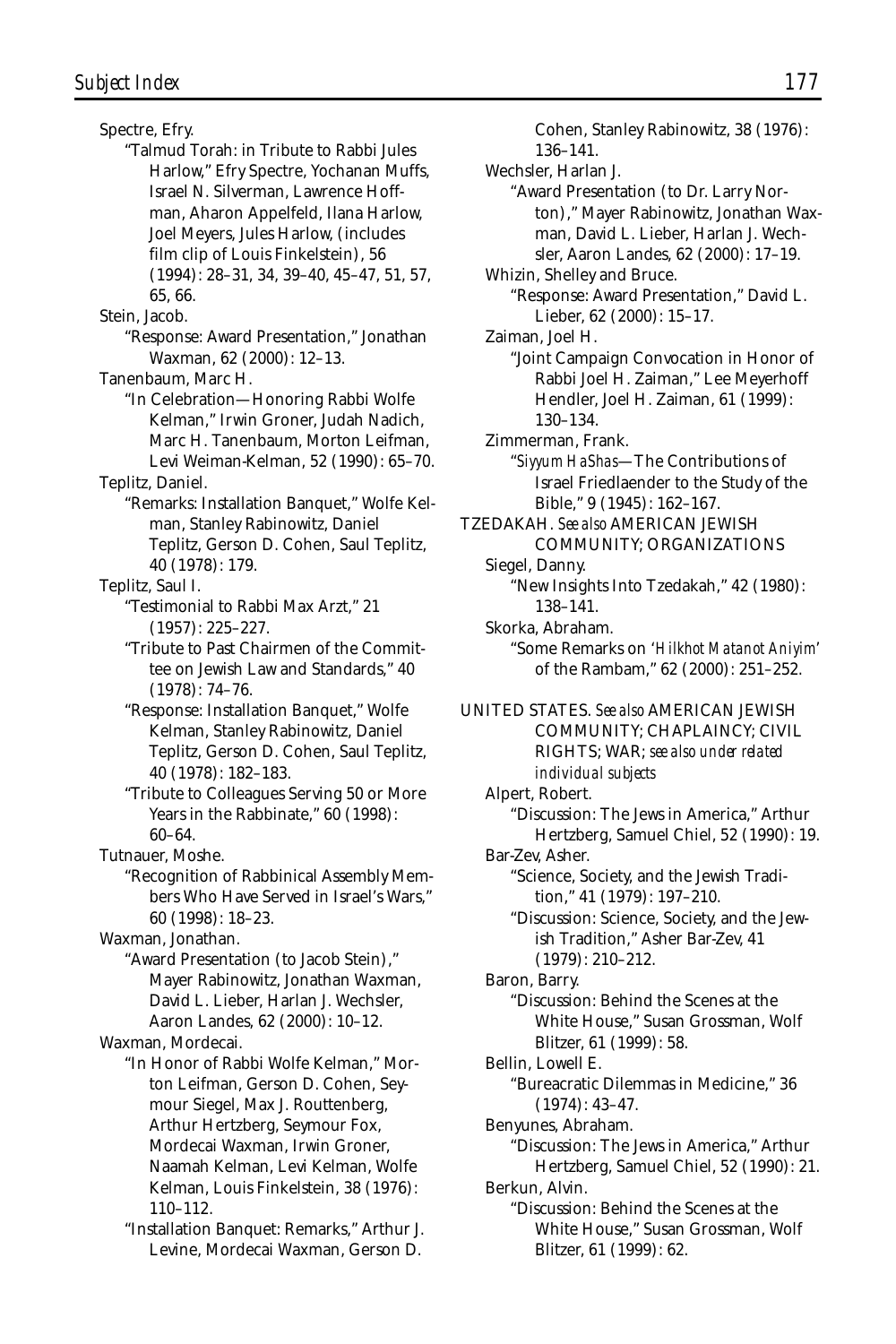## UNITED STATES *(cont'd.)*

Blitzer, Wolf.

- "American Views Israel and Israel Views America," Martin Indyk, Wolf Blitzer, 51 (1989): 138–144.
- "Discussion: American Views Israel and Israel Views America," Martin Indyk, Wolf Blitzer, 51 (1989): 146–147, 148–149.
- "Behind the Scenes at the White House," Susan Grossman, Wolf Blitzer, 61 (1999): 49–57.
- "Discussion: Behind the Scenes at the White House," Susan Grossman, Wolf Blitzer, 61 (1999): 57, 57–58, 59–60, 60, 61–62, 63.
- Breger, Marshall.
	- "Shall the Poor Ever Cease from Our Land? Welfare and Immigration Reform," Leonard Fein, Marshall Breger, 57 (1995): 85–94.

Cardin, Benjamin.

- "The Halakhic and Ethical Standards to Be Expected of Leaders in Public and Religious Life," Arnold M. Goodman, Samuel Dash, Benjamin Cardin, Elliot N. Dorff, 61 (1999): 107–112.
- "Discussion: The Halakhic and Ethical Standards to Be Expected of Leaders in Public and Religious Life," Arnold M. Goodman, Samuel Dash, Benjamin Cardin, Elliot N. Dorff, 61 (1999): 119–120, 121–123.
- Chiel, Samuel.
	- "The Jews in America," Arthur Hertzberg, Samuel Chiel, 52 (1990): 14–17.

Cohen, Kenneth S.

"Discussion: The Halakhic and Ethical Standards to Be Expected of Leaders in Public and Religious Life," Arnold M. Goodman, Samuel Dash, Benjamin Cardin, Elliot N. Dorff, 61 (1999): 120.

Dash, Samuel.

- "The Halakhic and Ethical Standards to Be Expected of Leaders in Public and Religious Life," Arnold M. Goodman, Samuel Dash, Benjamin Cardin, Elliot N. Dorff, 61 (1999): 102–107.
- "Discussion: The Halakhic and Ethical Standards to Be Expected of Leaders in Public and Religious Life," Arnold M. Goodman, Samuel Dash, Benjamin Cardin, Elliot N. Dorff, 61 (1999): 119, 120, 121, 124–125.

Dorff, Elliot N.

"The Halakhic and Ethical Standards to Be Expected of Leaders in Public and Religious Life," Arnold M. Goodman, Samuel Dash, Benjamin Cardin, Elliot N. Dorff, 61 (1999): 112–119, 125–127. "Discussion: The Halakhic and Ethical Standards to Be Expected of Leaders in Public and Religious Life," Arnold M. Goodman, Samuel Dash, Benjamin Cardin, Elliot N. Dorff, 61 (1999): 123–124. Eisen, Arnold. "What Will Jewish Community and Jewish Values Mean for the 21st Century?" David A. Teutsch, Jonathan D. Sarna, Arnold Eisen, 62 (2000): 88–97. Eisenstein, Ira J. "The New Diaspora and American Democracy," 13 (1949): 258–268. Eizenstat, Stuart E. "Changing Relationships: The United States and Israel, Israel and American Jews," 51 (1989): 116–131. Ellenson, David. "Cultures and Communities: Trends and Transformations in a New Century." Mary C. Boys, David Ellenson, 62 (2000): 108–122. Fein, Leonard. "Political Left versus Right," 44 (1982): 47–56. "Shall the Poor Ever Cease from Our Land? Welfare and Immigration Reform," Leonard Fein, Marshall Breger, 57 (1995): 73–85. Feinberg, Charles M. "Introduction: Shall the Poor Ever Cease from Our Land? Welfare and Immigration Reform," Leonard Fein, Marshall Breger, 57 (1995): 71–73. "Religion and Society," 59 (1997): 13–14. "Discussion: The Halakhic and Ethical Standards to Be Expected of Leaders in Public and Religious Life," Arnold M. Goodman, Samuel Dash, Benjamin Cardin, Elliot N. Dorff, 61 (1999): 121. Finkle, Jesse J. "Discussion: Religion and the Crisis in Moral and Intellectual Leadership," Mordecai M. Kaplan, 15 (1951): 172–173. Goodman, Arnold M. "The Halakhic and Ethical Standards to Be Expected of Leaders in Public and Reli-

gious Life," Arnold M. Goodman,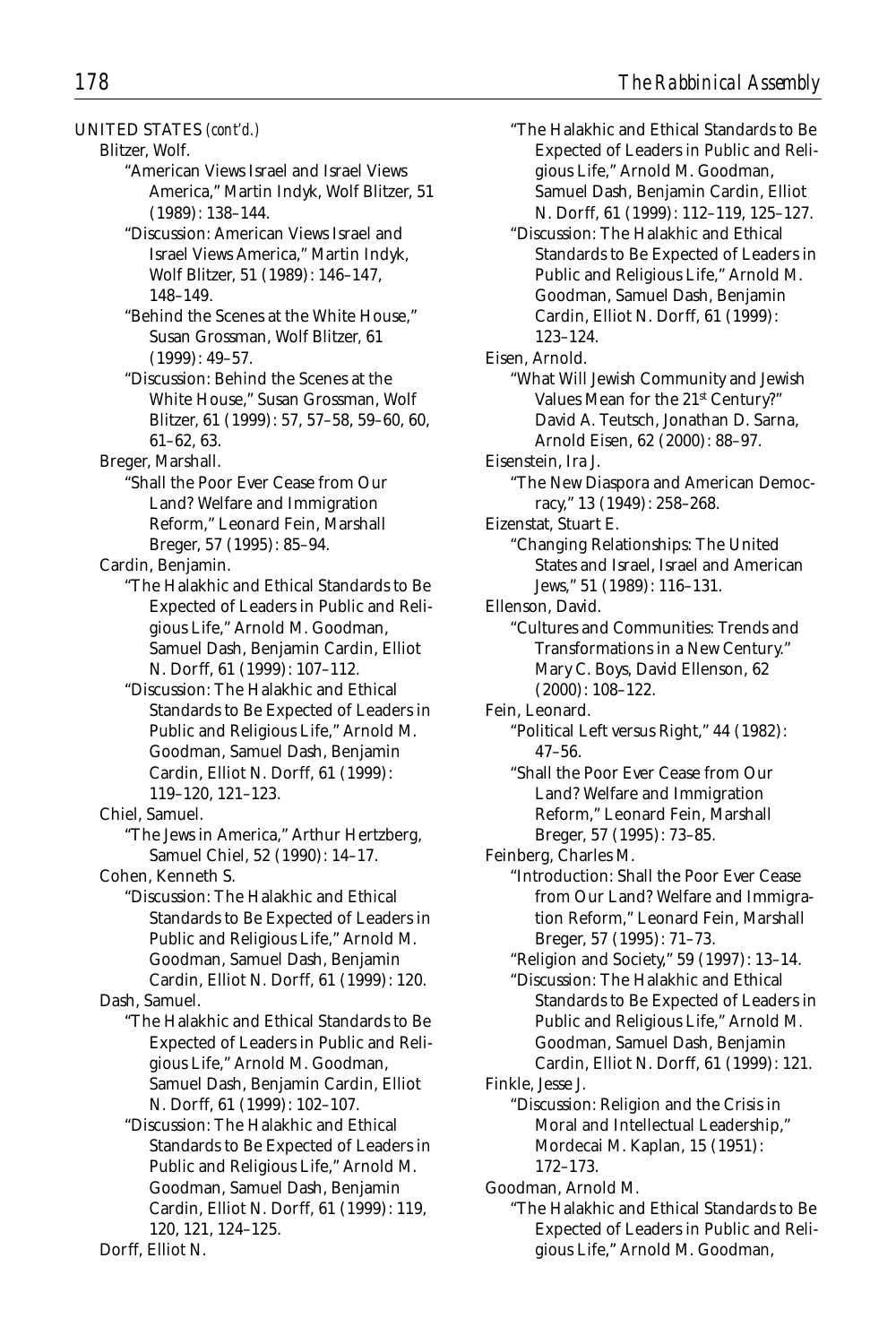Samuel Dash, Benjamin Cardin, Elliot N. Dorff, 61 (1999): 101–102. "Discussion: The Halakhic and Ethical Standards to Be Expected of Leaders in Public and Religious Life," Arnold M. Goodman, Samuel Dash, Benjamin Cardin, Elliot N. Dorff, 61 (1999): 125. Gordon, Albert I. "Discussion: Religion and the Crisis in Moral and Intellectual Leadership," Mordecai M. Kaplan, 15 (1951): 173–178. "The Problems and Promises of Suburban Life," 24(1960): 49–55. Grayzel, Solomon. "Jewish Life in America During the Time of George Washington," 4 (1930–32): 253–266. Greenberg, Irving. "The End of Emancipation," delivered at the 1976 Convention. Published in *Conservative Judaism,* Vol. 30, No. 4, 1976. Greenberg, Sidney. "Discussion: The New Diaspora and American Democracy," Ira Eisenstein, 13 (1949): 269–274. Grossman, Susan. "Behind the Scenes at the White House," Susan Grossman, Wolf Blitzer, 61 (1999): 48–49. Hertzberg, Arthur. "The Jews in America," Arthur Hertzberg, Samuel Chiel, 52 (1990): 7–14. "Discussion: The Jews in America," Arthur Hertzberg, Samuel Chiel, 52 (1990): 17–19, 23–27. "End of a Century, Beginning of a Millennium: What Do Such Things Mean to Jews?" 61 (1999): 8–19. Hirsch, Joseph. "Discussion: The Jews in America," Arthur Hertzberg, Samuel Chiel, 52 (1990): 20. Indyk, Martin. "America Views Israel and Israel Views America," Martin Indyk, Wolf Blitzer, 51 (1989): 132–138. "Discussion: American Views Israel and Israel Views America," Martin Indyk, Wolf Blitzer, 51 (1989): 145–146, 147–148, 149–150. Kane, Steven. "Discussion: America Views Israel and Israel Views America," Martin Indyk, Wolf Blitzer, 51 (1989): 145.

"Discussion: Behind the Scenes at the

White House," Susan Grossman, Wolf Blitzer, 61 (1999): 62. Kaplan, Mordecai M. "Religion and the Crisis in Moral and Intellectual Leadership," 15 (1951): 164–172. Kaufman, William. "Discussion: The Jews in America," Arthur Hertzberg, Samuel Chiel, 52 (1990): 21–22. Kazan, Fredric. "Discussion: The Jews in America," Arthur Hertzberg, Samuel Chiel, 52 (1990): 19–20. Kennedy, Edward M, Senator. "Who Is Left Out: The Debate Over Health Care and Welfare Reform," 59 (1997): 37–43. Konvitz, Milton R. "Torah and Constitution: An American Bicentennial Lecture," 38 (1976): 54–67. Krents, Milton E. "The Crisis in Religious Broadcasting," 42 (1980): 118. Kunin, Madeline May. "Education, the American Polity and the First Amendment," 58 (1996): 9–15. Lavinsky, Arthur. "Discussion: America Views Israel and Israel Views America," Martin Indyk, Wolf Blitzer, 51 (1989): 147. "Discussion: Behind the Scenes at the White House," Susan Grossman, Wolf Blitzer, 61 (1999): 59–60. Loeb, Mark G. "Discussion: The Jews in America," Arthur Hertzberg, Samuel Chiel, 52 (1990): 20–21. Margolis, Richard J. "Cults: A View from the Inside," 47 (1985): 127–143. Marker, Jeffrey. "Discussion: Seeking Peace and the Soviet Union," Max Kampelman, 51 (1989): 89. Marshall, James. "The Crisis in Moral and Intellectual Leadership: Public Education and the Crisis in Moral and Intellectual Leadership," 15 (1951): 156–163. Penner, Samuel. "Discussion: Science, Society, and the Jewish Tradition," Asher Bar-Zev, 41 (1979): 210.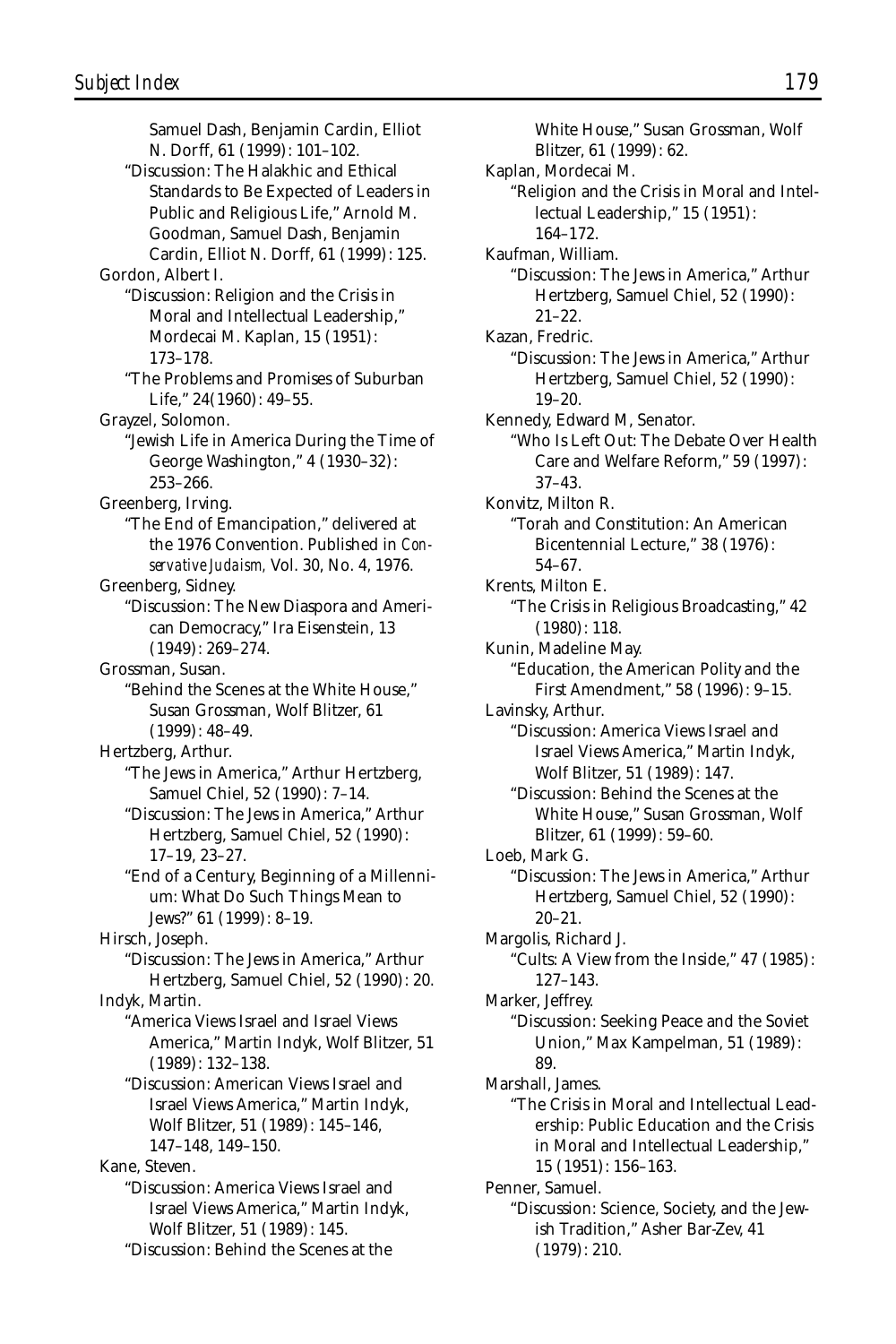UNITED STATES *(cont'd.)* Pressman, Daniel. "Discussion: The Halakhic and Ethical Standards to Be Expected of Leaders in Public and Religious Life," Arnold M. Goodman, Samuel Dash, Benjamin Cardin, Elliot N. Dorff, 61 (1999): 119. Pressman, Marjorie. "Discussion: Behind the Scenes at the White House," Susan Grossman, Wolf Blitzer, 61 (1999): 60–61. Rabbinical Assembly. "Resolutions Adopted," (includes prayer in schools, religious pluralism in Israel, organ donations), Centennial Convention, 62 (2000): 373–382. Rabinowitz, Stanley S. "Introduction: The Jews in America," Arthur Hertzberg, Samuel Chiel, 52  $(1990): 6-7.$ "Discussion: The Jews in America," Arthur Hertzberg, Samuel Chiel, 52 (1990): 22–23. Regenstein, Joe M. "*Tzaar Baalei Hayyim:* a Secular View of Shackling & Hoisting," 62 (2000): 268–270. Rembaum, Joel. "Discussion: The Halakhic and Ethical Standards to Be Expected of Leaders in Public and Religious Life," Arnold M. Goodman, Samuel Dash, Benjamin Cardin, Elliot N. Dorff, 61 (1999): 120–121. Sandel, Michael J. "Democracy's Discontent: America in Search of a Public Philosophy," 59 (1997): 15–23. Sarna, Jonathan D. "What Will Jewish Community and Jewish Values Mean for the 21st Century?" David A. Teutsch, Jonathan D. Sarna, Arnold Eisen, 62 (2000): 80–87. Shub, Louis. "Camp David: Postlude," 41 (1979): 159–166. Shulevitz, Marion. "Discussion: Behind the Scenes at the White House," Susan Grossman, Wolf Blitzer, 61 (1999): 57. Simon, Sara R. "Outreach to Individuals with Special Needs: A Community Approach," 51 (1989): 271–274. Skolnik, Gerald C.

"Domestic Violence," 47 (1985): 125–126.

Steinert-Threlkeld, Kayte. "The Adoption Process: The American Crisis," 53 (1991): 145–150. Sternstein, Joseph P. "Zionism after the United States Resolution," 38 (1976): 41–45. Ungerlieder, J. Thomas. "Brainwashing and Deprogramming: The Cults and the Jews," 41 (1979): 18–29. Vorspan, Max. "How the West Was Won: An Irreverent Account of the Jewish Occupation of Los Angeles," 41 (1979): 125–133. Waldman, Morris D. "Effects of Hitlerism in America," 5 (1933–38): 112–117. Weis, J. Max. "Supplementary Statement: Effects of Hitlerism in America," Morris D. Waldman, 5 (1933–38): 118. Wohlberg, Jeffrey A. "Discussion: Behind the Scenes at the White House," Susan Grossman, Wolf Blitzer, 61 (1999): 57. Wolpe, Gerald I. "The Caregiver Pushing the Wheelchair: Helping the Caregivers in Our Communities," 59 (1997): 156–157. UNITED SYNAGOGUE Abelson, Kassel. "Celebratory Moments," Amy Eilberg, Matthew H. Simon, Kassel Abelson, 62 (2000): 127–128. Ades, Alan. "Greetings," Alan Silverstein, Michael Klayman, Alan Ades, 58 (1996): 7–8. "Greetings from the United Synagogue of Conservative Judaism," 59 (1997): 63–64. Arzt, Max. "Discussion: How the United Synagogue Looks Upon Itself and Upon the Conservative Movement," Bernard Segal, 24 (1960): 186. Freedman, Paul. "United Synagogue Youth: A Twenty-Fifth Anniversary Tribute," Seymour Goldberg, Paul Freedman, Albert L. Lewis, 38 (1976): 132–133. Goldberg, Seymour. "United Synagogue Youth: A Twenty-Fifth Anniversary Tribute," Seymour Goldberg, Paul Freedman, Albert L. Lewis, 38 (1976): 130–131. Hadas, Gershon. "Discussion: How the United Synagogue Looks Upon Itself and Upon the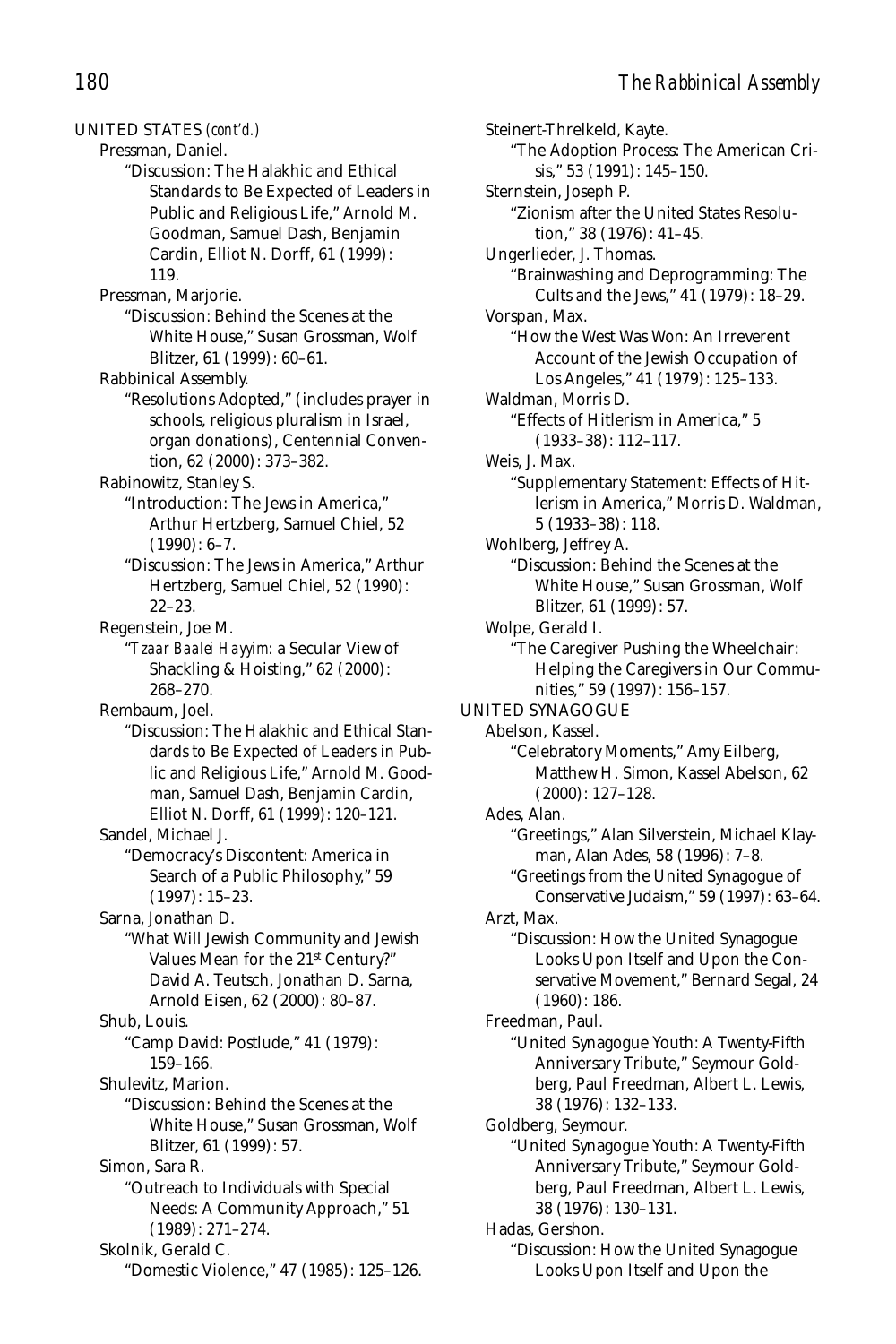Conservative Movement," Bernard Segal, 24 (1960): 181–182. Karp, Abraham J. "Discussion: How the United Synagogue Looks Upon Itself and Upon the Conservative Movement," Bernard Segal, 24 (1960): 187–189. Kreitman, Benjamin Z. "The United Synagogue and the Future of the Conservative Movement," 38 (1976): 155–170. Kreutzer, Franklin D. "Greetings and a Challenge from the United Synagogue of America," 50 (1988): 23–25. Lewis, Albert L. "United Synagogue Youth: A 25<sup>th</sup> Anniversary Tribute," Seymour Goldberg, Paul Freedman, Albert L. Lewis, 38 (1976): 131–132. Moss, Louis J. "Greetings," 6 (1939): 13–18. Rabinowitz, Stanley. "Discussion: How the United Synagogue Looks Upon Itself and Upon the Conservative Movement," Bernard Segal, 24 (1960): 182–186. Segal, Bernard. "How the United Synagogue Looks Upon Itself and Upon the Conservative Movement," 24 (1960): 173–181. "Discussion: How the United Synagogue Looks Upon Itself and the Conservative Movement," 24 (1960): 186–187, 189. Siegel, Seymour. "Teshuvah—United Synagogue Youth Kinnusim," 31 (1967): 229–230. Tichnor, Alan J. "Unity: From Concept to Reality," 53 (1991): 63–67. "The Need for Unity," 54 (1992): 24–28. Wolnek, Stephen S. "Greetings from the President of the United Synagogue of Conservative Judaism," 61 (1999): 5–7. "Greetings: The Changing Dynamics of the Jewish Community: The Impact on the Rabbi," Irwin Groner, Stephen S. Wolnek, Jack Wertheimer, Bradley Shavit Artson, Steven M. Brown, Alan Silverstein, 62 (2000): 56–58. USY (UNITED SYNAGOGUE YOUTH). *See* UNITED SYNAGOGUE; YOUTH

WAR. *See also* ANTI-SEMITISM; ARAB-ISRAELI RELATIONS; CHAPLAINCY; ISRAEL; UNITED STATES; WORLD

Aronson, David. "The Status of Judaism in Leading Jewish Centers of Europe: Jewish Life in Warsaw After The War," 2 (1928): 165–170. "The Post-War World and the Jew," 8 (1941–44): 222–224. Aronson, Leonard. "Discussion: Judaism and the Ethics of War," Everett Gendler, Reuven Kimelman, Elliott Levitas, 49 (1987): 36. Barish, Louis. "Discussion: War and Peace," Mordecai M. Kaplan, William C. Davidon, Herman Kahn, 27 (1963): 78–79. Bienenfeld, Jesse. "The Status of Judaism in Leading Jewish Centers of Europe: Jewish Life in Vienna," 2 (1928): 171–176. Bernstein, Philip S. "Presentation of Solomon Schechter Award," 12 (1948): 290–298. Blumenthal, Aaron H. "Preparing for Returning Servicemen," 9  $(1945): 69-78.$ Davidon, William C. "War and Peace," 27 (1963): 57–64. "Discussion: War and Peace," Mordecai M. Kaplan, William C. Davidon, Herman Kahn, 27 (1963): 75, 77–78, 79–81. Gendler, Everett. "Nuclear and Conventional Warfare," Everett Gendler, Reuven Kimelman, Elliott Levitas, 49 (1987): 3–7. "Discussion: Judaism and the Ethics of War," Everett Gendler, Reuven Kimelman, Elliott Levitas, 49 (1987): 38–39. Goldmann, Nahum. "Post-War Jewish Problems: Abstract of Address," 8 (1941–44): 298–301. Goldstein, Israel. "The Jew and the Menace of Fascism," 5 (1933–38): 220–226. Greengous, Samuel. "Acceptance of Solomon Schechter Award," 12 (1948): 299–304. Kahn, Herman. "War and Peace," 27 (1963): 65–73. "Discussion: War and Peace," Mordecai M. Kaplan, William C. Davidon, Herman Kahn, 27 (1963): 81–83. Kaplan, Mordecai M. "Wage Peace or . . .," 27 (1963): 47–56. "Discussion: War and Peace," Mordecai M. Kaplan, William C. Davidon, Herman Kahn, 27 (1963): 74–75, 77.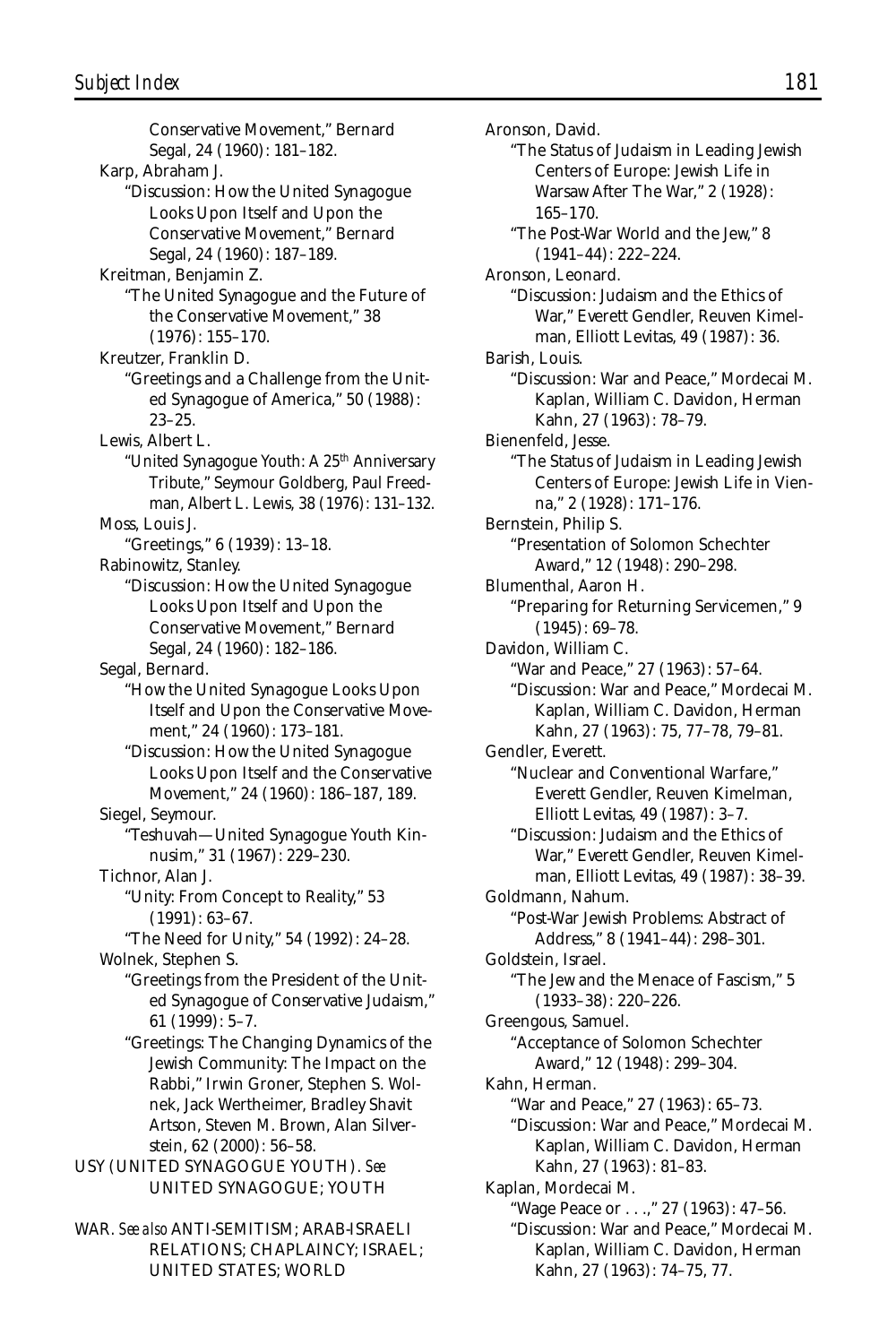WAR *(cont'd.)* Kimelman, Reuven R. "Judaism and the Ethics of War," Everett Gendler, Reuven Kimelman, Elliott Levitas, 49 (1987): 8–26. "Discussion: Judaism and the Ethics of War," Everett Gendler, Reuven Kimelman, Elliott Levitas, 49 (1987): 37–38. "Jewish Attitudes Towards Terrorism," 56 (1994), delivered at the 1994 Convention. Published in *B'nai B'rith International Jewish Monthly,* Vol. 99, No.2, Oct, 1994, as "Torah Against Terror." Landes, Aaron. "Discussion: War and Peace," Mordecai M. Kaplan, William C. Davidon, Herman Kahn, 27 (1963): 76–77. Levitas, Elliott. "Judaism and the Ethics of War," Everett Gendler, Reuven Kimelman, Elliott Levitas, 49 (1987): 27–33. "Discussion: Judaism and the Ethics of War," Everett Gendler, Reuven Kimelman, Elliott Levitas, 48 (1987): 36–37. Nativ, Gil. 'Tribute to Rabbinical Assembly Members Who Have Served in Israel's Wars," 60 (1998): 13–14. Panitz, Jonathan. "Discussion: Judaism and the Ethics of War," Everett Gendler, Reuven Kimelman, Elliott Levitas, 49 (1987): 35. Parzen, Herbert. "Committee on Refugee Rabbis," 6 (1939): 63–65. Pollak, George. "Discussion: War and Peace," Mordecai M. Kaplan, William C. Davidon, Herman Kahn, 27 (1963): 78. Plotkin, Benjamin. "Present Day Plans for World Peace," 4 (1930–32): 313–321. Resnikoff, Arnold E. "Jewish Views of War and Peace," 51 (1989): 257–263. Sarnoff, David. "The Military Chaplaincy," 26 (1962): 174–179. Shalman, Charles. "Discussion: Judaism and the Ethics of War," Everett Gendler, Reuven Kimelman, Elliott Levitas, 49 (1987): 35. Simon, Matthew H. "Celebratory Moments," Amy Eilberg, Matthew H. Simon, Kassel Abelson, 62 (2000): 127–128.

Smith, Uriel. "Discussion: Judaism and the Ethics of War," Everett Gendler, Reuven Kimelman, Elliott Levitas, 49 (1987): 34. Spiegel, Richard. "Discussion: Judaism and the Ethics of War," Everett Gendler, Reuven Kimelman, Elliott Levitas, 49 (1987): 34. Tutnauer, Moshe. "Recognition of Rabbinical Assembly Members Who Have Served in Israel's Wars," 60 (1998): 18–23. Van Patten, Myndert M. "The Returning Veteran and His Religion," 9 (1945): 52–59. Waldman, Morris D. "Effects of Hitlerism in America," 5 (1933–38): 112–117. Waxman, Mordecai. "Discussion: War and Peace," Mordecai M. Kaplan, William C. Davidon, Herman Kahn, 27 (1963): 75–76. Weis, J. Max. "Supplementary Report—Effects of Hitlerism in America," 5 (1933–38): 118. Weissberger, Ralph. "My Experiences Abroad," 9 (1945): 67–68. Wilhelm, Kurt. "The Status of Judaism in Leading Jewish Centers of Europe: Problems of German Jewry After The War," 2 (1928): 177–181. Wuebbens, E. P. "The Returning Veteran and His Religion," 9 (1945): 60–64. WOMEN. *See also* AMERICAN JEWISH COMMUNITY; CONSERVATIVE JUDAISM; JEWISH LAW; RABBINATE; RABBINICAL ASSEMBLY Allen, Wayne. "Discussion: Membership Committee Report" (report includes roll call on permitting a female rabbi to join), Amos W. Miller, Arnold M. Goodman, 45 (1983): 239. Antler, Joyce. "Rabbis, Rebels, and Supreme Court Justices: Jewish Women and the Shaping of Modern Life," 59 (1997): 129–131. Aronson, David. "Discussion: Membership Committee Report" (report includes roll call on permitting a female rabbi to join), Amos W. Miller, Arnold M. Goodman, 45 (1983): 235–237.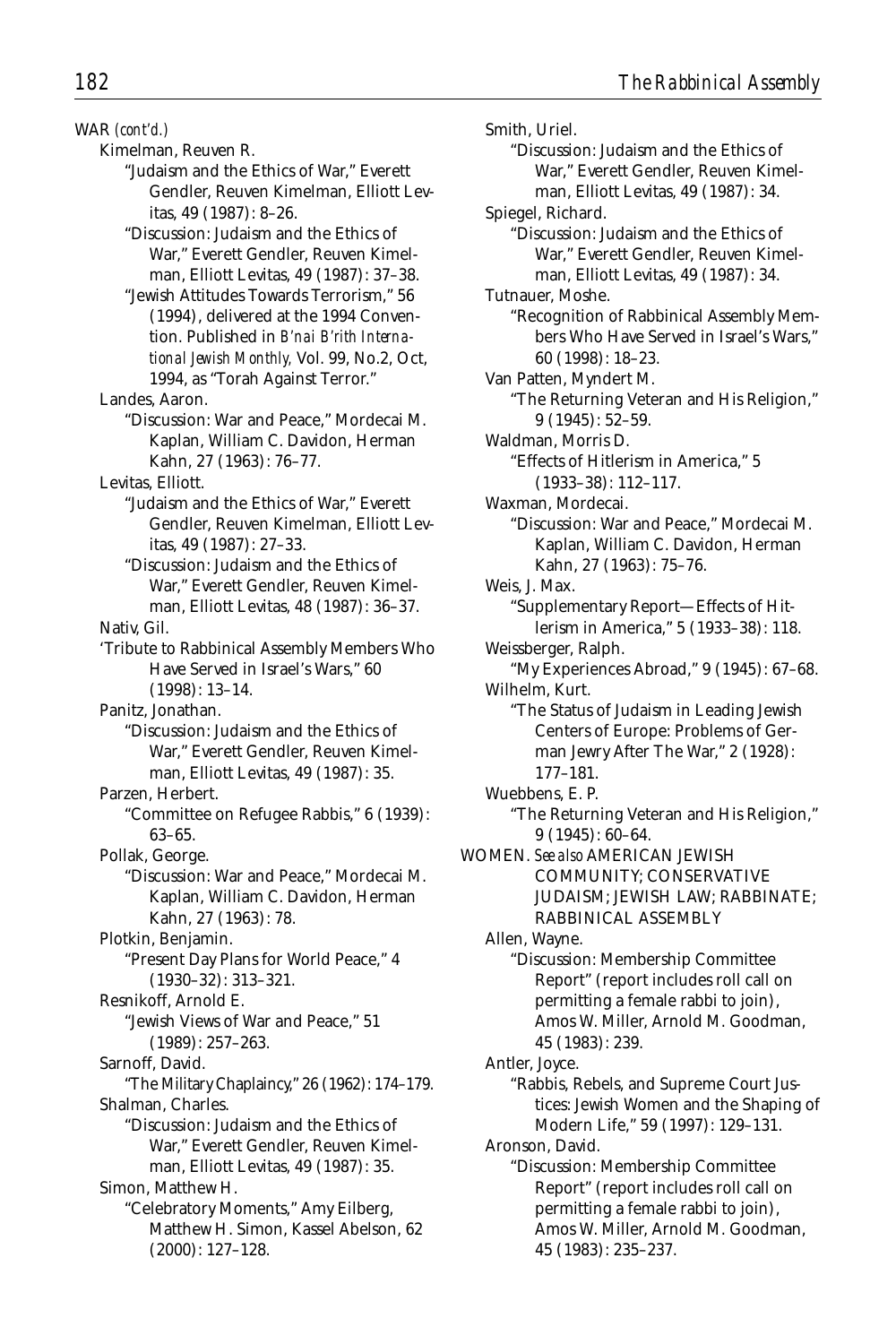"From Rib to Rabbi: The Evolving Status of the Woman in Jewish Lore, Life, and Law," 49 (1987): 179–191. Asekoff, Stanley. "Discussion: Membership Committee Report"(including discussion on permitting a female rabbi to join), Ludwig Nadelmann, Arnold M. Goodman, 46 (1984): 194. Balter, Shlomo. "Discussion: Membership Committee Report"(including discussion on permitting a female rabbi to join), Ludwig Nadelmann, Arnold M. Goodman, 46 (1984): 193. Blumenthal, Aaron H. "An *Aliyah* For Women," 19 (1955): 168–181. Cahan, Leonard S. "Discussion: Membership Committee Report" (report includes roll call on permitting a female rabbi to join), Amos W. Miller, Arnold M. Goodman, 45 (1983): 244–245. Celnik, Isaac. "Discussion: Membership Committee Report" (report includes roll call on permitting a female rabbi to join), Amos W. Miller, Arnold M. Goodman, 45 (1983): 242. Cohen, Gerson D. "On the Ordination of Women," delivered at the 1979 Convention. Published in *Conservative Judaism,* Volume 32, Number 3, Summer 1979. Eilberg, Amy. "Celebratory Moments," Amy Eilberg, Matthew H. Simon, Kassel Abelson, 62 (2000): 123–126. Feldbin, Abraham. "Discussion: Membership Committee Report" (report includes roll call on permitting a female rabbi to join), Amos W. Miller, Arnold M. Goodman, 45 (1983): 246. Feldman, David M. "Discussion: Membership Committee Report" (report includes roll call on permitting a female rabbi to join), Amos W. Miller, Arnold M. Goodman, 45 (1983): 242. "Discussion—Membership Committee Report"(including discussion on permitting a female rabbi to join), Ludwig Nadelmann, Arnold M. Goodman, 46 (1984): 194–195.

Gold, Aaron. "Discussion: Membership Committee Report" (report includes roll call on permitting a female rabbi to join), Amos W. Miller, Arnold M. Goodman, 45 (1983): 237. Goodman, Arnold M. "Discussion: Membership Committee Report" (report includes roll call on permitting a female rabbi to join), Amos W. Miller, Arnold M. Goodman, 45 (1983): 219–220. "Membership Committee Report"(including discussion on permitting a female rabbi to join), Ludwig Nadelmann, Arnold M. Goodman, 46 (1984): 189, 200. Gordis, Robert. "Discussion: Membership Committee Report" (report includes roll call on permitting a female rabbi to join), Amos W. Miller, Arnold M. Goodman, 45 (1983): 238–239. "Discussion: Membership Committee Report"(including discussion on permitting a female rabbi to join), Ludwig Nadelmann, Arnold M. Goodman, 46 (1984): 195–196. Gottlieb, Aryeh. "Discussion: Membership Committee Report"(including discussion on permitting a female rabbi to join), Ludwig Nadelmann, Arnold M. Goodman, 46 (1984): 192–193. Grossman, Susan. "*Mikvah, Midrash,* and Modernity," 57 (1995): 115–117. Graetz, Naomi. "Is Denial and Apologetics 'Good' for the Jews: The Case of Wife-Beating," 58 (1996): 171–173. "Is *Kinyan* Only a Metaphor? Metaphor and *Halakhah:* The Metaphor of *Kinyan,*" 60 (1998): 175–186. Heckelman, Tziporah. "The Jewish Woman Today: Her Changing Role and Status," Tziporah Heckelman, Ruth Waxman, Sarah Lewis, Connie Reisner, 37 (1975): 220–223. Kessler, Stanley. "Discussion: Membership Committee Report" (report includes roll call on permitting a female rabbi to join), Amos W. Miller, Arnold M. Goodman,

45 (1983): 233.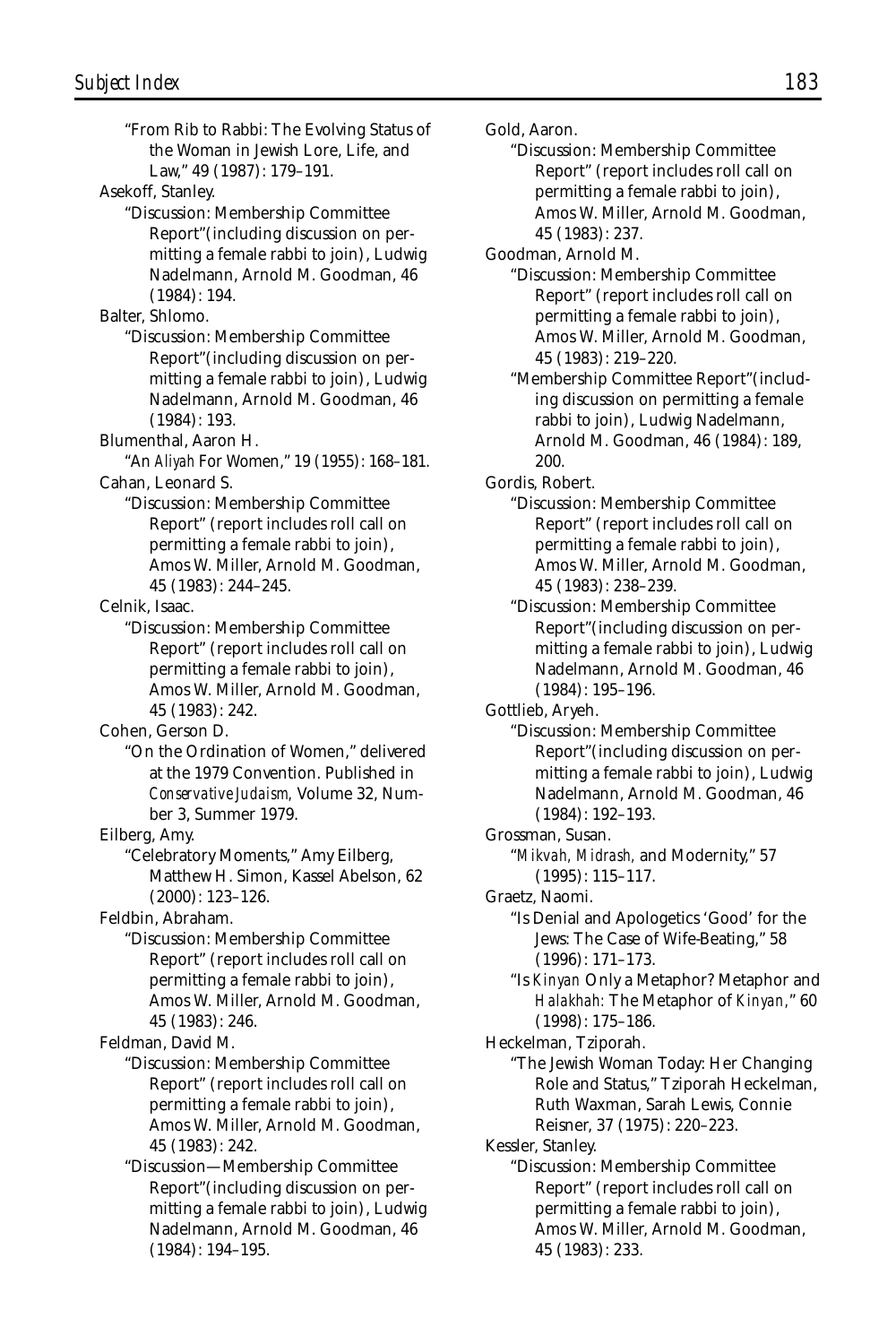WOMEN *(cont'd.)*

Lebeau, William H.

"Membership Committee (including approved admittance of women)," 47 (1985): 179–181.

Levy, Mordecai.

- "Discussion: Membership Committee Report" (report includes roll call on permitting a female rabbi to join), Amos W. Miller, Arnold M. Goodman, 45 (1983): 225–226.
- Lewis, Sarah.
	- "The Jewish Woman Today: Her Changing Role and Status," Tziporah Heckelman, Ruth Waxman, Sarah Lewis, Connie Reisner, 37 (1975): 225–228.
	- "Discussion: The Jewish Woman Today: Her Changing Role and Status," Tziporah Heckelman, Ruth Waxman, Sarah Lewis, Connie Reisner, 37 (1975): 232, 233–234.

Lipnick, Bernard.

"Discussion: Membership Committee Report" (report includes roll call on permitting a female rabbi to join), Amos W. Miller, Arnold M. Goodman, 45 (1983): 226–227.

Mandl, Herbert J.

- "Discussion: Membership Committee Report" (report includes roll call on permitting a female rabbi to join), Amos W. Miller, Arnold M. Goodman, 45 (1983): 245–246.
- "Discussion: Membership Committee Report"(including discussion on permitting a female rabbi to join), Ludwig Nadelmann, Arnold M. Goodman, 46 (1984): 190.

Matt, Hershel Jonah.

"Discussion: Membership Committee Report"(including discussion on permitting a female rabbi to join), Ludwig Nadelmann, Arnold M. Goodman, 46 (1984): 198.

"The Rape of Dinah: How Valid is the Feminist Critique?" 60 (1998): 166–167.

Miller, Amos W.

"Discussion: Membership Committee Report" (report includes roll call on permitting a female rabbi to join), Amos W. Miller, Arnold M. Goodman, 45 (1983): 218–219.

Moline, Jack.

"Discussion: Membership Committee

Report" (report includes roll call on permitting a female rabbi to join), Amos W. Miller, Arnold M. Goodman, 45 (1983): 241. Monson, Rela Geffen. "Women's Role in the Family and Society," 40 (1978): 97–99. Nadelmann, Ludwig. "Discussion: Membership Committee Report" (report includes roll call on permitting a female rabbi to join), Amos W. Miller, Arnold M. Goodman, 45 (1983): 231. "Membership Committee Report"(including discussion on permitting a female rabbi to join), Ludwig Nadelmann, Arnold M. Goodman, 46 (1984): 187–188, Novak, David. "Discussion: Membership Committee Report" (report includes roll call on permitting a female rabbi to join), Amos W. Miller, Arnold M. Goodman, 45 (1983): 220–223. "Discussion: Membership Committee Report"(including discussion on permitting a female rabbi to join), Ludwig Nadelmann, Arnold M. Goodman, 46 (1984): 196–197. Oleisky, Arthur. "Discussion: Membership Committee Report" (report includes roll call on permitting a female rabbi to join), Amos W. Miller, Arnold M. Goodman, 45 (1983): 234. Oler, I. David. "Discussion: Membership Committee Report"(including discussion on permitting a female rabbi to join), Ludwig Nadelmann, Arnold M. Goodman, 46 (1984): 190. Orenstein, Jehiel. "Discussion: Membership Committee Report" (report includes roll call on permitting a female rabbi to join), Amos W. Miller, Arnold M. Goodman, 45 (1983): 227–228. Pearlmutter, Fischel A. "Discussion: Membership Committee Report" (report includes roll call on permitting a female rabbi to join), Amos W. Miller, Arnold M. Goodman, 45 (1983): 223–225. Plotkin, Paul. "Discussion: Membership Committee

Meirovich, Harvey W.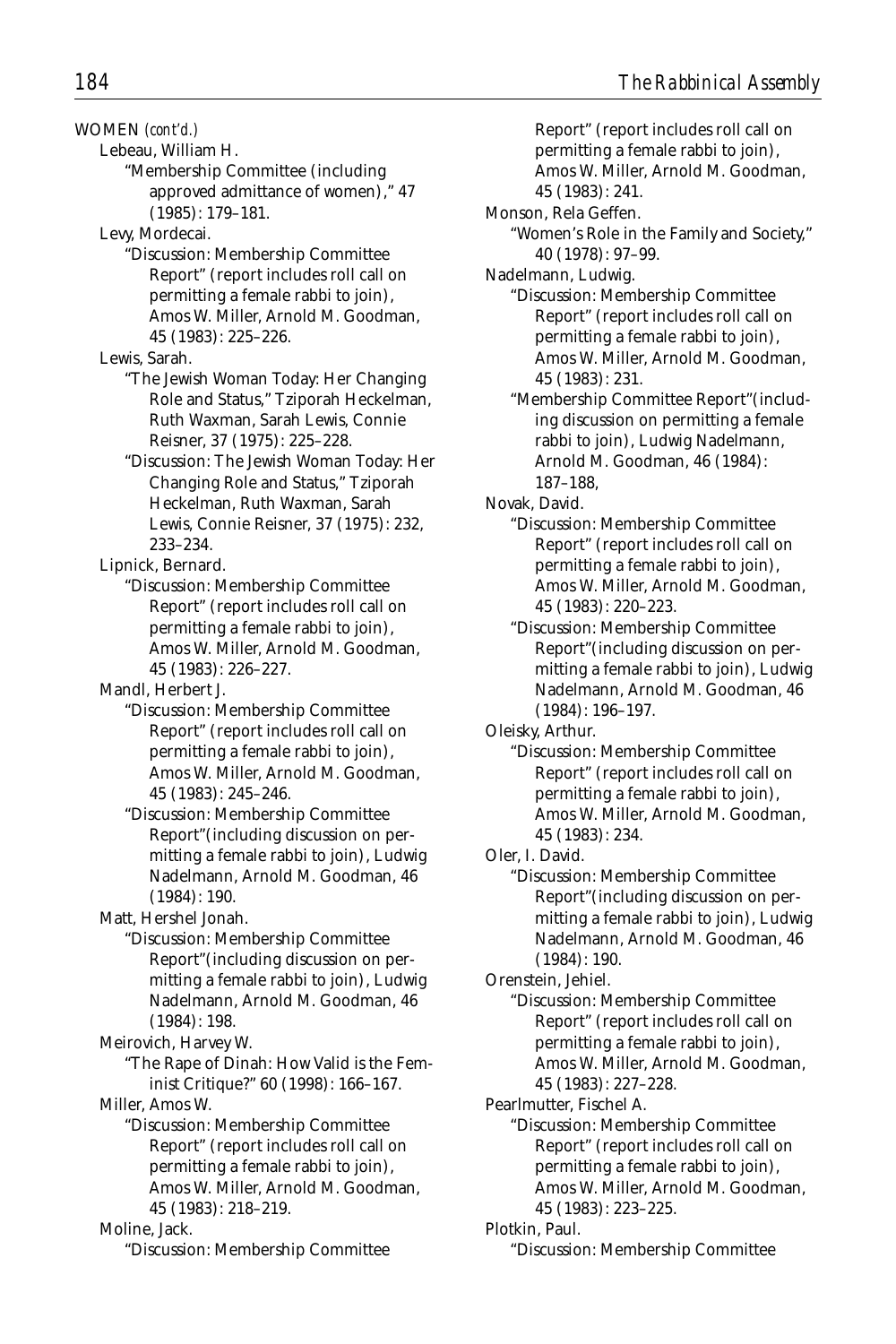Report" (report includes roll call on permitting a female rabbi to join), Amos W. Miller, Arnold M. Goodman, 45 (1983): 245.

Porath, Jonathan D.

"Discussion: Membership Committee Report"(including discussion on permitting a female rabbi to join), Ludwig Nadelmann, Arnold M. Goodman, 46 (1984): 199–200.

Portnoy, Herschel.

"Discussion: Membership Committee Report" (report includes roll call on permitting a female rabbi to join), Amos W. Miller, Arnold M. Goodman, 45 (1983): 242–243.

Potok, Simon.

"Discussion: Membership Committee Report"(including discussion on permitting a female rabbi to join), Ludwig Nadelmann, Arnold M. Goodman, 46 (1984): 199, 200.

Pressman, Jacob.

"Discussion: Membership Committee Report" (report includes roll call on permitting a female rabbi to join), Amos W. Miller, Arnold M. Goodman, 45 (1983): 226.

Rabbinical Assembly.

- "Summary of Session of Rabbis' Wives," 11 (1947): 389–392.
- "Lunch-And-Learn" (session on "The Rabbi's Wife"), 41 (1979): vi–viii, ix.
- "1985 R. A. Spouses' Convention," 47 (1985): xii.
- "Resolutions Adopted" (includes reaffirmation of matrilineal descent and issues of conversion), 48 (1986): 313–327.

Reisner, Connie.

"The Jewish Woman Today: Her Changing Role and Status," Tziporah Heckelman, Ruth Waxman, Sarah Lewis, Connie Reisner, 37 (1975): 228–231.

Rosen, Barry.

"Discussion: Membership Committee Report"(including discussion on permitting a female rabbi to join), Ludwig Nadelmann, Arnold M. Goodman, 46 (1984): 192.

Schulweis, Harold. M.

"Discussion: Membership Committee Report" (report includes roll call on permitting a female rabbi to join), Amos W. Miller, Arnold M. Goodman, 45 (1983): 229–230.

Shapiro, Alexander M. "Discussion: Membership Committee Report" (report includes roll call on permitting a female rabbi to join), Amos W. Miller, Arnold M. Goodman, 45 (1983): 232–233. Sherwin, Elisa. "Discussion: Membership Committee Report" (report includes roll call on permitting a female rabbi to join), Amos W. Miller, Arnold M. Goodman, 45 (1983): 240. Sherwin, Richard. "Discussion: Membership Committee Report"(including discussion on permitting a female rabbi to join), Ludwig Nadelmann, Arnold M. Goodman, 46 (1984): 195. Shtull, Jacob. "Discussion: Membership Committee Report" (report includes roll call on permitting a female rabbi to join), Amos W. Miller, Arnold M. Goodman, 45 (1983): 240. Shuchat, Wilfred. "Discussion: Membership Committee Report" (report includes roll call on permitting a female rabbi to join), Amos W. Miller, Arnold M. Goodman, 45 (1983): 243–244. "Discussion: Membership Committee Report"(including discussion on permitting a female rabbi to join), Ludwig Nadelmann, Arnold M. Goodman, 46 (1984): 193–194. Silverman, Hillel E. "Discussion: Membership Committee Report" (report includes roll call on permitting a female rabbi to join), Amos W. Miller, Arnold M. Goodman,

45 (1983): 246–247.

"Discussion: Membership Committee Report"(including discussion on permitting a female rabbi to join), Ludwig Nadelmann, Arnold M. Goodman, 46 (1984): 197.

Skolnik, Gerald C. "Domestic Violence," 47 (1985): 125–126.

- Sky, Harry.
	- "Discussion: Membership Committee Report" (report includes roll call on permitting a female rabbi to join), Amos W. Miller, Arnold M. Goodman, 45 (1983): 230.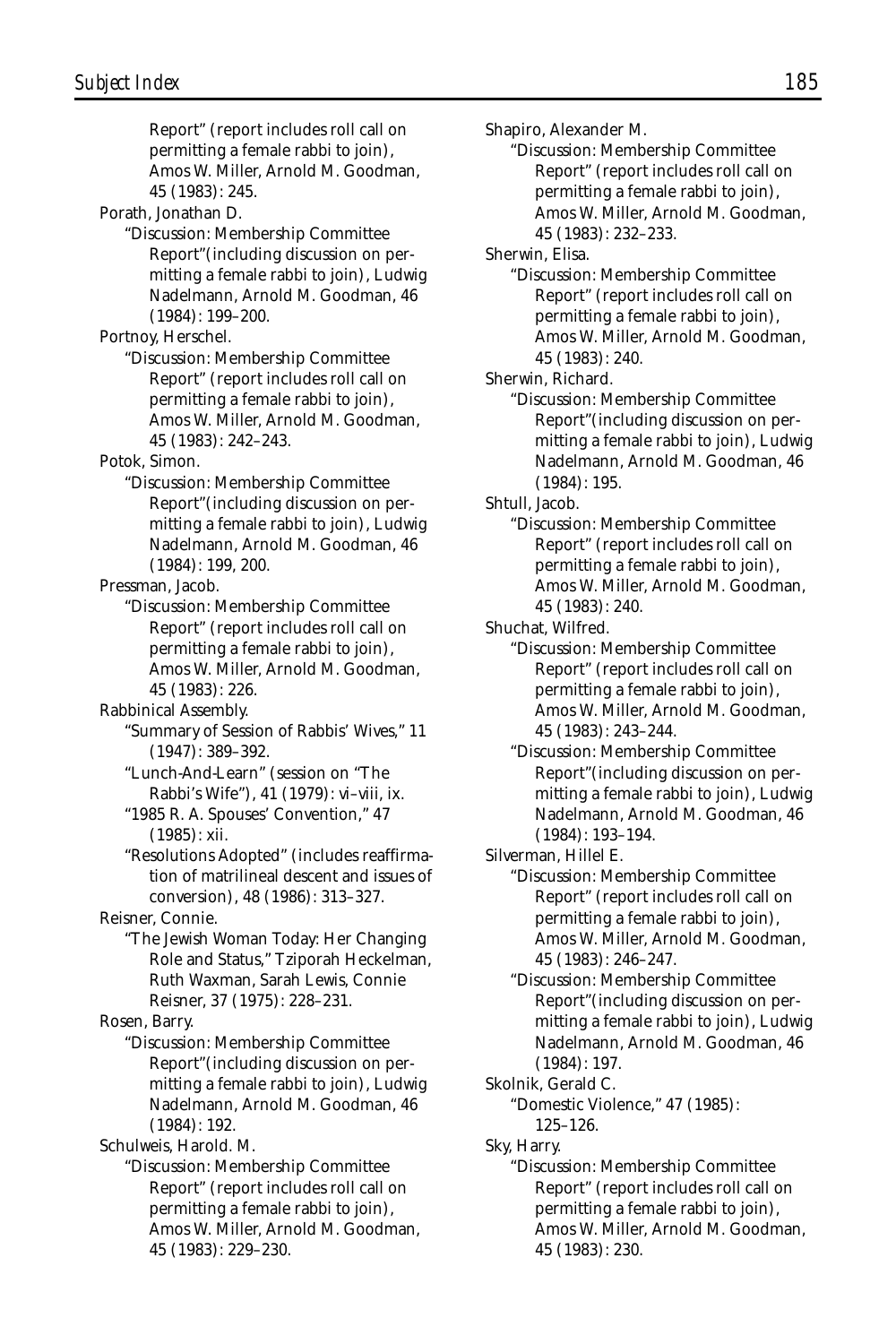WOMEN *(cont'd.)* Spiegel, Dora. "Greetings," 6 (1939): 18–19. Spielman, Bernard. "Discussion: Membership Committee Report" (report includes roll call on permitting a female rabbi to join), Amos W. Miller, Arnold M. Goodman, 45 (1983): 243–244. Stern, Sholom. "Discussion: Membership Committee Report"(including discussion on permitting a female rabbi to join), Ludwig Nadelmann, Arnold M. Goodman, 46 (1984): 197–198. Sussman, Gerald. "Discussion: Membership Committee Report" (report includes roll call on permitting a female rabbi to join), Amos W. Miller, Arnold M. Goodman, 45 (1983): 239–240. Tanenbaum, Roy. "Discussion: Membership Committee Report" (report includes roll call on permitting a female rabbi to join), Amos W. Miller, Arnold M. Goodman, 45 (1983): 228–229. "Discussion: Membership Committee Report"(including discussion on permitting a female rabbi to join), Ludwig Nadelmann, Arnold M. Goodman, 46 (1984): 198–199. Tenenbaum, Edward. "Discussion: Membership Committee Report" (report includes roll call on permitting a female rabbi to join), Amos W. Miller, Arnold M. Goodman, 45 (1983): 237–238. Tofield, Sanders A. "Woman's Place in the Rites of the Synagogue," 19 (1955): 182–190. Troster, Lawrence. "Discussion: Membership Committee Report"(including discussion on permitting a female rabbi to join), Ludwig Nadelmann, Arnold M. Goodman, 46 (1984): 191. Tucker, Gordon. "Discussion: Membership Committee Report"(including discussion on permitting a female rabbi to join), Ludwig Nadelmann, Arnold M. Goodman, 46 (1984): 189, 192. Waxman, Ruth. "The Jewish Woman Today: Her Changing

Role and Status," Tziporah Heckelman, Ruth Waxman, Sarah Lewis, Connie Reisner, 37 (1975): 223–225. "Discussion: The Jewish Woman Today: Her Changing Role and Status," Tziporah Heckelman, Ruth Waxman, Sarah Lewis, Connie Reisner, 37 (1975): 232–233. Wohlberg, Jeffrey A. "Living Waters: Redefining the *Mikveh* for the Conservative Community," 62 (2000): 296–297. Yellin, Richard. "Discussion: Membership Committee Report" (report includes roll call on permitting a female rabbi to join), Amos W. Miller, Arnold M. Goodman, 45 (1983): 230–231. "Discussion: Membership Committee Report"(including discussion on permitting a female rabbi to join), Ludwig Nadelmann, Arnold M. Goodman, 46 (1984): 190. Yuter, Alan J. "Discussion: Membership Committee Report"(including discussion on permitting a female rabbi to join), Ludwig Nadelmann, Arnold M. Goodman, 46 (1984): 195. WORLD. *See also* CHRISTIAN-JEWISH RELATIONS; SOVIET JEWRY; WAR Agus, Jacob. "Discussion: The Jew in the Non-Jewish World," Stuart E. Rosenberg, Seymour Siegel, 31 (1967): 90–92. Aronson, David. "The Status of Judaism in Leading Jewish Centers of Europe: Jewish Life in Warsaw After The War," 2 (1928): 165–170. "The Post-War World and the Jew," 8 (1941–44): 222–224. Bienenfeld, Jesse. "The Status of Judaism in Leading Jewish Centers of Europe: Jewish Life in Vienna," 2 (1928): 171–176. Bernards, Solomon. "Discussion: The Jew in the Non-Jewish World," Stuart E. Rosenberg, Seymour Siegel, 31 (1967): 86. Freeman, Gordon M. "Creating a Worldwide Movement: A Report on Masorti Olami," Gordon Freeman, Alan Silverstein, 62 (2000): 368–369. Grayzel, Solomon.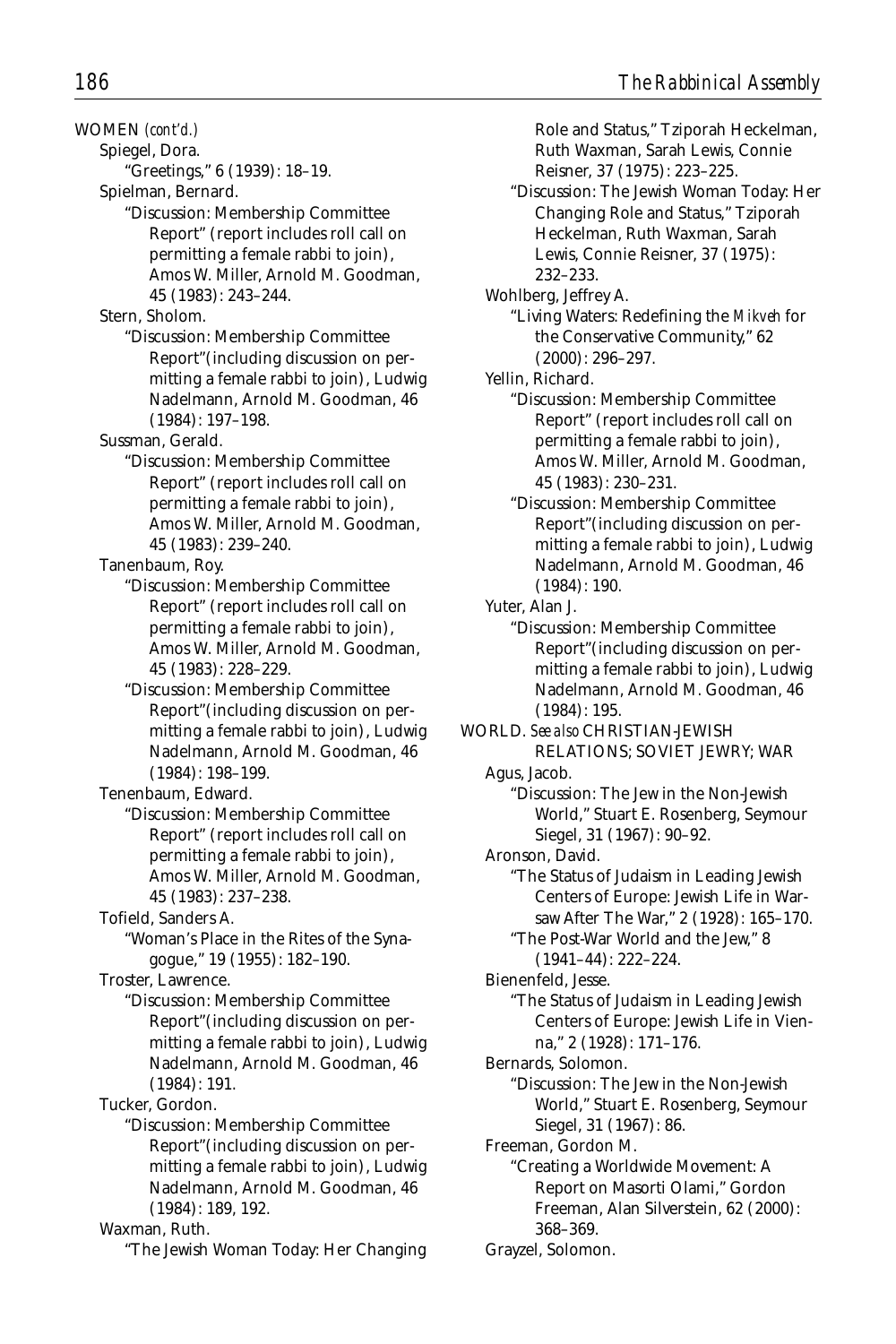"The Status of Judaism in Leading Centers of Europe: Some Phases of Jewish Life in Paris," 2 (1928): 155–163. "Jewish Life in America During the Time of George Washington," 4 (1930–32): 253–266. "How Shall We Confront Anti-Jewish Movements?" 5 (1933–38): 105–112. Herman, Menahem. "Outreach to Immigrant South Africans," 51 (1989): 255–256. Hurwitz, B. Leon. "Discussion: The Jew in the Non-Jewish World," Stuart E. Rosenberg, Seymour Siegel, 31 (1967): 87. Kefauver, Estes. "Authority and Morality," 19 (1955): 249–254. King, Jr., Martin Luther. "Address and Discussion," delivered at the 1968 convention. Published in *Conservative Judaism,* Vol. 22, 3, Spring 1968. Kreiman, Angel. "Report from Latin America," 52 (1990): 107–110. Lasker, Arnold. "Discussion: The Jew in the Non-Jewish World," Stuart E. Rosenberg, Seymour Siegel, 31 (1967): 88. Levi, Eliezer A. "My Experience Abroad," 9 (1945): 66–67. Levitsky, Louis M. "Jewish Life in the Far East—In the Footprints of a Wandering People," 4 (1930–32): 91–105. Lieber, David. "Discussion: The Jew in the Non-Jewish World," Stuart E. Rosenberg, Seymour Siegel, 31 (1967): 86–87. Linowitz, Sol M. "Putting the Pieces Back Together," 35 (1973): 47–54. Meyer, Marshall T. "Thoughts on Latin America," 47 (1985): 53–62. Mirelman, Victor A. "Jews in Latin America," 47 (1985): 113. Musleah, Rahel. "Jewish Calcutta through Music and Memory," 62 (2000): 277–288. Ostrin, Asher. "Shifting Jewish Demography" (Hebrew), Shmuel Szteinhendler, Jonathan Wittenberg, Bea Wyler, Asher Ostrin, 60 (1998): 98–99.

Rabinowitz, Stanley S. "The Jews of Germany," 47 (1985): 117–121. Rosenberg, Stuart E. "The Jew in the Non-Jewish World," 31 (1967): 70–83. "Discussion: The Jew in the Non-Jewish World," Stuart E. Rosenberg, Seymour Siegel, 31 (1967): 88–90, 92. Rosenberg, Yaakov G. "Discussion: The Jew in the Non-Jewish World," Stuart E. Rosenberg, Seymour Siegel, 31 (1967): 90. Sandrow, Edward. "My Experiences Abroad," 9 (1945): 65–66. Shapiro, Morris. "Remembering the Holocaust," 45 (1983):  $1 - 5$ . Silverstein, Alan. "Creating a Worldwide Movement: A Report on Masorti Olami," Gordon Freeman, Alan Silverstein, 62 (2000): 369–370. Szteinhendler, Shmuel. "Shifting Jewish Demography" (Hebrew), Shmuel Szteinhendler, Jonathan Wittenberg, Bea Wyler, Asher Ostrin, 60 (1998): 87–89. Troster, Lawrence. "Syrian Jewry," 47 (1985): 144–145. Weiss-Rosmarin, Trude. "Today's World As I See It," 41 (1979): 231–239. Weissberger, Ralph. "My Experiences Abroad," 9 (1945): 67–68. Wise, Aaron. "The Rabbi As Communal Leader—Interfaith Activity and Democracy," 10 (1946): 129–136. Wittenberg, Jonathan. "Shifting Jewish Demography," Shmuel Szteinhendler, Jonathan Wittenberg, Bea Wyler, Asher Ostrin, 60 (1998): 90–92. Wyler, Bea. "Shifting Jewish Demography," Shmuel Szteinhendler, Jonathan Wittenberg, Bea Wyler, Asher Ostrin, 60 (1998): 93–97. YOUTH. *See also* AMERICAN JEWISH COMMUNITY; EDUCATION; SYNAGOGUE Abelson, Kassel. "Celebratory Moments," Amy Eilberg, Matthew H. Simon, Kassel Abelson, 62 (2000): 127–128.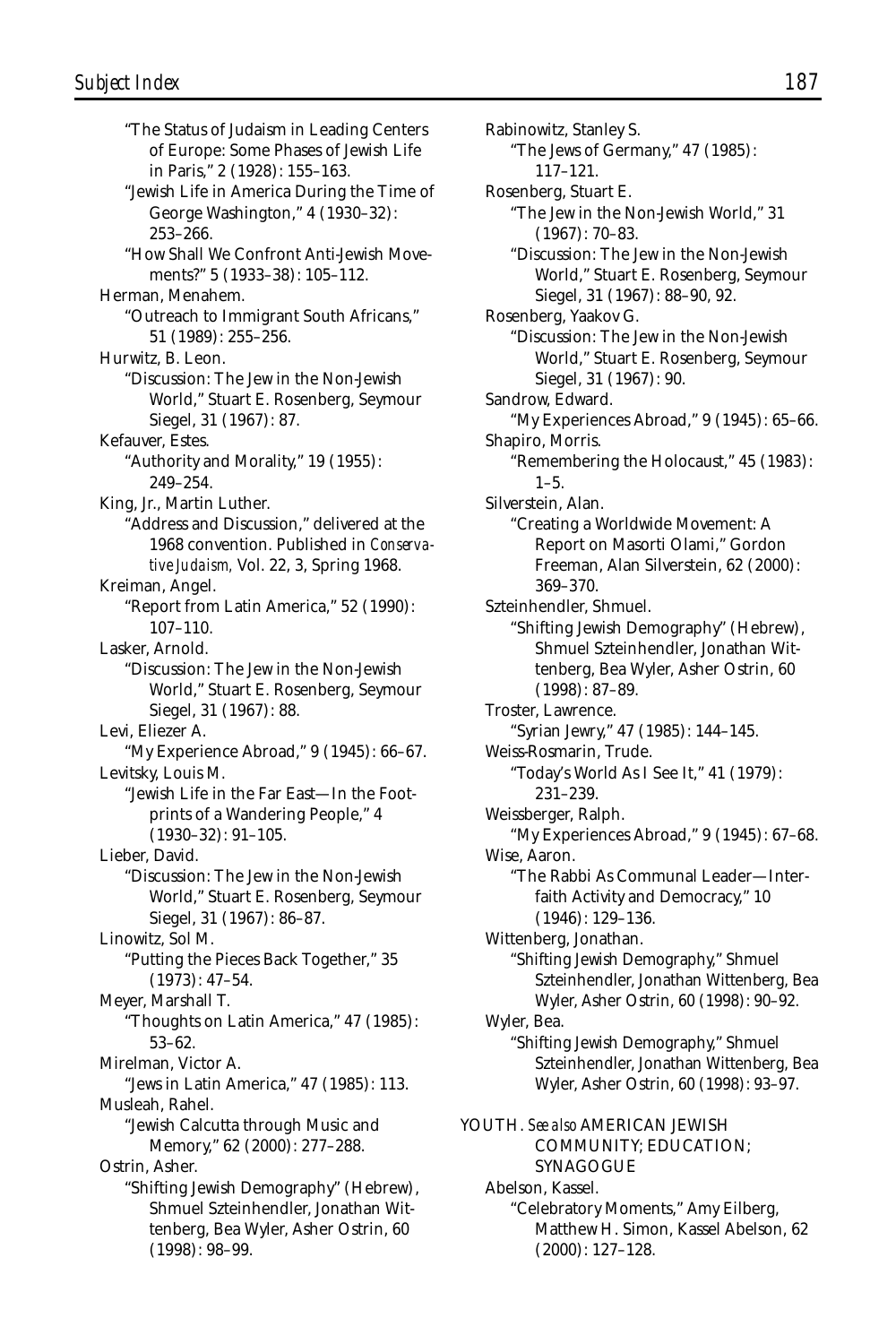YOUTH *(cont'd.)* Abramowitz, Mayer. "The College Years and the Jewish Student," 61 (1999): 145–147. Cantor, Debra S. "D'var Torah—In Honor of the 50<sup>th</sup> Anniversary of Camp Ramah," 59 (1997): 173–176. Clearfield, Sidney M. "Involving the Next Generation of Jewish Youth," 51 (1989): 245–254. Dorph, Sheldon. "The Mission of Camp Ramah," 53 (1991): 112–114. Edelman, Moshe. "The Day School and the Synagogue," Joshua Elkin, Shulamit Elster, Leonard S. Cahan, Stuart Saposh, Moshe Edelman, 48 (1986): 233–234. "The Relationship of the Synagogue to the Solomon Schechter School," Moshe Edelman, Barry Starr, 53 (1991): 115–119. Edelstein, Edward. "Drawing Young People into Synagogue Life," William Horn, Edward Edelstein, 48 (1986): 243–244. Elkin, Joshua. "The Day School and the Synagogue," Joshua Elkin, Shulamit Elster, Leonard S. Cahan, Stuart Saposh, Moshe Edelman, 48 (1986): 234. Elster, Shulamit Reich. "The Day School and the Synagogue," Joshua Elkin, Shulamit Elster, Leonard S. Cahan, Stuart Saposh, Moshe Edelman, 48 (1986): 231–232. Fedder, A. Herbert. "Discussion: The Adolescent, Some of His Interests and Conflicts," Alter F. Landesman, 5 (1933–38): 322–323. Freedman, Paul. "United Synagogue Youth: A 25<sup>th</sup> Anniversary Tribute," Seymour Goldberg, Paul Freedman, Albert L. Lewis, 38 (1976): 132–133. Freeman, Gordon M. "Introducing High School Students to Sexual Decision-Making," 56 (1994): 193–195. Gaynor, Nathan. "The Challenge of Rebellious Youth," 33 (1969): 113–118. "Discussion: The Challenge of Rebellious Youth," Nathan Gaynor, 33 (1969):

119–122.

Goldberg, Seymour. "United Synagogue Youth: A 25th Anniversary Tribute," Seymour Goldberg, Paul Freedman, Albert L. Lewis, 38 (1976): 130–131. Halpern, Harry. "Discussion: The Challenge of Rebellious Youth," Nathan Gaynor, 33 (1969): 118–119. Hoffman, Isidor B. "Status of Our Movement: Among College Students," 3 (1929): 60–65. "Discussion: The Challenge of Rebellious Youth," Nathan Gaynor, 33 (1969): 121–122. Horn, William. "Drawing Young People into Synagogue Life," William Horn, Edward Edelstein, 48 (1986): 238–243. Horwitz, Herman L. "The Campus: Opportunities for Jewish Renewal," 35 (1973): 64–68. Klein, Joel. "Discussion: The Challenge of Rebellious Youth," Nathan Gaynor, 33 (1969): 120. Kohn, Eugene. "Character Training in the Jewish Religious School," 4 (1930–32): 43–63. Landesman, Alter F. "The Adolescent, Some of His Interests and Conflicts," 5 (1933–38): 308–321. Lang, Leon S. "What Have We Done With Confirmation?" 5 (1933–38): 288–307. Lewis, Albert L. "United Synagogue Youth: A 25<sup>th</sup> Anniversary Tribute," Seymour Goldberg, Paul Freedman, Albert L. Lewis, 38 (1976): 131–132. Marans, Arnold B. "D'var Torah—Naming a Child After a Living Relative," 54 (1992): 261–264. Margolis, Richard J. "Cults: A View from the Inside," 47 (1985): 127–143. Ravid, Benjamin C. "On Teaching Jewish History to College Students Who Will Be Your Congregants of Tomorrow," 59 (1997): 138–140. Rosoff, Barbara. "SATS for Principals: Supervising, Administering and Teacher Training in the Synagogue School," 54 (1992): 245–250.

"'Gimme a Break! Who Needs All This Jew-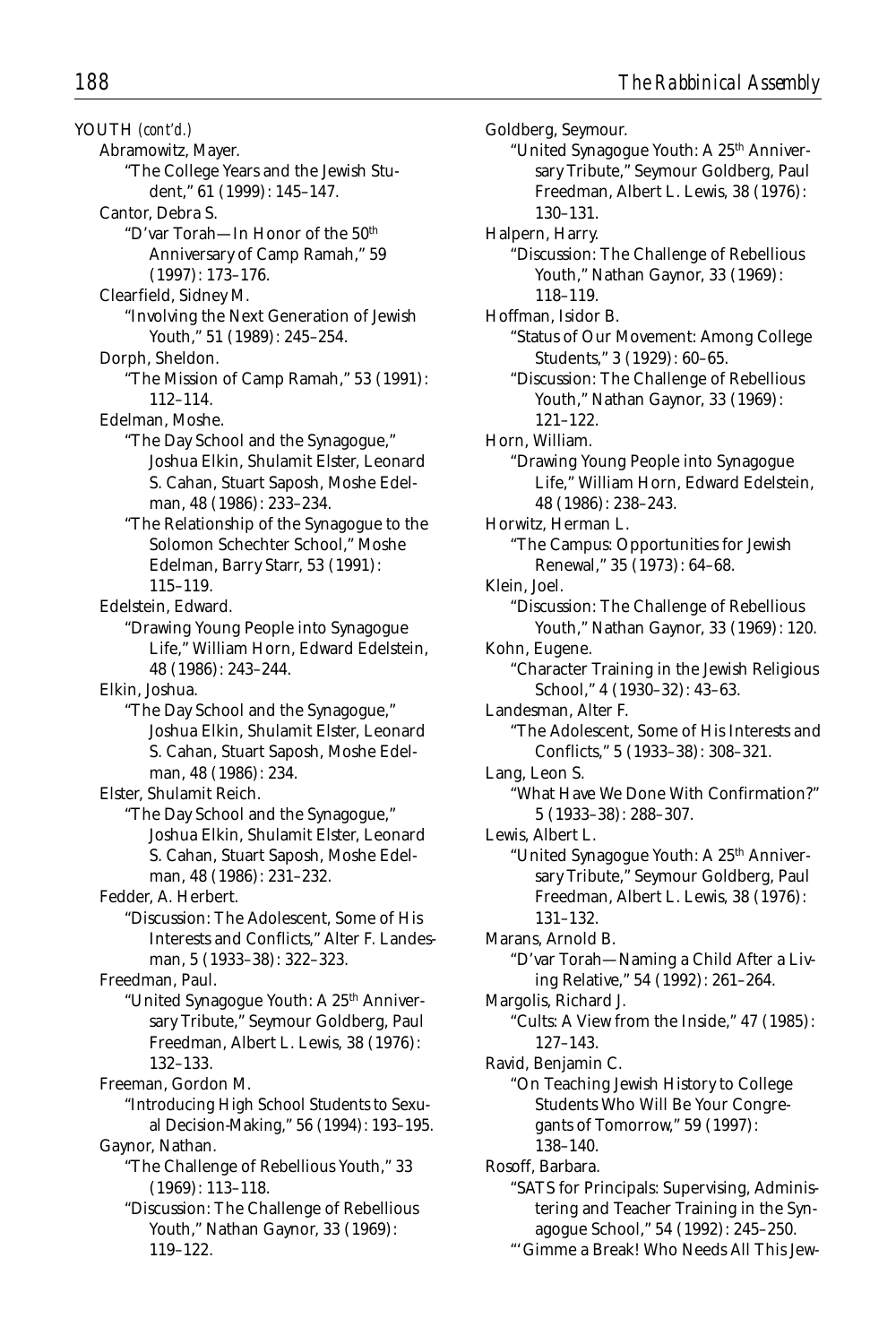ish Stuff?': Teaching and Reaching the Adolescent Population," 54 (1992): 251–253. Salit, Norman. "The Rabbi As Administrator: Scouting," 10 (1946): 200–204. Schulweis, Harold M. "The Nature of the Rabbinate: The Fourth Son," 62 (2000): 173–183. Sherman, Nogah. "And We Were Called Preachers' Kids: The Lives of the Children of Rabbis and How It Affects Their Jewish Commitment," 59 (1997): 160–161. Sherwin, Byron L. "Reaching out to the Collegian," 37 (1975): 139–144. "Teaching Judaica at College and University," 37 (1975): 213–219. Siegel, Seymour. "Teshuvah—United Synagogue Youth Kinnusim," 31 (1967): 229–230. Simon, Sara R. "Talking About Our Teens," 42 (1980): 119 Singer, Aaron. "The Rabbi As Educator of Youth," 29 (1965): 101–110. "Discussion: The Rabbi As Educator of Youth," Aaron Singer, 29 (1965): 111–113. Spar, Elliott. "Discussion: The Challenge of Rebellious Youth," Nathan Gaynor, 33 (1969): 121. Weiss-Rosmarin, Trude. "Holocaust: How to Teach It to a New Generation," 41 (1979): 76–83. ZIONISM Agus, Jacob. "Discussion: The Relationship of the Conservative Movement in Judaism to the Zionist Movement, the Zionist Organization of America, the State of Israel,

the World Zionist Organization and to *K'lal Yisrael,*" Simon Greenberg, 28 (1964): 84–85.

Avital, Colette.

"Israel 100 Years After Herzl: Has the Zionist Dream Been Fulfilled?" Philip S. Scheim, Arthur Hertzberg, Colette Avital, 58 (1996): 29–33.

Birnbaum, Ervin.

"Discussion: The Relationship of the Conservative Movement in Judaism to the Zionist Movement, the Zionist Organi-

zation of America, the State of Israel, the World Zionist Organization and to *K'lal Yisrael,*" Simon Greenberg, 28 (1964): 88. Blumenthal, Aaron H. "Discussion: The Relationship of the Conservative Movement in Judaism to the Zionist Movement, the Zionist Organization of America, the State of Israel, the World Zionist Organization and to *K'lal Yisrael,*" Simon Greenberg, 28 (1964): 92–93. Burg, Avraham. "Have We Entered a Post-Zionist Age?" 59 (1997): 5–12. Cohen, Seymour J. "Discussion: Needed: A New Zionism to Revive the Moribund Jewish People," Mordecai M. Kaplan, 18 (1954): 195–196. Davidowitz, Harry. "Conservative Judaism and Zionism: Religion and Culture in Palestine," 10  $(1946): 1-6.$ Eisenstein, Ira. "Discussion: Prouncement of the Zionist Revaluation Committee," Norman Salit, 14 (1950): 232–237. Englander, Benjamin. "Discussion: Prouncement of the Zionist Revaluation Committee," Norman Salit, 14 (1950): 237–241. Fishman, Hertzel. "Zionism Re-Assessed," 20 (1955): 82–98. "Zionism Reconsidered," 38 (1976): 46–52. Friedman, Theodore. "Discussion: The Relationship of the Conservative Movement in Judaism to the Zionist Movement, the Zionist Organization of America, the State of Israel, the World Zionist Organization and to *K'lal Yisrael,*" Simon Greenberg, 28 (1964): 90–91. Goldstein, Israel. "Conservative Judaism and Zionism: Economic, Social and Political Aspects of the Palestine Question," 10 (1946): 6–13. "The Future of the World Zionist Organization," 14 (1950): 204–213. "Discussion: The Future of the World Zionist Organization," 14 (1950): 213–219,

220–221. "Discussion: Prouncement of the Zionist Revaluation Committee," Norman Salit, 14 (1950): 249–255.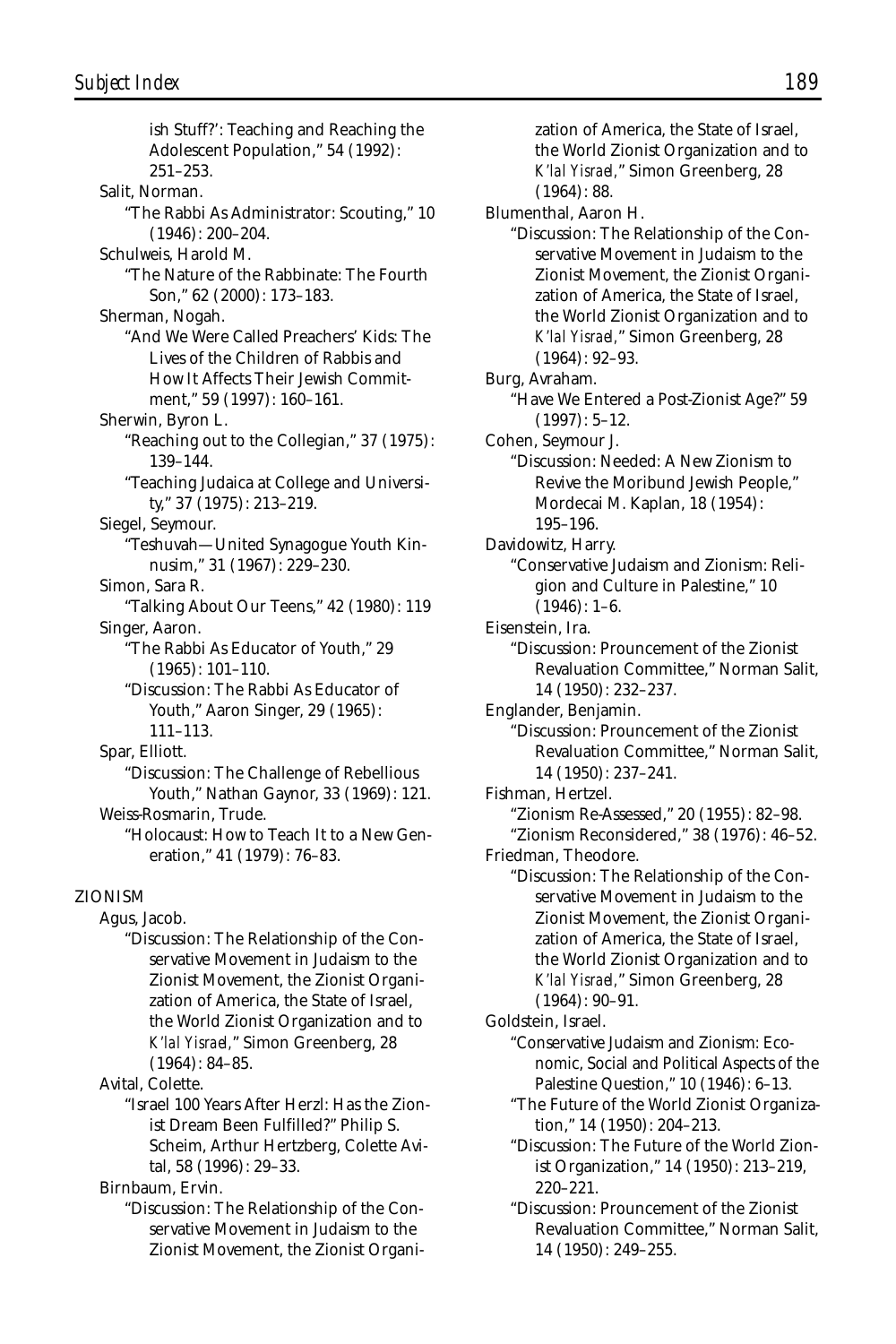ZIONISM *(cont'd.)* "Kaplan's Contribution to Zionism and to *Medinat Israel,*" 43 (1981): 34–45. Graetz, Michael. "Zionism and Conservative Theology in the *Haggadah,*" 55 (1993): 83–93. Greenberg, Hayyim. "The Zionist Scene—An Outlook for the Future—Present Prospects for a Jewish Palestine," 11 (1947): 161–169. "Discussion: The Zionist Scene—An Outlook for the Future," 11 (1947): 182–184. Greenberg, Simon. "The Relationship of the Conservative Movement in Judaism to the Zionist Movement, the Zionist Organization of America, the State of Israel, the World Zionist Organization and to *K'lal Yisrael,*" 28 (1964): 52–83. "Discussion: The Relationship of the Conservative Movement in Judaism to the Zionist Movement, the Zionist Organization of America, the State of Israel, the World Zionist Organization and to *K'lal Yisrael,*" Simon Greenberg, 28 (1964): 86–88, 93–95. "Zionism, Israel and The Rabbinical Assembly," 37 (1975): 345–352. Greenfeld, William P. "Discussion: Prouncement of the Zionist Revaluation Committee," Norman Salit, 14 (1950): 242–245. Gutstein, Morris A. "Discussion: Needed: A New Zionism to Revive the Moribund Jewish People, " Mordecai M. Kaplan, 18 (1954): 199. Hertzberg, Arthur. "Israel 100 Years After Herzl: Has the Zionist Dream Been Fulfilled?" Philip S. Scheim, Arthur Hertzberg, Colette Avital, 58 (1996): 19–29. Jacobs, Louis. "Zionism After 100 Years," 43 (1981): 56–63. Kaplan, Mordecai M. "Needed: A New Zionism to Revive the Moribund Jewish People," 18 (1954): 181–193. "Discussion: Needed: A New Zionism to Revive the Moribund Jewish People," 18 (1954): 194–200. Kessler, Stanley M. "Discussion: The Relationship of the Conser-

vative Movement in Judaism to the Zion-

ist Movement, the Zionist Organization of America, the State of Israel, the World Zionist Organization and to *K'lal Yisrael,*" Simon Greenberg, 28 (1964): 84. Kirshblum, I. Usher. "Discussion: Needed: A New Zionism to Revive the Moribund Jewish People, " Mordecai M. Kaplan, 18 (1954): 196–197. "Discussion: The Relationship of the Conservative Movement in Judaism to the Zionist Movement, the Zionist Organization of America, the State of Israel, the World Zionist Organization and to *K'lal Yisrael,*" Simon Greenberg, 28 (1964): 91–92. Maltzman, Marshall J. "Honoring Colleagues Who Have Served 50 Years and More in the Rabbinate (Faculty Reminiscences): Louis Finkelstein, Louis Ginzberg, Saul Lieberman, Shalom Spiegel, Mordecai Menahem Kaplan," Simon Glustrom, Ezra Finkelstein, Ben Zion Bergman, Hillel E. Silverman, Marshall J. Maltzman, Stanley S. Rabinowitz, 62 (2000): 34–36. Mantel, Hugo. "Discussion: Needed: A New Zionism to Revive the Moribund Jewish People, " Mordecai M. Kaplan, 18 (1954): 194–195. Neumann, Emanuel. "The Zionist Scene—An Outlook for the Future: The Role of American Jewry," 11 (1947): 170–186. Prombaum, Ephraim. "Discussion: Needed: A New Zionism to Revive the Moribund Jewish People, " Mordecai M. Kaplan, 18 (1954): 194. Rabbinical Assembly. "Pronouncement on Zionism," 5 (1933–38): 388–400. Rosenberg, Yaakov G. "Discussion: Needed: A New Zionism to Revive the Moribund Jewish People, " Mordecai M. Kaplan, 18 (1954): 199. Rubel, Charles M. "Discussion: Needed: A New Zionism . . .," Mordecai M. Kaplan, 18 (1954): 197–198. Salit, Norman. "Prouncement of the Zionist Revaluation Committee," 14 (1950): 222–231. Scheim, Philip S. "Israel 100 Years After Herzl: Has the Zionist Dream Been Fulfilled?" Philip S. Scheim, Arthur Hertzberg, Colette Avi-

tal, 58 (1996): 16–18.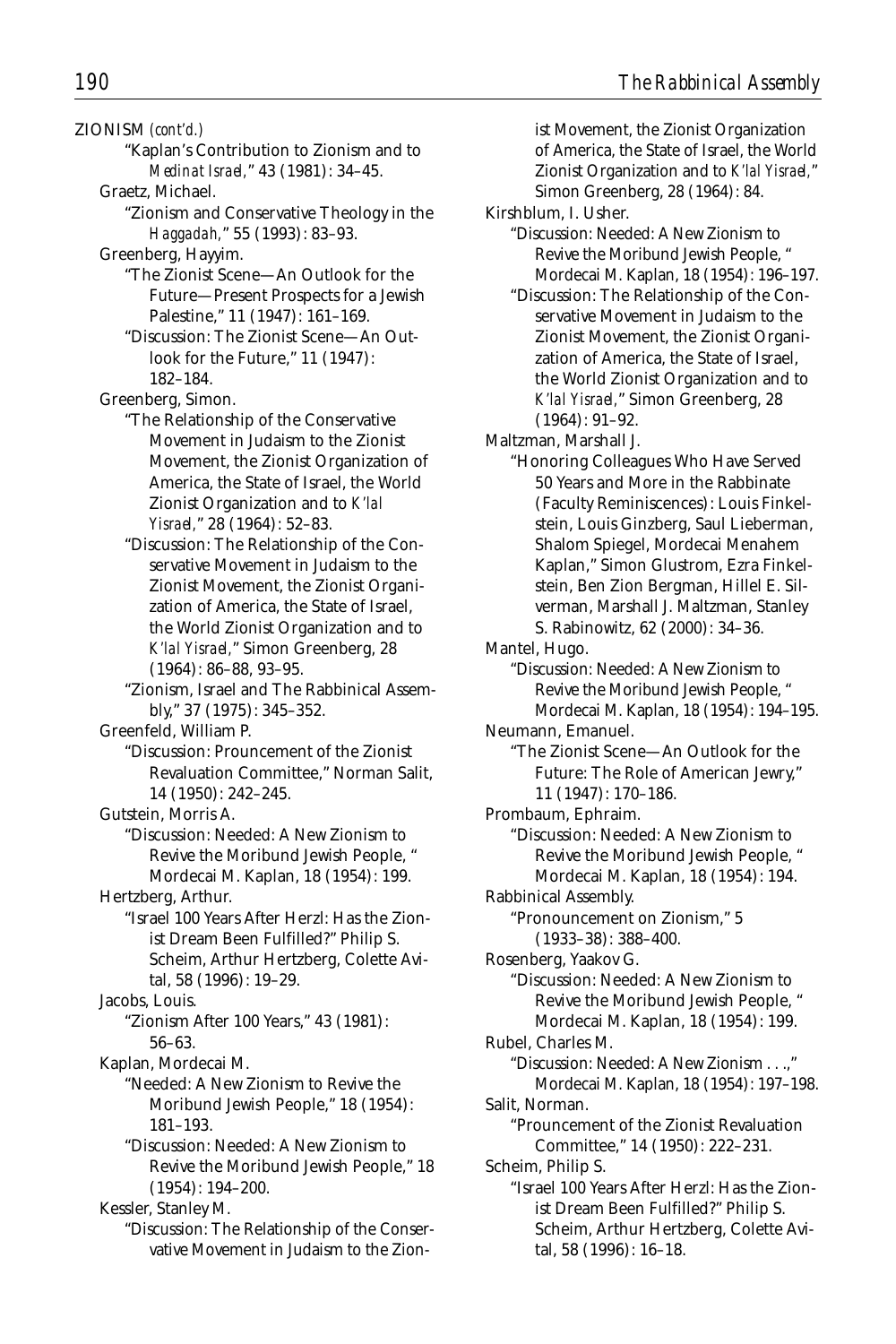Schorsch, Ismar. "Biblical Roots of Jewish Nationalism," 60 (1998): 199–202. Simon, Ralph. "Resolutions on the State of Israel," 10 (1946): 13–16. Starr, David Benjamin. "We Cannot Escape History: Solomon Schechter and Zionism," 55 (1993): 65–82.

Sternstein, Joseph P.

"Zionism after the United States Resolution," 38 (1976): 41–45.

Tofield, Sanders.

"Discussion: Prouncement of the Zionist Revaluation Committee," Norman Salit, 14 (1950): 245–249.

Winer, Gershon.

"Discussion: The Relationship of the Conservative Movement in Judaism to the Zionist Movement, the Zionist Organization of America, the State of Israel, the World Zionist Organization and to *K'lal Yisrael,*" Simon Greenberg, 28 (1964): 85–86.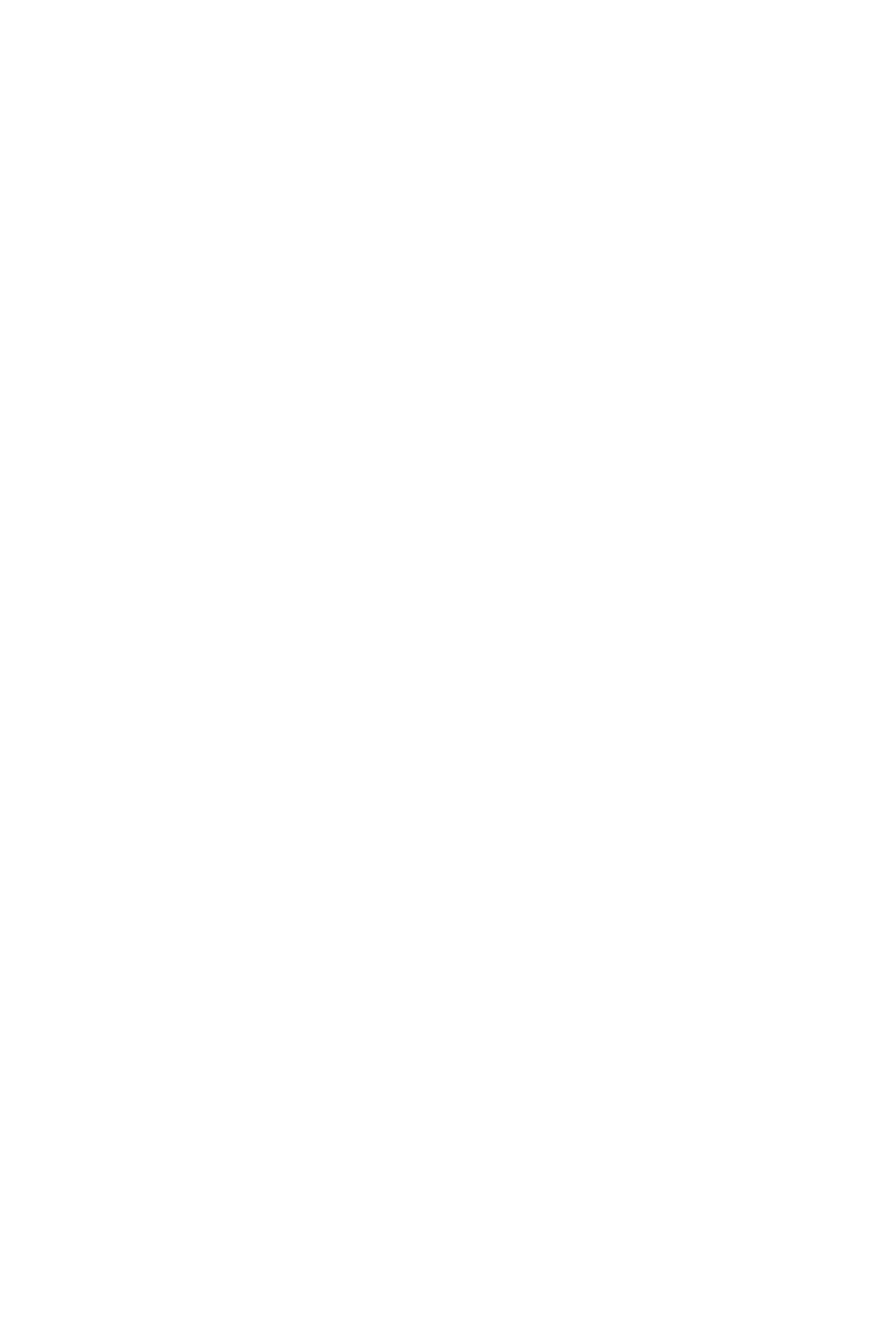## AUTHOR INDEX

Abbell, Maxwell. "President's Dinner—Ira Eisenstein," 18 (1954): 231–234. Abed, Shukri, Dr. "The Future of the Arab Community in Israel," Jack Cohen, Shukri Abed, Majda Saroujie, Hashem Muhammud, Shehadeh Shehadeh, 50 (1988): 128–130. "Discussion: The Future of the Arab Community in Israel," Jack Cohen, Shukri Abed, Majda Saroujie, Hashem Muhammud, Shehadeh Shehadeh, 50 (1988): 134–135, 135, 136, 141, 144–145, 147–148. Abels, Moses. "In Memoriam," by Harry Halpern, 24 (1960): 253. Abelson, Alter. "*Siyyum HaShas* in Tribute to Professor Louis Ginzberg: A Sage of Our Age," 8 (1941–44): 384–385. Eulogy: "Eulogy of Alter Abelson," by Philip R. Alstat, 29 (1965): 139–141. Abelson, George. "In Memoriam," by Harry Halpern, 24 (1960): 253. "Eulogy," by Kassel Abelson, 24 (1960): 256–258. Abelson, Kassel. "Discussion: Teshuvah: Bingo in Conservative Congregations," Leon B. Fink, Aaron H. Blumenthal, Seymour Siegel, 31 (1967): 224–225. "Discussion: Resolutions," Rabbinical Assembly, 37 (1975): 262. "The Rabbinical Assembly and the Development of Halakhah," 45 (1983): 77–83. "In Memory of Colleagues and Their Wives," 47 (1985): 174–176. "Presidential Acceptance Speech," 48 (1986): 74–77.

"President's Report," 49 (1987): 40–46.

"In Tribute to Rabbi Seymour Siegel," Seymour J. Cohen, Wolfe Kelman, Seymour Siegel, Kassel Abelson, 49 (1987): 137.

"President's Report," 50 (1988): 84–93.

"Tributes to Rabbi Kassel Abelson and Rabbi Abelson's Response," Mayer Abramowitz, Arnold Goodman, Kassel Abelson, 50 (1988): 173, 175–176.

"Introduction of the Executive Director-Elect of the Rabbinical Assembly," Kassel Abelson, Joel H. Meyers, 51 (1989): 21–22.

"Installation of the President and Officers," Kassel Abelson, Albert L. Lewis, Ismar Schorsch, David Hermelin, William Davidson, Mandel L. Berman, Irving Laker, 52 (1990): 111–113, 113–114, 124.

"Report of the Commission on Human Sexuality (CHS) to the Committee on Jewish Law and Standards (CJLS)," Gerald L. Zelizer, Arnold M. Goodman, Kassel Abelson, 56 (1994): 26–27.

"Committee on Jewish Law and Standards," 57 (1995): 224–227.

"Committee on Jewish Law and Standards," 58 (1996): 265–268.

"Committee on Jewish Law and Standards," 59 (1997): 226–230.

"Committee on Jewish Law and Standards," Kassel Abelson, Elliot N. Dorff, 60 (1998): 273–275.

"Committee on Jewish Law and Standards," Kassel Abelson, Elliot N. Dorff, 61 (1999): 230–235.

"Celebratory Moments," Amy Eilberg, Matthew H. Simon, Kassel Abelson, 62 (2000): 128–133.

"Committee on Jewish Law and Standards," 62 (2000): 344–347.

Eulogies of: "*Hesped:* George Abelson," 24 (1960): 256–258.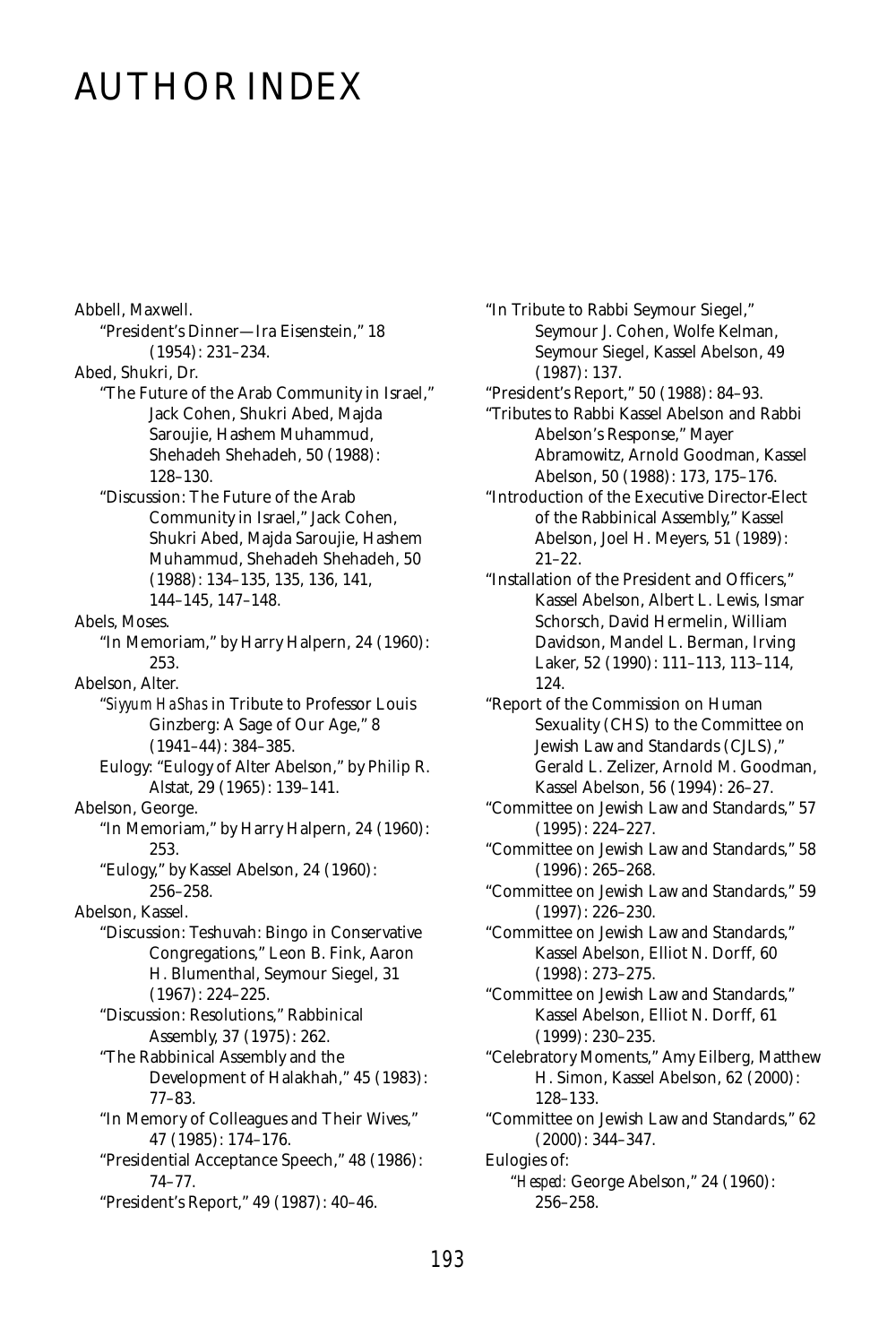Abelson, Kassel *(cont'd.)* Eulogies of *(cont'd.)* "Rabbi David Aronson," 51 (1989): 295–297. "In Memory of Colleagues," 52 (1990): 260–262. Aber, Felix. "Preaching Under Pressure," 9 (1945): 112–122. Eulogies: "In Memory of Departed Colleagues: Felix Aber," by Morris S. Goodblatt, 28 (1964): 225–227. Abramowitz, Abraham E. "Eulogy," by Morris A. Gutstein, 44 (1982): 145–147. Abramowitz, Herman. "In Memoriam," by C. David Matt, 12 (1948): 313–314. Abramowitz, Mayer. "The Rabbinical Assembly Faces the Seventies—First Things First," 34 (1970): 123–126. "Discussion: Israel at the Crossroads," Arthur Hertzberg, Joseph P. Sternstein, 45 (1983): 50–51. "Tribute to Rabbinical Assembly Members Who Served in Israel's War of Independence," Yosef Goldman, Mayer Abramovitz, 50 (1988): 71–72. "Tributes to Rabbi Kassel Abelson and Rabbi Abelson's Response," Mayer Abramowitz, Arnold Goodman, Kassel Abelson, 50 (1988): 172–173. "Torquemada Then and Now," 54 (1992): 94–96. "The College Years and the Jewish Student," 61 (1999): 145–147. Abrams, Abba. "The Relation of the Synagogue to National Jewish Organizations," 9 (1945): 90. Abrams, Elliott. "What Has Become of the Liberal Jew?" David Sapirstein, Elliott Abrams, 58 (1996): 135–140. "The Renewed Yearning and Search for God: A New Jewish Spirituality?" Neil Gillman, James Fowler, Elliott Abrams, Rodger Kamenetz, Martin S. Cohen, 61 (1999): 25–27. "Discussion: The Renewed Yearning and Search for God: A New Jewish Spirituality?" Neil Gillman, James

Fowler, Elliott Abrams, Rodger

Kamenetz, Martin S. Cohen, 61 (1999): 39–40. Abramson, Robert M. "The Shabbat Campaign: Creating an Observant Community," Robert M. Abramson, Allen I. Juda, 59 (1997): 158–159. Abramson, Shraga. "*Ha-Genizah Shebetokh ha-Genizah*," (Hebrew), 15 (1951): 226–231. Ackerman, David. "Of Fathers and Sons: A Newly Found Anti-Christian Polemic of the Twelfth Century" (in memory of Rabbi Alexander Shapiro), 55 (1993): 94–104. Addison, Howard A. "Discussion: Israel at the Crossroads," Arthur Hertzberg, Joseph P. Sternstein, 45 (1983): 51. "God in Our Lives," 54 (1992): 3–6. "A Theological Blueprint for the Twenty-First Century," 55 (1993): 3–8. "The Burning Bush: Prophecy, Providence and Reality," 56 (1994): 147–148. "The Theology of the *Mi Shebeirakh:* Does God Hear Our Prayers?" 57 (1995): 133–134. Eulogy: "Rabbi Morris A. Gutstein," 50 (1988): 208–211. Addison, Robert Joel. "Eulogy," by Lawrence Montrose, 46 (1984): 133–137. Ades, Alan. "Greetings," Alan Silverstein, Michael Klayman, Alan Ades, 58 (1996): 7–8. "Greetings from the United Synagogue of Conservative Judaism," 59 (1997): 63–64. Adler, Cyrus. "The Seminary Training of the Rabbi—and After," 1 (1927): 25–31. "A New Task For American Rabbis," 2 (1928): 25–28. "Discussion: A New Task for American Rabbis," 2 (1928): 61. "Discussion: "Traditional Law and Modern Life," Louis Finkelstein, 3 (1929): 53. "Greetings," 4 (1930–32): 121, 238–242. "Greetings," 5 (1933–38): 61–63, 250–251, 353–354. "Greetings," 6 (1939): 12. Adler, Joshua. "Discussion: The Future of the Arab Community in Israel," Jack Cohen, Shukri Abed, Majda Saroujie, Hashem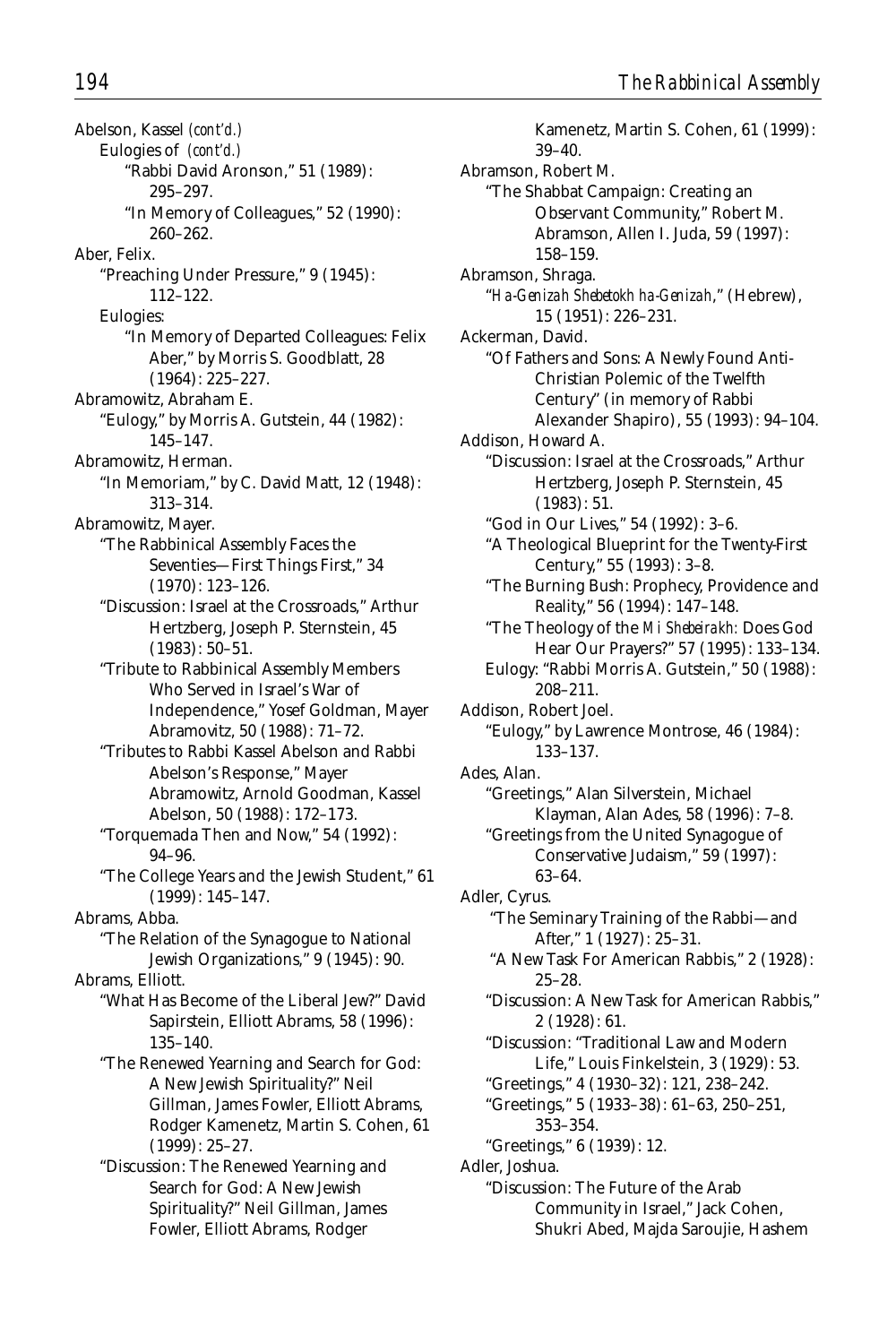Muhammud, Shehadeh Shehadeh, 50 (1988): 145–146. Adler, Morris. "The Relationship of the Rabbi to National Organizations," 7 (1940): 89–104. "The Roots of Democracy in Jewish Thought," (Hebrew), 8 (1941–44): 207–221. "Discussion: Towards a Philosophy of Conservative Judaism," Theodore Friedman, William Greenfeld, Isaac Klein, 12 (1948): 148–152, 183–184. "Report of Committee on Jewish Law and Standards," 13 (1949): 46–57. "Report of the Committee on Law and Standards: Responsum on the Sabbath," 14 (1950): 107–111, 112–137. "Public Education and Religion," 20 (1956): 130–137. "Discussion: Public Education and Religion," 20 (1956): 141–142. "Testimonial to Rabbi Max Arzt," 21 (1957): 219–221. Eulogies: "In Memoriam: Harry Z. Gordon," 7 (1940): 321–323. "In Memoriam: Abraham M. Hershman," 23 (1959): 101–104. "Morris Adler: Eulogy," by Eli A. Bohnen, 30 (1966): 82–85. Adler, Rudolph J. "D'var Torah—*Koah D'Rabanan*," 29 (1965): 114–117. "Understanding the *Siddur*," 34 (1970): 164–167. "D'var Torah," 42 (1980): 311–313. "The Intricacies of the Omer Period," 44 (1982): 136–138. "The Origin and Meaning of Torah Blessings in Birkhot Ha-Shahar," 49 (1987): 307–309. Agranat, Shimon. "Jewish Law as Reflected in the Decisions of the Supreme Court of Israel," 36 (1974): 243–254. Agus, Jacob B. "Discussion: Report of the Committee on Jewish Law," 11 (1947): 66. "Conservative Judaism: Its Program and Progress: On the Furtherance of the Synagogue-Center Movement," 11 (1947): 327–339, 353–355. "Discussion: Towards a Philosophy of Conservative Judaism," Theodore Friedman, William Greenfeld, Isaac

Klein, 12 (1948): 152–156, 175.

"Discussion: American Jewry and the New Jewish State," Simon Greenberg, 12 (1948): 251–252. "Report of the Committee on Jewish Law and Standards—Responsum on the Sabbath," 14 (1950): 112–138. "Discussion: Responsum on the Sabbath," Morris Adler, Jacob Agus, Theodore Friedman, 14 (1950): 183–184. "The Revitalization of the Sabbath," 15 (1951): 106–112. "Discussion: Report on the Joint Law Conference," Judah L. Goldin, 17 (1953): 58–61, 77–78. "Discussion: *Ketubah*," 18 (1954): 83. "Discussion: Conservative Ideology," Rabbinical Assembly, 20 (1956): 163–164. "Theoretical Evaluation of Jewish Law," 22 (1958): 81–89. "Discussion: Halakhah and the Life of Holiness," Jack J. Cohen, 22 (1958): 110–112. "Discussion: The Organization of the American Jewish Community," Israel Goldstein, 24 (1960): 108–109. "Discussion: The American Jewish Community," Irving Kane, 25 (1961): 79. "Discussion: The Relationship of the Conservative Movement in Judaism to the Zionist Movement, the Zionist Organization of America, the State of Israel, the World Zionist Organization and to *K'lal Yisrael*," Simon Greenberg, 28 (1964): 84–85. "Discussion: The Quest for Unity in the Jewish Community," Max J. Routtenberg, 28 (1964): 154–155. "The Philosophic Meaning of the Sabbath and Kashrut," 31 (1967): 37–53. "Discussion: The Jew in the Non-Jewish World," Stuart E. Rosenberg, Seymour Siegel, 31 (1967): 90–92. "Discussion: Teshuvah: Bingo in Conservative Congregations," Leon B. Fink, Aaron H. Blumenthal, Seymour Siegel, 31 (1967): 225–226. "Discussion: The Pulpit as an Instrument of Theological Thinking," Louis Jacobs, David Wolf Silverman, 33 (1969): 37–39. "Halakhah in the Conservative Movement," 37 (1975): 102–117. Eulogy: "Rabbi Jacob B. Agus," by Mark G.

Loeb, 49 (1987): 319–323.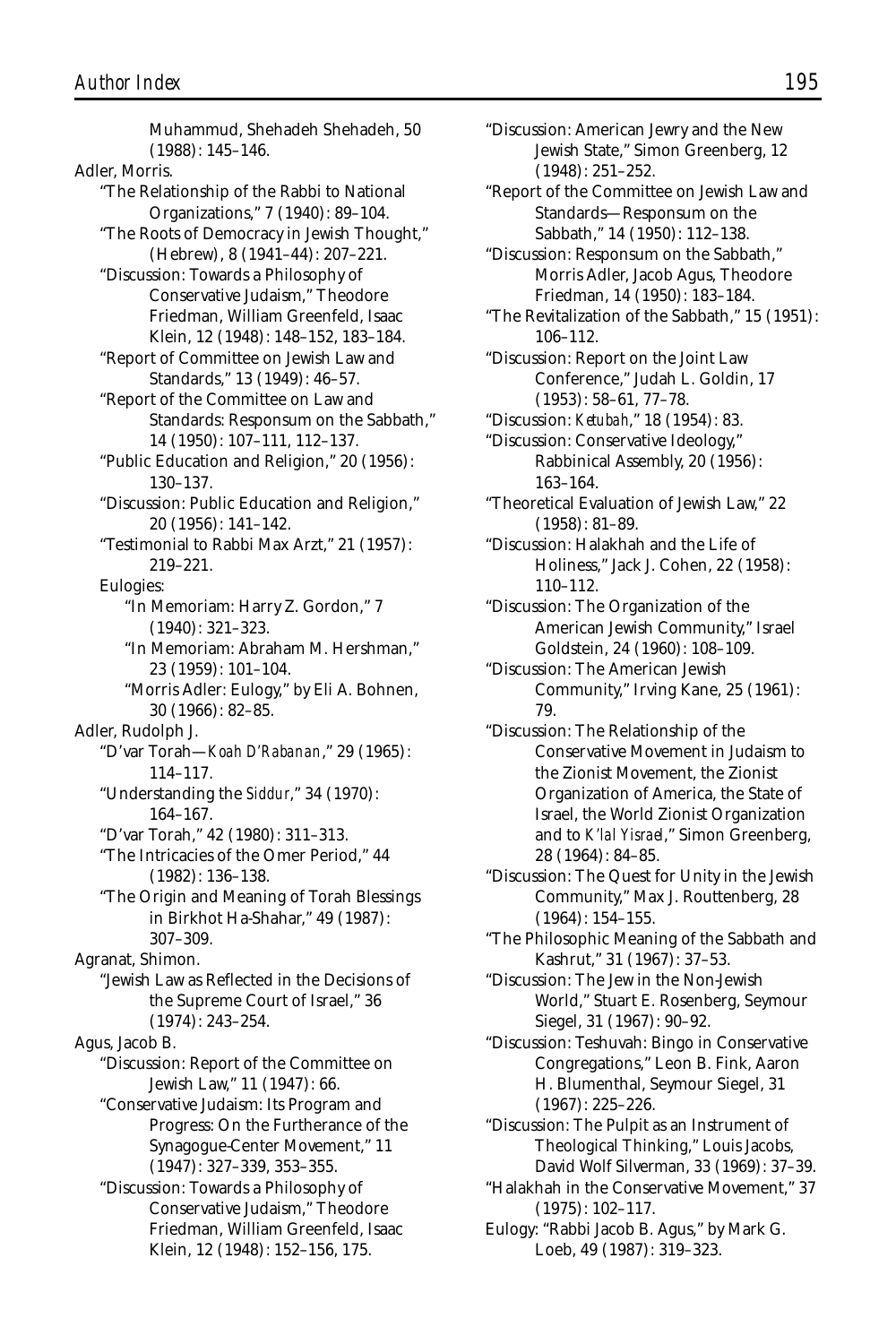Aizenberg, Isidoro.

- "Membership Committee," Alvin K. Berkun, Isidoro Aizenberg, 60 (1998): 280–282.
- "Membership Committee," Isidoro Aizenberg, Elliot Salo Schoenberg, 61 (1999): 239–240.
- "Membership Committee," Isidoro Aizenberg, Elliot Salo Schoenberg, 62 (2000): 356–357.

Allen, Wayne.

"Discussion: Membership Committee Report" (report includes roll call on permitting a female rabbi to join), Amos W. Miller, Arnold M. Goodman, 45 (1983): 239.

Allon, Yigal.

"Remarks of the Deputy Prime Minister," delivered at the 1971 Convention in Israel. Published in *Beineinu,* Volume 2, Number 1, January 1972.

Aloni, Shulamit, Hon.

- "Religious Pluralism in Israel: A Jewish State, or a State for Jews?" Shulamit Aloni, Yeshayahu Leibovitz, Avi Ravitzky, Barbara Specre, 50 (1988): 49–53.
	- "Discussion: Religious Pluralism in Israel: A Jewish State, or a State for Jews?" Shulamit Aloni, Yeshayahu Leibovitz, Avi Ravitzky, Barbara Specre, 50 (1988): 66–67.
- Alpert, Robert.
- "Discussion: The Jews in America," Arthur Hertzberg, Samuel Chiel, 52 (1990): 19.

Alstat, Philip R.

"Observations on the Status of the Rabbinate," 3 (1929): 115–118.

Eulogies:

- "E. Charles Sydney," 27 (1963): 198.
- "Alter Abelson: Eulogy," 29 (1965): 139–141.
- "Rabbi Philip R. Alstat," by Gilbert M. Epstein, 39 (1977): 103–105.

Alstet, Murray.

"Eulogy," by Sol Landau, 39 (1977): 106–107. Altshuler, Stuart.

"Our Soviet Brethren," 48 (1986): 91–93.

Annes, Charles A.

"Eulogy: Rabbi Pierce Annes," 46 (1984): 138–139.

Annes, Pierce.

"Eulogy," by Charles A. Annes, 46 (1984): 138–139.

Anolik, Ze'ev.

"Israelis Confront Issues of Life from a Masorti Perspective," Victor Hoffman, Ben Zion Mushkin, Ze'ev Anolik, Shula Piora, Bernie Green, Motti Laksman, 50

(1988): 152–153, 157, 161–162, 162–163, 164, 165. Antler, Joyce, Dr. "Rabbis, Rebels, and Supreme Court Justices: Jewish Women and the Shaping of Modern Life," 59 (1997): 129–131. Appelfeld, Aharon. "Something About My Way: Talmud Torah: In Tribute to Rabbi Jules Harlow," Efry Spectre, Yochanan Muffs, Israel N. Silverman, Lawrence Hoffman, Aharon Appelfeld, Ilana Harlow, Joel Meyers, Jules Harlow, (includes film clip of Louis Finkelstein), 56 (1994): 47–51. Arnoff, Nachman. "Discussion: The Rabbi and the Jewish Center Movement," Armond E. Cohen, 7 (1940): 135–136. "In Memoriam," by Isidore Signer, 10 (1946): 239–241. Aronson, David. "The Status of Judaism in Leading Jewish Centers of Europe: Jewish Life in Warsaw after the War," 2 (1928): 165–170. "Discussion: Traditional Law and Modern Life," Louis Finkelstein, 3 (1929): 40–42. "What Jewish Equipment We Ought To Give the Bar Mitzvah or Confirmant," 5 (1933–38): 324–329. "Discussion: The *Shulhan Arukh* as a Guide For Religious Practice Today," Boaz Cohen, 6 (1939): 150–153. "Review of The *Agunah* Question," by Louis M. Epstein, 7 (1940): 301–311. "The Post-War World and the Jew," 8 (1941–44): 222–224. "*Siyyum HaShas* in Tribute to Professor Louis Ginzberg—*Mai Ko Mashma Lon?* " 8 (1941–44): 386–397. "Seminary Expansion Program: An Appraisal," 10 (1946): 212–214.

"Discussion: Resolutions," David Aronson, 11 (1947): 114, 115.

"Discussion: On the Furtherance of the Synagogue-Center Movement," Jacob B. Agus, 11 (1947): 343–344.

- "President's Message: The Demands of the New Diaspora," 13 (1949): 124–142.
- "President's Message: At Fifty for Counsel," 14 (1950): 91–106.

"Discussion: The Responsum on the Sabbath," Morris Adler, Jacob Agus, Theodore Friedman, 14 (1950): 172–174.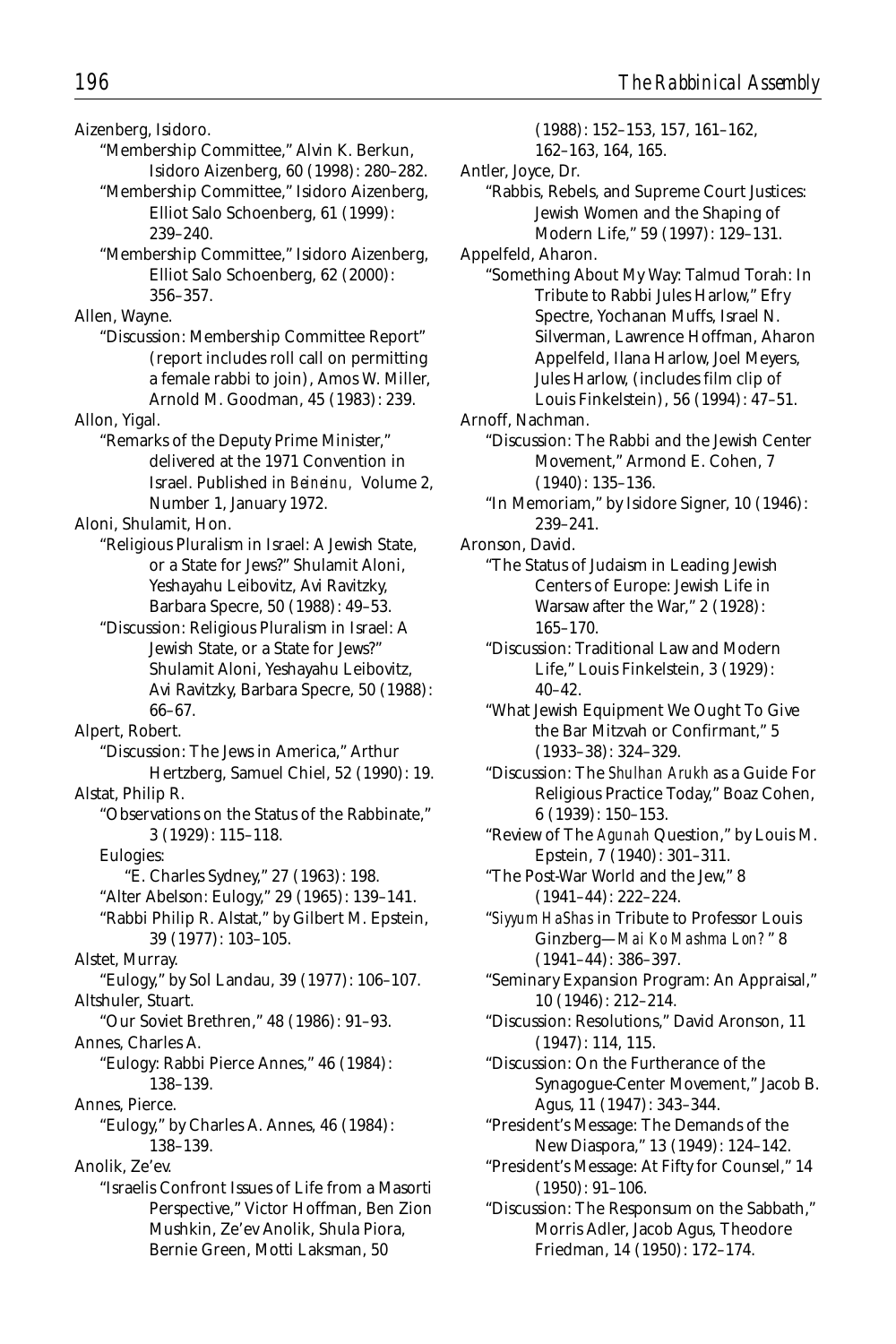"*Kedat Moshe VeYisrael,*" 15 (1951): 120–140. "Discussion: Report of the Committee on Jewish Law and Standards," 16 (1952): 66–68. "Discussion: Ketubah," 18 (1954): 69.

"Occasional Talks," 19 (1955): 223–230.

"Discussion: Theoretical Evaluation of Jewish Law, Halakhah and the Life of Holiness, An Attitude to Halakhah," Jacob Agus, Jack J. Cohen, Isaac Klein, 22 (1958): 112–114.

"A Response on Behalf of Colleagues Retiring From the Active Rabbinate," 24 (1960): 305–315.

"Discussion: The President's Message," Max J. Routtenberg, 29 (1965): 29.

"Discussion: Adult Education," Judah Nadich, 37 (1975): 136–137.

"Discussion: Resolutions," Rabbinical Assembly, 37 (1975): 276–278.

"The Authority of the Halakhah and the Halakhah of our Authority," 40 (1978): 42–56.

"Is There a Gap between Our Faith and Our Halakhah?" 41 (1979): 134–139.

"Discussion: Membership Committee Report" (report includes roll call on permitting a female rabbi to join), Amos W. Miller, Arnold M. Goodman, 45 (1983): 235–237.

"From Rib to Rabbi: The Evolving Status of the Woman in Jewish Lore, Life, and Law," 49 (1987): 179–191.

Eulogies:

"In Memoriam: Professor Israel Davidson," 6 (1939): 37–40.

"Rabbi David Aronson," by Kassel Abelson, 51 (1989): 295–297.

Aronson, Leonard.

"Discussion: Judaism and the Ethics of War," Everett Gendler, Reuven Kimelman, Elliott Levitas, 49 (1987): 36.

"In Memory of Colleagues and Their Wives," by Judah Nadich, 56 (1994): 264.

Artson, Bradley Shavit.

"Halakhah in a Conservative Synagogue," 55 (1993): 23–32.

- "Delivering the Classical D'var Torah," 55 (1993): 145–150.
- "The Changing Dynamics of the Jewish Community: The Impact on the Rabbi." Irwin Groner, Stephen S. Wolnek, Jack Wertheimer, Bradley Shavit Artson, Steven M. Brown, Alan Silverstein, 62 (2000): 65–68.

"God of Space/Time," 62 (2000): 249–250.

Arzt, Max.

"Report of the Treasurer," 1 (1927): 9–12.

"Resolutions (in Report of the Treasurer)," 1 (1927): 11–12.

"Some Problems of The Congregational School," 2 (1928): 143–147.

"Dr. Kaplan's Philosophy of Judaism," 5 (1933–38): 195–219.

"President's Message," 7 (1940): 69–86.

- "Preaching In Our Day," 9 (1945): 103–111.
- "Discussion: The Future of Our Movement," Louis Finkelstein, 9 (1945): 188–192.

"Seminary Expansion Program—The Seminary Program," 10 (1946): 205–212.

"In Honor of Rabbi Robert Gordis," 10 (1946): 287–288.

"Conservative Judaism—Its Program and Progress: The Centrality of the Synagogue in American Jewish Life," 11 (1947): 320–326, 351–352.

"Discussion: Status of the Seminary Campaign," Edward Sandrow, 13 (1949): 220–224.

- "Authentic Judaism," 18 (1954): 158–167.
- "Reply: Testimonial to Rabbi Max Arzt," 21 (1957): 232–235.
- "Discussion: How the United Synagogue Looks Upon Itself and Upon the Conservative Movement," Bernard Segal, 24 (1960): 186.

"A D'var Torah," 26 (1962): 196.

- "An Address: In Honor of Joel Geffen," 27 (1963): 164–172.
- "Teshuvah—Wedding During the Three Weeks," Jacob E. Segal, 32 (1968): 224–228.

"Conservative Judaism Comes of Age," 37 (1975): 329–344.

Eulogies: "Hyman J. Landau—Morris Schatz—

Eulogies" 31 (1967): 174–177.

- "Rabbi Max Arzt," by Simon Greenberg, 38 (1976): 253–256.
- "Rabbi Louis M. Levitsky," 38 (1976): 275–278.

Arzt, Raphael.

"Discussion: New Directions in Jewish Education," Stanley M. Kessler, James Sleeper, Louis Newman, 33 (1969): 108–110.

Asekoff, Stanley.

"Discussion: Membership Committee Report" (including discussion on permitting a female rabbi to join), Ludwig Nadelmann, Arnold M. Goodman, 46 (1984): 194.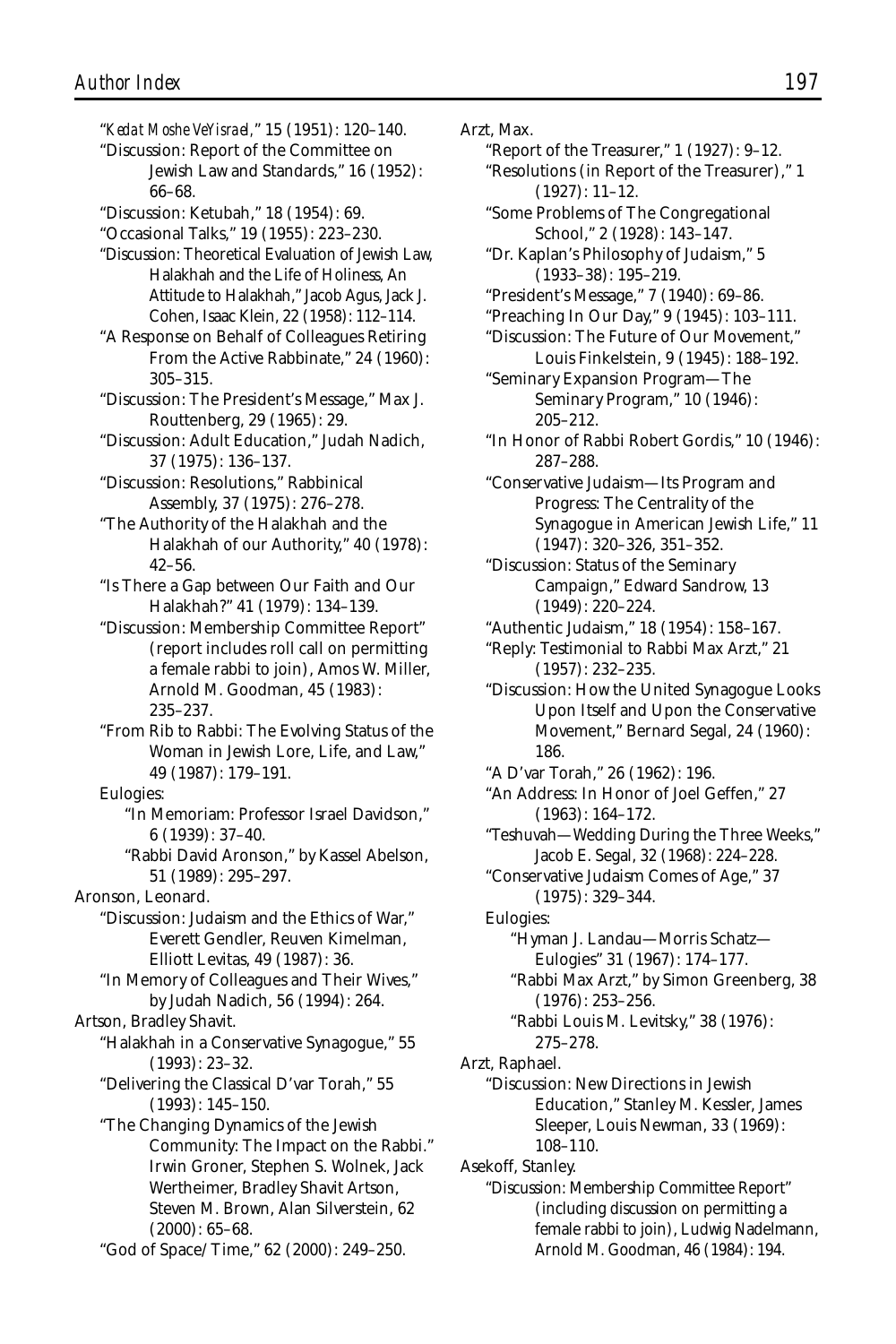Asher, Arnold. "Eulogy," by Bennett A. Neiman, 41 (1979): 252–253. Astor, Carl. "Marking the Publication of *Siddur Sim Shalom,"* 48 (1986): 3. Auerbach, David H. "D'var Torah," 42 (1980): 314–315. Auerbach, Selig S. "Discussion: Resolution: Religion in Israel," Rabbinical Assembly, 28 (1964): 309–310. "Discussion: The Pulpit as an Instrument of Theological Thinking," Louis Jacobs, David Wolf Silverman, 33 (1969): 39. August, Toba. "D'var Torah—Our Inner Lives," 55 (1993): 143–144. Avigdor Haccohen, Shmuel. "*Pesah* in *Aggadah* and Hasidism (Hebrew)," 43 (1981): 5–9 (Hebrew section). Avineri, Shlomo, Professor. "Morality and Policy: American Jews and the State of Israel," David Clayman, Shlomo Avineri, Yosef Goell, Daniel Elazar, Abba Eban, 50 (1988): 96–101. Avital, Colette. "Israel 100 Years After Herzl: Has the Zionist Dream Been Fulfilled?" Philip S. Scheim, Arthur Hertzberg, Colette Avital, 58 (1996): 29–33. Azneer, J. Leonard. "Discussion: The Rabbi in a Small Community," Reuben J. Magil, 13 (1949): 198–202. "Discussion: Report of the Social Action Committee," Morris N. Kertzer, 14 (1950): 263–268, 278–279. "Holistic Medicine: The Role of the Rabbi on the Health Scene," 42 (1980): 201–209. Babin, Moshe. "Maurice I. Kliers: Eulogy," 35 (1973): 130–133. "Rabbi Moshe Babin," by Stanley J. Schachter, 41 (1979): 254–257. Balser, Henry. "Approaches to Conversion," 47 (1985): 161–164. Balter, Mauricio. "The Jewishness of the Jewish State" (Hebrew), Alice Shalvi, Mauricio Balter, Reuven Hammer, David Golinkin, 60 (2000): 187–190. "Regional Reports," Mauricio Balter, Steven R.

Tucker, Alan Iser, Harold Berman, Kenneth L. Cohen, 62 (2000): 364–365. Balter, Shlomo. "Jewish Scholarship: Developments in Biblical Studies," 36 (1974): 181–186. "Discussion: Membership Committee Report" (including discussion on permitting a female rabbi to join), Ludwig Nadelmann, Arnold M. Goodman, 46 (1984): 193. "Discussion: The Future of the Arab Community in Israel," Jack Cohen, Shukri Abed, Majda Saroujie, Hashem Muhammud, Shehadeh Shehadeh, 50 (1988): 136. "*Yitro* and *Mishpatim:* Format and Structure of the Decalogue," 56 (1994): 130–131. Bandel, Ehud. "Masorti Movement: Toward an Era of Peace," 56 (1994): 110–115. "Looking Ahead: Reconciliation Between the Religious Streams," (Hebrew), Alex Lubotsky, Ehud Bandel, David Bigman, Uri Regev, Naftali Rotenberg, 60 (1998): 32–33. "Israel as the Elections Approach: What Does it Mean to American Jews?" Gordon Tucker, Robert J. Lieber, Robert O. Freedman, Ehud Bandel, 61 (1999): 90–93. "Discussion: Israel as the Elections Approach: What Does it Mean to American Jews?" Gordon Tucker, Robert J. Lieber, Robert O. Freedman, Ehud Bandel, 61 (1999): 94–95, 95, 98. "Legal Issues Facing the Conservative Movement in Israel" (Hebrew), Ehud Bandel, Hila Keren, 62 (2000): 197–198. Bar-Zev, Asher. "The Rabbi in a Small Congregation: Joys and Sorrows," 38 (1976): 178–192. "Science, Society, and the Jewish Tradition," 41 (1979): 197–210. "Discussion: Science, Society, and the Jewish Tradition," Asher Bar-Zev, 41 (1979): 210–212. Eulogies: "Rabbi Herbert Seltzer," 51 (1989): 309–313. Barak, Ehud, Hon. "Israel Today and Tomorrow," (Hebrew), 60 (1998): 122–128. Barish, Louis. "The Role of the Jewish Chaplain in the Armed Forces," 15 (1951): 184–188. "Discussion: War and Peace," Mordecai M.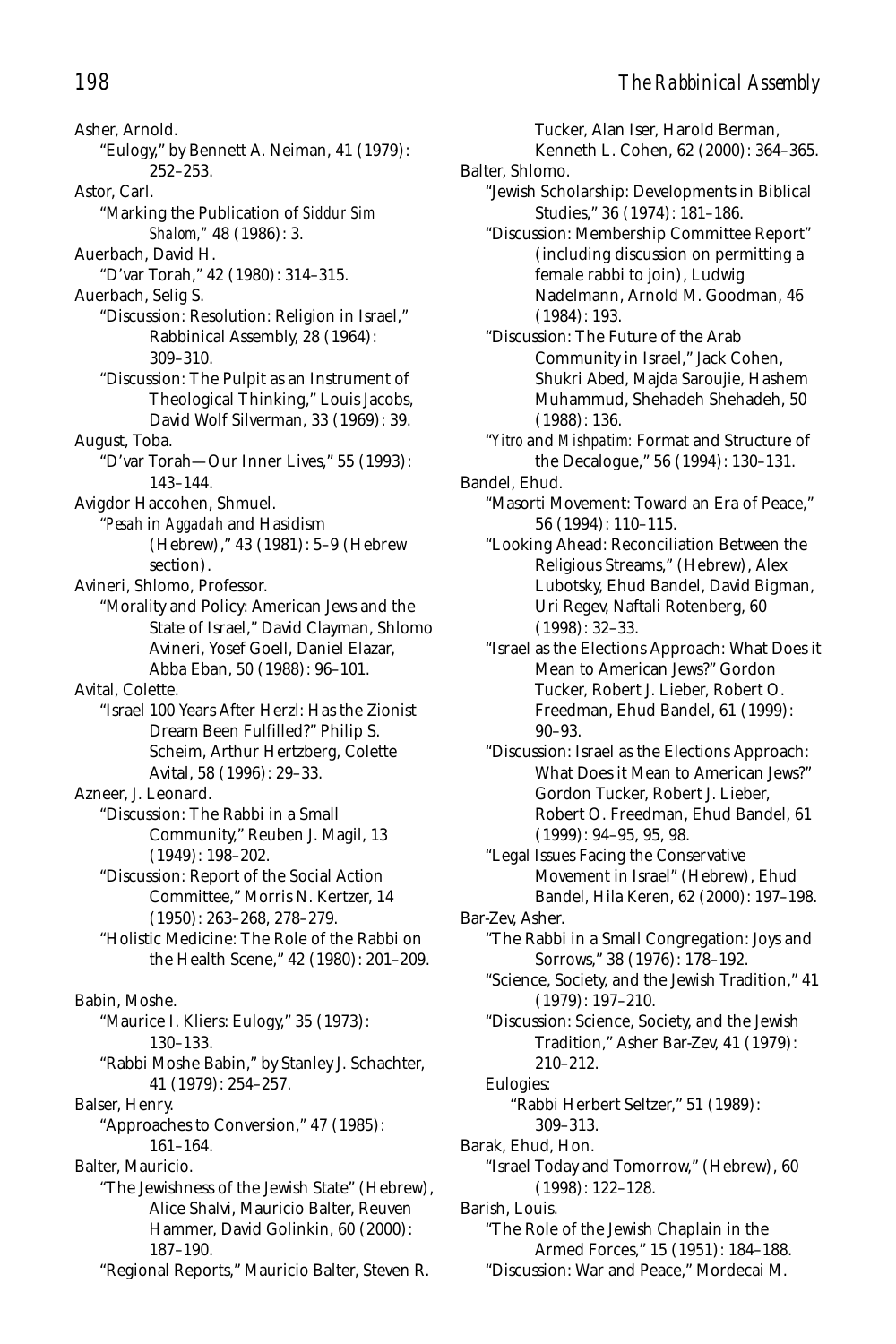Bennett, Emanuel. "Eulogy," by Michael S. Siegel, 53 (1991): 159–162. Bennett, Ephraim I. "Discussion: Report of the Committee on Jewish Law and Standards," Benjamin Z. Kreitman, 34 (1970): 202–203. Eulogies, "Rabbi Ephraim Bennett," by Alfred Kolatch, 56 (1994): 230–233. Bennett, Georgette. "Eulogy of Rabbi Marc Tanenbaum," by Georgette Bennett, Cardinal John J. O'Connor, 55 (1993): 170–175. Bension, Samuel Benjamin. *Author Index 199*

- "Eulogies" (Hebrew), by Gershon Winer, 19 (1955): 259.
- Bentwich, Norman.
	- "The Application of Jewish Law in Palestine," 1 (1927): 70–73. Read at the 1927 convention, first delivered before the Jewish Jurisprudence Sociey in London. Published in *Ha-Mishpat Ha-Ibri,* Vol. 1, pp. 131–136.
- Benyunes, Abraham, Dr. "Discussion: The Jews in America," Arthur Hertzberg, Samuel Chiel, 52 (1990): 21.
- Berger, Aviva Ben Ayoun. "Eulogy of Rabbi Kenneth R. Berger, Aviva Ben Ayoun Berger," by Fredric Kazan, 52 (1990): 231–234.
- Berger, Julius. "Memorial Address," by B. Reuben Weilerstein, 17 (1953): 272.
- Berger, Kenneth E. "D'var Torah—In Memory of Sara Duker," 58 (1996): 199–201.
- Berger, Kenneth R. "Eulogy of Rabbi Kenneth R. Berger, Aviva Ben Ayoun Berger," by Fredric Kazan, 52 (1990): 231–234.
- Bergman, Ben Zion.

"A Conservative Approach to Halakhah," 49 (1987): 47–54.

- "Honoring Colleagues Who Have Served 50 Years and More in the Rabbinate (Faculty Reminiscences): Louis Finkelstein, Louis Ginzberg, Saul Lieberman, Shalom Spiegel, Mordecai Menahem Kaplan," Simon Glustrom, Ezra Finkelstein, Ben Zion Bergman, Hillel E. Silverman, Marshall J. Maltzman, Stanley S. Rabinowitz, 62 (2000): 30–32. Eulogies:
	- "Rabbi Kalman Friedman," 48 (1986): 272–274.

Barnard, George. "Discussion: Israel at the Crossroads," Arthur Hertzberg, Joseph P. Sternstein, 45 (1983): 52. Barneis, Henry E. "In Memory of Departed Colleagues and Their Wives," by Irwin Groner, 55 (1993): 184. Baron, Barry. "Discussion: Behind the Scenes at the White House," Susan Grossman, Wolf Blitzer, 61 (1999): 58. Baron, Salo W. "The Image of the Rabbi in Traditional Literature," 24 (1960): 84–92. Baroway, Moses. "Memorial Paper," by Frank I. Schechter. 1 (1927): 92–95. Barras, Abraham D. "Rabbi Abraham D. Barras," by Arthur Hertzberg, 46 (1984): 140. Barsel, Solomon M. "Eulogies," by Max L. Forman, 16 (1952): 217–219. Basel, Alexander. "In Memoriam," by Max Drob, 8 (1941–44): 116–118. Bavli, Hillel. "Peretz Smolenskin," (Hebrew), 8 (1941–44): 98–106. Bayme, Steven, Dr. "Intermarriage and Conservative Judaism: Communal Policy and Program Direction," 53 (1991): 36–46. Beals, Michael. "Discussion: Israel as the Elections Approach: What Does it Mean to American Jews?" Gordon Tucker, Robert J. Lieber, Robert O. Freedman, Ehud Bandel, 61  $(1999): 95.$ Beilin, Yossi, Hon. "Searching for Peace," (Hebrew), 60 (1998): 115–121. Bell, Harold. "The Concept of *Hiddur Mitzvah* in Rabbinic Texts," 51 (1989): 230–233. Bell, Morris. "Eulogy of Rabbi Morris Bell," by Samuel Chiel, 36 (1974): 192–193. Bellin, Lowell E. "Bureacratic Dilemmas in Medicine," 36 (1974): 43–47. Bender, Charles.

Kaplan, William C. Davidon, Herman

Kahn, 27 (1963): 78–79.

"Eulogy," by Bernard Leffell, 56 (1994): 227–229.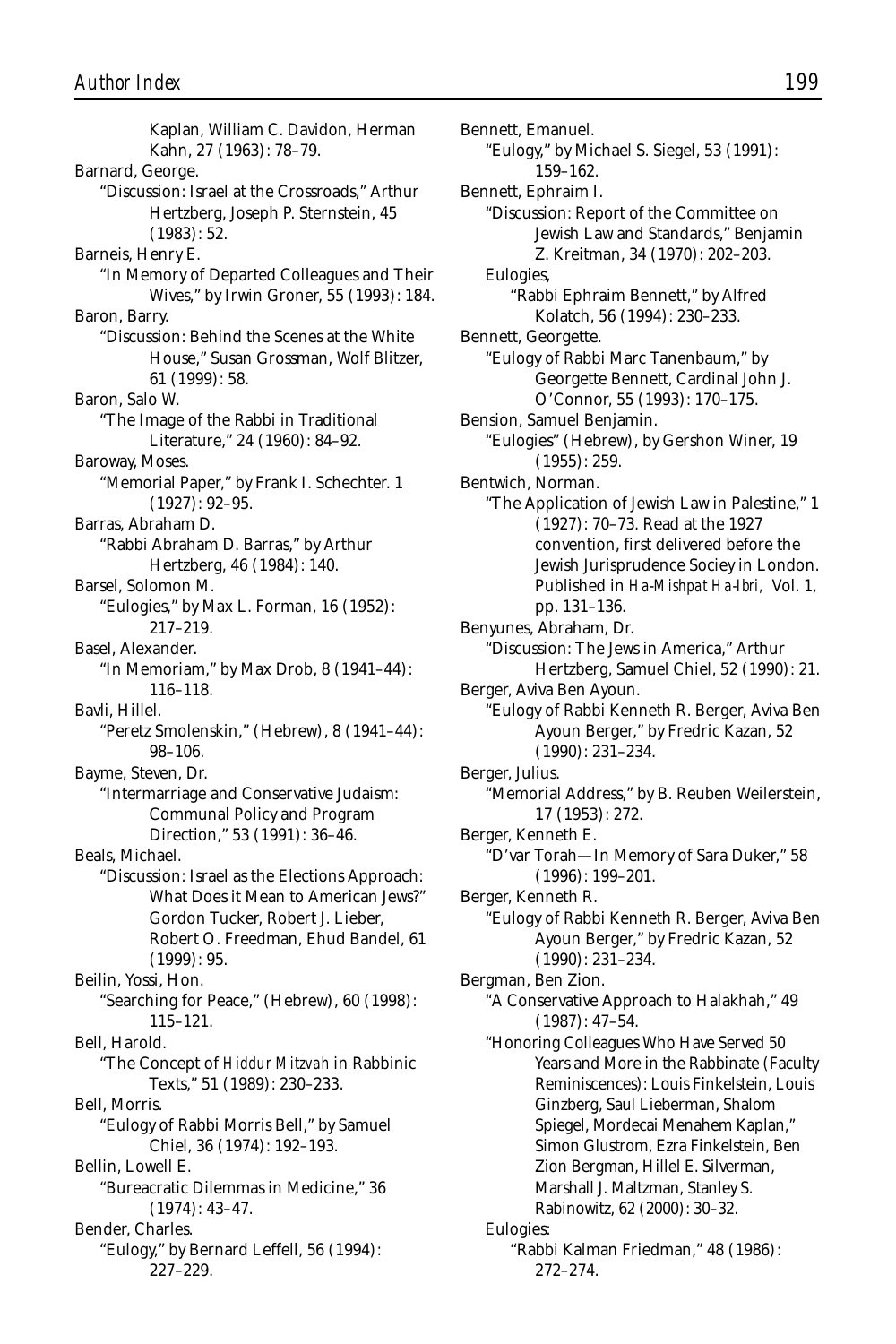Bergman, Ben Zion *(cont'd.)* Eulogies *(cont'd.)* "Rabbi Charles William Steckel," 50 (1988): 245–248. "Rabbi Norman Tarnor," 61 (1999): 183, 215–216. Berkowitz, Martin. "Eulogy of Nahum B. Kreuger," 14 (1950): 323–324. Berkowitz, Samuel H. "Discussion: The Intellectual and the Rabbi," Milton Himmelfarb, 27 (1963): 137–140. Berkun, Alvin K. "Membership Committee," Alvin K. Berkun, Isidoro Aizenberg, 60 (1998): 280–282. "Discussion: Behind the Scenes at the White House," Susan Grossman, Wolf Blitzer, 61 (1999): 62. "Discussion: The Chancellor and the Cardinal," Alan Silverstein, William Keeler, Ismar Schorsch, 61 (1999): 78. Berman, Harold J. "Reaching Out and Sharing with Our Muslim Neighbors," 54 (1992): 194–196. "Regional Reports," Mauricio Balter, Steven R. Tucker, Alan Iser, Harold Berman, Kenneth L. Cohen, 62 (2000): 367. Berman, Jeremiah J. "Discussion: Resolutions," Israel M. Goldman, Eli A. Bohnen, Sanders A. Tofield, Jeremiah Berman, Arthur Neulander, 11 (1947): 116–118. "The Rabbi—Some Aspects of His Life and Work: Principals Governing Congregational-Rabbinical Agreements," 11 (1947): 267–272, 274–275. Eulogies: "Memorial Services: Moses Hyamson," 13 (1949): 449–452. "Eulogies" (Hebrew), by Gershon Winer, 19 (1955): 260. Berman, Mandel L. "Installation of the President and Officers," Kassel Abelson, Albert L. Lewis, Ismar Schorsch, David Hermelin, William Davidson, Mandel L. Berman, Irving Laker, 52 (1990): 121–122. Berman, Myron. "Discussion: The Rabbinical Assembly Faces the Seventies," Edward M. Gershfield, William H. Lebeau, Hillel E. Silverman, Mayer Abramowitz, 34 (1970): 137–138.

Bernards, Solomon.

"Discussion: Report of the Executive Vice-President," Wolfe Kelman, 28 (1964): 23. "Discussion: The Jew in the Non-Jewish World," Stuart E. Rosenberg, Seymour Siegel, 31 (1967): 86. "Discussion: Adult Jewish Education Reconsidered," Simon Noveck, 42 (1980): 191–192. Bernstein, Alexander. "Opening Prayer," 5 (1933–38): 249. Bernstein, Irving. "We are One: The Challenge Facing the Jewish Community," delivered at the 1977 Convention. Published in *Conservative Judaism,* Volume 31, Number 2, Winter 1977. Bernstein, Louis. "An Address" (regarding a national Beth Din, conversion, and intermarriage), 47 (1985): 39–44. Bernstein, Philip S. "Presentation of Solomon Schechter Award," 12 (1948): 290–298. "Discussion: Jewish Unity in America," Ira Eisenstein, 16 (1952): 125–138. Bienenfeld, Jesse. "The Status of Judaism in Leading Jewish Centers of Europe: Some Aspects of Jewish Life in Vienna," 2 (1928): 171–176. Eulogy: "In Memoriam," by Leon Spitz, 9 (1945): 226. Bigman, David. "Looking Ahead: Reconciliation Between the Religious Streams," (Hebrew), Alex Lubotsky, Ehud Bandel, David Bigman, Uri Regev, Naftali Rotenberg, 60 (1998): 35–36. Birnbaum, Benjamin H. "A Valuation of the Conservative Movement," 6 (1939): 161–164. "*Hesped*," by Aaron H. Blumenthal, 25 (1961): 165, 168. Birnbaum, Irvin. "Discussion: The Relationship of the Conservative Movement in Judaism to the Zionist Movement, the Zionist Organization of America, the State of Israel, the World Zionist Organization and to *K'lal Yisrael,"* Simon Greenberg, 28 (1964): 88. "On Strengthening the Synagogue (Hebrew)," 43 (1981): 10–11 (Hebrew section).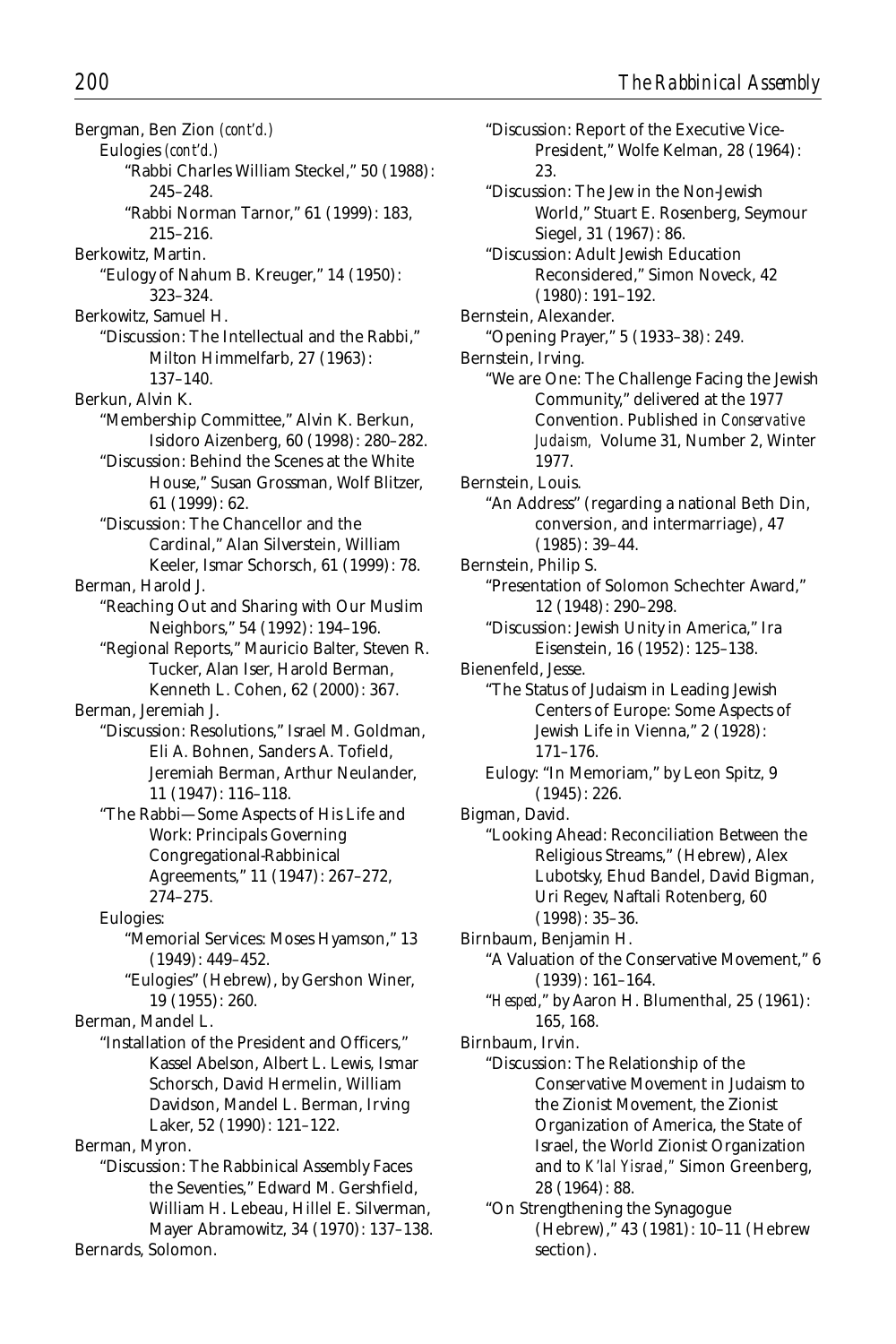| <b>Author Index</b>                                                                            | 201                                               |
|------------------------------------------------------------------------------------------------|---------------------------------------------------|
| "Being a Conservative Rabbi in Israel: The Agony<br>and the Ecstasy," Philip Spectre, Jonathan | H. Blumenthal, Seymour Siegel, 31<br>(1967): 225. |
| Perlman, Michael Graetz, Robert Harris,                                                        | Eulogies:                                         |
| Moshe Re'em, Matt Futterman, Natan                                                             | "Rabbi Fishel A. Pearlmutter," by David           |
| Irwin Birnbaum, Levi Ha-Levi, Joseph                                                           | Blumenfeld, Marvin L. Labinger, 46                |
| Heckelman, Yossef Green, Moshe                                                                 | $(1984): 165 - 169.$                              |
| Tutnauer, 50 (1988): 36-37.                                                                    | Blumenfield, Samuel M.                            |
| Birnbaum. Moshe.                                                                               | "Some Aspects of Adult Jewish Education," 5       |
| "Eulogy of Rabbi Julius Goldberg," 60 (1998):                                                  | $(1933-38): 448-460.$                             |
| $223 - 225.$                                                                                   | Blumenthal, Aaron H.                              |
| Blechman, Nathan.                                                                              | "Discussion: Preaching Modern Religion," Ira      |
| "Eulogy," by Abraham Nowak, 16 (1952): 220.                                                    | Eisenstein, 7 (1940): 150-154.                    |
| Bleich, Harold.                                                                                | "Preparing for Returning Servicemen," 9           |
| "Eulogy of Rabbi Harold Bleich," by Jules                                                      | $(1945): 69-78.$                                  |
| Harlow, 42 (1980): 235-238.                                                                    | "Discussion: The Rabbi in a Small                 |
| Blitzer, Wolf.                                                                                 | Community," Reuben J. Magil, 13                   |
| "American Views Israel and Israel Views                                                        | $(1949): 203 - 204.$                              |
| America," Martin Indyk, Wolf Blitzer, 51                                                       | "Discussion: Responsum on the Sabbath,"           |
| $(1989): 138-144.$                                                                             | Morris Adler, Jacob Agus, Theodore                |
| "Discussion: American Views Israel and Israel                                                  | Friedman. 14 (1950): 181-182.                     |
| Views America," Martin Indyk, Wolf                                                             | "Discussion: Report of the Committee on           |
| Blitzer, 51 (1989): 146-147, 148-149.                                                          | Jewish Law and Standards," 16 (1952):             |
| "Behind the Scenes at the White House,"                                                        | $64 - 66.$                                        |
| Susan Grossman, Wolf Blitzer, 61                                                               | "Discussion: Teshuvah on a Kohen Marrying a       |
| $(1999): 49-57.$                                                                               | Divorcée," 18 (1954): 59-60.                      |
| "Discussion: Behind the Scenes at the White                                                    | "The State of the Rabbinical Assembly in the      |
| House," Susan Grossman, Wolf Blitzer,                                                          | Conservative Movement," 18 (1954):                |
| $61$ (1999): 57–58, 59–60, 60, 61–62,                                                          | $126 - 140.$                                      |
| 63.                                                                                            | "Discussion: Report of the Committee on           |
| Block, Asher.                                                                                  | Jewish Law and Standards," 19 (1955):             |
| "Discussion: The Relationship of the American                                                  | 41.                                               |
| Jewish Community to Israel," S. Joshua                                                         | "An Aliyah For Women," 19 (1955): 168-181.        |
| Kohn, 13 (1949): 237–244.                                                                      | "Presidential Report," 21 (1957): 37-56.          |
| Block, Zelick L.                                                                               | "Presidential Address," 22 (1958): 43-67.         |
| "Rabbi Samuel Smerling," 61 (1999): 183,                                                       | "Discussion: Manpower for Conservative            |
| 213-214.                                                                                       | Judaism," Eli Ginzberg, 24 (1960): 41.            |
| Bloom, Jack H                                                                                  | "Discussion: The Jewish Theological Seminary      |
| "D'var Torah," 29 (1965): 118-119.                                                             | of America: An Evaluation," Simon                 |
| "Inner Dynamics of the," 42 (1980): 132-137.                                                   | Greenberg, 24 (1960): 166-168.                    |
| "Communication Strategies in the Rabbinate,"                                                   | "Discussion: The Relationship of the              |
| 49 (1987): 123-128.                                                                            | Conservative Movement in Judaism to               |
| "By the Power Vested in Me': The Use of                                                        | the Zionist Movement, the Zionist                 |
| Symbolic Power," 56 (1994): 216-217.                                                           | Organization of America, the State of             |
| "The Power to Name," 57 (1995): 159.                                                           | Israel, the World Zionist Organization            |
|                                                                                                |                                                   |

Birnbaum, Moshe. "Eulogy of Rabbi Julius Goldberg," 60 (1998): 223–225. Blechman, Nathan. "Eulogy," by Abraham Nowak, 16 (1952): 220. Bleich, Harold. "Eulogy of Rabbi Harold Bleich," by Jules Harlow, 42 (1980): 235–238. Blitzer, Wolf. "American Views Israel and Israel Views America," Martin Indyk, Wolf Blitzer, 51 (1989): 138–144. "Discussion: American Views Israel and Israel Views America," Martin Indyk, Wolf Blitzer, 51 (1989): 146–147, 148–149. "Behind the Scenes at the White House," Susan Grossman, Wolf Blitzer, 61 (1999): 49–57. "Discussion: Behind the Scenes at the White House," Susan Grossman, Wolf Blitzer, 61 (1999): 57–58, 59–60, 60, 61–62, 63. Block, Asher. "Discussion: The Relationship of the American Jewish Community to Israel," S. Joshua Kohn, 13 (1949): 237–244. Block, Zelick L. "Rabbi Samuel Smerling," 61 (1999): 183, 213–214. Bloom, Jack H "D'var Torah," 29 (1965): 118–119. "Inner Dynamics of the," 42 (1980): 132–137. "Communication Strategies in the Rabbinate," 49 (1987): 123–128. "'By the Power Vested in Me': The Use of Symbolic Power," 56 (1994): 216–217. "The Power to Name," 57 (1995): 159. Bluhm, Arthur. "Eulogy of Rabbi Arthur Bluhm," by Amram Prero, 27 (1963): 192–195. Blum, Yehuda Z, Hon. "Israel on the Eve of *Yom Ha-Atzma-ut,"* 44 (1982): 12–19. "Discussion: Israel on the Eve of *Yom Ha-Atzma-ut,"* 44 (1982): 19–21. Blumenfeld, David.

"Discussion: Teshuvah: Bingo in Conservative Congregations," Leon B. Fink, Aaron

- "Rabbi Fishel A. Pearlmutter," by David Blumenfeld, Marvin L. Labinger, 46
- Blume
- "Some Aspects of Adult Jewish Education," 5
- Blume
	- "Discussion: Preaching Modern Religion," Ira
	- "Preparing for Returning Servicemen," 9
	- "Discussion: The Rabbi in a Small Community," Reuben J. Magil, 13
	- "Discussion: Responsum on the Sabbath," Morris Adler, Jacob Agus, Theodore
	- "Discussion: Report of the Committee on  $(1952)$ :
	- "Discussion: Teshuvah on a *Kohen* Marrying a
	- "The State of the Rabbinical Assembly in the Conservative Movement," 18 (1954):
	- "Discussion: Report of the Committee on  $(1955)$ :
	- "An *Aliyah* For Women," 19 (1955): 168–181.
	- "Presidential Report," 21 (1957): 37–56.
	- "Presidential Address," 22 (1958): 43–67.
	- "Discussion: Manpower for Conservative  $0: 41.$
	- "Discussion: The Jewish Theological Seminary of America: An Evaluation," Simon
	- ism to the Zionist Movement, the Zionist Organization of America, the State of zation and to *K'lal Yisrael*," Simon Greenberg, 28 (1964): 92–93.
	- "Teshuvah—*Yom Tov Sheni Shel Goluyot,"* Aaron H. Blumenthal, 28 (1964): 255–272.
	- "Teshuvah—*Tisha B'Av* and the Three Weeks" (minority and majority opinions), Aaron H. Blumenthal, Ben Zion Bokser, Leon B. Fink, 28 (1964): 275–292.
	- "Teshuvah—Converts of Questionable Status," Aaron H. Blumenthal, Leon Fink, 30 (1966): 109–110.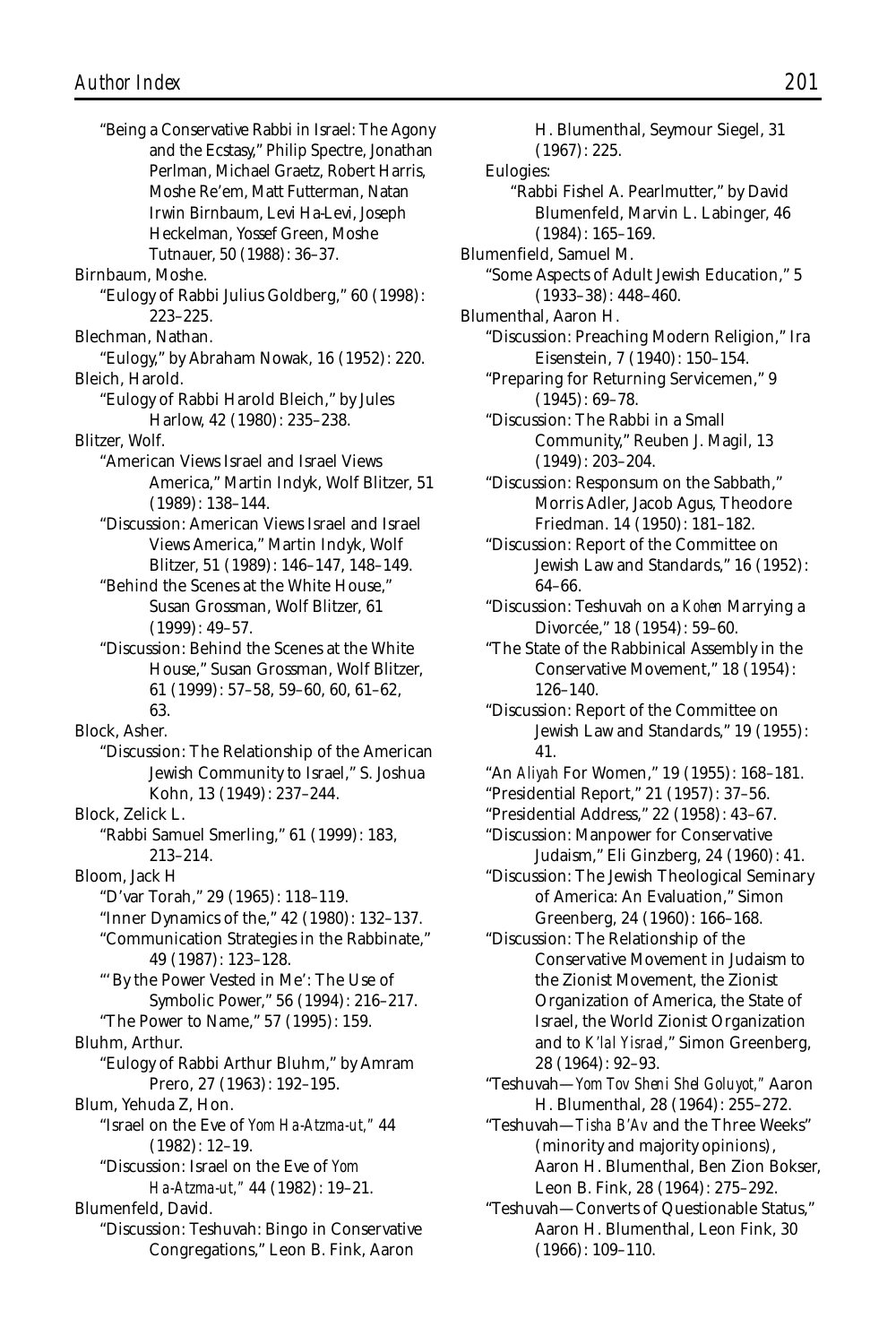Blumenthal, Aaron H. *(cont'd.)*

- "Teshuvah—Bingo in Conservative Congregations," Aaron H. Blumenthal, Seymour Siegel, 31 (1967): 219–221.
- "The *Shulhan Arukh* After 400 Years: A Conservative Approach: A Response," 32 (1968): 48–55.
- "Discussion: The *Shulhan Arukh* After 400 Years: A Conservative Approach," Isaac Klein, Aaron H. Blumenthal, Leon B. Fink, 32 (1968): 68, 70–71.
- "Teshuvah—Wedding During the Three Weeks," Jacob E. Segal, 32 (1968): 224–228.
- "Discussion: Report of the Committee on Jewish Law and Standards," Benjamin Z. Kreitman, 34 (1970): 205–207.
- Eulogies: "*Hesped:* Benjamin H. Birnbaum—Norman Salit—Sanders A. Tofield—William P. Greenfeld," 25 (1961): 164–168.
	- "Rabbi Aaron H. Blumenthal," by Wolfe Kelman, 45 (1983): 191–193.
- Blumenthal, David R.
	- "Revelation: A Modern Dilemma," delivered at the 1977 Convention. Published in *Conservative Judaism,* Volume 31, Number 2, Winter 1977.

Bockman, David.

- "Discussion: The Renewed Yearning and Search for God: A New Jewish Spirituality?" Neil Gillman, James Fowler, Elliott Abrams, Rodger Kamenetz, Martin S. Cohen, 61 (1999): 38.
- Bogner, Sidney M.
	- "Eulogy of Rabbi Sidney Bogner," by Albert L. Raab, 48 (1986): 259–261.
- Bohnen, Eli A. "Discussion: Symposium on Education: What Jewish Equipment We Ought to Give the Bar Mitzvah or Confirmant," David Aronson, 5 (1933–38): 330.
	- "Discussion: Preaching Modern Religion," Ira Eisenstein, 7 (1940): 155–158.
	- "Discussion: Resolutions," Israel M. Goldman, Eli A. Bohnen, Sanders A. Tofield, Jeremiah Berman, Arthur Neulander, 11 (1947): 116–118.
	- "Practical Problems of the Rabbinate— Something About My Ministry," 13 (1949): 157–162.
	- "Remarks of the President," 30 (1966): 26–30.
	- "Teshuvah—Converts of Questionable Status," Eli A. Bohnen, Arthur David, David

Feldman, Morris Goodblatt, Arnold Goodman, Isaac Klein, Benjamin Kreitman, Samuel Schaffler, Israel Silverman, Saul Teplitz, 30 (1966): 105–108. "Presidential Address," 31 (1967): 1–10. "Presidential Address," 32 (1968): 1–6. "Introduction of Ambassador Yitzhak Rabin," 32 (1968): 118. "Remarks of the Past President," 32 (1968): 153–155. "Teshuvah—Wedding During the Three Weeks," Jacob E. Segal, 32 (1968): 224–228. "Teshuvah—*T'nai B'Kiddushin,"* Eli A. Bohnen, Edward Gershfield, Benjamin Kreitman, Seymour Siegel, 32 (1968): 229–248. "Conservative Judaism and Jewish Law," Aaron H. Blumenthal, Seymour Siegel, 40 (1978): 168–170. Eulogies: "Morris Adler—Eulogy," 30 (1966): 82–85. "Albert I. Gordon—Eulogy," 33 (1969): 176–177. "Rabbi Eli A. Bohnen," by Joel H. Zaiman, 55 (1993): 157–158. Bokser, Baruch M. "Reasons and Rationales for *Mitzvot:* Two Studies," 49 (1987): 235–244. Eulogy: "Rabbi Baruch Bokser," by Allan Kensky, 53 (1991): 163–167. Bokser, Ben Zion. "Report on the Bulletin," 6 (1939): 66–67. "Resume—Judaism and Contemporary Social Problems," 6 (1939): 94. "Discussion: Seminary Expansion Program," 10 (1946): 219. "*Siyyum HaShas* in Commemoration of the 100th Anniversary of the Birth of Professor Solomon Schechter: The Portrait of a Halakhist—The World of Rabbi Judah Loew of Prague," 11 (1947): 289–314. "The Future of the American Jewish Community," 12 (1948): 193–206, 225–228. "Responsum on the Sabbath—The Sabbath Halakhah: Travel and the Use of Electricity," 14 (1950): 156–164. "Discussion: The Responsum on the Sabbath," Morris Adler, Jacob Agus, Theodore Friedman, 14 (1950): 186–187.

"Experiences in Strengthening the Sabbath—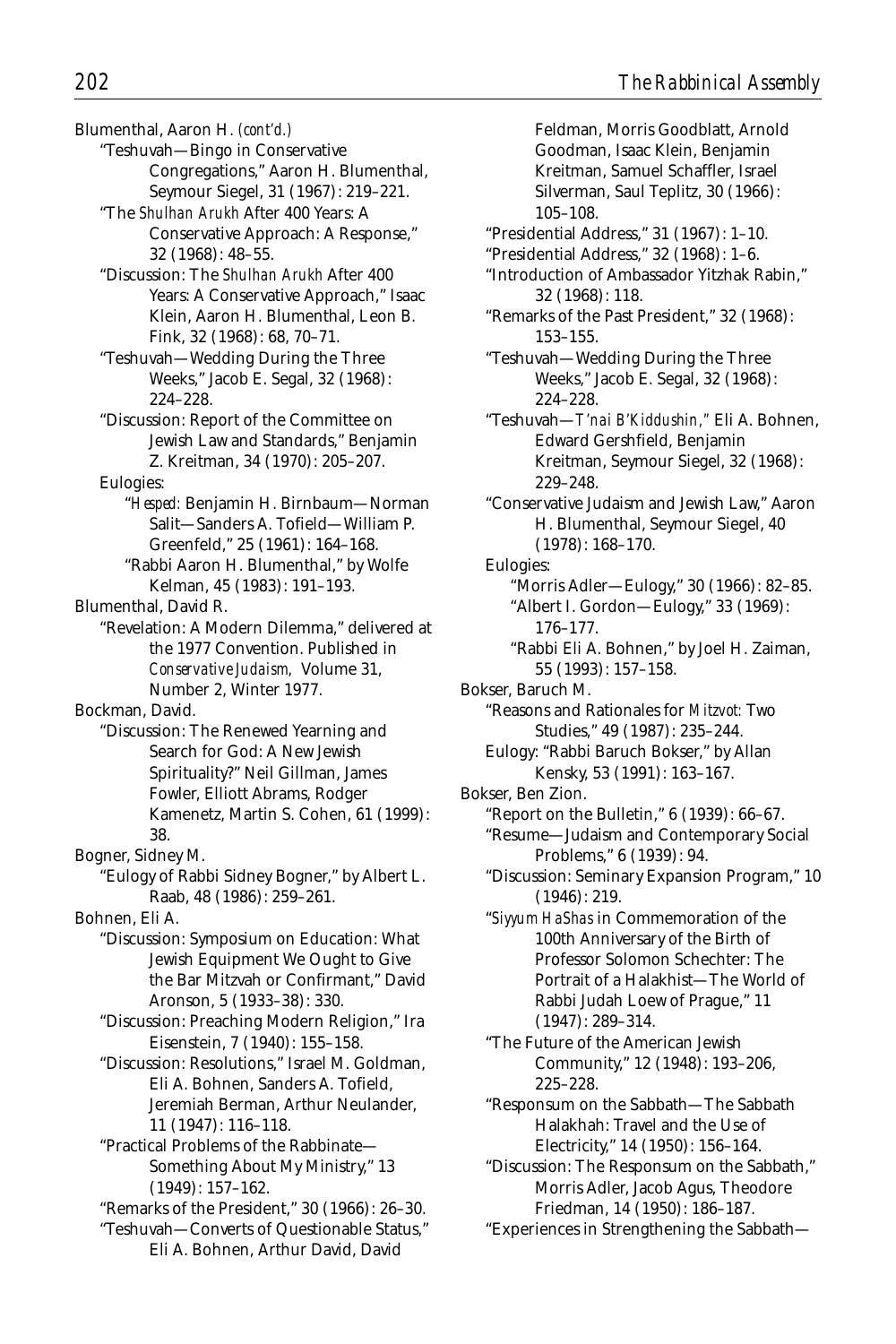The Forest Hills Plan," 14 (1950): 189–192. "The Role of Symbol in the Art of Preaching," 20 (1956): 184–191. "Developments in the Field of *'Ishut'* in Israeli Law," 21 (1957): 151–157. "Discussion: Theoretical Evaluation of Jewish Law*—Halakhah* and the Life of Holiness—An Attitude to *Halakhah,"* Jacob Agus, Jack J. Cohen, Isaac Klein, 22 (1958): 114–115. "Report on the Committee on Jewish Law and Standards," 24 (1960): 286–291. "Report on the Committee of Jewish Law and Standards," 28 (1964): 238–243. "Teshuvah—*Brit Milah,"* 28 (1964): 273–274. "Teshuvah—*Tisha B'Av* and the Three Weeks" (minority and majority opinions), Aaron H. Blumenthal, Ben Zion Bokser, Leon B. Fink, 28 (1964): 275–292. "An Evaluation of the Ecumenical Movement," Ben Zion Bokser, George Higgins, David R. Hunter, 31 (1967): 103–127. "Discussion: An Evaluation of the Ecumenical Movement," Ben Zion Bokser, George Higgins, David R. Hunter, 31 (1967): 145–146. "Rabbi Judah Loew of Prague (1512–1609)," 40 (1978): 128–138. Eulogies: "In Memoriam: Rabbi Phineas Kartzinel," 4 (1930–32): 381–382. "Rabbi Ben Zion Bokser," by Max J. Routtenberg, 46 (1984): 141–143. Bonder, David. "Memorial Tribute for Colleagues," by Stanley S. Rabinowitz, 60 (1998): 213. Bonder, Isaac. "Isaac Bonder: Eulogy," by Neil Gillman, 34 (1970): 168–171. Book, Philip. "Eulogy of Rabbi Simon Resnikoff," 50 (1988): 233–236. Boraisha, Menachem. "Whither American Jewry?" 10 (1946): 256–257. Bornstein, Marvin. "Eulogy of Rabbi David Cohen," 41 (1979): 258–259. Borodowski, Alfredo. "Can God Undo Auschwitz?: A Philosophical Resonse Concerning God's Power," 56 (1994): 119–129. "Discussion: The Renewed Yearning and Search for God: A New Jewish

Spirituality?" Neil Gillman, James Fowler, Elliott Abrams, Rodger Kamenetz, Martin S. Cohen, 61 (1999): 38. Borowitz, Eugene B. "The Prospects for Jewish Denominationalism," delivered at the 1976 Convention. Published in *Conservative Judaism,* Vol. 30, No. 4, 1976. "Eulogy of Rabbi Steven Samuel Schwarzschild," 52 (1990): 249–250. Bosniak, Jacob. "Report of the Pension Committee," 1 (1927): 12–16. "Discussion: Report of the Survey on Ritual," Morris Silverman, 4 (1930–32): 341–343. "In Memory of Departed Colleagues: Jacob Bosniak," by Morris S. Goodblatt, 28 (1964): 225–227. Boys, Mary C. "Cultures and Communities: Trends and Transformations in a New Century." Mary C. Boys, David Ellenson, 62 (2000): 98–107. Brandiss, Joseph. "Eulogy of Rabbi Joseph Brandiss," by Martin S. Halpern, 38 (1976): 257–259. Braude, William G. "Eulogy of Rabbi William G. Braude," by Saul Leeman, 50 (1988): 202–204. Braun, Barbara. "*Havurah* Failures and Successes," Barbara Braun, David Gill, Alan Shulman, George Schleslinger, 41 (1979): 56–57. "Discussion: *Havurah* Failures and Successes," Barbara Braun, David Gill, Alan Shulman, George Schleslinger, 41 (1979): 58, 59, 59–60, 68. Breger, Marcus. "Eulogy of Rabbi Marcus Breger," by Philip Lipis, 38 (1976): 260–264. Breger, Marshall. "Shall the Poor Ever Cease from Our Land?: Welfare and Immigration Reform," Leonard Fein, Marshall Breger, 57 (1995): 85–94. Brickman, William. "Teachers For Today and Tomorrow," 20 (1956): 220–222. Brickner, Barnett R. "Discussion: Jewish Unity in America," Ira Eisenstein, 16 (1952): 139–147.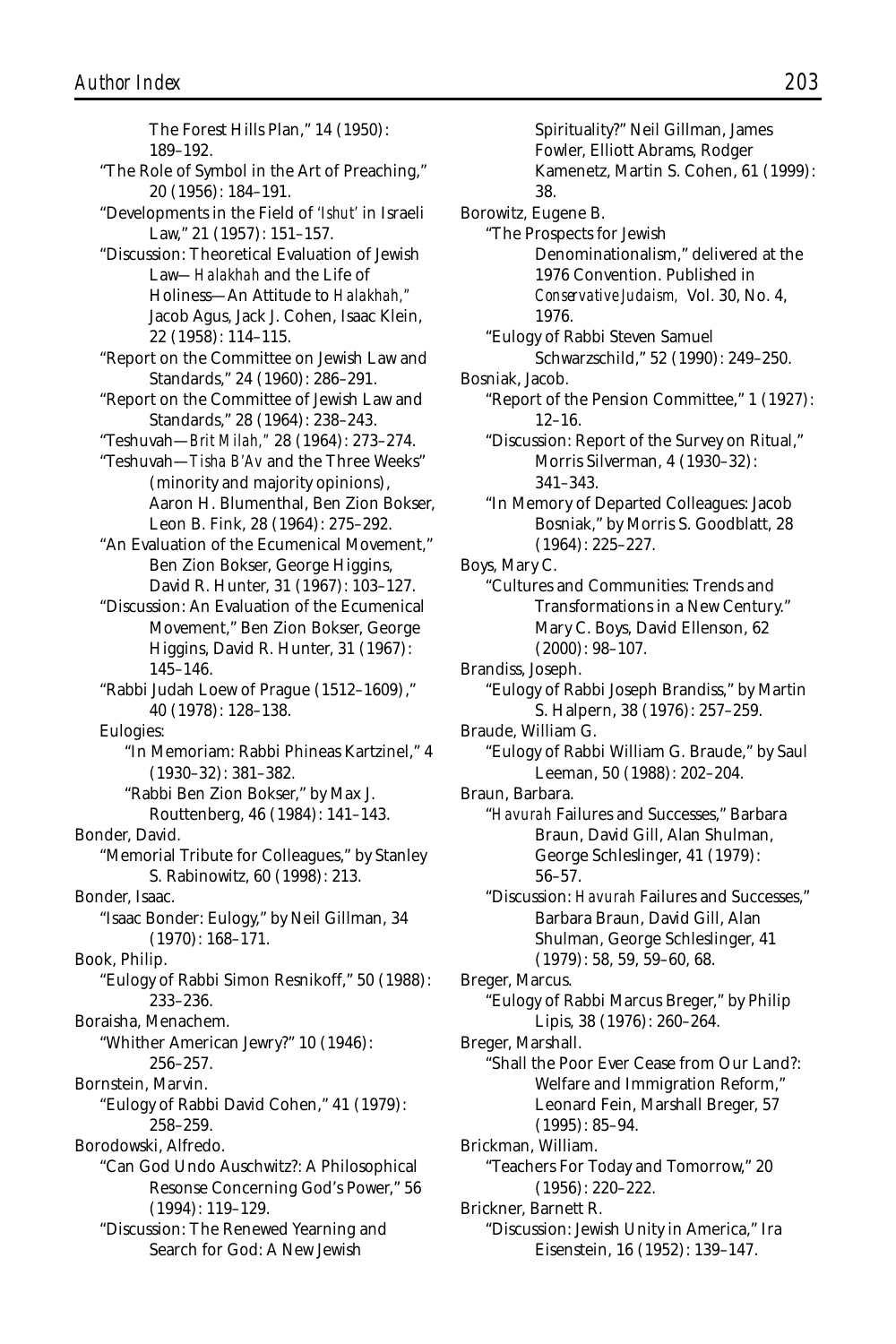Brill, Mordecai L. "Eulogy of Rabbi Mordecai L. Brill," by Arnold A. Lasker, 56 (1994): 234–236. Brodie, Joseph. "Entering the Second Century: From Scholarship to the Rabbinate," Joseph Brodie, Neil Gillman, Raymond P. Scheindlin, 48 (1986): 36–41. Brody, Seth L. "Eulogy of Rabbi Seth L. Brody," by Michael Rascoe, 58 (1996): 207–210. Bromberg, Kenneth. "Discussion: Alternatives in Jewish Education," Stanley Rabinowitz, Morton Siegel, 34 (1970): 79–80. "Discussion: Seeking Peace and the Soviet Union," Max Kampelman, 51 (1989): 92. Bronfman, Edgar M. "On Soviet Jewry," Edgar M. Bronfman, 51 (1989): 49–55. "Discussion: On Soviet Jewry," Edgar M. Bronfman, 51 (1989): 55–61. Bronstein, Guillermo Luis. "D'var Torah—Serving as Rabbi," 57 (1995): 163–164. Brown, Steven M. "The Changing Dynamics of the Jewish Community: The Impact on the Rabbi," Irwin Groner, Stephen S. Wolnek, Jack Wertheimer, Bradley Shavit Artson, Steven M. Brown, Alan Silverstein, 62 (2000): 68–73. Buch, Arthur D. "The Rabbi as Communal Leader: Interfaith Activity and Democracy," 10 (1946): 127–129. Eulogy: "Rabbi Arthur D. Buch," by Joel S. Geffen, 44 (1982): 148–149. Budick, Burton. "Rabbi Isidore Budick" 51 (1989): 298–299. Budick, Isidore. "Eulogy of Rabbi Isidore Budick," by Burton Budick, 51 (1989): 298–299. Burg, Avraham. "Have We Entered a Post-Zionist Age?" 59 (1997): 5–12. Burnstein, Alexander J. "The Abiding Value of the Resurrection Belief," 3 (1929): 132–150. "Discussion: The Place of the Rabbi in American Jewish Life," Mordecai M. Kaplan, 7 (1940): 291–293. Eulogy: "Rabbi Alexander J. Burnstein," by Simon Greenberg, 43 (1981): 91–93.

Burstein, Abraham. "Eulogies: Jacob Katz," 14 (1950): 321–322. "Abraham Burstein: Eulogy," by Abraham J. Karp, 31 (1967): 169–171. Burstein, Elliott M. "Status of Our Movement: On the Pacific Coast," 3 (1929): 66–70. "Discussion: Salient Features of My Rabbinate," Louis M. Levitsky, 13 (1949): 150–151. Eulogies: "In Memoriam: Rabbi Michael Fried," 8 (1941–44): 119. "Rabbi Elliott Burstein," by Harold M. Schulweis, 38 (1976): 265. Burstein, Samuel M. "In Memory of Colleagues and Their Wives," by Judah Nadich, 56 (1994): 264. Cahan, Leonard S. "Discussion: Membership Committee Report" (report includes roll call on permitting a female rabbi to join), Amos W. Miller, Arnold M. Goodman, 45 (1983): 244–245. "The Day School and the Synagogue," Joshua Elkin, Shulamit Elster, Leonard S. Cahan, Stuart Saposh, Moshe Edelman, 48 (1986): 232–233. Cahana, Moshe. "Discussion: Resolutions Adopted (The Birmingham Resolution)," 27 (1963): 243. Cantor, Debra S. "D'var Torah—Holiness," 53 (1991): 153–156. "D'var Torah—In Honor of the Fiftieth Anniversary of Camp Ramah," 59 (1997): 173–176. Caplan, Judith Langer. "Eulogy of Rabbi Samuel Langer," 58 (1996): 216–218. Cardin, Benjamin. "The Halakhic and Ethical Standards to Be Expected of Leaders in Public and Religious Life," Arnold M. Goodman, Samuel Dash, Benjamin Cardin, Elliot N. Dorff, 61 (1999): 107–112. "Discussion: The Halakhic and Ethical Standards to Be Expected of Leaders in Public and Religious Life," Arnold M. Goodman, Samuel Dash, Benjamin Cardin, Elliot N. Dorff, 61 (1999): 119–120, 121–123. Cardin, Nina Beth. "D'var Torah—On Parents and Their Children's Lives," 52 (1990): 219–221.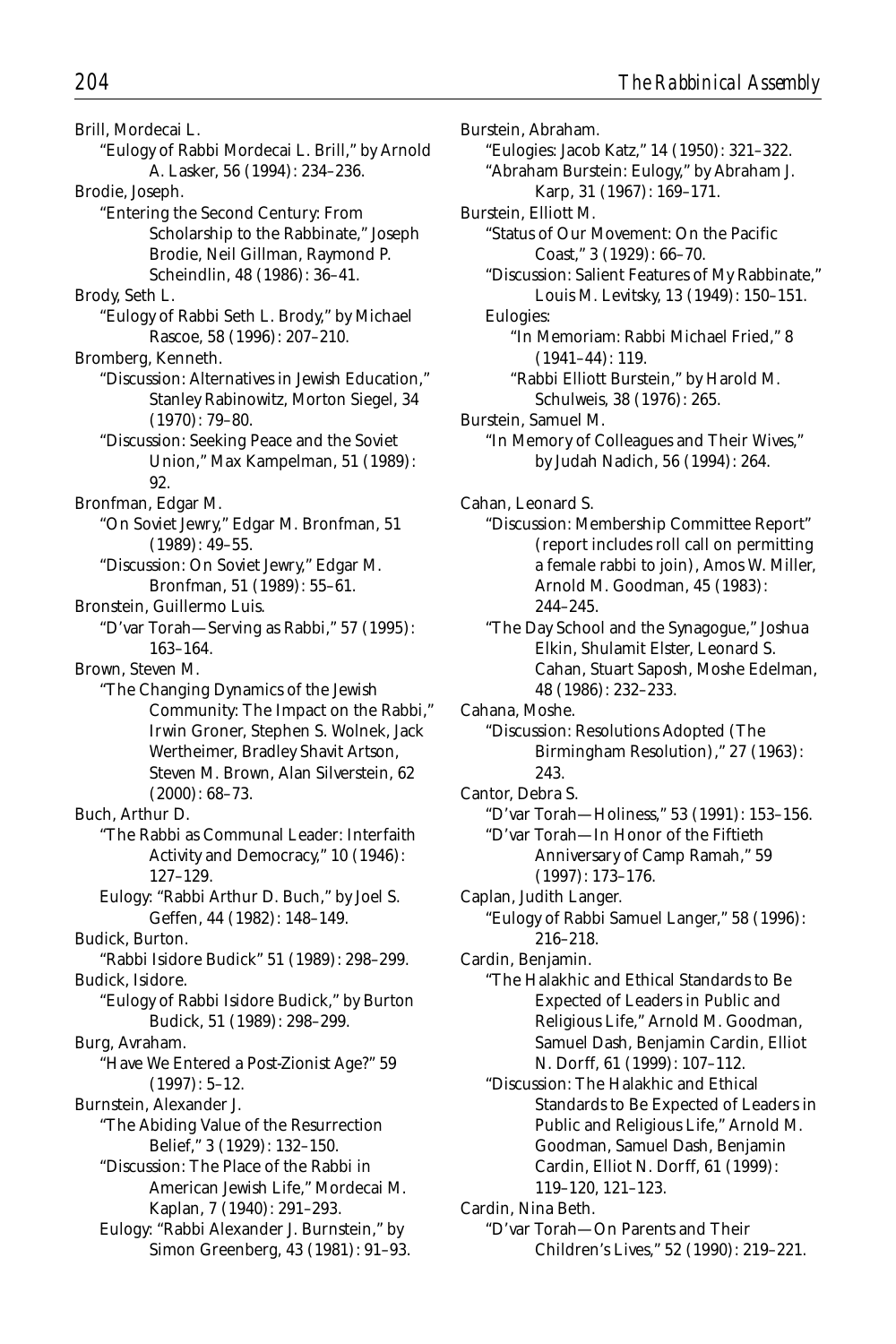Cardin, Shoshana S. "The Status of Soviet Jewry," 51 (1989): 3–11. "The CJF-UJA and WZO-JAFI Restructuring," Bernard Olshansky, Shoshana Cardin, 58 (1996): 117–123. Cass, Samuel. "Eulogy of Rabbi Samuel Cass," by Wilfred Schuchat, 38 (1976): 266–269. Celnik, Isaac. "Discussion: Membership Committee Report" (report includes roll call on permitting a female rabbi to join), Amos W. Miller, Arnold M. Goodman, 45 (1983): 242. Chajes, Zebi Perez. "In Memoriam," by Alexander Marx, 2 (1928): 183–185. Chanover, Hyman. "Discussion: Principles of Group Work as Applied to Jewish Groups," Max Vorspan, 11 (1947): 222–223. "Discussion: The Rabbi in a Small Community," Reuben J. Magil, 13 (1949): 173–178. "Eulogy of Rabbi Hyman Chanover," by Paul Plotkin, 61 (1999): 183, 190–193. Charney, Lawrence H. "Memorial Tribute for Colleagues," Stanley S. Rabinowitz, 60 (1998): 213. "Rabbi Lawrence Charney," by Hayim Goren Perelmuter, 60 (1998): 215–216. Charry, Elias. "Opening Prayer," (Hebrew), 7 (1940): 65–66. "Interesting Synagogue Activities—An Experiment in Jewish-Christian Interreligious School Activity," 9 (1945): 79–83. "Discussion: Interesting Synagogue Activities: An Experiment in Jewish-Christian Inter-Religious School Activity," Elias Charry, 9 (1945): 87, 88. "Official Reports and Greetings," 10 (1946): 52–58. "Discussion: The Rabbi as Communal Leader," 10 (1946): 136–137. "Discussion: The Relationship of American Jewish Community to Israel," S. Joshua Kohn, 13 (1949): 255–256. "Discussion: Toward a Creative Jewish Community in America," Robert Gordis, 13 (1949): 334–338, 354–355. "Discussion: Spirit of Jewish Prayer," Abraham J. Heschel, 17 (1953): 203–205. "Discussion: Report of the Committee on Jewish Law and Standards," Arthur H. Neulander, 19 (1955): 38–39.

"Discussion: The *Shulhan Arukh* After 400 Years: A Conservative Approach," Isaac Klein, Aaron H. Blumenthal, Leon B. Fink, 32 (1968): 69. "Synagogue Membership: Acquisition and Retention," 35 (1973): 109–113. Eulogy: "Rabbi Elias Charry," by Sanford H. Hahn, 46 (1984): 144–145. Chazin, Joel. "Discussion: The Palestinians and the Middle East," Charles Krauthammer, 51 (1989): 78. Chazin, Pinchos J. "Financing Your Retirement," 48 (1986): 56–64. Eulogies: "Rabbi Abraham H. Israelitan," 49 (1987): 330–332. "Rabbi Sidney Schulman," 55 (1993): 162–164. Cherbonnier, La B., Edmond. "Heschel As a Religious Thinker," delivered at the 1968 Convention. Published in *Conservative Judaism,* Vol. 23, No. 1, Fall 1968. Chertoff, Gershon Baruch. "Eulogy of Rabbi Gershon Baruch Chertoff," by Perry Raphael Rank, 59 (1997): 187–190. Chertoff, Paul. "Paul Chertoff: Eulogy," by Morton Leifman, 30 (1966): 86–88. Chiel, Arthur. "Committee Reports: Membership, Nominations, Scouting," Arthur A. Chiel, Ira Eisenstein, 35 (1973): 147–152. "Eulogy of Rabbi Arthur Chiel," by Wolfe Kelman, 46 (1984): 146–148. Chiel, Samuel. "D'var Torah—The Talmud Hakham," 29 (1965): 120–122. "Preaching on the High Holy Days," 44 (1982): 101–115. "*Chomer Ledrush,"* 48 (1986): 99–111. "The Jews in America," Arthur Hertzberg, Samuel Chiel, 52 (1990): 14–17. "The Pastoral Challenge," 54 (1992): 7–13. "Surviving Rabbinic Life in and after the Pulpit," Samuel Chiel, Bernard Glassman, 59 (1997): 153–154. Eulogies: "*Hazkarah,"* 46 (1984): 182–184. "Rabbi Morris Bell," 36 (1974): 192–193. "Professor Shalom Spiegel," 47 (1985): 172–173.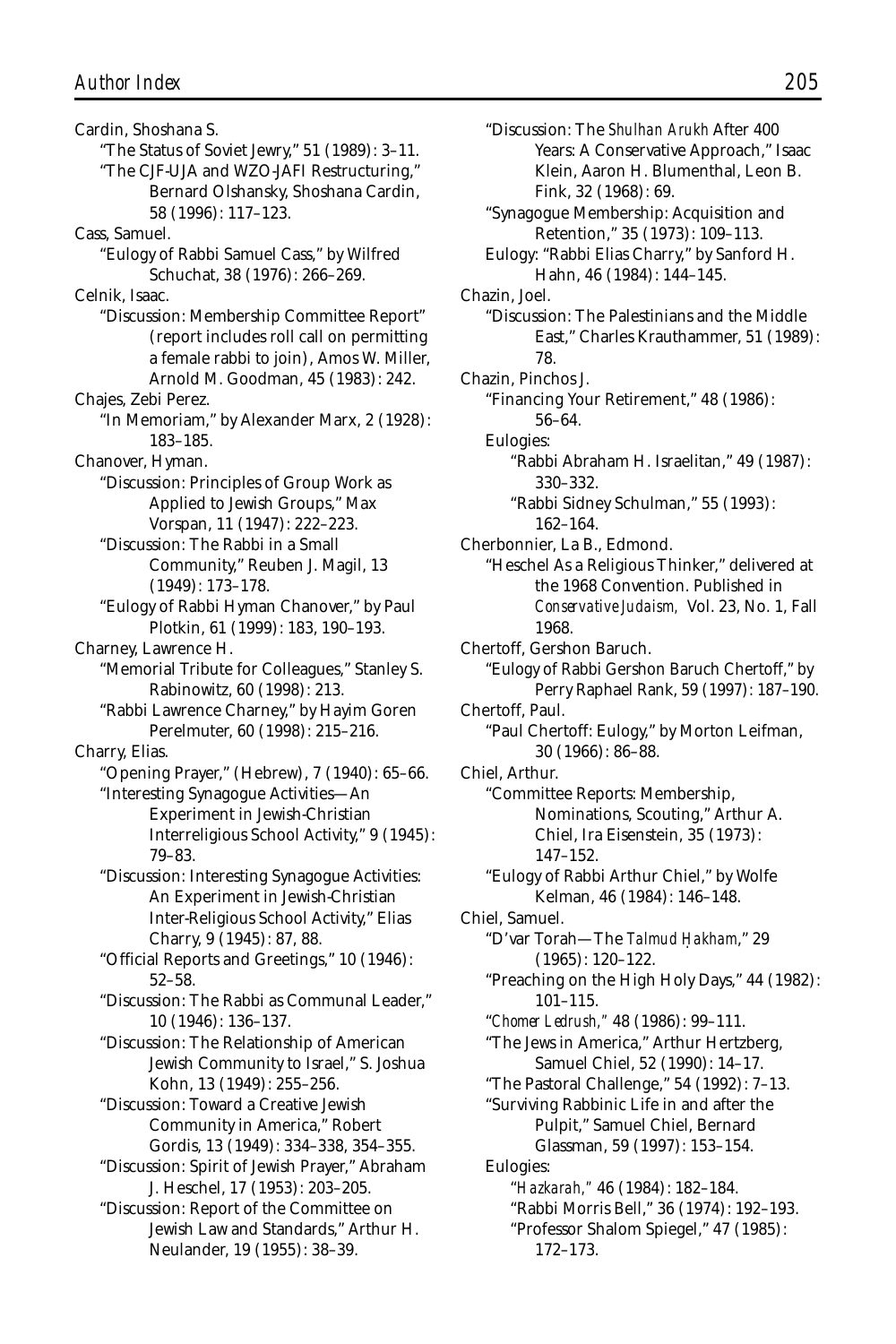Chinitz, Jacob M. "Discussion: Resolution: Religion in Israel," Rabbinical Assembly, 28 (1964): 308–309. "Discussion: The Theological Dimension of *Medinat Yisrael*," Abraham Joshua Heschel, 32 (1968): 104–105. "Discussion: The Pulpit as an Instrument of Theological Thinking," Louis Jacobs, David Wolf Silverman, 33 (1969): 39. Eulogy: "Rabbi A. Bernard Leffell," 62 (2000): 315–319. Chipkin, Israel S. "Israel Friedlaender Classes, Experiment in Adult Education," 4 (1930–32): 167–188. "The Rabbi in Education: Pre-School Education," 10 (1946): 167–169. Chodos, Israel. "In Memory of Departed Colleagues: Israel Chodos," by Morris S. Goodblatt, 28 (1964): 225–227. Clayman, David. "The *Eretz Yisrael* Dimension: A Response," 34 (1970): 45–48. "Morality and Policy: American Jews and the State of Israel," David Clayman, Shlomo Avineri, Yosef Goell, Daniel Elazar, Abba Eban, 50 (1988): 94–96, 101, 108, 114, 125. Clearfield, Sidney M., Dr. "Involving the Next Generation of Jewish Youth," 51 (1989): 245–254. Coblenz, Adolph. "Eulogies," by Samuel Rosenblatt, 14 (1950): 318–320. Cohen, Armond E. "The Rabbi and the Jewish Center Movement," 7 (1940): 122–134. "Discussion: How Can Religion Make the Home and Family Life More Effective?" William P. Greenfeld, 7 (1940): 209–210. "Toward Cooperation in Synagogue Life," 8 (1941–44): 238–249. "Premarital Counselling," 35 (1973): 87–90. Eulogies: "Rabbi Harry S. Davidowitz," 36 (1974): 194–195. "Rabbi William Seligman," 43 (1981): 115–116. "Rabbi Nathan Kollin," 60 (1998): 233–235. Cohen, Bernard.

"Rabbi Bernard Cohen," by Aaron M. Wise, 45 (1983): 194–196.

Cohen, Boaz. "Canons of Interpretation of Jewish Law," 5 (1933–38): 170–188. "Report of the Special Committee on the Problem of the *Agunah,"* 5 (1933–38): 333–335. "The *Shulhan Arukh* as a Guide For Religious Practice Today," 6 (1939): 115–149. "Report of Committee on Jewish Law," 7 (1940): 27–35. "Report of Committee on Jewish Law," 8 (1941–44): 29–38. "Report of Committee on Jewish Law," 8 (1941–44): 137–145. "*Siyum HaShas*—In Memory of Professor Israel Friedlaender: Sabbath Prohibitions known as *Shavut,"* 9 (1945): 123–161. "Report of the Committee on Jewish Law," 10 (1946): 41–51. "Report of the Committee on Jewish Law," 11 (1947): 53–63. "Discussion: Report of the Committee on Jewish Law," 11 (1947): 64–73. "May One Take the Law into One's Own Hands?: In Tribute to Professor Boaz Cohen," Edward M. Gershfield, X48 (1986): 186–189. Eulogy: "Boaz Cohen: Eulogy," by Edward Gershfield, 33 (1969): 173–175. Cohen, Burton. "Jewish Education: Old and New Dimensions," 36 (1974): 122–125. "Our American Jewish Heritage and the Jewish School Curriculum," 37 (1975): 157–158. Cohen, David. "Rabbi David Cohen," by Marvin Bornstein, 41 (1979): 258–259. Cohen, Gabriel. "Whither American Jewry?" 10 (1946): 255–256. Cohen, Gerson D. "Discussion: Jews in the Changing Urban Environment," Eli Ginzberg, 35 (1973): 35–38. "Banquet Address," 36 (1974): 59–65. "The Maturation of Conservative Judaism" (in Hebrew and English), 37 (1975): 71–83. "In Honor of Rabbi Wolfe Kelman," Morton Leifman, Gerson D. Cohen, Seymour Siegel, Max J. Routtenberg, Arthur Hertzberg, Seymour Fox, Mordecai Waxman, Irwin Groner, Naamah Kelman, Levi Kelman, Wolfe Kelman,

Louis Finkelstein, 38 (1976): 95–99.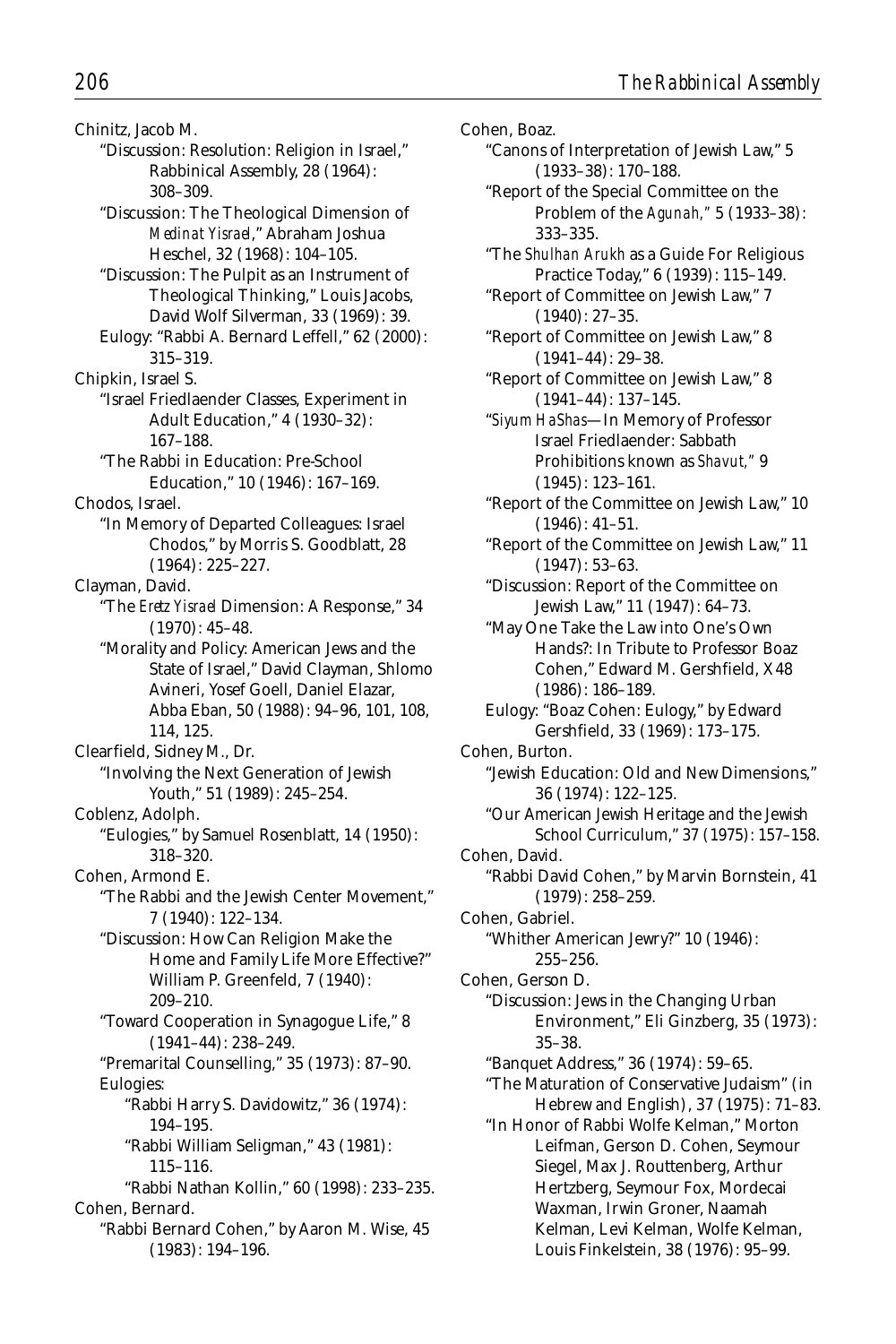- "Installation Banquet—Installation Address," Arthur J. Levine, Mordecai Waxman, Gerson D. Cohen, Stanley Rabinowitz, 38 (1976): 141–150.
- "Conferring of Degrees," Gerson D. Cohen, David C. Kogen, 39 (1977): 2–6.
- "The Conservative Jewish Mission in our Tenth Decade," 39 (1977): 37–43.
- "The Chancellor's Address," 40 (1978): 139–146.
- "Installation Banquet—Installation Address," Wolfe Kelman, Stanley Rabinowitz, Daniel Teplitz, Gerson D. Cohen, Saul Teplitz, 40 (1978): 179–182.
- "On the Ordination of Women," delivered at the 1979 Convention. Published in *Conservative Judaism,* Volume 32, Number 3, Summer 1979.
- "Conferring of Degrees," David C. Kogen, Gerson D. Cohen, 42 (1980): 1–4.
- "The State of the Seminary Today," 42 (1980): 25–29.
- "Chancellor's Address," 42 (1980): 30–43.
- "Conferring of Degrees," Reuven Hammer, Gerson D. Cohen, Yaakov Rosenberg, Morton Leifman, Zalman Dimitrovsky, Avraham S. Halkin, Moshe Greenberg, Simon Greenberg, 43 (1981): 1–2, 3–4, 5–7, 9–13.
- "Conferring of Degrees," David C. Kogen, Simon Greenberg, Gerson C. Cohen, Yaakov G. Rosenberg, Stanley J. Schachter, 44 (1982): 4–5.
- "On the Eightieth Anniversary of Solomon Schechter's Arrival in the United States," 44 (1982): 57–68.
- "Abraham Joshua Heschel—The Interpreter of Classical Jewish Thought" (some Hebrew), 45 (1983): 105–111.
- "The End of An Era" (some Hebrew), 46 (1984): 86–92.
- "Conferring of Degrees," David C. Kogen, Gerson D. Cohen, Morton Leifman, Simon Greenberg, 46 (1984): 96–97, 100.
- "Conservative Judaism in Our Time," 47 (1985): 29–38.
- "Conferring of Degrees," Alexander M. Shapiro, David C. Kogen, Saul Teplitz, Gerson D. Cohen, Morton Leifman, Yaakov G. Rosenberg, David Lieber, 48 (1986): 134–137, 137–138, 140–141.
- "Recalling Our Teachers: In Tribute to Rabbi Louis Finkelstein, Rabbi Gerson Cohen and Rabbi Robert Gordis," Irwin Groner, 54 (1992): 19–23.
- Eulogies:
	- "Rabbi Gerson D. Cohen," by Mortimer Ostow, 54 (1992): 273–277.
	- "In Memory of Colleagues and Their Wives," by Seymour J. Cohen, 54 (1992): 308.
- Cohen, Harry A.
	- "Rabbi Harry A. Cohen," (Hebrew) by Tsvi Asaria-Helfgott, 42 (1980): 239.
- Cohen, Herman M.
	- "The Rabbi as Communal Leader— Strengthening the Organized Community," 10 (1946): 103–108.
- Cohen, Jack J.
	- "Discussion: Responsum on the Sabbath," Morris Adler, Jacob Agus, Theodore Friedman, 14 (1950): 179–180.
	- "Discussion: The Steering Committee of the Joint Conference on Jewish Law," 19 (1955): 45–46.
	- "*Halakhah* and the Life of Holiness," 22 (1958): 90–101.
	- "Discussion: Theoretical Evaluation of Jewish Law," Jacob Agus, 22 (1958): 81–89.
	- "Paths Toward Spiritual Renewal in Israel," (Hebrew), Jack Cohen, Abraham Shapira, Harold Fisch, Menachem Hakohen, delivered at the 1971 Convention in Israel. Published in *Beineinu,* Volume 2, Number 1, January 1972.
	- "Toward a Theology of Experience," 43 (1981): 46–55.
	- "The Future of the Arab Community in Israel," Jack Cohen, Shukri Abed, Majda Saroujie, Hashem Muhammud, Shehadeh Shehadeh, 50 (1988): 126–128, 130.
	- "Discussion: The Future of the Arab Community in Israel," Jack Cohen, Shukri Abed, Majda Saroujie, Hashem Muhammud, Shehadeh Shehadeh, 50 (1988): 135, 136–137, 139, 142, 143, 146, 147.
- Cohen, Jacob M.
	- "Memorial Tribute for Colleagues," by Stanley S. Rabinowitz, 60 (1998): 213.
	- "Rabbi Jacob M. Cohen," by Norman Zadonowitz, 60 (1998): 217–219.
- Cohen, Kenneth L.
	- "Introduction: *Siyum HaShas*," Kenneth L. Cohen, Arthur Hertzberg, 62 (2000): 50–51.
	- "Regional Reports," Mauricio Balter, Steven R. Tucker, Alan Iser, Harold Berman, Kenneth L. Cohen, 62 (2000): 367.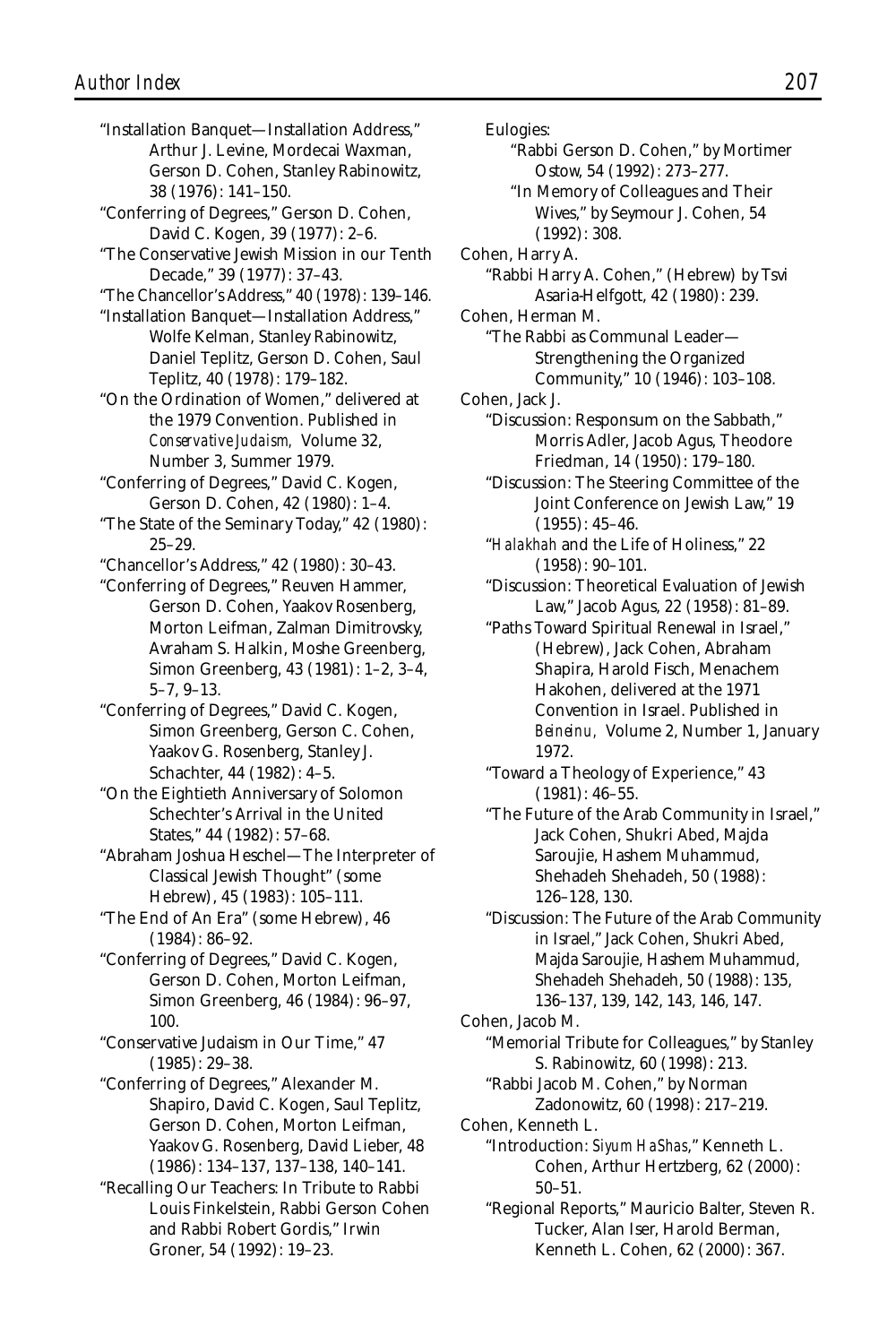Cohen, Kenneth S. "Eulogy of Rabbi Jacob Kraft," 50 (1988): 215–220. "Discussion: The Halakhic and Ethical Standards to Be Expected of Leaders in Public and Religious Life," Arnold M. Goodman, Samuel Dash, Benjamin Cardin, Elliot N. Dorff, 61 (1999): 120. Cohen, Martin S. "Deconstructing Leviticus 16: Implications for Latter-Day Jewish Spirituality from an Ancient Ritual Text," 57 (1995): 121–123. "Publications Committee," 60 (1998): 276–277. "The Renewed Yearning and Search for God: A New Jewish Spirituality?" Neil Gillman, James Fowler, Elliott Abrams, Rodger Kamenetz, Martin S. Cohen, 61 (1999): 30–36. "Discussion: The Renewed Yearning and Search for God: A New Jewish Spirituality?" Neil Gillman, James Fowler, Elliott Abrams, Rodger Kamenetz, Martin S. Cohen, 61 (1999): 41. "Publications Committee," 61 (1999): 244–247. "Publications Committee," 62 (2000): 348–351. Cohen, Moses I. "In Memory of Colleagues and Their Wives," by Judah Nadich, 56 (1994): 265. Cohen, Samuel M. "Discussion on Papers," Cyrus Adler, Abraham J. Levy, Norman Salit, Alter Landesmann, 2 (1928): 60, 61–62. "Jewish Parental Education," 5 (1933–38): 144–155. "Report on Chaplaincy Availability Board," 8 (1941–44): 343–345. "Discussion: Training of Teaching and Leadership Personnel," Mordecai M. Kaplan, 8 (1941–44): 357. Eulogy: "Rabbi Samuel Cohen," by Alexander M. Shapiro, 49 (1987): 324–326. Cohen, Seymour J. "Discussion: Report of the Social Action Committee," Morris N. Kertzer, 14 (1950): 268–273, 276. "Discussion: Teshuvah on a *Kohen* Marrying a Divorcée," 18 (1954): 58–59. "Discussion: Needed: A New Zionism to Revive the Moribund Jewish People," Mordecai M. Kaplan, 18 (1954): 195–196. "Discussion: The Role of the Rabbinical Assembly," Simon Greenberg, 19 (1955): 157–158.

"Discussion: Public Education and Religion," Morris Adler, 20 (1956): 137–139. "Discussion: Manpower for Conservative Judaism," Eli Ginzberg, 24 (1960): 41. "Discussion: The Organization of the American Jewish Community," Israel Goldstein, 24 (1960): 111–112. "Judaism and the Worlds of Business and Labor," 25 (1961): 17–44. "Discussion: The Quest for Unity in the Jewish Community," Max J. Routtenberg, 28 (1964): 155–156. "Discussion: Resolution on Religion in Israel," Rabbinical Assembly, 28 (1964): 307. "Discussion: The President's Message," Max J. Routtenberg, 29 (1965): 29–30. "The Modern Theatre as a Preaching Resource," 32 (1968): 162–175. "Passover Sermons," 32 (1968): 176–192. "Presidential Address," 43 (1981): 17–21. "Presidential Address," 44 (1982): 31–46. "Installation of Officers," William Frankel, Seymour J. Cohen, Alexander M. Shapiro, Arnold M. Goodman, 44 (1982): 84–90, 91–92. "In Tribute to Rabbi Seymour Siegel," Seymour J. Cohen, Wolfe Kelman, Seymour Siegel, Kassel Abelson, 49 (1987): 129–131. "Planning for and Enjoying Retirement," Seymour J. Cohen, Leo Landes, Bernard Lipnick, 55 (1993): 123–126. "Discussion: Planning for and Enjoying Retirement," Seymour J. Cohen, Leo Landes, Bernard Lipnick, 55 (1993): 132, 134, 139. Eulogies: "Rabbi Benjamin A. Lichter," 27 (1963): 196–197. "Rabbi Nathan Levinson," 40 (1978): 206–207. "In Memory of Colleagues and Their Wives," 54 (1992): 305–310. Cohen, Shaye. "Discussion: Resolutions Adopted" (includes reaffirmation of matrilineal descent and issues of conversion), 48 (1986): 317–318. Cohen, Steven M., Dr. "Whatever Happened to Pluralism?" Steven M. Cohen, Eugene Lipman, Wolfe Kelman, 51 (1989): 159–167. "Promoting a Divided Israel Among a Divided Conservative Community," 52 (1990): 35–44.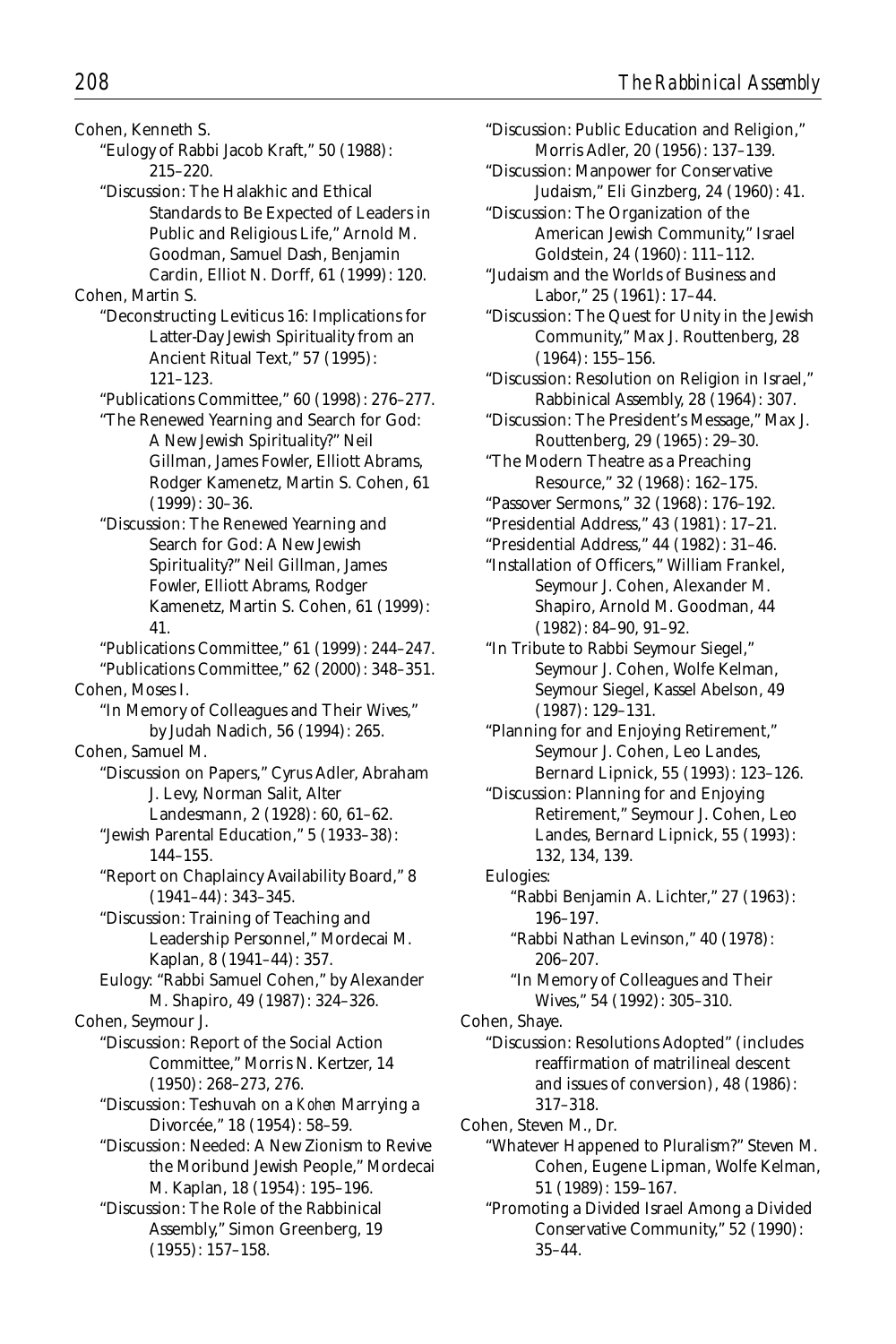"The Churning Dynamic of Israel—Diaspora Relations," 57 (1995): 109–111. Colish, Nathan. "Eulogy of Rabbi Nathan Colish," by Robert L. Samuels, 44 (1982): 150–151. Cowan, Paul. "From the Apostle's Creed to the *Amidah*," 44 (1982): 69–82. Crain, Donald. D. "Eulogy of Rabbi Max D. Davidson," 40 (1978): 195–198. Cytryn, Eric. "Discussion: Being a Conservative Rabbi in Israel: The Agony and the Ecstasy," Philip Spectre, Jonathan Perlman, Michael Graetz, Robert Harris, Moshe Re'em, Matt Futterman, Natan Irwin Birnbaum, Levi Ha-Levi, Joseph Heckelman, Yossef Green, Moshe Tutnauer, 50 (1988): 46. Eulogy: "Rabbi Jerome Kestenbaum," 55 (1993): 159–161. Dalin, David G. "Eulogy of Rabbi William Z. Dalin," by David G. Dalin, Ralph A. Dalin, 59 (1997): 191–195. Dalin, Ralph A. "Jewish Premarital Groups: What's Out There Now," Ralph A. Dalin, Simkha Y. Weintraub, 57 (1995): 156–157. Eulogy: "Rabbi William Z. Dalin," by David G. Dalin, Ralph A. Dalin, 59 (1997): 191–195. Dalin, William Z. "Eulogy of Rabbi William Z. Dalin," by David G. Dalin, Ralph A. Dalin, 59 (1997): 191–195. Dash, Samuel. "The Halakhic and Ethical Standards to Be Expected of Leaders in Public and Religious Life," Arnold M. Goodman, Samuel Dash, Benjamin Cardin, Elliot N. Dorff, 61 (1999): 102–107. "Discussion: The Halakhic and Ethical Standards to Be Expected of Leaders in Public and Religious Life," Arnold M. Goodman, Samuel Dash, Benjamin Cardin, Elliot N. Dorff, 61 (1999): 119, 120, 121. Daskal, Benjamin A. "Eulogy of Rabbi Benjamin A. Daskal," by Mayer Perelmuter, 37 (1975): 235–238. David, Arthur. "Teshuvah—Converts of Questionable Status,"

Eli A. Bohnen, Arthur David, David Feldman, Morris Goodblatt, Arnold Goodman, Isaac Klein, Benjamin Kreitman, Samuel Schaffler, Israel Silverman, Saul Teplitz, 30 (1966): 105–108. "Teshuvah—Wedding During the Three Weeks," Jacob E. Segal, 32 (1968): 224–228. Eulogy: "Memorial Tribute for Colleagues," by Stanley S. Rabinowitz, 60 (1998): 213. "Rabbi Arthur David," by Miriam David-Gray, 60 (1998): 220–222. David-Gray, Miriam. "Rabbi Arthur David," 60 (1998): 220–222. Davidon, William C. "War and Peace," 27 (1963): 57–64. "Discussion: War and Peace," Mordecai M. Kaplan, William C. Davidon, Herman Kahn, 27 (1963): 75, 77–78, 79–81. Davidowitz, Harry S. "Conservative Judaism and Zionism: Religion and Culture in Palestine," 10 (1946): 1–6. Eulogy: "Rabbi Harry S. Davidowitz," by Armand E. Cohen, 36 (1974): 194–195. Davidowitz-Farkas, Zahara. "Rabbi Howard Karol Kummer," 62 (2000): 310–314. Davidson, Israel. "In Memoriam," by David Aronson. 6 (1939): 37–40. Davidson, Max D. "Presidential Message," 15 (1951): 91–105 "President's Message," 16 (1952): 109–117. "Tribute to Rabbi Davidson," Ira J. Eisenstein, Simon Greenberg, 16 (1952): 213–216. "Reply: Tribute to Rabbi Davidson," Ira J. Eisenstein, Simon Greenberg, 16 (1952): 213–214. "Teshuvah—Wedding During the Three Weeks," Jacob E. Segal, 32 (1968): 224–228. Eulogy: "Rabbi Max D. Davidson," by Donald D. Crain, 40 (1978): 195–198. Davidson, William. "Installation of the President and Officers," Kassel Abelson, Albert L. Lewis, Ismar Schorsch, David Hermelin, William Davidson, Mandel L. Berman, Irving Laker, 52 (1990): 120–121. Davis, Joseph M. "Jewish Faith and Skepticism in the 16th Century: Maharal and Eliezer Eilburg," 62 (2000): 266–267.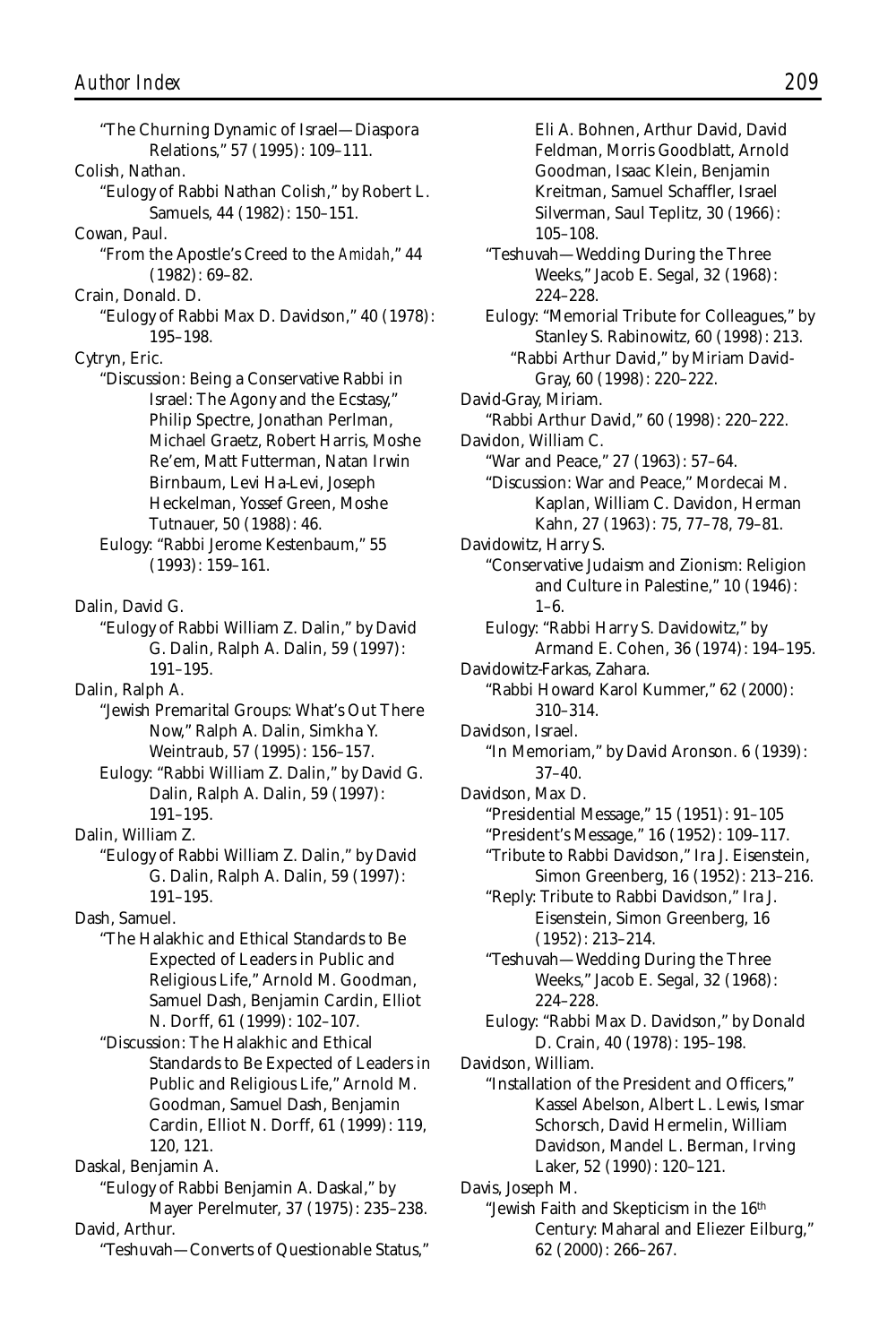Davis, Moshe.

- "Discussion: Training of Teaching and Leadership Personnel," Mordecai M. Kaplan, 8 (1941–44): 357.
- "Report of the Nominations Committee," 9 (1945): 31.
- "The Rabbi in Education—Leadership Training Fellowship," 10(1946): 180–185.
- "Resolutions," 10 (1946): 184–185.
- "Discussion: Report on the Joint Law Conference," Judah L. Goldin, 17 (1953): 50–52, 69–70.
- "In Honor of Doctor Mordecai M. Kaplan," 20 (1956): 252–266.
- "The *Eretz Yisrael* Dimension in American Jewish Life," 34 (1970): 34–40.
- "Discussion: The *Eretz Yisrael* Dimension," Moshe Davis, Samuel Schafler, David Clayman, 34 (1970): 54, 56–58.
- Eulogy: "Rabbi Moshe Davis (English and Hebrew)," by Avraham H. Feder, 58 (1996): 211–214.
- Day, Max, Dr. "Some Aspects of Work, Hate and Love in Groups," 20 (1956): 235–251.
- Dector, Aaron. "Eulogy of Rabbi Aaron Dector," by Avi Y. Dector, 57 (1995): 177–179.
- Dector, Avi Y., Dr.
- "Rabbi Aaron Dector," 57 (1995): 177–179.
- DeKoven, Ralph.
	- "Eulogy of Rabbi Ralph DeKoven," by Samuel Schwartz, 36 (1974): 196–197.
- Dembowitz, Morris V. "Discussion: Resolutions," Rabbinical
	- Assembly, 37 (1975): 262. Eulogy: "Meir Engel: Eulogy," 29 (1965): 142–144.
- Derby, Josiah. "Discussion: Report of the Committee on Jewish Law," 11 (1947): 66–73.
	- "Discussion: *Ketubah*," 18 (1954): 80.
	- "Discussion: New Trends in Adult Education," Simon Noveck, 18 (1954): 214–215.
	- "Discussion: The Steering Committee of the Joint Conference on Jewish Law," 19 (1955): 44–45.
	- "The Present Status of Jewish Education in the Conservative Movement," 19 (1955): 191–198.
	- "Discussion: The Jewish Day School," Harry Halpern, Henry Goldberg, Robert Gordis, 26 (1962): 76–79.
	- "Discussion: Intermarriage," Albert I. Gordon, 28 (1964): 173.

"Discussion: Secularists, the Rabbinate, and *Mitzvot*," Judd L. Teller, 31 (1967): 34–35. "Discussion: Teshuvah: Bingo in Conservative Congregations," Leon B. Fink, Aaron H. Blumenthal, Seymour Siegel, 31 (1967): 221–222. "Discussion: The Rabbinical Assembly Faces the Seventies," Edward M. Gershfield, William H. Lebeau, Hillel E. Silverman, Mayer Abramowitz, 34 (1970): 136–137. Eulogies: "Leo Geiger," 16 (1952): 221–223. "Samuel S. Ruderman," 33 (1969): 184–186. Diamond, Eliezer. "Chronology or Characterization: The Case of Midrash Ruth," 52 (1990): 159–169. Diamond, James S. "Eulogy of Rabbi Daniel I. Leifer," 58 (1996): 219–221. Dickstein, Paltiel. "To What Extent is Jewish Civil Law Adapted to Modern Life in Palestine," (Hebrew), 1 (1927): 74–76. Dimitrovsky, Zalman. "Conferring of Degrees," Reuven Hammer, Gerson D. Cohen, Yaakov Rosenberg, Morton Leifman, Zalman Dimitrovsky, Avraham S. Halkin, Moshe Greenberg, Simon Greenberg, 43 (1981): 3. Dinitz, Simcha. "Jerusalem Reunited," 39 (1977): 25–36. Dobrusin, Charles E. "Eulogy of Rabbi Irving T. Frankel," 57 (1995): 180–185. Dobrushin, Robert. "On the Importance of Asking Questions," 49 (1987): 312–315. Dollin, Bruce. "Discussion: The Palestinians and the Middle East," Charles Krauthammer, 51 (1989): 75. Dorff, Elliot N. "Looking at Texts With an Eye to Helping Families Make Decisions About the End of Life," 56 (1994): delivered at the 1994 Convention. Published in *Conservative Judaism,* Vol. 43, No. 3, Spring 1991, as "A Jewish Approach to End-Stage Medical Care." "Generating the Next Generation: Problems of Infertility," 56 (1994): 149–166. "Family Issues: Spousal Obligations, Parental/Filial Duties, and Family

Violence," 57 (1995): 118–120.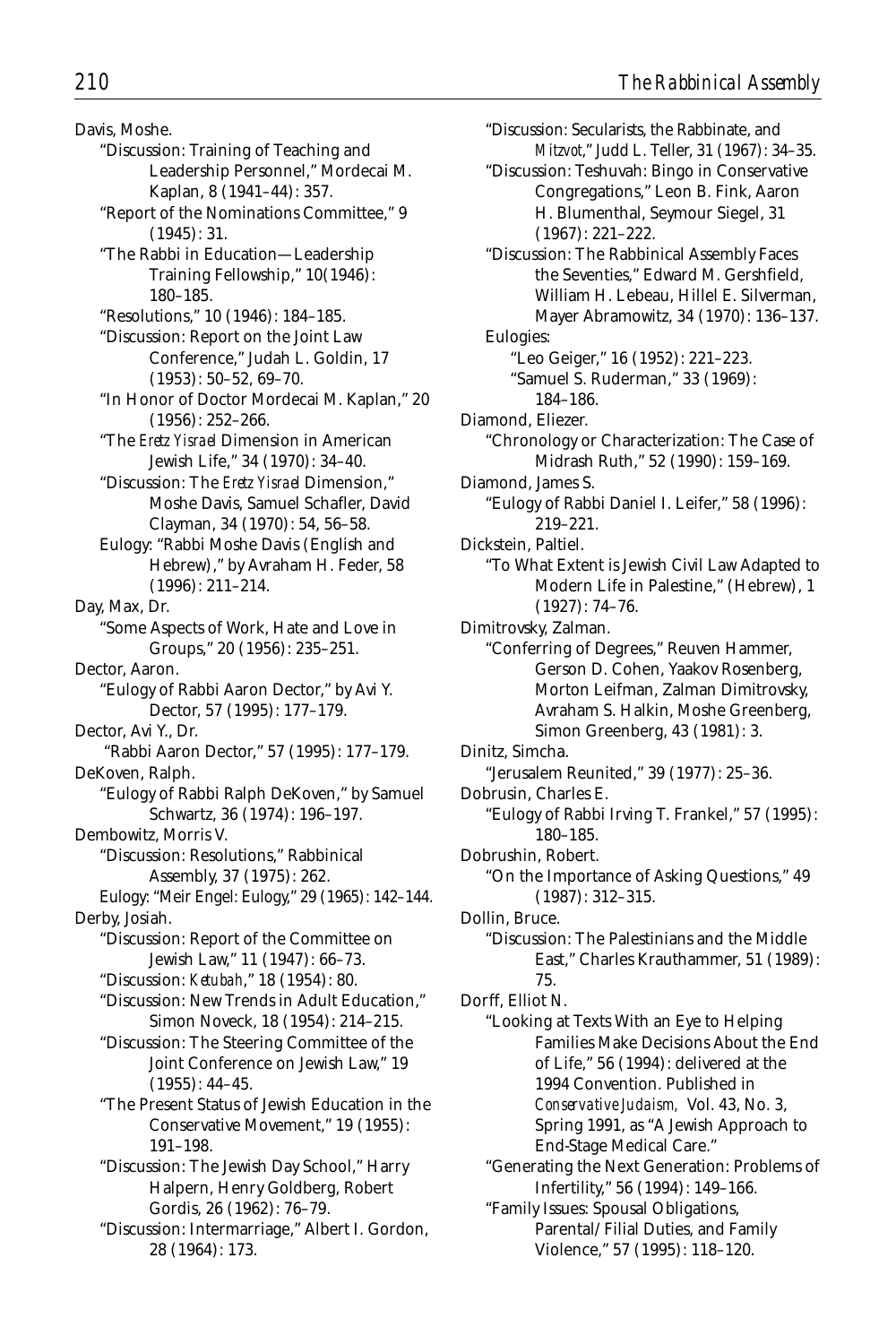"The Idea of Redemption in the *Siddur*," 58 (1996): 149–153. "Family Violence: Halakhic and Programmatic Responses," 58 (1996): 162–165. "Committee on Jewish Law and Standards," Kassel Abelson, Elliot N. Dorff, 60 (1998): 273–275. "The Halakhic and Ethical Standards to Be Expected of Leaders in Public and Religious Life," Arnold M. Goodman, Samuel Dash, Benjamin Cardin, Elliot N. Dorff, 61 (1999): 112–119, 125–127. "Discussion: The Halakhic and Ethical Standards to Be Expected of Leaders in Public and Religious Life," Arnold M. Goodman, Samuel Dash, Benjamin Cardin, Elliot N. Dorff, 61 (1999): 123–124. "Committee on Jewish Law and Standards," Kassel Abelson, Elliot N. Dorff, 61 (1999): 230–235. Dorph, Sheldon. "The Mission of Camp Ramah," 53 (1991): 112–114. Douglas, Martin I. "*Hazkarat Neshamot*—In Memory of Colleagues," Saul I. Teplitz, 62 (2000): 301–304. "Rabbi Martin I. Douglas," by Joseph Smith, 62 (2000): 305–306. Dow, Melvin. "The Conservative Halakhic Approach and the Laity," 40 (1978): 20–27. Drazen, Paul. "Overcoming Barriers: Synagogue Accessibility for the Physically Challenged," 54 (1992): 161–163. Dresner, Samuel. "Discussion: The Organization of the American Jewish Community, (includes resolution)," Israel Goldstein, 24 (1960): 106–107. "Discussion: The Jewish Theological Seminary of America: An Evaluation, (includes resolution)," Simon Greenberg, 24 (1960): 168–170, 171. "Discussion: The American Jewish Community," Irving Kane, 25 (1961): 80–81. "Introduction of Dr. Abraham Joshua Heschel," 32 (1968): 86–90. "Discussion: Report of the Committee on Jewish Law and Standards," Benjamin Z. Kreitman, 34 (1970): 200–202. Drob, Max. "President's Message," 1 (1927): 19–24.

"President's Message," 2 (1928): 17–24. "A Reaffirmation of Traditional Judaism," 3  $(1929): 43-50.$ "Discussion: A Reaffirmation of Traditional Judaism," 3 (1929): 51–53. Eulogies: "In Memoriam: Rabbi Abel Hirsch," 5 (1933–38): 236–238. "In Memoriam: Rabbi Alexander Basel," 8 (1941–44): 116–118. "*Hesped*," by Harry Halpern, 24 (1960): 253–254. Dror, Gilah. "Recognition of the Tenth Anniversary of the *Bet Midrash,* Jerusalem," Gilah Dror, Benjamin J. Segal, 57 (1995): 104. "Greetings: Israelis and Diaspora Jews: Are We One People?" 58 (1996): 34–36. "The State of the Masorti Movement after the Ne'eman Commission," (Hebrew), Gilah Dror, Matthew J. Futterman, 60 (1998): 65–67. Dubin, Paul. "Discussion: Teshuvah: Bingo in Conservative Congregations," Leon B. Fink, Aaron H. Blumenthal, Seymour Siegel, 31 (1967): 223. "Discussion: The Rabbinical Assembly Faces the Seventies," Edward M. Gershfield, William H. Lebeau, Hillel E. Silverman, Mayer Abramowitz, 34 (1970): 129. "Discussion: American Views Israel and Israel Views America," Martin Indyk, Wolf Blitzer, 51 (1989): 146. "Discussion: The Jews in America," Arthur Hertzberg, Samuel Chiel, 52 (1990): 22. Ducoff, Bernard. "Eulogy of Rabbi Raymond Leiman," 57 (1995): 195–196. Duker, Sara. "D'var Torah—In Memory of Sara Duker," Kenneth E. Berger, 58 (1996): 199–201. Duncan, King, Reverend. "Dynamic Preaching," 54 (1992): 215–244. Eban, Abba. "Israel and World Jewry," 16 (1952): 187–200. "Discussion: Israel and World Jewry," 16 (1952): 203–204. "Morality and Policy: American Jews and the State of Israel," David Clayman, Shlomo Avineri, Yosef Goell, Daniel Elazar, Abba Eban, 50 (1988): 114–125. Eckstein, Moses. "*Hesped*," by Harry Halpern, 24 (1960): 254.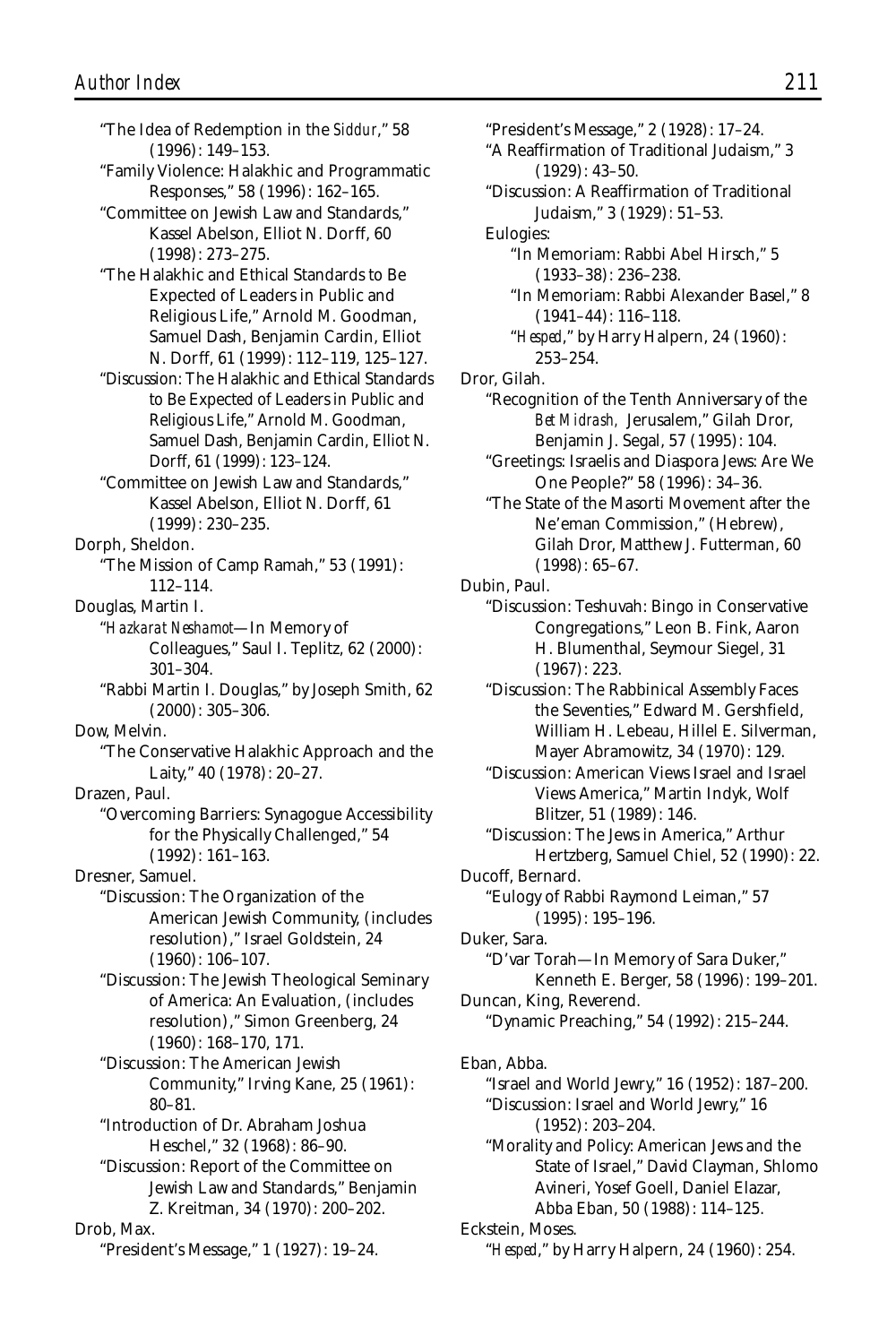Edelman, Marsha Bryan. "Who Knows One? A Workshop on the Music of Passover," 62 (2000): 263–265. Edelman, Moshe. "The Day School and the Synagogue," Joshua Elkin, Shulamit Elster, Leonard S. Cahan, Stuart Saposh, Moshe Edelman, 48 (1986): 233–234. "The Relationship of the Synagogue to the Solomon Schechter School," Moshe Edelman, Barry Starr, 53 (1991): 115–119. Edelstein, Dov B. "God Reveals Himself in Fire and in Cloud," 49 (1987): 310–311. Edelstein, Edward. "Drawing Young People into Synagogue Life," William Horn, Edward Edelstein, 48 (1986): 243–244. Efros, Israel. "In Memoriam: Dr. Julius Kaplan," (Hebrew), 7 (1940): 317–320. Ehrlich, Abraham J. "Elementary Jewish Education," 35 (1973): 80–84. Eichler, Menachem M. "In Memoriam," by C. David Matt, 1 (1927): 89–91. Eilberg, Amy. "Celebratory Moments," Amy Eilberg, Matthew H. Simon, Kassel Abelson, 62 (2000): 123–126. Eisen, Arnold. "What Will Jewish Community and Jewish Values Mean for the 21st Century?" David A. Teutsch, Jonathan D. Sarna, Arnold Eisen, 62 (2000): 88–97. Eisensberg, Azriel. "Discussion: The Role of the Rabbinate in Elementary and Secondary Jewish Education," Simon Greenberg, 26 (1962): 20–24, 39. Eisenberg, David. "Eulogy of Rabbi Herman Eisenberg," 51 (1989): 300–302. Eisenberg, Herman. "Eulogy of Rabbi Herman Eisenberg," by David Eisenberg, 51 (1989): 300–302. Eisenberg, Richard L. "*Ona-at Dibbur,"* 48 (1986): 254–256. "Social Action Committee," 61 (1999): 248–250. "Social Action Committee," 62 (2000): 361–363. Eisenfeld, Matthew. "D'var Torah—In Memory of Matthew

Eisenfeld," James Rosen, 58 (1996): 195–198. Eisenman, Bernard. "Rabbi Martin Kessler," LXI (1999): 183, 204–206. Eisenman, Debra A. "D'var Torah—The Meaning of *D'ror,"* 58 (1996): 202–204. Eisenstein, Ira. "Judaism and Contemporary Social Problems —Henry George," 6 (1939): 86–93. "Discussion: The Rabbi and The Jewish Center Movenent," Armond E. Cohen, 7 (1940): 139–140. "Preaching Modern Religion," 7 (1940): 143–149. "Discussion: The Place of the Rabbi in American Jewish Life," Mordecai M. Kaplan, 7 (1940): 294–295. "The Centrality of the Synagogue," 8 (1941–44): 225–237. "Discussion: The Future of Our Movement," Louis Finkelstein, 9 (1945): 177–180. "The Rabbi as Communal Leader— Strengthening the Organized Community," 10 (1946): 108–111. "Discussion: Seminary Expansion Program," 10 (1946): 216–219. "Discussion: On the Furtherance of the Synagogue-Center Movement," Jacob B. Agus, 11 (1947): 349–350 "Introduction: Towards a Philosophy of Conservative Judaism," 12 (1948): 110–111. "Discussion: Towards a Philosophy of Conservative Judaism," Theodore Friedman, William Greenfeld, Isaac Klein, 12 (1948): 139–141, 189–191. "Discussion: The Future of the American Jewish Community," Ben Zion Bokser, 12 (1948): 218–222. "Discussion: American Jewry and the New Jewish State," Simon Greenberg, 12 (1948): 255–256. "Discussion: The Relationship of American Jewish Community to Israel," S. Joshua Kohn, 13 (1949): 250–251. "The New Diaspora and American Democracy," 13 (1949): 258–268. "Discussion: Toward a Creative Jewish Community in America," Robert Gordis, 13 (1949): 350–352. "Discussion: Pronouncement of the Zionist Revaluation Committee," Norman Salit, 14 (1950): 232–237.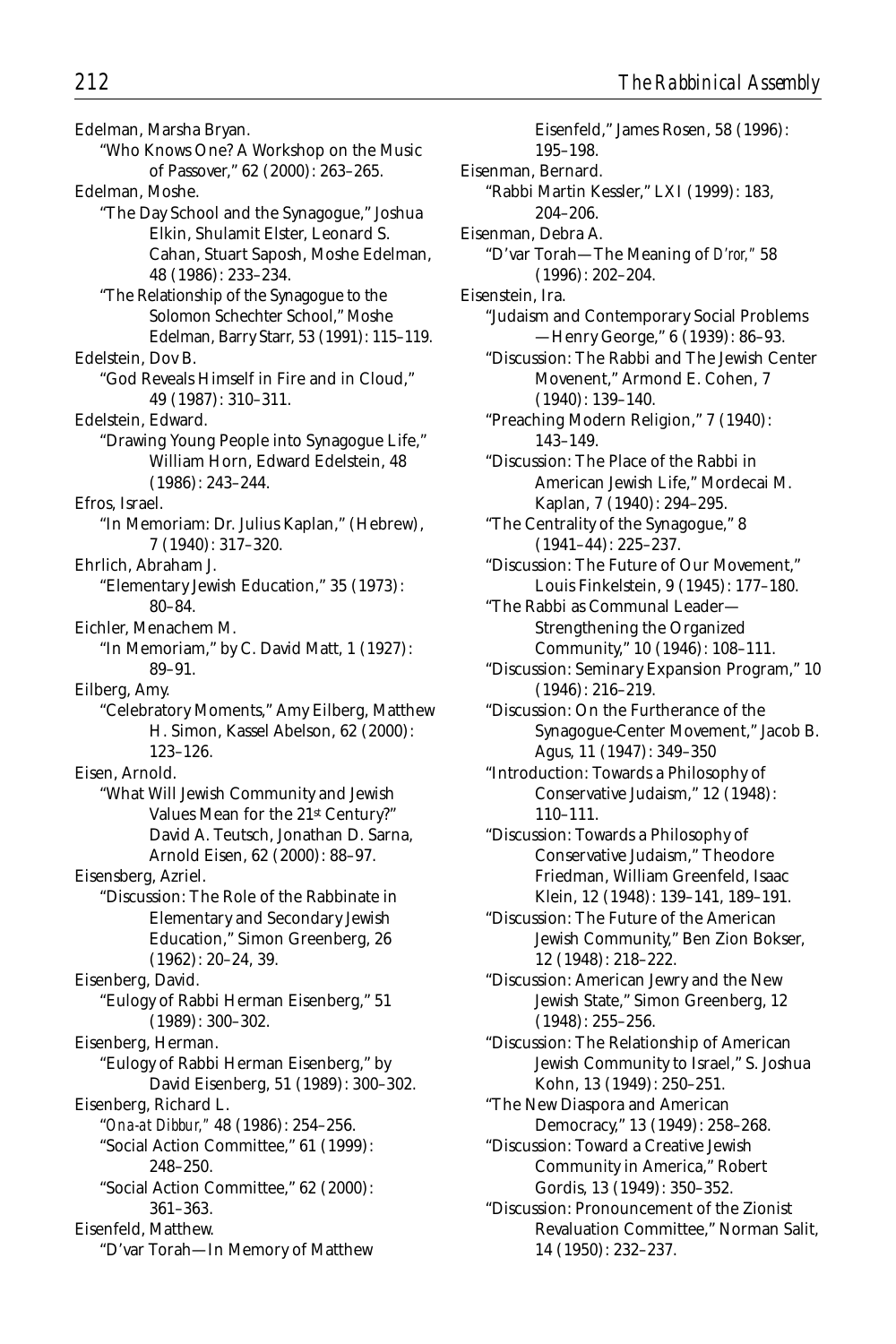"Discussion: Report of the Social Action Committee," Morris N. Kertzer, 14 (1950): 277. "Discussion: Report of the Committee on Jewish Law and Standards," 16 (1952): 61–62. "Jewish Unity in America," 16 (1952): 119–123. "Tribute to Rabbi Davidson," Ira J. Eisenstein, Simon Greenberg. 16 (1952): 213–216. "Discussion: Report on the Joint Law Conference," Judah L. Goldin, 17 (1953): 52–55. "President's Message," 17 (1953): 139–150. "Discussion: Spirit of Jewish Prayer, Prayer and the Modern Jew," Abraham J. Heschel, Eugene Kohn, 17 (1953): 207–208. "President's Message," 18 (1954): 147–157. "President's Dinner—Ira Eisenstein," 18 (1954): 240–242. "Discussion: Report of the Committee on Jewish Law and Standards," Arthur A. Neulander, 19 (1955): 36–37. "Discussion: The Organization of the American Jewish Community," Israel Goldstein, 24 (1960): 110–111. "Committee Reports: Membership, Nominations, Scouting," Arthur A. Chiel, Ira Eisenstein, 35 (1973): 147–152. "Kaplan's Copernican Revolution," 46 (1984): 51–56. Eulogies: "Eulogies: Milton Steinberg," 14 (1950): 325–327. "Rabbi Eugene Kohn," 39 (1977): 110–111. "Rabbi Mordecai M. Kaplan," 46 (1984): 151–153. Eizenstat, Stuart E., Esq. "Changing Relationships: The United States and Israel, Israel and American Jews," 51 (1989): 116–131. "The U.S. Government's Efforts to Seek Justice and Human Rights for Victims of the Holocaust," 59 (1997): 24–36. Elazar, Daniel Dr. "Morality and Policy: American Jews and the State of Israel," David Clayman, Shlomo Avineri, Yosef Goell, Daniel Elazar, Abba Eban, 50 (1988): 108–114. Eulogy: "Rabbi David Mogilner," 38 (1976): 279–280. Ellenson, David. "Cultures and Communities: Trends and Transformations in a New Century." Mary C. Boys, David Ellenson, 62 (2000): 108–122.

Elkin, Joshua. "The Day School and the Synagogue," Joshua Elkin, Shulamit Elster, Leonard S. Cahan, Stuart Saposh, Moshe Edelman, 48 (1986): 234. Elkins, Dov Peretz. "The Worship Service: New Horizons," 36 (1974): 187–191. "Self-Esteem, Self-Assertion, Self-Awareness," 38 (1976): 193–198. "The Universal Need for Affirmation," 47 (1985): 87–93. Elmaleh, Keon H. "Leon H. Elmaleh: Eulogy," by Ezekiel N. Musleah, 35 (1973): 114–116. Elon, Menahem. "Developments in the Rabbinic Judiciary of Israel," 36 (1974): 255–267. Elovitz, Mark. "Discussion: The Rabbinical Assembly Faces the Seventies," Edward M. Gershfield, William H. Lebeau, Hillel E. Silverman, Mayer Abramowitz, 34 (1970): 138. Elster, Shulamit Reich, Dr. "The Day School and the Synagogue," Joshua Elkin, Shulamit Elster, Leonard S. Cahan, Stuart Saposh, Moshe Edelman, 48 (1986): 231–232. "Rabbi, Teacher, Preacher, Leader?: No More Prizes for Predicting Rain, Prizes Only for Building Arks," 53 (1991): 14–19. Eulogy: "Rabbi Paul Reich," 50 (1988): 229–232. Ende, George. "In Memory of Colleagues," by Kassel Abelson, 52 (1990): 262. Engel, Meir. "Meir Engel: Eulogy," by Morris V. Dembowitz, 29 (1965): 142–144. Engelstein, Louis. "Eulogy of Rabbi Louis Engelstein," by Seymour Siegel, 48 (1986): 262–263. Englander, Benjamin. "Discussion: Pronouncement of the Zionist Revaluation Committee," Norman Salit, 14 (1950): 237–241. "Discussion: *Ketubah*," 18 (1954): 78. Eulogy: "In Memory of Colleagues," by Michael Monson, 51 (1989): 317. Epstein, Gilbert M. "A Tribute to Rabbi Gilbert Epstein," Wolfe Kelman, 37 (1975): 84–89. "Response: A Tribute to Rabbi Gilbert Epstein," Wolfe Kelman, 37 (1975): 90–93.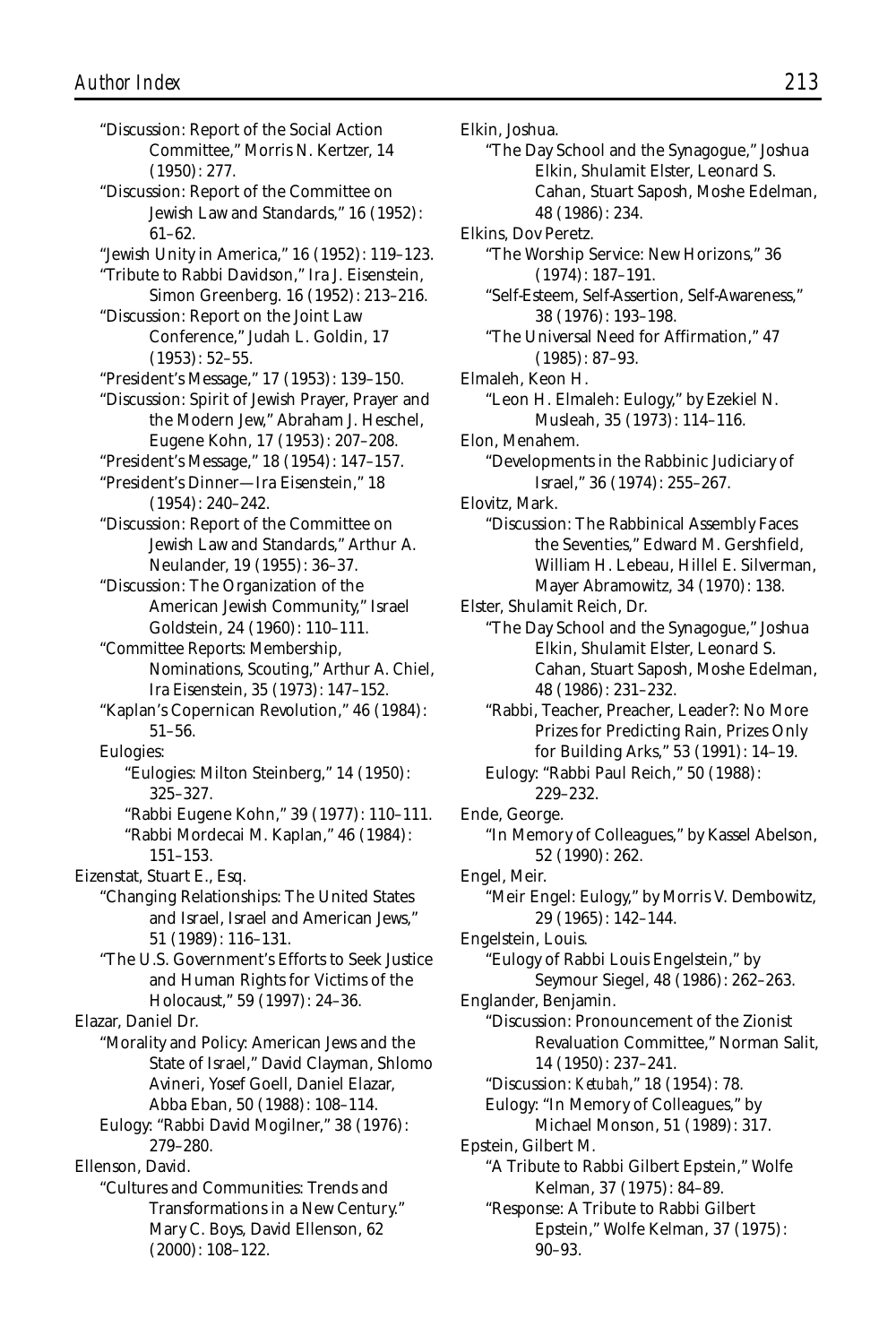Epstein, Gilbert M. *(cont'd.)* "In Recognition of Rabbi Gilbert Epstein," David J. Jacobs, Jules Harlow, 53 (1991): 20–25. Eulogy: "Rabbi Philip R. Alstat," 39 (1977): 103–105. Epstein, Jerome M. "A Return to the *Mitzvah* of Endogamy," 54 (1992): 203–211. Epstein, Louis M. "Marriage Annulment in Jewish Law," 2 (1928): 71–83. "Opinions Rendered By The Committee On Jewish Law," 3 (1929): 151–167. "A Solution to the *Agunah* Problem," 4 (1930–32): 83–90. "Adjustment of the Jewish Marriage Laws to Present-Day Conditions," 5 (1933–38): 227–235. "Supplementary Report on the *Agunah* Problem," 5 (1933–38): 334. "Report of the Committee on Jewish Law," 6 (1939): 154–160. "Nominating Committee," 6 (1939): 167. "*Siyyum HaShas*—Diffusion of Authority in Jewish Law," 10 (1946): 139–147. "Tributes to Rabbis Emeriti," Israel H. Levinthal, 11 (1947): 375. "Discussion: Towards a Philosophy of Conservative Judaism," Theodore Friedman, William Greenfeld, Isaac Klein, 12 (1948): 165–174. "Discussion: American Jewry and the New Jewish State," Simon Greenberg, 12 (1948): 243. Eulogy: "Memorial Services," by Israel Lebendiger, 13 (1949): 444–448. Epstein, Samuel. "In Memory of Colleagues," by Gerald L. Zelizer, 57 (1995): 212. Essrog, Seymour L. "Response from the New President," 60 (1998): 129–134. "Greetings from the President of the Rabbinical Assembly," 61 (1999): 3–4. "Installation of New Officers," Robert Wexler, David Lieber, Seymour L. Essrog, Ismar Schorsch, Vernon H. Kurtz, Alan Rutkoff, 62 (2000): 147–151. Ettenberg, Sylvia. "The Rabbi: A Force in a Program for Recruiting Teachers," 20 (1956): 223–228. Even-Chen, Alexander. "*Tikkun Olam* in the Thought of Rabbi

Abraham Joshua Heschel on the Occasion of His 25th Yahrzeit," (Hebrew), 60 (1998): 168–174. Ezring, Murray. "The String: Grab Their Attention and Keep It," 54 (1992): 171–181. Faber, Salomon. "Discussion: *Kedat Moshe VeYisrael,"* David Aronson, 15 (1951): 143–145. "Discussion: Report of the Committee on Jewish Law and Standards," 16 (1952): 63–64. "*K'dath Beth Din shel Knesiath Horabonim,"* 16 (1952): 205–211. "Discussion: Report on the Joint Law Conference," Judah L. Goldin, 17 (1953): 55–56, 77. "Discussion: New Trends in Adult Education," Simon Noveck, 18 (1954): 217. "Discussion: The Theological Dimension of *Medinat Yisrael*," Abraham Joshua Heschel, 32 (1968): 104. Eulogy: "Rabbi Salamon Faber," Stanley J. Schachter, 61 (1999): 183, 194–197. Faierstein, Morris M. "The Deterministic Theology of Rabbi Mordecai Joseph Leiner of Izbica," 51 (1989): 186–196. Fairbanks, Rollin J. "The Rabbi: Some Aspects of His Life and Work: The Challenge of the Sickroom," 11 (1947): 230–241, 242–247. Falwell, Jerry, Reverend. "Jewish-Christian Relations," 47 (1985): 69–76. Farber, Edwin. "*Kiddush ha-Shem and Hillul ha-Shem,"* 48 (1986): 247–253. Farber, Maxwell M. "In Memory of Colleagues," by Gerald L. Zelizer, 57 (1995): 212. Faur, Jose. "Lessons for our Day From Sephardic Halakhic Sources," 40 (1978): 57–73. Fedder, Abraham Herbert. "Discussion: The Needs of the Adolescent," 5 (1933–38): 322–323. "Discussion: The Rabbi and the Jewish Center Movement," Armond E. Cohen, 7 (1940): 136–139. "Discussion: The Rabbinical Assembly Faces the Seventies," Edward M. Gershfield, William H. Lebeau, Hillel E. Silverman, Mayer Abramowitz, 34 (1970): 129–131. Eulogy: "Rabbi Abraham Herbert Fedder," by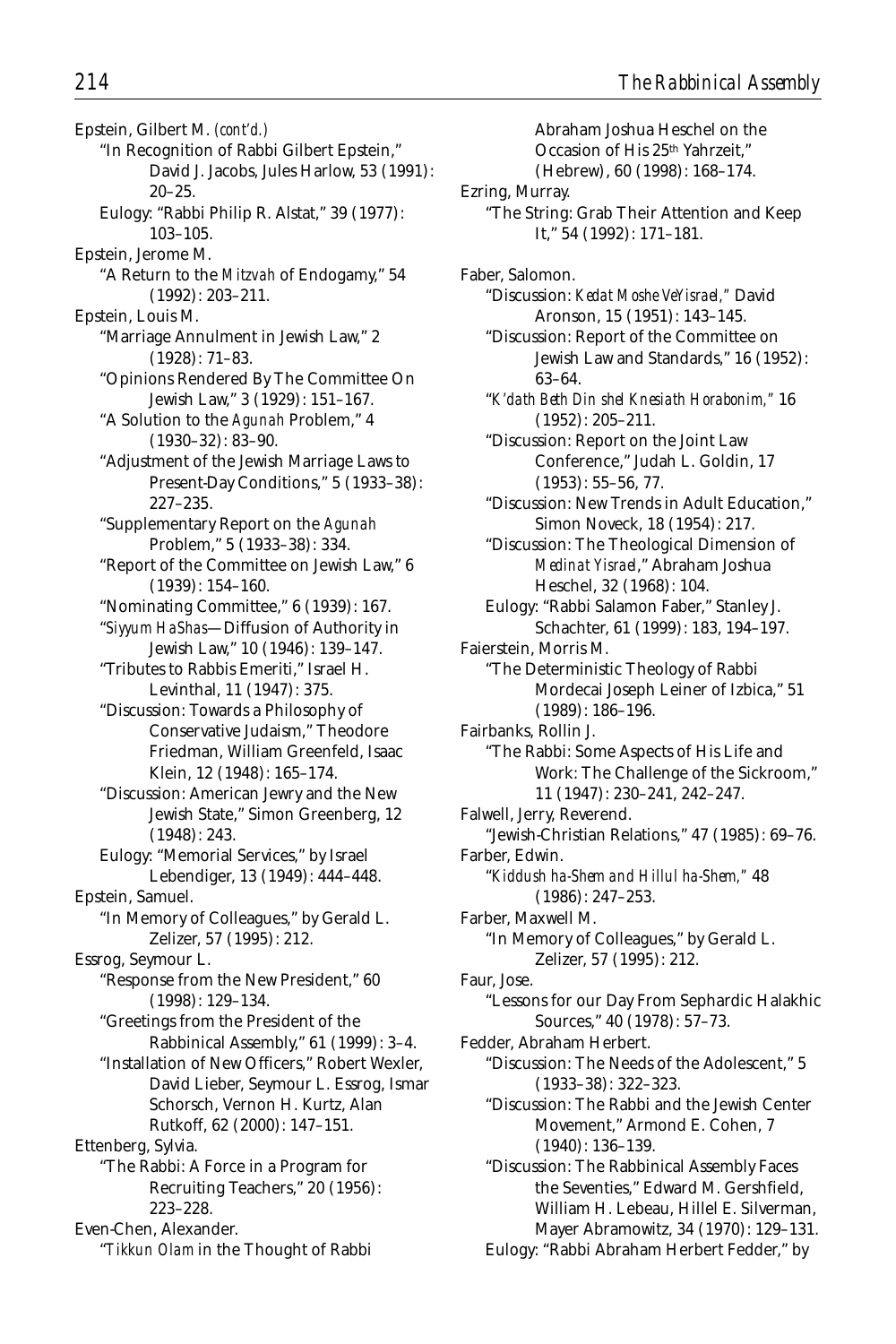Morris S. Friedman, 48 (1986): 264–265. Feder, Avraham H. "Eulogy of Rabbi Moshe Davis" (English and Hebrew), 58 (1996): 211–214. Feifel, Herman, Dr. "Death and Dying," 41 (1979): 40–48. "Discussion: Death and Dying," Herman Feifel, 41 (1979): 48–49, 50, 51–52, 52–53, 53–54. Fein, Leonard. "Political Left Versus Right," 44 (1982): 47–56. "Shall the Poor Ever Cease from Our Land? Welfare and Immigration Reform," Leonard Fein, Marshall Breger, 57 (1995): 73–85. Feinberg, Charles M. "Introduction: Shall the Poor Ever Cease from Our Land? Welfare and Immigration Reform," Leonard Fein, Marshall Breger, 57 (1995): 71–73. "Introduction: What Has Become of the Liberal Jew?" David Sapirstein, Elliott Abrams, 58 (1996): 124–125. "Religion and Society," 59 (1997): 13–14. "Social Action Committee," 60 (1998): 278–279. "Discussion: The Halakhic and Ethical Standards to Be Expected of Leaders in Public and Religious Life," Arnold M. Goodman, Samuel Dash, Benjamin Cardin, Elliot N. Dorff, 61 (1999): 121. Eulogy: "Rabbi Erwin Zimet," 52 (1990): 255–259. Feinberg, Louis. "Independence Day Celebration at the Convention (Prayer)," 5 (1933–38): 104. "*Ha-hitpathut ha-halaha al yede perush vehaarmah,"* 5 (1933–38): 189–194. "Convention Committee on Publications," 6 (1939): 171. "Discussion: How Can Religion Make the Home and Family Life More Effective?" William P. Greenfeld, 7 (1940): 210. "The Rabbi as Preacher: Changing Techniques," 10 (1946): 85–92, 102. Eulogies: "In Memoriam: Theodore Herzl" (Abstract), 5 (1933–38): 73. "Memorial Services," by Morris Teller, 13 (1949): 440–443. Feld, Edward. "*Kallah* on Halakhah: The Spoken Torah," 42 (1980): 347–352.

Eulogy: "Rabbi Harold Goldfarb," 58 (1996): 215. Feldbin, Abraham. "Discussion: Membership Committee Report" (report includes roll call on permitting a female rabbi to join), Amos W. Miller, Arnold M. Goodman, 45 (1983): 246. Eulogy: "Rabbi Nathan Nata Rosen," 52 (1990): 240–242. Feldman, Abraham J. "The Role of the Synagogue in the American Jewish Community," 21 (1957): 190–198. Feldman, David M. "A D'var Torah Suggested by *Lag Ba'Omer*," 26 (1962): 201–224. "Teshuvah—Converts of Questionable Status," Eli A. Bohnen, Arthur David, David Feldman, Morris Goodblatt, Arnold Goodman, Isaac Klein, Benjamin Kreitman, Samuel Schaffler, Israel Silverman, Saul Teplitz, 30 (1966): 105–108. "Teshuvah—Wedding During the Three Weeks," Jacob E. Segal, 32 (1968): 224–228. "The Limits of Normal Sexuality," 36 (1974): 38–42. "The Rabbinical Assembly and the Development of Halakhah," 45 (1983): 84–92. "Discussion: Membership Committee Report" (report includes roll call on permitting a female rabbi to join), Amos W. Miller, Arnold M. Goodman, 45 (1983): 242. "Discussion: Membership Committee Report" (including discussion on permitting a female rabbi to join), Ludwig Nadelmann, Arnold M. Goodman, 46 (1984): 194–195. Feldman, Irwin. "Eulogy of Rabbi Irwin Feldman," by Samuel Feldman, 59 (1997): 196–200. Feldman, Leonid. "On Saving Human Lives," 49 (1987): 66–69. Feldman, Samuel. "Eulogy of "Rabbi Irwin Feldman," 59 (1997): 196–200. Feldman, Theodore. "Eulogy of Rabbi Samuel Zakuto," 43 (1981): 119–120. Fenster, Myron M. "Practical Evaluation of Israel and the Diaspora," 22 (1958): 149–154. "The Impact of the Conservative Movement in Israel," 28 (1964): 24–36.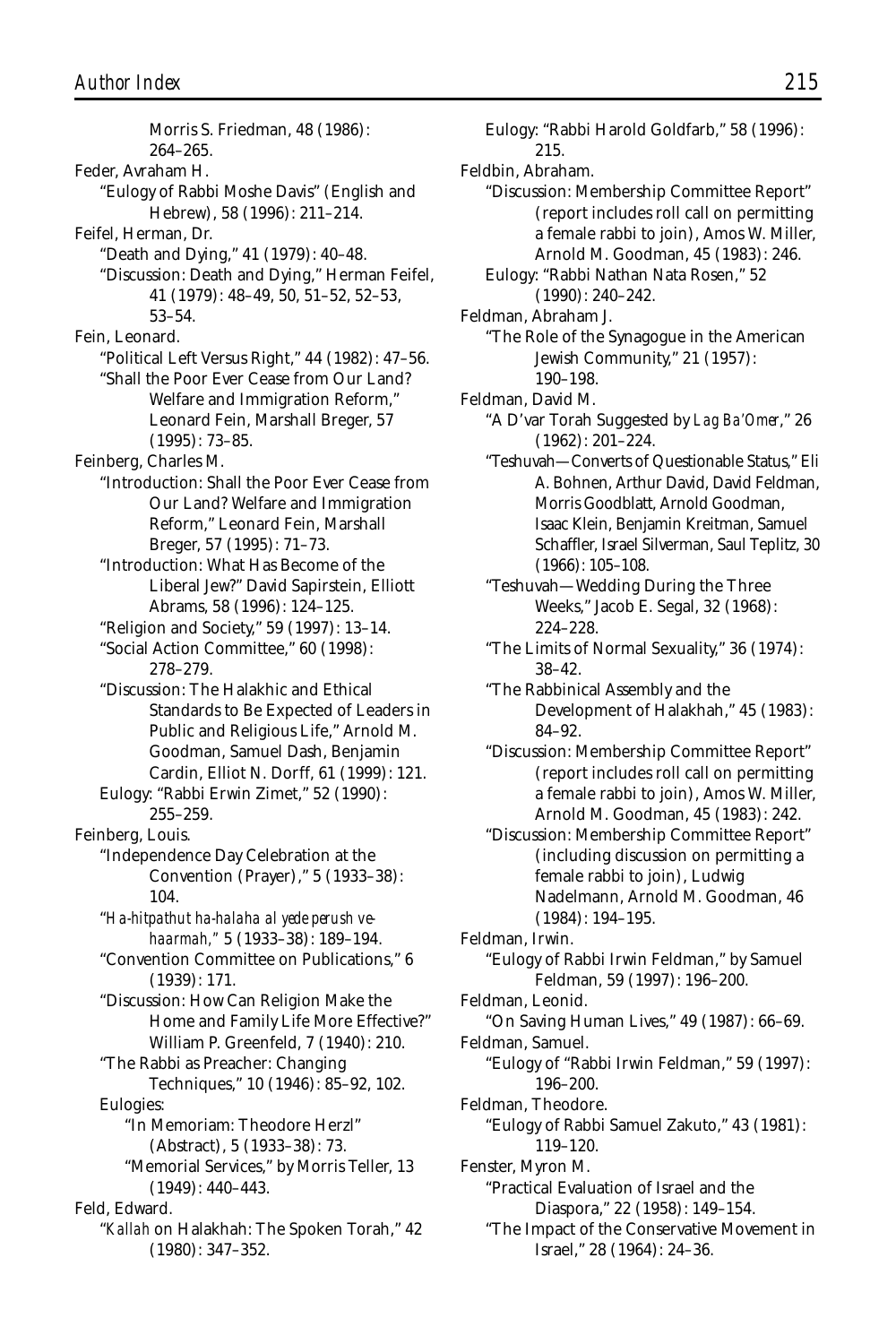Fenster, Myron M. *(cont'd.)*

- "Discussion: The Impact of the Conservative Movement in Israel, The Impressions of One Rabbi After a Year in Israel," Myron Fenster, Simcha Kling, 28 (1964): 50–51.
- "Special Report of the Israel Committee," 31 (1967): 182–184.
- "Discussion: The *Eretz Yisrael* Dimension," Moshe Davis, Samuel Schafler, David Clayman, 34 (1970): 53.
- "Creative Survival in the Rabbinate," 38 (1976): 199–202.
- "Parallel Services Under One Roof," 39 (1977): 76–78.
- "Teaching From *Pirkei Avot*," 42 (1980): 214–224.
- "*Kallah* on Halakhah: The Halakhah and Beyond," 42 (1980): 353–363.
- Fierstien, Robert E.
	- "Discussion: Adult Jewish Education Reconsidered," Simon Noveck, 42 (1980): 196–197.
	- "Presentation of *A Century of Commitment: 100 Years of the Rabbinical Assembly,"* 62 (2000): 164–167.
- Fink, Leon B.
	- "Teshuvah—*Tisha B'Av* and the Three Weeks" (minority and majority opinions), Aaron H. Blumenthal, Ben Zion Bokser, Leon B. Fink, 28 (1964): 275–292.
	- "Teshuvah—Converts of Questionable Status," Aaron H. Blumenthal, Leon Fink, 30 (1966): 109–110.
	- "Teshuvah—Games of Chance," 31 (1967): 209–218.
	- "Discussion: Teshuvah on Bingo in Conservative Congregations," Leon B. Fink, Aaron H.Blumenthal, Seymour Siegel, 31 (1967): 228.
	- "The *Shulhan Arukh* After 400 Years: A Conservative Approach: A Response," 32 (1968): 56–65.
	- "Discussion: The *Shulhan Arukh* After 400 Years: A Conservative Approach," Isaac Klein, Aaron H. Blumenthal, Leon B. Fink, 32 (1968): 68–69, 71.
	- "Teshuvah—Wedding During the Three Weeks," Jacob E. Segal, 32 (1968): 224–228.
- Finkelstein, Ezra M.
	- "In Honor of the 100th Birthday of Chancellor Louis Finkelstein," 58 (1996): 93–95.
	- "Honoring Colleagues Who Have Served 50 Years and More in the Rabbinate (Faculty Reminiscences): Louis Finkelstein, Louis

Ginzberg, Saul Lieberman, Shalom Spiegel, Mordecai Menahem Kaplan," Simon Glustrom, Ezra Finkelstein, Ben Zion Bergman, Hillel E. Silverman, Marshall J. Maltzman, Stanley S. Rabinowitz, 62 (2000): 29–30. Eulogy: "Rabbi Joseph H. Wise," 58 (1996): 245–246. Finkelstein, Louis. "The Things That Unite Us," 1 (1927): 42–53. "Can Maimonides Still Guide Us?" 2 (1928): 84–102. "Traditional Law and Modern Life," 3 (1929): 18–30. "Discussion: Traditional Law and Modern Life," Louis Finkelstein, 3 (1929): 53. "Statement of the President," 3 (1929): 54–56. "President's Message: The Present and Future of Traditional Judaism in America," 4 (1930–32): 9–19. "An Intimate Glimpse of Dr. Cyrus Adler," 7 (1940): 238–244. "Symposium on Seminary Expansion Program," 8 (1941–44): 303–306. "Report on Chaplaincy Availability Board," 8 (1941–44): 346, 347. "The Future of Our Movement," (Abstract of an off-the-record address), 9 (1945): 176. "Testimonial to Rabbi Louis Finkelstein," 9 (1945): 211–223. "Seminary Expansion Program—Concluding Remarks," 10 (1946): 227–235. "In Honor of Rabbi Robert Gordis," 10 (1946): 288–289. "Address to the 1949 Convention," 13 (1949): 117–123. "Address at the Golden Jubilee Celebration of the Rabbinical Assembly," 14 (1950): 284–295. "Tribute to Rabbi Mordecai M. Kaplan," 15 (1951): 205–210. "The Seminary and the Future of Jewish Scholarship," 15 (1951): 220–225. "Discussion: Report on the Joint Law Conference," Judah L. Goldin, 17 (1953): 61–65, 75, 78. "Discussion: *Ketubah*," 18 (1954): 71–75. "Our Teachers," 18 (1954): 168–178. "President's Dinner—Ira Eisenstein," 18 (1954): 234–239. "Discussion: The Steering Committee on the Joint Conference on Jewish Law," Theodore Friedman, 19 (1955): 47–48. "In Honor of Rabbinical Assembly President— Harry Halpern," 20 (1956): 274–281.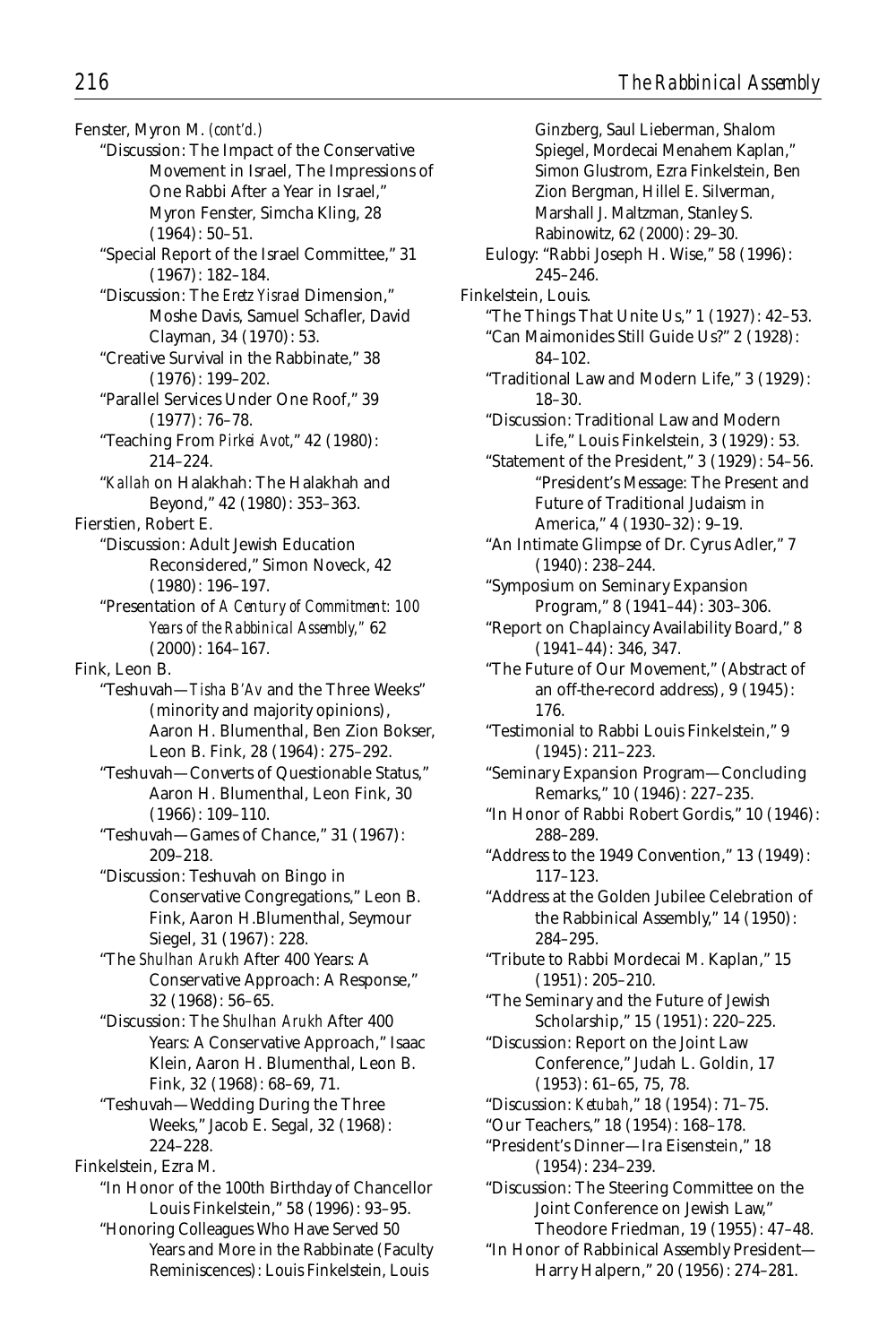"Testimonial to Rabbi Max Arzt," 21 (1957): 227–232. "In Honor of Rabbinical Assembly President: Aaron H. Blumenthal," 22 (1958): 167–177. "An Address: in Honor of Rabbinical Assembly President—Isaac Klein," 24 (1960): 223–230. "Dinner in Honor of Rabbi Simon Greenberg," 25 (1961): 108–113. "A Testimonial Address—Edward T. Sandrow," 26 (1962): 147–161. "Remarks: In Honor of Joel Geffen," 27 (1963): 163. "A Living Talmud: Tribute to Rabbis Theodore Friedman and Max J. Routtenberg," 28 (1964): 174–188. "Address to the Convention: Tribute to Max J. Routtenberg and Eli A. Bohnen," 30 (1966): 13–20. "Rabbinical Assembly Lecture," 31 (1967): 93–102. "Banquet Remarks: Tribute to Eli A. Bohnen and Ralph Simon," 32 (1968): 147–152. "Spiritual Leadership," 34 (1970): 147–152. "Discussion: Jews in the Changing Urban Environment," Eli Ginzberg, 35 (1973): 38–42. "The Achievement of the Rabbinical Assembly," 37 (1975): 317–328. "In Honor of Rabbi Wolfe Kelman," Morton Leifman, Gerson D. Cohen, Seymour Siegel, Max J. Routtenberg, Arthur Hertzberg, Seymour Fox, Mordecai Waxman, Irwin Groner, Naamah Kelman, Levi Kelman, Wolfe Kelman, Louis Finkelstein, 38 (1976): 123. "Words of Greeting," 48 (1986): 29. "Recalling Our Teachers: In Tribute to Rabbi Louis Finkelstein, Rabbi Gerson Cohen and Rabbi Robert Gordis," Irwin Groner, 54 (1992): 19–23. "Talmud Torah: In Tribute to Rabbi Jules Harlow," Efry Spectre, Yochanan Muffs, Israel N. Silverman, Lawrence Hoffman, Aharon Appelfeld, Ilana Harlow, Joel Meyers, Jules Harlow, (includes film clip of Louis Finkelstein), 56 (1994): 65–66. Eulogies: "In Memoriam: Professor Jacob Hoschander," 5 (1933–38): 69–72. "Rabbi Louis Finkelstein," by Simon Greenberg, 54 (1992): 278–281. "In Memory of Colleagues and Their Wives," by Seymour J. Cohen, 54 (1992): 307.

Finkelstein, Meyer. "Rabbi Meyer Finkelstein," by Dr. Sidney Sokolove, 37 (1975): 239–241. Finkle, Jesse J. "Discussion: Religion and the Crisis in Moral and Intellectual Leadership," Mordecai M. Kaplan, 15 (1951): 172–173. Eulogy: "Rabbi Jesse Finkle," by Ephraim Shimoff, 41 (1979): 260–261. Fisch, Harold. "Paths Toward Spiritual Renewal in Israel," (Hebrew), Jack Cohen, Abraham Shapira, Harold Fisch, Menachem Hakohen, delivered at the 1971 Convention in Israel. Published in *Beineinu,* Volume 2, Number 1, January 1972. Fish, Judah. "Discussion: An Evaluation of the Ecumenical Movement," Ben Zion Bokser, George Higgins, David R. Hunter, 31 (1967): 142–143. "Discussion: Israel at the Crossroads," Arthur Hertzberg, Joseph P. Sternstein, 45 (1983): 52. Fisher, Henry. "Placement Committee Report and Discussion," 9 (1945): 23. "Discussion: Interesting Synagogue Activities: An Experiment in Jewish-Christian Inter-Religious School Activity," Elias Charry, 9 (1945): 87, 88. "Discussion: The Future of the American Jewish Community," Ben Zion Bokser, 12 (1948): 206–214, 223–225. "Discussion: The Problem of *Chalitzah* Today," Isaac Klein, 15 (1951): 150–155. "Discussion: *Ketubah,"* 18 (1954): 69–71. "Homiletics Seminar: The Eulogy," 26 (1962): 180–190. Fisher, Julius. "Julius Fisher: Eulogy," by Max J. Routtenberg, 30 (1966): 89–90. Fishman, Hertzel. "Zionism Re-Assessed," 20 (1956): 82–98. *Author Index 217*

"Zionism Reconsidered," 38 (1976): 46–52.

"The Role of Conservative Judaism in Forging Israel's Ethical Nationalism," 43 (1981): 64–78.

Eulogy: "Rabbi I. Usher Kirshblum," by Mordecai Kirshblum, Fabian Schonfeld, Yaakov Rosenberg, Herzl Fishman, 45 (1983): 198–199.

Fishman, Lyle.

"D'var Torah—Why Did Nadav and Abihu Die?" 51 (1989): 281–284.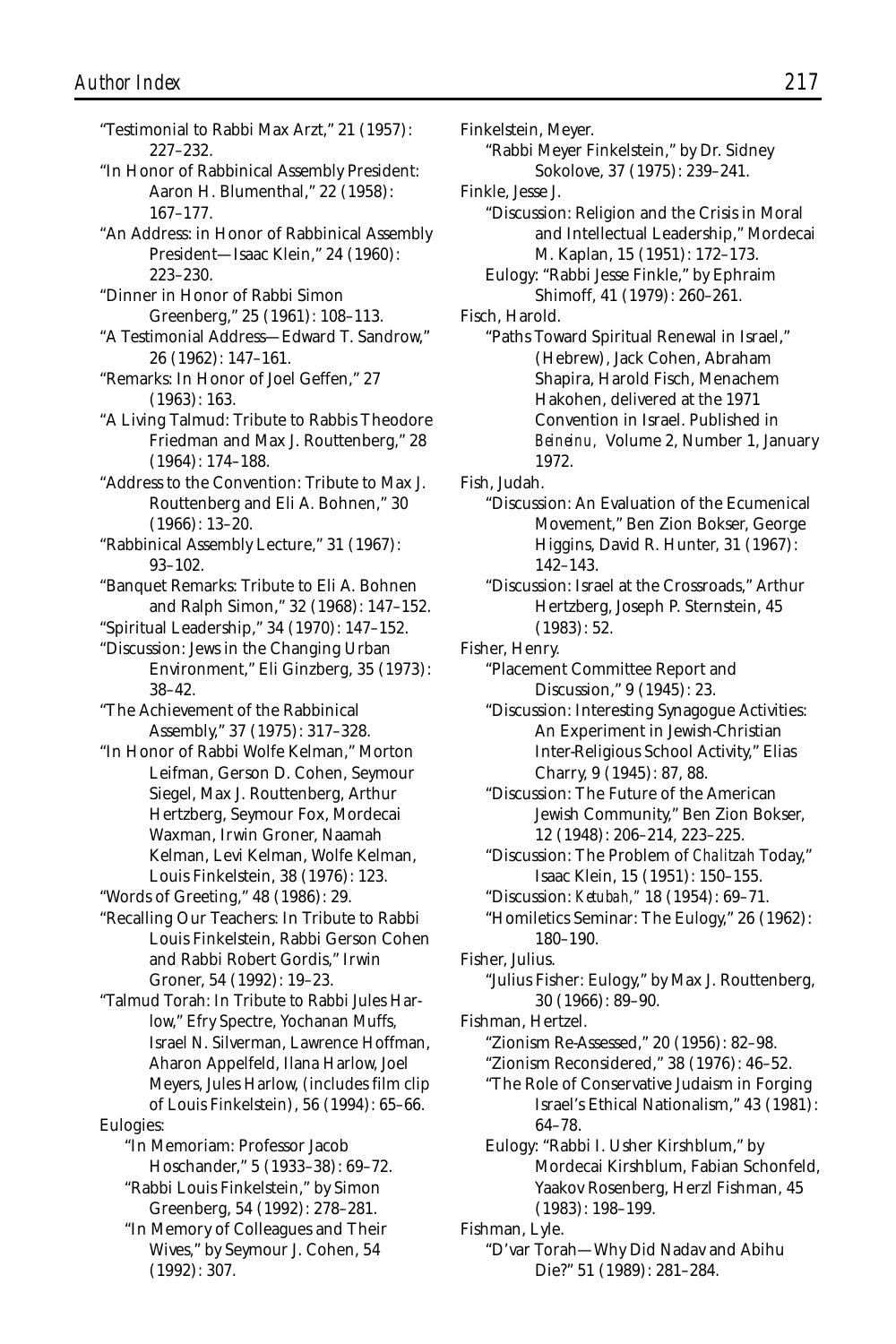Fleishaker, Oscar. "In Memory of Colleagues," by Mordecai Waxman, 58 (1996): 251. Forman, Barr H. "Eulogy of Rabbi Max Forman," 52 (1990): 235–237. Forman, Max L. "Relationship of the Rabbi to the Congregation: The Relationship of the Rabbi to the Men's Club," 15 (1951): 193–199. "Discussion: *Ketubah,"* 18 (1954): 81–82. "The Letter of Truth," 26 (1962): 197–200. Eulogies: "Eulogies: Solomon M. Barsel," 16 (1952): 217–219. "Rabbi Max Forman," by Barr H. Forman, 52 (1990): 235–237. Fowler, James. "The Renewed Yearning and Search for God: A New Jewish Spirituality?" Neil Gillman, James Fowler, Elliott Abrams, Rodger Kamenetz, Martin S. Cohen, 61 (1999): 21–25. "Discussion: The Renewed Yearning and Search for God: A New Jewish Spirituality?" Neil Gillman, James Fowler, Elliott Abrams, Rodger Kamenetz, Martin S. Cohen, 61 (1999): 39. Fox, Marvin. "Jewish Education in a Pluralistic Community," 30 (1966): 31–40. "Discussion: Jewish Education in a Pluralistic Community," Marvin Fox, Alexander M. Schindler, 30 (1966): 47–51. Fox, Seymour. "The Place of Israel in Our Religious Schools," 32 (1968): 139–146. "In Honor of Rabbi Wolfe Kelman," Morton Leifman, Gerson D. Cohen, Seymour Siegel, Max J. Routtenberg, Arthur Hertzberg, Seymour Fox, Mordecai Waxman, Irwin Groner, Naamah Kelman, Levi Kelman, Wolfe Kelman, Louis Finkelstein, 38 (1976): 109–110. Frank, Helmut F. "In Memory of Colleagues," by Kassel Abelson, 52 (1990): 262. Frank, Morris. "In Memoriam," by C. David Matt, 11 (1947): 373. Frankel, Irving T. "Rabbi Irving T. Frankel," by Charles E.

Dobrusin, 57 (1995): 180–185.

Frankel, Jack E. "Discussion: Death and Dying," Herman Feifel, 41 (1979): 51. Eulogy: "Rabbi C. Joseph Teichman," 51 (1989): 314–316. Frankel, William. "Installation of Officers," William Frankel, Seymour J. Cohen, Alexander M. Shapiro, Arnold M. Goodman, 44 (1982): 83–84. Frankiel, Tamar, Dr. "Prayer and Mysticism," 55 (1993): 61–64. Fredman, Samuel. "Observations of the American Rabbinate," 2 (1928): 135–138. "Discussion: The Menace of Secularism in the Synagogue," Israel Goldstein;"Spiritual Elements in Judaism," Jacob Kohn, 3  $(1929) \cdot 103$ "Discussion: Preaching Modern Religion," Ira Eisenstein, 7 (1940): 158. Eulogy: "In Memoriam," by Morris S. Goodblatt, 8 (1941–44): 26–28 Freedman, Jacob. "The Problem of the 'Free-Lance' Rabbis in America," 5 (1933–38): 487–491. Eulogy: "Rabbi Jacob Freedman," by Elliot B. Gertel, 48 (1986): 266–271. Freedman, Leslie R. "Role-Related Stress in the Rabbinate: A Report on a Nationwide Study of Conservative and Reform Rabbis," 46 (1984): 43–50. Freedman, Paul. "United Synagogue Youth: A Twenty-Fifth Anniversary Tribute," Seymour Goldberg, Paul Freedman, Albert L. Lewis, 38 (1976): 132–133. Freedman, Robert O. "Israel as the Elections Approach: What Does it Mean to American Jews?" Gordon Tucker, Robert J. Lieber, Robert O. Freedman, Ehud Bandel, 61 (1999): 86–90. "Discussion: Israel as the Elections Approach: What Does it Mean to American Jews?" Gordon Tucker, Robert J. Lieber, Robert O. Freedman, Ehud Bandel, 61 (1999): 94, 96, 97, 99. Freeman, Gordon M. "On Translating Our Heritage into Contemporary Language," 56 (1994): 167–171. "Introducing High School Students to Sexual Decision-Making," 56 (1994): 193–195.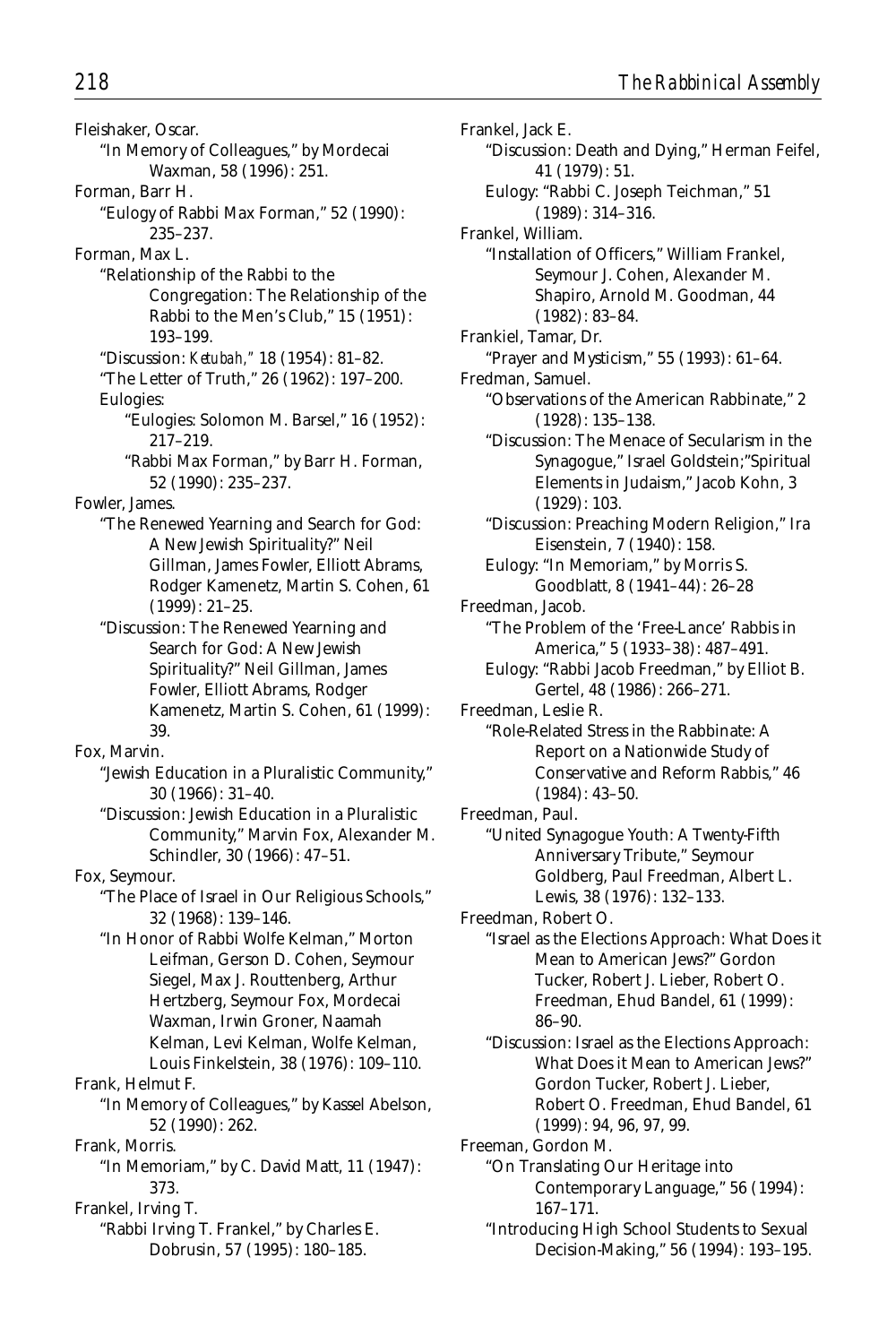"Discussion: The Renewed Yearning and Search for God: A New Jewish Spirituality?" Neil Gillman, James Fowler, Elliott Abrams, Rodger Kamenetz, Martin S. Cohen, 61 (1999): 37. "Creating a Worldwide Movement: A Report on Masorti Olami," Gordon Freeman, Alan Silverstein, 62 (2000): 368–369. Freilich, Samuel. "Eulogy of Rabbi Samuel Freilich," by Ethan Moses Tucker, 56 (1994): 237–238. Fried, Michael. "In Memoriam," by Elliot Burstein. 8 (1941–44): 119. Friedlaender, Israel. "*Siyyum HaShas*: 'Sabbath Prohibitions Known As *Shavut*,'" Boaz Cohen, 9 (1945): 123–161. "*Siyyum HaShas*: 'The Contributions of Israel Friedlaender to the Study of the Bible,'" Frank Zimmerman, 9 (1945): 162–167. "*Siyyum HaShas*: 'Recollections of Israel Friedlaender,'" Morris Schussheim, 9 (1945): 168–175. Friedman, Edward. "Discussion: The Future of the Arab Community in Israel," Jack Cohen, Shukri Abed, Majda Saroujie, Hashem Muhammud, Shehadeh Shehadeh, 50 (1988): 137. Friedman, Emil. "In Memoriam," by C. David Matt, 11 (1947): 372. Friedman, Kalman. "Eulogy of Rabbi Kalman Friedman," by Ben Zion Bergman, 48 (1986): 272–274. Friedman, Mordecai Akiva. "Eulogy of Professor Moshe Zucker," (Hebrew), 50 (1988): *alef-hey.* Friedman, Morris S. "Eulogy of Rabbi Abraham Herbert Fedder," 48 (1986): 264–265. Friedman, Theodore. "Hayyim Joseph David Azulai," 5 (1933–38): 276–287. "Discussion: The Place of the Rabbi in American Jewish Life," Mordecai M. Kaplan, 7 (1940): 297. "Religious Revival in the Jewish Crisis," 10 (1946): 149–158. "Discussion: Principles of Group Work as Applied to Jewish Groups," Max Vorspan, 11 (1947): 226–227.

"Towards a Philosophy of Conservative Judaism," 12 (1948): 112–120.

"Discussion: Towards a Philosophy of Conservative Judaism," 12 (1948): 134–135, 141–143, 175, 179–180.

- "Report of the Committee on Jewish Law and Standards—Responsum on the Sabbath," 14 (1950): 112–138.
- "Report of the Committee on Jewish Law and Standards," 15 (1951): 40–42.
- "Report of the Committee on Jewish Law and Standards," 16 (1952): 48–68, 54–55, 56–57.
- "Report of the Committee on Jewish Law and Standards," 17 (1953): 39–44.
- "Discussion: Report on the Joint Law Conference," Judah L. Goldin, 17 (1953): 56–58.
- "Committee on Jewish Law and Standards," 18 (1954): 50–54.

"The Steering Committee of the Joint Law Conference, 1953–54," 18 (1954): 62–65.

"Discussion: Report of the Committee on Jewish Law and Standards," Arthur A. Neulander, 19 (1955): 33–34, 40–41.

- "The Steering Committee of the Joint Conference on Jewish Law," 19 (1955): 42–3.
- "The Friday Night Sermon," 19 (1955): 231–239.
- "Report of the Steering Committee of the Joint Conference on Jewish Law, 1955–56," 20 (1956): 33–36.
- "Discussion: Conservative Ideology," 20 (1956): 169–172, 181–183.
- "Report of the Steering Committee of the Joint on Jewish Law, 1956–1957," 21 (1957): 158–163.

"Committee on Jewish Law and Standards," Arthur H. Neulander, 23 (1959): 114–121.

"A Four Year Adult Education Curriculum," 24 (1960): 43–48.

"Discussion—The Jewish Theological Seminary of America: An Evaluation," Simon Greenberg, 24 (1960): 159–161.

"*Medinat Yisrael ve-HaGolah*," (Hebrew), 25 (1961): 219–228.

"Discussion: The Role of the Rabbinate in Elementary and Secondary Jewish Education," 26 (1962): 37.

"Address of the President-Elect," 26 (1962): 168–173.

"Presidential Message," 27 (1963): 155–162.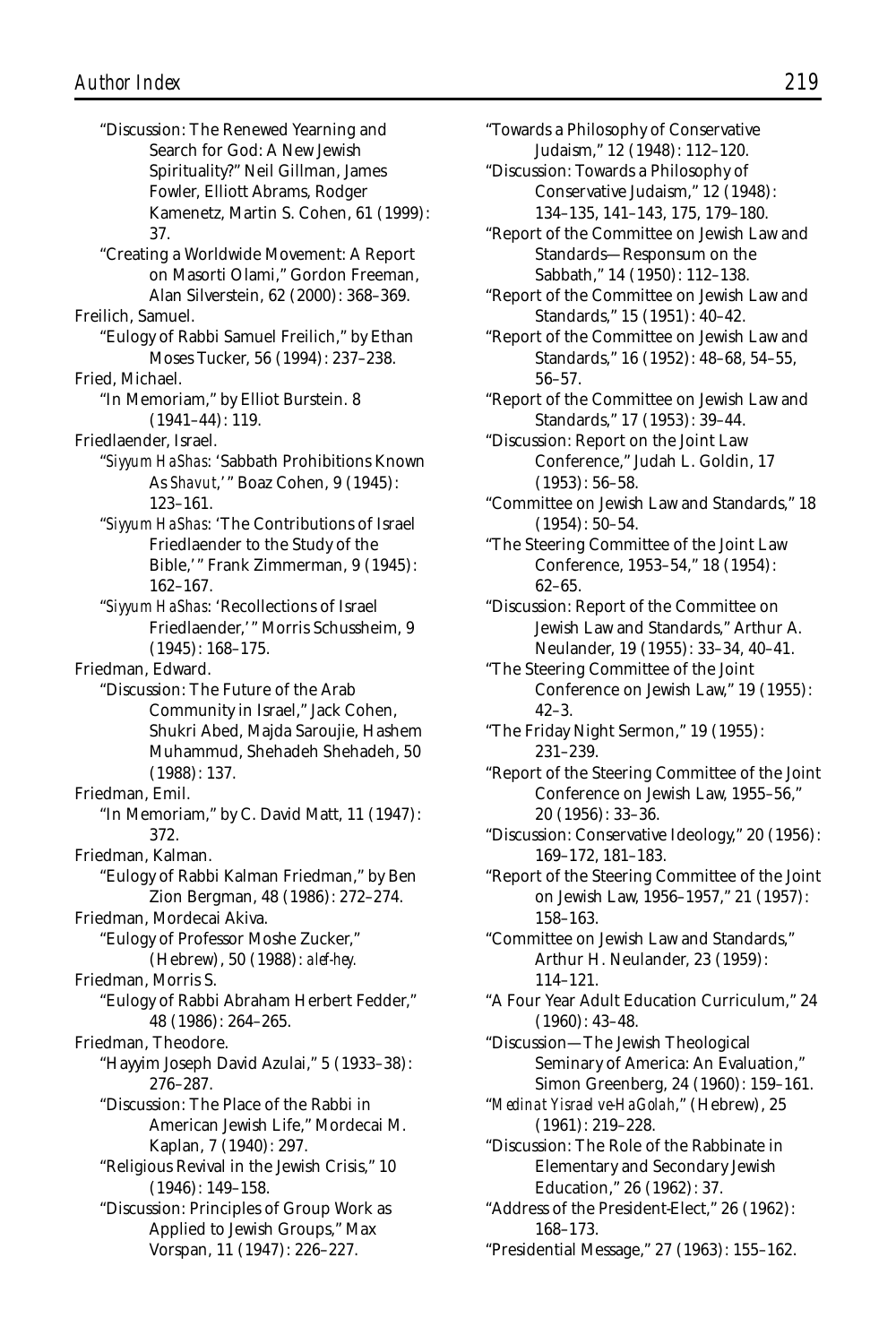Re'em, Matt Futterman, Natan Irwin

Friedman, Theodore *(cont'd.)* "Discussion: Report of the Executive Vice-President," Wolfe Kelman, 28 (1964): 19–20, 22. "Discussion: The Relationship of the Conservative Movement in Judaism to the Zionist Movement, the Zionist Organization of America, the State of Israel, the World Zionist Organization and to *K'lal Yisrael,"* Simon Greenberg, 28 (1964): 90–91. "Presidential Address," 28 (1964): 96–108. "Remarks of the Past President of the Rabbinical Assembly," 28 (1964): 189–191. "Discussion: Resolution on Religion in Israel," Rabbinical Assembly, 28 (1964): 311–312. "Discussion: Secularists, the Rabbinate, and *Mitzvot*," Judd L. Teller, 31 (1967): 32. "Discussion: The Pulpit as an Instrument of Theological Thinking," Louis Jacobs, David Wolf Silverman, 33 (1969): 36. "*Ha-Notayn La-Ayef Koach*" (Hebrew), 50 (1988): *chet-tet.* Eulogies: "Rabbi Solomon D. Goldfarb," 38 (1976): 270–272. "Rabbi S. Gershon Levi," 52 (1990): 238–239. "In Memory of Departed Colleagues and Their Wives," by Irwin Groner, 55 (1993): 184. Frydman-Kohl, Baruch. "Discussion: Seeking Peace and the Soviet Union," Max Kampelman, 51 (1989): 89–90. Frymer-Kensky, Tikva, Dr. "Israel and the Ancient Near East: New Perspectives on the Flood," 41 (1979): 213–225. "Jerusalem as the Symbol of the Human Body," 58 (1996): 159–161. Futterman, Matthew. "Being a Conservative Rabbi in Israel: The Agony and the Ecstasy," Philip Spectre, Jonathan Perlman, Michael Graetz, Robert Harris, Moshe Re'em, Matt Futterman, Natan Irwin Birnbaum, Levi Ha-Levi, Joseph Heckelman, Yossef Green, Moshe Tutnauer, 50 (1988): 34–36 "Discussion: Being a Conservative Rabbi in Israel: The Agony and the Ecstasy," Philip Spectre, Jonathan Perlman,

Michael Graetz, Robert Harris, Moshe

Birnbaum, Levi Ha-Levi, Joseph Heckelman, Yossef Green, Moshe Tutnauer, 50 (1988): 47–48. "D'var Torah: Israel and the Golah": delivered at the 1991 Convention, 55 (1993): 151–153. "The State of the Masorti Movement after the Ne'eman Commission" (English), Gilah Dror, Matthew J. Futterman, 60 (1998): 68–74. Gamoran, Emanuel. "Jewish Education and the Economic Depression," 4 (1930–32): 204–210. Ganz, Irving. "Irving Ganz: Eulogy," by Sidney S. Guthman, 34 (1970): 172–173. Garfinkel, Joseph. "In Memory of Colleagues," by Michael Monson, 51 (1989): 317. Gaynor, Nathan. "The Challenge of Rebellious Youth," 33 (1969): 113–118. "Discussion: The Challenge of Rebellious Youth," Nathan Gaynor, 33 (1969): 119–120, 122. Geffen, David. "D'var Torah," 38 (1976): 171–172. "A Jewish Historical Bicentennial Celebration," 38 (1976): 203–210. Geffen, Joel S. "Discussion: New Trends in Adult Education," Simon Noveck, 18 (1954): 222–223. "Response: Address in Honor of Joel Geffen," Louis Finkelstein, Max Arzt, 27 (1963): 173–181. Eulogies: "Joseph Warren: Eulogy," 30 (1966): 102–104. "Rabbi Arthur D. Buch," 44 (1982): 148–149. "Rabbi Joel Geffen," by Michael Monson, 51 (1989): 303–306. Geiger, Leo. "Discussion: American Jewry and the New Jewish State," Simon Greenberg, 12 (1948): 253–255. "*Roshe Perakhim Be-Torato Shel Ahad Haam*," (Hebrew), 15 (1951): 232–240. Eulogy: "Eulogies," by Josiah Derby, 16 (1952): XVI: 221–223. Gelb, Bernard. "Eulogy of Rabbi Max Gelb," 50 (1988): 205–207.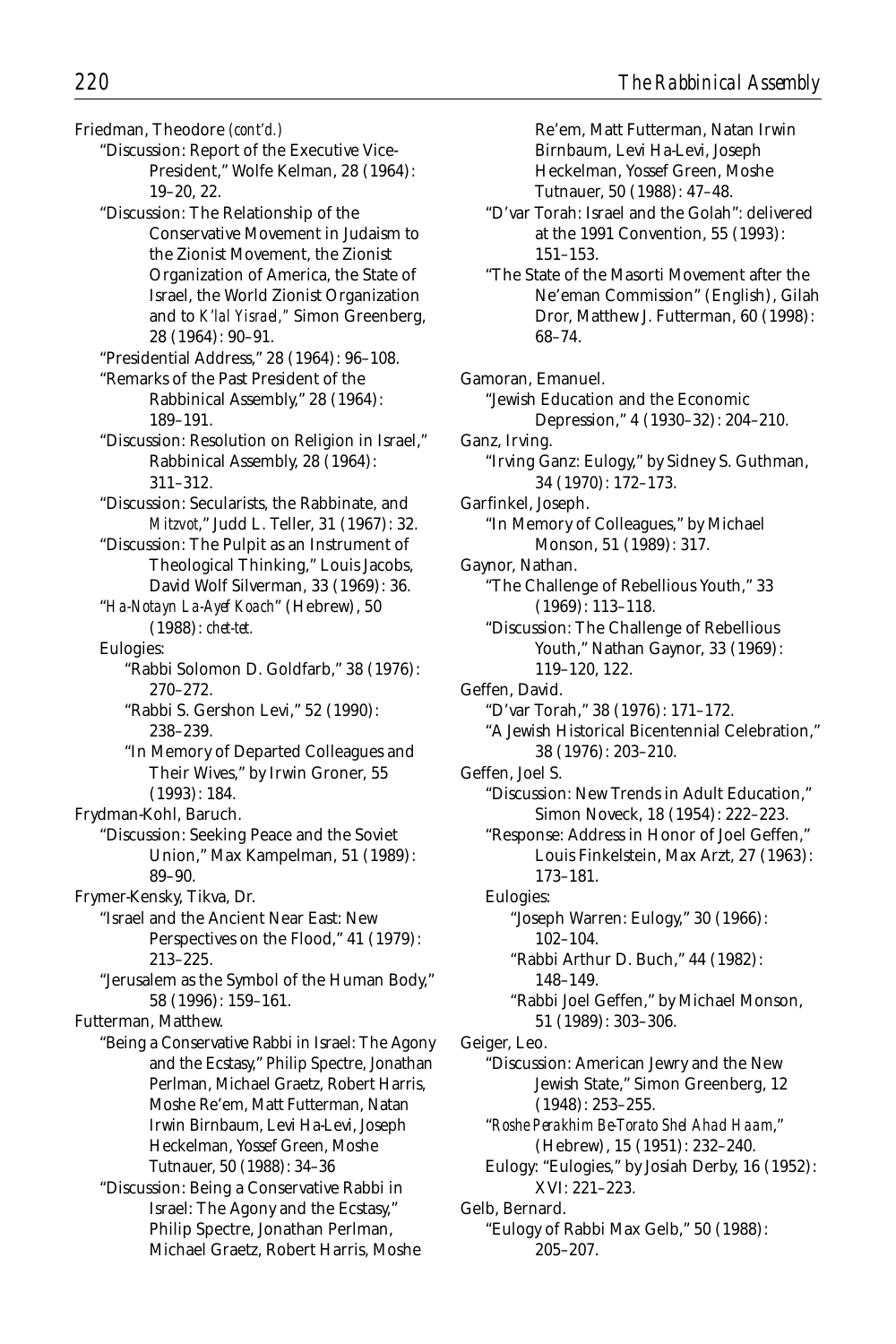Gelb, Max. "Discussion: The Rabbi in a Small Community," Reuben J. Magil, 13 (1949): 178–183. "The Day School: Making It an Effective Enterprise," 36 (1974): 114–121. "In Memory of Colleagues," Harry Katchen, 49 (1987): 349. Eulogy: "Rabbi Max Gelb," by Bernard Gelb, 50 (1988): 205–207. Gelber, Michael. "The Community as a Pulpit," 33 (1969): 123–131. Geller, Yonah H. "Eulogy of Rabbi Louis Neimand," 39 (1977): 119–120. Gendler, Everett. "Current Experiments in Liturgy," Jules Harlow, Sidney Shankin, Bernard Raskas, Aaron Landes, Everett Gendler, Jack Riemer, Irwin Schild, Hershel Matt, Simcha Kling, Samuel Schafler, 32 (1968): 7–35. "The *Havurah*," 37 (1975): 153–156. "Nuclear and Conventional Warfare," Everett Gendler, Reuven Kimelman, Elliott Levitas, 49 (1987): 3–7. "Discussion: Judaism and the Ethics of War," Everett Gendler, Reuven Kimelman, Elliott Levitas, 49 (1987): 38–39. Gershfield, Edward M. "Teshuvah—*T'nai B'Kiddushin*," Eli A. Bohnen, Edward Gershfield, Benjamin Kreitman, Seymour Siegel, 32 (1968): 229–248. "On the Seventieth Anniversary of the Rabbinical Assembly," 34 (1970): 86–95. "May One Take the Law into One's Own Hands?: In Tribute to Professor Boaz Cohen," 48 (1986): 186–189. Eulogy: "Boaz Cohen: Eulogy," 33 (1969): 173–175. Gershowitz, Samuel D. "Discussion: Jewish Unity in America," Ira Eisenstein, 16 (1952): 149–154. Gerstein, Louis C. "*Hazkarat Neshamot:* In Memory of Colleagues," by Arnold M. Goodman, 59 (1997): 219. Gertel, Elliot B. "The Sermons and Other Writings of Rabbi Israel H. Levinthal," 45 (1983): 119–128. Eulogies: "Rabbi Jacob Freedman," 48 (1986): 266–271.

Rabbinical Assembly, 1968–1970," Matthew Simon, Elliot B. Gertel, 58 (1996): 237–244. Gilberg, Arnold L., Dr. "The Jewish Family: Surviving the Seventies," 41 (1979): 84–87. "Discussion: The Jewish Family: Surviving the Seventies," Arnold L. Gilberg, 41 (1979): 87–88, 88–89, 89–90. Gill, David. "Havurah Failures and Successes," Barbara Braun, David Gill, Alan Shulman, George Schleslinger, 41 (1979): 61–63. "Discussion: Havurah Failures and Successes," Barbara Braun, David Gill, Alan Shulman, George Schleslinger, 41 (1979): 58–59, 68, 71, 74–75. Gillman, Neil. "Mordecai Kaplan and the Ideology of Conservative Judaism," 46 (1984): 57–68. "Entering the Second Century: From Scholarship to the Rabbinate," Joseph Brodie, Neil Gillman, Raymond P. Scheindlin, 48 (1986): 41–46. "The Evolving Image of the Rabbi," 52 (1990), delivered at the 1990 Convention. Published in *Conservative Judaism,* 43, No. 2, Winter 1991. "A Conservative Theology for the Twenty-First Century," 55 (1993): 9–22. "*Tekhiyat Ha-Maytim:* Texts and Meanings," 58 (1996): 168–170. "The Renewed Yearning and Search for God: A New Jewish Spirituality?" Neil Gillman, James Fowler, Elliott Abrams, Rodger Kamenetz, Martin S. Cohen, 61 (1999): 20–21. "Discussion: The Renewed Yearning and Search for God: A New Jewish Spirituality?" Neil Gillman, James Fowler, Elliott Abrams, Rodger Kamenetz, Martin S. Cohen, 61 (1999): 41–42. "Moses vs. Aaron on Images of God," 61 (1999): 137–139. Eulogy: "Isaac Bonder: Eulogy," 34 (1970): 168–171. Ginsberg, H. L. "New Light On Tannaitic Jewry and the State of Israel of the Years 132–135 C.E.," 25 (1961): 132–142. "Job the Patient and Job the Impatient," delivered at the 1966 convention, Toronto, Canada. *Conservative Judaism,*

"Rabbi Ralph Simon, President, The

21, No. 3, Spring 1967.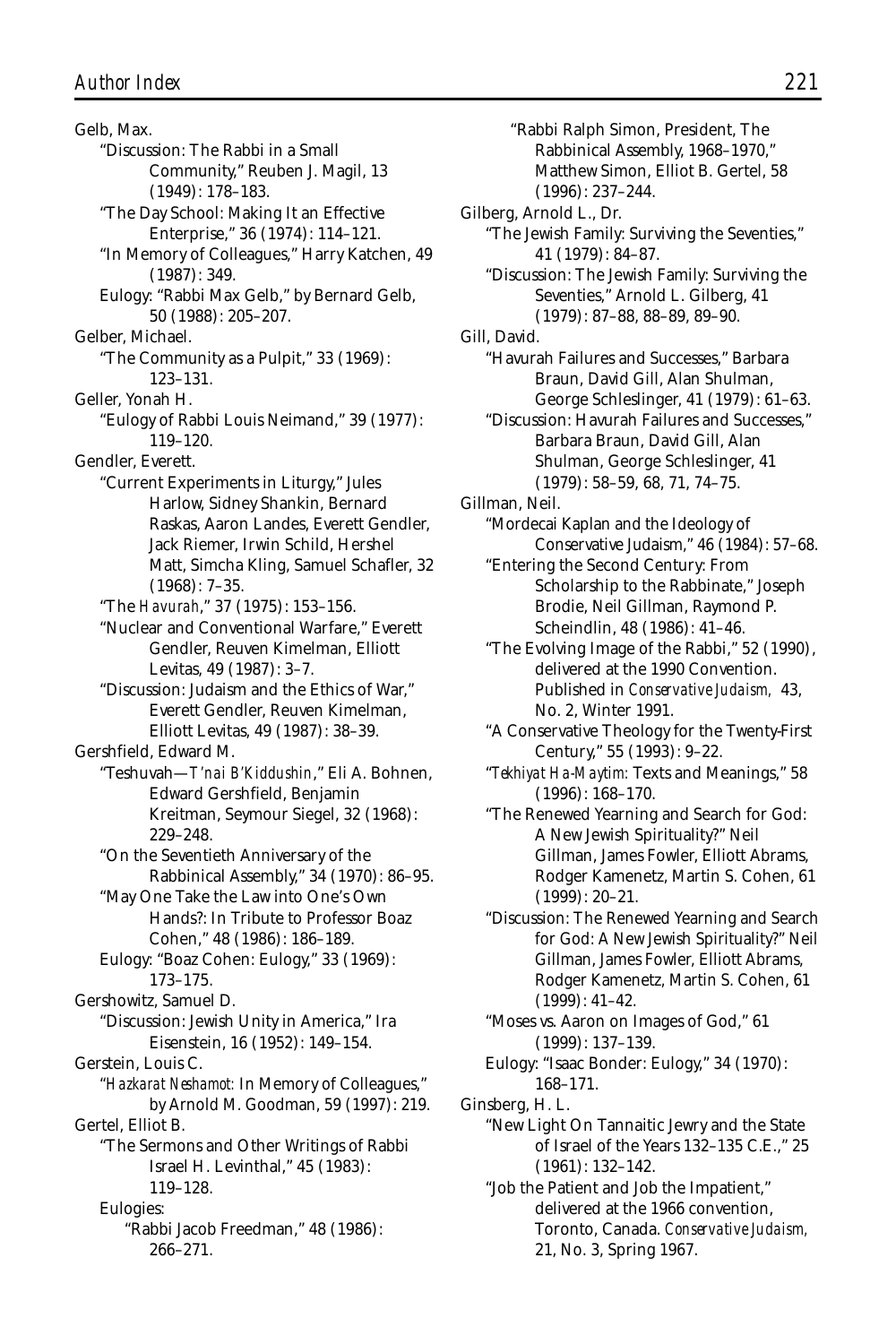Ginsberg, H. L. *(cont'd.)* "Yehezkel Kauffmann in Retrospect: In Tribute to H. L. Ginsberg," David Lieber, 48 (1986): 167–185. Eulogy: "In Memory of Colleagues," by Albert L. Lewis, 53 (1991): 202. Ginsburg, Leo. "Discussion: Responsum on the Sabbath," Morris Adler, Jacob Agus, Theodore Friedman, 14 (1950): 178–179. Ginzberg, Eli. "Manpower for Conservative Judaism," 24 (1960): 19–31. "Discussion: Manpower for Conserviative Judaism," 24 (1960): 38–41. "Address in Honor of Professor Louis Ginzberg," 27 (1964): 109–119. "Jews in the Changing Urban Environment," delivered at the 1973 convention. Published in *Conservative Judaism,* Vol. 27, 4, Summer 1973. Ginzberg, Louis. "Symposium on Seminary Expansion Program," 8 (1941–44): 306–312. "Testimony to Rabbi Louis Finkelstein," 9 (1945): 196–198. "Authentic Judaism," Max Azt, 18 (1954): 158–167. "Our Teachers," Louis Finkelstein, 18 (1954): 168–178. "Ginzberg—Marx Chairs," Abraham M. Heller, 18 (1954): 179–180. "The Scholar's Dilemma: In Tribute to Professor Louis Ginzberg," David Kraemer, 48 (1986): 153–166. Ginzler, Arthur. "In Memoriam," by C. David Matt, 12 (1948): 313–314. Glassman, Bernard. "Surviving Rabbinic Life in and after the Pulpit," Samuel Chiel, Bernard Glassman, 59 (1997): 154–155. Glatt, Herman. "Eulogy of Rabbi Herman Glatt," by Paul L. Hait, 51 (1989): 307–308. Glatt, Melvin J. "In Memory of Colleagues and Their Wives," by Judah Nadich, 56 (1994): 265. Gluck, Theodore. "Discussion: The Jewish Theological Seminary of America: An Evaluation," Simon Greenberg, 24 (1960): 159. "D'var Torah—Eschatology and the *Tallit*," 28 (1964): 223–224.

Eulogy: "Bernard H. Ziskind: Eulogy," 33 (1969): 187–189.

Glucksman, Harry L. "Community Center in Its Relation to the Synagogue Center," 4 (1930–32): 267–279. Glustrom, Simon. "The Rabbi and the Community: Synagogue and Federation," 35 (1973): 96–99. "The Weekly Cycle," 38 (1976): 211–216. "Introduction: Honoring Colleagues Who Have Served 50 Years and More in the Rabbinate (Faculty Reminiscences): Louis Finkelstein, Louis Ginzberg, Saul Lieberman, Shalom Spiegel, Mordecai Menahem Kaplan," Simon Glustrom, Ezra Finkelstein, Ben Zion Bergman, Hillel E. Silverman, Marshall J. Maltzman, Stanley S. Rabinowitz, 62 (2000): 26–28. Goell, Yosef, Professor. "Morality and Policy: American Jews and the State of Israel," David Clayman, Shlomo Avineri, Yosef Goell, Daniel Elazar, Abba Eban, 50 (1988): 101–108. Gold, Aaron. "Discussion: Membership Committee Report" (report includes roll call on permitting a female rabbi to join), Amos W. Miller, Arnold M. Goodman, 45 (1983): 237. Goldberg, Henry. "The Jewish Day School," 26 (1962): 46–57. Goldberg Julius. "Memorial Tribute for Colleagues," by Stanley S. Rabinowitz, 60 (1998): 213. "Rabbi Julius Goldberg," by Moshe Birnbaum, 60 (1998): 223–225. Goldberg, Milton. "Eulogy of Rabbi Milton Goldberg," by Zev Goldberg, 39 (1977): 108–109. Goldberg, Morris M. "Eulogy of Rabbi Morris M. Goldberg," by Gilbert S. Rosenthal, 54 (1992): 282–286. Goldberg, Morton. "Opening Prayer," 5 (1933–38): 60. Eulogy: "Rabbi Morton Goldberg," by Michael N. Ungar, 61 (1999): 183, 198–200. Goldberg, Nathan. "Eulogy of Rabbi Philip Listokin," 57 (1995): 197–198. "Eulogy of Rabbi Ralph Silverstein," 59 (1997): 216–217. Goldberg, Seymour. "United Synagogue Youth: A Twenty-Fifth Anniversary Tribute," Seymour Goldberg, Paul Freedman, Albert L. Lewis, 38 (1976): 130–131.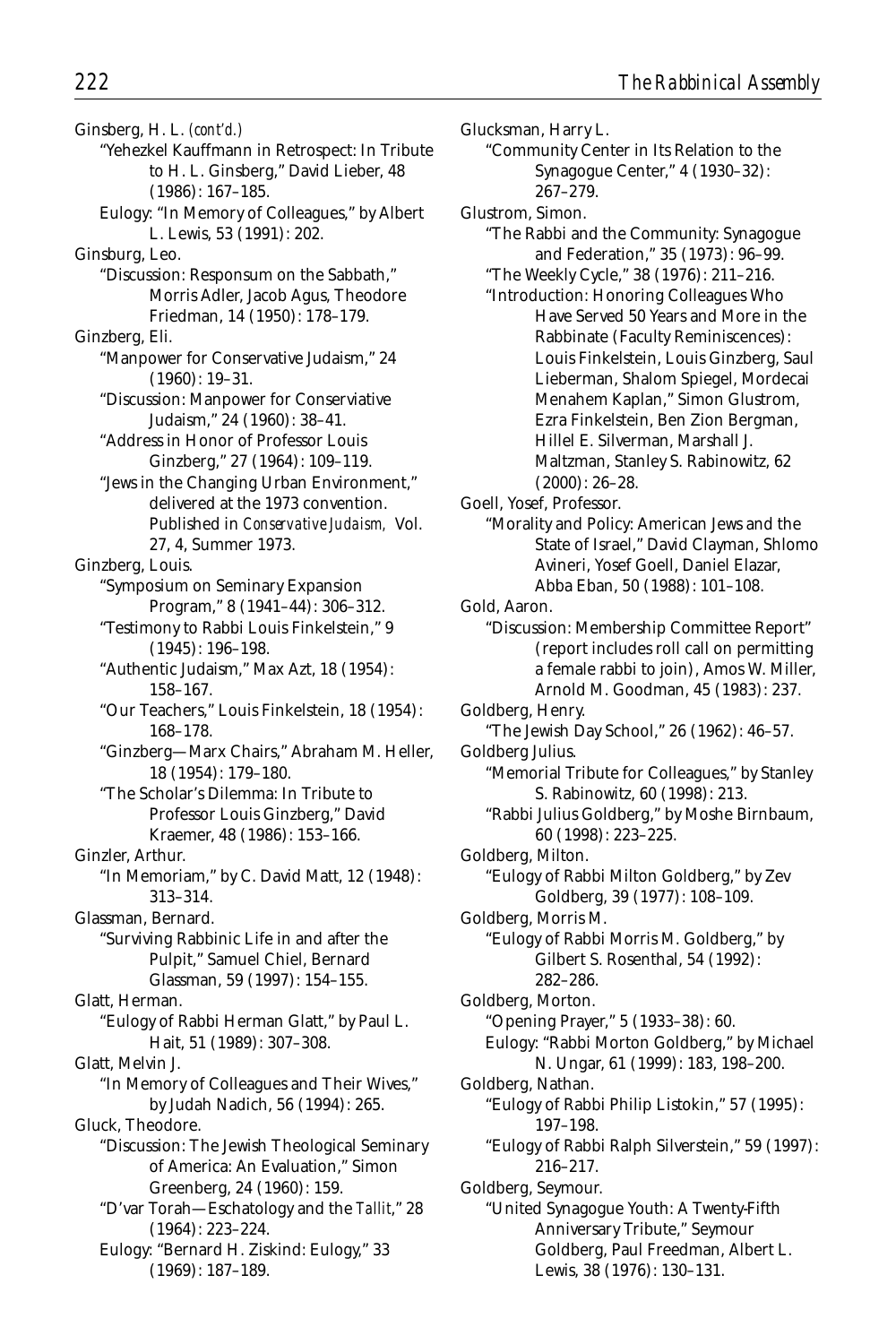Goldberg, Zev. "Eulogy of Rabbi Milton Goldberg," 39 (1977): 108–109. Goldblum, Moshe. "Discussion: The Rabbi in a Small Community," Reuben J. Magil, 13 (1949): 183–189, 192–193. Goldenberg, Frank. "In Memoriam," by Samuel Penner, 10 (1946): 241–243 Goldenberg, Robert. "The Uses of Rabbinic Authority," 53 (1991): 86–87. Goldfarb, Harold. "Eulogy of Rabbi Harold Goldfarb," by Edward Feld, 58 (1996): 215. Goldfarb, Israel. "Discussion: Inadequacies In the Status of the Synagogue Today," Israel Goldstein, 2 (1928): 66–67. Eulogy: "Israel Goldfarb: Eulogy," by Irving Lehrman, 31 (1967): 172–173. Goldfarb, Robert. "Lesbian and Gay Jews: Finding a Home in the Conservative Movement," Carol K. Ingall, Robert Goldfarb, 57 (1995): 153–155. Goldfarb, Solomon D. "Discussion: Training of Teaching and Leadership Personnel," Mordecai M. Kaplan, 8 (1941–44): 358–359. "Discussion: The Relationship of American Jewish Community to Israel" (Hebrew), S. Joshua Kohn, 13 (1949): 245–248. "Sermon Seminar" (Hebrew and English), 21 (1957): 199–206. Eulogy: "Rabbi Solomon D. Goldfarb," by Theodore Friedman, 38 (1976): 270–272. Goldfeder, Fishel J. "Eulogy of Rabbi Fishel Goldfeder," by Yaakov G. Rosenberg, 43 (1981): 94–97. Goldin, Judah L. "Report on the Joint Law Conference," 17 (1953): 45–49. "Discussion: Report on the Joint Law Conference," 17 (1953): 70–71. "The Content of Jewish Education," 17 (1953): 243–249. "Discussion: *Ketubah,"* 18 (1954): 69, 79–81. "Discussion: The Steering Committee of the Joint Conference on Jewish Law," Theodore Friedman, 19 (1955): 43–45, 47. Goldman, Israel M. "Effects of Economic Depression on Jewish Spiritual Life," 4 (1930–32): 198–203.

"Discussion: The Place of Dogma in Judaism," Mordecai M. Kaplan, 4 (1930–32): 311–312. "Objectives in Adult Jewish Education," 5 (1933–38): 435–447. "Committee on the Rabbinical Assembly Campaign," 6 (1939): 172–174. "Treasurer's Report, and Seminary Campaign," 7 (1940): 47–52, 54. "The Place of the Seminary in American Jewish Life," 7 (1940): 229–237. "National Academy for Adult Jewish Studies: A Report," 8 (1941–44): 129–136. "Jewish Educational Content in Terms of Contemporary Needs for Adult Groups," 8 (1941–44): 191–199. "Discussion: Training of Teaching and Leadership Personnel," Mordecai M. Kaplan, 8 (1941–44): 359–360. "The Relation of the Synagogue to National Jewish Organizations," 9 (1945): 90–91. "Discussion: The Future of Our Movement," Louis Finkelstein, 9 (1945): 180–184. "The Rabbi as Administrator," 10 (1946): 186–194. "Discussion: Resolutions," Israel M. Goldman, Eli A. Bohnen, Sanders A. Tofield, Jeremiah Berman, Arthur Neulander, 11 (1947): 116–118. "Presidential Message: The Rabbinical Assembly of America in the Contemporary World," 11 (1947): 140–160. "Tributes to Rabbis Emeriti," 11 (1947): 375–388. "Presidential Message—New Demands on the Rabbinate and the Laity," 12 (1948): 83–104. "Response: Tribute to Outgoing President— Israel M. Goldman," Leon S. Lang, 12 (1948): 308–311. "The Rabbinate For Our Times," 15 (1951): 241–251. "Discussion: New Trends in Adult Education," Simon Noveck, 18 (1954): 223–228. "Discussion: The Role of the Rabbinical Assembly," Simon Greenberg, 19 (1955): 154–155. "The Rabbi's Role in Synagogue Administration," 35 (1973): 103–105. Eulogy: "Rabbi Israel Goldman," by Samuel Rosenblatt, 42 (1980), 240–242. Goldmann, Nahum. "Post-War Jewish Problems, Abstract of Address," 8 (1941–44): 298–301.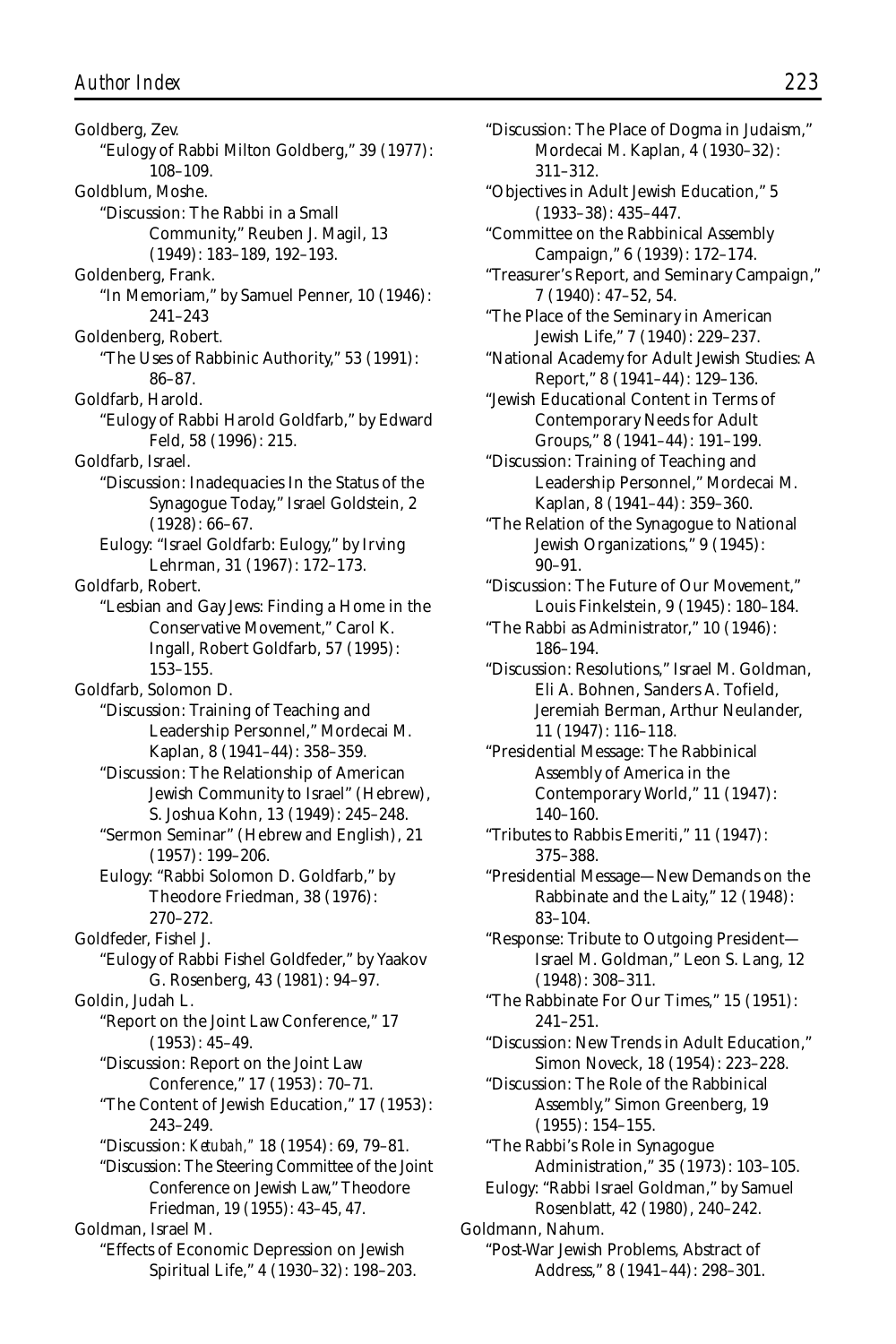Goldman, Solomon. "*HaYahadut ve-Hayekum,"* 5 (1933–38): 464–473. "Discussion: Seminary Expansion Program," 10 (1946): 214–216, 218–219. "Introduction: Whither American Jewry?" Menachem Boraisha, Gabriel Cohen, Hayyim Greenberg, Ludwig Lewisohn, Samuel Margoshes, Menachem Ribalow, 10 (1946): 254, 257, 264, 269. Eulogy: "Memorial Address," by B. Reuben Weilerstein, 17 (1953): 273–274. Goldman, Yosef. "Tribute to Rabbinical Assembly Members Who Served in Israel's War of Independence," Yosef Goldman, Mayer Abramovitz, 50 (1988): 70–71. "Intoduction: The Current Situation," Yitzhak Rabin, 50 (1988): 73. Goldrich, Kenneth S. "The *Ruah* of the *Luah,"* Philip Pohl, Kenneth S. Goldrich, 56 (1994): 210–215. Goldschmidt, Yosef. "Jewish Law in the Legislative Activity of the *Knesset*," 36 (1974): 277–290. Goldstein, Alexander. "Eulogy of Rabbi Alexander Goldstein," by Wolfe Kelman, 42 (1980): 243–244. Goldstein, Alice. "Conservative Jewry: An Ambivalent Profile— How Behavior Reflects Identity," Sidney Goldstein, Alice Goldstein, 59 (1997): 57–62. Goldstein, David A. "Independence Day Religious Service: Address," 6 (1939): 95–97. "The Rabbi and the Interfaith Movement," 7 (1940): 107–112. "Experiences in Strengthening the Sabbath— Kabbalat Shabbat," 14 (1950): 198–200. "Discussion: The Revitalization of the Sabbath," Jacob B. Agus, 15 (1951): 117–119. "Discussion: Rabbis as Educational Statesmen," Abraham E. Millgram, 19 (1955): 214–217. "Dinner in Honor of Rabbi Simon Greenberg," 25 (1961): 107–108. Eulogy: "Rabbi David Goldstein," by Simon Greenberg, 53 (1991): 168–171. Goldstein, Israel. "The Rabbinical Assembly—An Appraisal," 1 (1927): 32–41. "Inadequacies In The Status of the Synagogue Today," 2 (1928): 32–40.

"Discussion: Inadequacies In The Status of the Synagogue Today," Israel Goldstein, 2 (1928): 68–69. "The Menace of Secularism In the Synagogue," 3 (1929): 90–102. "Report of the Committee on Social Justice," 4 (1930–32): 358–364. "Report of the Committee on Social Justice," 5 (1933–38): 3–12. "The Jew and the Menace of Fascism," 5 (1933–38): 220–226. "Conservative Judaism and Zionism: Economic, Social and Political Aspects of the Palestine Question," 10 (1946): 6–13. "The Future of the World Zionist Organization," 14 (1950): 204–213. "Discussion: The Future of the World Zionist Organization," 14 (1950): 213–219, 220–221. "Discussion: Pronouncement of the Zionist Revaluation Committee," Norman Salit, 14 (1950): 249–255. "The Organization of the American Jewish Community," 21 (1957): 182–189. "The Organization of the American Jewish Community," 24 (1960): 93–105. "Kaplan's Contribution to Zionism and to *Medinat Israel,"* 43 (1981): 34–45. Eulogy: "Rabbi Israel Goldstein," by Yosef Green, 48 (1986): 275–276. Goldstein, Nason S. "The Use of Software and Computers in the Synagogue," 42 (1980): 210. "Hospice and the Rabbi," 49 (1987): 289–290. "Discussion: The Chancellor and the Cardinal," Alan Silverstein, William Keeler, Ismar Schorsch, 61 (1999): 79. Goldstein, Sidney E. "The Rabbi and Some Aspects of His Life and Work: The Rabbi and Marriage and Family Counsel," 11 (1947): 248–262, 264–265. "What of the Future? The New National Jewish Population Study," 53 (1991): 3–13. "Conservative Jewry: An Ambivalent Profile— How Behavior Reflects Identity," Sidney Goldstein, Alice Goldstein, 59 (1997): 57–62. Golinkin, David R. "*Ha-Shirah Be Sifrut Ha-Talmudit*" (in Hebrew), 48 (1986): 328–332. "The Law Committee at Seventy: Introducing the Proceedings of the Committee on Jewish Law and Standards 1927–1970," (Hebrew), 60 (1998): 75–86.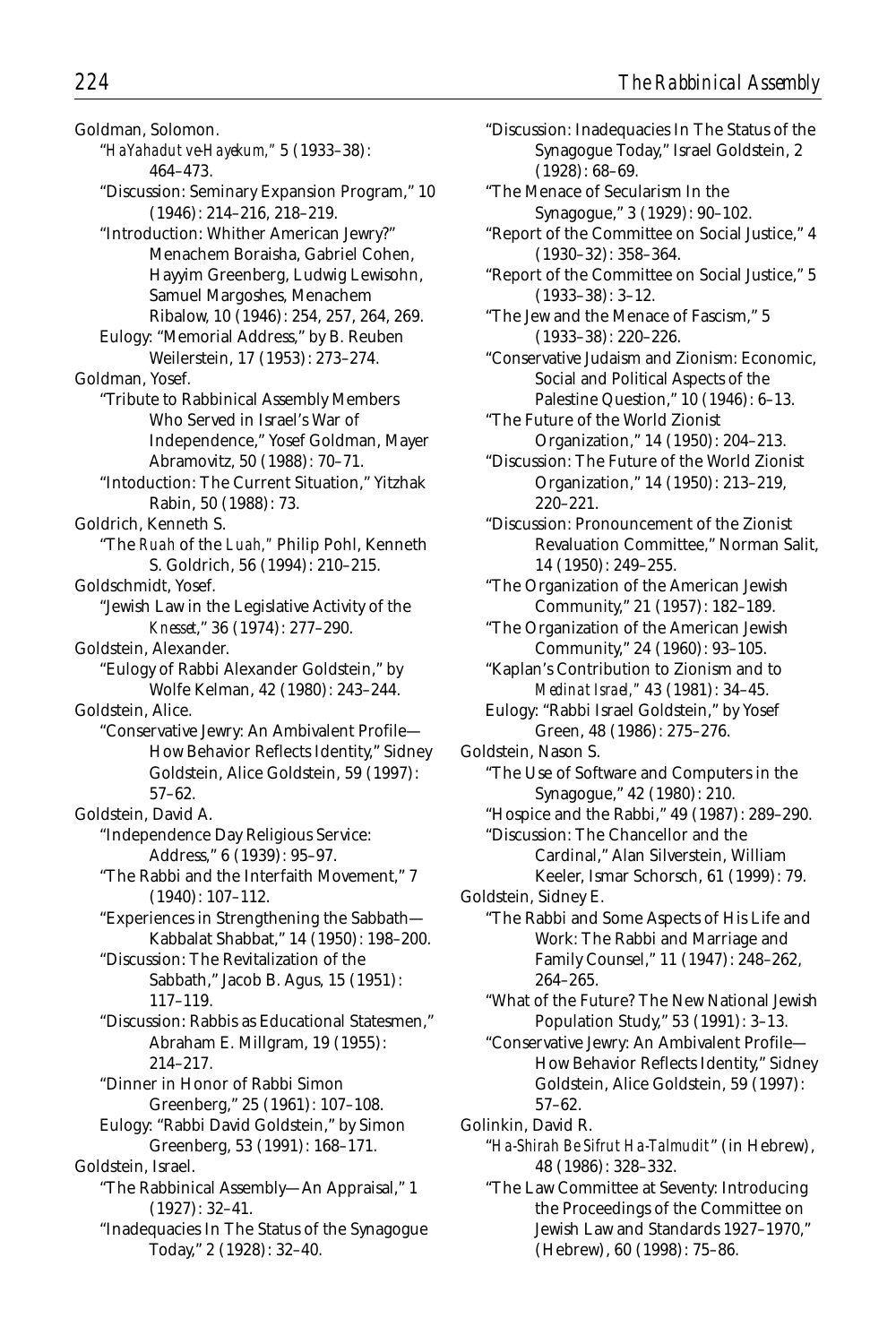"The Jewishness of the Jewish State" (Hebrew), Alice Shalvi, Mauricio Balter, Reuven Hammer, David Golinkin, 60 (2000): 194–196. Golinkin, Noah L. "Discussion: The Rabbi in a Small Community," Reuben J. Magil, 13 (1949): 206–209. "Discussion: Report of the Committee on Jewish Law and Standards," 19 (1955): 39–40. "Discussion: The Impact of the Conservative Movement in Israel, The Impressions of One Rabbi After a Year in Israel," Myron Fenster, Simcha Kling, 28 (1964): 48–49. "Discussion: Resolution on Religion in Israel," Rabbinical Assembly, 28 (1964): 309. "Discussion: The Pulpit as an Instrument of Theological Thinking," Louis Jacobs, David Wolf Silverman, 33 (1969): 36. "Hebrew Literacy Campaign," 39 (1977): 62–67. "Hebrew Literacy Campaign," 41 (1979): 193–196. "Discussion: Adult Jewish Education Reconsidered," Simon Noveck, 42 (1980): 194–195. "While Standing on One Foot: Teaching to Read Hebrew in a Single Day," 49 (1987): 226–230. "D'var Torah—Four More Questions," 51 (1989): 285–289. Golub, Robert. "Discussion: Israel as the Elections Approach: What Does it Mean to American Jews?" Gordon Tucker, Robert J. Lieber, Robert O. Freedman, Ehud Bandel, 61 (1999): 93–94, 94. Goodblatt, Morris S. "Report of the Commission on Jewish Education," 8 (1941–44): 253–255. "Synagogue Ritual Survey," 12 (1948): 105–109. "Testimonial to Rabbi Max Arzt," 21 (1957): 221–225. "Teshuvah—Converts of Questionable Status," Eli A. Bohnen, Arthur David, David Feldman, Morris Goodblatt, Arnold Goodman, Isaac Klein, Benjamin Kreitman, Samuel Schaffler, Israel Silverman, Saul Teplitz, 30 (1966): 105–108. "Teshuvah—Wedding During the Three Weeks," Jacob E. Segal, 32 (1968): 224–228.

"Preparing the Convert," 35 (1973): 91–95. Eulogies: "In Memoriam: Rabbi Samuel Fredman," 8 (1941–44): 26–28. "In Memory of Departed Colleagues: Felix Aber, Jacob Bosniak, Israel Chodos, Benjamin Grossman, Israel Lebendiger, Stanley Lobel, Jesse Schwartz, Morris Speier, B. Reuben Weilerstein," 28 (1964): 225–227. "Rabbi Morris Goodblatt," by Wolfe Kelman, 40 (1978): 199–200. Goodhill, Victor, Dr. "On Jewish Learning and Piety," 41 (1979): 110–113. Goodman, Arnold M. "D'var Torah—*Ona'at Devarim,"* 29 (1965): 123–126. "Teshuvah—Converts of Questionable Status," Eli A. Bohnen, Arthur David, David Feldman, Morris Goodblatt, Arnold Goodman, Isaac Klein, Benjamin Kreitman, Samuel Schafler, Israel Silverman, Saul Teplitz, 30 (1966): 105–108. "Installation of Officers," William Frankel, Seymour J. Cohen, Alexander M. Shapiro, Arnold M. Goodman, 44 (1982): 92–97. "Presidential Address," 45 (1983): 22–34. "Discussion: Membership Committee Report" (report includes roll call on permitting a female rabbi to join), Amos W. Miller, Arnold M. Goodman, 45 (1983): 219–220. "Presidential Address," 46 (1984): 37–42. "Membership Committee Report" (including discussion on permitting a female rabbi to join), Ludwig Nadelmann, Arnold M. Goodman, 46 (1984): 189, 200. "Tributes to Rabbi Kassel Abelson and Rabbi Abelson's Response," Mayer Abramowitz, Arnold Goodman, Kassel Abelson, 50 (1988): 173–175. "Report of the Commission on Human Sexuality (CHS) to the Committee on Jewish Law and Standards (CJLS)," Gerald L. Zelizer, Arnold M. Goodman, Kassel Abelson, 56 (1994): 22–26. "Strategic Planning Committee," David Lieber, Arnold Goodman, 58 (1996): 275–289. "Committee to Strengthen RA Presence," 59 (1997): 233–239. "The Halakhic and Ethical Standards to Be

Expected of Leaders in Public and Religious Life," Arnold M. Goodman, Samuel Dash, Benjamin Cardin, Elliot N. Dorff, 61 (1999): 101–102.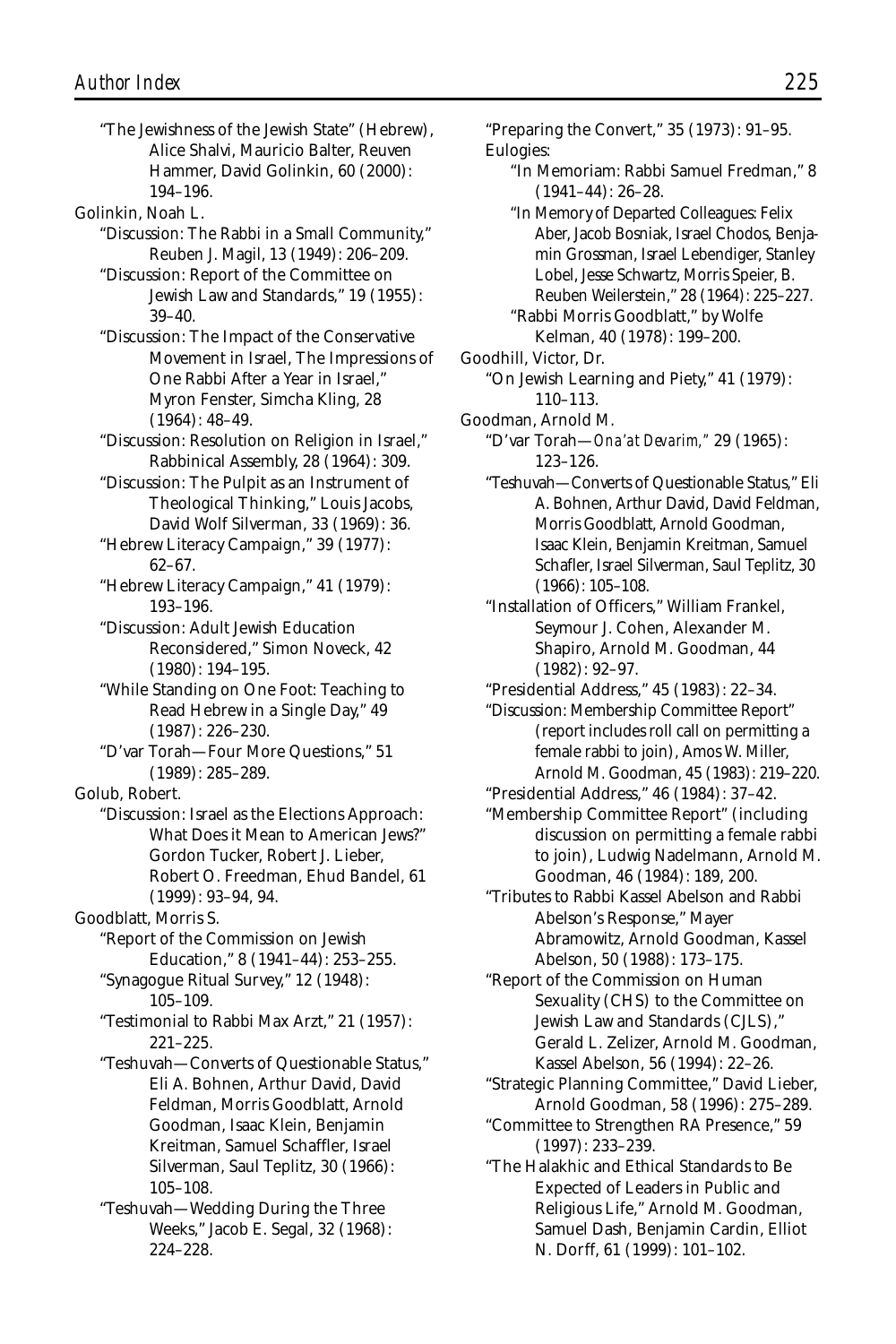Goodman, Arnold M. *(cont'd.)*

- "Discussion: The Halakhic and Ethical Standards to Be Expected of Leaders in Public and Religious Life," Arnold M. Goodman, Samuel Dash, Benjamin Cardin, Elliot N. Dorff, 61 (1999): 125.
- "Honoring Rabbinical Assembly Staff," 62 (2000): 206–210.

Eulogies:

"*Hazkarat Neshamot:* In Memory of Colleagues," 59 (1997): 218–220.

Goodman, Hirsh.

"Israel as Center of the Universe: The View from the Media," Einat Ramon, Linda Gradstein, Joel Greenberg, David Makovsky, Hirsh Goodman, 60 (1998): 46–48.

Gordis, Daniel.

"Where are We Going? Thoughts on the Use of History in Conservative Ideology," 56 (1994), delivered at the 1994 Convention. Published in *Conservative Judaism,* 47, No. 1, Fall 1994, entitled as "Positive-Historical Judaism Exhausted."

Gordis, David M.

"D'var Torah—In Tribute to Rabbi David Lieber," David Gordis, Simon Greenberg, David Lieber, 41 (1979): 1–3.

- "The Foundation for Conservative (Masorti) Judaism in Israel," 45 (1983): 35–37.
- "Conserving Our Gains," 49 (1987): 90–99.
- "Social Action, Conservative Judaism and the Revitalization of the Synagogue," 54 (1992): 68–77.
- "Intermarriage: Trends, Textures, and Strategies," 59 (1997): 65–68.
- Gordis, Robert.
	- "Koheleth—The Man and His Book," 5 (1933–38): 74–87.
	- "Authority in Jewish Law," 8 (1941–44): 64–94.

"Symposium on Seminary Expansion," 8 (1941–44): 320–322.

- "Report on Chaplaincy Availability Board," 8 (1941–44): 347.
- "Discussion: Training of Teaching and Leadership Personnel," Mordecai M. Kaplan, 8 (1941–44): 356.
- "*Siyyum HaShas* in Tribute to Professor Louis Ginzberg," 8 (1941–44): 377–382.

"Placement Committee Report and Discussion," 9 (1945): 22–23.

- "Annual Report of the President," 9 (1945): 32–43.
- "President's Message," 9 (1945): 44–51.
- "Discussion: Interesting Synagogue Activities: An Experiment in Jewish-Christian Inter-Religious School Activity," Elias Charry, 9 (1945): 87–88.
- "Discussion: The Relation of the Synagogue to National Jewish Organizations," 9 (1945): 98–99.
- "Testimonial to Rabbi Louis Finkelstein," 9 (1945): 193–195, 198–199, 204–206, 208–210.

"Presidential Address—New Vistas For Conservative Judaism," 10 (1946): 58–84.

- "In Honor of Rabbi Robert Gordis," 10 (1946): 294–295.
- "Discussion: Report of the Committee on Jewish Law," 11 (1947): 68–72.

"Toward a Creative Jewish Community in America," 13 (1949): 292–334.

- "Discussion: Toward a Creative Jewish Community in America," 13 (1949): 343–349, 353.
- "Responsum on the Sabbath: A Modern Approach to a Living Halakhah," 14 (1950): 138–155.
- "Discussion: Responsum on the Sabbath," Morris Adler, Jacob Agus, Theodore Friedman, 14 (1950): 184–186.
- "Toward a Philosophy For the Conservative Day School," 26 (1962): 58–67.
- "Discussion: Toward a Philosophy of a Conservative Day School," 26 (1962): 81–82.
- "The Rabbinical Assembly and Conservative Judaism: Retrospect and Prospect," 29 (1965): 84–100.
- "On the Spirit of Judaism: Reminiscences and Reflections," 33 (1969): 135–146.
- "Discussion: The American Synagogue: From Supermarket to Boutique," Wolfe Kelman, Marshall Sklare, 37 (1975): 42–44.
- "Israel and the Diaspora: A Reassessment," 38 (1976): 324–345.
- "*Kallah* on Halakhah: The Halakhah: Some Reflections on Theology and History," 42 (1980): 337–346.
- "The Jewish Message for a World in Crisis," 45 (1983): 6–21.
- "Discussion: Israel at the Crossroads," Arthur Hertzberg, Joseph P. Sternstein, 45 (1983): 51–52.

"Discussion: Membership Committee Report" (report includes roll call on permitting a female rabbi to join), Amos W. Miller,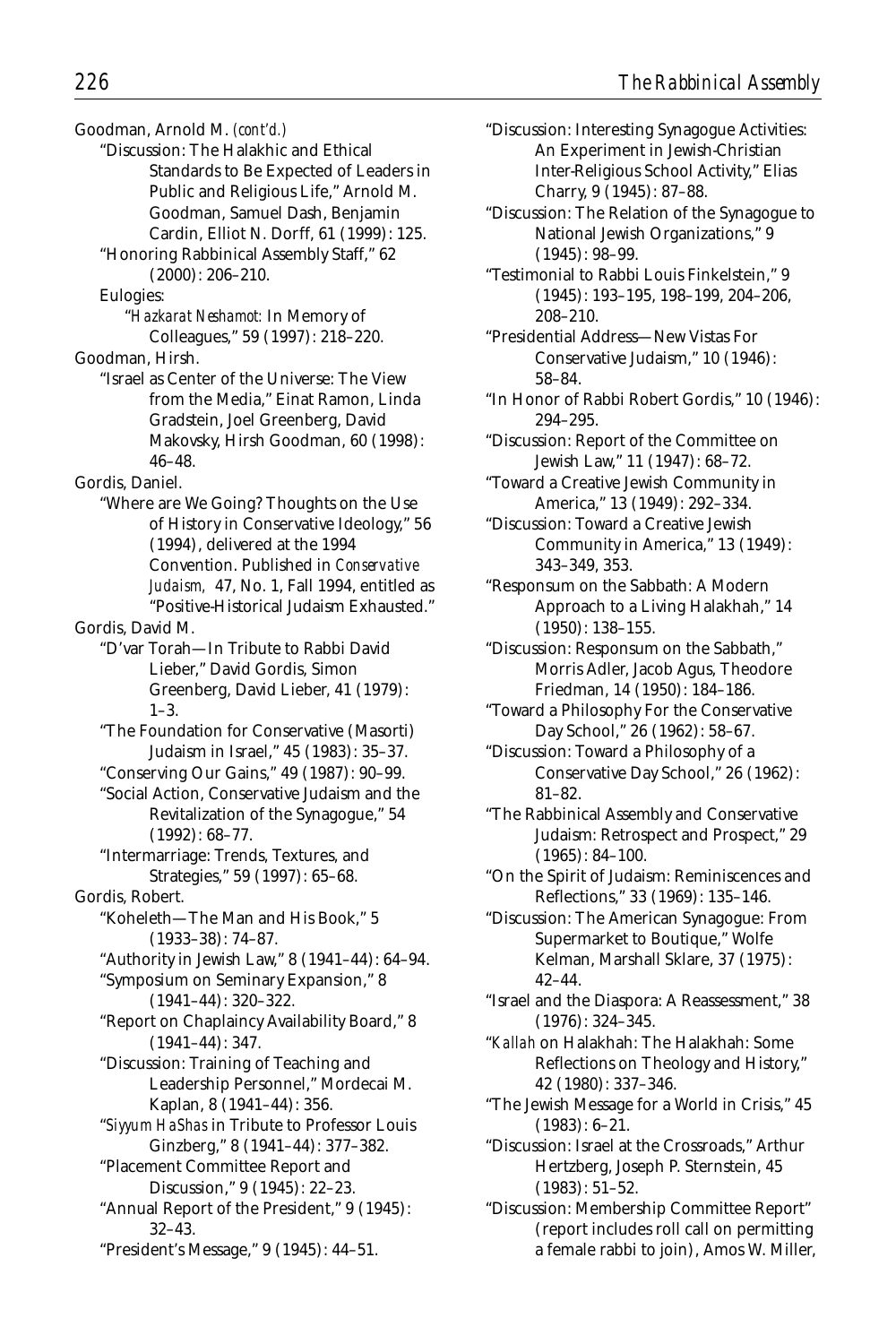Arnold M. Goodman, 45 (1983): 238–239. "Discussion: Membership Committee Report" (including discussion on permitting a female rabbi to join), Ludwig Nadelmann, Arnold M. Goodman, 46 (1984): 195–196. "Professor Robert Gordis and the Literary Approach to Bible," Edward L. Greenstein, 48 (1986): 190–200. "Discussion: Resolutions Adopted" (includes reaffirmation of matrilineal descent and issues of conversion), 48 (1986): 320–321. "Process and Pluralism in Conservative Judaism," 49 (1987): 152–165. Eulogies: "Rabbi Abraham Heller," 37 (1975): 244–246. "Rabbi David Jacobson," 43 (1981): 107–109. "Rabbi Nathan Jacobson," 47 (1985): 167–169. "Recalling Our Teachers: In Tribute to Rabbi Louis Finkelstein, Rabbi Gerson Cohen and Rabbi Robert Gordis," by Irwin Groner, 54 (1992): 19–23. "In Memory of Colleagues and Their Wives," by Seymour J. Cohen, 54 (1992): 309–310. Gordon, Albert I. "Committee on Social Justice," 6 (1939): 175–176. "Committee on the President's Message," 7 (1940): 52–53. "Conservative Judaism—Its Program and Progress: The United Synagogue—'A Vision for the Future,'" 11 (1947): 356–362. "Discussion: Towards a Philosophy of Conservative Judaism," Theodore Friedman, William Greenfeld, Isaac Klein, 12 (1948): 156–162, 175–176, 180–181. "Discussion: Religion and the Crisis in Moral and Intellectual Leadership," Mordecai M. Kaplan, 15 (1951): 173–178. "Discussion: Conservative Ideology," 20 (1956): 176–177. "Discussion: Manpower for Conservative Judaism," Eli Ginzberg, 24 (1960): 41–42. "The Problems and Promises of Suburban Life," 24 (1960): 49–55. "Intermarriage," 28 (1964): 163–172.

"Discussion: Intermarriage," Albert I. Gordon, 28 (1964): 173. Eulogy: "Albert I. Gordon: Eulogy," by Eli A. Bohnen, 33 (1969): 176–177. Gordon, Harold. "Eulogy of Rabbi Harold Gordon," by Baruch Silverstein, 40 (1978): 201–202. Gordon, Harry H., Dr. "Ethical Problems in the Hospital, and the Rabbi," 40 (1978): 154–158. "Genetic Engineering," Harry H. Gordon, Seymour Siegel, 40 (1978): 161–163. Gordon, Harry Z. "In Memoriam," by Morris Adler, 7 (1940): 321–323. Gordon, Morris. "Experiences in Strengthening the Sabbath— *Shalosh S'udot*," 14 (1950): 201–203. "Discussion: Death and Dying," Herman Feifel, 41 (1979): 48, 49. Gordon, Solomon. "Eulogy of Rabbi Bernard A. Rubenstein," 38 (1976): 286–290. Gorrelick, Benjamin H. "Eulogy of Rabbi Abraham P. Kazis," 36 (1974): 198–201. "Memorial Tribute for Colleagues," by Stanley S. Rabinowitz, 60 (1998): 213. "Eulogy: Rabbi Benjamin Gorrelick," by Herbert A. Yoskowitz, 60 (1998): 226–229. Gottlieb, Aryeh. "Discussion: Membership Committee Report" (including discussion on permitting a female rabbi to join), Ludwig Nadelmann, Arnold M. Goodman, 46 (1984): 192–193. Gottlieb, Moshe Raphael. "Eulogy of Rabbi Moshe Raphael Gottlieb," by Joshua J. Adler, 56 (1994): 239–240. "Eulogy of Rabbi Moshe Raphael Gottlieb," (Hebrew) by Leor Gottlieb, 56 (1994): 241. Grade, Chaim. "*Shabbos un Wokh in der Yiddisher Literatur*" (Yiddish), 34 (1970): 5–17. Gradstein, Linda. "Israel as Center of the Universe: The View from the Media," Einat Ramon, Linda Gradstein, Joel Greenberg, David Makovsky, Hirsh Goodman, 60 (1998): 39–41. Graetz, Michael. "A Comment on *Aliyah* Today," 38 (1976): 53.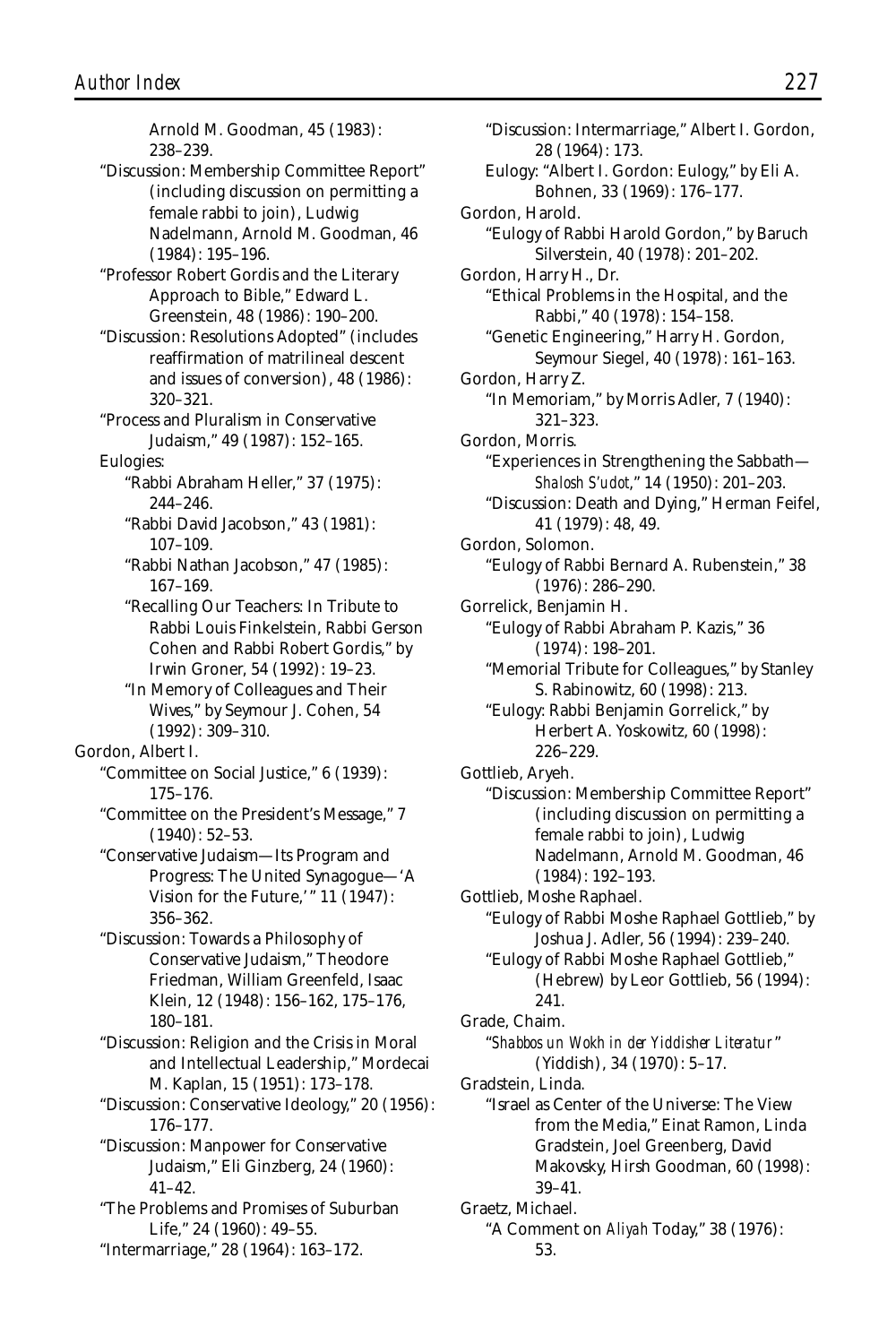Graetz, Michael *(cont'd.)*

- "Being a Conservative Rabbi in Israel: The Agony and the Ecstasy," Philip Spectre, Jonathan Perlman, Michael Graetz, Robert Harris, Moshe Re'em, Matt Futterman, Natan Irwin Birnbaum, Levi Ha-Levi, Joseph Heckelman, Yossef Green, Moshe Tutnauer, 50 (1988): 30–32.
- "Discussion: The Future of the Arab Community in Israel," Jack Cohen, Shukri Abed, Majda Saroujie, Hashem Muhammud, Shehadeh Shehadeh, 50  $(1988) \cdot 141$
- "Zionism and Conservative Theology in the *Haggadah*," 55 (1993): 83–93.
- "The Passage of Time in the Book of Esther," 56 (1994): 172–189.
- "Jerusalem as a Universal Symbol," 58 (1996): 143–145.
- "Reviving *Takkanah* in the Halakhic Process," 58 (1996): 174–175.
- "Introduction to the new Masorti Siddur— *Va-ani Tefilati,"* 60 (1998): 7–10.
- "The Masorti Siddur," 60 (1998): 188–189. Graetz, Naomi.
	- "Jerusalem the Widow: The Book of Lamentations," 58 (1996): 146–148.
	- "Is Denial and Apologetics 'Good' for the Jews: The Case of Wife-Beating," 58 (1996): 171–173.
	- "Is *Kinyan* Only a Metaphor? Metaphor and Halakhah: The Metaphor of *Kinyan,"* 60 (1998): 175–186.
- Granowitz, Jacob.
- "Memorial Address of the Late Rabbi Granowitz," by Bernard H. Ziskind, Harry L. Jacobs. (with photograph in some copies), 3 (1929): 126–131.
- Graubart, David. "Z. Harry Gutstein: Eulogy," 33 (1969):
	- 180–181.
	- "Eulogy of Rabbi David Graubart," by Irving A. Weingart, 46 (1984): 149–150.

Graubart, Philip.

"Eulogies," by Irving A. Weingart, 16 (1952): 224–225.

Grayzel, Solomon.

- "The Status of Judaism in Leading Centers of Europe: Some Phases of Jewish Life in Paris," 2 (1928): 155–163.
- "Jewish Life in America During the Time of George Washington," 4 (1930–32): 253–266.
- "How Shall We Confront Modern Anti-Jewish Movements?" 5 (1933–38): 105–111.
- Eulogy: "Rabbi Solomon Grayzel," by Reuben J. Magil, 43 (1981): 98–99. Green, Arthur. "The Role of Jewish Mysticism in a Contemporary Theology of Judaism," delivered at the 1976 Convention. Published in *Conservative Judaism,* 30, 4, 1976. Green, Bernie, Dr. "Israelis Confront Issues of Life from a Masorti Perspective," Victor Hoffman, Ben Zion Mushkin, Ze'ev Anolik, Shula Piora, Bernie Green, Motti Laksman, 50 (1988): 154, 158, 159–160, 163–164, 165. Green, Yosef. "Being a Conservative Rabbi in Israel: The Agony and the Ecstasy," Philip Spectre, Jonathan Perlman, Michael Graetz, Robert Harris, Moshe Re'em, Matt Futterman, Natan Irwin Birnbaum, Levi Ha-Levi, Joseph Heckelman, Yossef Green, Moshe Tutnauer, 50 (1988): 41–42. "D'var Torah—The Need for Labor in the Land," 50 (1988): 198–201. Eulogy: "Rabbi Israel Goldstein," 48 (1986): 275–276. "Rabbi Aryeh Lev Katzoff," (Hebrew), 50 (1988): *vov-zayin.* Greenbaum, Michael B. "Tribute to Ismar Schorsch on the Occasion of His Tenth Anniversary as Chancellor," 59 (1997): 82–85. Greenberg, Daniel. "Eulogy of Rabbi Simon Greenberg," 56 (1994): 242–244. Greenberg, Hayyim. "Whither American Jewry?" 10 (1946): 269–275. "The Zionist Scene—An Outlook for the Future—Present Prospects for a Jewish Palestine," 11 (1947): 161–169. "Discussion: The Zionist Scene—An Outlook for the Future," 11 (1947): 182–184. Greenberg, Irving. "The End of Emancipation," delivered at the 1976 Convention. Published in *Conservative Judaism,* 30, 4, 1976. Greenberg, Joel. "Israel as Center of the Universe: The View from the Media," Einat Ramon, Linda Gradstein, Joel Greenberg, David Makovsky, Hirsh Goodman, 60 (1998): 41–44.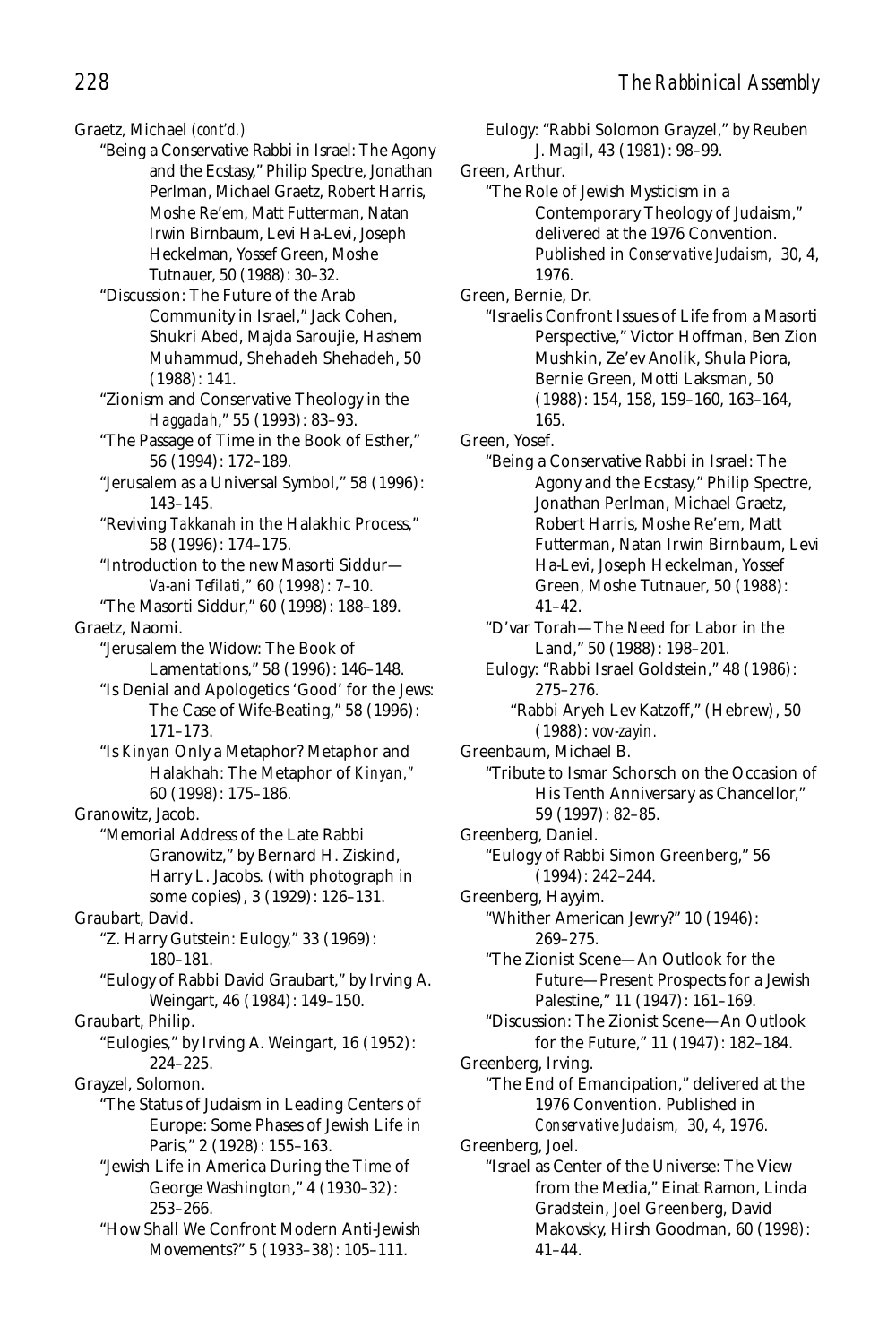Greenberg, Louis. "In Memoriam," by Michael Higger, 10 (1946): 243–246. Greenberg, Meyer. "Eulogy of Rabbi Meyer Greenberg," by Saadia Greenberg, 57 (1995): 186–187. Greenberg, Moshe. "Conferring of Degrees," Reuven Hammer, Gerson D. Cohen, Yaakov Rosenberg, Morton Leifman, Zalman Dimitrovsky, Avraham S. Halkin, Moshe Greenberg, Simon Greenberg, 43 (1981): 5. "Festivals in the Bible and Sacred Time (in Hebrew)," 43 (1981): 1–4. Greenberg, Saadia, Dr. "Eulogy of Rabbi Meyer Greenberg," 57 (1995): 186–187. Greenberg, Sidney. "Discussion: The New Diaspora and American Democracy," Ira Eisenstein, 13 (1949): 269–274. "Discussion: Teshuvah on a *Kohen* Marrying a Divorcée," 18 (1954): 61. "Religious Situation in Israel," 20 (1956): 111–120. "Discussion: The Impact of the Conservative Movement in Israel, The Impressions of One Rabbi After a Year in Israel," Myron Fenster, Simcha Kling, 28 (1964): 46–47. "Discussion: Presidential Address," Eli A. Bohnen, 31 (1967): 20. "Discussion: Secularists, the Rabbinate, and *Mitzvot*," Judd L. Teller, 31 (1967): 35. "Resources for Preaching," 36 (1974): 174–176. "Making Prayers More Relevant," 38 (1976): 217–226. Greenberg, Simon. "Introduction to Aspects of Jewish Nationalism In The Bible," 2 (1928): 103–113. "The Community Federation and Jewish Religious Work," 4(1930–32): 20–25. "A Permanent Relief Fund," 4 (1930–32): 227–228. "Jewish Nationalism," 5 (1933–38): 32–49. "President's Message," 5 (1933–38): 422–431. "President's Message," 6 (1939): 20–36. "Educational Context in Terms of Contemporary Needs," 8 (1941–44): 182–190. "The Teaching of God in the Hebrew Schools," (Hebrew), 8 (1941–44): 361–375. "The Rabbi in Education—Congregational Schools," 10 (1946): 173–176.

"Resolutions," 10 (1946): 184–185.

- "In Honor of Rabbi Robert Gordis," 10 (1946): 289–290.
- "American Jewry and the New Jewish State," (Hebrew), 12 (1948): 229–234.
- "Discussion: The Revitalization of the Sabbath," Jacob B. Agus, 15 (1951): 114–117.
- "Tribute to Rabbi Davidson," Ira J. Eisenstein, Simon Greenberg, 16 (1952): 214–215.
- "The Role of the Rabbinical Assembly," 19 (1955): 141–152.
- "Discussion: The Role of the Rabbinical Assembly," 19 (1955): 162–164.
- "Discussion: Public Education and Religion," Morris Adler, 20 (1956): 140.
- "Some Guiding Principles for a Conservative Approach to Judaism," 21 (1957): 69–150.
- "Discussion: Theoretical Evaluation of Jewish Law—Halakhah and the Life of Holiness—An Attitude to *Halakhah,"* Jacob Agus, Jack J. Cohen, Isaac Klein, 22 (1958): 115–117.
- "The Seminary Center in Jerusalem," 22 (1958): 161–166.
- "The Jewish Theological Seminary of America: An Evaluation," 24 (1960): 114–153.
- "Discussion: The Jewish Theological Seminary of America: An Evaluation," 24 (1960): 162–164, 171–172.
- "Response to Dinner Tribute," 25 (1961): 114–122.
- "The Role of the Rabbinate in Elementary and Secondary Jewish Education," 26 (1962): 1–19.
- "Discussion: The Role of the Rabbinate in Elementary and Secondary Jewish Education," 26 (1962): 39–41.
- "The Relationship of the Conservative Movement in Judaism to the Zionist Movement, the Zionist Organization of America, the State of Israel, the World Zionist Organization and to *K'lal Yisrael,"* 28 (1964): 52–83.
- "Discussion: The Relationship of the Conservative Movement in Judaism to the Zionist Movement, the Zionist Organization of America, the State of Israel, the World Zionist Organization and to *K'lal Yisrael,"* Simon Greenberg, 28 (1964): 86–88, 93–95.
- "Discussion: Resolution: Religion in Israel," Rabbinical Assembly, 28 (1964): 310.
- "In Honor of Rabbi Louis Finkelstein," 29 (1965): 76–83.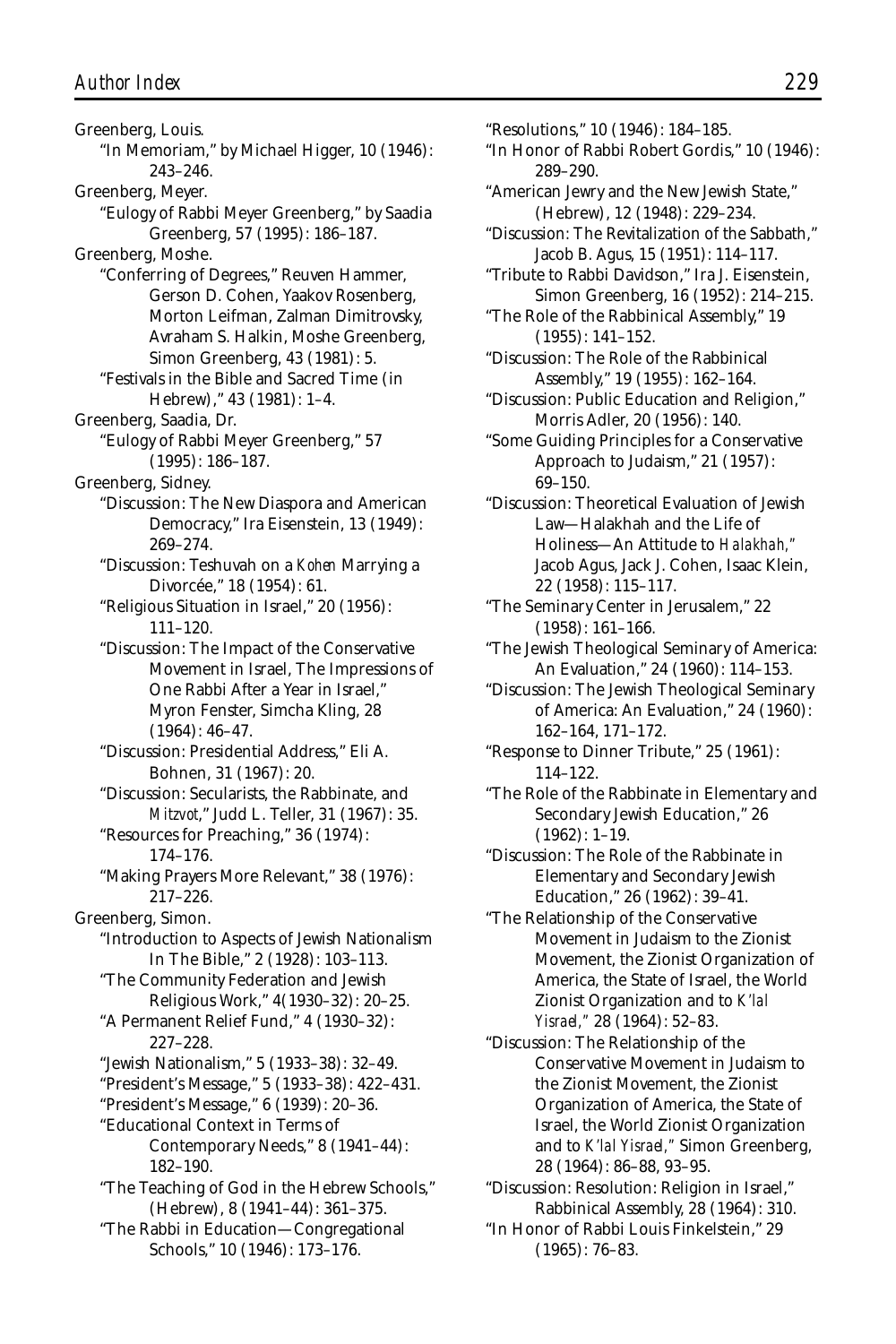Greenberg, Simon *(cont'd.)*

"Discussion: The *Shulhan Arukh* After 400 Years: A Conservative Approach," Isaac Klein, Aaron H. Blumenthal, Leon B. Fink, 32 (1968): 67–68.

"D'var Torah," 37 (1975): 8–11.

- "Discussion: Resolutions," Rabbinical Assembly, 37 (1975): 267–269.
- "Zionism, Israel and The Rabbinical Assembly," 37 (1975): 345–352.
- "In Honor of David Lieber, In Tribute to Rabbi David Lieber," David Gordis, Simon Greenberg, David Lieber, 41 (1979): 3–6.
- "Suggestions for the *Darshan*," 41 (1979): 240–251.
- "D'var Torah for *Yom Yerushalayim* (Hebrew)," 42 (1980): 316–318.
- "*Kallah* on Halakhah: The Congregational Rabbi and Authority," 42 (1980): 411–419.
- "Conferring of Degrees," Reuven Hammer, Gerson D. Cohen, Yaakov Rosenberg, Morton Leifman, Zalman Dimitrovsky, Avraham S. Halkin, Moshe Greenberg, Simon Greenberg, 43 (1981): 7–8.
- "Conferring of Degrees," David C. Kogen, Simon Greenberg, Gerson C. Cohen, Yaakov G. Rosenberg, Stanley J. Schachter, 44 (1982): 2–4.
- "Conferring of Degrees," David C. Kogen, Gerson D. Cohen, Morton Leifman, Simon Greenberg, 46 (1984): 99–100.
- "Celebrating *Siddur Sim Shalom,"* 48 (1986): 18–20.
- "In Honor of Rabbi Simon Greenberg," David Lieber, 53 (1991): 47–50.
- "On Making the Torah My Delight," 53 (1991): 51–55.

Eulogies: "Rabbi Max Arzt," 38 (1976): 253–256. "Rabbi Edward T. Sandrow," 38 (1976): 291–294. "Rabbi Moses Lehrman," 40 (1978): 203–205. "Rabbi Alexander J. Burnstein," 43 (1981): 91–93. "Rabbi Max Kadushin," 43 (1981): 110–112. "Rabbi Alter Landesman," 43 (1981): 113–114. "Rabbi Bernard Segal," 47 (1985): 170–171. "Rabbi David Goldstein," 53 (1991): 168–171. "Rabbi Louis Finkelstein," 54 (1992): 278–281.

"Eulogy of Rabbi Simon Greenberg," by Daniel Greenberg, 56 (1994): 242–244. Greenburg, William. "Eulogy of Rabbi William Greenburg," by Harvey Tattelbaum, 59 (1997): 201–205. Greenfeld, William P. "How Can Religion Make the Home and Family Life More Effective?" 7 (1940): 190–196. "Personal Reminiscences of Professor Morris D. Levine," 10 (1946): 147–149. "Towards a Philosophy of Conservative Judaism," 12 (1948): 121–128. "Discussion: Towards a Philosophy of Conservative Judaism," 12 (1948): 135–138, 181. "Discussion: The Future of the American Jewish Community," Ben Zion Bokser, 12 (1948): 222–223. "Discussion: Responsum on the Sabbath," Morris Adler, Jacob Agus, Theodore Friedman, 14 (1950): 176–177. "Discussion: Pronouncement of the Zionist Revaluation Committee," Norman Salit, 14 (1950): 242–245. "Discussion: The Revitalization of the Sabbath," Jacob B. Agus, 15 (1951): 112–114. "Discussion: Report of the Committee on Jewish Law and Standards," 16 (1952): 53–54, 58–59. "Discussion: *Ketubah,"* 18 (1954): 82–83. "Discussion: The Role of the Rabbinical Assembly," Simon Greenberg, 19 (1955): 152–154. "Discussion: Public Education and Religion," Morris Adler, 20 (1956): 139. "Discussion: Conservative Ideology," 20 (1956): 164–169, 175–176. "Future Prospects of the Bet Din,"21 (1957): 175–181. Eulogy: "*Hesped*," by Aaron H. Blumenthal, 25 (1961): 167–168. Greengous, Samuel. "Acceptance of Solomon Schechter Award," 12 (1948): 299–304. Greenstein, Edward L., Dr. "Medieval Bible Commentaries," 47 (1985): 109. "Professor Robert Gordis and the Literary Approach to Bible," 48 (1986): 190–200. Greenstein, Manuel. "Eulogy of Rabbi Manuel Greenstein," by Stanley Greenstein, 44 (1982): 152–154.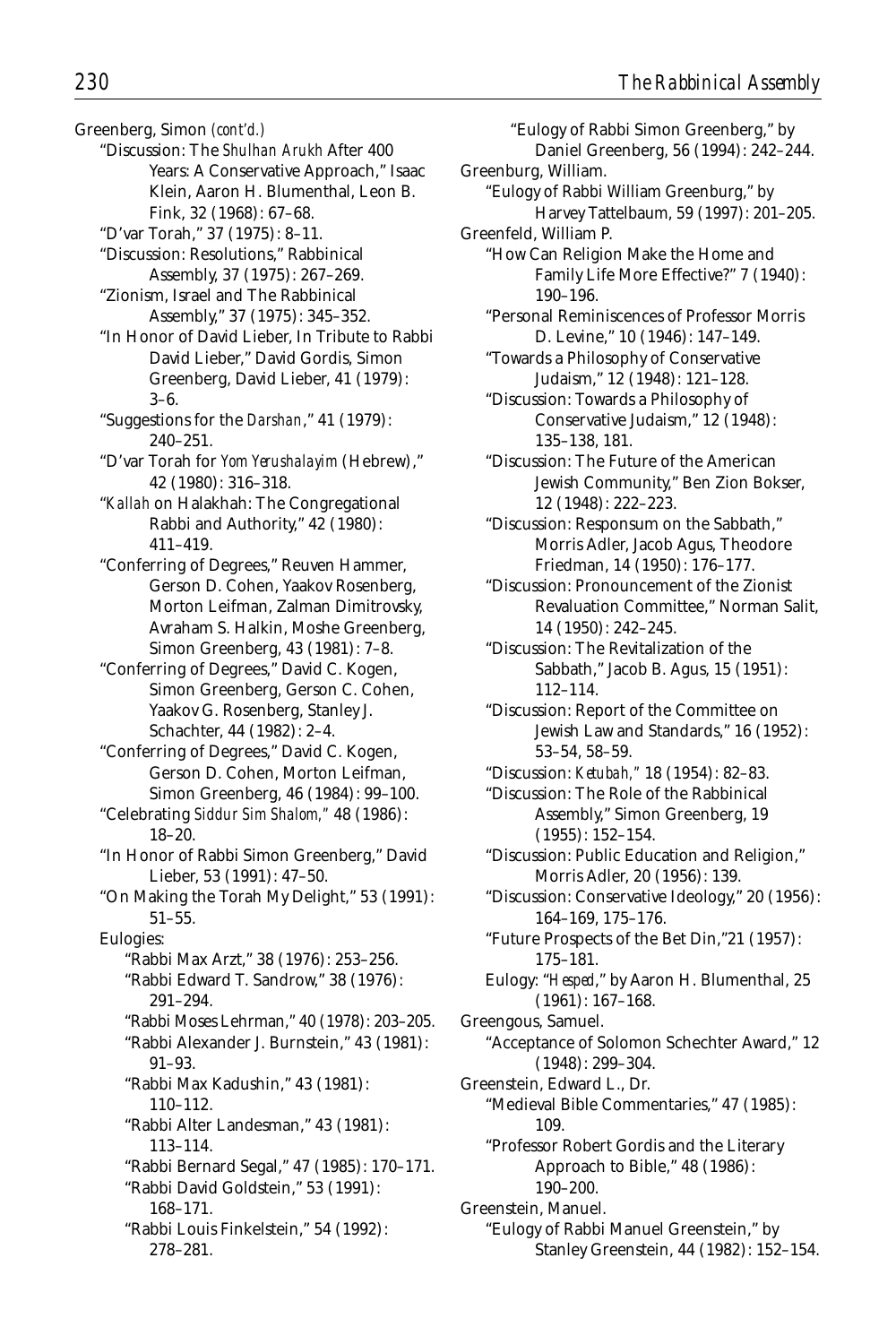Greenstein, Stanley. "Rabbi Manuel Greenstein," 44 (1982): 152–154. Greenstone, Julius H. "Report of the Committee on the Interpretation of Jewish Law," 3 (1929): 57–59. "Literary Achievements of the Seminary and Its Graduates," 4 (1930–32): 349–357. "Report of the Committee on Jewish Law," 5 (1933–38): 30–31. "Report of the Committee on Jewish Law," 5 (1933–38): 100–103. "Report of the Committee on Jewish Law," 5 (1933–38): 167–169. "Report of the Committee on Jewish Law," 5 (1933–38): 331–332. "Report of the Committee on Jewish Law," 5 (1933–38): 432–434. "Tributes to Rabbis Emeriti," Israel H. Levinthal, 11 (1947): 382–384. "Bibliography of Works by Members of the Rabbinical Assembly of America," 16 (1952): 231–240. Eulogies: "Eulogies: C. David Matt," 16 (1952): 228–229. "Eulogies" (Hebrew) by Gershon Winer, 19 (1955): 259. Griffel, Henry O. "Henry O. Griffel: Eulogy," by Bernard Segal, 33 (1969): 178–179. Groner, Irwin. "In Honor of Wolfe Kelman," Morton Leifman, Gerson D. Cohen, Seymour Siegel, Max J. Routtenberg, Arthur Hertzberg, Seymour Fox, Mordecai Waxman, Irwin Groner, Naamah Kelman, Levi Kelman, Wolfe Kelman, Louis Finkelstein, 38 (1976): 112–114. "Discussion: Resolutions Adopted" (includes reaffirmation of matrilineal descent and issues of conversion), 48 (1986): 322. "Introduction: Whatever Happened to Pluralism?" Steven M. Cohen, Eugene Lipman, Wolfe Kelman, 51 (1989): 158–159. "In Celebration—Honoring Rabbi Wolfe Kelman," Irwin Groner, Judah Nadich, Marc H. Tanenbaum, Morton Leifman, Levi Weiman-Kelman, 52 (1990): 60–62, 64–65, 70, 74, 76. "Inauguration Address—The Way of Faith," 52I (1990): 125–133.

"Presidential Address," 53 (1991): 26–35. "Presidential Address," 54 (1992): 38–49. "Introduction: The Changing Dynamics of the Jewish Community: The Impact on the Rabbi," Irwin Groner, Stephen S. Wolnek, Jack Wertheimer, Bradley Shavit Artson, Steven M. Brown, Alan Silverstein, 62 (2000): 55–56. Eulogies: "Rabbi Herbert Parzen," 48 (1986): 279–280. "Recalling Our Teachers: In Tribute to Rabbi Louis Finkelstein, Rabbi Gerson Cohen and Rabbi Robert Gordis," 54 (1992): 19–23. "In Memory of Departed Colleagues and Their Wives," 55 (1993): 182–184. Grossman, Benjamin. "In Memory of Departed Colleagues: Benjamin Grossman," by Morris S. Goodblatt, 28 (1964): 225–227. Grossman, Herman (Chaim). "Discussion: The Theological Dimension of *Medinat Yisrael,"* Abraham Joshua Heschel, 32 (1968): 104. Eulogy: "Memorial Tribute for Colleagues," by Stanley S. Rabinowitz, 60 (1998): 213. "Rabbi Chaim Grossman," by Jacob Pressman, 60 (1998): 230–232. "Rabbi Chaim Grossman," by Jacob Pressman, 61 (1999): 183, 201–203. Grossman, Jacob B. "The Junior Congregation," 2 (1928): 149–153. Grossman, Lewis B. "Eulogy of Rabbi Lewis B. Grossman," by Harry Jolt, 37 (1975): 242–243. Grossman, Susan. "*Mikvah, Midrash,* and Modernity," 57 (1995): 115–117. "Behind the Scenes at the White House," Susan Grossman, Wolf Blitzer, 61 (1999): 48–49. Gruenewald, Max. "In Memory of Departed Colleagues and Their Wives," by Irwin Groner, 55 (1993): 184. Guthman, Sidney S. "Opening Prayer," 6 (1939): 11. Eulogies: "Irving Ganz: Eulogy," 34 (1970): 172–173. "Rabbi Morris D. Margolis," 40 (1978): 208–209. Gutin, Jules. "Synagogue Accessibility fo the Physically Challenged," 54 (1992): 158–160.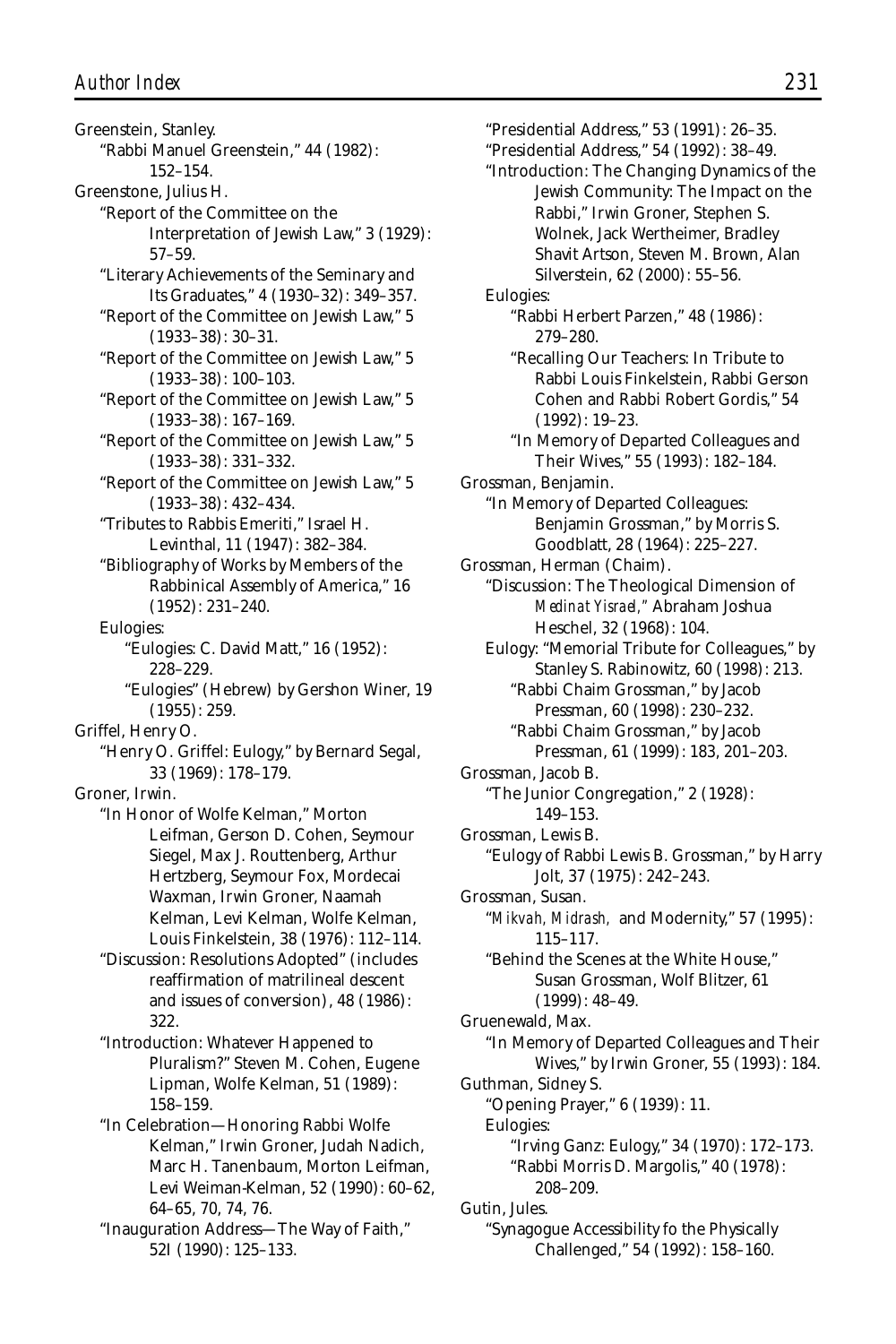(Hebrew), Jack Cohen, Abraham Shapira,

Gutstein, Morris. A. "Discussion: Needed: A New Zionism to Revive the Moribund Jewish People," Mordecai M. Kaplan, 18 (1954): 199. Eulogies: "Morris Teller: Eulogy," 31 (1967): 178–181. "Rabbi Abraham E. Abramowitz," 44 (1982): 145–147. "Rabbi Morris A. Gutstein," by Howard A. Addison, 50 (1988): 208–211. Gutstein, Z. Harry. "Z. Harry Gutstein: Eulogy," by David Graubart, 33 (1969): 180–181. Ha-Levi, Levi. "Being a Conservative Rabbi in Israel: The Agony and the Ecstasy," Philip Spectre, Jonathan Perlman, Michael Graetz, Robert Harris, Moshe Re'em, Matt Futterman, Natan Irwin Birnbaum, Levi Ha-Levi, Joseph Heckelman, Yossef Green, Moshe Tutnauer, 50 (1988): 38–39. Haas, Louis J. "Memorial Address," by Max D. Klein, 21 (1957): 236. Hadas, Gershon. "Discussion—How the United Synagogue Looks Upon Itself and Upon the Conservative Movement," Bernard Segal, 24 (1960): 181–182. Eulogy: "Rabbi Gershon Hadas," by Morris B. Margolies, 43 (1981): 100–101. Hahn, Sanford H. "Eulogy of Rabbi Elias Charry," 46 (1984): 144–145. Hailperin, Herman. "Intellectual Relations Between Christian and Jew with Special Reference to Rashi and Nicholas de Lyra," (Hebrew), 7 (1940): 215–223. "Discussion: Toward a Creative Jewish Community in America," Robert Gordis, 13 (1949): 338–343, 355. "Discussion: Israel and World Jewry," Abba Eban, 16 (1952): 200–203. "Report on a Unique Experiment in Daily Services," 17 (1953): 239–241. Eulogies: "Eulogies: Goodman A. Rose," 15 (1951): 252. "Herman Hailperin: Eulogy," by Solomon M. Kaplan, 35 (1973): 117–120. Hakohen, Menachem. "Paths Toward Spiritual Renewal in Israel,"

Harold Fisch, Menachem Hakohen, delivered at the 1971 Convention in Israel. Published in *Beineinu,* Volume 2, Number 1, January 1972. Halivni, David Weiss. "The Role of the *Mara D'atra* in Jewish Law," 38 (1976): 124–129. Halkin, Abraham S. "Conferring of Degrees," Reuven Hammer, Gerson D. Cohen, Yaakov Rosenberg, Morton Leifman, Zalman Dimitrovsky, Avraham S. Halkin, Moshe Greenberg, Simon Greenberg, 43 (1981): 5. Eulogy: "In Memory of Colleagues," by Kassel Abelson, 52 (1990): 262. Halpern, Abraham E. "*Hesped*," by Solomon Waldenberg, 26 (1962): 225–226. Halpern, Harry. "Discussion: Spirit of Jewish Prayer, Prayer and the Modern Jew," Abraham J. Heschel, Eugene Kohn, 17 (1953): 200–202. "President's Dinner—Ira Eisenstein," 18 (1954): 242–244. "President"s Message," 19 (1955): 115–125. "President's Message," 20 (1956): 71–81. "In Honor of Rabbinical Assembly President," Louis Finkelstein, 20 (1956): 274–281. "Reply—In Honor of Rabbinical Assemble President," Louis Finkelstein, 20 (1956): 282–285. "The Jewish Day School," 26 (1962): 42–45. "D'var Torah (*Shavuot*)," 27 (1963): 211–212. "Discussion: The Challenge of Rebellious Youth," Nathan Gaynor, 33 (1969): 118–119. "Discussion: The Rabbinical Assembly Faces the Seventies," Edward M. Gershfield, William H. Lebeau, Hillel E. Silverman, Mayer Abramowitz, 34 (1970): 127–128. "Coping with the Dissenter," 35 (1973): 72–76. "Business Session" (includes resolutions), Rabbinical Assembly, 36 (1974): 228–229. Eulogies: "*Hesped:* Moses Abels, George Abelson, Max Drob, Moses Eckstein, Jacob Mendelsohn, Solomon Metz, Elias Rabinowitz, Leon Spitz, Bernard Stolper," 24 (1960): 252–255. "Rabbi Harry Halpern," by Baruch Silverstein, 44 (1982): 155–157. Halpern, Martin Samuel. "Discussion: An Evaluation of the Ecumenical Movement," Ben Zion Bokser, George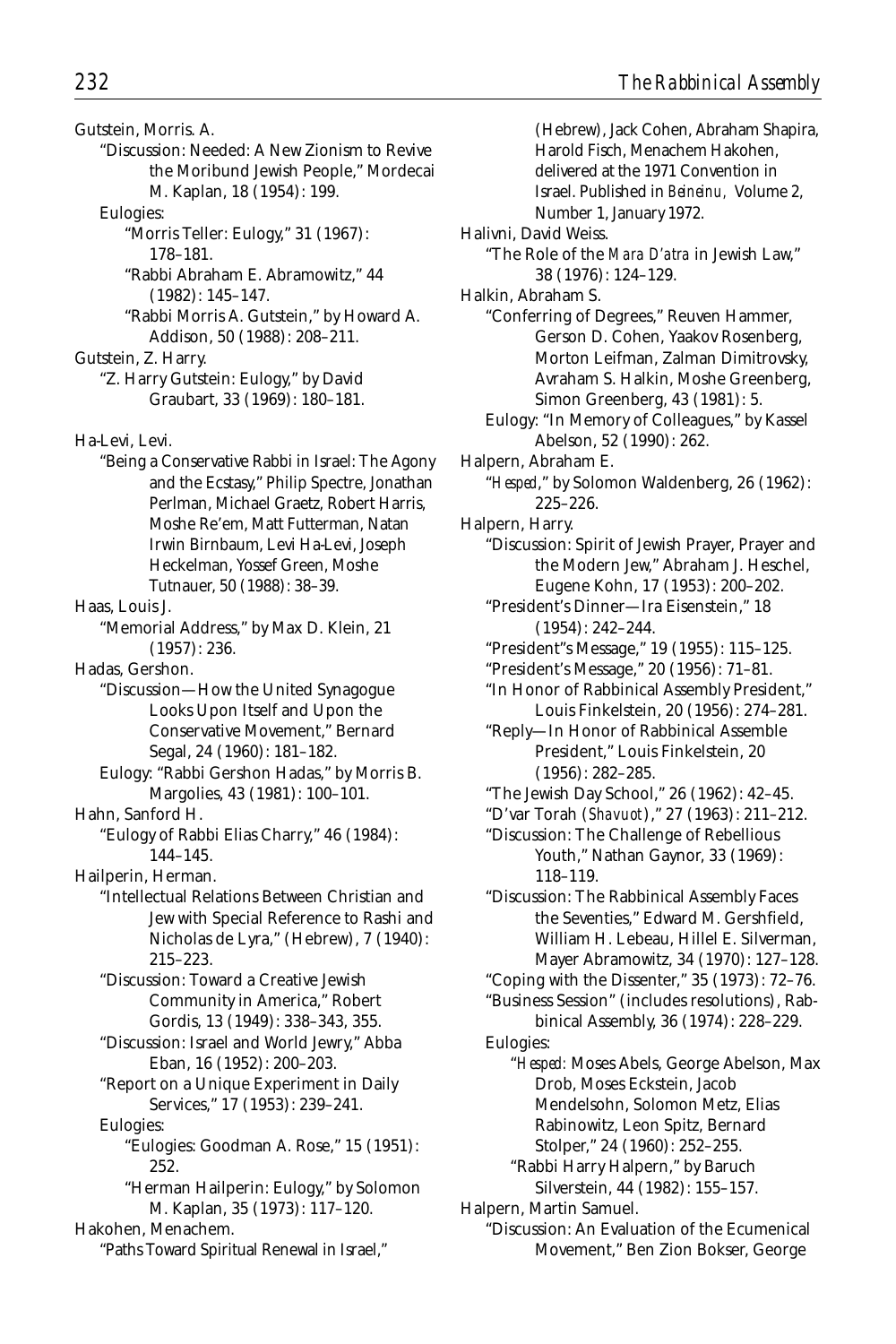Higgins, David R. Hunter, 31 (1967): 141–142. "Discussion: Teshuvah on Bingo in Conservative Congregations," Leon B. Fink, Aaron H. Blumenthal, Seymour Siegel, 31 (1967): 227–228. "Discussion: Report of the Committee on Jewish Law and Standards," Benjamin Z. Kreitman, 34 (1970): 207. Eulogies: "Rabbi Joseph Brandiss," 38 (1976): 257–259. "Rabbi Martin Samuel Halpern," by Lawrence S. Zierler, 57 (1995): 188–194. Halpern, Mordecai S. "Mordecai S. Halpern: Eulogy," by Bernard Lipnick, 35 (1973): 121–122. Halpern, Naftali. "Naftali Halpern: Eulogy," by Edward Kandel, 35 (1973): 123–124. Halpern, Natalie. "Activating Your Creativity Potential," 42 (1980): 115–117. Halpern, Peretz. "Rabbi Peretz Halpern," by Abraham Morhaim, 50 (1988): 212–214. Hammer, Louis. "Discussion: A New Task for American Rabbis," Cyrus Adler, 2 (1928): 59. "Discussion: Training of Teaching and Leadership Personnel," Mordecai M. Kaplan, 8 (1941–44): 355–356. Hammer, Robert A. (Reuven) "D'var Torah—The Sanctification of Man," 28 (1964): 208–209. "*Halakhah* and the State of Israel," 40 (1978): 28–41. "Conferring of Degrees," Reuven Hammer, Gerson D. Cohen, Yaakov Rosenberg, Morton Leifman, Zalman Dimitrovsky, Avraham S. Halkin, Moshe Greenberg, Simon Greenberg, 43 (1981): 1. "Special Education and the Conservative Synagogue," Robert Layman, Joseph Kelman, Reuven Hammer, 44 (1982): 123–126. "Realities in Israel," 50 (1988): 167–171. "Report from Israel," 51(1989): 12–17. "Discussion—Report from Israel," Reuven Hammer, 51 (1989): 18–19, 19–20. "What Did They Bless? A Preliminary Study of *Mishnah Tamid* 5:1," 51 (1989): 181–185. "The Masorti Movement: Where are We Headed?" 52 (1990): 28–34.

"The Conversion Crisis and Its Impact" (Hebrew and English), 60 (1998): 51–59. "The Legal Situation of our Movement in Israel: Conversion," 61 (1999): 43–47. "The Jewishness of the Jewish State," (Hebrew and English). Alice Shalvi, Mauricio Balter, Reuven Hammer, David Golinkin, 60 (2000): 191–194. Harlow, Ilana. "A *Gematria* for Jules: Talmud Torah: In Tribute to Rabbi Jules Harlow," Efry Spectre, Yochanan Muffs, Israel N. Silverman, Lawrence Hoffman, Aharon Appelfeld, Ilana Harlow, Joel Meyers, Jules Harlow, (includes film clip of Louis Finkelstein), 56 (1994): 51–57. Harlow, Jules. "Committee of Jewish Law and Standards," 26 (1962): 233–237. "Discussion: Committee on Jewish Law and Standards," 26 (1962): 238. "Liturgy for Today," 29 (1965): 41–49. "Current Experiments in Liturgy," Jules Harlow, Sidney Shankin, Bernard Raskas, Aaron Landes, Everett Gendler, Jack Riemer, Irwin Schild, Hershel Matt, Simcha Kling, Samuel Schafler, 32 (1968): 7–35. "New Dimensions in Liturgy," 35 (1973): 1–10. "High Holy Day Planning," 36 (1974): 148–153. "A Note on *Siddur Sim Shalom,"* 46 (1984): 105–109. "Highlights of *Siddur Sim Shalom,"* 48 (1986): 21–28. "In Recognition of Rabbi Gilbert Epstein," David J. Jacobs, Jules Harlow, 53 (1991):  $22-25$ "Talmud Torah: In Tribute to Rabbi Jules Harlow," Efry Spectre, Yochanan Muffs, Israel N. Silverman, Lawrence Hoffman, Aharon Appelfeld, Ilana Harlow, Joel Meyers, Jules Harlow, (includes film clip of Louis Finkelstein), 56 (1994): 60–65. "In Tribute to Rabbi Wolfe Kelman," 60 (1998): 102–105. Eulogies: "Rabbi Harold Bleich," 42 (1980): 235–238. "Rabbi Max J. Routtenberg," 49 (1987): 341–345. "Rabbi Hayyim Kieval," 53 (1991): 176–179. Harman, Avraham. "Israel: The Next Phase," 17 (1953): 253–270.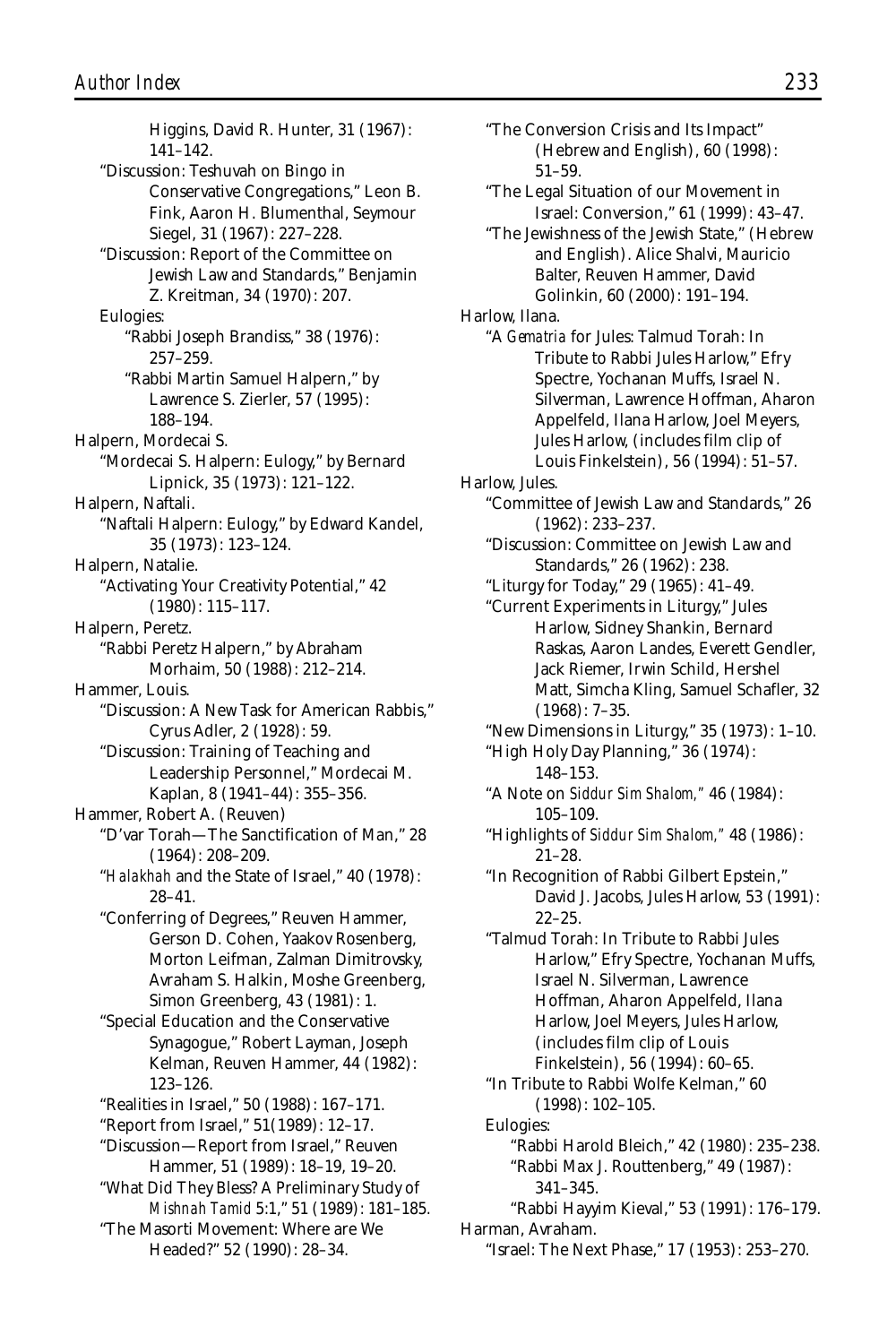Harris, Robert.

- "Being a Conservative Rabbi in Israel: The Agony and the Ecstasy," Philip Spectre, Jonathan Perlman, Michael Graetz, Robert Harris, Moshe Re'em, Matt Futterman, Natan Irwin Birnbaum, Levi Ha-Levi, Joseph Heckelman, Yossef Green, Moshe Tutnauer, 50 (1988): 32–33.
- "Allegory as *P'shat:* A Contextual Reading of Scripture Through Northern French Medieval Biblical Exegetes," 56 (1994): 132–143.
- "Using *P'shat* for *D'rash:* Exploring the 'Religious Significance of the *P'shat*,' Especially with Regard to Preparing *Divrei Torah* and the *Haftarah,"* 57 (1995): 124–125.
- "A Few Words on the 'Ten Words': Reading the *Aseret HaDibrot* through Medieval Eyes," 61 (1999): 140–141.

Heckelman, Joseph.

"*Aliyah*," 32 (1968): 114–117.

- "Discussion: The Rabbinical Assembly Faces the Seventies," Edward M. Gershfield, William H. Lebeau, Hillel E. Silverman, Mayer Abramowitz, 34 (1970): 128–129.
- "Message to the Convention," 41 (1979): 283–284.
- "Being a Conservative Rabbi in Israel: The Agony and the Ecstasy," Philip Spectre, Jonathan Perlman, Michael Graetz, Robert Harris, Moshe Re'em, Matt Futterman, Natan Irwin Birnbaum, Levi Ha-Levi, Joseph Heckelman, Yossef Green, Moshe Tutnauer, 50 (1988): 39–41.

Heckelman, Tziporah.

- "The Jewish Woman Today: Her Changing Role and Status," Tziporah Heckelman, Ruth Waxman, Sarah Lewis, Connie Reisner, 37 (1975): 220–223.
- Hehir, J. Bryan, Reverend Father.
- "Ethics and Public Policy," 51 (1989): 38–47. Helfgott, Lawrence M.
	- "Rabbinical Tenure," 10 (1946): 236–239.
	- "The Rabbi—Some Aspects of His Life and Work: Retirement and Insurance for the Rabbi," 11 (1947): 276–278.

Heller, Abraham M. "*Shibeah Asar beTammuz* Service—Sermon: Birthday or Yahrzeit," 6 (1939): 68–72. "Ginzberg-Marx Chairs," 18 (1954): 179–180. "Ginzberg-Marx Chairs," 19 (1955): 255–258. Eulogies:

"Joseph Miller: Eulogy," 32 (1968): 196–198. "Rabbi Abraham Heller," by Robert Gordis, 37 (1975): 244–246. Heller, Zachary I. "A Congregation in Transition," 42 (1980): 181–182. Hendler, Lee Meyerhoff. "Joint Campaign Convocation in Honor of Rabbi Joel H. Zaiman," Lee Meyerhoff Hendler, Joel H. Zaiman, 61 (1999): 128–130. "Reflections from the Front: A Personal Story of Adult Learning," 61 (1999): 148–155. Herberg, Will. "Discussion: Theological Problems of the Hour," Milton Steinberg, 13 (1949): 409–428. Herbst, Joseph. "Rabbi Joseph Herbst," by Solomon Herbst, 43 (1981): 102–103. Herbst, Solomon. "Eulogy of Rabbi Joseph Herbst," 43 (1981): 102–103. Hering, Lester. "Regional Kashrut Supervision," 47 (1985): 111–112. "Association of Retired Rabbis," 61 (1999): 251. Herman, Alisen. "Using E-Mail: A Hands-on Experience," 57 (1995): 158. "E-Mail Open-House," 58 (1996): 185. "Implications of the Internet on Communal Jewish Life," Daniel J. Pressman, Gordon Tucker, Michael Starr, Alisen Herman, 58 (1996): 186–187. Herman, Jack. "Jack Herman: Eulogy," by David C. Kogen, 34 (1970): 174–176. Herman, Joseph. "Max Zucker: Eulogy," 35 (1973): 141–143. Herman, Menahem. "The Canonical Approach to Studying Biblical Text," 51 (1989): 197–198. "Outreach to Immigrant South Africans," 51 (1989): 255–256. Hermelin, David B. "Installation of the President and Officers," Kassel Abelson, Albert L. Lewis, Ismar Schorsch, David Hermelin, William Davidson, Mandel L. Berman, Irving Laker, 52 (1990): 118–120. Herring, Hayim Y. "Eulogy of Rabbi Joseph W. Wiesenberg," 54 (1992): 303–304.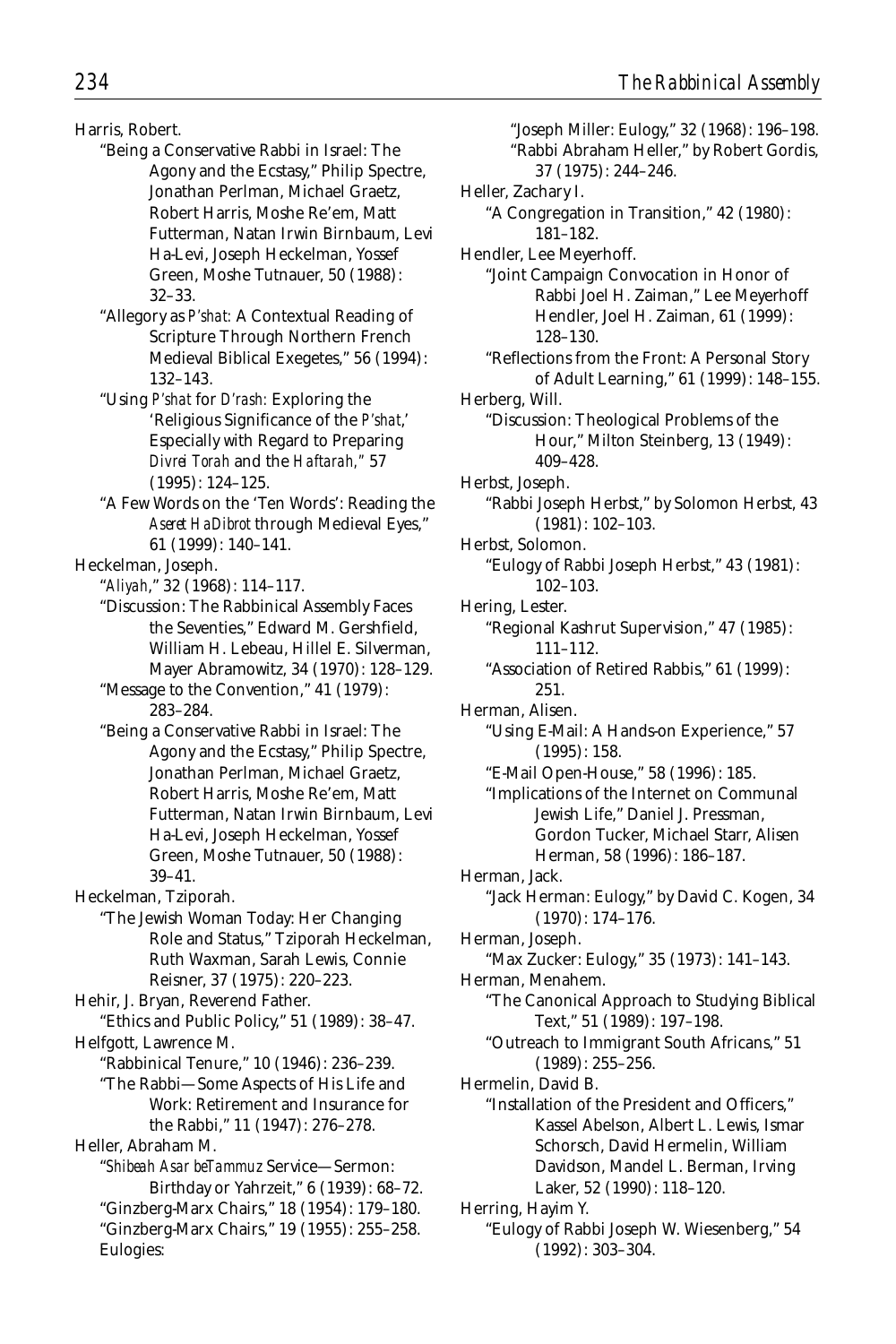Hershman, Abraham M. "Rabbi Levine, His Life and His Activities on Behalf of Modern Hebrew in the United States," (Hebrew), 6 (1939): 98–103. "Introduction: The Jewish Theological Seminary of America," 7 (1940): 227–228. "Tributes to Rabbis Emeriti," Israel H. Levinthal, 11 (1947): 375. Eulogies: "In Memoriam: Professor Morris D. Levine," 5 (1933–38): 267–271. "In Memoriam," by Morris Adler, 23 (1959): 101–104. Hertz, Joseph Herman. "In Memoriam," by Elias Solomon, 10 (1946): 246–253. Hertzberg, Arthur. "Discussion: Relation of the Synagogues to National Jewish Organizations," 9 (1945): 96–97. "Discussion: The Organization of the American Jewish Community," Israel Goldstein, 24 (1960): 109–110. "Discussion: The Jewish Theological Seminary of America: An Evaluation," Simon Greenberg, 24 (1960): 165. "An Agenda for the Jewish People: A Response," 34 (1970): 29–33. "The Jews, the Land, and the Synagogue," Gershon Winer, Eliezer Schweid, Arthur Hertzberg, delivered at the 1971 Convention in Israel. Published in *Beineinu,* Volume 2, Number 1, January 1972. "Discussion: The American Synagogue: From Supermarket to Boutique," Wolfe Kelman, Marshall Sklare, 37 (1975): 44–46. "The Changing Rabbinate: A Search for Definition," 37 (1975): 62–70. "In Honor of Rabbi Wolfe Kelman," Morton Leifman, Gerson D. Cohen, Seymour Siegel, Max J. Routtenberg, Arthur Hertzberg, Seymour Fox, Mordecai Waxman, Irwin Groner, Naamah Kelman, Levi Kelman, Wolfe Kelman, Louis Finkelstein, 38 (1976): 105–108. "Israel at the Crossroads," Arthur Hertzberg, Joseph P. Sternstein, 45 (1983): 38–44. "Discussion: Israel at the Crossroads," Arthur Hertzberg, Joseph P. Sternstein, 45 (1983): 52–54.

"The Jews in America," Arthur Hertzberg, Samuel Chiel, 52 (1990): 7–14.

"Discussion: The Jews in America," Arthur Hertzberg, Samuel Chiel, 52 (1990): 17–19, 23–27. "Israel 100 Years After Herzl: Has the Zionist Dream Been Fulfilled?" Philip S. Scheim, Arthur Hertzberg, Colette Avital, 58 (1996): 19–29. "End of a Century, Beginning of a Millennium: What Do Such Things Mean to Jews?" 61 (1999): 8–19. "*Siyum HaShas*," Kenneth L. Cohen, Arthur Hertzberg, 62 (2000): 51–54. Eulogy: "Rabbi Abraham D. Barras," 46 (1984): 140. Herzl, Theodore. "In Memoriam: A Eulogy" (Abstract), by Louis Feinberg, 5 (1933–38): 73. Heschel, Abraham Joshua. "The Spirit of Prayer," 17 (1953): 151–177. "Discussion: The Spirit of Jewish Prayer," 17 (1953): 198–199, 212–215. "*Yisrael: Am, Eretz, Medinah*—Ideological Evaluation of Israel and the Diaspora," 22 (1958): 118–136. "Address on the Kotzker Rebbe," delivered at the 1959 convention. Published as "*Der Kotzker Rebbe*" in *Di Goldene Keyt:* Periodical for Literature and Social Problems, Tel Aviv: General Federation of Labour in Israel, 1938–56, 71 (1970): 60–70. "The Values of Jewish Education," 26 (1962): 83–100. "Prerequisites of Faith," delivered at the 1966 convention, Toronto, Canada. Published in *Conservative Judaism,* 21, 3, Spring 1967. "The Theological Dimension of *Medinat Yisrael,"* 32 (1968): 91–103. "Discussion: The Theological Dimension of *Medinat Yisrael,"* Abraham Joshua Heschel, 32 (1968): 105–109. "Heschel on the Theology of the Rabbis," Gordon Tucker, 51 (1989): 211–229. "How to Read Abraham Joshua Heschel," Edward K. Kaplan, 59 (1997): 141–142. "Spirituality and Social Action in the Writings of Abraham Joshua Heschel," Edward K. Kaplan, 59 (1997): 149–150. "*Tikkun Olam* in the Thought of Rabbi Abraham Joshua Heschel on the Occasion of His 25th Yahrzeit," (Hebrew), Alexander Even-Chen, 60 (1998): 168–174. Eulogy: "Abraham Joshua Heschel: Eulogy," by Wolfe Kelman, 35 (1973): 125–127.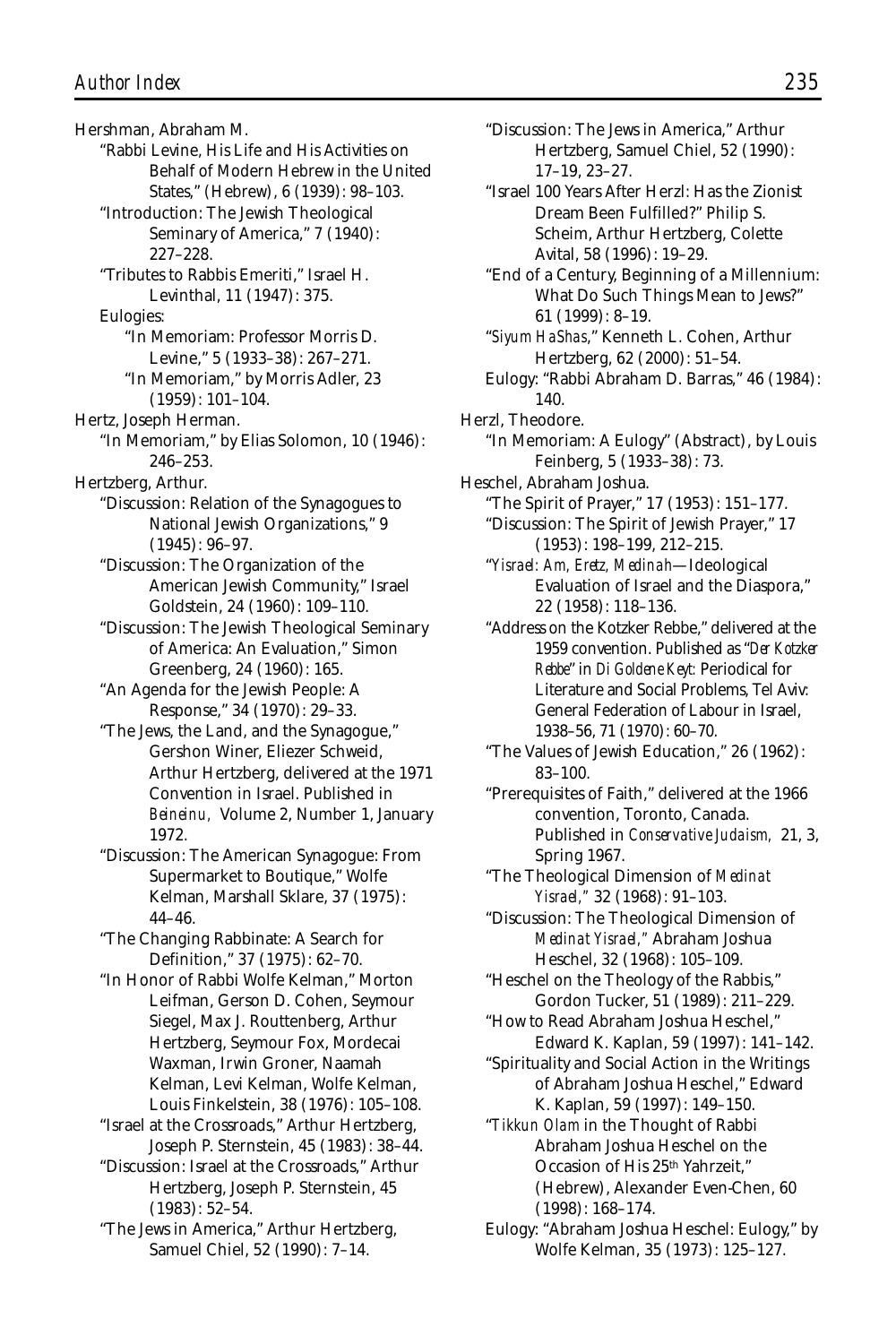Heschel, Susannah. "Changing Forms of Jewish Spirituality," 42 (1980): 146–158. Hiat, Paul L. "Eulogy of Rabbi Herman Glatt," 51 (1989): 307–308. Higger, Michael. "Report of the Committee on Jewish Law," 5 (1933–38): 368–369. "Discussion: Review of *The Agunah Question* by Louis M. Epstein," David Aronson, 7 (1940): 312–314. "*Siyyum HaShas* in Commemoration of 100th Anniversary of the Birth of Professor Solomon Schechter: The Development of the *Sanhedrin* and of the *Semikah,"* 11 (1947): 279–288. Eulogies: "In Memoriam: Rabbi Louis Greenberg," 10 (1946): 243–246. "Memorial Address," by Isaac H. Levinthal, 17 (1953): 275–278. Higgins, George, Msgr. "An Evaluation of the Ecumenical Movement," Ben Zion Bokser, George Higgins, David R. Hunter, 31 (1967): 128–135. "Discussion: An Evaluation of the Ecumenical Movement," Ben Zion Bokser, George Higgins, David R. Hunter, 31 (1967): 143–144, 147–148. "An Address at the Rally for Israel," 31 (1967): 156–158. Himmelfarb, Milton. "Discussion: Jewish Unity in America," Ira Eisenstein, 16 (1952): 155–161. "The Intellectual and the Rabbi," 27 (1963): 118–132. Hirsch, Joseph. "Discussion: The Jews in America," Arthur Hertzberg, Samuel Chiel, 52 (1990): 20. Hirsch, Richard G. "Mercaz," 43 (1981), delivered at the 1981 Convention. Published in *Conservative Judaism,* Volume 34, No. 6, July/August 1981. Hirsh, Abel. "In Memoriam," by Max Drob, 5 (1933–38): 236–238. Hochman, Jacob. "Jacob Hochman: Eulogy," by Meyer Rubin, 30 (1966): 91–93. Hoffman, Charles I. "Discussion: Judaism A Civilization," Mordecai M. Kaplan. 2 (1928): 130. "Discussion: 'Traditional Law and Modern

Life,' Louis Finkelstein; 'A Reaffirmation of Traditional Judaism,' Max Drob; 'Spiritual Elements in Judaism,' Jacob Kohn," 3 (1929): 52. "Need of a Field Secretary," 4 (1930–32): 223–226. Eulogy: "In Memoriam," by Elias L. Solomon. 9 (1945): 224–225. Hoffman, Isidor B. "Status of Our Movement: Among College Students," 3 (1929): 60–65. "Social Justice Committee Report," 6 (1939): 73–77. "Social Justice Committee Report," 7 (1940): 42–47. "Discussion: Principles of Group Work as Applied to Jewish Groups," Max Vorspan, 11 (1947): 220–221. "Discussion: The Challenge of Rebellious Youth," Nathan Gaynor, 33 (1969): 121–122. Eulogy: "Rabbi Isidor Hoffman," by Jerome R. Malino, 43 (1981): 104–105. Hoffman, Jeffrey. "Discussion: The Renewed Yearning and Search for God: A New Jewish Spirituality?" Neil Gillman, James Fowler, Elliott Abrams, Rodger Kamenetz, Martin S. Cohen, 61 (1999): 36–37. Hoffman, Lawrence. "A Place in the Mind of God: Talmud Torah: In Tribute to Rabbi Jules Harlow," Efry Spectre, Yochanan Muffs, Israel N. Silverman, Lawrence Hoffman, Aharon Appelfeld, Ilana Harlow, Joel Meyers, Jules Harlow, (includes film clip of Louis Finkelstein), 56 (1994): 40–45. Hoffman, Victor. "Israelis Confront Issues of Life from a Masorti Perspective," Victor Hoffman, Ben Zion Mushkin, Ze'ev Anolik, Shula Piora, Bernie Green, Motti Laksman, 50 (1988): 150–152. Hollander, Benjamin J. "Discussion: The Rabbinical Assembly Faces the Seventies," Edward M. Gershfield, William H. Lebeau, Hillel E. Silverman, Mayer Abramowitz, 34 (1970): 131. "Eulogy: Nehama Leibowitz," 60 (1998): 205–208. Holtz, Barry W. "New Directions for Adult Jewish Education," Barry W. Holtz, Eduardo Rauch, 48 (1986): 221–223.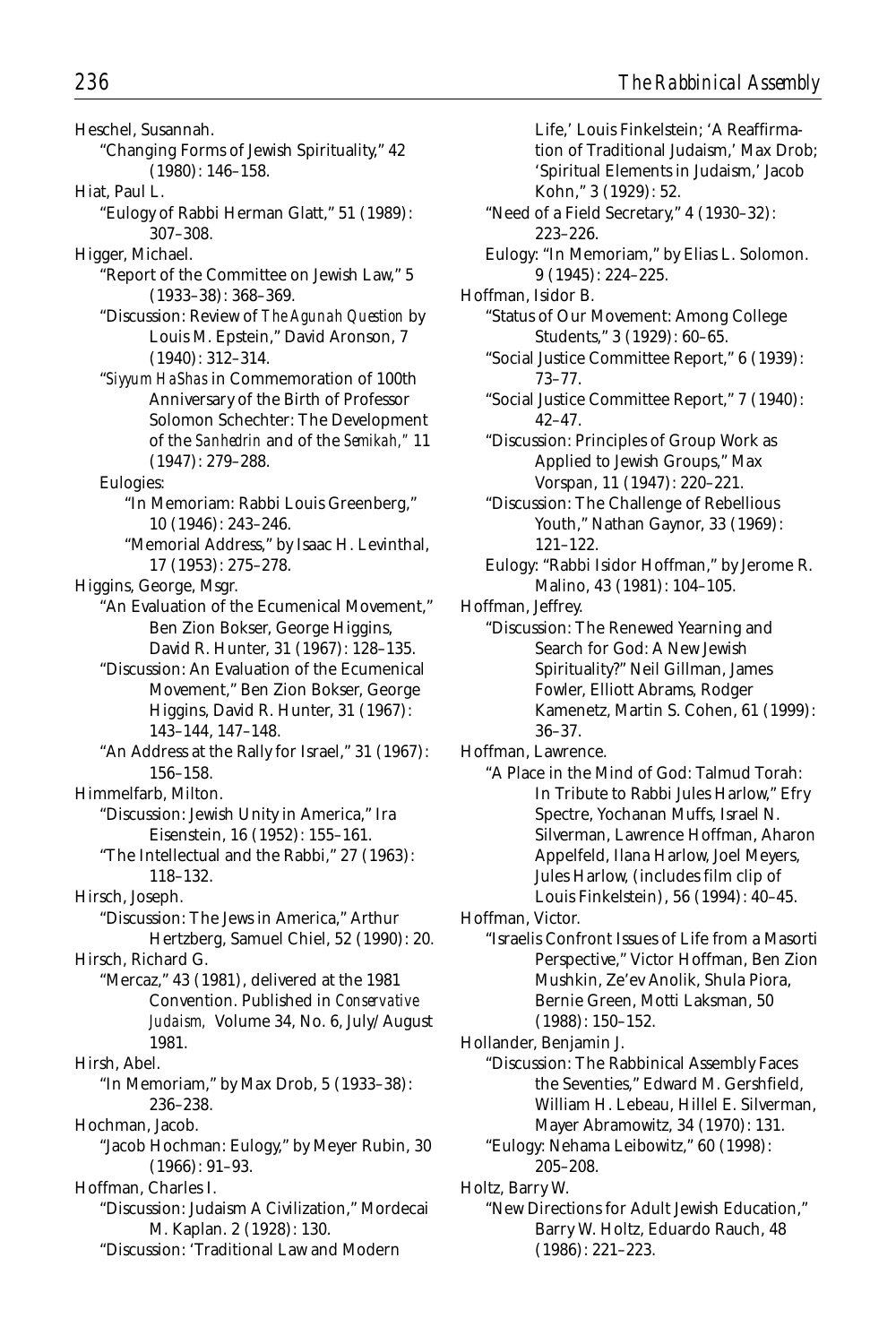Honig, Jacob. "Memorial Address," by B. Reuben Weilerstein, 17 (1953): 271. Horn, William. "Drawing Young People into Synagogue Life," William Horn, Edward Edelstein, 48 (1986): 238–243. Horowitz, David. "Discussion: Toward a Philosophy of a Conservative Day School," Robert Gordis, 26 (1962): 67–71. Horowitz, Edward. "In Memory of Colleagues," by Harry Katchen, 49 (1987): 349. Horvitz, Abraham. "Eulogy of Rabbi Abraham Horvitz," by Morris Pickholtz, 43 (1981): 106. Horwitz, Herman L. "Discussion: The Bias Against Man, The Research of the Institute for Righteous Acts," Harold M. Schulweis, Perry London, 27 (1963): 111–113. "The Campus: Opportunities for Jewish Renewal," 35 (1973): 64–68. Hoschander, Jacob. "In Memoriam," by Louis Finkelstein, 5 (1933–38): 69–72. Hunter, David R. "Evaluation of the Ecumenical Response," 31 (1967): 136–140. "Discussion: An Evaluation of the Ecumenical Movement," Ben Zion Bokser, George Higgins, David R. Hunter, 31 (1967): 144–145, 148. Hurwitz, B. Leon. "Discussion: The Jew in the Non-Jewish World," Stuart E. Rosenberg, Seymour Siegel, 31 (1967): 87. Eulogy: "Leon B. Hurwitz: Eulogy," by Morris Skop, 35 (1973): 128–129. Hyams, Ario S. "In Memory of Colleagues and Their Wives," by Judah Nadich, 56 (1994): 265. Hyamson, Moses. "Discussion: Inadequacies In The Status of the Synagogue Today," Israel Goldstein, 2 (1928): 67. Eulogy: "Memorial Services," by Jeremiah J. Berman, 13 (1949): 449–452. Hyman, Hillel. "Rabbi Hillel Hyman," by Barry Dov Schwartz, 42 (1980): 245–246. Hyman, Irwin I. "Discussion: How Can Religion Make the Home and Family Life More Effective?"

William P. Greenfeld, 7 (1940): 197–200. Eulogy: "Rabbi Irwin I. Hyman," by Charles Sherman, 49 (1987): 327–329. Indyk, Martin. "American Views Israel and Israel Views America," Martin Indyk, Wolf Blitzer, 51 (1989): 132–138. "Discussion: American Views Israel and Israel Views America," Martin Indyk, Wolf Blitzer, 51 (1989): 145–146, 147–148, 149–150. Ingall, Carol K. "Lesbian and Gay Jews: Finding a Home in the Conservative Movement," Carol K. Ingall, Robert Goldfarb, 57 (1995): 151–153. Isaacs, Ronald. "Family Life Education Programs," 51 (1989): 264–270. "Jewish Family Matters," 53 (1991): 103–111. Iser, Alan. "Regional Reports," Mauricio Balter, Steven R. Tucker, Alan Iser, Harold Berman, Kenneth L. Cohen, 62 (2000): 366. Israel, Richard. "Discussion: The Intellectual and the Rabbi," Milton Himmelfarb, 27 (1963): 133–137. Israeli, Phineas. "Discussion: Inadequacies in the Status of the Synagogue Today," Israel Goldstein, 2 (1928): 66. Eulogy: "In Memoriam," by C. David Matt, 12 (1948): 313–314. Israelitan, Abraham H. "Eulogy of Rabbi Abraham H. Israelitan," by Pinchos J. Chazin, 49 (1987): 330–332. Jackson, Jesse L., Reverend. "A Call to Challenge, Change and Character," 55 (1993): 40–51. Jacobs, David J. "Discussion: Resolutions Adopted" (includes reaffirmation of matrilineal descent and issues of conversion), 48 (1986): 319. "In Recognition of Rabbi Gilbert Epstein," David J. Jacobs, Jules Harlow, 53 (1991): 20–22. Jacobs, Harry L. "In Memoriam: Rabbi Jacob Granowitz," 3 (1929): 130–131. Jacobs, Harry S. "In Memoriam," by C. David Matt, 11 (1947): 372.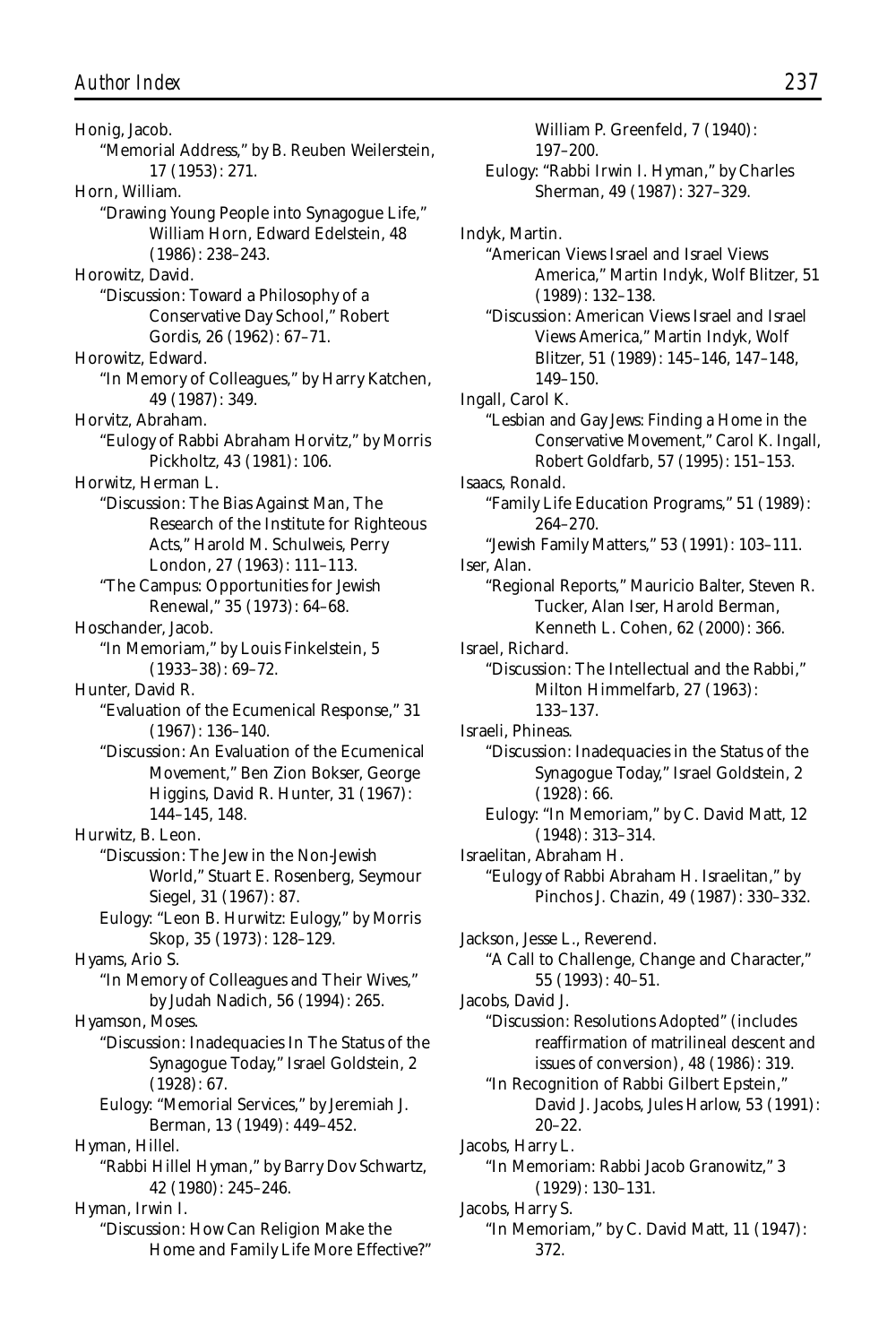Jacobs, Israel. "Discussion: Alternatives in Jewish Education," Stanley Rabinowitz, Morton Siegel, 34 (1970): 78. Jacobs, Louis. "The Pulpit as an Instrument of Theological Teaching," Louis Jacobs, David Wolf Silverman, 33 (1969): 9–24. "Discussion: The Pulpit as an Instrument of Theological Thinking," Louis Jacobs, David Wolf Silverman, 33 (1969): 32–34, 42–44. "Zionism After 100 Years," 43 (1981): 56–63. Jacobson, David. "Rabbi David Jacobson," by Robert Gordis, 43 (1981): 107–109. Jacobson, Nathan. "Rabbi Nathan Jacobson," by Robert Gordis, 47 (1985): 167–169. Joffe, Joshua A. "In Memoriam," by C. E. Hillel Kauvar, 5 (1933–38): 272–273. Jolt, Harry. "Eulogy of Rabbi Lewis B. Grossman," 37 (1975): 242–243. Juda, Allen I. "The Shabbat Campaign: Creating an Observant Community," Robert M. Abramson, Allen I. Juda, 59 (1997): 158–159. Kadushin, Max. "Discussion: The Things That Unite Us," Louis Finkelstein, 1 (1927): 60–66. "The Rabbi's Part in Future Palestine Work," 4 (1930–32): 26–35. "Convention Law Committee," 6 (1939): 166. "Concept of the Chosen People in Rabbinic Literature," (Hebrew), 8 (1941–44): 20–25. "Experience of Worship," delivered at the 1959 convention. Published in *Worship and Ethics:* a Study in Rabbinic Judaism, Illinois: Northwestern University Press, 1963. Eulogy: "Rabbi Max Kadushin," by Simon Greenberg, 43 (1981): 110–112. Kahn, Alfred H. "Eulogy," by Reuben Kaufman, 20 (1956): 286–287. Kahn, Herman. "War and Peace," 27 (1963): 65–73. "Discussion: War and Peace," Mordecai M. Kaplan, William C. Davidon, Herman

Kahn, 27 (1963): 81–83.

Kahn, Robert I. "President's Report" (of CCAR), 36 (1974): 32–37. Kalmin, Richard, Dr. "Professor Saul Lieberman's Contribution to Jewish Scholarship," 48 (1986): 145–149. Kamenetz, Roger. "The Renewed Yearning and Search for God: A New Jewish Spirituality?" Neil Gillman, James Fowler, Elliott Abrams, Rodger Kamenetz, Martin S. Cohen, 61 (1999): 27–30. "Discussion: The Renewed Yearning and Search for God: A New Jewish Spirituality?" Neil Gillman, James Fowler, Elliott Abrams, Rodger Kamenetz, Martin S. Cohen, 61 (1999): 40–41. Kamin, Jonas. "In Memoriam," by Bernard H. Ziskind, 8 (1941–44): 250–252. Kampelman, Max. "Seeking Peace and the Soviet Union," Max Kampelman, 51 (1989): 81–86. "Discussion: Seeking Peace and the Soviet Union," Max Kampelman, 51 (1989): 86–87, 87–89, 89, 90–91, 91–92, 92–93, 94. Kandel, Edward R. "Naftali Halpern: Eulogy," 35 (1973): 123–124. "In Memory of Colleagues and Their Wives," by Kassel Abelson, 47 (1985): 176. Kane, Irving. "The American Jewish Community," 25 (1961): 68–79. "Discussion: The American Jewish Community," Irving Kane, 25 (1961): 80–82. Kane, Steven. "Discussion: American Views Israel and Israel Views America," Martin Indyk, Wolf Blitzer, 51 (1989): 145. "Discussion: Behind the Scenes at the White House," Susan Grossman, Wolf Blitzer, 51 (1999): 62. Kanner, Ted. "Synagogue and Federation: The Emerging Partnership," 41 (1979): 226–228. "Discussion: Synagogue and Federation: The Emerging Partnership," Ted Kanner, 41 (1979): 229–230. Kanter, Elana. "Discussion: The Renewed Yearning and Search for God: A New Jewish Spirituality?" Neil Gillman, James Fowler, Elliott Abrams, Rodger Kamenetz, Martin S. Cohen, 61 (1999): 38.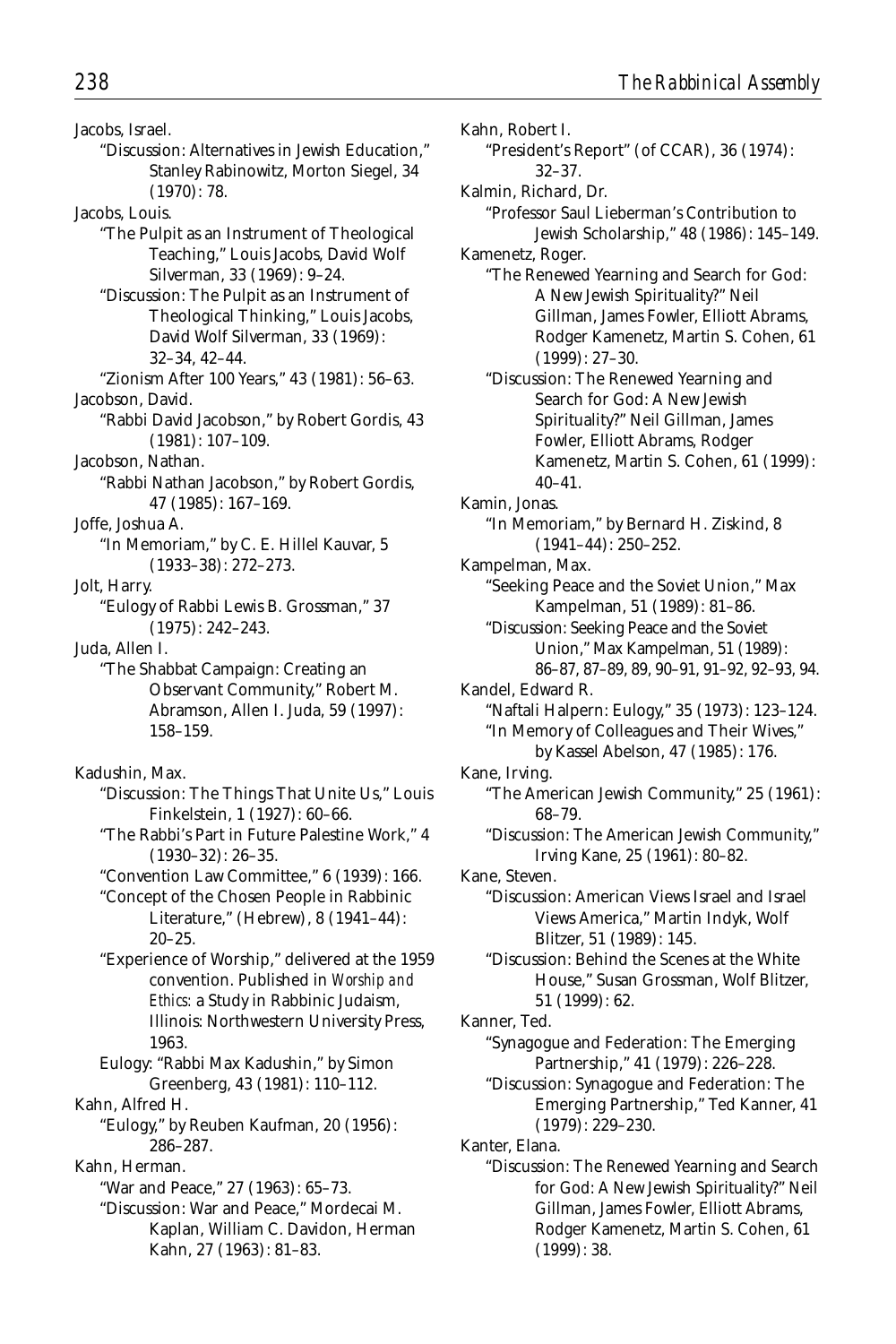Kanter, Shammai. "Being Unaware of What We Know," 25 (1961): 174–175. "Our Prayerbook and Its English Style," 29 (1965): 50–58. "Discussion: Secularists, the Rabbinate, and *Mitzvot*," Judd L. Teller, 31 (1967): 30–31. "D'var Torah—Synthesis and Prayer," 46 (1984): 110–113. Kaplan, Edward K. "How to Read Abraham Joshua Heschel," 59 (1997): 141–142. "Spirituality and Social Action in the Writings of Abraham Joshua Heschel," 59 (1997): 149–150. Kaplan, Julius. "In Memoriam" (Hebrew), by Israel Efros, 7 (1940): 317–320. Kaplan, Louis. "D'var Torah: *Ha-Sneh Bo-er ba-Esh*" (English), 28 (1964): 215–217. Kaplan, Mordecai M. "Judaism As a Civilization," 2 (1928): 115–130. "Discussion: Judaism as a Civilization," Mordecai M. Kaplan, 2 (1928): 131–133. "Discussion: 'Traditional Law and Modern Life,' Louis Finkelstein; 'A Reaffirmation of Traditional Judaism,' Max Drob; 'Spiritual Elements in Judaism,' Jacob Kohn, 3 (1929): 51–52. "Discussion: 'Spiritual Elements in Judaism,' Jacob Kohn. 'Menace of Secularism in the Synagogue,' Israel Goldstein, 3 (1929): 103–104. "The Place of Dogma in Judaism," 4 (1930–32): 280–306. "Three Reviews: *The Making of the Modern Jew* by Milton Steinberg, *The Future of Judaism* by Eugene Kohn, *Judaism as a Civilization* by Mordecai M. Kaplan," Henry M. Rosenthal, 5 (1933–38): 88–99. "President's Message" delivered May 2, 1933, 6 (1939): 177–202. "The Place of the Rabbi in American Jewish Life," 7: 253–290. "Discussion: Authority in Jewish Law," Robert Gordis, 8 (1941–44): 95–97. "How Man Comes to Know God," 8 (1941–44): 256–271. "Symposium on Seminary Expansion Program," 8 (1941–44): 316–320. "Training of Teaching and Leadership Personnel," 8 (1941–44): 348–355.

"Testimonial to Rabbi Louis Finkelstein," 9 (1945): 199–204.

- "Seminary Expansion Program—Summary," 10 (1946): 220–227.
- "In Honor of Rabbi Robert Gordis," 10 (1946): 290–292.

"Discussion: On the Furtherance of the Synagogue-Center Movement," Jacob B. Agus, 11 (1947): 339–343.

"Religion and the Crisis in Moral and Intellectual Leadership," 15 (1951): 164–172.

"Response: Tribute to Rabbi Mordecai M. Kaplan," Louis Finkelstein, 15 (1951): 211–219.

"Discussion: Report of the Committee on Jewish Law and Standards," 16 (1952): 60–61.

"Discussion: Jewish Unity in America," 16 (1952): 179–185.

"Needed: A New Zionism to Revive the Moribund Jewish People," 18 (1954): 181–193.

"Discussion: Needed: A New Zionism to Revive the Moribund Jewish People," 18 (1954): 194–200.

"Discussion: The Role of the Rabbinical Assembly," Simon Greenberg, 19 (1955): 164–167.

"Reply: In Honor of Doctor Mordecai M. Kaplan," Moshe Davis, 20 (1956): 267–273.

"Ideological Evaluation of Israel and the Diaspora," 22 (1958): 137–148.

"The Religious Imperatves of Jewish Peoplehood," delivered at the 1959 convention. Published in *The Reconstructionist,* Vol. 25, No. 9, 1959.

- "Wage Peace Or . . .," 27 (1963): 47–56.
- "Discussion: War and Peace," Mordecai M. Kaplan, William C. Davidon, Herman Kahn, 27 (1963): 74–75, 77.

"Discussion: The Bias Against Man, The Research of the Institute for Righteous Acts," Harold M. Schulweis, Perry London, 27 (1963): 106–108.

"Discussion: Resolutions Adopted (including the Birmingham Resolution)," 27 (1963): 239–241, 242.

- "Resolutions Adopted," 30 (1966): 123–139.
- "Discussion: The Pulpit as an Instrument of Theological Thinking," Louis Jacobs, David Wolf Silverman, 33 (1969): 34–36.

"Discussion: New Directions in Jewish Education," Stanley M. Kessler, James Sleeper, Louis Newman, 33 (1969): 106–108.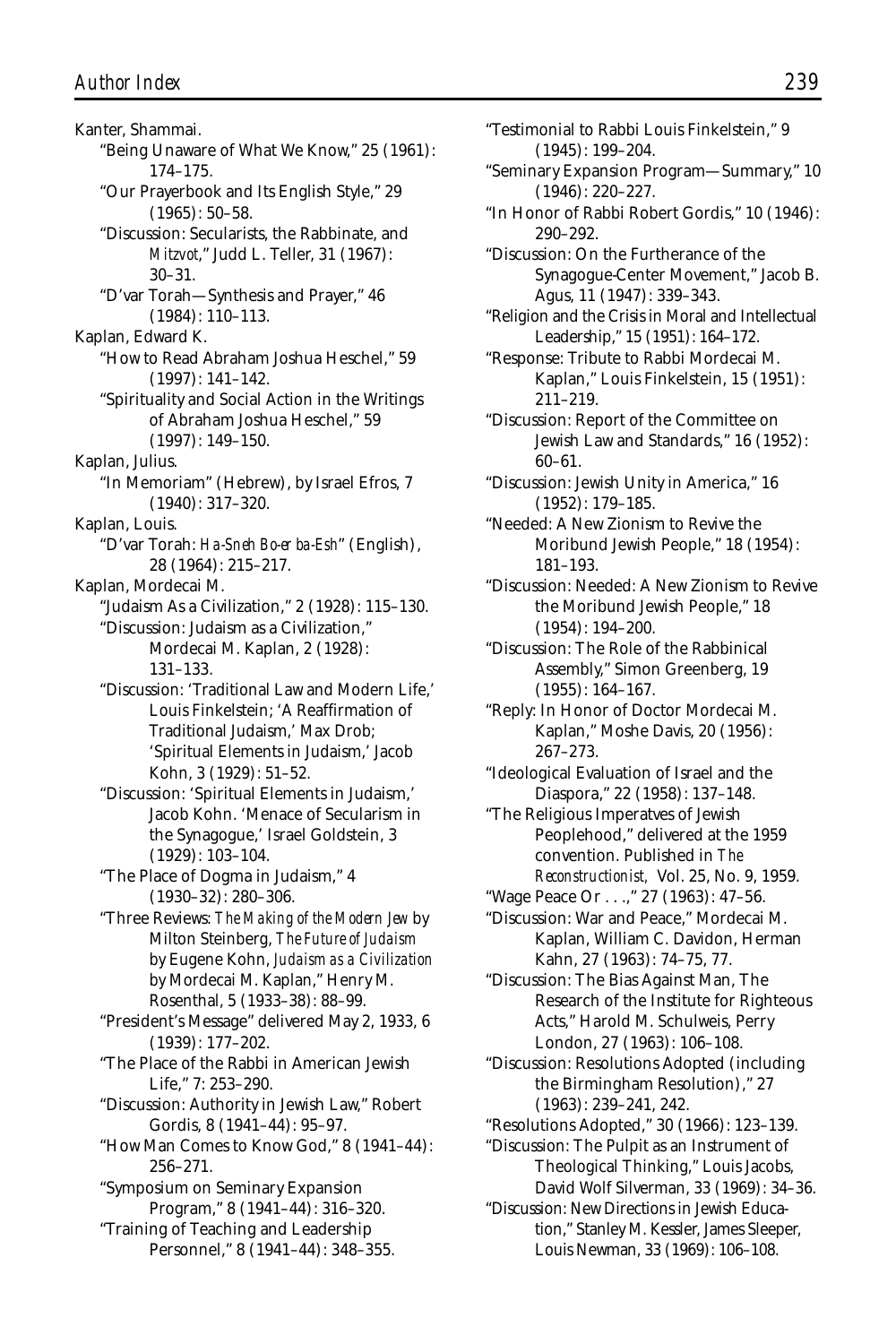Kaplan, Mordecai M. *(cont'd.)* "In Honour of Rabbi Robert Gordis," 33 (1969): 132–134. "Professor Mordecai Kaplan's Torah in a Post-Copernican Age," Gordon Tucker, 48 (1986): 201–218. Eulogy: "Rabbi Mordecai M. Kaplan," by Ira Eisenstern, 46 (1984): 151–153. Kaplan, Solomon M. "Herman Hailperin: Eulogy," 35 (1973): 117–120. "Eulogy of Rabbi Solomon M. Kaplan," by Moshe V. Goldblum, 45 (1983): 197. Karlin, Gary. "Discussion: Israel as the Elections Approach: What Does it Mean to American Jews?" Gordon Tucker, Robert J. Lieber, Robert O. Freedman, Ehud Bandel, 61 (1999): 100. Karp, Abraham J. "Discussion: American Jewry and the New Jewish State," Simon Greenberg, 12 (1948): 239–242. "Discussion: The Role of the Rabbinical Assembly," Simon Greenberg, 19 (1955): 155–157. "Discussion: Rabbis as Educational Statesmen," Abraham E. Millgram, 19 (1955): 217–222. "Discussion: Conservative Ideology," 20 (1956): 174–175. "Discussion: How the United Synagogue Looks Upon Itself and Upon the Conservative Movement," Bernard Segal, 24 (1960): 187–189. "The American Jewish Community-Union Now Or Ever?" 25 (1961): 45–67. "Discussion: The Jewish Day School," Harry Halpern, Henry Goldberg, Robert Gordis, 26 (1962): 79–80. "Preaching Schechter," 27 (1963): 21–46. "Discussion: The Quest for Unity in the Jewish Community," Max J. Routtenberg, 28 (1964): 156–157. "Discussion: The *Eretz Yisrael* Dimension," Moshe Davis, Samuel Schafler, David Clayman, 34 (1970): 52–53. "Discussion: The Rabbinical Assembly Faces the Seventies," Edward M. Gershfield, William H. Lebeau, Hillel E. Silverman, Mayer Abramowitz, 34 (1970): 133–134. "The Future of Conservative Judaism," 49 (1987): 70–89. "Toward the Centennial of the Rabbinical Assembly of America: Some Preliminary Observations," 56 (1994): 3–13.

Eulogy: "Abraham Burstein: Eulogy," 31 (1967): 169–171. Kartzinel, Phineas. "In Memoriam: Rabbi Phineas Kartzinel," by Ben Zion Bokser, 4 (1930–32): 381–382. Kass, Alvin. "Eulogy of Rabby Harry E. Schwartz," 50 (1988): 237–240. Katchen, Alan S. "Rabbi Harry W. Katchen," 62 (2000): 307–309. Katchen, Harry W. "In Memory of Colleagues," 49 (1987): 349–350. Eulogy: "*Hazkarat Neshamot*—In Memory of Colleagues," Saul I. Teplitz, 62 (2000): 301–304. "Rabbi Harry W. Katchen," by Alan S. Katchen, 62 (2000): 307–309. Katz, Baruch. "Rabbi Baruch Katz," by Abraham Pelberg, 38 (1976): 273–274. Katz, Jacob. "Eulogies," by Abraham Burstein, 14 (1950): 321–322. Katz, Reuben M. "Discussion: *Ketubah,"* 18 (1954): 78–79. Katzoff, Louis. "Discussion: The Place of the Rabbi in American Jewish Life," Mordecai M. Kaplan, 7 (1940): 295–296. "Discussion: The Rabbi in Education," 10 (1946): 176–179. Eulogy: "Rabbi Aryeh Lev Katzoff" (Hebrew), by Yosef Green, 50 (1988): *vov-zayin.* Kauffmann, Yehezkel. "Yehezkel Kauffmann in Retrospect: In Tribute to H. L. Ginsberg," David Lieber, 48 (1986): 167–185. Kaufman, Jan Caryl. "Introduction: On Soviet Jewry," Edgar M. Bronfman, 51 (1989): 48. "Defining the Agenda of the Rabbis Through the Study of Midrash," 51 (1989): 239–241. "Discussion: Twenty-Five Years After Nostra Aetate: The State of Catholic-Jewish Relations," Jeffrey A. Wohlberg, William Henry Keeler, Mordecai Waxman, 52 (1990): 101. "Activities Related to Religious Pluralism," 59 (1997): 99–100. "Programs of Professional Growth and Learning," 61 (1999): 241–243. Kaufman, Reuben. "Eulogy: Alfred H. Kahn," 20 (1956): 286–287.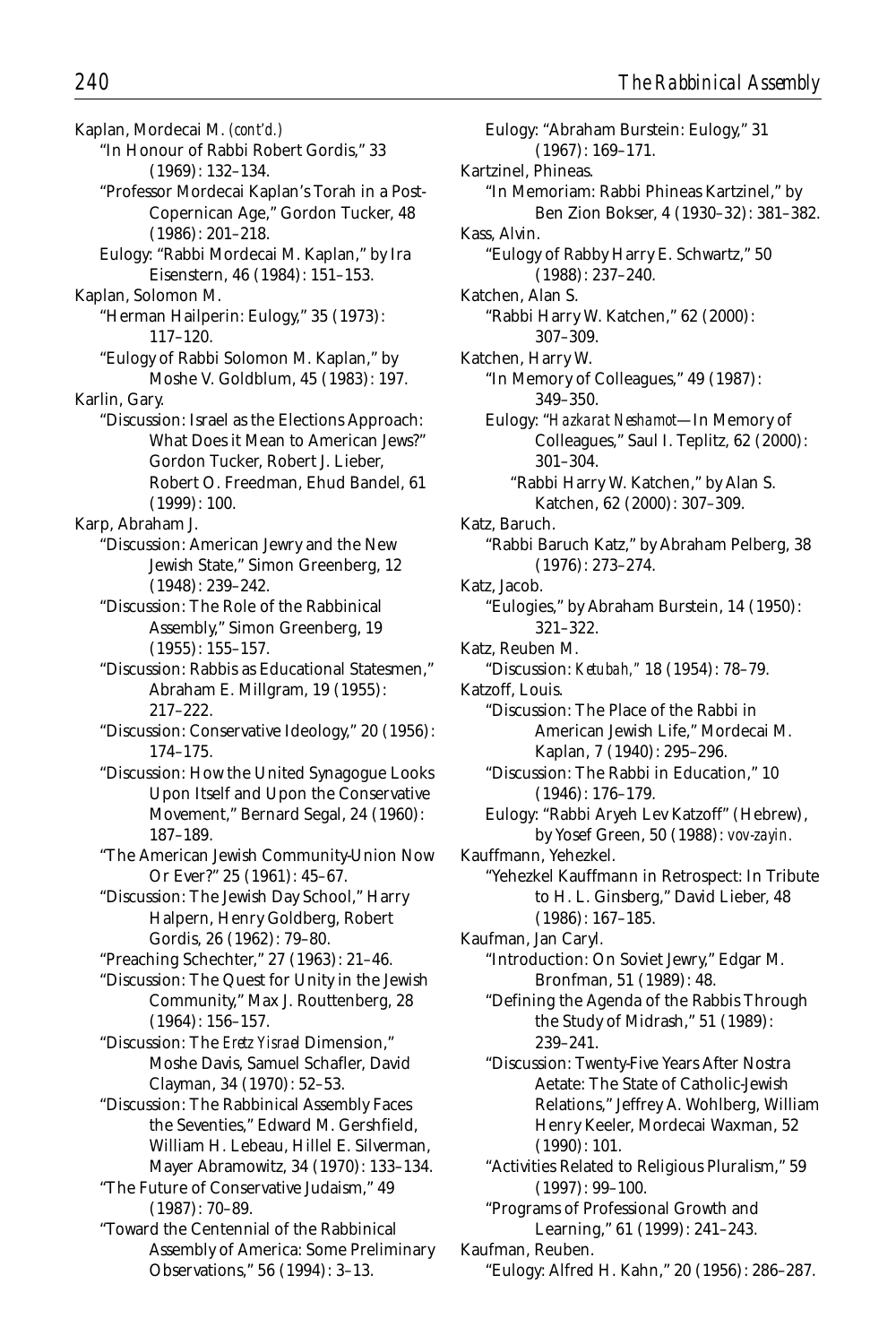Kaufman, William E. "A. J. Heschel, Hasidic Prayer and Process Philosophy," 45 (1983): 163–168. "Discussion: The Jews in America," Arthur Hertzberg, Samuel Chiel, 52 (1990): 21–22. "The Case for God," 54 (1992): 81–85. Kaunfer, Neal. "New Trends and Programs in Jewish Education," 39 (1977): 95–102. Kauvar, C. E. Hillel. "In Memoriam: Reverend Joshua A. Joffe," 5 (1933–38): 272–275. Kayser, Stephen S. "The Rabbi and Jewish Art," 11 (1947): 371. Kazan, Fredric. "Discussion: The Palestinians and the Middle East," Charles Krauthammer, 51 (1989): 76. "Discussion: The Jews in America," Arthur Hertzberg, Samuel Chiel, 52 (1990): 19–20. "Discussion: Israel as the Elections Approach: What Does it Mean to American Jews?" Gordon Tucker, Robert J. Lieber, Robert O. Freedman, Ehud Bandel, 61 (1999): 96–97. Eulogy: "Rabbi Kenneth R. Berger, Aviva Ben Ayoun Berger," 52 (1990): 231–234. Kazis, Abraham P. "Rabbi Abraham P. Kazis," by Benjamin H. Gorrelick, 36 (1974): 198–201. Kazis, Israel J. "The Rabbi as Preacher—Lesson of the Chaplaincy," 10 (1946): 94–98. "Discussion: The Jewish Theological Seminary of America: An Evaluation," Simon Greenberg, 24 (1960): 154–158. "Discussion: The Role of the Rabbinate in Elementary and Secondary Jewish Education," Simon Greenberg, 26 (1962): 35. Eulogy: "Herman H. Rubenovitz," 30 (1966): 96–99. Keeler, William Henry, Cardinal. "Twenty-Five Years After Nostra Aetate: The State of Catholic-Jewish Relations," Jeffrey A. Wohlberg, William Henry Keeler, Mordecai Waxman, 52 (1990): 87–93. "Discussion: Twenty-Five Years After Nostra Aetate: The State of Catholic-Jewish Relations," Jeffrey A. Wohlberg, William Henry Keeler, Mordecai Waxman, 52

(1990): 100–101, 101–102, 102–104. "The Chancellor and the Cardinal," Alan

Silverstein, William Keeler, Ismar Schorsch, 61 (1999): 65–71. "Discussion: The Chancellor and the Cardinal," Alan Silverstein, William Keeler, Ismar Schorsch, 61 (1999): 75, 76–77, 77, 77–78, 78–79. Kefauver, Estes. "Authority and Morality," 19 (1955): 249–254. Kelman, Joseph. "Special Education and the Conservative Synagogue," Robert Layman, Joseph Kelman, Reuven Hammer, 44 (1982): 118–123. Kelman, Levi, (-Weiman). "In Honor of Wolfe Kelman," Morton Leifman, Gerson D. Cohen, Seymour Siegel, Max J. Routtenberg, Arthur Hertzberg, Seymour Fox, Mordecai Waxman, Irwin Groner, Naamah Kelman, Levi Kelman, Wolfe Kelman, Louis Finkelstein, 38 (1976): 117. "Spiritual Demands (Hebrew)," 43 (1981): 12–13. "In Celebration—Honoring Rabbi Wolfe Kelman," Irwin Groner, Judah Nadich, Marc H. Tanenbaum, Morton Leifman, Levi Weiman-Kelman, 52 (1990): 74–76. "Dedication of Rabbinical Assembly Grove in Memory of Rabbi Wolfe Keman," 60 (1998): 106–108. Kelman, Naamah. "In Honor of Wolfe Kelman," Morton Leifman, Gerson D. Cohen, Seymour Siegel, Max J. Routtenberg, Arthur Hertzberg, Seymour Fox, Mordecai Waxman, Irwin Groner, Naamah Kelman, Levi Kelman, Wolfe Kelman, Louis Finkelstein, 38 (1976): 114–117. Kelman, Wolfe. "Discussion: Teshuvah on a *Kohen* Marrying a Divorcée," 18 (1954): 58. "Discussion: The Steering Committee on the Joint Conference on Jewish Law," 19 (1955): 44. "Report of the Executive Vice-President," 24 (1960): 70–83. "Discussion: The Jewish Theological Seminary of America: An Evaluation," Simon Greenberg, 24 (1960): 170–171. "Report of the Executive Vice-President," 25 (1961): 123–131. "Discussion: The Role of the Rabbinate in Elementary and Secondary Jewish Education," Simon Greenberg, 26

> "Report of the Executive Vice-President," 26 (1962): 110–123.

(1962): 36–37.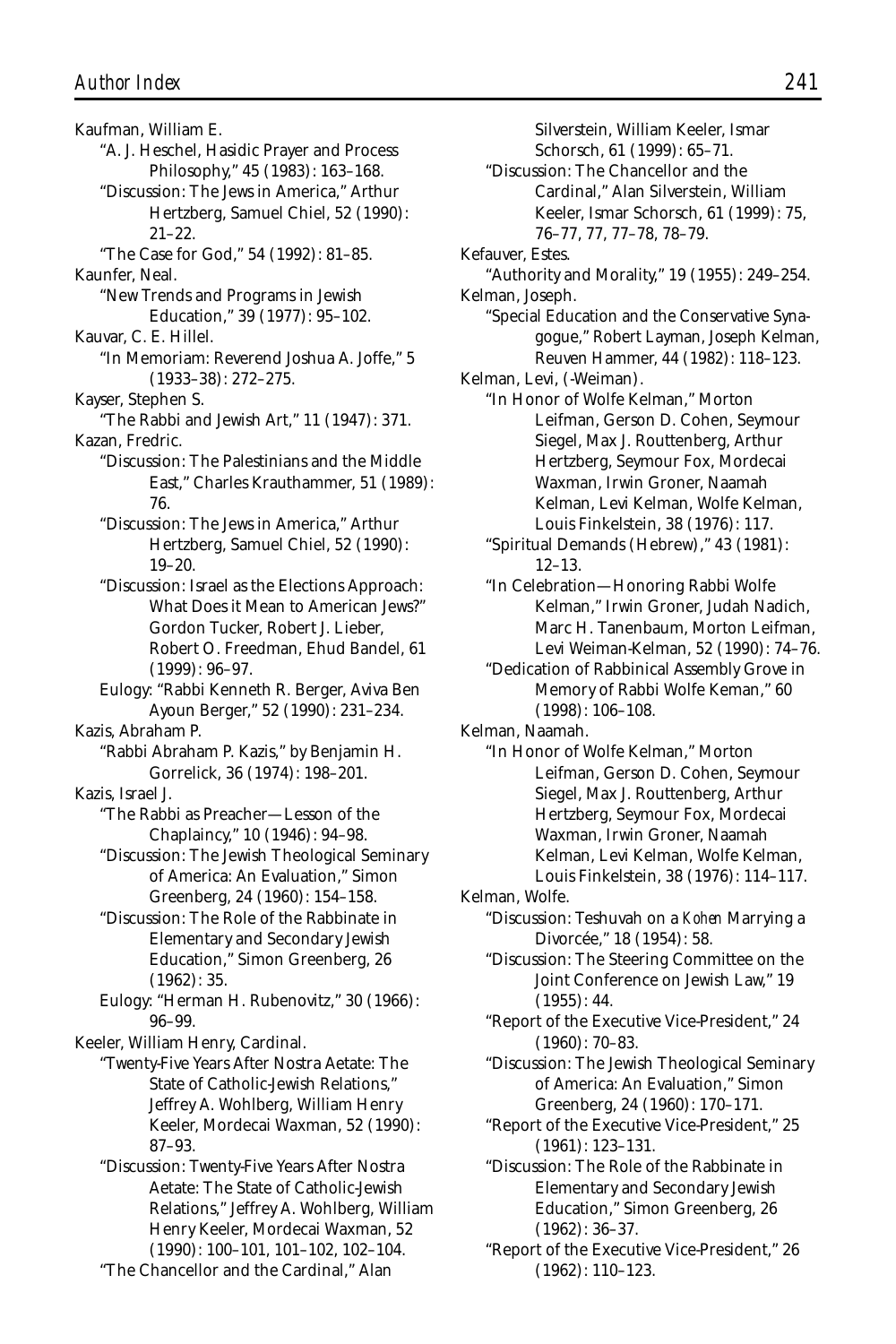Kelman, Wolfe *(cont'd.)*

- "Discussion: Report of the Executive Vice-President," 26 (1962): 123–125, 126–129.
- "Report of the Executive Vice-President," 28 (1964): 1–15.
- "Discussion: Report of the Executive Vice-President," 28 (1964): 16–19, 20–21, 22–23.
- "Discussion: Resolution: Religion in Israel," Rabbinical Assembly, 28 (1964): 310–311.
- "Report of the Executive Vice-President," 29 (1965): 1–17.
- "Discussion: Presidential Address," Eli A. Bohnen, 31 (1967): 13–15.
- "Introspective Overview," 33 (1969): 1–8.
- "Discussion: The Pulpit as an Instrument of Theological Thinking," Louis Jacobs, David Wolf Silverman, 33 (1969): 34.
- "The American Synagogue: From Supermarket to Boutique," 37 (1975): 14–29.
- "Discussion: The American Synagogue: From Supermarket to Boutique," Wolfe Kelman, Marshall Sklare, 37 (1975): 40–41.
- "A Tribute to Rabbi Gilbert Epstein," 37 (1975): 84–89.
- "Discussion: Resolutions," Rabbinical Assembly, 37 (1975): 260, 262–263, 264–265.
- "In Honor of Rabbi Kelman," Morton Leifman, Gerson D. Cohen, Seymour Siegel, Max J. Routtenberg, Arthur Hertzberg, Seymour Fox, Mordecai Waxman, Irwin Groner, Naamah Kelman, Levi Kelman, Wolfe Kelman, Louis Finkelstein, 38 (1976): 117–123.
- "Installation Banquet—Installation Address," Wolfe Kelman, Stanley Rabinowitz, Daniel Teplitz, Gerson D. Cohen, Saul Teplitz, 40(1978): 173–176.
- "Defeatism, Triumphalism, or *Gevurah?* " 42 (1980): 13–24.
- "*Kallah* on *Halakhah:* Tribute to Rabbi Saul Teplitz," 42 (1980): 421–424.
- "Israel on the Eve of *Yom Ha-Atzmaut* Introduction," Yehuda Z. Blum, 44 (1982): 11–12.
- "The Future of the Conservative Rabbi," 49 (1987): 116–122.
- "In Tribute to Rabbi Seymour Siegel," Seymour J. Cohen, Wolfe Kelman, Seymour Siegel, Kassel Abelson, 49 (1987): 131–136.

"Discussion: Report from Israel," Reuven Hammer, 51 (1989): 19. "Introduction: On Soviet Jewry," Edgar M. Bronfman, 51 (1989): 48–49. "Whatever Happened to Pluralism?" Steven M. Cohen, Eugene Lipman, Wolfe Kelman, 51 (1989): 172–178. "Response: In Celebration—Honoring Rabbi Wolfe Kelman," Irwin Groner, Judah Nadich, Marc H. Tanenbaum, Morton Leifman, Levi Weiman-Kelman, 52 (1990): 76–84 Eulogies: "Abraham Joshua Heschel: Eulogy," 35 (1973): 125–127. "Rabbi Morris Goodblatt," 40 (1978): 199–200. "Rabbi Alexander Goldstein," 42 (1980): 243–244. "Rabbi Aaron H. Blumenthal," 45 (1983): 191–193. "Rabbi Arthur Chiel," 46 (1984): 146–148. "Rabbi Ludwig Nadelmann," 49 (1987): 335–336. "Rabbi Seymour Siegel," 50 (1988): 241–244. "Rabbi Wolfe Kelman," by Morton M. Leifman, 53 (1991): 172–175. Kenen, I. L. (Isaiah) "Discussion: Presidential Address," Eli A. Bohnen, 31 (1967): 15–19, 20, 21, 22. Kennedy, Edward M., Senator. "Who Is Left Out: The Debate Over Health Care and Welfare Reform," 59 (1997): 37–43. Kensky, Allan. "*Keruv* in the Congregational Setting," 53 (1991): 125–126. "In Search of *Yerushalayim Shel Maalah,"* 58 (1996): 154–156. Eulogy: "Rabbi Baruch Bokser," 53 (1991): 163–167. Kerbel, Paul. "D'var Torah—Hopefulness Amidst Despair," 54 (1992): 268–270. Keren, Hila. "Legal Issues Facing the Conservative Movement in Israel" (Hebrew), Ehud Bandel, Hila Keren, 62 (2000): 199–205. Kertzer, Morris N. "Report of Social Action Committee," 14 (1950): 256–262. Kessler, Irving. "Israel, the Federation and the Conservative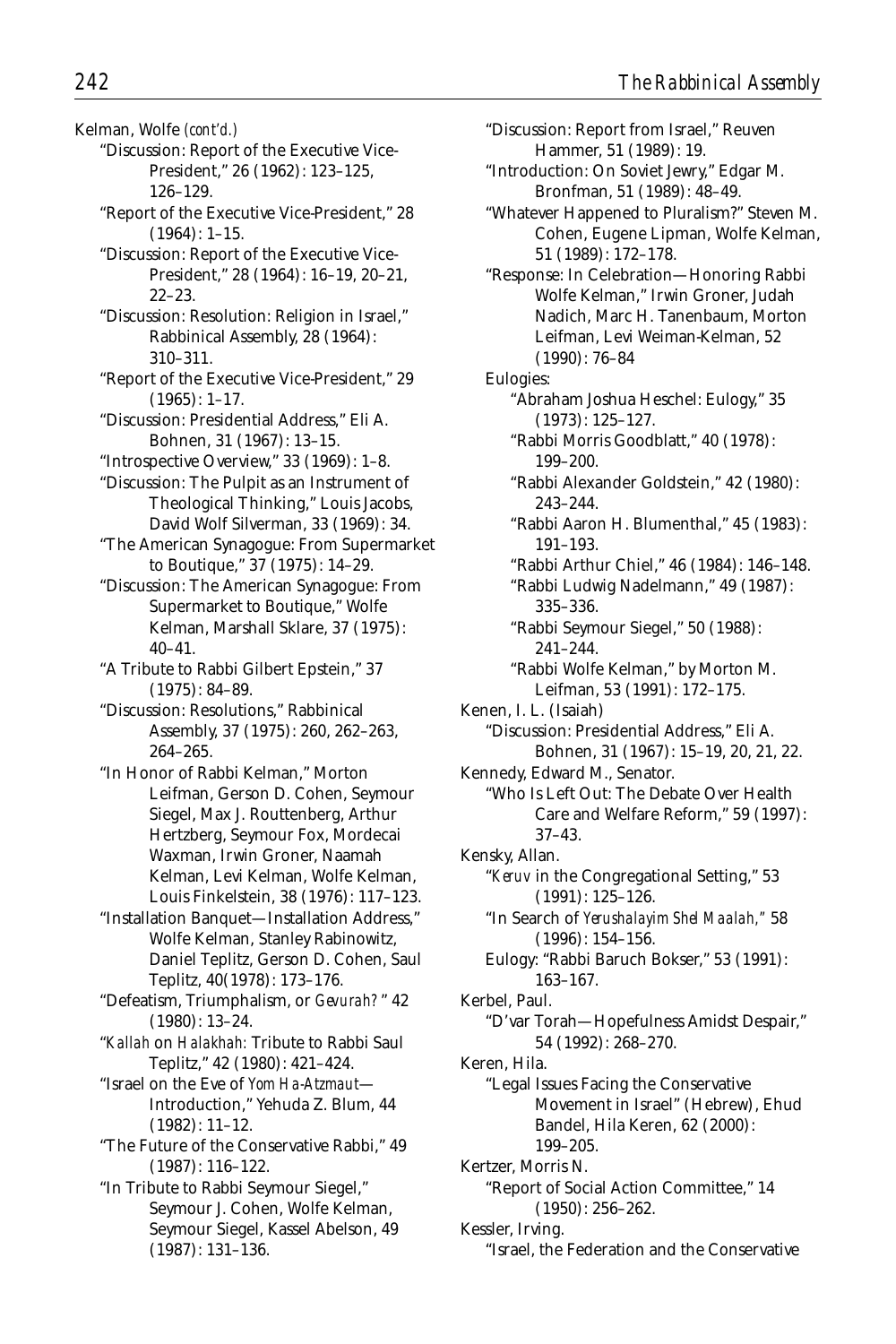Rabbi," Irving Kessler, Melvin L. Libman, David Spritzer, 46 (1984): 3–8. Kessler, Martin. "Rabbi Martin Kessler," by Bernard Eisenman, 61 (1999): 183, 204–206. Kessler, Rachel. "Tribute to Rabbi Martin Kessler," 60 (1998): 15–17. Kessler, Stanley M. "Discussion: The Relationship of the Conservative Movement in Judaism to the Zionist Movement, the Zionist Organization of America, the State of Israel, the World Zionist Organization and to *K'lal Yisrael,"* Simon Greenberg, 28 (1964): 84. "New Directions in Jewish Education," 33 (1969): 88–95. "Discussion: Membership Committee Report" (report includes roll call on permitting a female rabbi to join), Amos W. Miller, Arnold M. Goodman, 45 (1983): 233. Kestenbaum, Jerome. "Rabbi Jerome Kestenbaum," by Eric Cytryn, 55 (1993): 159–161. Kieffer, Melvin. "Dealing with Conflicts in the Congregation," 39 (1977): 58–61. "Finances for the Rabbi in and for Retirement," 49 (1987): 166–169. Kieval, Herman. "Discussion: American Jewry and the New Jewish State," Simon Greenberg, 12 (1948): 235–239. "A New Technique For Teaching The Weekly *Sidrah* From The Pulpit," 24 (1960): 246–251. "Possibilities for Liturgical Renewal Within the Jewish Tradition," 29 (1965): 33–40. "D'var Torah," 37 (1975): 249–251. Eulogy: "Rabbi Hayyim Kieval," by Jules Harlow, 53 (1991): 176–179. Kimelman, Reuven R. "Judaism and the Ethics of War," Everett Gendler, Reuven Kimelman, Elliott Levitas, 49 (1987): 8–26. "Discussion: Judaism and the Ethics of War," Everett Gendler, Reuven Kimelman, Elliott Levitas, 49 (1987): 37–38. "The Case for Creation, Revelation, and Redemption in the *Shema:* A Study in the Rhetoric of the Liturgy," 52 (1990): 170–192. "*Ashre:* Psalm 145 and the Liturgy," 54 (1992): 97–128.

"Jewish Attitudes Towards Terrorism," 56 (1994), delivered at the 1994 Convention. Published in *B'nai B'rith International Jewish Monthly,* Vol. 99, No. 2, Oct, 1994, as "Torah Against Terror." "What Happened to the Decalogue in Jewish Liturgy?" 59 (1997): 132–135.

"'Awaken, Awaken, for Your Light Has Come': From Garments of Skin to Garments of Light," 59 (1997): 143–146.

King, Coretta Scott.

"Black-Jewish Relations," 49 (1987): 57–60. King, Jr., Martin Luther.

"Address and Discussion," delivered at the 1968 Convention. Published in *Conservative Judaism,* Vol. 22, No. 3, Spring 1968.

Eulogy: "In Memory of Martin Luther King, Jr.," by Jordan S. Ofseyer, 49 (1987): 61–65.

Kirschenbaum, Aaron. "Jewish Religious Legislation in the Knesset," 36 (1974): 291–301.

Kirshblum, Mordecai.

"Eulogy of Rabbi I. Usher Kirshblum," by Mordecai Kirshblum, Fabian Schonfeld, Yaakov Rosenberg, Herzl Fishman, 45 (1983): 198–199.

Kirshblum, I. Usher.

"Discussion: The Relationship of American Jewish Community to Israel," S. Joshua Kohn, 13 (1949): 249–250.

"Discussion: Needed: A New Zionism to Revive the Moribund Jewish People," Mordecai M. Kaplan, 18 (1954): 196–197.

"Discussion: The Relationship of the Conservative Movement in Judaism to the Zionist Movement, the Zionist Organization of America, the State of Israel, the World Zionist Organization and to *K'lal Yisrael,"* Simon Greenberg, 28 (1964): 91–92.

"Discussion: Resolution: Religion in Israel," Rabbinical Assembly, 28 (1964): 308.

"Discussion: Presidential Address," Eli A. Bohnen, 31 (1967): 10–11, 20.

"Discussion: "Resolutions," Rabbinical Assembly, 37 (1975): 265–267.

Eulogies:

"Joseph S. Shubow: Eulogy," 34 (1970): 181–182.

"Rabbi I. Usher Kirshblum," by Mordecai Kirshblum, Fabian Schonfeld, Yaakov Rosenberg, Herzl Fishman, 45 (1983): 198–199.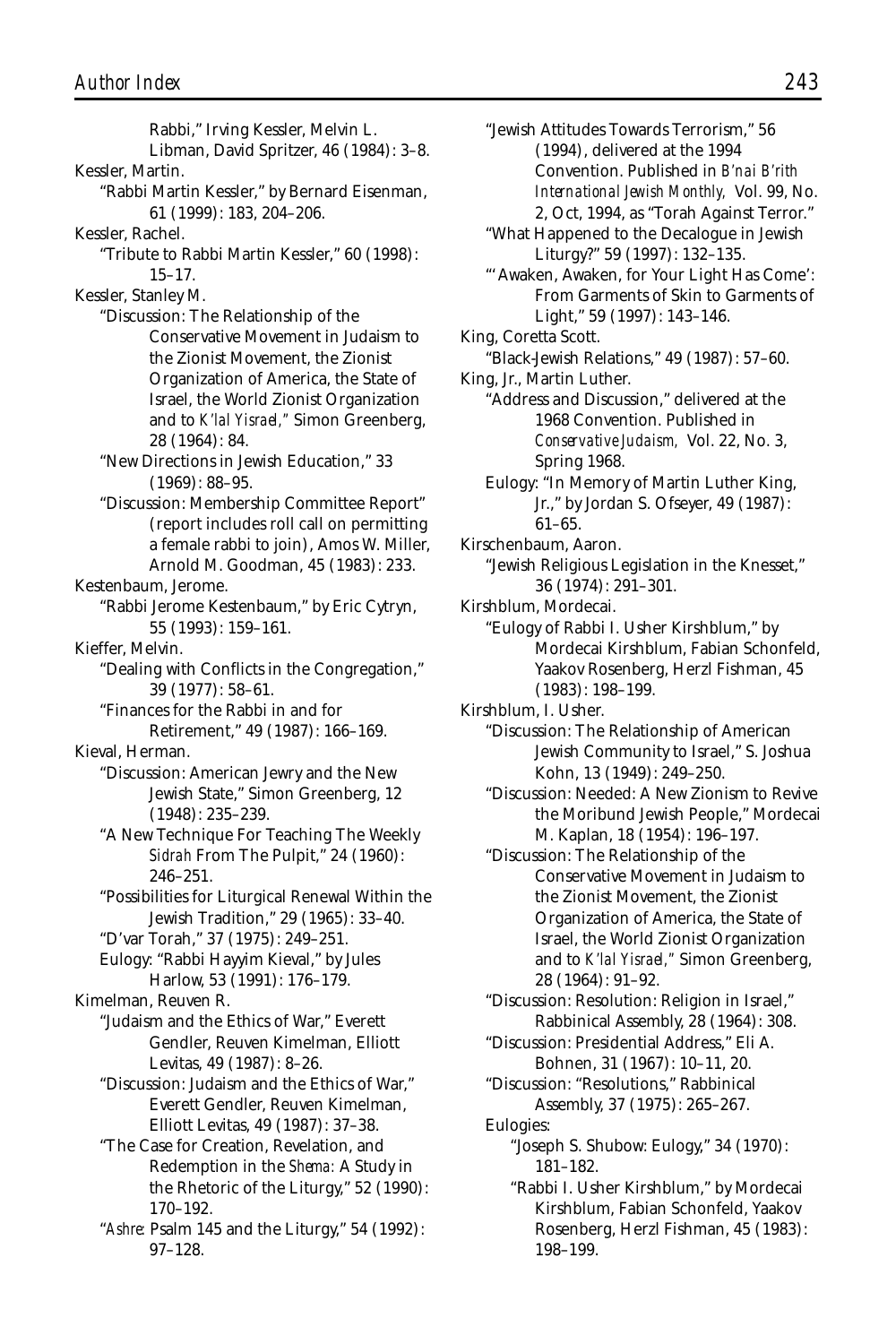Klagsbrun, Francine Lifton.

"Response: Award Presentation," Mayer Rabinowitz, 62 (2000): 9–10.

Klayman, Michael.

- "Respondents: 'Entering the Second Century: From Scholarship to the Rabbinate,' Joseph Brodie, Neil Gillman, Raymond P. Scheindlin, 48 (1986): 48–51.
	- "Greetings," Alan Silverstein, Michael Klayman, Alan Ades, 58 (1996): 6–7.
- "Opening Remarks," 59 (1997): 3–4.

Klein, Andrew.

- "Discussion: Conservative Ideology," 20 (1956): 172–173.
- Eulogy: "Andrew Klein: Eulogy," by Albert N. Troy, 32 (1968): 193–195.

Klein, Carl.

"Discussion: Membership Committee Report" (report includes roll call on permitting a female rabbi to join), Amos W. Miller, Arnold M. Goodman, 45 (1983): 235.

Klein, Charles A.

- "Strengthening the Jewish Family," Alice Shalvi, Charles A. Klein, 57 (1995): 40–44.
- Klein, Joel.
	- "Discussion: The *Shulhan Arukh* After 400 Years: A Conservative Approach," Isaac Klein, Aaron H. Blumenthal, Leon B. Fink, 32 (1968): 69.
	- "Discussion: The Challenge of Rebellious Youth," Nathan Gaynor, 33 (1969): 120.

Klein, Isaac.

- "The Case of Civil Marriage According to Jewish Law," 5 (1933–38): 474–486.
- "Discussion: The Future of Our Movement," Louis Finkelstein, 9 (1945): 184–185.
- "The Rabbi in Education: All-Day Schools," 10 (1946): 159–166.

"Towards a Philosophy of Conservative Judaism," 12 (1948): 129–134.

"Discussion: Towards a Philosophy of Conservative Judaism," 12 (1948): 138–139, 143–144.

- "Discussion: Responsum on the Sabbath," Morris Adler, Jacob Agus, Theodore Friedman, 14 (1950): 177–178.
- "The Problem of *Chalizah* Today," 15 (1951): 146–150.
- "Discussion: Report on the Joint Law Conference," Judah L. Goldin, 17 (1953): 65, 79.
- "Discussion: Teshuvah on a *Kohen* Marrying A Divorcée," 18 (1954): 59, 61.
- "Discussion: Report on the Committee of

Jewish Law and Standards," 19 (1955): 39–40. "Recent Developments in Rabbinic and Responsa Literature," 20 (1956): 144–162. "An Attitude to *Halakhah,"* 22 (1958): 102–107. "Discussion: *Halakhah* and the Life of Holiness," Jack J. Cohen, 22 (1958): 108. "Presidential Address," 23 (1959): 19–32. "Presidential Message," 24 (1960): 56–69. "Response to Tribute," Louis Finkelstein, 24 (1960: 231–234. "Teshuvah—Converts of Questionable Status," Eli A. Bohnen, Arthur David, David Feldman, Morris Goodblatt, Arnold Goodman, Isaac Klein, Benjamin Kreitman, Samuel Schaffler, Israel Silverman, Saul Teplitz, 30 (1966): 105–108. "Teshuvah—Swordfish," 30 (1966): 111–115. "The *Shulhan Arukh* After 400 Years: A Conservative Approach: A Response," Isaac Klein, Aaron H. Blumenthal, Leon B. Fink, 32 (1968): 36–47. "Teshuvah—The Marriage of a *Kohen* and a *Giyoret,"* 32 (1968): 219–223. "Teshuvah—Wedding During the Three Weeks," Jacob E. Segal, 32 (1968): 224–228. "Teshuvah—Is Gelatin Kosher?" 33 (1969): 203–218. "Discussion: The Rabbinical Assembly Faces the Seventies," Edward M. Gershfield, William H. Lebeau, Hillel E. Silverman, Mayer Abramowitz, 34 (1970): 132–133. "The Rabbi and His Family," 36 (1974): 163–165. "Discussion: The American Synagogue: From Supermarket to Boutique," Wolfe Kelman, Marshall Sklare, 37 (1975): 41. "Introduction: The Changing Rabbinate: A Search for Definition," Arthur

Hertzberg, 37 (1975): 61. Eulogy: "Rabbi Isaac Klein," by David C. Kogen, 41 (1979): 262–265.

Klein, Max D. "Memorial Address: Louis J. Haas, Jerome Labovitz, Leon S. Lang, Abraham L. Lassen, Elias L. Solomon, Marcus Wald," 21 (1957): 236–239.

"Rabbi Max D. Klein," by Edward T. Sandrow, 36 (1974): 202.

Klein, Samuel.

"*U-va Letziyon,"* 44 (1982): 139–142.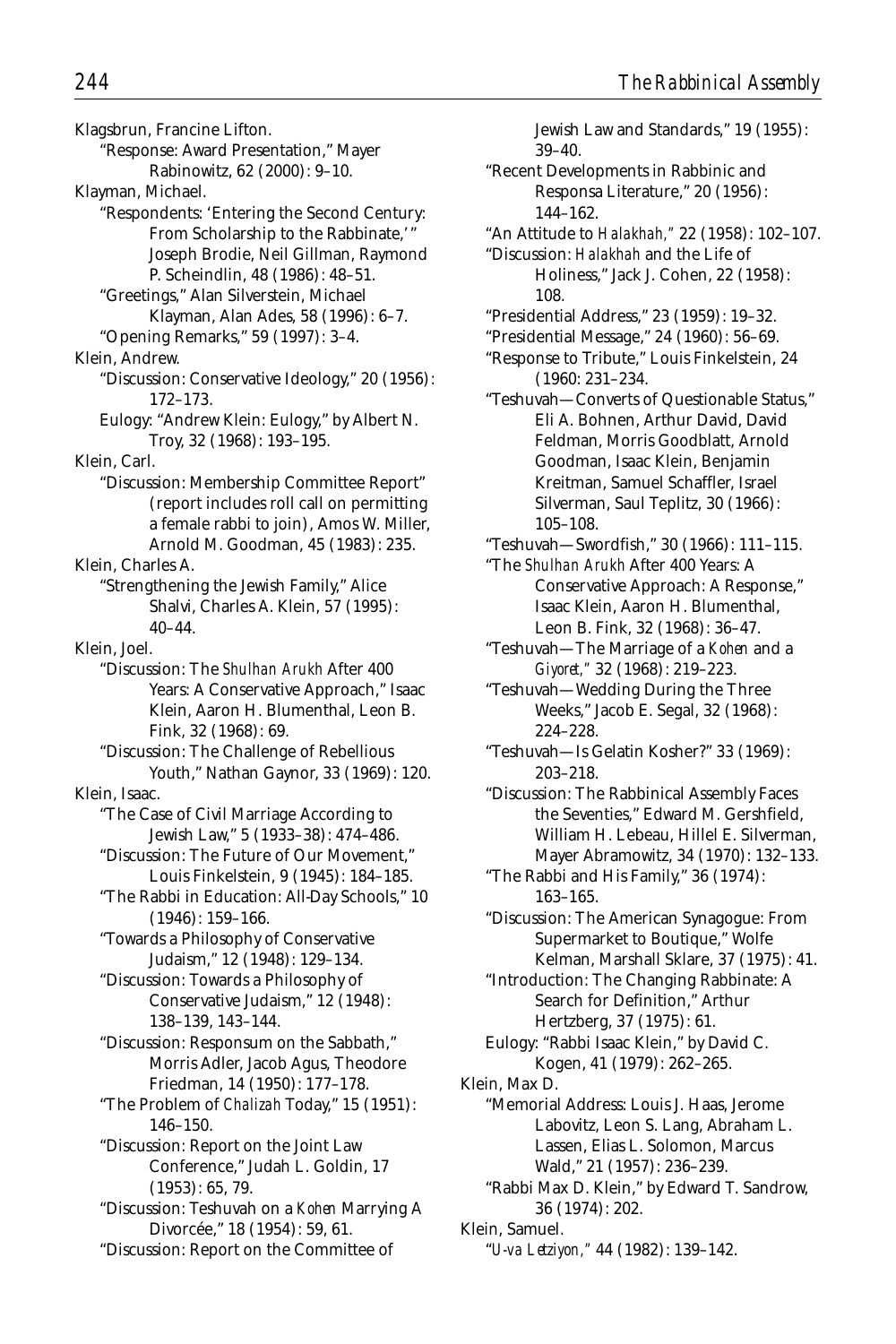Kleinman, Philip. "Rabbi Philip Kleinman," by Joshua Stampfer, 46 (1984): 154–155. Kliers, Maurice I. "Maurice I. Kliers: Eulogy," by Moshe Babin, 35 (1973): 130–133. Kling, Simcha. "*Eretz Yisrael*," 25 (1961): 176–179. "Discussion: The Values of Jewish Education," Abraham J. Heschel, 26 (1962): 101–105. "The Impressions of One Rabbi After a Year in Israel," 28 (1964): 37–44. "Discussion: The Impact of the Conservative Movement in Israel, The Impressions of One Rabbi After a Year in Israel," Myron Fenster, Simcha Kling, 28 (1964): 49–50. "Current Experiments in Liturgy," Jules Harlow, Sidney Shankin, Bernard Raskas, Aaron Landes, Everett Gendler, Jack Riemer, Irwin Schild, Hershel Matt, Simcha Kling, Samuel Schafler, 32 (1968): 7–35. "The Rabbi and His Family," 35 (1973): 100–102. Eulogy: "Rabbi Simcha Kling," by Robert Slosberg, 53 (1991): 180–182. Klutznick, Philip M., Hon. "The Synagogue and the Changing Community," 35 (1973): 20–34. "Some Challenging Issues," 40 (1978): 115–127. Kobrinetz, Simeon. "Discussion: The Chancellor and the Cardinal," Alan Silverstein, William Keeler, Ismar Schorsch, 61 (1999): 77. Kogen, David C. "Discussion and Presentation: Experiences in Strengthening the Sabbath—The Seattle Plan," Samuel Penner, 14 (1950): 193–197. "Conferring of Degrees," Gerson D.Cohen, David C.Kogen, 39 (1977): 2–6. "Conferring of Degrees," David C. Kogen, Gerson D. Cohen, 42 (1980): 1–4. "Conferring of Degrees," David C. Kogen, Simon Greenberg, Gerson C. Cohen, Yaakov G. Rosenberg, Stanley J. Schachter, 44 (1982): 1–2, 8. "Conferring of Degrees," David C. Kogen, Gerson D. Cohen, Morton Leifman, Simon Greenberg, 46 (1984): 95–96. "Conferring of Degrees," Alexander M. Shapiro, David C. Kogen, Saul Teplitz,

Gerson D. Cohen, Morton Leifman, Yaakov G. Rosenberg, David Lieber, 48 (1986): 133–134, 141. "In Honor of Leo Landes," 57 (1995): 69–70. Eulogies: "Jack Herman: Eulogy," 34 (1970): 174–176. "Rabbi Isaac Klein," 41 (1979): 262–265. Kogen, Judah. "Recognition of Rabbis Celebrating 50 Years of Service," 58 (1996): 72–76. Kohn, Eugene. "Discussion: The Things That Unite Us," Louis Finkelstein, 1 (1927): 54–60. "Comments: Traditional Law and Modern Life," Louis Finkelstein, 3 (1929): 31–39. "Character Training in the Jewish Religious School," 4 (1930–32): 43–63. "The Liturgy and the Modern Jew," 4 (1930–32): 148–166. "The Objectives of Jewish Education in America," 5 (1933–38): 13–29. "Three Reviews: *The Making of the Modern Jew* by Milton Steinberg, *The Future of Judaism* by Eugene Kohn, *Judaism as a Civilization* by Mordecai M. Kaplan," Henry M. Rosenthal, 5 (1933–38): 88–99. "Social Justice Ideal in Jewish Education," 5 (1933–38): 119–138. "President's Message," 5 (1933–38): 252–266. "President's Message," 5 (1933–38): 356–367. "The Synagogue and Social Problems," 6 (1939): 78–85. "Discussion: Vitalizing Public Worship," Morris Silverman, 7 (1940): 180–189. "Report of Committee on Social Justice," 8 (1941–44): 39–42. "Discussion: Toward a Creative Jewish Community in America," Robert Gordis, 13 (1949): 352–353. "Discussion: Theological Problems of the Hour," Milton Steinberg, 13 (1949): 429–438. "Discussion: Report on the Joint Law Conference," Judah L. Goldin, 17 (1953): 67–68. "Prayer and the Modern Jew," 17 (1953): 179–191. "Discussion: Prayer and the Modern Jew," 17 (1953): 215–217. "President's Dinner in Honor of Ira Eisenstein," 18 (1954): 229–230. Eulogy: "Rabbi Eugene Kohn," by Ira J. Eisenstein, 39 (1977): 110–111.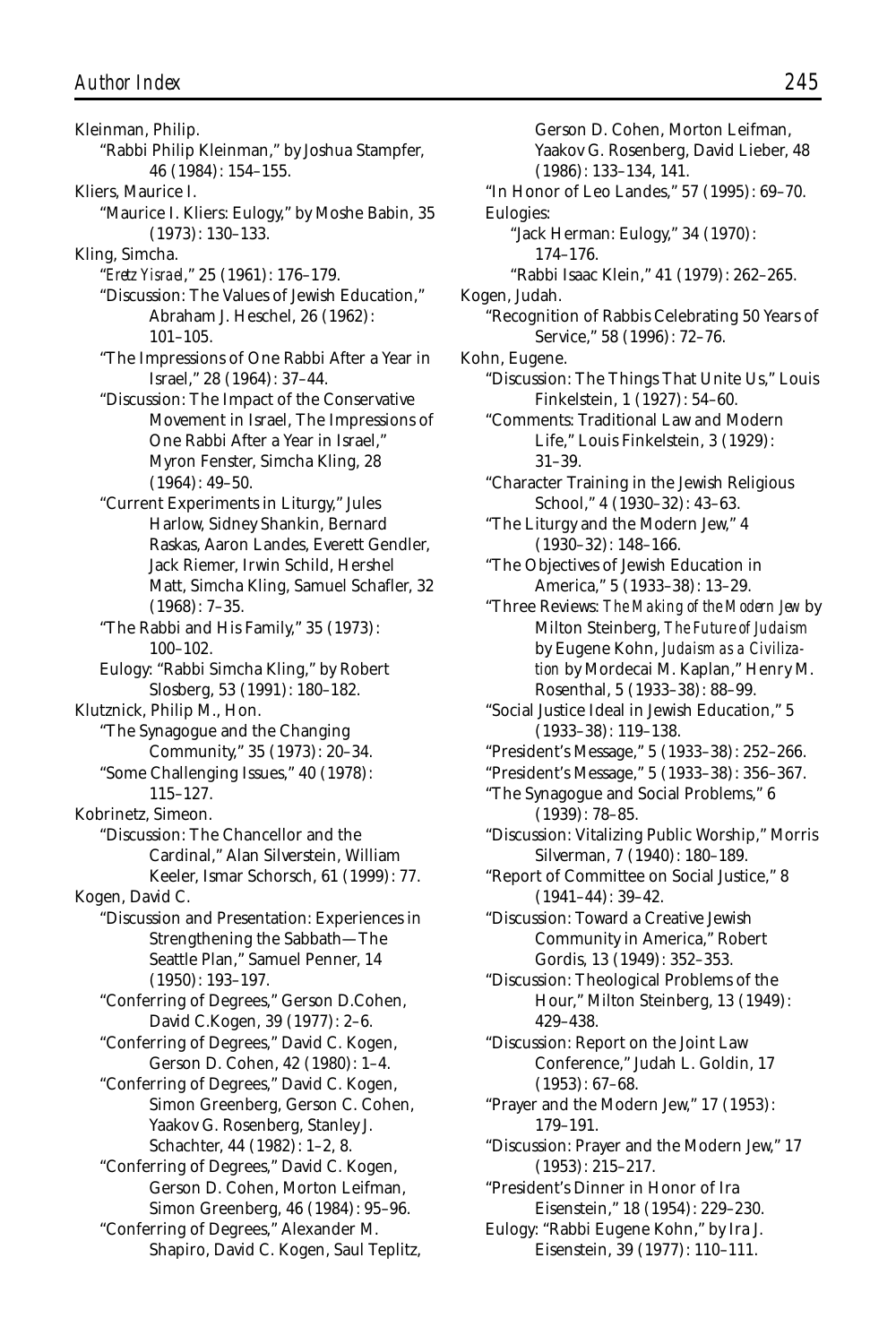Kohn, Jacob. "Discussion: A New Task for American Rabbis," Cyrus Adler, 2 (1928): 58–59. "Discussion: Judaism as a Civilization," Mordecai M. Kaplan, 2 (1928): 131. "Comments: Traditional Law and Modern Life," Louis Finkelstein, 3 (1929): 51. "Spiritual Elements in Judaism," 3 (1929): 75–89. "Discussion: Spiritual Elements in Judaism," 3 (1929): 103–104. "Science and the New Mysticism," 4 (1930–32): 64–82. Eulogy: "Jacob Kohn: Eulogy," by Louis M. Levitsky, 33 (1969): 182–183. Kohn, S. Joshua. "The Rabbi and the Congregational Budget," 4 (1930–32): 219–222. "Discussion: The Training of Teaching and Leadership Personnel," Mordecai M. Kaplan, 8 (1941–44): 357. "The Pension Plan," 9 (1945): 24–26. "Discussion: Relation of the Synagogues to National Jewish Organizations," 9 (1945): 96.

"The Relationship of the American Jewish Community to Israel," 13 (1949): 225–237.

"Discussion: The Organization of The American Jewish Community," Israel Goldstein, 14 (1960): 107–108.

Eulogy: "Rabbi S. Joshua Kohn," by Abraham Millgram, 44 (1982): 158–159.

Kolatch, Alfred. "Eulogy of Rabbi Ephraim Bennett," 56 (1994): 230–233.

Kollek, Teddy, Hon.

"Greetings," 50 (1988): 11–14.

Kollin, Gilbert. "D'var Torah—*Emet ve-Emunah,"* 52 (1990):

222–225.

Kollin, Nathan.

"Discussion: The Rabbi and the Interfaith Movement," David A. Goldstein, 7 (1940): 119.

"Discussion: How Can Religion Make the Home and Family Life More Effective?" William P. Greenfeld, 7 (1940): 200–206.

"Placement Committee Report and Discussion," 9 (1945): 23.

"Discussion: Interesting Synagogue Activities: An Experiment in Jewish-Christian Inter-Religious School Activity," Elias Charry, 9 (1945): 87, 89.

Eulogy: "Eulogies: Carl L. Manello," 16 (1952): 226–227. "Memorial Tribute for Colleagues," by Stanley S. Rabinowitz, 60 (1998): 213. "Rabbi Nathan Kollin," by Armond E. Cohen, 60 (1998): 233–235. Konheim, Jon. "Interfaith Programming," 54 (1992): 197–201. Konigsberg, Randall J. "Adult Education Programming," 47 (1985): 154–157. "Day Runners, Traffic Patterns and Computers: Advice for the Recently Ordained Rabbi," 58 (1996): 180–181. Konvitz, Milton R. "Torah and Constitution: An American Bicentennial Lecture," 38 (1976): 54–67. Kose, Elvin. "Reality in Israel," 29 (1965): 67–75. Eulogy: "In Memory of Colleagues and Their Wives," by Judah Nadich, 56 (1994): 265. Kosofsky, Sidney. "Discussion: The Rabbi in a Small Community," Reuben J. Magil, 13 (1949): 213–215. Kraemer, David, Dr. "The Scholar's Dilemma: In Tribute to Professor Louis Ginzberg," 48 (1986): 153–166. "New Meaning in Ancient Talmudic Texts: A Rhetorical Reading and the Case for Pluralism," 49 (1987): 201–214. "New Meaning in Ancient Talmudic Texts: A Time Poem," 49 (1987): 215–225. "The Mind of the Talmud: Hubris, Piety, and Divine Truth," 53 (1991): 89–99. Kraft, Louis. "Relation of the Synagogue to National Jewish Organizations," 9 (1945): 92–102. Kraft, Jacob. "Rabbi Jacob Kraft," by Kenneth S. Cohen, 50 (1988): 215–220. Kraft, Saul. "Discussion: Report of the Social Action Committee," Morris N. Kertzer, 14 (1950): 273–276. Kramer, Simon G. "Discussion: Jewish Unity in America," Ira Eisenstein, 16 (1952): 163–168. Krasner, Barbara R. "Restoring Relational Trust: A Rabbinic Mandate," 42 (1980): 120–131. Kratzenstein, Jossef J. "Rabbi Jossef J. Kratzenstein," by Stefan Weinberg, 53 (1991): 183–184.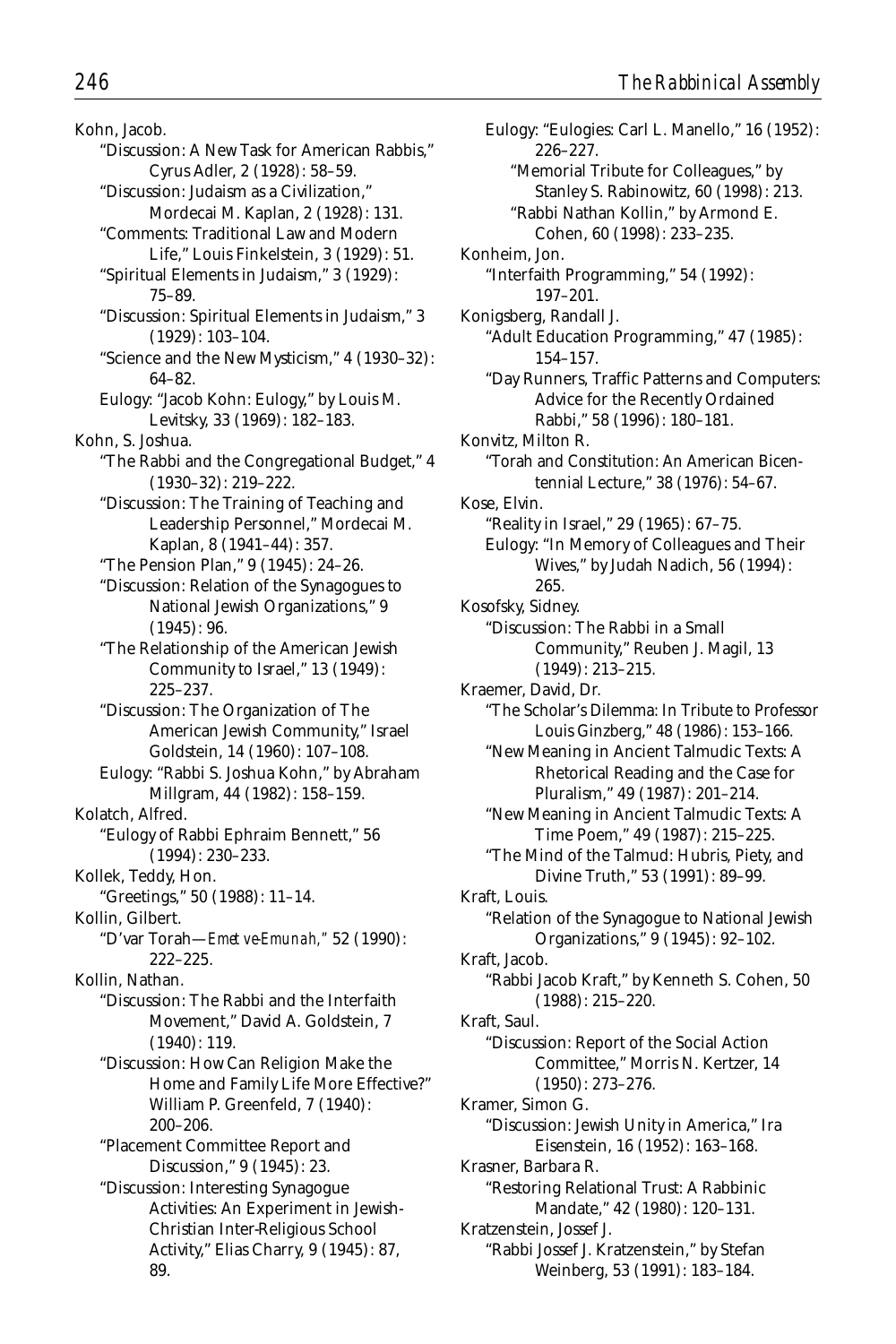Krauthammer, Charles. "The Palestinians and the Middle East," 51 (1989): 70–72. "Discussion: The Palestinians and the Middle East," 51 (1989): 72–73, 74–75, 75–76, 76–77, 77–78, 78–79, 79. Kreiman, Angel. "Report from Latin America," 52 (1990): 107–110. "D'var Torah—Putting Torah into Practice," 52 (1990): 226–227. Kreitman, Benjamin Z. "The First Ten Years of the Committee on Law and Standards," 22 (1958): 68–80. "Teshuvah—Converts of Questionable Status," Eli A. Bohnen, Arthur David, David Feldman, Morris Goodblatt, Arnold Goodman, Isaac Klein, Benjamin Kreitman, Samuel Schaffler, Israel Silverman, Saul Teplitz, 30 (1966): 105–108. "Report of the Committee on Jewish Law and Standards," 31 (1967): 189–194. "Discussion: Teshuvah: Bingo in Conservative Congregations," Leon B. Fink, Aaron H. Blumenthal, Seymour Siegel, 31 (1967): 222–224, 226, 228. "Report of the Committee on Jewish Law and Standards," 32 (1968): 206–218. "Teshuvah—Wedding During the Three Weeks," Jacob E. Segal, 32 (1968): 224–228. "Teshuvah—*T'nai B'Kiddushin,"* Eli A. Bohnen, Edward Gershfield, Benjamin Kreitman, Seymour Siegel, 32 (1968): 229–248. "Report of the Committee on Jewish Law and Standards," 33 (1969): 199–201. "Teshuvah—May a Swimming Pool Be Used as a *Mikvah?*," (Hebrew), 33 (1969): 219–222. "Report of the Committee on Jewish Law and Standards," 34 (1970): 191–199. "Discussion: Report of the Committee on Jewish Law and Standards," 34 (1970): 200, 207–208. "The United Synagogue and the Future of the Conservative Movement," 38 (1976): 155–170. "What Does *Halakhah* Mean to Us?" 40 (1978): 15–19. "Israel and the Conservative Movement," 48 (1986): 53–55. Krents, Milton E. "The Crisis in Religious Broadcasting," 42 (1980): 118.

Kreuger, Nahum B. "Eulogies," by Martin Berkowitz, 14 (1950): 323–324. Kreutzer, Franklin D., Esq. "Greetings and a Challenge from the United Synagogue of America," 50 (1988): 23–25. Kripke, Meyer. "Discussion: Towards a Philosophy of Conservative Judaism," Theodore Friedman, William Greenfeld, Isaac Klein, 12 (1949): 162–165. Kroloff, Charles A. "Greetings," (Hebrew), 60 (1998): 5–6. Kummer, Howard Karol. "*Hazkarat Neshamot*—In Memory of Colleagues," Saul I. Teplitz, 62 (2000): 301–304. "Rabbi Howard Karol Kummer," by Zahara Davidowitz-Farkas, 62 (2000): 310–314. Kunin, Madeline May. "Education, the American Polity and the First Amendment," 58 (1996): 9–15. Kurshan, Neil. "Eulogy of Rabbi Mordecai Rubin," by Neil Kurshan, Gershon Schwartz, 56 (1994): 250–253. Kurtz, Vernon H. "Introduction: The CJF-UJA and WZO-JAFI Restructuring," Bernard Olshansky, Shoshana Cardin, 58 (1996): 111–113. "Discussion: The Chancellor and the Cardinal," Alan Silverstein, William Keeler, Ismar Schorsch, 61 (1999): 76. "Installation of New Officers," Robert Wexler, David Lieber, Seymour L. Essrog, Ismar Schorsch, Vernon H. Kurtz, Alan Rutkoff, 62 (2000): 153–160. "Tribute to Past Presidents of the Rabbinical Assembly," 62 (2000): 168–172. Kurz, Michael L. "Memorial Tribute," by Baruch Silverstein, 48 (1986): 303. Kushner, Harold S. "A Jewish View of Verbal and Visual Obscenity," 40 (1978): 102–107. "*Kallah* on *Halakhah:* Is the Conservative Movement *Halakhic?* " 42 (1980): 364–369. "The Hunger For the Sacred," 44 (1982): 22–30. "Sermons in the Levinthal Tradition," 45 (1983): 112–116. "A Plea for Unity in the Rabbinical Assembly," 46 (1984): 18–21. "The Projected *Humash* Commentary," Harold Kushner, David Lieber, 56 (1994): 14–17.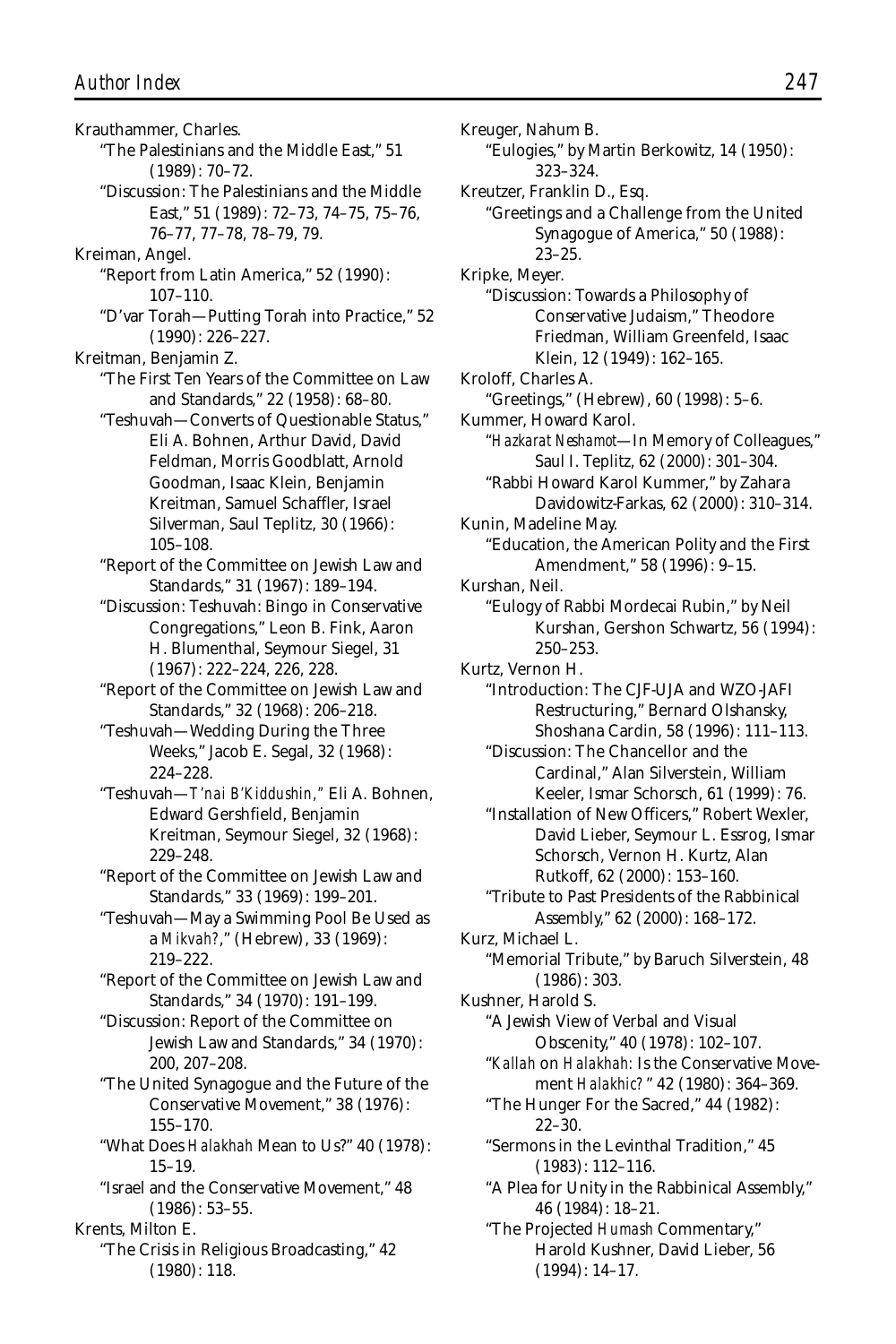Kushner, Harold S. *(cont'd.)* "Religious Values in Contemporary Society: Where Do We Stand As Conservative Jews?" 58 (1996): 82–92. Eulogy: "Rabbi Irving Perlman," 44 (1982): 160–161. "Rabbi Manuel Saltzman," 60 (1998): 250–251. "Rabbi Pesach Sobel," 60 (1998): 255–257. Labinger, Marvin L. "Rabbi Fishel A. Pearlmutter," by David Blumenfeld, Marvin L. Labinger, 46 (1984): 165–169. Labovitz, Annette. "Our Sacred Trust: How Stories Can Be Used to Achieve Jewish Cultural Literacy," Eugene Labovitz, Annette Labovitz, 57 (1995): 137. Labovitz, Eugene. "Our Sacred Trust: How Stories Can Be Used to Achieve Jewish Cultural Literacy," Eugene Labovitz, Annette Labovitz, 57 (1995): 137. Labovitz, Gail S. "The Study of *Masekhet Berakhot*," 57 (1995): 55–58. Labovitz, Jerome. "Memorial Address," by Max D. Klein, 21 (1957): 238–239. Laker, Irving. "Installation of the President and Officers," Kassel Abelson, Albert L. Lewis, Ismar Schorsch, David Hermelin, William Davidson, Mandel L. Berman, Irving Laker, 52 (1990): 122–123. Laksman, Motti. "Israelis Confront Issues of Life from a Masorti Perspective," Victor Hoffman, Ben Zion Mushkin, Ze'ev Anolik, Shula Piora, Bernie Green, Motti Laksman, 50 (1988): 154, 157–158, 160, 165. Lanckton, Ben. "D'var Torah," 61 (1999): 171–172. Landau, Hyman J. "Hyman J. Landau—Eulogy," by Max Arzt, 31 (1967): 174–177. Landau, Sol. "Adult Education: Life as a Text," 38 (1976): 227–228. "Continuing Education for the Rabbi," 39 (1977): 56–57. "The Middle Years: A Time of Crisis and Change," 42 (1980): 178–180. Eulogy: "Rabbi Murray Alstet," 39 (1977): 106–107.

Landes, Aaron.

"The Study of Torah," 25 (1961): 180–182.

- "Discussion: War and Peace," Mordecai M. Kaplan, William C. Davidon, Herman Kahn, 27 (1963): 76–77.
- "Current Experiments in Liturgy," Jules Harlow, Sidney Shankin, Bernard Raskas, Aaron Landes, Everett Gendler, Jack Riemer, Irwin Schild, Hershel Matt, Simcha Kling, Samuel Schafler, 32 (1968): 7–35.
- "Discussion: The *Shulhan Arukh* After 400 Years: A Conservative Approach," Isaac Klein, Aaron H. Blumenthal, Leon B. Fink, 32 (1968): 66–67.
- "Discussion: New Directions in Jewish Education," Stanley M. Kessler, James Sleeper, Louis Newman, 33 (1969): 111–112.
- "Discussion: Report of the Committee on Jewish Law and Standards," Benjamin Z. Kreitman, 34 (1970): 205.
- "Planning the Synagogue Year," 36 (1974): 158–162.
- "Response: Rabbinic Achievement Award Presentation," 62 (2000): 24–25.
- Landes, Leo.
	- "Planning for and Enjoying Retirement," Seymour J. Cohen, Leo Landes, Bernard Lipnick, 55 (1993): 126–130.
	- "Discussion: Planning for and Enjoying Retirement," Seymour J. Cohen, Leo Landes, Bernard Lipnick, 55 (1993): 133, 135–136, 137–139, 139.
	- "In Honor of Leo Landes," David C. Kogen, 57 (1995): 69–70.
- Landesman, Alter F. "Synagogue Attendance (A Statistical Survey)," 2 (1928): 41–52.
	- "Discussion: Synagogue Attendance (A Statistical Survey)," Alter Landesman, 2 (1928): 67–68.
	- "Lessons We Can Learn from the Economic Crisis and Its Effects on the Spiritual Life of American Jewry," 4 (1930–32): 189–198.
	- "The Adolescent, Some of His Interests and Conflicts," 5 (1933–38): 308–321.
	- "Convention Committee on Education," 6 (1939): 165.
	- "The Rabbi and Personal Guidance," 10 (1946): 22–27.
	- Eulogy: "Rabbi Alter Landesman," by Simon Greenberg, 43 (1981): 113–114.
- Landskroner, Al.
- "Eulogy of Rabbi Solomon H. Waldenberg," 46 (1984): 173–174.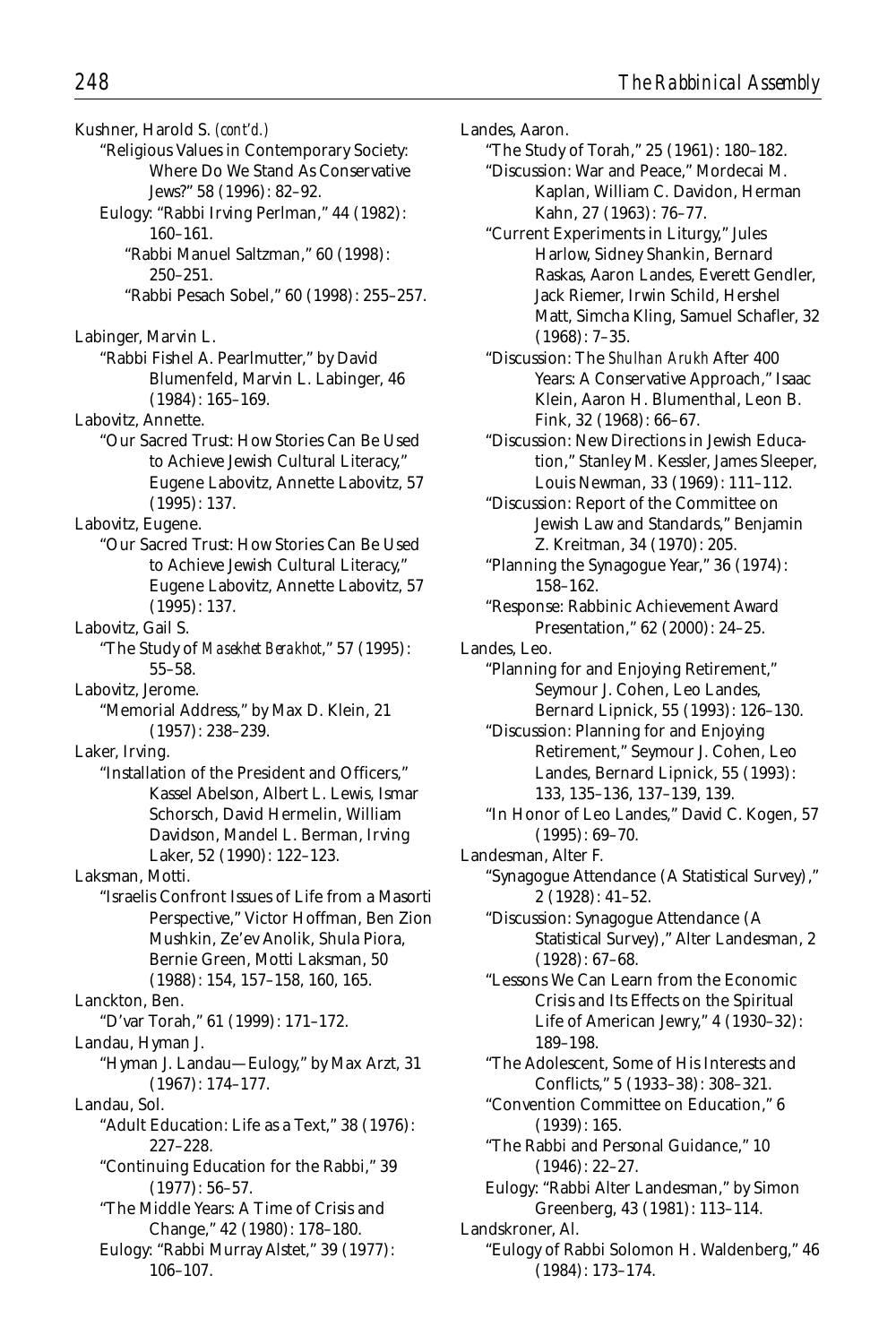Lang, Leon S. "Discussion: A New Task for American Rabbis," Cyrus Adler, 2 (1928): 59. "Congregational Schools and Progressive Religious Education," 4 (1930–32): 140–147. "Social Ideals in the Curriculum of the Jewish School," 4 (1930–32): 365–367. "Abstract of Report of the Education Committee," 5 (1933–38): xii. "What Have We Done With Confirmation?" 5 (1933–38): 288–307. "Adult Education Through the Synagogue," 6 (1939): 48–62. "Adult Education Committee," 7 (1940): 36–41. "Discussion: The Rabbi and the Interfaith Movement," David A. Goldstein, 7 (1940): 119–121. "Discussion: How Can Religion Make the Home and Family Life More Effective?" William P. Greenfeld, 7 (1940): 206–209. "The President's Message," 8 (1941–44): 4–19. "The President's Message," 8 (1941–44): 56–63. "Symposium on Seminary Expansion Program," 8 (1941–44): 302–303. "Report on Chaplaincy Availability Board," 8 (1941–44): 345–346. "Discussion: The Training of Teaching and Leadsership Personnel," Mordecai M. Kaplan, 8 (1941–44): 356–358. "Discussion: Interesting Synagogue," Elias Charry, Frank D. Plotke, Paul Reich, 9 (1945): 88. "The Rabbi and Personal Guidance," 10 (1946): 18–22. "Discussion: The Rabbi and Marriage and Family Counsel," Sidney E. Goldstein, 11 (1947): 263. "Discussion: Towards a Philosophy of Conservative Judaism," Theodore Friedman, William Greenfeld, Isaac Klein, 12 (1948): 176–177, 182–183. "Tribute to Outgoing President—Israel M. Goldman," 12 (1948): 304–308. "Discussion: Report of the Committee on Jewish Law and Standards," 16 (1952): 55–56. "Discussion: Spirit of Jewish Prayer, Prayer and the Modern Jew," Abraham J. Heschel, Eugene Kohn, 17 (1953): 206–207. "Discussion: The Role of the Rabbinical Assembly," Simon Greenberg, 19 (1955): 158–159.

Eulogy: "Memorial Address," by Max D. Klein, 21 (1957): 237–238. Langer, Ruth. "Approaching Divine Holiness: Issues in the Liturgical Use of the *Kedushah,"* 59 (1997): 147–148. Langer, Samuel. "Eulogy of Rabbi Samuel Langer," by Judith Langer Caplan, 58 (1996): 216–218. Langh, Philip A. "Status of Our Movement: In the Middle West," 3 (1929): 71–74. "Adult Education and the Synagogue," 5 (1933–38): 139–143. Eulogy: "In Memoriam," by C. David Matt, 11 (1947): 372. Lanyi, George. "Memorial Address," by B. Reuben Weilerstein, 17 (1953): 271–272. Lasker, Arnold A. "Discussion: The Rabbi in the Small Community," Reuben J. Magil, 13 (1949): 189–190, 212. "Personal Prayer," 17 (1953): 231–238. "Discussion: New Trends in Adult Education," Simon Noveck, 18 (1954): 221–222. "Discussion: Conservative Ideology," 20 (1956): 179. "Discussion: The Role of the Rabbinate in Elementary and Secondary Jewish Education," Simon Greenberg, 26 (1962): 36. "Meeting the Needs of the Bereaved," 27 (1963): 185–191. "Discussion: Intermarriage," Albert I. Gordon, 28 (1964): 173. "Discussion: The Jew in the Non-Jewish World," Stuart E. Rosenberg, Seymour Siegel, 31 (1967): 88. "Discussion: Teshuvah—Bingo in Conservative Congregations," Leon B. Fink, Aaron H. Blumenthal, Seymour Siegel, 31 (1967): 226. "Discussion: Alternatives in Jewish Education," Stanley Rabinowitz, Morton Siegel, 34 (1970): 80–81. "Identifying and Changing Parental Attitudes," 39 (1977): 73–75. Eulogies: "Rabbi Nathan Levinson," 48 (1986): 277–278. "Rabbi Jordon I. Taxon," 50 (1988): 249–251. "Rabbi Mordecai L. Brill," 56 (1994): 234–236. "Rabbi Arnold A. Lasker," by Jeshaia Schnitzer, 59 (1997): 206–209.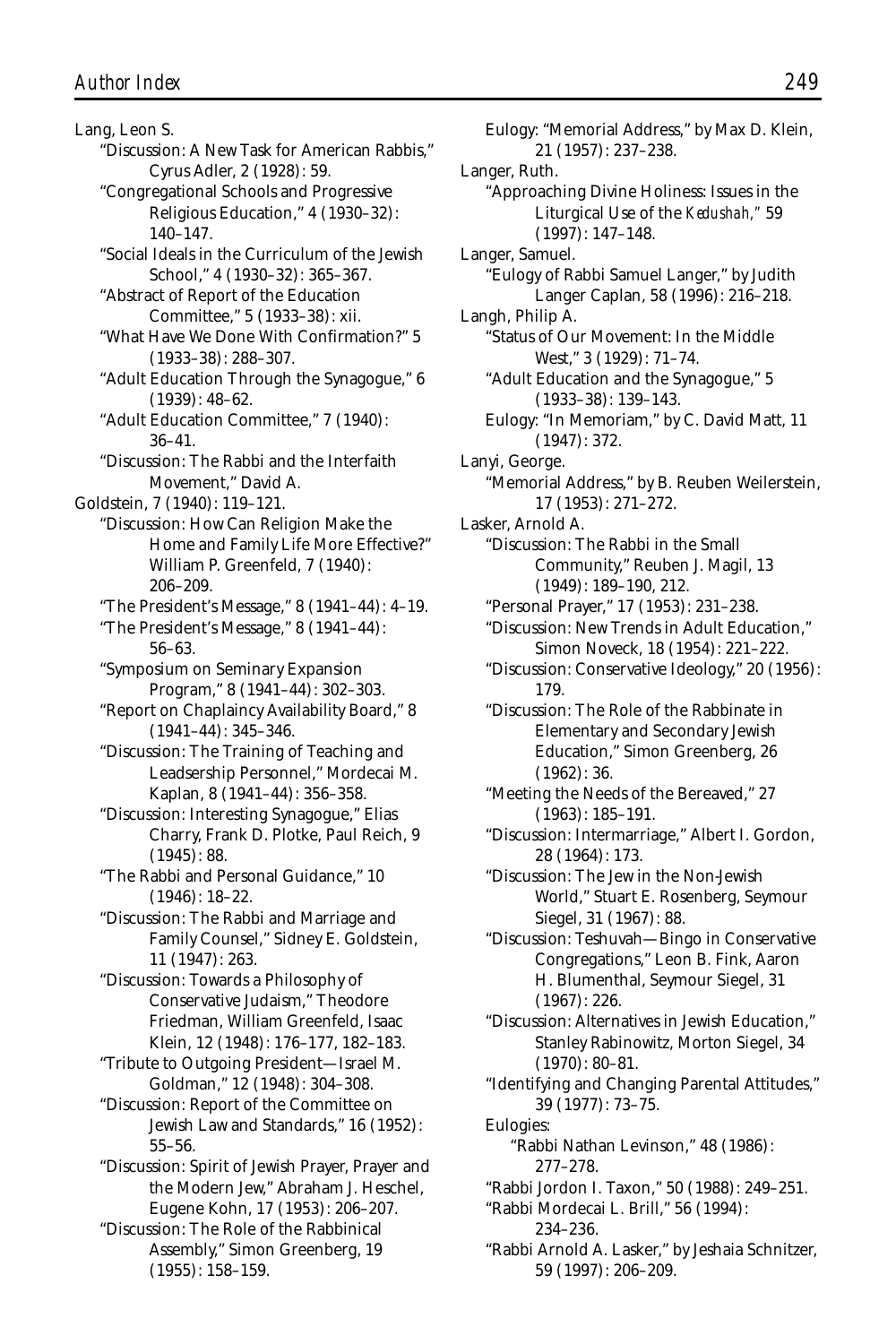Lasker, Harry B. "Eulogy of Rabbi Harry B. Lasker," by Perry Rank, 53 (1991): 185–187. Lassen, Abraham L. "Memorial Address," by Max D. Klein, 21 (1957): 236. Lavie, Naphtali, Hon. "An Address," 46 (1984): 14–17. Lavinsky, Arthur. "Discussion: American Views Israel and Israel Views America," Martin Indyk, Wolf Blitzer, 51 (1989): 147. "Discussion: Behind the Scenes at the White House," Susan Grossman, Wolf Blitzer, 51 (1999): 59–60. Layman, Jonah. "On Working with the Intermarried," 53 (1991): 127–129. Layman, Robert. "Special Education and the Conservative Synagogue," Robert Layman, Joseph Kelman, Reuven Hammer, 44 (1982): 116–118. Lazowick, Maurice A. "In Memory of Colleagues," by Gerald L. Zelizer, 57 (1995): 212. Lebeau, James. "Discussion: Death and Dying," Herman Feifel, 41 (1979): 53. "The Saul Lieberman Institute of Talmudic Research and other Seminary Programs," 51 (1989): 234–238. "Planning a Sabbatical in Israel," 53 (1991): 130–133. "Planning a Sabbatical in Israel," 61 (1999): 156–159. Lebeau, William H. "The Rabbinical Assembly: A Look Toward the Future," 34 (1970): 96–108. "Membership Committee (including approved admittance of women)," 47 (1985): 179–181. "*Sh'mirat Mitzvot:* Increasing Observance in the Jewish Home," 57 (1995): 20–28. Lebendiger, Israel. Eulogies: "Memorial Services: Louis M. Epstein," 13 (1949): 444–448. "In Memory of Departed Colleagues: Israel Lebendiger," by Morris S. Goodblatt, 28 (1964): 225–227. Leeman, Saul. "Eulogy of Rabbi William G. Braude," 50 (1988): 202–204. Leffell, A. Bernard.

"Eulogy of Rabbi Charles Bender," 56 (1994): 227–229. "*Hazkarat Neshamot*—In Memory of Colleagues," Saul I. Teplitz, 62 (2000): 301–304. "Eulogy of Rabbi A. Bernard Leffell," by Jacob Chinitz, 62 (2000): 315–319. Lehrman, Irving. "Discussion: The Spirit of Jewish Prayer," Abraham J. Heschel, 17 (1953): 192–197. "The Sabbath Morning Sermon," 19 (1955): 240–248. "The Synagogue Council of America," 35 (1973): 43–46. "The Sermon," 37 (1975): 203–207. "Discussion: The Sermon," Irving Lehrman, 37 (1975): 207–212. "Seminar on *Shavuot*," 42 (1980): 226–232. Eulogies: "Israel Goldfarb: Eulogy," 31 (1967): 172–173. "Rabbi Charles Rubel," 42 (1980): 248. Lehrman, Moses. "Discussion: Secularists, the Rabbinate, and *Mitzvot*," Judd L. Teller, 31 (1967): 29–30. Eulogy: "Rabbi Moses Lehrman," by Simon Greenberg, 40 (1978): 203–205. Leibovitz, Yeshayahu, Professor. "Religious Pluralism in Israel: A Jewish State, or a State for Jews?" Shulamit Aloni, Yeshayahu Leibovitz, Avi Ravitzky, Barbara Specre, 50 (1988): 54–56. "Discussion: Religious Pluralism in Israel: A Jewish State, or a State for Jews?" Shulamit Aloni, Yeshayahu Leibovitz, Avi Ravitzky, Barbara Specre, 50 (1988): 67–68. Leifer, Daniel I. "Rabbi Daniel I. Leifer," by James S. Diamond, 58 (1996): 219–221. Leifman, Morton. "In Honor of Rabbi Wolfe Kelman," Morton Leifman, Gerson D. Cohen, Seymour Siegel, Max J. Routtenberg, Arthur Hertzberg, Seymour Fox, Mordecai Waxman, Irwin Groner, Naamah Kelman, Levi Kelman, Wolfe Kelman, Louis Finkelstein, 38 (1976): 94–95, 99–100, 102, 105, 108–109, 110, 112, 114, 123. "Conferring of Degrees," Reuven Hammer, Gerson D. Cohen, Yaakov Rosenberg, Morton Leifman, Zalman Dimitrovsky,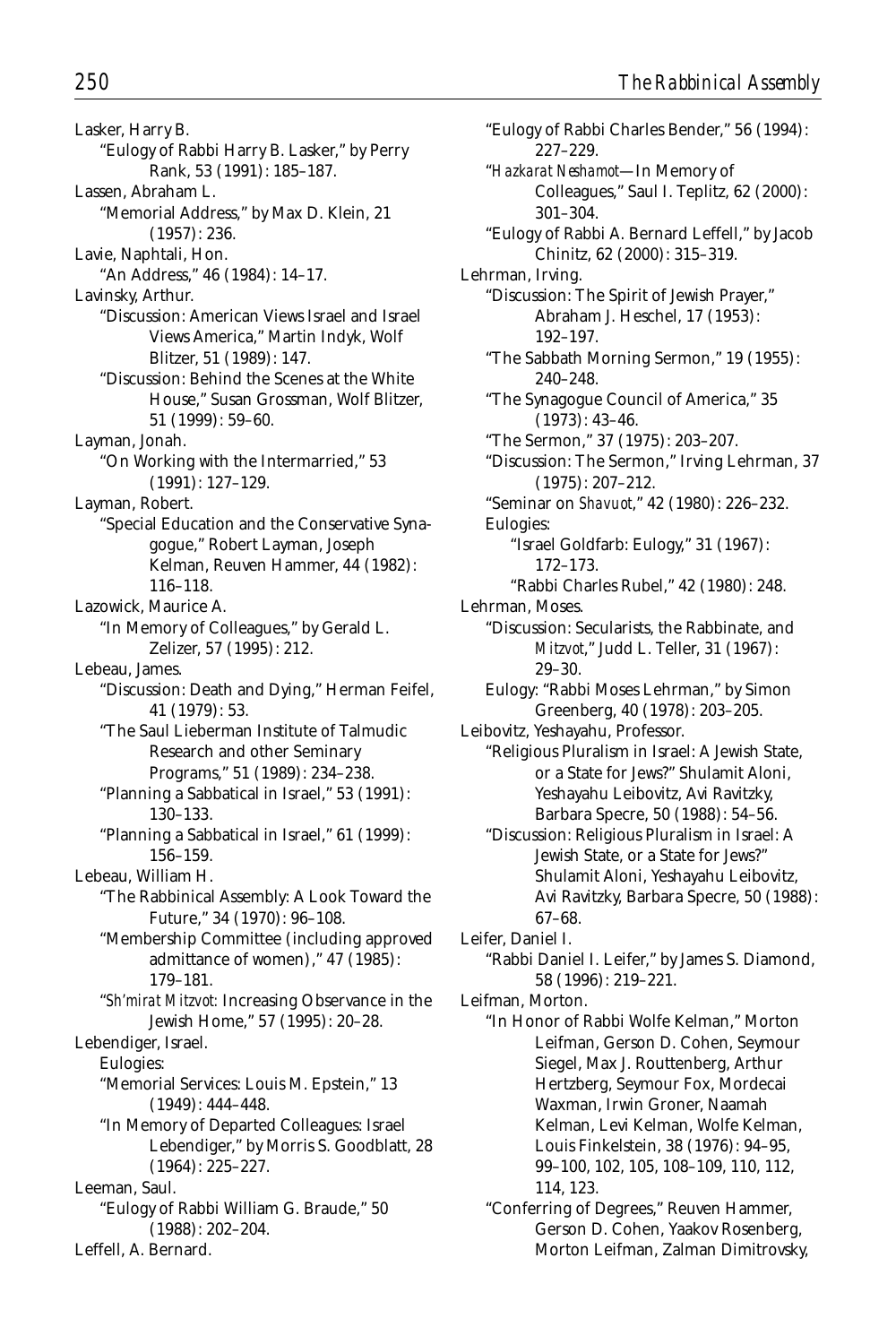Avraham S. Halkin, Moshe Greenberg, Simon Greenberg, 43 (1981): 1, 3, 5. "Conferring of Degrees," David C. Kogen, Gerson D. Cohen, Morton Leifman, Simon Greenberg, 46 (1984): 97–98. "Conferring of Degrees," Alexander M. Shapiro, David C. Kogen, Saul Teplitz, Gerson D. Cohen, Morton Leifman, Yaakov G. Rosenberg, David Lieber, 48 (1986): 139–140. "In Celebration—Honoring Rabbi Wolfe Kelman," Irwin Groner, Judah Nadich, Marc H. Tanenbaum, Morton Leifman, Levi Weiman-Kelman, 52 (1990): 71–73. Eulogies: "Paul Chertoff: Eulogy," 30 (1966): 86–88. "Rabbi Morton J. Waldman," 43 (1981): 117–118. "Rabbi Stuart E. Rosenberg," 52 (1990): 243–246. "Rabbi Wolfe Kelman," 53 (1991): 172–175. Leigh, Michael. "Discussion: Adult Jewish Education Reconsidered," Simon Noveck, 42 (1980): 195–196. Leiman, Raymond. "Rabbi Raymond Leiman," by Bernard Ducoff, 57 (1995): 195–196. Leiner, Mordecai Joseph. "The Deterministic Theology of Rabbi Mordecai Joseph Leiner of Izbica," Morris M. Faierstein, 51 (1989): 186–196. Leipziger, Michael. "Eulogy of Rabbi Henrique Lemle," 41 (1979): 266–267. "Eulogy of Rabbi Asher Levi," 42 (1980): 247. Lemle, Henrique. "Eulogy of Rabbi Henrique Lemle," by Michael Leipziger, 41 (1979): 266–267. Lerner, Stephen C. "2001: Blueprint for the Rabbinate in the Twenty-First Century," Martin N. Levin, Stephen C. Lerner, 41 (1979): 120–124. "Jews by Choice," 45 (1983): 71–76. Levens, Monroe J. "Rabbi Monroe J. Levens," (self-composed), 45 (1983): 200–201. Levi, Asher. "Rabbi Asher Levi," by Michael Leipziger, 42 (1980): 247. Levi, Eliezer A. "My Experience Abroad," 9 (1945): 66–67. Levi, S. Gershon. "Discussion: Practical Problems of the

Rabbinate: Something About My Ministry," Eli Bohnen, 13 (1949): 162–163. "Remarks of the President," Saul Teplitz, S. Gershon Levi, 34 (1970): 159–163. "Presidential Address," delivered at the 1971 Convention in Israel. Published in *Beineinu,* Volume 2, No. 1, January 1972. Eulogies: "In Memory of Colleagues," 34 (1970): 183–185. "Rabbi S. Gershon Levi," by Theodore Friedman, 52 (1990): 238–239. Levin, Martin N. "2001: Blueprint for the Rabbinate in the Twenty-First Century," Martin N. Levin, Stephen C. Lerner, 41 (1979): 114–119. "Discussion: Membership Committee Report" (report includes roll call on permitting a female rabbi to join), Amos W. Miller, Arnold M. Goodman, 45 (1983): 231–232. Levine, Arthur J. "Installation Banquet: Greetings," Arthur J. Levine, Mordecai Waxman, Gerson D. Cohen, Stanley Rabinowitz, 38 (1976): 127–136. Levine, Etan B. "Marshal Robert Lifson: Eulogy," 30 (1966): 94–95. Levine, Jonathan. "Discussion: Alternatives in Jewish Education," Stanley Rabinowitz, Morton Siegel, 34 (1970): 77–79. Levine, Lee. "Religious Pluralism in Israel: A Jewish State, or a State for Jews?" Shulamit Aloni, Yeshayahu Leibovitz, Avi Ravitzky, Barbara Specre, 50 (1988): 49, 54, 56, 59. "Discussion: Religious Pluralism in Israel: A Jewish State, or a State for Jews?" Shulamit Aloni, Yeshayahu Leibovitz, Avi Ravitzky, Barbara Specre, 50 (1988): 68–69. Eulogy: "Rabbi Chaim Pearl," 58 (1996): 224–227. Levine, Morris D. "Rabbi Levine, His Life and His Activities on Behalf of Modern Hebrew in the United States (Moshe ha-Levi: *Halutz ha-Ruah*)," Abraham M. Hershman, 6 (1939): 98–103. "*Siyyum HaShas*—Personal Reminiscences of Professor Morris D. Levine," William P. Greenfeld, 10 (1946): 147–149.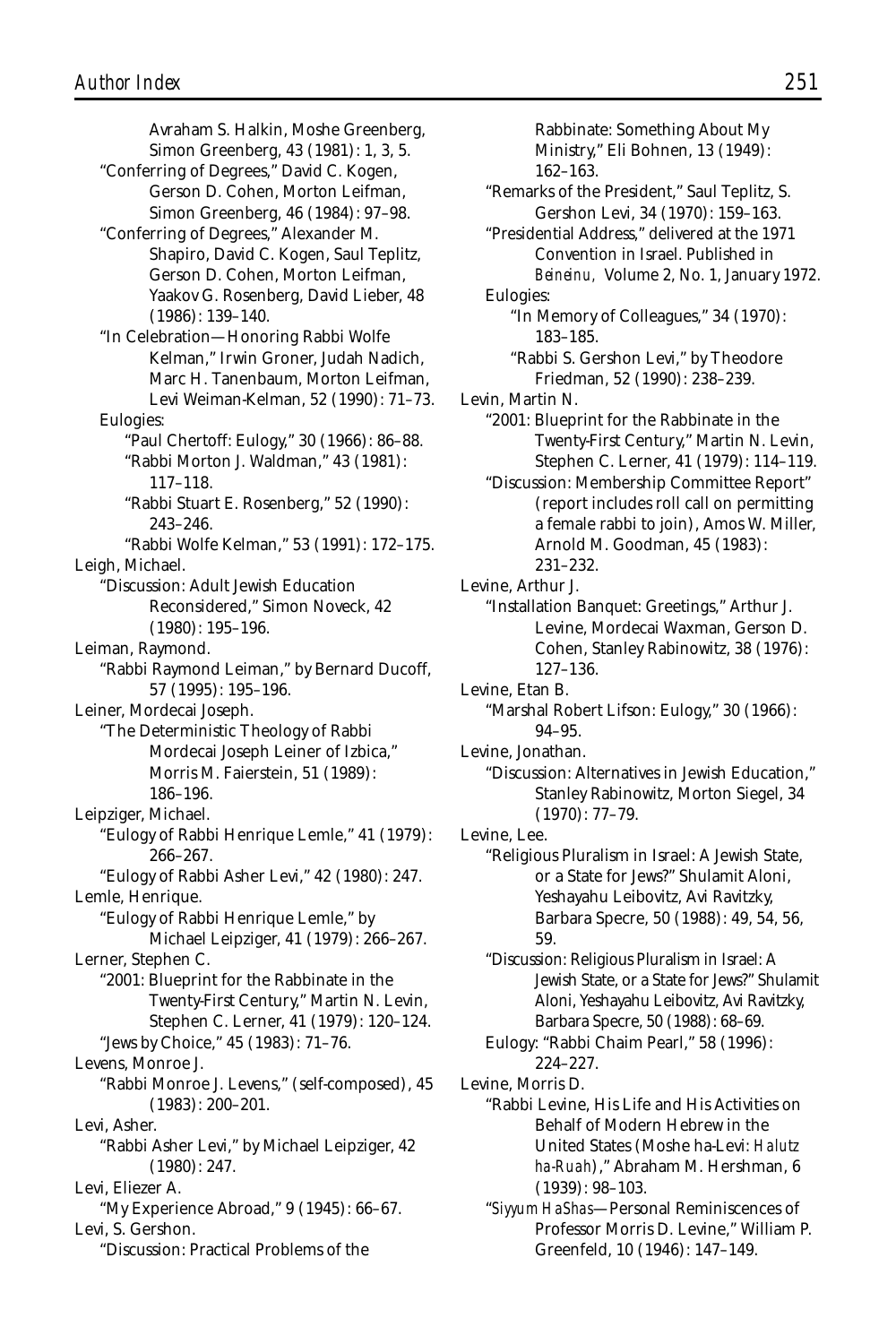Levine, Morris D. *(cont'd.)* Eulogy: "In Memoriam," by Abraham M. Hershman, 5 (1933–38): 267–271. Levine, Reuben R. "Visiting the Sick," 27 (1963): 182–184. "Contemporary Synagogue Art," 35 (1973): 69–71. "Synagogue Art—The Problem of Creating Jewishly," 40 (1978): 159–160. Levine, Shlomo D. "Discussion: Report of the Committee on Jewish Law and Standards," Benjamin Z. Kreitman, 34 (1970): 200. Eulogy: "Rabbi Ira Sud," 48 (1986): 287–289. Levinson, Nathan. "Rabbi Nathan Levinson," by Seymour J. Cohen, 40 (1978): 206–207. Levinson, Nathan. "Rabbi Nathan Levinson," by Arnold Lasker, 48 (1986): 277–278. Levinthal, Israel H. "Development of Jewish Law in Palestine," 1 (1927): 66–69. "Discussion: Synagogue Attendance (A Statistical Survey)," Alter F. Landesman, 2 (1928): 64–66. "President's Message," 4 (1930–32): 122–139, 243–251. "The Rabbi as Preacher—Summary," 10 (1946): 98–102. "Discussion: Seminary Expansion Program," 10 (1946): 219–220. "Tribute to Rabbis Emeriti," 11 (1947): 377–381. "On Serving Fifty Years in the Rabbinate," 27 (1964): 120–130. "Judaism: Universalist or Racist, *Shavuot* and The Story of Ruth, No Echo to God's Words At Sinai" (3 Sermons), 45 (1983): 129–137. Levitas, Elliott, Hon. "Judaism and the Ethics of War," Everett Gendler, Reuven Kimelman, Elliott Levitas, 49 (1987): 27–33. "Discussion: Judaism and the Ethics of War," Everett Gendler, Reuven Kimelman, Elliott Levitas, 49 (1987): 36–37. Levitsky, Louis M. "Conduct of Religious Services—A Survey," 1 (1927): 77–88. "Discussion:A New Task for American Rabbis," Cyrus Adler, 2 (1928): 59–60. "Jewish Life in the Far East—In the Footprints of a Wandering People," 4 (1930–32): 91–105.

"The Adult Jewish Education Program in Temple Israel, Wilkes-Barre, PA," 5 (1933–38): 461–463. "An Experiment in Jewish-Christian Relationships," 6 (1939): 41–47. "Discussion: The Financial Support of the Seminary," Simon Shetzer, 7 (1940): 248–250. "The President's Message," 8 (1941–44): 169–181. "Spiritual Leadership in the Post-War World, The President's Address," 8 (1941–44): 281–297. "The Rabbi as Communal Leader: Strengthening the Organized Community," 10 (1946): 117–121. "In Honor of Rabbi Robert Gordis," 10 (1946): 292. "Practical Problems of the Rabbinate—Salient Features of My Rabbinate," 13 (1949): 143–149. "Discussion: New Trends in Adult Education," Simon Noveck, 18 (1954): 213, 214. "The American Rabbinate," 33 (1969): 190–195. "Adult Education," 36 (1974): 104–109. Eulogies: "Jacob Kohn: Eulogy," 33 (1969): 182–183. "Rabbi Louis M. Levitsky," by Max Arzt, 38 (1976): 275–278. Levy, Abraham J. "The Status of the Synagogue in Jewish Life," 2 (1928): 28–32. Levy, Mordecai. "Discussion: Membership Committee Report" (report includes roll call on permitting a female rabbi to join), Amos W. Miller, Arnold M. Goodman, 45 (1983): 225–226. Lewis, Albert L. "Recruiting for the Rabbinate," 20 (1956): 229–234. "United Synagogue Youth: A Twenty-Fifth Anniversary Tribute," Seymour Goldberg, Paul Freedman, Albert L. Lewis, 38 (1976): 131–132. "Installation Response," 50 (1988): 181–187. "Presidential Report," 51 (1989): 95–103. "Introduction: *Brit Kodesh:* Presentation to Graduates," Elliot Salo Schoenberg, 52 (1990): 3. "Presidential Address," 52 (1990): 49–54. "Installation of the President and Officers," Kassel Abelson, Albert L. Lewis, Ismar Schorsch, David Hermelin, William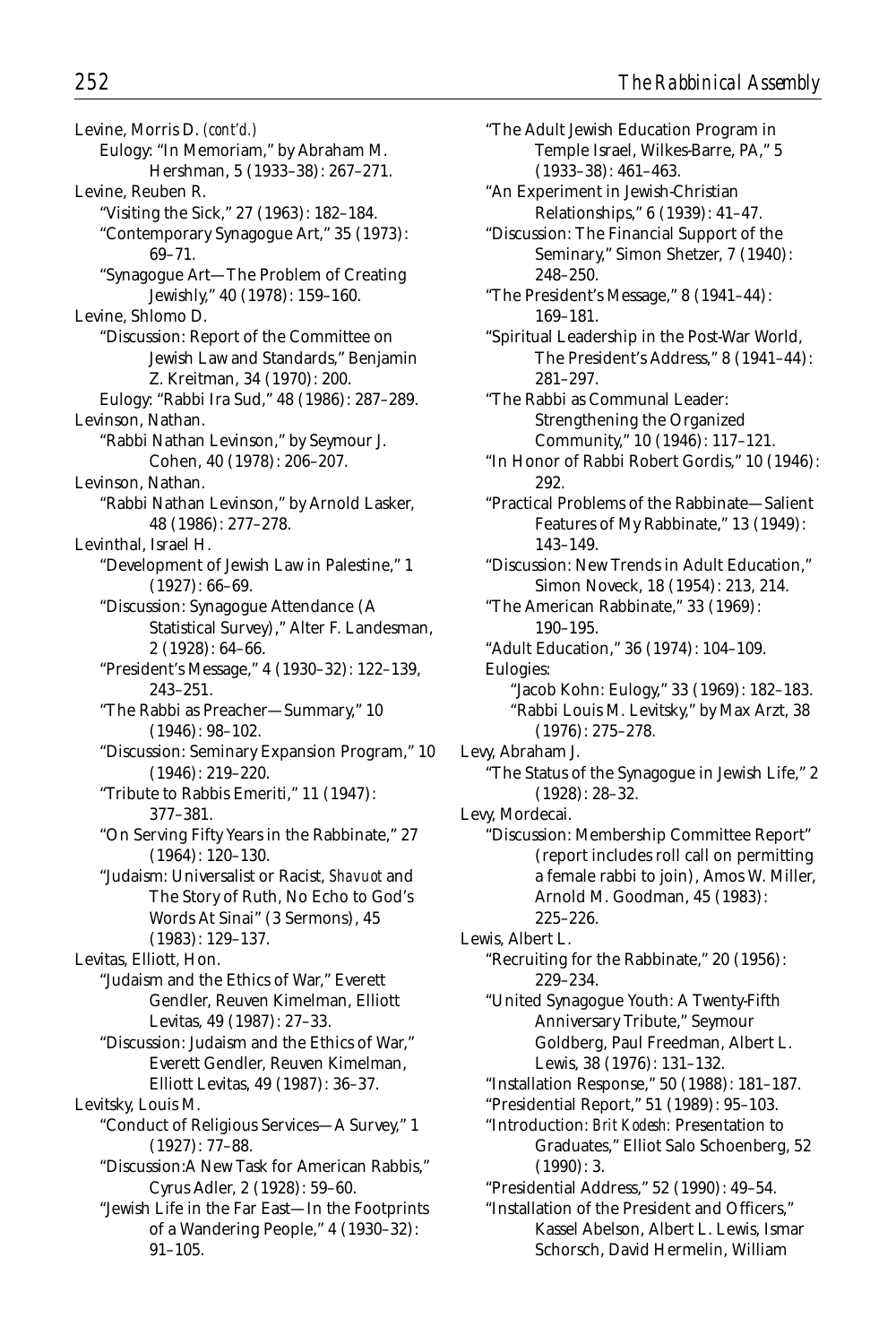Davidson, Mandel L. Berman, Irving Laker, 52 (1990): 113, 117. Eulogies: "In Memory of Colleagues," 43 (1981): 121–122. "Rabbi Max Weine," 48 (1986): 290–292. "In Memory of Colleagues," 53 (1991): 200–203. Lewis, Sarah. "The Jewish Woman Today: Her Changing Role and Status," Tziporah Heckelman, Ruth Waxman, Sarah Lewis, Connie Reisner, 37 (1975): 225–228. "Discussion: The Jewish Woman Today: Her Changing Role and Status," Tziporah Heckelman, Ruth Waxman, Sarah Lewis, Connie Reisner, 37 (1975): 232, 233–234. Lewis, Shalom. "PK's in the Rabbinical Assembly," 49 (1987): 273–277. "Discussion: PK's in the Rabbinical Assembly," 49 (1987): 277–280. Lewisohn, Ludwig. "Whither American Jewry?" 10 (1946): 265–267. Lewittes, Mordecai H. "In Memory of Colleagues," by Albert L. Lewis, 53 (1991): 203. Liberles, Robert S. "The Holocaust and the Rewriting of Modern Jewish History," 60 (1998): 161–165. Libman, Melvin L. "Israel, the Federation and the Conservative Rabbi," Irving Kessler, Melvin L. Libman, David Spritzer, 46 (1984): 8–11. Lichtenstein, Michael. "In Memoriam," by Leon Spitz, 5 (1933–38): 370–371. Lichter, Benjamin A. "Rabbi Benjamin A. Lichter," by Seymour J. Cohen, 27 (1963): 196–197. Lieber, David L. "Discussion: The Values of Jewish Education," Abraham J. Heschel, 26 (1962): 106–109. "Discussion: The Jew in the Non-Jewish World," Stuart E. Rosenberg, Seymour Siegel, 31 (1967): 86–87. "Discussion: The Challenge of Rebellious Youth," Nathan Gaynor, 33 (1969): 120. "Response: In Tribute to Rabbi David Lieber," David Gordis, Simon Greenberg, David Lieber, 41 (1979): 6–9.

"Conferring of Degrees," Alexander M. Shapiro, David C. Kogen, Saul Teplitz, Gerson D. Cohen, Morton Leifman, Yaakov G. Rosenberg, David Lieber, 48 (1986): 141–142. "Yehezkel Kauffmann in Retrospect: In Tribute to H. L. Ginsberg," 48 (1986): 167–185. "The Seminary and the University of Judaism," 49 (1987): 148–151. "In Honor of Rabbi Simon Greenberg," 53 (1991): 47–50. "The Projected Humash Commentary," Harold Kushner, David Lieber, 56 (1994): 17–20. "Strategic Planning Committee: Report of Preliminary Work," 57 (1995): 32–35. "Presidential Address," 58 (1996): 77–81. "Strategic Planning Committee," David Lieber, Arnold Goodman, 58 (1996): 275–289. "President's Address," 59 (1997): 91–95. "Greetings," 60 (1998): 3–4. "Presidential Address," 60 (1998): 24–29. "In Memory of Colleagues," 61 (1999): 181–184. "Award Presentation (to Shelley and Bruce Whizin)," Mayer Rabinowitz, Jonathan Waxman, David L. Lieber, Harlan J. Wechsler, Aaron Landes, 62 (2000): 13–15. "Installation of New Officers," Robert Wexler, David Lieber, Seymour L. Essrog, Ismar Schorsch, Vernon H. Kurtz, Alan Rutkoff, 62 (2000): 146–147. Eulogies: "Rabbi William Malev," 36 (1974): 206–209. "Rabbi Joseph Wagner," 41 (1979): 275–276. Lieber, Robert J. "Israel as the Elections Approach: What Does it Mean to American Jews?" Gordon Tucker, Robert J. Lieber, Robert O. Freedman, Ehud Bandel, 61 (1999): 82–86. "Discussion: Israel as the Elections Approach: What Does it Mean to American Jews?" Gordon Tucker, Robert J. Lieber, Robert O. Freedman, Ehud Bandel, 61 (1999): 98–99. Lieberman, Saul. "Dr. Lieberman's Contribution to Jewish Scholarship," Alexander Marx, 12 (1948): 259–271. "Response: Dr. Lieberman's Contribution to Jewish Scholarship," Alexander Marx, 12 (1948): 272–289.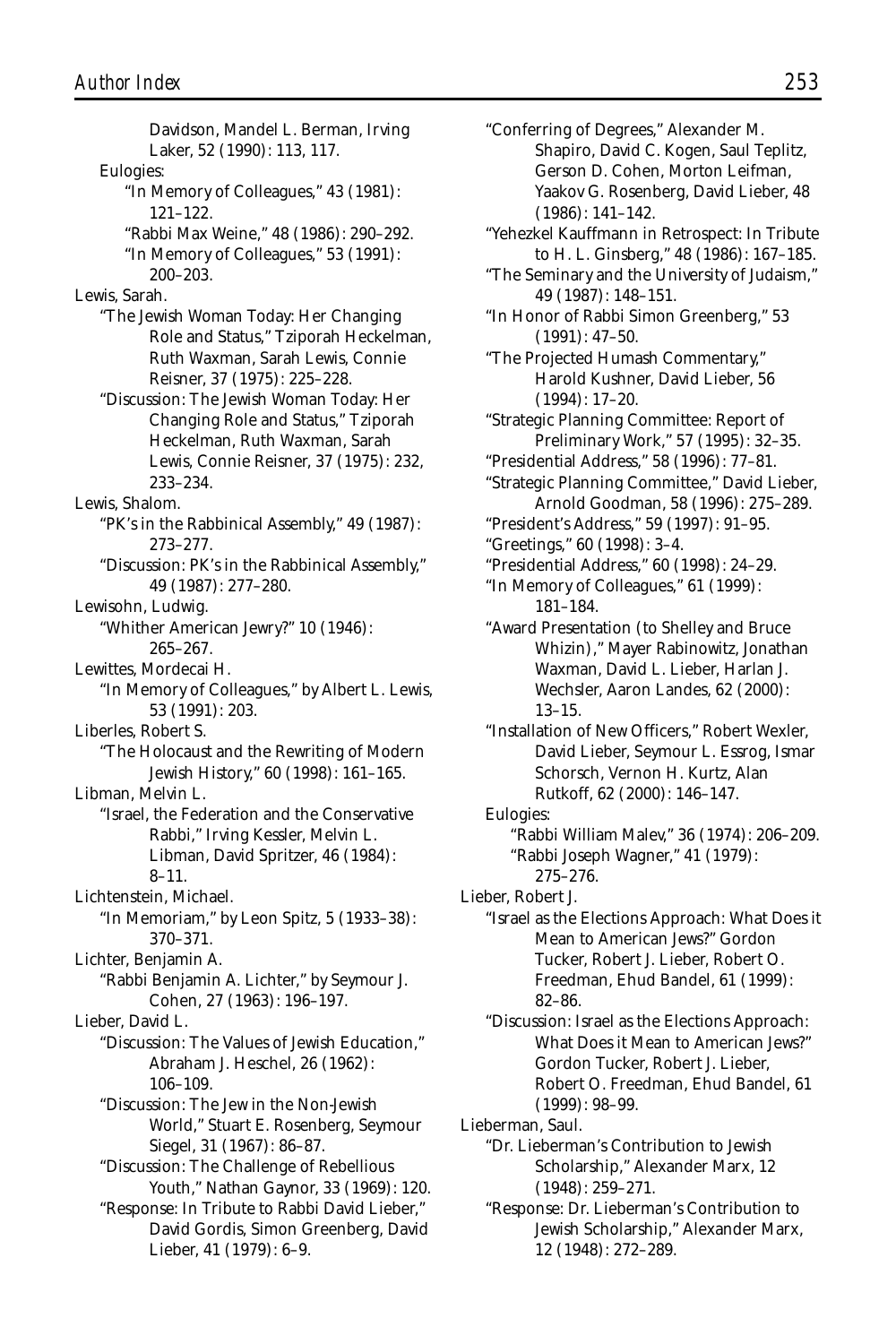Lieberman, Saul *(cont'd.)* "Discussion: Report on the Joint Law Conference," Judah L. Goldin, 17 (1953): 75–79. "Professor Saul Lieberman's Contribution to Jewish Scholarship," Richard Kalmin, 48 (1986): 145–149. Eulogy: "Professor Saul Lieberman," by Professor Dov Zlotnick, 45 (1983): 202–207. Lieberworth, Billie C. "Rabbi Louis Harold Lieberworth: Family Remembrances," by Billie C. Lieberworth, David L. Lieberworth, Ronald Lieberworth, 59 (1997): 210–213. Lieberworth, David L. "Rabbi Louis Harold Lieberworth: Family Remembrances," by Billie C. Lieberworth, David L. Lieberworth, Ronald Lieberworth, 59 (1997): 210–213. Lieberworth, Louis Harold. "Rabbi Louis Harold Lieberworth: Family Remembrances," by Billie C. Lieberworth, David L. Lieberworth, Ronald Lieberworth, 59 (1997): 210–213. Lieberworth, Ronald. "Rabbi Louis Harold Lieberworth: Family Remembrances," by Billie C. Lieberworth, David L. Lieberworth, Ronald Lieberworth, 59 (1997): 210–213. Lifson, Marshal Robert. "Marshal Robert Lifson: Eulogy," by Etan B. Levine, 30 (1966): 94–95. Lincoln, David H. "In Memory of Colleagues," 42 (1980): 249–250. Lindenberg, Joshua. "Eulogy of Rabbi Maxwell Lawrence Sacks," 41 (1979): 272. Linowitz, Sol M., Honorable. "Putting the Pieces Back Together," 35 (1973): 47–54. Lipis, Philip. "Report on Chaplaincy Availability Board," 8 (1941–44): 341, 342, 347. "The Rabbi and Personal Guidance—Policy, Method, Pitfalls," 10 (1946): 28–34. "Discussion: Public Education and Religion," Morris Adler, 20 (1956): 139–140. Eulogies: "Rabbi Marcus Breger," 38 (1976): 260–264.

"Rabbi Philip Lipis," by David Polish, 39 (1977): 112–113. Lipman, Eugene. "Whatever Happened to Pluralism?" Steven M. Cohen, Eugene Lipman, Wolfe Kelman, 51 (1989): 167–172. Lipman, Solomon. "Eulogy of Rabbi Solomon Lipman," by Sanford E. Sapirstein, 36 (1974): 203–205. Lipnick, Bernard. "D'var Torah—On Admonishment," 29 (1965): 127–128. "Discussion: Membership Committee Report" (report includes roll call on permitting a female rabbi to join), Amos W. Miller, Arnold M. Goodman, 45 (1983): 226–227. "Respondents: 'Entering the Second Century: From Scholarship to the Rabbinate,' Joseph Brodie, Neil Gillman, Raymond P. Scheindlin, 48 (1986): 51–52. "Planning for and Enjoying Retirement," Seymour J. Cohen, Leo Landes, Bernard Lipnick, 55 (1993): 123, 130–132 "Discussion: Planning for and Enjoying Retirement," Seymour J. Cohen, Leo Landes, Bernard Lipnick, 55 (1993): 133–134, 136–137. Eulogies: "Mordecai S. Halpern: Eulogy," 35 (1973): 121–122. "Eulogy: In Memory of Colleagues," 35 (1973): 144–146. Lipnick, Jerome. "The Weekday Service," 17 (1953): 219–229. "Discussion: New Trends in Adult Education," Simon Noveck, 18 (1954): 217–219. "D'var Torah," 28 (1964): 218–222. Eulogy: "Rabbi Jerome Lipnick," by Wilfred Schuchat, 39 (1977): 114–118. Listfield, Chaim. "Singles in the Synagogue," 42 (1980): 211–213. "Singles in the Synagogue," Chaim Listfield, Arthur Ruberg, 44 (1982): 127–129. Listokin, Philip. "Rabbi Philip Listokin," by Nathan Goldberg, 57 (1995): 197–198. Lobel, Stanley. "In Memory of Departed Colleagues: Stanley Lobel," by Morris S. Goodblatt, 28 (1964): 225–227. Loeb, Mark G. "Discussion: The Jews in America," Arthur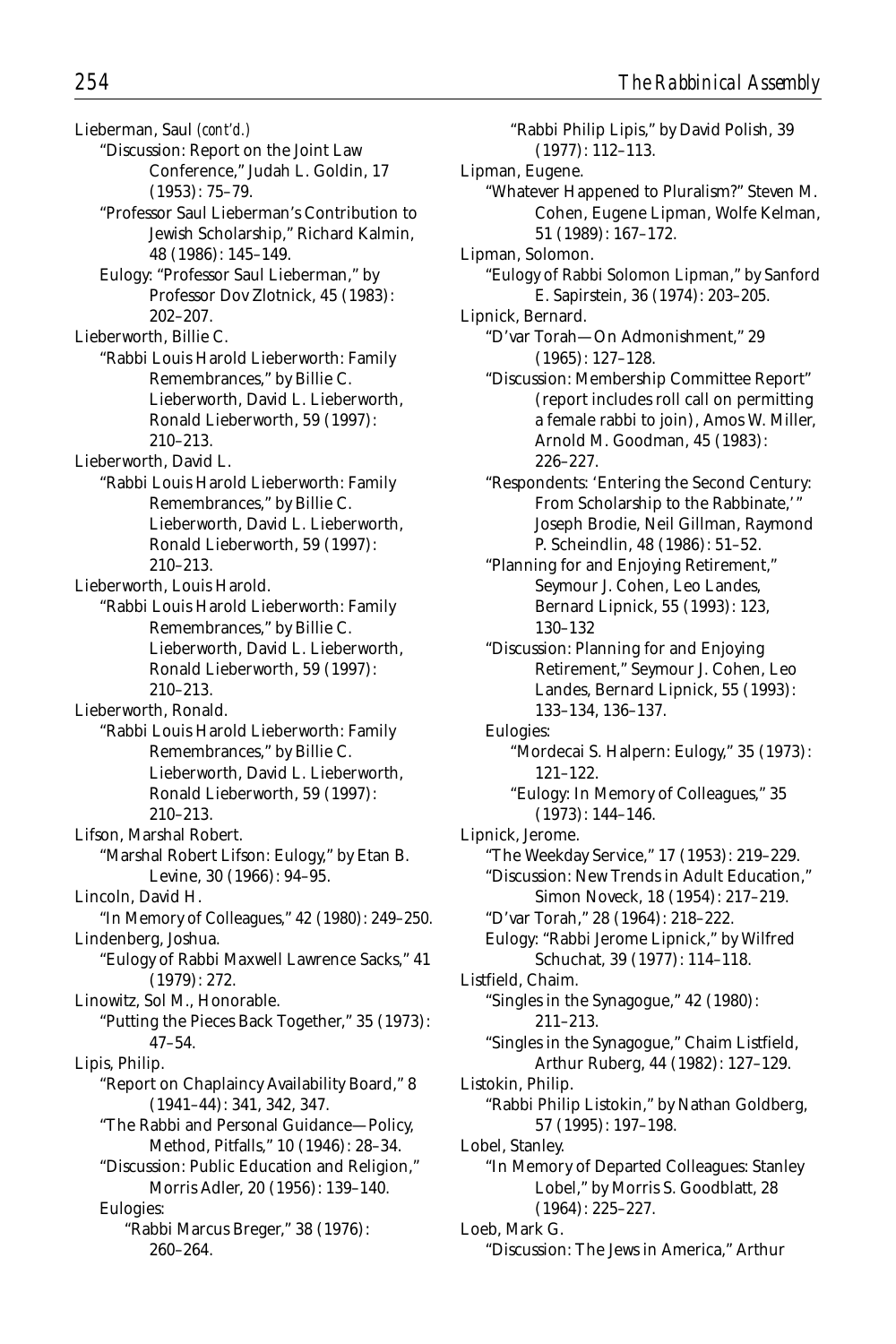Hertzberg, Samuel Chiel, 52 (1990): 20–21. Eulogy: "Rabbi Jacob B. Agus," 49 (1987): 319–323. Loew, Rabbi Judah, of Prague. "*Siyyum HaShas* in Commemoration of the 100th Anniversary of the Birth of Professor Solomon Schechter: The Portrait of a *Halakhist*—The World of Rabbi Judah Loew of Prague," Ben Zion Bokser, 11 (1947): 289–314. London, Perry. "The Research of the Institute for Righteous Acts," 27 (1963): 96–103. "Discussion: The Research of the Institute for Righteous Acts," Perry London, 27 (1963): 105, 110, 115. "Psychotherapy and the Secular Rabbinate: Reviving the Rabbi's Role," 41 (1979): 104–109. Lookstein, Haskel. "Denominational Jews: Do Our Titles Really Define *US*?" Haskel Lookstein, Alan Silverstein, 57 (1995): 3–9. Lowenthal, Eric I. "Discussion: Spirit of Jewish Prayer, Prayer and the Modern Jew," Abraham J. Heschel, Eugene Kohn, 17 (1953): 208–209. "Discussion: The Bias Against Man," Harold M.Schulweis, 27 (1963): 104. "D'var Torah," 28 (1964): 212–214. "Conversion," 36 (1974): 110–113. Eulogy: "Rabbi Eric T. Lowenthal," by Manuel Saltzman, 46 (1984): 156–157. Lublin, Nathan A. "*Hesped*," by Solomon Waldenberg, 26 (1962): 225–226. Lubliner, Immanuel. "Ways, and Higher Ways," 27 (1963): 199–204. "Discussion: Secularists, the Rabbinate, and *Mitzvot*," Judd L. Teller, 31 (1967): 35. "Discussion: Teshuvah: Bingo in Conservative Congregations," Leon B. Fink, Aaron H. Blumenthal, Seymour Siegel, 31 (1967): 226–227. Eulogy: "Memorial Tribute for Colleagues," by Stanley S. Rabinowitz, 60 (1998): 213. "Rabbi Immanuel Lubliner," by Jonathan S. K. Lubliner, 60 (1998): 236–241. Lubliner, Jonathan S. K. "Rabbi Immanuel Lubliner," 60 (1998): 236–241. Lubotsky, Alex. "Looking Ahead: Reconciliation Between the Religious Streams," (Hebrew) Alex

Lubotsky, Ehud Bandel, David Bigman, Uri Regev, Naftali Rotenberg, 60 (1998): 30–32. Lukinsky, Joseph. "New Dimensions in Jewish Education," 37 (1975): 159–164. "Discussion: New Dimensions in Jewish Education," Joseph Lukinsky, 37 (1975): 164–165, 166–167, 168. "The Experience of *Parshat Ha-Shavua,"* 62 (2000): 253–255. Lurie, Harry L. "Relation of the Synagogue to National Jewish Organizations," 9 (1945): 94–102. Luski, Jacob. "Eulogy of Rabbi Aaron Mauskopf," 49 (1987): 333–334. "Joint Placement Commission," Jacob Luski, Elliot Salo Schoenberg, 61 (1999): 236–238. "Joint Placement Commission," Jacob Luski, Elliot S. Schoenberg, 62 (2000): 352–355. Magid, Marian. "Eulogy of Rabbi George Vida," 52 (1990): 251–252. Magil, Reuben J. "The Rabbi in a Small Community," 13 (1949): 169–173. "Discussion: The Rabbi in a Small Community," 13 (1949): 191–192. Eulogy: "Rabbi Solomon Grayzel," 43 (1981): 98–99. Makovsky, David. "Israel as Center of the Universe: The View from the Media," Einat Ramon, Linda Gradstein, Joel Greenberg, David Makovsky, Hirsh Goodman, 60 (1998): 44–46. Malev, William. "Rabbi William Malev," by David Lieber, 36 (1974): 206–209. Malino, Jerome R. "Rabbi Isidor Hoffman," 43 (1981): 104–105. Maltzman, Marshall J. "Honoring Colleagues Who Have Served 50 Years and More in the Rabbinate (Faculty Reminiscences): Louis Finkelstein, Louis Ginzberg, Saul Lieberman, Shalom Spiegel, Mordecai Menahem Kaplan," Simon Glustrom, Ezra Finkelstein, Ben Zion Bergman, Hillel E. Silverman, Marshall J. Maltzman, Stanley S.

Rabinowitz, 62 (2000): 34–36.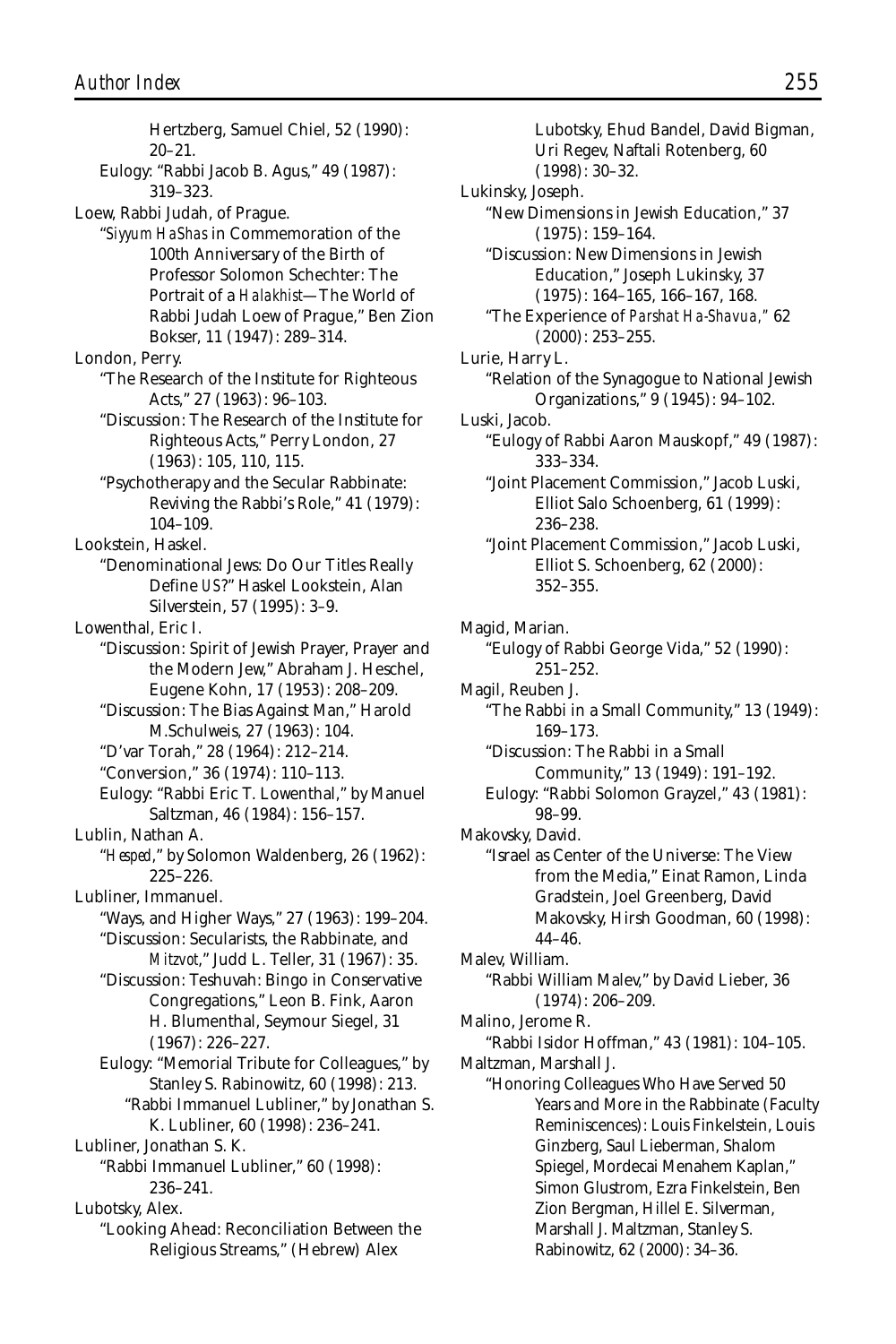- Maltzman, Marshall J. *(cont'd.)*
	- Eulogies: "Rabbi Sidney Steiman," 39 (1977): 128–129. "In Memoriam," 39 (1977): 130–132.
- Mandelbaum, Bernard.
	- "Religion and Public Education," 20 (1956): 121–129.
	- "A Special Ingredient: The Heritage of Solomon Schechter," 27 (1963): 1–20.
	- "Discussion: The Bias Against Man, The Research of the Institute for Righteous Acts," Harold M. Schulweis, Perry London, 27 (1963): 104–105.
	- "Discussion: The Impact of the Conservative Movement in Israel, The Impressions of One Rabbi After a Year in Israel," Myron Fenster, Simcha Kling, 28 (1964): 45–46.
	- "Discussion: Being a Conservative Rabbi in Israel: The Agony and the Ecstasy," Philip Spectre, Jonathan Perlman, Michael Graetz, Robert Harris, Moshe Re'em, Matt Futterman, Natan Irwin Birnbaum, Levi Ha-Levi, Joseph Heckelman, Yossef Green, Moshe Tutnauer, 50 (1988): 46.

Mandl, Herbert J.

- "Discussion: Membership Committee Report" (report includes roll call on permitting a female rabbi to join), Amos W. Miller, Arnold M. Goodman, 45 (1983): 245–246.
- "Discussion: Membership Committee Report" (including discussion on permitting a female rabbi to join), Ludwig Nadelmann, Arnold M. Goodman, 46 (1984): 190.
- "Eulogies," by Nathan Kollin, 16 (1952): 226–227. Mantel, Hugo.
	- "Discussion: Needed: A New Zionism to Revive the Moribund Jewish People," Mordecai M. Kaplan, 18 (1954): 194–195.
- Marans, Arnold B.
	- "D'var Torah—Naming a Child After a Living Relative," 54 (1992): 261–264.
- "A Tribute to Laura Schwab," 57 (1995): 29–31. Marcus, Ivan G.
- "The Dynamics of *Ashkenaz* and Its People— Centered Authority," 54 (1992): 129–138. Marcus, Joseph.
- "Rabbi Joseph Marcus" (Hebrew), by Hyman R. Rabinowitz, 37 (1975): 247–248.
- Margolies, Morris B.
	- "The Role of the Jewish Chaplain in the Armed Forces," 15 (1951): 189–192.
- "Discussion: The Impact of the Conservative Movement in Israel, The Impressions of One Rabbi After a Year in Israel," Myron Fenster, Simcha Kling, 28 (1964): 47–48. "Discussion: The Rabbinical Assembly Faces the Seventies," Edward M. Gershfield, William H. Lebeau, Hillel E. Silverman, Mayer Abramowitz, 34 (1970): 138–139. Eulogy: "Rabbi Gershon Hadas," 43 (1981): 100–101. Margolis, Elias. "Discussion: 'Traditional Law and Modern Life,' Louis Finkelstein; 'A Reaffirmation of Traditional Judaism,' Max Drob; 'Spiritual Elements in Judaism,' Jacob Kohn, 3 (1929): 53. "The Influence of The Conservative Movement on American Judaism," 3 (1929): 105–114. "President's Message," 5 (1933–38): 64–68. "In Honor of Rabbi Robert Gordis," 10 (1946): 293. Eulogy: "In Memoriam," by C. David Matt, 11 (1947): 372. Margolis, Max Leopold. "In Memoriam," by Alexander Marx, 4 (1930–32): 368–380. Margolis, Morris D. "Eulogies: Abraham Silverstone," 15 (1951): 253–254. "Rabbi Morris D. Margolis," by Sidney S. Guthman, 40 (1978): 208–209. Margolis, Richard J. "Cults: A View from the Inside," 47 (1985): 127–143. Margoshes, Samuel. "Whither American Jewry?" 10 (1946): 258–264. Marker, Jeffrey. "Discussion: Seeking Peace and the Soviet Union," Max Kampelman, 51 (1989): 89. "Discussion: The Renewed Yearning and Search for God: A New Jewish Spirituality?" Neil Gillman, James Fowler, Elliott Abrams, Rodger Kamenetz, Martin S. Cohen, 61 (1999): 37. Marrus, Eliot. "Discussion: Twenty-Five Years After Nostra Aetate: The State of Catholic-Jewish Relations," Jeffrey A. Wohlberg, William Henry Keeler, Mordecai Waxman, 52 (1990): 100. Marshall, James. "The Crisis in Moral and Intellectual

Manello, Carl L.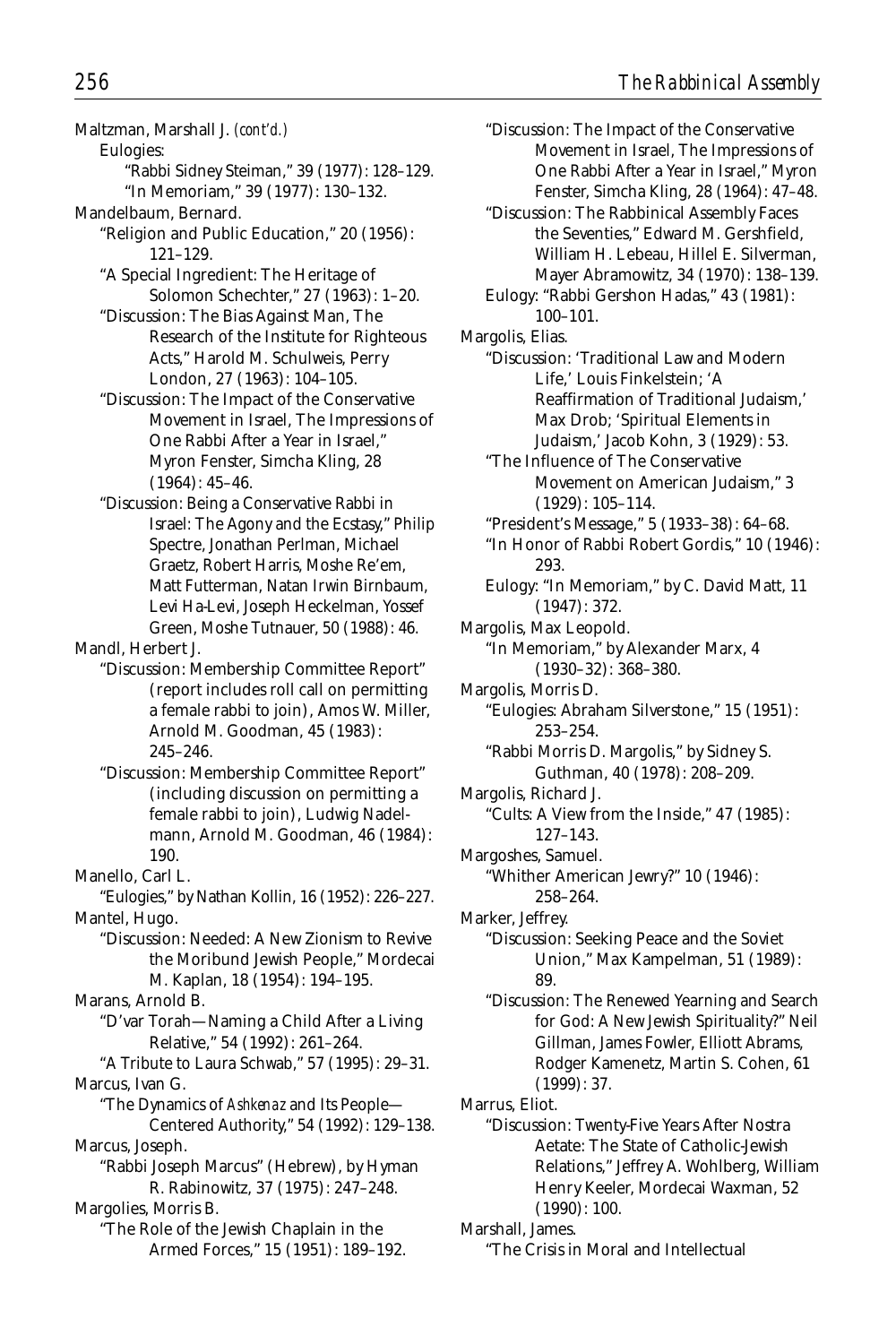Crisis in Moral and Intellectual Leadership," 15 (1951): 156–163. Marx, Alexander. "Symposium on Seminary Expansion Program," 8 (1941–44): 312–316. "Testimonial to Rabbi Louis Finkelstein," 9 (1945): 207–208. "Dr. Lieberman's Contribution to Jewish Scholarship," 12 (1948): 259–271. "Authentic Judaism," Max Arzt, 18 (1954): 158–167. "Our Teachers," Louis Finkelstein, 18 (1954): 168–178. "Ginzberg-Marx Chairs," Abraham M. Heller, 18 (1954): 179–180. Eulogies: "Zebi Perez Chajes," 2 (1928): 183–185. "In Memoriam: Professor Max Leopold Margolis," 4 (1930–32): 368–380. Maslin, Simeon J. "Restructuring the Jewish Community: The Mega-Mergers and the Implications for the Jewish Community" (with greetings), 58 (1996): 107–110. "Greetings," 59 (1997): 96–98. Matt, C. David. "Discussion: Inadequacies in the Status of the Synagogue," Israel Goldstein, 2 (1928): 63–64. "Opening Prayer," 5 (1933–38): xv. "*Siyyum HaShas* in Tribute to Professor Louis Ginzberg," (Poem) 8 (1941–44): 399–400. "To Solomon Schechter on the Centenary of His Birth" (Poem), 11 (1947):  $1-2.$ "Discussion: The Relationship of the American Jewish Community to Israel," S. Joshua Kohn, 13 (1949): 252–253. Eulogies: "Memorial Paper: Menachem M. Eichler," 1 (1927): 89–91. "In Memoriam: A Tribute to Morris Frank: Harry S. Jacobs, Philip Langh, Elias Margolis," 11 (1947): 372–373. "In Memoriam: A Trbute to Herman Abramowitz—Arthur Ginzler—Phineas Isaeli—Raphael Hai Melamed," 12 (1948): 312–314. "A Rabbi Died," (Poem), 13 (1949): 439. "Eulogies," by Julius H. Greenstone, 16 (1952): 228–229. Matt, Daniel. "Rabbi Hershel Matt," 50 (1988): 221–222.

Leadership: Public Education and the

Matt, Hershel Jonah. "Miracle and *B'rakhah*," 27 (1963): 205–207. "Current Experiments in Liturgy," Jules Harlow, Sidney Shankin, Bernard Raskas, Aaron Landes, Everett Gendler, Jack Riemer, Irwin Schild, Hershel Matt, Simcha Kling, Samuel Schafler, 32 (1968): 7–35. "Rite and Ritual," 36 (1974): 177–180. "Discussion: Membership Committee Report" (including discussion on permitting a female rabbi to join), Ludwig Nadelmann, Arnold M. Goodman, 46 (1984): 198. Eulogies: "Rabbi Hershel Matt," by Daniel Matt, 50 (1988): 221–222. "Rabbi Hershel Matt," by Jonathan Matt, 50 (1988): 223–224. Matt, Jonathan. "Rabbi Hershel Matt," 50 (1988): 223–224. Mauskopf, Aaron. "Rabbi Aaron Mauskopf," by Jacob Luski, 49 (1987): 333–334. Mayer, Egon. "Jews by Choice: Their Impact on the Contemporary American Jewish Community," 45 (1983): 57–70. McCarthy, Eugene J., Senator. "An Address at the Rally for Israel," 31 (1967): 160–163. McClellan, Graydon E., Rev. "An Address at the Rally for Israel," 31 (1967): 158–159. Meier, Aryeh. "Lesbian and Gay Jews: Our Needs and Concerns in the Jewish Community," Jonathan Springer, Judy Ribnick, Aryeh Meier, 56 (1994): 202–206. Meir, Golda. "Prime Minister's Address," delivered at the 1971 Convention in Israel. Published in *Beineinu,* Volume 2, Number 1, January 1972. Meirovich, Harvey W. "Judaism on Trial: An Analysis of the Hertz Pentateuch," 49 (1987): 245–257. "On the Life of Rabbi Joseph Hertz," 56 (1994), delivered at the 1994 Convention. Published in *Conservative Judaism,* Vol. 46, No. 4, Summer 1994, as "Reclaiming Chief Rabbi Hertz as a Conservative Jew." "The Rape of Dinah: How Valid is the Feminist Critique?" 60 (1998): 166–167.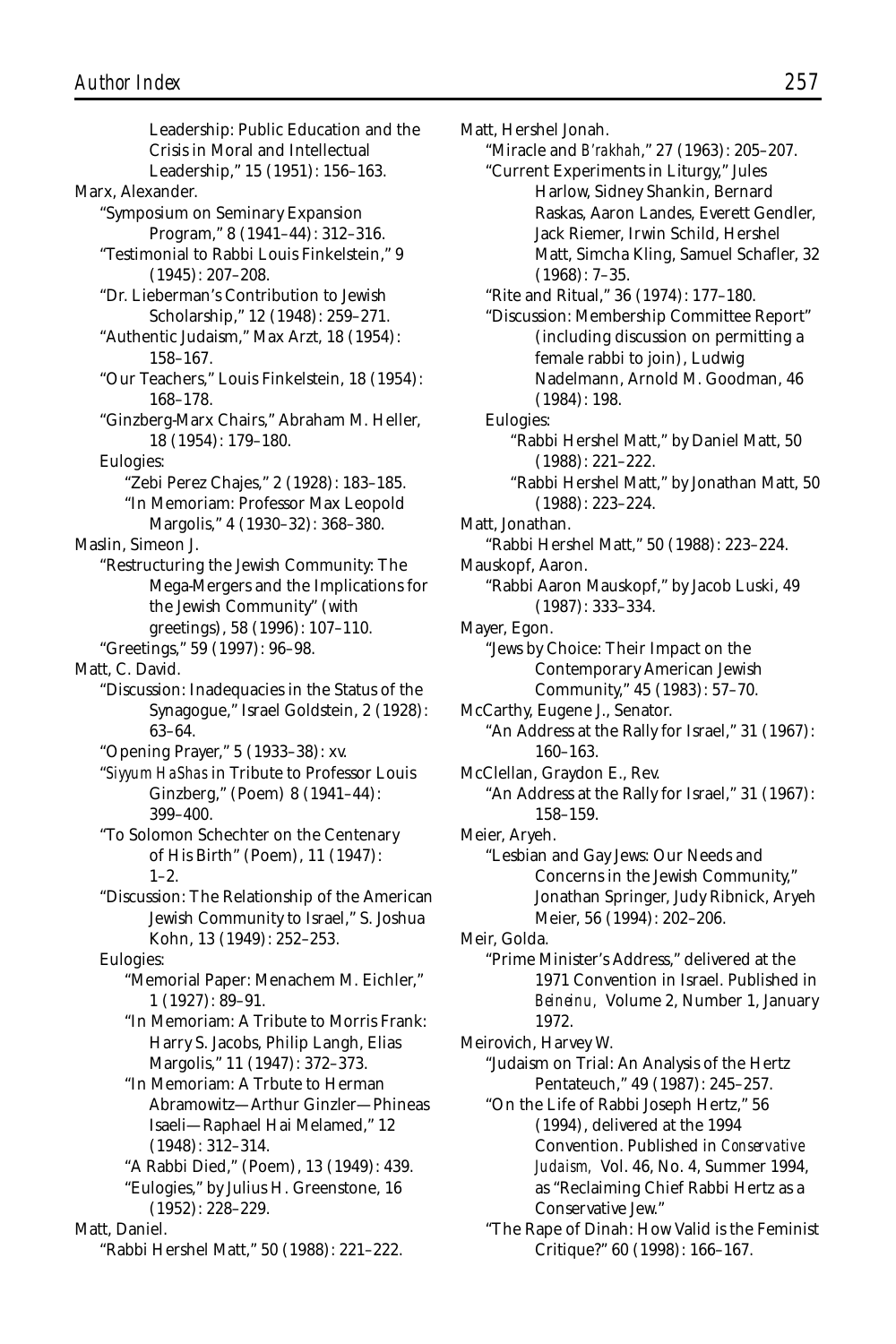Melamed, Raphael. "Tributes to Rabbis Emeriti," Israel H. Levinthal, 11 (1947): 375. "In Memoriam," by C. David Matt, 12 (1948): 313–314. Mendelsohn, Jacob. "*Hesped*," by Harry Halpern, 24 (1960): 254. Menitoff, Michael N. "Welcoming Remarks," 59 (1997): 80–81. Mereminsky, Meyer. "Rabbi Meyer Mereminsky," by Max Vorspan, 36 (1974): 210–213. Mesch, Abraham. "Rabbi Abraham Mesch," by Amram Prero, 27 (1963): 192–195. Messinger, Ruth. "AJWS: American Jews as Global Citizens," 61 (1999): 160–162. Metz, Solomon. "*Hesped*," by Harry Halpern, 24 (1960): 254. Meyer, Isidore S. "In Memory of Departed Colleagues and Their Wives," by Irwin Groner, 55 (1993): 184. Meyer, Marshall T. "Thoughts on Latin America," 47 (1985): 53–62. Eulogy: "Rabbi Marshall Meyer," by Eugene Weiner, 56 (1994): 245–249. Meyerowitz, Allan. "Discussion: The Palestinians and the Middle East," Charles Krauthammer, 51 (1989): 79. Meyers, Joel H. "Introduction of the Executive Director-Elect of the Rabbinical Assembly," Kassel Abelson, Joel H. Meyers, 51 (1989): 22–24. "Report of the Executive Director," 52 (1990): 55–59. "Report of the Executive Vice-President," 53 (1991): 56–62. "Report of the Executive Vice-President," 54 (1992): 14–18. "Talmud Torah: In Tribute to Rabbi Jules Harlow," Efry Spectre, Yochanan Muffs, Israel N. Silverman, Lawrence Hoffman, Aharon Appelfeld, Ilana Harlow, Joel Meyers, Jules Harlow, (includes film clip of Louis Finkelstein), 56 (1994): 57–60. "Report of the Executive Vice-President," 56 (1994): 105–109. "Report of the Executive Vice-President," 57 (1995): 95–103. "Report of the Executive Vice-President," 58

(1996): 61–68.

"Report of the Executive Vice-President," 61 (1999): 223–229. "Report of the Executive Vice-President," 62 (2000): 339–343. Michaels, James R. "Discussion: Resolutions Adopted" (includes reaffirmation of matrilineal descent and issues of conversion), 48 (1986): 318–319. "Discussion: Seeking Peace and the Soviet Union," Max Kampelman, 51 (1989): 86. "Making the Sick Well, and the Healthy Better," 54 (1992): 156–157. Michelson, A. Elihu. "Discussion: The Relationship of the Rabbi to National Organizations," Morris Adler, 7 (1940): 105–106. Milgrom, Jacob. "Discussion: Report on the Committee of Jewish Law and Standards," 19 (1955): 37–40. "*Pesah* in Four Acts: The Inner Biblical Evolution," 60 (1998): 187. Eulogy: "Rabbi Abraham Ezra Millgram," 60 (1998): 242–243. Miller, Alan W. "Towards a Philosophy of Conservative Judaism," Alan W. Miller, Wilfred Shuchat, 42 (1980): 44–77. "The Psychodynamics of the Congregation and the Rabbi," 52 (1990), delivered at the 1990 Convention. Published in *Conservative Judaism* 43, No. 2, Winter 1991. Miller, Amos W. "Discussion: Membership Committee Report" (report includes roll call on permitting a female rabbi to join), Amos W. Miller, Arnold M. Goodman, 45 (1983): 218–219. Miller, Avis. "Letting a Fresh Wind Blow Through Your Synagogue," 54 (1992): 153–155. Miller, Joseph. "Opening Prayer," 5 (1933–38): 352. "Joseph Miller: Eulogy," by Abraham M. Heller, 32 (1968): 196–198. Millgram, Abraham E. "Discussion: The Rabbi in Education," 10 (1946): 169–172, 179–180. "Rabbis as Educational Statesmen," 19 (1955): 204–214. "Meaningful Prayer for Our Children," 23 (1959): 49–70.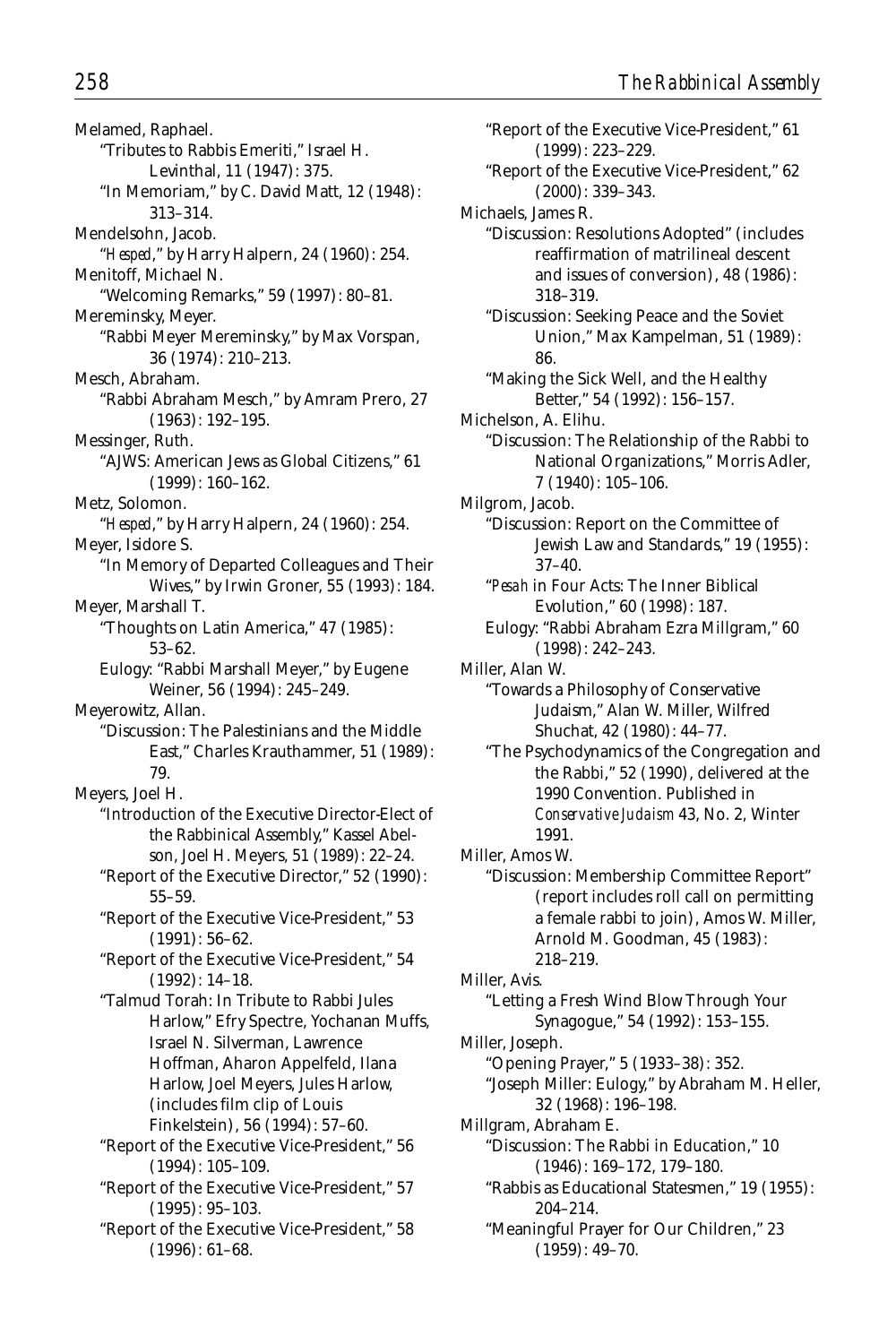Eulogies: "Rabbi S. Joshua Kohn," 44 (1982): 158–159. "Memorial Tribute for Colleagues," by Stanley S. Rabinowitz, 60 (1998): 213. "Rabbi Abraham Ezra Millgram," by Jacob Milgrom, 60 (1998): 242–243. Mindick, Burton. "Discussion: The Pulpit as an Instrument of Theological Thinking," Louis Jacobs, David Wolf Silverman, 23 (1969): 39–40. Minkin, Jacob S. "*Hesped*," by Solomon Waldenberg, 26 (1962): 225–226. Mirelman, Victor A. "Jews in Latin America," 47 (1985): 113. Mittleman, Alan. "Permissibility of Doubt in the Thought of Rabbi Joseph Albo," 59 (1997): 136–137. Mogilner, David. "Eulogy of Rabbi David Mogilner," by Dr. Daniel Elazar, 38 (1976): 279–280. Moline, Jack. "Discussion: Membership Committee Report" (report includes roll call on permitting a female rabbi to join), Amos W. Miller, Arnold M. Goodman, 45 (1983): 241. Monson, Michael. "Rabbi Joel Geffen," 51 (1989): 303–306. "In Memory of Colleagues," 51 (1989): 317–319. "Rabbi Zev K. Nelson," 60 (1998): 244–245. Monson, Rela Geffen. "Women's Role in the Family and Society," 40 (1978): 97–99. Montrose, Lawrence. "Rabbi Robert Joel Addison," 46 (1984): 133–137. Morgenstern, Julian. "Greetings," 5 (1933–38): 355–357. Morgenthau, Hans. "The Future of Israel," 36 (1974): 1–7. Morhaim, Abraham. "Rabbi Peretz Halpern," 50 (1988): 212–214. Morris, Alan. "Discussion: The Future of the Arab Community in Israel," Jack Cohen, Shukri Abed, Majda Saroujie, Hashem Muhammud, Shehadeh Shehadeh, 50 (1988): 146–147. Moses, Lionel. "Centralization of *Halakhic* Authority: In Defense of the Authority of the

Committee on Jewish Law and Standards," 55 (1993): 33–39. Moseson, David. "Discussion: Report of the Executive Vice-President," Wolfe Kelman, 26 (1962): 126. Moseson, Isaac. "Rabbi Isaac Moseson," by Hilel Rudavsky, 58 (1996): 222–223. Moseson, Solomon I. "*Hesped*," by Solomon Waldenberg, 26 (1962): 225–226. Moss, Louis J. "Greetings," 6 (1939): 13–18. Muffs, Yochanan. "The Lesson of the Almond Tree: Talmud Torah: In Tribute to Rabbi Jules Harlow," Efry Spectre, Yochanan Muffs, Israel N. Silverman, Lawrence Hoffman, Aharon Appelfeld, Ilana Harlow, Joel Meyers, Jules Harlow, (includes film clip of Louis Finkelstein), 56 (1994): 32–34. Muhammid, Hashem. "The Future of the Arab Community in Israel," Jack Cohen, Shukri Abed, Majda Saroujie, Hashem Muhammud, Shehadeh Shehadeh, 50 (1988): 131–132. "Discussion: The Future of the Arab Community in Israel," Jack Cohen, Shukri Abed, Majda Saroujie, Hashem Muhammud, Shehadeh Shehadeh, 50 (1988): 137, 137–138, 141, 142–143, 143, 145, 148. Mushkin, Ben Zion. "Israelis Confront Issues of Life from a Masorti Perspective," Victor Hoffman, Ben Zion Mushkin, Ze'ev Anolik, Shula Piora, Bernie Green, Motti Laksman, 50 (1988): 152, 154–156, 158–159, 160–161, 162, 164, 165–166. Musleah, Ezekiel N. "Leon H. Elmaleh: Eulogy," 35 (1973): 114–116. Musleah, Rahel. "Jewish Calcutta through Music and Memory," 62 (2000): 277–288. Nadelmann, Ludwig. "Discussion: The Jewish Theological Seminary of America: An Evaluation," Simon Greenberg, 24 (1960): 161–162. "Discussion: The Bias Against Man, The Research of the Institute for Righteous Acts," Harold M. Schulweis, Perry

London, 27 (1963): 115–117.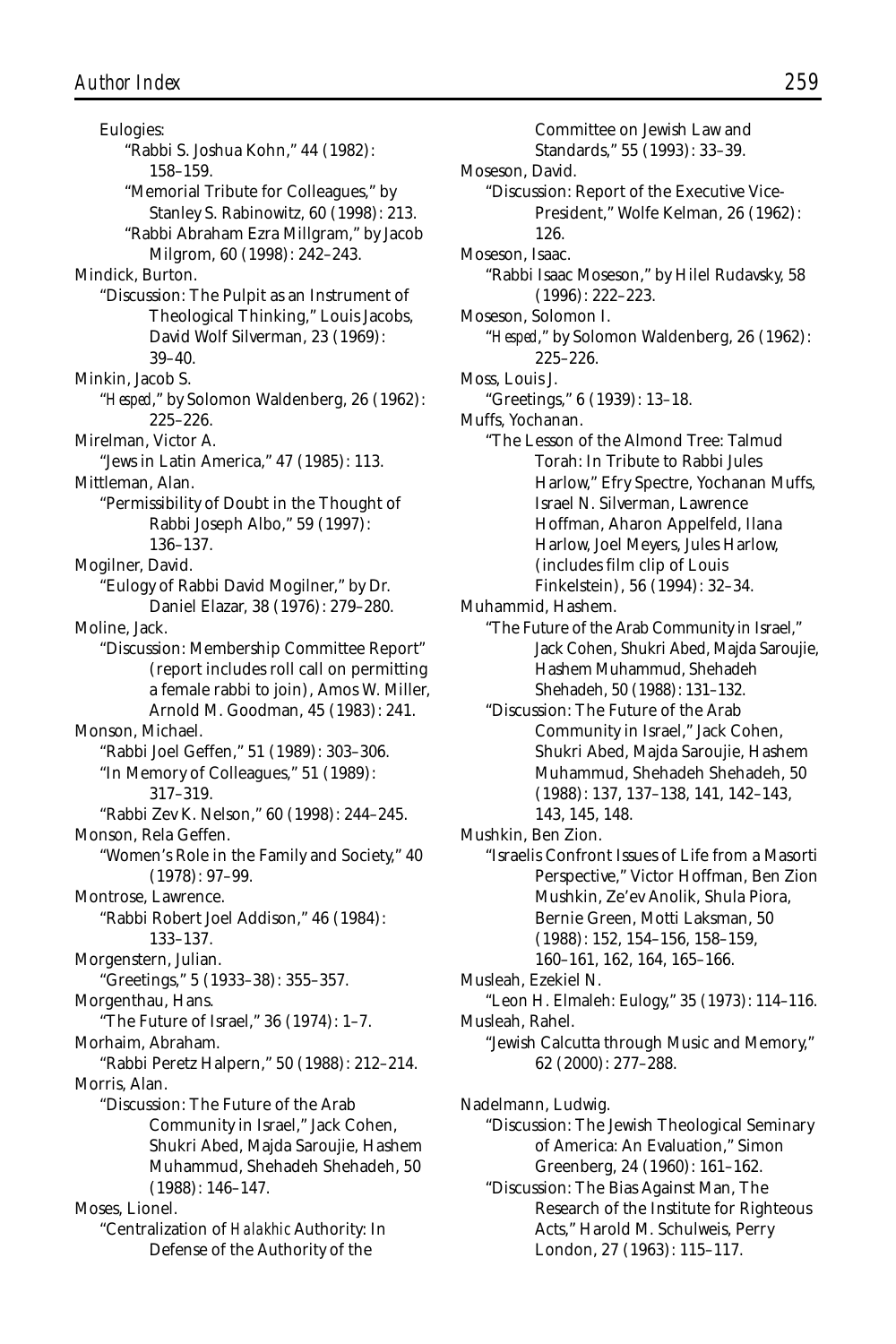Nadelmann, Ludwig *(cont'd.)*

- "Discussion: Secularists, the Rabbinate, and *Mitzvot*," Judd L. Teller, 31 (1967): 31–32.
- "Discussion: Alternatives in Jewish Education," Stanley Rabinowitz, Morton Siegel, 34 (1970): 78–79.
- "Discussion: Adult Jewish Education Reconsidered," Simon Noveck, 42 (1980): 190–191.
- "Discussion: Membership Committee Report" (report includes roll call on permitting a female rabbi to join), Amos W. Miller, Arnold M. Goodman, 45 (1983): 231.
- "Mordecai Kaplan's Challenge to the Rabbinate," 46 (1984): 69–75.
- "Membership Committee Report" (including discussion on permitting a female rabbi to join), Ludwig Nadelmann, Arnold M. Goodman, 46 (1984): 187–188, 201.
- Eulogy: "Rabbi Ludwig Nadelmann," by Wolfe Kelman, 49 (1987): 335–336.

Nadich, Judah.

- "Discussion: The Rabbi and the Interfaith Movement," David A. Goldstein, 7 (1940): 116–119.
- "Discussion: Presidential Address," Eli A. Bohnen, 31 (1967): 10, 11–12.
- "Discussion: The *Eretz Yisrael* Dimension," Moshe Davis, Samuel Schafler, David Clayman, 34 (1970): 53–54.
- "Presidential Address," 35 (1973): 11–19.
- "Presidential Address," 36 (1974): 20–31.
- "Banquet Remarks," 36 (1974): 66–69.
- "Adult Education," 37 (1975): 127–134.
- "Discussion: Adult Education," Judah Nadich, 37 (1975): 135, 136–137.
- "Mixed Marriage," 40 (1978): 87–96.
- "In Honor of Jewish Chaplains," 40 (1978): 147–148.
- "Planning for Retirement," 49 (1987): 170–176.
- "In Celebration: Honoring Rabbi Wolfe Kelman," Irwin Groner, Judah Nadich, Marc H. Tanenbaum, Morton Leifman, Levi Weiman-Kelman, 52 (1990): 62–64.
- Eulogies: "Rabbi Joseph Zeitlin," 52 (1990): 253–254.
	- "In Memory of Colleagues and Their Wives," 56 (1994): 262–265.
	- "Rabbi Baruch Silverstein," by Philip Silverstein, Judah Nadich, 58 (1996): 232.

Nash, Michael.

"Futuristic Jewish Communities," 36 (1974): 78, 79, 86, 90–91, 93.

Nativ, Gil. "*Amoraim* in Babylonia and in Palestine: A Model of Interdependence," 56 (1994): 144–146. "Challenge, Choice, and Change: Problems and Progress in Israeli Pluralism," Simkha Y. Weintraub, Gil Nativ, 57 (1995): 141–144. "Introduction to A. B. Yehoshua," 59 (1997): 113–114. "Tribute to Rabbinical Assembly Members Who Have Served in Israel's Wars," 60 (1998): 13–14. Neiman, Bennett A. "Eulogy of Rabbi Arnold Asher," 41 (1979): 252–253. Neimand, Louis. "Rabbi Louis Neimand," by Yonah H. Geller, 39 (1977): 119–120. Nelson, David. "Rabbi Max Weine," 48 (1986): 293–295. Nelson, Harry. "A Chaplain's Pulpit," 8 (1941–44): 200–206. "Report on Chaplaincy Availability Board," 8 (1941–44): 342–343. Eulogy: "Harry Nelson: Eulogy," by Henry Sosland, 29 (1965): 145–148. Nelson, Zev K. "Report of the Steering Committee," 23 (1959): 109–112. "Discussion: Manpower for Conservative Judaism," Eli Ginzberg, 24 (1960): 36–38. Eulogy: "Rabbi Benjamin H. Tumim," 46 (1984): 170–172. "Memorial Tribute for Colleagues," by Stanley S. Rabinowitz, 60 (1998): 213. "Rabbi Zev K. Nelson," by Michael Monson, 60 (1998): 244–245. Netanyahu, Benjamin, Hon. "Address," (Hebrew), 60 (1998): 109–114. Neufeld, Edward. "In Memory of Colleagues," by Michael Monson, LI (1989): 317. Neulander, Arthur H. "Report on Chaplaincy Availability Board," 8 (1941–44): 346–347. "Discussion: Training of Teaching and Leadership Personnel," Mordecai M. Kaplan, 8 (1941–44): 348–350. "*Siyyum HaShas* in Tribute to Professor Louis Ginzberg," 8 (1941–44): 383. "Placement Committee Report and Discussion," 9 (1945): 22, 23.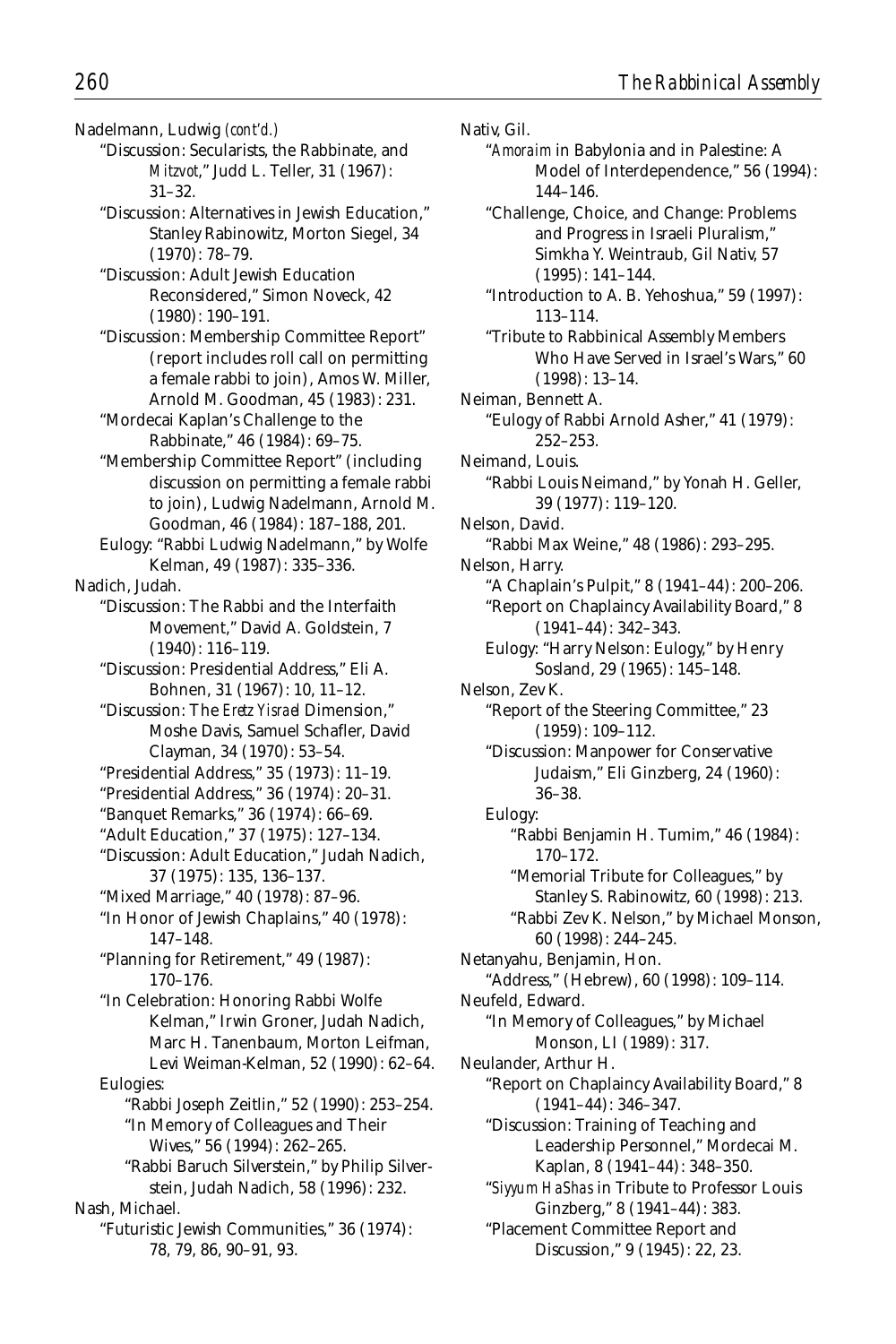"Discussion: Resolutions," Israel M. Goldman, Eli A. Bohnen, Sanders A. Tofield, Jeremiah Berman, Arthur H. Neulander, 11 (1947): 110–118.

"Responsum on the Sabbath," Morris Adler, Jacob Agus, Theodore Friedman, Arthur H. Neulander, 14 (1950): 165–171.

"Report of the Committee on Jewish Law and Standards," 19 (1955): 31–33.

"Report of the Committee on Jewish Law and Standards," 20 (1956): 29–32.

"Report of the Committee on Jewish Law and Standards," 21 (1957): 27–28.

"Report of the Committee on Jewish Law and Standards," 23 (1959): 114–121.

Eulogy: "Rabbi Arthur Neulander," by Fred Neulander, 50 (1988): 225–228.

Neulander, Fred.

"Rabbi Arthur Neulander," 50 (1988): 225–228.

Neuman, Abraham A.

"Discussion: 'Traditional Law and Modern Life,' Louis Finkelstein; 'A Reaffirmation of Traditional Judaism,' Max Drob; 'Spiritual Elements in Judaism,' Jacob Kohn, 3 (1929): 52–53.

Neumann, Emanuel.

"The Zionist Scene—An Outlook for the Future: The Role of American Jewry," 11 (1947): 170–186.

Newman, Jacob J.

"Eulogy of Rabbi Jacob J. Newman," by Abraham Nowak, 38 (1976): 281–282.

Newman, Louis. "New Directions in Jewish Education: A Response," 33 (1969): 101–105.

Norton, Larry, Dr.

"Response: Award Presentation," Harlan J. Wechsler, 62 (2000): 20–24.

Novak, David.

"Euthanasia in Jewish Law," 36 (1974): 48–58. "Discussion: Resolutions," Rabbinical Assembly, 37 (1975): 276.

"Introductory Remarks for *Siyyum HaShas* (Hebrew)," 41 (1979): 295–297.

"*Kallah* on *Halakhah:* Can *Halakhah* Be Both Authoritative and Changing?" 42 (1980): 370–375.

"Discussion: Membership Committee Report" (report includes roll call on permitting a female rabbi to join), Amos W. Miller, Arnold M. Goodman, 45 (1983): 220–223.

"Discussion: Membership Committee Report"

(including discussion on permitting a female rabbi to join), Ludwig Nadelmann, Arnold M. Goodman, 46 (1984): 196–197. Noveck, Simon. "New Trends in Adult Jewish Education," 18 (1954): 201–212. "Sermons on the Personal Life," 20 (1956): 192–212. "Adult Jewish Education Reconsidered," 42 (1980): 183–190. "Discussion: Adult Jewish Education Reconsidered," Simon Noveck, 42 (1980): 197–200. Eulogy: "Rabbi Abraham Nowak," 39 (1977): 121–125. Novick, Daniel. "Rabbi Moses Rosenthal," 54 (1992): 295–297. Nowak, Abraham. "In Memoriam: Rabbi Hyman Solomon," 4 (1930–32): 110–112. "Eulogies: Nathan Blechman," 16 (1952): 220. "Norman Siegel: Eulogy," 35 (1973): 134–136. "Rabbi Jacob J. Newman," 38 (1976): 281–282. "Rabbi Abraham Nowak," by Simon Noveck, 39 (1977): 121–125. O'Connor, John J., Cardinal. "Eulogy of Rabbi Marc Tanenbaum," by Georgette Bennett, Cardinal John J. O'Connor, 55 (1993): 175–176. Ofseyer, Jordan S. "A Jew at the Buckle of the Bible Belt," 45 (1983): 157–160. Eulogy: "In Memory of Martin Luther King, Jr.," 49 (1987): 61–65. Olan, Levi A. "Our Common Agenda," 33 (1969): 55–62. Oleisky, Arthur. "Discussion: Membership Committee Report" (report includes roll call on permitting a female rabbi to join), Amos W. Miller, Arnold M. Goodman, 45 (1983): 234. "Discussion: Israelis Confront Issues of Life from a Masorti Perspective," Victor Hoffman, Ben Zion Mushkin, Ze'ev Anolik, Shula Piora, Bernie Green, Motti Laksman, 50 (1988): 164. "Discussion: The Palestinians and the Middle East," Charles Krauthammer, 51 (1989): 72. "Instruments of Comfort," 54 (1992): 186–188. "Teaching Conservative Judaism to Your Board," 57 (1995): 149–150. "D'var Torah," 61 (1999): 173–175.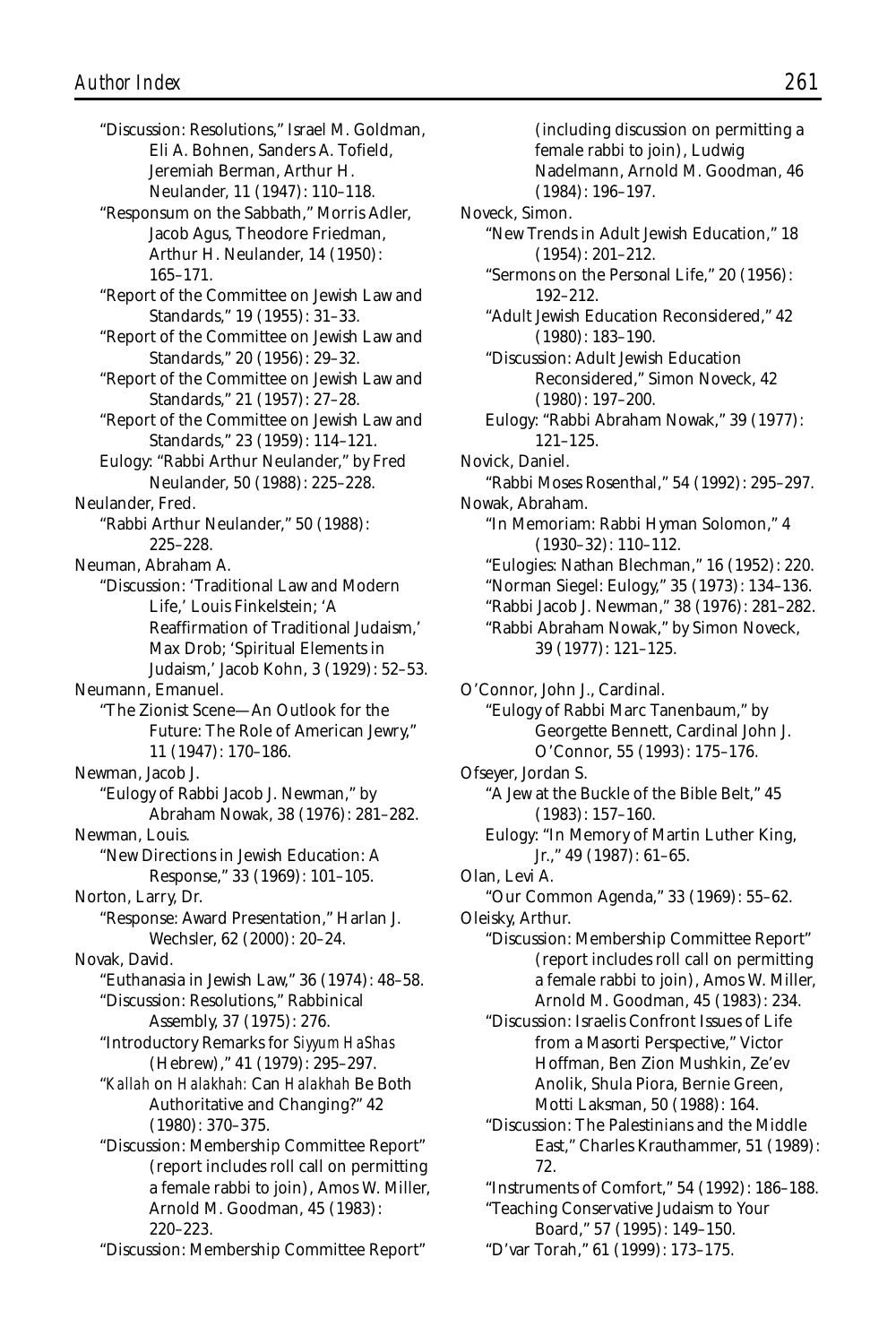Oler, Abraham. "Rabbi Abraham Oler," by I. David Oler, 38 (1976): 283–284. Oler, I. David. "Discussion: Membership Committee Report" (including discussion on permitting a female rabbi to join), Ludwig Nadelmann, Arnold M. Goodman, 46 (1984): 190. "Our Soviet Brethren," 48 (1986): 86–90. "Operational Theology and Psychotherapy: A New Perspective in Pastoral Counseling," 57 (1995): 145–148. Eulogy: "Rabbi Abraham Oler," 38 (1976): 283–284. Olshansky, Bernard. "The CJF-UJA and WZO-JAFI Restructuring," Bernard Olshansky, Shoshana Cardin, 58 (1996): 113–117. Orenstein, Jehiel. "Discussion: Membership Committee Report" (report includes roll call on permitting a female rabbi to join), Amos W. Miller, Arnold M. Goodman, 45 (1983): 227–228. "Discussion: The Renewed Yearning and Search for God: A New Jewish Spirituality?" Neil Gillman, James Fowler, Elliott Abrams, Rodger Kamenetz, Martin S. Cohen, 61 (1999): 36. Ostow, Mortimer, Dr. "Eulogy of Rabbi Gerson D. Cohen," 54 (1992): 273–277. Ostrin, Asher. "Shifting Jewish Demography," (Hebrew), Shmuel Szteinhendler, Jonathan Wittenberg, Bea Wyler, Asher Ostrin, 60 (1998): 98–99. Ostrovsky, Raphael. "Eulogy of Rabbi Frank David Plotke," 57 (1995): 199–201. Panitz, David H. "Eulogy of Rabbi David H. Panitz," by Michael Panitz, 53 (1991): 188–190. Panitz, Jonathan. "Discussion: Judaism and the Ethics of War," Everett Gendler, Reuven Kimelman, Elliott Levitas, 49 (1987): 35. Panitz, Michael. "Medicine and Religion in Early—Modern Jewish Thought," 53 (1991): 71–74. Eulogy: "Rabbi David H. Panitz," 53 (1991): 188–190.

Pappenheim, Albert. "Rabbi Albert Pappenheim," by Erwin Schild, 46 (1984): 158–164. Parzen, Herbert. "Committee on Refugee Rabbis," 6 (1939): 63–65. "Discussion: How Can Religion Make the Home and Family Life More Effective?" William P. Greenfeld, 7 (1940): 210–211. Eulogy: "Rabbi Herbert Parzen," by Irwin Groner, 48 (1986): 279–280. Pearl, Aaron. "Discussion: An Evaluation of the Ecumenical Movement," Ben Zion Bokser, George Higgins, David R. Hunter, 31 (1967): 143. Pearl, Chaim. "A Reflection on the Centennial of Martin Buber," 40 (1978): 191–194. Eulogy: "Rabbi Chaim Pearl," by Lee Levine, 58 (1996): 224–227. Pearlmutter, Fischel A. "Discussion: Resolutions," Rabbinical Assembly, 37 (1975): 273, 274–275. "Discussion: Membership Committee Report" (report includes roll call on permitting a female rabbi to join), Amos W. Miller, Arnold M. Goodman, 45 (1983): 223–225. Eulogy: "Rabbi Fishel A. Pearlmutter," by David Blumenfeld, Marvin L. Labinger, 46 (1984): 165–169. Pearlstein, Aaron S. "Rabbinic Finances," 49 (1987): 291–298. Eulogy: "Rabbi Aaron Shimon Yitshak Pearlstein," by Jeffrey A. Wohlberg, 61 (1999): 183, 207–210. Pekarsky, Maurice B. "Religion in Israel," 20 (1956): 99–110. Pelberg, Abraham. "Eulogy of Rabbi Baruch Katz," 38 (1976): 273–274. Peli, Pinchas HaCohen. "The Future of Israel," 36 (1974): 9–19. "With Whom May We Pray? An Examination of the Dynamics between *Halakhah* and Meta-*Halakhah*," (Hebrew), 42 (1980): 319–332. Penner, Samuel. "Discussion: New Trends in Adult Education," Simon Noveck, 18 (1954): 213–214, 216–217. "Discussion: Science, Society, and the Jewish Tradition," Asher Bar-Zev, 41 (1979): 210.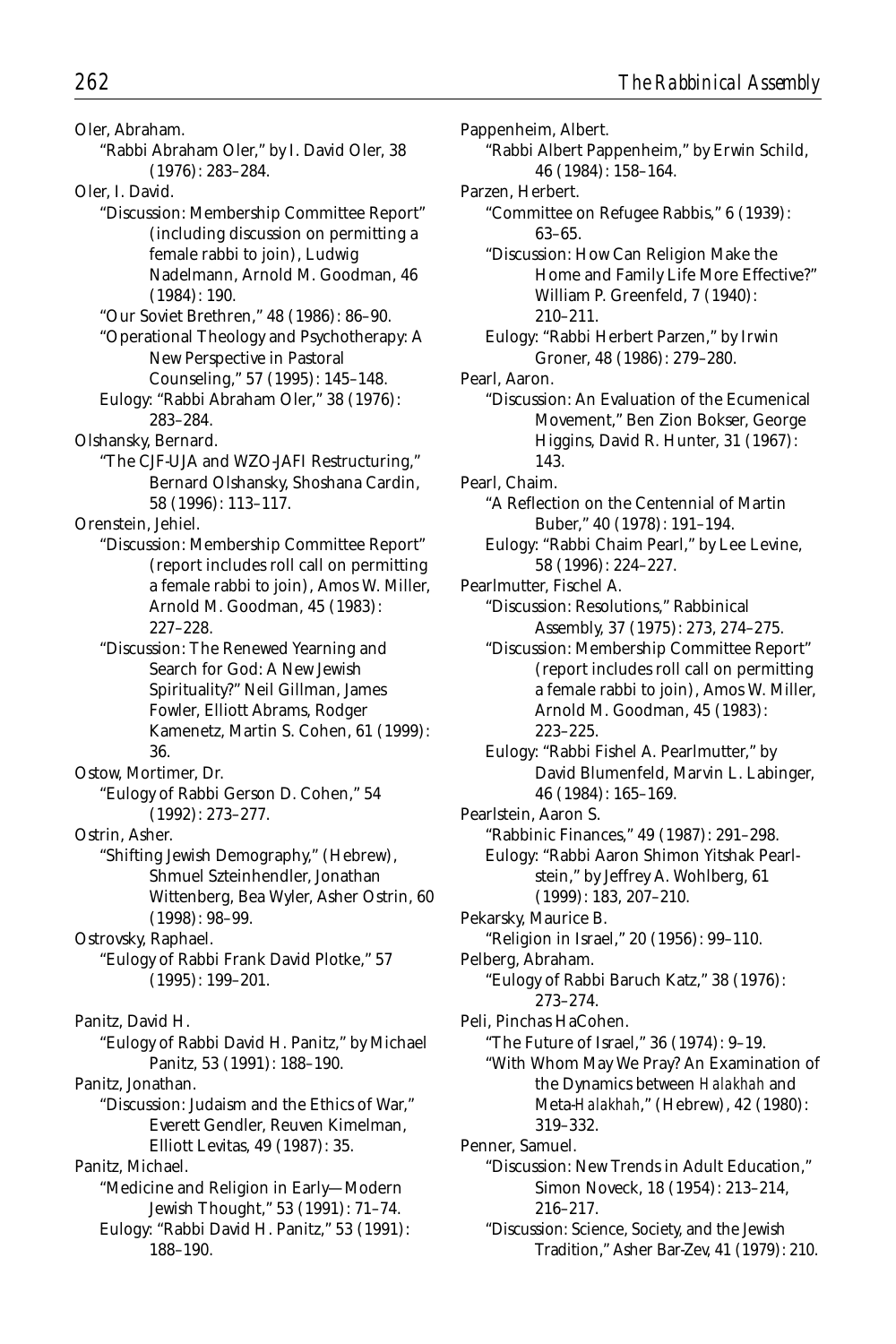Eulogies: "In Memoriam: Rabbi Frank Goldenberg," 10 (1946): 241–243. "Rabbi Samuel Penner," by Melvin Weinman, 49 (1987): 337–340. Perelmuter, Hayim Goren. "Eulogy of Rabbi Lawrence Charney," 60 (1998): 215–216. Perelmuter, Mayer. "Rabbi Benjamin A. Daskal," 37 (1975): 235–238. Peres, Shimon, Hon. "Ethical Challenges to Jewish Life," delivered at the 1971 Convention in Israel. Published in *Beineinu,* Volume 2, Number 1, January 1972. "What is a Jewish Dream?" 50 (1988): 16–20. Perkins, Carl M. "The Challenges and Appeals of *Keruv* in a Conservative Context," 62 (2000): 292–295. Perlman, Jonathan. "Being a Conservative Rabbi in Israel: The Agony and the Ecstasy," Philip Spectre, Jonathan Perlman, Michael Graetz, Robert Harris, Moshe Re'em, Matt Futterman, Natan Irwin Birnbaum, Levi Ha-Levi, Joseph Heckelman, Yossef Green, Moshe Tutnauer, 50 (1988): 29–30. "Discussion: Being a Conservative Rabbi in Israel: The Agony and the Ecstasy," Philip Spectre, Jonathan Perlman, Michael Graetz, Robert Harris, Moshe Re'em, Matt Futterman, Natan Irwin Birnbaum, Levi Ha-Levi, Joseph Heckelman, Yossef Green, Moshe Tutnauer, 50 (1988): 46–47. "On Serving Our People in Israel," 51 (1989): 290–292. Perlman, Irving. "Rabbi Irving Perlman," by Harold S. Kushner, 44 (1982): 160–161. Petegorsky, David. "Discussion: Jewish Unity in America," Ira Eisenstein, 16 (1952): 169–178. Petuchowski, Jakob J., Dr. "Reflections of a Liturgist," 48 (1986): 4–13. Eulogy: "Rabbi Phillip Sigal," 48 (1986): 281–283. Pfeffer, Leo. "Church and State," 27 (1963): 146–154. Pickholtz, Morris. "Rabbi Abraham Horvitz," 43 (1981): 106. Pincus, Philip. "Rabbi Philip Pincus," by Arnold M. Turchick, 44 (1982): 162–163.

Piora, Shula. "Israelis Confront Issues of Life from a Masorti Perspective," Victor Hoffman, Ben Zion Mushkin, Ze'ev Anolik, Shula Piora, Bernie Green, Motti Laksman, 50 (1988): 153, 156–157, 161, 163, 165. Plaut, W. Gunther. "An Address" (regarding a national Beth Din, conversion, and intermarriage), 47 (1985): 45–52. Plotke, Frank David. "Interesting Synagogue Activities—Judaism On the Air," 9 (1945): 84–85. Eulogy: "Rabbi Frank David Plotke," by Raphael Ostrovsky, 57 (1995): 199–201. Plotkin, Benjamin. "Present Day Plans for World Peace," 4 (1930–32): 313–321. "The Rabbi as Preacher: Changing Techniques," 10 (1946): 92–94, 102. Plotkin, Paul. "Discussion: Membership Committee Report" (report includes roll call on permitting a female rabbi to join), Amos W. Miller, Arnold M. Goodman, 45 (1983): 245. Eulogy: "Rabbi Hyman Chanover," 61 (1999): 183, 190–193. Pohl, Philip. "The Ruah of the Luah," Philip Pohl, Kenneth S. Goldrich, 56 (1994): 209–210. Polish, David. "Eulogy of Rabbi Philip Lipis," 39 (1977): 112–113. Pollak, George. "Discussion: The Role of the Rabbinate in Elementary and Secondary Jewish Education," Simon Greenberg, 26 (1962): 34–35. "Discussion: War and Peace," Mordecai M. Kaplan, William C. Davidon, Herman Kahn, 27 (1963): 78. "Curriculum Development," 37 (1975): 171–176. Poplack, Kenneth D. "Memorial Tribute for Colleagues," by Stanley S. Rabinowitz, 60 (1998): 213. "Rabbi Kenneth D. Poplack," by Elliott T. Spar, 60 (1998): 246. Porath, Jonathan D. "Programming New Holidays," 39 (1977): 84–93. "Discussion: Membership Committee Report" (including discussion on permitting a female rabbi to join), Ludwig Nadelmann, Arnold M. Goodman, 46 (1984): 199–200.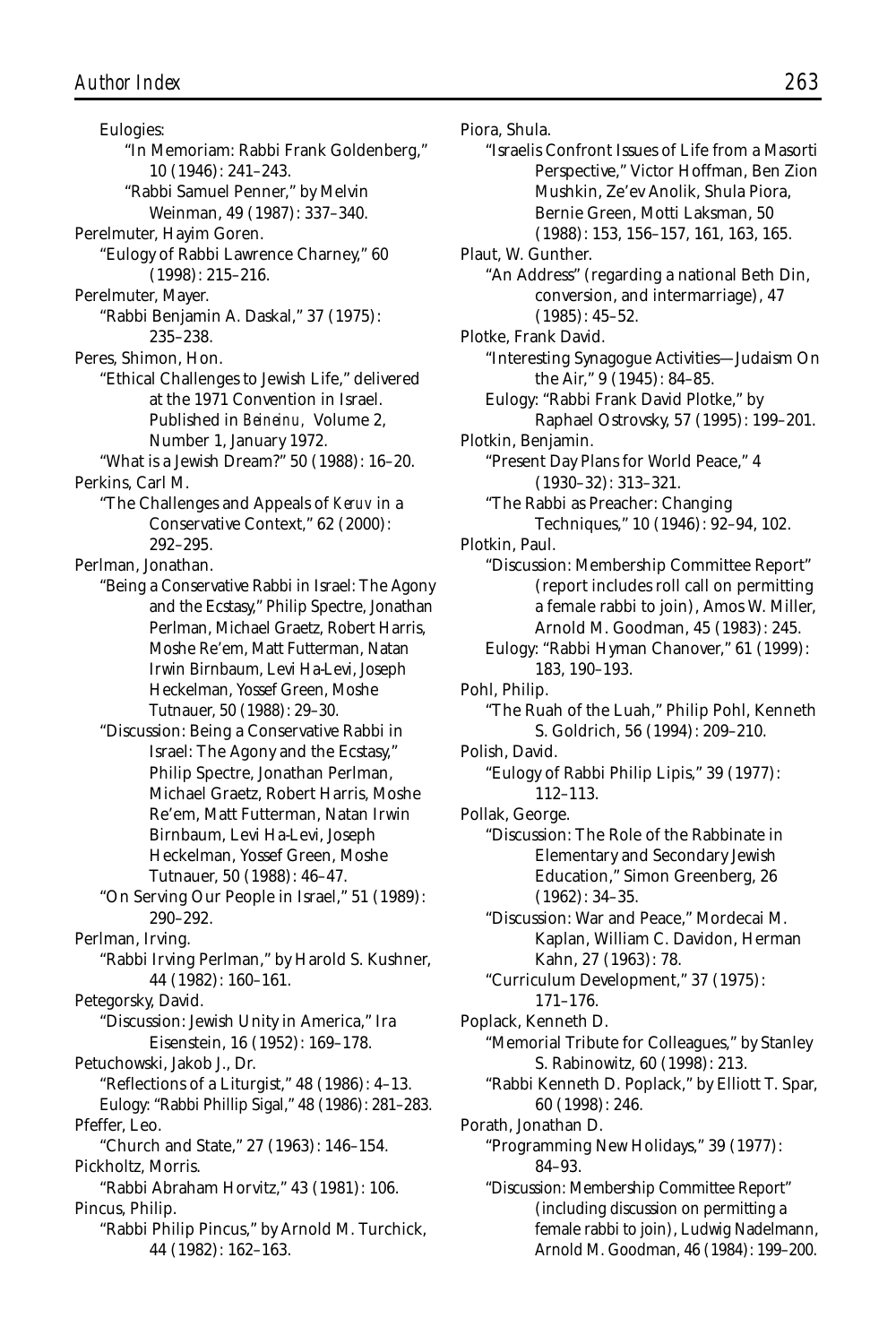Porten, Bezalel. "Biblical Style as a Key to Meaning," 38 (1976): 229–234. Portnoy, Herschel. "Discussion: Membership Committee Report" (report includes roll call on permitting a female rabbi to join), Amos W. Miller, Arnold M. Goodman, 45 (1983): 242–243. Posner, Rhoda K. "Project *Chuppah:* Good Starts for Jewish Marriages," 61 (1999): 163–164. Potok, Chaim. "Eulogy of Rabbi Simon Potok," 59 (1997): 214–215. Potok, Simon. "Discussion: Membership Committee Report" (including discussion on permitting a female rabbi to join), Ludwig Nadelmann, Arnold M. Goodman, 46 (1984): 199, 200. Eulogy: "Rabbi Simon Potok," by Chaim Potok, 59 (1997): 214–215. Prell, Riv Ellen, Dr. "Choice and Memory: Conservative Synagogue Cultures and the Rabbinic Role," 59 (1997): 49–56. Prero, Amram. "Discussion: Adult Education," Judah Nadich, 37 (1975): 138. Eulogies: "Rabbi Arthur Bluhm—Rabbi Abraham Mesch," 27 (1963): 192–195. "Rabbi Amram Prero" (self-composed), 54 (1992): 287–289. Pressman, Daniel J. "Honoring Rabbis on the Fiftieth Anniversary of Their Ordination," 57 (1995): 47–48. "Implications of the Internet on Communal Jewish Life," Daniel J. Pressman, Gordon Tucker, Michael Starr, Alisen Herman, 58 (1996): 186–187. "Discussion: The Renewed Yearning and Search for God: A New Jewish Spirituality?" Neil Gillman, James Fowler, Elliott Abrams, Rodger Kamenetz, Martin S. Cohen, 61  $(1999) \cdot 38 - 39$ "Discussion: The Halakhic and Ethical Standards to Be Expected of Leaders in Public and Religious Life," Arnold M. Goodman, Samuel Dash, Benjamin Cardin, Elliot N. Dorff, 61 (1999): 119. Pressman, Jacob. "Discussion: Public Education and Religion," Morris Adler, 20 (1956): 141. "Discussion: The Organization of the

American Jewish Community," Israel Goldstein, 24 (1960): 112–113. "Planning the Rabbinic Year," 28 (1964): 195–207. "Discussion: Membership Committee Report" (report includes roll call on permitting a female rabbi to join), Amos W. Miller, Arnold M. Goodman, 45 (1983): 226. "Discussion: The Chancellor and the Cardinal," Alan Silverstein, William Keeler, Ismar Schorsch, 61 (1999): 75. Eulogy: "Rabbi Chaim Grossman," 60 (1998): 230–232. "Rabbi Chaim Grossman," 61 (1999): 183, 201–203. "Rabbi Medalie Wise," 62 (2000): 334–336. Pressman, Marjorie. "Discussion: Behind the Scenes at the White House," Susan Grossman, Wolf Blitzer, 61 (1999): 60. Prince, David. "Rabbi David Prince," by Moshe Samber, 38 (1976): 285. Prinz, Joachim. "An Agenda for the Jewish People," 34 (1970): 15–28. Prombaum, Ephraim. "Discussion: Report of the Social Action Committee," Morris N. Kertzer, 14 (1950): 279. "Discussion: Needed: A New Zionism to Revive the Moribund Jewish People," Mordecai M. Kaplan, 18 (1954): 194. Raab, Albert L. "Eulogy of Rabbi Sidney Bogner," 48 (1986): 259–261. Rabbinical Assembly. (1927–1950) "Program," 1 (1927): vii–viii. "Proceedings of Conference," 1 (1927): 9. "Report of the Pension Committee," Jacob Bosniak, 1 (1927): 12–16. "Resolutions (in Report of the Treasurer)," Max Arzt, 1 (1927): 11–12. "Report of the Placement Committee," Norman Salit, 1 (1927): 16–18. "President's Message," Max Drob, 1 (1927): 19–24. "List of Alumni (of JTS) and Additional Members," 1 (1927): 97–106. "Honorary Alumni of JTS," 1 (1927): 107. "Program and Abstracts of Minutes," 2 (1928): 7–15. "Resolutions (in Abstracts of the Minutes)," 2 (1928): 14–15.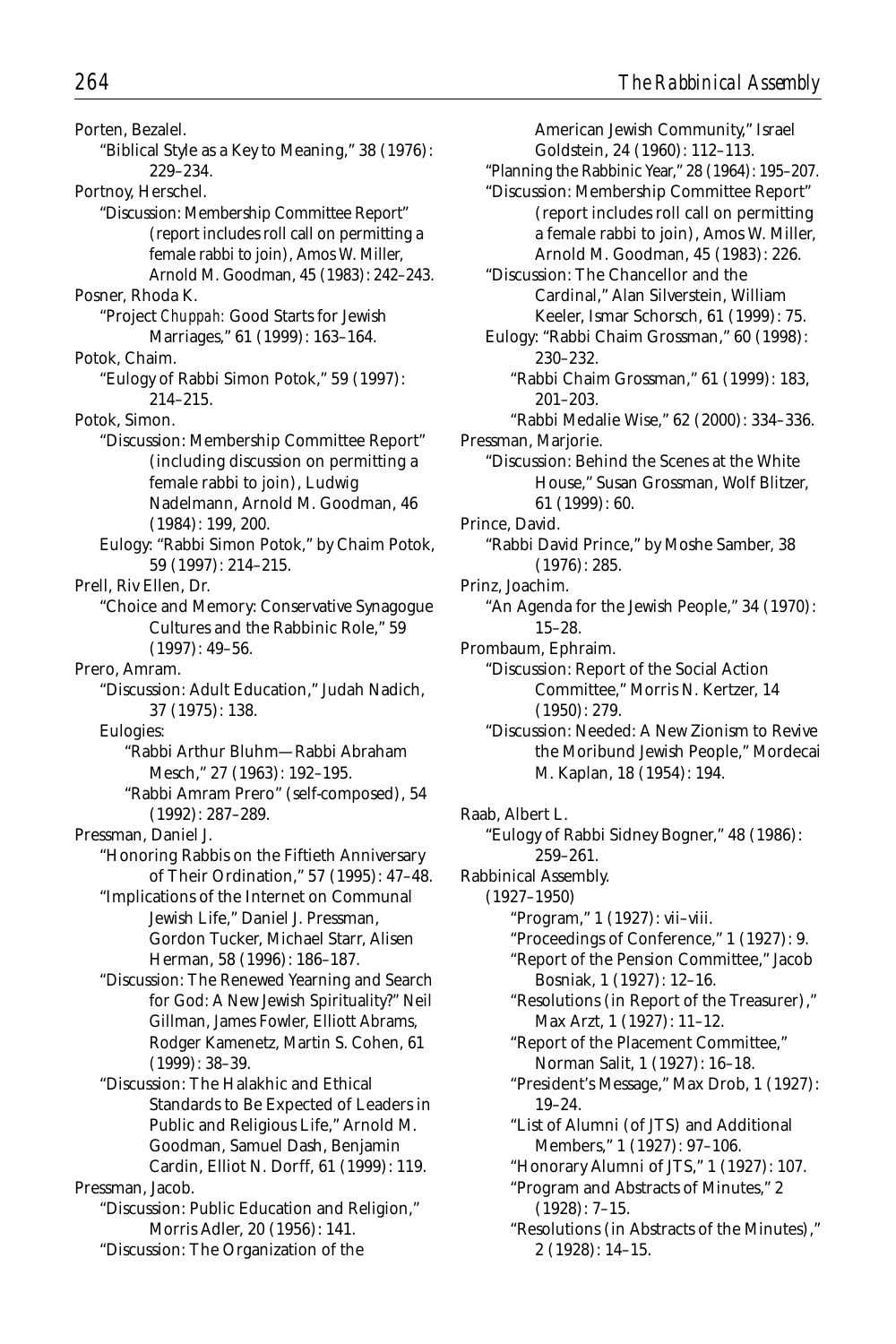8–15.

383–391.

"The Constitution," 2 (1928): 187–190. "Alumni (of JTS) and Additional Members of the R.A.," 2 (1928): 191–197. "Honorary Members of the Rabbinical Assembly," 2 (1928): 198. "Program and Minutes of the Rabbinical Assembly," 3 (1929): 6–17. "Statement of the President," Louis Finkelstein, 3 (1929): 54–56. "Resolutions (in Abstracts of the Minutes)," 3 (1929): "Opinions Rendered By The Committee On Jewish Law," Louis M. Epstein, 3 (1929): 151–167. "Honorary Members of the Rabbinical Assembly," 3 (1929): 168–174. "NY Act of Incorporation of the Rabbinical Assembly," 3 (1929): 175–176. "Officers and Program of the Convention," 4 (1930–32): 5–6, 115–116, 231–233. "Resolutions (in Abstracts of the Minutes)," 4 (1930–32): 7–8, 117–120. "Committee on President's Message," 4 (1930–32): 252. "Report of the Committee on Permanent Relief Fund," Simon Greenberg, 4 (1930–32): 226–227. "Resolutions (in Abstracts of the Minutes)," 4 (1930–32): 234–237. "Members (and Honorary Members) of the Rabbinical Assembly," 4 (1930–32): *Author Index 265*

"Contents, Officers, and Abstracts of Minutes," 5 (1933–38): iii–v, viii, ix–x, 53, 54–59, 166, 241–248, 339–351, 403–410.

"Committee Reports: Membership, Placement, Jewish Relief Overseas, Social Justice, Congregational Schools, Professional Ethics, Cooperation with United Synagogue and JTS, Pension Fund, Zionist, Jewish Law, Treasurer," 5 (1933–38): 411–420.

"Resolutions (in Abstracts of the Minutes, Report of the Committee on Jewish Law)," 5 (1933–38): ix–xiv, 59, 168, 247, 350–351, 420.

"Pronouncement on Social Justice," 5 (1933–38): 156–164.

"Pronouncement on Zionism," 5 (1933–38): 388–400.

"Members of the Rabbinical Assembly," 5 (1933–38): 492–501.

"Contents, Officers, Program, and Abstracts of Minutes," 6 (1939): 3–10.

- "Committee on Refugee Rabbis," Herbert Parzen, 6 (1939): 63–65.
- "Report on the Bulletin," Ben Zion Bokser, 6 (1939): 66–67.
- "Resolutions (in President's Message and Resolutions)," 6 (1939): 169–170.
- "Members (and honorary members) of the Rabbinical Assembly," 6 (1939): 203–212.
- "Contents, Officers, Program, Committees, Abstracts," 7 (1940): 3–17.
- "Constitution of the Rabbinical Assembly," 7 (1940): 17–22.
- "Report of Placement Committee," 7 (1940): 23–27.
- "Report of Committee on Jewish Law," Boaz Cohen, 7 (1940): 27–35.

"Adult Education Committee," Leon S. Lang, 7 (1940): 36–41.

- "Resolutions (in Rabbinical Assembly Statement)," 7 (1940): 54–60.
- "Treasurer's Report, and Seminary Campaign," Israel M. Goldman, 7 (1940): 47–52, 54.
- "Committee on the President's Message," Albert I. Gordon, 7 (1940): 42–53.
- "Nominations Committee," 7 (1940): 61–62.
- "Committee Reports: Chaplaincy, Inter-Rabbinical Cooperation, Jewish Student Activities, Palestine, Pension Fund," 7 (1940): 327–337.
- "Members (and honorary members) of the Rabbinical Assembly," 7 (1940): 339–352.
- "List of Members of R.A. by State and City," 7 (1940): 353–363.
- "Contents, Officers, Program, Committees, Abstracts," 8 (1941–44): v–3, 52–55, 274–280.

"Resolutions (in Abstracts of the Minutes)," VIII (1941–44): 1–3, 54, 165–168, 277–280.

"Pronouncement on Social Justice," 8 (1941–44): 43–50.

"Seeking Peace in Time of War: A Statement," 8 (1941–44): 120–128.

- "Discussion on Plans for Pension Fund," 8 (1941–44): 329–340.
- "Report on Chaplaincy Availability Board," 8 (1941–44): 340–348.

"*Siyyum HaShas* in Tribute to Professor Louis Ginzberg," 8 (1941–44): 377–401. "Preface, Contents, Minutes," 9 (1945):  $2 - 7$ .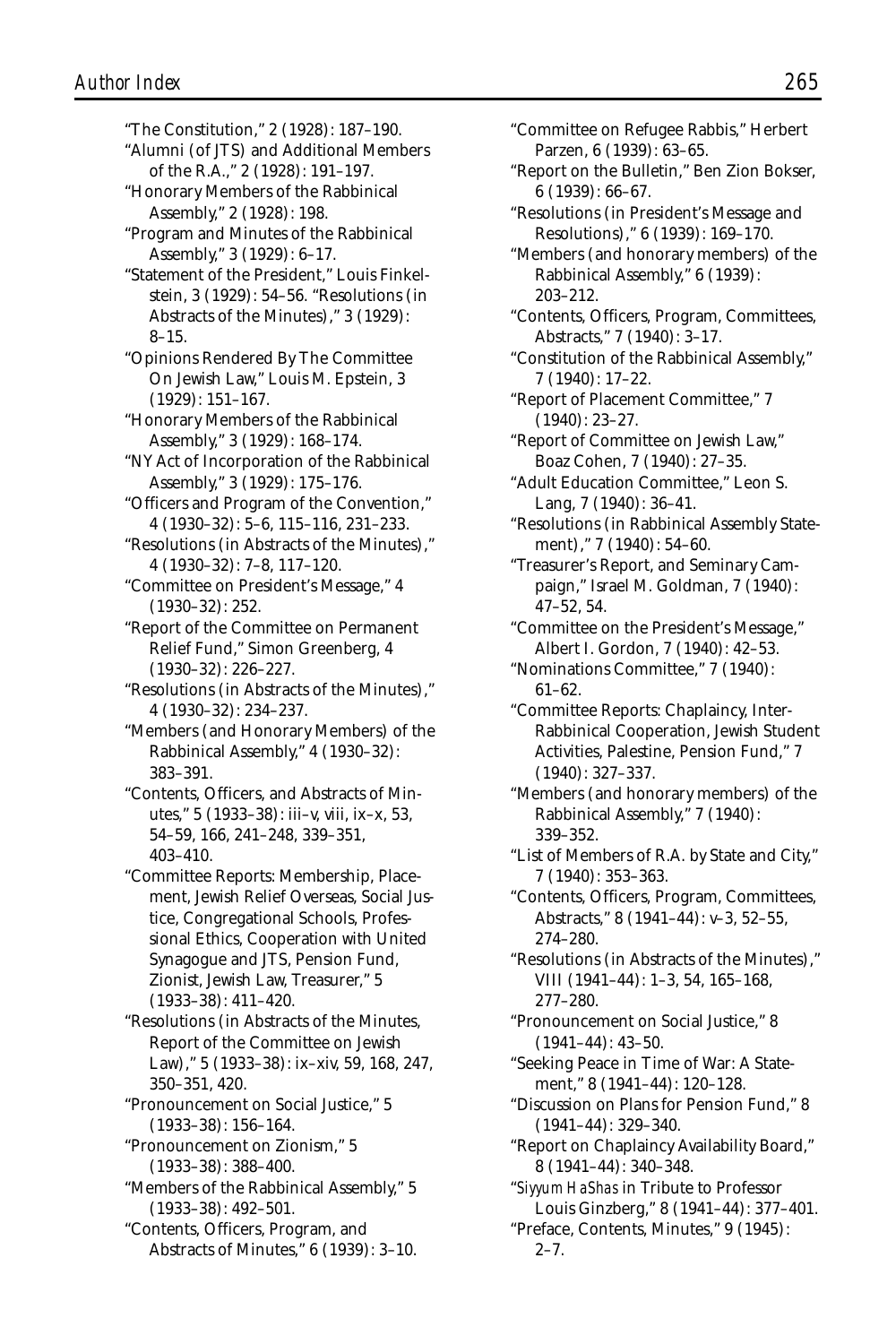Rabbinical Assembly *(cont'd.)* (1927–1950) *(cont'd.)* "Committee Reports: Convention, Finance, Relief Fund, Rabbinic Ethics, Hebrew Culture, Conscientious Objectors, Jewish Education, Wartime Emergency, Membership, Seminary Campaign," 9 (1945): 8–18. "Placement Committee Report and Discussion," 9 (1945): 19–23. "The Pension Plan," S. Joshua Kohn, 9 (1945): 24–26. "Resolutions Adopted," 9 (1945): 27–30. "Report of the Nominations Committee," Moshe Davis, 9 (1945): 31. "Annual Report of the President," Robert Gordis, 9 (1945): 32–43. "*Siyyum HaShas* in Memory of Professor Israel Friedlaender," 9 (1945): 123–175. "Testimonial to Rabbi Louis Finkelstein— Testimonial Scroll," 9 (1945): 209–210. "Foreword, Program, Officers," 10 (1946):  $(i)$ –v. "Resolutions on the State of Israel," Ralph Simon, 10 (1946): 13–16. "Official Reports and Greetings," Elias Charry, 10 (1946): 52–58. "*Siyyum HaShas*," 10 (1946): 138–158. "Resolutions," 10 (1946): 184–185. "Resolutions," 10 (1946): 276–283. "Appendix I: Members," 10 (1946): 299–313. "Appendix II: The Rabbinical Assembly Bulletin and Guide to Reports," 10 (1946): 314–334. "Resolutions," 11 (1947): 107–118. "Discussion—Resolutions," Ralph Simon, 11 (1947): 109–110, 114. "Discussion—Resolutions," David Aronson, 11 (1947): 114, 115. "Discussion—Resolutions," Israel M. Goldman, Eli A. Bohnen, Sanders A. Tofield, Jeremiah Berman, Arthur Neulander, 11 (1947): 116–118. "*Siyyum HaShas* in Commemoration of the 100th Anniversary of the Birth of Professor Solomon Schechter," 11 (1947): 279–314. "Tributes to Rabbis Emeriti: Louis M. Epstein, Julius H. Greenstone, Abraham Hershman, Raphael Melamed, Herman Rubenovitz," 11 (1947): 375–388. "Summary of Session of Rabbis' Wives," 11 *266 The Rabbinical Assembly*

President's Message)," 12 (1948): 59–68. "Resolutions," 13 (1949): 86–94. "Third Annual Rabbinical Assembly Conference on Jewish Education," 13 (1949): 454–471. "Resolutions," 14 (1950): 70–85. "Report of the Committee on Law and Standards—Responsum on the Sabbath," Morris Adler, Jacob Agus, Theodore Friedman, Robert Gordis, Ben Zion Bokser, Arthur H. Neulander, 14 (1950): 112–188. "Pronouncement of the Zionist Revaluation Committee," Norman Salit, 14 (1950): 222–231. "Report of the Social Action Committee," Morris N. Kertzer, 14 (1950): 256–262. "Golden Jubilee Celebration of the Rabbinical Assembly of America" (Program at Carnegie Hall), 14 (1950): 280–283. (1951–1973) "Committee on Jewish Law and Standards," Theodore Friedman, 15 (1951): 40–42. "Resolutions," 15 (1951): 80–88. "Tribute to Rabbi Mordecai M. Kaplan," Louis Finkelstein, 15 (1951): 205–210. "Index to Volumes I-XV," Seymour Siegel, Gilbert Epstein, 15 (1951): 255–272. "Report of the Committee on Jewish Law and Standards," 16 (1952): 48–68. "Tribute to Rabbi Davidson," 16 (1952): 213–216. "Bibliogaphy of Works by Members of the Rabbinical Assembly of America," 16 (1952): 231–240. "Report on the Joint Law Conference," Judah L. Goldin, 17 (1953): 45–79. "President's Message," Ira Eisenstein, 17 (1953): 139–150. "Commitee on Jewish Law and Standards," Theodore Friedman, 18 (1954): 50–54. "Teshuvah—*Kohen* Marrying a Divorcée," 18 (1954): 55–58. "The Steering Committee of the Joint Law Conference, 1953–54," Theodore Friedman, 18 (1954): 62–65. "Ketubah" (Hebrew and English texts), 18 (1954): 66–68. "Report of the Committee on Jewish Law and Standards," Arthur H. Neulander, 19 (1955): 31–33. "The Steering Committee of the Joint Conference on Jewish Law," Theodore Friedman, 19 (1955): 42–43.

<sup>(1947): 389–392.</sup>

<sup>&</sup>quot;Resolutions (also in Committee on the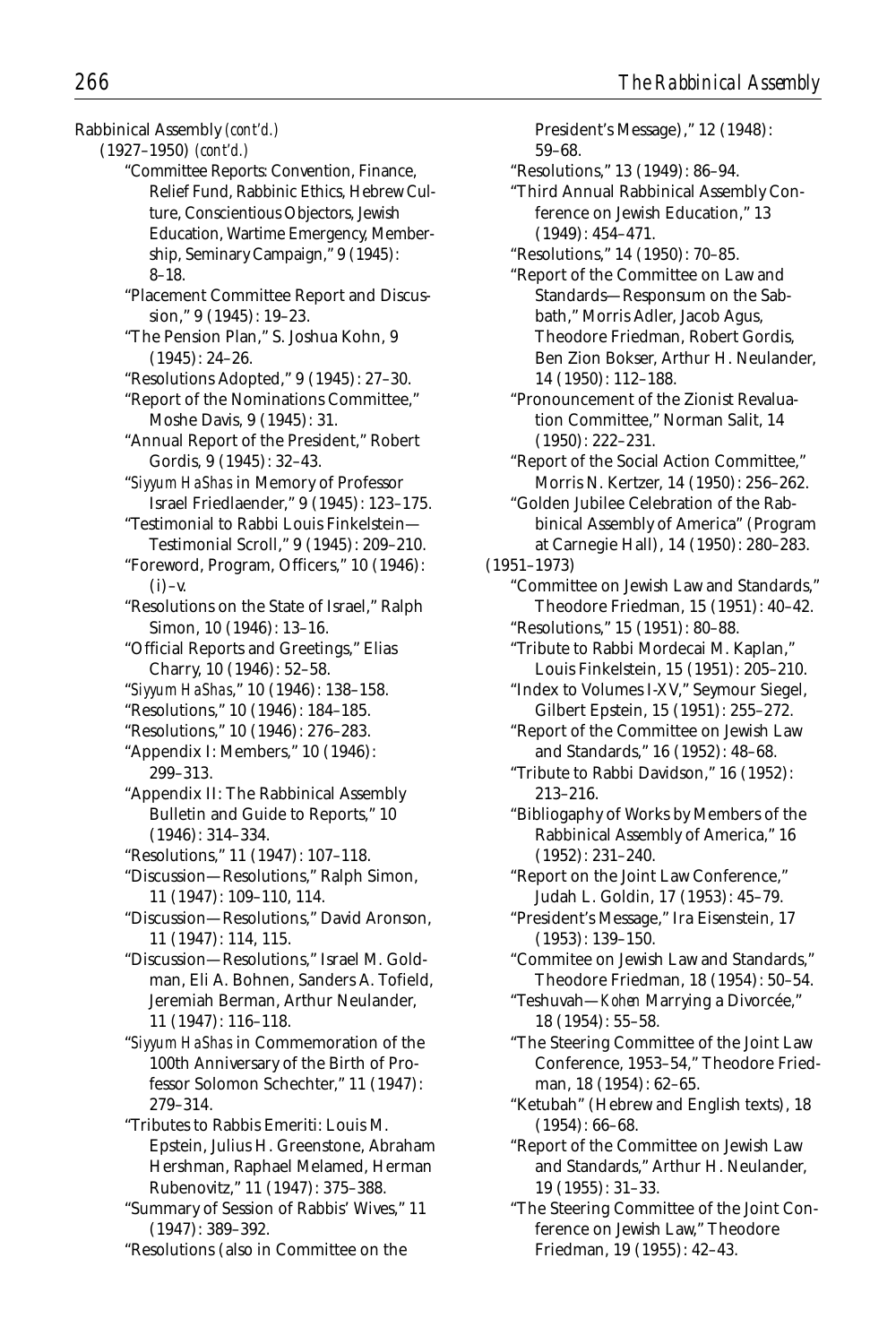"President's Message," Harry Halpern, 19 (1955): 115–125.

"The State of the Rabbinical Assembly in the Conservative Movement," Aaron H. Blumenthal, 19 (1955): 126–140.

"The Role of the Rabbinical Assembly," Simon Greenberg, 19 (1955): 141–152.

"Report on the Committee on Jewish Law and Standards," Arthur H. Neulander, 20 (1956): 29–32.

"Report of the Steering Committee of the Joint Conference on Jewish Law, 1955–56," Theodore Friedman, 20 (1956): 33–36.

"President's Message," Harry Halpern, 20 (1956): 71–81.

"Discussion: Conservative Ideology," 20 (1956): 163–183.

"In Honor of Doctor Mordecai M. Kaplan," 20 (1956): 252–266.

"Reply—In Honor of Doctor Mordecai M. Kaplan," Moshe Davis, 20 (1956): 267–273.

"In Honor of Rabbinical Assembly President—Harry Halpern," 20 (1956): 274–281.

"Reply—In Honor of Rabbinical Assemble President," Louis Finkelstein, 20 (1956): 282–285.

"Presidential Report," Aaron H. Blumenthal, 21 (1957): 37–56.

"Report on the Committee on Jewish Law and Standards," Arthur A. Neulander, 21 (1957): 27–28.

"Report of the Steering Committee of the Joint Commottee on Jewish Law, 1956–1957 and the Bet Din," Theodore Friedman, 21 (1957): 158–163.

"Sermon Seminar," Solomon D. Goldfarb, Max Routtenberg, 21 (1957): 199–217.

"Testimonial to Rabbi Max Arzt," Morris Adler, Morris S. Goodblatt, Saul Teplitz, Louis Finkelstein, 21 (1957): 218–232

"Steering Committee and Bet Din Report," 22 (1958): 29–32.

"Presidential Address," Aaron H. Blumenthal, 22 (1958): 43–67.

"The First Ten Years of the Committee on Law and Standards," Benjamin Kreitman, 22 (1958): 68–80.

"In Honor of Rabbinical Assembly President—Aaron H. Blumenthal," Louis Finkelstein, 22 (1958): 167–177.

"Rabbinical Assembly of America Membership List," 22 (1958): 181–214.

"Presidential Address," Isaac Klein, 23 (1959): 19–32.

"Report of the Steering Committee," Zev Nelson, 23 (1959): 109–112.

- "Committee on Jewish Law and Standards," Arthur A. Neulander, 23 (1959): 114–121.
- "An Address (in honor of Isaac Klein)," Louis Finkelstein, 24 (1960): 223–230.

"Response" (to tribute), Isaac Klein, 24 (1960): 231–234.

"Greetings of the President-Elect," Edward Sandrow, 24 (1960): 235–245.

"Committee on Jewish Law and Standards," Ben Zion Bokser, 24 (1960): 286–291.

"A Response on Behalf of Colleagues Retiring From the Active Rabbinate," David Aronson, 24 (1960): 305–315.

"President's Report," Edward Sandrow, 25 (1961): 83–103.

"Dinner in Honor of Rabbi Simon Greenberg," Isaac Klein, David Goldstein, Louis Finkelstein, 25 (1961): 104–113.

"Induction of the Fellows of the Beth Din," Isaac Klein, 25 (1961): 104–106.

"Report of the Committee on Jewish Law and Standards," Max J. Routtenberg, 25 (1961): 188–199.

"Report of the Executive Vice-President," Wolfe Kelman, 26 (1962): 110–123.

"Presidential Report," Edward T. Sandrow, 26 (1962): 130–146.

"A Testimonial Address—Edward T. Sandrow," 26 (1962): 147–161.

"Address of the President-Elect," Theodore Friedman, 26 (1962): 168–173.

"Homiletics Seminar (The Eulogy)," Henry Fisher, 26 (1962): 180–190.

"Committee of Jewish Law and Standards," 26 (1962): 233–237.

"Revised Constitution of the Rabbinical Assembly," 26 (1962): 246–251.

"Presidential Message," Theodore Friedman, 27 (1963): 155–162.

"Remarks: In Honor of Joel Geffen," 27 (1963): 163.

"An Address: In Honor of Joel Geffen," Max Arzt, 27 (1963): 164–172.

"Report on the Committee on Jewish Law and Standards," Max Routtenberg, 27 (1963): 221–230.

"Resolutions Adopted," 27 (1963): 231–239.

"Report of the Executive Vice-President," Wolfe Kelman, 28 (1964): 1–15.

"Presidential Address," Theodore Friedman, 28 (1964): 96–108.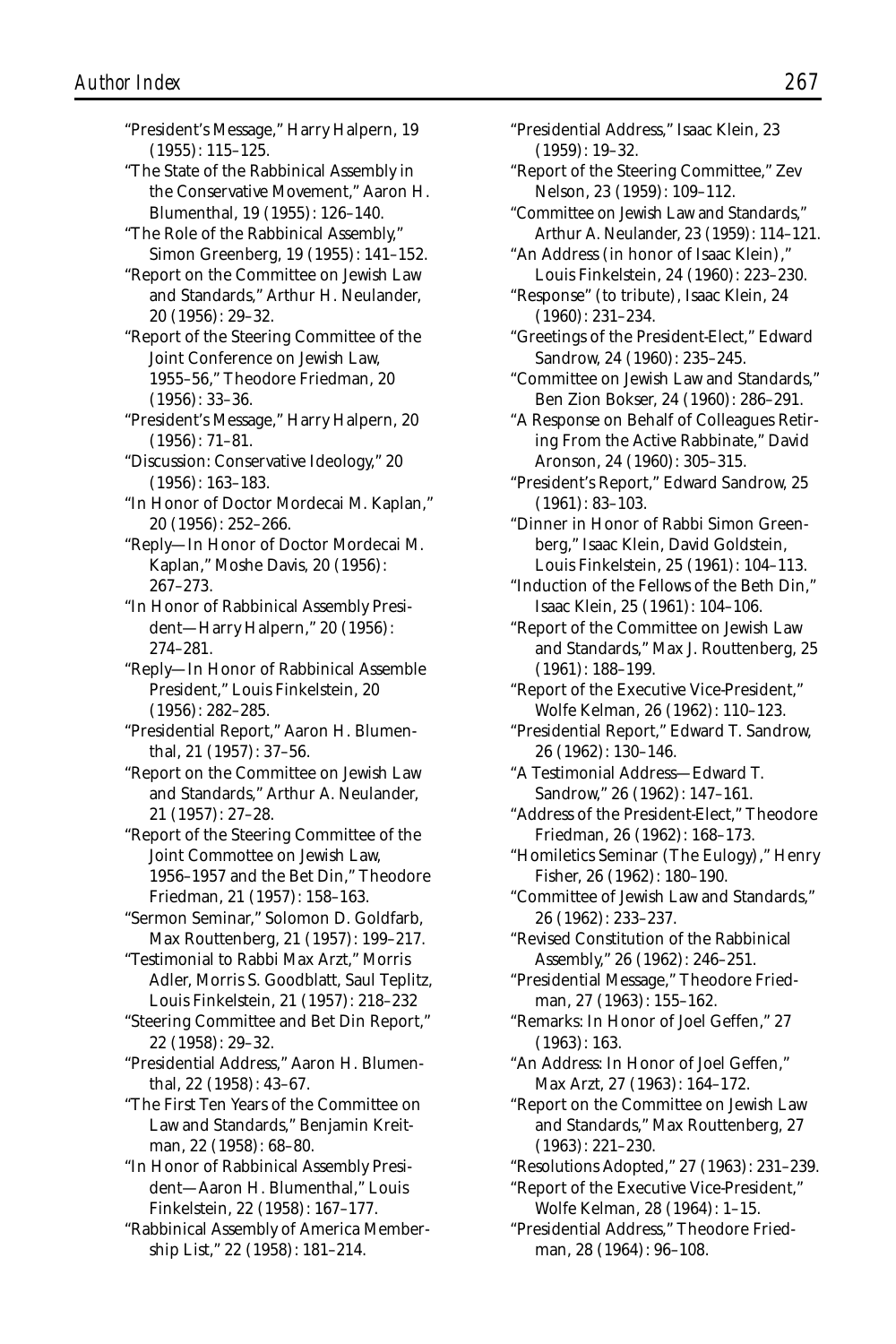Rabbinical Assembly *(cont'd.)*

(1951–1973) *(cont'd.)* "Address in Honor of Professor Louis Ginzberg," Eli Ginzberg, 27 (1964): 109–119.

- "A Living Talmud: Tribute to Rabbis Theodore Friedman and Max J. Routtenberg," Louis Finkelstein, 28 (1964): 174–188.
- "Remarks of the Past President of the Rabbinical Assembly," Theodore Friedman, 28 (1964): 189–191.
- "Remarks of the President-Elect of the Rabbinical Assembly," Max J. Routtenberg, 28 (1964): 192–194.
- "Report on the Committee of Jewish Law and Standards," Ben Zion Bokser, 28 (1964): 238–243.
- "Teshuvah—The Jew Who Has Intermarried," Max J. Routtenberg, 28 (1964): 244–254.
- "Teshuvah—*Yom Tov Sheni Shel Goluyot*," Aaron H. Blumenthal, 28 (1964): 255–272.
- "Teshuvah—*Brit Milah*," Ben Zion Bokser, 28 (1964): 273–274.
- "Teshuvah—*Tisha B'Av* and the Three Weeks" (minority and majority opinions), Aaron H. Blumenthal, Ben Zion Bokser, Leon B. Fink, 28 (1964): 275–292.
- "Resolution—Religion in Israel," 28 (1964): 304–306, 314–315.
- "Discussion—Resolution: Religion in Israel," 28 (1964): 307–313.
- "Report of the Executive Vice-President," Wolfe Kelman, 29 (1965): 1–17.
- "The President's Message," Max J. Routtenberg, 29 (1965): 18–26.
- "In Honor of Rabbi Louis Finkelstein," Simon Greenberg, 29 (1965): 76–83.
- "The Rabbinical Assembly and Conservative Judaism: Retrospect and Prospect," Robert Gordis, 29 (1965): 84–100.
- "Israel Committee," Joseph P. Sternstein, 29 (1965): 152–158.
- "Resolutions Adopted," 29 (1965): 163–169.
- "Address to the Convention: Tribute to Max J. Routtenberg and Eli A. Bohnen," Louis Finkelstein, 30 (1966): 13–20.
- "Remarks of the Past President," Max J. Routtenberg, 30 (1966): 21–25.
- "Remarks of the President," Eli A. Bohnen, 30 (1966): 26–30.
- "Teshuvah—Converts of Questionable Status," Eli A. Bohnen, Arthur David, David Feldman, Morris Goodblatt, Arnold Goodman, Isaac Klein, Benjamin Kreitman, Samuel Schaffler, Israel Silverman, Saul Teplitz, 30 (1966): 105–108.
- "Teshuvah—Converts of Questionable Status," Aaron H. Blumenthal, Leon Fink, 30 (1966): 109–110.
- "Teshuvah—Swordfish," Isaac Klein, 30 (1966): 111–115.
- "Resolutions Adopted," Mordecai M. Kaplan, 30 (1966): 123–139.
- "Presidential Address," Eli A. Bohnen, 31 (1967): 1–10.
- "Rabbinical Assembly Lecture," Louis Finkelstein, 31 (1967): 93–102.
- "Special Report of the Israel Committee," Myron Fenster, 31 (1967): 182–184.
- "Report of the Committee on Jewish Law and Standards," Benjamin Kreitman, 31 (1967): 189–194.
- "Teshuvah—Disinterment," Jack Segal, 31 (1967): 195–208.
- "Teshuvah—Games of Chance," Leon B. Fink, 31 (1967): 209–218.
- "Teshuvah—Bingo in Conservative Congregations," Aaron H. Blumenthal, Seymour Siegel, 31 (1967): 219–221.
- "Teshuvah—United Synagogue Youth Kinnusim," Seymour Siegel, 31 (1967): 229–230.
- "Resolutions Adopted," 31 (1967): 255–257.
- "Address and Discussion," Martin Luther King, Jr., delivered at the 1968 convention. Published in *Conservative Judaism,* Vol. 22, No. 3, Spring 1968.
- "Presidential Address," Eli A. Bohnen, 32  $(1968): 1-6.$
- "Banquet Remarks—Tribute to Eli A. Bohnen and Ralph Simon," Louis Finkelstein, 32 (1968): 147–152.
- "Remarks of the Past President," 32 (1968): 153–155.
- "Remarks of the President," Ralph Simon, 32 (1968): 156–161.
- "Report of the Committee on Jewish Law and Standards," Benjamin Z. Kreitman, 32 (1968): 206–218.
- "Teshuvah—The Marriage of a *Kohen* and a *Giyoret*," Isaac Klein, 32 (1968): 219–223.
- "Teshuvah—Wedding During the Three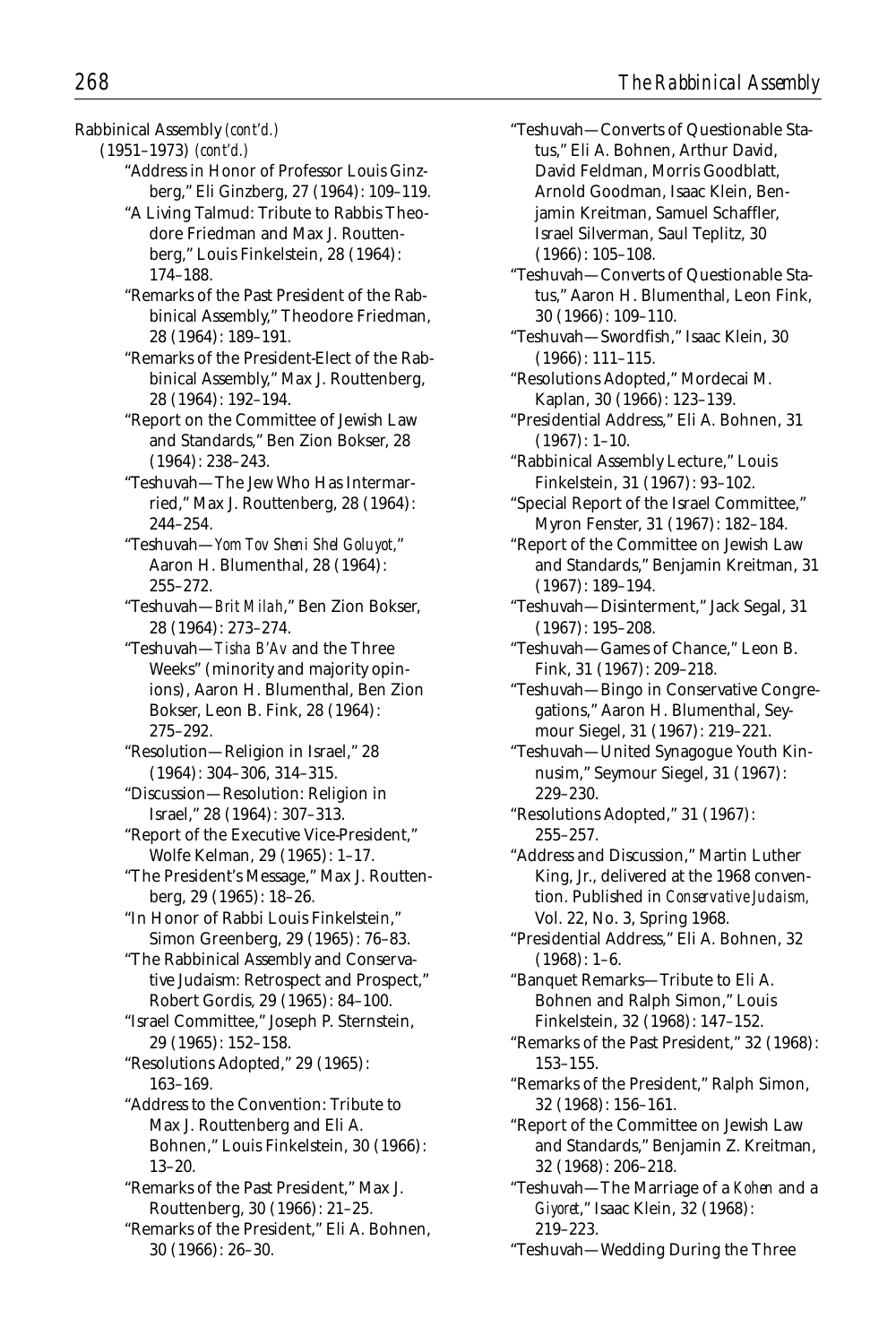Weeks," Jacob E. Segal, 32 (1968): 224–228. "Teshuvah—*T'nai B'Kiddushin*," Eli A. Bohnen, Edward Gershfield, Benjamin Kreitman, Seymour Siegel, 32 (1968): 229–248. "Resolutions Adopted," 32 (1968): 247–254. "President's Message," Ralph Simon, 33 (1969): 45–54. "In Honour of Rabbi Robert Gordis," Mordecai M. Kaplan, 33 (1969): 132–134. "The American Rabbinate," Louis M. Levitsky, 33 (1969): 190–195. "Report of the Committee on Jewish Law and Standards," 33 (1969): 199–201. "Teshuvah—Is Gelatin Kosher?" Isaac Klein, 33 (1969): 203–218. "Teshuvah—May a Swimming Pool Be Used as a *Mikvah?*," (Hebrew), 33 (1969): 219–222. "Resolutions Adopted," 33 (1969): 227–228. "Presidential Address," Ralph Simon, 34 (1970): 1–14. "On the 70th Anniversary of the Rabbinical Assembly," Edward Gershfield, 34 (1970): 86–95. "The Rabbinical Assembly: A Look Toward the Future," William H. Lebeau, 34 (1970): 96–108. "Conservative Judaism Faces the 70s," Hillel E. Silverman, 34 (1970): 109–122. "The Rabbinical Assembly Faces the 70s— First Things First," Mayer Abramowitz, 34 (1970): 123–126. "Remarks of the Past President," Saul Teplitz, Ralph Simon, 34 (1970): 153–158. "Remarks of the President," Saul Teplitz, S. Gershon Levi, 34 (1970): 159–163. "In Memory of Colleagues," S. Gershon Levi, 34 (1970): 183–185. "Report of the Committee on Jewish Law and Standards," Benjamin Z. Kreitman, 34 (1970): 191–199. "Resolutions Adopted," 34 (1970): 216–218. "A Bibliography of Works by Members of the Rabbinical Assembly," 34 (1970): 224–241. "Presidential Address," S. Gershon Levi, delivered at the 1971 Convention in Israel. Published in *Beineinu,* Volume 2, Number 1, January 1972.

"Lunch-and-Learn Workshops," 35 (1973): v–vi. "New Dimensions in Liturgy," Jules Harlow, 35 (1973): 1–10. "Presidential Address," Judah Nadich, 35 (1973): 11–19. "Committee Reports: Membership, Nominations, Scouting," Arthur A. Chiel, Ira Eisenstein, 35 (1973): 147–152. "Convention Registration," 35 (1973): 153–157. (1974–2000) "Lunch-and-Learn Workshops," 36 (1974): vi–viii. "Business Session" (includes resolutions), Harry Halpern, 36 (1974): 228–229. "Lunch-and-Learn Workshops," 37 (1975): xi–xii. "Conferring of Degrees," Stanley J. Schachter, 37 (1975): 4–7. "A Tribute to Rabbi Gilbert Epstein," Wolfe Kelman, 37 (1975): 84–89. "Resolutions (includes women rabbis' membership and Jewish law in the Conservative Movement)," 37 (1975): 259–280. "The 75th Anniversary Supplement," Edward T. Sandrow, 37 (1975): 289–352. "A Tribute to Our Past Presidents," Edward T. Sandrow, 37 (1975): 308–316. "The Achievement of the Rabbinical Assembly," Louis Finkelstein, 37 (1975): 317–328. "Conservative Judaism Comes of Age," Max Arzt, 37 (1975): 329–344. "Zionism, Israel and The Rabbinical Assembly," Simon Greenberg, 37 (1975): 345–352. "Past Presidents of the Rabbinical Assembly (photograph)," 37 (1975): endpaper. "Lunch-and-Learn Workshops," 38 (1976): xi–xii. "In Honor of Rabbi Wolfe Kelman," Morton Leifman, Gerson D. Cohen, Seymour Siegel, Max J. Routtenberg, Arthur Hertzberg, Seymour Fox, Mordecai Waxman, Irwin Groner, Naamah Kelman, Levi Kelman, Wolfe Kelman, Louis Finkelstein, 38 (1976): 94–123. "United Synagogue Youth: A 25th Anniversary Tribute," Seymour Goldberg, Paul Freedman, Albert L. Lewis, 38 (1976):

130–133.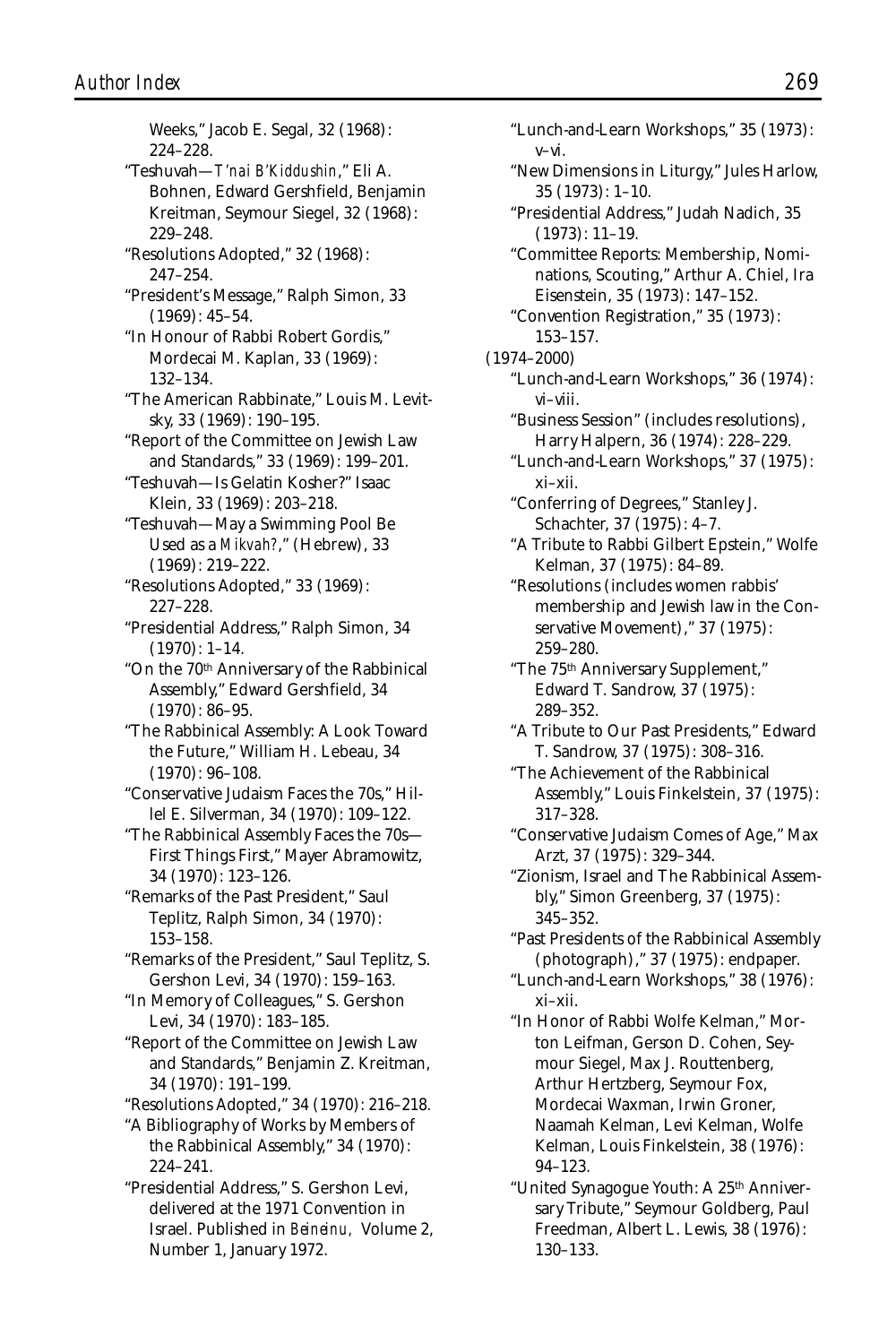Rabbinical Assembly *(cont'd.)*

(1974–2000) *(cont'd.)*

- "Installation Banquet," Arthur J. Levine, Mordecai Waxman, Gerson D. Cohen, Stanley Rabinowitz, 38 (1976): 134–154.
- "Resolutions," 38 (1976): 314–323. "Lunch-and-Learn Workshops," 39 (1977): xii–xiv.
- "Conferring of Degrees," Gerson D. Cohen, David C. Kogen, 39 (1977): 2–6.
- "President's Address," Stanley S. Rabinowitz, 39 (1977): 13–24.
- "Resolutions" (including women in Rabbinical School), 39 (1977): 139–142.
- "The Rabbinical Assembly—Revised Constitution," 39 (1977): 151–159.
- "Seminars," 40 (1978): vi–vii, viii–x, xi–xii.

"President's Address," Stanley S. Rabinowitz, 40 (1978): 1–14.

- "Tribute to Past Chairmen of the Committee on Jewish Law and Standards," Saul Teplitz, 40 (1978): 74–76.
- "The Chancellor's Address," Gerson D. Cohen, 40 (1978): 139–146.

"In Honor of Jewish Chaplains," Judah Nadich, 40 (1978): 147–148.

"Conservative Judaism and Jewish Law," Aaron H. Blumenthal, Seymour Siegel, 40 (1978): 168–172.

- "Installation Banquet," Wolfe Kelman, Stanley Rabinowitz, Daniel Teplitz, Gerson D. Cohen, Saul Teplitz, 40 (1978): 173–183.
- "In Memory of Colleagues and Their Wives," Hillel E. Silverman, 40 (1978): 213–215.

"Resolutions," 40 (1978): 226–235.

"Lunch-and-Learn" (session on the Rabbi's Wife), 41 (1979): vi–viii, ix.

"Final Report of the Commission for the Study of the Ordination of Women as Rabbis," 41 (1979), delivered at the 1979 Convention. Published in *Conservative Judaism,* Volume 32, No. 3, Summer 1979.

"In Tribute to Rabbi David Lieber," David Gordis, Simon Greenberg, David Lieber, 41 (1979): 1–9.

"Presidential Address," Saul I. Teplitz, 41 (1979): 10–17.

"In Memory of Colleagues," Yaakov G. Rosenberg, 41 (1979): 277–279.

"Resolutions" (including ordination of women), 41 (1979): 287–290.

"Study Sessions and Practical Rabbinics," 42 (1980): viii–xiii.

- "Conferring of Degrees," David C. Kogen, Gerson D. Cohen, 42 (1980): 1–4.
- "Presidential Address," Saul I. Teplitz, 42 (1980): 7–12.
- "Chancellor's Address," Gerson D. Cohen, 42 (1980): 30–43.
- "New Materials from the Melton Research Center," 42 (1980): 144–145.

"In Memory of Colleagues," David H. Lincoln, 42 (1980): 249–250.

"Report of the Blue Ribbon Committee of the Rabbinical Assembly," Stanley Rabinowitz, 42 (1980): 253–292.

"Resolutions Adopted," 42 (1980): 299–301.

- "*Kallah* on Halakhah," Saul I. Teplitz, Harry Z. Sky, Robert Gordis, Edward Feld, Myron M. Fenster, Harold S. Kushner, David Novak, Gilbert S. Rosenthal, Martin I. Sandberg, Seymour Siegel, Harlan J. Wechsler, Simon Greenberg, Wolfe Kelman, 42 (1980): 335–424.
- "Conferring of Degrees," Reuven Hammer, Gerson D. Cohen, Yaakov Rosenberg, Morton Leifman, Zalman Dimitrovsky, Avraham S. Halkin, Moshe Greenberg, Simon Greenberg, 43 (1981): 1–13.
- "Presidential Address," Seymour J. Cohen, 43 (1981): 17–21.
- "Rabbi Mordecai M. Kaplan Centenary Commemoration," Israel Goldstein, Jack J. Cohen, 43 (1981): 34–55.
- "In Memory of Colleagues," Albert L. Lewis, 43 (1981): 121–122.
- "Amendment to the Constitution of the Rabbinical Assembly," 43 (1981): 125–126.
- "Conferring of Degrees," David C. Kogen, Simon Greenberg, Gerson C. Cohen, Yaakov G. Rosenberg, Stanley J. Schachter, 44 (1982): 1–8.
- "Presidential Address," Seymour J. Cohen, 44 (1982): 31–46.

"Installation of Officers," William Frankel, Seymour J. Cohen, Alexander M. Shapiro, Arnold M. Goodman, 44 (1982): 83–97.

- "In Memory of Colleagues," Sholom Stern, 44 (1982): 169–172.
- "Resolutions Adopted," 44 (1982): 179–184.
- "Books Published by Rabbinical Assembly Members 1980–," 44 (1982): 185–187.

"Presidential Address," Arnold M. Goodman, 45 (1983): 22–34.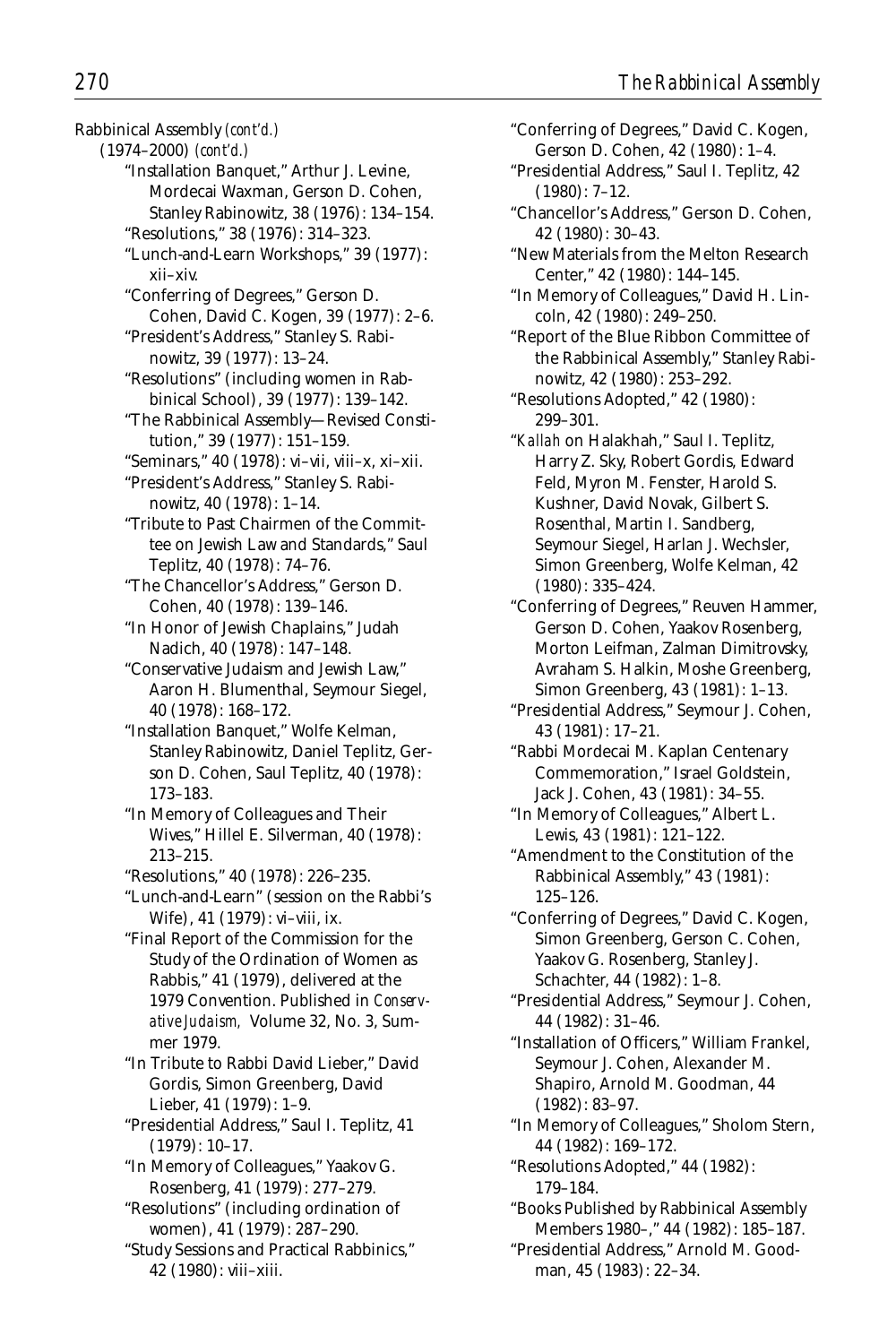"Membership Committee Report" (report includes roll call on permitting a female rabbi to join), Amos W. Miller, Arnold M. Goodman, 45 (1983): 217–251. "Resolutions Adopted," 45 (1983): 255–257. "1984 Convention Program" (includes practical rabbinic sessions and the First Annual Women's Convention of the Rabbinical Assembly), 46 (1984): v–xiv. "Presidential Address," Arnold M. Goodman, 46 (1984): 37–42. "Inaugural Address," Alexander M. Shapiro, 46 (1984): 76–85. "Conferring of Degrees," David C. Kogen, Gerson D. Cohen, Morton Leifman, Simon Greenberg, 46 (1984): 95–101. "*Hazkarah*," Samuel Chiel, 46 (1984): 182–184. "Membership Committee Report" (including discussion on permitting a female rabbi to join), Ludwig Nadelmann, Arnold M. Goodman, 46 (1984): 187–201. "Resolutions Adopted," 46 (1984): 205–210. "Revised Constitution of the Rabbinical Assembly," 46 (1984): 213–221. "1985 R. A. Spouses' Convention," 47 (1985): xii. "President's Report," Alexander M. Shapiro, 47 (1985): 21–28. "In Memory of Colleagues and Their Wives," Kassel Abelson, 47 (1985): 174–176. "Membership Committee (including approved admittance of women)," William H. Lebeau, 47 (1985): 179–181. "Resolutions Adopted," 47 (1985): 185–199. "Revised Constitution of the Rabbinical Assembly," 47 (1985): 203–212. "Committee on the Rabbinic Family Program," 48 (1986): xvii. "Presidential Report," Alexander M. Shapiro, 48 (1986): 30–35. "Presidential Acceptance Speech," Kassel Abelson, 48 (1986): 74–77. "Conferring of Degrees," Alexander M. Shapiro, David C. Kogen, Saul Teplitz, Gerson D. Cohen, Morton Leifman, Yaakov G. Rosenberg, David Lieber, 48 (1986): 131–142. "Resolutions Adopted" (includes reaffirmation of matrilineal descent and issues of conversion), 48 (1986): 313–327.

"President's Report," Kassel Abelson, 49 (1987): 40–46. "In Tribute to Rabbi Seymour Siegel," Seymour J. Cohen, Wolfe Kelman, Seymour Siegel, Kassel Abelson, 49 (1987): 129–137.

- "Teshuvot of the Rabbinical Assembly Israel Region," Benjamin J. Segal, 49 (1987): 231–234.
- "Resolutions Adopted," 49 (1987): 357–373.
- "Greetings and a Challenge from the United Synagogue of America," Franklin D. Kreutzer, 50 (1988): 23–25.

"Tribute to Rabbinical Assembly Members Who Served in Israel's War of Independence," Yosef Goldman, Mayer Abramovitz, 50 (1988): 70–72.

- "President's Report," Kassel Abelson, 50 (1988): 84–93.
- "Realities in Israel," Reuven Hammer, 50 (1988): 167–171.
- "Tributes to Rabbi Kassel Abelson and Rabbi Abelson's Response," Mayer Abramowitz, Arnold Goodman, Kassel Abelson, 50 (1988): 172–177.
- "Installation of Officers," Ismar Schorsch, 50 (1988): 178–179.
- "Installation Response," Albert L. Lewis, 50 (1988): 181–187.
- "Resolutions Adopted," 50 (1988): 256–260.
- "Report from Israel," Reuven Hammer, 51 (1989): 12–17.

"Introduction of the Executive Director-Elect of the Rabbinical Assembly," Kassel Abelson, Joel H. Meyers, 51 (1989): 21–24.

"Presidential Report," Albert L. Lewis, 51 (1989): 95–103.

"Tribute to Wolfe Kelman," Stanley Rabinowitz, 51 (1989): 104–107.

"Resolutions Adopted," 51 (1989): 329–341.

"*Brit Kodesh:* Presentation to Graduates," Elliot Salo Schoenberg, 52 (1990): 3–5.

- "Greetings," Alan Tichnor, 52 (1990): 45–48.
- "Presidential Address," Albert L. Lewis, 52 (1990): 49–54.

"Report of the Executive Director," Joel H. Meyers, 52 (1990): 55–59.

"In Celebration, Honoring Rabbi Wolfe Kelman," Irwin Groner, Judah Nadich, Marc H. Tanenbaum, Morton Leifman, Levi Weiman-Kelman, 52 (1990): 60–84.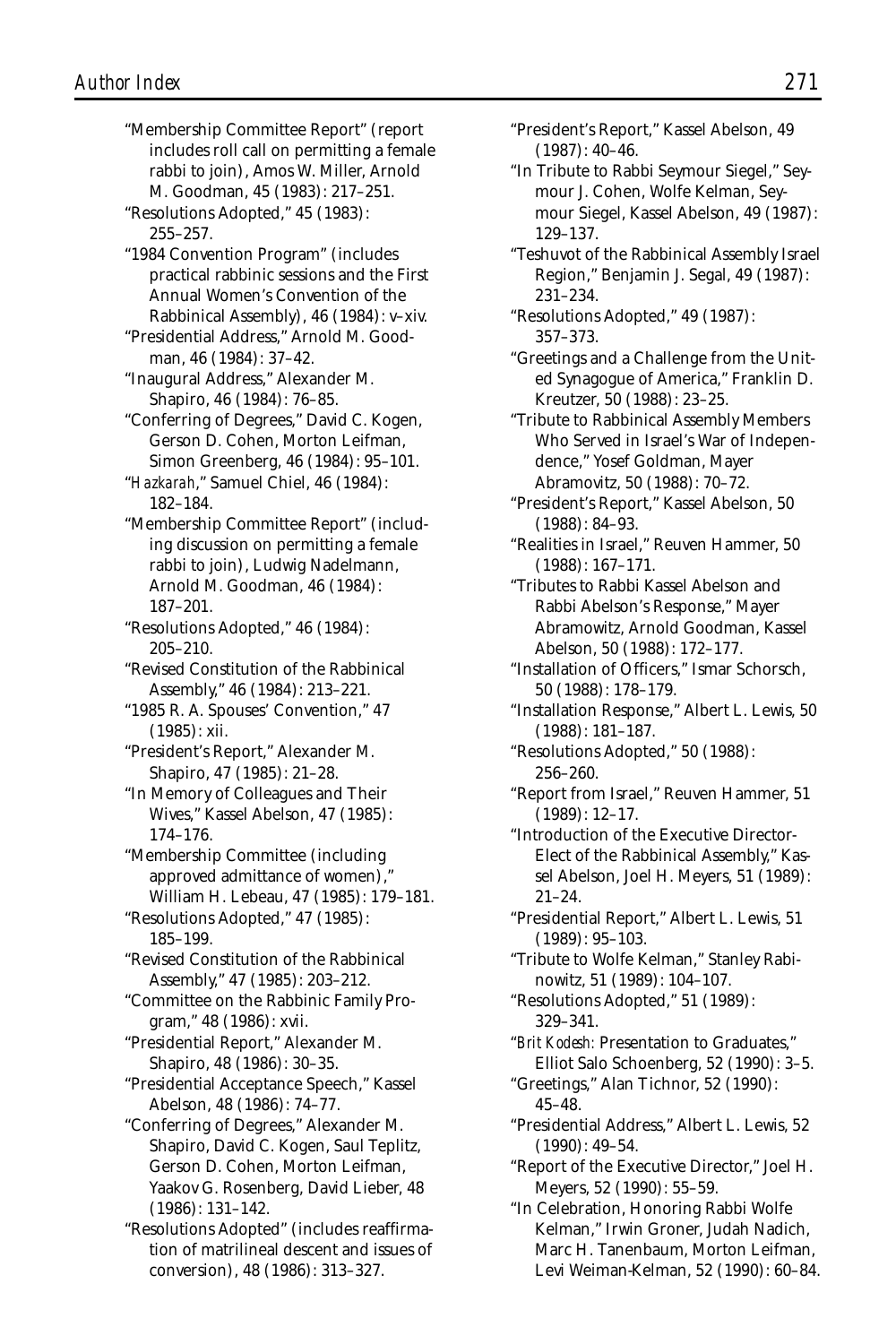Rabbinical Assembly *(cont'd.)*

(1974–2000) *(cont'd.)*

"Response: In Celebration, Honoring Rabbi Wolfe Kelman," Irwin Groner, Judah Nadich, Marc H. Tanenbaum, Morton Leifman, Levi Weiman-Kelman, Wolfe Kelman, 52 (1990): 76–84.

"Report from Latin America," Angel Kreiman, 52 (1990): 107–110.

"Installation of the President and Officers," Kassel Abelson, Albert L. Lewis, Ismar Schorsch, David Hermelin, William Davidson, Mandel L. Berman, Irving Laker, 52 (1990): 111–124.

"Inauguration Address: The Way of Faith," Irwin Groner, 52 (1990): 125–133.

"In Memory of Colleagues," Kassel Abelson, 52 (1990): 260–262.

"Resolutions Adopted" (includes abortion rights, gay and lesbian issues, and organ and tissue donations), 52 (1990): 273–283.

"In Recognition of Rabbi Gilbert Epstein," David J. Jacobs, Jules Harlow, 53 (1991): 20–25.

"Presidential Address," Irwin Groner, 53 (1991): 26–35.

"In Honor of Rabbi Simon Greenberg," David Lieber, 53 (1991): 47–50.

"Report of the Executive Vice-President," Joel H. Meyers, 53 (1991): 56–62.

"Unity: From Concept to Reality," Alan J. Tichnor, 53 (1991): 63–67.

"The User-Friendly Ritual Committee," Elliot Salo Schoenberg, 53 (1991): 139–144.

"In Memory of Colleagues," Albert L. Lewis, 53 (1991): 200–203.

"Resolutions Adopted," 53 (1991): 211–220.

"Revised Constitution of the Rabbinical Assembly," 53 (1991): 223–234.

"Convention Program" (includes many *Limud*, practical rabbinics sessions), 54 (1992): xi–xxviii.

"Report of the Executive Vice-President," Joel H. Meyers, 54 (1992): 14–18.

"Recalling Our Teachers: In Tribute to Rabbi Louis Finkelstein, Rabbi Gerson Cohen and Rabbi Robert Gordis," Irwin Groner, 54 (1992): 19–23.

"The Need for Unity," Alan Tichnor, 54 (1992): 24–28.

"Presidential Address," Irwin Groner, 54 (1992): 38–49.

"Presidential Acceptance Address," Gerald L. Zelizer, 54 (1992): 52–57.

"In Memory of Colleagues and Their Wives," Seymour J. Cohen, 54 (1992): 305–310.

"Resolutions Adopted," 54 (1992): 315–322.

"Convention Program" (includes many *Limud*, practical rabbinics sessions), 55 (1993): xi–xxiii.

"Presidential Report," Gerald Zelizer, 55 (1993): 52–57.

"In Memory of Departed Colleagues and Their Wives," Irwin Groner, 55 (1993): 182–184.

"Resolutions Adopted," 55 (1993): 191–197.

"Convention Program" (includes many *Limud*, practical rabbinics sessions), 56 (1994): v–xxviii.

"Toward the Centennial of the Rabbinical Assembly of America: Some Preliminary Observations," Abraham J. Karp, 56 (1994): 3–13.

"The Projected Humash Commentary," Harold Kushner, David Lieber, 56 (1994): 14–20.

"Report of the Commission on Human Sexuality (CHS) to the Committee on Jewish Law and Standards (CJLS)," Gerald L. Zelizer, Arnold M. Goodman, Kassel Abelson, 56 (1994): 21–27.

"Talmud Torah: In Tribute to Rabbi Jules Harlow," Efry Spectre, Yochanan Muffs, Israel N. Silverman, Lawrence Hoffman, Aharon Appelfeld, Ilana Harlow, Joel Meyers, Jules Harlow (includes film clip of Louis Finkelstein), 56 (1994): 28–66.

"Final Presidential Report," Gerald Zelizer, 56 (1994): 80–84.

"Greetings," Gerald Zelizer, 56 (1994): 85–86.

"Presidential Address," Alan Silverstein, 56 (1994): 87–99.

"Report of the Executive Vice-President," Joel H. Meyers, 56 (1994): 105–109.

"In Memory of Colleagues and Their Wives," Judah Nadich, 56 (1994): 262–265.

"Resolutions Adopted," 56 (1994): 285–294.

"Convention Program" (includes many Limud, practical rabbinics sessions), 57 (1995): xi–xv.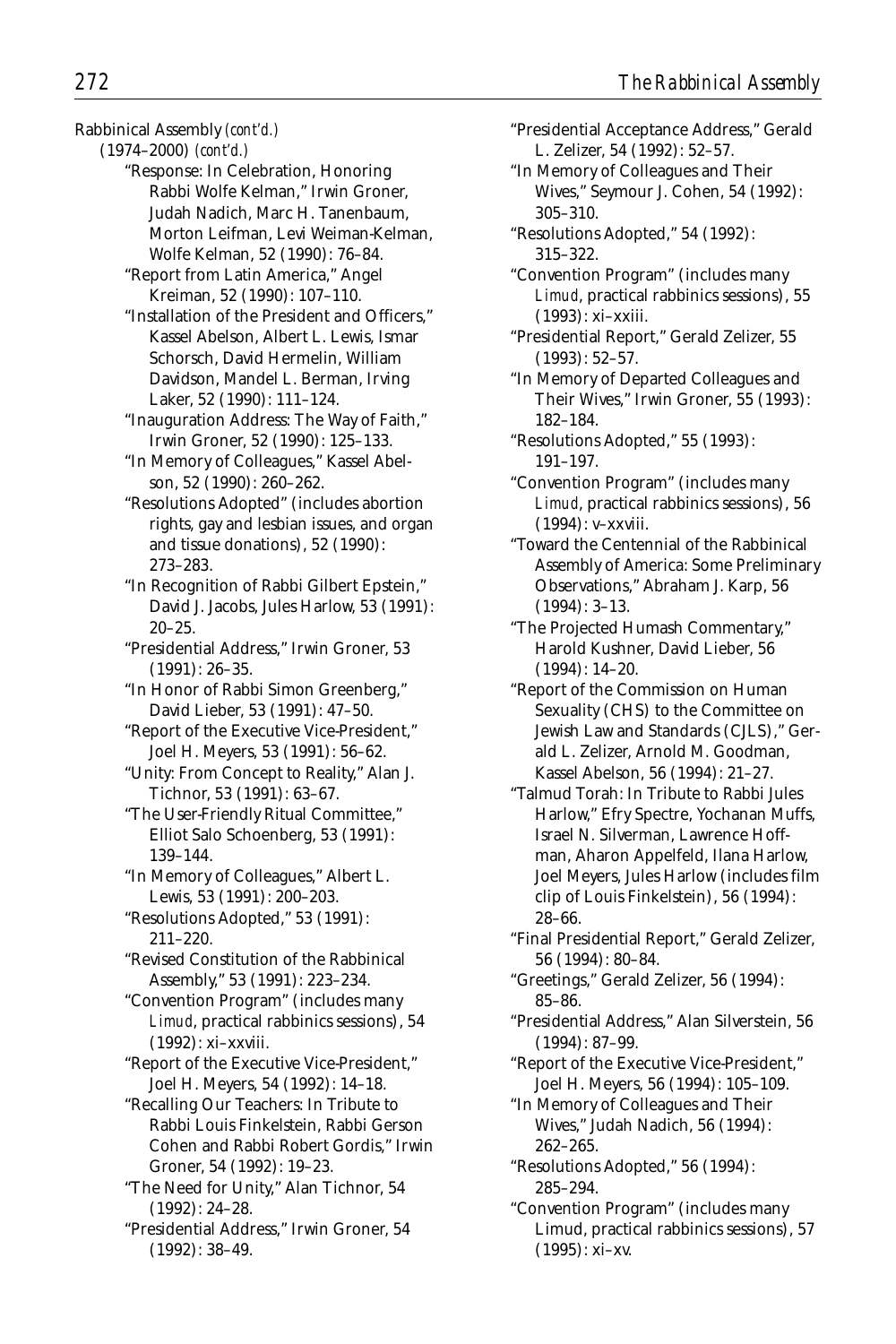- "A Tribute to Laura Schwab," Arnold B. Marans, 57 (1995): 29–31.
- "Strategic Planning Committee: Report of Preliminary Work," David L. Lieber, 57 (1995): 32–35.
- "Honoring Rabbis on the 50th Anniversary of Their Ordination," Daniel J. Pressman, 57 (1995): 47–48.
- "Presidential Address," Alan Silverstein, 57 (1995): 59–68.
- "In Honor of Leo Landes," David C. Kogen, 57 (1995): 69–70.
- "Report of the Executive Vice-President," Joel H. Meyers, 57 (1995): 95–103.
- "Recognition of the 10th Anniversary of the Bet Midrash, Jerusalem," Gilah Dror, Benjamin J. Segal, 57 (1995): 104–108.
- "Eit Ratzon Katan: Transition to a New Pulpit," Elliot Salo Schoenberg, Suzanne Stier, 57 (1995): 167–173.
- "In Memory of Colleagues," Gerald L. Zelizer, 57 (1995): 209–213.
- "Committee on Jewish Law and Standards," Kassel Abelson, 57 (1995): 224–227.
- "Resolutions Adopted," 57 (1995): 239–250.
- "Convention Program" (includes many *Limud*, practical rabbinics sessions), 58 (1996): xiii–xxv.
- "Greetings," Alan Silverstein, Michael Klayman, Alan Ades, 58 (1996): 3–8.
- "Israelis and Diaspora Jews: Are We One People?" (Greetings), Gilah Dror, 58 (1996): 34–36.
- "Final Presidential Report," Alan Silverstein, 58 (1996): 55–60.
- "Report of the Executive Vice-President," Joel H. Meyers, 58 (1996): 61–68.
- "Report from the Bet Midrash," Benjamin J. Segal, 58 (1996): 69–71.
- "Recognition of Rabbis Celebrating 50 Years of Service," Judah Kogen, 58 (1996): 72–76.
- "Presidential Address," David L. Lieber, 58 (1996): 77–81.
- "In Honor of the 100th Birthday of Chancellor Louis Finkelstein," Ezra M. Finkelstein, 58 (1996): 93–95.
- "Ascending the Ladder of Holiness," Perry Rank, Ismar Schorsch, 58 (1996): 98–106.
- "Eit Ratzon Katan: Transition to a New Rabbinic Position," Elliot Salo Schoenberg, Suzanne Stier, 58 (1996): 188–191.
- "In Memory of Colleagues," Mordecai Waxman, 58 (1996): 247–251.
- "Committee on Jewish Law and Standards," Kassel Abelson, 58 (1996): 265–268.
- "Strategic Planning Committee," David Lieber, Arnold Goodman, 58 (1996): 275–289.
- "Resolutions Adopted," 58 (1996): 293–300.
- "Convention Program" (includes many Limud, practical rabbinics sessions), 59 (1997): xiii–xxiv.
- "Opening Remarks," Michael Klayman, 59 (1997): 3–4.
- "Greetings from the United Synagogue of Conservative Judaism," Alan Ades, 59 (1997): 63–64.
- "Greetings: Evening in Honor of Rabbi Ismar Schorsch," Robert B. Slosberg, 59 (1997): 77–79.
- "Welcoming Remarks," Michael N. Menitoff, 59 (1997): 80–81.
- "Tribute to Ismar Schorsch on the Occasion of His 10<sup>th</sup> Anniversary as Chancellor," Michael B. Greenbaum, 59 (1997): 82–85.
- "President's Address," David L. Lieber, 59 (1997): 91–95.
- "Greetings," Simeon J. Maslin, 59 (1997): 96–98.
- "Activities Related to Religious Pluralism," Jan Caryl Kaufman, 59 (1997): 99–100.
- "*Et Li-vakesh:* Ten Placement Trends and Tensions," Elliot Salo Schoenberg, 59 (1997): 179–184.
- "*Hazkarat Neshamot*—In Memory of Colleagues," Arnold M. Goodman, 59 (1997): 218–220.
- "RA/USCJ Joint Commission Responding to Intermarriage," Alan Silverstein, 59 (1997): 223–225.
- "Committee on Jewish Law and Standards," Kassel Abelson, 59 (1997): 226–230.
- "Committee to Strengthen RA Presence," Arnold M. Goodman, 59 (1997): 233–239.
- "Resolutions Adopted," 59 (1997): 245–258.
- "Contents of the Convention," 60 (1998): v–x.
- "Convention Program" (includes many *Limud*, practical rabbinics sessions), 60 (1998): xiii–xxiv.
- "Convention Program in Hebrew" (includes many Limud, practical rabbinics sessions), 60 (1998): xxv–xxxiv.
- "Greetings," David L. Lieber, Charles A. Kroloff, 60 (1998): 3–6.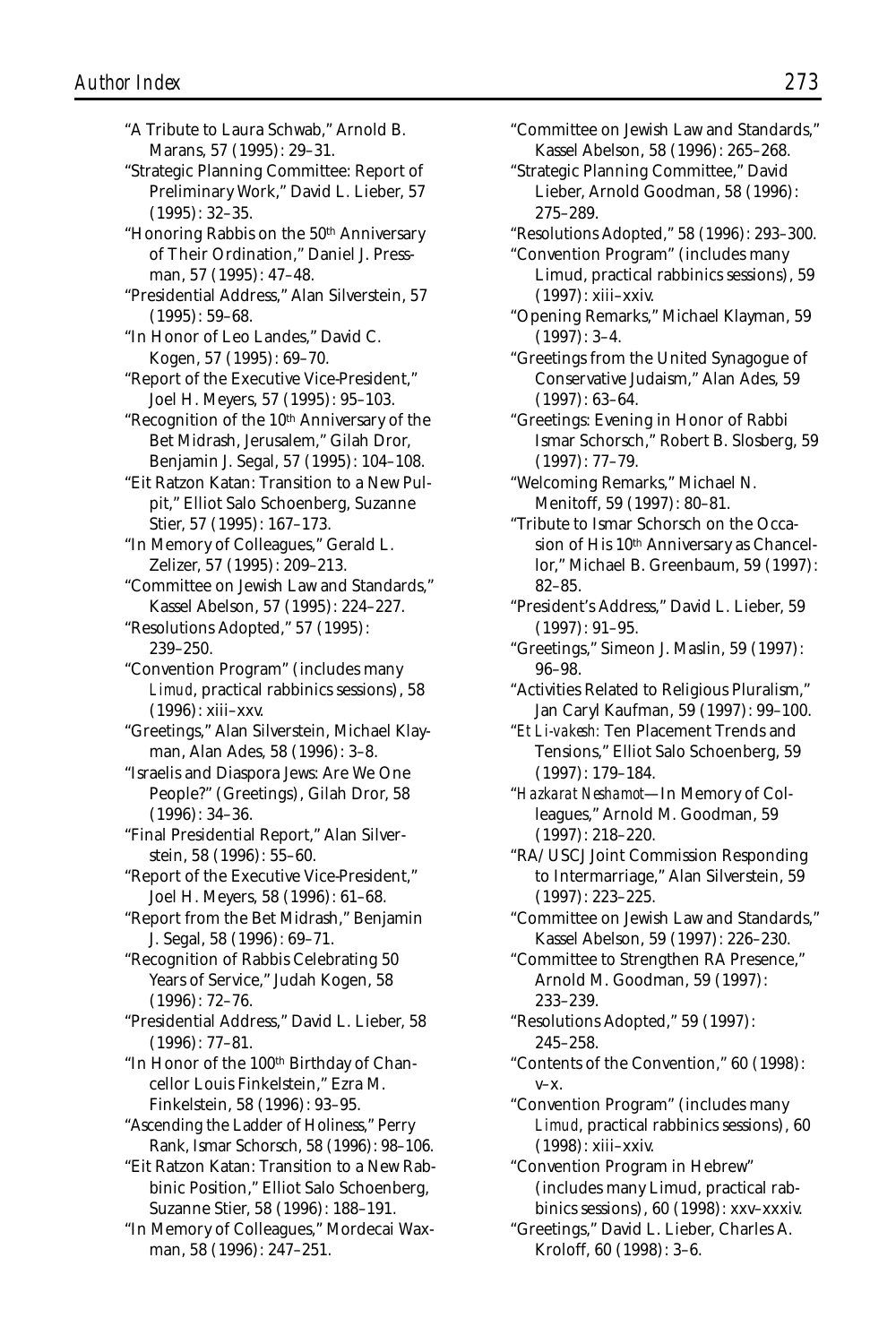Rabbinical Assembly *(cont'd.)*

- (1974–2000) *(cont'd.)*
	- "Presidential Address," David L. Lieber, 60 (1998): 24–29.
	- "Response from the New President," Seymour L. Essrog, 60 (1998): 129–134.
	- "Committee on Jewish Law and Standards," Kassel Abelson, Elliot N. Dorff, 60 (1998): 273–275.
	- "Publications Committee," Martin S. Cohen, 60 (1998): 276–277.
	- "Social Action Committee," Charles M. Feinberg, 60 (1998): 278–279.
	- "Membership Committee," Alvin K. Berkun, Isidoro Aizenberg, 60 (1998): 280–282.
	- "Resolutions Adopted," 60 (1998): 285–294.
	- "Resolutions Adopted," (Hebrew), 60 (1998): 294–301.
	- "Convention Registration," 60 (1998): 305–308.
	- "Convention Program" (includes many Limud, practical rabbinics sessions), 61 (1999): xi–xxv.
	- "Executive Council and Officers," 61 (1999): xxvi–xxviii.
	- "Greetings from the President of the Rabbinical Assembly," Seymour L. Essrog, 61 (1999): 3–4.
	- "Greetings from the President of the United Synagogue of Conservative Judaism," Stephen S. Wolnek, 61 (1999): 5–7.
	- "In Memory of Colleagues," David L. Lieber, 61 (1999): 181–184.
	- "Report of the Executive Vice-President," Joel H. Meyers, 61 (1999): 223–229.
	- "Committee on Jewish Law and Standards," Kassel Abelson, Elliot N. Dorff, 61 (1999): 230–235.
	- "Joint Placement Commission," Jacob Luski, Elliot Salo Schoenberg, 61 (1999): 236–238.
	- "Membership Committee," Isidoro Aizenberg, Elliot Salo Schoenberg, 61 (1999): 239–240.
	- "Programs of Rabbinic Growth and Learning," Jan Caryl Kaufman, 61 (1999): 241–243.
	- "Publications Committee," Martin S. Cohen, 61 (1999): 244–247.
	- "Social Action Committee," Richard L. Eisenberg, 61 (1999): 248–250.
	- "Association of Retired Rabbis," Lester Hering, 61 (1999): 251.
- "Resolutions Adopted," 61 (1999): 255–261.
- "Convention Registration," 61 (1999): 265–269.
- "Convention Program (includes many *Limud*, practical rabbinics sessions)," Centennial Convention, 62 (2000): xiii–xxxi.
- "*Siyum HaShas* participants," 62 (2000): xxxii.
- "Executive Council and Officers," 62 (2000): xxxiii–xxxv.
- "Gala Opening Concert Chairman's Remarks," Gerald L. Zelizer, Centennial Convention, 62 (2000): 3–6.
- "Award Presentations," Mayer Rabinowitz, Jonathan Waxman, David L. Lieber, Harlan J. Wechsler, Aaron Landes, 62 (2000): 7–25.
- "Honoring Colleagues Who Have Served 50 Years and More in the Rabbinate (Faculty Reminiscences): Louis Finkelstein, Louis Ginzberg, Saul Lieberman, Shalom Spiegel, Mordecai Menahem Kaplan," Simon Glustrom, Ezra Finkelstein, Ben Zion Bergman, Hillel E. Silverman, Marshall J. Maltzman, Stanley S. Rabinowitz, 62 (2000): 26–38.
- "Chancellor's Address," Ismar Schorsch, 62 (2000): 39–47.
- "Greetings," Hon. John F. Street, 62 (2000): 48–49.
- "*Siyum HaShas*," Kenneth L. Cohen, Arthur Hertzberg, 62 (2000): 50–54.
- "The Changing Dynamics of the Jewish Community: The Impact on the Rabbi," Irwin Groner, Stephen S. Wolnek, Jack Wertheimer, Bradley Shavit Artson, Steven M. Brown, Alan Silverstein, 62 (2000): 55–77.
- "Joint Campaign Convocation in Honor of Rabbi Alan Silverstein," Ismar Schorsch, Alan Silverstein, 62 (2000): 134–144.
- "Installation of New Officers," Robert Wexler, David Lieber, Seymour L. Essrog, Ismar Schorsch, Vernon H. Kurtz, Alan Rutkoff, 62 (2000): 145–163.
- "Presentation of *A Century of Commitment: 100 Years of the Rabbinical Assembly,"* Robert E. Fierstien, 62 (2000): 164–167.
- "The Jewishness of the Jewish State," Alice Shalvi, Mauricio Balter, Reuven Hammer, David Golinkin, 60 (2000): 184–196.
- "Legal Issues Facing the Conservative Movement in Israel" (Hebrew), Ehud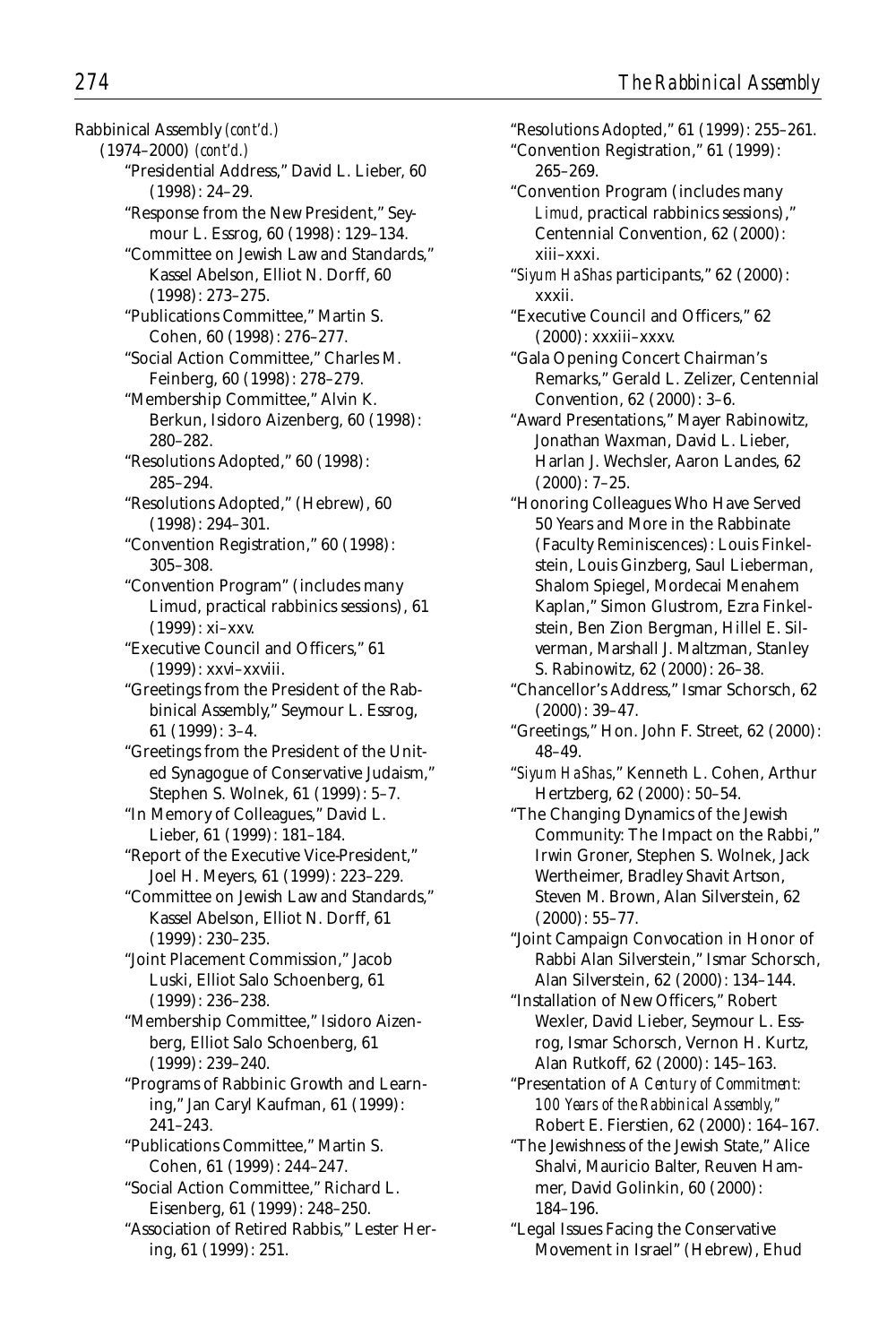Bandel, Hila Keren, 62 (2000): 197–205. "Honoring Rabbinical Assembly Staff," Arnold M. Goodman, 62 (2000): 206–210. "Ethics and the Biological Revolution: Cloning, Gene Therapy and Eugenics," Gerald I. Wolpe, Arthur Caplan, Elliot N. Dorff, Paul Root Wolpe, Laurie Zoloth, 62 (2000): 211–245. "*Hazkarat Neshamot*—In Memory of Colleagues," Saul I. Teplitz, 62 (2000): 301–304. "Report of the Executive Vice-President," Joel H. Meyers, 62 (2000): 339–343. "Committee on Jewish Law and Standards," Kassel Abelson, 62 (2000): 344–347. "Publications Committee," Martin S. Cohen, 62 (2000): 348–351. "Joint Placement Commission," Jacob Luski, Elliot S. Schoenberg, 62 (2000): 352–355. "Membership Committee," Isidoro Aizenberg, Elliot Salo Schoenberg, 62 (2000): 356–357. "Programs of Professional Growth and Learning," Elliot Salo Schoenberg, 62 (2000): 358–360. "Social Action Committee," Richard L. Eisenberg, 62 (2000): 361–363. "Regional Reports," Mauricio Balter, Steven R. Tucker, Alan Iser, Harold Berman, Kenneth L. Cohen, 62 (2000): 364–367. "Creating a Worldwide Movement: A Report on Masorti Olami," Gordon Freeman, Alan Silverstein, 62 (2000): 368–370. "Resolutions Adopted," (includes prayer in schools, religious pluralism in Israel, organ donations), Centennial Convention, 62 (2000): 373–382. "Convention Registration," Centennial Convention, 62 (2000): 385–390. Rabin, Yitzhak. "Israel's Security," 32 (1968): 119–124. "The Current Situation," 50 (1988): 73–83. Rabinowitz, Anita. "The Role of the Rabbi's Wife in the Congregation," 35 (1973): 106–108. Rabinowitz, Elias. "*Hesped*," by Harry Halpern, 24 (1960): 254. Rabinowitz, Hyman R. "Discussion: The Future of the American Jewish Community," Ben Zion Bokser, 12 (1948): 214–218.

"Discussion: The Rabbi in the Small Community," Reuben J. Magil, 13 (1949): 202–203, 209. Eulogies: "The Eulogy," 20 (1956): 213–219. "Simcha Rabinowitz: Eulogy," by Hyman R. Rabinowitz, 34 (1970): 177–179. "Rabbi Joseph Marcus," (Hebrew), 37 (1975): 247–248. "Rabbi Hyman R. Rabinowitz," by James Sherman, 54 (1992): 290–294. Rabinowitz, Mayer E. "The 1973 *Kallah* in Israel," 36 (1974): 239–301. "Award Presentation" (to Francine Klagsbrun), Mayer Rabinowitz, Jonathan Waxman, David L. Lieber, Harlan J. Wechsler, Aaron Landes, 62 (2000): 7–9. Rabinowitz, Simcha. "Simcha Rabinowitz: Eulogy," by Hyman R. Rabinowitz, 34 (1970): 177–179. Rabinowitz, Stanley S. "Discussion: Principles of Group Work as Applied to Jewish Groups," Max Vorspan, 11 (1947): 216–217. "Discussion: Practical Problems of the Rabbinate: Something About My Ministry," Eli Bohnen, 13 (1949): 163–166. "Discussion: How the United Synagogue Looks Upon Itself and Upon the Conservative Movement," Bernard Segal, 24 (1960): 182–186. "On Genesis 33:18," 27 (1963): 208–210. "The Sabbath and *Kashrut*," 31 (1967): 54–61. "Alternatives in Jewish Education," 34 (1970): 59–70. "Discussion: Alternatives in Jewish Education," Stanley Rabinowitz, Morton Siegel, 34 (1970): 81–84. "The Rabbinate: Its Changing Role," 36 (1974): 168–173. "The Changing Rabbinate: A Search for Definition," 37 (1975): 51–60. "Installation Banquet—Address of the President-Elect," Arthur J. Levine, Mordecai Waxman, Gerson D. Cohen, Stanley Rabinowitz, 38 (1976): 150–154. "President's Address," 39 (1977): 13–24. "President's Address," 40 (1978): 1–14. "Remarks: Installation Banquet," Wolfe Kelman, Stanley Rabinowitz, Daniel Teplitz, Gerson D. Cohen, Saul Teplitz, 40 (1978): 176–178.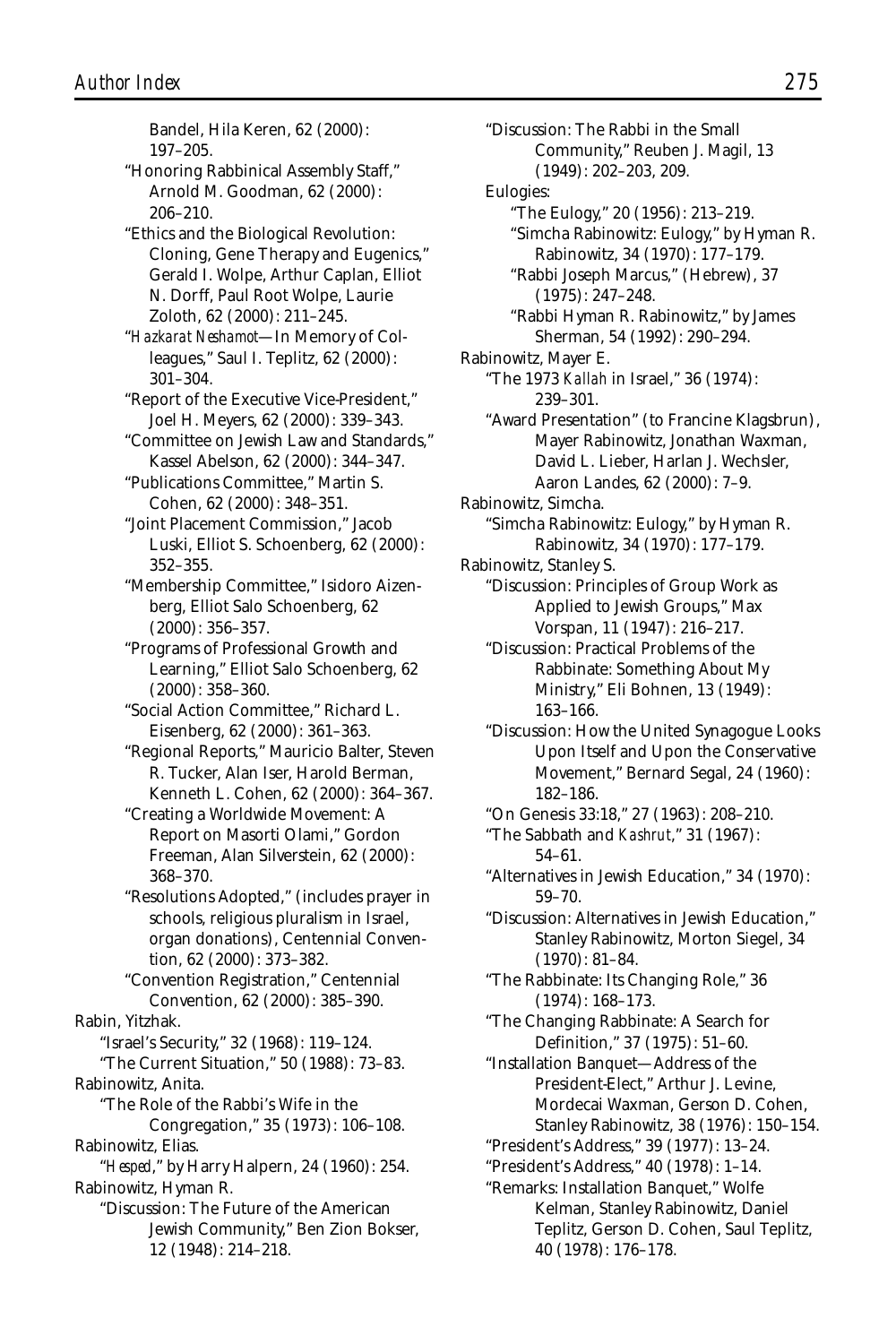Rabinowitz, Stanley S. *(cont'd.)*

- "Report of the Blue Ribbon Committee of the Rabbinical Assembly," 42 (1980): 253–292.
- "The Jews of Germany," 47 (1985): 117–121. "Four Pillars of Wisdom: An Approach to

Preaching," 48 (1986): 112–120.

"Discussion: Resolutions Adopted" (includes reaffirmation of matrilineal descent and issues of conversion), 48 (1986): 322.

- "Discussion: The Future of the Arab Community in Israel," Jack Cohen, Shukri Abed, Majda Saroujie, Hashem Muhammud, Shehadeh Shehadeh, 50 (1988): 134.
- "Tribute to Wolfe Kelman," 51 (1989): 104–107.
- "Introduction: The Jews in America," Arthur Hertzberg, Samuel Chiel, 52 (1990):  $6 - 7.$
- "Discussion: The Jews in America," Arthur Hertzberg, Samuel Chiel, 52 (1990): 22–23.
- "Honoring Colleagues Who Have Served 50 Years and More in the Rabbinate (Faculty Reminiscences): Louis Finkelstein, Louis Ginzberg, Saul Lieberman, Shalom Spiegel, Mordecai Menahem Kaplan," Simon Glustrom, Ezra Finkelstein, Ben Zion Bergman, Hillel E. Silverman, Marshall J. Maltzman, Stanley S. Rabinowitz, 62 (2000): 36–38.
- Eulogy: "Memorial Tribute for Colleagues," 60 (1998): 211–214.
- Radin, Jacob.
	- "*Hesped*," by Solomon Waldenberg, 26 (1962): 225–226.

Rahman, Hasan Abdel.

- "The Peace Process and the Meaning of Palestinian Autonomy," 56 (1994): 100–104.
- Raiskin, Max D.
	- "Rabbi Max D. Raiskin," (Hebrew), 41 (1979): 268.
- Rakover, Nahum.
	- "Governmental Policy Regarding Jewish Law," 36 (1974): 268–276.

Ramon, Einat.

"Israel as Center of the Universe: The View from the Media," Einat Ramon, Linda Gradstein, Joel Greenberg, David Makovsky, Hirsh Goodman, 60 (1998): 39.

Rank, Perry. "Introduction: Ascending the Ladder of Holiness," Ismar Schorsch, 58 (1996): 98–99. "Introduction: Report on the Ne'eman Commission:Conversion Crisis and Its Impact," (Hebrew), Reuven Hammer, 60 (1998): 50. Eulogies: "Rabbi Harry B. Lasker," 53 (1991): 185–187. "Rabbi Gershon Baruch Chertoff," 59 (1997): 187–190. Rascoe, Michael. "Eulogy of Rabbi Seth L. Brody," 58 (1996): 207–210. Raskas, Bernard S. "Current Experiments in Liturgy," Jules Harlow, Sidney Shankin, Bernard Raskas, Aaron Landes, Everett Gendler, Jack Riemer, Irwin Schild, Hershel Matt, Simcha Kling, Samuel Schafler, 32 (1968): 7–35. "The Creative Use of the Pulpit," 33 (1969): 158–172. Rauch, Eduardo. "New Directions for Adult Jewish Education," Barry W. Holtz, Eduardo Rauch, 48 (1986): 221–223. Ravid, Benjamin C. "On Teaching Jewish History to College Students Who Will Be Your Congregants of Tomorrow," 59 (1997): 138–140. Ravitsky, Avi, Professor. "Religious Pluralism in Israel: A Jewish State, or a State for Jews?" Shulamit Aloni, Yeshayahu Leibovitz, Avi Ravitzky, Barbara Specre, 50 (1988): 56–59. Re'em, Moshe. "Being a Conservative Rabbi in Israel: The Agony and the Ecstasy," Philip Spectre, Jonathan Perlman, Michael Graetz, Robert Harris, Moshe Re'em, Matt Futterman, Natan Irwin Birnbaum, Levi Ha-Levi, Joseph Heckelman, Yossef Green, Moshe Tutnauer, 50 (1988): 33–34. Regenstein, Joe M. "*Tzaar Baalei Hayyim:* a Secular View of Shackling & Hoisting," 62 (2000): 268–270. Regev, Uri. "Looking Ahead: Reconciliation Between the Religious Streams," (Hebrew), Alex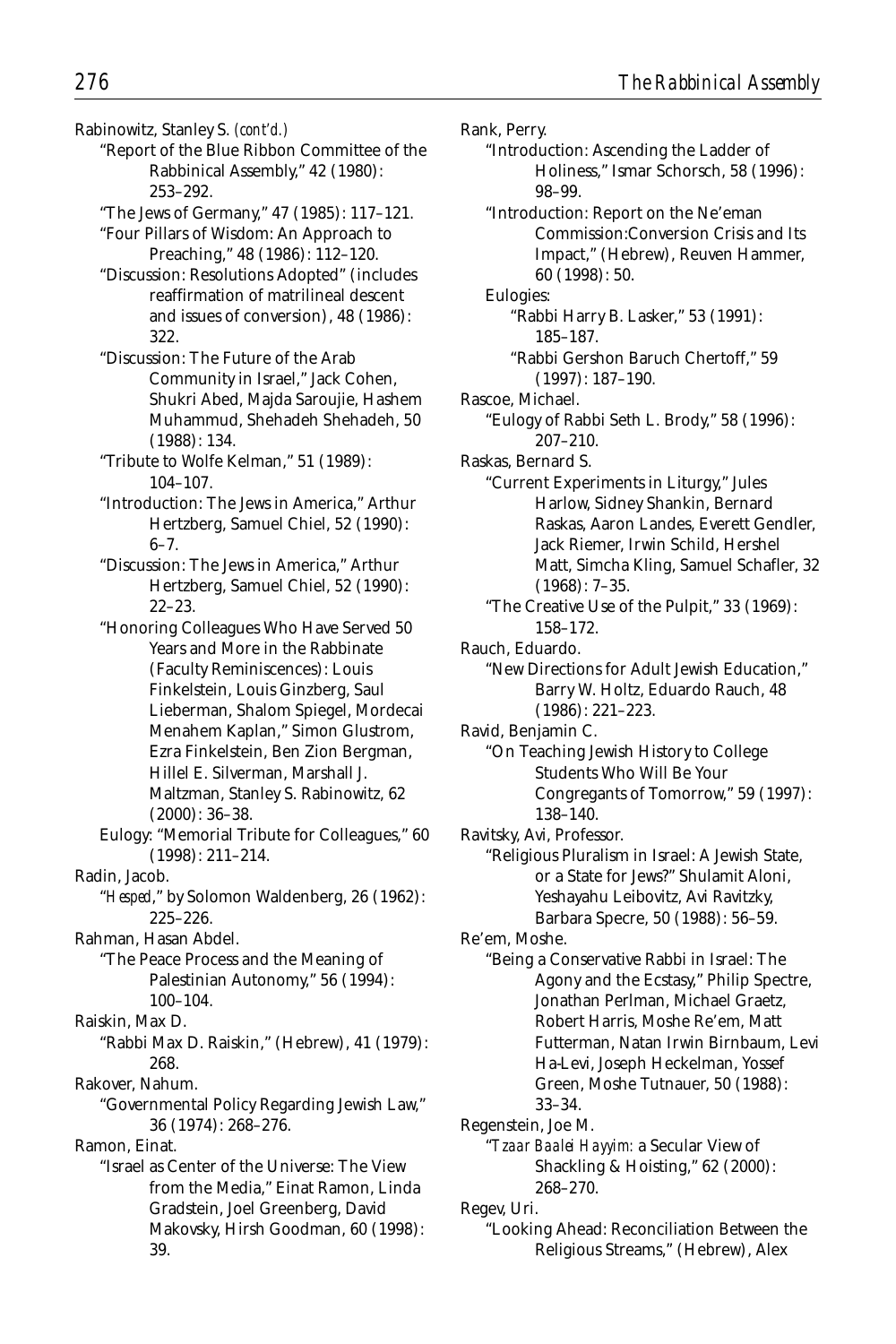Lubotsky, Ehud Bandel, David Bigman, Uri Regev, Naftali Rotenberg, 60 (1998): 33–35. Reich, Paul. "Interesting Synagogue Activities—A Brotherhood Institute," 9 (1945): 86. "The Relationship of the Rabbi to the Congregation: The Relationship of the Rabbi to the Sisterhood," 15 (1951): 200–204. Eulogy: "Rabbi Paul Reich," by Shulamit Reich Elster, 50 (1988): 229–232. Reis, Paul Stephen. "Memorial Tribute for Colleagues," by Stanley S. Rabinowitz, 60 (1998): 213. "Rabbi Paul Stephen Reis," by Sara E. Reis, 60 (1998): 247–248. Reis, Sara E. "Eulogy of Rabbi Paul Stephen Reis," 60 (1998): 247–248. Reisner, Avram Israel. "Manipulating Genes—Seen Through the Eyes of the Rabbis," 62(2000): 271–273. Reisner, Connie. "The Jewish Woman Today: Her Changing Role and Status," Tziporah Heckelman, Ruth Waxman, Sarah Lewis, Connie Reisner, 37 (1975): 228–231. Reisner, Nathan. "Discussion: Report of the Committee on Jewish Law and Standards," 16 (1952): 57–58. Rembaum, Joel. "A Function of the Study of Jewish History: To Demythologize the Jew," 41 (1979): 140–158. "Discussion: Israel as the Elections Approach: What Does it Mean to American Jews?" Gordon Tucker, Robert J. Lieber, Robert O. Freedman, Ehud Bandel, 61 (1999): 99. "Discussion: The Halakhic and Ethical Standards to Be Expected of Leaders in Public and Religious Life," Arnold M. Goodman, Samuel Dash, Benjamin Cardin, Elliot N. Dorff, 61 (1999): 120–121. Resnik, David. "The Synagogue and Its School," 48 (1986): 235–237. Resnikoff, Arnold E. "Jewish Views of War and Peace," 51 (1989): 257–263. "D'var Torah," 59 (1997): 165–172. Resnikoff, Simon. "Rabbi Simon Resnikoff," by Philip Book, 50 (1988): 233–236.

Reuther, Walter P. "Religion in a World of Tension," 14 (1950): 296–317. Riback, Sidney B. "Discussion: Practical Problems of the Rabbinate: Something About My Ministry," Eli Bohnen, 13 (1949): 166–168. "Rabbi Sidney B. Riback," by Efry Spectre, 45 (1983): 208–209. Ribalow, Menachem. "Whither American Jewry?" 10 (1946): 268–269. Ribner, Herbert. "The Role of the Jewish Chaplain in the Armed Forces," 15 (1951): 179–183. Ribnick, Judy. "Lesbian and Gay Jews: Our Needs and Concerns in the Jewish Community," Jonathan Springer, Judy Ribnick, Aryeh Meier, 56 (1994): 199–202. Riemer, Jack. "Preaching to the Here and Now," 30 (1966): 53–81. "Current Experiments in Liturgy," Jules Harlow, Sidney Shankin, Bernard Raskas, Aaron Landes, Everett Gendler, Jack Riemer, Irwin Schild, Hershel Matt, Simcha Kling, Samuel Schafler, 32 (1968): 7–35. "Preaching on *Pesach,"* 40 (1978): 184–187. "The Wonder of Heschel," 45 (1983): 178–188. "The Laws of Teaching," 58 (1996): 166. Ritterband, Paul. "Discussion: The Jewish Theological Seminary of America: An Evaluation," Simon Greenberg, 24 (1960): 165–166. Rivlin, Solomon. "Memorial Address," by B. Reuben Weilerstein, 17 (1953): 273. Roberts, Joseph L., Reverend. "Our Duty," 49 (1987): 55–56. Roeder, Ludwig. "Ludwig Roeder: Eulogy," by Nathaniel Zimskind, 34 (1970): 180. Romanoff, Lena. "How to Make Practicing and Feeling Jews: What Do Converts Want From Us?" 54 (1992): 164–170. Rose, Goodman A. "Projects Proposed," 2 (1928): 139–142. "The Rabbi as Communal Leader: Strengthening the Organized Community," 10 (1946): 111–116. Eulogy: "Eulogies," by Herman Hailperin, 15 (1951): 252.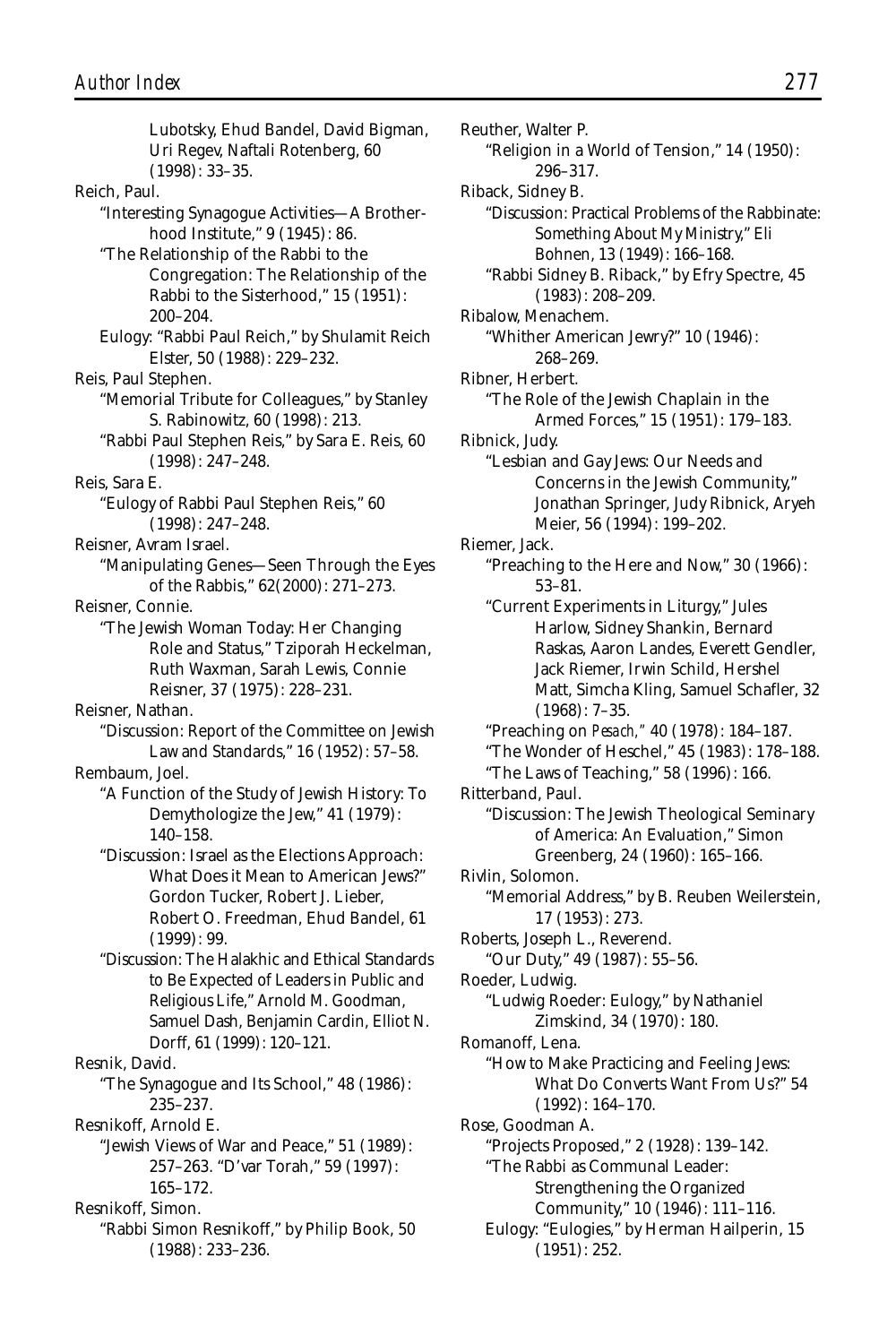Rosen, Barry. "Discussion: Membership Committee Report" (including discussion on permitting a female rabbi to join), Ludwig Nadelmann, Arnold M. Goodman, 46 (1984): 192. Rosen, James. "D'var Torah—In Memory of Matthew Eisenfeld," 58 (1996): 195–198. Rosen, Matthew B. "In Memory of Colleagues," by Albert L. Lewis, 53 (1991): 203. Rosen, Nathan Nata. "Rabbi Nathan Nata Rosen," by Abraham Feldbin, 52 (1990): 240–242. Rosenbaum, Nathan. "Rabbi Nathan Rosenbaum," by Mordecai Rubin, 41 (1979): 269–271. Rosenberg, Stuart E. "The Jew in the Non-Jewish World," 31 (1967): 70–83. "Discussion: The Jew in the Non-Jewish World," Stuart E. Rosenberg, Seymour Siegel, 31 (1967): 88–90, 92. Eulogy: "Rabbi Stuart E. Rosenberg," by Morton M. Leifman, 52 (1990): 243–246. Rosenberg, Yaakov G. "Discussion: Report of the Committee on Jewish Law and Standards," 16 (1952): 56–57. "Discussion: Spirit of Jewish Prayer," Abraham J. Heschel, 17 (1953): 211. "Discussion: Needed: A New Zionism to Revive the Moribund Jewish People," Mordecai M. Kaplan, 18 (1954): 199. "Discussion: New Trends in Adult Education," Simon Noveck, 18 (1954): 214, 220–221. "D'var Torah," 27 (1963): 213–214. "Discussion—The Jew in the Non-Jewish World," Stuart E. Rosenberg, Seymour Siegel, 31 (1967): 90. "Discussion: The *Eretz Yisrael* Dimension," Moshe Davis, Samuel Schafler, David Clayman, 34 (1970): 54–56. "The Rabbi, Federation and the Community," 36 (1974): 166–167. "Conferring of Degrees," Reuven Hammer, Gerson D. Cohen, Yaakov Rosenberg, Morton Leifman, Zalman Dimitrovsky, Avraham S. Halkin, Moshe Greenberg, Simon Greenberg, 43 (1981): 2–3. "Conferring of Degrees," David C. Kogen, Simon Greenberg, Gerson C. Cohen,

Yaakov G. Rosenberg, Stanley J. Schachter, 44 (1982): 5–7. "Conferring of Degrees," Alexander M. Shapiro, David C. Kogen, Saul Teplitz, Gerson D. Cohen, Morton Leifman, Yaakov G. Rosenberg, David Lieber, 48 (1986): 138–139. Eulogies: "In Memory of Colleagues," 41 (1979): 277–279. "Rabbi Fishel Goldfeder," 43 (1981): 94–97. "Rabbi I. Usher Kirshblum," by Mordecai Kirshblum, Fabian Schonfeld, Yaakov Rosenberg, Herzl Fishman, 45 (1983): 198–199. Rosenblatt, Samuel. "Discussion: Place of Dogma in Judaism," Mordecai Kaplan, 4 (1930–32): 307–310. "American Jewish Scholarship and the Jewish Theological Seminary," 5 (1933–38): 372–387. "Historic Arab-Jewish Relationships in Palestine," 6 (1939): 104–114. "Discussion: Responsum on the Sabbath," Morris Adler, Jacob Agus, Theodore Friedman, 14 (1950): 174–176 Eulogies: "Eulogies: Adolph Coblenz," 14 (1950): 318–320. "Rabbi Israel Goldman," 42 (1980), 240–242. "Rabbi Samuel Rosenblatt," by Mitchell Wohlberg, 45 (1983): 210–213. Rosenbloom, Seymour. "Rabbi Jacob E. Segal," 38 (1976): 295–301. "A Place for Men: Where Do Men Belong in an Egalitarian Synagogue," 61 (1999): 165–168. Rosenblum, A. Leon. "Rabbi A. Leon Rosenblum," by Mervin B. Tomsky, 58 (1996): 228–229. Rosenblum, Herbert. "Discussion: The Quest for Unity in the Jewish Community," Max J. Routtenberg, 28 (1964): 157–158. "Discussion: The President's Message," Max J. Routtenberg, 29 (1965): 28. Eulogy: "Rabbi Aaron Weinberg," 56 (1994): 259–261. Rosenblum, Leon T. "Rabbi Albert Nathaniel Troy," 61 (1999): 183, 217–219. Rosengarten, Charles. "Greetings," 19 (1955): 199–203.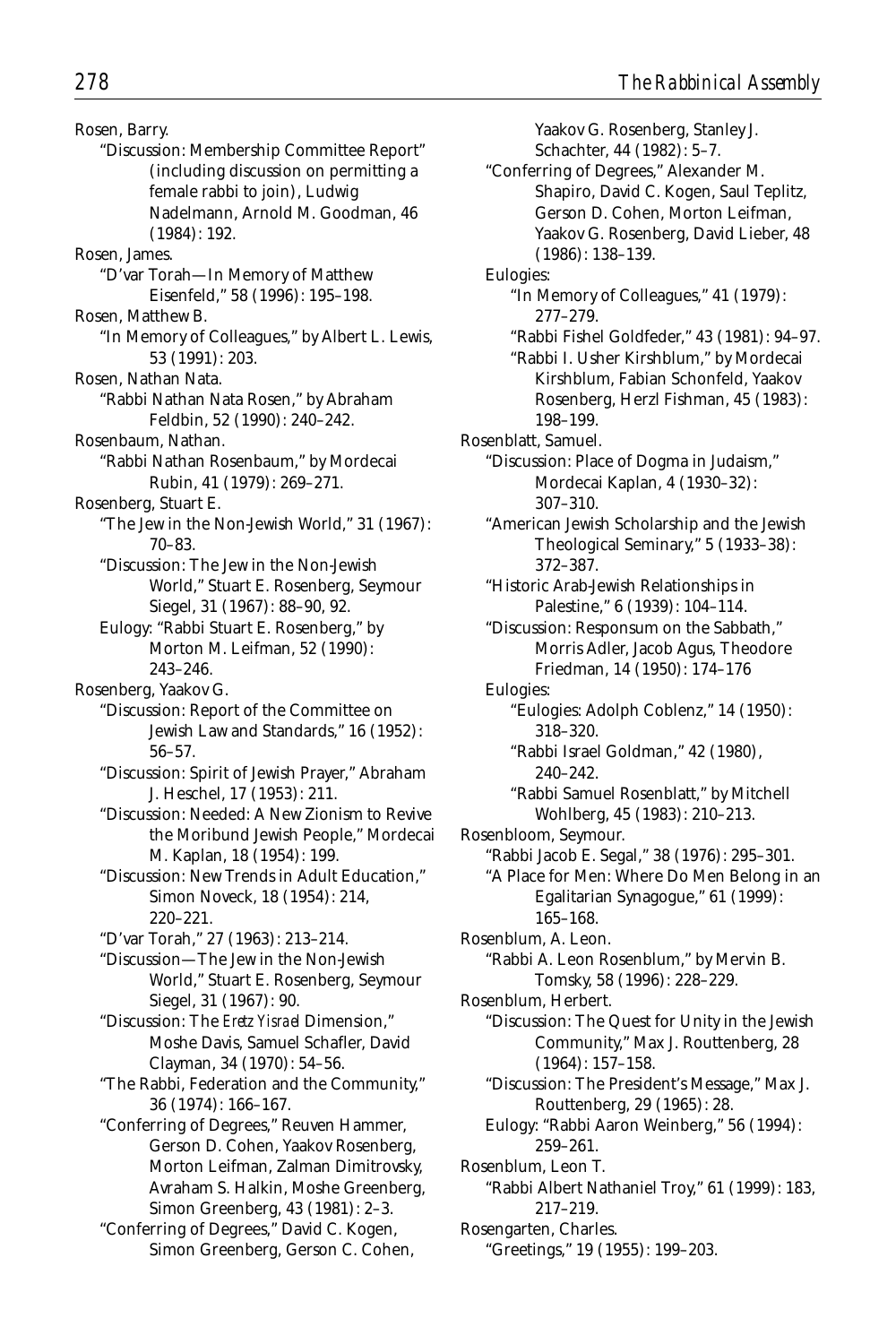Rosenstock, Gershon. "Discussion: The Role of the Rabbinical Assembly," Simon Greenberg, 19 (1955): 159–160. Rosenthal, Gilbert S. "*Kallah* on *Halakhah:* The Foundations of the Conservative Approach to Jewish Law," 42 (1980): 376–393. "The Elements That Unite Us," 46 (1984): 22–28. "The Conservative Rabbinate: What of Tomorrow," 49 (1987), 100–115. "*Gemara, Gematria* or Gimmicks: New Rabbinic Roles for the 21st Century," 54 (1992): 60–67. Eulogy: "Rabbi Morris M. Goldberg," 54 (1992): 282–286. "Rabbi Benjamin L. Teller," 60 (1998): 258–260. Rosenthal, Henry M. "Three Reviews: *The Making of the Modern Jew* by Milton Steinberg, *The Future of Judaism* by Eugene Kohn, *Judaism as a Civilization* by Mordecai M. Kaplan," 5 (1933–38): 88–99. Rosenthal, Moses. "Rabbi Moses Rosenthal," by Daniel Novick, 54 (1992): 295–297. Roskies, David, G., Dr. "The Shtetl in Fact and Fiction," 39 (1977): 94. "Jewish Responses to Catastrophe," 47 (1985): 107–108. Rosoff, Barbara. "SATS for Principals: Supervising, Administering and Teacher Training in the Synagogue School," 54 (1992): 245–250. "'Gimme a Break! Who Needs All This Jewish Stuff?': Teaching and Reaching the Adolescent Population," 54 (1992): 251–253. "The Classroom Without Discipline Problems: Teaching Adults," 54 (1992): 254–257. Rotenberg, Naftali. "Looking Ahead: Reconciliation Between the Religious Streams," (Hebrew), Alex Lubotsky, Ehud Bandel, David Bigman, Uri Regev, Naftali Rotenberg, 60 (1998): 36–38. Roth, Amy. "Is This the Person I Married?" 54 (1992): 202. Roth, Joel. "Discussion: Resolutions Adopted" (includes reaffirmation of matrilineal descent and issues of conversion), 48 (1986):

313–315.

"The Power of Poskim," 49 (1987): 192–200. "Russian Immigrants and *Halakhic* Problems" (adapted from two *Limud* sessions), 52 (1990): 137–158. Roth, Joseph M. "Discussion: A New Task for American Rabbis," Cyrus Adler, 2 (1928): 59. Eulogy: "Memorial Address," by B. Reuben Weilerstein, 17 (1953): 272. Roth, Simchah. "Selections from Editor's Preface: Masorti Siddur," 60 (1998): 190–195. Rothschild, Fritz A. "Religious Thought of Abraham Heschel," delivered at the 1968 Convention. Published in *Conservative Judaism,* Vol. 23, No. 1, Fall 1968. "Revelation: The Embarrassment and the Necessity," delivered at the 1977 Convention. Published in *Conservative Judaism,* Volume 31, No. 2, Winter 1977. Rothstein, Samuel. "Discussion: The Future of Our Movement," Louis Finkelstein, 9 (1945): 185–188. Rothstein, Solomon. "The Art of Communication," 35 (1973): 57–63. Routtenberg, Aryeh. "Rabbi Hyman Routtenberg," (Hebrew and English), 57 (1995): 202–204. Routtenberg, Hyman. "Rabbi Hyman Routtenberg," (Hebrew and English), by Aryeh Routtenberg, 57 (1995): 202–204. Routtenberg, Max J. "Report of Prayer Book Commission," 8 (1941–44): 146–159. "Report of the Executive Vice-President," 14 (1950): 29–39. "Report of the Executive Vice-President," 15 (1951): 27–35. "Sermon Seminar," 21 (1957): 206–217. "The Rabbinical Assembly of America: An Evaluation," 24 (1960): 190–222. "Report of the Committee on Jewish Law and Standards," 25 (1961): 188–199. "Discussion: The Role of the Rabbinate in Elementary and Secondary Jewish Education," Simon Greenberg, 26 (1962): 35–36. "Report on the Committee on Jewish Law and Standards," 27 (1963): 221–230. "The Quest for Unity in the Jewish Community," 28 (1964): 131–154.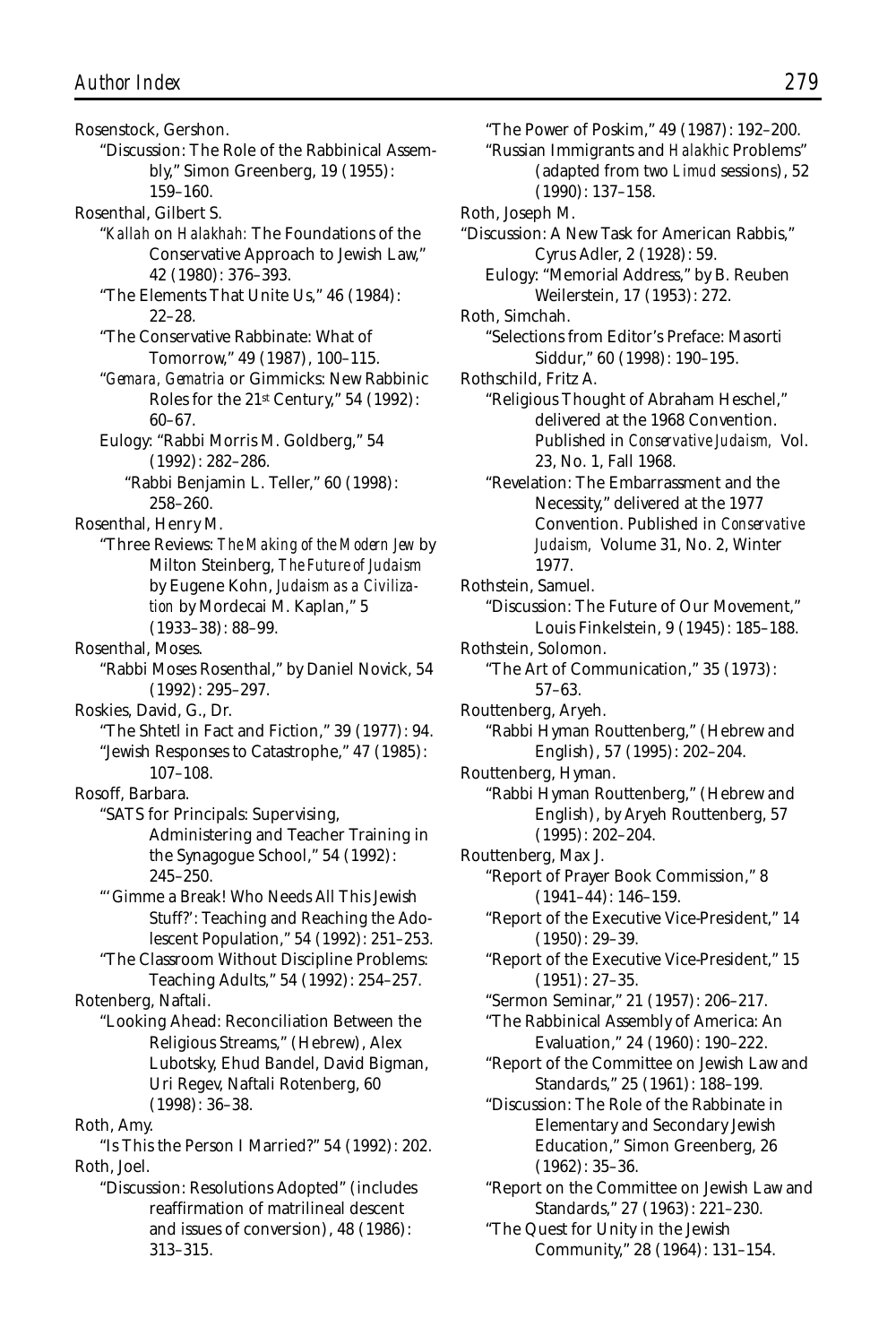Routtenberg, Max J. *(cont'd.)*

- "Discussion: The Quest for Unity in the Jewish Community," Max J. Routtenberg, 28 (1964): 161–162.
- "Remarks of the President-Elect of the Rabbinical Assembly," 28 (1964): 192–194.
- "Teshuvah—The Jew Who Has Intermarried," Max J. Routtenberg, 28 1964): 244–254.
- "The President's Message," 29 (1965): 18–26.
- "Discussion: The President's Message," Max J. Routtenberg, 29 (1965): 30–32.
- "The American Rabbi in Transition," 30 (1966): 1–12.
- "Remarks of the Past President," 30 (1966): 21–25.
- "Discussion: Secularists, the Rabbinate, and *Mitzvot*," Judd L. Teller, 31 (1967): 33–34.
- "Discussion: Teshuvah—Bingo in Conservative Congregations," Leon B. Fink, Aaron H. Blumenthal, Seymour Siegel, 31 (1967): 222.
- "Discussion: Report of the Committee on Jewish Law and Standards," Benjamin Z. Kreitman, 34 (1970): 205.
- "75 Years of Changing Concern, Emphasis and Philosophy," 37 (1975): 294–307.
- "In Honor of Rabbi Wolfe Kelman," Morton Leifman, Gerson D. Cohen, Seymour Siegel, Max J. Routtenberg, Arthur Hertzberg, Seymour Fox, Mordecai Waxman, Irwin Groner, Naamah Kelman, Levi Kelman, Wolfe Kelman, Louis Finkelstein, 38 (1976): 102–105.
- Eulogies:
	- "Julius Fisher: Eulogy," 30 (1966): 89–90. "Theodore Shabshelowitz: Eulogy," 32 (1968): 199–200.
	- "Rabbi Ben Zion Bokser," 46 (1984): 141–143.
	- "Rabbi Max J. Routtenberg," by Jules Harlow, 49 (1987): 341–345.
	- "Rabbi Max J. Routtenberg," by Ruth R. Seldin, 49 (1987): 346–348.
- Rubel, Charles. M.
	- "Discussion: *Ketubah*," 18 (1954): 82.
	- "Discussion: Needed: A New Zionism to Revive the Moribund Jewish People," Mordecai M. Kaplan, 18 (1954): 197–198.
	- Eulogy: "Rabbi Charles Rubel," by Irving Lehrman, 42 (1980): 248.

Rubenovitz, Herman H.

"Tributes to Rabbis Emeriti," Israel H. Levinthal, 11 (1947): 384–388.

Eulogy: "Herman H. Rubenovitz: Eulogy," by Israel J. Kazis, 30 (1966): 96–99. Rubenstein, Bernard A. "Rabbi Bernard A. Rubenstein," by Solomon Gordon, 38 (1976): 286–290. Rubenstein, Elyakim. "The Future of Israeli Democracy," (Hebrew), 60 (1998): 135–158. Rubenstein, Jacob. "Rabbi Jacob Rubenstein," by Zev Rubenstein, 61 (1999): 183, 211–212. Rubenstein, Richard. "Discussion: The Bias Against Man, The Research of the Institute for Righteous Acts," Harold M. Schulweis, Perry London, 27 (1963): 108–110. Rubenstein, Zev. "Rabbi Jacob Rubenstein," 61 (1999): 183, 211–212. Ruberg, Arthur. "Singles in the Synagogue," Chaim Listfield, Arthur Ruberg, 44 (1982): 129–130. Rubin, Meyer. "Opening Prayer," 5 (1933–38): 421. "Discussion: Interesting Synagogue Activities: An Experiment in Jewish-Christian Inter-Religious School Activity," Elias Charry, 9 (1945): 87, 89. Eulogies: "Jacob Hochman: Eulogy," 30 (1966): 91–93. "Rabbi Meyer Rubin," by Manuel Saltzman, 52 (1990): 247–248. Rubin, Mordecai. "Rabbi Nathan Rosenbaum," 41 (1979): 269–271. "Rabbi Mordecai Rubin," by Neil Kurshan, Gershon Schwartz, 56 (1994): 250–258. Rudavsky, Hilel. "Rabbi Isaac Moseson," 58 (1996): 222–223. Ruderman, Samuel S. "Discussion: The Rabbi and the Interfaith Movement," David A. Goldstein, 7 (1940): 113–116. "The Rabbi as Communal Leader—Interfaith Activity and Democracy," 10 (1946): 121–127. "Discussion: Secularists, the Rabbinate, and Mitzvot," Judd L. Teller, 31 (1967): 34. Eulogy: "Samuel S. Ruderman: Eulogy," by Josiah Derby, 33 (1969): 184–186. Rutkoff, Alan. "Installation of New Officers," Robert Wexler, David Lieber, Seymour L. Essrog, Ismar Schorsch, Vernon H. Kurtz, Alan Rutkoff, 62 (2000): 160–163.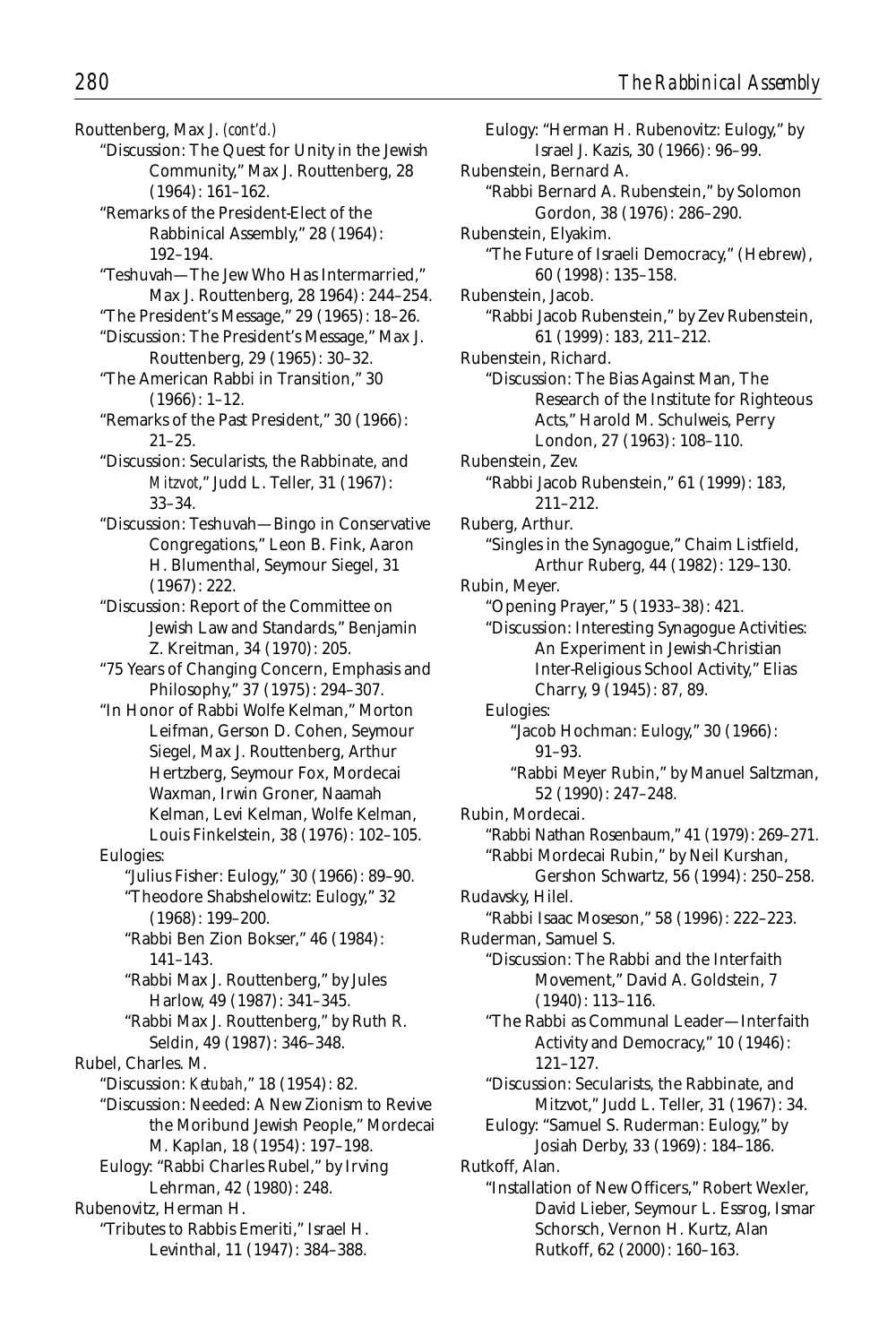Sachs, Samuel. "In Memory of Colleagues," by Kassel Abelson, 52 (1990): 262. Sacks, Andrew. "Discussion: Behind the Scenes at the White House," Susan Grossman, Wolf Blitzer, 61 (1999): 58. Sacks, J. B. "The Rabbinical Assembly as Family," 56 (1994): 221–223. Sacks, Louis L. "In Memory of Colleagues," by Mordecai Waxman, 58 (1996): 251. Sacks, Maxwell Lawrence. "Rabbi Maxwell Lawrence Sacks," by Joshua Lindenberg, 41 (1979): 272. Salit, Norman. "Report of the Placement Committee," 1 (1927): 16–18. "The Synagogue and Palestine," 2 (1928): 53–58. "The Rabbi as Administrator: Scouting," 10 (1946): 200–204. "Pronouncement of the Zionist Revaluation Committee," 14 (1950): 222–231. Eulogy: "*Hesped*," by Aaron H. Blumenthal, 25 (1961): 165–168. Saltzman, Manuel. "The Creative Use of the Pulpit," 33 (1969): 147–157. Eulogies: "Rabbi Eric T. Lowenthal," 46 (1984): 156–157. "Rabbi Meyer Rubin," 52 (1990): 247–248. "Memorial Tribute for Colleagues," by Stanley S. Rabinowitz, 60 (1998): 213. "Rabbi Manuel Saltzman," by Harold Kushner, 60 (1998): 250–251. Samber, Moshe. "Rabbi David Prince," 38 (1976): 285. Samuels. Robert L. "Rabbi Nathan Colish," 44 (1982): 150–151. Sandberg, Martin I. "*Kallah* on *Halakhah:* Positive Tradition—Towards a Unified Philosophy for Conservative Judaism," 42 (1980): 394–397. Sandel, Michael J. "Democracy's Discontent: America in Search of a Public Philosophy," 59 (1997): 15–23. Sandrow, Edward T. "Independence Day Celebration at the Convention—Address (Abstract)," 5 (1933–38): 104. "Fox Hole Religion," 8 (1941–44): 323–328.

"My Experiences Abroad," 9 (1945): 65–66. "Status of the Seminary Campaign," 13 (1949): 216–220. "Greetings of the President-Elect," 24 (1960): 235–245. "President's Report," 25 (1961): 83–103. "Presidential Report," 26 (1962): 130–146. "Response—A Testimonial Address," Louis Finkelstein, 26 (1962): 162–167. "Counselling Mourners," 35 (1973): 77–79. "A Prayer," 37 (1975): 3. "The 75th Anniversary Supplement," 37 (1975): 289–352. "Introduction: The 75th Anniversary Supplement," 37 (1975): 289–293. "A Tribute to Our Past Presidents," 37 (1975): 308–316. Eulogies: "Rabbi Max D. Klein," 36 (1974): 202. "Rabbi Edward T. Sandrow," by Simon Greenberg, 38 (1976): 291–294. Sandrow, Nahma. "Yiddish Drama: A Mirror of the Jewish Soul," 42 (1980): 142–143. Saperstein, David. "What Has Become of the Liberal Jew?" David Sapirstein, Elliott Abrams, 58 (1996): 125–135. Saperstein, Sanford E. "Rabbi Solomon Lipman," 36 (1974): 203–205. Saposh, Stuart. "The Day School and the Synagogue," Joshua Elkin, Shulamit Elster, Leonard S. Cahan, Stuart Saposh, Moshe Edelman, 48 (1986): 233. Sarachek, Joseph. "Memorial Address," by B. Reuben Weilerstein, 17 (1953): 273. Sarna, Jonathan D. "Perched Between Continuity and Discontinuity: American Jewry at a Crossroads," 56 (1994): 74–79. "The Future of Diaspora Judaism," 59 (1997): 69–76. "What Will Jewish Community and Jewish Values Mean for the 21st Century?" David A. Teutsch, Jonathan D. Sarna, Arnold Eisen, 62 (2000): 80–87. Sarnoff, David. "The Military Chaplaincy," 26 (1962): 174–179. Saroujie, Majda. "The Future of the Arab Community in Israel," Jack Cohen, Shukri Abed, Majda Saroujie, Hashem Muhammud, Shehadeh Shehadeh, 50 (1988): 130–131.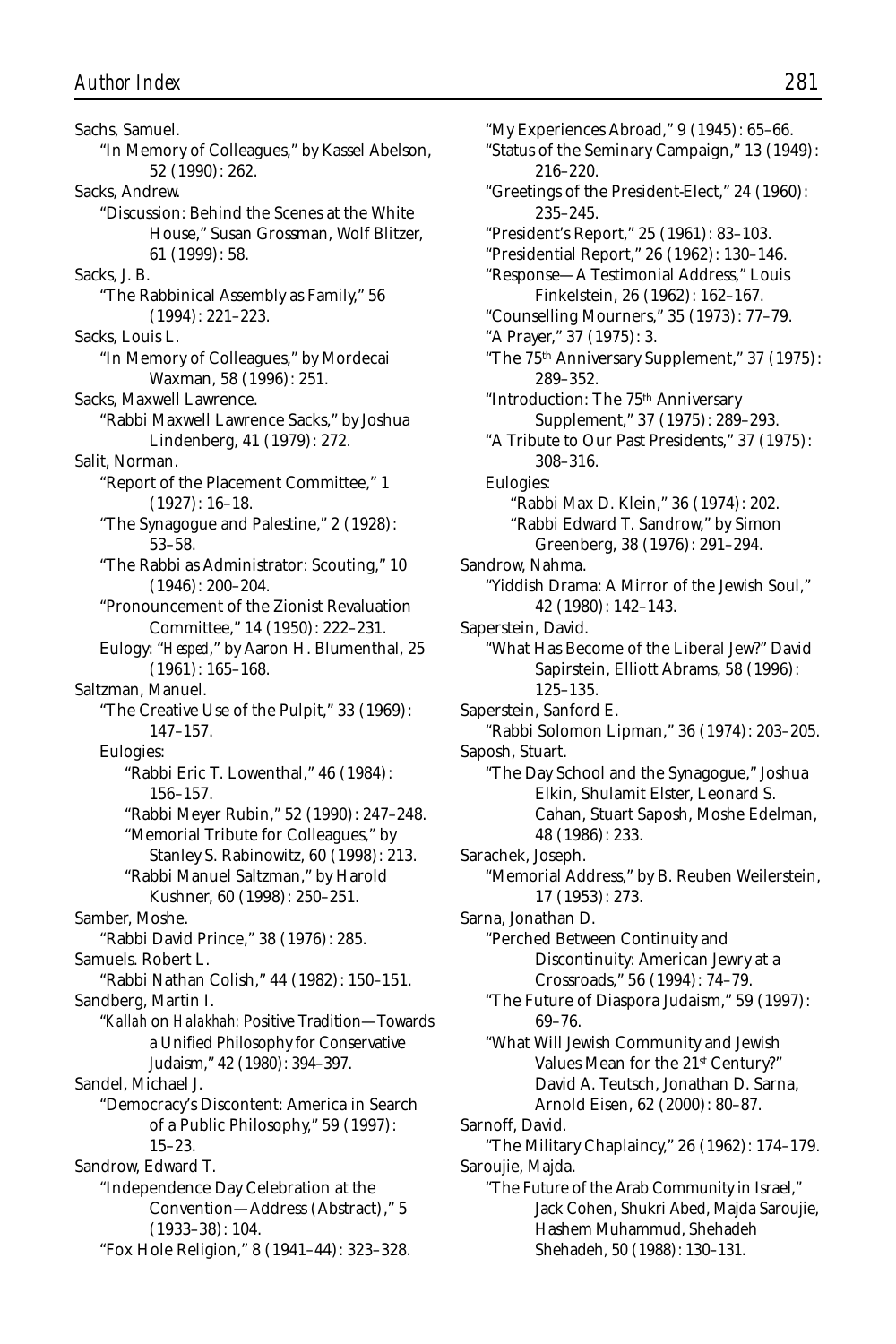Saroujie, Majda *(cont'd.)* "Discussion: The Future of the Arab Community in Israel," Jack Cohen, Shukri Abed, Majda Saroujie, Hashem Muhammud, Shehadeh Shehadeh, 50 (1988): 138–139, 143. Sasso, Dennis C. "Rabbi Samuel Schwartz," 57 (1995): 205–208. Schachter, Stanley J. "The High Holy Day Mahzor," 29 (1965): 59–66. "Conferring of Degrees," 37 (1975): 4–7. "D'var Torah," 39 (1977): 7–9. "Conferring of Degrees," David C. Kogen, Simon Greenberg, Gerson C. Cohen, Yaakov G. Rosenberg, Stanley J. Schachter, 44 (1982): 7–8. Eulogy: "Rabbi Moshe Babin," 41 (1979): 254–257. "Rabbi Salamon Faber," 61 (1999): 183, 194–197. Schachter-Shalomi, Zalman. "Aging to Wisdom," 56 (1994): 207–208. Schafler, Samuel. "Teshuvah—Converts of Questionable Status," Eli A. Bohnen, Arthur David, David Feldman, Morris Goodblatt, Arnold Goodman, Isaac Klein, Benjamin Kreitman, Samuel Schaffler, Israel Silverman, Saul Teplitz, 30 (1966): 105–108. "Current Experiments in Liturgy," Jules Harlow, Sidney Shankin, Bernard Raskas, Aaron Landes, Everett Gendler, Jack Riemer, Irwin Schild, Hershel Matt, Simcha Kling, Samuel Schafler, 32 (1968): 7–35. "The *Eretz Yisrael* Dimension: A Response," 34 (1970): 41–44. Eulogy: "Rabbi Samuel Schafler," by Seth Schafler, 53 (1991): 191–196. Schafler, Seth. "Rabbi Samuel Schafler," 53 (1991): 191–196. Scharfstein, Zevi. "Jewish Education at the Crossroads" (Hebrew), 8 (1941–44): 107–115. Schatz, Morris. "Discussion: The Synagogue and Palestine," Norman Salit, 2 (1928): 64. "Discussion: Judaism as a Civilization," Mordecai M. Kaplan, 2 (1928): 131. Eulogy: "Morris Schatz: Eulogy," by Max Arzt, 31 (1967): 174–177. Schechter, Frank I. "Memorial Paper: Moses Baroway," 1 (1927): 92–95.

Schechter, Jack. "Discussion: The President's Message," Max J. Routtenberg, 29 (1965): 28–29. "Lunch and Learn Workshops," 35 (1973): 55–56. Schechter, Solomon. "To Solomon Schechter on the Centenary of His Birth (Poem)," C. David Matt, 11 (1947): 1–2. Schechterman, Bernard. "The Jordanian-Palestinian Relationship," 47 (1985): 110. Schectman, Harry Z. "*Hazkarat Neshamot*—In Memory of Colleagues," Saul I. Teplitz, 62 (2000): 301–304. "Eulogy of Rabbi Harry Z. Schectman," by Richard Sherwin, 62 (2000): 320–322. Scheim, Philip S. "Israel 100 Years After Herzl: Has the Zionist Dream Been Fulfilled?" Philip S. Scheim, Arthur Hertzberg, Colette Avital, 58 (1996): 16–18. "Israel at 50: The Rabbinical Assembly Celebrates," (Hebrew), 60 (1998): 11–12. Scheindlin, Raymond P. "Entering the Second Century: From Scholarship to the Rabbinate," Joseph Brodie, Neil Gillman, Raymond P. Scheindlin, 48 (1986): 46–47. "Three Poems from *Siddur Sim Shalom,"* 48 (1986): 95–98. "Euripides and the Bible: In Tribute to Professor Shalom Spiegel," 48 (1986): 150–152. Schifter, Richard, Hon. "Soviet Jews," 51 (1989): 151–157. Schild, Irwin. "Current Experiments in Liturgy," Jules Harlow, Sidney Shankin, Bernard Raskas, Aaron Landes, Everett Gendler, Jack Riemer, Irwin Schild, Hershel Matt, Simcha Kling, Samuel Schafler, 32 (1968): 7–35. Eulogy: "Rabbi Albert Pappenheim," 46 (1984): 158–164. Schindler, Alexander M. "Jewish Education in a Pluralistic Community," 30 (1966): 41–47. "Discussion—Jewish Education in a Pluralistic Community," Marvin Fox, Alexander M. Schindler, 30 (1966): 51–52. Schleslinger, George. "Discussion: *Havurah* Failures and Successes," Barbara Braun, David Gill, Alan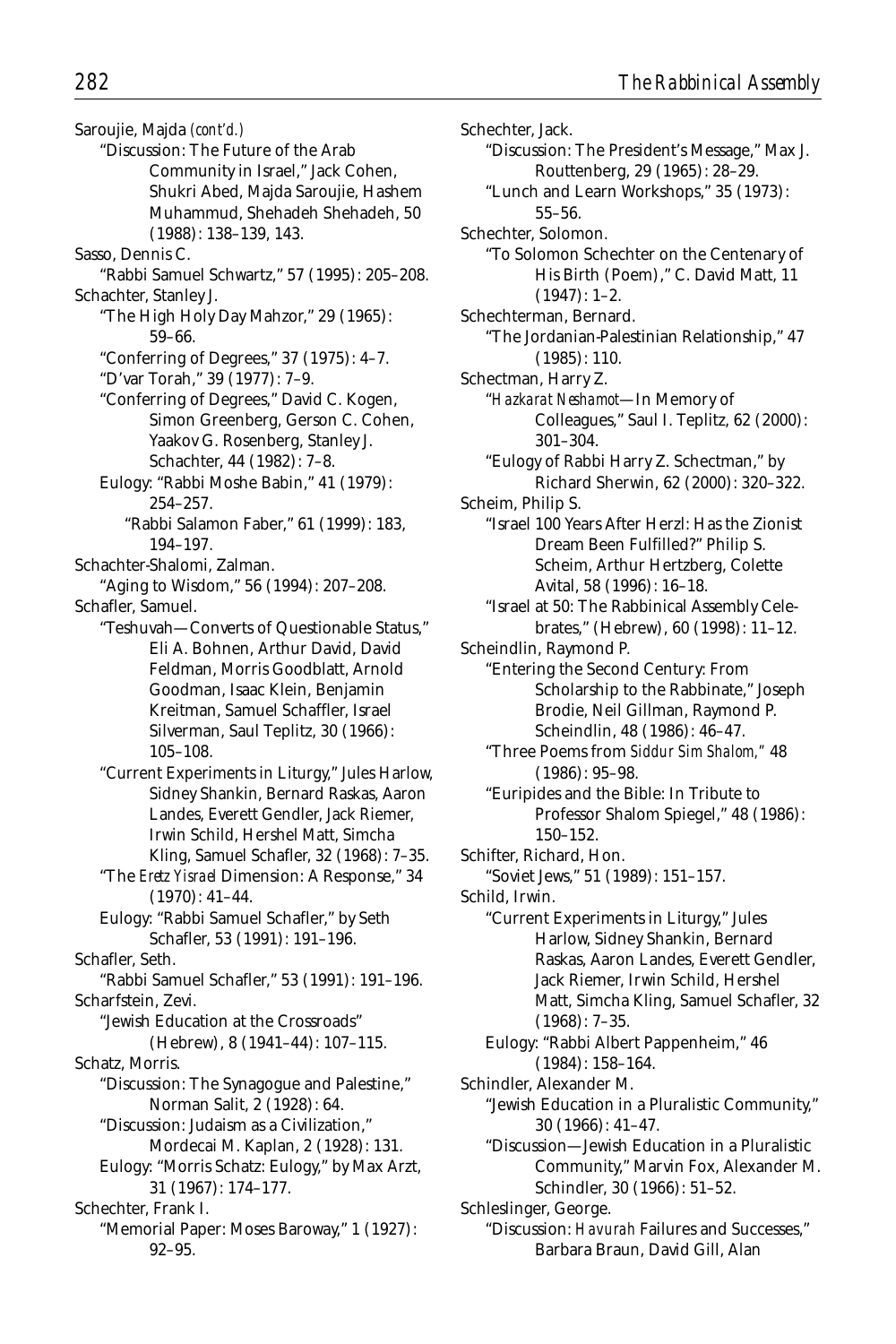Shulman, George Schleslinger, 41 (1979): 55, 57–58, 60, 69, 70, 71–72, 73. Schmelzer, Menahem. "Eulogy of Rabbi Steven Veghazi," by Jozef Schweitzer, trans. Menahem Schmelzer, Published in *Izrael,* Budapest, January, 2000, 62 (2000): 327–328. Schneider, Michael. "The Joint Distribution Committee," 51 (1989): 62–69. Schnitzer, Jeshaia. "Family Counseling," 36 (1974): 126–140. Eulogy: "Rabbi Arnold A. Lasker," 59 (1997): 206–209. "*Hazkarat Neshamot*—In Memory of Colleagues," Saul I. Teplitz, 62 (2000): 301–304. "Eulogy of Rabbi Jeshaia Schnitzer," by Jonathan A. Schnitzer, 62 (2000): 323–326. Schnitzer, Jonathan A. "Eulogy of Rabbi Jeshaia Schnitzer," 62 (2000): 323–326. Schnitzer, Samuel. "Samuel Schnitzer: Eulogy," by Harry Zwelling, 30 (1966): 100–101. Schoenberg, Elliot Salo. "*Brit Kodesh:* Presentation to Graduates," Elliot Salo Schoenberg, 52 (1990): 3–5. "The User-Friendly Ritual Committee," 53 (1991): 139–144. "*Eit Ratzon Katan:* Transition to a New Pulpit," Elliot Salo Schoenberg, Suzanne Stier, 57 (1995): 167–173. "*Eit Ratzon Katan:* Transition to a New Rabbinic Position," Elliot Salo Schoenberg, Suzanne Stier, 58 (1996): 188–191. "*Et Li-vakesh:* Ten Placement Trends and Tensions," 59 (1997): 179–184. "Joint Placement Commission," Jacob Luski, Elliot Salo Schoenberg, 61 (1999): 236–238. "Membership Committee," Isidoro Aizenberg, Elliot Salo Schoenberg, 61 (1999): 239–240. "Joint Placement Commission," Jacob Luski, Elliot S. Schoenberg, 62 (2000): 352–355. "Programs of Professional Growth and Learning," Elliot Salo Schoenberg, 62 (2000): 358–360. Schoffman, Stuart. "Diaspora Jews and Israeli Jews: Can the Jewish Culture Gap Be Bridged?" 58 (1996): 37–47.

Schoffmann, Edwin. "In Memory of Colleagues," by Mordecai Waxman, 58 (1996): 251. Schonfeld, Fabian. "Eulogy of Rabbi I. Usher Kirshblum," by Mordecai Kirshblum, Fabian Schonfeld, Yaakov Rosenberg, Herzl Fishman, 45 (1983): 198–199. Schorsch, Emil. "Discussion: Interesting Synagogue Activities: An Experiment in Jewish-Christian Inter-Religious School Activity," Elias Charry, 9 (1945): 88. "Discussion: Responsum on the Sabbath," Morris Adler, Jacob Agus, Theodore Friedman, 14 (1950): 180–181. "D'var Torah—*Adon Olam,"* 29 (1965): 129–135. Eulogy: "Rabbi Emil Schorsch," by Ismar Schorsch, 44 (1982): 164–168. Schorsch, Ismar. "Zecharias Frankel and the European Origins of Conservative Judaism," 42 (1980), delivered at the 1980 Convention. Published in *Judaism,* Summer 1981. "Centenary Thoughts: Conservatism Revisited," 48 (1986): 78–85. "The Seminary as Fountainhead," 49 (1987): 138–147. "Introduction: What is a Jewish Dream?" Shimon Peres, 50 (1988): 15–16. "Conservative Judaism in Israel," 50 (1988): 26–27. "Installation of Officers," 50 (1988): 178–179. "The Limits of History," 51 (1989): 108–115. "The Emergence of the Modern Rabbi," 52 (1990), delivered at the 1990 Convention. Published in *Conservative Judaism,* Vol. 43, No. 2, Winter 1991. "Installation of the President and Officers," Kassel Abelson, Albert L. Lewis, Ismar Schorsch, David Hermelin, William Davidson, Mandel L. Berman, Irving Laker, 52 (1990): 114–117. "In Defense of the Common Good," 54 (1992): 29–37. "Unity in An Age of Ideology," 55 (1993), delivered at the 1993 Convention. Published as "Marching to the Wrong Drummer," *Conservative Judaism,* Vol. 45, No. 4, Summer 1993.

"Discussion: Membership Committee Report" (report includes roll call on permitting a emale rabbi to join), Amos W. Miller, Arnold M. Goodman, 45 (1983): 229–230.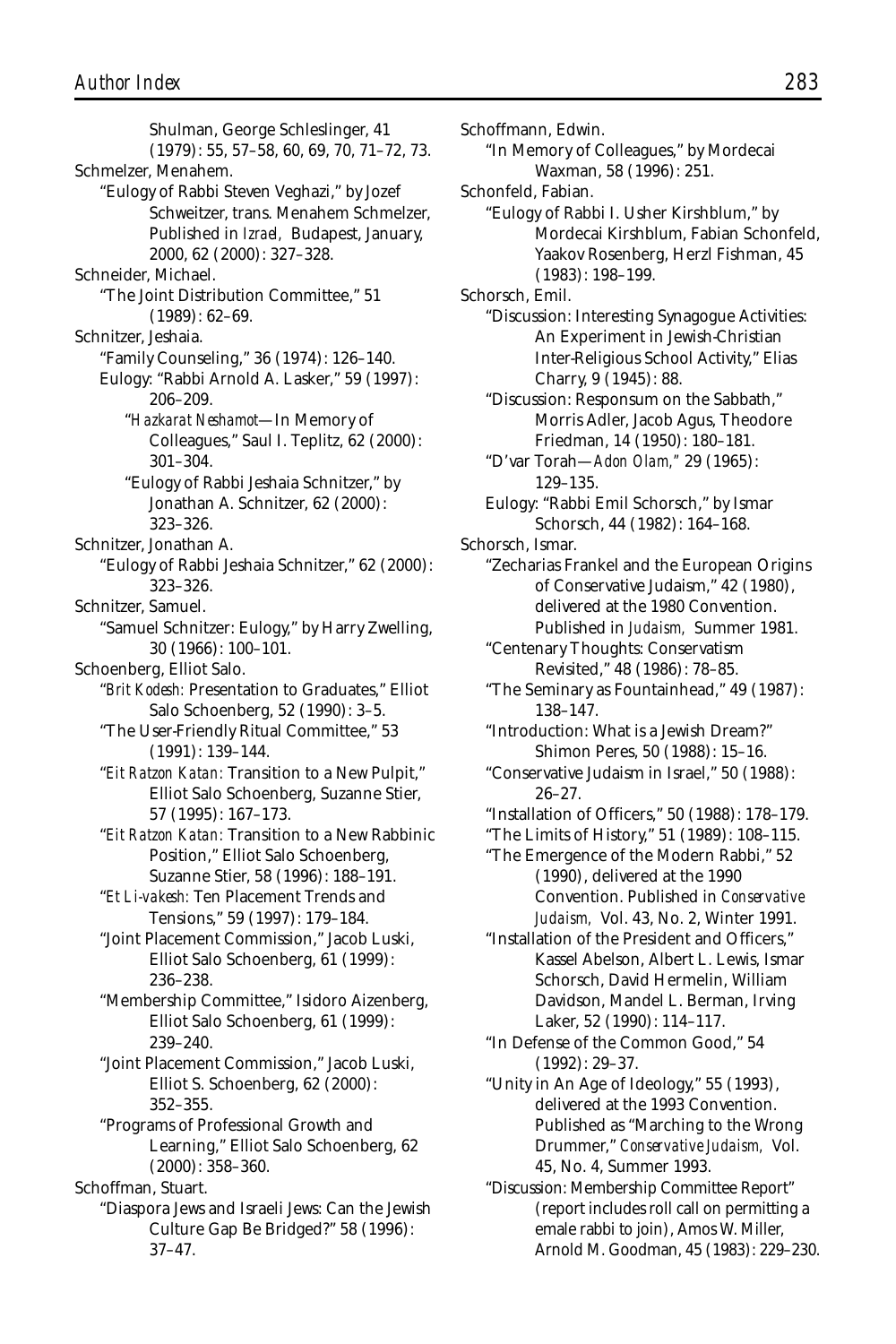Schorsch, Ismar *(cont'd.)*

- "Conservative Judaism in the Twenty-First Century," 55 (1993), delivered at the 1993 Convention. Published as "The Character of Halakhah Entering the 21st Century," *Conservative Judaism,* Vol. 45, No. 4, Summer 1993.
- "Standing Firm Between Syncretism and Fundamentalism," 56 (1994): 67–73.
- "The Soil of Our Spiritual Lives," 57 (1995): 49–54.
- "Ascending the Ladder of Holiness," 58 (1996): 99–106.
- "Jewish Unity on the Threshold of the Millennium," 59 (1997): 86–90.
- "Biblical Roots of Jewish Nationalism," 60 (1998): 199–202.
- "The Chancellor and the Cardinal," Alan Silverstein, William Keeler, Ismar Schorsch, 61 (1999): 71–75.
- "Discussion: The Chancellor and the Cardinal," Alan Silverstein, William Keeler, Ismar Schorsch, 61 (1999): 79–80.
- "Chancellor's Address," 62 (2000): 39–47.
- "Joint Campaign Convocation in Honor of Rabbi Alan Silverstein," Ismar Schorsch, Alan Silverstein, 62 (2000): 134–138.
- "Installation of New Officers," Robert Wexler, David Lieber, Seymour L. Essrog, Ismar Schorsch, Vernon H. Kurtz, Alan Rutkoff, 62 (2000): 151–153.

Eulogies:

- "Rabbi Emil Schorsch," 44 (1982): 164–168.
- "Rabbi Alexander Shapiro," by Ismar Schorsch, Alan Silverstein, Rhea K. Zukerman, 55 (1993): 165–166.
- Schudrich, David.
	- "In Memory of Colleagues," by Albert L. Lewis, 53 (1991): 203.
- Schulman, Sidney.
	- "Rabbi Sidney Schulman," by Pinchos J. Chazin, 55 (1993): 162–164.
- Schulweis, Harold M.
	- "The Bias Against Man," 27 (1963): 84–95.
	- "Discussion: The Bias Against Man, The Research of the Institute for Righteous Acts," Harold M. Schulweis, Perry London, 27 (1963): 105–106, 110–111, 113–114.
	- "The Challenge of the New Secular Religions," 41 (1979), delivered at the 1979 Convention. Published in *Conservative Judaism,* Vol. 32, No. 3, Summer 1979.

"The Nature of the Rabbinate: The Fourth Son," 62 (2000): 173–183. Eulogy: "Rabbi Elliott Burstein," 38 (1976): 265. Schussheim, Morris. "The Rabbi's Part in Future Palestine Work," 4 (1930–32): 36–42. "*Siyyum HaShas*—Recollections of Israel Friedlaender," 9 (1945): 168–175. Schwab, Laura. "A Tribute to Laura Schwab," Arnold B. Marans, 57 (1995): 29–31. Schwartz, Barry Dov. "Judaism and Homosexuality," 40 (1978): 108–114. Eulogy: "Rabbi Hillel Hyman," 42 (1980): 245–246. Schwartz, Gershon. "Rabbi Mordecai Rubin," by Neil Kurshan, Gershon Schwartz, 56 (1994): 253–258. Schwartz, Harry E. "The Convention Committee on Palestine," 6 (1939): 168. Eulogy: "Rabby Harry E. Schwartz," by Alvin Kass, 50 (1988): 237–240. Schwartz, Jesse. "In Memory of Departed Colleagues: Jesse Schwartz," by Morris S. Goodblatt, 28 (1964): 225–227. Schwartz, Samuel. "Rabbi Ralph DeKoven," 36 (1974): 196–197. "Rabbi Samuel Schwartz," by Dennis C. Sasso, 57 (1995): 205–208. Schwarz, Sidney. "Public Policy and Jewish Values: Training the Next Generation," 51 (1989): 275–277. "Synagogues for a New Era," 62 (2000): 289–291. Schwarzschild, Steven Samuel. "Silence Before God," 25 (1961): 169–173. Eulogy: "Rabbi Steven Samuel Schwarzschild," by Eugene B. Borowitz, 52 (1990): 249–250. Schwefel, Louis J. "The Rabbi and the Congregational Budget," 4 (1930–32): 211–218. Schweid, Eliezer, Dr. "The Jews, the Land and the Synagogue: A Reaction," (Hebrew), Gershon Winer, Eliezer Schweid, Arthur Hertzberg, delivered at the 1971 Convention in Israel. Published in *Beineinu,* Vol. 2, No. 1, January 1972. Schweitzer, Jozef. "Eulogy of Rabbi Steven Veghazi," by Jozef Schweitzer, trans. Menahem Schmelzer,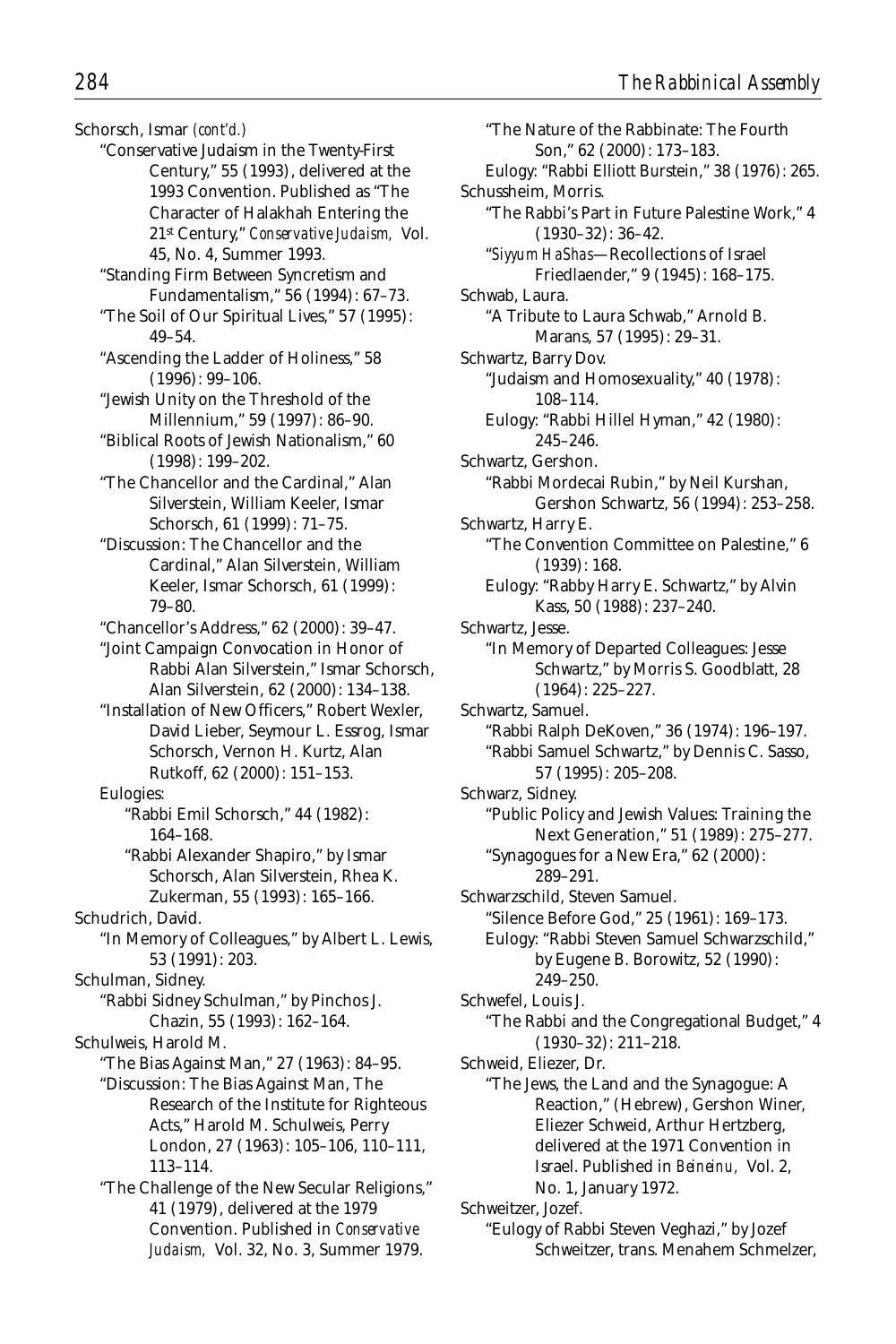Published in *Izrael,* Budapest, January, 2000, 62 (2000): 327–328. Scolnic, Benjamin Edidin. "The Horns of Moses: A Deconstructive Reading," 53 (1991): 75–85. Segal, Benjamin J. "Teshuvot of the Rabbinical Assembly Israel Region," 49 (1987): 231–234. "Religion and State in Israel," 49 (1987): 299–303. "Compensation for the Loss of the Temple in Rabbinic Thought," 50 (1988): 188–197. "Recognition of the 10th Anniversary of the *Bet Midrash,* Jerusalem," Gilah Dror, Benjamin J. Segal, 57 (1995): 104–108. "Psalm 145: Faith Confronts Reality," 57 (1995): 129–132. "Report from the *Bet Midrash,"* 58 (1996): 69–71. "Introduction: Rabbi David Aronson Memorial Lecture," (Hebrew), 60 (1998): 100–101. Segal, Bernard. "Report on Chaplaincy Availability Board," 8 (1941–44): 340–343. "Conservative Judaism, Its Program and Progress: The Rabbinical Assembly, Expanding Its Organizational Structure," 11 (1947): 363–370. "Report of Executive Vice-President," 12 (1948): 26–31. "How the United Synagogue Looks Upon Itself and Upon the Conservative Movement," 24 (1960): 173–181. "Discussion: How the United Synagogue Looks Upon Itself and Upon the Conservative Movement," 24 (1960): 186–187, 189. Eulogies: "Henry O. Griffel: Eulogy," 33 (1969): 178–179. "Rabbi Bernard Segal," by Simon Greenberg, 47 (1985): 170–171. Segal, Henry. "Rabbi Henry Segal," by Matthew H. Simon, 53 (1991): 197–199. Segal, Jack. "Enhancing Shabbat Services," 47 (1985): 149–153. Segal, Jacob E. "Discussion: The Jewish Day School," Harry Halpern, Henry Goldberg, Robert Gordis, 26 (1962): 71–76, 81. "Teshuvah—Disinterment," Jack Segal, 31 (1967): 195–208. "Teshuvah—Wedding During the Three Weeks," 32 (1968): 224–228.

Eulogy: "Rabbi Jacob E. Segal," by Seymour Rosenbloom, 38 (1976): 295–301. Segal, Phillip. "Teshuvah—Wedding During the Three Weeks," Jacob E. Segal, 32 (1968): 224–228. "Discussion: Report of the Committee on Jewish Law and Standards," Benjamin Z. Kreitman, 34 (1970): 203–205. Segal, Shalom. "Rabbi Shalom Segal," by Gerald I. Wolpe, 39 (1977): 126–127. Seldin, Ruth R. "Rabbi Max J. Routtenberg," 49 (1987): 346–348. Seligman, William. "Rabbi William Seligman," by Armand E. Cohen, 43 (1981): 115–116. Seltzer, Herbert. "Rabbi Herbert Seltzer," by Asher Bar-Zev, 51 (1989): 309–313. Seymour, Harold J. "The Rabbi—Some Aspects of His Life and Work: Basic Principles of Good Public Relations," 11 (1947): 187–194. Shabshelowitz, Theodore. "Theodore Shabshelowitz: Eulogy," by Max J. Routtenberg, 32 (1968): 199–200. Shalman, Charles. "Discussion: Judaism and the Ethics of War," Everett Gendler, Reuven Kimelman, Elliott Levitas, 49 (1987): 35. Shalvi, Alice. "Strengthening the Jewish Family," Alice Shalvi, Charles A. Klein, 57 (1995): 36–40. "The Jewishness of the Jewish State" (Hebrew), Alice Shalvi, Mauricio Balter, Reuven Hammer, David Golinkin, 60 (2000): 184–187. Shanblatt, Charlotte. "Eulogy of Rabbi Sanford D. Shanblatt," 60 (1998): 252–254. Shanblatt, Sanford D. "Marvin Weiss: Eulogy," 29 (1965): 149–151. "Memorial Tribute for Colleagues," by Stanley S. Rabinowitz, 60 (1998): 213. "Rabbi Sanford D. Shanblatt," by Charlotte Shanblatt, 60 (1998): 252–254. Shapira, Abraham. "Paths Toward Spiritual Renewal in Israel," (Hebrew), Jack Cohen, Abraham Shapira, Harold Fisch, Menachem Hakohen, delivered at the 1971 Convention in Israel. Published in *Beineinu,* Vol. 2,

No. 1, January 1972.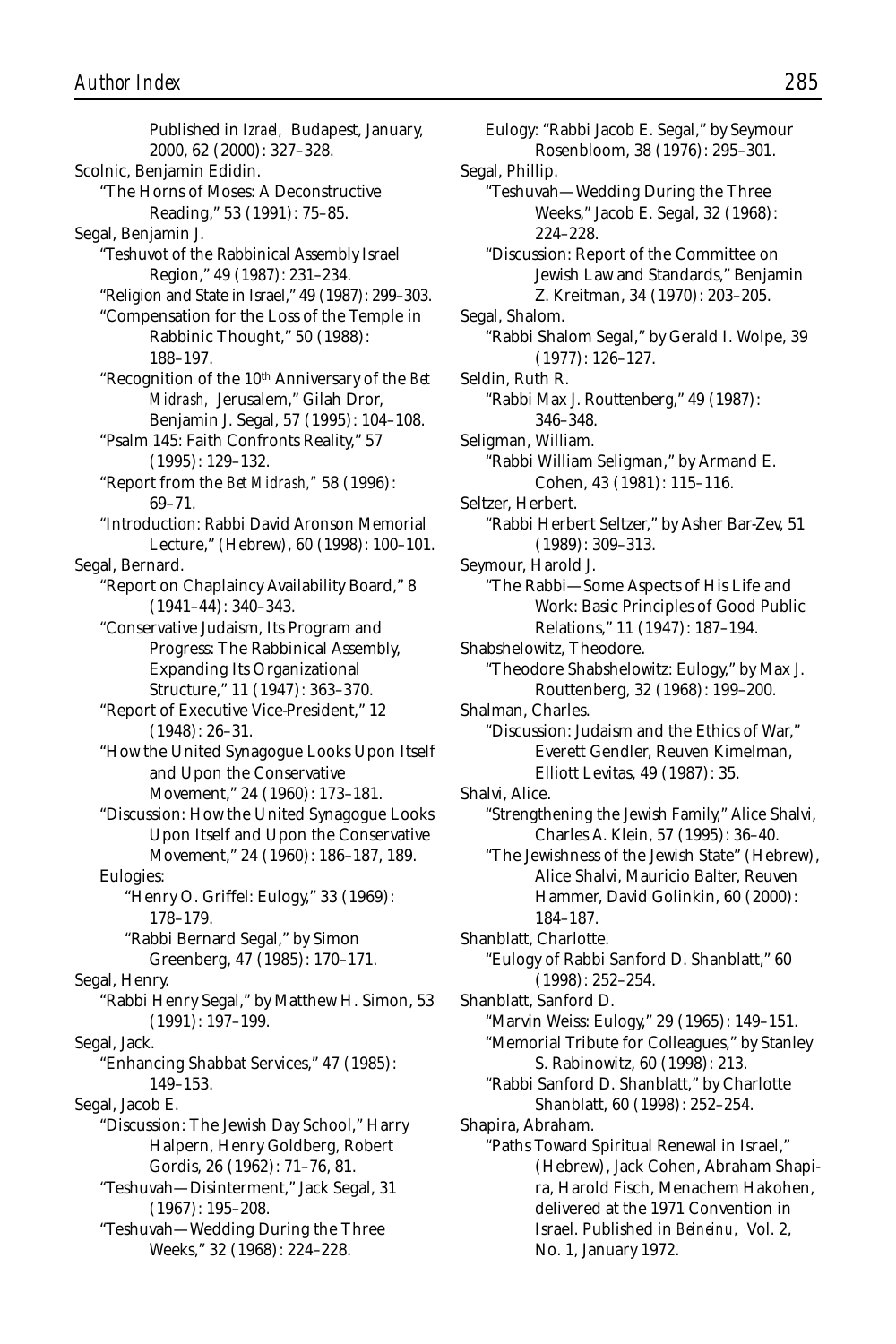Shapiro, Alexander M. "Discussion: An Evaluation of the Ecumenical Movement," Ben Zion Bokser, George Higgins, David R. Hunter, 31 (1967): 146–147. "Installation of Officers," William Frankel, Seymour J. Cohen, Alexander M. Shapiro, Arnold M. Goodman, 44 (1982): 90–91. "Discussion: Membership Committee Report" (report includes roll call on permitting a female rabbi to join), Amos W. Miller, Arnold M. Goodman, 45 (1983): 232–233. "Inaugural Address," 46 (1984): 76–85. "The Future of Black-Jewish Relations," 47 (1985): 15–20. "President's Report," 47 (1985): 21–28. "Presidential Report," 48 (1986): 30–35. "Conferring of Degrees," Alexander M. Shapiro, David C. Kogen, Saul Teplitz, Gerson D. Cohen, Morton Leifman, Yaakov G. Rosenberg, David Lieber, 48 (1986): 131–132. Eulogies: "Rabbi Samuel Cohen," 49 (19870: 324–326. "Rabbi Alexander Shapiro," by Ismar Schorsch, Alan Silverstein, Rhea K. Zukerman, 55 (1993): 165–169. Shapiro, Judah J. "The Rabbi: Some Aspects of His Life and Work: The Use of Group Work in the Rabbinate," 11 (1947): 195–204, 227–229. Shapiro, Morris. "Prayer and Modern Man," 38 (1976): 235–246. "Remembering the Holocaust," 45 (1983):  $1 - 5$ "An Analysis of *Hafkaat Kiddushin,"* 52 (1990): 202–204. Shargel, Norton D. "The Power of Tears," 36 (1974): 216–218. Shaw, Steven. "Futuristic Jewish Communities," 36 (1974): 74–77, 85–86, 95–96, 97–98, 100–101. Shehadeh, Shehadeh, Rev. "Discussion: The Future of the Arab Community in Israel," Jack Cohen, Shukri Abed, Majda Saroujie, Hashem Muhammud, Shehadeh Shehadeh, 50 (1988): 135, 139–141, 148–149. Sherman, Charles. "Eulogy of Rabbi Irwin I. Hyman," 49 (1987):

327–329.

Sherman, James. "Eulogy of Rabbi Hyman R. Rabinowitz," 54 (1992): 290–294. Sherman, Karen. "Eulogy of Rabbi Samuel N. Sherman," 41 (1979): 273–274. Sherman, Nogah. "And We Were Called Preachers' Kids: The Lives of the Children of Rabbis and How It Affects Their Jewish Commitment," 59 (1997): 160–161. Sherman, Samuel N. "Eulogy of Rabbi Samuel N. Sherman," by Karen Sherman, 41 (1979): 273–274. Sherwin, Byron L. "Reaching Out to the Collegian," 37 (1975): 139–144. "Teaching Judaica at College and University," 37 (1975): 213–219. Sherwin, Elisa. "Discussion: Membership Committee Report" (report includes roll call on permitting a female rabbi to join), Amos W. Miller, Arnold M. Goodman, 45 (1983): 240. Sherwin, Richard. "Discussion: Membership Committee Report" (including discussion on permitting a female rabbi to join), Ludwig Nadelmann, Arnold M. Goodman, 46 (1984): 195. "Preparing for Funerals," 54 (1992): 182–185. "Eulogy of Rabbi Harry Z. Schectman," 62 (2000): 320–322. Shetzer, Simon. "Financial Support of the Seminary," 7 (1940): 245–248. Shimoff, Ephraim. "Eulogy of Rabbi Jesse Finkle," 41 (1979): 260–261. Shohet, David M. "*Hesped*," by Solomon Waldenberg, 26 (1962): 225–226. Shoulson, Abraham Benjamin. "In Memory of Colleagues," by Gerald L. Zelizer, 57 (1995): 212. Shrage, Barry. "The Jewish Community Facing the Next Century: The Federation, The Synagogue, and the Making of A Jewish Rennaissance," 59 (1997): 101–112. Shtull, Jacob. "Discussion: The Theological Dimension of *Medinat Yisrael,"* Abraham Joshua Heschel, 32 (1968): 104. "Discussion: Membership Committee Report"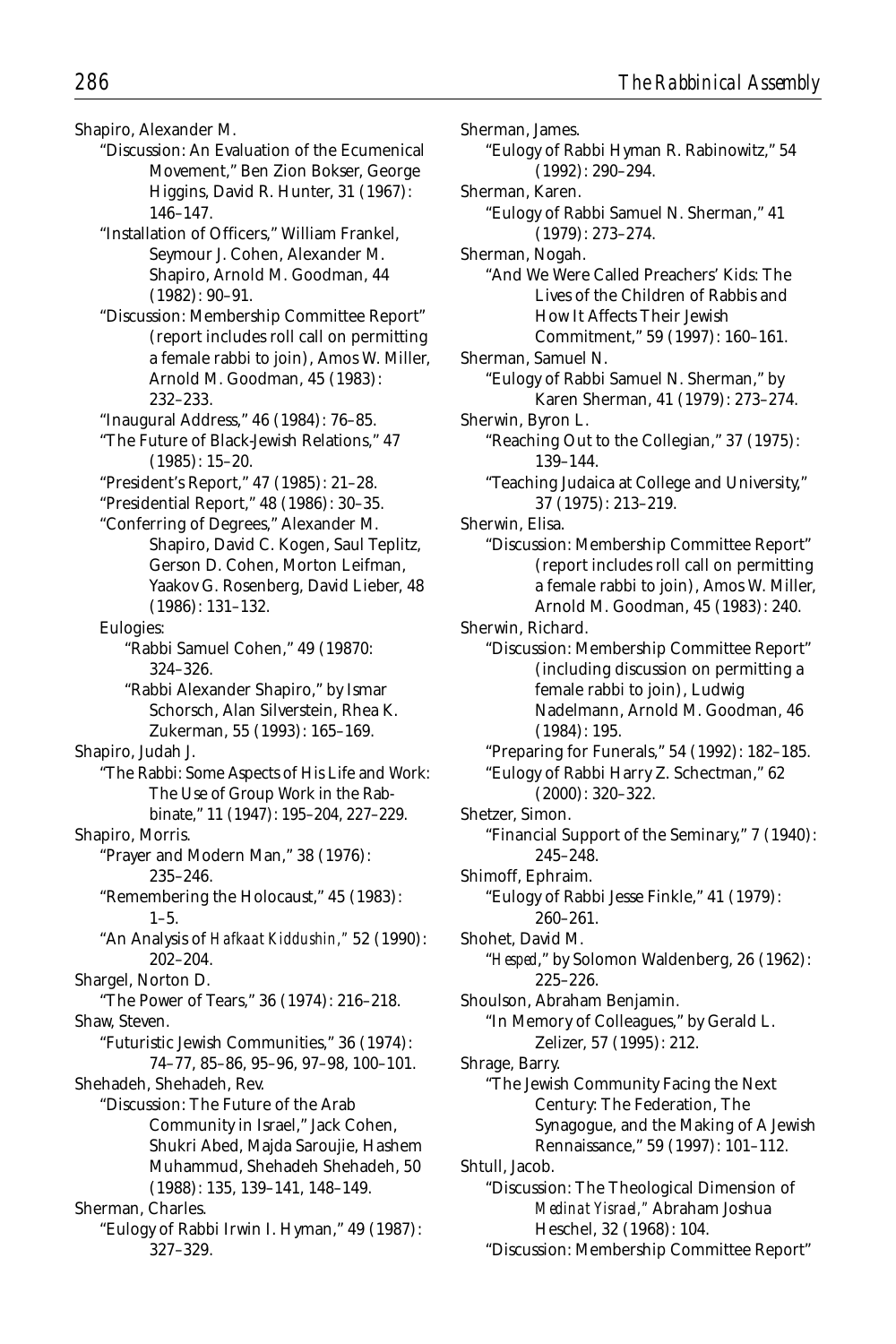(report includes roll call on permitting a female rabbi to join), Amos W. Miller, Arnold M. Goodman, 45 (1983): 240. Eulogy: "Rabbi Sheldon Weltman," 54 (1992): 301–302. Shub, Louis, Dr. "Camp David: Postlude," 41 (1979): 159–166. Shubow, Joseph S. "Discussion: Spirit of Jewish Prayer, Prayer and the Modern Jew," Abraham J. Heschel, Eugene Kohn, 17 (1953): 209–210. Eulogy: "Joseph S. Shubow: Eulogy," by I. Usher Kirshblum, 34 (1970): 181–182. Shuchat, Wilfred. "Discussion: American Jewry and the New Jewish State," Simon Greenberg, 12 (1948): 256–258. "Discussion: Conservative Ideology," 20 (1956): 177–178. "Discussion: The President's Message," Max J. Routtenberg, 29 (1965): 27–28. "The Sabbath and Kashrut," 31 (1967): 62–69. "The Rabbi and His Family," 37 (1975): 177–181. "D'var Torah," 38 (1976): 172–175. "Towards a Philosophy of Conservative Judaism," Alan W. Miller, Wilfred Shuchat, 42 (1980): 78–93. "Discussion: Membership Committee Report" (report includes roll call on permitting a female rabbi to join), Amos W. Miller, Arnold M. Goodman, 45 (1983): 243–244. "Discussion: Membership Committee Report" (including discussion on permitting a female rabbi to join), Ludwig Nadelmann, Arnold M. Goodman, 46 (1984): 193–194. Eulogies: "Rabbi Samuel Cass," 38 (1976): 266–269. "Rabbi Jerome Lipnick," 39 (1977): 114–118. Shulevitz, Marion. "Discussion: Behind the Scenes at the White House," Susan Grossman, Wolf Blitzer, 61 (1999): 57. Shulman, Alan. "*Havurah* Failures and Successes," Barbara Braun, David Gill, Alan Shulman, George Schleslinger, 41 (1979): 63–65. "Discussion: *Havurah* Failures and Successes," Barbara Braun, David Gill, Alan Shulman, George Schleslinger, 41 (1979): 66–67, 67–68, 68–69, 71, 73. Shulman, Ronald J. "Rabbi Bernard Wechsberg," 55 (1993): 177–181.

Shy, Toni. "D'var Torah," 61 (1999): 176–177. Siegel, Danny. "New Insights Into *Tzedakah,"* 42 (1980): 138–141. Siegel, Michael S. "Rabbi Emanuel Bennett," 53 (1991): 159–162. Siegel, Morton. "Alternatives in Jewish Education: A Response," 34 (1970): 71–76. "Discussion: Alternatives in Jewish Education," Stanley Rabinowitz, Morton Siegel, 34 (1970): 84–85. "For God's Sake, What Do You Teach?" 48 (1986): 224–230. Siegel, Norman. "Norman Siegel: Eulogy," by Abraham Nowak, 35 (1973): 134–136. Siegel, Richard. "Futuristic Jewish Communities," 36 (1974): 77–78, 80–81, 84, 85, 91–93, 98–99. Siegel, Seymour. "Future Prospects of the Bet Din," 21 (1957): 164–174. "Religion and Social Action," 25 (1961): 143–163. "Discussion: The Jew in the Non-Jewish World," Stuart E. Rosenberg, 31 (1967): 84–86. "Teshuvah—Bingo in Conservative Congregations," Aaron H. Blumenthal, Seymour Siegel, 31 (1967): 219–221. "Teshuvah—United Synagogue Youth Kinnusim," 31 (1967): 229–230. "Abraham Joshua Heschel's Contributions to Jewish Scholarship," 32 (1968): 72–85. "Teshuvah—*T'nai B'Kiddushin,"* Eli A. Bohnen, Edward Gershfield, Benjamin Kreitman, Seymour Siegel, 32 (1968): 229–248. "*Halakhah* in the Conservative Movement," 36 (1974): 141–147. "Conservative Judaism and Jewish Law," 37 (1975): 118–126. "Discussion: Resolutions," Rabbinical Assembly, 37 (1975): 273, 275–276. "In Honor of Wolfe Kelman," Morton Leifman, Gerson D. Cohen, Seymour Siegel, Max J. Routtenberg, Arthur Hertzberg, Seymour Fox, Mordecai Waxman, Irwin Groner, Naamah Kelman, Levi Kelman, Wolfe Kelman, Louis Finkelstein, 38 (1976): 100–102. "Solomon Schechter: His Contribution to Modern Jewish Thought," 39 (1977): 44–55.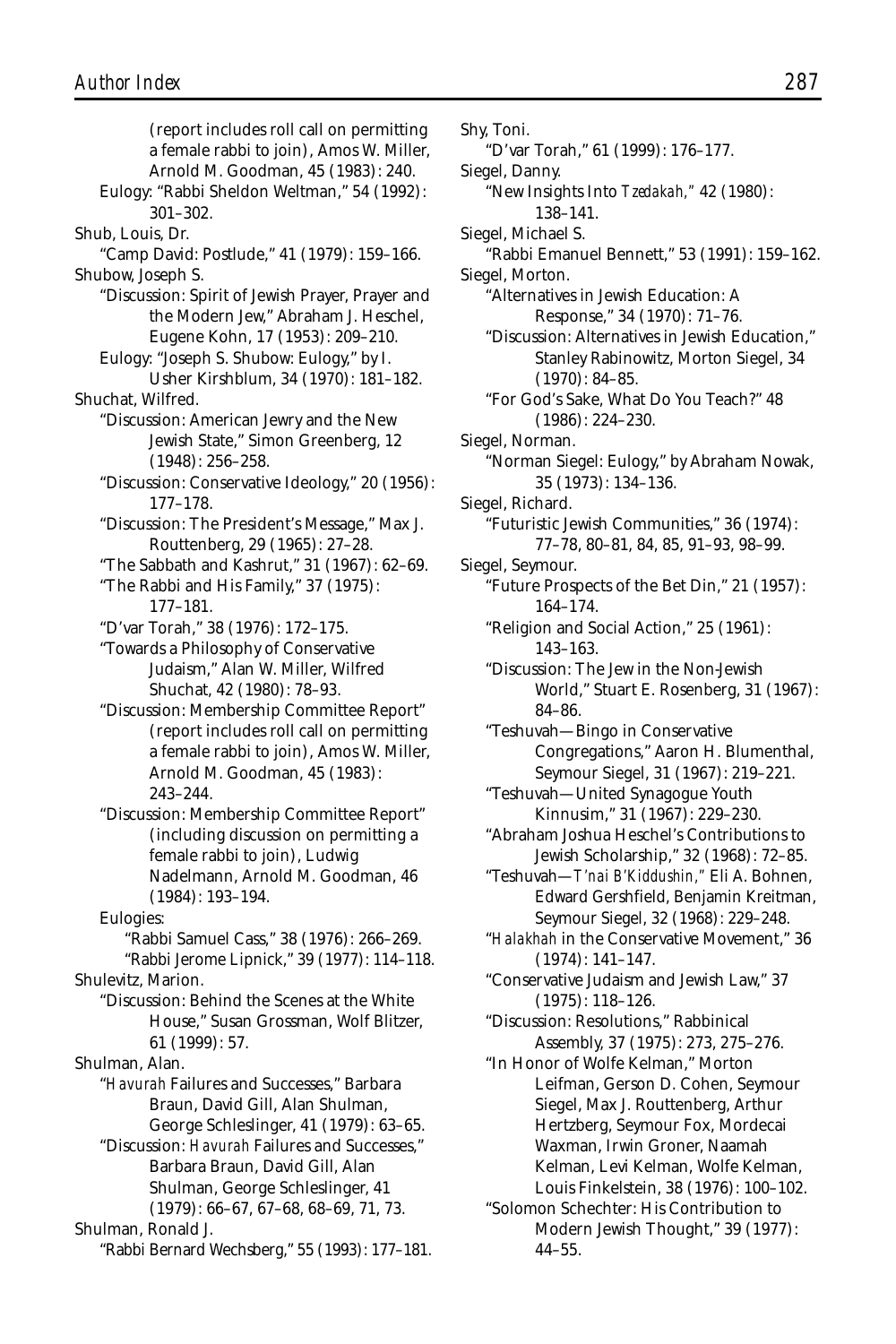Siegel, Seymour *(cont'd.)*

- "Genetic Engineering," Harry H. Gordon, Seymour Siegel, 40 (1978): 164–167.
- "Response: Conservative Judaism and Jewish Law," Aaron H. Blumenthal, Seymour Siegel, 40 (1978): 170–172.
- "*Kallah* on *Halakhah:* Approaches to *Halakhah* in the Conservative Movement," 42 (1980): 398–403.
- "Discussion: Resolutions Adopted" (includes reaffirmation of matrilineal descent and issues of conversion), 48 (1986): 318.
- "In Tribute to Rabbi Seymour Siegel," Seymour J. Cohen, Wolfe Kelman, Seymour Siegel, Kassel Abelson, 49 (1987): 136–137.
- Eulogies: "Rabbi Louis Engelstein," 48 (1986): 262–263.
	- "Rabbi Seymour Siegel," by Wolfe Kelman, 50 (1988): 241–244.

Sigal, Philip.

- "Discussion: The Rabbinical Assembly Faces the Seventies," Edward M. Gershfield, William H. Lebeau, Hillel E. Silverman, Mayer Abramowitz, 34 (1970): 134–135.
- "Some Reflections On Rabbinical Assembly Halakhah: Past and Future," 45 (1983): 93–104.
- Eulogy: "Rabbi Phillip Sigal," by Jakob J. Petuchowski, 48 (1986): 281–283.
- Signer, Isidor.
	- "Discussion: Report on the Survey of Ritual," Morris Silverman, 4 (1930–32): 344–348.
	- "The Rabbi and Personal Guidance—Policy, Method, Pitfalls," 10 (1946): 34–38.
	- "The Rabbi as Administrator," 10 (1946): 194–200.

Eulogies:

"In Memoriam: Rabbi Nachman S. Arnoff," 10 (1946): 239–241.

"Memorial Address," by B. Reuben Weilerstein, 17 (1953): 272.

Silberschlag, Eisig.

"Discussion: The Role of the Rabbinate in Elementary and Secondary Jewish Education," Simon Greenberg, 26 (1962): 25–34, 37–39.

Silver, Eric A.

"Time Management for Rabbis," 58 (1996): 179. Silverman, David Wolf. "Current Theological Trends: A Survey and

Analysis," 23 (1959): 71–100.

- "Discussion: The Intellectual and the Rabbi," Milton Himmelfarb, 27 (1963): 140–145.
- "Discussion: The Quest for Unity in the Jewish Community," Max J. Routtenberg, 28 (1964): 158–161.
- "The Pulpit as an Instrument of Theological Thinking," Louis Jacobs, David Wolf Silverman, 33 (1969): 25–31.
- "Discussion: The Pulpit as an Instrument of Theological Thinking," Louis Jacobs, David Wolf Silverman, 33 (1969): 40–42.
- "Some Modern Theologies," 37 (1975): 189–202.
- "Animadversions on the Mystical Turn," delivered at the 1976 Convention. Published in *Conservative Judaism,* Vol. 30, No. 4, Summer 1976.
- Silverman, Hillel E.
	- "Discussion: The Pulpit as an Instrument of Theological Thinking," Louis Jacobs, David Wolf Silverman, 33 (1969): 36–37.
	- "Conservative Judaism Faces the 70s," 34 (1970): 109–122.
	- "Israel in the Synagogue Program," 36 (1974): 154–157.
	- "The Rabbi's Personal Day," 37 (1975): 182–188.
	- "Discussion: Resolutions," Rabbinical Assembly, 37 (1975): 262.
	- "Relationships with Staff and Laymen," 38 (1976): 247–252.
	- "Israel and the Role of the American Rabbi," 41 (1979): 186–192.
	- "Discussion: Membership Committee Report" (report includes roll call on permitting a female rabbi to join), Amos W. Miller, Arnold M. Goodman, 45 (1983): 246–247.
	- "Discussion: Membership Committee Report" (including discussion on permitting a female rabbi to join), Ludwig Nadelmann, Arnold M. Goodman, 46 (1984): 197.
	- "My Father, Morris Silverman," 48 (1986): 14–17.
	- "Homiletics Seminar: Methodology and Content," 52 (1990): 207–215.
	- "Alternatives to the Friday Evening Service," 53 (1991): 134–138.
	- "Advocating Israel's Case Among Christians," 54 (1992): 189–193.
	- "Honoring Colleagues Who Have Served 50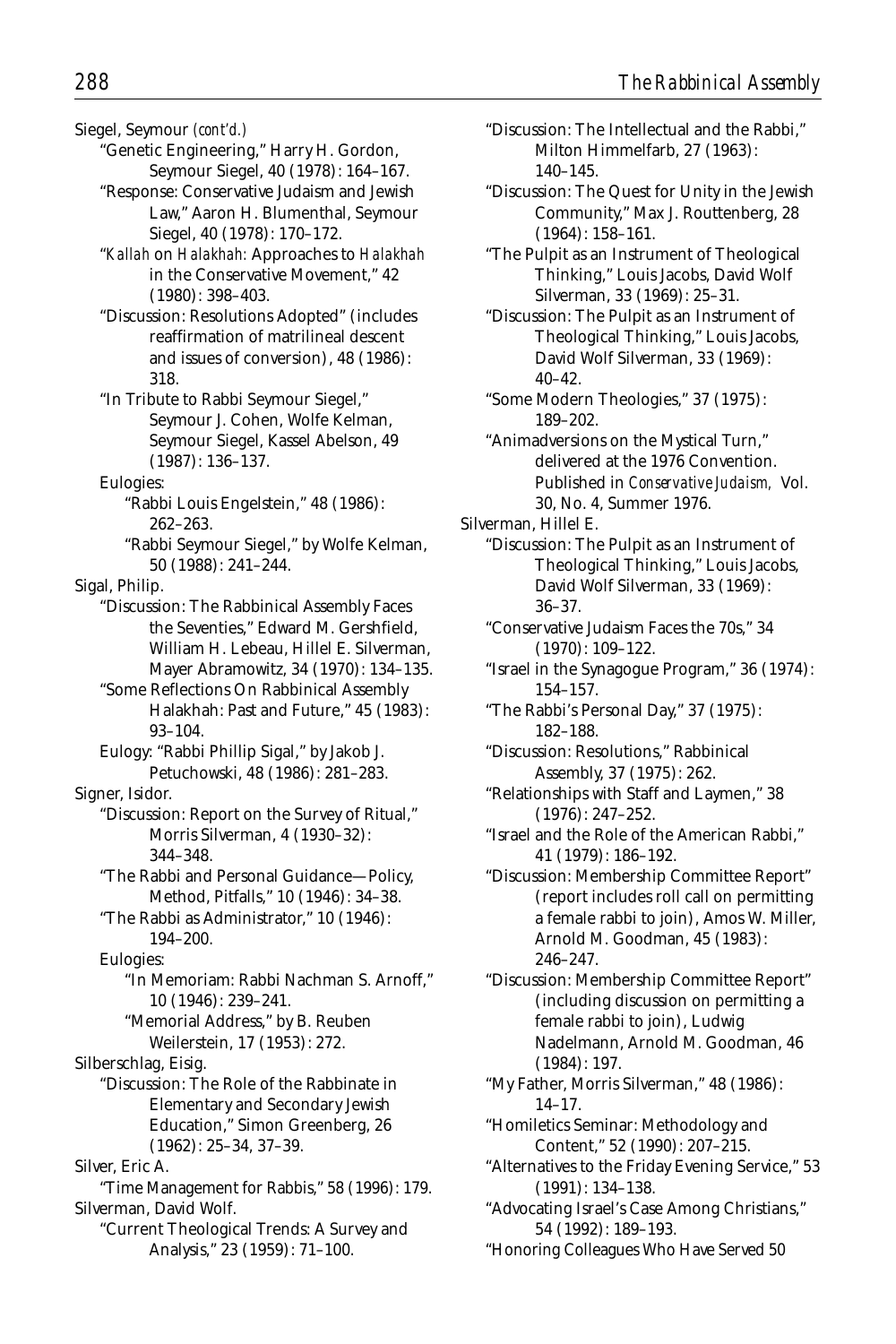Years and More in the Rabbinate (Faculty Reminiscences): Louis Finkelstein, Louis Ginzberg, Saul Lieberman, Shalom Spiegel, Mordecai Menahem Kaplan," Simon Glustrom, Ezra Finkelstein, Ben Zion Bergman, Hillel E. Silverman, Marshall J. Maltzman, Stanley S. Rabinowitz, 62 (2000): 32–34. Eulogies: "Morris Silverman: Eulogy," 35 (1973): 137–140. "In Memory of Colleagues and Their Wives," 40 (1978): 213–215. Silverman, Israel N. "D'var Torah—*Ve-Ahavta le-Re-ach Kamocha*," (Hebrew), 28 (1964): 210–211. "Teshuvah—Converts of Questionable Status," Eli A. Bohnen, Arthur David, David Feldman, Morris Goodblatt, Arnold Goodman, Isaac Klein, Benjamin Kreitman, Samuel Schafler, Israel Silverman, Saul Teplitz, 30 (1966): 105–108. "*Barukh ha-Makom she-Masar Olamo le-Shomronim*" (Hebrew), 34 (1970): 18–19. "D'var Torah (Hebrew)," 36 (1974): 219–220. "Response: Tribute to Past Chairmen of the Committee on Jewish Law and Standards," Saul Teplitz, 40 (1978): 74–76. "Some Tensions in Prayer: Talmud Torah: In Tribute to Rabbi Jules Harlow," Efry Spectre, Yochanan Muffs, Israel N. Silverman, Lawrence Hoffman, Aharon Appelfeld, Ilana Harlow, Joel Meyers, Jules Harlow, (includes film clip of Louis Finkelstein), 56 (1994): 35–38. Silverman, Morris. "Report of Survey on Ritual," 4 (1930–32): 322–340. "Vitalizing Public Worship," 7 (1940): 159–179. "Discussion: Inadequacies in the Status of the Synagogue Today," Israel Goldstein, 2 (1928): 66. Eulogy: "Morris Silverman: Eulogy," by Hillel E. Silverman, 35 (1973): 137–140. Silverstein, Alan. "Creating New Formats for Adult Education," 47 (1985): 158–160. "Presidential Address," 56 (1994): 87–99. "Denominational Jews: Do Our Titles Really Define *US*?" Haskel Lookstein, Alan Silverstein, 57 (1995): 9–19. "Presidential Address," 57 (1995): 59–68.

"Greetings," Alan Silverstein, Michael

- Klayman, Alan Ades, 58 (1996): 3–6.
- "Final Presidential Report," 58 (1996): 55–60. "RA/USCJ Joint Commission Responding to
- Intermarriage," 59 (1997): 223–225. "The Chancellor and the Cardinal," Alan
- Silverstein, William Keeler, Ismar Schorsch, 61 (1999): 64–65.
- "The Changing Dynamics of the Jewish Community: The Impact on the Rabbi," Irwin Groner, Stephen S. Wolnek, Jack Wertheimer, Bradley Shavit Artson, Steven M. Brown, Alan Silverstein, 62 (2000): 73–77.
- "Joint Campaign Convocation in Honor of Rabbi Alan Silverstein," Ismar Schorsch, Alan Silverstein, 62 (2000): 138–144.
- "Creating a Worldwide Movement: A Report on Masorti Olami," Gordon Freeman, Alan Silverstein, 62 (2000): 369–370.
- Eulogy: "Rabbi Alexander Shapiro," by Ismar Schorsch, Alan Silverstein, Rhea K. Zukerman, 55 (1993): 166–168.

Silverstein, Baruch.

"Retirement Blues," 48 (1986): 65–73. Eulogies:

- "Rabbi Harold Gordon," 40 (1978): 201–202.
- "Rabbi Harry Halpern," 44 (1982): 155–157.
- "Memorial Tribute," 48 (1986): 301–303.

"Rabbi Baruch Silverstein," by Philip Silverstein, Judah Nadich, 58 (1996): 230–232.

- Silverstein, Philip.
	- "Discussion: 25 Years After *Nostra Aetate:* The State of Catholic-Jewish Relations," Jeffrey A. Wohlberg, William Henry Keeler, Mordecai Waxman, 52 (1990): 102.
	- Eulogy: "Rabbi Baruch Silverstein," by Philip Silverstein, Judah Nadich, 58 (1996): 230–231.

Silverstein, Ralph. "Rabbi Ralph Silverstein," by Nathan Goldberg, 59 (1997): 216–217. Silverstone, Abraham.

- "Eulogies," by Morris D. Margolis, 15 (1951): 253–254.
- Simckes, H. Joseph.
- "The Rabbi as *Kohen*," 47 (1985): 101–104. Simon, Abraham.
	- "Conservative Judaism—Its Program and Progress: Report of a Survey on Synagogue-Center Relations," 11 (1947): 315–319, 355.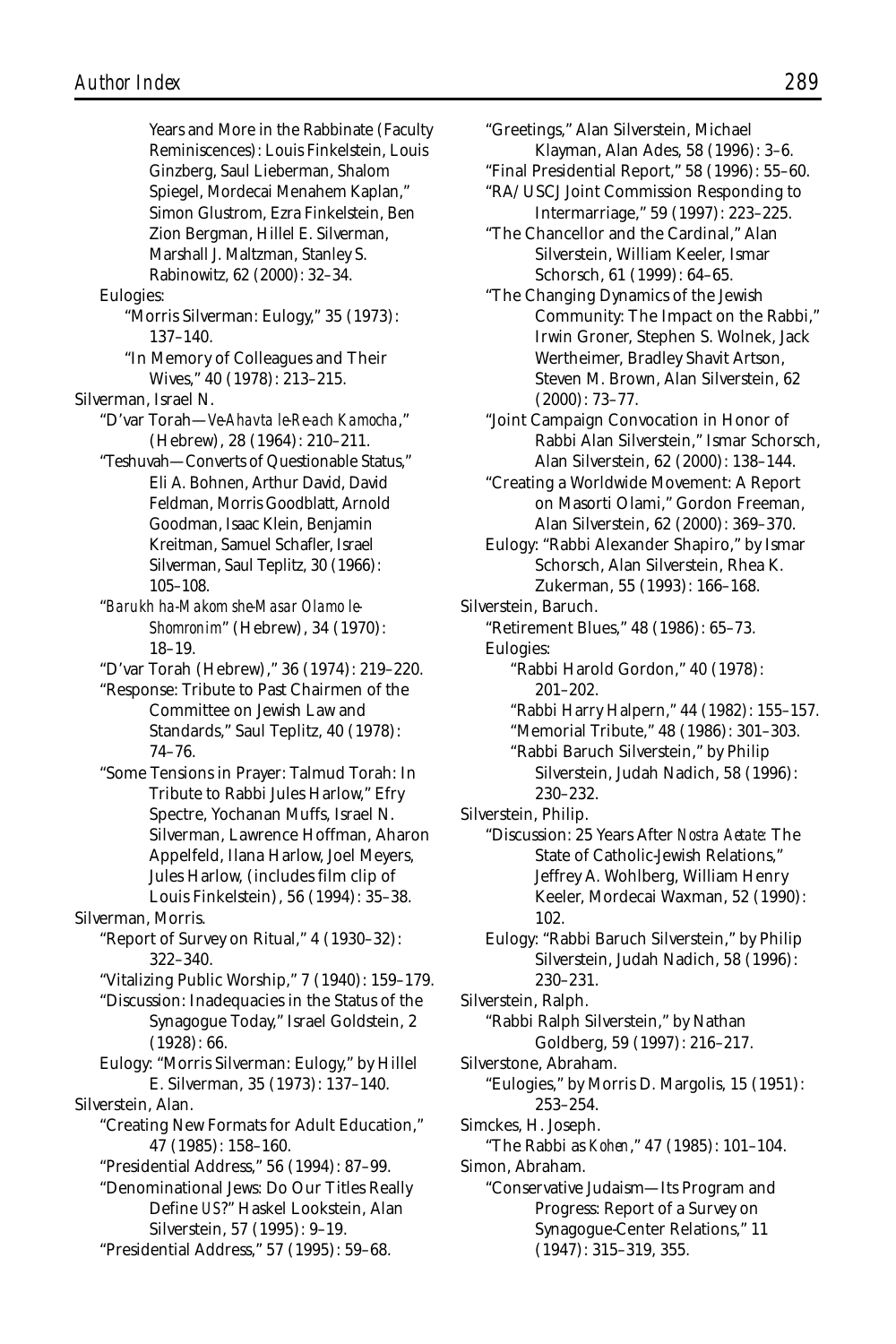Simon, Abraham *(cont'd.)* Eulogy: "Rabbi Abraham Simon," by Ralph Simon, 40 (1978): 210–212. Simon, Ernst, Dr. "In Memory of Colleagues," by Michael Monson, 51 (1989): 317. Simon, Matthew H. "Discussion: Resolutions," Rabbinical Assembly, 37 (1975): 264, 279. "Discussion: Resolutions Adopted" (includes reaffirmation of matrilineal descent and issues of conversion), 48 (1986): 315–317. "Celebratory Moments," Amy Eilberg, Matthew H. Simon, Kassel Abelson, 62 (2000): 127–128. Eulogies: "Rabbi Henry Segal," 53 (1991): 197–199. "Rabbi Ralph Simon, President, The Rabbinical Assembly, 1968–1970," by Matthew Simon, Elliot B. Gertel, 58 (1996): 233–237. Simon, Mordecai. "Rabbi Irving Weingart," 54 (1992): 298–300. Simon, Ralph. "Discussion: The Place of the Rabbi in American Jewish Life," Mordecai M. Kaplan, 7 (1940): 293–294. "Discussion: Interesting Synagogue Activities," Elias Charry, Frank D. Plotke, Paul Reich, 9 (1945): 89. "Resolutions on the State of Israel," 10 (1946): 13–16. "Discussion: Resolutions," Ralph Simon, 11 (1947): 109–110, 114. "Discussion: Towards a Philosophy of Conservative Judaism," Theodore Friedman, William Greenfeld, Isaac Klein, 12 (1948): 145–148. "Discussion: American Jewry and the New Jewish State," Simon Greenberg, 12 (1948): 244–245. "Discussion: Salient Features of My Rabbinate," Louis M. Levitsky, 13 (1949): 151–153. "Discussion: *Ke-dat Moshe VeYisrael,"* David Aronson, 15 (1951): 140–143. "Discussion: Report of the Committee on Jewish Law and Standards," 16 (1952): 55, 59–60. "Discussion: Public Education and Religion," Morris Adler, 20 (1956): 142. "An Address at the Rally for Israel," 31 (1967): 164–168. "Remarks of the President," 32 (1968): 156–161.

"President's Message," 33 (1969): 45–54. "Discussion: New Directions in Jewish Education," Stanley M. Kessler, James Sleeper, Louis Newman, 33 (1969): 110–111. "Presidential Address," 34 (1970): 1–14. "Discussion: The *Eretz Yisrael* Dimension," Moshe Davis, Samuel Schafler, David Clayman, 34 (1970): 49–51. "Remarks of the Past President," Saul Teplitz, Ralph Simon, 34 (1970): 153–158. "Discussion: The American Synagogue: From Supermarket to Boutique," Wolfe Kelman, Marshall Sklare, 37 (1975): 46. "Discussion: Resolutions," Rabbinical Assembly, 37 (1975): 261–262. "Discussion: Being a Conservative Rabbi in Israel: The Agony and the Ecstasy," Philip Spectre, Jonathan Perlman, Michael Graetz, Robert Harris, Moshe Re'em, Matt Futterman, Natan Irwin Birnbaum, Levi Ha-Levi, Joseph Heckelman, Yossef Green, Moshe Tutnauer, 50 (1988): 44–46. Eulogies: "Rabbi Abraham Simon," 40 (1978): 210–212. "Rabbi Ralph Simon, President, The Rabbinical Assembly, 1968–1970," by Matthew Simon, Elliot B. Gertel, 58 (1996): 233–244. Simon, Sara R. "Talking About Our Teens," 42 (1980): 119 "Outreach to Individuals with Special Needs: A Community Approach," 51 (1989): 271–274. Singer, Aaron. "The Rabbi as Educator of Youth," 29 (1965): 101–110. "Discussion: The Rabbi as Educator of Youth," Aaron Singer, 29 (1965): 111–113. Singer, Howard. "Discussion: Resolutions," Rabbinical Assembly, 37 (1975): 279. "Discussion: Adult Jewish Education Reconsidered," Simon Noveck, 42 (1980): 192–194. Sklare, Marshall. "The American Synagogue: From Supermarket to Boutique," 37 (1975): 30–39. "Discussion: The American Synagogue: From Supermarket to Boutique," Wolfe Kelman, Marshall Sklare, 37 (1975): 41–42. Skolnik, Gerald C. "Domestic Violence," 47 (1985): 125–126.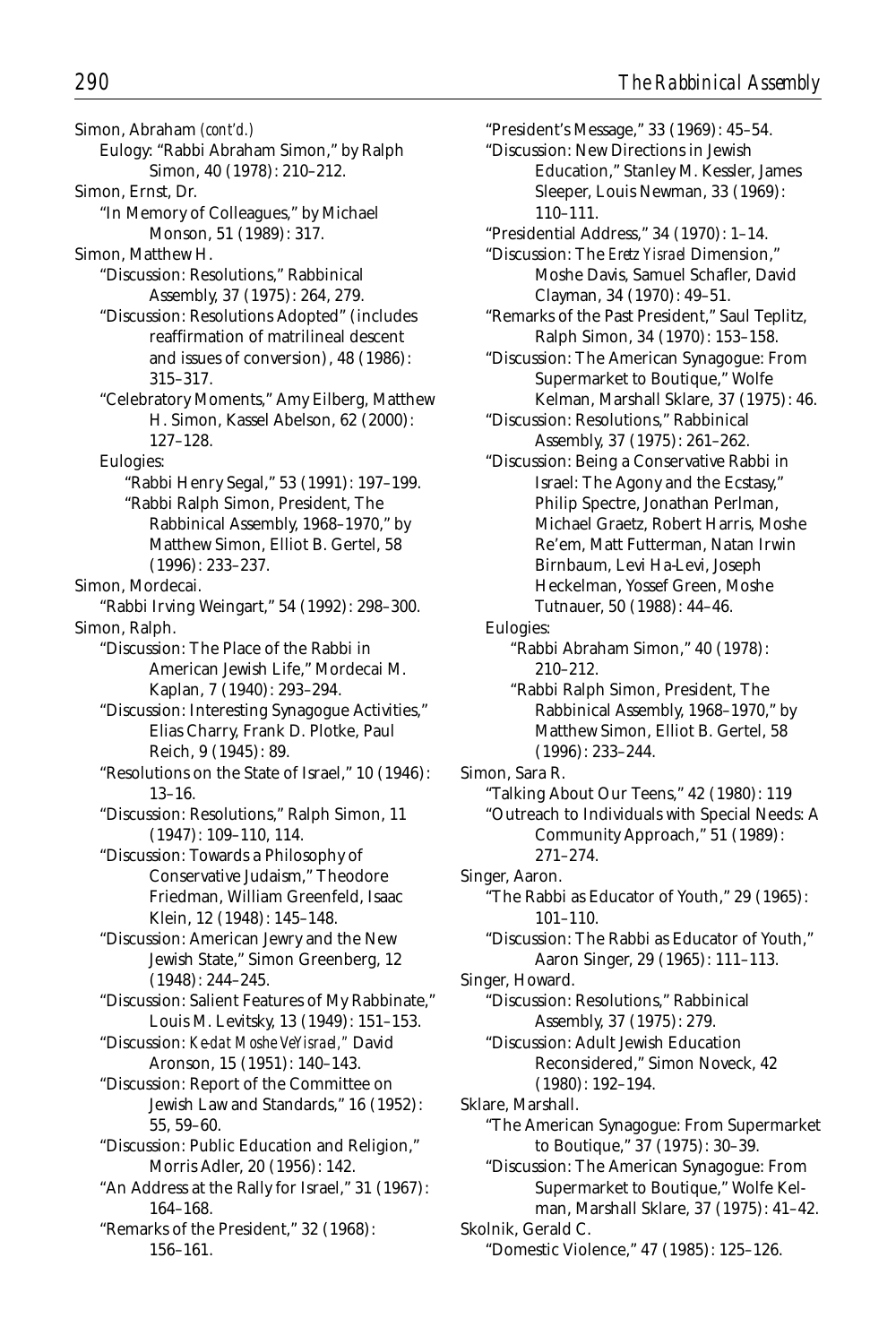Skop, Morris. "Leon B. Hurwitz: Eulogy," 35 (1973): 128–129. Skorka, Abraham. "Some Remarks on *'Hilkhot Matanot Aniyim'* of the Rambam," 62 (2000): 251–252. Sky, Harry. "D'var Torah—Our Flux, Our Tension," 29 (1965): 136–138. "Introduction: *Kallah* on *Halakhah*," Saul I. Teplitz, Harry Z. Sky, 42 (1980): 336. "Discussion: Membership Committee Report" (report includes roll call on permitting a female rabbi to join), Amos W. Miller, Arnold M. Goodman, 45 (1983): 230. "Discussion: Resolutions Adopted" (includes reaffirmation of matrilineal descent and issues of conversion), 48 (1986): 319–320. Slater, Jonathan. "*Midrash:* A Tool for Renewal," 42 (1980): 159–177. Sleeper, James. "New Directions in Jewish Education: A Response," 33 (1969): 96–100. Slomovic, Elieser, Dr. "The Book of Job and the *Midrash* on the Flood and Sodom-Gomorrah Narratives," 41 (1979): 167–180. Slosberg, Robert B. "Greetings: Evening in Honor of Rabbi Ismar Schorsch," 59 (1997): 77–79. Eulogy: "Rabbi Simcha Kling," 53 (1991): 180–182. Slurzberg, Irwin. "Remarks," 54 (1992): 58–59. Small, David. "Discussion: The Renewed Yearning and Search for God: A New Jewish Spirituality?" Neil Gillman, James Fowler, Elliott Abrams, Rodger Kamenetz, Martin S. Cohen, 61 (1999): 38. "Discussion: Israel as the Elections Approach: What Does it Mean to American Jews?" Gordon Tucker, Robert J. Lieber, Robert O. Freedman, Ehud Bandel, 61 (1999): 98, 100. Smerling, Samuel. "Rabbi Samuel Smerling," by Zelick L. Block, 61 (1999): 183, 213–214. Smith, Joseph. "Rabbi Martin I. Douglas," 62 (2000): 305–306. Smith, Uriel.

"Discussion, Judaism and the Ethics of War,"

Everett Gendler, Reuven Kimelman, Elliott Levitas, 49 (1987): 34. Sobel, Pesach. "Rabbi Pesach Sobel," by Harold Kushner, 60 (1998): 255–257. Sokolove, Sidney, Dr. "Rabbi Meyer Finkelstein," 37 (1975): 239–241. Solomon, Elias L. "Placement Committee Report and Discussion," 9 (1945): 21, 22. "The Rabbi and Personal Guidance—Policy, Methods, Pitfalls," 10 (1946): 39–40. Eulogies: "In Memoriam: Charles Isaiah Hoffman," 9 (1945): 224–225. "In Memoriam: Chief Rabbi Joseph Herman Hertz," 10 (1946): 246–253. "Memorial Address," by Max D. Klein, 21 (1957): 236–237. Solomon, Hyman. "In Memoriam," by Abraham Nowak, 4 (1930–32): 110–112. Sorosky, Arthur D., Dr. "Divorce: Prevention and Intervention," 41 (1979): 30–39. Sosland, Henry. "D'var Torah—Some Thoughts about the *Sheheheyanu* Blessing," 46 (1984): 114–118. Eulogy: "Harry Nelson: Eulogy," 29 (1965): 145–148. Spar, Elliott T. "Discussion: The Challenge of Rebellious Youth," Nathan Gaynor, 33 (1969): 121. "Pre-Marital and Extra-Marital Relationships," 40 (1978): 79–86. Eulogy: "Rabbi Kenneth D. Poplack," 60 (1998): 246. Spectre, Barbara. "The Moral Challenge of the Jewish State," 43 (1981): 79–88. "Religious Pluralism in Israel: A Jewish State, or a State for Jews?" Shulamit Aloni, Yeshayahu Leibovitz, Avi Ravitzky, Barbara Specre, 50 (1988): 59–66. Spectre, Efry. "Talmud Torah: In Tribute to Rabbi Jules Harlow," Efry Spectre, Yochanan Muffs, Israel N. Silverman, Lawrence Hoffman, Aharon Appelfeld, Ilana Harlow, Joel Meyers, Jules Harlow, (includes film clip of Louis Finkelstein), 56 (1994): 28–31, 34, 39–40, 45–47, 51, 57, 65, 66.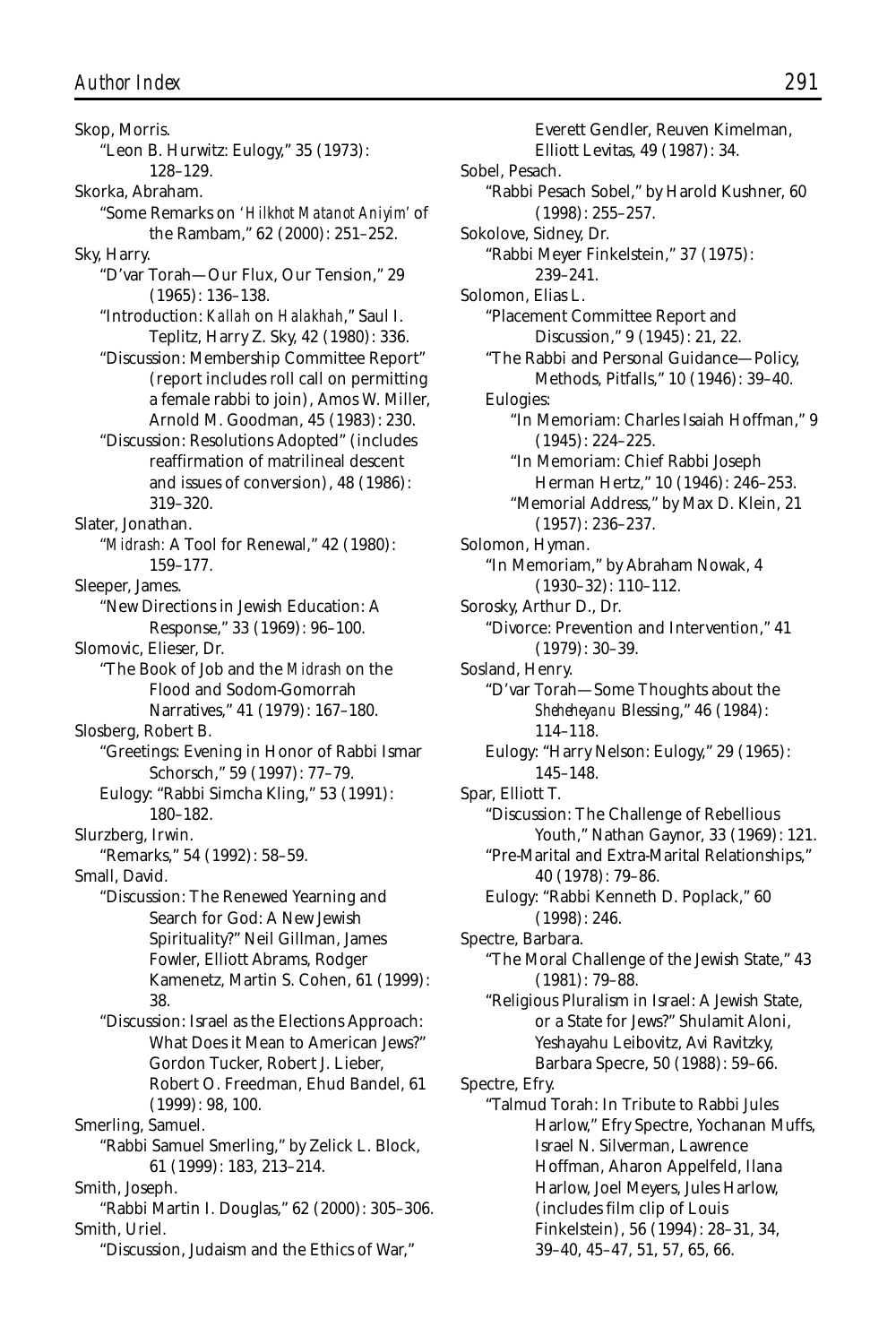Spectre, Efry *(cont'd.)* Eulogy: "Rabbi Sidney B. Riback," 45 (1983): 208–209. Spectre, Philip. "Defending the Defenders," 37 (1975): 47–50. "The Masorti Movement in Israel" (with participants), 43 (1980): 22–33. "Principles Which Can Unite or Destroy Us," 47 (1985): 63–68. "Being a Conservative Rabbi in Israel: The Agony and the Ecstasy," Philip Spectre, Jonathan Perlman, Michael Graetz, Robert Harris, Moshe Re'em, Matt Futterman, Natan Irwin Birnbaum, Levi Ha-Levi, Joseph Heckelman, Yossef Green, Moshe Tutnauer, 50 (1988): 28–29, 32, 33, 34, 36, 41, 44. "D'var Torah—Finding Our Roots," 54 (1992): 265–267. Speier, Morris. "In Memory of Departed Colleagues: Morris Speier," by Morris S. Goodblatt, 28 (1964): 225–227. Spiegel, Dora. "Greetings," 6 (1939): 18–19. Spiegel, Richard. "Discussion: Judaism and the Ethics of War," Everett Gendler, Reuven Kimelman, Elliott Levitas, 49 (1987): 34. Spiegel, Shalom, Professor. "Euripides and the Bible: In Tribute to Professor Shalom Spiegel," Raymond P. Scheindlin, 48 (1986): 150–152. Eulogy: "Professor Shalom Spiegel," by Samuel Chiel, 47 (1985): 172–173. Spielman, Bernard. "Discussion: Membership Committee Report" (report includes roll call on permitting a female rabbi to join), Amos W. Miller, Arnold M. Goodman, 45 (1983): 243–244. Spielman, Leon. "Rabbi Max Raphael Wasser," 62 (2000): 329–330. Spitz, Elie. "Techniques for Encountering God," 55 (1993): 107–112. Spitz, Leon. "Jewish Life on the College Campus," 4 (1930–32): 106–109. "Placement Committee Report and Discussion," 9 (1945): 21, 22. "Discussion: Interesting Synagogue Activities: An Experiment in Jewish-Christian Inter-Religious School Activity," Elias

Charry, 9 (1945): 87.

Eulogies: "In Memoriam: Rabbi Michael Lichtenstein," 5 (1933–38): 370–371. "In Memoriam: Jesse Bienenfeld," 9 (1945): 226. "*Hesped*," by Harry Halpern, 24 (1960): 254. Springer, Jonathan. "Lesbian and Gay Jews: Our Needs and Concerns in the Jewish Community," Jonathan Springer, Judy Ribnick, Aryeh Meier, 56 (1994): 196–199. Spritzer, David. "Israel, the Federation and the Conservative Rabbi," Irving Kessler, Rabbi Melvin L. Libman, Rabbi David Spritzer, 46 (1984): 11–13. Stampfer, Joshua. "The Sabbatical in Israel," 32 (1968): 110–113. Eulogy: "Rabbi Philip Kleinman," 46 (1984): 154–155. Starr, Barry. "The Relationship of the Synagogue to the Solomon Schechter School," Moshe Edelman, Barry Starr, 53 (1991): 119–121. Starr, David Benjamin. "We Cannot Escape History: Solomon Schechter and Zionism," 55 (1993): 65–82. Starr, Michael. "Surfing the Internet," 57 (1995): 174. "Implications of the Internet on Communal Jewish Life," Daniel J. Pressman, Gordon Tucker, Michael Starr, Alisen Herman, 58 (1996): 186–187. Steckel, Charles William. "Rabbi Charles William Steckel," by Ben Zion Bergman, 50 (1988): 245–248. Steiman, Sidney. "Rabbi Sidney Steiman," by Marshall J. Maltzman, 39 (1977): 128–129. Stein, Jacob. "Response: Award Presentation," Jonathan Waxman, 62 (2000): 12–13. Steinberg, Milton. "Three Reviews: *The Making of the Modern Jew* by Milton Steinberg, *The Future of Judaism* by Eugene Kohn, *Judaism as a Civilization* by Mordecai M. Kaplan," Henry M. Rosenthal, 5 (1933–38): 88–99. "Theological Problems of the Hour," 13 (1949): 356–408. Eulogy: "Eulogies," by Ira Eisenstein, 14 (1950): 325–327. Steinberg, Theodore.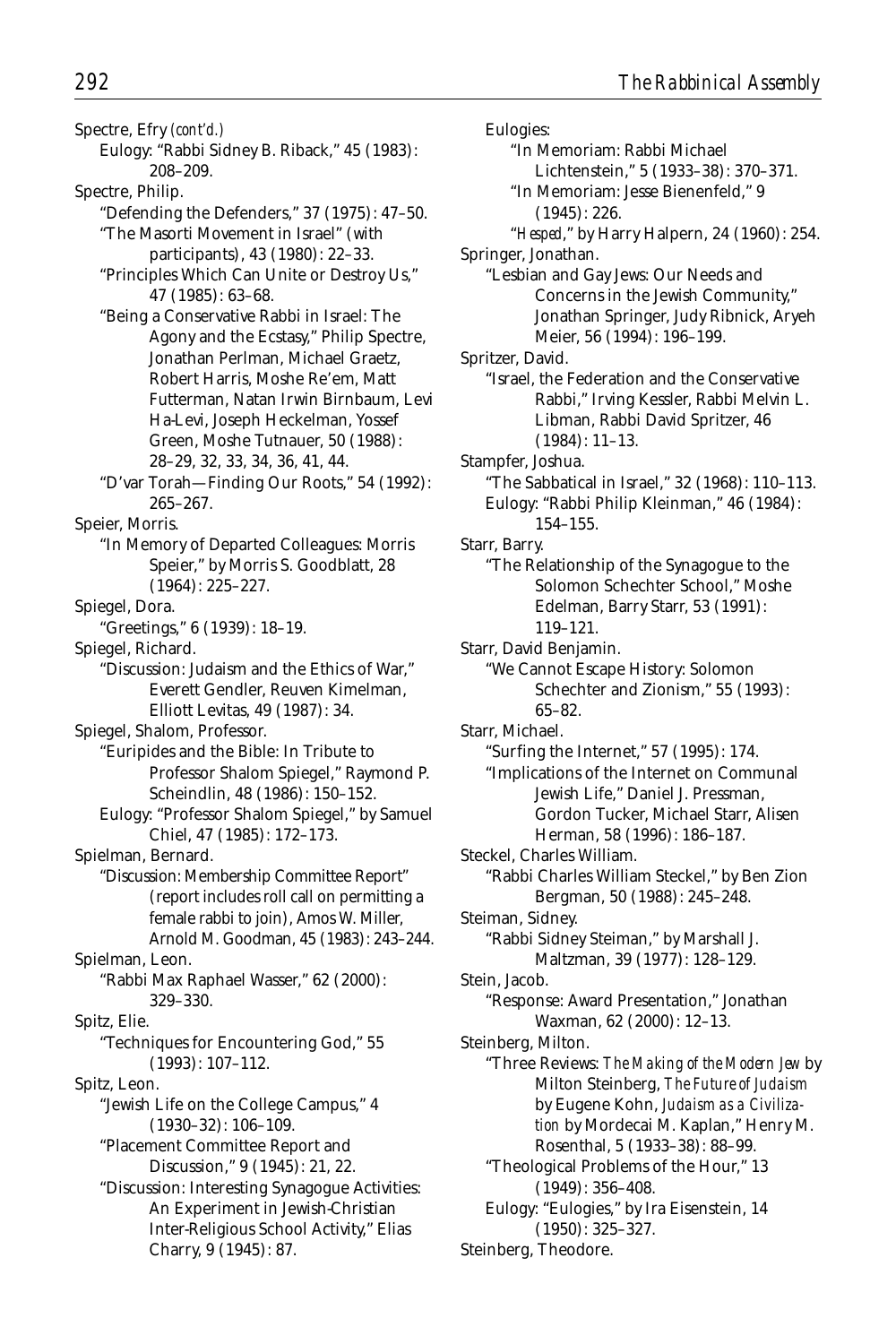"When the Rabbi Must Double as School Principal," 49 (1987): 281–288. Steindel, Ben Zion. "Rabbi Ben Zion Steindel," by Stephen Steindel, 48 (1986): 284–286. Steindel, Stephen. "Rabbi Ben Zion Steindel," 48 (1986): 284–286. Steinert-Threlkeld, Kayte. "The Adoption Process: The American Crisis," 53 (1991): 145–150. Stern, Harold. "A. J. Heschel, Irenic Polemicist," 45 (1983): 169–177. "Can We Be One?" 46 (1984): 29–36. Stern, Sholom. "D'var Torah," 38 (1976): 175–177. "Discussion: Membership Committee Report" (including discussion on permitting a female rabbi to join), Ludwig Nadelmann, Arnold M. Goodman, 46 (1984): 197–198. "Biblical and Rabbinical Sources for Pastoral Counseling," 48 (1986): 121–128. "Listening," 52 (1990): 193–201. "Enter the Comforter," 54 (1992): 139–149. "Discussion: The Chancellor and the Cardinal," Alan Silverstein, William Keeler, Ismar Schorsch, 61 (1999): 77. Eulogy: "In Memory of Colleagues," 44 (1982): 169–172. Sternstein, Joseph P. "Discussion: *Ketubah,"* 18 (1954): 75–78. "Israel Committee," 19 (1965): 152–158. "Zionism after the United States Resolution," 38 (1976): 41–45. "Israel at the Crossroads," Arthur Hertzberg, Joseph P. Sternstein, 45 (1983): 44–50. "Discussion: Israel at the Crossroads," Arthur Hertzberg, Joseph P. Sternstein, 45 (1983): 54–56. Stier, Suzanne, Dr. "*Eit Ratzon Katan:* Transition to a New Pulpit," Elliot Salo Schoenberg, Suzanne Stier, 57 (1995): 167–173. "*Eit Ratzon Katan:* Transition to a New Rabbinic Position," Elliot Salo Schoenberg, Suzanne Stier, 58 (1996): 188–191. Stolper, Bernard. "*Hesped*," by Harry Halpern, 24 (1960): 254. Strassfeld, Michael. "Futuristic Jewish Communities," 36 (1974): 82, 87, 91, 93, 99–100. Strassfeld, Sharon.

"Futuristic Jewish Communities," 36 (1974): 78–79, 84–85, 93, 100. Street, John F., Hon. "Greetings," 62 (2000): 48–49. Sud, Ira. "Rabbi Ira Sud," by Shlomo D. Levine, 48 (1986): 287–289. Sussman, Gerald. "Discussion: Membership Committee Report" (report includes roll call on permitting a female rabbi to join), Amos W. Miller, Arnold M. Goodman, 45 (1983): 239–240. Sydney, E. Charles. "E. Charles Sydney," by Philip R. Alstat, 27 (1963): 198. Szteinhendler, Shmuel. "Shifting Jewish Demography," (Hebrew), Shmuel Szteinhendler, Jonathan Wittenberg, Bea Wyler, Asher Ostrin, 60 (1998): 87–89. Tabachnik, Joseph. "A Joint Conversion Program," 37 (1975): 145–152. Tal, Uriel. "The Land and the State of Israel in Israeli Religious Life," 38 (9176): 1–22. "The Land and the State of Israel in Contemporary Israeli Hebrew Writing (a Hebrew bibliography)," 38 (1976): 23–40. Tanenbaum, Marc H. "The Role of the Rabbi in Jewish-Christian Relations," 23 (1959): 33–48. "The Future of Jewish-Christian Relations," 47 (1985): 77–84. "In Celebration—Honoring Rabbi Wolfe Kelman," Irwin Groner, Judah Nadich, Marc H. Tanenbaum, Morton Leifman, Levi Weiman-Kelman, 52 (1990): 65–70. Eulogy: "Rabbi Marc Tanenbaum," by Georgette Bennett, Cardinal John J. O'Connor, 55 (1993): 170–176. Tanenbaum, Roy. "Discussion: Membership Committee Report" (report includes roll call on permitting a female rabbi to join), Amos W. Miller, Arnold M. Goodman, 45 (1983): 228–229. "Discussion: Membership Committee Report" (including discussion on permitting a female rabbi to join), Ludwig Nadelmann, Arnold M. Goodman, 46 (1984): 198–199.

Tarnor, Norman.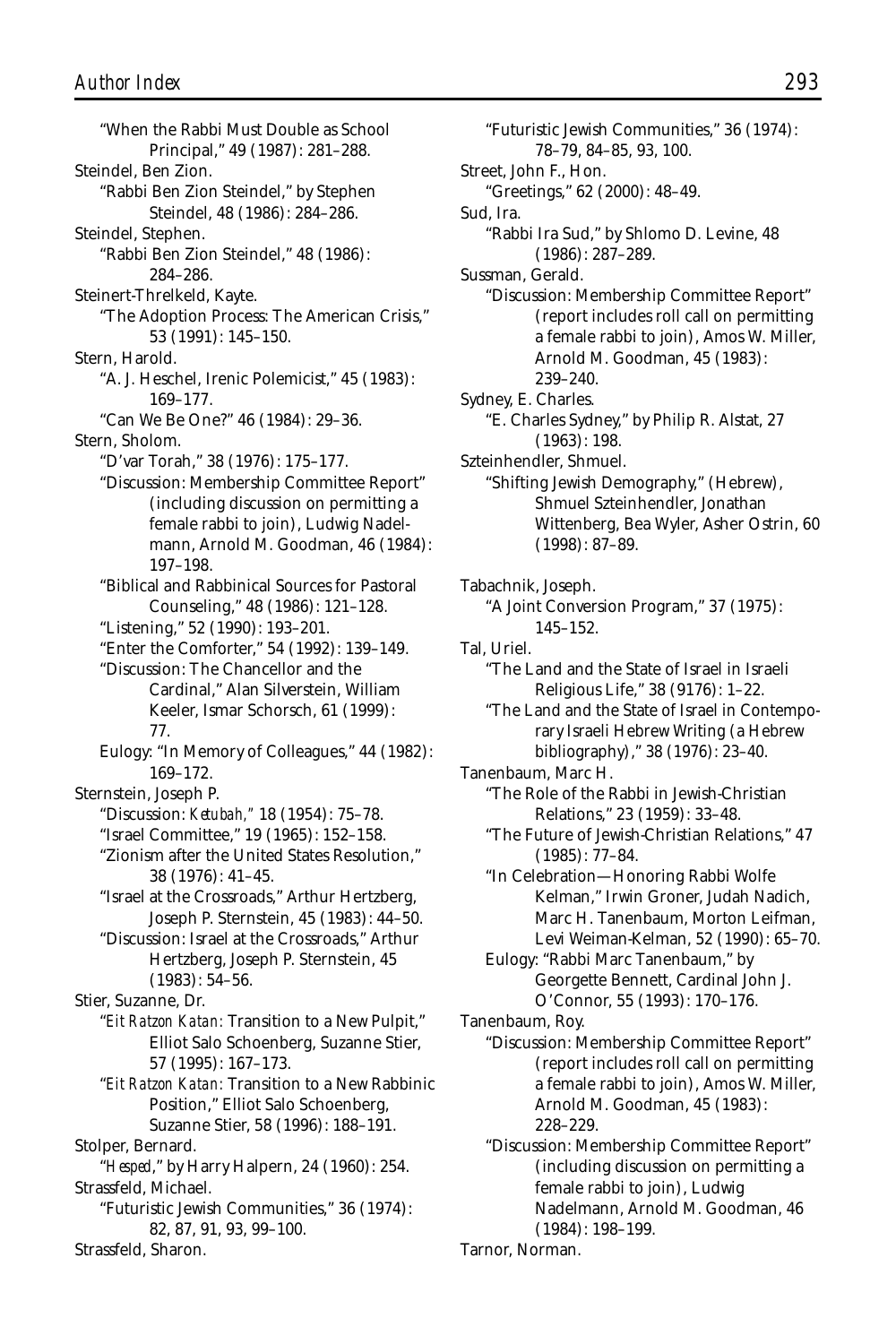"Rabbi Norman Tarnor," by Ben Zion Bergman, 61 (1999): 183, 215–216. Tattelbaum, Harvey. "Rabbi William Greenburg," 59 (1997): 201–205. Taxon, Jordon I. "Rabbi Jordon I. Taxon," by Arnold A. Lasker, 50 (1988): 249–251. Teichman, C. Joseph. "Rabbi C. Joseph Teichman," by Jack E. Frankel, 51 (1989): 314–316. Teitelbaum, Daniel Thau, Dr. "The Disappearing Jewish Doctor," 58 (1996): 167. Teller, Benjamin L. "Memorial Tribute for Colleagues," by Stanley S. Rabinowitz, 60 (1998): 213. "Rabbi Benjamin L. Teller," by Gilbert S. Rosenthal, 60 (1998): 258–260. Teller, Judd L. "Secularists, the Rabbinate, and *Mitzvot*," 31 (1967): 24–29. "Discussion: Secularists, the Rabbinate, and *Mitzvot*," Judd L. Teller, 31 (1967): 32–33, 35–36. Teller, Morris. "Memorial Services: Louis Feinberg," 13 (1949): 440–443. "Morris Teller: Eulogy," by Morris A. Gutstein, 31 (1967): 178–181. Tenenbaum, Edward. "Discussion: Teshuvah on a *Kohen* Marrying a Divorcée," 18 (1954): 59. "Discussion: Membership Committee Report" (report includes roll call on permitting a female rabbi to join), Amos W. Miller, Arnold M. Goodman, 45 (1983): 237–238. Tennenbaum, LLoyd. "Discussion: Spirit of Jewish Prayer, Prayer and the Modern Jew," Abraham J. Heschel, Eugene Kohn, 17 (1953): 202–203. Teplitz, Daniel. "Remarks: Installation Banquet," Wolfe Kelman, Stanley Rabinowitz, Daniel Teplitz, Gerson D. Cohen, Saul Teplitz, 40 (1978): 179. Teplitz, Saul I. "Discussion: Principles of Group Work as Applied to Jewish Groups," Max Vorspan, 11 (1947): 218–219. "Testimonial to Rabbi Max Arzt," 21 (1957): 225–227. "Teshuvah—Converts of Questionable Status," Eli A. Bohnen, Arthur David, David

Feldman, Morris Goodblatt, Arnold Goodman, Isaac Klein, Benjamin Kreitman, Samuel Schaffler, Israel Silverman, Saul Teplitz, 30 (1966): 105–108. "Preaching for the *Shalosh Regalim*," 31 (1967): 149–155. "Remarks of the Past President," Saul Teplitz, Ralph Simon, 34 (1970): 153–158. "Remarks of the President," Saul Teplitz, S. Gershon Levi, 34 (1970): 159–163. "Organizing for the Sermon," 35 (1973): 85–86. "The Synagogue and the Community: Local Autonomy or *Kultusgemeinde?*" 37 (1975): 94–101. "Tribute to Past Chairmen of the Committee on Jewish Law and Standards," 40 (1978): 74–76. "Response: Installation Banquet," Wolfe Kelman, Stanley Rabinowitz, Daniel Teplitz, Gerson D. Cohen, Saul Teplitz, 40 (1978): 182–183. "Presidential Address," 41 (1979): 10–17. "Presidential Address," 42 (1980): 7–12. "Introduction: *Kallah* on Halakhah," Saul I. Teplitz, Harry Z. Sky, 42 (1980): 335–336. "Discussion: Israel at the Crossroads," Arthur Hertzberg, Joseph P. Sternstein, 45 (1983): 50. "Conferring of Degrees," Alexander M. Shapiro, David C. Kogen, Saul Teplitz, Gerson D. Cohen, Morton Leifman, Yaakov G. Rosenberg, David Lieber, 48 (1986): 132–133. "Tribute to Colleagues Serving 50 or More Years in the Rabbinate," 60 (1998): 60–64. Eulogy: "Eulogy: In Memoriam to Our Colleagues," 38 (1976): 305–307. "*Hazkarat Neshamot—*In Memory of Colleagues," 62 (2000): 301–304. Teutsch, David A. "Greetings: What Will Jewish Community and Jewish Values Mean for the 21st Century?" David A. Teutsch, Jonathan D. Sarna, Arnold Eisen, 62 (2000): 78–80. Thaler, Albert. "Eulogy of Rabbi Richard J. Thaler," 60 (1998): 261–264. Thaler, Richard J. "Memorial Tribute for Colleagues," by Stanley S. Rabinowitz, 60 (1998): 213.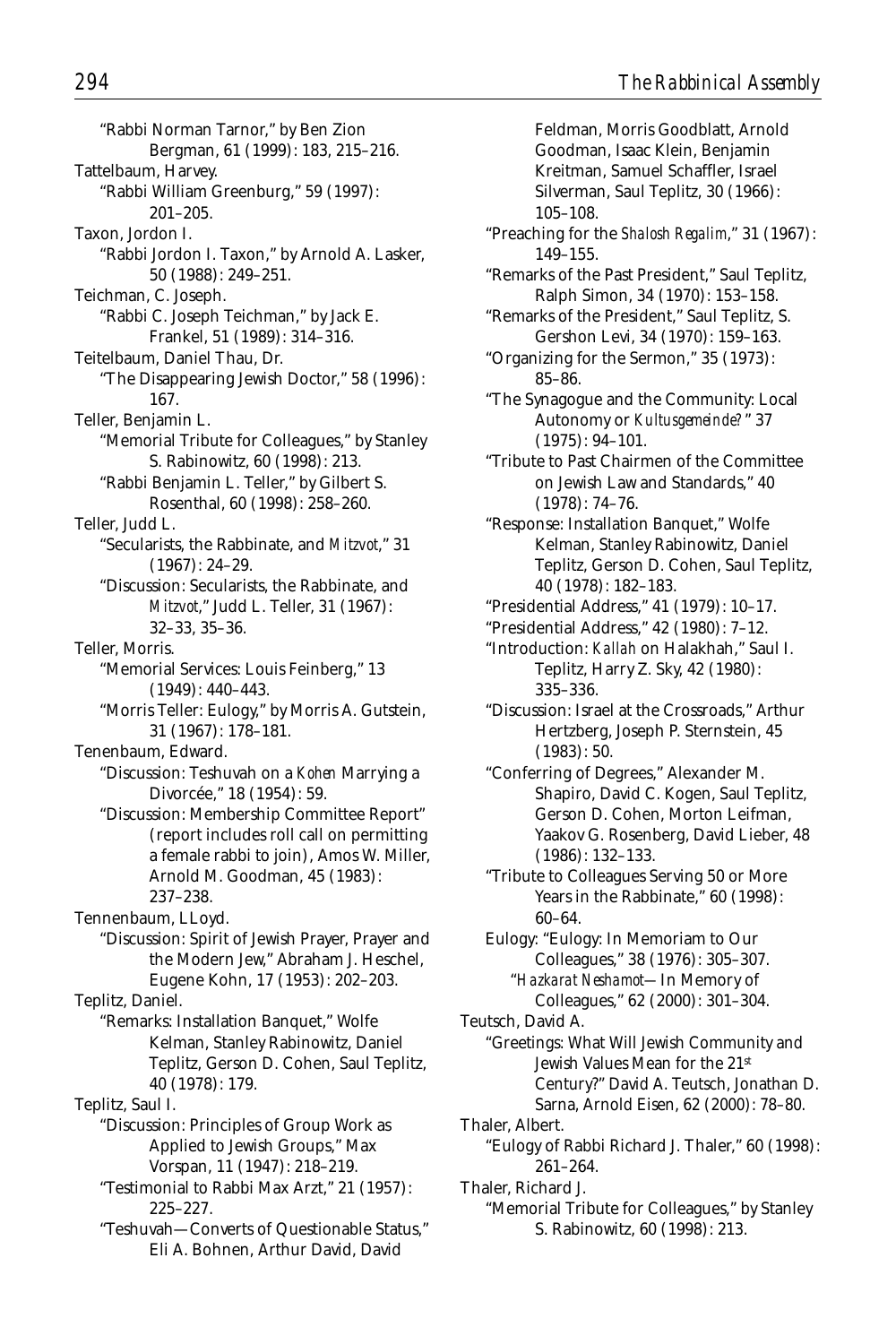"Rabbi Richard J. Thaler," by Albert Thaler," 60 (1998): 261–264. Theodore, Carla. "The Synagogue and Economic Justice," 55 (1993): 113–119. Tigay, Jeffrey H. "Traditional and Modern Responses to the Christological Interpretation of the Bible: A Selection of Texts," 46 (1984): 119–129. "Deuteronomy 4 and the Art of Homiletics in the Bible," 62 (2000): 256–262. Tichnor, Alan J. "Greetings," 52 (1990): 45–48. "Unity: From Concept to Reality," 53 (1991): 63–67. "The Need for Unity," 54 (1992): 24–28. Ticktin, Max D. "Rabbi Richard W. Winograd," 36 (1974): 214–215. Tofield, Sanders A. "Discussion, Resolutions," Israel M. Goldman, Eli A. Bohnen, Sanders A. Tofield, Jeremiah Berman, Arthur Neulander, 11 (1947): 116–118. "Discussion: Pronouncement of the Zionist Revaluation Committee," Norman Salit, 14 (1950): 245–249. "Woman's Place in the Rites of the Synagogue," 19 (1955): 182–190. Eulogy: "*Hesped*," by Aaron H. Blumenthal, 25 (1961): 166–168. Tomsky, Helen. "Jewish Marriage Encounter," Helen Tomsky, Mervin Tomsky, 41 (1979): 91–94. Tomsky, Mervin B. "Jewish Marriage Encounter," Helen Tomsky, Mervin Tomsky, 41 (1979): 91–94. Eulogy: "Rabbi A. Leon Rosenblum," 58 (1996): 228–229. Toubin, Isaac. "Discussion: Public Education and Religion," Morris Adler, 20 (1956): 143. Eulogy: "Memorial Tribute," by Baruch Silverstein, 48 (1986): 303. Trainin, Isaac N. "The Relationship of Federations to Synagogues," 39 (1977): 81–83. Treiger, Baruch I. "Eulogies" (Hebrew), by Gershon Winer, 19 (1955): 260–261. Troster, Lawrence. "Discussion: Membership Committee Report" (including discussion on permitting a female rabbi to join), Ludwig

Nadelmann, Arnold M. Goodman, 46 (1984): 191. "Syrian Jewry," 47 (1985): 144–145. "*Kedushah* as a Form of Environmental Awareness," 54 (1992): 86–93. "The Spiritual Suspension of Disbelief: How We Should Really Pray," 57 (1995): 126–128. Troy, Albert N. "Andrew Klein: Eulogy," 32 (1968): 193–195. "Rabbi Albert Nathaniel Troy," Leon T. Rosenblum, 61 (1999): 183, 217–219. Tucker, Ethan Moses. "Rabbi Samuel Freilich," 56 (1994): 237–238. Tucker, Gordon. "Body and Soul in Jewish Tradition," 45 (1983): 141–156. "Discussion: Membership Committee Report" (including discussion on permitting a female rabbi to join), Ludwig Nadelmann, Arnold M. Goodman, 46 (1984): 189, 192. "Professor Mordecai Kaplan's Torah in a Post-Copernican Age," 48 (1986): 201–218. "Jewish Sources on Business Practices," 49 (1987): 258–269. "Heschel on the Theology of the Rabbis," 51 (1989): 211–229. "Implications of the Internet on Communal Jewish Life," Daniel J. Pressman, Gordon Tucker, Michael Starr, Alisen Herman, 58 (1996): 186–187. "Israel as the Elections Approach: What Does it Mean to American Jews?" Gordon Tucker, Robert J. Lieber, Robert O. Freedman, Ehud Bandel, 61 (1999): 81–82. Tucker, Steven R. "Regional Reports," Mauricio Balter, Steven R. Tucker, Alan Iser, Harold Berman, Kenneth L. Cohen, 62 (2000): 365–366. Tumim, Benjamin H. "Rabbi Benjamin H. Tumim," by Zev K. Nelson, 46 (1984): 170–172. Turchick, Arnold. M. "Rabbi Philip Pincus," 44 (1982): 162–163. Turetsky, Arnold S. "The Rabbi and the Mourner," 37 (1975): 169–170. Tutnauer, Moshe. "Being a Conservative Rabbi in Israel: The Agony and the Ecstasy," Philip Spectre, Jonathan Perlman, Michael Graetz, Robert Harris, Moshe Re'em, Matt Futterman, Natan Irwin Birnbaum, Levi Ha-Levi, Joseph Heckelman, Yossef Green, Moshe Tutnauer, 50 (1988): 42–44.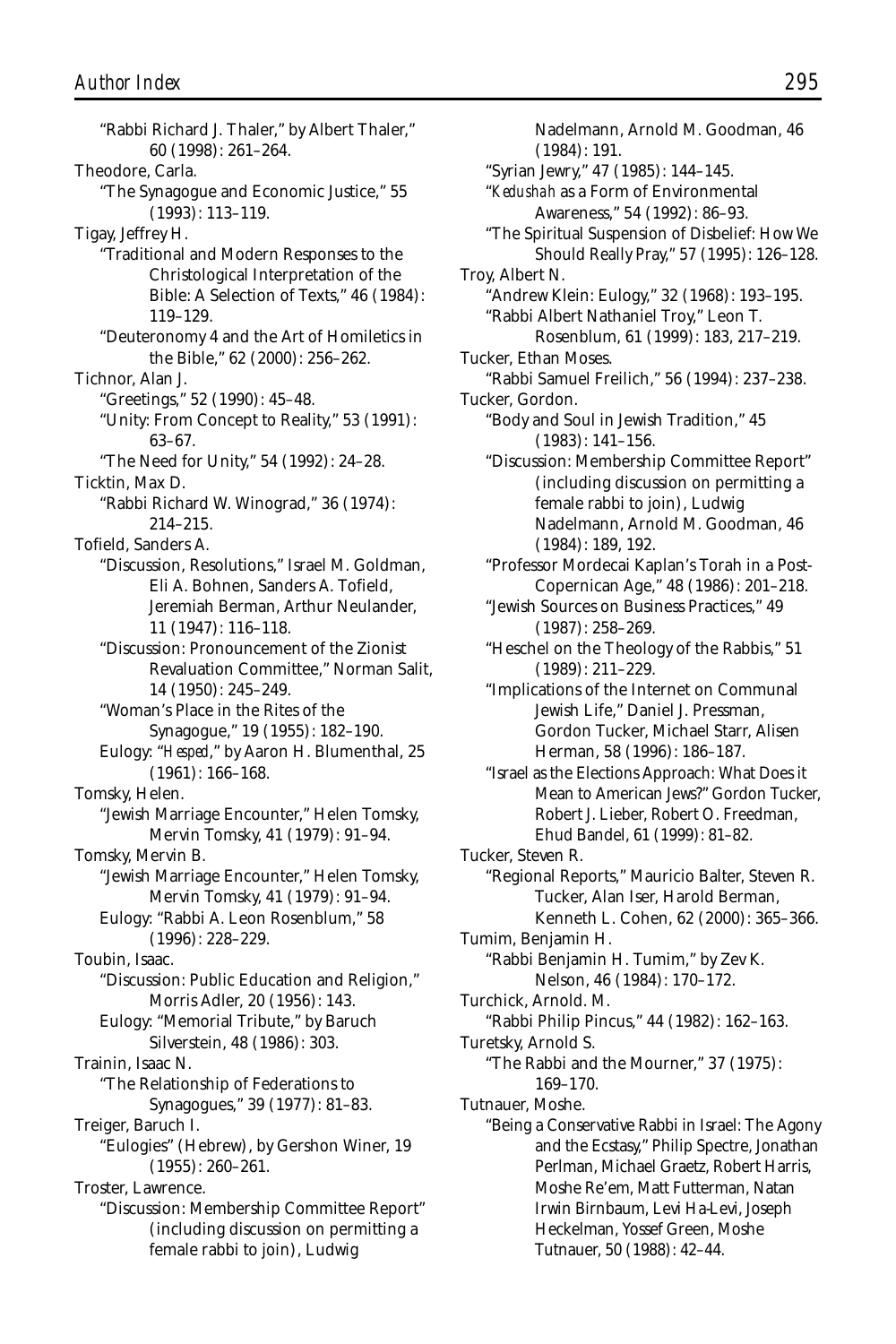"Discussion: Spirit of Jewish Prayer," Abraham J. Heschel, 17 (1953): 205–206. Eulogy: "Memorial Address," by Max D. Klein,

21 (1957): 236.

Wald, Marcus.

Tutnauer, Moshe *(cont'd.)* "Recognition of Rabbinical Assembly Members Who have served in Israel's Wars," 60 (1998): 18–23. Tzaban, Yair. "Absorption and Issues Impacting the Upcoming Elections," 58 (1996): 48–54. Ungar, Michael N. "Rabbi Morton Goldberg," 61 (1999): 183, 198–200. Ungerlieder, J. Thomas, Dr. "Brainwashing and Deprogramming: The Cults and the Jews," 41 (1979): 18–29. Van Patten, Myndert M. "The Returning Veteran and His Religion," 9 (1945): 52–59. Veghazi, Steven. "*Hazkarat Neshamot*—In Memory of Colleagues," Saul I. Teplitz, 62 (2000): 301–304. "Eulogy of Rabbi Steven Veghazi," by Jozef Schweitzer, trans. Menahem Schmelzer, Published in *Izrael,* Budapest, January, 2000, 62 (2000): 327–328. Vida, George. "Rabbi George Vida," by Marian Magid, 52 (1990): 251–252. Visotzky, Burton L. "*Torah Mi-Sinai Mi-deRabbanan,"* 53 (1991): 88. Vogel, Samuel. "Rabbi Joseph Braver," 61 (1999): 183, 185–189. Vorspan, David. "Discussion: Death and Dying," Herman Feifel, 41 (1979): 53. Vorspan, Max. "The Rabbi: Some Aspects of His Life and Work: Principles of Group Work as Applied to Jewish Groups," 11 (1947): 205–216, 217–226. "How the West Was Won: An Irreverent Account of the Jewish Occupation of Los Angeles," 41 (1979): 125–133. Eulogy: "Rabbi Meyer Mereminsky," 36 (1974): 210–213. Wachs, Saul P. "The *Siddur:* Words, Intertextuality, and Hidden Meanings," 51 (1989): 199–210. Wagner, Joseph. "Rabbi Joseph Wagner," by David L. Lieber, 41

(1979): 275–276.

Waldenberg, Solomon H. "Eulogies of: Abraham E. Halpern, Nathan A. Lublin, Jacob S. Minkin, Solomon I. Moseson, Jacob Radin, David M. Shohet," 26 (1962): 225–226. "Rabbi Solomon H. Waldenberg," by Al Landskroner, 46 (1984): 173–174. Waldman, Morris D. "Effects of Hitlerism in America," 5 (1933–38): 112–117. Waldman, Morton J. "New Insights into the Development of Synagogue Liturgy," 40 (1978): 149–153. Eulogy: "Rabbi Morton J. Waldman," by Morton M. Leifman, 43 (1981): 117–118. Waldman, Nahum. "Some Aspects of the Structure of the *Berakhah,"* 26 (1962): 191–195. Warren, Joseph. "Joseph Warren: Eulogy," by Joel Geffen, 30 (1966): 102–104. Wasser, Max Raphael. "*Hazkarat Neshamot*—In Memory of Colleagues," Saul I. Teplitz, 62 (2000): 301–304. "Rabbi Max Raphael Wasser," by Leon Spielman, 62 (2000): 329–330. Waxman, Jonathan. "Award Presentation (to Jacob Stein)," Mayer Rabinowitz, Jonathan Waxman, David L. Lieber, Harlan J. Wechsler, Aaron Landes, 62 (2000): 10–12. Waxman, Mordecai. "Discussion: The Rabbi in a Small Community," Reuben J. Magil, 13 (1949): 209–210. "Discussion: The Relationship of the American Jewish Community to Israel," S. Joshua Kohn, 13 (1949): 251–252. "Discussion: Responsum on the Sabbath," Morris Adler, Jacob Agus, Theodore Friedman, 14 (1950): 182. "Discussion: Report on the Joint Law Conference," Judah L. Goldin, 17 (1953): 71–74. "Discussion: Teshuvah on a *Kohen* Marrying a Divorcée," 18 (1954): 60–61.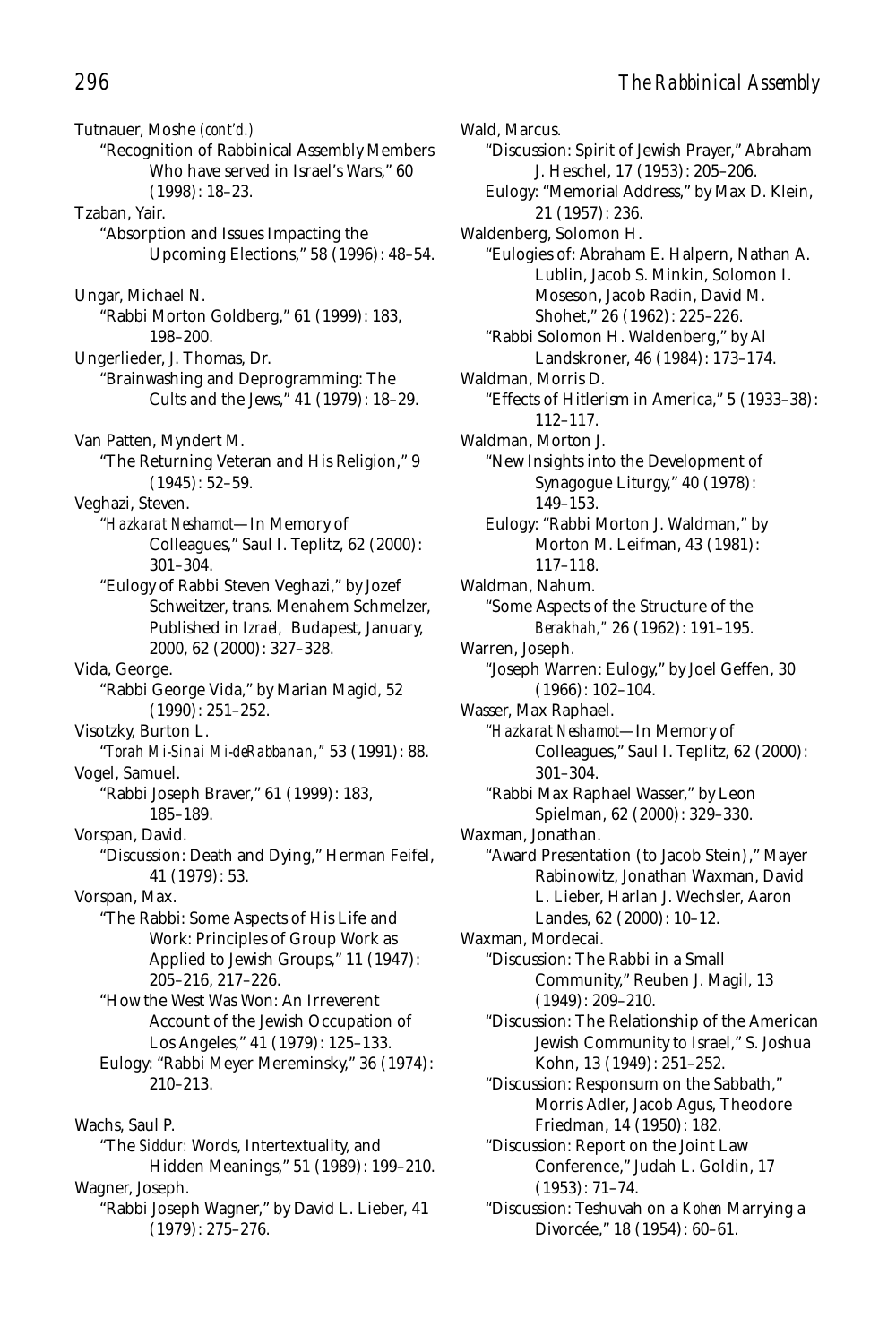"Discussion: Manpower for Conservative Judaism," Eli Ginzberg, 24 (1960): 31–36.

"Discussion: The Jewish Theological Seminary of America: An Evaluation," Simon Greenberg, 24 (1960): 164–165.

"Discussion: War and Peace," Mordecai M. Kaplan, William C. Davidon, Herman Kahn, 27 (1963): 75–76.

"President's Address," 36 (1974): 70–73.

- "Discussion: Resolutions," Rabbinical Assembly, 37 (1975): 269–271, 274, 275.
- "President's Address," 38 (1976): 68–93.

"In Honor of Rabbi Wolfe Kelman," Morton Leifman, Gerson D. Cohen, Seymour Siegel, Max J. Routtenberg, Arthur Hertzberg, Seymour Fox, Mordecai Waxman, Irwin Groner, Naamah Kelman, Levi Kelman, Wolfe Kelman, Louis Finkelstein, 38 (1976): 110–112.

"Installation Banquet—Remarks," Arthur J. Levine, Mordecai Waxman, Gerson D. Cohen, Stanley Rabinowitz, 38 (1976): 136–141.

"American Jewry and Israel: The Limits of Dissent," delivered at the 1977 Convention. Published in *Conservative Judaism,* Volume 31, Number 2, Winter 1977.

"Discussion: Resolutions Adopted" (includes reaffirmation of matrilineal descent and issues of conversion), 48 (1986): 320.

"25 Years After *Nostra Aetate:* The State of Catholic-Jewish Relations," Jeffrey A. Wohlberg, William Henry Keeler, Mordecai Waxman, 52 (1990): 93–100.

"Discussion: 25 Years After *Nostra Aetate:* The State of Catholic-Jewish Relations," Jeffrey A. Wohlberg, William Henry Keeler, Mordecai Waxman, 52 (1990): 105–106.

Eulogy: "In Memory of Colleagues," 58 (1996): 247–251.

Waxman, Ruth.

"The Jewish Woman Today: Her Changing Role and Status," Tziporah Heckelman, Ruth Waxman, Sarah Lewis, Connie Reisner, 37 (1975): 223–225.

"Discussion: The Jewish Woman Today: Her Changing Role and Status," Tziporah Heckelman, Ruth Waxman, Sarah Lewis, Connie Reisner, 37 (1975): 232–233.

Wechsberg, Bernard. "Rabbi Bernard Wechsberg," by Ronald J. Shulman, 55 (1993): 177–181. Wechsler, Harlan J. "*Atem Re'item,"* 42 (1980): 225. "*Kallah* on *Halakhah:* Metaphysics and *Halakhah:* From Theory to Procedure," 42 (1980): 404–410. "Award Presentation (to Dr. Larry Norton)," Mayer Rabinowitz, Jonathan Waxman, David L. Lieber, Harlan J. Wechsler, Aaron Landes, 62 (2000): 17–19. Weilerstein, B. Reuben. "Report On The Proposed Reorganization of The Placement Committee," 3 (1929): 119–125. "President's Message and Resolutions," 6 (1939): 169–170. Eulogies: "Memorial Address of: Jacob Honig, George Lanyi, Joseph M. Roth, Isidor Signer, Julius Berger, Solomon Rivlin, Solomon Goldman," 17 (1953): 271–274. "In Memory of Departed Colleagues: B. Reuben Weilerstein," by Morris S. Goodblatt, 28 (1964): 225–227. Weinberg, Aaron. "Rabbi Aaron Weinberg," by Herbert Rosenblum, 56 (1994): 259–261. Weinberg, Norbert. "Eulogy of Rabbi William Weinberg," 38 (1976): 302–304. Weinberg, Stefan. "Rabbi Jossef J. Kratzenstein," 53 (1991): 183–184. Weinberg, Tzvi. "Discussion—The Future of the Arab Community in Israel," Jack Cohen, Shukri Abed, Majda Saroujie, Hashem Muhammud, Shehadeh Shehadeh, 50 (1988): 138. Weinberg, William. "Rabbi William Weinberg," by Norbert Weinberg, 38 (1976): 302–304. Weinblatt, Stuart. "Discussion: The Renewed Yearning and Search for God: A New Jewish Spirituality?" Neil Gillman, James Fowler, Elliott Abrams, Rodger Kamenetz, Martin S. Cohen, 61 (1999): 37–38. Weine, Max.

"Beyond Middle Age," 40 (1978): 100–101.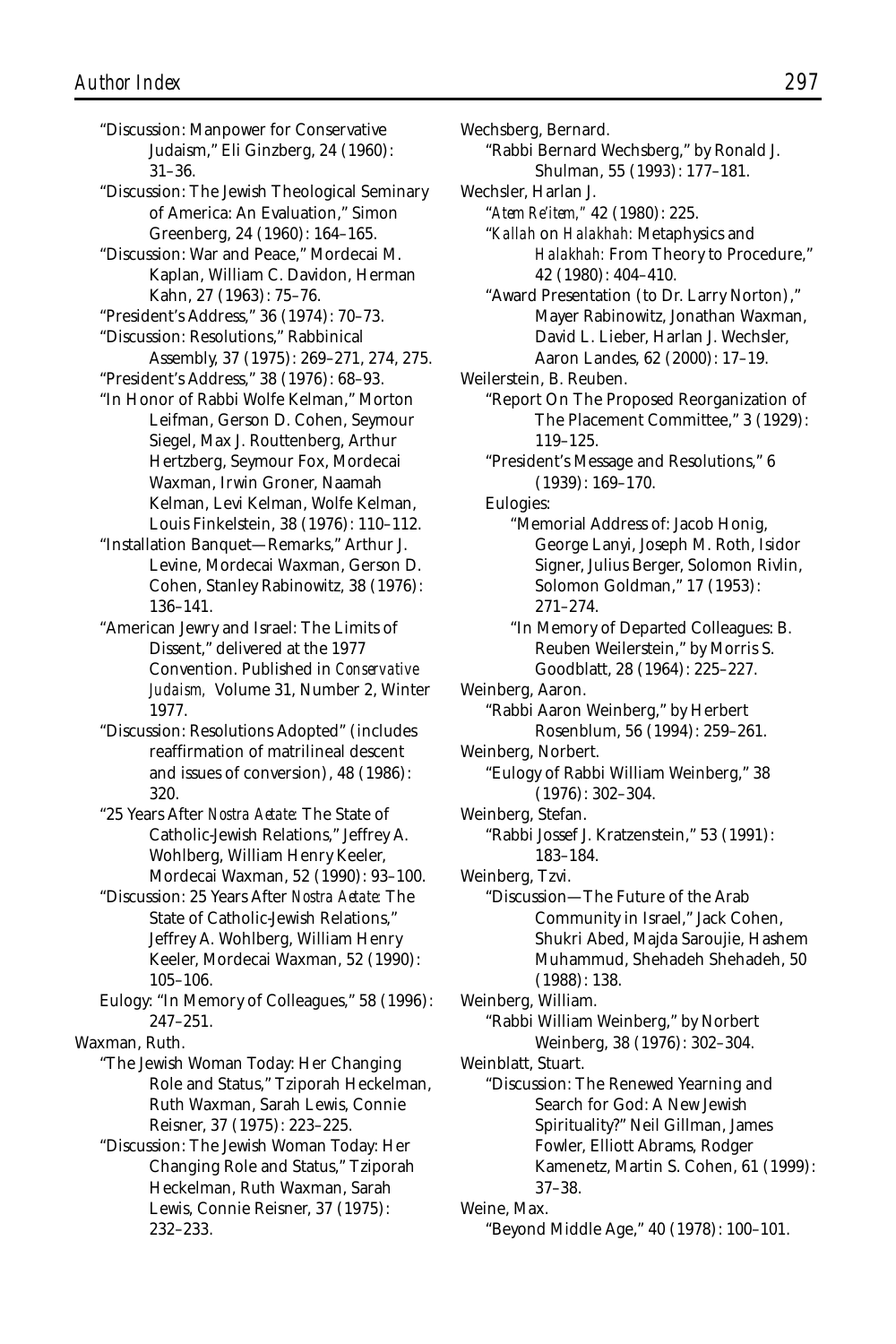Weine, Max *(cont'd.)* Eulogies: "Rabbi Max Weine," by Albert L. Lewis, 48 (1986): 290–292. "Rabbi Max Weine," by David Nelson, 48 (1986): 293–295. Weiner, Eugene. "Rabbi Marshall Meyer," 56 (1994): 245–249. Weingart, Irving A. "Eulogies: Philip Graubart," 16 (1952): 224–225. "Rabbi David Graubart," 46 (1984): 149–150. "Rabbi Irving Weingart," by Mordecai Simon, 54 (1992): 298–300. Weinman, Melvin. "Rabbi Samuel Penner," 49 (1987): 337–340. Weintraub, Lewis. "Discussion: New Trends in Adult Education," Simon Noveck, 18 (1954): 219–220. Weintraub, Simkha Y. "Challenge, Choice, and Change: Problems and Progress in Israeli Pluralism," Simkha Y. Weintraub, Gil Nativ, 57 (1995): 138–141. "Jewish Premarital Groups: What's Out There Now," Ralph A. Dalin, Simkha Y. Weintraub, 57 (1995): 156–157. Weis, J. Max. "Supplementary Statement: Effects of Hitlerism in America," Morris D. Waldman, 5 (1933–38): 118. Weisberger, Moses Ralph (Moshe Ben Zion). "*Hazkarat Neshamot:* In Memory of Colleagues," by Arnold M. Goodman, 59 (1997): 219. Weisgall, Hugo. "Music For the American Conservative Synagogue," 17 (1953): 251–252. Weishaus, Sylvia, Dr. "Making Marriage Work," Aaron M. Wise, Sylvia Weishaus, 41 (1979): 98–103. Weiss, Marvin. "Marvin Weiss: Eulogy," by Sanford D. Shanblatt, 29 (1965): 149–151. Weiss-Halivni, David. "'Whoever Studies Law . . .' The Apodictic and the Argumentational in the Talmud," 41 (1979): 298–303. Weiss-Rosmarin, Trude. "Discussion: An Evaluation of the Ecumenical Movement," Ben Zion Bokser, George Higgins, David R. Hunter, 31 (1967): 147. "Holocaust: How to Teach It to a New Generation," 41 (1979): 76–83.

"Today's World As I See It," 41 (1979): 231–239.

Weissberger, Ralph. "My Experiences Abroad," 9 (1945): 67–68. Weissler, Hava. "Futuristic Jewish Communities," 36 (1974): 78, 79–80, 88–90, 94–95, 96–97. Weistrop, Jerome. "Some Jewish Models of Pastoral Care," 47 (1985): 94–100. Weltman, Sheldon. "Rabbi Sheldon Weltman," by Jacob Shtull, 54 (1992): 301–302. Werb, David. "Rabbi Morris Werb," 48 (1986): 296–300. Werb, Morris. "Rabbi Morris Werb," by David Werb, 48 (1986): 296–300. Wernik, Joseph. "The Masorti Movement in Israel," 50 (1988): 21–22. Wertheimer, Jack, Dr. "An Agenda for Action," 59 (1997): 44–48. "The Changing Dynamics of the Jewish Community: The Impact on the Rabbi," Irwin Groner, Stephen S. Wolnek, Jack Wertheimer, Bradley Shavit Artson, Steven M. Brown, Alan Silverstein, 62 (2000): 58–65. Wexler, Robert. "Introduction: Installation of New Officers," Robert Wexler, David Lieber, Seymour L. Essrog, Ismar Schorsch, Vernon H. Kurtz, Alan Rutkoff, 62 (2000): 145–146. White, David. "Rabbi Saul E. White," 46 (1984): 175–181. White, Saul E. "Rabbi Saul E. White," by David White, 46 (1984): 175–181. Whizin, Shelley and Bruce. "Response: Award Presentation," David L. Lieber, 62 (2000): 15–17. Wiesel, Elie. "World Jewry and Russian Jewry: A Paradox," delivered at the 1966 convention, Toronto, Canada. Published in *Conservative Judaism,* Vol. 21, No. 3, Spring 1967. "Tales of Jerusalem," 32 (1968): 125–138. Wieseltier, Leon. "Israel and the Palestinians," 51 (1989): 25–31. "Discussion: Israel and the Palestinians," Leon Wieseltier, 51 (1989): 31–37. Wiesenberg, Joseph W. "Rabbi Joseph W. Wiesenberg," by Hayim Herring, 54 (1992): 303–304.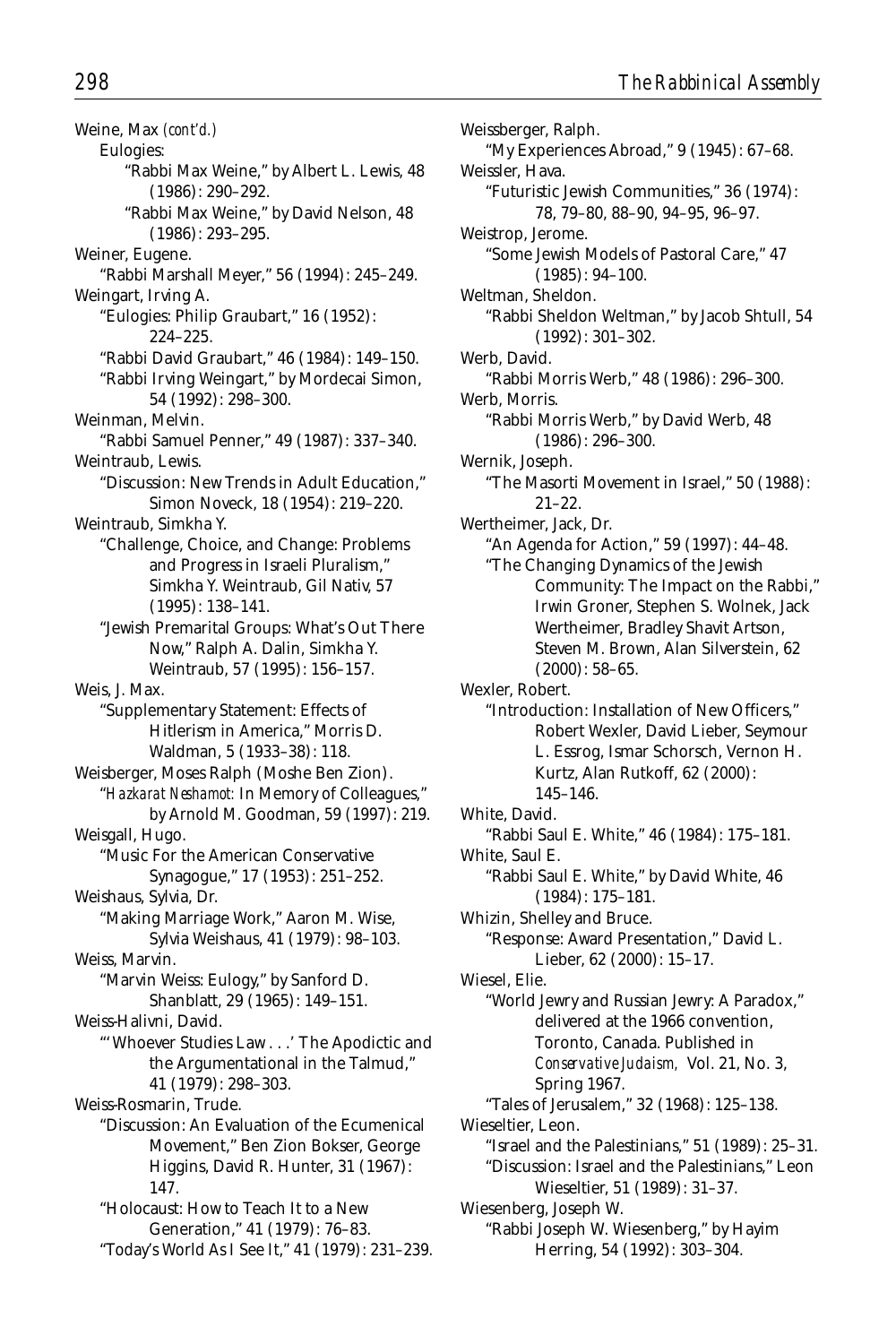Wilhelm, Kurt. "The Status of Judaism in Leading Jewish Centers of Europe: Problems of German Jewry after the War," 2 (1928): 177–181.

Wind, Leon.

"Discussion: Report of the Executive Vice-President," Wolfe Kelman, 26 (1962): 124.

Winer, Gershon.

- "Discussion: Report of the Committee on Jewish Law and Standards," 19 (1955): 34–36.
- "Practical Evaluation of Israel and the Diaspora," 22 (1958): 155–160.
- "Discussion: The Organization of the American Jewish Community," Israel Goldstein, 24 (1960): 111.
- "Discussion: The Relationship of the Conservative Movement in Judaism to the Zionist Movement, the Zionist Organization of America, the State of Israel, the World Zionist Organization and to *K'lal Yisrael,"* Simon Greenberg, 28 (1964): 85–86.
- "Discussion: Resolution on Religion in Israel," Rabbinical Assembly, 28 (1964): 307–308.
- "*Der Weg Fun Chaim Grade* (Yiddish)," 34 (1970): 1–4.
- "The Jews, the Land and the Synagogue" (Hebrew), Gershon Winer, Eliezer Schweid, Arthur Hertzberg, delivered at the 1971 Convention in Israel. Published in *Beineinu,* Volume 2, Number 1, January 1972.
- Eulogy: "Eulogies of: Julius Greenstone, Samuel Bension, Jeremiah Berman, Baruch Treiger" (Hebrew), 19 (1955): 259–261.

```
Winograd, Richard W.
```
"Rabbi Richard W. Winograd," by Max D. Ticktin, 36 (1974): 214–215.

Winter, Alfredo S.

"Rabbi Fritz Winter" 62 (2000): 331–333. Winter, Edmund.

"Israel at Thirty," 40 (1978): 188–190.

Winter, Fritz.

- "*Hazkarat Neshamot—*In Memory of Colleagues," Saul I. Teplitz, 62 (2000): 301–304.
- "Eulogy of Rabbi Fritz Winter," by Alfredo S. Winter, 62 (2000): 331–333.

Wise, Aaron M.

"The Rabbi as Communal Leader—Interfaith

Activity and Democracy," 10 (1946): 129–136. "Making Marriage Work," Aaron M. Wise, Sylvia Weishaus, 41 (1979): 95–98. Eulogy: "Rabbi Bernard Cohen," 45 (1983): 194–196. "*Hazkarat Neshamot—*In Memory of Colleagues," Saul I. Teplitz, 62 (2000): 301–304. "Rabbi Medalie Wise," by Jacob Pressman, 62 (2000): 334–336. Wise, Joseph Hyman. "Rabbi Joseph H. Wise," by Ezra M. Finkelstein, 58 (1996): 245–246. Wittenberg, Jonathan. "Shifting Jewish Demography," Shmuel Szteinhendler, Jonathan Wittenberg, Bea Wyler, Asher Ostrin, 60 (1998): 90–92. Wolf, Arnold Jacob. "Futuristic Jewish Communities," 36 (1974): 82–84, 102–103. "American Jewry and Israel: The Need for Dissent," delivered at the 1977 Convention. Published in *Conservative Judaism,* Volume 31, Number 2, Winter 1977. Wohlberg, Jeffrey A. "Seeking Peace and the Soviet Union," Max Kampelman, 51 (1989): 80–81. "25 Years After *Nostra Aetate:* The State of Catholic-Jewish Relations," Jeffrey A. Wohlberg, William Henry Keeler, Mordecai Waxman, 52 (1990): 85–87. "Discussion: Behind the Scenes at the White House," Susan Grossman, Wolf Blitzer, 61 (1999): 57. "Living Waters: Redefining the *Mikveh* for the Conservative Community," 62 (2000): 296–297. Eulogy: "Rabbi Aaron Shimon Yitshak Pearlstein," 61 (1999): 183, 207–210. Wohlberg, Mitchell. "Rabbi Samuel Rosenblatt," by Mitchell Wohlberg, 45 (1983): 210–213. Wolkin, Carl. "Programming for Shavuot," 39 (1977): 79–80. Wolnek, Stephen S. "Greetings from the President of the United Synagogue of Conservative Judaism," 61 (1999): 5–7. "Greetings: The Changing Dynamics of the Jewish Community: The Impact on the Rabbi," Irwin Groner, Stephen S. Wolnek, Jack Wertheimer, Bradley Shavit Artson, Steven M. Brown, Alan Silverstein, 62 (2000): 56–58.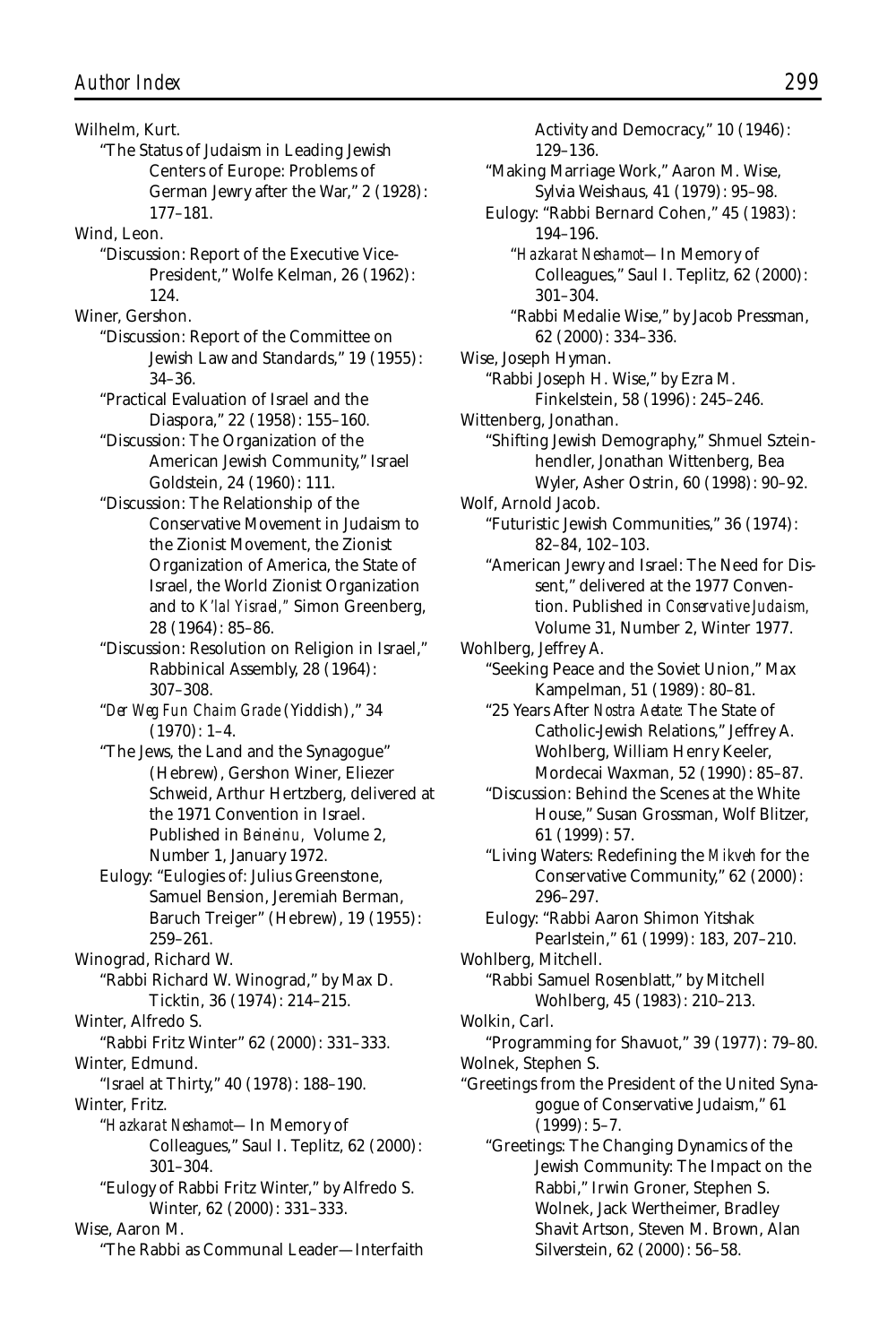Wolpe, Gerald I.

- "Discussion: The Rabbinical Assembly Faces the Seventies," Edward M. Gershfield, William H. Lebeau, Hillel E. Silverman, Mayer Abramowitz, 34 (1970): 135–136.
- "Discussion: Adult Jewish Education Reconsidered," Simon Noveck, 42 (1980): 194.
- "A Response to Rabbi Alan Miller: The Psychodynamics of the Congregation and the Rabbi," 52 (1990), delivered at the 1990 Convention. Published in *Conservative Judaism,* 43, No. 2, Winter 1991.
- "The Caregiver Pushing the Wheelchair: Helping the Caregivers in Our Communities," 59 (1997): 156–157.
- "Ethics and the Biological Revolution: Cloning, Gene Therapy and Eugenics," Gerald I. Wolpe, Arthur Caplan, Elliot N. Dorff, Paul Root Wolpe, Laurie Zoloth, 62 (2000): 211–214.
- Eulogy: "Rabbi Shalom Segal," 39 (1977): 126–127.

Wolpe, Paul Root.

- "Ethics and the Biological Revolution: Cloning, Gene Therapy and Eugenics," Gerald I. Wolpe, Arthur Caplan, Elliot N. Dorff, Paul Root Wolpe, Laurie Zoloth, 62 (2000): 227–230.
- Wuebbens, E. P.
- "The Returning Veteran and His Religion," 9 (1945): 60–64.
- Wykansky, Benjamin B.
- "In Memory of Colleagues and Their Wives," by Judah Nadich, 56 (1994): 265.

Wyler, Bea.

"Shifting Jewish Demography," Shmuel Szteinhendler, Jonathan Wittenberg, Bea Wyler, Asher Ostrin, 60 (1998): 93–97.

Yehoshua, A.B.

- "Introduction to A. B. Yehoshua," Gil Nativ, 59 (1997): 113–114.
- "Israeli Identity in Peace Time: How to Fill the Black Holes With New Content," (Hebrew), 59 (1997): 115–126.

Yellin, Richard.

- "Discussion: Israel at the Crossroads," Arthur Hertzberg, Joseph P. Sternstein, 45 (1983): 50.
- "Discussion: Membership Committee Report" (report includes roll call on permitting a female rabbi to join), Amos W. Miller,

Arnold M. Goodman, 45 (1983): 230–231.

"Discussion: Membership Committee Report" (including discussion on permitting a female rabbi to join), Ludwig Nadelmann, Arnold M. Goodman, XLVI (1984): 190.

"Discussion: The Future of the Arab Community in Israel," Jack Cohen, Shukri Abed, Majda Saroujie, Hashem Muhammud, Shehadeh Shehadeh, 50 (1988): 139.

- Yoskowitz, Herbert A.
	- "Advancing Adult Jewish Education," 44 (1982): 131–135.
	- Eulogy: "Rabbi Benjamin Gorrelick," 60 (1998): 226–229.
- Young, Andrew, Hon.
	- "The Future of Black-Jewish Relations," XLVII (1985): 3–11.
		- "Discussion: The Future of Black-Jewish Relations," Andrew Young, 47 (1985): 11–14.
- Yuter, Alan J.
	- "Halakhah and Ideology in Conservative Judaism," 42 (1980): 94–112.
	- "Discussion: Membership Committee Report" (including discussion on permitting a female rabbi to join), Ludwig Nadelmann, Arnold M. Goodman, 46 (1984): 195.
	- "Discussion: Resolutions Adopted" (includes reaffirmation of matrilineal descent and issues of conversion), 48 (1986): 319.
- Zadonowitz, Norman.
	- "Eulogy of Rabbi Jacob M. Cohen," 60 (1998): 217–219.
- Zaiman, Joel H.
	- "Eulogy of Rabbi Eli A. Bohnen," 55 (1993): 157–158.

"Joint Campaign Convocation in Honor of Rabbi Joel H. Zaiman," Lee Meyerhoff Hendler, Joel H. Zaiman, 61 (1999): 130–134.

- Zakuto, Samuel. "Rabbi Samuel Zakuto," by Theodore
	- Feldman, 43 (1981): 119–120.
- Zeitlin, Joseph.

"Discussion: Towards a Philosophy of Conservative Judaism," Theodore Friedman, William Greenfeld, Isaac Klein, 12 (1948): 177–179.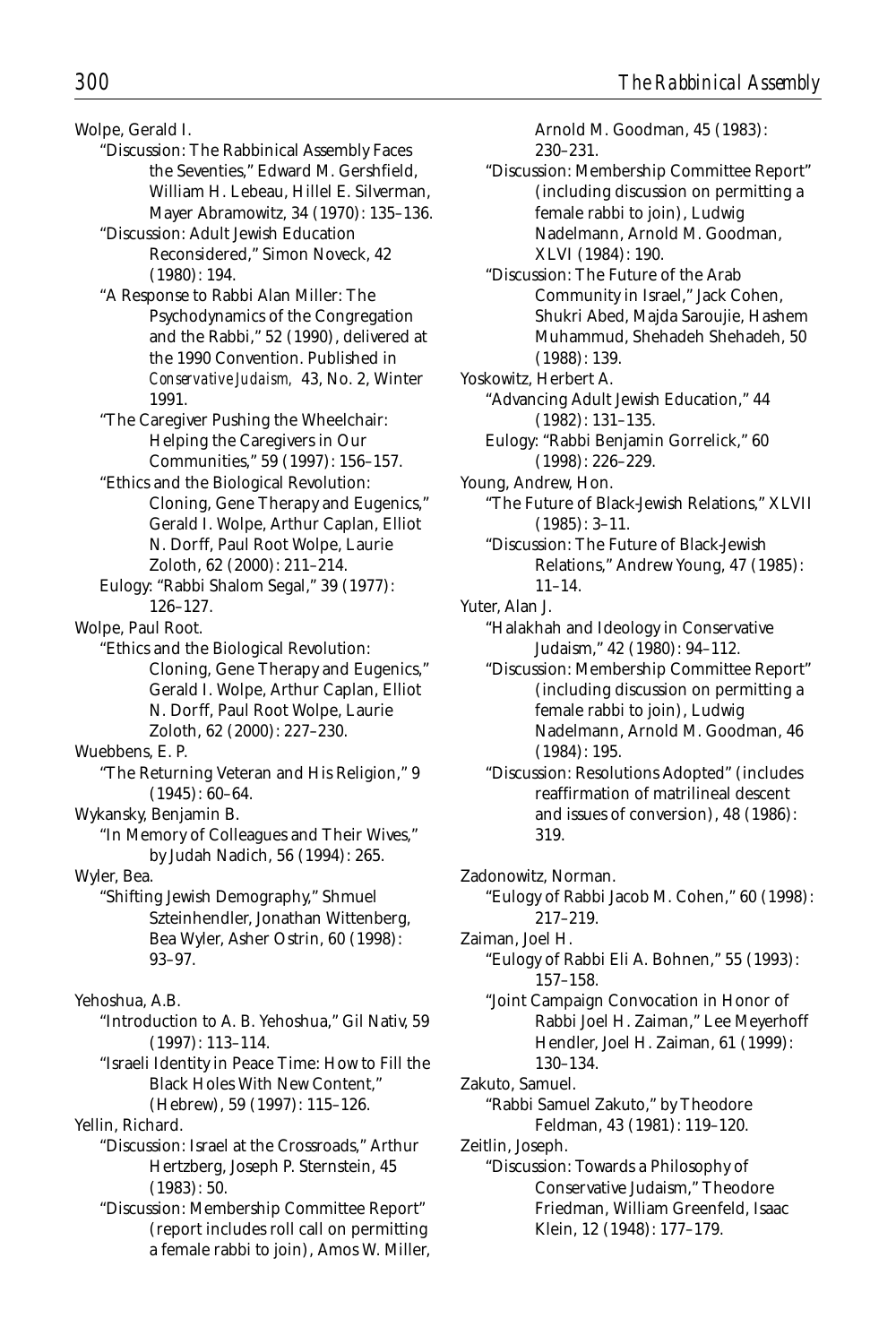"Discussion: Salient Features of My Rabbinate," Louis M. Levitsky, 13 (1949): 154–156. Eulogy: "Rabbi Joseph Zeitlin," by Judah Nadich, 52 (1990): 253–254. Zelizer, Gerald L. "Discussion: The Rabbinical Assembly Faces the Seventies," Edward M. Gershfield, William H. Lebeau, Hillel E. Silverman, Mayer Abramowitz, 34 (1970): 131–132. "Implementing Congregational Change While Minimizing Conflict," 39 (1977): 68–72. "Discussion: The Future of the Arab Community in Israel," Jack Cohen, Shukri Abed, Majda Saroujie, Hashem Muhammud, Shehadeh Shehadeh, 50 (1988): 142. "Greetings," Nathan Zelizer, 54 (1992): 50–51. "Presidential Acceptance Address," 54 (1992): 52–57. "Remarks," Irwin Slurzberg, 54 (1992): 58–59. "Presidential Report," 55 (1993): 52–57. "Report of the Commission on Human Sexuality (CHS) to the Committee on Jewish Law and Standards (CJLS)," Gerald L. Zelizer, Arnold M. Goodman, Kassel Abelson, 56 (1994): 21–22. "Final Presidential Report," 56 (1994): 80–84. "Greetings," 56 (1994): 85–86. "Gala Opening Concert Chairman's Remarks," Gerald L. Zelizer, 62 (2000): 3–6. "Award Presentations," Mayer Rabinowitz, Jonathan Waxman, David L. Lieber, Harlan J. Wechsler, Aaron Landes, 62 (2000): 7–25. Eulogy: "In Memory of Colleagues," 57 (1995): 209–213. Zelizer, Nathan. "Sermon Outlines for *Pesach*," 47 (1985): 114–116. "Greetings," 54 (1992): 50–51. Zelizer, Viviana, Dr. "The Single Congregant," delivered at the 1978 Convention. Published as "The Unmarried Jew," *Conservative Judaism,* Vol. 32, Number 1, Fall 1978. Zemach, Abraham. "Memorial Tribute for Colleagues," by Stanley S. Rabinowitz, 60 (1998): 213. "Rabbi Abraham Zemach," by Brian Zemach, 60 (1998): 265–269. Zemach, Brian. "Eulogy of Rabbi Abraham Zemach," 60 (1998): 265–269.

Zevit, Ziony, Dr. "The Ten Plagues: A Biblical Midrash," 41 (1979): 181–185. Zierler, Lawrence S. "Eulogy of Rabbi Martin Samuel Halpern," 57 (1995): 188–194. Zimet, Erwin. "Eulogy of Rabbi Erwin Zimet," by Charles Feinberg, 52 (1990): 255–259. Zimmerman, Frank. "*Siyyum HaShas*—The Contributions of Israel Friedlaender to the Study of the Bible," 9 (1945): 162–167. Zimskind, Nathaniel. "Ludwig Roeder: Eulogy," 34 (1970): 180. Ziskind, Bernard H. "Memorial Address on the Late Rabbi Granowitz," 3 (1929): 127–129. "In Memoriam: Rabbi Jonas Kamin," 8 (1941–44): 250–252. "Bernard H. Ziskind: Eulogy," by Theodore Gluck, 33 (1969): 187–189. Zlotnick, Dov. "Professor Saul Lieberman," by Professor Dov Zlotnick, 45 (1983): 202–207. Zoloth, Laurie. "Ethics and the Biological Revolution: Cloning, Gene Therapy and Eugenics," Gerald I. Wolpe, Arthur Caplan, Elliot N. Dorff, Paul Root Wolpe, Laurie Zoloth, 62 (2000): 230–245. Zucker, David. "Discussion: The *Eretz Yisrael* Dimension," Moshe Davis, Samuel Schafler, David Clayman, 34 (1970): 51–52. Zucker, Max. "Max Zucker: Eulogy," by Joseph Herman, 35 (1973): 141–143. Zucker, Moshe. "Eulogy of Professor Moshe Zucker" (Hebrew), by Mordecai Friedman, 50 (1988): *alef-hey.* Zukerman, Rhea K. "Rabbi Alexander Shapiro," by Ismar Schorsch, Alan Silverstein, Rhea K. Zuckerman, 55 (1993): 168–169. Zwelling, Harry. "Resolutions," 10 (1946): 184. "Samuel Schnitzer: Eulogy," 30 (1966): 100–101. Zwelling, Victor. "The Period of *Sefirah,"* 36 (1974): 221–223.